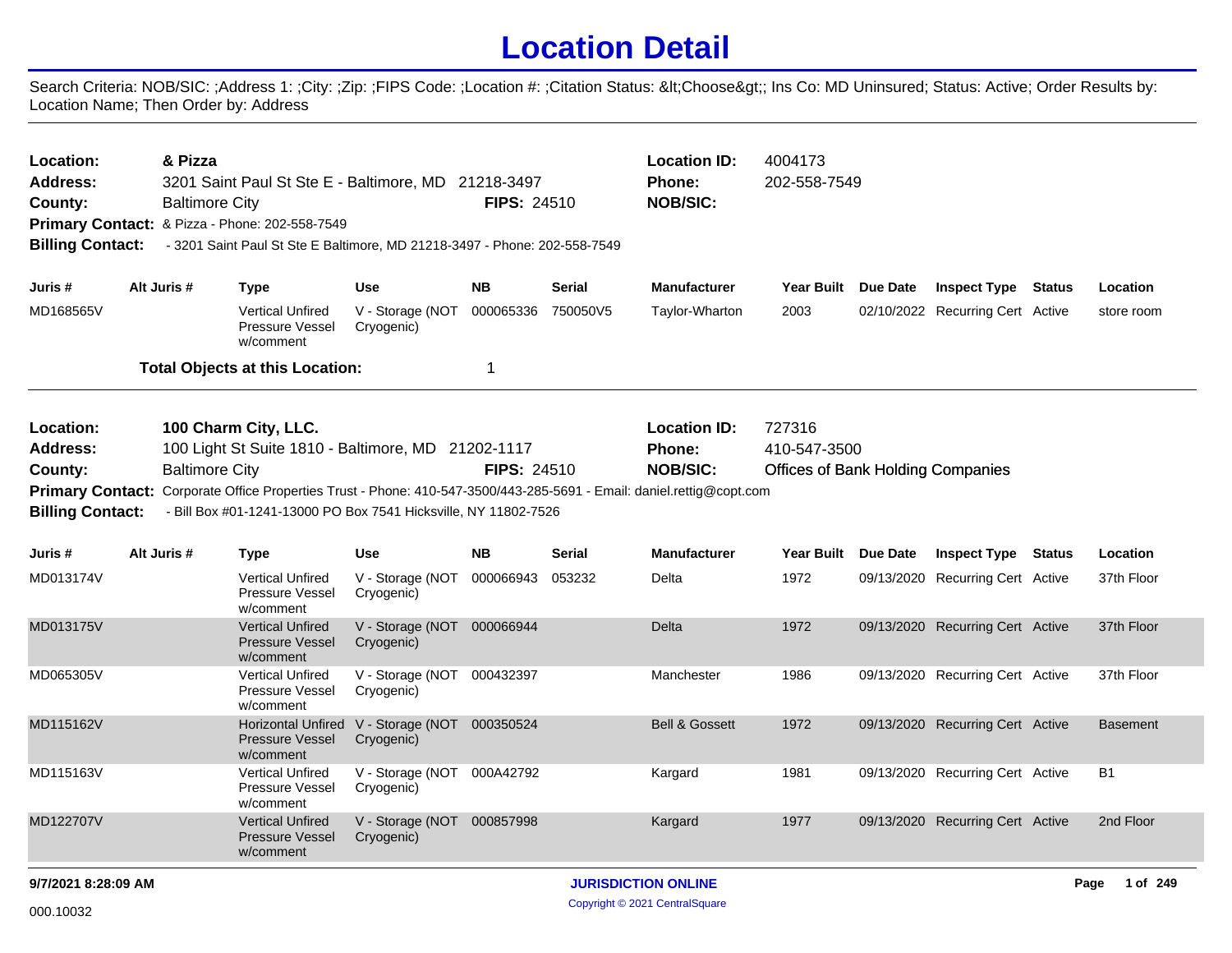| Location:<br><b>Address:</b><br>County:<br><b>Primary Contact:</b><br><b>Billing Contact:</b>                                                                                                                                                                                                                                                                                            |                                                   | <b>Baltimore City</b> | 101 Wells Apartments<br>101 E Wells St - Baltimore, MD 21230-4849<br>James Brown - Phone: 443-681-0736 - Email: jamesb@pmcpropertygroup.com<br>Nicole Newman - 103 E Wells St Baltimore, MD 21230-4869 - Phone: 443-842-6121 - Email: nicolen@pmcpropertygroup.com |                                                         | <b>FIPS: 24510</b> |               | <b>Location ID:</b><br><b>Phone:</b><br><b>NOB/SIC:</b> | 1930131<br>443-842-6121<br><b>Operators of Apartment Buildings</b> |                                      |                                                                                                                        |                                    |  |  |  |  |  |
|------------------------------------------------------------------------------------------------------------------------------------------------------------------------------------------------------------------------------------------------------------------------------------------------------------------------------------------------------------------------------------------|---------------------------------------------------|-----------------------|--------------------------------------------------------------------------------------------------------------------------------------------------------------------------------------------------------------------------------------------------------------------|---------------------------------------------------------|--------------------|---------------|---------------------------------------------------------|--------------------------------------------------------------------|--------------------------------------|------------------------------------------------------------------------------------------------------------------------|------------------------------------|--|--|--|--|--|
| Juris #                                                                                                                                                                                                                                                                                                                                                                                  |                                                   | Alt Juris #           | <b>Type</b>                                                                                                                                                                                                                                                        | <b>Use</b>                                              | <b>NB</b>          | <b>Serial</b> | <b>Manufacturer</b>                                     | Year Built Due Date                                                | <b>Inspect Type Status</b>           |                                                                                                                        | Location                           |  |  |  |  |  |
| MD157694H                                                                                                                                                                                                                                                                                                                                                                                | #1                                                |                       | <b>Water Tube</b><br>Coiled (Flueless<br>Hi Efficiency)                                                                                                                                                                                                            | H - Hot Water<br>Heat (Water $\leq$<br>160 psig, 250 F) | 000358578          |               | Sermeta                                                 | 2015                                                               | 02/10/2021 Recurring Cert Active     |                                                                                                                        | <b>Basement</b>                    |  |  |  |  |  |
| MD157695H                                                                                                                                                                                                                                                                                                                                                                                | #2                                                |                       | <b>Water Tube</b><br>Coiled (Flueless<br>Hi Efficiency)                                                                                                                                                                                                            | H - Hot Water<br>Heat (Water $\leq$<br>160 psig, 250 F) | 000358576          |               | Sermeta                                                 | 2015                                                               | 02/10/2021 Recurring Cert Active     |                                                                                                                        | <b>Basement</b>                    |  |  |  |  |  |
|                                                                                                                                                                                                                                                                                                                                                                                          |                                                   |                       | <b>Total Objects at this Location:</b>                                                                                                                                                                                                                             |                                                         | $\overline{c}$     |               |                                                         |                                                                    |                                      |                                                                                                                        |                                    |  |  |  |  |  |
| Location:<br>112 E. 25th St. Building<br><b>Address:</b><br>112 E 25th St - Baltimore, MD 21218-5214<br><b>FIPS: 24510</b><br><b>Baltimore City</b><br>County:<br>Primary Contact: Doug Munro - Phone: 410-608-8195 - Email: dpmunro9@gmail.com<br>Doug Munro - 1210 Lake Falls Rd Baltimore, MD 21210-1016 - Phone: 410-608-8195 - Email: dpmunro9@gmail.com<br><b>Billing Contact:</b> |                                                   |                       |                                                                                                                                                                                                                                                                    |                                                         |                    |               | <b>Location ID:</b><br><b>Phone:</b><br><b>NOB/SIC:</b> | 718485<br>410-662-7253                                             | Holding and other investment offices |                                                                                                                        |                                    |  |  |  |  |  |
| Juris #                                                                                                                                                                                                                                                                                                                                                                                  |                                                   | Alt Juris #           | <b>Type</b>                                                                                                                                                                                                                                                        | <b>Use</b>                                              | <b>NB</b>          | <b>Serial</b> | <b>Manufacturer</b>                                     | Year Built Due Date                                                | <b>Inspect Type</b>                  | <b>Status</b>                                                                                                          | Location                           |  |  |  |  |  |
| MD100407H                                                                                                                                                                                                                                                                                                                                                                                |                                                   |                       | Cast Iron                                                                                                                                                                                                                                                          | H - Hot Water<br>Heat (Water $\leq$<br>160 psig, 250 F) | <b>CI</b>          | 17421156      | <b>Burnham</b>                                          | 1996                                                               |                                      |                                                                                                                        | <b>Bldg 112</b><br><b>Basement</b> |  |  |  |  |  |
|                                                                                                                                                                                                                                                                                                                                                                                          |                                                   |                       | <b>Total Objects at this Location:</b>                                                                                                                                                                                                                             |                                                         | 1                  |               |                                                         |                                                                    |                                      |                                                                                                                        |                                    |  |  |  |  |  |
| Location:<br>1127 Saint Paul St<br><b>Address:</b><br>1127 Saint Paul St - Baltimore, MD 21202-2613<br><b>Baltimore City</b><br><b>FIPS: 24510</b><br>County:<br>Primary Contact: Mrs. Naomi Alfred - Phone: 443-708-4698 x21104<br><b>Billing Contact:</b><br>Mrs. Naomi Alfred - 1114 Saint Paul St Ste 1A Baltimore, MD 21202-6316 - Phone: 443-708-4698 x21104                       |                                                   |                       |                                                                                                                                                                                                                                                                    |                                                         |                    |               | <b>Location ID:</b><br><b>Phone:</b><br><b>NOB/SIC:</b> | 703738<br>410-728-2128<br><b>Operators of Apartment Buildings</b>  |                                      |                                                                                                                        |                                    |  |  |  |  |  |
| Juris #                                                                                                                                                                                                                                                                                                                                                                                  |                                                   | Alt Juris #           | <b>Type</b>                                                                                                                                                                                                                                                        | <b>Use</b>                                              | <b>NB</b>          | <b>Serial</b> | <b>Manufacturer</b>                                     | Year Built Due Date                                                |                                      |                                                                                                                        | Location                           |  |  |  |  |  |
| MD103495H                                                                                                                                                                                                                                                                                                                                                                                |                                                   |                       | Cast Iron                                                                                                                                                                                                                                                          | H - Hot Water<br>Heat (Water $\leq$                     | CI.                | CP2884009     | Weil-McLain                                             | 1994                                                               |                                      |                                                                                                                        | Basement,<br>Mechanical Rm         |  |  |  |  |  |
|                                                                                                                                                                                                                                                                                                                                                                                          | 9/7/2021 8:28:09 AM<br><b>JURISDICTION ONLINE</b> |                       |                                                                                                                                                                                                                                                                    |                                                         |                    |               |                                                         |                                                                    |                                      | 01/21/2022 Recurring Cert Active<br><b>Inspect Type Status</b><br>05/25/2020 Recurring Cert Active<br>2 of 249<br>Page |                                    |  |  |  |  |  |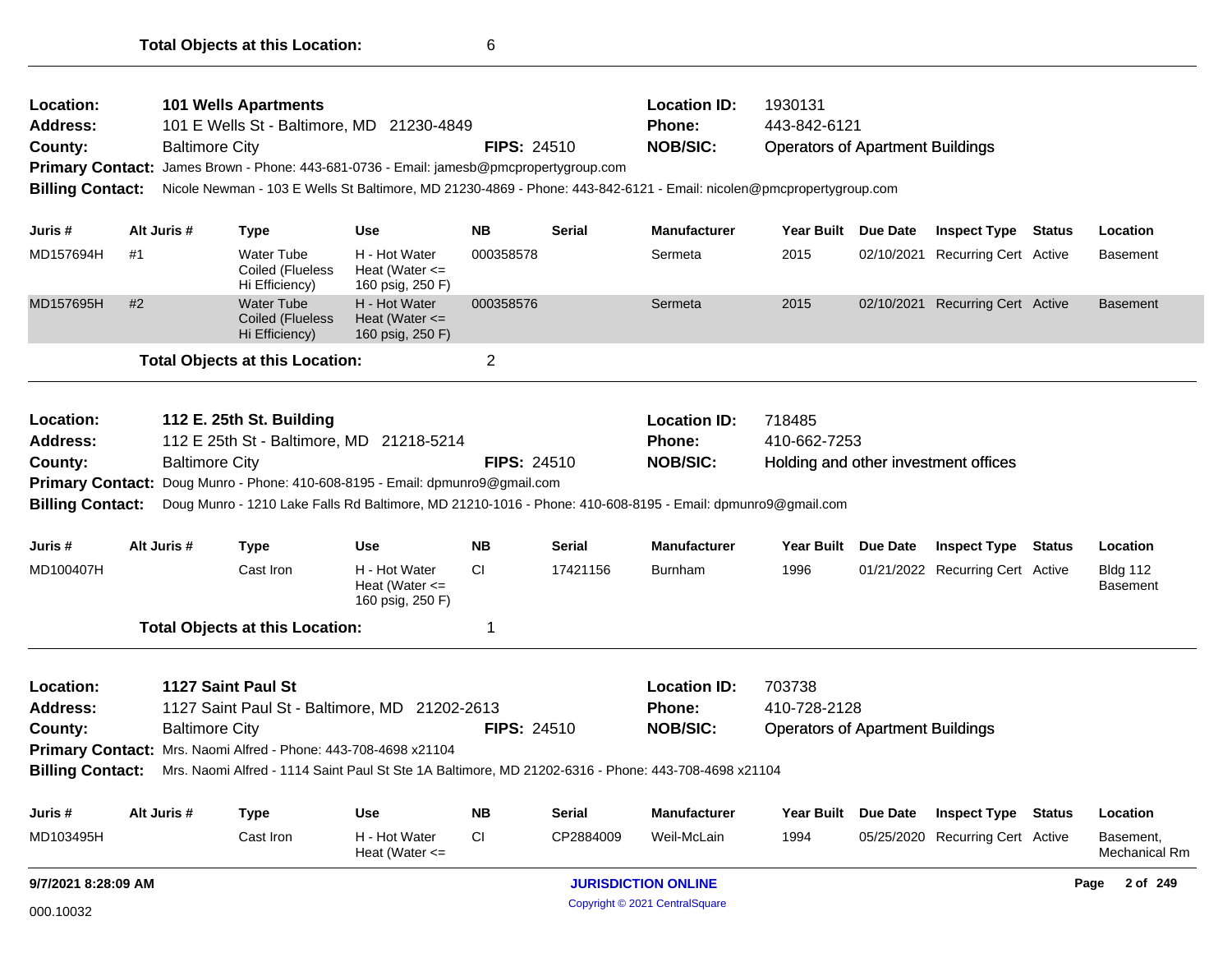| Juris #                                                                                                                               | Alt Juris # |                       | <b>Type</b>                            | <b>Use</b><br>160 psig, 250 F)                                                                             | <b>NB</b> | <b>Serial</b>      | <b>Manufacturer</b> | Year Built Due Date |            |                                                                                                                                                                                                                                                                                                                    |  | Location |  |  |
|---------------------------------------------------------------------------------------------------------------------------------------|-------------|-----------------------|----------------------------------------|------------------------------------------------------------------------------------------------------------|-----------|--------------------|---------------------|---------------------|------------|--------------------------------------------------------------------------------------------------------------------------------------------------------------------------------------------------------------------------------------------------------------------------------------------------------------------|--|----------|--|--|
|                                                                                                                                       |             |                       | <b>Total Objects at this Location:</b> |                                                                                                            | 1         |                    |                     |                     |            |                                                                                                                                                                                                                                                                                                                    |  |          |  |  |
| Location:                                                                                                                             |             |                       | 116 E. 25th St. Building               |                                                                                                            |           |                    | <b>Location ID:</b> | 713244              |            |                                                                                                                                                                                                                                                                                                                    |  |          |  |  |
| <b>Address:</b>                                                                                                                       |             |                       |                                        | 116 E 25th St - Baltimore, MD 21218-5214                                                                   |           |                    | Phone:              |                     |            |                                                                                                                                                                                                                                                                                                                    |  |          |  |  |
| County:                                                                                                                               |             | <b>Baltimore City</b> |                                        |                                                                                                            |           | <b>FIPS: 24510</b> | <b>NOB/SIC:</b>     |                     |            |                                                                                                                                                                                                                                                                                                                    |  |          |  |  |
|                                                                                                                                       |             |                       |                                        | Primary Contact: Doug Munro - Phone: 410-608-8195 - Email: dpmunro9@gmail.com                              |           |                    |                     |                     |            | <b>Inspect Type Status</b><br>Holding and other investment offices<br><b>Inspect Type</b><br><b>Status</b><br>Location<br>01/21/2022 Recurring Cert Active<br>116 Basement<br><b>Operators of Apartment Buildings</b><br><b>Inspect Type</b><br>Location<br>Status<br>120 Basement<br><b>Recurring Cert Active</b> |  |          |  |  |
| <b>Billing Contact:</b>                                                                                                               |             |                       |                                        | Doug Munro - 1210 Lake Falls Rd Baltimore, MD 21210-1016 - Phone: 410-608-8195 - Email: dpmunro9@gmail.com |           |                    |                     |                     |            |                                                                                                                                                                                                                                                                                                                    |  |          |  |  |
| Juris #                                                                                                                               | Alt Juris # |                       | <b>Type</b>                            | <b>Use</b>                                                                                                 | <b>NB</b> | <b>Serial</b>      | <b>Manufacturer</b> | Year Built Due Date |            |                                                                                                                                                                                                                                                                                                                    |  |          |  |  |
| MD148425H                                                                                                                             |             |                       | Cast Iron                              | H - Hot Water<br>Heat (Water $\leq$<br>160 psig, 250 F)                                                    | CI.       | 64073236           | Burnham             | 1998                |            |                                                                                                                                                                                                                                                                                                                    |  |          |  |  |
|                                                                                                                                       |             |                       | <b>Total Objects at this Location:</b> |                                                                                                            | 1         |                    |                     |                     |            |                                                                                                                                                                                                                                                                                                                    |  |          |  |  |
| Location:                                                                                                                             |             |                       | 120 E 25th St Building                 |                                                                                                            |           |                    | <b>Location ID:</b> | 3475790             |            |                                                                                                                                                                                                                                                                                                                    |  |          |  |  |
| <b>Address:</b>                                                                                                                       |             |                       |                                        | 120 E 25th St - Baltimore, MD 21218-5233                                                                   |           |                    | <b>Phone:</b>       |                     |            |                                                                                                                                                                                                                                                                                                                    |  |          |  |  |
| County:                                                                                                                               |             | <b>Baltimore City</b> |                                        |                                                                                                            |           | <b>FIPS: 24510</b> | <b>NOB/SIC:</b>     |                     |            |                                                                                                                                                                                                                                                                                                                    |  |          |  |  |
|                                                                                                                                       |             |                       |                                        | Primary Contact: Doug Munro - Phone: 410-608-8195 - Email: dpmunro9@gmail.com                              |           |                    |                     |                     |            |                                                                                                                                                                                                                                                                                                                    |  |          |  |  |
| <b>Billing Contact:</b><br>Doug Munro - 1210 Lake Falls Rd Baltimore, MD 21210-1016 - Phone: 410-608-8195 - Email: dpmunro9@gmail.com |             |                       |                                        |                                                                                                            |           |                    |                     |                     |            |                                                                                                                                                                                                                                                                                                                    |  |          |  |  |
| Juris#                                                                                                                                | Alt Juris # |                       | <b>Type</b>                            | <b>Use</b>                                                                                                 | <b>NB</b> | <b>Serial</b>      | <b>Manufacturer</b> | Year Built Due Date |            |                                                                                                                                                                                                                                                                                                                    |  |          |  |  |
| MD168558H                                                                                                                             |             |                       | Cast Iron                              | H - Hot Water<br>Heat (Water $\leq$<br>160 psig, 250 F)                                                    | <b>CI</b> | 65665088           | Burnham             | 2018                | 12/10/2021 |                                                                                                                                                                                                                                                                                                                    |  |          |  |  |
|                                                                                                                                       |             |                       | <b>Total Objects at this Location:</b> |                                                                                                            | 1         |                    |                     |                     |            |                                                                                                                                                                                                                                                                                                                    |  |          |  |  |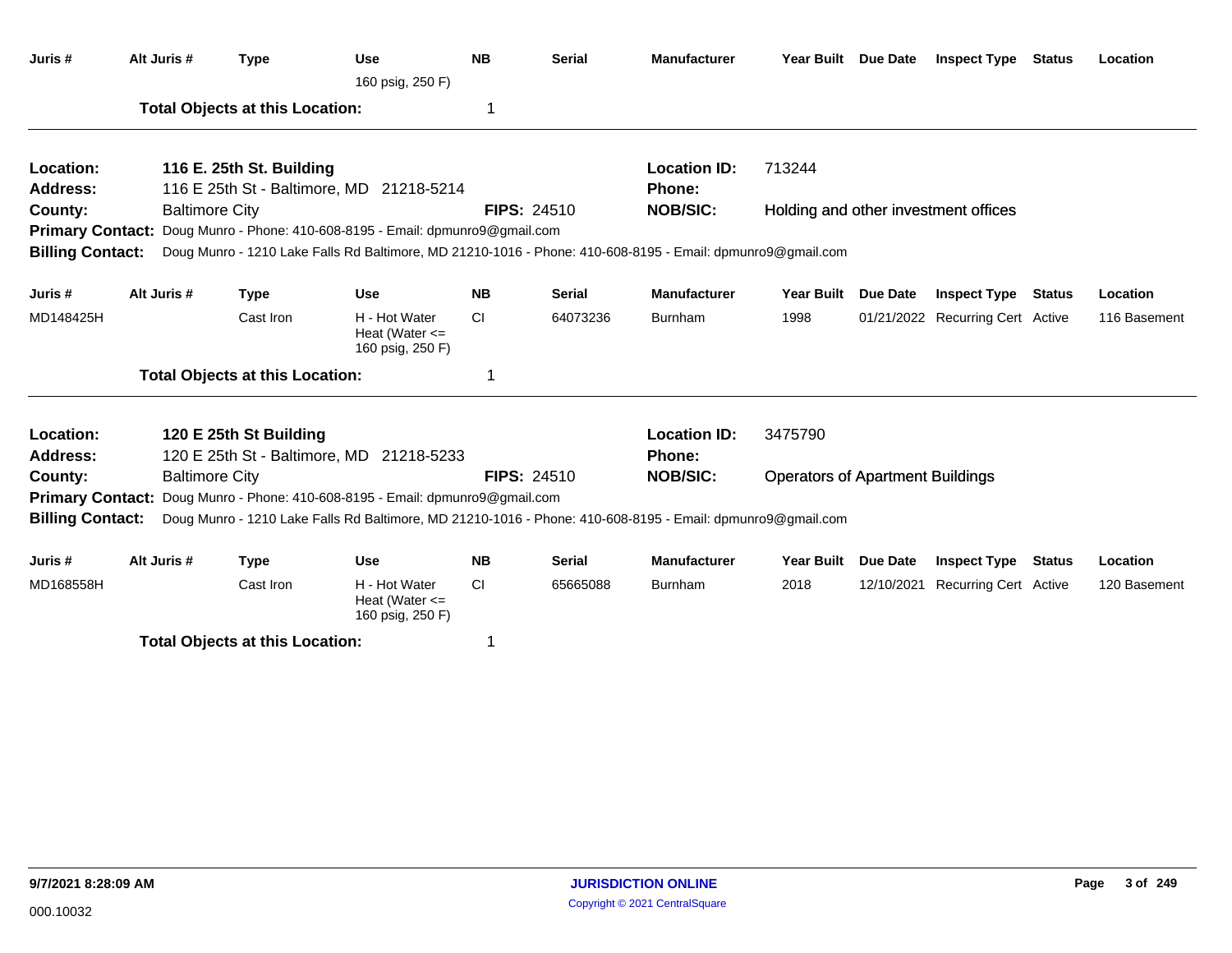| Location:<br><b>Address:</b>                                  |                                                                        |                       | <b>1St Church Of Christ</b><br><b>Location ID:</b><br>102 W University Pkwy - Roland Park, MD 21210-3454<br><b>Phone:</b> |                                                         |                               |               |                                                         |                                                            |  |                                  |               |                                |
|---------------------------------------------------------------|------------------------------------------------------------------------|-----------------------|---------------------------------------------------------------------------------------------------------------------------|---------------------------------------------------------|-------------------------------|---------------|---------------------------------------------------------|------------------------------------------------------------|--|----------------------------------|---------------|--------------------------------|
| County:                                                       |                                                                        | <b>Baltimore City</b> | Primary Contact: 1St Church Of Christ - Phone: 4104674858                                                                 |                                                         | <b>FIPS: 24510</b>            |               | <b>NOB/SIC:</b>                                         | Membership organizations                                   |  |                                  |               |                                |
| <b>Billing Contact:</b>                                       |                                                                        |                       | - 102 W University Pkwy Roland Park, MD 21210-3454 - Phone: 4104674858                                                    |                                                         |                               |               |                                                         |                                                            |  |                                  |               |                                |
| Juris #                                                       | Alt Juris #                                                            |                       | <b>Type</b>                                                                                                               | <b>Use</b>                                              | <b>NB</b>                     | <b>Serial</b> | <b>Manufacturer</b>                                     | Year Built Due Date                                        |  | <b>Inspect Type Status</b>       |               | Location                       |
| MD129027H                                                     |                                                                        |                       | Cast Iron                                                                                                                 | H - Steam Heat<br>(Steam $\leq$ 15<br>psig)             | <b>CI</b>                     | 4573446       | Weil-McLain                                             | 2007                                                       |  | 09/21/2022 Recurring Cert Active |               | <b>Basement Boiler</b><br>Room |
|                                                               |                                                                        |                       | <b>Total Objects at this Location:</b>                                                                                    |                                                         | 1                             |               |                                                         |                                                            |  |                                  |               |                                |
| Location:                                                     |                                                                        |                       | 2305 N Charles St Bldg                                                                                                    |                                                         |                               |               | <b>Location ID:</b>                                     | 703260                                                     |  |                                  |               |                                |
| Address:                                                      |                                                                        |                       | 2305 N Charles St - Baltimore, MD 21218-5297                                                                              |                                                         |                               |               | <b>Phone:</b>                                           |                                                            |  |                                  |               |                                |
| County:<br><b>FIPS: 24510</b><br><b>Baltimore City</b>        |                                                                        |                       |                                                                                                                           | <b>NOB/SIC:</b>                                         | Membership Organizations, NEC |               |                                                         |                                                            |  |                                  |               |                                |
| Primary Contact: Mathew Azrael - Phone: 410-960-8813          |                                                                        |                       |                                                                                                                           |                                                         |                               |               |                                                         |                                                            |  |                                  |               |                                |
| <b>Billing Contact:</b>                                       |                                                                        |                       | Mathew Azrael - 101 E Chesapeake Ave FI 5 Baltimore, MD 21286-5338 - Phone: 410-960-8813                                  |                                                         |                               |               |                                                         |                                                            |  |                                  |               |                                |
| Juris #                                                       | Alt Juris #<br><b>Type</b><br><b>Use</b><br><b>NB</b><br><b>Serial</b> |                       |                                                                                                                           |                                                         |                               |               | <b>Manufacturer</b>                                     | Year Built Due Date                                        |  | <b>Inspect Type Status</b>       |               | Location                       |
| MD150744H                                                     |                                                                        |                       | Cast Aluminum                                                                                                             | H - Hot Water<br>Heat (Water $\leq$<br>160 psig, 250 F) | CA                            | CP-7051414    | Weil-McLain                                             | 2014                                                       |  | 10/10/2022 Recurring Cert Active |               | <b>Basement Boiler</b><br>Room |
| MD150745H                                                     |                                                                        |                       | Cast Aluminum                                                                                                             | H - Hot Water<br>Heat (Water $\leq$<br>160 psig, 250 F) | CA                            | CP-7051413    | Weil-McLain                                             | 2014                                                       |  | 10/10/2022 Recurring Cert Active |               | <b>Basement Boiler</b><br>Room |
|                                                               |                                                                        |                       | <b>Total Objects at this Location:</b>                                                                                    |                                                         | $\boldsymbol{2}$              |               |                                                         |                                                            |  |                                  |               |                                |
| Location:<br><b>Address:</b><br>County:                       |                                                                        | <b>Baltimore City</b> | 300 W. Fayette St<br>300 W Fayette St - Baltimore, MD 21201-3451                                                          |                                                         | FIPS: 24510                   |               | <b>Location ID:</b><br><b>Phone:</b><br><b>NOB/SIC:</b> | 721262<br>410-435-4600<br><b>Home Health Care Services</b> |  |                                  |               |                                |
| Primary Contact: 300 W. Fayette St<br><b>Billing Contact:</b> |                                                                        |                       |                                                                                                                           |                                                         |                               |               |                                                         |                                                            |  |                                  |               |                                |
| Juris #                                                       | Alt Juris #                                                            |                       | <b>Type</b>                                                                                                               | <b>Use</b>                                              | <b>NB</b>                     | <b>Serial</b> | <b>Manufacturer</b>                                     | Year Built Due Date                                        |  | <b>Inspect Type</b>              | <b>Status</b> | Location                       |
| MD091977V                                                     |                                                                        |                       | <b>Vertical Unfired</b><br>Pressure Vessel<br>w/comment                                                                   | V - Storage (NOT 000046194<br>Cryogenic)                |                               |               | Old Dominion                                            | 1982                                                       |  | 05/25/2020 Recurring Cert Active |               | <b>B</b> smt                   |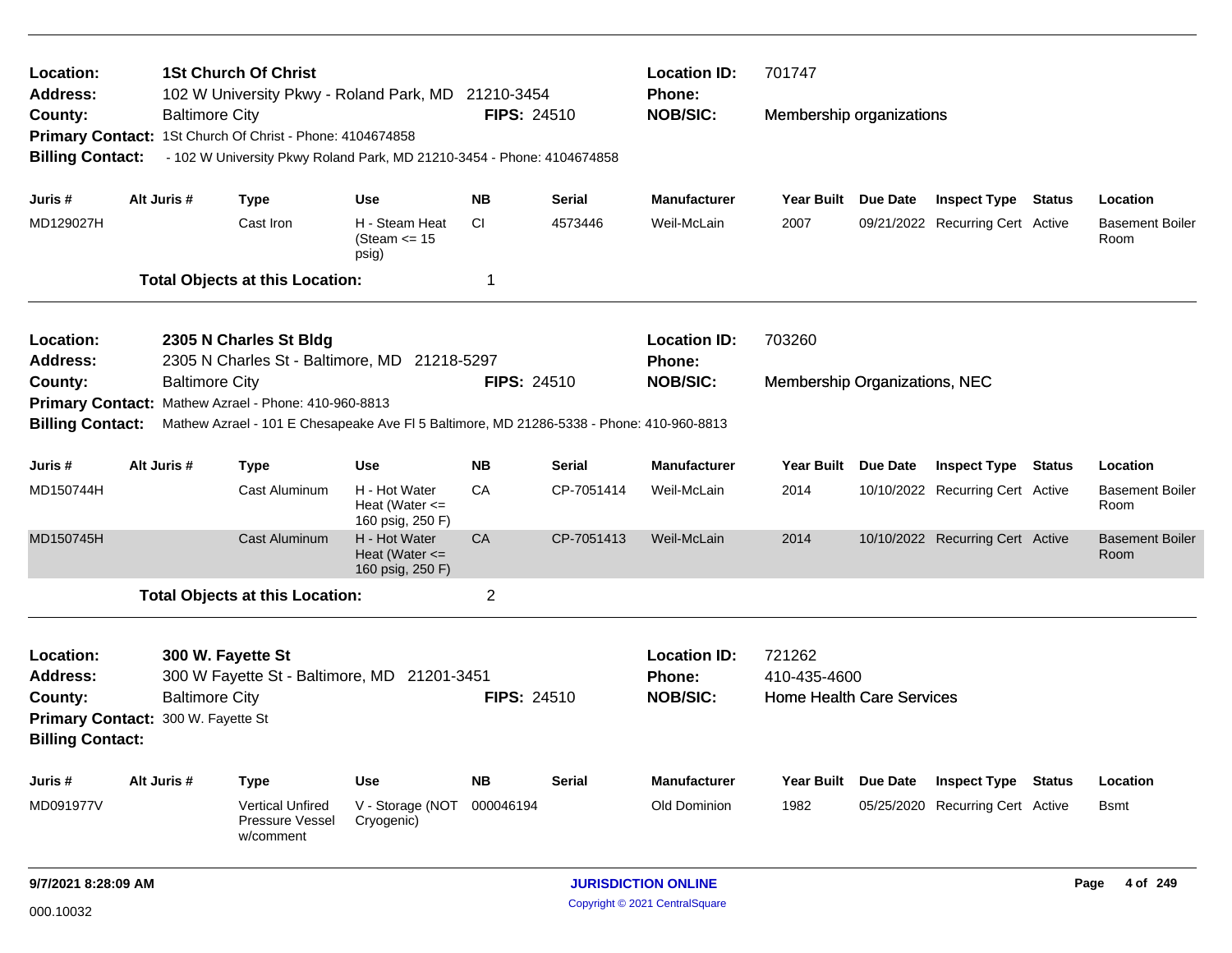| Juris #                                                                                                                                                                                                                                                        | Alt Juris #                                                                    | <b>Type</b>                                                       | <b>Use</b>                                              | <b>NB</b>          | <b>Serial</b> | <b>Manufacturer</b>                              | Year Built                              | Due Date   | <b>Inspect Type</b>                                | <b>Status</b> | Location                                          |
|----------------------------------------------------------------------------------------------------------------------------------------------------------------------------------------------------------------------------------------------------------------|--------------------------------------------------------------------------------|-------------------------------------------------------------------|---------------------------------------------------------|--------------------|---------------|--------------------------------------------------|-----------------------------------------|------------|----------------------------------------------------|---------------|---------------------------------------------------|
| MD091978V                                                                                                                                                                                                                                                      |                                                                                | <b>Vertical Unfired</b><br><b>Pressure Vessel</b><br>w/comment    | V - Storage (NOT<br>Cryogenic)                          | 000046218          |               | Old Dominion                                     | 1987                                    |            | 05/25/2020 Recurring Cert Active                   |               | <b>B</b> smt                                      |
| MD091979V                                                                                                                                                                                                                                                      |                                                                                | <b>Vertical Unfired</b><br>Pressure Vessel<br>w/comment           | V - Storage (NOT 000443023<br>Cryogenic)                |                    |               | Manchester                                       | 1987                                    |            | 05/25/2020 Recurring Cert Active                   |               | Bsmt                                              |
|                                                                                                                                                                                                                                                                |                                                                                | <b>Total Objects at this Location:</b>                            |                                                         | 3                  |               |                                                  |                                         |            |                                                    |               |                                                   |
| Location:<br><b>Address:</b><br>County:<br><b>Billing Contact:</b>                                                                                                                                                                                             | 325 E Oliver St.<br><b>Baltimore City</b><br>Primary Contact: 325 E Oliver St. | 325 E Oliver St - Baltimore, MD 21202-2948                        |                                                         | <b>FIPS: 24510</b> |               | <b>Location ID:</b><br>Phone:<br><b>NOB/SIC:</b> | 716519<br>410-539-5100                  |            | Newspapers: Publishing, or Publishing and Printing |               |                                                   |
| Juris #                                                                                                                                                                                                                                                        | Alt Juris #                                                                    | <b>Type</b>                                                       | <b>Use</b>                                              | <b>NB</b>          | <b>Serial</b> | <b>Manufacturer</b>                              | Year Built Due Date                     |            | <b>Inspect Type Status</b>                         |               | Location                                          |
| MD013455H                                                                                                                                                                                                                                                      |                                                                                | Cast Iron                                                         | H - Hot Water<br>Heat (Water $\leq$<br>160 psig, 250 F) | <b>CI</b>          | FPA-504       | American Standard                                | 1974                                    | 05/26/2021 | <b>Recurring Cert Active</b>                       |               | <b>BLRM</b>                                       |
|                                                                                                                                                                                                                                                                |                                                                                | <b>Total Objects at this Location:</b>                            |                                                         | 1                  |               |                                                  |                                         |            |                                                    |               |                                                   |
| Location:<br><b>Address:</b>                                                                                                                                                                                                                                   |                                                                                | 4-6 E 30Th St Apartment<br>4 E 30th St - Baltimore, MD 21218-3905 |                                                         |                    |               | <b>Location ID:</b><br>Phone:                    | 701826                                  |            |                                                    |               |                                                   |
| County:                                                                                                                                                                                                                                                        | <b>Baltimore City</b>                                                          |                                                                   |                                                         | <b>FIPS: 24510</b> |               | <b>NOB/SIC:</b>                                  | <b>Operators of Apartment Buildings</b> |            |                                                    |               |                                                   |
| Primary Contact: Darlene Harenberg - Phone: 410-235-7764 - Email: star.prop.mgmnt@gmail.com<br><b>Billing Contact:</b><br>Darlene Harenberg - 3120 Saint Paul St Ste Terrace Baltimore, MD 21218-3856 - Phone: 410-235-7764 - Email: star.prop.mgmnt@gmail.com |                                                                                |                                                                   |                                                         |                    |               |                                                  |                                         |            |                                                    |               |                                                   |
| Juris #                                                                                                                                                                                                                                                        | Alt Juris #                                                                    | <b>Type</b>                                                       | <b>Use</b>                                              | <b>NB</b>          | <b>Serial</b> | <b>Manufacturer</b>                              | Year Built Due Date                     |            | <b>Inspect Type</b>                                | Status        | Location                                          |
| MD111322H                                                                                                                                                                                                                                                      |                                                                                | Cast Iron                                                         | H - Hot Water<br>Heat (Water $\leq$<br>160 psig, 250 F) | <b>CI</b>          |               | H B Smith                                        | 2001                                    |            | 07/08/2022 Recurring Cert Active                   |               | Boiler Rm                                         |
| MD146479H                                                                                                                                                                                                                                                      |                                                                                | <b>Water Heater</b><br>(HLW)                                      | H - Hot Water<br>Supply (Water <=<br>160 psig, 210 F)   | 000061823          |               | A O Smith                                        | 2001                                    |            | 07/08/2022 Recurring Cert Active                   |               | <b>Boiler Room</b><br>adjacent to<br>laundry room |
|                                                                                                                                                                                                                                                                |                                                                                | <b>Total Objects at this Location:</b>                            |                                                         | $\overline{2}$     |               |                                                  |                                         |            |                                                    |               |                                                   |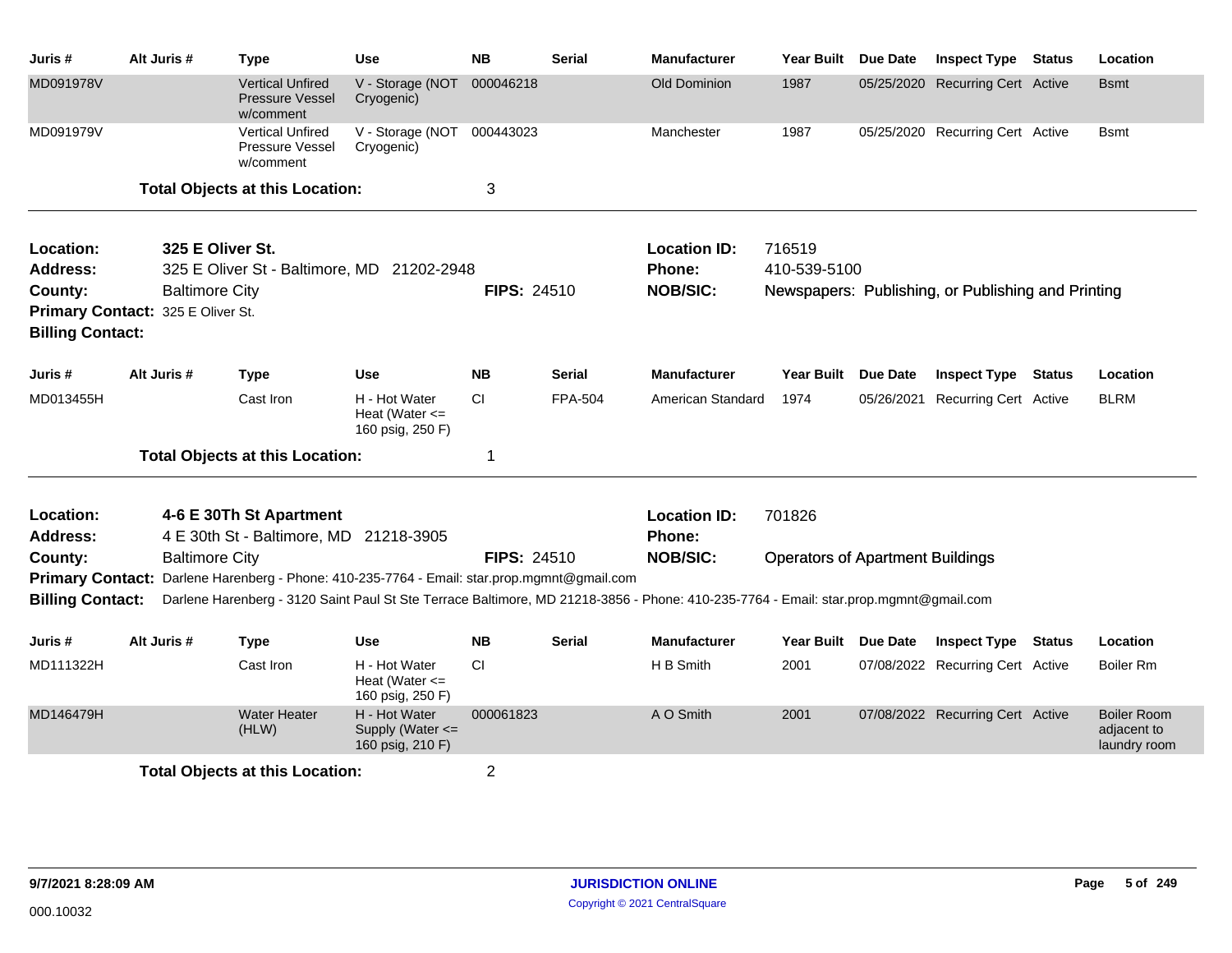| Location:       | 414 Light Street                                                                             |                    | <b>Location ID:</b> | 3770375                       |
|-----------------|----------------------------------------------------------------------------------------------|--------------------|---------------------|-------------------------------|
| <b>Address:</b> | 414 Light St - Baltimore, MD 21202                                                           |                    | <b>Phone:</b>       | 410-500-9999                  |
| County:         | <b>Baltimore City</b>                                                                        | <b>FIPS: 24510</b> | <b>NOB/SIC:</b>     | Membership Organizations, NEC |
|                 | Primary Contact: John Williams - Phone: 717-572-3554                                         |                    |                     |                               |
|                 | Billing Contact: John Williams - 414 Light St Baltimore, MD 21202-1251 - Phone: 717-572-3554 |                    |                     |                               |

| Juris #                                                            | Alt Juris #                                                | <b>Type</b>                            | <b>Use</b>                                                | <b>NB</b>          | <b>Serial</b> | <b>Manufacturer</b>                                     | <b>Year Built</b>                            | Due Date | <b>Inspect Type</b>              | Status | Location                           |
|--------------------------------------------------------------------|------------------------------------------------------------|----------------------------------------|-----------------------------------------------------------|--------------------|---------------|---------------------------------------------------------|----------------------------------------------|----------|----------------------------------|--------|------------------------------------|
| MD168632H                                                          |                                                            | <b>Horizontal Fire</b><br>Tube         | H - Hot Water<br>Heat (Water $\leq$<br>160 psig, 250 F)   | 000000702          | N-17-0702     | Hormet/Aerco                                            | 2017                                         |          | 03/18/2023 Recurring Cert Active |        | Floor 44 -<br>Mechanical Rm        |
| MD168633H                                                          |                                                            | <b>Horizontal Fire</b><br>Tube         | H - Hot Water<br>Heat (Water $\leq$<br>160 psig, 250 F)   | 000000701          | N-17-0701     | Hormet/Aerco                                            | 2017                                         |          | 03/18/2023 Recurring Cert Active |        | Floor 44 -<br>Mechanical Rm        |
| MD168634H                                                          |                                                            | <b>Water Heater</b><br>(HLW)           | H - Hot Water<br>Supply (Water <=<br>160 psig, 210 F)     | 000144326          | F003475       | PVI                                                     | 2017                                         |          | 03/18/2023 Recurring Cert Active |        | Floor 44 -<br>Mechanical Rm        |
| MD168635H                                                          |                                                            | <b>Water Heater</b><br>(HLW)           | H - Hot Water<br>Supply (Water $\leq$<br>160 psig, 210 F) | 000144334          | F003476       | <b>PVI</b>                                              | 2017                                         |          | 03/18/2023 Recurring Cert Active |        | Floor 44 -<br><b>Mechanical Rm</b> |
| MD168636H                                                          |                                                            | <b>Water Heater</b><br>(HLW)           | H - Hot Water<br>Supply (Water <=<br>160 psig, 210 F)     | 000144339          | F003477       | PVI                                                     | 2017                                         |          | 03/18/2023 Recurring Cert Active |        | Floor 44 -<br>Mechanical Rm        |
|                                                                    |                                                            | <b>Total Objects at this Location:</b> |                                                           | $\overline{5}$     |               |                                                         |                                              |          |                                  |        |                                    |
| Location:<br><b>Address:</b><br>County:<br><b>Billing Contact:</b> | <b>Baltimore City</b><br>Primary Contact: 4726 Pulaski Hwy | 4726 Pulaski Hwy                       | 4726 Pulaski Hwy - Baltimore, MD 21224-1625               | <b>FIPS: 24510</b> |               | <b>Location ID:</b><br><b>Phone:</b><br><b>NOB/SIC:</b> | 1880017<br>410-522-0886<br>Cement, Hydraulic |          |                                  |        |                                    |

| Juris #   | Alt Juris # | Tvpe                                                                          | Use        | <b>NB</b> | Serial | <b>Manufacturer</b> | <b>Year Built</b> | <b>Due Date</b> | <b>Inspect Type Status</b>       | Location |
|-----------|-------------|-------------------------------------------------------------------------------|------------|-----------|--------|---------------------|-------------------|-----------------|----------------------------------|----------|
| MD124814V |             | Horizontal Unfired V - Storage (NOT 000394669<br>Pressure Vessel<br>w/comment | Cryogenic) |           |        | Manchester          | 1984              |                 | 06/28/2022 Recurring Cert Active | SHOP     |
|           | ________    | ________                                                                      |            |           |        |                     |                   |                 |                                  |          |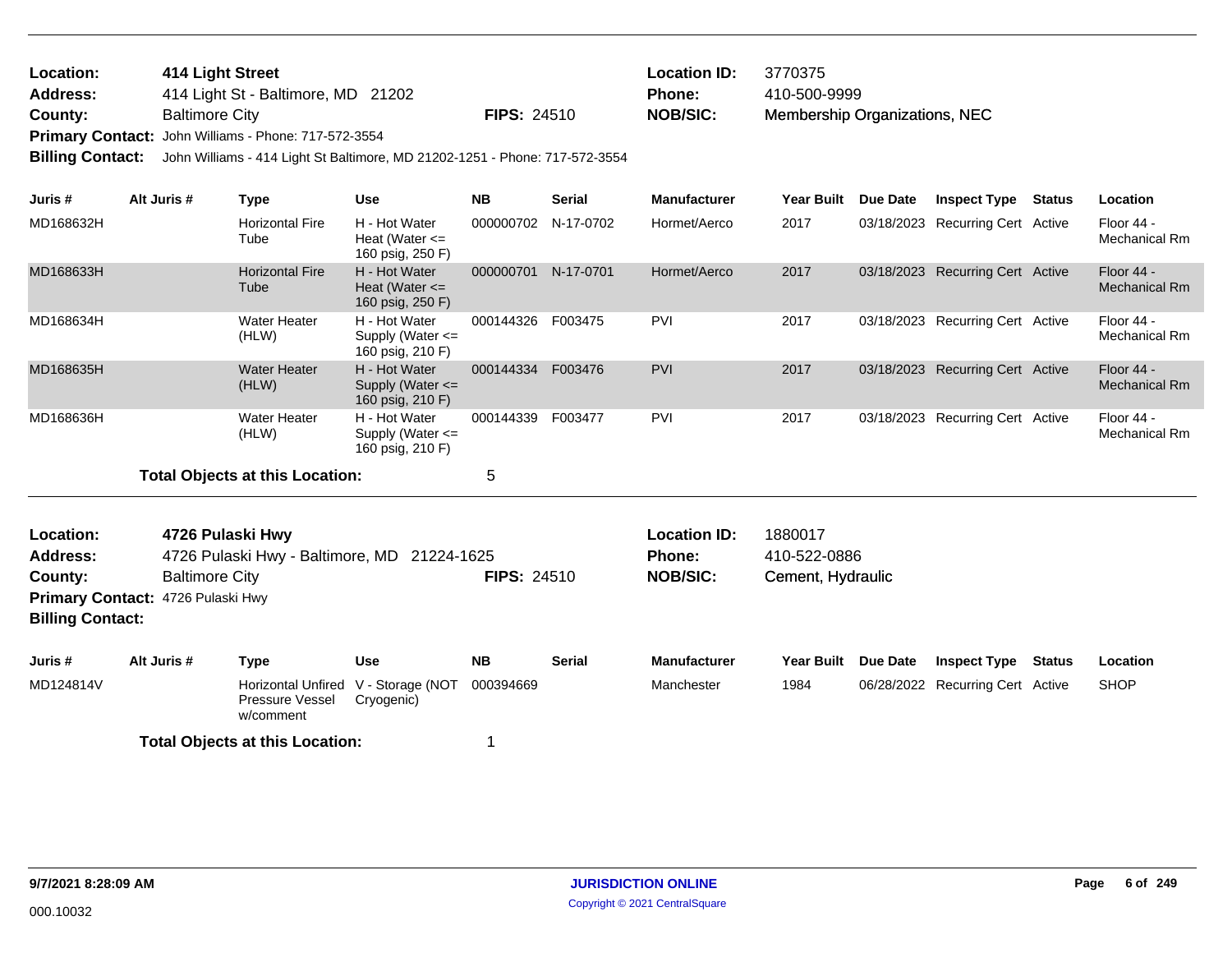| Location:<br><b>Address:</b><br>County:<br><b>Billing Contact:</b> | <b>Baltimore City</b><br>Primary Contact: IJ Real Estate LLC | 5000 Wabash Ave Ste D<br>5000 Wabash Ave Ste D - Baltimore, MD 21215-5795<br>- 224 N Franklintown Rd Baltimore, MD 21223-1039                                                                                                                                             |                                                         | <b>FIPS: 24510</b> |               | <b>Location ID:</b><br><b>Phone:</b><br><b>NOB/SIC:</b>           | 3487102<br>443-985-4444<br><b>General Automotive Repair Shops</b><br>Year Built Due Date<br>Inspect Type<br>2002<br>10/26/2020 Recurring Cert Active<br>2016<br>06/02/2019 Recurring Cert Active<br>707577<br>410-235-4444<br>Automotive dealers and gasoline service stations |  |                                  |               |                             |
|--------------------------------------------------------------------|--------------------------------------------------------------|---------------------------------------------------------------------------------------------------------------------------------------------------------------------------------------------------------------------------------------------------------------------------|---------------------------------------------------------|--------------------|---------------|-------------------------------------------------------------------|--------------------------------------------------------------------------------------------------------------------------------------------------------------------------------------------------------------------------------------------------------------------------------|--|----------------------------------|---------------|-----------------------------|
| Juris #                                                            | Alt Juris #                                                  | <b>Type</b>                                                                                                                                                                                                                                                               | <b>Use</b>                                              | <b>NB</b>          | <b>Serial</b> | <b>Manufacturer</b>                                               |                                                                                                                                                                                                                                                                                |  |                                  | Status        | Location                    |
| MD152693V                                                          |                                                              | <b>Vertical Unfired</b><br><b>Pressure Vessel</b><br>w/comment                                                                                                                                                                                                            | V - Storage (NOT<br>Cryogenic)                          | 000052670          |               | Cylsa                                                             |                                                                                                                                                                                                                                                                                |  |                                  |               | Shop                        |
| MD155842V                                                          |                                                              | <b>Vertical Unfired</b><br><b>Pressure Vessel</b><br>w/comment                                                                                                                                                                                                            | V - Storage (NOT 000558595<br>Cryogenic)                |                    |               | Morganton                                                         |                                                                                                                                                                                                                                                                                |  |                                  |               | Shop                        |
|                                                                    |                                                              | <b>Total Objects at this Location:</b>                                                                                                                                                                                                                                    |                                                         | $\overline{2}$     |               |                                                                   |                                                                                                                                                                                                                                                                                |  |                                  |               |                             |
| Location:<br><b>Address:</b><br>County:<br><b>Billing Contact:</b> | 501 Auto's<br><b>Baltimore City</b>                          | 501 W 29th St - Baltimore, MD 21211-2916<br>Primary Contact: Rickey Greene - Phone: 410-235-4444<br>Rickey Greene - 501 W 29th St Baltimore, MD 21211-2916 - Phone: 410-235-4444                                                                                          |                                                         | <b>FIPS: 24510</b> |               | <b>Location ID:</b><br><b>Phone:</b><br><b>NOB/SIC:</b>           |                                                                                                                                                                                                                                                                                |  |                                  |               |                             |
| Juris #                                                            | Alt Juris #                                                  | <b>Type</b>                                                                                                                                                                                                                                                               | <b>Use</b>                                              | <b>NB</b>          | <b>Serial</b> | <b>Manufacturer</b><br>Year Built Due Date<br><b>Inspect Type</b> |                                                                                                                                                                                                                                                                                |  |                                  |               | Location                    |
| MD133092V                                                          |                                                              | Pressure Vessel<br>w/comment                                                                                                                                                                                                                                              | Horizontal Unfired V - Storage (NOT<br>Cryogenic)       | 0459810            |               | <b>Trinity</b>                                                    | 2004                                                                                                                                                                                                                                                                           |  | 09/02/2021 Recurring Cert Active |               | compressor room             |
|                                                                    |                                                              | <b>Total Objects at this Location:</b>                                                                                                                                                                                                                                    |                                                         | 1                  |               |                                                                   |                                                                                                                                                                                                                                                                                |  |                                  |               |                             |
| Location:<br><b>Address:</b><br>County:<br><b>Billing Contact:</b> | <b>Baltimore City</b>                                        | 632 Park Ave, LLC.<br>805 N Calvert St - Baltimore, MD 21202-3705<br>Primary Contact: Marie O'Connor - Phone: 443--717-0284 - Email: marietheresaoconnor@gmail.com<br>- PO Box 4789 Baltimore, MD 21211-0789 - Phone: 443-717-0284 - Email: marietheresaoconnor@gmail.com |                                                         | <b>FIPS: 24510</b> |               | <b>Location ID:</b><br><b>Phone:</b><br><b>NOB/SIC:</b>           | 1591700<br>410-727-3848<br><b>Religious Organizations</b>                                                                                                                                                                                                                      |  |                                  |               |                             |
| Juris #                                                            | Alt Juris #                                                  | <b>Type</b>                                                                                                                                                                                                                                                               | <b>Use</b>                                              | <b>NB</b>          | Serial        | <b>Manufacturer</b>                                               | Year Built Due Date                                                                                                                                                                                                                                                            |  | <b>Inspect Type</b>              | <b>Status</b> | Location                    |
| MD121649H                                                          |                                                              | Cast Iron                                                                                                                                                                                                                                                                 | H - Hot Water<br>Heat (Water $\leq$<br>160 psig, 250 F) | CI                 | S0017546      | Slant Fin                                                         | 2002                                                                                                                                                                                                                                                                           |  | 09/20/2020 Recurring Cert Active |               | Basement, Rear<br>Boiler Rm |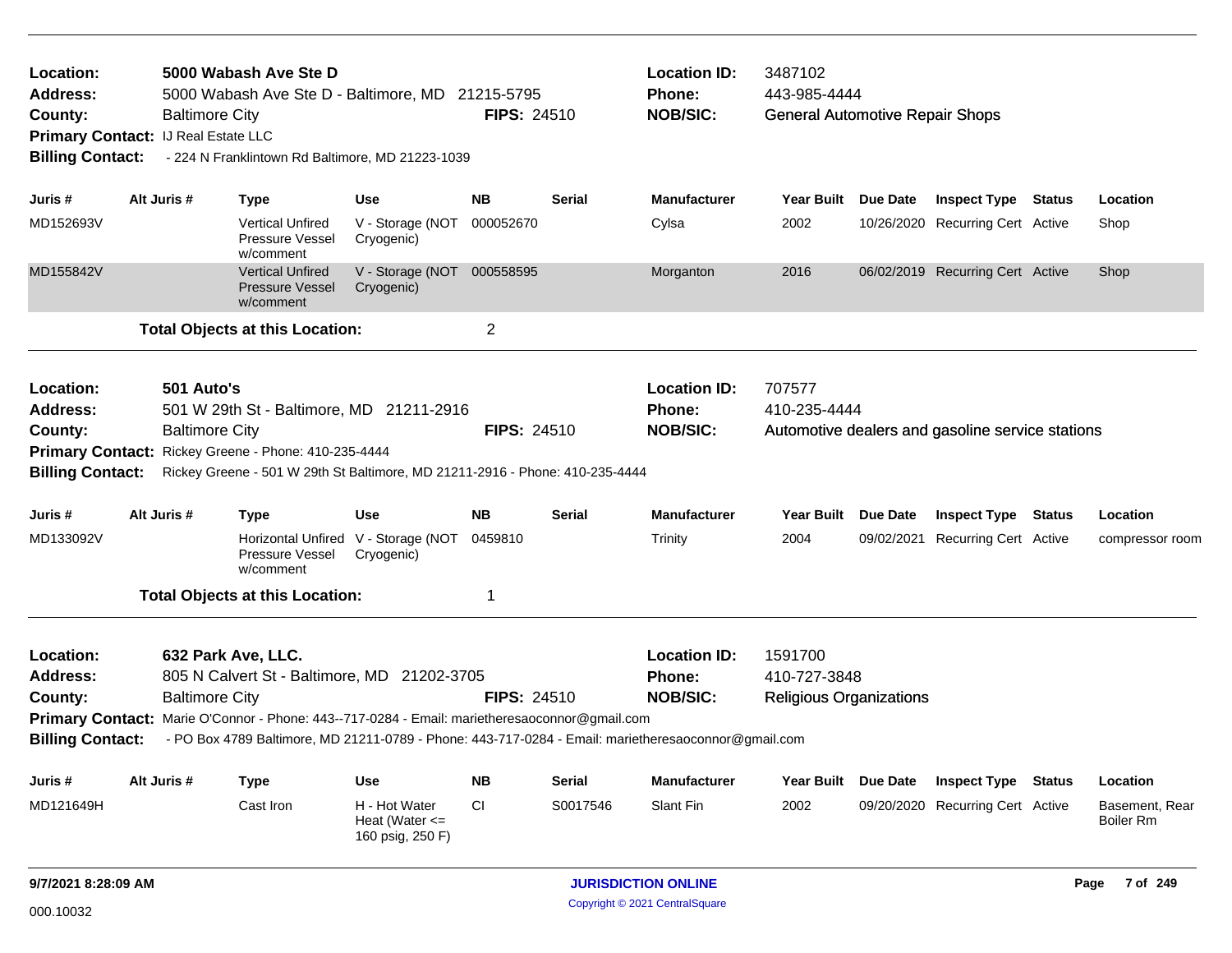| Juris #                 | Alt Juris #               | <b>Type</b>                                                           | <b>Use</b>                                              | <b>NB</b>          | <b>Serial</b> | <b>Manufacturer</b> | Year Built                       | <b>Due Date</b> | <b>Inspect Type</b>              | <b>Status</b> | Location                            |
|-------------------------|---------------------------|-----------------------------------------------------------------------|---------------------------------------------------------|--------------------|---------------|---------------------|----------------------------------|-----------------|----------------------------------|---------------|-------------------------------------|
| MD149739H               |                           | Cast Iron                                                             | H - Hot Water<br>Heat (Water $\leq$<br>160 psig, 250 F) | <b>CI</b>          | 65483724      | <b>Burnham</b>      | 2014                             |                 | 09/20/2020 Recurring Cert Active |               | Basement, Front<br><b>Boiler Rm</b> |
|                         |                           | <b>Total Objects at this Location:</b>                                |                                                         | $\overline{2}$     |               |                     |                                  |                 |                                  |               |                                     |
| Location:               |                           | 6600 Holabird Ave LLC                                                 |                                                         |                    |               | <b>Location ID:</b> | 704615                           |                 |                                  |               |                                     |
| Address:                |                           | 6600 Holabird Ave - Highlandtown, MD                                  |                                                         | 21224-6301         |               | <b>Phone:</b>       |                                  |                 |                                  |               |                                     |
| County:                 | <b>Baltimore City</b>     |                                                                       |                                                         | <b>FIPS: 24510</b> |               | <b>NOB/SIC:</b>     | <b>Tires and Inner Tubes</b>     |                 |                                  |               |                                     |
|                         |                           | Primary Contact: SGK Contracting - Phone: 410-631-0105                |                                                         |                    |               |                     |                                  |                 |                                  |               |                                     |
| <b>Billing Contact:</b> |                           | - 6540 Holabird Ave Highlandtown, MD 21224-6244 - Phone: 410-631-0105 |                                                         |                    |               |                     |                                  |                 |                                  |               |                                     |
| Juris #                 | Alt Juris #               | <b>Type</b>                                                           | <b>Use</b>                                              | <b>NB</b>          | <b>Serial</b> | <b>Manufacturer</b> | <b>Year Built</b>                | <b>Due Date</b> | <b>Inspect Type</b>              | Status        | Location                            |
| MD107427V               | $\mathbf{1}$              | Pressure Vessel<br>w/comment                                          | Horizontal Unfired V - Storage (NOT<br>Cryogenic)       | 000044236          |               | Stoystown Tank      | 1966                             |                 | 04/04/2022 Recurring Cert Active |               | <b>Back Room</b>                    |
| MD123215V               |                           | <b>Vertical Unfired</b><br><b>Pressure Vessel</b><br>w/comment        | V - Storage (NOT<br>Cryogenic)                          | 000661304          |               | Manchester          | 1998                             |                 | 04/04/2022 Recurring Cert Active |               | <b>BACK ROOM</b>                    |
|                         |                           | <b>Total Objects at this Location:</b>                                |                                                         | $\overline{2}$     |               |                     |                                  |                 |                                  |               |                                     |
| Location:               | <b>7 Eleven</b>           |                                                                       |                                                         |                    |               | <b>Location ID:</b> | 3215133                          |                 |                                  |               |                                     |
| <b>Address:</b>         |                           | 5455 Reisterstown Rd - Baltimore, MD 21215-4404                       |                                                         |                    |               | Phone:              | 410-764-5652                     |                 |                                  |               |                                     |
| County:                 | <b>Baltimore City</b>     |                                                                       |                                                         | <b>FIPS: 24510</b> |               | <b>NOB/SIC:</b>     | <b>Miscellaneous Food Stores</b> |                 |                                  |               |                                     |
|                         | Primary Contact: 7 Eleven |                                                                       |                                                         |                    |               |                     |                                  |                 |                                  |               |                                     |
| <b>Billing Contact:</b> |                           |                                                                       |                                                         |                    |               |                     |                                  |                 |                                  |               |                                     |
| Juris #                 | Alt Juris #               | <b>Type</b>                                                           | <b>Use</b>                                              | <b>NB</b>          | <b>Serial</b> | <b>Manufacturer</b> | <b>Year Built</b>                | <b>Due Date</b> | <b>Inspect Type</b>              | <b>Status</b> | Location                            |
| MD142850V               |                           | <b>Vertical Unfired</b><br>Pressure Vessel<br>w/comment               | V - Storage (NOT<br>Cryogenic)                          | 000117125          |               | MVE Inc             | 2000                             | 11/09/2021      | <b>Recurring Cert Active</b>     |               | back office room                    |
|                         |                           | <b>Total Objects at this Location:</b>                                |                                                         | 1                  |               |                     |                                  |                 |                                  |               |                                     |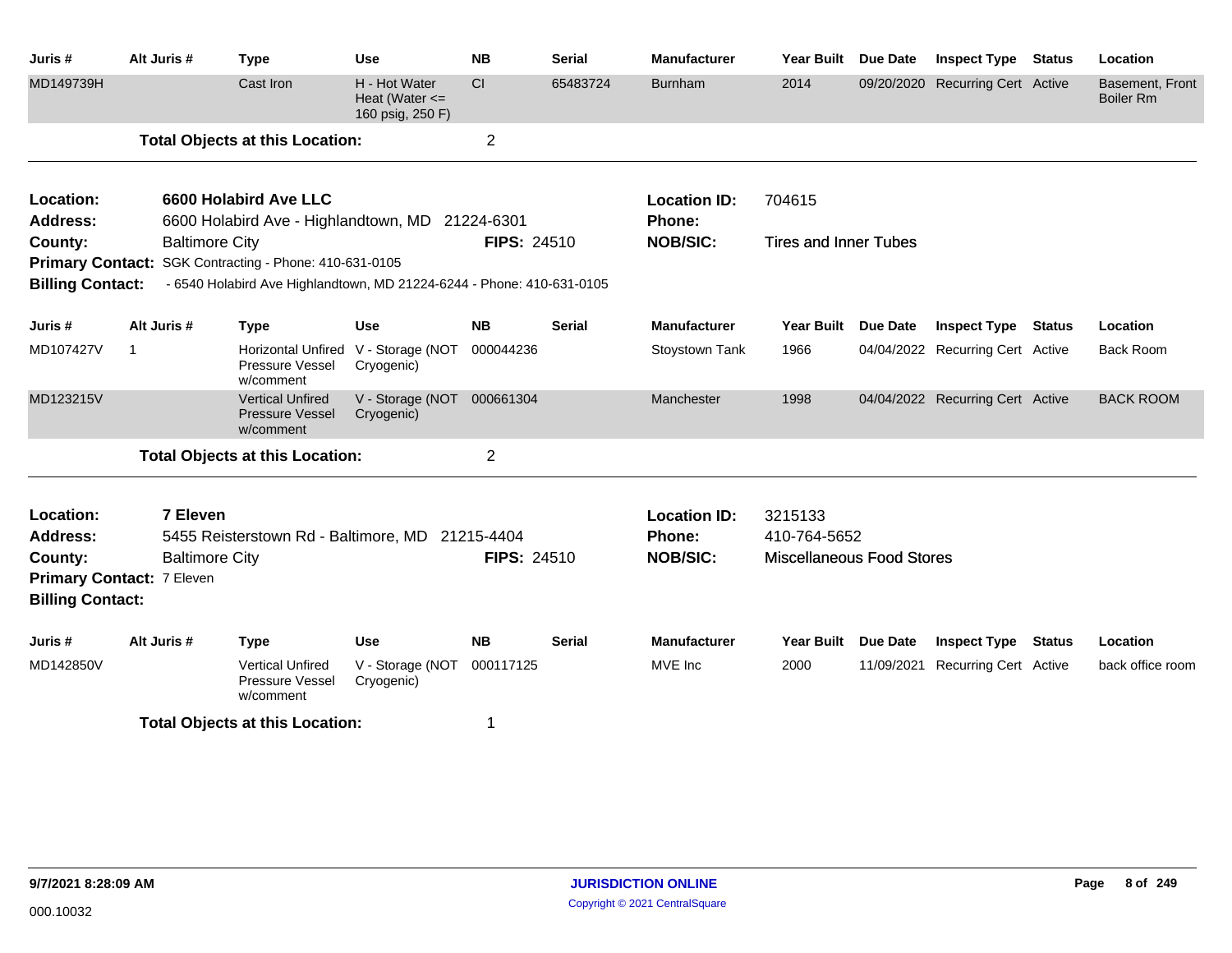| Location:<br>Address:<br>County:<br><b>Billing Contact:</b>                                                                                                                                                                                                                                                                                      |             | 7-Eleven - 21572<br><b>Baltimore City</b>                          |                                                   | 7330 Harford Rd - Parkville, MD 21234-7129   | <b>FIPS: 24510</b>                    |               | <b>Location ID:</b><br>3215091<br><b>Phone:</b><br><b>NOB/SIC:</b><br>Miscellaneous Retail Stores, NEC<br>Primary Contact: Roberts Oxygen Company (MD) - Phone: 240-493-8405 - Cell: 301-252-0742 - Email: DFranovich@RobertsOxygen.com<br>Bulk Tank Service Dept. - PO Box 5507 Rockville, MD 20855-0507 - Phone: 240-493-8405 - Cell: 301-252-0742 - Email: DFranovich@RobertsOxygen.com |                                             |  |                                                                |        |                              |
|--------------------------------------------------------------------------------------------------------------------------------------------------------------------------------------------------------------------------------------------------------------------------------------------------------------------------------------------------|-------------|--------------------------------------------------------------------|---------------------------------------------------|----------------------------------------------|---------------------------------------|---------------|--------------------------------------------------------------------------------------------------------------------------------------------------------------------------------------------------------------------------------------------------------------------------------------------------------------------------------------------------------------------------------------------|---------------------------------------------|--|----------------------------------------------------------------|--------|------------------------------|
| Juris #<br>MD146503V                                                                                                                                                                                                                                                                                                                             | Alt Juris # | <b>Type</b><br>w/comment<br><b>Total Objects at this Location:</b> | <b>Vertical Unfired</b><br><b>Pressure Vessel</b> | <b>Use</b><br>V - Storage (NOT<br>Cryogenic) | <b>NB</b><br>000005238<br>1           | <b>Serial</b> | <b>Manufacturer</b><br>Taylor-Wharton                                                                                                                                                                                                                                                                                                                                                      | Year Built Due Date<br>1988                 |  | <b>Inspect Type Status</b><br>12/04/2021 Recurring Cert Active |        | Location<br>Store Room       |
| Location:<br>Address:<br>County:<br>Primary Contact: 7-Eleven - 22575<br><b>Billing Contact:</b>                                                                                                                                                                                                                                                 |             | 7-Eleven - 22575<br><b>Baltimore City</b>                          |                                                   | 4918 Harford Rd - Baltimore, MD 21214-2940   | <b>FIPS: 24510</b>                    |               | <b>Location ID:</b><br><b>Phone:</b><br><b>NOB/SIC:</b><br>Kent Nay - 1722 Routh St Dallas, TX 75201-2535 - Phone: 703-286-9540 - Email: knay01@7-11.com                                                                                                                                                                                                                                   | 3181357<br>Miscellaneous Retail Stores, NEC |  |                                                                |        |                              |
| Juris #<br>MD142410V                                                                                                                                                                                                                                                                                                                             | Alt Juris # | <b>Type</b><br>w/comment                                           | <b>Vertical Unfired</b><br>Pressure Vessel        | <b>Use</b><br>V - Storage (NOT<br>Cryogenic) | <b>NB</b><br>000009093<br>$\mathbf 1$ | <b>Serial</b> | <b>Manufacturer</b><br>Taylor                                                                                                                                                                                                                                                                                                                                                              | Year Built Due Date<br>1991                 |  | <b>Inspect Type Status</b><br>12/04/2021 Recurring Cert Active |        | Location<br>Back room        |
| <b>Total Objects at this Location:</b><br>7-Eleven - 25450<br>Location:<br>Address:<br>211 W 28th St - Baltimore, MD 21211-3000<br><b>FIPS: 24510</b><br><b>Baltimore City</b><br>County:<br>Primary Contact: 7-Eleven - 25450<br>Billing Contact: Kent Nay - 1722 Routh St Dallas, TX 75201-2535 - Phone: 703-286-9540 - Email: knay01@7-11.com |             |                                                                    |                                                   |                                              |                                       |               | <b>Location ID:</b><br><b>Phone:</b><br><b>NOB/SIC:</b>                                                                                                                                                                                                                                                                                                                                    | 3184825<br>Miscellaneous Retail Stores, NEC |  |                                                                |        |                              |
| Juris #<br>MD142408V                                                                                                                                                                                                                                                                                                                             | Alt Juris # | <b>Type</b><br>w/comment<br><b>Total Objects at this Location:</b> | <b>Vertical Unfired</b><br>Pressure Vessel        | <b>Use</b><br>V - Storage (NOT<br>Cryogenic) | <b>NB</b><br>000009920<br>-1          | <b>Serial</b> | <b>Manufacturer</b><br>Taylor                                                                                                                                                                                                                                                                                                                                                              | Year Built Due Date<br>1992                 |  | <b>Inspect Type</b><br>01/19/2022 Recurring Cert Active        | Status | Location<br><b>Back Room</b> |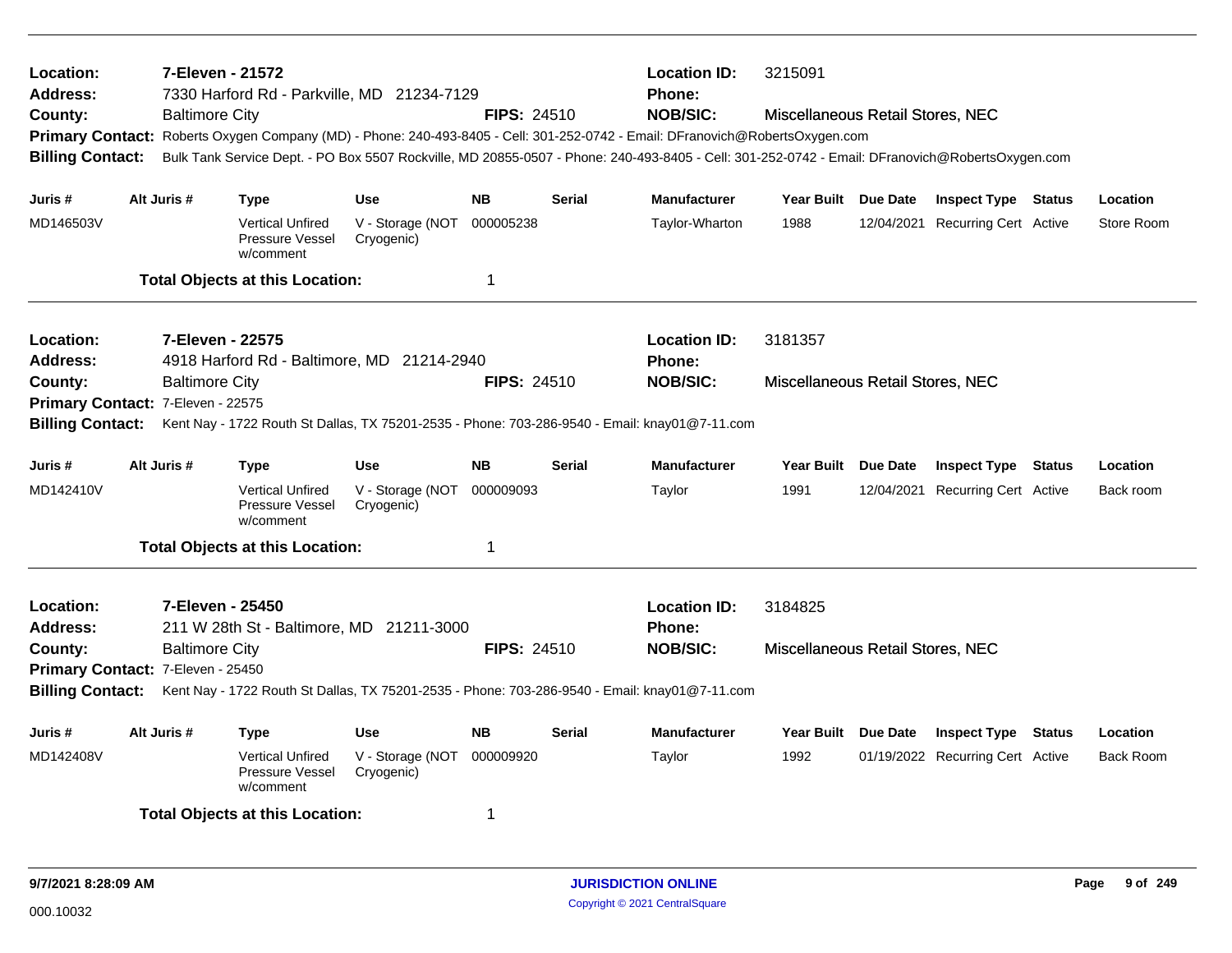| Location:<br><b>Address:</b><br>County:                                                                                                                                                                    |             | 7-Eleven - 33575<br><b>Baltimore City</b> |                                                                       | 231 E Baltimore St - Baltimore, MD 21202-3415                            | FIPS: 24510 |               | <b>Location ID:</b><br>3185630<br>Phone:<br><b>NOB/SIC:</b><br>Miscellaneous Retail Stores, NEC |                                         |  |                                  |        |                                |
|------------------------------------------------------------------------------------------------------------------------------------------------------------------------------------------------------------|-------------|-------------------------------------------|-----------------------------------------------------------------------|--------------------------------------------------------------------------|-------------|---------------|-------------------------------------------------------------------------------------------------|-----------------------------------------|--|----------------------------------|--------|--------------------------------|
| <b>Billing Contact:</b>                                                                                                                                                                                    |             |                                           |                                                                       | Primary Contact: Kent Nay - Phone: 703-286-9540 - Email: knay01@7-11.com |             |               | Kent Nay - 1722 Routh St Dallas, TX 75201-2535 - Phone: 703-286-9540 - Email: knay01@7-11.com   |                                         |  |                                  |        |                                |
| Juris #                                                                                                                                                                                                    | Alt Juris # |                                           | <b>Type</b>                                                           | <b>Use</b>                                                               | <b>NB</b>   | <b>Serial</b> | Manufacturer                                                                                    | Year Built Due Date                     |  | <b>Inspect Type Status</b>       |        | Location                       |
| MD142185V                                                                                                                                                                                                  |             |                                           | <b>Vertical Unfired</b><br>Pressure Vessel<br>w/comment               | V - Storage (NOT<br>Cryogenic)                                           | 000024000   |               | Taylor                                                                                          | 2006                                    |  | 02/05/2022 Recurring Cert Active |        | Store Room                     |
|                                                                                                                                                                                                            |             |                                           | <b>Total Objects at this Location:</b>                                |                                                                          | $\mathbf 1$ |               |                                                                                                 |                                         |  |                                  |        |                                |
| Location:<br><b>Address:</b><br>County:<br><b>Billing Contact:</b>                                                                                                                                         |             | <b>Baltimore City</b>                     | 702 Cathedral St<br>Primary Contact: Shaun Berry - Cell: 443-509-7936 | 702 Cathedral St - Baltimore, MD 21201-5210                              | FIPS: 24510 |               | <b>Location ID:</b><br>Phone:<br><b>NOB/SIC:</b>                                                | 3858423                                 |  |                                  |        |                                |
| Juris #                                                                                                                                                                                                    | Alt Juris # |                                           | <b>Type</b>                                                           | <b>Use</b>                                                               | <b>NB</b>   | <b>Serial</b> | <b>Manufacturer</b>                                                                             | Year Built Due Date                     |  | <b>Inspect Type Status</b>       |        | Location                       |
| MD160294H                                                                                                                                                                                                  |             |                                           | Cast Iron                                                             | H - Steam Heat<br>(Steam $\leq$ 15<br>psig)                              | <b>CI</b>   |               | <b>Burnham</b>                                                                                  | 2013                                    |  | 03/26/2022 Recurring Cert Active |        | <b>Boiler Room</b>             |
|                                                                                                                                                                                                            |             |                                           | <b>Total Objects at this Location:</b>                                |                                                                          | -1          |               |                                                                                                 |                                         |  |                                  |        |                                |
| Location:<br><b>Address:</b>                                                                                                                                                                               |             |                                           | 920 St Paul Apartments                                                | 920 Saint Paul St - Baltimore, MD 21202-2423                             |             |               | <b>Location ID:</b><br><b>Phone:</b>                                                            | 727173                                  |  |                                  |        |                                |
| FIPS: 24510<br><b>Baltimore City</b><br>County:<br>Primary Contact: Salvatore and Emilia M. Raiti<br><b>Billing Contact:</b><br>Salvatore and Emilia M. Raiti - 2903 N Charles St Baltimore, MD 21218-4787 |             |                                           |                                                                       |                                                                          |             |               | <b>NOB/SIC:</b>                                                                                 | <b>Operators of Apartment Buildings</b> |  |                                  |        |                                |
| Juris #                                                                                                                                                                                                    | Alt Juris # |                                           | <b>Type</b>                                                           | Use                                                                      | <b>NB</b>   | <b>Serial</b> | <b>Manufacturer</b>                                                                             | Year Built Due Date                     |  | <b>Inspect Type</b>              | Status | Location                       |
| MD136101H                                                                                                                                                                                                  |             |                                           | Cast Iron                                                             | H - Steam Heat<br>(Steam $\leq$ 15<br>psig)                              | <b>CI</b>   |               | Weil-McLain                                                                                     | 2008                                    |  | 07/25/2022 Recurring Cert Active |        | <b>Basement Boiler</b><br>Room |
|                                                                                                                                                                                                            |             |                                           | <b>Total Objects at this Location:</b>                                |                                                                          | -1          |               |                                                                                                 |                                         |  |                                  |        |                                |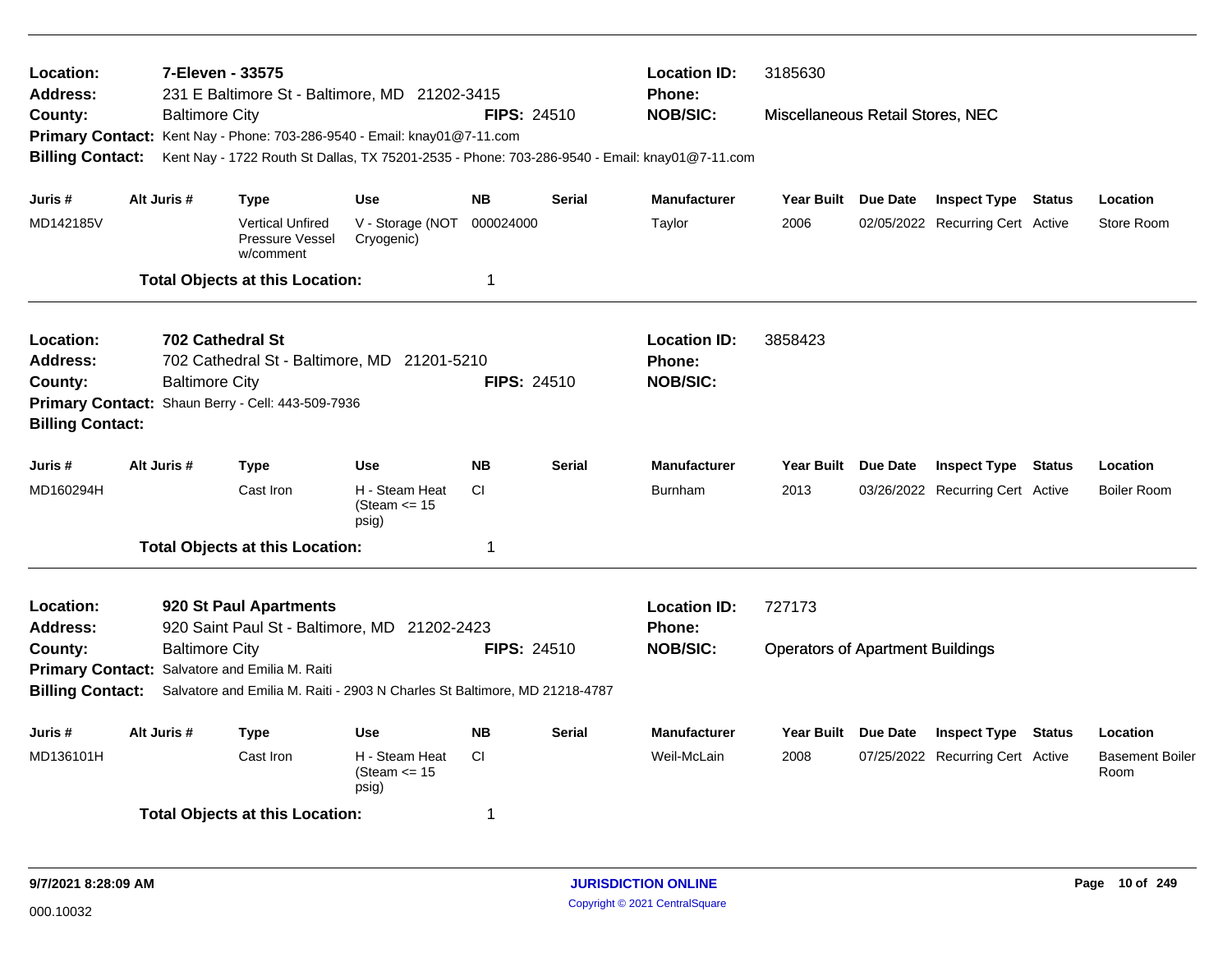| Location:<br><b>Address:</b><br>County:<br><b>Primary Contact:</b><br><b>Billing Contact:</b> |                                                                            | <b>Baltimore City</b> | 926 N Calvert LLC<br>- PO Box 65300 Baltimore, MD 21209-0300   | 926 N Calvert St - Baltimore, MD 21202-3722                                         | <b>FIPS: 24510</b> |               | <b>Location ID:</b><br>Phone:<br><b>NOB/SIC:</b><br>David Auglin - Phone: 301-937-0100 - Cell: 301706-4128 - Email: davidauglin@sankomanagement.com | 725235<br>301-706-4128<br><b>Operators of Apartment Buildings</b> |                                          |                    |
|-----------------------------------------------------------------------------------------------|----------------------------------------------------------------------------|-----------------------|----------------------------------------------------------------|-------------------------------------------------------------------------------------|--------------------|---------------|-----------------------------------------------------------------------------------------------------------------------------------------------------|-------------------------------------------------------------------|------------------------------------------|--------------------|
|                                                                                               |                                                                            |                       |                                                                |                                                                                     |                    |               |                                                                                                                                                     |                                                                   |                                          |                    |
| Juris #                                                                                       | Alt Juris #                                                                |                       | <b>Type</b>                                                    | <b>Use</b>                                                                          | <b>NB</b>          | <b>Serial</b> | <b>Manufacturer</b>                                                                                                                                 | Year Built Due Date                                               | <b>Inspect Type Status</b>               | Location           |
| MD085788H                                                                                     |                                                                            |                       | Cast Iron                                                      | H - Hot Water<br>Heat (Water $\leq$<br>160 psig, 250 F)                             | <b>CI</b>          |               | Slant Fin                                                                                                                                           | 1982                                                              | 06/18/2022 Recurring Cert Active         | <b>BSMT</b>        |
|                                                                                               |                                                                            |                       | <b>Total Objects at this Location:</b>                         |                                                                                     | 1                  |               |                                                                                                                                                     |                                                                   |                                          |                    |
| Location:                                                                                     |                                                                            |                       | A H Gardner & Sons                                             |                                                                                     |                    |               | <b>Location ID:</b>                                                                                                                                 | 701932                                                            |                                          |                    |
| <b>Address:</b>                                                                               |                                                                            |                       |                                                                | 2207 S Newkirk St - Highlandtown, MD 21224-6409                                     |                    |               | Phone:                                                                                                                                              |                                                                   |                                          |                    |
| County:                                                                                       | <b>Baltimore City</b><br>Primary Contact: Scott Todd - Phone: 410 631 7200 |                       |                                                                |                                                                                     |                    |               | <b>NOB/SIC:</b>                                                                                                                                     |                                                                   | Automotive repair, services, and parking |                    |
|                                                                                               |                                                                            |                       |                                                                |                                                                                     |                    |               |                                                                                                                                                     |                                                                   |                                          |                    |
| <b>Billing Contact:</b>                                                                       |                                                                            |                       |                                                                | - 2207 S Newkirk St Highlandtown, MD 21224-6409 - Phone: 4106317830                 |                    |               |                                                                                                                                                     |                                                                   |                                          |                    |
| Juris #                                                                                       | Alt Juris #                                                                |                       | <b>Type</b>                                                    | <b>Use</b>                                                                          | <b>NB</b>          | Serial        | <b>Manufacturer</b>                                                                                                                                 | Year Built Due Date                                               | <b>Inspect Type Status</b>               | Location           |
| MD110840V                                                                                     |                                                                            |                       | <b>Vertical Unfired</b><br>Pressure Vessel<br>w/comment        | V - Storage (NOT<br>Cryogenic)                                                      | 000863375          |               | Manchester                                                                                                                                          | 1999                                                              | 11/10/2022 Recurring Cert Active         | Shed               |
| MD144737V                                                                                     |                                                                            |                       | <b>Vertical Unfired</b><br><b>Pressure Vessel</b><br>w/comment | V - Storage (NOT<br>Cryogenic)                                                      | 000809443          |               | Manchester                                                                                                                                          | 1999                                                              | 11/10/2022 Recurring Cert Active         | Shed               |
|                                                                                               |                                                                            |                       | <b>Total Objects at this Location:</b>                         |                                                                                     | $\overline{2}$     |               |                                                                                                                                                     |                                                                   |                                          |                    |
| Location:                                                                                     |                                                                            | <b>A/A Signs</b>      |                                                                |                                                                                     |                    |               | <b>Location ID:</b>                                                                                                                                 | 3547978                                                           |                                          |                    |
| <b>Address:</b>                                                                               |                                                                            |                       |                                                                | 1800 Union Ave - Baltimore, MD 21211-1419                                           |                    |               | <b>Phone:</b>                                                                                                                                       | 410-662-1100                                                      |                                          |                    |
| County:                                                                                       |                                                                            | <b>Baltimore City</b> |                                                                |                                                                                     | <b>FIPS: 24510</b> |               | <b>NOB/SIC:</b>                                                                                                                                     | <b>Signs and Advertising Specialties</b>                          |                                          |                    |
|                                                                                               |                                                                            |                       |                                                                | Primary Contact: Lindsay Taylor - Phone: 410-924-6626 - Email: Itaylor@bergdemo.com |                    |               |                                                                                                                                                     |                                                                   |                                          |                    |
| <b>Billing Contact:</b>                                                                       |                                                                            |                       |                                                                |                                                                                     |                    |               | Lindsay Taylor - 1212 York Rd Ste C300 Lutherville, MD 21093-6274 - Phone: 410-924-6626 - Email: Itaylor@bergdemo.com                               |                                                                   |                                          |                    |
| Juris #                                                                                       | Alt Juris #                                                                |                       | <b>Type</b>                                                    | <b>Use</b>                                                                          | <b>NB</b>          | <b>Serial</b> | <b>Manufacturer</b>                                                                                                                                 | Year Built Due Date                                               | <b>Inspect Type Status</b>               | Location           |
| MD149124H                                                                                     |                                                                            |                       | Cast Iron                                                      | H - Steam Heat<br>(Steam $\le$ 15<br>psig)                                          | <b>CI</b>          |               | Weil-McLain                                                                                                                                         | 1999                                                              | 03/15/2023 Recurring Cert Active         | <b>Boiler Room</b> |
| 9/7/2021 8:28:09 AM                                                                           |                                                                            |                       |                                                                |                                                                                     |                    |               | <b>JURISDICTION ONLINE</b>                                                                                                                          |                                                                   |                                          | Page 11 of 249     |

Copyright © 2021 CentralSquare 000.10032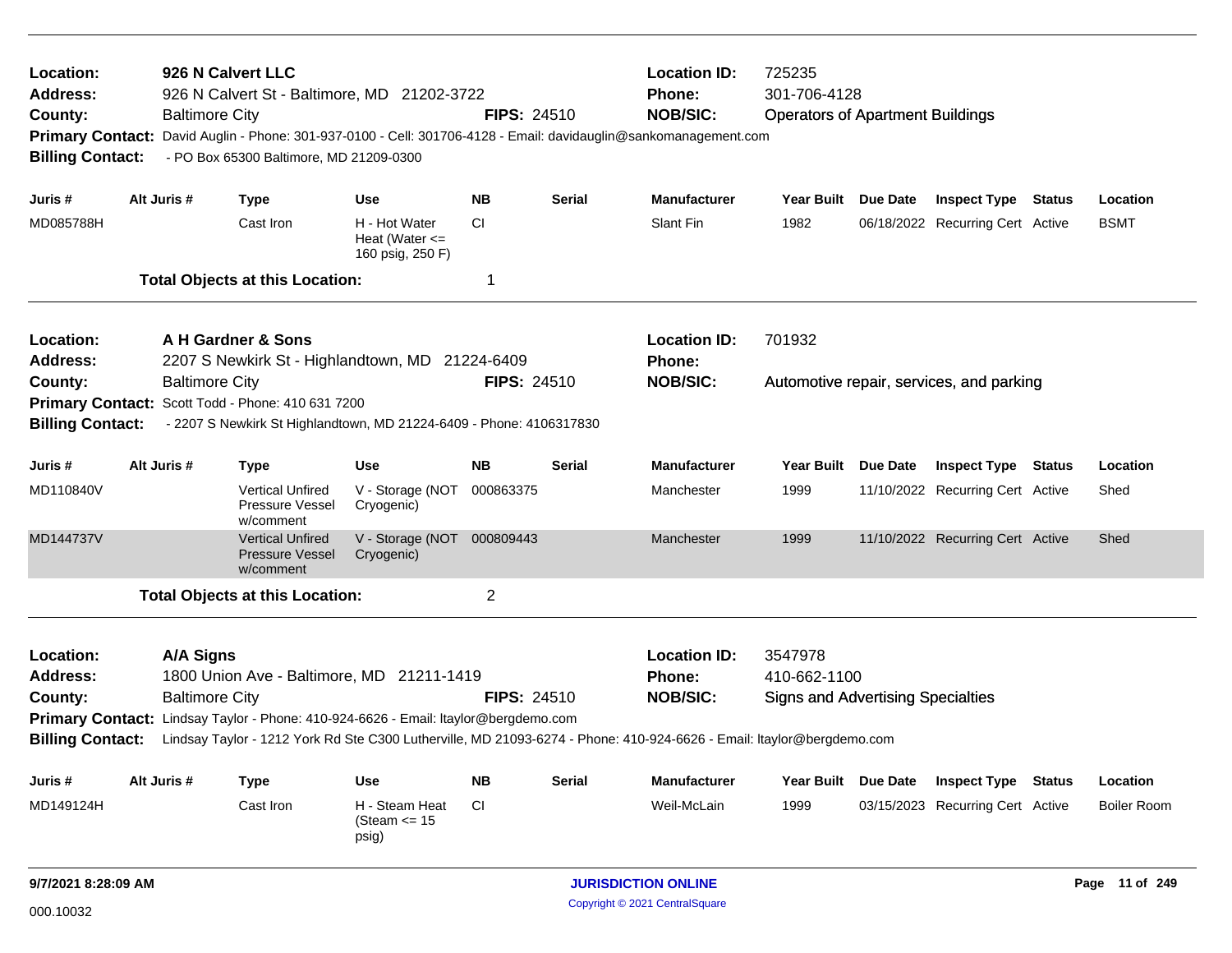| Location:               |                       | A/A Signs (Tenant)                                                                                                      |                                                   |                    |               | <b>Location ID:</b>        | 3562649                                  |                 |                                                  |                    |
|-------------------------|-----------------------|-------------------------------------------------------------------------------------------------------------------------|---------------------------------------------------|--------------------|---------------|----------------------------|------------------------------------------|-----------------|--------------------------------------------------|--------------------|
| <b>Address:</b>         |                       | 1800 Union Ave - Baltimore, MD 21211-1419                                                                               |                                                   |                    |               | <b>Phone:</b>              |                                          |                 |                                                  |                    |
| County:                 | <b>Baltimore City</b> |                                                                                                                         |                                                   | <b>FIPS: 24510</b> |               | <b>NOB/SIC:</b>            | <b>Signs and Advertising Specialties</b> |                 |                                                  |                    |
|                         |                       | Primary Contact: A/A Signs (Tenant) - Phone: 410-662-1100                                                               |                                                   |                    |               |                            |                                          |                 |                                                  |                    |
| <b>Billing Contact:</b> |                       | Richard Boales - 116 Prince Street, Suite 100 Alexandria, VA 22314-1419 - Phone: 301-717-5566                           |                                                   |                    |               |                            |                                          |                 |                                                  |                    |
| Juris #                 | Alt Juris #           | <b>Type</b>                                                                                                             | <b>Use</b>                                        | <b>NB</b>          | Serial        | <b>Manufacturer</b>        | <b>Year Built</b>                        | Due Date        | <b>Inspect Type Status</b>                       | Location           |
| MD149725V               |                       | Pressure Vessel<br>w/comment                                                                                            | Horizontal Unfired V - Storage (NOT<br>Cryogenic) | 000030308          | A21285        | Air Com                    | 2011                                     |                 | 03/15/2023 Recurring Cert Active                 | <b>Boiler Room</b> |
|                         |                       | <b>Total Objects at this Location:</b>                                                                                  |                                                   | 1                  |               |                            |                                          |                 |                                                  |                    |
| Location:               |                       | <b>Abbey Burger (Arc3)</b>                                                                                              |                                                   |                    |               | <b>Location ID:</b>        | 3989648                                  |                 |                                                  |                    |
| <b>Address:</b>         |                       | 1604 Kelly Ave - Baltimore, MD 21209-3624                                                                               |                                                   |                    |               | <b>Phone:</b>              |                                          |                 |                                                  |                    |
| County:                 | <b>Baltimore City</b> |                                                                                                                         |                                                   | <b>FIPS: 24510</b> |               | <b>NOB/SIC:</b>            |                                          |                 |                                                  |                    |
| <b>Primary Contact:</b> | Abbey Burger (Arc3)   |                                                                                                                         |                                                   |                    |               |                            |                                          |                 |                                                  |                    |
| <b>Billing Contact:</b> |                       | Charlie Patterson - PO Box 26269 Richmond, VA 23260-6269 - Phone: 804-644-4521 - Email: charlie.patterson@arc3gases.com |                                                   |                    |               |                            |                                          |                 |                                                  |                    |
|                         |                       |                                                                                                                         |                                                   |                    |               |                            |                                          |                 |                                                  |                    |
| Juris #                 | Alt Juris #           | <b>Type</b>                                                                                                             | <b>Use</b>                                        | <b>NB</b>          | Serial        | <b>Manufacturer</b>        | <b>Year Built</b>                        | <b>Due Date</b> | <b>Inspect Type Status</b>                       | Location           |
| MD166190V               |                       | <b>Vertical Unfired</b><br>Pressure Vessel<br>w/comment                                                                 | V - Storage<br>(Cryogenic)                        | 000166066          | CSJP05J128    | <b>CHART</b>               | 2005                                     |                 | 10/29/2021 Recurring Cert Active                 | <b>Basement</b>    |
|                         |                       | <b>Total Objects at this Location:</b>                                                                                  |                                                   | 1                  |               |                            |                                          |                 |                                                  |                    |
| Location:               |                       | <b>Abbey Burger Bistro (Arc3)</b>                                                                                       |                                                   |                    |               | <b>Location ID:</b>        | 3994158                                  |                 |                                                  |                    |
| <b>Address:</b>         |                       | 811 S Broadway - Baltimore, MD 21231-3713                                                                               |                                                   |                    |               | <b>Phone:</b>              |                                          |                 |                                                  |                    |
| County:                 | <b>Baltimore City</b> |                                                                                                                         |                                                   | <b>FIPS: 24510</b> |               | <b>NOB/SIC:</b>            | <b>Eating and Drinking Places</b>        |                 |                                                  |                    |
|                         |                       | Primary Contact: Abbey Burger Bistro (Arc3)                                                                             |                                                   |                    |               |                            |                                          |                 |                                                  |                    |
| <b>Billing Contact:</b> |                       | Charlie Patterson - PO Box 26269 Richmond, VA 23260-6269 - Phone: 804-644-4521 - Email: charlie.patterson@arc3gases.com |                                                   |                    |               |                            |                                          |                 |                                                  |                    |
| Juris #                 | Alt Juris #           | <b>Type</b>                                                                                                             | <b>Use</b>                                        | <b>NB</b>          | <b>Serial</b> | <b>Manufacturer</b>        |                                          |                 | Year Built Due Date Inspect Type Status Location |                    |
| MD164464V               |                       | <b>Vertical Unfired</b><br>Pressure Vessel<br>w/comment                                                                 | V - Storage<br>(Cryogenic)                        | 000025092          |               | MVE                        | 1999                                     |                 | 11/20/2021 Recurring Cert Active                 | Outside            |
|                         |                       | <b>Total Objects at this Location:</b>                                                                                  |                                                   | 1                  |               |                            |                                          |                 |                                                  |                    |
| 9/7/2021 8:28:09 AM     |                       |                                                                                                                         |                                                   |                    |               | <b>JURISDICTION ONLINE</b> |                                          |                 |                                                  | Page 12 of 249     |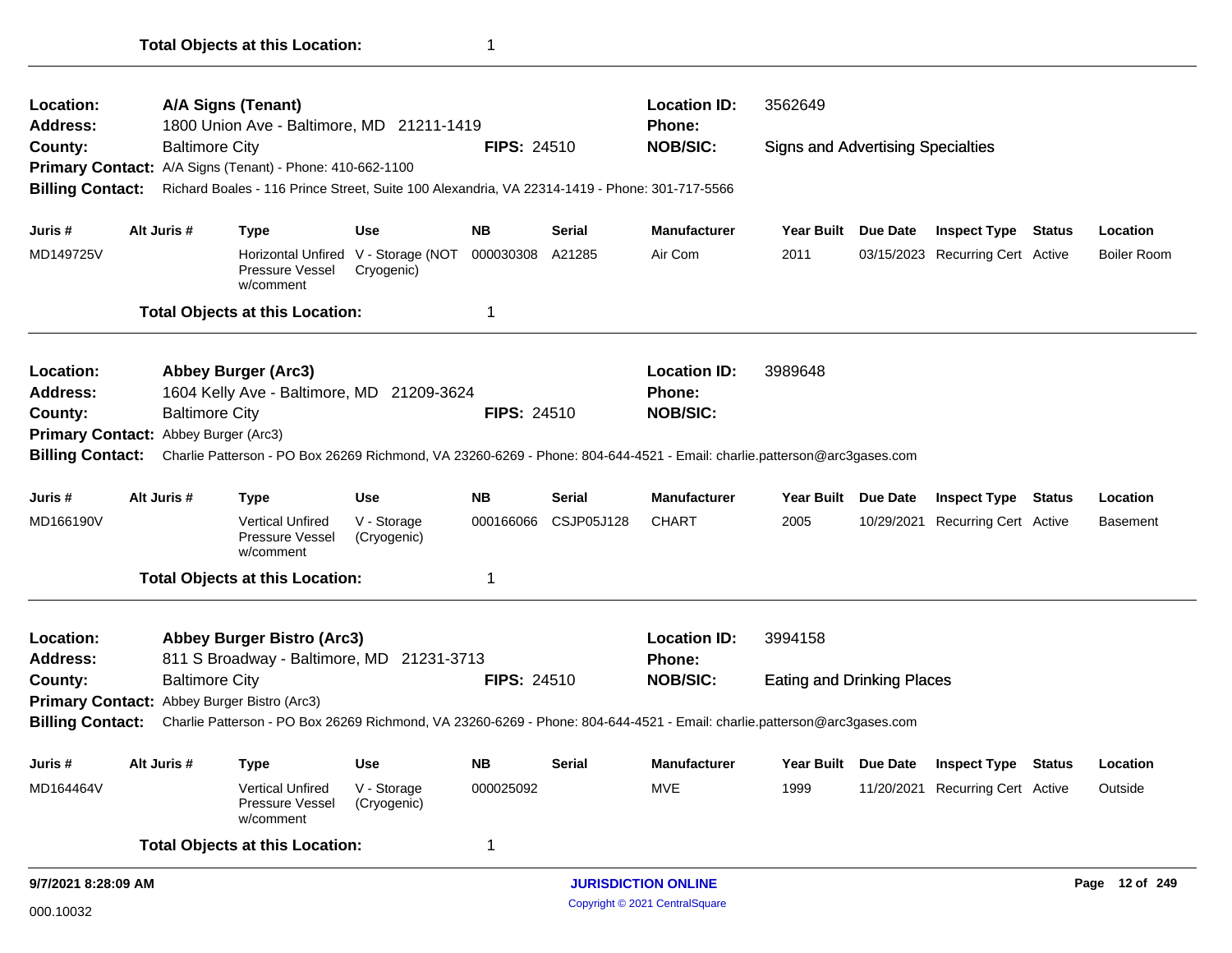| Location:<br>Address:<br>County:<br><b>Billing Contact:</b> |             | <b>Baltimore City</b> | Abbey's Burger Bistro (Arc3)<br>1041 Marshall St - Baltimore, MD 21230-4005<br>Primary Contact: Abbey's Burger Bistro (Arc3) |                                                         | <b>FIPS: 24510</b> |               | <b>Location ID:</b><br>Phone:<br><b>NOB/SIC:</b><br>Charlie Patterson - PO Box 26269 Richmond, VA 23260-6269 - Phone: 804-644-4521 - Email: charlie.patterson@arc3gases.com | 3950093<br><b>Eating and Drinking Places</b> |                 |                                                  |               |               |
|-------------------------------------------------------------|-------------|-----------------------|------------------------------------------------------------------------------------------------------------------------------|---------------------------------------------------------|--------------------|---------------|-----------------------------------------------------------------------------------------------------------------------------------------------------------------------------|----------------------------------------------|-----------------|--------------------------------------------------|---------------|---------------|
|                                                             |             |                       |                                                                                                                              |                                                         |                    |               |                                                                                                                                                                             |                                              |                 |                                                  |               |               |
| Juris #                                                     | Alt Juris # |                       | <b>Type</b>                                                                                                                  | <b>Use</b>                                              | <b>NB</b>          | Serial        | <b>Manufacturer</b>                                                                                                                                                         | <b>Year Built</b>                            | <b>Due Date</b> | <b>Inspect Type Status</b>                       |               | Location      |
| MD164001V                                                   |             |                       | <b>Vertical Unfired</b><br>Pressure Vessel<br>w/comment                                                                      | V - Storage<br>(Cryogenic)                              | 000023045          |               | Taylor                                                                                                                                                                      | 1995                                         |                 | 04/17/2023 Recurring Cert Active                 |               | Alley         |
|                                                             |             |                       | <b>Total Objects at this Location:</b>                                                                                       |                                                         | 1                  |               |                                                                                                                                                                             |                                              |                 |                                                  |               |               |
| Location:<br><b>Address:</b>                                |             | <b>Abell Building</b> | 1 S Eutaw St - Baltimore, MD 21201-1671                                                                                      |                                                         |                    |               | <b>Location ID:</b><br>Phone:                                                                                                                                               | 2650621<br>443 927 6683                      |                 |                                                  |               |               |
| County:                                                     |             | <b>Baltimore City</b> |                                                                                                                              |                                                         | <b>FIPS: 24510</b> |               | <b>NOB/SIC:</b>                                                                                                                                                             |                                              |                 | <b>Operators of Nonresidential Buildings</b>     |               |               |
|                                                             |             |                       | Primary Contact: PMC Property Group, Inc. - Phone: 860-550-1829 410 403 3291                                                 |                                                         |                    |               |                                                                                                                                                                             |                                              |                 |                                                  |               |               |
| <b>Billing Contact:</b>                                     |             |                       | - 1 S Eutaw St Baltimore, MD 21201-1671 - Phone: 860-550-1829 410 403 3291                                                   |                                                         |                    |               |                                                                                                                                                                             |                                              |                 |                                                  |               |               |
| Juris #                                                     | Alt Juris # |                       | <b>Type</b>                                                                                                                  | <b>Use</b>                                              | <b>NB</b>          | <b>Serial</b> | <b>Manufacturer</b>                                                                                                                                                         | <b>Year Built</b>                            | <b>Due Date</b> | <b>Inspect Type</b>                              | <b>Status</b> | Location      |
| <b>NEW</b>                                                  |             |                       | Cast Aluminum                                                                                                                | H - Hot Water<br>Heat (Water $\leq$<br>160 psig, 250 F) | 000236326          |               | AIC Tuchom                                                                                                                                                                  | 2019                                         |                 | 12/17/2021 Recurring Cert Active                 |               | Penthouse Mez |
| <b>NEW</b>                                                  |             |                       | Cast Aluminum                                                                                                                | H - Hot Water<br>Heat (Water $\leq$<br>160 psig, 250 F) | 000236329          |               | AIC Tuchom                                                                                                                                                                  | 2019                                         |                 | 12/17/2021 Recurring Cert Active                 |               | Penthouse Mez |
|                                                             |             |                       | <b>Total Objects at this Location:</b>                                                                                       |                                                         | $\overline{2}$     |               |                                                                                                                                                                             |                                              |                 |                                                  |               |               |
| Location:                                                   |             |                       | <b>Adaptable Auto Service</b>                                                                                                |                                                         |                    |               | <b>Location ID:</b>                                                                                                                                                         | 712941                                       |                 |                                                  |               |               |
| <b>Address:</b><br>County:                                  |             | <b>Baltimore City</b> | 5205 Fairlawn Ave - Baltimore, MD 21215-5013                                                                                 |                                                         | <b>FIPS: 24510</b> |               | <b>Phone:</b><br><b>NOB/SIC:</b>                                                                                                                                            |                                              |                 | Automotive dealers and gasoline service stations |               |               |
| <b>Primary Contact:</b>                                     |             |                       | Adaptable Auto Service                                                                                                       |                                                         |                    |               |                                                                                                                                                                             |                                              |                 |                                                  |               |               |
| <b>Billing Contact:</b>                                     |             |                       | - 5205 Fairlawn Ave Baltimore, MD 21215-5013                                                                                 |                                                         |                    |               |                                                                                                                                                                             |                                              |                 |                                                  |               |               |
| Juris #                                                     | Alt Juris # |                       | <b>Type</b>                                                                                                                  | Use                                                     | <b>NB</b>          | <b>Serial</b> | <b>Manufacturer</b>                                                                                                                                                         | <b>Year Built</b>                            | <b>Due Date</b> | <b>Inspect Type Status</b>                       |               | Location      |
| MD127203V                                                   |             |                       | <b>Vertical Unfired</b><br><b>Pressure Vessel</b><br>w/comment                                                               | V - Storage (NOT<br>Cryogenic)                          | 001131619          |               | Melben                                                                                                                                                                      | 2003                                         |                 | 01/05/2020 Recurring Cert Active                 |               | shop          |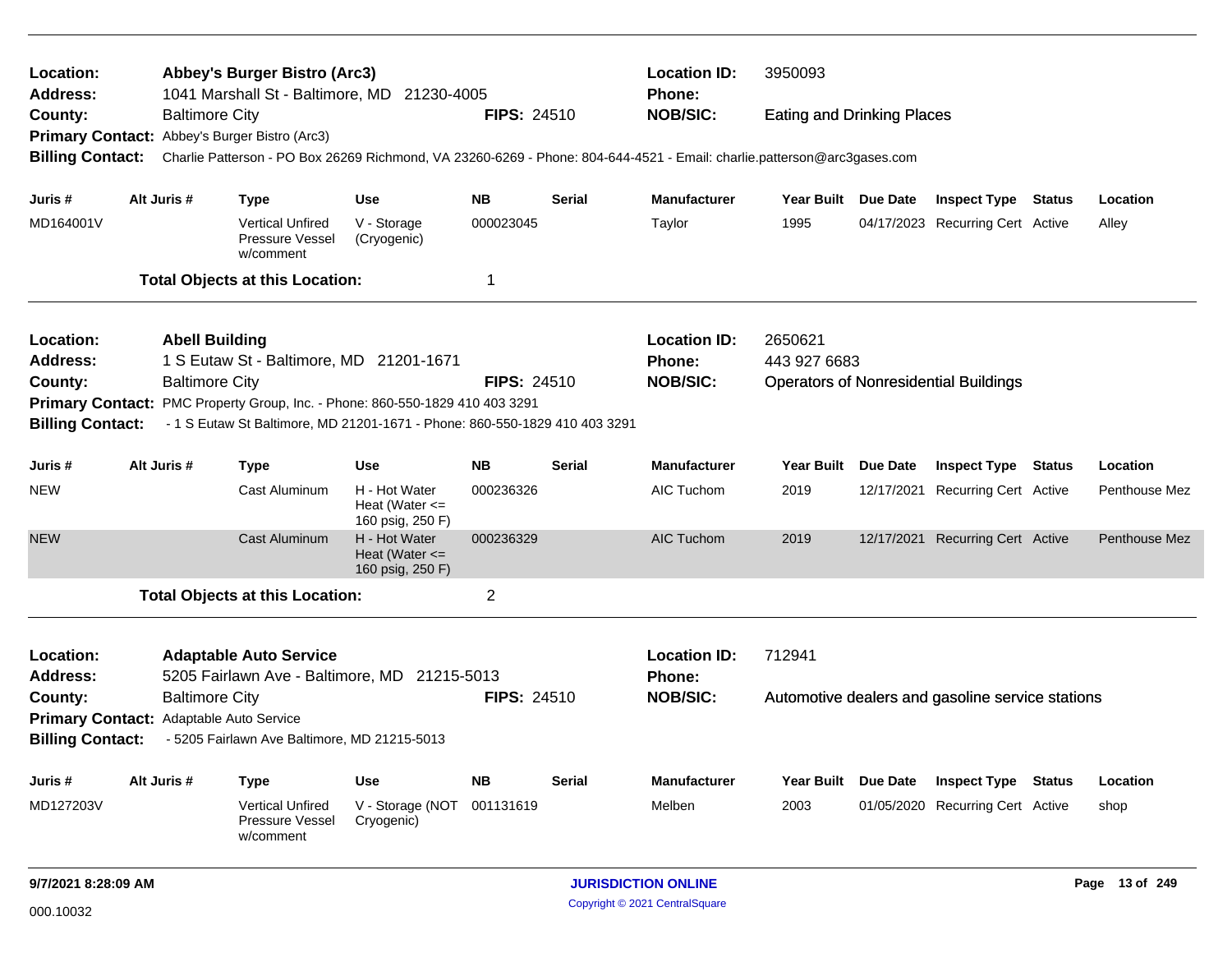| Location:<br><b>Address:</b><br>County:<br><b>Primary Contact:</b><br><b>Billing Contact:</b> |               | <b>Adcor Industries</b><br><b>Baltimore City</b> | 234 S Haven St - Highlandtown, MD 21224-2530<br>Bud Kuhlmann - Phone: 410-327-3083 x1310 - Email: bkuhrmann@adcorindustries.com<br>- 234 S Haven St Highlandtown, MD 21224-2530 - Phone: 410-327-3083 - Email: jstavrakis@adcorindustries.com |                                                         | <b>FIPS: 24510</b> |               | <b>Location ID:</b><br>Phone:<br><b>NOB/SIC:</b> | 702099<br>410-327-3083 |            | Miscellaneous manufacturing industries                  |                 |
|-----------------------------------------------------------------------------------------------|---------------|--------------------------------------------------|-----------------------------------------------------------------------------------------------------------------------------------------------------------------------------------------------------------------------------------------------|---------------------------------------------------------|--------------------|---------------|--------------------------------------------------|------------------------|------------|---------------------------------------------------------|-----------------|
| Juris #                                                                                       |               | Alt Juris #                                      | <b>Type</b>                                                                                                                                                                                                                                   | <b>Use</b>                                              | <b>NB</b>          | <b>Serial</b> | <b>Manufacturer</b>                              | Year Built Due Date    |            | <b>Inspect Type Status</b>                              | Location        |
| MD136118V                                                                                     |               |                                                  | Pressure Vessel<br>w/comment                                                                                                                                                                                                                  | Horizontal Unfired V - Storage (NOT<br>Cryogenic)       | 000493953          |               | Steel Fab                                        | 2007                   | 10/22/2021 | <b>Recurring Cert Active</b>                            | STORAGE AREA    |
|                                                                                               |               |                                                  | <b>Total Objects at this Location:</b>                                                                                                                                                                                                        |                                                         | 1                  |               |                                                  |                        |            |                                                         |                 |
| Location:<br><b>Address:</b>                                                                  |               | <b>Admiral Fell Inn</b>                          | 888 S Broadway - Baltimore, MD 21231-3405                                                                                                                                                                                                     |                                                         |                    |               | <b>Location ID:</b><br>Phone:                    | 702160                 |            |                                                         |                 |
| County:                                                                                       |               | <b>Baltimore City</b>                            |                                                                                                                                                                                                                                               |                                                         | <b>FIPS: 24510</b> |               | <b>NOB/SIC:</b>                                  |                        |            | Hotels, rooming houses, camps, and other lodging places |                 |
|                                                                                               |               |                                                  | Primary Contact: Jonathan Holland - Phone: 410-522-7377 - Email: jholland@harbormagic.com                                                                                                                                                     |                                                         |                    |               |                                                  |                        |            |                                                         |                 |
| <b>Billing Contact:</b>                                                                       |               |                                                  | Owen Frink - 888 S Broadway Baltimore, MD 21231-3405 - Phone: 4105227377 ext 165 - Email: ofrink@harbormagic.com                                                                                                                              |                                                         |                    |               |                                                  |                        |            |                                                         |                 |
| Juris #                                                                                       |               | Alt Juris #                                      | <b>Type</b>                                                                                                                                                                                                                                   | <b>Use</b>                                              | <b>NB</b>          | <b>Serial</b> | Manufacturer                                     | Year Built Due Date    |            | <b>Inspect Type Status</b>                              | Location        |
| MD090663H                                                                                     |               |                                                  | <b>Horizontal Water</b><br>Tube                                                                                                                                                                                                               | H - Hot Water<br>Heat (Water $\leq$<br>160 psig, 250 F) | 000026425          |               | Aerco                                            | 1995                   |            | 02/05/2022 Recurring Cert Active                        | 4th fir birm    |
| MD090664H                                                                                     |               |                                                  | <b>Horizontal Water</b><br>Tube                                                                                                                                                                                                               | H - Hot Water<br>Heat (Water $\leq$<br>160 psig, 250 F) | 000026426          |               | Aerco                                            | 1995                   |            | 02/05/2022 Recurring Cert Active                        | 4 Th Floor Blrm |
| MD141746V                                                                                     |               |                                                  | <b>Vertical Unfired</b><br>Pressure Vessel<br>w/comment                                                                                                                                                                                       | V - Storage (NOT<br>Cryogenic)                          | 000147180          |               | A O Smith                                        | 2010                   |            | 02/05/2022 Recurring Cert Active                        | 4th Fir Birm    |
| MD141747V                                                                                     |               |                                                  | <b>Vertical Unfired</b><br>Pressure Vessel<br>w/comment                                                                                                                                                                                       | V - Storage (NOT 000147179<br>Cryogenic)                |                    |               | A O Smith                                        | 2010                   |            | 02/05/2022 Recurring Cert Active                        | 4th Fir Birm    |
| MD161362H                                                                                     | <b>Blr #1</b> |                                                  | Cast Aluminum                                                                                                                                                                                                                                 | H - Hot Water<br>Supply (Water <=<br>160 psig, 250 F)   | 000434970          |               | Lochinvar                                        | 2018                   |            | 12/17/2020 Recurring Cert Active                        | 4th Fir Bir Rm  |
| MD161363H                                                                                     | $B$ Ir #2     |                                                  | <b>Cast Aluminum</b>                                                                                                                                                                                                                          | H - Hot Water<br>Supply (Water <=<br>160 psig, 210 F)   | 000385246          |               | Lochinvar                                        | 2016                   |            | 12/17/2020 Recurring Cert Active                        | 4th Fir Bir Rm  |
|                                                                                               |               |                                                  | .                                                                                                                                                                                                                                             |                                                         |                    |               |                                                  |                        |            |                                                         |                 |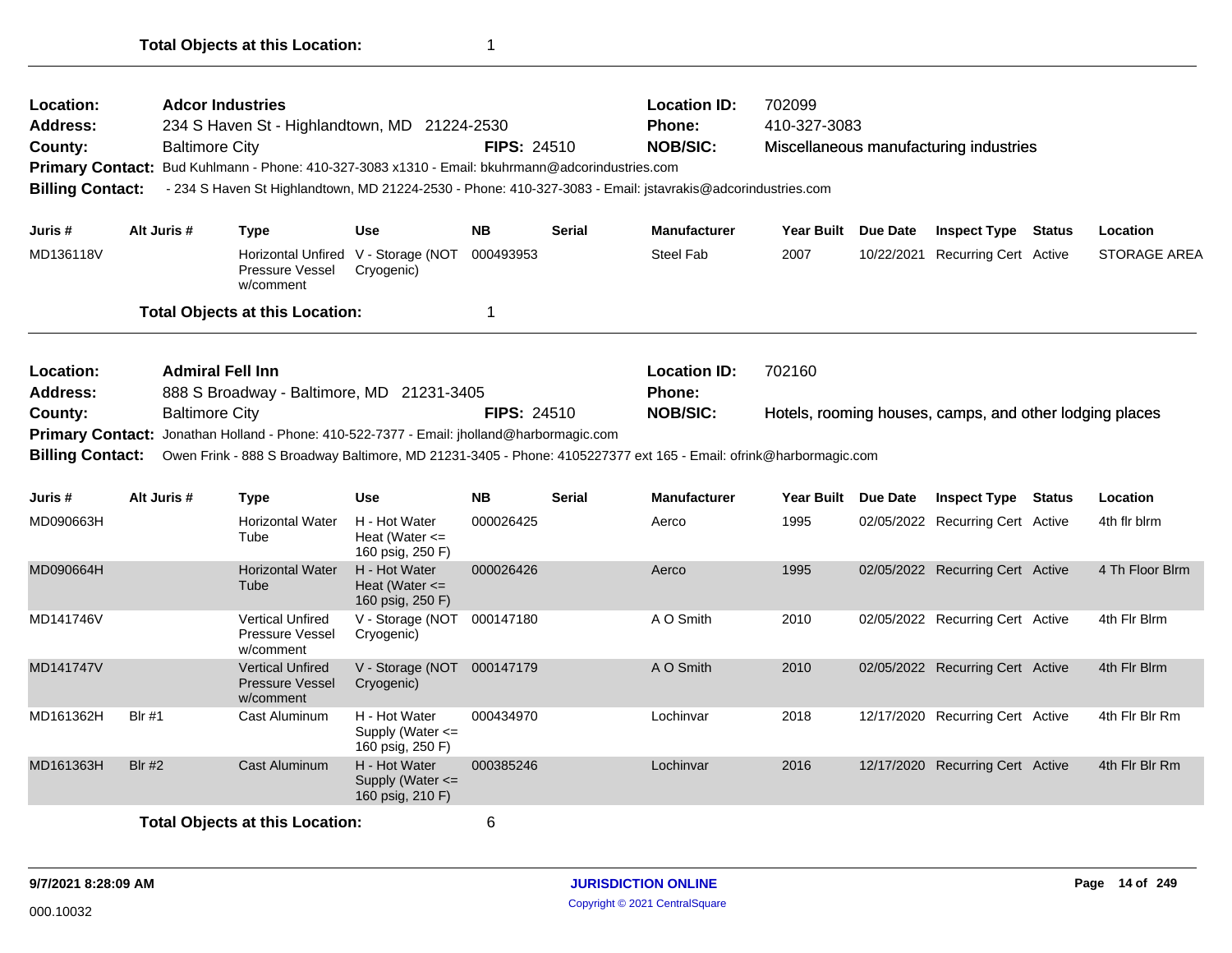| Location:<br>Address:<br>County:<br><b>Billing Contact:</b>                                 |             | <b>Airpark Appliance</b><br>1500 W Patapsco Ave - Baltimore, MD 21230-3420<br><b>Baltimore City</b><br>Primary Contact: Airpark Appliance - Phone: 410-355-5504<br>- 1500 W Patapsco Ave Baltimore, MD 21230-3420 - Phone: 410-355-5504                                  |                                                         | FIPS: 24510        |               | <b>Location ID:</b><br><b>Phone:</b><br><b>NOB/SIC:</b> | 703119<br>410-3555504<br>Printing and publishing |                                  |                 |
|---------------------------------------------------------------------------------------------|-------------|--------------------------------------------------------------------------------------------------------------------------------------------------------------------------------------------------------------------------------------------------------------------------|---------------------------------------------------------|--------------------|---------------|---------------------------------------------------------|--------------------------------------------------|----------------------------------|-----------------|
| Juris #                                                                                     | Alt Juris # | <b>Type</b>                                                                                                                                                                                                                                                              | <b>Use</b>                                              | <b>NB</b>          | Serial        | <b>Manufacturer</b>                                     | Year Built Due Date                              | <b>Inspect Type Status</b>       | Location        |
| MD140715H                                                                                   |             | Cast Iron                                                                                                                                                                                                                                                                | H - Hot Water<br>Heat (Water $\leq$<br>160 psig, 250 F) | <b>CI</b>          | 5327738       | Weil-McLain                                             | 2007                                             | 03/17/2021 Recurring Cert Active | <b>BK RM</b>    |
| MD140716H                                                                                   |             | Cast Iron                                                                                                                                                                                                                                                                | H - Hot Water<br>Heat (Water $\leq$<br>160 psig, 250 F) | CI                 | 5327739       | Weil-McLain                                             | 2007                                             | 03/17/2021 Recurring Cert Active | <b>BKRM</b>     |
|                                                                                             |             | <b>Total Objects at this Location:</b>                                                                                                                                                                                                                                   |                                                         | $\overline{2}$     |               |                                                         |                                                  |                                  |                 |
| Location:<br><b>Address:</b><br>County:<br>Primary Contact: Aldi<br><b>Billing Contact:</b> | Aldi        | 3601 W Cold Spring Ln - Baltimore, MD 21215-6145<br><b>Baltimore City</b>                                                                                                                                                                                                |                                                         | <b>FIPS: 24510</b> |               | <b>Location ID:</b><br><b>Phone:</b><br><b>NOB/SIC:</b> | 3725937<br>855 955 2534                          |                                  |                 |
| Juris #                                                                                     | Alt Juris # | <b>Type</b>                                                                                                                                                                                                                                                              | <b>Use</b>                                              | <b>NB</b>          | <b>Serial</b> | <b>Manufacturer</b>                                     | Year Built Due Date                              | <b>Inspect Type Status</b>       | Location        |
| MD168629V                                                                                   |             | Horizontal Unfired V - Storage<br><b>Pressure Vessel</b><br>w/comment                                                                                                                                                                                                    | (Cryogenic)                                             | 000061857          |               | <b>HENRY</b>                                            | 2019                                             | 10/14/2022 Recurring Cert Active | Roof            |
|                                                                                             |             | <b>Total Objects at this Location:</b>                                                                                                                                                                                                                                   |                                                         | 1                  |               |                                                         |                                                  |                                  |                 |
| Location:<br><b>Address:</b><br>County:<br><b>Billing Contact:</b>                          |             | Alexander's Tavern (Arc3)<br>710 S Broadway - Baltimore, MD 21231-3406<br><b>Baltimore City</b><br>Primary Contact: Alexander's Tavern (Arc3)<br>Charlie Patterson - PO Box 26269 Richmond, VA 23260-6269 - Phone: 804-644-4521 - Email: charlie.patterson@arc3gases.com |                                                         | <b>FIPS: 24510</b> |               | <b>Location ID:</b><br><b>Phone:</b><br><b>NOB/SIC:</b> | 3993054<br><b>Eating and Drinking Places</b>     |                                  |                 |
| Juris#                                                                                      | Alt Juris # | <b>Type</b>                                                                                                                                                                                                                                                              | <b>Use</b>                                              | <b>NB</b>          | <b>Serial</b> | <b>Manufacturer</b>                                     | Year Built Due Date                              | <b>Inspect Type Status</b>       | Location        |
| MD166237V                                                                                   |             | Vertical Unfired<br>Pressure Vessel<br>w/comment                                                                                                                                                                                                                         | V - Storage<br>(Cryogenic)                              | 000016963          |               | Taylor                                                  | 1993                                             | 11/20/2021 Recurring Cert Active | <b>Basemwnt</b> |
| 9/7/2021 8:28:09 AM                                                                         |             |                                                                                                                                                                                                                                                                          |                                                         |                    |               | <b>JURISDICTION ONLINE</b>                              |                                                  |                                  | Page 15 of 249  |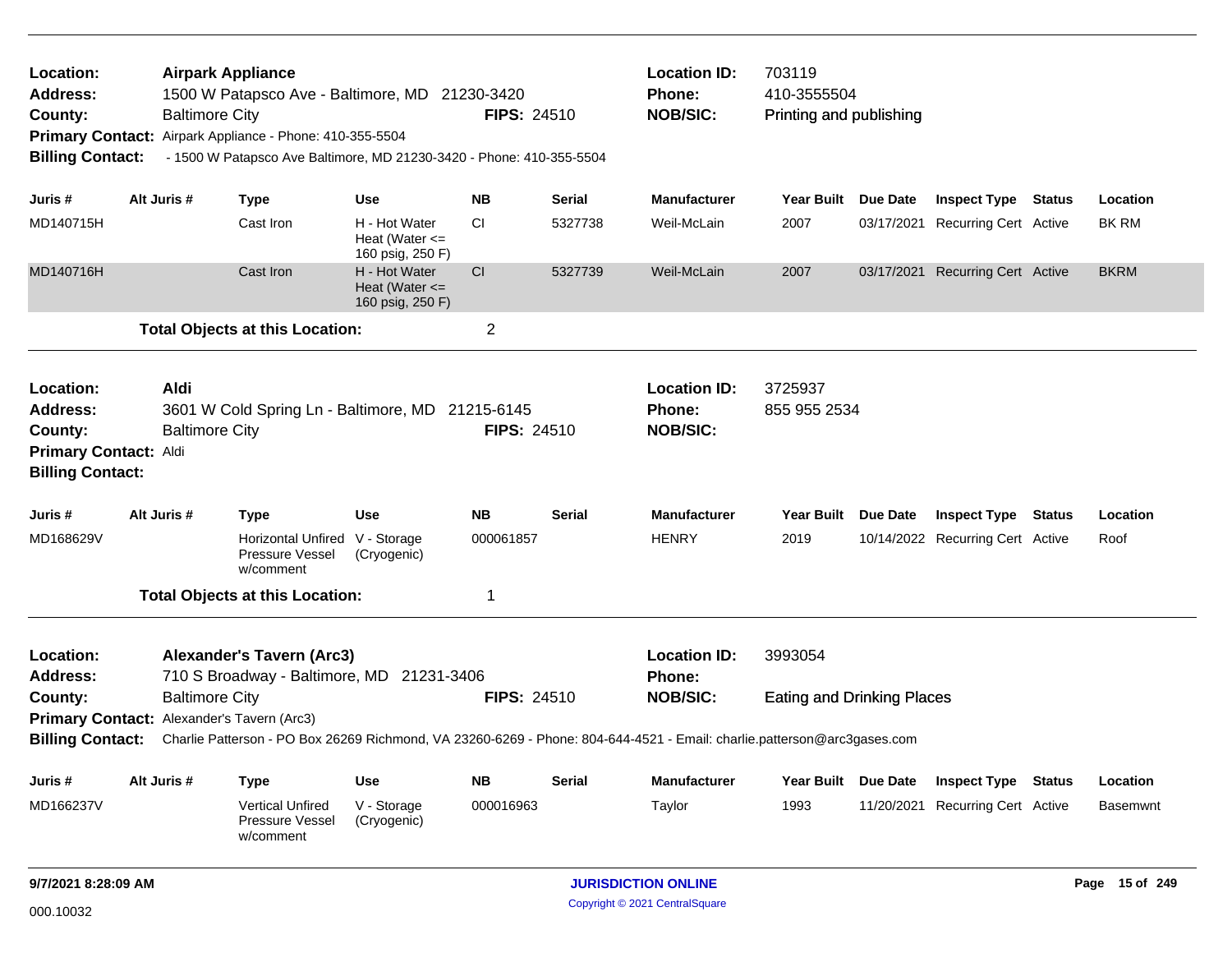| Location:<br><b>Address:</b><br>County:<br><b>Billing Contact:</b> |                                                                                                                                                                                                                                                                                                                                                                       | <b>Baltimore City</b> | <b>All Saints Evangelical Lutheran Church</b><br>4215 Loch Raven Blvd - Baltimore, MD 21218-1409<br>Primary Contact: Bernard Barber - Phone: 410-889-8458 - Email: allsaintslc@comcast.net<br>Bernard Barber - 4215 Loch Raven Blvd Baltimore, MD 21218-1409 - Phone: 410-889-8458 - Email: allsaintslc@comcast.net |                                                             | <b>FIPS: 24510</b> |        | <b>Location ID:</b><br><b>Phone:</b><br><b>NOB/SIC:</b> | 702404<br>410-889-8458<br><b>Religious Organizations</b> |                     |                                      |        |                        |
|--------------------------------------------------------------------|-----------------------------------------------------------------------------------------------------------------------------------------------------------------------------------------------------------------------------------------------------------------------------------------------------------------------------------------------------------------------|-----------------------|---------------------------------------------------------------------------------------------------------------------------------------------------------------------------------------------------------------------------------------------------------------------------------------------------------------------|-------------------------------------------------------------|--------------------|--------|---------------------------------------------------------|----------------------------------------------------------|---------------------|--------------------------------------|--------|------------------------|
| Juris #                                                            |                                                                                                                                                                                                                                                                                                                                                                       | Alt Juris #           | <b>Type</b>                                                                                                                                                                                                                                                                                                         | <b>Use</b>                                                  | <b>NB</b>          | Serial | <b>Manufacturer</b>                                     | <b>Year Built</b>                                        | Due Date            | <b>Inspect Type</b>                  | Status | Location               |
| MD117114H                                                          |                                                                                                                                                                                                                                                                                                                                                                       |                       | Cast Iron                                                                                                                                                                                                                                                                                                           | H - Steam Heat<br>(Steam $\le$ 15<br>psig)                  | <b>CI</b>          |        | <b>Burnham</b>                                          | 2003                                                     |                     | 05/15/2022 Recurring Cert Active     |        | PARSONAGE              |
|                                                                    |                                                                                                                                                                                                                                                                                                                                                                       |                       | <b>Total Objects at this Location:</b>                                                                                                                                                                                                                                                                              |                                                             |                    |        |                                                         |                                                          |                     |                                      |        |                        |
| Location:<br><b>Address:</b><br>County:<br><b>Billing Contact:</b> |                                                                                                                                                                                                                                                                                                                                                                       | <b>Baltimore City</b> | <b>Amazon Fulfillment Ctr. BWI 2</b><br>2010 Broening Hwy - Baltimore, MD 21224-6025<br>Primary Contact: JLL c/o Amazon Acct - Email: pccoward@amazon.com<br>Adam Shea - 2017 Wareham Rd Baltimore, MD 21222-4659 - Phone: 443-862-7874                                                                             |                                                             | <b>FIPS: 24510</b> |        | <b>Location ID:</b><br>Phone:<br><b>NOB/SIC:</b>        | 3578142                                                  |                     |                                      |        |                        |
| Juris #                                                            |                                                                                                                                                                                                                                                                                                                                                                       | Alt Juris #           | <b>Type</b>                                                                                                                                                                                                                                                                                                         | <b>Use</b>                                                  | <b>NB</b>          | Serial | <b>Manufacturer</b>                                     | Year Built Due Date                                      |                     | <b>Inspect Type Status</b>           |        | Location               |
| MD161309V                                                          |                                                                                                                                                                                                                                                                                                                                                                       |                       | <b>Vertical Unfired</b><br>Pressure Vessel<br>w/comment                                                                                                                                                                                                                                                             | V - Storage (NOT<br>Cryogenic)                              | 000776590          |        | Silvan                                                  | 2014                                                     |                     | 06/07/2020 Recurring Cert Active     |        | <b>Compressor Area</b> |
|                                                                    |                                                                                                                                                                                                                                                                                                                                                                       |                       |                                                                                                                                                                                                                                                                                                                     |                                                             | 1                  |        |                                                         |                                                          |                     |                                      |        |                        |
| Location:<br><b>Address:</b><br>County:<br><b>Billing Contact:</b> | <b>Total Objects at this Location:</b><br><b>Americas Capital Partners</b><br>Alex Brown Building 1 South St Suite 820 - Baltimore, MD 21202-<br><b>Baltimore City</b><br><b>FIPS: 24510</b><br>Primary Contact: Bob Luttrell - Phone: 410-347-4011/4012<br>Bob Luttrell - 1 South St Alex Brown Building Ste 820 Baltimore, MD 21202-7304 - Phone: 410-347-4011/4012 |                       |                                                                                                                                                                                                                                                                                                                     |                                                             |                    |        | <b>Location ID:</b><br>Phone:<br><b>NOB/SIC:</b>        | 702372<br>410347-4012/4011                               |                     | Holding and other investment offices |        |                        |
| Juris #                                                            |                                                                                                                                                                                                                                                                                                                                                                       | Alt Juris #           | <b>Type</b>                                                                                                                                                                                                                                                                                                         | Use                                                         | <b>NB</b>          | Serial | <b>Manufacturer</b>                                     |                                                          | Year Built Due Date | <b>Inspect Type Status</b>           |        | Location               |
| MD087001V                                                          |                                                                                                                                                                                                                                                                                                                                                                       |                       | Pressure Vessel Cryogenic)<br>w/comment                                                                                                                                                                                                                                                                             | Horizontal Unfired V - Storage (NOT 000044648               |                    |        | Brunner                                                 | 1992                                                     |                     | 07/06/2022 Recurring Cert Active     |        | Penthouse              |
| MD087002V                                                          |                                                                                                                                                                                                                                                                                                                                                                       |                       | Pressure Vessel                                                                                                                                                                                                                                                                                                     | Horizontal Unfired V - Storage (NOT 000019201<br>Cryogenic) |                    |        | Dunham Bush                                             | 1991                                                     |                     | 07/06/2020 Recurring Cert Active     |        | Ph Acu 27              |
| 9/7/2021 8:28:09 AM                                                |                                                                                                                                                                                                                                                                                                                                                                       |                       |                                                                                                                                                                                                                                                                                                                     |                                                             |                    |        | <b>JURISDICTION ONLINE</b>                              |                                                          |                     |                                      |        | Page 16 of 249         |
| 000.10032                                                          |                                                                                                                                                                                                                                                                                                                                                                       |                       |                                                                                                                                                                                                                                                                                                                     |                                                             |                    |        | Copyright © 2021 CentralSquare                          |                                                          |                     |                                      |        |                        |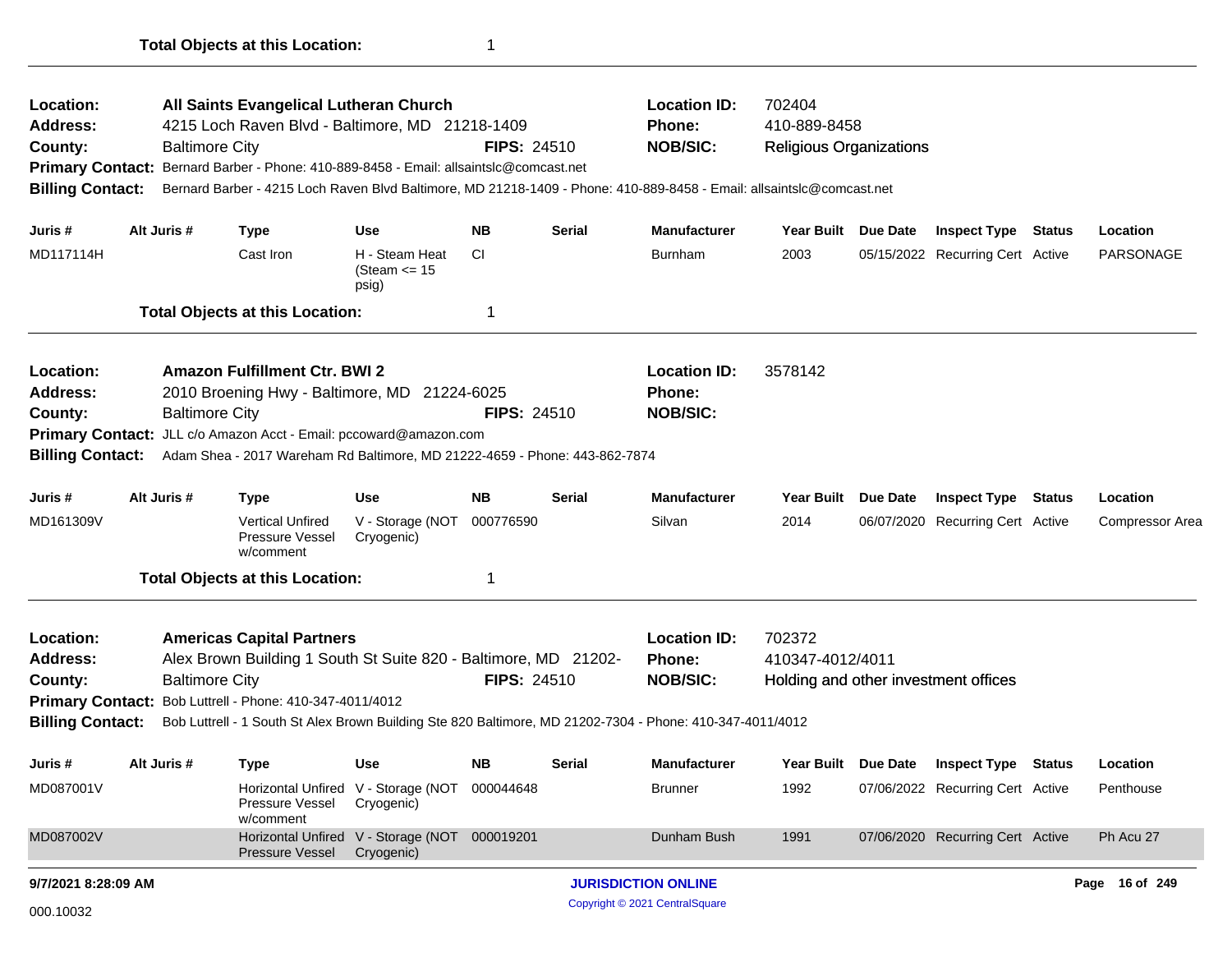| Juris #   | Alt Juris # | <b>Type</b>                                               | Use                                                         | <b>NB</b> | <b>Serial</b> | <b>Manufacturer</b> | Year Built | Due Date | <b>Inspect Type</b>              | Status | Location           |
|-----------|-------------|-----------------------------------------------------------|-------------------------------------------------------------|-----------|---------------|---------------------|------------|----------|----------------------------------|--------|--------------------|
|           |             | w/comment                                                 |                                                             |           |               |                     |            |          |                                  |        |                    |
| MD087011V |             | Horizontal Unfired<br><b>Pressure Vessel</b><br>w/comment | V - Storage (NOT 000019199<br>Cryogenic)                    |           |               | Dunham Bush         | 1991       |          | 07/06/2020 Recurring Cert Active |        | Ph Acu 30          |
| MD087012V |             | <b>Pressure Vessel</b><br>w/comment                       | Horizontal Unfired V - Storage (NOT 000019173<br>Cryogenic) |           |               | Dunham Bush         | 1991       |          | 07/06/2020 Recurring Cert Active |        | Ph Acu 28          |
| MD087013V |             | Pressure Vessel<br>w/comment                              | Horizontal Unfired V - Storage (NOT 000019202<br>Cryogenic) |           |               | Dunham Bush         | 1991       |          | 07/06/2020 Recurring Cert Active |        | Ph Acu 26          |
| MD087014V |             | <b>Pressure Vessel</b><br>w/comment                       | Horizontal Unfired V - Storage (NOT<br>Cryogenic)           | 000019177 |               | Dunham Bush         | 1991       |          | 07/06/2022 Recurring Cert Active |        | Ph Acu 29          |
| MD087015V |             | Pressure Vessel<br>w/comment                              | Horizontal Unfired V - Storage (NOT 000019192<br>Cryogenic) |           |               | Dunham Bush         | 1991       |          | 07/06/2020 Recurring Cert Active |        | Mech Rm Acu 25     |
| MD087016V |             | <b>Pressure Vessel</b><br>w/comment                       | Horizontal Unfired V - Storage (NOT<br>Cryogenic)           | 000019190 |               | Dunham Bush         | 1991       |          | 07/06/2020 Recurring Cert Active |        | Mech Rm Acu 24     |
| MD087017V |             | Pressure Vessel<br>w/comment                              | Horizontal Unfired V - Storage (NOT 000019176<br>Cryogenic) |           |               | Dunham Bush         | 1991       |          | 07/06/2020 Recurring Cert Active |        | Mech Rm Acu 23     |
| MD087018V |             | Pressure Vessel<br>w/comment                              | Horizontal Unfired V - Storage (NOT 000019174<br>Cryogenic) |           |               | Dunham Bush         | 1991       |          | 07/06/2020 Recurring Cert Active |        | Mech Rm Acu 22     |
| MD087019V |             | Pressure Vessel<br>w/comment                              | Horizontal Unfired V - Storage (NOT 000019188<br>Cryogenic) |           |               | Dunham Bush         | 1991       |          | 07/06/2020 Recurring Cert Active |        | Mech Rm Acu 21     |
| MD087020V |             | <b>Pressure Vessel</b><br>w/comment                       | Horizontal Unfired V - Storage (NOT 000019198<br>Cryogenic) |           |               | Dunham Bush         | 1991       |          | 07/06/2020 Recurring Cert Active |        | Mech Rm Acu 20     |
| MD087021V |             | <b>Pressure Vessel</b><br>w/comment                       | Horizontal Unfired V - Storage (NOT 000018963<br>Cryogenic) |           |               | Dunham Bush         | 1991       |          | 07/06/2020 Recurring Cert Active |        | Mech Room<br>Acu19 |
| MD087022V |             | Pressure Vessel<br>w/comment                              | Horizontal Unfired V - Storage (NOT 000019185<br>Cryogenic) |           |               | Dunham Bush         | 1991       |          | 07/06/2020 Recurring Cert Active |        | Mech Room<br>Acu18 |
| MD087023V |             | Pressure Vessel<br>w/comment                              | Horizontal Unfired V - Storage (NOT 000018962<br>Cryogenic) |           |               | Dunham Bush         | 1991       |          | 07/06/2020 Recurring Cert Active |        | Mech Room<br>Acu17 |
| MD087024V |             | <b>Pressure Vessel</b><br>w/comment                       | Horizontal Unfired V - Storage (NOT 000019175<br>Cryogenic) |           |               | Dunham Bush         | 1991       |          | 07/06/2020 Recurring Cert Active |        | Mech Room<br>Acu16 |
| MD087425V |             | Pressure Vessel<br>w/comment                              | Horizontal Unfired V - Storage (NOT 000019095<br>Cryogenic) |           |               | Dunham Bush         | 1991       |          | 07/06/2020 Recurring Cert Active |        | Mech Room<br>Acu15 |
| MD087426V |             | Pressure Vessel                                           | Horizontal Unfired V - Storage (NOT 000019191<br>Cryogenic) |           |               | Dunham Bush         | 1991       |          | 07/06/2020 Recurring Cert Active |        | Mech Room<br>Acu14 |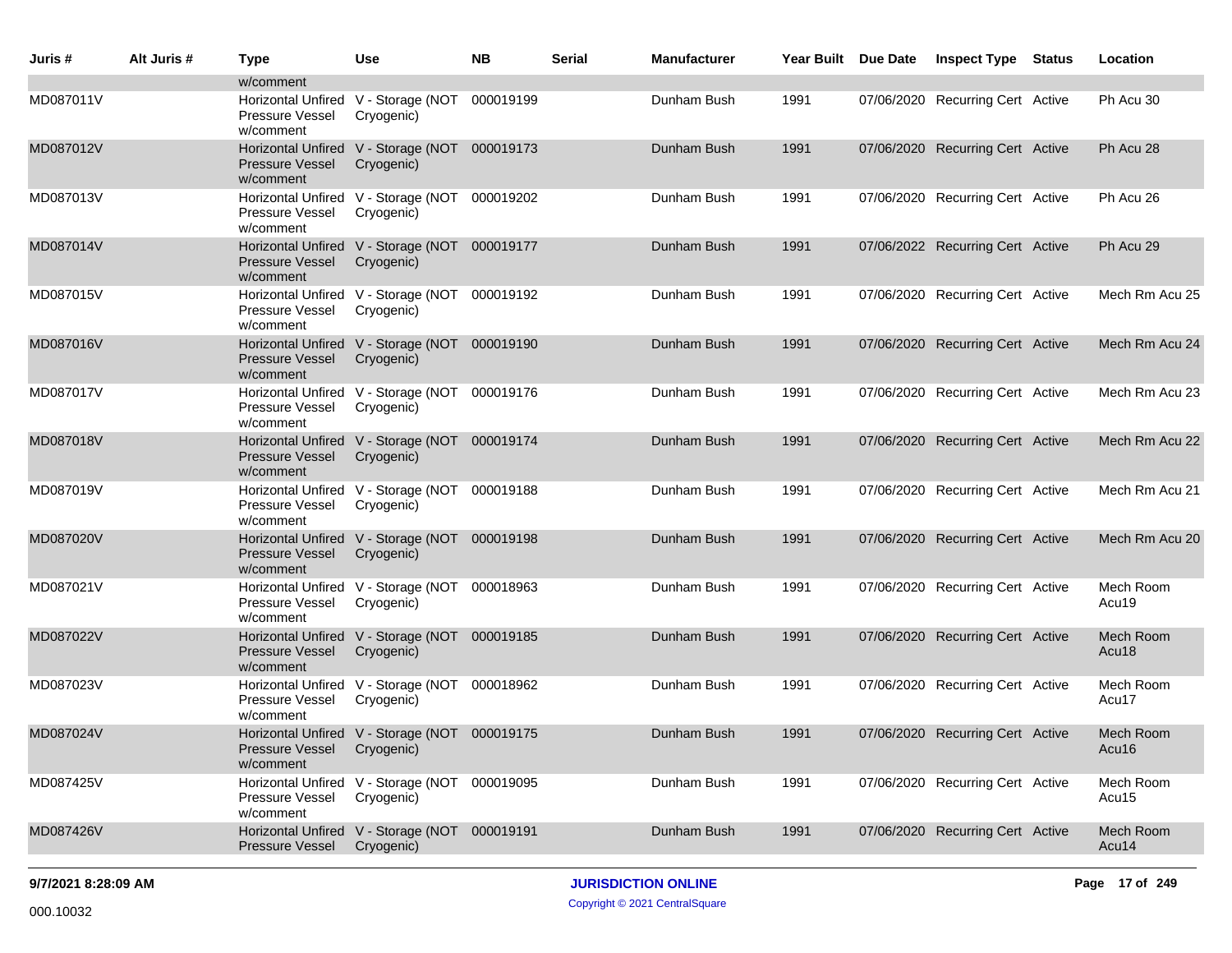| Juris #                 | Alt Juris #           | <b>Type</b>                                                         | <b>Use</b>                                        | <b>NB</b>          | <b>Serial</b> | <b>Manufacturer</b> | <b>Year Built</b> | <b>Due Date</b> | <b>Inspect Type Status</b>             | Location                       |
|-------------------------|-----------------------|---------------------------------------------------------------------|---------------------------------------------------|--------------------|---------------|---------------------|-------------------|-----------------|----------------------------------------|--------------------------------|
|                         |                       | w/comment                                                           |                                                   |                    |               |                     |                   |                 |                                        |                                |
| MD087427V               |                       | Horizontal Unfired V - Storage (NOT<br>Pressure Vessel<br>w/comment | Cryogenic)                                        | 000019189          |               | Dunham Bush         | 1991              |                 | 07/06/2020 Recurring Cert Active       | Mech Room<br>Acu13             |
| MD087428V               |                       | <b>Horizontal Unfired</b><br><b>Pressure Vessel</b><br>w/comment    | V - Storage<br>(Cryogenic)                        | 000019196          |               | Dunham Bush         | 1991              |                 | 07/06/2020 Recurring Cert Active       | Mech Room<br>Acu12             |
| MD087429V               |                       | Horizontal Unfired<br>Pressure Vessel<br>w/comment                  | V - Storage (NOT<br>Cryogenic)                    | 000019193          |               | Dunham Bush         | 1991              |                 | 07/06/2020 Recurring Cert Active       | Mech Room<br>Acu11             |
| MD087430V               |                       | <b>Horizontal Unfired</b><br><b>Pressure Vessel</b><br>w/comment    | V - Storage (NOT<br>Cryogenic)                    | 000019197          |               | Dunham Bush         | 1991              |                 | 07/06/2020 Recurring Cert Active       | Mech Room<br>Acu <sub>10</sub> |
| MD087431V               |                       | Pressure Vessel<br>w/comment                                        | Horizontal Unfired V - Storage (NOT<br>Cryogenic) | 000019178          |               | Dunham Bush         | 1991              |                 | 07/06/2020 Recurring Cert Active       | Mech Room Acu<br>9             |
| MD087432V               |                       | <b>Horizontal Unfired</b><br><b>Pressure Vessel</b><br>w/comment    | V - Storage (NOT<br>Cryogenic)                    | 000019094          |               | Dunham Bush         | 1991              |                 | 07/06/2020 Recurring Cert Active       | Mech Room Acu<br>8             |
|                         |                       | <b>Total Objects at this Location:</b>                              |                                                   | 24                 |               |                     |                   |                 |                                        |                                |
| Location:               |                       | <b>Anderson Brothers Inc.</b>                                       |                                                   |                    |               | <b>Location ID:</b> | 702798            |                 |                                        |                                |
| <b>Address:</b>         |                       | 1531 Desoto Rd - Baltimore, MD 21230-1203                           |                                                   |                    |               | <b>Phone:</b>       |                   |                 |                                        |                                |
| County:                 | <b>Baltimore City</b> |                                                                     |                                                   | <b>FIPS: 24510</b> |               | <b>NOB/SIC:</b>     |                   |                 | Miscellaneous manufacturing industries |                                |
|                         |                       | <b>Primary Contact:</b> Anderson Brothers Inc - Phone: 4105252537   |                                                   |                    |               |                     |                   |                 |                                        |                                |
| <b>Billing Contact:</b> |                       |                                                                     |                                                   |                    |               |                     |                   |                 |                                        |                                |
|                         |                       | - 1531 Desoto Rd Baltimore, MD 21230-1203 - Phone: 4105252537       |                                                   |                    |               |                     |                   |                 |                                        |                                |
| Juris #                 | Alt Juris #           | <b>Type</b>                                                         | <b>Use</b>                                        | <b>NB</b>          | <b>Serial</b> | <b>Manufacturer</b> | <b>Year Built</b> | Due Date        | <b>Inspect Type Status</b>             | Location                       |
| MD160427V               |                       | Pressure Vessel<br>w/comment                                        | Horizontal Unfired V - Storage (NOT<br>Cryogenic) | 000046272 53901    |               | Air Com             | 2016              |                 | 02/12/2022 Recurring Cert Active       | Outside Shed                   |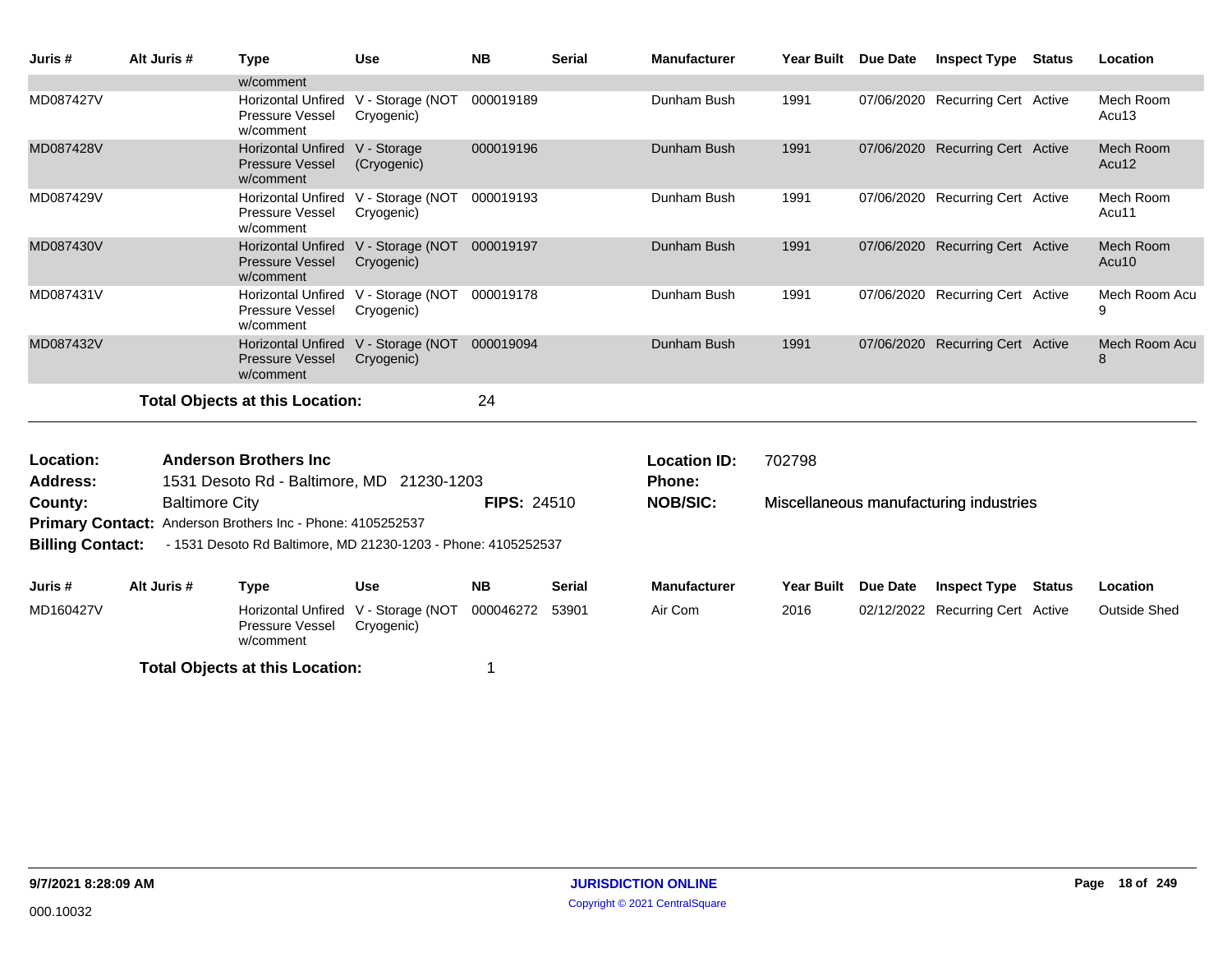| Location:<br><b>Address:</b><br>County:<br><b>Billing Contact:</b> | <b>Baltimore City</b>                           | <b>Andy's Body Shop</b><br>2032 W Lexington St - Baltimore, MD 21223-1532<br>Primary Contact: Andy's Body Shop - Phone: 410-233-8050<br>- 2032 W Lexington St Baltimore, MD 21223-1532 - Phone: 410-233-8050 |                                                         | <b>FIPS: 24510</b> |               | <b>Location ID:</b><br>Phone:<br><b>NOB/SIC:</b>                                                                              | 714973<br>410-233-8050                            |                     | Top, Body, and Upholstery Repair Shops and Paint Shops |                    |
|--------------------------------------------------------------------|-------------------------------------------------|--------------------------------------------------------------------------------------------------------------------------------------------------------------------------------------------------------------|---------------------------------------------------------|--------------------|---------------|-------------------------------------------------------------------------------------------------------------------------------|---------------------------------------------------|---------------------|--------------------------------------------------------|--------------------|
| Juris #                                                            | Alt Juris #                                     | <b>Type</b>                                                                                                                                                                                                  | <b>Use</b>                                              | <b>NB</b>          | Serial        | <b>Manufacturer</b>                                                                                                           |                                                   | Year Built Due Date | <b>Inspect Type Status</b>                             | Location           |
| MD113945V                                                          |                                                 | Pressure Vessel<br>w/comment                                                                                                                                                                                 | Horizontal Unfired V - Storage (NOT<br>Cryogenic)       | 000222909          |               | <b>Steel Products</b>                                                                                                         | 1999                                              |                     | 07/13/2022 Recurring Cert Active                       | Shop               |
| MD154591V                                                          |                                                 |                                                                                                                                                                                                              | Other w/comment V - Storage (NOT<br>Cryogenic)          | 001814884          |               | <b>CAMPBELL</b>                                                                                                               | 2013                                              |                     | 07/13/2022 Recurring Cert Active                       | <b>SHOP</b>        |
|                                                                    |                                                 | <b>Total Objects at this Location:</b>                                                                                                                                                                       |                                                         | $\overline{c}$     |               |                                                                                                                               |                                                   |                     |                                                        |                    |
| Location:<br><b>Address:</b><br>County:<br><b>Billing Contact:</b> | <b>Angie's Seafood</b><br><b>Baltimore City</b> | 1727 E Pratt St - Baltimore, MD 21231-1819<br>Primary Contact: Grand Development, LLC. - Phone: 410-342-0917<br>- 1727 E Pratt St Baltimore, MD 21231-1819 - Phone: 410-342-0917                             |                                                         | <b>FIPS: 24510</b> |               | <b>Location ID:</b><br><b>Phone:</b><br><b>NOB/SIC:</b>                                                                       | 3861201<br>410-342-0917                           |                     |                                                        |                    |
| Juris #                                                            | Alt Juris #                                     | <b>Type</b>                                                                                                                                                                                                  | <b>Use</b>                                              | NB.                | Serial        | <b>Manufacturer</b>                                                                                                           | Year Built Due Date                               |                     | <b>Inspect Type Status</b>                             | Location           |
| MD118676H                                                          |                                                 | <b>Water Heater</b><br>(HLW)                                                                                                                                                                                 | H - Hot Water<br>Supply (Water <=<br>160 psig, 210 F)   | 000077248          |               | State Industries                                                                                                              | 2003                                              |                     | 10/18/2022 Recurring Cert Active                       | <b>BOILER ROOM</b> |
| MD160229H                                                          |                                                 | Cast Aluminum                                                                                                                                                                                                | H - Hot Water<br>Heat (Water $\leq$<br>160 psig, 250 F) | CA                 | 181500274     | Columbia                                                                                                                      | 2017                                              |                     | 11/11/2022 Recurring Cert Active                       | <b>BOILER ROOM</b> |
|                                                                    |                                                 | <b>Total Objects at this Location:</b>                                                                                                                                                                       |                                                         | 2                  |               |                                                                                                                               |                                                   |                     |                                                        |                    |
| Location:<br><b>Address:</b><br>County:                            | <b>Baltimore City</b>                           | Anne Arundel Co/School/Park Elementary #120<br>201 E 11th Ave - Brooklyn, MD 21225-3043<br>Primary Contact: Rob Barton - Phone: 410-812-5761 - Email: rmbarton@aacps.org                                     |                                                         | <b>FIPS: 24510</b> |               | <b>Location ID:</b><br><b>Phone:</b><br><b>NOB/SIC:</b>                                                                       | 720707<br><b>Elementary and Secondary Schools</b> |                     |                                                        |                    |
|                                                                    |                                                 |                                                                                                                                                                                                              |                                                         |                    |               | Billing Contact: Bruce Lamartin - 2644 Riva Rd Annapolis, MD 21401-7427 - Phone: 410-222-5223 x1 - Email: blamartin@aacps.org |                                                   |                     |                                                        |                    |
| Juris #                                                            | Alt Juris #                                     | <b>Type</b>                                                                                                                                                                                                  | <b>Use</b>                                              | <b>NB</b>          | <b>Serial</b> | <b>Manufacturer</b>                                                                                                           |                                                   | Year Built Due Date | <b>Inspect Type Status</b>                             | Location           |
| <b>NEW</b>                                                         |                                                 | Vertical Unfired<br><b>Pressure Vessel</b>                                                                                                                                                                   | V - Storage (NOT<br>Cryogenic)                          | 002165369          |               | Manchester                                                                                                                    | 2019                                              |                     | 06/02/2023 Recurring Cert Active                       | Boiler room        |
| 9/7/2021 8:28:09 AM                                                |                                                 |                                                                                                                                                                                                              |                                                         |                    |               | <b>JURISDICTION ONLINE</b>                                                                                                    |                                                   |                     |                                                        | Page 19 of 249     |
| 000.10032                                                          |                                                 |                                                                                                                                                                                                              |                                                         |                    |               | Copyright © 2021 CentralSquare                                                                                                |                                                   |                     |                                                        |                    |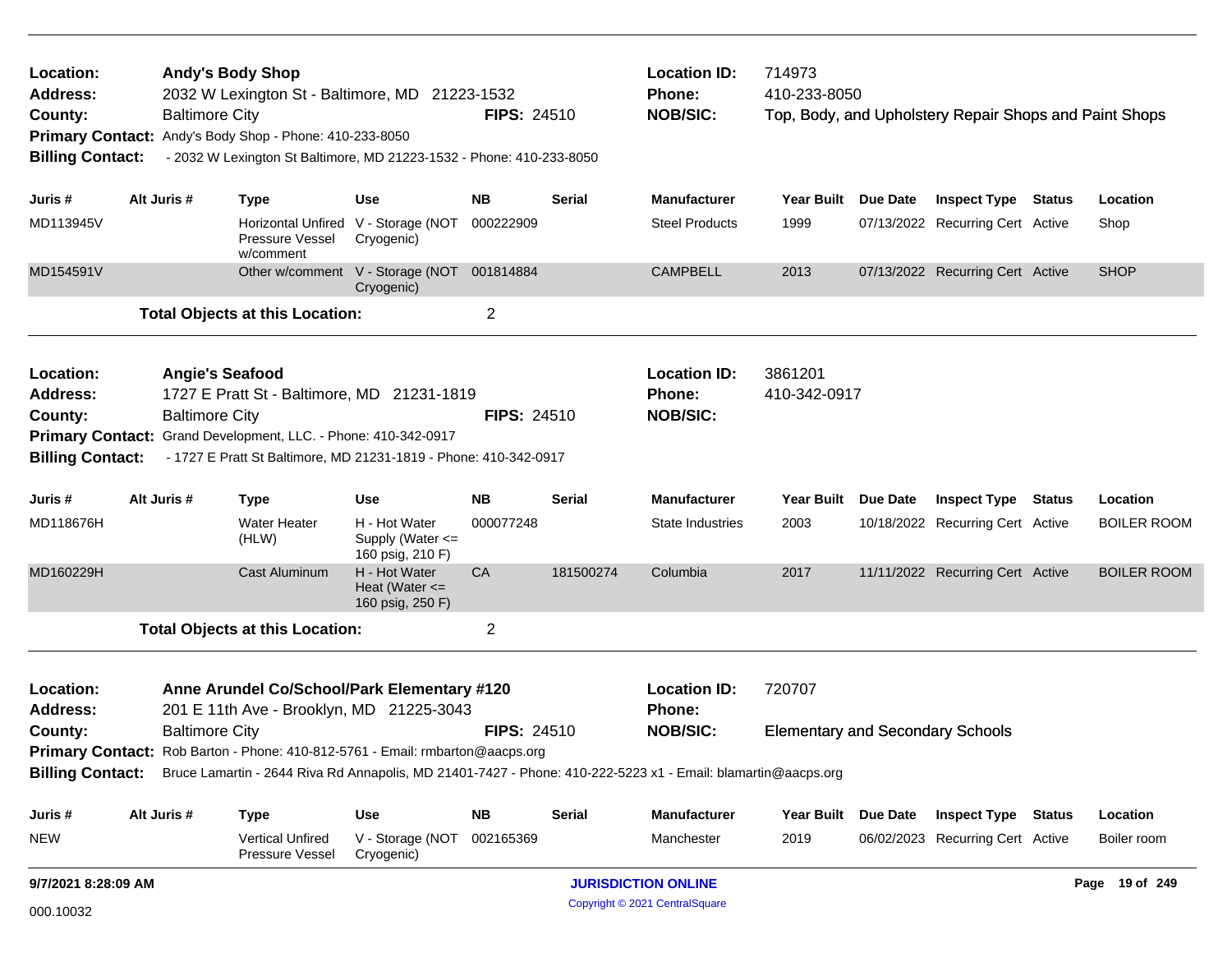| Juris #                                                 | Alt Juris #           | <b>Type</b><br>w/comment                                                                                                                                                                                  | <b>Use</b>                           | <b>NB</b>          | <b>Serial</b>                 | <b>Manufacturer</b>           | Year Built Due Date                     |                 | <b>Inspect Type</b>                      | <b>Status</b> | Location                         |
|---------------------------------------------------------|-----------------------|-----------------------------------------------------------------------------------------------------------------------------------------------------------------------------------------------------------|--------------------------------------|--------------------|-------------------------------|-------------------------------|-----------------------------------------|-----------------|------------------------------------------|---------------|----------------------------------|
|                                                         |                       | <b>Total Objects at this Location:</b>                                                                                                                                                                    |                                      | $\mathbf 1$        |                               |                               |                                         |                 |                                          |               |                                  |
| Location:<br><b>Address:</b>                            | <b>Apple Auto Inc</b> | 6011 Harford Rd - Baltimore, MD 21214-1328                                                                                                                                                                |                                      |                    |                               | <b>Location ID:</b><br>Phone: | 711593                                  |                 |                                          |               |                                  |
| County:                                                 | <b>Baltimore City</b> |                                                                                                                                                                                                           |                                      | <b>FIPS: 24510</b> |                               | <b>NOB/SIC:</b>               |                                         |                 | Automotive repair, services, and parking |               |                                  |
|                                                         |                       | Primary Contact: Apple Auto Inc - Phone: 410-254-6007                                                                                                                                                     |                                      |                    |                               |                               |                                         |                 |                                          |               |                                  |
| <b>Billing Contact:</b>                                 |                       | Dave Stewart - 6011 Harford Rd Baltimore, MD 21214-1328 - Phone: 410-254-6007                                                                                                                             |                                      |                    |                               |                               |                                         |                 |                                          |               |                                  |
| Juris #                                                 | Alt Juris #           | <b>Type</b>                                                                                                                                                                                               | <b>Use</b>                           | <b>NB</b>          | <b>Serial</b>                 | <b>Manufacturer</b>           | Year Built                              | <b>Due Date</b> | <b>Inspect Type</b>                      | <b>Status</b> | Location                         |
| MD066435V                                               |                       | <b>Horizontal Unfired</b><br>Pressure Vessel<br>w/comment                                                                                                                                                 | V - Storage (NOT<br>Cryogenic)       | 0815262            |                               | <b>Buckeye</b>                | 1987                                    | 10/20/2021      | External Cert,<br><b>Recurring Cert</b>  | Active        | <b>Outside Rear</b><br>Container |
| MD160405V                                               |                       | <b>Vertical Unfired</b><br><b>Pressure Vessel</b><br>w/comment                                                                                                                                            | V - Storage (NOT<br>Cryogenic)       | 000583979          |                               | Morganton                     | 2016                                    | 11/06/2021      | <b>Recurring Cert Active</b>             |               | <b>Outside Rear</b><br>Container |
|                                                         |                       | <b>Total Objects at this Location:</b>                                                                                                                                                                    |                                      | $\overline{2}$     |                               |                               |                                         |                 |                                          |               |                                  |
| Location:<br><b>Address:</b>                            |                       | <b>Arbuta Arms Apartments</b><br>2424 Marbourne Ave - Baltimore, MD 21230-2893                                                                                                                            |                                      |                    | <b>Location ID:</b><br>Phone: | 703015<br>410-646-7000        |                                         |                 |                                          |               |                                  |
| County:                                                 | <b>Baltimore City</b> |                                                                                                                                                                                                           |                                      | <b>FIPS: 24510</b> |                               | <b>NOB/SIC:</b>               | <b>Operators of Apartment Buildings</b> |                 |                                          |               |                                  |
| <b>Primary Contact:</b><br><b>Billing Contact:</b>      |                       | Ms. Chris Reed - Phone: 410-337-9755, 410-628-6000 - Cell: 410-458-8877<br>Ms. Chris Reed - 216 Schilling Cir Ste 300 Hunt Valley, MD 21031-8632 - Phone: 410-337-9755, 410-628-6000 - Cell: 410-458-8877 |                                      |                    |                               |                               |                                         |                 |                                          |               |                                  |
| Juris #                                                 | Alt Juris #           | <b>Type</b>                                                                                                                                                                                               | <b>Use</b>                           | <b>NB</b>          | <b>Serial</b>                 | <b>Manufacturer</b>           | Year Built Due Date                     |                 | <b>Inspect Type Status</b>               |               | Location                         |
| <b>Vertical Fire Tube</b><br>H - Hot Water<br>MD136325H |                       |                                                                                                                                                                                                           | Supply (Water <=<br>160 psig, 210 F) | 000146757          |                               | A O Smith                     | 2010                                    | 10/13/2021      | <b>Recurring Cert Active</b>             |               | <b>Bldg 2424</b><br>Marbourne    |
|                                                         |                       | <b>Total Objects at this Location:</b>                                                                                                                                                                    |                                      | 1                  |                               |                               |                                         |                 |                                          |               |                                  |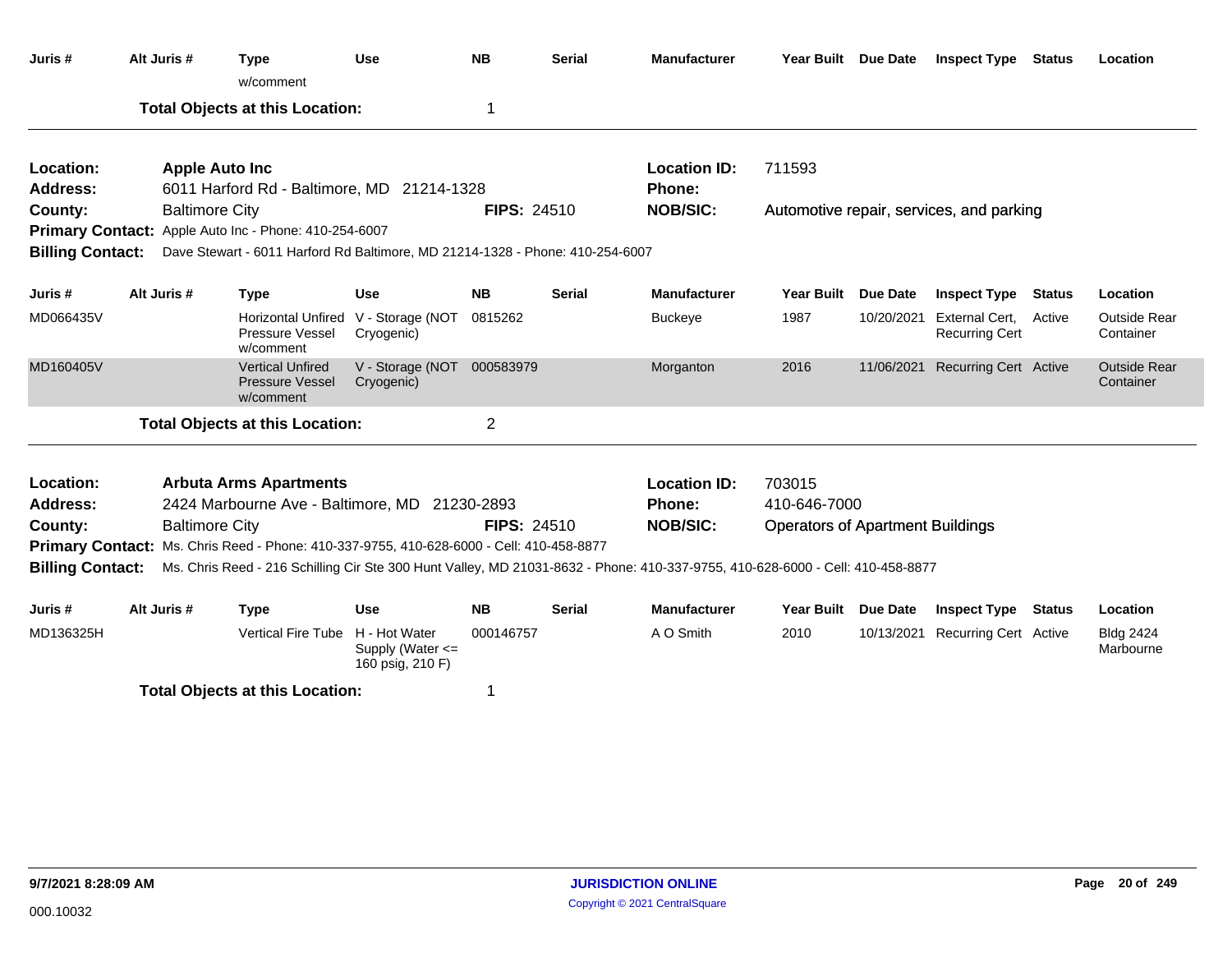| Location:                               |               | <b>Arbutus Auto Body</b>                                                                                                                                                                                                                                |                                                             |                    |               | <b>Location ID:</b>                              | 703017                                                    |          |                                                  |               |                    |
|-----------------------------------------|---------------|---------------------------------------------------------------------------------------------------------------------------------------------------------------------------------------------------------------------------------------------------------|-------------------------------------------------------------|--------------------|---------------|--------------------------------------------------|-----------------------------------------------------------|----------|--------------------------------------------------|---------------|--------------------|
| <b>Address:</b>                         |               | 4621 Leeds Ave - Baltimore, MD 21229-5409                                                                                                                                                                                                               |                                                             |                    |               | Phone:                                           |                                                           |          |                                                  |               |                    |
| County:                                 |               | <b>Baltimore City</b>                                                                                                                                                                                                                                   |                                                             | <b>FIPS: 24510</b> |               | <b>NOB/SIC:</b>                                  |                                                           |          | Automotive dealers and gasoline service stations |               |                    |
|                                         |               | Primary Contact: Arbutus Auto Care - Phone: 4102420036                                                                                                                                                                                                  |                                                             |                    |               |                                                  |                                                           |          |                                                  |               |                    |
| <b>Billing Contact:</b>                 |               | - 4621 Leeds Ave Baltimore, MD 21229-5409 - Phone: 4102420036                                                                                                                                                                                           |                                                             |                    |               |                                                  |                                                           |          |                                                  |               |                    |
| Juris #                                 | Alt Juris #   | <b>Type</b>                                                                                                                                                                                                                                             | <b>Use</b>                                                  | <b>NB</b>          | <b>Serial</b> | <b>Manufacturer</b>                              | Year Built Due Date                                       |          | <b>Inspect Type Status</b>                       |               | Location           |
| MD110804V                               |               | Pressure Vessel<br>w/comment                                                                                                                                                                                                                            | Horizontal Unfired V - Storage (NOT<br>Cryogenic)           | 000092246          |               | Manchester                                       | 1999                                                      |          | 04/03/2020 Recurring Cert Active                 |               | Shed               |
| MD110805V                               |               | <b>Pressure Vessel</b><br>w/comment                                                                                                                                                                                                                     | Horizontal Unfired V - Storage (NOT 000601174<br>Cryogenic) |                    |               | <b>Buckeye</b>                                   | 1985                                                      |          | 04/03/2020 Recurring Cert Active                 |               | Attic              |
|                                         |               | <b>Total Objects at this Location:</b>                                                                                                                                                                                                                  |                                                             | $\overline{c}$     |               |                                                  |                                                           |          |                                                  |               |                    |
| Location:<br><b>Address:</b><br>County: |               | <b>Arc of Baltimore</b><br>4800 York Rd - Baltimore, MD 21212-4401<br><b>Baltimore City</b>                                                                                                                                                             |                                                             | <b>FIPS: 24510</b> |               | <b>Location ID:</b><br>Phone:<br><b>NOB/SIC:</b> | 2224970<br>443-324-2276<br>Nonclassifiable Establishments |          |                                                  |               |                    |
|                                         |               |                                                                                                                                                                                                                                                         |                                                             |                    |               |                                                  |                                                           |          |                                                  |               |                    |
| <b>Billing Contact:</b>                 |               | Primary Contact: John Sanford - Phone: 410-296-2272 - Cell: 443-324-2276 - Email: jsanford@thearcbaltimore.org<br>John Sanford - 7215 York Rd Baltimore, MD 21212-1528 - Phone: 410-296-2272 - Cell: 443-324-2276 - Email: jsanford@thearcbaltimore.org |                                                             |                    |               |                                                  |                                                           |          |                                                  |               |                    |
|                                         |               |                                                                                                                                                                                                                                                         |                                                             |                    |               |                                                  |                                                           |          |                                                  |               |                    |
| Juris #                                 | Alt Juris #   | <b>Type</b>                                                                                                                                                                                                                                             | <b>Use</b>                                                  | <b>NB</b>          | Serial        | <b>Manufacturer</b>                              | Year Built Due Date                                       |          | <b>Inspect Type Status</b>                       |               | Location           |
| MD163605H                               |               | Cast Aluminum                                                                                                                                                                                                                                           | H - Hot Water<br>Heat (Water $\leq$<br>160 psig, 250 F)     | CA                 |               | Weil-McLain                                      | 2018                                                      |          | 11/11/2020 Recurring Cert Active                 |               | <b>BOILER ROOM</b> |
|                                         |               | <b>Total Objects at this Location:</b>                                                                                                                                                                                                                  |                                                             | -1                 |               |                                                  |                                                           |          |                                                  |               |                    |
| Location:<br><b>Address:</b>            |               | <b>Atco Rubber Products</b><br>1900 Portal St - Baltimore, MD 21224-6513                                                                                                                                                                                |                                                             |                    |               | <b>Location ID:</b><br><b>Phone:</b>             | 1848259                                                   |          |                                                  |               |                    |
| County:                                 |               | <b>Baltimore City</b>                                                                                                                                                                                                                                   |                                                             | <b>FIPS: 24510</b> |               | <b>NOB/SIC:</b>                                  | Manufacturing Industries, NEC                             |          |                                                  |               |                    |
|                                         |               | Primary Contact: Don Lissau - Phone: 410-633-9400 - Email: dlissau@atcoflex.com                                                                                                                                                                         |                                                             |                    |               |                                                  |                                                           |          |                                                  |               |                    |
| <b>Billing Contact:</b>                 |               | Don Lissau - 1900 Portal St Baltimore, MD 21224-6513 - Phone: 410-633-9400 - Email: dlissau@atcoflex.com                                                                                                                                                |                                                             |                    |               |                                                  |                                                           |          |                                                  |               |                    |
| Juris #                                 | Alt Juris #   | <b>Type</b>                                                                                                                                                                                                                                             | Use                                                         | <b>NB</b>          | Serial        | <b>Manufacturer</b>                              | <b>Year Built</b>                                         | Due Date | <b>Inspect Type</b>                              | <b>Status</b> | Location           |
| MD041397V                               | Compressor #2 | <b>Horizontal Unfired</b><br>Pressure Vessel<br>w/comment                                                                                                                                                                                               | V - Storage (NOT<br>Cryogenic)                              | 000420658          |               | <b>Bell &amp; Gossett</b>                        | 1974                                                      |          | 03/29/2022 Recurring Cert Active                 |               | <b>Plant Floor</b> |
| 9/7/2021 8:28:09 AM                     |               |                                                                                                                                                                                                                                                         |                                                             |                    |               | <b>JURISDICTION ONLINE</b>                       |                                                           |          |                                                  |               | Page 21 of 249     |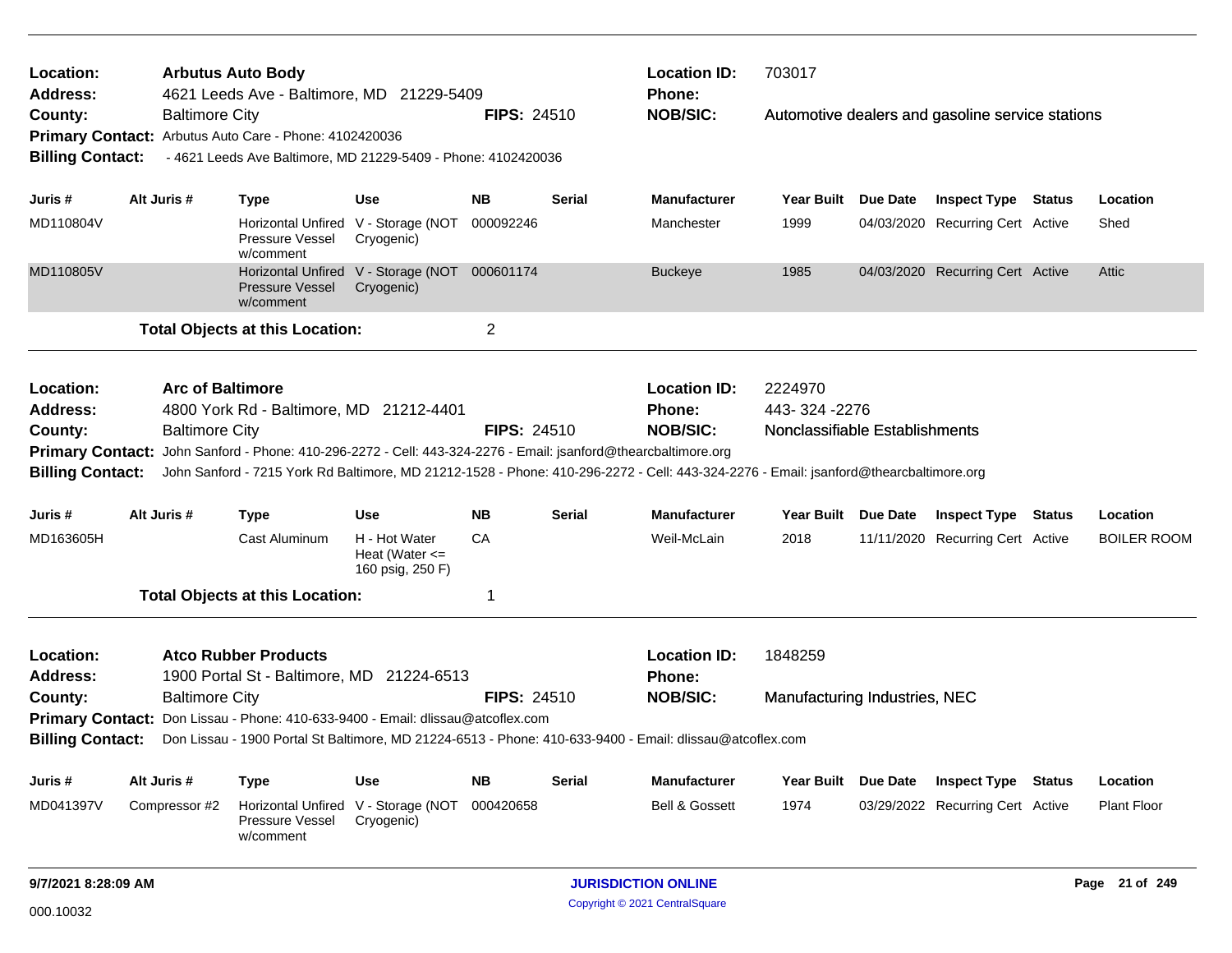| Juris #                 | Alt Juris #           | <b>Type</b>                                                                                              | <b>Use</b>                                               | <b>NB</b>          | <b>Serial</b> | <b>Manufacturer</b>                                                                                                              | <b>Year Built</b>                      | Due Date        | <b>Inspect Type Status</b>                       | Location                        |
|-------------------------|-----------------------|----------------------------------------------------------------------------------------------------------|----------------------------------------------------------|--------------------|---------------|----------------------------------------------------------------------------------------------------------------------------------|----------------------------------------|-----------------|--------------------------------------------------|---------------------------------|
| MD124453V               | Compressor #1         | <b>Horizontal Unfired</b><br><b>Pressure Vessel</b><br>w/comment                                         | V - Storage (NOT<br>Cryogenic)                           | 000663347          |               | <b>Buckeye</b>                                                                                                                   | 1985                                   |                 | 03/29/2022 Recurring Cert Active                 | <b>Plant Floor</b>              |
| MD148430V               |                       | <b>Vertical Unfired</b><br>Pressure Vessel<br>w/comment                                                  | V - Storage (NOT 000711931<br>Cryogenic)                 |                    |               | <b>Steel Fab</b>                                                                                                                 | 2012                                   |                 | 03/29/2022 Recurring Cert Active                 | Plant Floor, close<br>to office |
|                         |                       | <b>Total Objects at this Location:</b>                                                                   |                                                          | 3                  |               |                                                                                                                                  |                                        |                 |                                                  |                                 |
| Location:               | <b>Auto Barn</b>      |                                                                                                          |                                                          |                    |               | <b>Location ID:</b>                                                                                                              | 723599                                 |                 |                                                  |                                 |
| <b>Address:</b>         |                       | 2930 James St - Baltimore, MD 21230-1137                                                                 |                                                          |                    |               | <b>Phone:</b>                                                                                                                    |                                        |                 |                                                  |                                 |
| County:                 | <b>Baltimore City</b> |                                                                                                          |                                                          | <b>FIPS: 24510</b> |               | <b>NOB/SIC:</b>                                                                                                                  | <b>General Automotive Repair Shops</b> |                 |                                                  |                                 |
|                         |                       | Primary Contact: Tom Showalter - Phone: 410-646-2610 - Cell: 410-646-2011 - Email: autobarn1@verizon.net |                                                          |                    |               |                                                                                                                                  |                                        |                 |                                                  |                                 |
| <b>Billing Contact:</b> |                       |                                                                                                          |                                                          |                    |               | Tom Showalter - 2930 James St Baltimore, MD 21230-1137 - Phone: 410-646-2610 - Cell: 410-646-2011 - Email: autobarn1@verizon.net |                                        |                 |                                                  |                                 |
| Juris #                 | Alt Juris #           | <b>Type</b>                                                                                              | <b>Use</b>                                               | <b>NB</b>          | Serial        | <b>Manufacturer</b>                                                                                                              | <b>Year Built</b>                      | <b>Due Date</b> | <b>Inspect Type Status</b>                       | Location                        |
| MD130133V               |                       | Pressure Vessel<br>w/comment                                                                             | Horizontal Unfired V - Storage (NOT<br>Cryogenic)        | 000773476          |               | Manchester                                                                                                                       | 2007                                   |                 | 04/29/2022 Recurring Cert Active                 | Auto Shop                       |
| <b>NEW</b>              |                       | <b>Pressure Vessel</b><br>w/comment                                                                      | Horizontal Unfired V - Storage (NOT 10054K<br>Cryogenic) |                    |               | <b>Brunner</b>                                                                                                                   | 1996                                   |                 | 07/29/2023 Recurring Cert Active                 | Auto Body Shop                  |
|                         |                       | <b>Total Objects at this Location:</b>                                                                   |                                                          | $\overline{2}$     |               |                                                                                                                                  |                                        |                 |                                                  |                                 |
| Location:               | <b>Auto Point</b>     |                                                                                                          |                                                          |                    |               | <b>Location ID:</b>                                                                                                              | 702534                                 |                 |                                                  |                                 |
| <b>Address:</b>         |                       | 5801 Belair Rd - Baltimore, MD 21206-2608                                                                |                                                          |                    |               | Phone:                                                                                                                           |                                        |                 |                                                  |                                 |
| County:                 | <b>Baltimore City</b> |                                                                                                          |                                                          | <b>FIPS: 24510</b> |               | <b>NOB/SIC:</b>                                                                                                                  |                                        |                 | Automotive dealers and gasoline service stations |                                 |
|                         |                       | Primary Contact: Raul Khan - Phone: 410-488-4040                                                         |                                                          |                    |               |                                                                                                                                  |                                        |                 |                                                  |                                 |
|                         |                       |                                                                                                          |                                                          |                    |               | Billing Contact: Linda Haetler - 9801 Pulaski Hwy Baltimore, MD 21220-1402 - Phone: 443-777-5155 - Email: linda@alpacker.com     |                                        |                 |                                                  |                                 |
| Juris #                 | Alt Juris #           | <b>Type</b>                                                                                              | <b>Use</b>                                               | <b>NB</b>          | Serial        | <b>Manufacturer</b>                                                                                                              | Year Built                             | Due Date        | <b>Inspect Type Status</b>                       | Location                        |
| MD165247V               |                       | <b>Vertical Unfired</b><br>Pressure Vessel<br>w/comment                                                  | V - Storage (NOT<br>Cryogenic)                           | 000079846          |               | <b>Brunner</b>                                                                                                                   | 1992                                   |                 | 08/19/2021 Recurring Cert Active                 | 1st FLR                         |
|                         |                       | <b>Total Objects at this Location:</b>                                                                   |                                                          | 1                  |               |                                                                                                                                  |                                        |                 |                                                  |                                 |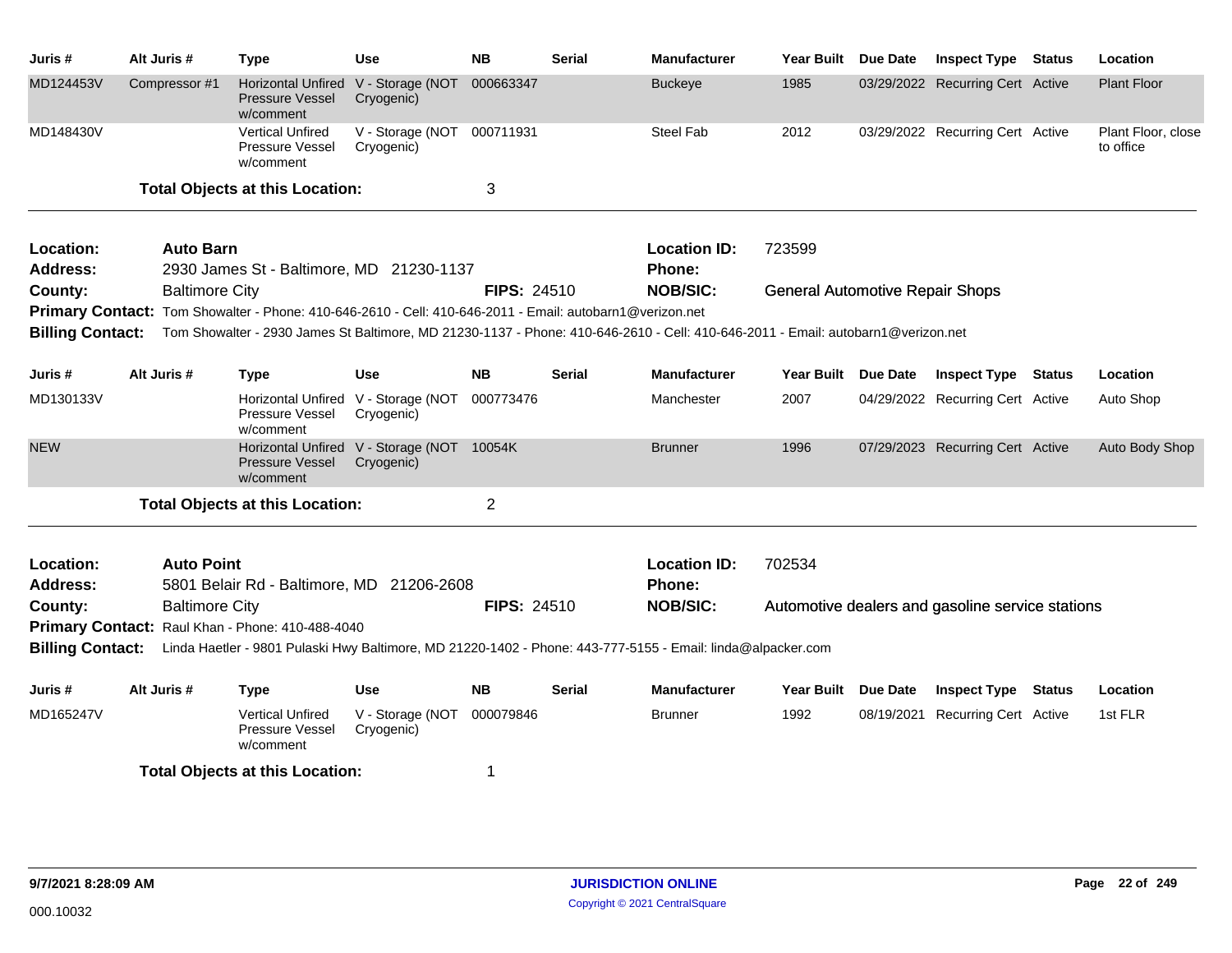| Location:<br><b>Address:</b><br>County:<br>Primary Contact: AutoNation<br><b>Billing Contact:</b> |                        | <b>AutoNation</b><br><b>Location ID:</b><br>3890742<br>4025 Mortimer Ave - Baltimore, MD 21215-3515<br><b>Phone:</b><br><b>NOB/SIC:</b><br><b>FIPS: 24510</b><br><b>Baltimore City</b> |                                                   |                    |               |                                                                                                                                                                                                     |                                         |                                  |               |                    |
|---------------------------------------------------------------------------------------------------|------------------------|----------------------------------------------------------------------------------------------------------------------------------------------------------------------------------------|---------------------------------------------------|--------------------|---------------|-----------------------------------------------------------------------------------------------------------------------------------------------------------------------------------------------------|-----------------------------------------|----------------------------------|---------------|--------------------|
| Juris #                                                                                           | Alt Juris #            | <b>Type</b>                                                                                                                                                                            | Use                                               | NΒ                 | Serial        | <b>Manufacturer</b>                                                                                                                                                                                 | Year Built Due Date                     | <b>Inspect Type Status</b>       |               | Location           |
| MD160238V                                                                                         |                        | <b>Vertical Unfired</b><br><b>Pressure Vessel</b><br>w/comment                                                                                                                         | V - Storage (NOT<br>Cryogenic)                    | 000953061          | N/A           | Manchester                                                                                                                                                                                          | 2008                                    | 07/25/2022 Recurring Cert Active |               | Compressor<br>Room |
| MD160239V                                                                                         |                        | <b>Vertical Unfired</b><br><b>Pressure Vessel</b><br>w/comment                                                                                                                         | V - Storage (NOT 000055656 N/A<br>Cryogenic)      |                    |               | <b>Brunner Eng</b>                                                                                                                                                                                  | 2002                                    | 07/25/2022 Recurring Cert Active |               | Compressor<br>Room |
| MD160240V                                                                                         |                        | Pressure Vessel<br>w/comment                                                                                                                                                           | Horizontal Unfired V - Storage (NOT<br>Cryogenic) | 000439235 N/A      |               | Manchester                                                                                                                                                                                          | 1996                                    | 07/25/2022 Recurring Cert Active |               | Compressor<br>Room |
|                                                                                                   |                        | <b>Total Objects at this Location:</b>                                                                                                                                                 |                                                   | 3                  |               |                                                                                                                                                                                                     |                                         |                                  |               |                    |
| Location:<br><b>Address:</b><br>County:<br>Primary Contact: Avenue Kitchen & Bar (Arc3)           | <b>Baltimore City</b>  | Avenue Kitchen & Bar (Arc3)<br>911 W 36th St - Baltimore, MD 21211-2445                                                                                                                |                                                   | <b>FIPS: 24510</b> |               | <b>Location ID:</b><br><b>Phone:</b><br><b>NOB/SIC:</b><br>Billing Contact: Charlie Patterson - PO Box 26269 Richmond, VA 23260-6269 - Phone: 804-644-4521 - Email: charlie.patterson@arc3gases.com | 3989641                                 |                                  |               |                    |
| Juris #                                                                                           | Alt Juris #            | <b>Type</b>                                                                                                                                                                            | Use                                               | <b>NB</b>          | Serial        | <b>Manufacturer</b>                                                                                                                                                                                 | Year Built Due Date                     | <b>Inspect Type</b>              | <b>Status</b> | Location           |
| MD166182V                                                                                         |                        | <b>Vertical Unfired</b><br><b>Pressure Vessel</b><br>w/comment                                                                                                                         | V - Storage<br>(Cryogenic)                        | 000122841          |               | <b>MVE</b>                                                                                                                                                                                          | 2000                                    | 10/29/2021 Recurring Cert Active |               | <b>Basement</b>    |
|                                                                                                   |                        | <b>Total Objects at this Location:</b>                                                                                                                                                 |                                                   | 1                  |               |                                                                                                                                                                                                     |                                         |                                  |               |                    |
| Location:<br><b>Address:</b>                                                                      | <b>Avon Apartments</b> | 6 E Read St - Baltimore, MD 21202-2471                                                                                                                                                 |                                                   |                    |               | <b>Location ID:</b><br><b>Phone:</b>                                                                                                                                                                | 953978                                  |                                  |               |                    |
| County:                                                                                           | <b>Baltimore City</b>  |                                                                                                                                                                                        |                                                   | <b>FIPS: 24510</b> |               | <b>NOB/SIC:</b>                                                                                                                                                                                     | <b>Operators of Apartment Buildings</b> |                                  |               |                    |
|                                                                                                   |                        | Primary Contact: Lammell Bowman - Cell: 443-452-4141                                                                                                                                   |                                                   |                    |               | Billing Contact: Dr Salvatore Raiti - 5805 Stony Run Dr Baltimore, MD 21210-1330 - Phone: 410-323-8845 - Cell: 410-979-8219                                                                         |                                         |                                  |               |                    |
| Juris #                                                                                           | Alt Juris #            | <b>Type</b>                                                                                                                                                                            | Use                                               | <b>NB</b>          | <b>Serial</b> | Manufacturer                                                                                                                                                                                        | Year Built Due Date                     | <b>Inspect Type Status</b>       |               | Location           |
| MD125935H                                                                                         |                        | Cast Iron                                                                                                                                                                              | H - Steam Heat                                    | CI                 |               | Weil-McLain                                                                                                                                                                                         | 2005                                    | 10/04/2022 Recurring Cert Active |               | <b>Boiler Room</b> |
| 9/7/2021 8:28:09 AM                                                                               |                        |                                                                                                                                                                                        |                                                   |                    |               | <b>JURISDICTION ONLINE</b>                                                                                                                                                                          |                                         |                                  |               | Page 23 of 249     |

Copyright © 2021 CentralSquare 000.10032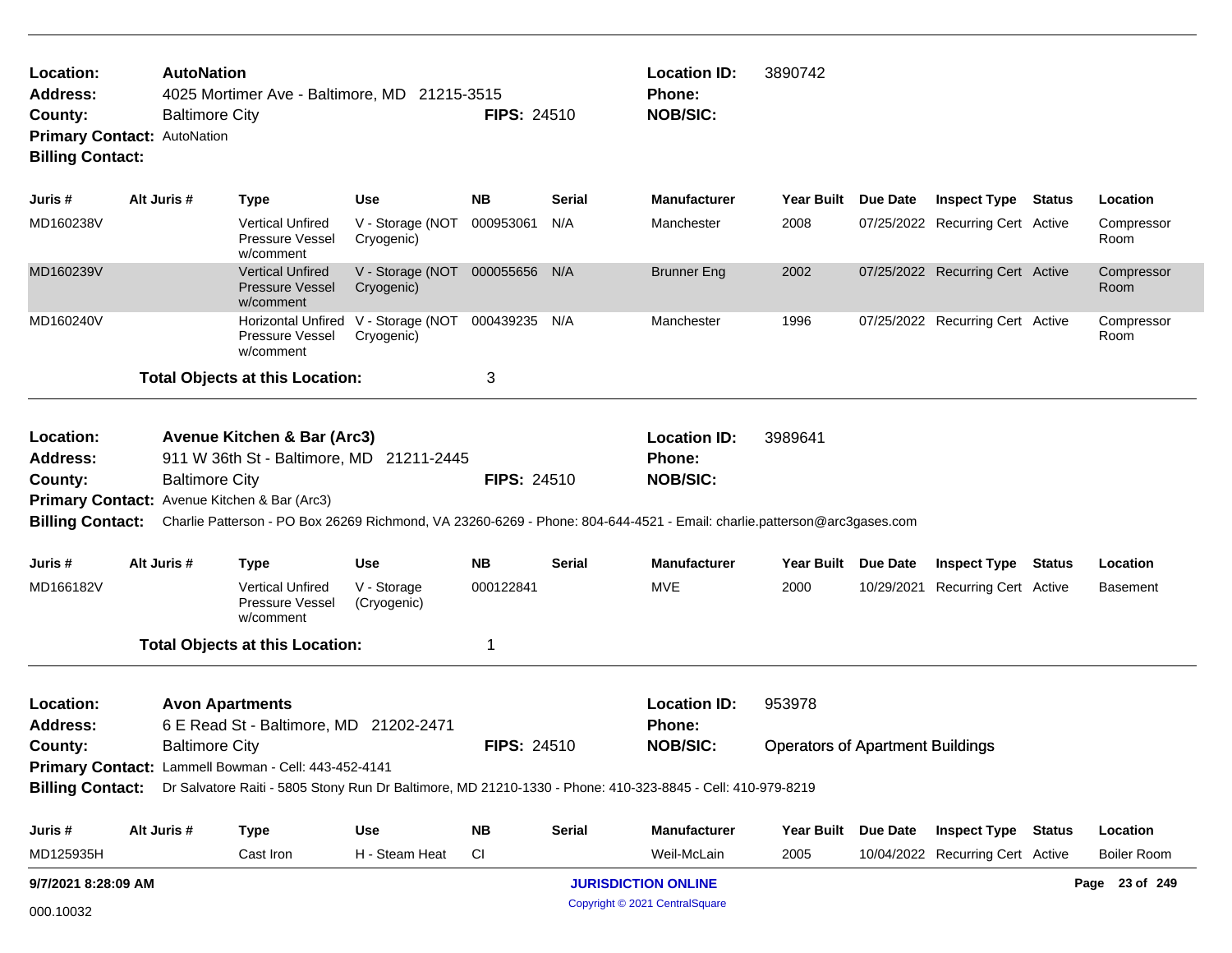| Juris #                      | Alt Juris #                   | <b>Type</b>                                                                                                                                                     | <b>Use</b>                                              | <b>NB</b>          | <b>Serial</b> | <b>Manufacturer</b>           | Year Built Due Date                |                 | <b>Inspect Type Status</b>       |               | Location            |
|------------------------------|-------------------------------|-----------------------------------------------------------------------------------------------------------------------------------------------------------------|---------------------------------------------------------|--------------------|---------------|-------------------------------|------------------------------------|-----------------|----------------------------------|---------------|---------------------|
|                              |                               |                                                                                                                                                                 | (Steam $\le$ 15<br>psig)                                |                    |               |                               |                                    |                 |                                  |               |                     |
| MD143025H                    |                               | <b>Water Heater</b><br>(HLW)                                                                                                                                    | H - Hot Water<br>Supply (Water <=<br>160 psig, 210 F)   | 000094852          |               | <b>Bradford White</b>         | 2011                               |                 | 10/04/2022 Recurring Cert Active |               | <b>Boiler Room</b>  |
|                              |                               | <b>Total Objects at this Location:</b>                                                                                                                          |                                                         | $\overline{2}$     |               |                               |                                    |                 |                                  |               |                     |
| Location:                    | Azumi (Arc3)                  |                                                                                                                                                                 |                                                         |                    |               | <b>Location ID:</b>           | 3994141                            |                 |                                  |               |                     |
| <b>Address:</b>              |                               | 725 Aliceanna St - Baltimore, MD 21202-4647                                                                                                                     |                                                         |                    |               | <b>Phone:</b>                 |                                    |                 |                                  |               |                     |
| County:                      | <b>Baltimore City</b>         |                                                                                                                                                                 |                                                         | <b>FIPS: 24510</b> |               | <b>NOB/SIC:</b>               | <b>Eating and Drinking Places</b>  |                 |                                  |               |                     |
|                              | Primary Contact: Azumi (Arc3) |                                                                                                                                                                 |                                                         |                    |               |                               |                                    |                 |                                  |               |                     |
| <b>Billing Contact:</b>      |                               | Charlie Patterson - PO Box 26269 Richmond, VA 23260-6269 - Phone: 804-644-4521 - Email: charlie.patterson@arc3gases.com                                         |                                                         |                    |               |                               |                                    |                 |                                  |               |                     |
| Juris #                      | Alt Juris #                   | <b>Type</b>                                                                                                                                                     | <b>Use</b>                                              | <b>NB</b>          | Serial        | <b>Manufacturer</b>           | Year Built                         | <b>Due Date</b> | <b>Inspect Type</b>              | <b>Status</b> | Location            |
| MD165250V                    |                               | <b>Vertical Unfired</b><br><b>Pressure Vessel</b><br>w/comment                                                                                                  | V - Storage<br>(Cryogenic)                              | 000163364          | CCPM05F165    | <b>CHART</b>                  | 2005                               | 11/20/2021      | <b>Recurring Cert Active</b>     |               | <b>Loading Dock</b> |
|                              |                               | <b>Total Objects at this Location:</b>                                                                                                                          |                                                         | 1                  |               |                               |                                    |                 |                                  |               |                     |
| Location:<br><b>Address:</b> |                               | <b>BalCity/Cherry Hill Aquatic Center</b><br>2600 Giles Rd - Brooklyn, MD 21225-1329                                                                            |                                                         |                    |               | <b>Location ID:</b><br>Phone: | 706722                             |                 |                                  |               |                     |
| County:                      | <b>Baltimore City</b>         |                                                                                                                                                                 |                                                         | <b>FIPS: 24510</b> |               | <b>NOB/SIC:</b>               | <b>Physical Fitness Facilities</b> |                 |                                  |               |                     |
|                              |                               | Primary Contact: Lamont Purnell - Phone: 410-396-1938                                                                                                           |                                                         |                    |               |                               |                                    |                 |                                  |               |                     |
| <b>Billing Contact:</b>      |                               | Velma Boykins-Early - 401 E Fayette St Ste 700 Baltimore, MD 21202-3419 - Phone: 410-396-5115/1072/ 410-347-2023 - Email: Velma.boykins-early@baltimorecity.gov |                                                         |                    |               |                               |                                    |                 |                                  |               |                     |
| Juris #                      | Alt Juris #                   | <b>Type</b>                                                                                                                                                     | <b>Use</b>                                              | <b>NB</b>          | <b>Serial</b> | <b>Manufacturer</b>           | <b>Year Built</b>                  | <b>Due Date</b> | <b>Inspect Type</b>              | <b>Status</b> | Location            |
| MD091360H                    |                               | Cast Iron                                                                                                                                                       | H - Hot Water<br>Heat (Water $\leq$<br>160 psig, 250 F) | СI                 |               | Weil-McLain                   | 1995                               | 08/26/2021      | <b>Recurring Cert Active</b>     |               | <b>BLRM</b>         |
| MD124595H                    |                               | <b>Horizontal Water</b><br>Tube                                                                                                                                 | H - Hot Water<br>Heat (Water $\leq$<br>160 psig, 250 F) | 000168958          |               | Laars                         | 2006                               | 08/26/2021      | <b>Recurring Cert Active</b>     |               | <b>BLRM</b>         |
|                              |                               | <b>Total Objects at this Location:</b>                                                                                                                          |                                                         | $\overline{2}$     |               |                               |                                    |                 |                                  |               |                     |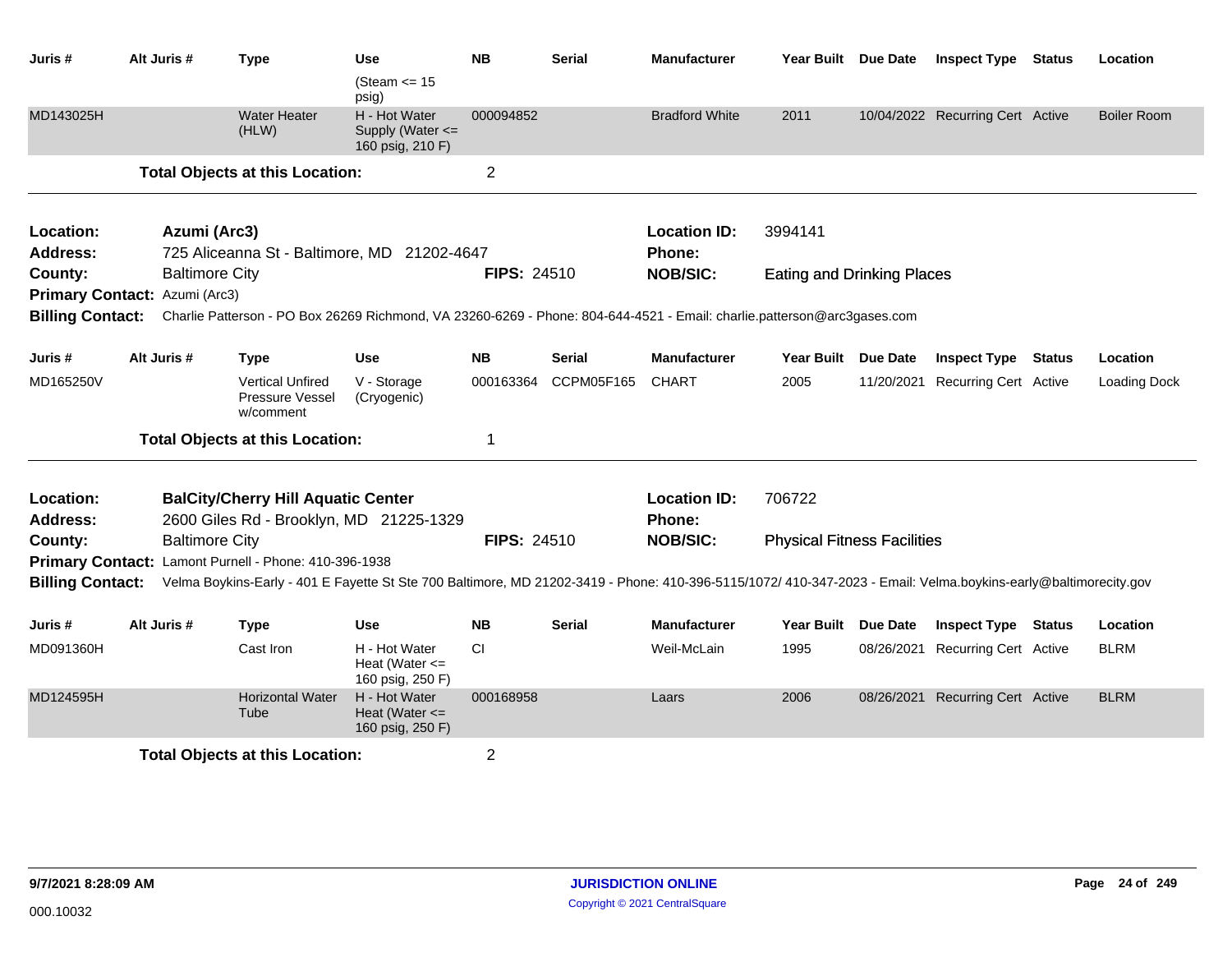| Location:<br><b>Address:</b><br>County:<br><b>Billing Contact:</b>                                                                                                                                                                                                                                | <b>Baltimore City</b> | <b>BalCity/Coldspring Community Swimming&amp;Tennis Club</b><br>4701 Yellowwood Ave - Baltimore, MD 21209-4621<br>Primary Contact: Anika Middleton - Phone: 410-396-4111 - Cell: 443-984-3136 - Email: Anika.Middleton@baltimorecity.gov<br>Anika Middleton - 417 E Fayette St FI 10 Baltimore, MD 21202-3431 - Phone: 410-396-4111 - Cell: 443-984-3136 - Email: Anika.Middleton@baltimorecity.gov |                                                           | <b>FIPS: 24510</b> |                                                         | <b>Location ID:</b><br>Phone:<br><b>NOB/SIC:</b>        | 1046920<br>410-664-6341<br><b>Elementary and Secondary Schools</b> |                                              |                                                         |        |                     |
|---------------------------------------------------------------------------------------------------------------------------------------------------------------------------------------------------------------------------------------------------------------------------------------------------|-----------------------|-----------------------------------------------------------------------------------------------------------------------------------------------------------------------------------------------------------------------------------------------------------------------------------------------------------------------------------------------------------------------------------------------------|-----------------------------------------------------------|--------------------|---------------------------------------------------------|---------------------------------------------------------|--------------------------------------------------------------------|----------------------------------------------|---------------------------------------------------------|--------|---------------------|
| Juris #                                                                                                                                                                                                                                                                                           | Alt Juris #           | <b>Type</b>                                                                                                                                                                                                                                                                                                                                                                                         | <b>Use</b>                                                | <b>NB</b>          | <b>Serial</b>                                           | <b>Manufacturer</b>                                     | Year Built Due Date                                                |                                              | <b>Inspect Type Status</b>                              |        | Location            |
| MD003075H                                                                                                                                                                                                                                                                                         |                       | Cast Iron                                                                                                                                                                                                                                                                                                                                                                                           | H - Hot Water<br>Heat (Water $\leq$<br>160 psig, 250 F)   | CI.                |                                                         | Weil-McLain                                             | 1968                                                               |                                              | 07/11/2021 Recurring Cert Active                        |        | <b>BLRM</b>         |
|                                                                                                                                                                                                                                                                                                   |                       | <b>Total Objects at this Location:</b>                                                                                                                                                                                                                                                                                                                                                              |                                                           | $\overline{1}$     |                                                         |                                                         |                                                                    |                                              |                                                         |        |                     |
| Location:<br><b>Address:</b><br>County:                                                                                                                                                                                                                                                           | <b>Baltimore City</b> | <b>BalCity/HCD Day Care Center</b><br>1 S High St - Baltimore, MD 21202-4633<br>Primary Contact: Velma Boykins-Early - Phone: 410-396-5115/1072/ 410-347-2023 - Email: Velma.boykins-early@baltimorecity.gov                                                                                                                                                                                        |                                                           | FIPS: 24510        |                                                         | <b>Location ID:</b><br><b>Phone:</b><br><b>NOB/SIC:</b> | 715281<br>410-542-7852<br><b>Child Day Care Services</b>           |                                              |                                                         |        |                     |
| Velma Boykins-Early - 401 E Fayette St Ste 700 Baltimore, MD 21202-3419 - Phone: 410-396-5115/1072/ 410-347-2023 - Email: Velma.boykins-early@baltimorecity.gov<br><b>Billing Contact:</b><br>Alt Juris #<br><b>Use</b><br><b>NB</b><br><b>Serial</b><br><b>Manufacturer</b><br><b>Year Built</b> |                       |                                                                                                                                                                                                                                                                                                                                                                                                     |                                                           |                    |                                                         |                                                         |                                                                    |                                              |                                                         |        |                     |
| Juris #<br>MD149503H                                                                                                                                                                                                                                                                              |                       | <b>Type</b><br>Cast Iron                                                                                                                                                                                                                                                                                                                                                                            | H - Hot Water<br>Heat (Water $\leq$<br>160 psig, 250 F)   | CI                 |                                                         | Burnham                                                 | 2014                                                               | <b>Due Date</b>                              | <b>Inspect Type</b><br>07/12/2020 Recurring Cert Active | Status | Location<br>Kitchen |
| MD159060H                                                                                                                                                                                                                                                                                         |                       | <b>Water Heater</b><br>(HLW)                                                                                                                                                                                                                                                                                                                                                                        | H - Hot Water<br>Supply (Water $\leq$<br>160 psig, 210 F) | 000203597          |                                                         | A O Smith                                               | 2015                                                               |                                              | 07/12/2020 Recurring Cert Active                        |        | <b>BLRM</b>         |
|                                                                                                                                                                                                                                                                                                   |                       | <b>Total Objects at this Location:</b>                                                                                                                                                                                                                                                                                                                                                              |                                                           | $\overline{2}$     |                                                         |                                                         |                                                                    |                                              |                                                         |        |                     |
| Location:<br><b>Address:</b><br>County:<br><b>Billing Contact:</b>                                                                                                                                                                                                                                | <b>Baltimore City</b> | <b>BalCitySch/Baltimore Technical Training Ctr. #14</b><br>4910 Park Heights Ave - Baltimore, MD 21215-6012<br>Primary Contact: Paul Myles - Phone: 410-664-2226 - Cell: 410-949-7227 - Email: paul_myles@magna.on.ca<br>Velma Boykins-Early - 401 E Fayette St Ste 700 Baltimore, MD 21202-3419 - Phone: 410-396-5115/1072/ 410-347-2023 - Email: Velma.boykins-early@baltimorecity.gov            |                                                           | <b>FIPS: 24510</b> | <b>Location ID:</b><br><b>Phone:</b><br><b>NOB/SIC:</b> | 1439774                                                 |                                                                    | <b>Schools and Educational Services, NEC</b> |                                                         |        |                     |
| Juris #                                                                                                                                                                                                                                                                                           | Alt Juris #           | Type                                                                                                                                                                                                                                                                                                                                                                                                | <b>Use</b>                                                | <b>NB</b>          | <b>Serial</b>                                           | <b>Manufacturer</b>                                     | Year Built Due Date                                                |                                              | <b>Inspect Type</b>                                     | Status | Location            |
| MD124140H                                                                                                                                                                                                                                                                                         |                       | <b>Water Heater</b><br>(HLW)                                                                                                                                                                                                                                                                                                                                                                        | H - Hot Water<br>Supply (Water $\leq$<br>160 psig, 210 F) | 000087819          |                                                         | A O Smith                                               | 2005                                                               |                                              | 09/28/2022 Recurring Cert Active                        |        | <b>MECH ROOM</b>    |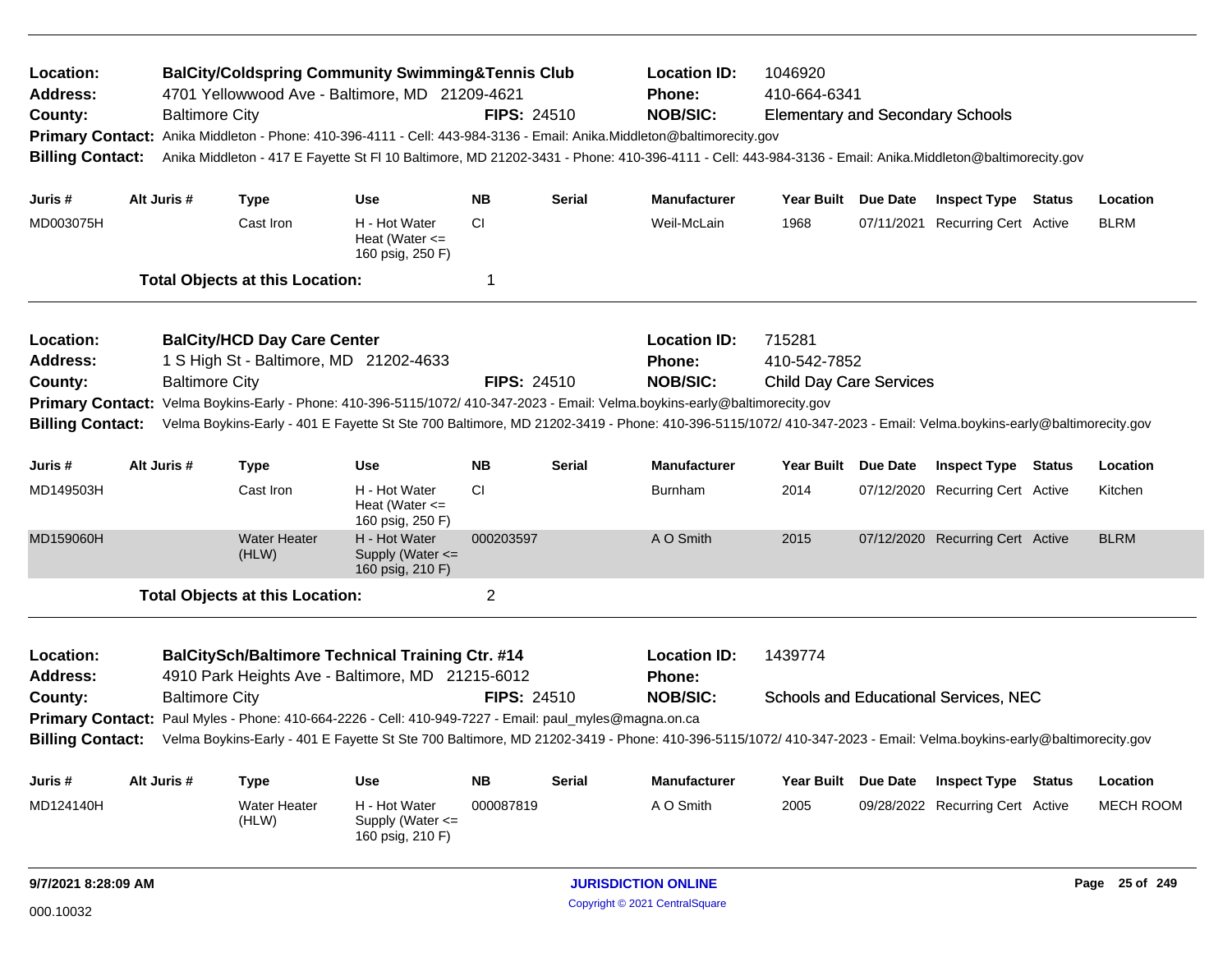| <b>Location:</b> | <b>BalCitySch/Commodore John Rodgers Elementary #27</b>                                                 |                    | <b>Location ID:</b> | 707702                                                                                                                                                          |
|------------------|---------------------------------------------------------------------------------------------------------|--------------------|---------------------|-----------------------------------------------------------------------------------------------------------------------------------------------------------------|
| <b>Address:</b>  | 100 N Chester St - Baltimore, MD 21231-1627                                                             |                    | Phone:              |                                                                                                                                                                 |
| <b>County:</b>   | <b>Baltimore City</b>                                                                                   | <b>FIPS: 24510</b> | <b>NOB/SIC:</b>     | <b>Elementary and Secondary Schools</b>                                                                                                                         |
|                  | Primary Contact: John Walton - Phone: 410-396-7612 - Cell: 410-926-0370 - Email: jwalton@bcps.k12.md.us |                    |                     |                                                                                                                                                                 |
| Billing Contact: |                                                                                                         |                    |                     | Velma Boykins-Early - 401 E Fayette St Ste 700 Baltimore, MD 21202-3419 - Phone: 410-396-5115/1072/ 410-347-2023 - Email: Velma.boykins-early@baltimorecity.gov |

| Juris #   | Alt Juris # | Type                                   | <b>Use</b>                                              | <b>NB</b> | <b>Serial</b> | <b>Manufacturer</b> | <b>Year Built</b> | Due Date | <b>Inspect Type</b>              | Status | Location    |
|-----------|-------------|----------------------------------------|---------------------------------------------------------|-----------|---------------|---------------------|-------------------|----------|----------------------------------|--------|-------------|
| MD166822H |             | Cast Aluminum                          | H - Hot Water<br>Heat (Water $\leq$<br>160 psig, 250 F) | 000156647 |               | AIC GDYNIA          | 2020              |          | 11/19/2022 Recurring Cert Active |        | <b>BLRM</b> |
| MD166823H |             | Cast Aluminum                          | H - Hot Water<br>Heat (Water $\leq$<br>160 psig, 250 F) | 000156648 |               | AIC GDYNIA          | 2020              |          | 11/19/2022 Recurring Cert Active |        | <b>BLRM</b> |
| MD166824H |             | Cast Aluminum                          | H - Hot Water<br>Heat (Water $\leq$<br>160 psig, 250 F) | 000166530 |               | AIC GDYNIA          | 2020              |          | 11/19/2022 Recurring Cert Active |        | <b>BLRM</b> |
| MD166825H |             | Cast Aluminum                          | H - Hot Water<br>Heat (Water $\leq$<br>160 psig, 250 F) | 000166531 |               | AIC GDYNIA          | 2020              |          | 11/19/2022 Recurring Cert Active |        | <b>BLRM</b> |
|           |             | <b>Total Objects at this Location:</b> |                                                         | 4         |               |                     |                   |          |                                  |        |             |

| Location:               | <b>BalCitySch/Dorothy I. Height Elem. #61</b>                                                           |                    | <b>Location ID:</b> | 715140                                                                                                                                                          |
|-------------------------|---------------------------------------------------------------------------------------------------------|--------------------|---------------------|-----------------------------------------------------------------------------------------------------------------------------------------------------------------|
| <b>Address:</b>         | 2011 Linden Ave - Baltimore, MD 21217-4430                                                              |                    | Phone:              |                                                                                                                                                                 |
| County:                 | <b>Baltimore City</b>                                                                                   | <b>FIPS: 24510</b> | <b>NOB/SIC:</b>     | <b>Elementary and Secondary Schools</b>                                                                                                                         |
|                         | Primary Contact: John Walton - Phone: 410-396-7612 - Cell: 410-926-0370 - Email: jwalton@bcps.k12.md.us |                    |                     |                                                                                                                                                                 |
| <b>Billing Contact:</b> |                                                                                                         |                    |                     | Velma Boykins-Early - 401 E Fayette St Ste 700 Baltimore, MD 21202-3419 - Phone: 410-396-5115/1072/ 410-347-2023 - Email: Velma.boykins-early@baltimorecity.gov |

| Juris #   | Alt Juris # | Type                                   | <b>Use</b>                                              | <b>NB</b> | Serial                 | <b>Manufacturer</b> | Year Built | <b>Due Date</b> | <b>Inspect Type</b>              | Status | Location   |
|-----------|-------------|----------------------------------------|---------------------------------------------------------|-----------|------------------------|---------------------|------------|-----------------|----------------------------------|--------|------------|
| MD160452H |             | <b>Water Heater</b><br>(HLW)           | H - Hot Water<br>Heat (Water $\leq$<br>160 psig, 250 F) | 000355747 | 163910348702 Lochinvar |                     | 2015       |                 | 03/06/2022 Recurring Cert Active |        | WATER ROOM |
|           |             | <b>Total Objects at this Location:</b> |                                                         |           |                        |                     |            |                 |                                  |        |            |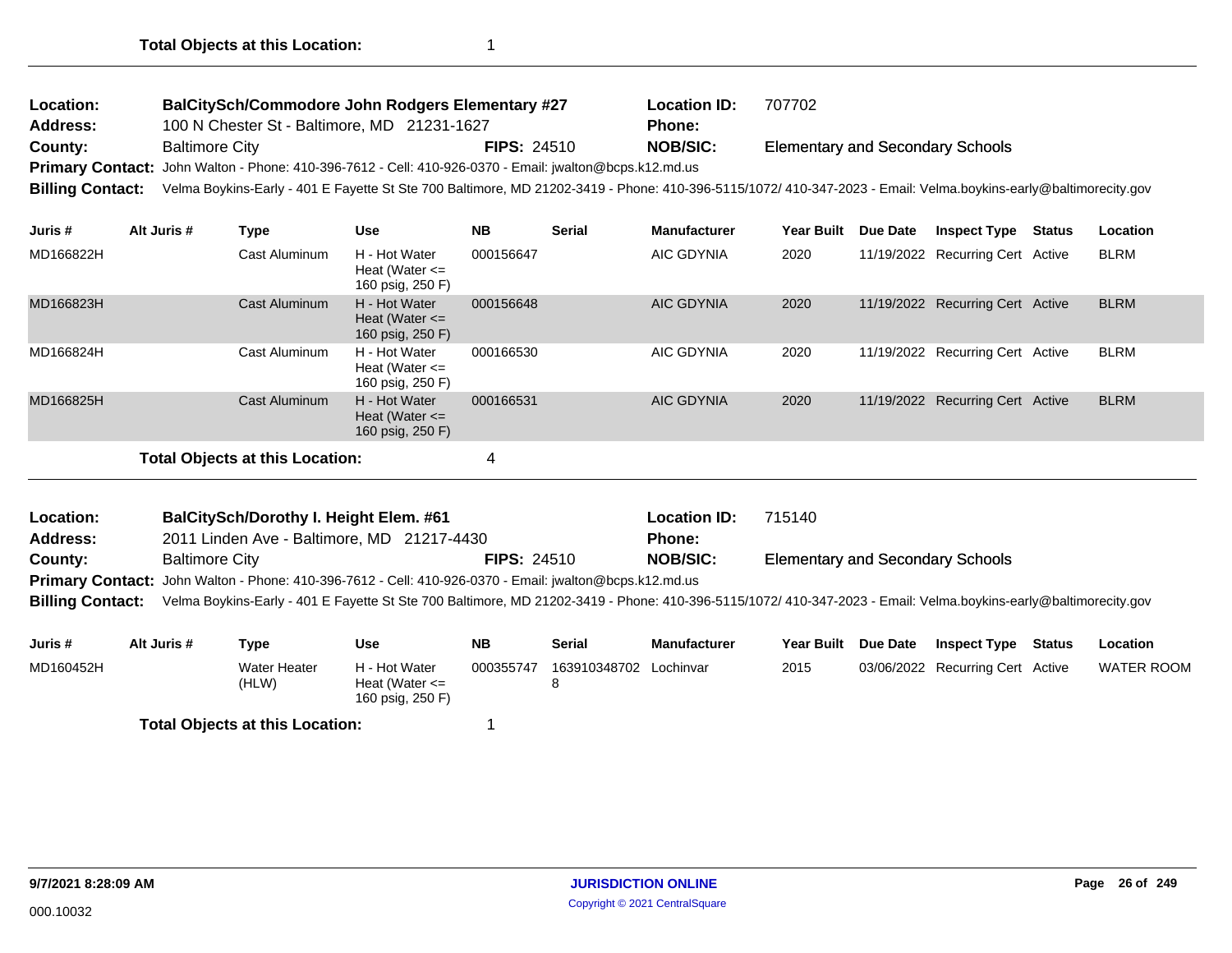| Location:<br><b>Address:</b>                                                                                                                                                                                                                                                                          |                                                                                                                                                                                            | <b>BalCitySch/Edgecombe Circle Elem.#62</b><br><b>Location ID:</b><br>709700<br>2835 Virginia Ave - Baltimore, MD 21215-6560<br><b>Phone:</b><br><b>NOB/SIC:</b><br><b>Baltimore City</b><br><b>FIPS: 24510</b><br><b>Elementary and Secondary Schools</b> |                                                         |                                                                                        |                    |               |                                                                                                                                                                 |                                         |  |                                  |               |             |
|-------------------------------------------------------------------------------------------------------------------------------------------------------------------------------------------------------------------------------------------------------------------------------------------------------|--------------------------------------------------------------------------------------------------------------------------------------------------------------------------------------------|------------------------------------------------------------------------------------------------------------------------------------------------------------------------------------------------------------------------------------------------------------|---------------------------------------------------------|----------------------------------------------------------------------------------------|--------------------|---------------|-----------------------------------------------------------------------------------------------------------------------------------------------------------------|-----------------------------------------|--|----------------------------------|---------------|-------------|
| County:                                                                                                                                                                                                                                                                                               |                                                                                                                                                                                            |                                                                                                                                                                                                                                                            |                                                         |                                                                                        |                    |               |                                                                                                                                                                 |                                         |  |                                  |               |             |
| <b>Primary Contact:</b>                                                                                                                                                                                                                                                                               |                                                                                                                                                                                            |                                                                                                                                                                                                                                                            |                                                         | John Walton - Phone: 410-396-7612 - Cell: 410-926-0370 - Email: jwalton@bcps.k12.md.us |                    |               |                                                                                                                                                                 |                                         |  |                                  |               |             |
| <b>Billing Contact:</b>                                                                                                                                                                                                                                                                               |                                                                                                                                                                                            |                                                                                                                                                                                                                                                            |                                                         |                                                                                        |                    |               | Velma Boykins-Early - 401 E Fayette St Ste 700 Baltimore, MD 21202-3419 - Phone: 410-396-5115/1072/ 410-347-2023 - Email: Velma.boykins-early@baltimorecity.gov |                                         |  |                                  |               |             |
| Juris #                                                                                                                                                                                                                                                                                               | Alt Juris #                                                                                                                                                                                |                                                                                                                                                                                                                                                            | <b>Type</b>                                             | <b>Use</b>                                                                             | <b>NB</b>          | <b>Serial</b> | <b>Manufacturer</b>                                                                                                                                             | Year Built Due Date                     |  | <b>Inspect Type Status</b>       |               | Location    |
| MD168188V                                                                                                                                                                                                                                                                                             |                                                                                                                                                                                            |                                                                                                                                                                                                                                                            | <b>Vertical Unfired</b><br>Pressure Vessel<br>w/comment | V - Storage (NOT<br>Cryogenic)                                                         | 002289755          |               | Manchester                                                                                                                                                      | 2020                                    |  | 12/02/2022 Recurring Cert Active |               | <b>BLRM</b> |
|                                                                                                                                                                                                                                                                                                       |                                                                                                                                                                                            |                                                                                                                                                                                                                                                            | <b>Total Objects at this Location:</b>                  |                                                                                        | 1                  |               |                                                                                                                                                                 |                                         |  |                                  |               |             |
|                                                                                                                                                                                                                                                                                                       |                                                                                                                                                                                            |                                                                                                                                                                                                                                                            |                                                         |                                                                                        |                    |               |                                                                                                                                                                 |                                         |  |                                  |               |             |
| Location:                                                                                                                                                                                                                                                                                             |                                                                                                                                                                                            |                                                                                                                                                                                                                                                            |                                                         | BalCitySch/Excel Academy@ Francis M. Wood H.S. #17                                     |                    |               | <b>Location ID:</b>                                                                                                                                             | 713230                                  |  |                                  |               |             |
| <b>Address:</b>                                                                                                                                                                                                                                                                                       |                                                                                                                                                                                            |                                                                                                                                                                                                                                                            |                                                         | 1001 W Saratoga St - Baltimore, MD 21223-1915                                          |                    |               | <b>Phone:</b>                                                                                                                                                   | 410-396-1290                            |  |                                  |               |             |
| County:                                                                                                                                                                                                                                                                                               |                                                                                                                                                                                            | <b>Baltimore City</b>                                                                                                                                                                                                                                      |                                                         |                                                                                        | <b>FIPS: 24510</b> |               | <b>NOB/SIC:</b>                                                                                                                                                 | <b>Elementary and Secondary Schools</b> |  |                                  |               |             |
|                                                                                                                                                                                                                                                                                                       | Angela T. Seaton, Ed.D - Phone: 410-396-1290 - Email: atseaton@bcps.k12.md.us<br><b>Primary Contact:</b>                                                                                   |                                                                                                                                                                                                                                                            |                                                         |                                                                                        |                    |               |                                                                                                                                                                 |                                         |  |                                  |               |             |
|                                                                                                                                                                                                                                                                                                       | Velma Boykins-Early - 401 E Fayette St Ste 700 Baltimore, MD 21202-3419 - Phone: 410-396-5115/1072/ 410-347-2023 - Email: Velma.boykins-early@baltimorecity.gov<br><b>Billing Contact:</b> |                                                                                                                                                                                                                                                            |                                                         |                                                                                        |                    |               |                                                                                                                                                                 |                                         |  |                                  |               |             |
| Juris #                                                                                                                                                                                                                                                                                               | Alt Juris #                                                                                                                                                                                |                                                                                                                                                                                                                                                            | <b>Type</b>                                             | <b>Use</b>                                                                             | <b>NB</b>          | <b>Serial</b> | <b>Manufacturer</b>                                                                                                                                             | Year Built Due Date                     |  | <b>Inspect Type Status</b>       |               | Location    |
| MD168157H                                                                                                                                                                                                                                                                                             |                                                                                                                                                                                            |                                                                                                                                                                                                                                                            | <b>Water Heater</b><br>(HLW)                            | H - Hot Water<br>Supply (Water $\leq$<br>160 psig, 210 F)                              | 000149507          |               | <b>PVI</b> Industries                                                                                                                                           | 2019                                    |  | 08/26/2022 Recurring Cert Active |               | <b>BLRM</b> |
|                                                                                                                                                                                                                                                                                                       |                                                                                                                                                                                            |                                                                                                                                                                                                                                                            | <b>Total Objects at this Location:</b>                  |                                                                                        | 1                  |               |                                                                                                                                                                 |                                         |  |                                  |               |             |
| Location:<br>Address:                                                                                                                                                                                                                                                                                 |                                                                                                                                                                                            |                                                                                                                                                                                                                                                            | <b>BalCitySch/Fallstaff Middle #241</b>                 | 3801 Fallstaff Rd - Baltimore, MD 21215-1502                                           |                    |               | <b>Location ID:</b><br><b>Phone:</b>                                                                                                                            | 710418                                  |  |                                  |               |             |
| County:                                                                                                                                                                                                                                                                                               |                                                                                                                                                                                            | <b>Baltimore City</b>                                                                                                                                                                                                                                      |                                                         |                                                                                        | <b>FIPS: 24510</b> |               | <b>NOB/SIC:</b>                                                                                                                                                 | <b>Elementary and Secondary Schools</b> |  |                                  |               |             |
|                                                                                                                                                                                                                                                                                                       |                                                                                                                                                                                            |                                                                                                                                                                                                                                                            |                                                         |                                                                                        |                    |               |                                                                                                                                                                 |                                         |  |                                  |               |             |
| Primary Contact: John Walton - Phone: 410-396-7612 - Cell: 410-926-0370 - Email: jwalton@bcps.k12.md.us<br><b>Billing Contact:</b><br>Velma Boykins-Early - 401 E Fayette St Ste 700 Baltimore, MD 21202-3419 - Phone: 410-396-5115/1072/ 410-347-2023 - Email: Velma.boykins-early@baltimorecity.gov |                                                                                                                                                                                            |                                                                                                                                                                                                                                                            |                                                         |                                                                                        |                    |               |                                                                                                                                                                 |                                         |  |                                  |               |             |
| Juris #                                                                                                                                                                                                                                                                                               | Alt Juris #                                                                                                                                                                                |                                                                                                                                                                                                                                                            | <b>Type</b>                                             | <b>Use</b>                                                                             | <b>NB</b>          | <b>Serial</b> | <b>Manufacturer</b>                                                                                                                                             | Year Built Due Date                     |  | <b>Inspect Type</b>              | <b>Status</b> | Location    |
| MD168132H                                                                                                                                                                                                                                                                                             |                                                                                                                                                                                            |                                                                                                                                                                                                                                                            | Cast Iron                                               | H - Steam Heat<br>(Steam $\le$ 15<br>psig)                                             | <b>CI</b>          | 191448        | <b>HB Smith</b>                                                                                                                                                 | 2019                                    |  | 06/17/2022 Recurring Cert Active |               | <b>BLRM</b> |
|                                                                                                                                                                                                                                                                                                       |                                                                                                                                                                                            |                                                                                                                                                                                                                                                            | <b>Total Objects at this Location:</b>                  |                                                                                        | 1                  |               |                                                                                                                                                                 |                                         |  |                                  |               |             |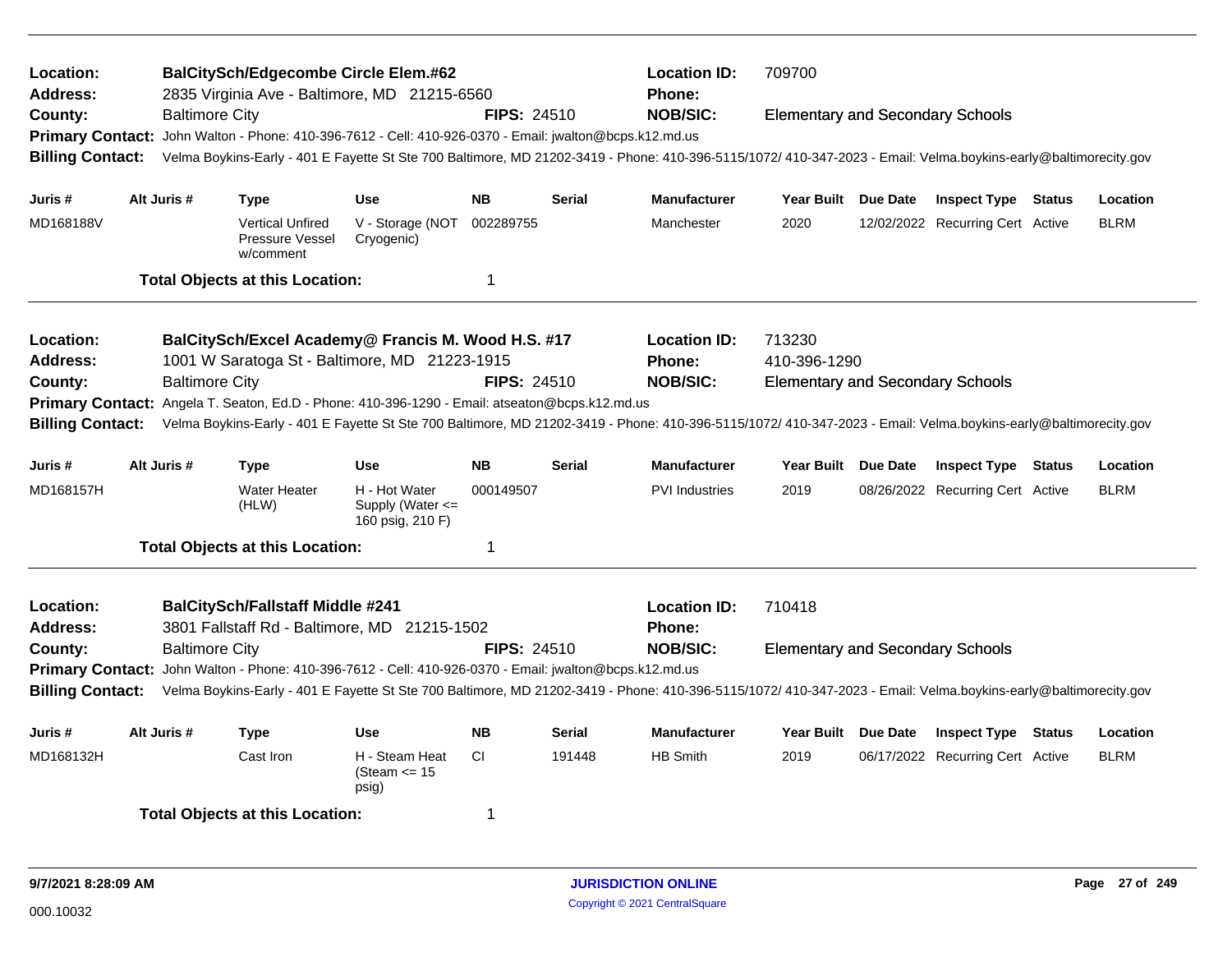| Location:<br><b>Address:</b>                                                                                       |                       | <b>BalCitySch/Federal Hill Elementary #45</b>                  | 1040 William St - Baltimore, MD 21230-4190                                                          |                    |               | <b>Location ID:</b><br>Phone:                                                                                                                                   | 710518                                  |            |                                  |               |                    |
|--------------------------------------------------------------------------------------------------------------------|-----------------------|----------------------------------------------------------------|-----------------------------------------------------------------------------------------------------|--------------------|---------------|-----------------------------------------------------------------------------------------------------------------------------------------------------------------|-----------------------------------------|------------|----------------------------------|---------------|--------------------|
| County:<br>Primary Contact: John Walton - Phone: 410-396-7612 - Cell: 410-926-0370 - Email: jwalton@bcps.k12.md.us | <b>Baltimore City</b> |                                                                |                                                                                                     | <b>FIPS: 24510</b> |               | <b>NOB/SIC:</b>                                                                                                                                                 | <b>Elementary and Secondary Schools</b> |            |                                  |               |                    |
| <b>Billing Contact:</b>                                                                                            |                       |                                                                |                                                                                                     |                    |               | Velma Boykins-Early - 401 E Fayette St Ste 700 Baltimore, MD 21202-3419 - Phone: 410-396-5115/1072/ 410-347-2023 - Email: Velma.boykins-early@baltimorecity.gov |                                         |            |                                  |               |                    |
| Juris #                                                                                                            | Alt Juris #           | <b>Type</b>                                                    | <b>Use</b>                                                                                          | <b>NB</b>          | <b>Serial</b> | <b>Manufacturer</b>                                                                                                                                             | Year Built Due Date                     |            | <b>Inspect Type Status</b>       |               | Location           |
| MD165274H                                                                                                          |                       | <b>Water Heater</b><br>(HLW)                                   | H - Hot Water<br>Heat (Water $\leq$<br>160 psig, 250 F)                                             | 000224968          |               | A O Smith                                                                                                                                                       | 2017                                    | 11/06/2021 | <b>Recurring Cert Active</b>     |               | <b>BLRM</b>        |
| MD165275V                                                                                                          |                       | <b>Vertical Unfired</b><br><b>Pressure Vessel</b><br>w/comment | Cryogenic)                                                                                          |                    | 94            | V - Storage (NOT 000141262 11521H654008 Johnson Boiler Co.                                                                                                      | 2016                                    |            | 11/06/2021 Recurring Cert Active |               | <b>BLRM</b>        |
|                                                                                                                    |                       | <b>Total Objects at this Location:</b>                         |                                                                                                     | $\overline{2}$     |               |                                                                                                                                                                 |                                         |            |                                  |               |                    |
|                                                                                                                    |                       |                                                                |                                                                                                     |                    |               |                                                                                                                                                                 |                                         |            |                                  |               |                    |
| Location:<br>Address:                                                                                              |                       |                                                                | <b>BalCitySch/Frederick Douglass High #450</b><br>2301 Gwynns Falls Pkwy - Baltimore, MD 21217-1339 |                    |               | <b>Location ID:</b><br>Phone:                                                                                                                                   | 711304                                  |            |                                  |               |                    |
| County:                                                                                                            | <b>Baltimore City</b> |                                                                |                                                                                                     | <b>FIPS: 24510</b> |               | <b>NOB/SIC:</b>                                                                                                                                                 | <b>Elementary and Secondary Schools</b> |            |                                  |               |                    |
| Primary Contact: John Walton - Phone: 410-396-7612 - Cell: 410-926-0370 - Email: jwalton@bcps.k12.md.us            |                       |                                                                |                                                                                                     |                    |               |                                                                                                                                                                 |                                         |            |                                  |               |                    |
| <b>Billing Contact:</b>                                                                                            |                       |                                                                |                                                                                                     |                    |               | Velma Boykins-Early - 401 E Fayette St Ste 700 Baltimore, MD 21202-3419 - Phone: 410-396-5115/1072/ 410-347-2023 - Email: Velma.boykins-early@baltimorecity.gov |                                         |            |                                  |               |                    |
| Juris #                                                                                                            | Alt Juris #           | <b>Type</b>                                                    | <b>Use</b>                                                                                          | <b>NB</b>          | <b>Serial</b> | <b>Manufacturer</b>                                                                                                                                             | Year Built Due Date                     |            | <b>Inspect Type</b>              | <b>Status</b> | Location           |
| MD168173H                                                                                                          |                       | Cast Iron                                                      | H - Hot Water<br>Heat (Water $\leq$<br>160 psig, 250 F)                                             | $CI B - 1$         |               | Weil-McLain                                                                                                                                                     | 2020                                    |            | 03/12/2023 Recurring Cert Active |               | <b>BOILER ROOM</b> |
| MD168174H                                                                                                          |                       | Cast Iron                                                      | H - Hot Water<br>Heat (Water $\leq$<br>160 psig, 250 F)                                             | $CI B - 2$         |               | Weil-McLain                                                                                                                                                     | 2020                                    |            | 03/12/2023 Recurring Cert Active |               | <b>BOILER ROOM</b> |
| MD168175H                                                                                                          |                       | Cast Iron                                                      | H - Hot Water<br>Heat (Water $\leq$<br>160 psig, 250 F)                                             | $CI B - 3$         |               | Weil-McLain                                                                                                                                                     | 2020                                    |            | 03/12/2023 Recurring Cert Active |               | <b>BOILER ROOM</b> |
| MD168176H                                                                                                          |                       | Cast Iron                                                      | H - Steam Heat<br>(Steam $\le$ 15<br>psig)                                                          | $CI B - 4$         |               | Weil-McLain                                                                                                                                                     | 2020                                    |            | 03/12/2023 Recurring Cert Active |               | <b>BLRM</b>        |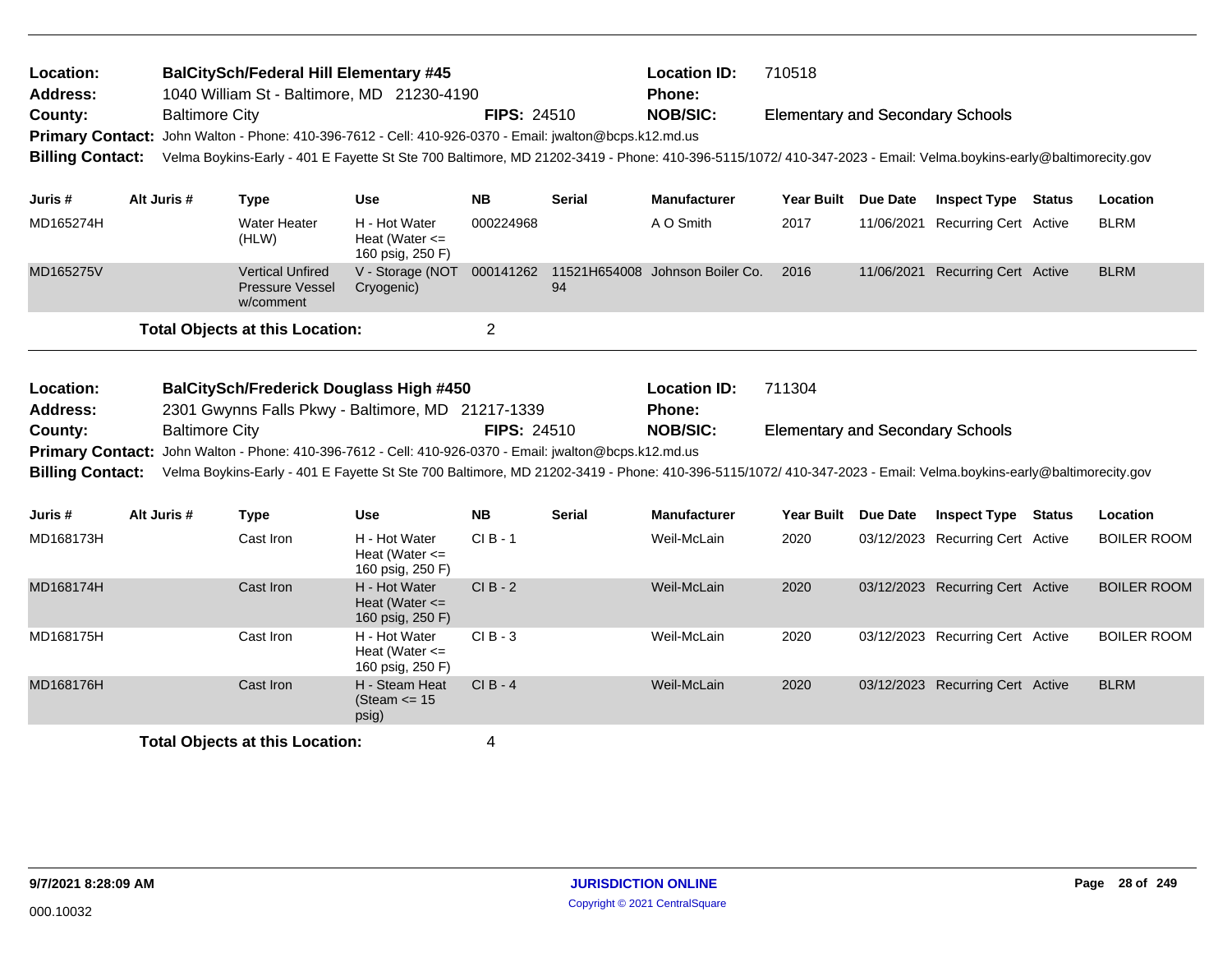| <b>Location:</b><br><b>Address:</b> |                                                                                                                                                                                                                                                                                                                                                                                                                         |                       | BalCitySch/Hampden Elem. School #55<br>3608 Chestnut Ave - Baltimore, MD 21211-2529                     |                                                           |                    |               | <b>Location ID:</b><br>Phone:                                                                                                                                   | 713138                                  |                                  |             |
|-------------------------------------|-------------------------------------------------------------------------------------------------------------------------------------------------------------------------------------------------------------------------------------------------------------------------------------------------------------------------------------------------------------------------------------------------------------------------|-----------------------|---------------------------------------------------------------------------------------------------------|-----------------------------------------------------------|--------------------|---------------|-----------------------------------------------------------------------------------------------------------------------------------------------------------------|-----------------------------------------|----------------------------------|-------------|
| County:                             |                                                                                                                                                                                                                                                                                                                                                                                                                         | <b>Baltimore City</b> |                                                                                                         |                                                           | <b>FIPS: 24510</b> |               | <b>NOB/SIC:</b>                                                                                                                                                 | <b>Elementary and Secondary Schools</b> |                                  |             |
| <b>Primary Contact:</b>             |                                                                                                                                                                                                                                                                                                                                                                                                                         |                       | John Walton - Phone: 410-396-7612 - Cell: 410-926-0370 - Email: jwalton@bcps.k12.md.us                  |                                                           |                    |               |                                                                                                                                                                 |                                         |                                  |             |
|                                     | <b>Billing Contact:</b><br>Velma Boykins-Early - 401 E Fayette St Ste 700 Baltimore, MD 21202-3419 - Phone: 410-396-5115/1072/ 410-347-2023 - Email: Velma.boykins-early@baltimorecity.gov<br><b>NB</b><br>Alt Juris #<br><b>Type</b><br><b>Use</b><br><b>Serial</b><br><b>Manufacturer</b><br>V - Storage (NOT<br>000164088<br><b>JOHNSON</b><br><b>Vertical Unfired</b><br>Pressure Vessel<br>Cryogenic)<br>w/comment |                       |                                                                                                         |                                                           |                    |               |                                                                                                                                                                 |                                         |                                  |             |
| Juris #                             |                                                                                                                                                                                                                                                                                                                                                                                                                         |                       |                                                                                                         |                                                           |                    |               |                                                                                                                                                                 | Year Built Due Date                     | <b>Inspect Type Status</b>       | Location    |
| MD168189V                           |                                                                                                                                                                                                                                                                                                                                                                                                                         |                       |                                                                                                         |                                                           |                    |               |                                                                                                                                                                 | 2018                                    | 12/30/2022 Recurring Cert Active | <b>BLRM</b> |
|                                     |                                                                                                                                                                                                                                                                                                                                                                                                                         |                       | <b>Total Objects at this Location:</b>                                                                  |                                                           | $\mathbf 1$        |               |                                                                                                                                                                 |                                         |                                  |             |
| <b>Location:</b>                    |                                                                                                                                                                                                                                                                                                                                                                                                                         |                       | <b>BalCitySch/Mount Royal Elem./Middle #66</b>                                                          |                                                           |                    |               | <b>Location ID:</b>                                                                                                                                             | 719246                                  |                                  |             |
| Address:                            |                                                                                                                                                                                                                                                                                                                                                                                                                         |                       | 121 McMechen St - Baltimore, MD 21217-4304                                                              |                                                           |                    |               | <b>Phone:</b>                                                                                                                                                   |                                         |                                  |             |
| County:                             |                                                                                                                                                                                                                                                                                                                                                                                                                         | <b>Baltimore City</b> |                                                                                                         |                                                           | <b>FIPS: 24510</b> |               | <b>NOB/SIC:</b>                                                                                                                                                 | <b>Elementary and Secondary Schools</b> |                                  |             |
|                                     | Primary Contact: Velma Boykins-Early - Phone: 410-396-5115/1072/ 410-347-2023 - Email: Velma.boykins-early@baltimorecity.gov                                                                                                                                                                                                                                                                                            |                       |                                                                                                         |                                                           |                    |               |                                                                                                                                                                 |                                         |                                  |             |
| <b>Billing Contact:</b>             | Velma Boykins-Early - 401 E Fayette St Ste 700 Baltimore, MD 21202-3419 - Phone: 410-396-5115/1072/ 410-347-2023 - Email: Velma.boykins-early@baltimorecity.gov                                                                                                                                                                                                                                                         |                       |                                                                                                         |                                                           |                    |               |                                                                                                                                                                 |                                         |                                  |             |
| Juris #                             |                                                                                                                                                                                                                                                                                                                                                                                                                         | Alt Juris #           | Type                                                                                                    | <b>Use</b>                                                | <b>NB</b>          | <b>Serial</b> | <b>Manufacturer</b>                                                                                                                                             | Year Built Due Date                     | <b>Inspect Type Status</b>       | Location    |
| MD149516H                           |                                                                                                                                                                                                                                                                                                                                                                                                                         |                       | <b>Water Tube</b><br>Coiled (Flueless<br>Hi Efficiency)                                                 | H - Hot Water<br>Supply (Water <=<br>160 psig, 250 F)     | 000020221          |               | <b>RBI</b>                                                                                                                                                      | 2013                                    | 06/15/2022 Recurring Cert Active | <b>BLRM</b> |
|                                     |                                                                                                                                                                                                                                                                                                                                                                                                                         |                       | <b>Total Objects at this Location:</b>                                                                  |                                                           | -1                 |               |                                                                                                                                                                 |                                         |                                  |             |
| Location:                           |                                                                                                                                                                                                                                                                                                                                                                                                                         |                       | <b>BalCitySch/Roland Park Elem./Middle #233</b>                                                         |                                                           |                    |               | <b>Location ID:</b>                                                                                                                                             | 723227                                  |                                  |             |
| <b>Address:</b>                     |                                                                                                                                                                                                                                                                                                                                                                                                                         |                       | 5207 Roland Ave - Roland Park, MD 21210-1926                                                            |                                                           |                    |               | Phone:                                                                                                                                                          |                                         |                                  |             |
| County:                             |                                                                                                                                                                                                                                                                                                                                                                                                                         | <b>Baltimore City</b> |                                                                                                         |                                                           | <b>FIPS: 24510</b> |               | <b>NOB/SIC:</b>                                                                                                                                                 | <b>Elementary and Secondary Schools</b> |                                  |             |
|                                     |                                                                                                                                                                                                                                                                                                                                                                                                                         |                       | Primary Contact: John Walton - Phone: 410-396-7612 - Cell: 410-926-0370 - Email: jwalton@bcps.k12.md.us |                                                           |                    |               |                                                                                                                                                                 |                                         |                                  |             |
| <b>Billing Contact:</b>             |                                                                                                                                                                                                                                                                                                                                                                                                                         |                       |                                                                                                         |                                                           |                    |               | Velma Boykins-Early - 401 E Fayette St Ste 700 Baltimore, MD 21202-3419 - Phone: 410-396-5115/1072/ 410-347-2023 - Email: Velma.boykins-early@baltimorecity.gov |                                         |                                  |             |
| Juris #                             |                                                                                                                                                                                                                                                                                                                                                                                                                         | Alt Juris #           | <b>Type</b>                                                                                             | <b>Use</b>                                                | <b>NB</b>          | <b>Serial</b> | <b>Manufacturer</b>                                                                                                                                             | Year Built Due Date                     | <b>Inspect Type Status</b>       | Location    |
| MD170013H                           |                                                                                                                                                                                                                                                                                                                                                                                                                         |                       | Cast Iron                                                                                               | H - Hot Water<br>Heat (Water <=<br>160 psig, 250 F)       | CIBLR#3            |               | H B Smith                                                                                                                                                       | 2020                                    | 05/20/2023 Recurring Cert Active | <b>BLRM</b> |
| MD170014H                           |                                                                                                                                                                                                                                                                                                                                                                                                                         |                       | <b>Water Heater</b><br>(HLW)                                                                            | H - Hot Water<br>Supply (Water $\leq$<br>160 psig, 210 F) | 000151396          |               | <b>PVI</b>                                                                                                                                                      | 2020                                    | 05/20/2023 Recurring Cert Active | <b>BLRM</b> |
|                                     |                                                                                                                                                                                                                                                                                                                                                                                                                         |                       |                                                                                                         |                                                           |                    |               |                                                                                                                                                                 |                                         |                                  |             |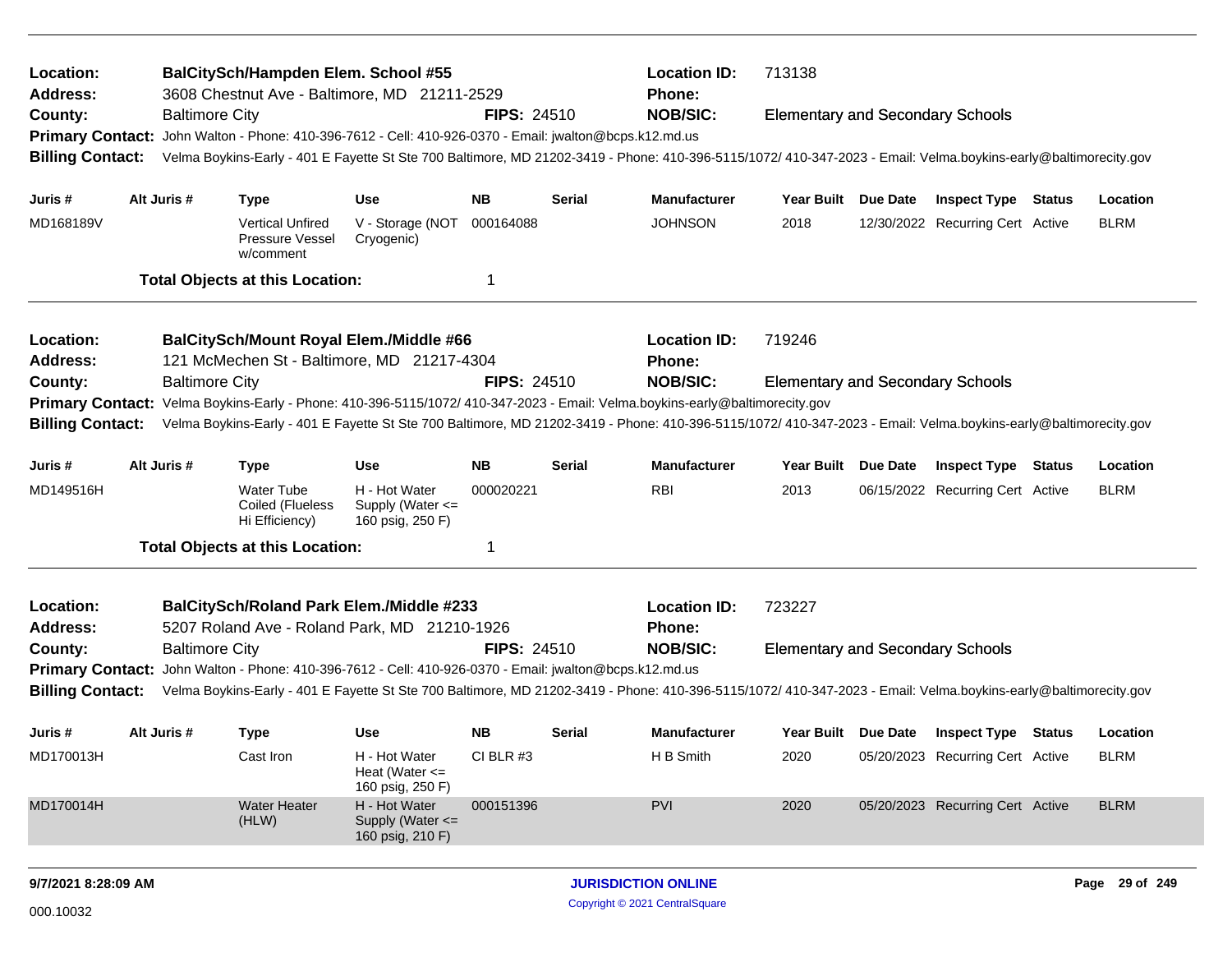| Location:<br><b>Address:</b><br>County:<br><b>Billing Contact:</b> | <b>Baltimore City</b> | <b>BalCitySch/Western HS/Polytechnic Institute</b><br>4600 Falls Rd - Baltimore, MD 21209-4915                                                                                                                              |                                                         | <b>FIPS: 24510</b> |               | <b>Location ID:</b><br>Phone:<br><b>NOB/SIC:</b><br>Primary Contact: Velma Boykins-Early - Phone: 410-396-5115/1072/ 410-347-2023 - Email: Velma.boykins-early@baltimorecity.gov<br>Velma Boykins-Early - 401 E Fayette St Ste 700 Baltimore, MD 21202-3419 - Phone: 410-396-5115/1072/ 410-347-2023 - Email: Velma.boykins-early@baltimorecity.gov | 728787<br>410-396-7040<br><b>Elementary and Secondary Schools</b> |          |                                  |        |                        |
|--------------------------------------------------------------------|-----------------------|-----------------------------------------------------------------------------------------------------------------------------------------------------------------------------------------------------------------------------|---------------------------------------------------------|--------------------|---------------|-----------------------------------------------------------------------------------------------------------------------------------------------------------------------------------------------------------------------------------------------------------------------------------------------------------------------------------------------------|-------------------------------------------------------------------|----------|----------------------------------|--------|------------------------|
| Juris #                                                            | Alt Juris #           | <b>Type</b>                                                                                                                                                                                                                 | Use                                                     | <b>NB</b>          | <b>Serial</b> | <b>Manufacturer</b>                                                                                                                                                                                                                                                                                                                                 | <b>Year Built</b>                                                 | Due Date | <b>Inspect Type Status</b>       |        | Location               |
| MD163167V                                                          |                       | <b>Vertical Unfired</b><br><b>Pressure Vessel</b><br>w/comment                                                                                                                                                              | V - Storage (NOT<br>Cryogenic)                          | 000064626          |               | Crown Food                                                                                                                                                                                                                                                                                                                                          | 2014                                                              |          | 08/14/2021 Recurring Cert Active |        | Kitchen/Western<br>HS. |
|                                                                    |                       | <b>Total Objects at this Location:</b>                                                                                                                                                                                      |                                                         | 1                  |               |                                                                                                                                                                                                                                                                                                                                                     |                                                                   |          |                                  |        |                        |
| Location:<br><b>Address:</b>                                       |                       | <b>BaltCity/MECU Building</b><br>401 E Fayette St - Baltimore, MD 21202-3426                                                                                                                                                |                                                         |                    |               | <b>Location ID:</b><br><b>Phone:</b>                                                                                                                                                                                                                                                                                                                | 718022                                                            |          |                                  |        |                        |
| County:<br><b>Billing Contact:</b>                                 | <b>Baltimore City</b> | Primary Contact: Tim Wilton - Phone: 410-396-1511                                                                                                                                                                           |                                                         | <b>FIPS: 24510</b> |               | <b>NOB/SIC:</b><br>Velma Boykins-Early - 401 E Fayette St Ste 700 Baltimore, MD 21202-3419 - Phone: 410-396-5115/1072/ 410-347-2023 - Email: Velma.boykins-early@baltimorecity.gov                                                                                                                                                                  | <b>Executive Offices</b>                                          |          |                                  |        |                        |
| Juris #                                                            | Alt Juris #           | <b>Type</b>                                                                                                                                                                                                                 | <b>Use</b>                                              | <b>NB</b>          | <b>Serial</b> | <b>Manufacturer</b>                                                                                                                                                                                                                                                                                                                                 | Year Built Due Date                                               |          | <b>Inspect Type Status</b>       |        | Location               |
| MD168160H                                                          |                       | Cast Iron                                                                                                                                                                                                                   | H - Hot Water<br>Heat (Water $\leq$<br>160 psig, 250 F) | CI                 |               | Weil-McLain                                                                                                                                                                                                                                                                                                                                         | 2020                                                              |          | 09/16/2022 Recurring Cert Active |        | <b>BLRM</b>            |
|                                                                    |                       | <b>Total Objects at this Location:</b>                                                                                                                                                                                      |                                                         | $\mathbf{1}$       |               |                                                                                                                                                                                                                                                                                                                                                     |                                                                   |          |                                  |        |                        |
| Location:<br>Address:<br>County:<br><b>Billing Contact:</b>        | <b>Baltimore City</b> | <b>Baltimore Auto Sales</b><br>501 S Monroe St - Baltimore, MD 21223-3428<br>Primary Contact: Birenderjit Singh - Phone: 410-947-0981<br>Birenderjit Singh - 501 S Monroe St Baltimore, MD 21223-3428 - Phone: 410-947-0981 |                                                         | <b>FIPS: 24510</b> |               | <b>Location ID:</b><br><b>Phone:</b><br><b>NOB/SIC:</b>                                                                                                                                                                                                                                                                                             | 703795<br>410-947-0981<br><b>General Automotive Repair Shops</b>  |          |                                  |        |                        |
| Juris #                                                            | Alt Juris #           | <b>Type</b>                                                                                                                                                                                                                 | <b>Use</b>                                              | <b>NB</b>          | <b>Serial</b> | <b>Manufacturer</b>                                                                                                                                                                                                                                                                                                                                 | Year Built                                                        | Due Date | <b>Inspect Type</b>              | Status | Location               |
| MD157157V                                                          |                       | Other w/comment V - Storage (NOT                                                                                                                                                                                            | Cryogenic)                                              | 000535639          |               | Morganton                                                                                                                                                                                                                                                                                                                                           | 2015                                                              |          | 01/04/2023 Recurring Cert Active |        | <b>SHOP</b>            |
|                                                                    |                       | <b>Total Objects at this Location:</b>                                                                                                                                                                                      |                                                         | 1                  |               |                                                                                                                                                                                                                                                                                                                                                     |                                                                   |          |                                  |        |                        |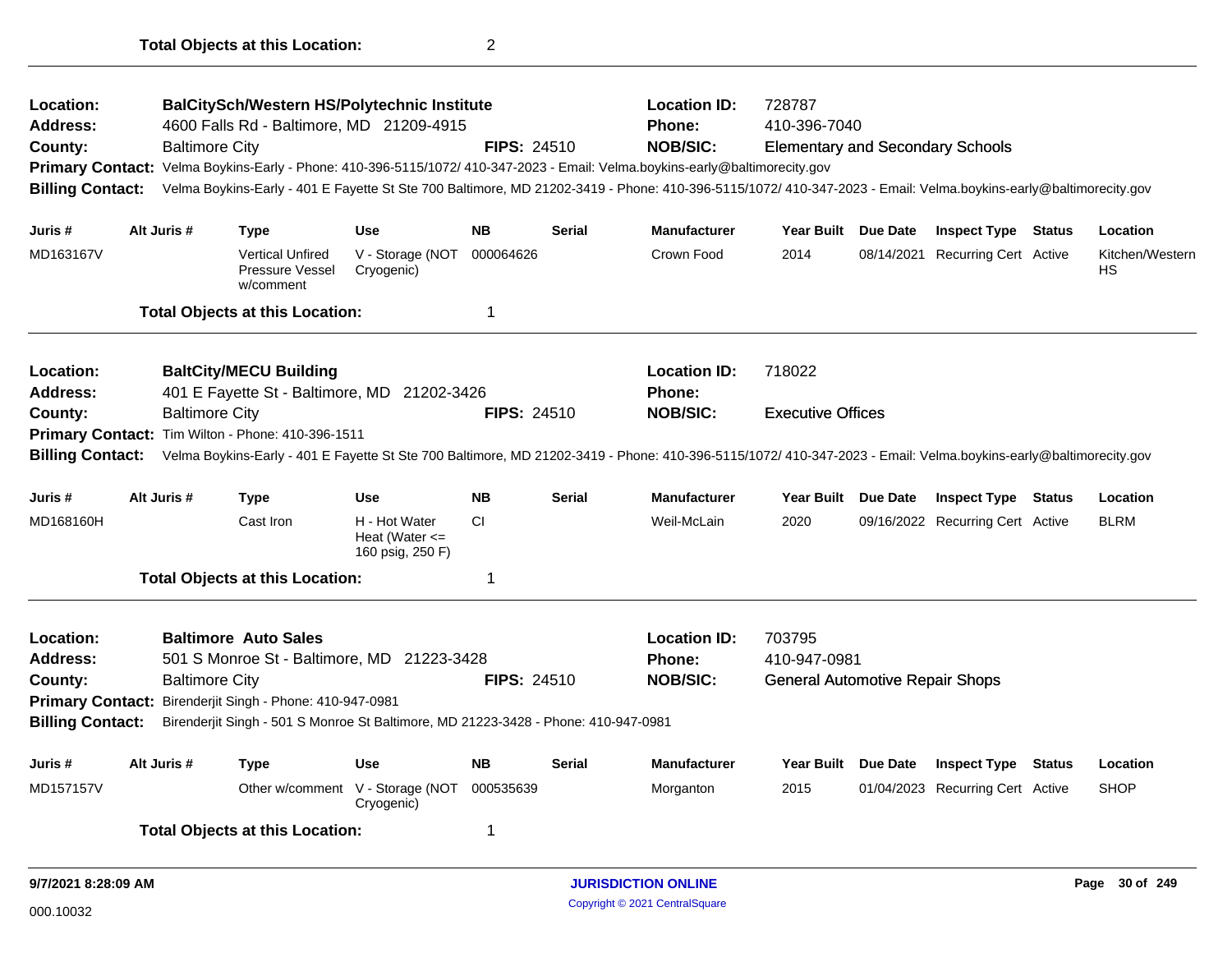| Location:                    | <b>Baltimore Behavioral Health</b><br><b>Address:</b><br>1101 W Pratt St - Baltimore, MD 21223-2693<br><b>Baltimore City</b>                                                               |                       |                                                                                            |                                                         |                    |               | <b>Location ID:</b><br>Phone: | 720181                                 |                                                        |                |
|------------------------------|--------------------------------------------------------------------------------------------------------------------------------------------------------------------------------------------|-----------------------|--------------------------------------------------------------------------------------------|---------------------------------------------------------|--------------------|---------------|-------------------------------|----------------------------------------|--------------------------------------------------------|----------------|
| County:                      |                                                                                                                                                                                            |                       |                                                                                            |                                                         | <b>FIPS: 24510</b> |               | <b>NOB/SIC:</b>               | Holding and other investment offices   |                                                        |                |
|                              |                                                                                                                                                                                            |                       | Primary Contact: West Pratt Holdings, LLC. - Phone: 410-244-1417                           |                                                         |                    |               |                               |                                        |                                                        |                |
| <b>Billing Contact:</b>      |                                                                                                                                                                                            |                       | West Pratt Holdings, LLC. - 1101 W Pratt St Baltimore, MD 21223-2693 - Phone: 410-244-1417 |                                                         |                    |               |                               |                                        |                                                        |                |
| Juris #                      |                                                                                                                                                                                            | Alt Juris #           | <b>Type</b>                                                                                | <b>Use</b>                                              | <b>NB</b>          | <b>Serial</b> | <b>Manufacturer</b>           | Year Built Due Date                    | <b>Inspect Type Status</b>                             | Location       |
|                              |                                                                                                                                                                                            |                       | Cast Iron                                                                                  | H - Hot Water                                           | CI.                |               |                               | 1993                                   |                                                        |                |
| MD100397H                    |                                                                                                                                                                                            |                       |                                                                                            | Heat (Water $\leq$<br>160 psig, 250 F)                  |                    |               | Utica                         |                                        | 05/26/2019 Recurring Cert Active                       | Roof           |
| MD100398H                    |                                                                                                                                                                                            |                       | Cast Iron                                                                                  | H - Hot Water<br>Heat (Water $\leq$<br>160 psig, 250 F) | CI                 |               | Utica                         | 1993                                   | 05/26/2019 Recurring Cert Active                       | Roof           |
|                              |                                                                                                                                                                                            |                       | <b>Total Objects at this Location:</b>                                                     |                                                         | $\overline{2}$     |               |                               |                                        |                                                        |                |
| Location:<br><b>Address:</b> |                                                                                                                                                                                            |                       | <b>Baltimore Body Shop</b>                                                                 |                                                         |                    |               | <b>Location ID:</b><br>Phone: | 703612<br>410-889-2262                 |                                                        |                |
| County:                      | 2720 Sisson St - Baltimore, MD 21211-3006<br><b>Baltimore City</b>                                                                                                                         |                       |                                                                                            |                                                         | <b>FIPS: 24510</b> |               | <b>NOB/SIC:</b>               |                                        |                                                        |                |
|                              | Primary Contact: Dan Hicks - Phone: 410-889-2262                                                                                                                                           |                       |                                                                                            |                                                         |                    |               |                               |                                        | Top, Body, and Upholstery Repair Shops and Paint Shops |                |
|                              | <b>Billing Contact:</b><br>Dan Hicks - 2720 Sisson St Baltimore, MD 21211-3018 - Phone: 410-889-2262                                                                                       |                       |                                                                                            |                                                         |                    |               |                               |                                        |                                                        |                |
| Juris #                      |                                                                                                                                                                                            | Alt Juris #           | <b>Type</b>                                                                                | <b>Use</b>                                              | <b>NB</b>          | Serial        | <b>Manufacturer</b>           | Year Built Due Date                    | <b>Inspect Type Status</b>                             | Location       |
| MD150628V                    |                                                                                                                                                                                            |                       | Pressure Vessel<br>w/comment                                                               | Horizontal Unfired V - Storage (NOT<br>Cryogenic)       | 000361521          |               | <b>Bell &amp; Gossett</b>     | 1998                                   | 01/22/2023 Recurring Cert Active                       | Comp Room      |
|                              |                                                                                                                                                                                            |                       | <b>Total Objects at this Location:</b>                                                     |                                                         | 1                  |               |                               |                                        |                                                        |                |
| Location:                    |                                                                                                                                                                                            |                       | <b>Baltimore City Central Garage</b>                                                       |                                                         |                    |               | <b>Location ID:</b>           | 706402                                 |                                                        |                |
| <b>Address:</b>              |                                                                                                                                                                                            |                       | 101 W Dickman St - Baltimore, MD 21230-5003                                                |                                                         |                    |               | <b>Phone:</b>                 |                                        |                                                        |                |
| County:                      |                                                                                                                                                                                            | <b>Baltimore City</b> |                                                                                            |                                                         | <b>FIPS: 24510</b> |               | <b>NOB/SIC:</b>               | <b>General Automotive Repair Shops</b> |                                                        |                |
|                              |                                                                                                                                                                                            |                       | Primary Contact: Laura Clark - Phone: 667-309-7953                                         |                                                         |                    |               |                               |                                        |                                                        |                |
|                              | <b>Billing Contact:</b><br>Velma Boykins-Early - 401 E Fayette St Ste 700 Baltimore, MD 21202-3419 - Phone: 410-396-5115/1072/ 410-347-2023 - Email: Velma.boykins-early@baltimorecity.gov |                       |                                                                                            |                                                         |                    |               |                               |                                        |                                                        |                |
| Juris #                      |                                                                                                                                                                                            | Alt Juris #           | <b>Type</b>                                                                                | <b>Use</b>                                              | <b>NB</b>          | Serial        | <b>Manufacturer</b>           | Year Built Due Date                    | <b>Inspect Type Status</b>                             | Location       |
| MD164030V                    |                                                                                                                                                                                            |                       | <b>Vertical Unfired</b><br>Pressure Vessel<br>w/comment                                    | V - Storage (NOT<br>Cryogenic)                          | 00015518           |               | Shulz                         | 2015                                   | 06/10/2021 Recurring Cert Active                       | Comp Room      |
| 9/7/2021 8:28:09 AM          |                                                                                                                                                                                            |                       |                                                                                            |                                                         |                    |               | <b>JURISDICTION ONLINE</b>    |                                        |                                                        | Page 31 of 249 |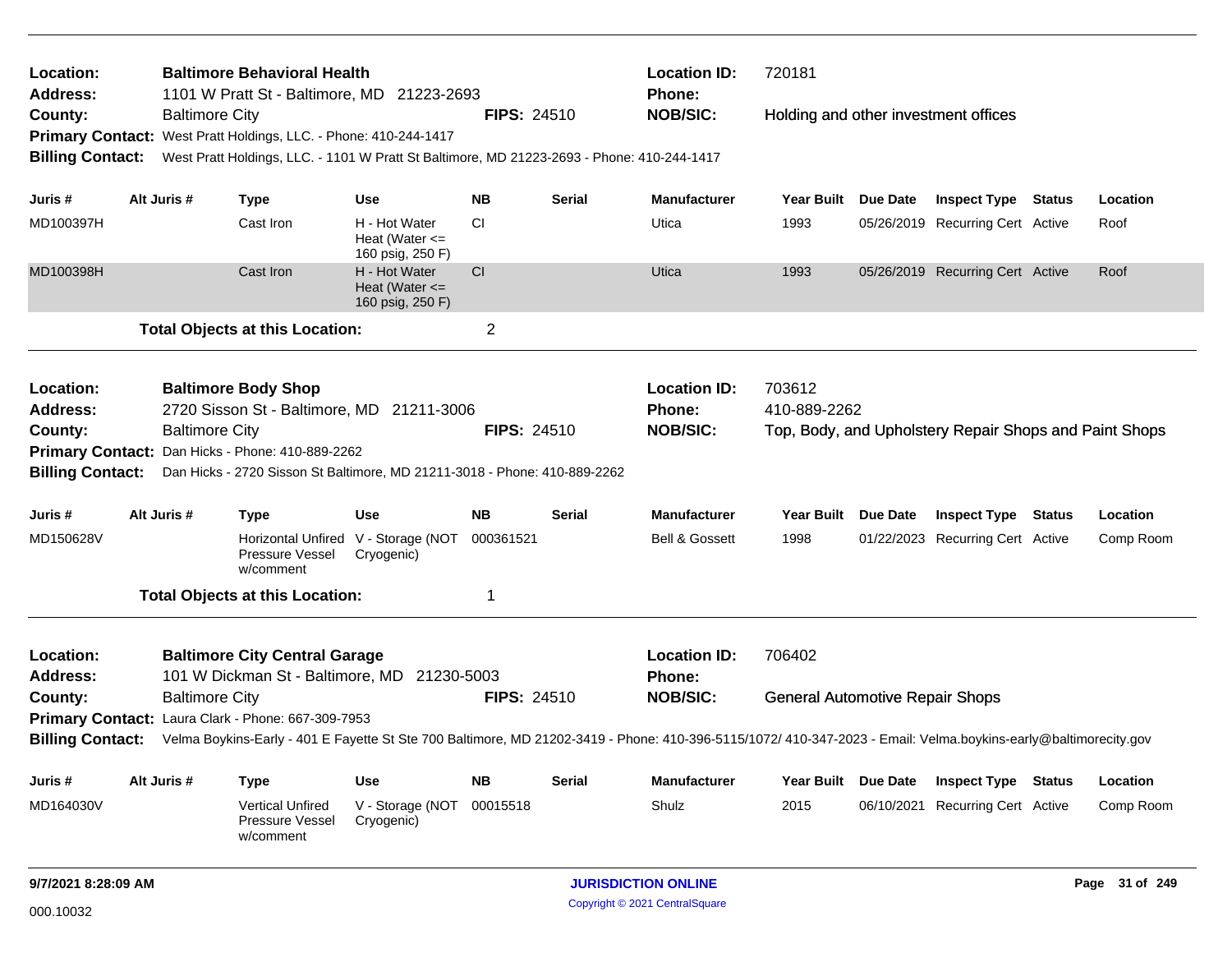| Juris#                                                                                                                                              | Alt Juris #           | <b>Type</b>                                                                                  | <b>Use</b>                                            | <b>NB</b>          | <b>Serial</b>      | <b>Manufacturer</b>                                                                                                                                             | Year Built Due Date    | <b>Inspect Type Status</b>       | Location            |
|-----------------------------------------------------------------------------------------------------------------------------------------------------|-----------------------|----------------------------------------------------------------------------------------------|-------------------------------------------------------|--------------------|--------------------|-----------------------------------------------------------------------------------------------------------------------------------------------------------------|------------------------|----------------------------------|---------------------|
| MD164031V                                                                                                                                           |                       | <b>Pressure Vessel</b><br>w/comment                                                          | Horizontal Unfired V - Storage (NOT<br>Cryogenic)     | 000705322          |                    | Morganton                                                                                                                                                       | 2018                   | 06/10/2021 Recurring Cert Active | Comp Room           |
| <b>NEW</b>                                                                                                                                          |                       |                                                                                              | Other w/comment V - Storage (NOT<br>Cryogenic)        | 000809375          |                    | <b>Steel Fab</b>                                                                                                                                                | 2016                   | 12/21/2020 Recurring Cert Active | <b>COMP ROOM</b>    |
|                                                                                                                                                     |                       | <b>Total Objects at this Location:</b>                                                       |                                                       | 3                  |                    |                                                                                                                                                                 |                        |                                  |                     |
| Location:<br><b>Baltimore City/Animal Shelter</b><br><b>Address:</b><br>2490 Giles Rd - Brooklyn, MD 21225-1011<br><b>Baltimore City</b><br>County: |                       |                                                                                              |                                                       |                    | <b>FIPS: 24510</b> | <b>Location ID:</b><br><b>Phone:</b><br><b>NOB/SIC:</b>                                                                                                         | 4061474                |                                  |                     |
|                                                                                                                                                     |                       |                                                                                              |                                                       |                    |                    | Primary Contact: Velma Boykins-Early - Phone: 410-396-5115/1072/ 410-347-2023 - Email: Velma.boykins-early@baltimorecity.gov                                    |                        |                                  |                     |
| <b>Billing Contact:</b>                                                                                                                             |                       |                                                                                              |                                                       |                    |                    | Velma Boykins-Early - 401 E Fayette St Ste 700 Baltimore, MD 21202-3419 - Phone: 410-396-5115/1072/ 410-347-2023 - Email: Velma.boykins-early@baltimorecity.gov |                        |                                  |                     |
| Juris #                                                                                                                                             | Alt Juris #           | <b>Type</b>                                                                                  | <b>Use</b>                                            | <b>NB</b>          | <b>Serial</b>      | <b>Manufacturer</b>                                                                                                                                             | Year Built Due Date    | <b>Inspect Type Status</b>       | Location            |
| MD170015H                                                                                                                                           |                       | <b>Water Heater</b><br>(HLW)                                                                 | H - Hot Water<br>Supply (Water <=<br>160 psig, 210 F) | 000026116          |                    | A O Smith                                                                                                                                                       | 2019                   | 03/03/2023 Recurring Cert Active | <b>JANITOR CLOS</b> |
|                                                                                                                                                     |                       | <b>Total Objects at this Location:</b>                                                       |                                                       | 1                  |                    |                                                                                                                                                                 |                        |                                  |                     |
| Location:<br><b>Address:</b>                                                                                                                        |                       | <b>Baltimore City/Fire Dept/Oldtown Station</b><br>1100 Hillen St - Baltimore, MD 21202-4122 |                                                       |                    |                    | <b>Location ID:</b><br>Phone:                                                                                                                                   | 710638                 |                                  |                     |
| County:                                                                                                                                             | <b>Baltimore City</b> |                                                                                              |                                                       | <b>FIPS: 24510</b> |                    | <b>NOB/SIC:</b>                                                                                                                                                 | <b>Fire Protection</b> |                                  |                     |
| <b>Billing Contact:</b>                                                                                                                             |                       | Primary Contact: Rich Flury - Phone: 410-396-1785 - Email: richard.flury@baltimorecity.gov   |                                                       |                    |                    | Velma Boykins-Early - 401 E Fayette St Ste 700 Baltimore, MD 21202-3419 - Phone: 410-396-5115/1072/ 410-347-2023 - Email: Velma.boykins-early@baltimorecity.gov |                        |                                  |                     |
| Juris #                                                                                                                                             | Alt Juris #           | <b>Type</b>                                                                                  | <b>Use</b>                                            | <b>NB</b>          | <b>Serial</b>      | <b>Manufacturer</b>                                                                                                                                             | Year Built Due Date    | <b>Inspect Type Status</b>       | Location            |
| MD166187V                                                                                                                                           |                       | Pressure Vessel<br>w/comment                                                                 | Horizontal Unfired V - Storage (NOT<br>Cryogenic)     | 002042190          |                    | Manchester                                                                                                                                                      | 2018                   | 06/11/2021 Recurring Cert Active | Comp Rm             |
|                                                                                                                                                     |                       | <b>Total Objects at this Location:</b>                                                       |                                                       | 1                  |                    |                                                                                                                                                                 |                        |                                  |                     |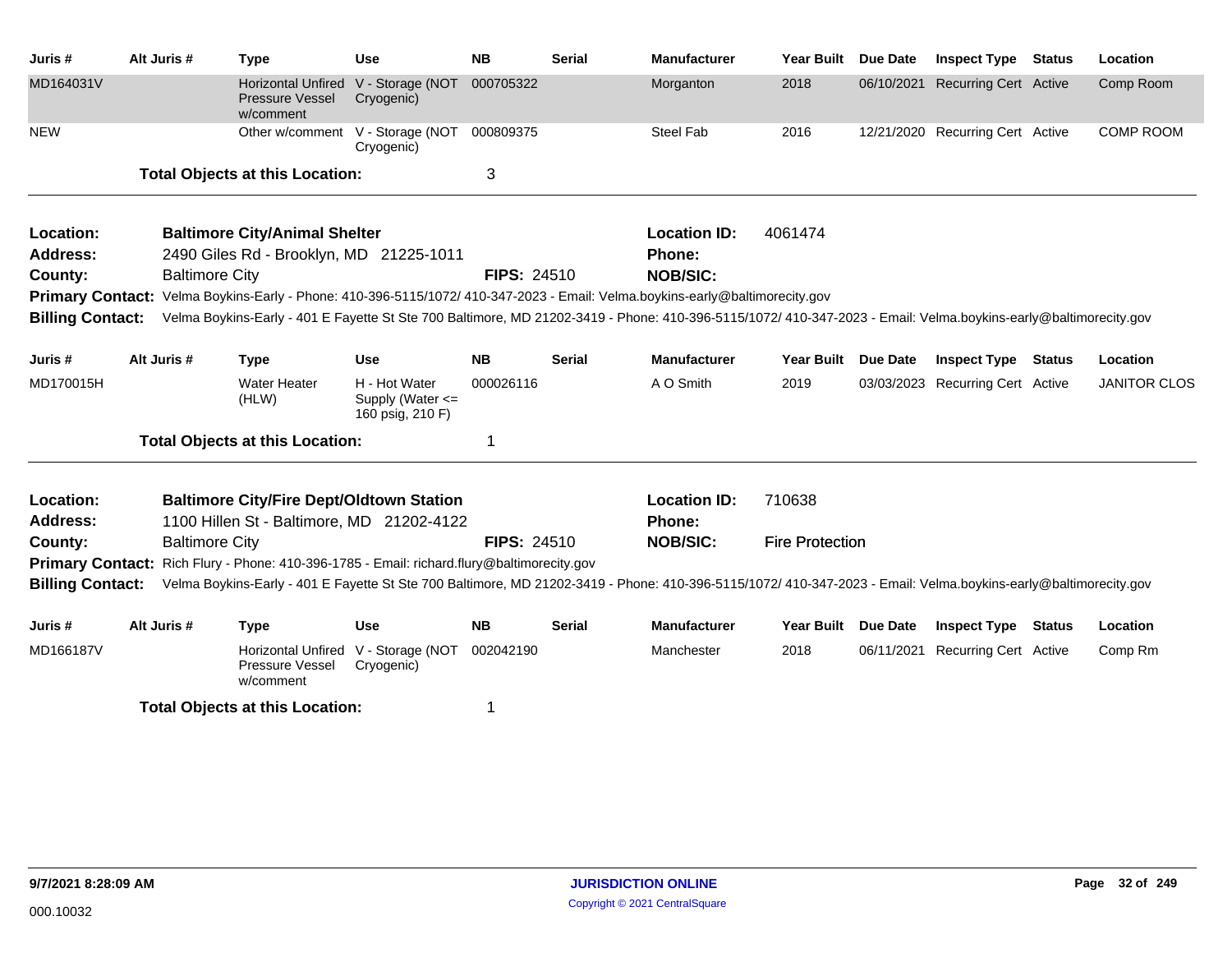| Location:<br><b>Address:</b><br>County:<br>Juris #<br>MD105202V           | <b>Baltimore City/Police Dept/Headquarters</b><br>601 E Fayette St - Baltimore, MD 21202-4014<br><b>FIPS: 24510</b><br><b>Baltimore City</b><br>Primary Contact: Kevin Ruff - Phone: 410-396-3712 - Email: Kevin.ruff@Baltimorecity.org<br><b>Billing Contact:</b><br>Velma Boykins-Early - 401 E Fayette St Ste 700 Baltimore, MD 21202-3419 - Phone: 410-396-5115/1072/ 410-347-2023 - Email: Velma.boykins-early@baltimorecity.gov<br>Alt Juris #<br><b>NB</b><br><b>Serial</b><br><b>Type</b><br><b>Use</b><br>Horizontal Unfired V - Storage (NOT<br>000030528 |                                                                                                                                                                                                                                                                          |                                                           |                               |               |                                                         | 703643<br><b>Police Protection</b><br><b>Year Built</b><br>1996 | <b>Due Date</b> | <b>Inspect Type Status</b><br>08/08/2020 Recurring Cert Active |        | Location<br><b>BSMT MECH</b> |  |  |
|---------------------------------------------------------------------------|---------------------------------------------------------------------------------------------------------------------------------------------------------------------------------------------------------------------------------------------------------------------------------------------------------------------------------------------------------------------------------------------------------------------------------------------------------------------------------------------------------------------------------------------------------------------|--------------------------------------------------------------------------------------------------------------------------------------------------------------------------------------------------------------------------------------------------------------------------|-----------------------------------------------------------|-------------------------------|---------------|---------------------------------------------------------|-----------------------------------------------------------------|-----------------|----------------------------------------------------------------|--------|------------------------------|--|--|
|                                                                           |                                                                                                                                                                                                                                                                                                                                                                                                                                                                                                                                                                     | Pressure Vessel<br>w/comment                                                                                                                                                                                                                                             | Cryogenic)                                                |                               |               |                                                         |                                                                 |                 |                                                                |        |                              |  |  |
|                                                                           |                                                                                                                                                                                                                                                                                                                                                                                                                                                                                                                                                                     | <b>Total Objects at this Location:</b>                                                                                                                                                                                                                                   |                                                           | $\mathbf 1$                   |               |                                                         |                                                                 |                 |                                                                |        |                              |  |  |
| Location:<br><b>Address:</b>                                              |                                                                                                                                                                                                                                                                                                                                                                                                                                                                                                                                                                     | <b>Baltimore City/William Pinderhughes Shelter (BPV)</b><br>1200 N Fremont Ave - Baltimore, MD 21217-2729                                                                                                                                                                |                                                           | <b>Location ID:</b><br>Phone: | 729167        |                                                         |                                                                 |                 |                                                                |        |                              |  |  |
| County:                                                                   | <b>Baltimore City</b>                                                                                                                                                                                                                                                                                                                                                                                                                                                                                                                                               |                                                                                                                                                                                                                                                                          |                                                           | <b>FIPS: 24510</b>            |               | <b>NOB/SIC:</b>                                         | <b>Elementary and Secondary Schools</b>                         |                 |                                                                |        |                              |  |  |
| <b>Primary Contact:</b><br><b>Billing Contact:</b>                        |                                                                                                                                                                                                                                                                                                                                                                                                                                                                                                                                                                     | John E. Habicht - Cell: 410-382-9696 - Email: John. Habicht@baltimorecity.gov<br>Velma Boykins-Early - 401 E Fayette St Ste 700 Baltimore, MD 21202-3419 - Phone: 410-396-5115/1072/ 410-347-2023 - Email: Velma.boykins-early@baltimorecity.gov                         |                                                           |                               |               |                                                         |                                                                 |                 |                                                                |        |                              |  |  |
| Juris #                                                                   | Alt Juris #                                                                                                                                                                                                                                                                                                                                                                                                                                                                                                                                                         | <b>Type</b>                                                                                                                                                                                                                                                              | <b>Use</b>                                                | <b>NB</b>                     | <b>Serial</b> | <b>Manufacturer</b>                                     | Year Built Due Date                                             |                 | <b>Inspect Type Status</b>                                     |        | Location                     |  |  |
| MD163642H                                                                 |                                                                                                                                                                                                                                                                                                                                                                                                                                                                                                                                                                     | <b>Water Heater</b><br>(HLW)                                                                                                                                                                                                                                             | H - Hot Water<br>Supply (Water $\leq$<br>160 psig, 210 F) | 000144393                     |               | <b>RHEEM</b>                                            | 2015                                                            |                 | 10/19/2020 Recurring Cert Active                               |        | <b>B</b> lrm                 |  |  |
|                                                                           |                                                                                                                                                                                                                                                                                                                                                                                                                                                                                                                                                                     | <b>Total Objects at this Location:</b>                                                                                                                                                                                                                                   |                                                           | -1                            |               |                                                         |                                                                 |                 |                                                                |        |                              |  |  |
| <b>Location:</b><br><b>Address:</b><br>County:<br><b>Billing Contact:</b> | <b>Baltimore City</b>                                                                                                                                                                                                                                                                                                                                                                                                                                                                                                                                               | <b>Baltimore Hotel Corporation</b><br>401 W Pratt St - Baltimore, MD 21201-1629<br>Primary Contact: Dennis W. Nelson - Phone: 443 353-2047 - Cell: 443-573-8706<br>Dennis W. Nelson - 401 W Pratt St Baltimore, MD 21201-1629 - Phone: 443 353-2047 - Cell: 443-573-8706 |                                                           | <b>FIPS: 24510</b>            |               | <b>Location ID:</b><br><b>Phone:</b><br><b>NOB/SIC:</b> | 2646872<br>443 353-2047<br><b>Hotels and Motels</b>             |                 |                                                                |        |                              |  |  |
| Juris #                                                                   | Alt Juris #                                                                                                                                                                                                                                                                                                                                                                                                                                                                                                                                                         | Type                                                                                                                                                                                                                                                                     | <b>Use</b>                                                | <b>NB</b>                     | <b>Serial</b> | <b>Manufacturer</b>                                     | Year Built Due Date                                             |                 | <b>Inspect Type</b>                                            | Status | Location                     |  |  |
| MD166243H                                                                 |                                                                                                                                                                                                                                                                                                                                                                                                                                                                                                                                                                     | <b>Vertical Water</b><br>Tube                                                                                                                                                                                                                                            | H - Hot Water<br>Heat (Water $\leq$<br>160 psig, 250 F)   | 000132155                     |               | Cleveland                                               | 2019                                                            |                 | 11/22/2021 Recurring Cert Active                               |        | Hotel Kitchen                |  |  |
|                                                                           |                                                                                                                                                                                                                                                                                                                                                                                                                                                                                                                                                                     | <b>Total Objects at this Location:</b>                                                                                                                                                                                                                                   |                                                           | -1                            |               |                                                         |                                                                 |                 |                                                                |        |                              |  |  |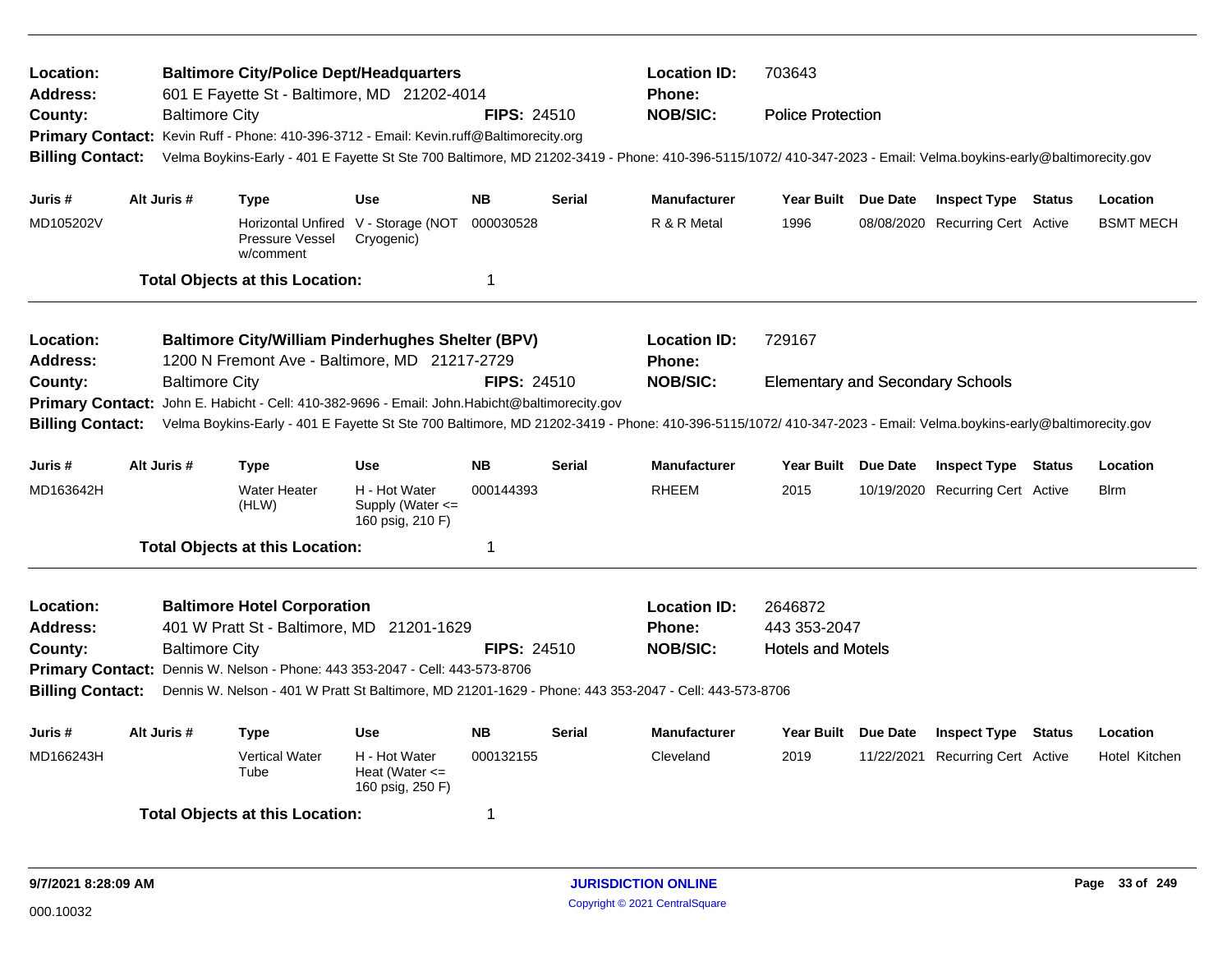| Location:<br><b>Address:</b><br>County:<br><b>Primary Contact:</b><br><b>Billing Contact:</b> | <b>Baltimore City</b>                                                                        | <b>Baltimore Hydraulics Inc.</b><br>708 E 25th St - Baltimore, MD 21218-5436 |                                                                                          | <b>FIPS: 24510</b><br>Gordon Kauffman - Phone: 443-873-6436 - Email: gk1200@balhyd.com<br>Cristal Jordan - 708 E 25th St Baltimore, MD 21218-5436 - Phone: 443-873-6438 - Email: cj1211@balhyd.com |                    |               | 703734<br>410-467-8088<br>Automotive repair, services, and parking                                                                         |                                   |            |                                  |  |                |
|-----------------------------------------------------------------------------------------------|----------------------------------------------------------------------------------------------|------------------------------------------------------------------------------|------------------------------------------------------------------------------------------|----------------------------------------------------------------------------------------------------------------------------------------------------------------------------------------------------|--------------------|---------------|--------------------------------------------------------------------------------------------------------------------------------------------|-----------------------------------|------------|----------------------------------|--|----------------|
| Juris #                                                                                       |                                                                                              | Alt Juris #                                                                  | <b>Type</b>                                                                              | <b>Use</b>                                                                                                                                                                                         | <b>NB</b>          | <b>Serial</b> | <b>Manufacturer</b>                                                                                                                        | <b>Year Built</b>                 | Due Date   | <b>Inspect Type Status</b>       |  | Location       |
| MD115176V                                                                                     |                                                                                              |                                                                              | <b>Vertical Unfired</b><br>Pressure Vessel<br>w/comment                                  | V - Storage (NOT 000484704<br>Cryogenic)                                                                                                                                                           |                    |               | <b>Buckeye</b>                                                                                                                             | 1984                              |            | 01/10/2020 Recurring Cert Active |  | Warehouse      |
| MD115177V                                                                                     |                                                                                              |                                                                              | <b>Vertical Unfired</b><br><b>Pressure Vessel</b><br>w/comment                           | V - Storage (NOT 000210288<br>Cryogenic)                                                                                                                                                           |                    |               | Wood                                                                                                                                       | 1958                              |            | 01/10/2020 Recurring Cert Active |  | Warehouse      |
|                                                                                               |                                                                                              |                                                                              | <b>Total Objects at this Location:</b>                                                   |                                                                                                                                                                                                    | $\overline{2}$     |               |                                                                                                                                            |                                   |            |                                  |  |                |
| Location:<br><b>Address:</b>                                                                  | <b>Baltimore Marriott Waterfront (Arc3)</b><br>700 Aliceanna St - Baltimore, MD 21202-4339   |                                                                              |                                                                                          |                                                                                                                                                                                                    |                    |               | <b>Location ID:</b><br>Phone:                                                                                                              | 3994137                           |            |                                  |  |                |
| County:<br><b>Billing Contact:</b>                                                            |                                                                                              | <b>Baltimore City</b>                                                        | Primary Contact: Baltimore Marriott Waterfront (Arc3)                                    |                                                                                                                                                                                                    | <b>FIPS: 24510</b> |               | <b>NOB/SIC:</b><br>Charlie Patterson - PO Box 26269 Richmond, VA 23260-6269 - Phone: 804-644-4521 - Email: charlie.patterson@arc3gases.com | <b>Eating and Drinking Places</b> |            |                                  |  |                |
| Juris #                                                                                       |                                                                                              | Alt Juris #                                                                  | <b>Type</b>                                                                              | <b>Use</b>                                                                                                                                                                                         | <b>NB</b>          | <b>Serial</b> | <b>Manufacturer</b>                                                                                                                        | Year Built Due Date               |            | <b>Inspect Type Status</b>       |  | Location       |
| MD166228V                                                                                     |                                                                                              |                                                                              | <b>Vertical Unfired</b><br><b>Pressure Vessel</b><br>w/comment                           | V - Storage<br>(Cryogenic)                                                                                                                                                                         | 000071403          |               | Taylor                                                                                                                                     | 2004                              | 11/20/2021 | <b>Recurring Cert Active</b>     |  | Loading Dock   |
|                                                                                               |                                                                                              |                                                                              | <b>Total Objects at this Location:</b>                                                   |                                                                                                                                                                                                    | 1                  |               |                                                                                                                                            |                                   |            |                                  |  |                |
| Location:<br><b>Address:</b>                                                                  | <b>Baltimore Monthly Meeting-Stony Run</b><br>5116 N Charles St - Roland Park, MD 21210-2021 |                                                                              |                                                                                          |                                                                                                                                                                                                    |                    |               | <b>Location ID:</b><br><b>Phone:</b>                                                                                                       | 703756<br>443-703-2590            |            |                                  |  |                |
| County:                                                                                       |                                                                                              | <b>Baltimore City</b>                                                        |                                                                                          |                                                                                                                                                                                                    | <b>FIPS: 24510</b> |               | <b>NOB/SIC:</b>                                                                                                                            | <b>Religious Organizations</b>    |            |                                  |  |                |
| <b>Billing Contact:</b>                                                                       |                                                                                              |                                                                              | Primary Contact: Cindy Eyler - Phone: 443-703-2590 - Email: sroffice@stonyrunfriends.org |                                                                                                                                                                                                    |                    |               | Cindy Eyler - 5116 N Charles St Baltimore, MD 21210-2021 - Phone: 443-703-2590 - Email: sroffice@stonyrunfriends.org                       |                                   |            |                                  |  |                |
|                                                                                               |                                                                                              |                                                                              |                                                                                          |                                                                                                                                                                                                    |                    |               |                                                                                                                                            |                                   |            |                                  |  |                |
| Juris #                                                                                       |                                                                                              | Alt Juris #                                                                  | <b>Type</b>                                                                              | <b>Use</b>                                                                                                                                                                                         | <b>NB</b>          | <b>Serial</b> | <b>Manufacturer</b>                                                                                                                        | Year Built Due Date               |            | <b>Inspect Type Status</b>       |  | Location       |
| MD146541H                                                                                     |                                                                                              |                                                                              | Cast Iron                                                                                | H - Steam Heat<br>(Steam $\le$ 15<br>psig)                                                                                                                                                         | CI.                |               | Weil-McLain                                                                                                                                | 2013                              |            | 09/17/2021 Recurring Cert Active |  | 5116 N CHARL   |
| 9/7/2021 8:28:09 AM                                                                           |                                                                                              |                                                                              |                                                                                          |                                                                                                                                                                                                    |                    |               | <b>JURISDICTION ONLINE</b>                                                                                                                 |                                   |            |                                  |  | Page 34 of 249 |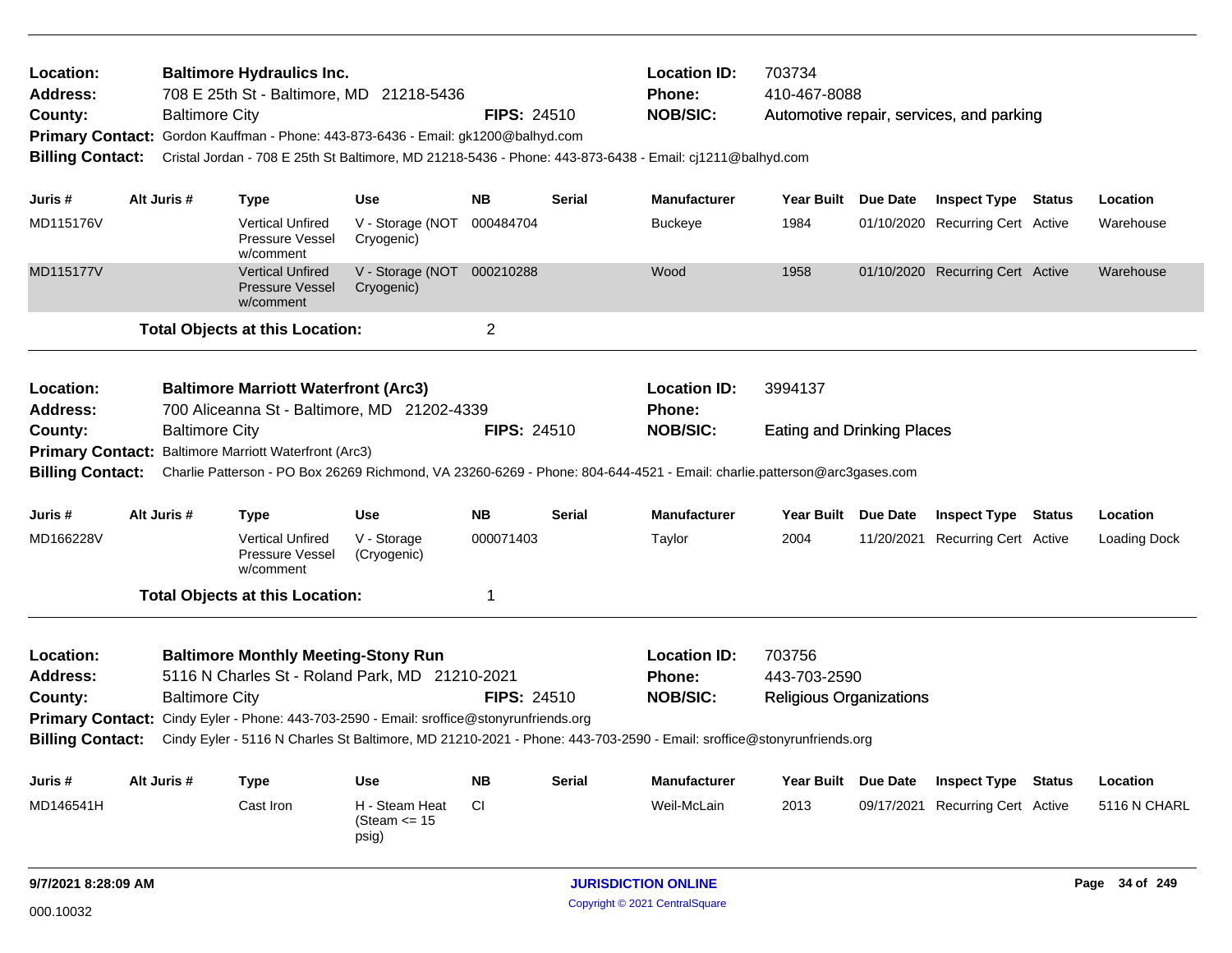| <b>Baltimore Scrap Corp</b><br>Location:<br>3000 Vera St - Curtis Bay, MD 21226-1027<br><b>Address:</b> |  |                       |                                                                                                           |                                                   |                            | <b>Location ID:</b><br>Phone: | 3586919                                                                                                                             |                                  |                     |                                  |               |                          |  |  |
|---------------------------------------------------------------------------------------------------------|--|-----------------------|-----------------------------------------------------------------------------------------------------------|---------------------------------------------------|----------------------------|-------------------------------|-------------------------------------------------------------------------------------------------------------------------------------|----------------------------------|---------------------|----------------------------------|---------------|--------------------------|--|--|
| County:                                                                                                 |  | <b>Baltimore City</b> |                                                                                                           |                                                   | <b>FIPS: 24510</b>         |                               | <b>NOB/SIC:</b>                                                                                                                     | <b>Scrap and Waste Materials</b> |                     |                                  |               |                          |  |  |
|                                                                                                         |  |                       | Primary Contact: Mark Nuzzo - Phone: 410-355-4455 - Cell: 443-838-3326 - Email: mnuzzo@baltimorescrap.com |                                                   |                            |                               |                                                                                                                                     |                                  |                     |                                  |               |                          |  |  |
| <b>Billing Contact:</b>                                                                                 |  |                       |                                                                                                           |                                                   |                            |                               | Michael Lupco - 3000 Vera St Curtis Bay, MD 21226-1027 - Phone: 410-355-1488 - Cell: 443-540-4344 - Email: lupco@baltimorescrap.com |                                  |                     |                                  |               |                          |  |  |
| Juris #                                                                                                 |  | Alt Juris #           | <b>Type</b>                                                                                               | <b>Use</b>                                        | <b>NB</b>                  | <b>Serial</b>                 | <b>Manufacturer</b>                                                                                                                 |                                  | Year Built Due Date | <b>Inspect Type Status</b>       |               | Location                 |  |  |
| MD090295V                                                                                               |  |                       | Pressure Vessel<br>w/comment                                                                              | Horizontal Unfired V - Storage (NOT<br>Cryogenic) | 000387458                  |                               | SMC                                                                                                                                 | 1990                             | 10/22/2021          | Recurring Cert Active            |               | Comp Rm<br>Shredder      |  |  |
| MD140497V                                                                                               |  |                       | <b>Vertical Unfired</b><br><b>Pressure Vessel</b><br>w/comment                                            | V - Storage (NOT 000939741<br>Cryogenic)          |                            |                               | <b>INGERSOL RAND</b>                                                                                                                | 2011                             |                     | 10/22/2021 Recurring Cert Active |               | Shop                     |  |  |
|                                                                                                         |  |                       | <b>Total Objects at this Location:</b>                                                                    |                                                   | 2                          |                               |                                                                                                                                     |                                  |                     |                                  |               |                          |  |  |
| Location:                                                                                               |  |                       | <b>Baltimore Silk &amp; Gift</b>                                                                          |                                                   |                            |                               | <b>Location ID:</b>                                                                                                                 | 710836                           |                     |                                  |               |                          |  |  |
| <b>Address:</b>                                                                                         |  |                       | 2110 W Pratt St - Baltimore, MD 21223-2243                                                                |                                                   |                            |                               | Phone:                                                                                                                              | 410 233-3388                     |                     |                                  |               |                          |  |  |
| County:                                                                                                 |  | <b>Baltimore City</b> |                                                                                                           |                                                   | FIPS: 24510                |                               | <b>NOB/SIC:</b>                                                                                                                     | <b>Department Stores</b>         |                     |                                  |               |                          |  |  |
|                                                                                                         |  |                       | Primary Contact: Susan Liu - Phone: 410-233-3388                                                          |                                                   |                            |                               |                                                                                                                                     |                                  |                     |                                  |               |                          |  |  |
|                                                                                                         |  |                       | <b>Billing Contact:</b> Susan Liu - 2110 W Pratt St Baltimore, MD 21223-2243 - Phone: 410-233-3388        |                                                   |                            |                               |                                                                                                                                     |                                  |                     |                                  |               |                          |  |  |
| Juris #                                                                                                 |  | Alt Juris #           | <b>Type</b>                                                                                               | <b>Use</b>                                        | <b>NB</b>                  | <b>Serial</b>                 | <b>Manufacturer</b>                                                                                                                 |                                  | Year Built Due Date | <b>Inspect Type</b>              | <b>Status</b> | Location                 |  |  |
| MD128282H                                                                                               |  |                       | Cast Iron                                                                                                 | H - Steam Heat<br>(Steam $\le$ 15<br>psig)        | CI.                        | <b>UGA23600</b>               | Columbia                                                                                                                            | 2006                             |                     | 04/11/2021 Recurring Cert Active |               | Basement, Boiler<br>Room |  |  |
|                                                                                                         |  |                       | <b>Total Objects at this Location:</b>                                                                    |                                                   | 1                          |                               |                                                                                                                                     |                                  |                     |                                  |               |                          |  |  |
| Location:                                                                                               |  |                       | <b>Bay Island Seafood Inc.</b>                                                                            |                                                   |                            |                               | <b>Location ID:</b>                                                                                                                 | 703992                           |                     |                                  |               |                          |  |  |
| <b>Address:</b>                                                                                         |  |                       | 1901 W Pratt St - Baltimore, MD 21223-2238                                                                |                                                   |                            |                               | <b>Phone:</b>                                                                                                                       | 410-566-0200                     |                     |                                  |               |                          |  |  |
| County:                                                                                                 |  | <b>Baltimore City</b> |                                                                                                           |                                                   | <b>FIPS: 24510</b>         |                               | <b>NOB/SIC:</b>                                                                                                                     | Food stores                      |                     |                                  |               |                          |  |  |
|                                                                                                         |  |                       | Primary Contact: Gary Moree - Phone: 410-566-0200 - Email: gsmoree@yahoo.com                              |                                                   |                            |                               |                                                                                                                                     |                                  |                     |                                  |               |                          |  |  |
| <b>Billing Contact:</b>                                                                                 |  |                       |                                                                                                           |                                                   |                            |                               | Gary Moree - 1901 W Pratt St # 5 Baltimore, MD 21223-2238 - Phone: 410-566-0200 - Email: gsmoree@yahoo.com                          |                                  |                     |                                  |               |                          |  |  |
| Juris #                                                                                                 |  | Alt Juris #           | <b>Type</b>                                                                                               | <b>Use</b>                                        | <b>NB</b>                  | <b>Serial</b>                 | <b>Manufacturer</b>                                                                                                                 |                                  | Year Built Due Date | <b>Inspect Type</b>              | <b>Status</b> | Location                 |  |  |
| MD148439                                                                                                |  |                       | Vertical Fire Tube S - Power-                                                                             | Cooking (Steam >                                  | 000161052                  |                               | Columbia                                                                                                                            | 2012                             | 06/14/2021          | <b>Internal Cert</b>             | Active        | <b>BLRM</b>              |  |  |
| 9/7/2021 8:28:09 AM                                                                                     |  |                       |                                                                                                           |                                                   | <b>JURISDICTION ONLINE</b> |                               |                                                                                                                                     |                                  |                     |                                  |               | Page 35 of 249           |  |  |

Copyright © 2021 CentralSquare 000.10032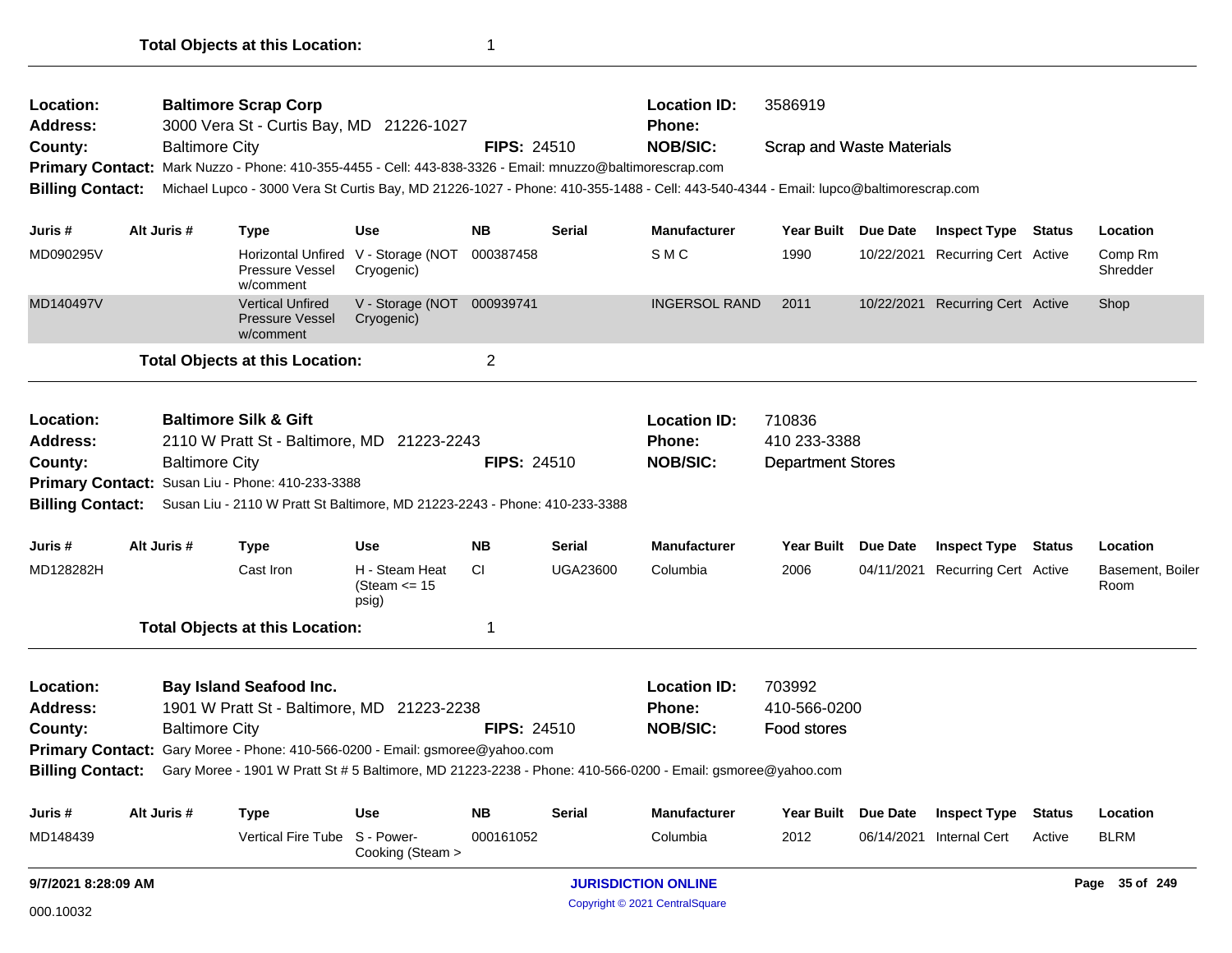| Juris #                                 | Alt Juris #                     | <b>Type</b>                                                                                   | <b>Use</b>                                                    | <b>NB</b>      | <b>Serial</b> | <b>Manufacturer</b>                                                                                         | Year Built Due Date |                 | <b>Inspect Type</b>              | <b>Status</b> | Location           |  |  |
|-----------------------------------------|---------------------------------|-----------------------------------------------------------------------------------------------|---------------------------------------------------------------|----------------|---------------|-------------------------------------------------------------------------------------------------------------|---------------------|-----------------|----------------------------------|---------------|--------------------|--|--|
| MD157992                                |                                 | <b>Vertical Fire Tube</b>                                                                     | 15 psig)<br>S - Power-Other<br>w/comment (Stm<br>$> 15$ psig) | 000153886      |               | Columbia                                                                                                    | 2017                |                 | 06/20/2021 Internal Cert         | Active        | <b>Boiler Room</b> |  |  |
|                                         |                                 | <b>Total Objects at this Location:</b>                                                        |                                                               | $\overline{2}$ |               |                                                                                                             |                     |                 |                                  |               |                    |  |  |
| Location:<br><b>Address:</b><br>County: |                                 | <b>BD Performance</b><br>5601 Pulaski Hwy - Baltimore, MD 21205-3414<br><b>Baltimore City</b> |                                                               | FIPS: 24510    |               | 706759<br><b>Location ID:</b><br>Phone:<br>10-804-2157<br><b>NOB/SIC:</b><br><b>Automotive Dealers, NEC</b> |                     |                 |                                  |               |                    |  |  |
| <b>Billing Contact:</b>                 | Primary Contact: BD Performance |                                                                                               |                                                               |                |               |                                                                                                             |                     |                 |                                  |               |                    |  |  |
| Juris #                                 | Alt Juris #                     | <b>Type</b>                                                                                   | <b>Use</b>                                                    | <b>NB</b>      | <b>Serial</b> | <b>Manufacturer</b>                                                                                         | <b>Year Built</b>   | <b>Due Date</b> | <b>Inspect Type Status</b>       |               | Location           |  |  |
| MD158747V                               |                                 | <b>Vertical Unfired</b><br>Pressure Vessel<br>w/comment                                       | V - Storage (NOT<br>Cryogenic)                                | 001801102      |               | Campbell Hausfield                                                                                          | 2013                |                 | 01/25/2020 Recurring Cert Active |               | Comp Room          |  |  |
|                                         |                                 | <b>Total Objects at this Location:</b>                                                        |                                                               | 1              |               |                                                                                                             |                     |                 |                                  |               |                    |  |  |
| Location:                               |                                 | <b>Bellona Cleaners</b>                                                                       |                                                               |                |               | <b>Location ID:</b>                                                                                         | 724963              |                 |                                  |               |                    |  |  |
| <b>Address:</b>                         |                                 | 5718 York Rd - Govans, MD 21212-3605                                                          |                                                               |                |               | Phone:                                                                                                      |                     |                 |                                  |               |                    |  |  |
| County:                                 |                                 | <b>Baltimore City</b><br>Primary Contact: Alex Pais - Phone: 410-977-0096                     |                                                               | FIPS: 24510    |               | <b>NOB/SIC:</b><br>Miscellaneous Personal Services, NEC                                                     |                     |                 |                                  |               |                    |  |  |
| <b>Billing Contact:</b>                 |                                 | Sang Woo Chung - 5718 York Rd Govans, MD 21212-3605 - Phone: 410-323-0785                     |                                                               |                |               |                                                                                                             |                     |                 |                                  |               |                    |  |  |
| Juris #                                 | Alt Juris #                     | <b>Type</b>                                                                                   | <b>Use</b>                                                    | <b>NB</b>      | <b>Serial</b> | <b>Manufacturer</b>                                                                                         | <b>Year Built</b>   | <b>Due Date</b> | <b>Inspect Type</b>              | <b>Status</b> | Location           |  |  |
| MD026539V                               |                                 | <b>Horizontal Unfired</b><br>Pressure Vessel<br>w/comment                                     | V - Storage (NOT<br>Cryogenic)                                | 000313637      |               | Wood                                                                                                        | 1965                |                 | 11/03/2020 Recurring Cert Active |               | <b>SHOP REAR</b>   |  |  |
|                                         |                                 | <b>Total Objects at this Location:</b>                                                        |                                                               | 1              |               |                                                                                                             |                     |                 |                                  |               |                    |  |  |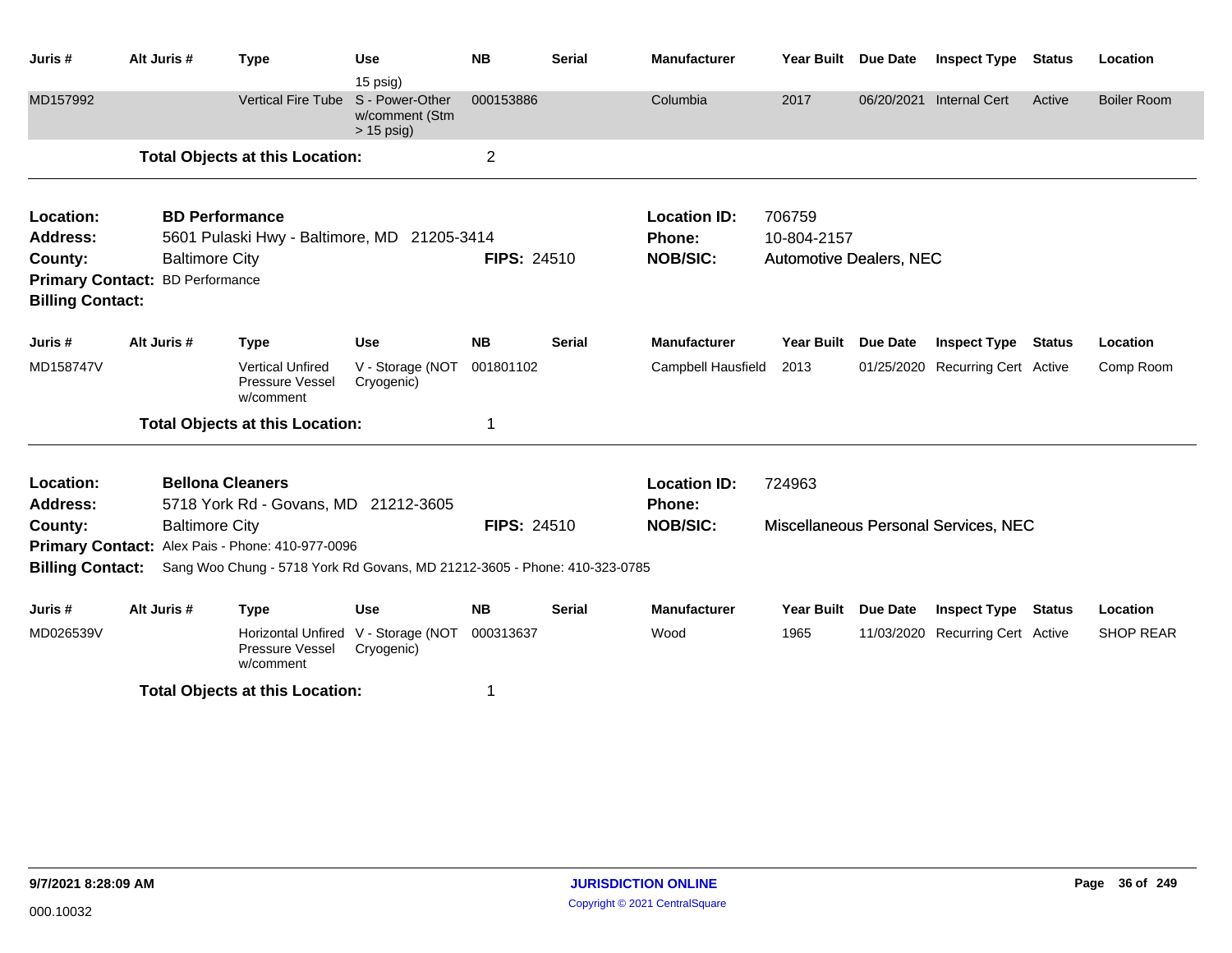| Location:<br><b>Address:</b>                                          |             |                       | <b>Belsinger Sign Works, Inc.</b><br>1300 Bayard St - Baltimore, MD 21230-1901                                                                                                                                            |                                                         |                    |               | <b>Location ID:</b><br>Phone:                                                                                                 | 704252                                             |          |                                        |                    |
|-----------------------------------------------------------------------|-------------|-----------------------|---------------------------------------------------------------------------------------------------------------------------------------------------------------------------------------------------------------------------|---------------------------------------------------------|--------------------|---------------|-------------------------------------------------------------------------------------------------------------------------------|----------------------------------------------------|----------|----------------------------------------|--------------------|
| County:<br><b>Billing Contact:</b>                                    |             | <b>Baltimore City</b> | Primary Contact: Sandra L Wood - Phone: 410-837-2700 - Email: signs@belsinger.com                                                                                                                                         |                                                         | <b>FIPS: 24510</b> |               | <b>NOB/SIC:</b><br>Sandra L Wood - 1300 Bayard St Baltimore, MD 21230-1901 - Phone: 410-837-2700 - Email: signs@belsinger.com |                                                    |          | Miscellaneous manufacturing industries |                    |
| Juris #                                                               | Alt Juris # |                       | <b>Type</b>                                                                                                                                                                                                               | <b>Use</b>                                              | <b>NB</b>          | <b>Serial</b> | <b>Manufacturer</b>                                                                                                           | <b>Year Built</b>                                  | Due Date | <b>Inspect Type Status</b>             | Location           |
| MD091014V                                                             |             |                       | Pressure Vessel<br>w/comment                                                                                                                                                                                              | Horizontal Unfired V - Storage (NOT<br>Cryogenic)       | 000643722          |               | Wood                                                                                                                          | 1974                                               |          | 06/01/2020 Recurring Cert Active       | <b>BLRM</b>        |
|                                                                       |             |                       | <b>Total Objects at this Location:</b>                                                                                                                                                                                    |                                                         | -1                 |               |                                                                                                                               |                                                    |          |                                        |                    |
| Location:<br><b>Address:</b>                                          |             |                       | BendixHQ, LLC.<br>1106 N Charles St - Baltimore, MD 21201-5557                                                                                                                                                            |                                                         |                    |               | <b>Location ID:</b><br>Phone:                                                                                                 | 720203                                             |          |                                        |                    |
| County:<br>Primary Contact: BendixHQ, LLC.<br><b>Billing Contact:</b> |             | <b>Baltimore City</b> | - 9256 Bendix Rd #304 Ellicott City, MD 21042                                                                                                                                                                             |                                                         | <b>FIPS: 24510</b> |               | <b>NOB/SIC:</b>                                                                                                               | <b>Operators of Apartment Buildings</b>            |          |                                        |                    |
| Juris #                                                               | Alt Juris # |                       | <b>Type</b>                                                                                                                                                                                                               | <b>Use</b>                                              | <b>NB</b>          | <b>Serial</b> | <b>Manufacturer</b>                                                                                                           | Year Built                                         | Due Date | <b>Inspect Type Status</b>             | Location           |
| MD096948H                                                             |             |                       | Cast Iron                                                                                                                                                                                                                 | H - Hot Water<br>Heat (Water $\leq$<br>160 psig, 250 F) | <b>CI</b>          | 750772        | <b>Slant Fin</b>                                                                                                              | 1997                                               |          | 01/29/2020 Recurring Cert Active       | <b>Blrm Bsmt</b>   |
| MD096949H                                                             |             |                       | Cast Iron                                                                                                                                                                                                                 | H - Hot Water<br>Heat (Water $\leq$<br>160 psig, 250 F) | <b>CI</b>          | 750771        | <b>Slant Fin</b>                                                                                                              | 1997                                               |          | 01/29/2020 Recurring Cert Active       | <b>Blrm Bsmt</b>   |
| MD106674H                                                             |             |                       | Cast Iron                                                                                                                                                                                                                 | H - Steam Heat<br>(Steam $\le$ 15<br>psig)              | <b>CI</b>          |               | Weil-McLain                                                                                                                   | 2000                                               |          | 01/29/2020 Recurring Cert Active       | <b>Blrm Bsmt</b>   |
|                                                                       |             |                       | <b>Total Objects at this Location:</b>                                                                                                                                                                                    |                                                         | 3                  |               |                                                                                                                               |                                                    |          |                                        |                    |
| Location:<br><b>Address:</b><br>County:<br><b>Billing Contact:</b>    |             | <b>Baltimore City</b> | <b>Berea Lutheran Church</b><br>2999 Belair Rd - Baltimore, MD 21213-1234<br>Primary Contact: Eugene Wright - Phone: 410-732-5160 - Cell: 410-235-4112<br>- 2999 Belair Rd Baltimore, MD 21213-1234 - Phone: 410-732-5160 |                                                         | <b>FIPS: 24510</b> |               | <b>Location ID:</b><br><b>Phone:</b><br><b>NOB/SIC:</b>                                                                       | 719233<br>410-675-5171<br>Membership organizations |          |                                        |                    |
| Juris #                                                               | Alt Juris # |                       | <b>Type</b>                                                                                                                                                                                                               | <b>Use</b>                                              | <b>NB</b>          | <b>Serial</b> | <b>Manufacturer</b>                                                                                                           | Year Built Due Date                                |          | <b>Inspect Type Status</b>             | Location           |
| MD092707H                                                             |             |                       | Cast Iron                                                                                                                                                                                                                 | H - Hot Water                                           | <b>CI</b>          |               | <b>Burnham</b>                                                                                                                | 1994                                               |          | 09/02/2022 Recurring Cert Active       | <b>Boiler Room</b> |
| 9/7/2021 8:28:09 AM                                                   |             |                       |                                                                                                                                                                                                                           |                                                         |                    |               | <b>JURISDICTION ONLINE</b>                                                                                                    |                                                    |          |                                        | Page 37 of 249     |
| 000.10032                                                             |             |                       |                                                                                                                                                                                                                           |                                                         |                    |               | Copyright © 2021 CentralSquare                                                                                                |                                                    |          |                                        |                    |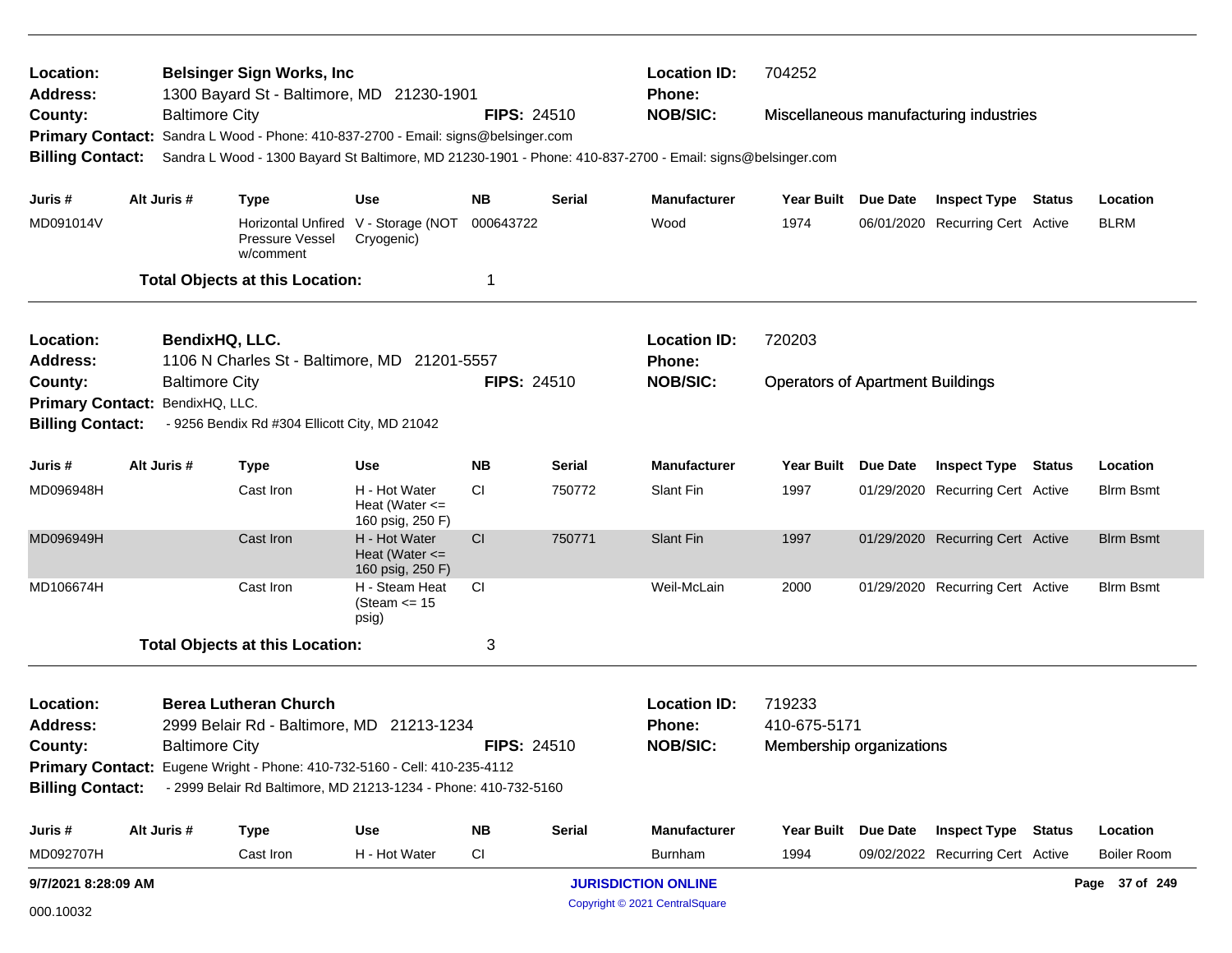| Juris #                      | Alt Juris #                              | <b>Type</b>                                                                                      | Use<br>Heat (Water $\leq$<br>160 psig, 250 F)    | <b>NB</b>          | <b>Serial</b>                        | <b>Manufacturer</b>                                                                                                     |                                        | Year Built Due Date | <b>Inspect Type Status</b>       | Location                         |
|------------------------------|------------------------------------------|--------------------------------------------------------------------------------------------------|--------------------------------------------------|--------------------|--------------------------------------|-------------------------------------------------------------------------------------------------------------------------|----------------------------------------|---------------------|----------------------------------|----------------------------------|
|                              |                                          | <b>Total Objects at this Location:</b>                                                           |                                                  | $\mathbf 1$        |                                      |                                                                                                                         |                                        |                     |                                  |                                  |
| Location:<br><b>Address:</b> |                                          | <b>Bertha's Mussels (Arc3)</b>                                                                   | 734 S Broadway - Baltimore, MD 21231-3406        |                    |                                      | <b>Location ID:</b><br>Phone:                                                                                           | 3994150                                |                     |                                  |                                  |
| County:                      | <b>Baltimore City</b>                    |                                                                                                  |                                                  | <b>FIPS: 24510</b> |                                      | <b>NOB/SIC:</b>                                                                                                         | <b>Eating and Drinking Places</b>      |                     |                                  |                                  |
|                              | Primary Contact: Bertha's Mussels (Arc3) |                                                                                                  |                                                  |                    |                                      |                                                                                                                         |                                        |                     |                                  |                                  |
| <b>Billing Contact:</b>      |                                          |                                                                                                  |                                                  |                    |                                      | Charlie Patterson - PO Box 26269 Richmond, VA 23260-6269 - Phone: 804-644-4521 - Email: charlie.patterson@arc3gases.com |                                        |                     |                                  |                                  |
| Juris #                      | Alt Juris #                              | <b>Type</b>                                                                                      | <b>Use</b>                                       | <b>NB</b>          | <b>Serial</b>                        | <b>Manufacturer</b>                                                                                                     |                                        | Year Built Due Date | <b>Inspect Type Status</b>       | Location                         |
| MD166221V                    |                                          | <b>Vertical Unfired</b><br>Pressure Vessel<br>w/comment                                          | V - Storage<br>(Cryogenic)                       | 000032096          |                                      | Taylor                                                                                                                  | 1995                                   | 11/20/2021          | <b>Recurring Cert Active</b>     | <b>Basement</b>                  |
|                              |                                          | <b>Total Objects at this Location:</b>                                                           |                                                  | $\mathbf{1}$       |                                      |                                                                                                                         |                                        |                     |                                  |                                  |
| Location:<br><b>Address:</b> | Best Auto Body & Paint Co.               | 3600 Dolfield Ave - Baltimore, MD 21215-6128                                                     |                                                  |                    | <b>Location ID:</b><br><b>Phone:</b> | 724858<br>410-664-5400                                                                                                  |                                        |                     |                                  |                                  |
| County:                      | <b>Baltimore City</b>                    |                                                                                                  |                                                  | <b>FIPS: 24510</b> |                                      | <b>NOB/SIC:</b>                                                                                                         | <b>General Automotive Repair Shops</b> |                     |                                  |                                  |
| <b>Billing Contact:</b>      |                                          | Primary Contact: Zack Syed - Phone: 410-664-5400<br>- 3600 Dolfield Ave Baltimore, MD 21215-6128 |                                                  |                    |                                      |                                                                                                                         |                                        |                     |                                  |                                  |
| Juris #                      | Alt Juris #                              | <b>Type</b>                                                                                      | <b>Use</b>                                       | <b>NB</b>          | <b>Serial</b>                        | <b>Manufacturer</b>                                                                                                     |                                        | Year Built Due Date | <b>Inspect Type Status</b>       | Location                         |
| MD072786V                    | Compressor #2                            | <b>Vertical Unfired</b><br><b>Pressure Vessel</b><br>w/comment                                   | V - Storage (NOT<br>Cryogenic)                   | 000937927          |                                      | <b>Buckeye</b>                                                                                                          | 1989                                   | 08/18/2021          | <b>Recurring Cert Active</b>     | Plant.<br><b>Compressor Area</b> |
| MD072787V                    | Compressor #1                            | <b>Vertical Unfired</b><br><b>Pressure Vessel</b><br>w/comment                                   | V - Storage (NOT 000925013<br>Cryogenic)         |                    |                                      | <b>Buckeye</b>                                                                                                          | 1989                                   |                     | 08/18/2021 Recurring Cert Active | Plant,<br><b>Compressor Area</b> |
| MD158727V                    |                                          | <b>Vertical Unfired</b><br>Pressure Vessel<br>w/comment                                          | V - Storage (NOT 000550212 M600224<br>Cryogenic) |                    |                                      | Morganton                                                                                                               | 2016                                   |                     | 09/27/2021 Recurring Cert Active | Plant,<br><b>Compressor Area</b> |
| MD158728V                    |                                          | <b>Vertical Unfired</b><br><b>Pressure Vessel</b><br>w/comment                                   | V - Storage (NOT 000549240<br>Cryogenic)         |                    | M599981                              | Morganton                                                                                                               | 2016                                   | 09/27/2021          | <b>Recurring Cert</b> Active     | Plant,<br>Compressor Area        |
|                              |                                          | <b>Total Objects at this Location:</b>                                                           |                                                  | 4                  |                                      |                                                                                                                         |                                        |                     |                                  |                                  |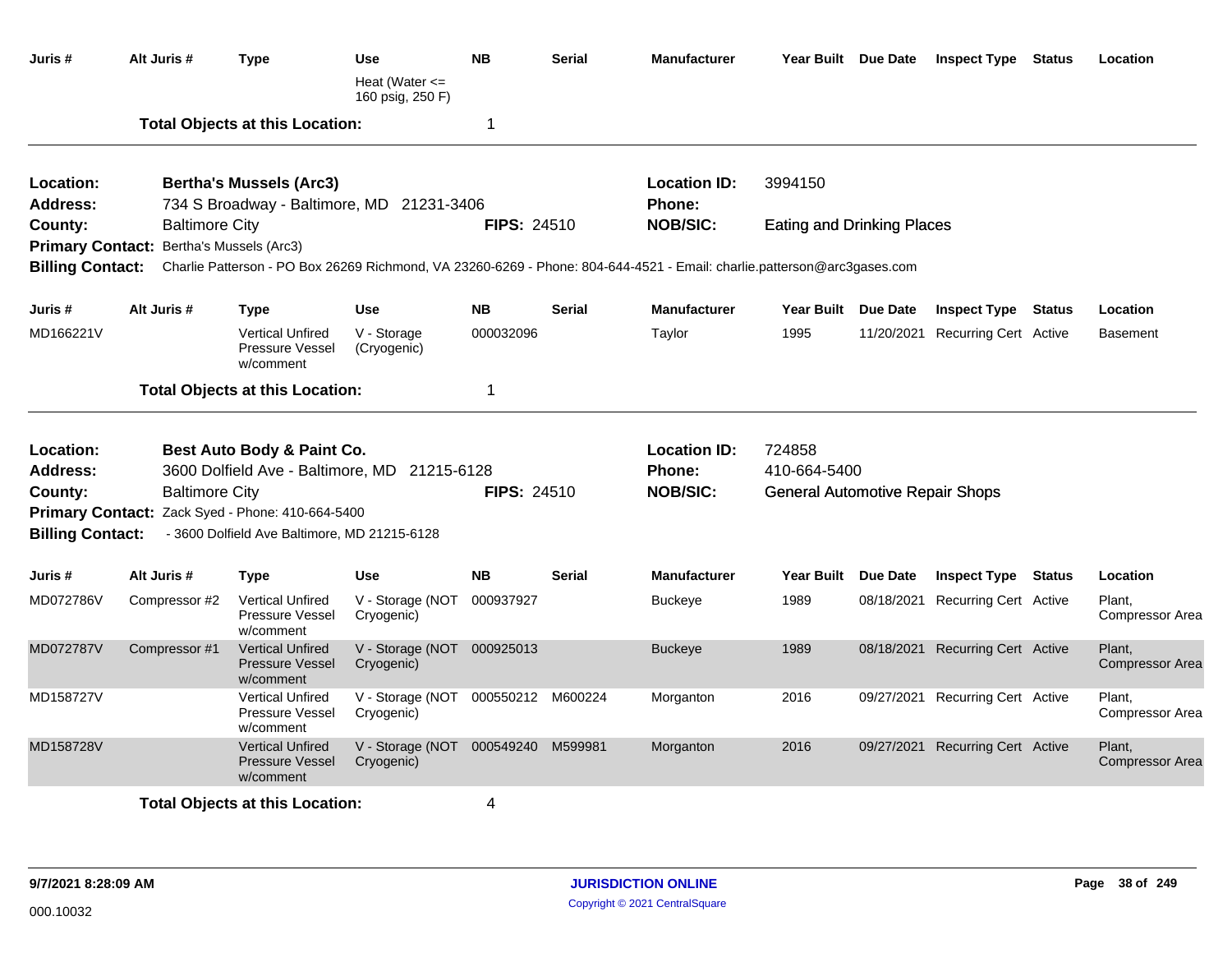| Location:<br><b>Address:</b><br>County:<br><b>Billing Contact:</b>                     |             | <b>Baltimore City</b>                        | <b>Best Automotive Inc.</b>                                           | 3008 Wilkens Ave - Baltimore, MD 21223-3218<br>Primary Contact: Leahman Varner - Phone: 410-382-9497 - Email: wlv9550@gmail.com   | <b>FIPS: 24510</b> |               | <b>Location ID:</b><br><b>Phone:</b><br><b>NOB/SIC:</b><br>Leahman Varner - 9550 Westwood Ct Ellicott City, MD 21042-3726 - Phone: 410-382-9497 - Email: wlv9550@gmail.com | 716432<br>410-945-7900                                          |          | Automotive dealers and gasoline service stations |               |                  |
|----------------------------------------------------------------------------------------|-------------|----------------------------------------------|-----------------------------------------------------------------------|-----------------------------------------------------------------------------------------------------------------------------------|--------------------|---------------|----------------------------------------------------------------------------------------------------------------------------------------------------------------------------|-----------------------------------------------------------------|----------|--------------------------------------------------|---------------|------------------|
| Juris #                                                                                | Alt Juris # |                                              | <b>Type</b>                                                           | <b>Use</b>                                                                                                                        | <b>NB</b>          | <b>Serial</b> | <b>Manufacturer</b>                                                                                                                                                        | Year Built Due Date                                             |          | <b>Inspect Type</b>                              | <b>Status</b> | Location         |
| MD096946V                                                                              | 1           |                                              | <b>Vertical Unfired</b><br>Pressure Vessel<br>w/comment               | V - Storage (NOT<br>Cryogenic)                                                                                                    | 001110855          |               | Manchester                                                                                                                                                                 | 1993                                                            |          | 01/10/2023 Recurring Cert Active                 |               | <b>Back Room</b> |
|                                                                                        |             |                                              | <b>Total Objects at this Location:</b>                                |                                                                                                                                   | -1                 |               |                                                                                                                                                                            |                                                                 |          |                                                  |               |                  |
| Location:<br>Address:<br>County:<br><b>Primary Contact:</b><br><b>Billing Contact:</b> |             | <b>Baltimore City</b>                        | <b>Bethel United Church of Christ</b><br><b>Elder Reverend Hyaytt</b> | 2301 Mayfield Ave - Baltimore, MD 21213-1020<br>Elder Reverend Hyaytt - 2301 Mayfield Ave Baltimore, MD 21213-1020                | <b>FIPS: 24510</b> |               | <b>Location ID:</b><br><b>Phone:</b><br><b>NOB/SIC:</b>                                                                                                                    | 704490<br>443-468-4690/410-235-4449<br>Membership organizations |          |                                                  |               |                  |
| Juris #                                                                                | Alt Juris # |                                              | Type                                                                  | <b>Use</b>                                                                                                                        | <b>NB</b>          | <b>Serial</b> | <b>Manufacturer</b>                                                                                                                                                        | <b>Year Built</b>                                               | Due Date | <b>Inspect Type</b>                              | Status        | Location         |
| MD168631H                                                                              |             |                                              | Cast Iron                                                             | H - Hot Water<br>Heat (Water $\leq$<br>160 psig, 250 F)                                                                           | <b>CI</b>          |               | Weil-McLain                                                                                                                                                                | 2019                                                            |          | 03/03/2022 Recurring Cert Active                 |               | <b>Boiler Rm</b> |
|                                                                                        |             |                                              | <b>Total Objects at this Location:</b>                                |                                                                                                                                   | -1                 |               |                                                                                                                                                                            |                                                                 |          |                                                  |               |                  |
| Location:<br><b>Address:</b><br>County:<br><b>Billing Contact:</b>                     |             | <b>Bill Beattie</b><br><b>Baltimore City</b> | Primary Contact: Bill Beattie - Phone: 703-631-8034                   | 5000 Windsor Mill Rd - Gwynn Oak, MD 21207-7267<br>Bill Beattie - 13638 S Springs Dr Clifton, VA 20124-2443 - Phone: 703-631-8034 | <b>FIPS: 24510</b> |               | <b>Location ID:</b><br><b>Phone:</b><br><b>NOB/SIC:</b>                                                                                                                    | 953580                                                          |          | Membership Sports and Recreation Clubs           |               |                  |
| Juris #                                                                                | Alt Juris # |                                              | <b>Type</b>                                                           | <b>Use</b>                                                                                                                        | <b>NB</b>          | <b>Serial</b> | <b>Manufacturer</b>                                                                                                                                                        | Year Built Due Date                                             |          | <b>Inspect Type</b>                              | Status        | Location         |
| MD117786                                                                               |             |                                              | <b>Horizontal Fire</b><br>Tube                                        | L - Locomotive<br><b>NOT ANTIQUE</b>                                                                                              | Model              |               | Little<br>Engines/Locoworks                                                                                                                                                | 1988                                                            |          | 08/24/2021 Recurring Cert Active                 |               | Portable         |
|                                                                                        |             |                                              | <b>Total Objects at this Location:</b>                                |                                                                                                                                   | -1                 |               |                                                                                                                                                                            |                                                                 |          |                                                  |               |                  |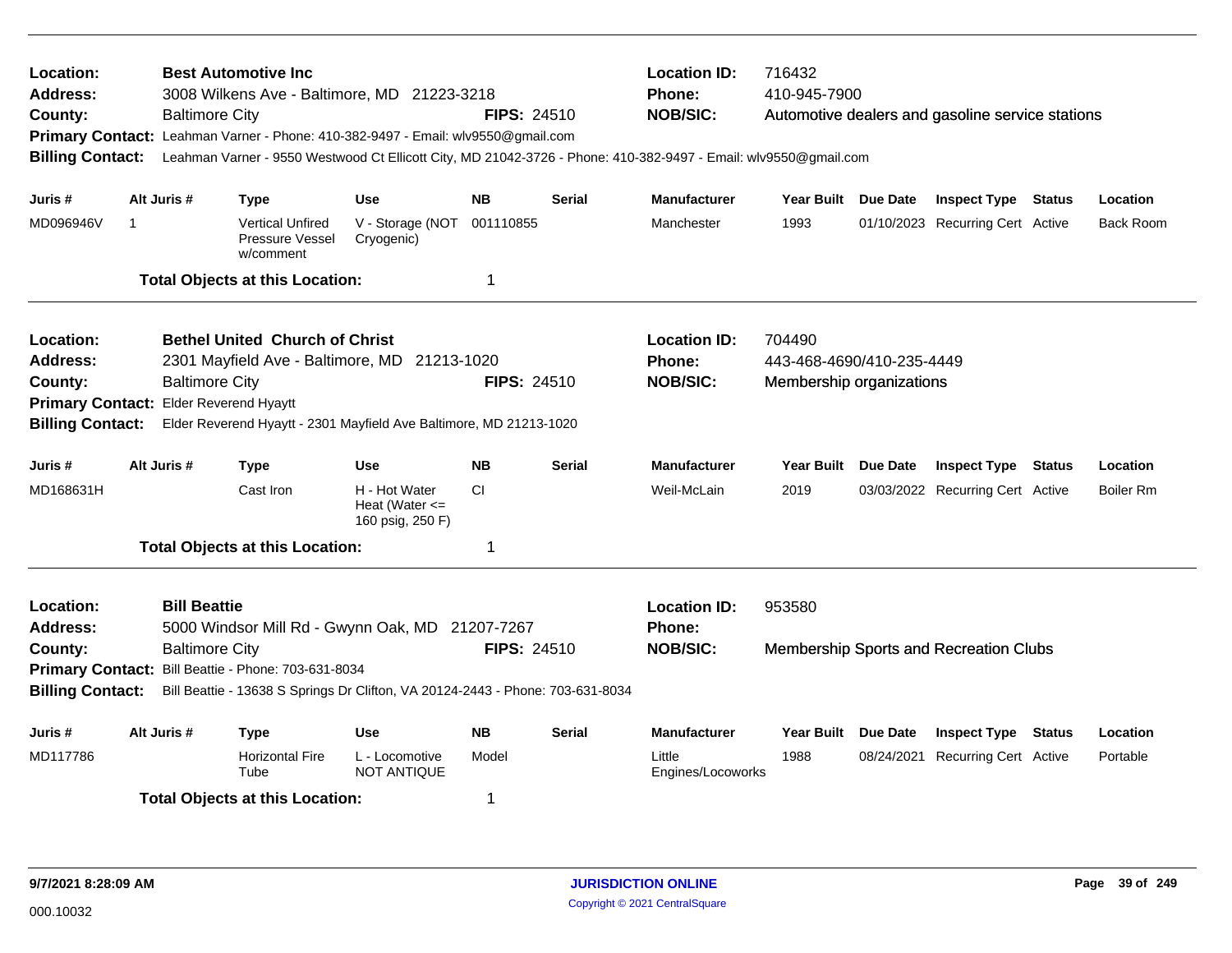| Location:<br>Address:<br>County:<br>Primary Contact: 205 West Madison, LLC.<br><b>Billing Contact:</b> |                                                                                                                                                                                                                                                                                                                                | <b>Baltimore City</b> | <b>Biltmore Suites Hotel</b><br>205 W Madison St - Baltimore, MD 21201-4612<br>205 West Madison, LLC. - 1140 3rd St NE Ste 2152 Washington, DC 20002-6274 |                                          | FIPS: 24510        |                    | <b>Location ID:</b><br><b>Phone:</b><br><b>NOB/SIC:</b>                                                                                        | 704653<br>410-728-6550              |            | Hotels, rooming houses, camps, and other lodging places |        |                                |
|--------------------------------------------------------------------------------------------------------|--------------------------------------------------------------------------------------------------------------------------------------------------------------------------------------------------------------------------------------------------------------------------------------------------------------------------------|-----------------------|-----------------------------------------------------------------------------------------------------------------------------------------------------------|------------------------------------------|--------------------|--------------------|------------------------------------------------------------------------------------------------------------------------------------------------|-------------------------------------|------------|---------------------------------------------------------|--------|--------------------------------|
| Juris #                                                                                                |                                                                                                                                                                                                                                                                                                                                | Alt Juris #           | <b>Type</b>                                                                                                                                               | <b>Use</b>                               | <b>NB</b>          | <b>Serial</b>      | <b>Manufacturer</b>                                                                                                                            | Year Built Due Date                 |            | <b>Inspect Type Status</b>                              |        | Location                       |
| MD158322H                                                                                              |                                                                                                                                                                                                                                                                                                                                |                       | Vertical Fire Tube H - Hot Water                                                                                                                          | Supply (Water $\leq$<br>160 psig, 210 F) | 000120064          | 135064             | A O Smith                                                                                                                                      | 2016                                |            | 08/25/2019 Recurring Cert Active                        |        | <b>Basement Boiler</b><br>Room |
|                                                                                                        |                                                                                                                                                                                                                                                                                                                                |                       | <b>Total Objects at this Location:</b>                                                                                                                    |                                          | -1                 |                    |                                                                                                                                                |                                     |            |                                                         |        |                                |
| Location:<br>Address:                                                                                  |                                                                                                                                                                                                                                                                                                                                |                       | <b>Bindagraphics, Inc.</b><br>2701 Wilmarco Ave - Baltimore, MD 21223-3339                                                                                |                                          |                    |                    | <b>Location ID:</b><br><b>Phone:</b>                                                                                                           | 704654                              |            |                                                         |        |                                |
| County:<br><b>Primary Contact:</b><br><b>Billing Contact:</b>                                          |                                                                                                                                                                                                                                                                                                                                | <b>Baltimore City</b> | Jay Pryor - Phone: 410-362-7200 - Email: jay.pryor@bindagraphics.com                                                                                      |                                          | <b>FIPS: 24510</b> |                    | <b>NOB/SIC:</b><br>Roxann Fritsch - 2701 Wilmarco Ave Baltimore, MD 21223-3339 - Phone: 410-362-7200 - Email: roxann.fritsch@bindagraphics.com | <b>Bookbinding and Related Work</b> |            |                                                         |        |                                |
| Juris #                                                                                                |                                                                                                                                                                                                                                                                                                                                | Alt Juris #           | <b>Type</b>                                                                                                                                               | <b>Use</b>                               | <b>NB</b>          | <b>Serial</b>      | <b>Manufacturer</b>                                                                                                                            | Year Built Due Date                 |            | <b>Inspect Type Status</b>                              |        | Location                       |
| MD142435V                                                                                              |                                                                                                                                                                                                                                                                                                                                |                       | <b>Vertical Unfired</b><br>Pressure Vessel<br>w/comment                                                                                                   | V - Storage (NOT<br>Cryogenic)           | 000619618          |                    | <b>Buckeye</b>                                                                                                                                 | 1985                                |            | 02/16/2022 Recurring Cert Active                        |        | <b>Binding Area</b>            |
|                                                                                                        |                                                                                                                                                                                                                                                                                                                                |                       |                                                                                                                                                           |                                          | $\mathbf 1$        |                    |                                                                                                                                                |                                     |            |                                                         |        |                                |
| Location:<br><b>Address:</b><br>County:                                                                | <b>Total Objects at this Location:</b><br><b>Birroteca (Arc3)</b><br>1520 Clipper Rd - Baltimore, MD 21211<br><b>Baltimore City</b><br>Primary Contact: Birroteca (Arc3)<br><b>Billing Contact:</b><br>Charlie Patterson - PO Box 26269 Richmond, VA 23260-6269 - Phone: 804-644-4521 - Email: charlie.patterson@arc3gases.com |                       |                                                                                                                                                           |                                          |                    | <b>FIPS: 24510</b> | <b>Location ID:</b><br>Phone:<br><b>NOB/SIC:</b>                                                                                               | 3989643                             |            |                                                         |        |                                |
| Juris #                                                                                                |                                                                                                                                                                                                                                                                                                                                | Alt Juris #           | Type                                                                                                                                                      | <b>Use</b>                               | <b>NB</b>          | <b>Serial</b>      | <b>Manufacturer</b>                                                                                                                            | Year Built Due Date                 |            | <b>Inspect Type</b>                                     | Status | Location                       |
| MD168641V                                                                                              |                                                                                                                                                                                                                                                                                                                                |                       | <b>Vertical Unfired</b><br>Pressure Vessel<br>w/comment                                                                                                   | V - Storage<br>(Cryogenic)               | 000002418          |                    | Taylor-Wharton                                                                                                                                 | 1989                                | 10/29/2021 | <b>Recurring Cert Active</b>                            |        | Closet                         |
|                                                                                                        |                                                                                                                                                                                                                                                                                                                                |                       | <b>Total Objects at this Location:</b>                                                                                                                    |                                          | -1                 |                    |                                                                                                                                                |                                     |            |                                                         |        |                                |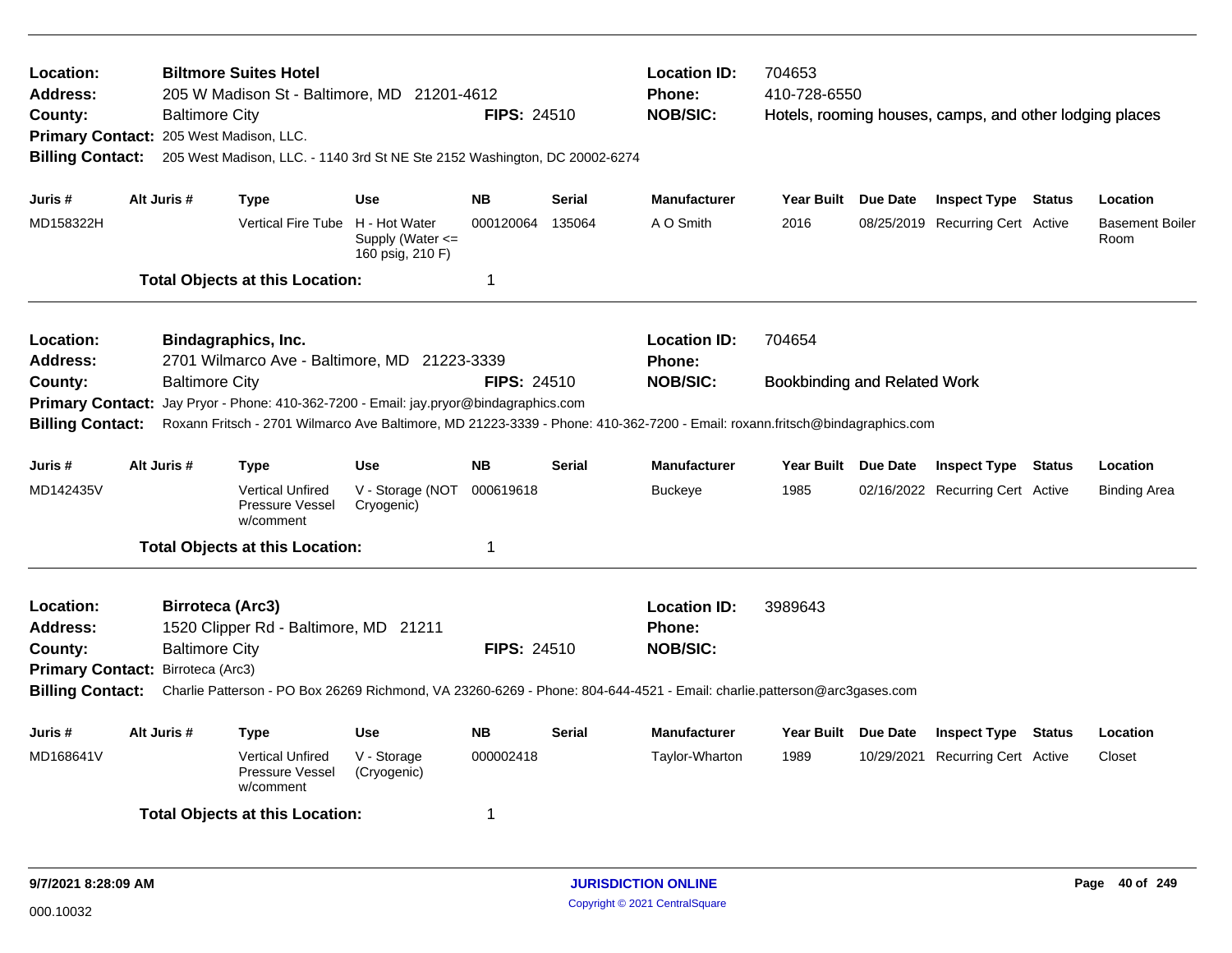| Location:<br>Address:<br>County:<br><b>Billing Contact:</b>        | Primary Contact: BlackWall Hitch | <b>BlackWall Hitch</b><br>111 Market PI - Baltimore, MD 21202-4035<br><b>Baltimore City</b>                                                                                                                                                                                                                                                            |                                                         | <b>FIPS: 24510</b> |                                | <b>Location ID:</b><br><b>Phone:</b><br><b>NOB/SIC:</b> | 3931000                |                 |                                              |        |                |
|--------------------------------------------------------------------|----------------------------------|--------------------------------------------------------------------------------------------------------------------------------------------------------------------------------------------------------------------------------------------------------------------------------------------------------------------------------------------------------|---------------------------------------------------------|--------------------|--------------------------------|---------------------------------------------------------|------------------------|-----------------|----------------------------------------------|--------|----------------|
| Juris #                                                            | Alt Juris #                      | <b>Type</b>                                                                                                                                                                                                                                                                                                                                            | <b>Use</b>                                              | <b>NB</b>          | <b>Serial</b>                  | <b>Manufacturer</b>                                     | <b>Year Built</b>      | <b>Due Date</b> | <b>Inspect Type Status</b>                   |        | Location       |
| MD165213H                                                          |                                  | <b>Horizontal Water</b><br>Tube                                                                                                                                                                                                                                                                                                                        | H - Hot Water<br>Heat (Water $\leq$<br>160 psig, 250 F) | 000092269          | 18PGT550112 Aic Gdynia<br>1086 |                                                         | 2018                   |                 | 11/20/2021 Recurring Cert Active             |        | 2nd FI Mech Rm |
|                                                                    |                                  | <b>Total Objects at this Location:</b>                                                                                                                                                                                                                                                                                                                 |                                                         | $\mathbf 1$        |                                |                                                         |                        |                 |                                              |        |                |
| Location:<br><b>Address:</b><br>County:<br><b>Billing Contact:</b> |                                  | <b>Blue Ocean Plaza (main office)</b><br>6615 Reisterstown Rd Ste 300 - Baltimore, MD 21215-2686<br><b>Baltimore City</b><br>Primary Contact: Hannah Green - Phone: 443-278-9315 - Cell: 443-925-6576 - Email: hgreen@blueocean.com<br>- 6615 Reisterstown Rd # 300 Baltimore, MD 21215-2686 - Phone: 443-278-9315 - Email: hannah@blueoceanrealty.net |                                                         | FIPS: 24510        |                                | <b>Location ID:</b><br><b>Phone:</b><br><b>NOB/SIC:</b> | 709216<br>443-278-9315 |                 | <b>Operators of Nonresidential Buildings</b> |        |                |
| Juris #                                                            | Alt Juris #                      | <b>Type</b>                                                                                                                                                                                                                                                                                                                                            | <b>Use</b>                                              | <b>NB</b>          | <b>Serial</b>                  | <b>Manufacturer</b>                                     | Year Built Due Date    |                 | <b>Inspect Type Status</b>                   |        | Location       |
| MD147298H                                                          |                                  | Cast Aluminum                                                                                                                                                                                                                                                                                                                                          | H - Hot Water<br>Heat (Water $\leq$<br>160 psig, 250 F) | CA                 |                                | <b>Bosch</b>                                            | 2012                   |                 | 02/22/2021 Recurring Cert Active             |        | <b>BLRM</b>    |
|                                                                    |                                  | <b>Total Objects at this Location:</b>                                                                                                                                                                                                                                                                                                                 |                                                         | $\overline{1}$     |                                |                                                         |                        |                 |                                              |        |                |
| Location:<br><b>Address:</b><br>County:<br><b>Billing Contact:</b> |                                  | <b>BlueLine Rental - Curtis Bay</b><br>2749 Hawkins Point Rd - Curtis Bay, MD 21226-1611<br><b>Baltimore City</b><br>Primary Contact: BlueLine Rental - Curtis Bay                                                                                                                                                                                     |                                                         | FIPS: 24510        |                                | <b>Location ID:</b><br><b>Phone:</b><br><b>NOB/SIC:</b> | 3675794                |                 |                                              |        |                |
| Juris #                                                            | Alt Juris #                      | <b>Type</b>                                                                                                                                                                                                                                                                                                                                            | <b>Use</b>                                              | <b>NB</b>          | <b>Serial</b>                  | <b>Manufacturer</b>                                     | <b>Year Built</b>      | Due Date        | <b>Inspect Type</b>                          | Status | Location       |
| MD160770V                                                          |                                  | Pressure Vessel<br>w/comment                                                                                                                                                                                                                                                                                                                           | Horizontal Unfired V - Storage (NOT<br>Cryogenic)       | 000385293          |                                | Manchester                                              | 2004                   |                 | 05/09/2020 Recurring Cert Active             |        | shop           |
|                                                                    |                                  | <b>Total Objects at this Location:</b>                                                                                                                                                                                                                                                                                                                 |                                                         | 1                  |                                |                                                         |                        |                 |                                              |        |                |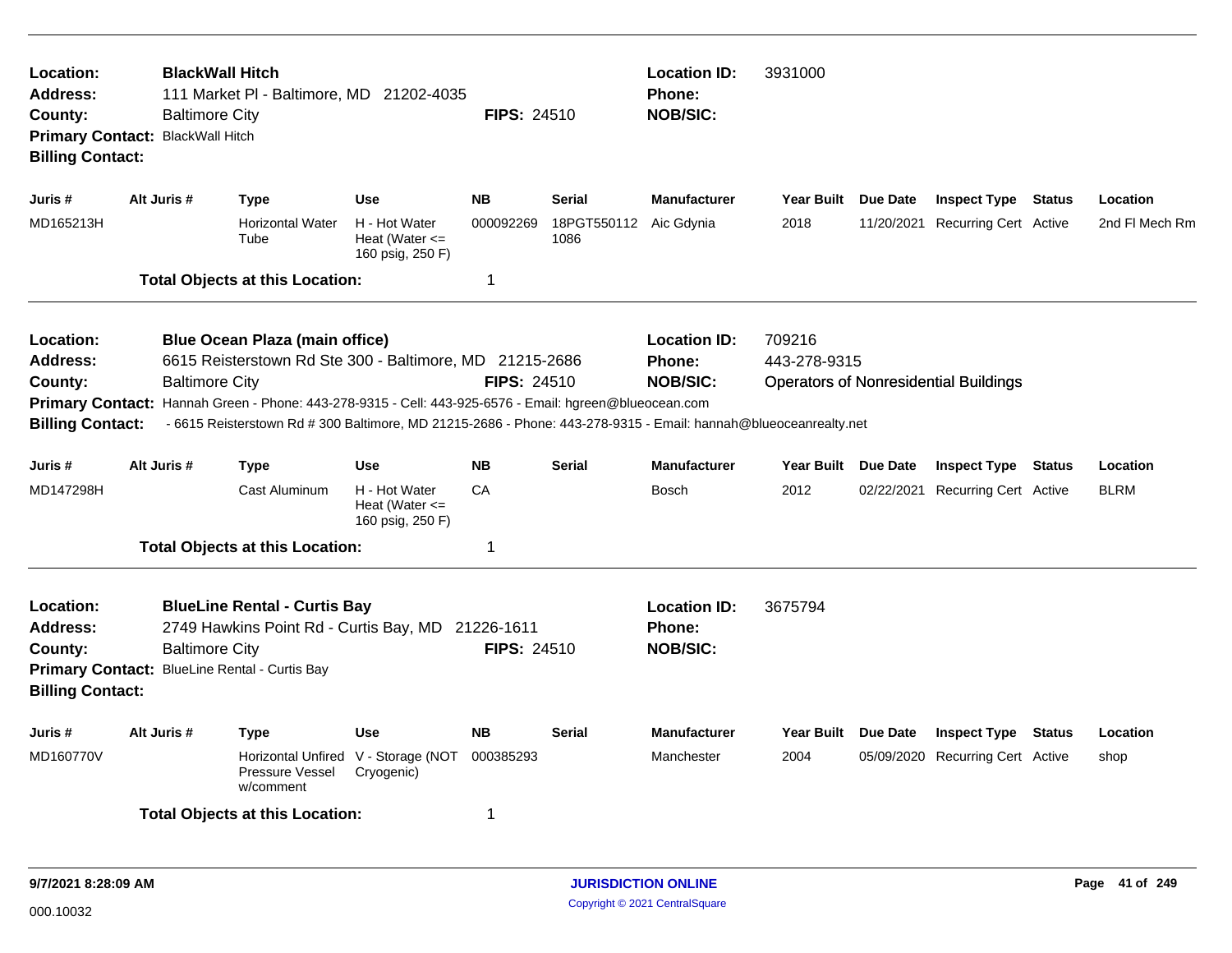| Location:                                                                                                                                                                    |           | <b>BMG</b>            |                                        |                                                                                  |                    |               | <b>Location ID:</b>                                                                                                                 | 726141                          |          |                                       |                                  |
|------------------------------------------------------------------------------------------------------------------------------------------------------------------------------|-----------|-----------------------|----------------------------------------|----------------------------------------------------------------------------------|--------------------|---------------|-------------------------------------------------------------------------------------------------------------------------------------|---------------------------------|----------|---------------------------------------|----------------------------------|
| Address:<br>County:<br><b>Primary Contact: BMG</b><br><b>Billing Contact:</b>                                                                                                |           | <b>Baltimore City</b> |                                        | 1114 Saint Paul St - Baltimore, MD 21202-2615                                    | <b>FIPS: 24510</b> |               | <b>Phone:</b><br><b>NOB/SIC:</b>                                                                                                    | Health and Allied Services, NEC |          |                                       |                                  |
| Juris #                                                                                                                                                                      |           | Alt Juris #           | <b>Type</b>                            | Use                                                                              | <b>NB</b>          | Serial        | <b>Manufacturer</b>                                                                                                                 | Year Built                      | Due Date | <b>Inspect Type Status</b>            | Location                         |
| MD034353H                                                                                                                                                                    |           |                       | Cast Iron                              | H - Hot Water<br>Heat (Water $\leq$<br>160 psig, 250 F)                          | <b>CI</b>          | 10-14493      | Slant Fin                                                                                                                           | 1981                            |          | 01/25/2021 Recurring Cert Active      | <b>Boiler Room</b>               |
| MD046282H                                                                                                                                                                    |           |                       | Cast Iron                              | H - Hot Water<br>Heat (Water $\leq$<br>160 psig, 250 F)                          | CI                 | 7578          | Columbia                                                                                                                            | 1981                            |          | 01/25/2021 Recurring Cert Active      | <b>Boiler Room</b>               |
|                                                                                                                                                                              |           |                       | <b>Total Objects at this Location:</b> |                                                                                  | $\overline{2}$     |               |                                                                                                                                     |                                 |          |                                       |                                  |
| <b>Bnai Jacob Shaarei Zion</b><br>Location:<br>6602 Park Heights Ave - Baltimore, MD 21215-3009<br><b>Address:</b><br><b>Baltimore City</b><br><b>FIPS: 24510</b><br>County: |           |                       |                                        |                                                                                  |                    |               | <b>Location ID:</b><br><b>Phone:</b>                                                                                                | 724722                          |          |                                       |                                  |
| <b>Billing Contact:</b>                                                                                                                                                      |           |                       |                                        | Primary Contact: Gracie Rosenblum - Phone: 410-358-2631 - Email: office@bjsz.org |                    |               | <b>NOB/SIC:</b><br>Gracie Rosenblum - 6602 Park Heights Ave Baltimore, MD 21215-3009 - Phone: 410-358-2631 - Email: office@bjsz.org | Membership organizations        |          |                                       |                                  |
| Juris #                                                                                                                                                                      |           | Alt Juris #           | <b>Type</b>                            | Use                                                                              | <b>NB</b>          | <b>Serial</b> | <b>Manufacturer</b>                                                                                                                 | Year Built Due Date             |          | <b>Inspect Type Status</b>            | Location                         |
| MD050705H                                                                                                                                                                    |           |                       | Cast Iron                              | H - Hot Water<br>Heat (Water $\leq$<br>160 psig, 250 F)                          | <b>CI</b>          | 170-5410      | Peerless                                                                                                                            | 1964                            |          | 05/07/2023 Recurring Cert Active      | <b>Blr Rm</b><br><b>Basement</b> |
|                                                                                                                                                                              |           |                       | <b>Total Objects at this Location:</b> |                                                                                  | 1                  |               |                                                                                                                                     |                                 |          |                                       |                                  |
| Location:<br><b>Address:</b>                                                                                                                                                 |           | <b>Bnos Yisroel</b>   |                                        | 6300 Park Heights Ave - Baltimore, MD 21215-2906                                 |                    |               | <b>Location ID:</b><br><b>Phone:</b>                                                                                                | 729622                          |          |                                       |                                  |
| County:                                                                                                                                                                      |           | <b>Baltimore City</b> |                                        |                                                                                  | <b>FIPS: 24510</b> |               | <b>NOB/SIC:</b>                                                                                                                     |                                 |          | Professional Membership Organizations |                                  |
| Primary Contact: Bnos Yisroel<br><b>Billing Contact:</b>                                                                                                                     |           |                       |                                        | - 6300 Park Heights Ave Baltimore, MD 21215-2906                                 |                    |               |                                                                                                                                     |                                 |          |                                       |                                  |
| Juris #                                                                                                                                                                      |           | Alt Juris #           | <b>Type</b>                            | <b>Use</b>                                                                       | <b>NB</b>          | Serial        | <b>Manufacturer</b>                                                                                                                 | <b>Year Built</b>               | Due Date | <b>Inspect Type Status</b>            | Location                         |
| MD079484H                                                                                                                                                                    | Boiler #1 |                       | Cast Iron                              | H - Hot Water<br>Heat (Water $\leq$<br>160 psig, 250 F)                          | <b>CI</b>          | N91-453       | <b>HB Smith</b>                                                                                                                     | 1991                            |          | 04/04/2022 Recurring Cert Active      | <b>BLR RM</b>                    |
| MD079485H                                                                                                                                                                    | Boiler #2 |                       | Cast Iron                              | H - Hot Water                                                                    | CI                 | N91-642       | <b>HB Smith</b>                                                                                                                     | 1991                            |          | 04/04/2022 Recurring Cert Active      | <b>Boiler Room</b>               |
| 9/7/2021 8:28:09 AM                                                                                                                                                          |           |                       |                                        |                                                                                  |                    |               | <b>JURISDICTION ONLINE</b>                                                                                                          |                                 |          |                                       | Page 42 of 249                   |
| 000.10032                                                                                                                                                                    |           |                       |                                        |                                                                                  |                    |               | Copyright © 2021 CentralSquare                                                                                                      |                                 |          |                                       |                                  |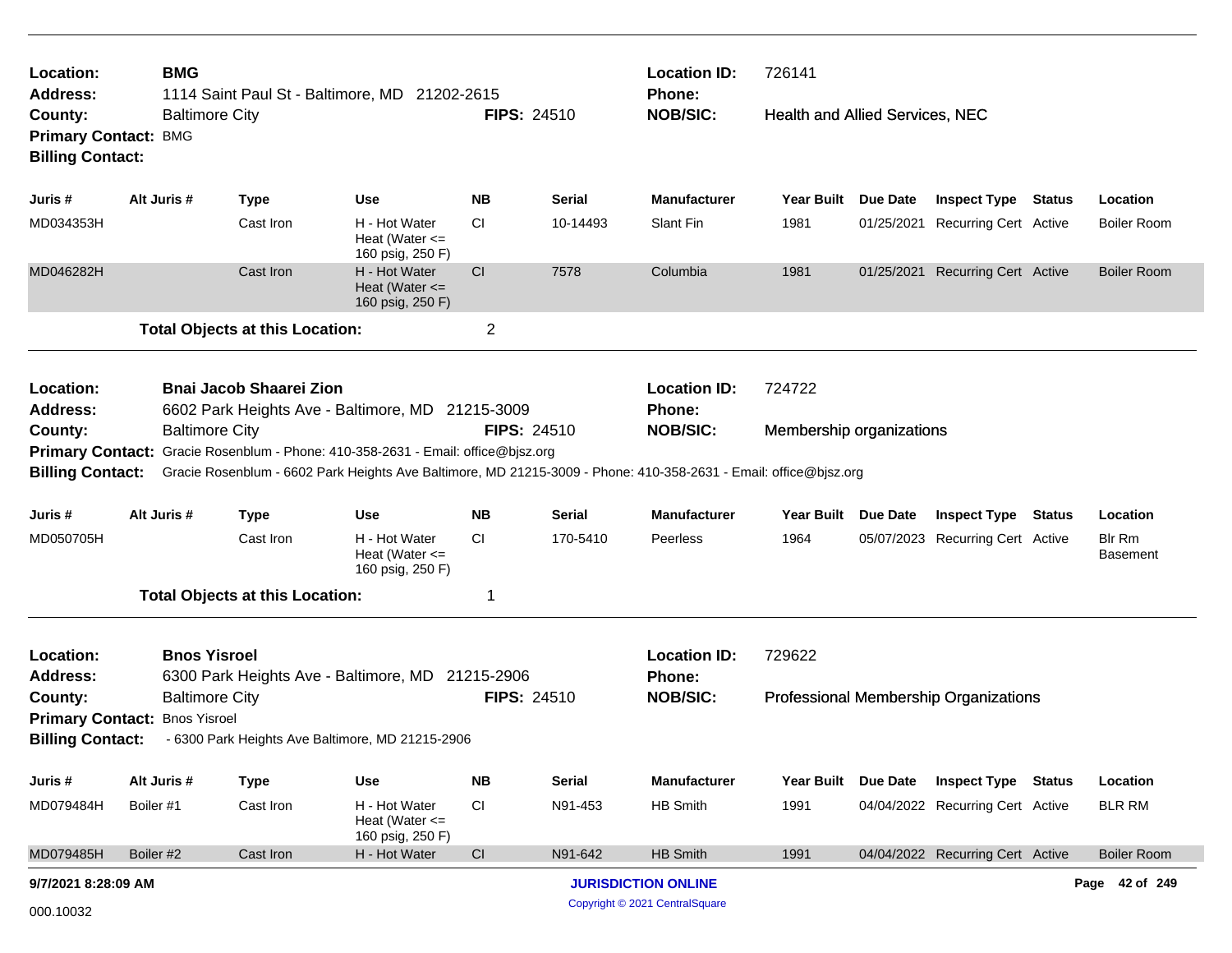| Juris #                 | Alt Juris #           | <b>Type</b>                                                                            | Use                                                         | <b>NB</b>          | <b>Serial</b> | <b>Manufacturer</b>                                                                                                      |                                   | Year Built Due Date | <b>Inspect Type Status</b>           | Location      |
|-------------------------|-----------------------|----------------------------------------------------------------------------------------|-------------------------------------------------------------|--------------------|---------------|--------------------------------------------------------------------------------------------------------------------------|-----------------------------------|---------------------|--------------------------------------|---------------|
|                         |                       |                                                                                        | Heat (Water $\leq$<br>160 psig, 250 F)                      |                    |               |                                                                                                                          |                                   |                     |                                      |               |
|                         |                       | <b>Total Objects at this Location:</b>                                                 |                                                             | $\overline{2}$     |               |                                                                                                                          |                                   |                     |                                      |               |
| Location:               | <b>Bo Brooks</b>      |                                                                                        |                                                             |                    |               | <b>Location ID:</b>                                                                                                      | 704777                            |                     |                                      |               |
| <b>Address:</b>         |                       | 2780 Lighthouse Pt - Highlandtown, MD 21224-5055                                       |                                                             |                    |               | Phone:                                                                                                                   | 410-558-0202                      |                     |                                      |               |
| County:                 | <b>Baltimore City</b> |                                                                                        |                                                             | FIPS: 24510        |               | <b>NOB/SIC:</b>                                                                                                          | <b>Eating and Drinking Places</b> |                     |                                      |               |
|                         |                       | Primary Contact: Christopher Hannan - Phone: 410-558-0202 - Email: channan@bobroks.com |                                                             |                    |               |                                                                                                                          |                                   |                     |                                      |               |
| <b>Billing Contact:</b> |                       |                                                                                        |                                                             |                    |               | Christopher Hannan - 2780 Lighthouse Pt E Highlandtown, MD 21224-5055 - Phone: 410-558-0202 - Email: channan@bobroks.com |                                   |                     |                                      |               |
| Juris #                 | Alt Juris #           | <b>Type</b>                                                                            | <b>Use</b>                                                  | <b>NB</b>          | <b>Serial</b> | <b>Manufacturer</b>                                                                                                      |                                   | Year Built Due Date | <b>Inspect Type Status</b>           | Location      |
| MD144713H               |                       | <b>Water Heater</b><br>(HLW)                                                           | H - Hot Water<br>Supply (Water <=<br>160 psig, 210 F)       | 000149851          |               | A O Smith                                                                                                                | 2010                              |                     | 11/10/2020 Recurring Cert Active     | Kitchen       |
|                         |                       | <b>Total Objects at this Location:</b>                                                 |                                                             | 1                  |               |                                                                                                                          |                                   |                     |                                      |               |
| Location:               |                       | <b>Bob Bell Chevrolet</b>                                                              |                                                             |                    |               | <b>Location ID:</b>                                                                                                      | 721052                            |                     |                                      |               |
| <b>Address:</b>         |                       | 1 Kane St - Baltimore, MD 21224-1815                                                   |                                                             |                    |               | <b>Phone:</b>                                                                                                            |                                   |                     |                                      |               |
| County:                 | <b>Baltimore City</b> |                                                                                        |                                                             | <b>FIPS: 24510</b> |               | <b>NOB/SIC:</b>                                                                                                          |                                   |                     | Motor Vehicle Dealers (New and Used) |               |
|                         |                       | Primary Contact: Tony Simancek - Phone: 410 633 908 - Email: tsimancek@bobell.com      |                                                             |                    |               |                                                                                                                          |                                   |                     |                                      |               |
| <b>Billing Contact:</b> |                       |                                                                                        |                                                             |                    |               | Tony Simancek - 1 Kane St Baltimore, MD 21224-1815 - Phone: 410 633 908 - Email: tsimancek@bobell.com                    |                                   |                     |                                      |               |
| Juris #                 | Alt Juris #           | <b>Type</b>                                                                            | <b>Use</b>                                                  | <b>NB</b>          | Serial        | <b>Manufacturer</b>                                                                                                      | Year Built Due Date               |                     | <b>Inspect Type Status</b>           | Location      |
| MD028558V               | -1                    | Pressure Vessel<br>w/comment                                                           | Horizontal Unfired V - Storage (NOT<br>Cryogenic)           | 000735235          |               | <b>Brunner</b>                                                                                                           | 1988                              | 02/12/2021          | <b>Recurring Cert</b> Active         | O/S TRANS SHP |
| MD110248V               | 3                     | Pressure Vessel<br>w/comment                                                           | Horizontal Unfired V - Storage (NOT 000294534<br>Cryogenic) |                    |               | Manchester                                                                                                               | 1995                              |                     | 02/12/2021 Recurring Cert Active     | O/S TRK SHOP  |
| MD166249V               | $\overline{2}$        | Pressure Vessel<br>w/comment                                                           | Horizontal Unfired V - Storage (NOT<br>Cryogenic)           | 002153756          |               | Manchester                                                                                                               | 2019                              |                     | 05/29/2022 Recurring Cert Active     | O/S MAIN SHP  |
|                         |                       | <b>Total Objects at this Location:</b>                                                 |                                                             | 3                  |               |                                                                                                                          |                                   |                     |                                      |               |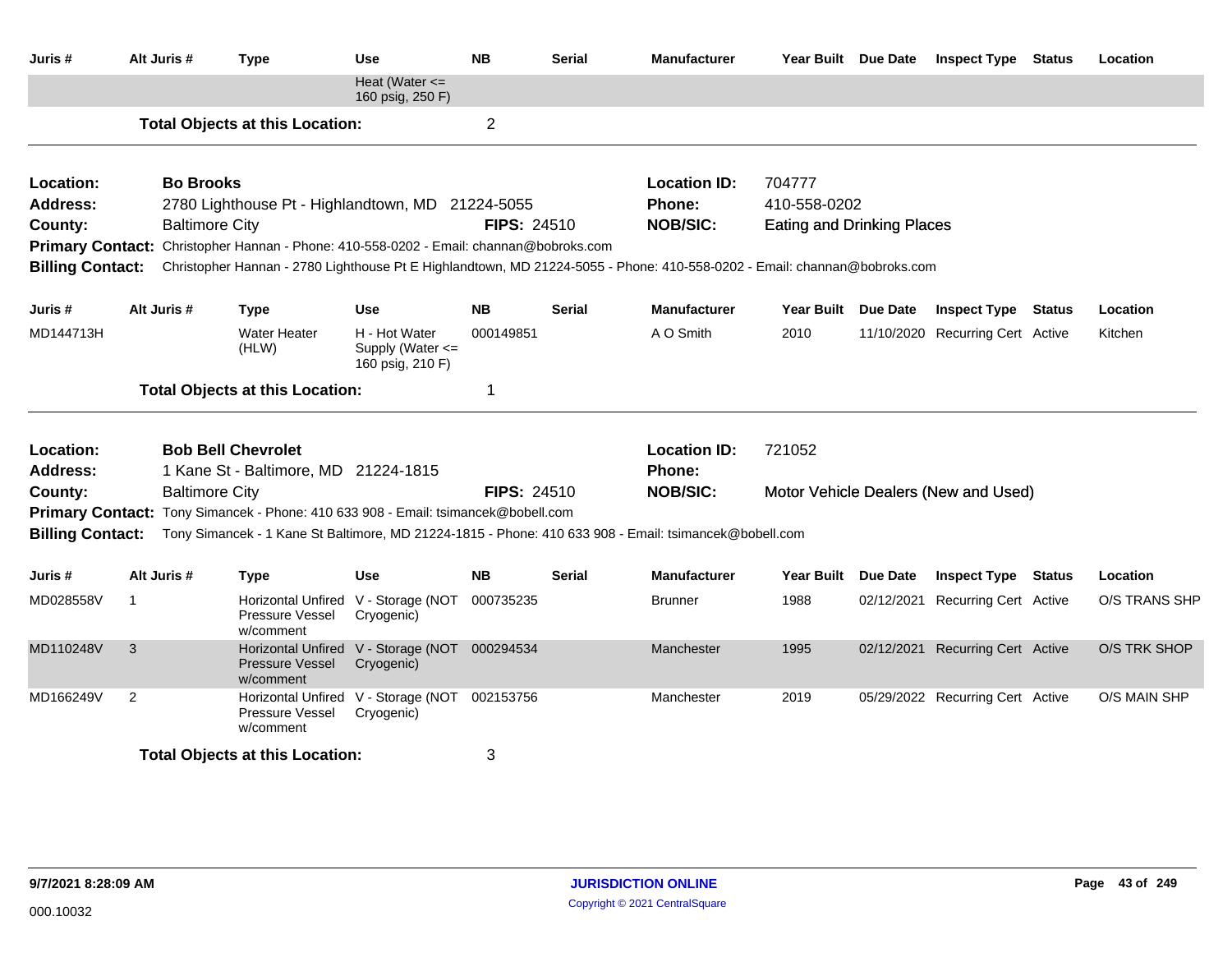| Location:<br><b>Address:</b><br>County:<br><b>Billing Contact:</b> |             | <b>Baltimore City</b> | <b>Boccaccios Restaurant</b><br>925 Eastern Ave - Baltimore, MD 21202-4323<br>Primary Contact: Gordon Smith - Phone: 443-750-0154 - Email: gsmith@artemisprop.com |                                                         | <b>FIPS: 24510</b> |               | <b>Location ID:</b><br>Phone:<br><b>NOB/SIC:</b><br>Yolanda Shanks - 100 N Charles St Ste 1730 Baltimore, MD 21201-3818 - Phone: 410-244-7200 - Email: yshanks@artemisprop.com | 704868<br>Eating and drinking places |          |                                              |        |                    |
|--------------------------------------------------------------------|-------------|-----------------------|-------------------------------------------------------------------------------------------------------------------------------------------------------------------|---------------------------------------------------------|--------------------|---------------|--------------------------------------------------------------------------------------------------------------------------------------------------------------------------------|--------------------------------------|----------|----------------------------------------------|--------|--------------------|
| Juris #                                                            | Alt Juris # |                       | <b>Type</b>                                                                                                                                                       | <b>Use</b>                                              | <b>NB</b>          | <b>Serial</b> | <b>Manufacturer</b>                                                                                                                                                            | Year Built Due Date                  |          | <b>Inspect Type Status</b>                   |        | Location           |
| MD120548H                                                          |             |                       | Cast Iron                                                                                                                                                         | H - Hot Water<br>Heat (Water $\leq$<br>160 psig, 250 F) | CI.                |               | Weil-McLain                                                                                                                                                                    | 2003                                 |          | 12/05/2020 Recurring Cert Active             |        | <b>Boiler Room</b> |
|                                                                    |             |                       | <b>Total Objects at this Location:</b>                                                                                                                            |                                                         | 1                  |               |                                                                                                                                                                                |                                      |          |                                              |        |                    |
| Location:<br><b>Address:</b>                                       |             | <b>Bolsam Autos</b>   | 3401 Frederick Ave - Baltimore, MD 21229-3812                                                                                                                     |                                                         |                    |               | <b>Location ID:</b><br>Phone:                                                                                                                                                  | 709462                               |          |                                              |        |                    |
| County:<br><b>Billing Contact:</b>                                 |             | <b>Baltimore City</b> | Primary Contact: Yomi Iyanda - Phone: 443-473-2629<br>Yomi Iyanda - 3401 Frederick Ave Baltimore, MD 21229-3812 - Phone: 443-473-2629                             |                                                         | FIPS: 24510        |               | <b>NOB/SIC:</b>                                                                                                                                                                | <b>Automotive Dealers, NEC</b>       |          |                                              |        |                    |
| Juris #                                                            | Alt Juris # |                       | <b>Type</b>                                                                                                                                                       | Use                                                     | <b>NB</b>          | <b>Serial</b> | <b>Manufacturer</b>                                                                                                                                                            | <b>Year Built</b>                    | Due Date | <b>Inspect Type</b>                          | Status | Location           |
| MD096964V                                                          |             |                       | Horizontal Unfired V - Storage (NOT<br>Pressure Vessel<br>w/comment                                                                                               | Cryogenic)                                              | 000984176          |               | Buckeye                                                                                                                                                                        | 1991                                 |          | 11/27/2021 Recurring Cert Active             |        | Shop               |
|                                                                    |             |                       | <b>Total Objects at this Location:</b>                                                                                                                            |                                                         | $\mathbf 1$        |               |                                                                                                                                                                                |                                      |          |                                              |        |                    |
| Location:<br><b>Address:</b>                                       |             |                       | Bon Secours Hospital Baltimore, Inc./Women's Ctr.<br>10 N Pulaski St - Baltimore, MD 21223-1549                                                                   |                                                         |                    |               | <b>Location ID:</b><br>Phone:                                                                                                                                                  | 714068                               |          |                                              |        |                    |
| County:<br><b>Primary Contact:</b><br><b>Billing Contact:</b>      |             | <b>Baltimore City</b> | John Martin - Phone: 410-362-3436 - Email: John_Martin@bshsi.org<br>Plant Operations - 2000 W Baltimore St Baltimore, MD 21223-1558 - Phone: 410-362-3000         |                                                         | <b>FIPS: 24510</b> |               | <b>NOB/SIC:</b>                                                                                                                                                                |                                      |          | <b>Individual and Family Social Services</b> |        |                    |
|                                                                    |             |                       |                                                                                                                                                                   |                                                         |                    |               |                                                                                                                                                                                |                                      |          |                                              |        |                    |
| Juris #                                                            | Alt Juris # |                       | <b>Type</b>                                                                                                                                                       | <b>Use</b>                                              | <b>NB</b>          | <b>Serial</b> | <b>Manufacturer</b>                                                                                                                                                            | <b>Year Built</b>                    | Due Date | <b>Inspect Type</b>                          | Status | Location           |
| MD136300H                                                          |             |                       | Cast Iron                                                                                                                                                         | H - Hot Water<br>Heat (Water $\leq$<br>160 psig, 250 F) | CI.                | 65033627      | Burnham                                                                                                                                                                        | 2007                                 |          | 08/26/2020 Recurring Cert Active             |        | <b>Basement</b>    |
|                                                                    |             |                       | <b>Total Objects at this Location:</b>                                                                                                                            |                                                         | 1                  |               |                                                                                                                                                                                |                                      |          |                                              |        |                    |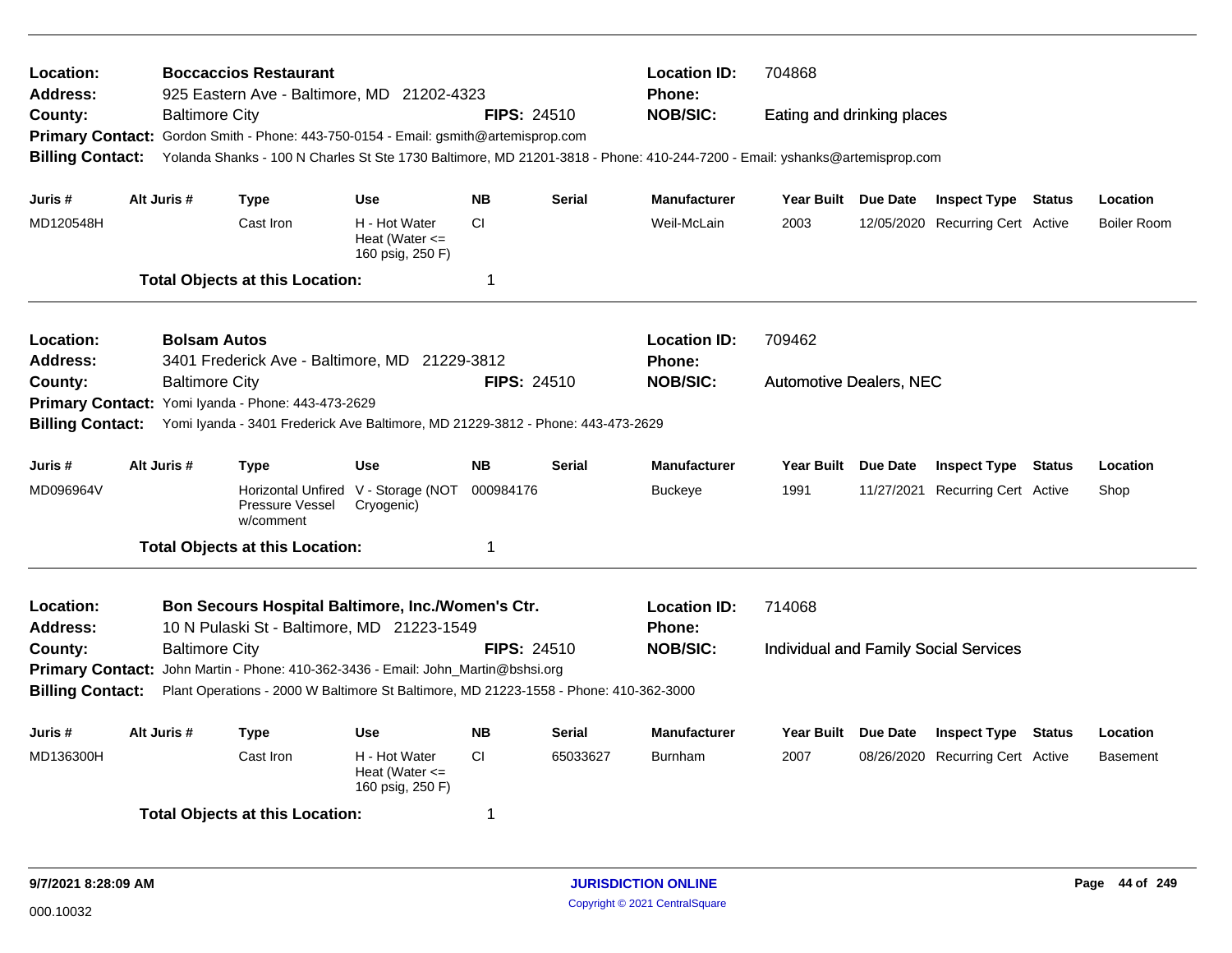| Location:<br><b>Address:</b><br>County:<br><b>Billing Contact:</b>        | <b>Baltimore City</b> | <b>Bonnie Ridge Apartments</b><br>3 Sugarloaf Ct - Baltimore, MD 21209-2318<br>Primary Contact: Jose Lovo - Phone: 410-484-8674 - Email: Jlovo@WMapts.com<br>Jessica Richards - 6617 Bonnie Ridge Dr Baltimore, MD 21209-1948 - Phone: 410-484-0055 - Email: Jrichards@wmapts.com                              |                                                                            | FIPS: 24510                         |                                                         | <b>Location ID:</b><br><b>Phone:</b><br><b>NOB/SIC:</b>          | 1902554<br><b>Operators of Apartment Buildings</b> |                                                                                             |               |                                           |
|---------------------------------------------------------------------------|-----------------------|----------------------------------------------------------------------------------------------------------------------------------------------------------------------------------------------------------------------------------------------------------------------------------------------------------------|----------------------------------------------------------------------------|-------------------------------------|---------------------------------------------------------|------------------------------------------------------------------|----------------------------------------------------|---------------------------------------------------------------------------------------------|---------------|-------------------------------------------|
| Juris #<br>MD160738H                                                      | Alt Juris #           | <b>Type</b><br><b>Water Heater</b><br>(HLW)<br><b>Total Objects at this Location:</b>                                                                                                                                                                                                                          | <b>Use</b><br>H - Hot Water<br>Supply (Water $\leq$<br>160 psig, 210 F)    | <b>NB</b><br>000121709<br>-1        | <b>Serial</b>                                           | <b>Manufacturer</b><br><b>Bradford White</b>                     | Year Built Due Date<br>2017                        | <b>Inspect Type Status</b><br>03/09/2022 Recurring Cert Active                              |               | Location<br>3 Sugarloaf                   |
| <b>Location:</b><br><b>Address:</b><br>County:<br><b>Billing Contact:</b> | <b>Baltimore City</b> | <b>Bonnie Ridge Apartments</b><br>6 Sugarloaf Ct - Baltimore, MD 21209-2325<br>Primary Contact: Jose Lovo - Phone: 410-484-8674 - Email: Jlovo@WMapts.com<br>Jessica Richards - 6617 Bonnie Ridge Dr Baltimore, MD 21209-1948 - Phone: 410-484-0055 - Email: Jrichards@wmapts.com                              |                                                                            | FIPS: 24510                         |                                                         | <b>Location ID:</b><br><b>Phone:</b><br><b>NOB/SIC:</b>          | 1902553<br><b>Operators of Apartment Buildings</b> |                                                                                             |               |                                           |
| Juris #<br>MD105338H<br>MD136172H                                         | Alt Juris #           | <b>Type</b><br>Vertical Fire Tube H - Hot Water<br>Vertical Fire Tube H - Hot Water                                                                                                                                                                                                                            | <b>Use</b><br>Supply (Water $\leq$<br>160 psig, 210 F)<br>Supply (Water <= | <b>NB</b><br>000043309<br>000090028 | <b>Serial</b>                                           | <b>Manufacturer</b><br><b>Jet Glass</b><br><b>Bradford White</b> | Year Built Due Date<br>1997<br>2010                | <b>Inspect Type</b><br>05/12/2022 Recurring Cert Active<br>05/12/2022 Recurring Cert Active | Status        | Location<br>6 SUGARLOAF<br>6 Sugarloaf Ct |
|                                                                           |                       | <b>Total Objects at this Location:</b>                                                                                                                                                                                                                                                                         | 160 psig, 210 F)                                                           | $\overline{2}$                      |                                                         |                                                                  |                                                    |                                                                                             |               |                                           |
| Location:<br><b>Address:</b><br>County:<br><b>Billing Contact:</b>        | <b>Baltimore City</b> | <b>Bonnie Ridge Apartments</b><br>6507 Copper Ridge Dr - Baltimore, MD 21209-2315<br>Primary Contact: Angel Rosa - Phone: 443-842-0703 - Cell: 443-677-1312 - Email: ANrosa@WMapts.com<br>Jessica Richards - 6617 Bonnie Ridge Dr Baltimore, MD 21209-1948 - Phone: 410-484-0055 - Email: Jrichards@wmapts.com |                                                                            | <b>FIPS: 24510</b>                  | <b>Location ID:</b><br><b>Phone:</b><br><b>NOB/SIC:</b> | 1760631<br><b>Operators of Apartment Buildings</b>               |                                                    |                                                                                             |               |                                           |
| Juris #<br>MD161391H                                                      | Alt Juris #           | <b>Type</b><br><b>Water Heater</b><br>(HLW)                                                                                                                                                                                                                                                                    | Use<br>H - Hot Water<br>Supply (Water $\leq$<br>160 psig, 210 F)           | <b>NB</b><br>000119490              | <b>Serial</b>                                           | <b>Manufacturer</b><br><b>Bradford White</b>                     | Year Built Due Date<br>2016                        | <b>Inspect Type</b><br>10/02/2022 Recurring Cert Active                                     | <b>Status</b> | Location<br>6507 Copper                   |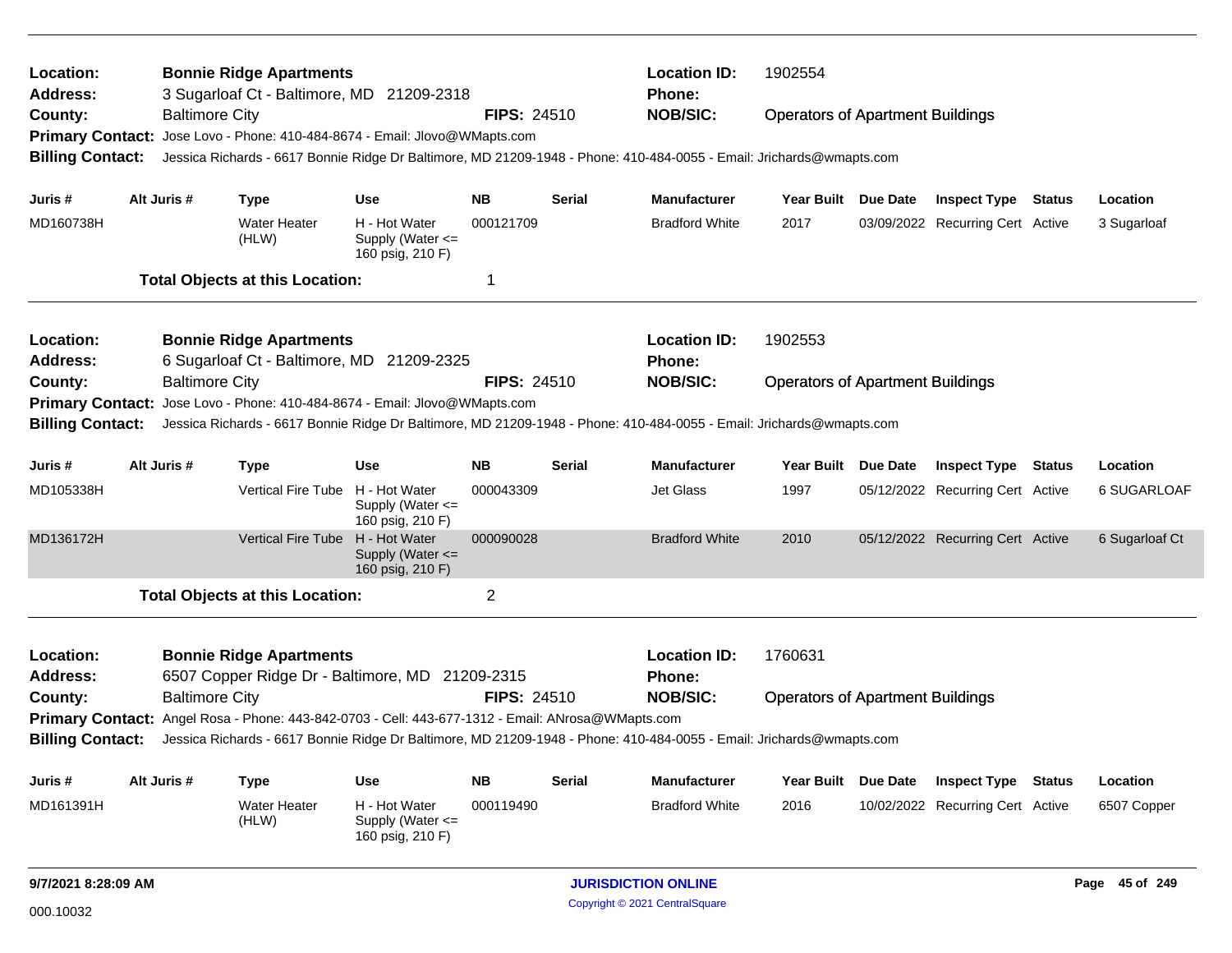| Location:<br><b>Address:</b>       |  |                       | <b>Bonnie Ridge Apartments</b><br>6604 Bonnie Ridge Dr - Baltimore, MD 21209-1928                        |                                                           |                    |               | <b>Location ID:</b><br><b>Phone:</b>                                                                                 | 1760633                                 |                 |                                  |        |                      |
|------------------------------------|--|-----------------------|----------------------------------------------------------------------------------------------------------|-----------------------------------------------------------|--------------------|---------------|----------------------------------------------------------------------------------------------------------------------|-----------------------------------------|-----------------|----------------------------------|--------|----------------------|
| County:                            |  | <b>Baltimore City</b> |                                                                                                          |                                                           | <b>FIPS: 24510</b> |               | <b>NOB/SIC:</b>                                                                                                      | <b>Operators of Apartment Buildings</b> |                 |                                  |        |                      |
| <b>Primary Contact:</b>            |  |                       | Jose Lovo - Phone: 410-484-8674 - Email: Jlovo@WMapts.com                                                |                                                           |                    |               |                                                                                                                      |                                         |                 |                                  |        |                      |
| <b>Billing Contact:</b>            |  |                       |                                                                                                          |                                                           |                    |               | Jessica Richards - 6617 Bonnie Ridge Dr Baltimore, MD 21209-1948 - Phone: 410-484-0055 - Email: Jrichards@wmapts.com |                                         |                 |                                  |        |                      |
| Juris #                            |  | Alt Juris #           | <b>Type</b>                                                                                              | Use                                                       | <b>NB</b>          | <b>Serial</b> | <b>Manufacturer</b>                                                                                                  | Year Built Due Date                     |                 | <b>Inspect Type Status</b>       |        | Location             |
| MD135937H                          |  |                       | <b>Vertical Fire Tube</b>                                                                                | H - Hot Water<br>Supply (Water $\leq$<br>160 psig, 210 F) | 000086247          |               | <b>Bradford White</b>                                                                                                | 2009                                    |                 | 05/12/2022 Recurring Cert Active |        | 6604 Bonnie<br>Ridge |
|                                    |  |                       | <b>Total Objects at this Location:</b>                                                                   |                                                           | 1                  |               |                                                                                                                      |                                         |                 |                                  |        |                      |
| Location:<br><b>Address:</b>       |  |                       | <b>Bonnie Ridge Apartments</b><br>6611 Bonnie Ridge Dr - Baltimore, MD 21209-1933                        |                                                           |                    |               | <b>Location ID:</b><br>Phone:                                                                                        | 1760636                                 |                 |                                  |        |                      |
| County:<br><b>Primary Contact:</b> |  | <b>Baltimore City</b> |                                                                                                          |                                                           | FIPS: 24510        |               | <b>NOB/SIC:</b>                                                                                                      | <b>Operators of Apartment Buildings</b> |                 |                                  |        |                      |
|                                    |  |                       | Jose Lovo - Phone: 410-484-8674 - Email: Jlovo@WMapts.com                                                |                                                           |                    |               |                                                                                                                      |                                         |                 |                                  |        |                      |
| <b>Billing Contact:</b>            |  |                       |                                                                                                          |                                                           |                    |               | Teresa Weyant - 6617 Bonnie Ridge Dr Baltimore, MD 21209-1948 - Phone: 410-484-0055 - Email: TWeyant@WMapts.com      |                                         |                 |                                  |        |                      |
| Juris #                            |  | Alt Juris #           | <b>Type</b>                                                                                              | <b>Use</b>                                                | <b>NB</b>          | <b>Serial</b> | <b>Manufacturer</b>                                                                                                  | <b>Year Built</b>                       | <b>Due Date</b> | <b>Inspect Type</b>              | Status | Location             |
| MD135938H                          |  |                       | <b>Vertical Fire Tube</b>                                                                                | H - Hot Water<br>Supply (Water $\leq$<br>160 psig, 210 F) | 000086273          |               | <b>Bradford White</b>                                                                                                | 2009                                    |                 | 03/09/2022 Recurring Cert Active |        | 6611 Bonnie<br>Ridge |
|                                    |  |                       | <b>Total Objects at this Location:</b>                                                                   |                                                           | $\mathbf 1$        |               |                                                                                                                      |                                         |                 |                                  |        |                      |
| Location:                          |  |                       | <b>Bonnie Ridge Apartments</b>                                                                           |                                                           |                    |               | <b>Location ID:</b>                                                                                                  | 1760645                                 |                 |                                  |        |                      |
| <b>Address:</b>                    |  |                       | 6728 Bonnie Ridge Dr - Baltimore, MD 21209-1834                                                          |                                                           |                    |               | <b>Phone:</b>                                                                                                        |                                         |                 |                                  |        |                      |
| County:                            |  | <b>Baltimore City</b> |                                                                                                          |                                                           | FIPS: 24510        |               | <b>NOB/SIC:</b>                                                                                                      | <b>Operators of Apartment Buildings</b> |                 |                                  |        |                      |
|                                    |  |                       | <b>Primary Contact:</b> Angel Rosa - Phone: 443-842-0703 - Cell: 443-677-1312 - Email: ANrosa@WMapts.com |                                                           |                    |               |                                                                                                                      |                                         |                 |                                  |        |                      |
| <b>Billing Contact:</b>            |  |                       |                                                                                                          |                                                           |                    |               | Jessica Richards - 6617 Bonnie Ridge Dr Baltimore, MD 21209-1948 - Phone: 410-484-0055 - Email: Jrichards@wmapts.com |                                         |                 |                                  |        |                      |
| Juris #                            |  | Alt Juris #           | <b>Type</b>                                                                                              | <b>Use</b>                                                | <b>NB</b>          | <b>Serial</b> | <b>Manufacturer</b>                                                                                                  | Year Built Due Date                     |                 | <b>Inspect Type</b>              | Status | Location             |
| MD161390H                          |  |                       | <b>Water Heater</b><br>(HLW)                                                                             | H - Hot Water<br>Supply (Water $\leq$<br>160 psig, 210 F) | 000126636          |               | <b>Bradford White</b>                                                                                                | 2018                                    |                 | 10/02/2022 Recurring Cert Active |        | 6728 Bonnie          |
|                                    |  |                       | <b>Total Objects at this Location:</b>                                                                   |                                                           | 1                  |               |                                                                                                                      |                                         |                 |                                  |        |                      |
| 9/7/2021 8:28:09 AM                |  |                       |                                                                                                          |                                                           |                    |               | <b>JURISDICTION ONLINE</b>                                                                                           |                                         |                 |                                  |        | Page 46 of 249       |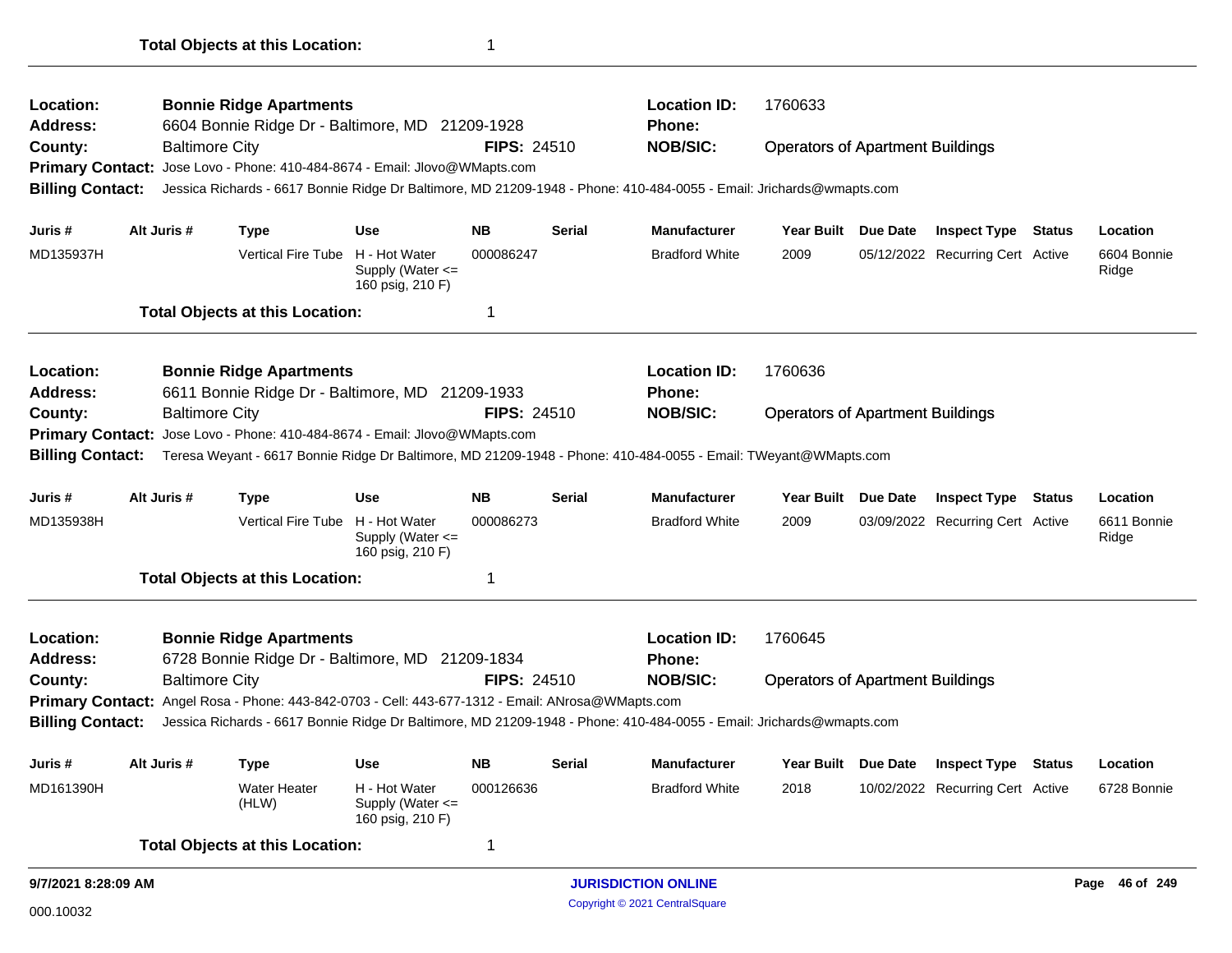| Location:<br><b>Address:</b> |             | <b>Bonnie Ridge Apartments</b><br>6802 Bonnie Ridge Dr - Baltimore, MD 21209-1711                                    |                                                       |                    |               | <b>Location ID:</b><br>Phone: | 1760576                                 |                     |                                  |               |                      |
|------------------------------|-------------|----------------------------------------------------------------------------------------------------------------------|-------------------------------------------------------|--------------------|---------------|-------------------------------|-----------------------------------------|---------------------|----------------------------------|---------------|----------------------|
| County:                      |             | <b>Baltimore City</b>                                                                                                |                                                       | <b>FIPS: 24510</b> |               | <b>NOB/SIC:</b>               | <b>Operators of Apartment Buildings</b> |                     |                                  |               |                      |
| <b>Primary Contact:</b>      |             | Jose Lovo - Phone: 410-484-8674 - Email: Jlovo@WMapts.com                                                            |                                                       |                    |               |                               |                                         |                     |                                  |               |                      |
| <b>Billing Contact:</b>      |             | Teresa Weyant - 6617 Bonnie Ridge Dr Baltimore, MD 21209-1948 - Phone: 410-484-0055 - Email: TWeyant@WMapts.com      |                                                       |                    |               |                               |                                         |                     |                                  |               |                      |
| Juris #                      | Alt Juris # | <b>Type</b>                                                                                                          | Use                                                   | <b>NB</b>          | <b>Serial</b> | Manufacturer                  | Year Built Due Date                     |                     | <b>Inspect Type Status</b>       |               | Location             |
| MD131467H                    |             | Vertical Fire Tube H - Hot Water                                                                                     | Supply (Water <=<br>160 psig, 210 F)                  | 000105073          |               | A O Smith                     | 2006                                    |                     | 03/09/2022 Recurring Cert Active |               | 6802 Bonnie<br>Ridge |
|                              |             | <b>Total Objects at this Location:</b>                                                                               |                                                       | -1                 |               |                               |                                         |                     |                                  |               |                      |
| Location:                    |             | <b>Bonnie Ridge Apartments</b>                                                                                       |                                                       |                    |               | <b>Location ID:</b>           | 1760653                                 |                     |                                  |               |                      |
| <b>Address:</b>              |             | 6806 Maple Leaf Ct - Baltimore, MD 21209-1859                                                                        |                                                       |                    |               | <b>Phone:</b>                 |                                         |                     |                                  |               |                      |
| County:                      |             | <b>Baltimore City</b>                                                                                                |                                                       | <b>FIPS: 24510</b> |               | <b>NOB/SIC:</b>               | <b>Operators of Apartment Buildings</b> |                     |                                  |               |                      |
|                              |             | Primary Contact: Angel Rosa - Phone: 443-842-0703 - Cell: 443-677-1312 - Email: ANrosa@WMapts.com                    |                                                       |                    |               |                               |                                         |                     |                                  |               |                      |
| <b>Billing Contact:</b>      |             | Jessica Richards - 6617 Bonnie Ridge Dr Baltimore, MD 21209-1948 - Phone: 410-484-0055 - Email: Jrichards@wmapts.com |                                                       |                    |               |                               |                                         |                     |                                  |               |                      |
| Juris #                      | Alt Juris # | <b>Type</b>                                                                                                          | <b>Use</b>                                            | <b>NB</b>          | <b>Serial</b> | <b>Manufacturer</b>           | Year Built Due Date                     |                     | <b>Inspect Type</b>              | <b>Status</b> | Location             |
| MD161389H                    |             | <b>Water Heater</b><br>(HLW)                                                                                         | H - Hot Water<br>Supply (Water <=<br>160 psig, 210 F) | 000119002          |               | <b>Bradford White</b>         | 2016                                    |                     | 10/02/2022 Recurring Cert Active |               | 6806 Maple Leaf      |
|                              |             | <b>Total Objects at this Location:</b>                                                                               |                                                       | -1                 |               |                               |                                         |                     |                                  |               |                      |
| Location:                    |             | <b>Booth Joanne</b>                                                                                                  |                                                       |                    |               | <b>Location ID:</b>           | 2226374                                 |                     |                                  |               |                      |
| <b>Address:</b>              |             | 2529 Washington Blvd - Baltimore, MD 21230-1406                                                                      |                                                       |                    |               | <b>Phone:</b>                 | 410 646 7800                            |                     |                                  |               |                      |
| County:                      |             | <b>Baltimore City</b>                                                                                                |                                                       | <b>FIPS: 24510</b> |               | <b>NOB/SIC:</b>               | Nondurable Goods, NEC                   |                     |                                  |               |                      |
|                              |             | Primary Contact: Michael Booth - Phone: 410 646 7800 ext 117                                                         |                                                       |                    |               |                               |                                         |                     |                                  |               |                      |
| <b>Billing Contact:</b>      |             | Michael Booth - 2529 Washington Blvd Baltimore, MD 21230-1406 - Phone: 410 646 7800 ext 117                          |                                                       |                    |               |                               |                                         |                     |                                  |               |                      |
| Juris #                      | Alt Juris # | <b>Type</b>                                                                                                          | Use                                                   | NB.                | Serial        | Manufacturer                  |                                         | Year Built Due Date | <b>Inspect Type Status</b>       |               | Location             |
| MD080496V                    |             | <b>Vertical Unfired</b><br>Pressure Vessel<br>w/comment                                                              | V - Storage (NOT 00040025G<br>Cryogenic)              |                    |               | Brunner                       | 1991                                    |                     | 11/09/2021 Recurring Cert Active |               | WAREHOUSE            |
| MD129056V                    |             | <b>Vertical Unfired</b><br>Pressure Vessel<br>w/comment                                                              | V - Storage (NOT 001203673<br>Cryogenic)              |                    |               | Manchester                    | 2001                                    |                     | 11/09/2021 Recurring Cert Active |               | <b>WAREHOUSE</b>     |
| 9/7/2021 8:28:09 AM          |             |                                                                                                                      |                                                       |                    |               | <b>JURISDICTION ONLINE</b>    |                                         |                     |                                  |               | Page 47 of 249       |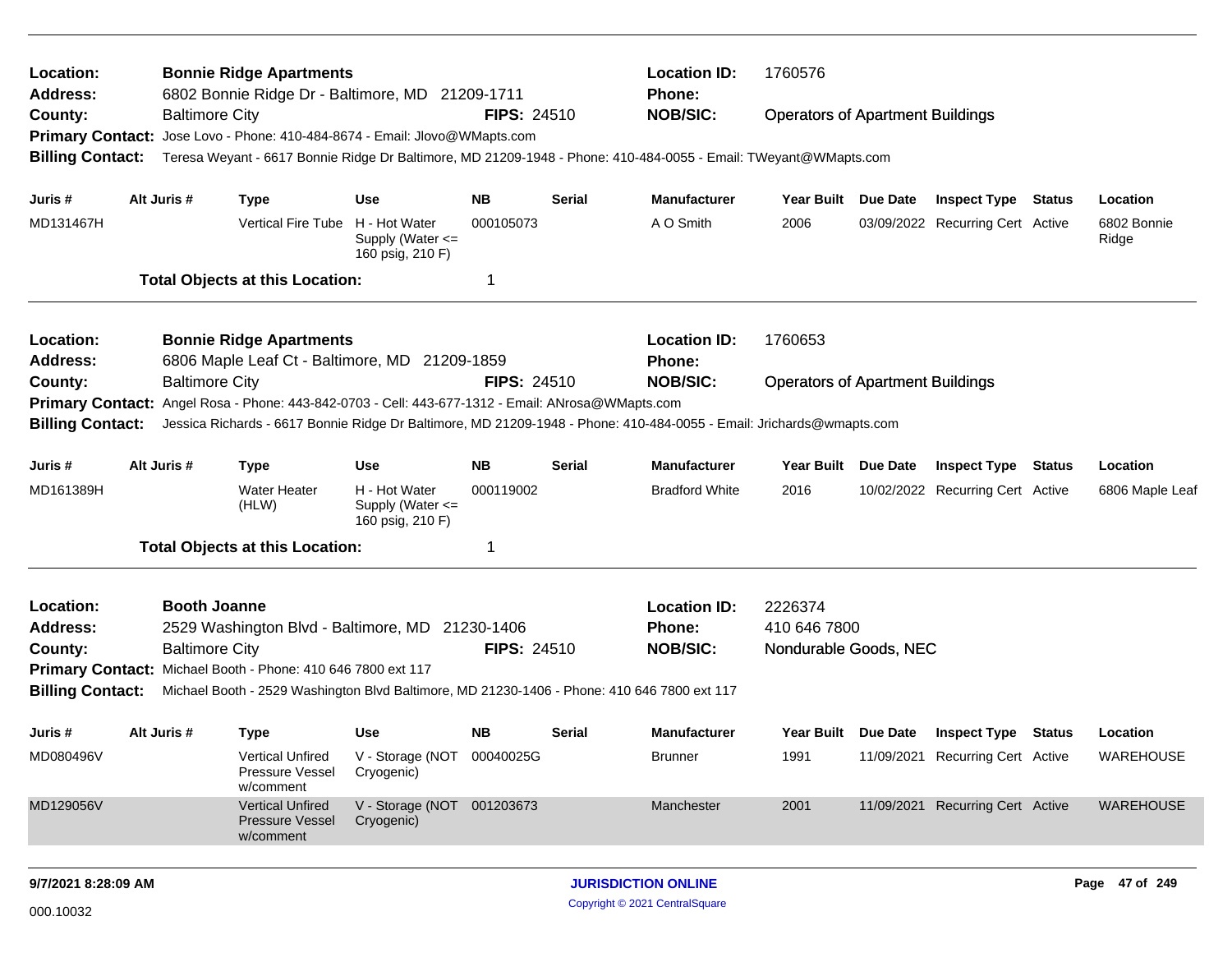| Location:               |                                | Braganza Holdings, LLC.                |                                                           |           |                    | <b>Location ID:</b> | 703830                  |                 |                                  |        |                 |
|-------------------------|--------------------------------|----------------------------------------|-----------------------------------------------------------|-----------|--------------------|---------------------|-------------------------|-----------------|----------------------------------|--------|-----------------|
| <b>Address:</b>         |                                |                                        | 5317 Belair Rd - Baltimore, MD 21206-5110                 |           |                    | <b>Phone:</b>       | 410-428-1159            |                 |                                  |        |                 |
| County:                 |                                | <b>Baltimore City</b>                  |                                                           |           | <b>FIPS: 24510</b> | <b>NOB/SIC:</b>     | Depository institutions |                 |                                  |        |                 |
|                         | Primary Contact: Neal Braganza |                                        |                                                           |           |                    |                     |                         |                 |                                  |        |                 |
| <b>Billing Contact:</b> |                                |                                        | Neal Braganza - 4309 Walther Ave Baltimore, MD 21214-3328 |           |                    |                     |                         |                 |                                  |        |                 |
| Juris #                 | Alt Juris #                    | Type                                   | Use                                                       | <b>NB</b> | <b>Serial</b>      | <b>Manufacturer</b> | <b>Year Built</b>       | <b>Due Date</b> | <b>Inspect Type</b>              | Status | Location        |
| MD094116H               |                                | Cast Iron                              | O - Other (Blr)<br>Use) w/comment                         | CI        | 578                | Weil-McLain         | 1996                    |                 | 05/18/2023 Recurring Cert Active |        | <b>Basement</b> |
|                         |                                | <b>Total Objects at this Location:</b> |                                                           |           |                    |                     |                         |                 |                                  |        |                 |

| Location:       | <b>Brentwood Automotive</b>                                                            |                    | <b>Location ID:</b> | 1340579                         |
|-----------------|----------------------------------------------------------------------------------------|--------------------|---------------------|---------------------------------|
| <b>Address:</b> | 1035 W 41st St - Baltimore, MD 21211-1635                                              |                    | <b>Phone:</b>       |                                 |
| County:         | <b>Baltimore City</b>                                                                  | <b>FIPS: 24510</b> | <b>NOB/SIC:</b>     | General Automotive Repair Shops |
|                 | <b>Primary Contact:</b> Ed Nemphos - Phone: 410-889-6748 - Email: ed@brentwoodauto.com |                    |                     |                                 |

**Billing Contact:** Ed Nemphos - 1035 W 41st St Baltimore, MD 21211-1635 - Phone: 410-889-6748 - Email: ed@brentwoodauto.com

| Juris #   | Alt Juris # | Type                                                           | Use                            | <b>NB</b> | <b>Serial</b> | <b>Manufacturer</b> | Year Built Due Date | <b>Inspect Type</b>              | Status | Location            |
|-----------|-------------|----------------------------------------------------------------|--------------------------------|-----------|---------------|---------------------|---------------------|----------------------------------|--------|---------------------|
| MD094263V | Air Tank    | Vertical Unfired<br>Pressure Vessel<br>w/comment               | V - Storage (NOT<br>Cryogenic) | 000996108 |               | Buckeye             | 1991                | 05/28/2023 Recurring Cert Active |        | Outside Shed        |
| MD120541V | Air Tank    | <b>Vertical Unfired</b><br><b>Pressure Vessel</b><br>w/comment | V - Storage (NOT<br>Cryogenic) | 000878050 |               | Manchester          | 1999                | 05/28/2023 Recurring Cert Active |        | <b>Outside Shed</b> |
|           |             | Total Objects at this Location:                                |                                |           |               |                     |                     |                                  |        |                     |

| <b>Location:</b> | <b>Brentwood Automotive (Annex)</b>                                                    |                    | <b>Location ID:</b> | 721478                                 |
|------------------|----------------------------------------------------------------------------------------|--------------------|---------------------|----------------------------------------|
| <b>Address:</b>  | 1025 W 41st St - Baltimore, MD 21211-1635                                              |                    | Phone:              |                                        |
| County:          | <b>Baltimore City</b>                                                                  | <b>FIPS: 24510</b> | NOB/SIC:            | <b>General Automotive Repair Shops</b> |
|                  | <b>Primary Contact:</b> Ed Nemphos - Phone: 410-889-6748 - Email: ed@brentwoodauto.com |                    |                     |                                        |

**Billing Contact:** Ed Nemphos - 1035 W 41st St Baltimore, MD 21211-1635 - Phone: 410-889-6748 - Email: ed@brentwoodauto.com

| Juris #   | Alt Juris # | Type                                                    | Use                            | <b>NB</b> | Serial | <b>Manufacturer</b> | Year Built Due Date | <b>Inspect Type</b>              | Status | Location |
|-----------|-------------|---------------------------------------------------------|--------------------------------|-----------|--------|---------------------|---------------------|----------------------------------|--------|----------|
| MD135900V |             | <b>Vertical Unfired</b><br>Pressure Vessel<br>w/comment | V - Storage (NOT<br>Cryogenic) | 000561962 |        | Steel Fab           | 2009                | 05/28/2023 Recurring Cert Active |        | Outside  |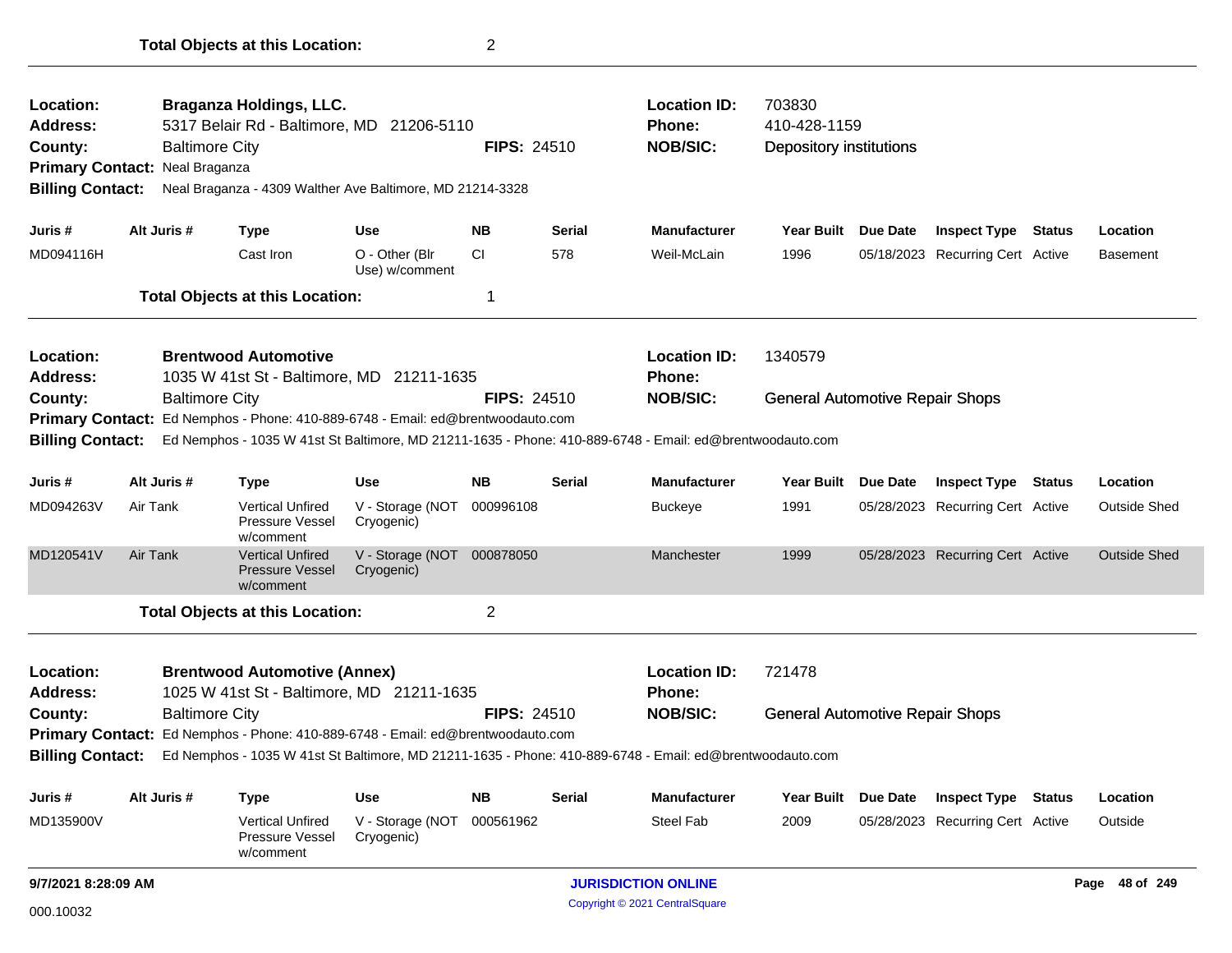| 9/7/2021 8:28:09 AM                   |                       |                                                                                           |                                                         |                    |               | <b>JURISDICTION ONLINE</b>                                                                                              |                                   |          |                                        |        | Page 49 of 249     |
|---------------------------------------|-----------------------|-------------------------------------------------------------------------------------------|---------------------------------------------------------|--------------------|---------------|-------------------------------------------------------------------------------------------------------------------------|-----------------------------------|----------|----------------------------------------|--------|--------------------|
|                                       |                       | <b>Total Objects at this Location:</b>                                                    |                                                         | 1                  |               |                                                                                                                         |                                   |          |                                        |        |                    |
| MD080529H                             |                       | Cast Iron                                                                                 | H - Hot Water<br>Heat (Water $\leq$<br>160 psig, 250 F) | CI.                | 7527179       | <b>Burnham</b>                                                                                                          | 1980                              |          | 01/08/2022 Recurring Cert Active       |        | <b>Boiler Room</b> |
| Juris #                               | Alt Juris #           | <b>Type</b>                                                                               | <b>Use</b>                                              | <b>NB</b>          | <b>Serial</b> | <b>Manufacturer</b>                                                                                                     | <b>Year Built</b>                 | Due Date | <b>Inspect Type</b>                    | Status | Location           |
| <b>Billing Contact:</b>               |                       |                                                                                           |                                                         |                    |               | Art Robinson - 4000 Sinclair Ln Baltimore, MD 21213-2134 - Phone: 410-444-9440 - Email: bringittolife@aol.com           |                                   |          |                                        |        |                    |
|                                       |                       | Primary Contact: Art Robinson - Phone: 410-444-9440 - Email: bringittolife@aol.com        |                                                         |                    |               |                                                                                                                         |                                   |          |                                        |        |                    |
| County:                               | <b>Baltimore City</b> |                                                                                           |                                                         | <b>FIPS: 24510</b> |               | <b>NOB/SIC:</b>                                                                                                         | Membership organizations          |          |                                        |        |                    |
| <b>Address:</b>                       |                       | 4000 Sinclair Ln - Baltimore, MD 21213-2134                                               |                                                         |                    |               | <b>Phone:</b>                                                                                                           | 410-444-9440                      |          |                                        |        |                    |
| Location:                             |                       | <b>Bring it to Life Ministries</b>                                                        |                                                         |                    |               | <b>Location ID:</b>                                                                                                     | 714054                            |          |                                        |        |                    |
|                                       |                       | <b>Total Objects at this Location:</b>                                                    |                                                         | 1                  |               |                                                                                                                         |                                   |          |                                        |        |                    |
| MD164012V                             |                       | <b>Vertical Unfired</b><br>Pressure Vessel<br>w/comment                                   | V - Storage<br>(Cryogenic)                              | 000002982          |               | Taylor-Wharton                                                                                                          | 1989                              |          | 04/17/2023 Recurring Cert Active       |        | Outside            |
| Juris #                               | Alt Juris #           | <b>Type</b>                                                                               | <b>Use</b>                                              | <b>NB</b>          | Serial        | <b>Manufacturer</b>                                                                                                     | Year Built Due Date               |          | <b>Inspect Type</b>                    | Status | Location           |
| <b>Billing Contact:</b>               |                       |                                                                                           |                                                         |                    |               | Charlie Patterson - PO Box 26269 Richmond, VA 23260-6269 - Phone: 804-644-4521 - Email: charlie.patterson@arc3gases.com |                                   |          |                                        |        |                    |
| Primary Contact: Brewer's Cask (Arc3) |                       |                                                                                           |                                                         |                    |               |                                                                                                                         |                                   |          |                                        |        |                    |
| County:                               | <b>Baltimore City</b> |                                                                                           |                                                         | <b>FIPS: 24510</b> |               | <b>NOB/SIC:</b>                                                                                                         | <b>Eating and Drinking Places</b> |          |                                        |        |                    |
| <b>Address:</b>                       |                       | 1236 Light St - Baltimore, MD 21230-4306                                                  |                                                         |                    |               | <b>Phone:</b>                                                                                                           |                                   |          |                                        |        |                    |
| Location:                             |                       | <b>Brewer's Cask (Arc3)</b>                                                               |                                                         |                    |               | <b>Location ID:</b>                                                                                                     | 3950095                           |          |                                        |        |                    |
|                                       |                       | <b>Total Objects at this Location:</b>                                                    |                                                         | 1                  |               |                                                                                                                         |                                   |          |                                        |        |                    |
| MD118058H                             |                       | Cast Iron                                                                                 | H - Hot Water<br>Heat (Water $\leq$<br>160 psig, 250 F) | <b>CI</b>          |               | <b>Burnham</b>                                                                                                          | 1995                              |          | 11/05/2020 Recurring Cert Active       |        | <b>BSMT</b>        |
| Juris #                               | Alt Juris #           | <b>Type</b>                                                                               | <b>Use</b>                                              | <b>NB</b>          | <b>Serial</b> | <b>Manufacturer</b>                                                                                                     | Year Built Due Date               |          | <b>Inspect Type Status</b>             |        | Location           |
| <b>Billing Contact:</b>               |                       |                                                                                           |                                                         |                    |               | Harry Hummel - 831 N Calvert St Baltimore, MD 21202-3705 - Cell: 410-897-7519 - Email: harryhummel@brewhouseno16.com    |                                   |          |                                        |        |                    |
|                                       |                       | Primary Contact: Harry Hummel - Cell: 410-897-7519 - Email: harryhummel@brewhouseno16.com |                                                         |                    |               |                                                                                                                         |                                   |          |                                        |        |                    |
| <b>Address:</b><br>County:            | <b>Baltimore City</b> | 831 N Calvert St - Baltimore, MD 21202-3705                                               |                                                         | <b>FIPS: 24510</b> |               | <b>Phone:</b><br><b>NOB/SIC:</b>                                                                                        |                                   |          | Finance, taxation, and monetary policy |        |                    |
| <b>Location:</b>                      |                       | <b>Brew House No. 16</b>                                                                  |                                                         |                    |               | <b>Location ID:</b>                                                                                                     | 710697                            |          |                                        |        |                    |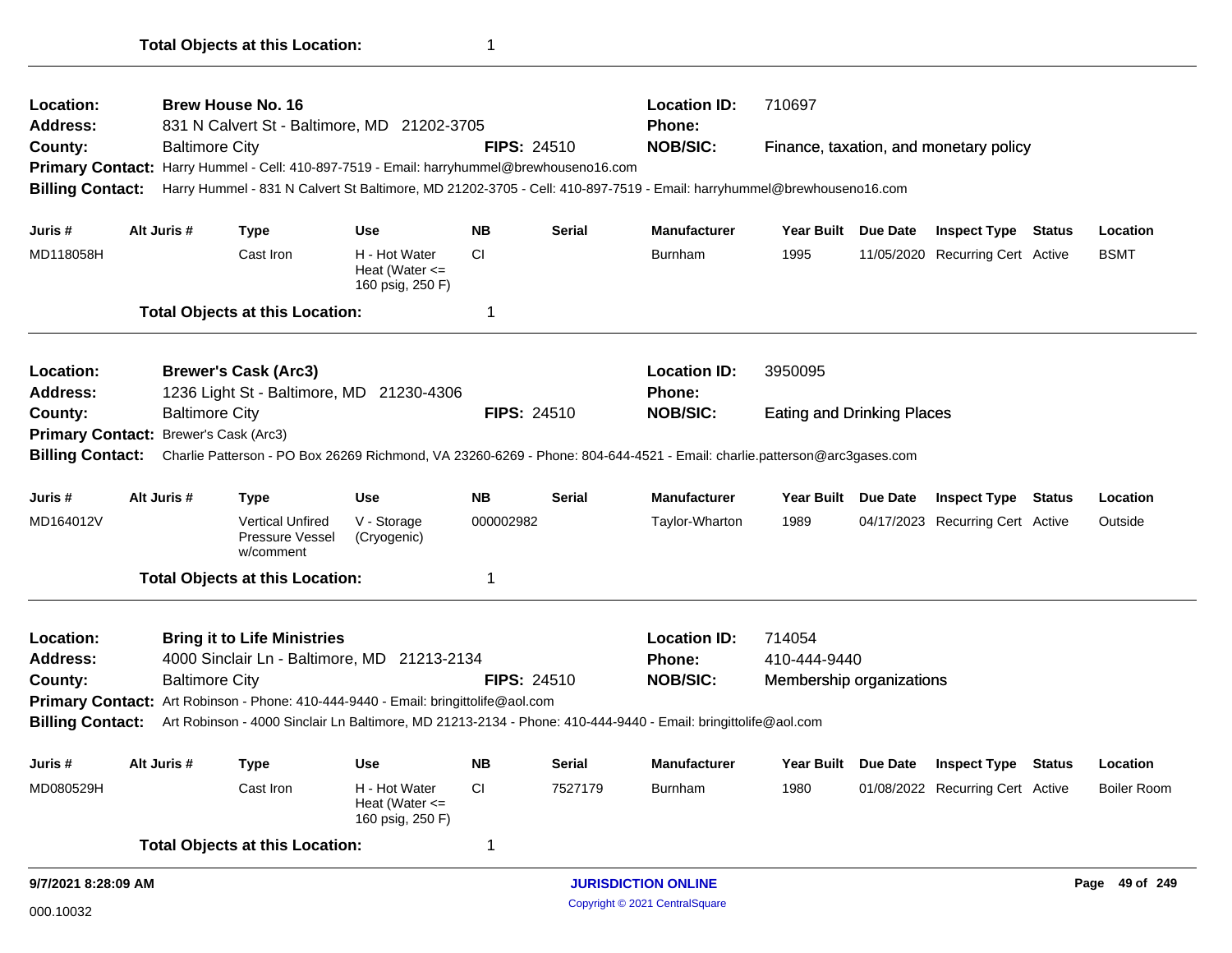| Location:       | <b>Broadview Apartments</b>                                                                                                                                         |                    | <b>Location ID:</b> | 705204                                  |
|-----------------|---------------------------------------------------------------------------------------------------------------------------------------------------------------------|--------------------|---------------------|-----------------------------------------|
| <b>Address:</b> | 105 W 39th St - Baltimore, MD 21210-3305                                                                                                                            |                    | <b>Phone:</b>       | 410-243-1216                            |
| County:         | <b>Baltimore City</b>                                                                                                                                               | <b>FIPS: 24510</b> | <b>NOB/SIC:</b>     | <b>Operators of Apartment Buildings</b> |
|                 | Primary Contact: Scott Petty - Phone: 443-775-3110/410-243-1216 - Cell: 410-800-7185 - Email: jpetty@avenue5.com                                                    |                    |                     |                                         |
|                 | Billing Contact: Scott Petty - 116 W University Pkwy Roland Park, MD 21210-3305 - Phone: 443-775-3110/410-243-1216 - Cell: 410-800-7185 - Email: jpetty@avenue5.com |                    |                     |                                         |
|                 |                                                                                                                                                                     |                    |                     |                                         |

| Juris #   | Alt Juris # | Type                                                    | <b>Use</b>                                                | <b>NB</b> | Serial                      | <b>Manufacturer</b> | Year Built | Due Date   | <b>Inspect Type</b>              | <b>Status</b> | Location                  |
|-----------|-------------|---------------------------------------------------------|-----------------------------------------------------------|-----------|-----------------------------|---------------------|------------|------------|----------------------------------|---------------|---------------------------|
| MD065155H | Boiler #2   | <b>Horizontal Fire</b><br>Tube                          | H - Steam Heat<br>(Steam $\le$ 15<br>psig)                | 000000866 | 4115                        | Federal             | 1987       |            | 09/26/2022 Recurring Cert Active |               | Boiler Room,<br>Boiler #2 |
| MD168184H |             | <b>Vertical Fire Tube</b>                               | H - Hot Water<br>Heat (Water $\leq$<br>160 psig, 250 F)   | 000110952 | 19.PGT550.<br>112.0767      | <b>AIC GYDNIA</b>   | 2019       | 03/10/2023 | <b>Recurring Cert Active</b>     |               | Boiler Room,<br>Basement  |
| MD169976H |             | Water Tube<br>Coiled (Flueless<br>Hi Efficiency)        | H - Hot Water<br>Supply (Water <=<br>160 psig, 210 F)     | 000052630 | 195011742476 A O Smith<br>9 |                     | 2019       | 07/14/2023 | Recurring Cert Active            |               | Boiler Room HW-           |
| MD169977H |             | Other w/comment                                         | H - Hot Water<br>Supply (Water $\leq$<br>160 psig, 210 F) | 000052628 | 195011742476                | A O Smith           | 2019       | 07/14/2023 | <b>Recurring Cert Active</b>     |               | <b>Boiler Room HW-</b>    |
| MD169978H |             | Water Tube<br>Coiled (Flueless<br>Hi Efficiency)        | H - Hot Water<br>Supply (Water $\leq$<br>160 psig, 210 F) | 000C54093 | 210612313151<br>6           | Lochinvar           | 2021       | 07/14/2023 | Recurring Cert Active            |               | Boiler Room HW-<br>3      |
| MD169979H |             | <b>Water Tube</b><br>Coiled (Flueless<br>Hi Efficiency) | H - Hot Water<br>Supply (Water $\leq$<br>160 psig, 210 F) | 000C53925 | 210112253306 A O Smith<br>3 |                     | 2021       | 07/14/2023 | <b>Recurring Cert Active</b>     |               | <b>Boiler Room HW-</b>    |
|           |             |                                                         |                                                           |           |                             |                     |            |            |                                  |               |                           |

| Location:<br><b>Address:</b> | <b>Brooklyn Park Gulf</b><br>5701 Ritchie Hwy - Brooklyn, MD 21225-3640 |                                                                                                                                      |                                |                    |               |                     | 705258<br>410-609-2505 |                 |                                          |        |                                   |
|------------------------------|-------------------------------------------------------------------------|--------------------------------------------------------------------------------------------------------------------------------------|--------------------------------|--------------------|---------------|---------------------|------------------------|-----------------|------------------------------------------|--------|-----------------------------------|
| County:                      | <b>Baltimore City</b>                                                   |                                                                                                                                      |                                | <b>FIPS: 24510</b> |               | <b>NOB/SIC:</b>     |                        |                 | Automotive repair, services, and parking |        |                                   |
| <b>Billing Contact:</b>      |                                                                         | <b>Primary Contact:</b> Brooklyn Park Gulf - Phone: 410-609-2505<br>- 5701 Ritchie Hwy Brooklyn, MD 21225-3640 - Phone: 410-609-2505 |                                |                    |               |                     |                        |                 |                                          |        |                                   |
| Juris #                      | Alt Juris #                                                             | Type                                                                                                                                 | <b>Use</b>                     | <b>NB</b>          | <b>Serial</b> | <b>Manufacturer</b> | <b>Year Built</b>      | <b>Due Date</b> | <b>Inspect Type</b>                      | Status | Location                          |
| MD152698V                    |                                                                         | <b>Vertical Unfired</b><br>Pressure Vessel<br>w/comment                                                                              | V - Storage (NOT<br>Cryogenic) | 000357190          | M382115       | Morganton           | 2011                   |                 | 01/28/2020 Recurring Cert Active         |        | Car Wash<br><b>Equipment Room</b> |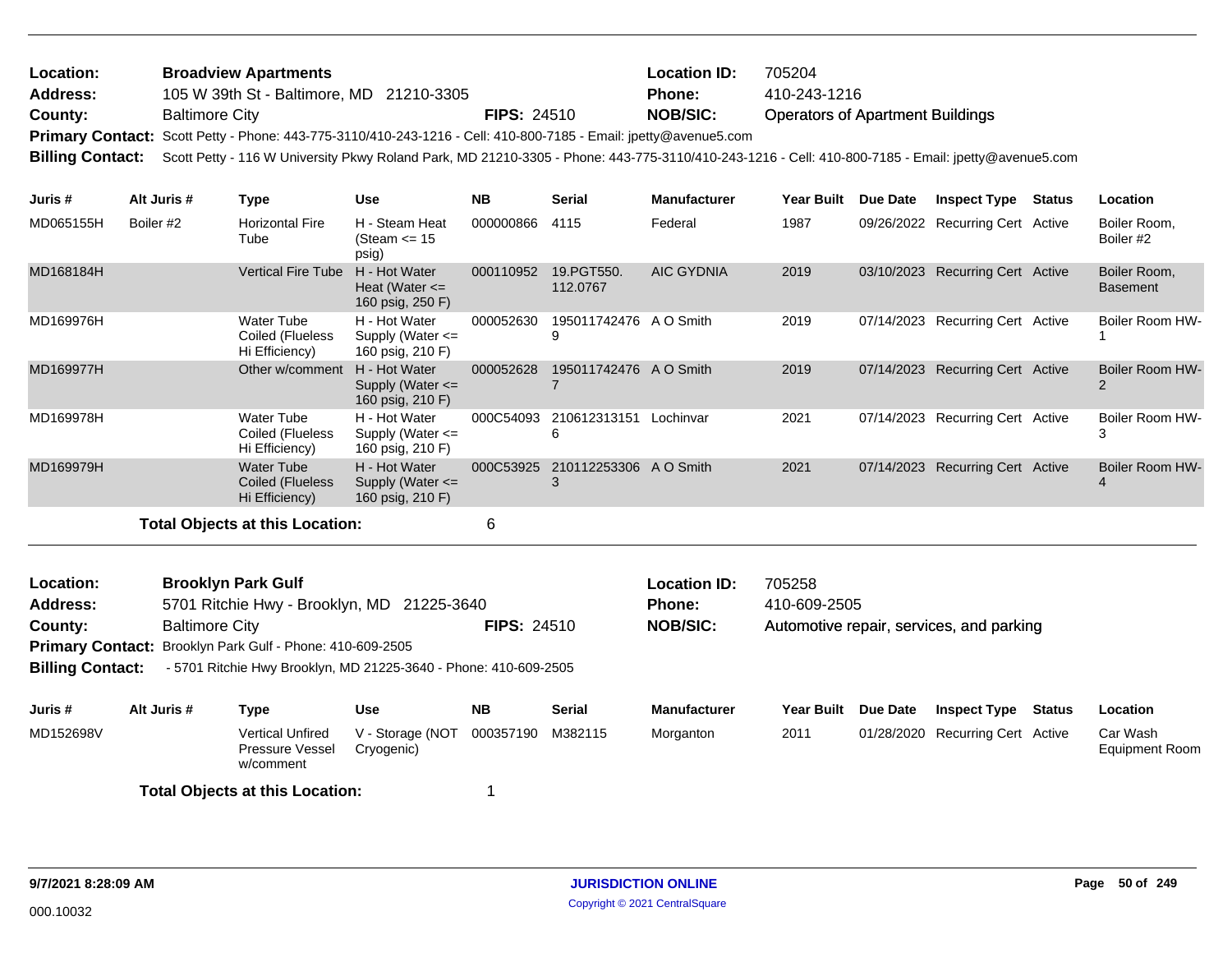| Location:<br><b>Brooklyn Park Shell</b><br><b>Address:</b><br>5640 Ritchie Hwy - Brooklyn, MD 21225-3639 |             |                                                                           |                                                        |                    |               | <b>Location ID:</b><br><b>Phone:</b> | 705262                                   |                 |                                  |        |                           |  |  |
|----------------------------------------------------------------------------------------------------------|-------------|---------------------------------------------------------------------------|--------------------------------------------------------|--------------------|---------------|--------------------------------------|------------------------------------------|-----------------|----------------------------------|--------|---------------------------|--|--|
| County:<br><b>Primary Contact:</b><br><b>Billing Contact:</b>                                            |             | <b>Baltimore City</b><br>Sabir Khan - Phone: 410-636-1900                 |                                                        | <b>FIPS: 24510</b> |               | <b>NOB/SIC:</b>                      | Automotive repair, services, and parking |                 |                                  |        |                           |  |  |
| Juris #                                                                                                  | Alt Juris # | <b>Type</b>                                                               | <b>Use</b>                                             | <b>NB</b>          | <b>Serial</b> | <b>Manufacturer</b>                  | <b>Year Built</b>                        | <b>Due Date</b> | <b>Inspect Type Status</b>       |        | Location                  |  |  |
| MD128398V                                                                                                |             | <b>Vertical Unfired</b><br>Pressure Vessel<br>w/comment                   | V - Storage (NOT<br>Cryogenic)                         | 000426301          |               | Manchester                           | 2005                                     | 03/05/2021      | Recurring Cert Active            |        | <b>Back Room</b>          |  |  |
|                                                                                                          |             | <b>Total Objects at this Location:</b>                                    |                                                        |                    |               |                                      |                                          |                 |                                  |        |                           |  |  |
| Location:<br>Address:                                                                                    |             | <b>Brooklyn Park, LLC.</b><br>6110 Robinwood Rd - Brooklyn, MD 21225-3835 |                                                        |                    |               | <b>Location ID:</b><br><b>Phone:</b> | 707838                                   |                 |                                  |        |                           |  |  |
| County:<br><b>Primary Contact:</b>                                                                       |             | <b>Baltimore City</b><br>Brooklyn Park, LLC.                              |                                                        | <b>FIPS: 24510</b> |               | <b>NOB/SIC:</b>                      | <b>Health services</b>                   |                 |                                  |        |                           |  |  |
| <b>Billing Contact:</b>                                                                                  |             | Nick Dionisio - 518 Cresswell Rd Brooklyn Park, MD 21225-3844             |                                                        |                    |               |                                      |                                          |                 |                                  |        |                           |  |  |
| Juris #                                                                                                  | Alt Juris # | <b>Type</b>                                                               | <b>Use</b>                                             | <b>NB</b>          | <b>Serial</b> | <b>Manufacturer</b>                  | <b>Year Built</b>                        | Due Date        | <b>Inspect Type</b>              | Status | Location                  |  |  |
| MD017417                                                                                                 |             | <b>Horizontal Fire</b><br>Tube                                            | S - Power-Other<br>w/comment (Stm<br>$> 15$ psig)      | 000059709          |               | <b>Cleaver Brooks</b>                | 1985                                     |                 | 09/26/2018 Recurring Cert Active |        | Boiler Room<br>Dosage Plt |  |  |
| MD124539V                                                                                                |             | Heat Exchanger -<br>Shell and Tube                                        | V - Process-Heat<br><b>Transfer-Other</b><br>w/comment | 000014781          |               | Patterson Kelley                     | 1984                                     |                 | 12/29/2019 Recurring Cert Active |        | <b>Boiler Room</b>        |  |  |
| MD124540V                                                                                                |             | <b>Horizontal Unfired</b><br>Pressure Vessel<br>w/comment                 | V - Storage (NOT<br>Cryogenic)                         | 000484509          |               | Manchester                           | 2005                                     |                 | 12/29/2019 Recurring Cert Active |        | <b>Boiler Room</b>        |  |  |
|                                                                                                          |             | <b>Total Objects at this Location:</b>                                    |                                                        | 3                  |               |                                      |                                          |                 |                                  |        |                           |  |  |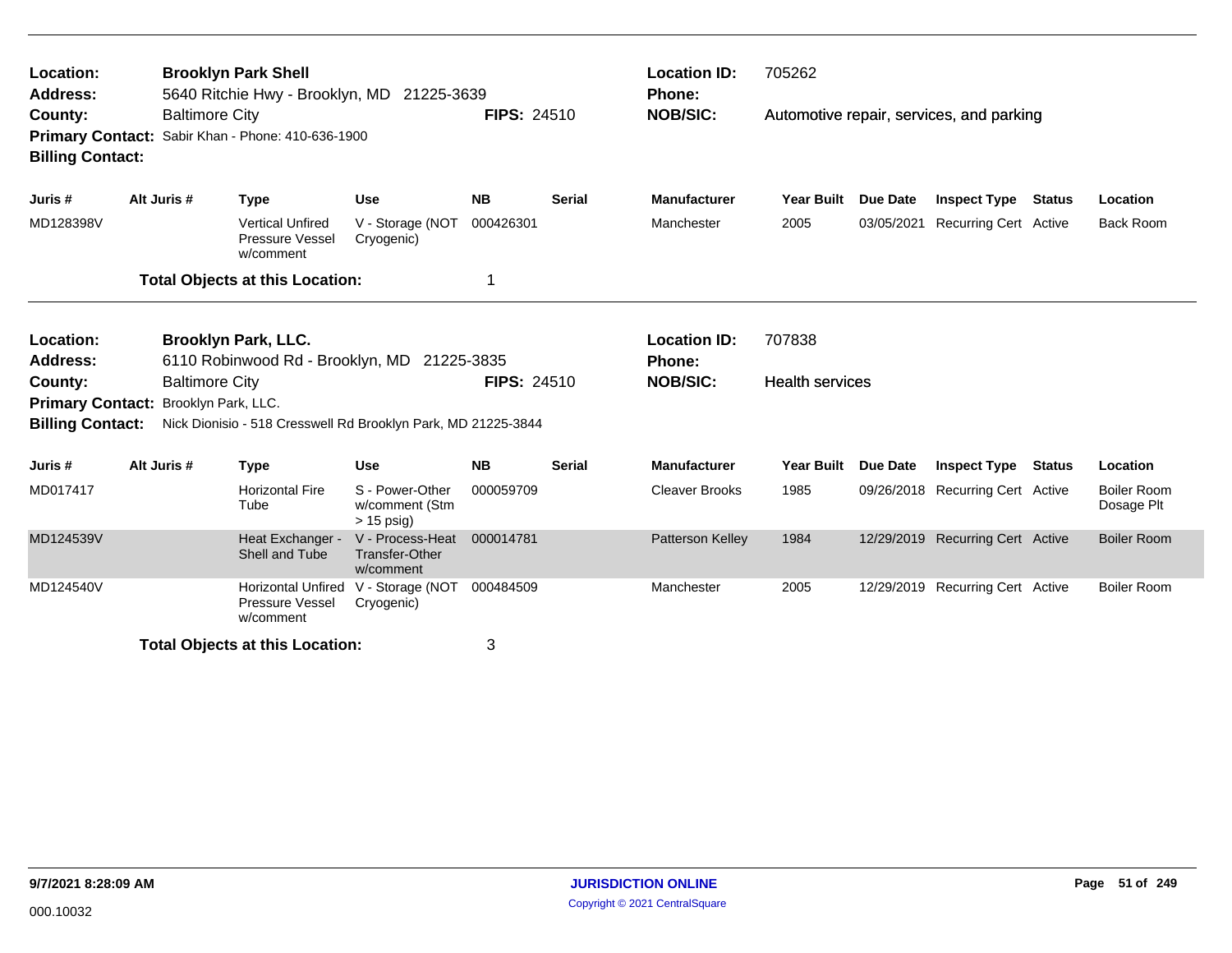| Location:<br>Address:              |    | <b>Brooks Brothers</b> | 200 E Pratt St - Baltimore, MD 21202-6103                                                                  |                                                         | <b>Location ID:</b><br>705267<br><b>Phone:</b> |               |                                      |                                   |                          |                                                  |        |                                            |
|------------------------------------|----|------------------------|------------------------------------------------------------------------------------------------------------|---------------------------------------------------------|------------------------------------------------|---------------|--------------------------------------|-----------------------------------|--------------------------|--------------------------------------------------|--------|--------------------------------------------|
| County:<br><b>Billing Contact:</b> |    | <b>Baltimore City</b>  | Primary Contact: Baltimore Center Associates Limited Partnership<br>- PO Box 617905 Chicago, IL 60661-7905 |                                                         | <b>FIPS: 24510</b>                             |               | <b>NOB/SIC:</b>                      |                                   | <b>Department Stores</b> |                                                  |        |                                            |
| Juris #                            |    | Alt Juris #            | <b>Type</b>                                                                                                | <b>Use</b>                                              | <b>NB</b>                                      | <b>Serial</b> | <b>Manufacturer</b>                  | <b>Year Built</b>                 | Due Date                 | <b>Inspect Type</b>                              | Status | Location                                   |
| MD004621                           |    |                        | <b>Miniature Boiler</b><br>(NOT Fired Kettle) (Steam > 15 psig)                                            | S - Power-Ironing                                       | 000052146                                      |               | Reimers                              | 1998                              |                          | 05/19/2019 Recurring Cert Active                 |        | Alteration<br>room/Back of<br><b>Store</b> |
|                                    |    |                        | <b>Total Objects at this Location:</b>                                                                     |                                                         | 1                                              |               |                                      |                                   |                          |                                                  |        |                                            |
| Location:                          |    |                        | <b>Bubba Gump Shrimp Co.</b>                                                                               |                                                         |                                                |               | <b>Location ID:</b>                  | 3344822                           |                          |                                                  |        |                                            |
| <b>Address:</b>                    |    |                        | 301 Light St - Baltimore, MD 21202-1037                                                                    |                                                         |                                                |               | Phone:                               | 410-244-0838                      |                          |                                                  |        |                                            |
| County:                            |    | <b>Baltimore City</b>  |                                                                                                            |                                                         | <b>FIPS: 24510</b>                             |               | <b>NOB/SIC:</b>                      | <b>Eating and Drinking Places</b> |                          |                                                  |        |                                            |
|                                    |    |                        | Primary Contact: Jon Frost - Phone: 410-244-0838                                                           |                                                         |                                                |               |                                      |                                   |                          |                                                  |        |                                            |
| <b>Billing Contact:</b>            |    |                        | Jon Frost - 301 Light St Baltimore, MD 21202-1037 - Phone: 410-244-0838                                    |                                                         |                                                |               |                                      |                                   |                          |                                                  |        |                                            |
| Juris #                            |    | Alt Juris #            | Type                                                                                                       | <b>Use</b>                                              | <b>NB</b>                                      | Serial        | <b>Manufacturer</b>                  | <b>Year Built</b>                 | <b>Due Date</b>          | <b>Inspect Type Status</b>                       |        | Location                                   |
| MD146477H                          | #1 |                        | <b>Water Tube</b><br>Coiled (NOT<br>Flueless Hi<br>Efficiency)                                             | H - Hot Water<br>Heat (Water $\leq$<br>160 psig, 250 F) | 000058544                                      | 99153         | Bryan                                | 2012                              | 09/30/2021               | <b>Recurring Cert Active</b>                     |        | <b>BLRM</b>                                |
| MD146478H                          | #2 |                        | <b>Water Tube</b><br>Coiled (NOT<br><b>Flueless Hi</b><br>Efficiency)                                      | H - Hot Water<br>Heat (Water $\leq$<br>160 psig, 250 F) | 000058530 99139                                |               | <b>Bryan</b>                         | 2012                              |                          | 09/30/2021 Recurring Cert Active                 |        | <b>BLRM</b>                                |
|                                    |    |                        | <b>Total Objects at this Location:</b>                                                                     |                                                         | $\overline{2}$                                 |               |                                      |                                   |                          |                                                  |        |                                            |
| Location:<br><b>Address:</b>       |    | <b>Bubba's Towing</b>  | 2704 Walbrook Ave - Baltimore, MD 21216-3132                                                               |                                                         |                                                |               | <b>Location ID:</b><br><b>Phone:</b> | 705388                            |                          |                                                  |        |                                            |
| County:                            |    | <b>Baltimore City</b>  |                                                                                                            |                                                         | <b>FIPS: 24510</b>                             |               | <b>NOB/SIC:</b>                      |                                   |                          | Automotive dealers and gasoline service stations |        |                                            |
|                                    |    |                        | Primary Contact: Bubba's Towing - Phone: 410-728-7030 - Email: info@bubbas-automotive.com                  |                                                         |                                                |               |                                      |                                   |                          |                                                  |        |                                            |
| <b>Billing Contact:</b>            |    |                        | - 2704 Walbrook Ave Baltimore, MD 21216-3132 - Phone: 410-728-7030 - Email: info@bubbas-automotive.com     |                                                         |                                                |               |                                      |                                   |                          |                                                  |        |                                            |
| Juris #                            |    | Alt Juris #            | Type                                                                                                       | Use                                                     | <b>NB</b>                                      | Serial        | Manufacturer                         | <b>Year Built</b>                 | Due Date                 | <b>Inspect Type Status</b>                       |        | Location                                   |
| MD118064V                          |    |                        | Vertical Unfired<br>Pressure Vessel                                                                        | V - Storage (NOT<br>Cryogenic)                          | 000137196                                      |               | CP, Inc.                             | 2001                              | 05/08/2021               | <b>Recurring Cert Active</b>                     |        | Shop                                       |
| 9/7/2021 8:28:09 AM                |    |                        |                                                                                                            |                                                         |                                                |               | <b>JURISDICTION ONLINE</b>           |                                   |                          |                                                  |        | Page 52 of 249                             |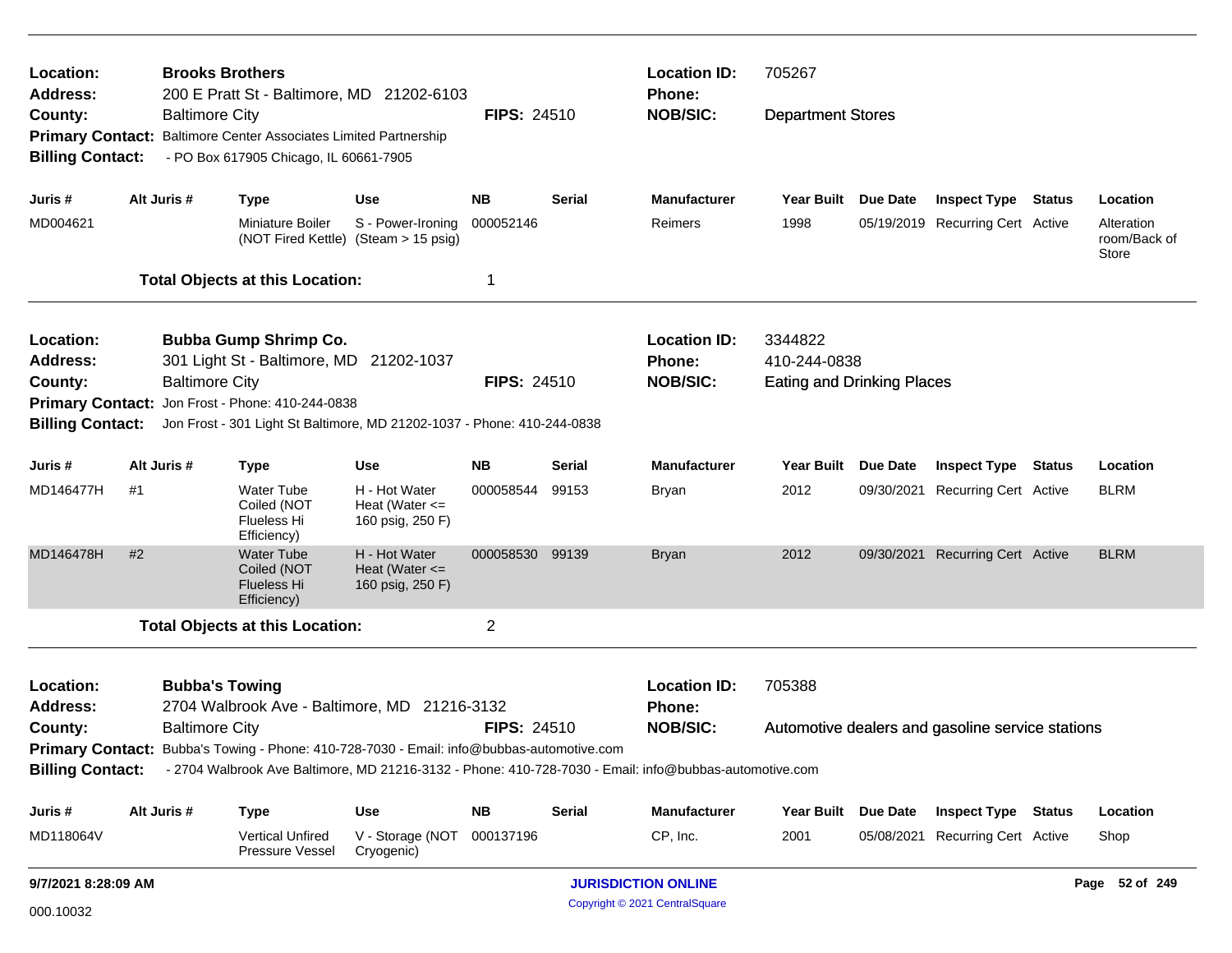| Juris #                 | Alt Juris #           | <b>Type</b><br>w/comment                                                                                  | <b>Use</b>                                 | <b>NB</b>          | <b>Serial</b> | <b>Manufacturer</b> | Year Built Due Date                    |                 | <b>Inspect Type Status</b>                       | Location        |
|-------------------------|-----------------------|-----------------------------------------------------------------------------------------------------------|--------------------------------------------|--------------------|---------------|---------------------|----------------------------------------|-----------------|--------------------------------------------------|-----------------|
|                         |                       | <b>Total Objects at this Location:</b>                                                                    |                                            | 1                  |               |                     |                                        |                 |                                                  |                 |
| Location:               |                       | <b>C &amp; J Auto Repairs</b>                                                                             |                                            |                    |               | <b>Location ID:</b> | 2210641                                |                 |                                                  |                 |
| Address:                |                       | 5264 Fairlawn Ave - Baltimore, MD 21215-5014                                                              |                                            |                    |               | <b>Phone:</b>       | 443-506-2826                           |                 |                                                  |                 |
| County:                 | <b>Baltimore City</b> |                                                                                                           |                                            | <b>FIPS: 24510</b> |               | <b>NOB/SIC:</b>     |                                        |                 | Automotive Services, Except Repair and Carwashes |                 |
|                         |                       | Primary Contact: C & J Auto Repairs - Phone: 443-506-2826                                                 |                                            |                    |               |                     |                                        |                 |                                                  |                 |
| <b>Billing Contact:</b> |                       | - 5264 Fairlawn Ave Baltimore, MD 21215-5014 - Phone: 443-506-2826                                        |                                            |                    |               |                     |                                        |                 |                                                  |                 |
| Juris #                 | Alt Juris #           | <b>Type</b>                                                                                               | <b>Use</b>                                 | <b>NB</b>          | Serial        | <b>Manufacturer</b> | Year Built                             | Due Date        | <b>Inspect Type Status</b>                       | Location        |
| MD133105V               |                       | <b>Vertical Unfired</b><br>Pressure Vessel<br>w/comment                                                   | V - Storage (NOT<br>Cryogenic)             | 000535768          |               | Manchester          | 1997                                   | 05/28/2021      | Recurring Cert Active                            | shop            |
|                         |                       | <b>Total Objects at this Location:</b>                                                                    |                                            | 1                  |               |                     |                                        |                 |                                                  |                 |
| Location:               |                       | C & M Mills Co.                                                                                           |                                            |                    |               | <b>Location ID:</b> | 705555                                 |                 |                                                  |                 |
| <b>Address:</b>         |                       | 2315 Homewood Ave - Baltimore, MD 21218-5427                                                              |                                            |                    |               | <b>Phone:</b>       | 410-366-8800                           |                 |                                                  |                 |
| County:                 | <b>Baltimore City</b> |                                                                                                           |                                            | <b>FIPS: 24510</b> |               | <b>NOB/SIC:</b>     | <b>General Warehousing and Storage</b> |                 |                                                  |                 |
|                         |                       | Primary Contact: Howard L. Cohn - Phone: 410-366-8800 - Email: hlccmm@aol.com                             |                                            |                    |               |                     |                                        |                 |                                                  |                 |
| <b>Billing Contact:</b> |                       | Howard L. Cohn - 2315 Homewood Ave Baltimore, MD 21218-5427 - Phone: 410-366-8800 - Email: hlccmm@aol.com |                                            |                    |               |                     |                                        |                 |                                                  |                 |
| Juris #                 | Alt Juris #           | <b>Type</b>                                                                                               | <b>Use</b>                                 | <b>NB</b>          | Serial        | <b>Manufacturer</b> | <b>Year Built</b>                      | <b>Due Date</b> | <b>Inspect Type Status</b>                       | Location        |
| MD157149H               |                       | Cast Iron                                                                                                 | H - Steam Heat<br>(Steam $\le$ 15<br>psig) | <b>CI</b>          | 481500414     | <b>ECR</b>          | 2015                                   |                 | 12/16/2022 Recurring Cert Active                 | <b>Basement</b> |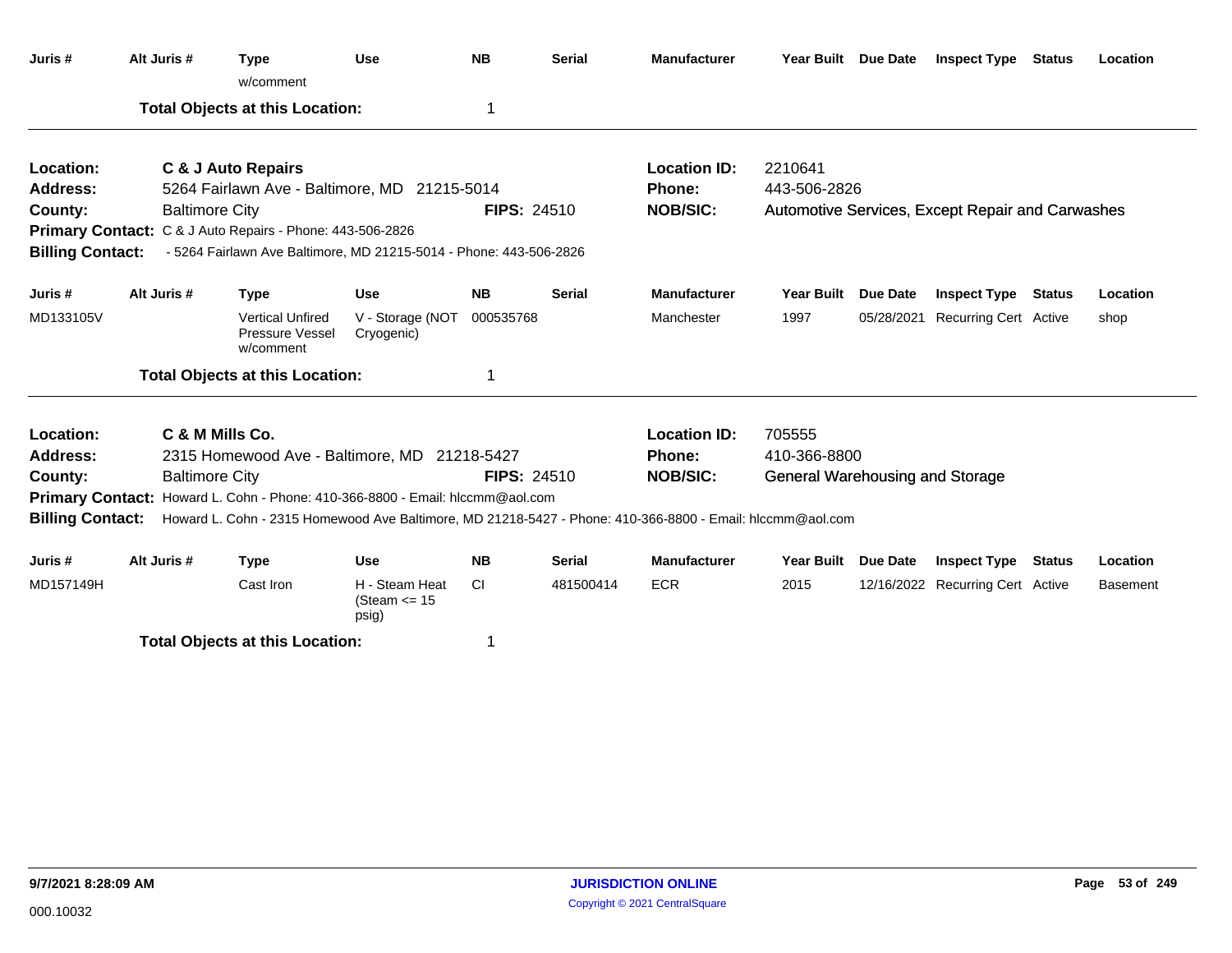| Location:<br>Address:<br>County:<br><b>Billing Contact:</b>                                                                                                                                                                                                                                                                 | <b>Baltimore City</b> | <b>C &amp; W Body And Fender</b><br>2450 Homewood Ave - Baltimore, MD 21218-5428<br>Primary Contact: Wes Burke - Phone: 410-889-2190 - Email: cwbody@verizon.net<br>Wes Burke - 2450 Homeland Ave Baltimore, MD 21218 - Phone: 410-889-2190 - Email: cwbody@verizon.net |                                                        | <b>FIPS: 24510</b> |               | <b>Location ID:</b><br>Phone:<br><b>NOB/SIC:</b>        | 2622489<br>410-889-2190<br><b>General Automotive Repair Shops</b>  |                                                                |               |                              |
|-----------------------------------------------------------------------------------------------------------------------------------------------------------------------------------------------------------------------------------------------------------------------------------------------------------------------------|-----------------------|-------------------------------------------------------------------------------------------------------------------------------------------------------------------------------------------------------------------------------------------------------------------------|--------------------------------------------------------|--------------------|---------------|---------------------------------------------------------|--------------------------------------------------------------------|----------------------------------------------------------------|---------------|------------------------------|
| Juris #<br>MD133068V                                                                                                                                                                                                                                                                                                        | Alt Juris #           | <b>Type</b><br><b>Vertical Unfired</b><br>Pressure Vessel<br>w/comment                                                                                                                                                                                                  | <b>Use</b><br>V - Storage (NOT 000159110<br>Cryogenic) | <b>NB</b>          | Serial        | <b>Manufacturer</b><br><b>STOVER</b>                    | Year Built Due Date<br>1970                                        | <b>Inspect Type Status</b><br>04/20/2023 Recurring Cert Active |               | Location<br>back of the shop |
| MD152310V                                                                                                                                                                                                                                                                                                                   |                       | <b>Vertical Unfired</b><br><b>Pressure Vessel</b><br>w/comment                                                                                                                                                                                                          | V - Storage (NOT 000515993<br>Cryogenic)               |                    |               | Morganton                                               | 2015                                                               | 04/20/2023 Recurring Cert Active                               |               | back of shop                 |
|                                                                                                                                                                                                                                                                                                                             |                       | <b>Total Objects at this Location:</b>                                                                                                                                                                                                                                  |                                                        | $\overline{2}$     |               |                                                         |                                                                    |                                                                |               |                              |
| Location:<br><b>Campus Square Apartments</b><br><b>Address:</b><br>2731 N Charles St - Baltimore, MD 21218-4692<br><b>FIPS: 24510</b><br>County:<br><b>Baltimore City</b><br>Primary Contact: WP & M - Phone: 410-235-2100<br><b>Billing Contact:</b><br>- 3333 N. Charles street Baltimore, MD 21218 - Phone: 410-235-2100 |                       |                                                                                                                                                                                                                                                                         |                                                        |                    |               | <b>Location ID:</b><br><b>Phone:</b><br><b>NOB/SIC:</b> | 2549171<br>410-235-2100<br><b>Operators of Apartment Buildings</b> |                                                                |               |                              |
| Juris #                                                                                                                                                                                                                                                                                                                     | Alt Juris #           | <b>Type</b>                                                                                                                                                                                                                                                             | <b>Use</b>                                             | <b>NB</b>          | <b>Serial</b> | <b>Manufacturer</b>                                     | Year Built Due Date                                                | <b>Inspect Type</b>                                            | <b>Status</b> | Location                     |
| MD165204H                                                                                                                                                                                                                                                                                                                   |                       | Cast Iron                                                                                                                                                                                                                                                               | H - Steam Heat<br>(Steam $\le$ 15<br>psig)             | CI.                | 2417002875    | Columbia                                                | 2016                                                               | 09/03/2021 Recurring Cert Active                               |               | <b>Boiler Room</b>           |
|                                                                                                                                                                                                                                                                                                                             |                       | <b>Total Objects at this Location:</b>                                                                                                                                                                                                                                  |                                                        | $\mathbf 1$        |               |                                                         |                                                                    |                                                                |               |                              |
| Location:<br>Address:<br>County:<br>Primary Contact: Candlewood Inn & Suites<br><b>Billing Contact:</b>                                                                                                                                                                                                                     | <b>Baltimore City</b> | <b>Candlewood Inn &amp; Suites</b><br>101 N Charles St - Baltimore, MD 21201-3801                                                                                                                                                                                       |                                                        | <b>FIPS: 24510</b> |               | <b>Location ID:</b><br><b>Phone:</b><br><b>NOB/SIC:</b> | 3791744<br>410-671-7981                                            |                                                                |               |                              |
| Juris #                                                                                                                                                                                                                                                                                                                     | Alt Juris #           | <b>Type</b>                                                                                                                                                                                                                                                             | <b>Use</b>                                             | <b>NB</b>          | Serial        | <b>Manufacturer</b>                                     | Year Built Due Date                                                | <b>Inspect Type</b>                                            | <b>Status</b> | Location                     |
| MD160246H                                                                                                                                                                                                                                                                                                                   |                       | <b>Horizontal Water</b><br>Tube                                                                                                                                                                                                                                         | H - Hot Water<br>Supply (Water <=<br>160 psig, 210 F)  | 000458505          | 1801458505    | Raypak                                                  | 2017                                                               | 07/17/2023 Recurring Cert Active                               |               | <b>BLRM</b>                  |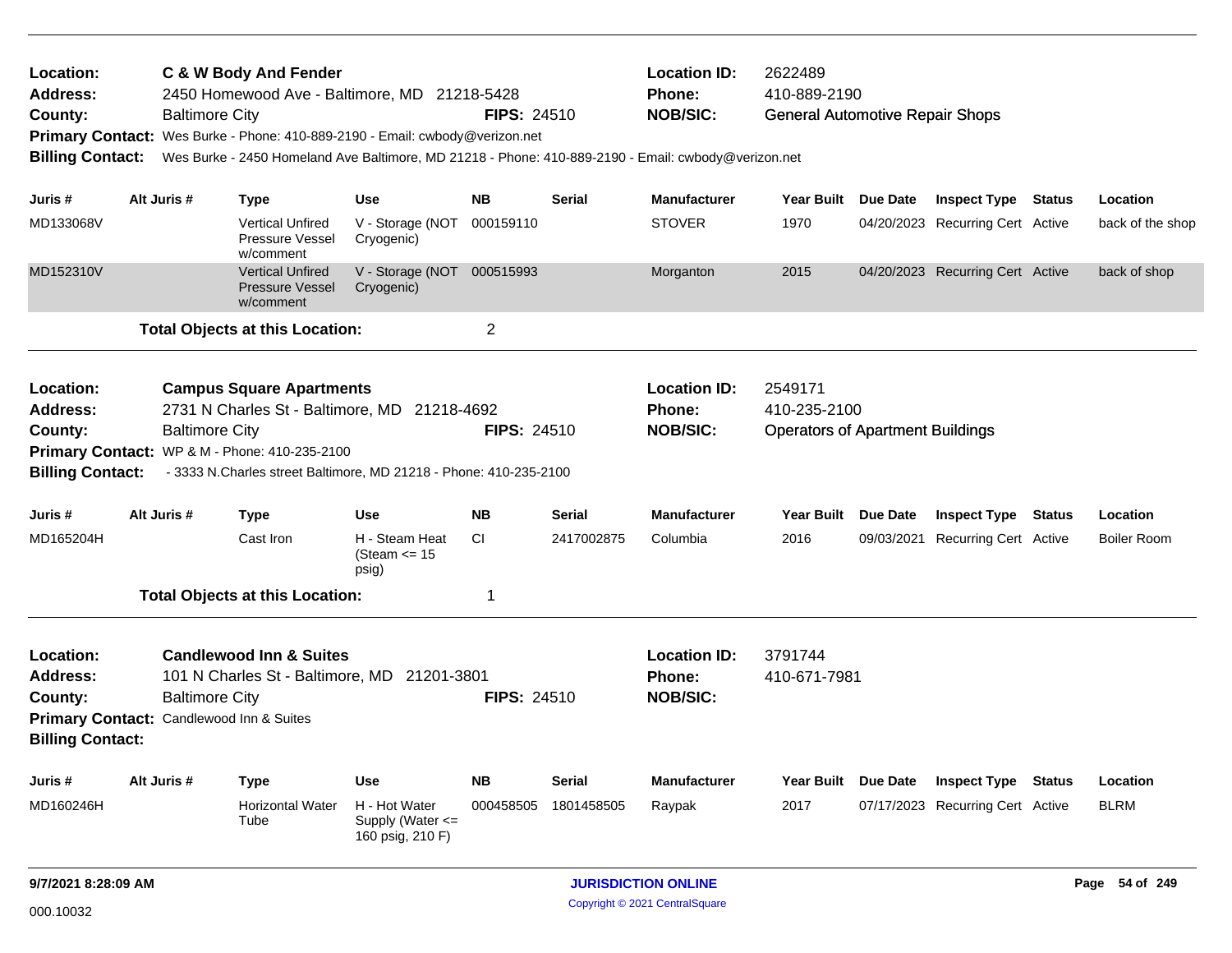| Juris #                 | Alt Juris #           | Type                                                           | <b>Use</b>                                                                             | <b>NB</b>          | <b>Serial</b>        | <b>Manufacturer</b>                                                                                                          | <b>Year Built</b>                       | Due Date | <b>Inspect Type</b>              | <b>Status</b> | Location                              |
|-------------------------|-----------------------|----------------------------------------------------------------|----------------------------------------------------------------------------------------|--------------------|----------------------|------------------------------------------------------------------------------------------------------------------------------|-----------------------------------------|----------|----------------------------------|---------------|---------------------------------------|
| MD160247H               |                       | <b>Horizontal Water</b><br>Tube                                | H - Hot Water<br>Supply (Water $\leq$<br>160 psig, 210 F)                              |                    | 000458504 1801458504 | Raypak                                                                                                                       | 2017                                    |          | 07/17/2023 Recurring Cert Active |               | <b>BLRM</b>                           |
| MD168186H               |                       | <b>Vertical Water</b><br>Tube                                  | H - Hot Water<br>Heat (Water $\leq$<br>160 psig, 250 F)                                |                    | 000086053 1801086053 | <b>AIC</b>                                                                                                                   | 2017                                    |          | 10/03/2021 Recurring Cert Active |               | <b>BASEMENT</b><br><b>BOILER ROOM</b> |
| MD168187H               |                       | <b>Vertical Water</b><br>Tube                                  | H - Hot Water<br>Heat (Water $\leq$<br>160 psig, 250 F)                                |                    | 000086052 1801086056 | Raypak                                                                                                                       | 2017                                    |          | 10/03/2021 Recurring Cert Active |               | <b>BASEMENT</b><br><b>BOILER ROOM</b> |
| MD168190V               |                       | <b>Vertical Unfired</b><br>Pressure Vessel<br>w/comment        | V - Storage (NOT 000218672<br>Cryogenic)                                               |                    |                      | Hanson                                                                                                                       | 2018                                    |          | 07/01/2023 Recurring Cert Active |               | <b>BLRM</b>                           |
| MD168191V               |                       | <b>Vertical Unfired</b><br><b>Pressure Vessel</b><br>w/comment | V - Storage (NOT 000218562<br>Cryogenic)                                               |                    |                      | Hanson                                                                                                                       | 2018                                    |          | 07/01/2023 Recurring Cert Active |               | <b>BLRM</b>                           |
| MD168192V               |                       | <b>Vertical Unfired</b><br>Pressure Vessel<br>w/comment        | V - Storage (NOT<br>Cryogenic)                                                         | 000218561          |                      | Hanson                                                                                                                       | 2018                                    |          | 07/01/2023 Recurring Cert Active |               | <b>BLRM</b>                           |
| MD168193V               |                       | <b>Vertical Unfired</b><br><b>Pressure Vessel</b><br>w/comment | V - Storage (NOT<br>Cryogenic)                                                         | 000218147          |                      | Hanson                                                                                                                       | 2018                                    |          | 07/01/2023 Recurring Cert Active |               | <b>BLRM</b>                           |
|                         |                       | <b>Total Objects at this Location:</b>                         |                                                                                        | 8                  |                      |                                                                                                                              |                                         |          |                                  |               |                                       |
| Location:               |                       | <b>Canterbury House Apartments</b>                             |                                                                                        |                    |                      | <b>Location ID:</b>                                                                                                          | 713772                                  |          |                                  |               |                                       |
| <b>Address:</b>         |                       |                                                                | 6807 Park Heights Ave - Baltimore, MD 21215-1645                                       |                    |                      | Phone:                                                                                                                       | 410-764-0539                            |          |                                  |               |                                       |
| County:                 | <b>Baltimore City</b> |                                                                |                                                                                        | <b>FIPS: 24510</b> |                      | <b>NOB/SIC:</b>                                                                                                              | <b>Operators of Apartment Buildings</b> |          |                                  |               |                                       |
|                         |                       |                                                                | Primary Contact: Yaakov Benyowitz - Phone: 410-988-4440 - Email: yybenyowitz@gmail.com |                    |                      |                                                                                                                              |                                         |          |                                  |               |                                       |
| <b>Billing Contact:</b> |                       |                                                                |                                                                                        |                    |                      | Yaakov Benyowitz - 6807 Park Heights Ave # 200 Baltimore, MD 21215-1645 - Phone: 410-988-4440 - Email: yybenyowitz@gmail.com |                                         |          |                                  |               |                                       |
| Juris #                 | Alt Juris #           | <b>Type</b>                                                    | <b>Use</b>                                                                             | <b>NB</b>          | <b>Serial</b>        | <b>Manufacturer</b>                                                                                                          | <b>Year Built</b>                       | Due Date | <b>Inspect Type Status</b>       |               | Location                              |
| MD164036H               |                       | Cast Iron                                                      | H - Hot Water<br>Heat (Water $\leq$<br>160 psig, 250 F)                                | <b>CI</b>          | 65617671             | AHRI/FORCE04                                                                                                                 | 2017                                    |          | 04/15/2023 Recurring Cert Active |               | <b>MAIN OFF</b><br><b>LOBBY</b>       |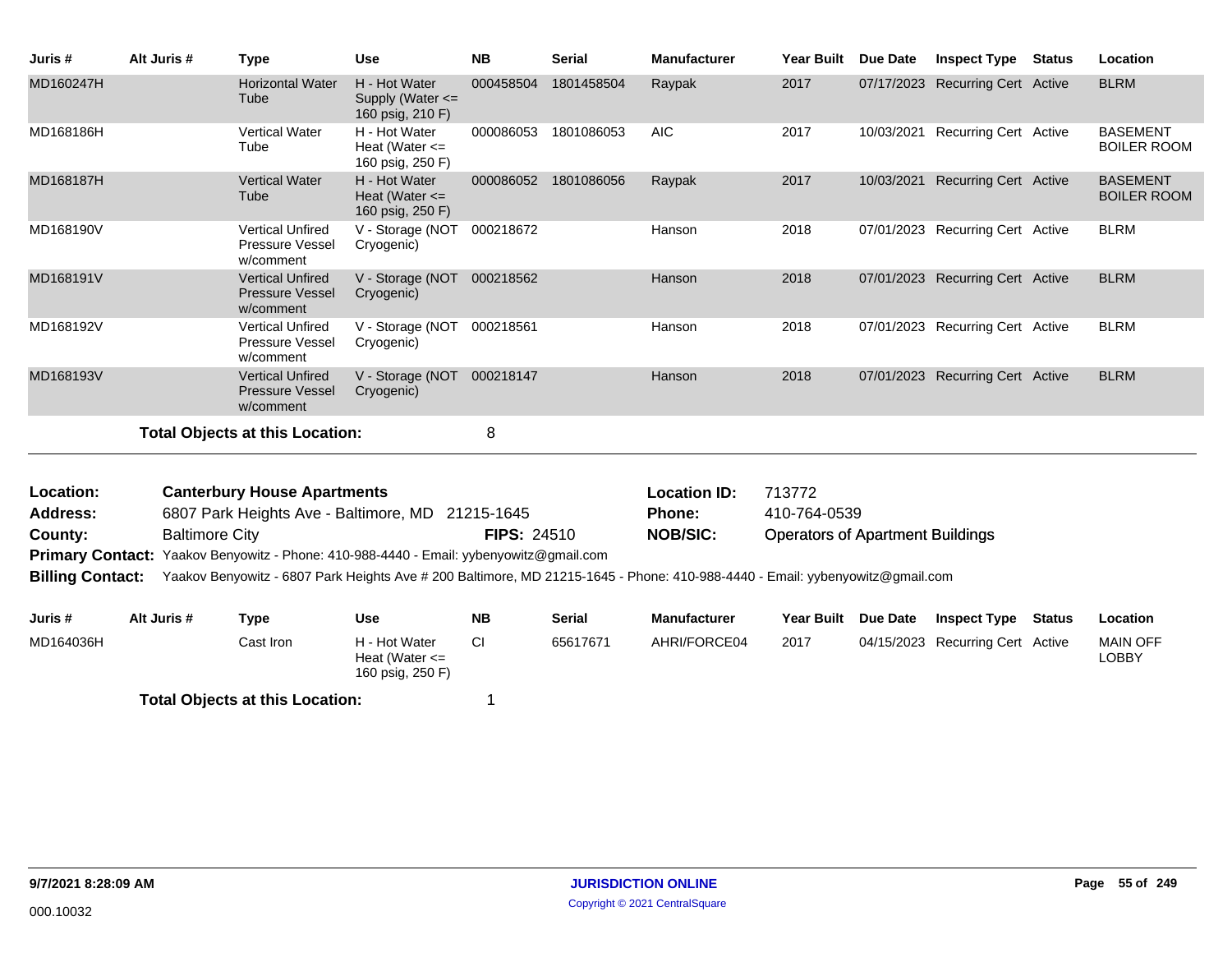| <b>Capitol Carbonic Corporation</b><br><b>Location ID:</b><br>705887<br>Location:<br>404 S Caton Ave - Baltimore, MD 21229-4202<br>Address:<br><b>Phone:</b><br>410-566-0853<br><b>NOB/SIC:</b><br><b>FIPS: 24510</b><br>County:<br><b>Baltimore City</b><br>Miscellaneous manufacturing industries<br>Primary Contact: Paul Welden - Phone: 410-566-0853 - Email: dcarter@capitolcarbonic.com<br><b>Billing Contact:</b><br>Paul Welden - 404 S Caton Ave Baltimore, MD 21229-4202 - Phone: 410-566-0853 - Email: dcarter@capitolcarbonic.com<br>Alt Juris #<br><b>Use</b><br><b>NB</b><br><b>Serial</b><br><b>Manufacturer</b><br><b>Year Built</b><br><b>Due Date</b><br><b>Inspect Type</b><br>Juris#<br><b>Type</b><br><b>Status</b> |             |                          |                                                                                                                                   |                                                             |                    |        |                               |                                       |                 |                                  |        |                    |
|-------------------------------------------------------------------------------------------------------------------------------------------------------------------------------------------------------------------------------------------------------------------------------------------------------------------------------------------------------------------------------------------------------------------------------------------------------------------------------------------------------------------------------------------------------------------------------------------------------------------------------------------------------------------------------------------------------------------------------------------|-------------|--------------------------|-----------------------------------------------------------------------------------------------------------------------------------|-------------------------------------------------------------|--------------------|--------|-------------------------------|---------------------------------------|-----------------|----------------------------------|--------|--------------------|
|                                                                                                                                                                                                                                                                                                                                                                                                                                                                                                                                                                                                                                                                                                                                           |             |                          |                                                                                                                                   |                                                             |                    |        |                               |                                       |                 |                                  |        | Location           |
| MD109063V                                                                                                                                                                                                                                                                                                                                                                                                                                                                                                                                                                                                                                                                                                                                 |             |                          | Pressure Vessel<br>w/comment                                                                                                      | Horizontal Unfired V - Storage (NOT<br>Cryogenic)           | 000005041          |        | <b>CBI Services</b>           | 1987                                  |                 | 09/01/2021 Recurring Cert Active |        | Outside            |
| MD109064V                                                                                                                                                                                                                                                                                                                                                                                                                                                                                                                                                                                                                                                                                                                                 |             |                          | <b>Pressure Vessel</b><br>w/comment                                                                                               | Horizontal Unfired V - Storage (NOT 000005118<br>Cryogenic) |                    |        | <b>CBI Services</b>           | 1989                                  |                 | 09/01/2021 Recurring Cert Active |        | Outside            |
| MD131294V                                                                                                                                                                                                                                                                                                                                                                                                                                                                                                                                                                                                                                                                                                                                 |             |                          | <b>Pressure Vessel</b><br>w/comment                                                                                               | Horizontal Unfired V - Storage (NOT<br>Cryogenic)           | 000999456          | 35933  | Manchester                    | 2008                                  |                 | 04/07/2023 Recurring Cert Active |        | plant              |
|                                                                                                                                                                                                                                                                                                                                                                                                                                                                                                                                                                                                                                                                                                                                           |             |                          | <b>Total Objects at this Location:</b>                                                                                            |                                                             | 3                  |        |                               |                                       |                 |                                  |        |                    |
| Location:<br><b>Address:</b>                                                                                                                                                                                                                                                                                                                                                                                                                                                                                                                                                                                                                                                                                                              |             | <b>Carefree Kitchens</b> | 2901 Strickland St # 2133 - Baltimore, MD 21223-2738                                                                              |                                                             |                    |        | <b>Location ID:</b><br>Phone: | 704743                                |                 |                                  |        |                    |
| County:                                                                                                                                                                                                                                                                                                                                                                                                                                                                                                                                                                                                                                                                                                                                   |             | <b>Baltimore City</b>    |                                                                                                                                   |                                                             | <b>FIPS: 24510</b> |        | <b>NOB/SIC:</b>               | <b>Fabricated Metal Products, NEC</b> |                 |                                  |        |                    |
| <b>Billing Contact:</b>                                                                                                                                                                                                                                                                                                                                                                                                                                                                                                                                                                                                                                                                                                                   |             |                          | Primary Contact: Carefree Industries - Phone: 410-233-4900<br>- 2901 Strickland St Baltimore, MD 21223-2738 - Phone: 410-233-4900 |                                                             |                    |        |                               |                                       |                 |                                  |        |                    |
| Juris #                                                                                                                                                                                                                                                                                                                                                                                                                                                                                                                                                                                                                                                                                                                                   | Alt Juris # |                          | <b>Type</b>                                                                                                                       | Use                                                         | <b>NB</b>          | Serial | <b>Manufacturer</b>           | <b>Year Built</b>                     | <b>Due Date</b> | <b>Inspect Type</b>              | Status | Location           |
| MD094992V                                                                                                                                                                                                                                                                                                                                                                                                                                                                                                                                                                                                                                                                                                                                 |             |                          | Horizontal Unfired V - Storage (NOT<br>Pressure Vessel<br>w/comment                                                               | Cryogenic)                                                  | 000467138          |        | Manchester                    | 1988                                  |                 | 03/19/2023 Recurring Cert Active |        | <b>Boiler Room</b> |
| MD094993V                                                                                                                                                                                                                                                                                                                                                                                                                                                                                                                                                                                                                                                                                                                                 |             |                          | <b>Pressure Vessel</b><br>w/comment                                                                                               | Horizontal Unfired V - Storage (NOT 000029365<br>Cryogenic) |                    |        | Leroi                         | 1974                                  |                 | 03/19/2023 Recurring Cert Active |        | <b>Boiler Room</b> |
|                                                                                                                                                                                                                                                                                                                                                                                                                                                                                                                                                                                                                                                                                                                                           |             |                          | <b>Total Objects at this Location:</b>                                                                                            |                                                             | 2                  |        |                               |                                       |                 |                                  |        |                    |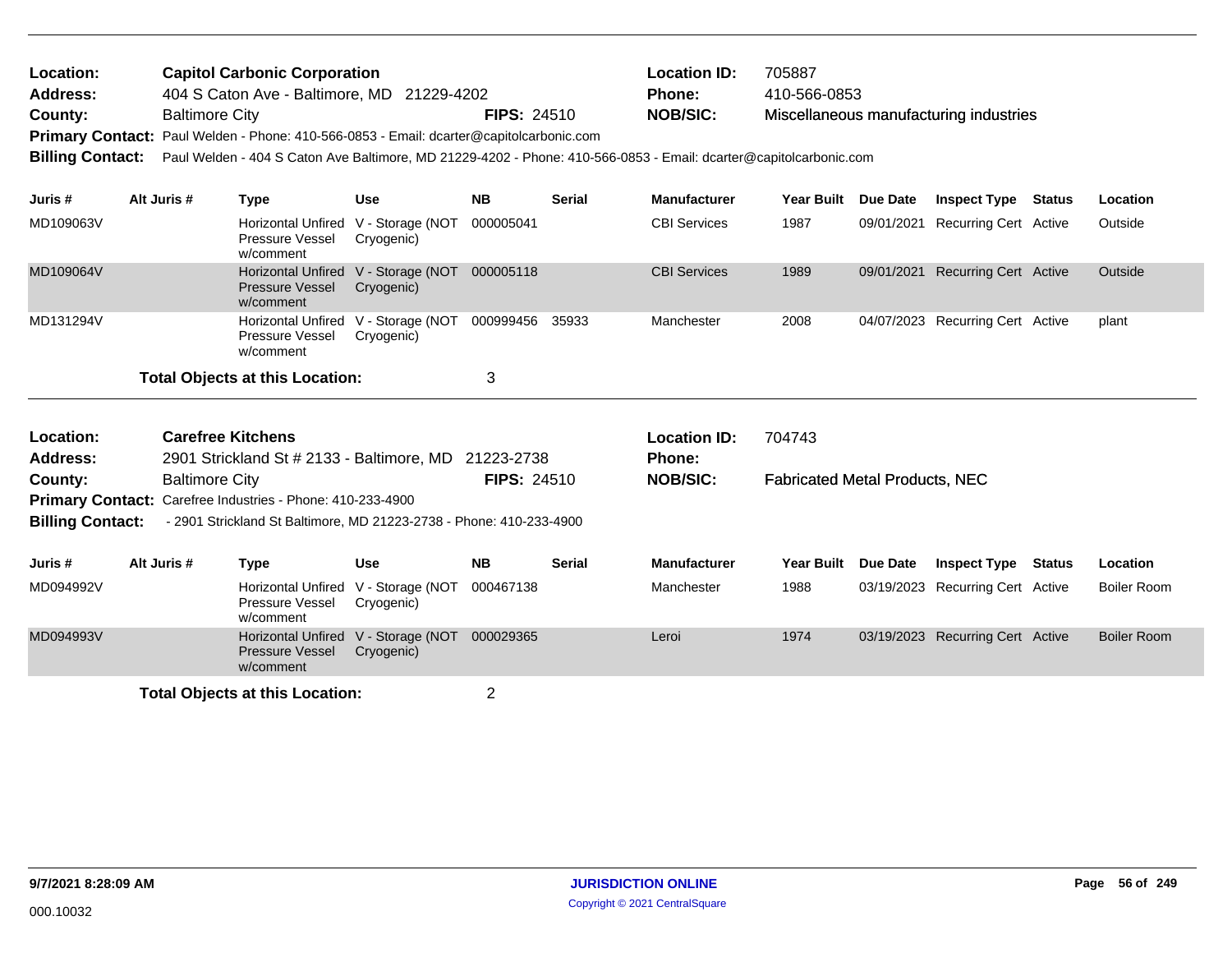| Location:<br><b>Address:</b> |             |                       | <b>Carfinity Service Center</b><br>6103 Reisterstown Rd - Baltimore, MD 21215-3432                          |                                                             |                    |               | <b>Location ID:</b><br><b>Phone:</b> | 3540855                                 |                 |                                  |                                  |
|------------------------------|-------------|-----------------------|-------------------------------------------------------------------------------------------------------------|-------------------------------------------------------------|--------------------|---------------|--------------------------------------|-----------------------------------------|-----------------|----------------------------------|----------------------------------|
| County:                      |             | <b>Baltimore City</b> |                                                                                                             |                                                             | <b>FIPS: 24510</b> |               | <b>NOB/SIC:</b>                      | <b>General Automotive Repair Shops</b>  |                 |                                  |                                  |
|                              |             |                       | Primary Contact: Jake Benhamou - Phone: 954-520-3838 - Email: jake@sflpi.com                                |                                                             |                    |               |                                      |                                         |                 |                                  |                                  |
| <b>Billing Contact:</b>      |             |                       | Jake Benhamou - 6103 Reisterstown Rd Baltimore, MD 21215-3432 - Phone: 954-520-3838 - Email: jake@sflpi.com |                                                             |                    |               |                                      |                                         |                 |                                  |                                  |
| Juris #                      | Alt Juris # |                       | <b>Type</b>                                                                                                 | Use                                                         | <b>NB</b>          | <b>Serial</b> | <b>Manufacturer</b>                  | <b>Year Built</b>                       | <b>Due Date</b> | <b>Inspect Type Status</b>       | Location                         |
| MD151844V                    |             |                       | <b>Vertical Unfired</b><br>Pressure Vessel<br>w/comment                                                     | V - Storage (NOT<br>Cryogenic)                              | 001758075          |               | <b>CAMPBELL</b><br><b>HAUSFELD</b>   | 2012                                    | 03/19/2021      | Recurring Cert Active            | Service Center,<br>Compressor Rm |
|                              |             |                       | <b>Total Objects at this Location:</b>                                                                      |                                                             | 1                  |               |                                      |                                         |                 |                                  |                                  |
| Location:                    |             |                       | <b>Carlton Condominiums</b>                                                                                 |                                                             |                    |               | <b>Location ID:</b>                  | 706000                                  |                 |                                  |                                  |
| <b>Address:</b>              |             |                       | 3507 N Charles St - Baltimore, MD 21218-2448                                                                |                                                             |                    |               | <b>Phone:</b>                        | 410-296-2877                            |                 |                                  |                                  |
| County:                      |             | <b>Baltimore City</b> |                                                                                                             |                                                             | <b>FIPS: 24510</b> |               | <b>NOB/SIC:</b>                      | <b>Operators of Apartment Buildings</b> |                 |                                  |                                  |
|                              |             |                       | Primary Contact: Joe Rector - Phone: 410-645-1865 - Cell: 410-967-4191 - Email: joe@pelicanmgt.com          |                                                             |                    |               |                                      |                                         |                 |                                  |                                  |
| <b>Billing Contact:</b>      |             |                       | Property - 8725 Loch Raven Blvd Towson, MD 21286-2207 - Phone: 410-645-1865 - Cell: 410-864-8771            |                                                             |                    |               |                                      |                                         |                 |                                  |                                  |
| Juris #                      | Alt Juris # |                       | <b>Type</b>                                                                                                 | Use                                                         | <b>NB</b>          | <b>Serial</b> | <b>Manufacturer</b>                  | Year Built                              | <b>Due Date</b> | <b>Inspect Type Status</b>       | Location                         |
| MD084589H                    |             |                       | Cast Iron                                                                                                   | H - Steam Heat<br>(Steam $\leq$ 15<br>psig)                 | <b>CI</b>          |               | Weil-McLain                          | 1993                                    |                 | 03/08/2022 Recurring Cert Active | <b>Boiler Room</b>               |
| MD124182H                    |             |                       | <b>Water Tube</b><br>Coiled (NOT<br><b>Flueless Hi</b><br>Efficiency)                                       | H - Hot Water<br>Supply (Water <=<br>160 psig, 250 F)       | 000069923          | J02 69923     | A O Smith                            | 2002                                    |                 | 03/08/2022 Recurring Cert Active | <b>Boiler Room</b>               |
|                              |             |                       | <b>Total Objects at this Location:</b>                                                                      |                                                             | $\overline{2}$     |               |                                      |                                         |                 |                                  |                                  |
| Location:                    |             |                       | Carlyle Baltimore Holdings, Inc.                                                                            |                                                             |                    |               | <b>Location ID:</b>                  | 703816                                  |                 |                                  |                                  |
| <b>Address:</b>              |             |                       | 100 S Charles St Ste 207 - Baltimore, MD 21201-2735                                                         |                                                             |                    |               | <b>Phone:</b>                        | 443-324-9657                            |                 |                                  |                                  |
| County:                      |             | <b>Baltimore City</b> |                                                                                                             |                                                             | <b>FIPS: 24510</b> |               | <b>NOB/SIC:</b>                      | <b>Commercial Banks, NEC</b>            |                 |                                  |                                  |
|                              |             |                       | Primary Contact: Carlyle Baltimore Holdings, Inc. - Phone: 410-618-7188                                     |                                                             |                    |               |                                      |                                         |                 |                                  |                                  |
|                              |             |                       | Billing Contact: - 100 S Charles St Ste 207 Baltimore, MD 21201-2735 - Phone: 410-618-7188                  |                                                             |                    |               |                                      |                                         |                 |                                  |                                  |
| Juris #                      | Alt Juris # |                       | <b>Type</b>                                                                                                 | <b>Use</b>                                                  | <b>NB</b>          | <b>Serial</b> | <b>Manufacturer</b>                  | <b>Year Built</b>                       | <b>Due Date</b> | <b>Inspect Type Status</b>       | Location                         |
| MD065550V                    |             |                       | Pressure Vessel<br>w/comment                                                                                | Horizontal Unfired V - Storage (NOT 000004122<br>Cryogenic) |                    |               | <b>Steel Products</b>                | 1979                                    |                 | 02/20/2023 Recurring Cert Active | Penthouse Tower                  |
| 9/7/2021 8:28:09 AM          |             |                       |                                                                                                             |                                                             |                    |               | <b>JURISDICTION ONLINE</b>           |                                         |                 |                                  | Page 57 of 249                   |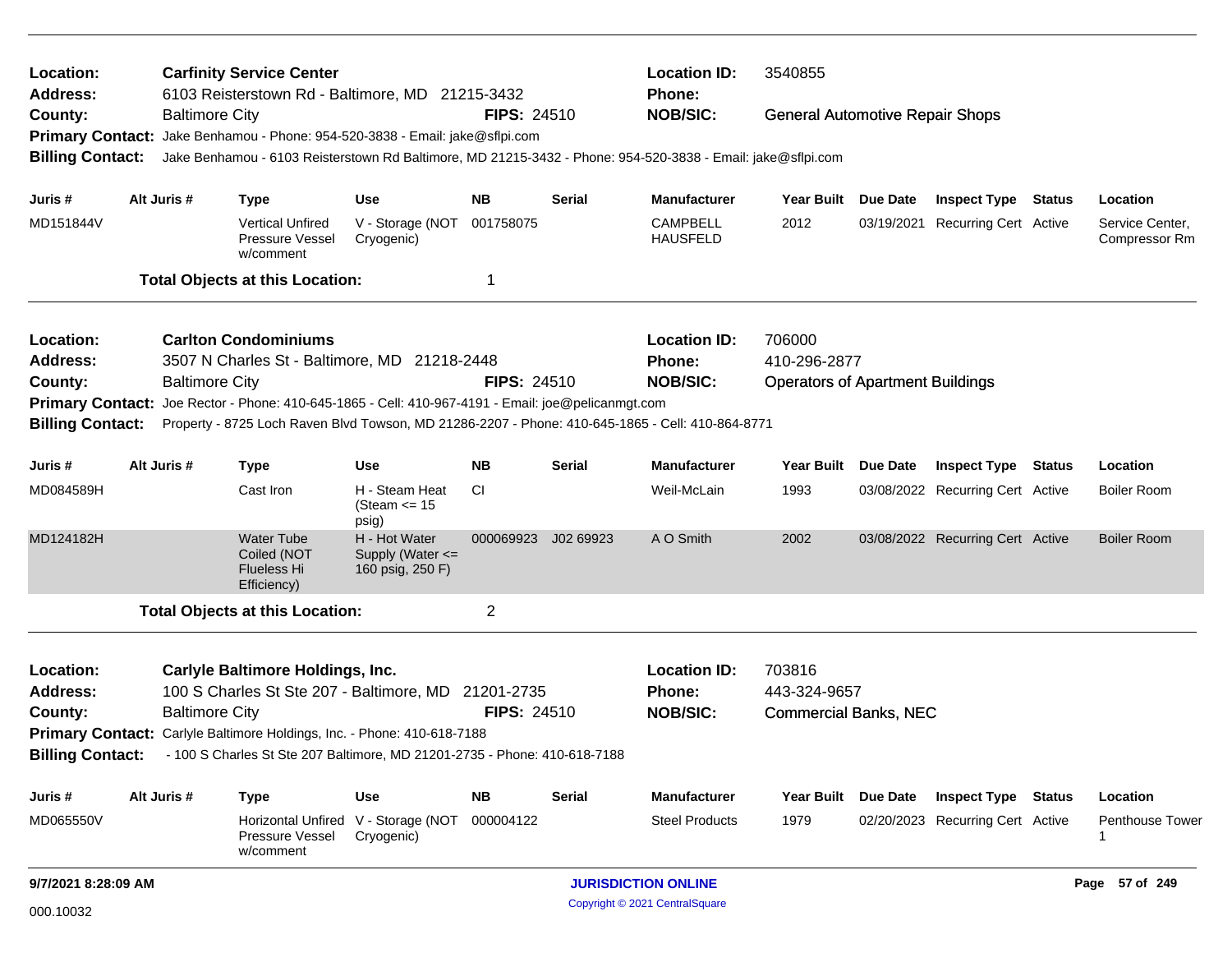| Juris #                 | Alt Juris #           | <b>Type</b>                                                                                          | <b>Use</b>                                              | <b>NB</b>          | <b>Serial</b>             | <b>Manufacturer</b> | <b>Year Built</b>                       | Due Date | <b>Inspect Type</b>                              | <b>Status</b> | Location               |
|-------------------------|-----------------------|------------------------------------------------------------------------------------------------------|---------------------------------------------------------|--------------------|---------------------------|---------------------|-----------------------------------------|----------|--------------------------------------------------|---------------|------------------------|
| MD152321V               |                       | <b>Horizontal Unfired</b><br><b>Pressure Vessel</b><br>w/comment                                     | V - Storage (NOT<br>Cryogenic)                          | 000746578          |                           | <b>Steel Fab</b>    | 2014                                    |          | 02/20/2023 Recurring Cert Active                 |               | <b>Penthouse Tower</b> |
|                         |                       | <b>Total Objects at this Location:</b>                                                               |                                                         | $\overline{2}$     |                           |                     |                                         |          |                                                  |               |                        |
| Location:               |                       | <b>Carmel Auto Service</b>                                                                           |                                                         |                    |                           | <b>Location ID:</b> | 710877                                  |          |                                                  |               |                        |
| <b>Address:</b>         |                       | 6502 Harford Rd - Baltimore, MD 21214-1301                                                           |                                                         |                    |                           | <b>Phone:</b>       | 410-254-0070                            |          |                                                  |               |                        |
| County:                 | <b>Baltimore City</b> |                                                                                                      |                                                         | <b>FIPS: 24510</b> |                           | <b>NOB/SIC:</b>     |                                         |          | Automotive dealers and gasoline service stations |               |                        |
| <b>Billing Contact:</b> |                       | Primary Contact: Shawn Mohajer - Phone: (410) 254-0070<br>- 6502 Harford Rd Baltimore, MD 21214-1301 |                                                         |                    |                           |                     |                                         |          |                                                  |               |                        |
| Juris #                 | Alt Juris #           | <b>Type</b>                                                                                          | <b>Use</b>                                              | <b>NB</b>          | <b>Serial</b>             | <b>Manufacturer</b> | <b>Year Built</b>                       | Due Date | <b>Inspect Type</b>                              | Status        | Location               |
| MD050843V               |                       | <b>Vertical Unfired</b><br>Pressure Vessel<br>w/comment                                              | V - Storage (NOT<br>Cryogenic)                          | 000409726          |                           | Scaife              | 1954                                    |          | 02/08/2022 Recurring Cert Active                 |               | Outside Shop,<br>Shed  |
|                         |                       | <b>Total Objects at this Location:</b>                                                               |                                                         |                    |                           |                     |                                         |          |                                                  |               |                        |
| Location:               |                       | <b>Caroletta Apartments</b>                                                                          |                                                         |                    |                           | <b>Location ID:</b> | 727272                                  |          |                                                  |               |                        |
| <b>Address:</b>         |                       | 901 W University Pkwy - Roland Park, MD 21210-2737                                                   |                                                         |                    |                           | Phone:              |                                         |          |                                                  |               |                        |
| County:                 | <b>Baltimore City</b> |                                                                                                      |                                                         | <b>FIPS: 24510</b> |                           | <b>NOB/SIC:</b>     | <b>Operators of Apartment Buildings</b> |          |                                                  |               |                        |
|                         |                       | Primary Contact: Michael Burns - Phone: 410-366-3660                                                 |                                                         |                    |                           |                     |                                         |          |                                                  |               |                        |
| <b>Billing Contact:</b> |                       | Michael Burns - 901 W University Pkwy Apt 1C Roland Park, MD 21210-2722 - Phone: 410-366-3660        |                                                         |                    |                           |                     |                                         |          |                                                  |               |                        |
| Juris #                 | Alt Juris #           | <b>Type</b>                                                                                          | <b>Use</b>                                              | <b>NB</b>          | <b>Serial</b>             | <b>Manufacturer</b> | <b>Year Built</b>                       | Due Date | <b>Inspect Type</b>                              | Status        | Location               |
| MD150219H               |                       | Cast Iron                                                                                            | H - Hot Water<br>Heat (Water $\leq$<br>160 psig, 250 F) | <b>CI</b>          | CROWNB0005 Crown<br>54055 |                     | 2013                                    |          | 11/16/2020 Recurring Cert Active                 |               | <b>Blrm</b>            |
|                         |                       | <b>Total Objects at this Location:</b>                                                               |                                                         | 1                  |                           |                     |                                         |          |                                                  |               |                        |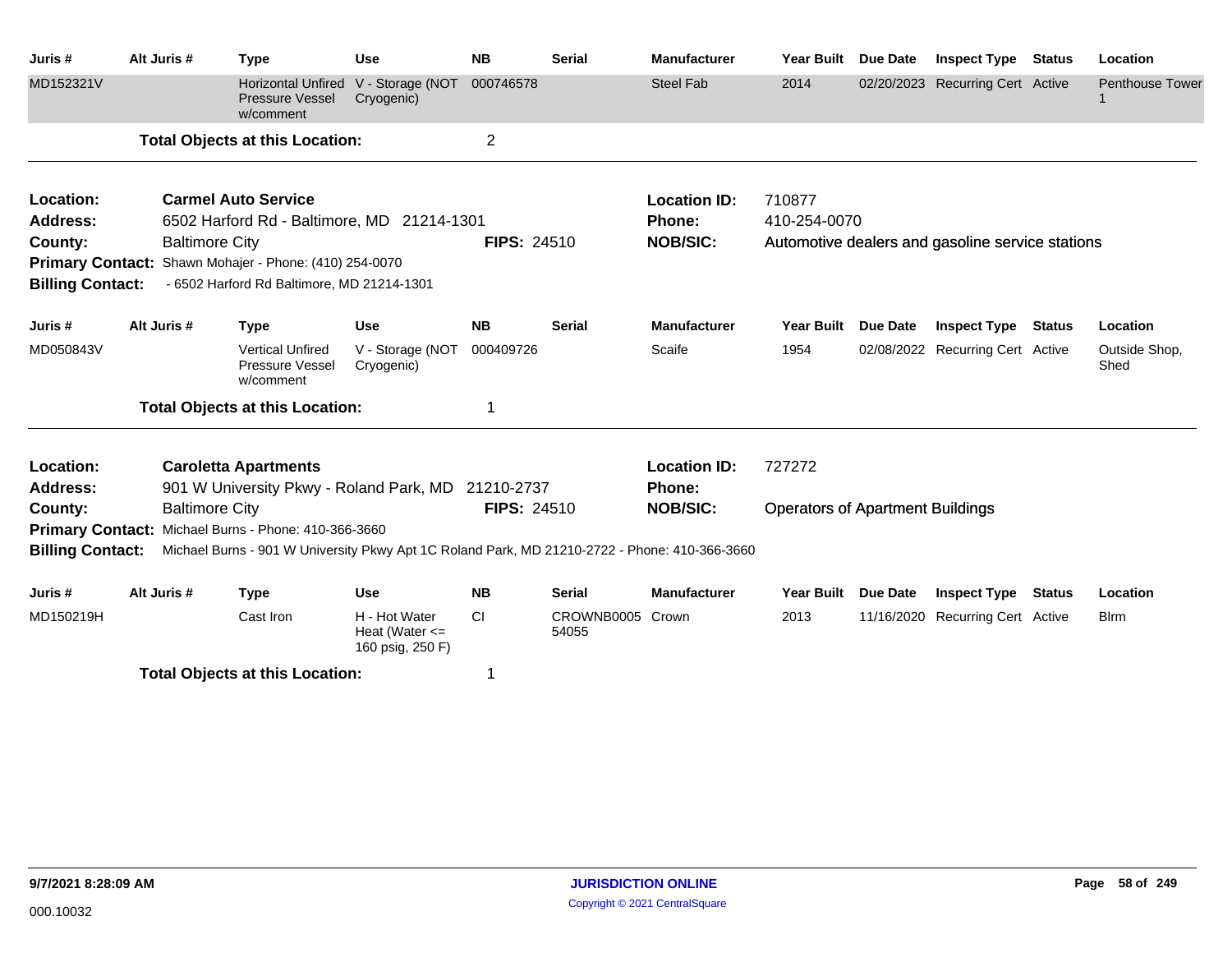| Location:<br>Address:<br>County:<br><b>Primary Contact:</b><br><b>Billing Contact:</b> | <b>Baltimore City</b> | <b>Carpet &amp; Wood Floor Liquidators</b>              | 5601 Metro Dr - Baltimore, MD 21215-3208<br>Jessica Nazarenus - Phone: 410-609-8069 - Email: AP@BaltimoreCarpets.com | FIPS: 24510        |               | <b>Location ID:</b><br><b>Phone:</b><br><b>NOB/SIC:</b> | 721615<br>410-789-1155                 | Miscellaneous manufacturing industries<br>Shawn Ryan - 5601 Metro Dr Baltimore, MD 21215-3208 - Phone: 410-789-1155 - Cell: 410-241-9669 - Email: sryan@baltimorecarpets.com<br>Year Built Due Date<br><b>Inspect Type Status</b><br>01/24/2022 Recurring Cert Active |                                  |               |                       |  |
|----------------------------------------------------------------------------------------|-----------------------|---------------------------------------------------------|----------------------------------------------------------------------------------------------------------------------|--------------------|---------------|---------------------------------------------------------|----------------------------------------|-----------------------------------------------------------------------------------------------------------------------------------------------------------------------------------------------------------------------------------------------------------------------|----------------------------------|---------------|-----------------------|--|
| Juris #                                                                                | Alt Juris #           | <b>Type</b>                                             | <b>Use</b>                                                                                                           | <b>NB</b>          | <b>Serial</b> | <b>Manufacturer</b>                                     |                                        |                                                                                                                                                                                                                                                                       |                                  |               | Location              |  |
| MD158746V                                                                              |                       | <b>Vertical Unfired</b><br>Pressure Vessel<br>w/comment | V - Storage (NOT<br>Cryogenic)                                                                                       | 000298047          |               | <b>MAT</b>                                              | 2013                                   |                                                                                                                                                                                                                                                                       |                                  |               | Shop, By Cut<br>Table |  |
|                                                                                        |                       | <b>Total Objects at this Location:</b>                  |                                                                                                                      | 1                  |               |                                                         |                                        |                                                                                                                                                                                                                                                                       |                                  |               |                       |  |
| Location:<br><b>Address:</b>                                                           |                       |                                                         | <b>Carter's Temple Church of God in Christ</b><br>848 Hollins St - Baltimore, MD 21201-1024                          |                    |               | <b>Location ID:</b><br><b>Phone:</b>                    | 724157                                 |                                                                                                                                                                                                                                                                       |                                  |               |                       |  |
| County:                                                                                | <b>Baltimore City</b> |                                                         |                                                                                                                      | <b>FIPS: 24510</b> |               | <b>NOB/SIC:</b>                                         | Membership organizations               |                                                                                                                                                                                                                                                                       |                                  |               |                       |  |
| <b>Primary Contact:</b>                                                                |                       | David Dampier - Phone: 410-752-6123                     |                                                                                                                      |                    |               |                                                         |                                        |                                                                                                                                                                                                                                                                       |                                  |               |                       |  |
| <b>Billing Contact:</b>                                                                |                       |                                                         | David Dampier - 848 Hollins St Baltimore, MD 21201-1024 - Phone: 410-752-6123                                        |                    |               |                                                         |                                        |                                                                                                                                                                                                                                                                       |                                  |               |                       |  |
| Juris #                                                                                | Alt Juris #           | <b>Type</b>                                             | <b>Use</b>                                                                                                           | <b>NB</b>          | <b>Serial</b> | <b>Manufacturer</b>                                     | <b>Year Built</b>                      | <b>Due Date</b>                                                                                                                                                                                                                                                       | <b>Inspect Type</b>              | <b>Status</b> | Location              |  |
| MD109061H                                                                              |                       | Cast Iron                                               | H - Hot Water<br>Heat (Water $\leq$<br>160 psig, 250 F)                                                              | <b>CI</b>          |               | Weil-McLain                                             | 1998                                   |                                                                                                                                                                                                                                                                       | 03/24/2022 Recurring Cert Active |               | <b>ADMIN BLDG</b>     |  |
| MD163655H                                                                              |                       | <b>Water Heater</b><br>(HLW)                            | H - Hot Water<br>Heat (Water $\leq$<br>160 psig, 250 F)                                                              | 000026459          |               | <b>AIC</b>                                              | 2017                                   |                                                                                                                                                                                                                                                                       | 09/26/2020 Recurring Cert Active |               | 11 S POPPLET          |  |
|                                                                                        |                       | <b>Total Objects at this Location:</b>                  |                                                                                                                      | $\overline{2}$     |               |                                                         |                                        |                                                                                                                                                                                                                                                                       |                                  |               |                       |  |
| Location:<br><b>Address:</b>                                                           |                       | <b>Caterpillar Development Center</b>                   | 604 Plymouth Rd - Baltimore, MD 21229-2212                                                                           |                    |               | <b>Location ID:</b><br><b>Phone:</b>                    | 706248                                 |                                                                                                                                                                                                                                                                       |                                  |               |                       |  |
| County:                                                                                | <b>Baltimore City</b> |                                                         |                                                                                                                      | <b>FIPS: 24510</b> |               | <b>NOB/SIC:</b>                                         | <b>Offices and Clinics of Dentists</b> |                                                                                                                                                                                                                                                                       |                                  |               |                       |  |
| <b>Primary Contact:</b>                                                                |                       |                                                         | Carol Towns - Phone: H-410-530-6411 - Email: msctowns@gmail.com                                                      |                    |               |                                                         |                                        |                                                                                                                                                                                                                                                                       |                                  |               |                       |  |
| <b>Billing Contact:</b>                                                                |                       |                                                         | Carol Towns - 604 Plymouth Rd Baltimore, MD 21229-2212 - Phone: H-410-530-6411 - Email: msctowns@gmail.com           |                    |               |                                                         |                                        |                                                                                                                                                                                                                                                                       |                                  |               |                       |  |
| Juris #                                                                                | Alt Juris #           | <b>Type</b>                                             | <b>Use</b>                                                                                                           | <b>NB</b>          | <b>Serial</b> | <b>Manufacturer</b>                                     | Year Built Due Date                    |                                                                                                                                                                                                                                                                       | <b>Inspect Type Status</b>       |               | Location              |  |
| MD165259H                                                                              |                       | Cast Iron                                               | H - Hot Water<br>Heat (Water $\leq$<br>160 psig, 250 F)                                                              | Ci                 | 2317005635    | <b>ECR</b>                                              | 2017                                   |                                                                                                                                                                                                                                                                       | 10/21/2021 Recurring Cert Active |               | <b>BOILER ROOM</b>    |  |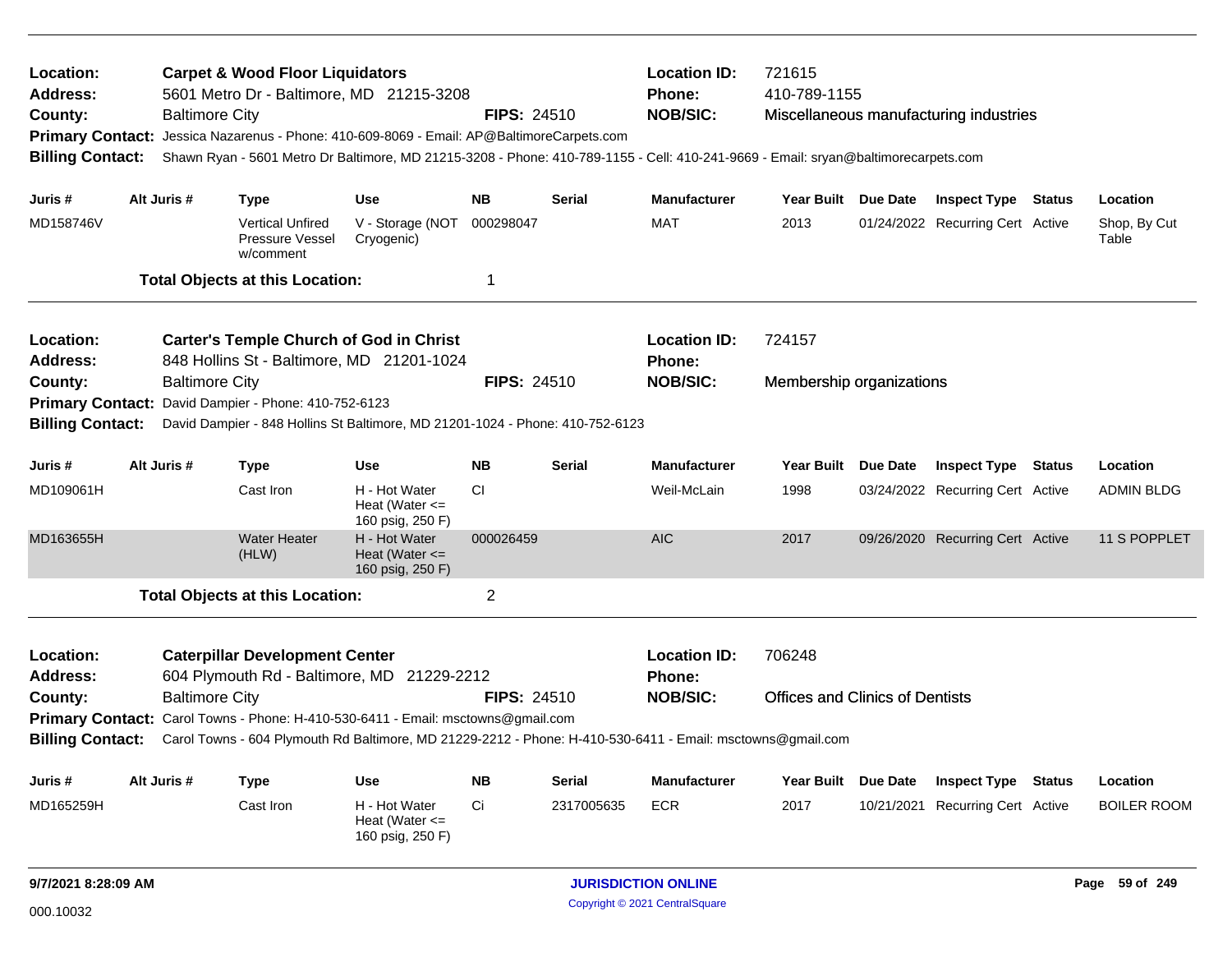| <b>Cedar Hill Florist Inc.</b><br>Location:<br>5828 Ritchie Hwy - Brooklyn, MD 21225-3751<br><b>Address:</b><br><b>FIPS: 24510</b><br>County:<br><b>Baltimore City</b><br>Primary Contact: Marty - Phone: 410-789-3300 - Email: cedarhillfloristmd@gmail.com<br><b>Billing Contact:</b><br>Marty - 5828 Ritchie Hwy Brooklyn, MD 21225-3751 - Phone: 410-789-3300 - Email: cedarhillfloristmd@gmail.com |                                                                                                                                                                     |                       |                                                                                      |                                                             |                    | <b>Location ID:</b><br>Phone:<br><b>NOB/SIC:</b> | 706348<br>410-789-3300<br><b>Department Stores</b> |                     |          |                                                        |               |                 |
|---------------------------------------------------------------------------------------------------------------------------------------------------------------------------------------------------------------------------------------------------------------------------------------------------------------------------------------------------------------------------------------------------------|---------------------------------------------------------------------------------------------------------------------------------------------------------------------|-----------------------|--------------------------------------------------------------------------------------|-------------------------------------------------------------|--------------------|--------------------------------------------------|----------------------------------------------------|---------------------|----------|--------------------------------------------------------|---------------|-----------------|
|                                                                                                                                                                                                                                                                                                                                                                                                         |                                                                                                                                                                     |                       |                                                                                      |                                                             |                    |                                                  |                                                    |                     |          |                                                        |               |                 |
| Juris #                                                                                                                                                                                                                                                                                                                                                                                                 |                                                                                                                                                                     | Alt Juris #           | <b>Type</b>                                                                          | <b>Use</b>                                                  | <b>NB</b>          | <b>Serial</b>                                    | <b>Manufacturer</b>                                | Year Built Due Date |          | <b>Inspect Type Status</b>                             |               | Location        |
| MD076152H                                                                                                                                                                                                                                                                                                                                                                                               |                                                                                                                                                                     |                       | <b>Water Heater</b><br>(HLW)                                                         | H - Hot Water<br>Heat (Water $\leq$<br>160 psig, 250 F)     | 000024887          |                                                  | National U.S.                                      | 1988                |          | 04/13/2020 Recurring Cert Active                       |               | <b>Basement</b> |
|                                                                                                                                                                                                                                                                                                                                                                                                         |                                                                                                                                                                     |                       | <b>Total Objects at this Location:</b>                                               |                                                             | 1                  |                                                  |                                                    |                     |          |                                                        |               |                 |
| Location:<br><b>Address:</b>                                                                                                                                                                                                                                                                                                                                                                            |                                                                                                                                                                     |                       | <b>Certified Collision Center</b><br>6230 Holabird Ave - Highlandtown, MD 21224-6124 |                                                             |                    |                                                  | <b>Location ID:</b><br><b>Phone:</b>               | 725494              |          |                                                        |               |                 |
| County:                                                                                                                                                                                                                                                                                                                                                                                                 |                                                                                                                                                                     | <b>Baltimore City</b> |                                                                                      |                                                             | <b>FIPS: 24510</b> |                                                  | <b>NOB/SIC:</b>                                    |                     |          | Top, Body, and Upholstery Repair Shops and Paint Shops |               |                 |
|                                                                                                                                                                                                                                                                                                                                                                                                         | Primary Contact: Melanie Alrub - Phone: 410-633-7708<br><b>Billing Contact:</b><br>Melanie Alrub - 6230 Holabird Ave Baltimore, MD 21224-6124 - Phone: 410-633-7708 |                       |                                                                                      |                                                             |                    |                                                  |                                                    |                     |          |                                                        |               |                 |
|                                                                                                                                                                                                                                                                                                                                                                                                         |                                                                                                                                                                     |                       |                                                                                      |                                                             |                    |                                                  |                                                    |                     |          |                                                        |               |                 |
| Juris #                                                                                                                                                                                                                                                                                                                                                                                                 |                                                                                                                                                                     | Alt Juris #           | <b>Type</b>                                                                          | <b>Use</b>                                                  | NΒ                 | Serial                                           | <b>Manufacturer</b>                                | <b>Year Built</b>   | Due Date | <b>Inspect Type</b>                                    | Status        | Location        |
| MD052527V                                                                                                                                                                                                                                                                                                                                                                                               | -1                                                                                                                                                                  |                       | Pressure Vessel<br>w/comment                                                         | Horizontal Unfired V - Storage (NOT<br>Cryogenic)           | 000494079          |                                                  | Kargard                                            | 1970                |          | 11/05/2022 Recurring Cert Active                       |               | Shop            |
| MD052528V                                                                                                                                                                                                                                                                                                                                                                                               | 2                                                                                                                                                                   |                       | <b>Pressure Vessel</b><br>w/comment                                                  | Horizontal Unfired V - Storage (NOT 000159190<br>Cryogenic) |                    |                                                  | Melben                                             | 1979                |          | 11/05/2022 Recurring Cert Active                       |               | Shop            |
|                                                                                                                                                                                                                                                                                                                                                                                                         |                                                                                                                                                                     |                       | <b>Total Objects at this Location:</b>                                               |                                                             | $\overline{2}$     |                                                  |                                                    |                     |          |                                                        |               |                 |
| <b>Location:</b><br><b>Address:</b>                                                                                                                                                                                                                                                                                                                                                                     |                                                                                                                                                                     |                       | <b>Charles M. Barkman Engine (Model)</b><br>5000 Windsor Mill Rd - Gwynn Oak, MD     |                                                             | 21207-7267         |                                                  | <b>Location ID:</b><br><b>Phone:</b>               | 786550              |          |                                                        |               |                 |
| County:                                                                                                                                                                                                                                                                                                                                                                                                 |                                                                                                                                                                     | <b>Baltimore City</b> |                                                                                      |                                                             | <b>FIPS: 24510</b> |                                                  | <b>NOB/SIC:</b>                                    |                     |          | Membership Sports and Recreation Clubs                 |               |                 |
| Primary Contact: Charles M. Barkman                                                                                                                                                                                                                                                                                                                                                                     |                                                                                                                                                                     |                       |                                                                                      |                                                             |                    |                                                  |                                                    |                     |          |                                                        |               |                 |
| <b>Billing Contact:</b>                                                                                                                                                                                                                                                                                                                                                                                 |                                                                                                                                                                     |                       | - 6718 Orem Dr Laurel, MD 20707-3238                                                 |                                                             |                    |                                                  |                                                    |                     |          |                                                        |               |                 |
| Juris #                                                                                                                                                                                                                                                                                                                                                                                                 |                                                                                                                                                                     | Alt Juris #           | <b>Type</b>                                                                          | <b>Use</b>                                                  | <b>NB</b>          | Serial                                           | <b>Manufacturer</b>                                | Year Built Due Date |          | <b>Inspect Type</b>                                    | <b>Status</b> | Location        |
| MD003998                                                                                                                                                                                                                                                                                                                                                                                                |                                                                                                                                                                     |                       | <b>Horizontal Fire</b><br>Tube                                                       | M - Model<br>w/comment                                      | Model              | 6718                                             | John Baum                                          | 1992                |          | 04/08/2022 Recurring Cert Active                       |               | Portable        |
| 9/7/2021 8:28:09 AM                                                                                                                                                                                                                                                                                                                                                                                     |                                                                                                                                                                     |                       |                                                                                      |                                                             |                    |                                                  | <b>JURISDICTION ONLINE</b>                         |                     |          |                                                        |               | Page 60 of 249  |

Copyright © 2021 CentralSquare 000.10032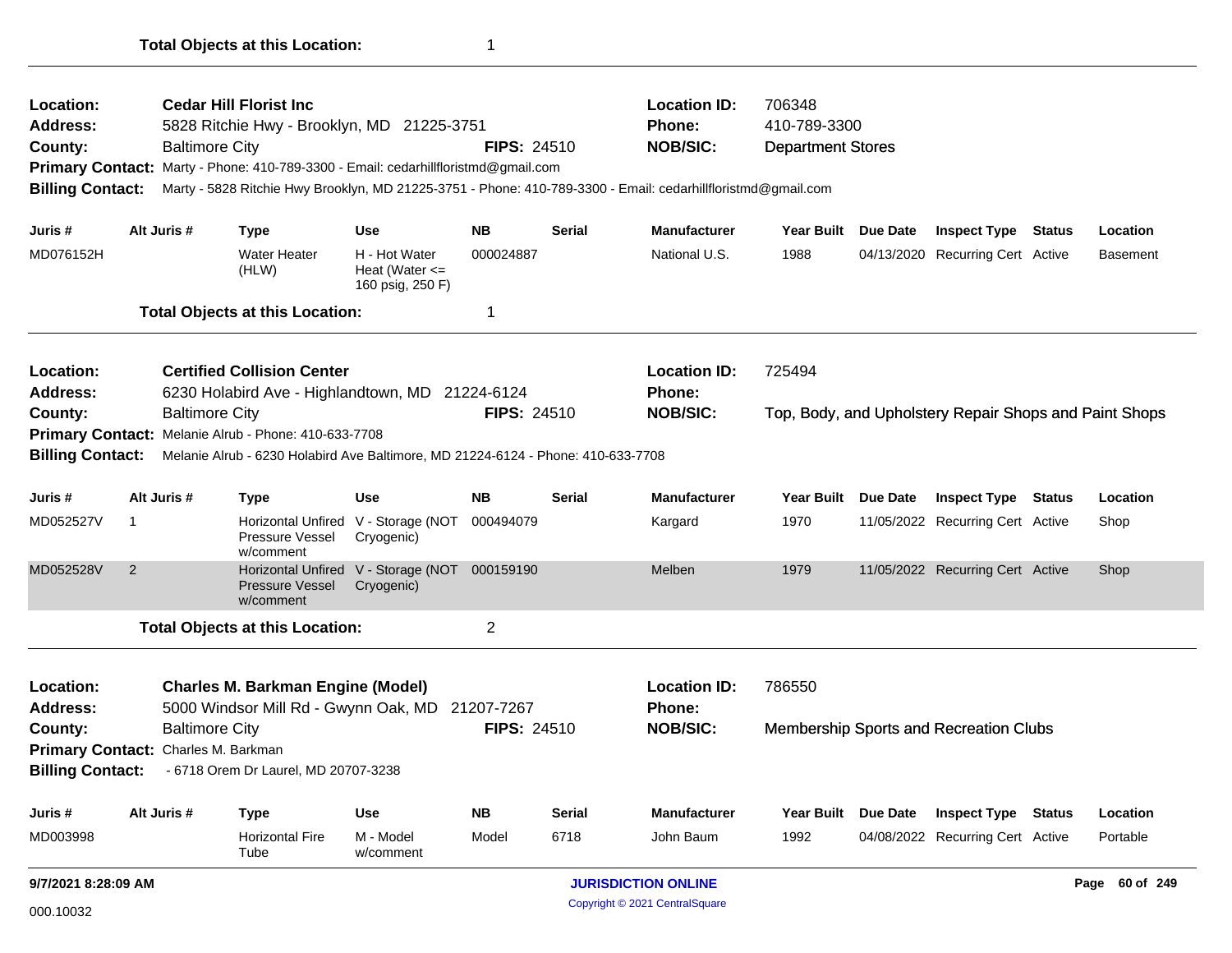| Location:                                                                                                                 |  |                       | <b>Charles Village Exxon</b>                                                    |                                |                    |               | <b>Location ID:</b>                                                                                                             | 706630                                 |                                         |                             |
|---------------------------------------------------------------------------------------------------------------------------|--|-----------------------|---------------------------------------------------------------------------------|--------------------------------|--------------------|---------------|---------------------------------------------------------------------------------------------------------------------------------|----------------------------------------|-----------------------------------------|-----------------------------|
| Address:                                                                                                                  |  |                       | 2500 N Howard St - Baltimore, MD 21218-4505                                     |                                |                    |               | <b>Phone:</b>                                                                                                                   | 410-235-7391                           |                                         |                             |
| County:                                                                                                                   |  | <b>Baltimore City</b> |                                                                                 |                                | <b>FIPS: 24510</b> |               | <b>NOB/SIC:</b>                                                                                                                 | <b>General Automotive Repair Shops</b> |                                         |                             |
|                                                                                                                           |  |                       | Primary Contact: Hong Joo Lee - Phone: 410-235-7391 - Email: joos2500@gmail.com |                                |                    |               |                                                                                                                                 |                                        |                                         |                             |
| <b>Billing Contact:</b>                                                                                                   |  |                       |                                                                                 |                                |                    |               | Kathleen McCaney - 1815 Gallagher Rd Plymouth Meeting, PA 19462-2840 - Phone: 610-276-5988 - Email: kathleen.mccaney@sunoco.com |                                        |                                         |                             |
| Juris #                                                                                                                   |  | Alt Juris #           | <b>Type</b>                                                                     | Use                            | NB.                | Serial        | <b>Manufacturer</b>                                                                                                             | Year Built Due Date                    | <b>Inspect Type Status</b>              | Location                    |
| MD039945V                                                                                                                 |  |                       | <b>Vertical Unfired</b><br>Pressure Vessel<br>w/comment                         | V - Storage (NOT<br>Cryogenic) | 00008455E          |               | <b>Brunner</b>                                                                                                                  | 1986                                   | 06/17/2023 Recurring Cert Active        | <b>Back Storage</b><br>Room |
|                                                                                                                           |  |                       | <b>Total Objects at this Location:</b>                                          |                                | 1                  |               |                                                                                                                                 |                                        |                                         |                             |
|                                                                                                                           |  |                       | <b>Charles Village Pub (Arc3)</b>                                               |                                |                    |               | <b>Location ID:</b>                                                                                                             | 4045943                                |                                         |                             |
| Location:<br>Address:<br>County:<br>Primary Contact: Charles Village Pub (Arc3)<br><b>Billing Contact:</b><br>Alt Juris # |  |                       | 3107 Saint Paul St - Baltimore, MD 21218-5586                                   |                                |                    |               | <b>Phone:</b>                                                                                                                   |                                        |                                         |                             |
|                                                                                                                           |  | <b>Baltimore City</b> |                                                                                 |                                | <b>FIPS: 24510</b> |               | <b>NOB/SIC:</b>                                                                                                                 |                                        |                                         |                             |
|                                                                                                                           |  |                       |                                                                                 |                                |                    |               |                                                                                                                                 |                                        |                                         |                             |
|                                                                                                                           |  |                       |                                                                                 |                                |                    |               | Charlie Patterson - PO Box 26269 Richmond, VA 23260-6269 - Phone: 804-644-4521 - Email: charlie.patterson@arc3gases.com         |                                        |                                         |                             |
| Juris #                                                                                                                   |  |                       | <b>Type</b>                                                                     | Use                            | <b>NB</b>          | Serial        | <b>Manufacturer</b>                                                                                                             | Year Built Due Date                    | <b>Inspect Type Status</b>              | Location                    |
| MD168630V                                                                                                                 |  |                       | <b>Vertical Unfired</b><br>Pressure Vessel<br>w/comment                         | V - Storage<br>(Cryogenic)     | 000135326          |               | <b>CHART</b>                                                                                                                    | 2000                                   | 10/14/2022 Recurring Cert Active        | Outside rear<br>closet      |
|                                                                                                                           |  |                       | <b>Total Objects at this Location:</b>                                          |                                | 1                  |               |                                                                                                                                 |                                        |                                         |                             |
| Location:                                                                                                                 |  |                       | <b>Charm City Meadworks (Arc3)</b>                                              |                                |                    |               | <b>Location ID:</b>                                                                                                             | 4045945                                |                                         |                             |
| Address:                                                                                                                  |  |                       | 407 E Preston St - Baltimore, MD 21202-5742                                     |                                |                    |               | <b>Phone:</b>                                                                                                                   |                                        |                                         |                             |
| County:                                                                                                                   |  | <b>Baltimore City</b> |                                                                                 |                                | <b>FIPS: 24510</b> |               | <b>NOB/SIC:</b>                                                                                                                 |                                        |                                         |                             |
|                                                                                                                           |  |                       | Primary Contact: Charm City Meadworks (Arc3)                                    |                                |                    |               |                                                                                                                                 |                                        |                                         |                             |
| <b>Billing Contact:</b>                                                                                                   |  |                       |                                                                                 |                                |                    |               | Charlie Patterson - PO Box 26269 Richmond, VA 23260-6269 - Phone: 804-644-4521 - Email: charlie.patterson@arc3gases.com         |                                        |                                         |                             |
| Juris #                                                                                                                   |  | Alt Juris #           | Type                                                                            | <b>Use</b>                     | <b>NB</b>          | <b>Serial</b> | <b>Manufacturer</b>                                                                                                             |                                        | Year Built Due Date Inspect Type Status | Location                    |
| MD168647V                                                                                                                 |  |                       | <b>Vertical Unfired</b><br>Pressure Vessel<br>w/comment                         | V - Storage<br>(Cryogenic)     | 000182373          |               | <b>CHART</b>                                                                                                                    | 2007                                   | 10/14/2022 Recurring Cert Active        | <b>Brewery</b>              |
| MD168648V                                                                                                                 |  |                       | <b>Vertical Unfired</b><br>Pressure Vessel                                      | V - Storage<br>(Cryogenic)     | 000285902          |               | <b>CHART</b>                                                                                                                    | 2016                                   | 10/14/2022 Recurring Cert Active        | <b>Brewery</b>              |
| 9/7/2021 8:28:09 AM                                                                                                       |  |                       |                                                                                 |                                |                    |               | <b>JURISDICTION ONLINE</b>                                                                                                      |                                        |                                         | Page 61 of 249              |
| 000.10032                                                                                                                 |  |                       |                                                                                 |                                |                    |               | Copyright © 2021 CentralSquare                                                                                                  |                                        |                                         |                             |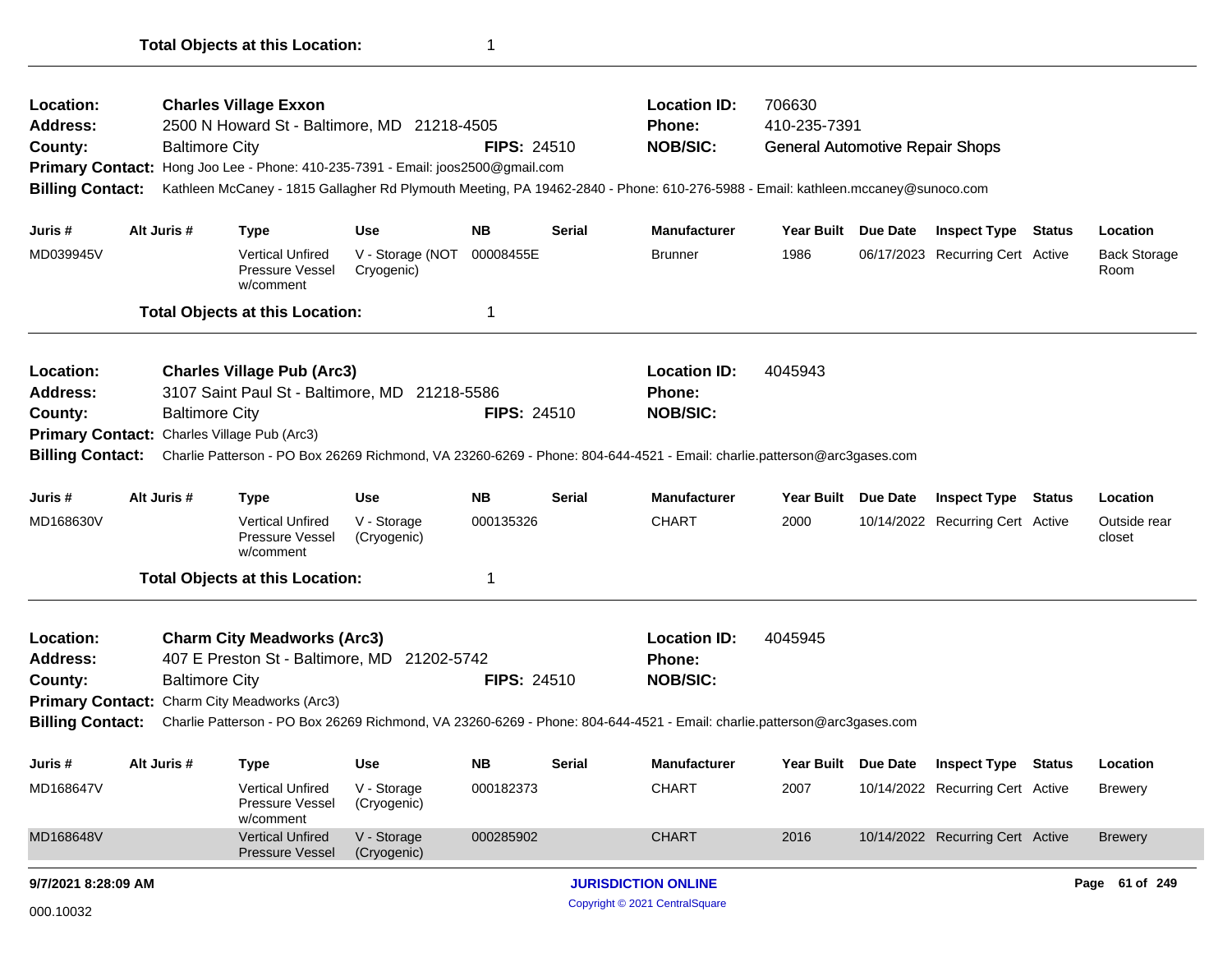| Juris #                 | Alt Juris #           | <b>Type</b>                                                    | Use                                        | <b>NB</b>          | Serial | <b>Manufacturer</b>                                                                                                     | Year Built Due Date |                 | <b>Inspect Type</b>                              | <b>Status</b> | Location       |
|-------------------------|-----------------------|----------------------------------------------------------------|--------------------------------------------|--------------------|--------|-------------------------------------------------------------------------------------------------------------------------|---------------------|-----------------|--------------------------------------------------|---------------|----------------|
|                         |                       | w/comment                                                      |                                            |                    |        |                                                                                                                         |                     |                 |                                                  |               |                |
| MD168649V               |                       | <b>Vertical Unfired</b><br><b>Pressure Vessel</b><br>w/comment | V - Storage<br>(Cryogenic)                 | 000324611          |        | <b>CHART</b>                                                                                                            | 2019                |                 | 10/14/2022 Recurring Cert Active                 |               | <b>Brewery</b> |
|                         |                       | <b>Total Objects at this Location:</b>                         |                                            | 3                  |        |                                                                                                                         |                     |                 |                                                  |               |                |
| Location:               |                       | <b>Chaudhry Towing and Auto Care Inc</b>                       |                                            |                    |        | <b>Location ID:</b>                                                                                                     | 704435              |                 |                                                  |               |                |
| <b>Address:</b>         |                       |                                                                | 6100 Erdman Ave - Baltimore, MD 21205-3500 |                    |        | Phone:                                                                                                                  |                     |                 |                                                  |               |                |
| County:                 | <b>Baltimore City</b> |                                                                |                                            | <b>FIPS: 24510</b> |        | <b>NOB/SIC:</b>                                                                                                         |                     |                 | Automotive dealers and gasoline service stations |               |                |
| <b>Primary Contact:</b> |                       | Chaudhry Towing and Auto Care Inc                              |                                            |                    |        |                                                                                                                         |                     |                 |                                                  |               |                |
| <b>Billing Contact:</b> |                       | - 6100 Erdman Ave Baltimore, MD 21205-3500                     |                                            |                    |        |                                                                                                                         |                     |                 |                                                  |               |                |
| Juris #                 | Alt Juris #           | <b>Type</b>                                                    | <b>Use</b>                                 | <b>NB</b>          | Serial | <b>Manufacturer</b>                                                                                                     | Year Built Due Date |                 | <b>Inspect Type Status</b>                       |               | Location       |
| MD139259V               |                       | <b>Vertical Unfired</b><br>Pressure Vessel<br>w/comment        | V - Storage (NOT<br>Cryogenic)             | 001255140          |        | <b>CAMPBELL</b>                                                                                                         | 2004                |                 | 04/21/2022 Recurring Cert Active                 |               | Comp.shed      |
|                         |                       | <b>Total Objects at this Location:</b>                         |                                            | 1                  |        |                                                                                                                         |                     |                 |                                                  |               |                |
| Location:               |                       | <b>Checker Spot Brewing (Arc3)</b>                             |                                            |                    |        | <b>Location ID:</b>                                                                                                     | 3950098             |                 |                                                  |               |                |
| <b>Address:</b>         |                       | 1339 S Sharp St - Baltimore, MD 21230                          |                                            |                    |        | <b>Phone:</b>                                                                                                           |                     |                 |                                                  |               |                |
| County:                 | <b>Baltimore City</b> |                                                                |                                            | <b>FIPS: 24510</b> |        | <b>NOB/SIC:</b>                                                                                                         |                     |                 | <b>Drinking Places (Alcoholic Beverages)</b>     |               |                |
| <b>Primary Contact:</b> |                       | Checker Spot Brewing (Arc3)                                    |                                            |                    |        | Charlie Patterson - PO Box 26269 Richmond, VA 23260-6269 - Phone: 804-644-4521 - Email: charlie.patterson@arc3gases.com |                     |                 |                                                  |               |                |
| <b>Billing Contact:</b> |                       |                                                                |                                            |                    |        |                                                                                                                         |                     |                 |                                                  |               |                |
| Juris #                 | Alt Juris #           | <b>Type</b>                                                    | Use                                        | <b>NB</b>          | Serial | <b>Manufacturer</b>                                                                                                     | <b>Year Built</b>   | <b>Due Date</b> | <b>Inspect Type</b>                              | <b>Status</b> | Location       |
| MD163998V               |                       | <b>Vertical Unfired</b><br><b>Pressure Vessel</b><br>w/comment | V - Storage<br>(Cryogenic)                 | 000309192          |        | <b>CHART</b>                                                                                                            | 2016                |                 | 04/17/2023 Recurring Cert Active                 |               | Outside        |
| MD168123V               |                       | <b>Vertical Unfired</b><br><b>Pressure Vessel</b><br>w/comment | V - Storage<br>(Cryogenic)                 | 000226189          |        | <b>CHART</b>                                                                                                            | 2015                |                 | 04/30/2023 Recurring Cert Active                 |               | Outside        |
|                         |                       | <b>Total Objects at this Location:</b>                         |                                            | $\overline{2}$     |        |                                                                                                                         |                     |                 |                                                  |               |                |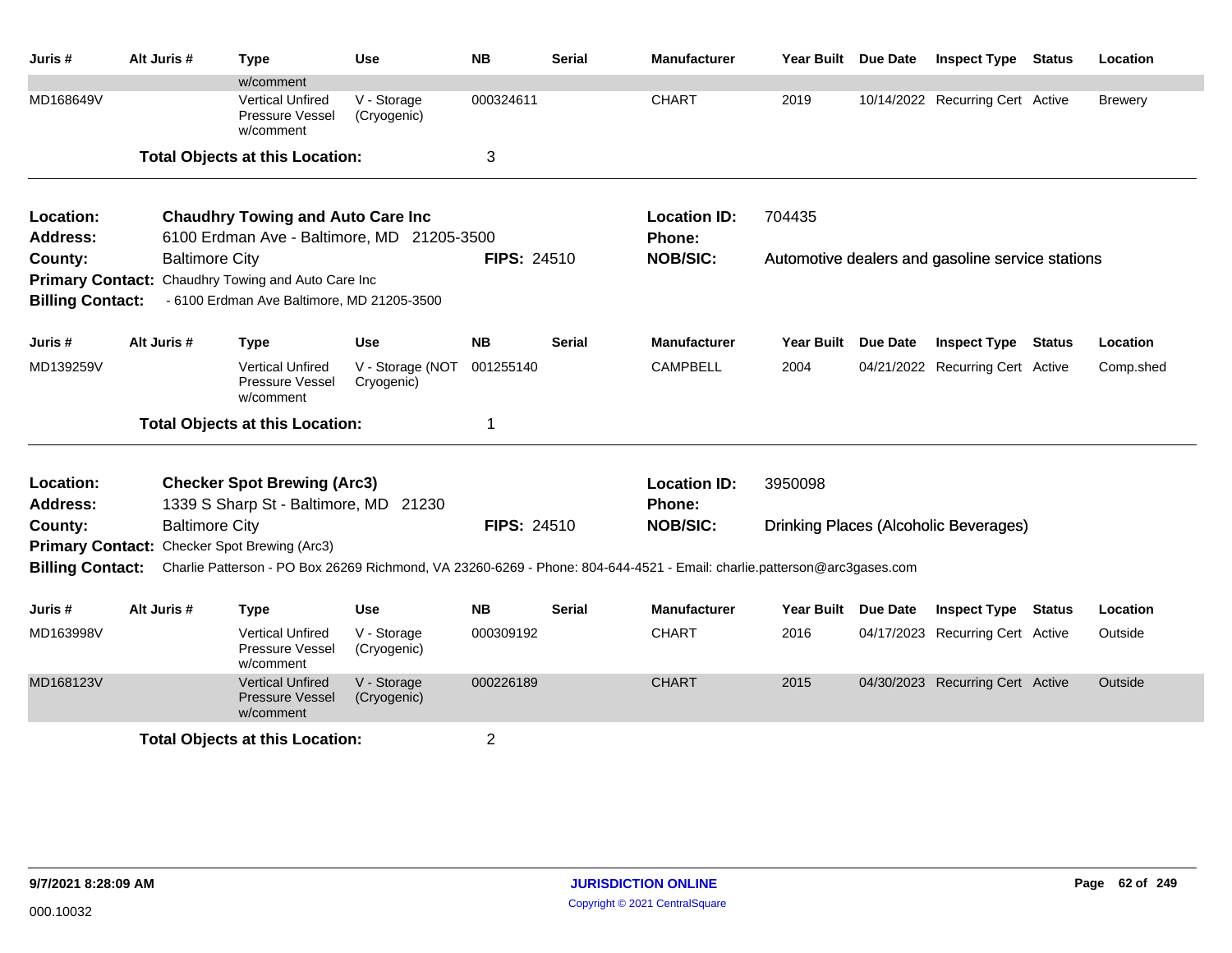| Location:<br><b>Address:</b><br>County:<br><b>Billing Contact:</b> |                                                                                                                                                                                                                                      | <b>Baltimore City</b> |                                        | <b>Cherry Hill Community Presbyterian Church</b><br>819 Cherry Hill Rd - Brooklyn, MD 21225-1354<br>Primary Contact: Cherry Hill Community Presbyterian Church - Phone: 4103556860<br>Beverly Dotson - 819 Cherry Hill Rd Brooklyn, MD 21225-1354 - Phone: 410-355-6860 - Cell: 410-544-4299 - Email: cherryhillpres471@comcast.net | <b>FIPS: 24510</b> |               | <b>Location ID:</b><br><b>Phone:</b><br><b>NOB/SIC:</b> | 706723<br>410-355-6860<br>Membership organizations |            |                                  |                    |
|--------------------------------------------------------------------|--------------------------------------------------------------------------------------------------------------------------------------------------------------------------------------------------------------------------------------|-----------------------|----------------------------------------|-------------------------------------------------------------------------------------------------------------------------------------------------------------------------------------------------------------------------------------------------------------------------------------------------------------------------------------|--------------------|---------------|---------------------------------------------------------|----------------------------------------------------|------------|----------------------------------|--------------------|
| Juris #                                                            | Alt Juris #                                                                                                                                                                                                                          |                       | <b>Type</b>                            | <b>Use</b>                                                                                                                                                                                                                                                                                                                          | <b>NB</b>          | <b>Serial</b> | <b>Manufacturer</b>                                     | <b>Year Built</b>                                  | Due Date   | <b>Inspect Type Status</b>       | Location           |
| MD038324H                                                          |                                                                                                                                                                                                                                      |                       | Cast Iron                              | H - Hot Water<br>Heat (Water $\leq$<br>160 psig, 250 F)                                                                                                                                                                                                                                                                             | СI                 |               | <b>Crane Pacific</b>                                    | 1954                                               |            | 09/26/2022 Recurring Cert Active | <b>BASEMENT</b>    |
| MD066791H                                                          |                                                                                                                                                                                                                                      |                       | Cast Iron                              | H - Hot Water<br>Heat (Water $\leq$<br>160 psig, 250 F)                                                                                                                                                                                                                                                                             | <b>CI</b>          | EGH-95-PI     | Weil-McLain                                             | 1979                                               |            | 09/26/2022 Recurring Cert Active | <b>BLRM</b>        |
|                                                                    |                                                                                                                                                                                                                                      |                       |                                        |                                                                                                                                                                                                                                                                                                                                     | 2                  |               |                                                         |                                                    |            |                                  |                    |
| Location:<br><b>Address:</b><br>County:<br><b>Billing Contact:</b> | <b>Total Objects at this Location:</b><br><b>Cherry Hill Senior Manor</b><br>901 Cherry Hill Rd - Baltimore, MD 21225-1320<br><b>Baltimore City</b><br>Primary Contact: DaJuan Pitts - Phone: 4103543740 - Email: dpitts@penrose.com |                       |                                        |                                                                                                                                                                                                                                                                                                                                     | <b>FIPS: 24510</b> |               | <b>Location ID:</b><br><b>Phone:</b><br><b>NOB/SIC:</b> | 730069<br>410-354-3740<br><b>Hotels and Motels</b> |            |                                  |                    |
| Juris #                                                            | Alt Juris #                                                                                                                                                                                                                          |                       | <b>Type</b>                            | <b>Use</b>                                                                                                                                                                                                                                                                                                                          | <b>NB</b>          | <b>Serial</b> | <b>Manufacturer</b>                                     | <b>Year Built</b>                                  | Due Date   | <b>Inspect Type Status</b>       | Location           |
| MD114413H                                                          | 1,2,3                                                                                                                                                                                                                                |                       | Cast Iron                              | H - Hot Water<br>Heat (Water $\leq$<br>160 psig, 250 F)                                                                                                                                                                                                                                                                             | <b>CI</b>          | 9999          | Hydrotherm                                              | 2002                                               |            | 04/07/2023 Recurring Cert Active | <b>BOILER ROOM</b> |
| MD114417H                                                          | 4,5,6,                                                                                                                                                                                                                               |                       | Cast Iron                              | H - Hot Water<br>Heat (Water $\leq$<br>160 psig, 250 F)                                                                                                                                                                                                                                                                             | CI                 | 99999         | Hydrotherm                                              | 2002                                               |            | 04/07/2023 Recurring Cert Active | <b>BOILER ROOM</b> |
| MD147226V                                                          |                                                                                                                                                                                                                                      |                       | Heat Exchanger -<br>Shell and Tube     | V - Process-Heat<br>Transfer-<br><b>Feedwater Heater</b>                                                                                                                                                                                                                                                                            | None<br>Found      | 027067        | Stoystown                                               | 2002                                               | 04/07/2021 | <b>Recurring Cert Active</b>     | <b>BOILER ROOM</b> |
|                                                                    |                                                                                                                                                                                                                                      |                       | <b>Total Objects at this Location:</b> |                                                                                                                                                                                                                                                                                                                                     | 3                  |               |                                                         |                                                    |            |                                  |                    |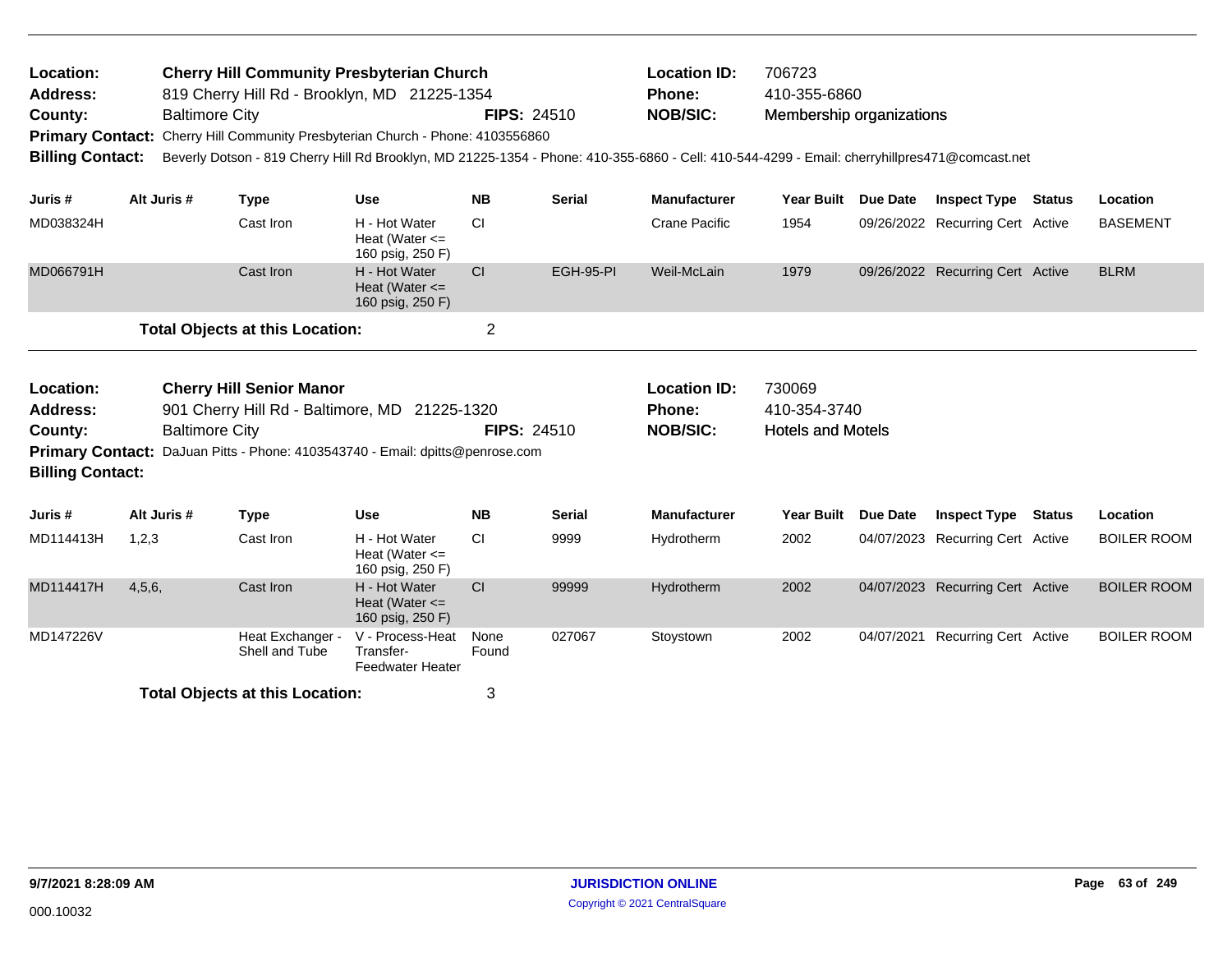| Location:<br><b>Address:</b><br>County:<br><b>Primary Contact:</b><br><b>Billing Contact:</b> |                                                                                                                                                                                                                                                                                                                                                                                                                                           | <b>Baltimore City</b> | <b>Chesapeake Machining &amp; Fabrication Inc.</b><br>210 S Janney St - Highlandtown, MD 21224-2610<br>Joe Sedlak - Phone: 410-327-3350 - Email: jsedlak@chesapeakemachine.com |                                                         | <b>FIPS: 24510</b> |                    | <b>Location ID:</b><br><b>Phone:</b><br><b>NOB/SIC:</b><br>Joe Sedlak - 210 S Janney St Highlandtown, MD 21224-2610 - Phone: 410-327-3350 - Email: jsedlak@chesapeakemachine.com | 706812<br>410-327-3350<br>Manufacturing Industries, NEC |                 |                                         |               |                    |
|-----------------------------------------------------------------------------------------------|-------------------------------------------------------------------------------------------------------------------------------------------------------------------------------------------------------------------------------------------------------------------------------------------------------------------------------------------------------------------------------------------------------------------------------------------|-----------------------|--------------------------------------------------------------------------------------------------------------------------------------------------------------------------------|---------------------------------------------------------|--------------------|--------------------|----------------------------------------------------------------------------------------------------------------------------------------------------------------------------------|---------------------------------------------------------|-----------------|-----------------------------------------|---------------|--------------------|
| Juris #                                                                                       |                                                                                                                                                                                                                                                                                                                                                                                                                                           | Alt Juris #           | <b>Type</b>                                                                                                                                                                    | <b>Use</b>                                              | <b>NB</b>          | <b>Serial</b>      | <b>Manufacturer</b>                                                                                                                                                              | <b>Year Built</b>                                       | Due Date        | <b>Inspect Type</b>                     | Status        | Location           |
| MD109136H                                                                                     |                                                                                                                                                                                                                                                                                                                                                                                                                                           |                       | Cast Iron                                                                                                                                                                      | H - Hot Water<br>Heat (Water $\leq$<br>160 psig, 250 F) | 000005124          |                    | Cyclotherm                                                                                                                                                                       | 1954                                                    |                 | 11/03/2022 Recurring Cert Active        |               | <b>SHOP</b>        |
| MD109138V                                                                                     |                                                                                                                                                                                                                                                                                                                                                                                                                                           |                       | <b>Horizontal Unfired</b><br><b>Pressure Vessel</b><br>w/comment                                                                                                               | V - Storage (NOT<br>Cryogenic)                          | 000046438          |                    | <b>PST</b>                                                                                                                                                                       | 1966                                                    |                 | 10/19/2022 Recurring Cert Active        |               | <b>COMP RM</b>     |
|                                                                                               |                                                                                                                                                                                                                                                                                                                                                                                                                                           |                       |                                                                                                                                                                                |                                                         | $\overline{2}$     |                    |                                                                                                                                                                                  |                                                         |                 |                                         |               |                    |
| Location:<br><b>Address:</b><br>County:                                                       | <b>Total Objects at this Location:</b><br><b>Chesapeake Optical Lab</b><br>2111 Van Deman St - Highlandtown, MD 21224-6609<br><b>Baltimore City</b><br>Primary Contact: Selena Harris - Phone: Phone: 410-631-2840 ext 5821 - Email: selena.harris@essilorusa.com<br><b>Billing Contact:</b><br>Selena Harris - 2111 Van Deman St Highlandtown, MD 21224-6609 - Phone: Phone: 410-631-2840 ext 5821 - Email: selena.harris@essilorusa.com |                       |                                                                                                                                                                                |                                                         |                    | <b>FIPS: 24510</b> | <b>Location ID:</b><br><b>Phone:</b><br><b>NOB/SIC:</b>                                                                                                                          | 725448                                                  |                 | Glass Products, Made of Purchased Glass |               |                    |
| Juris #                                                                                       |                                                                                                                                                                                                                                                                                                                                                                                                                                           | Alt Juris #           | <b>Type</b>                                                                                                                                                                    | <b>Use</b>                                              | <b>NB</b>          | <b>Serial</b>      | <b>Manufacturer</b>                                                                                                                                                              | <b>Year Built</b>                                       | <b>Due Date</b> | <b>Inspect Type</b>                     | <b>Status</b> | Location           |
| MD079218H                                                                                     |                                                                                                                                                                                                                                                                                                                                                                                                                                           |                       | Cast Iron                                                                                                                                                                      | H - Hot Water<br>Heat (Water $\leq$<br>160 psig, 250 F) | CI                 | CP1287499          | Weil-McLain                                                                                                                                                                      | 1988                                                    | 01/10/2021      | <b>Recurring Cert Active</b>            |               | <b>Boiler Room</b> |
| MD079219V                                                                                     |                                                                                                                                                                                                                                                                                                                                                                                                                                           |                       | <b>Horizontal Unfired</b><br><b>Pressure Vessel</b>                                                                                                                            | V - Storage (NOT<br>Cryogenic)                          | 000007590          |                    | Manchester                                                                                                                                                                       | 1988                                                    | 01/10/2021      | <b>Recurring Cert Active</b>            |               | <b>Boiler Room</b> |

w/comment **Total Objects at this Location:** 2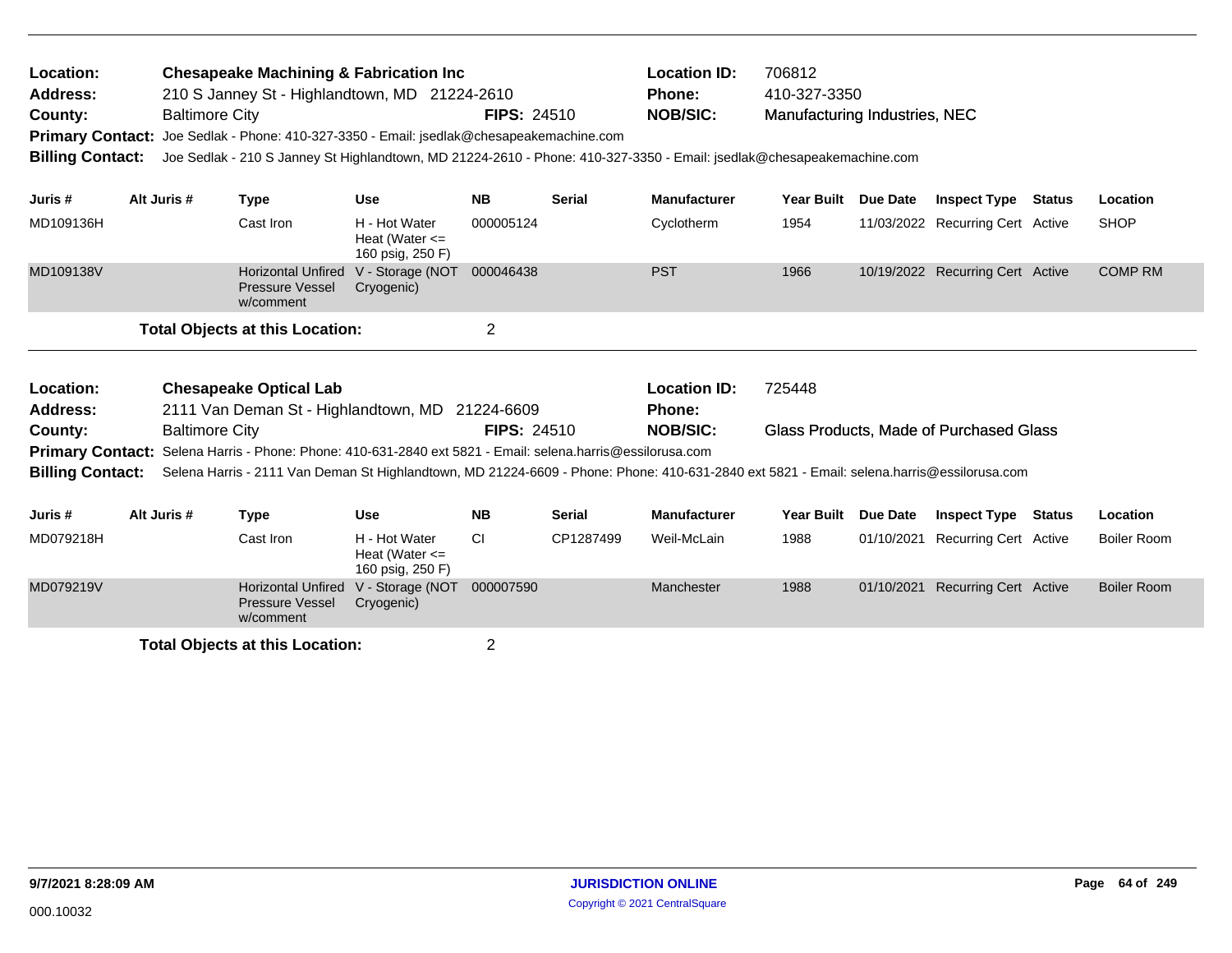| Location:<br><b>Address:</b><br>County: | <b>Baltimore City</b><br>Primary Contact: Chick-Fil-A - 3236 (Arc3) | <b>Chick-Fil-A - 3236 (Arc3)</b><br>3809 Boston St - Baltimore, MD 21224-5714                                                                                                    |                                                         | <b>FIPS: 24510</b> |               | <b>Location ID:</b><br><b>Phone:</b><br><b>NOB/SIC:</b>                                                                 | 3931269<br><b>Eating and Drinking Places</b> |                     |                                  |               |                                  |
|-----------------------------------------|---------------------------------------------------------------------|----------------------------------------------------------------------------------------------------------------------------------------------------------------------------------|---------------------------------------------------------|--------------------|---------------|-------------------------------------------------------------------------------------------------------------------------|----------------------------------------------|---------------------|----------------------------------|---------------|----------------------------------|
| <b>Billing Contact:</b>                 |                                                                     |                                                                                                                                                                                  |                                                         |                    |               | Charlie Patterson - PO Box 26269 Richmond, VA 23260-6269 - Phone: 804-644-4521 - Email: charlie.patterson@arc3gases.com |                                              |                     |                                  |               |                                  |
| Juris #                                 | Alt Juris #                                                         | <b>Type</b>                                                                                                                                                                      | <b>Use</b>                                              | <b>NB</b>          | <b>Serial</b> | <b>Manufacturer</b>                                                                                                     |                                              | Year Built Due Date | <b>Inspect Type Status</b>       |               | Location                         |
| MD163635V                               |                                                                     | <b>Vertical Unfired</b><br>Pressure Vessel<br>w/comment                                                                                                                          | V - Storage<br>(Cryogenic)                              | 000253366          |               | <b>CHART</b>                                                                                                            | 2014                                         |                     | 02/28/2023 Recurring Cert Active |               | Kitchen                          |
|                                         |                                                                     | <b>Total Objects at this Location:</b>                                                                                                                                           |                                                         | $\mathbf 1$        |               |                                                                                                                         |                                              |                     |                                  |               |                                  |
| Location:<br>Address:                   |                                                                     | <b>Christ United Christian Church</b><br>1308 Beason Street - Baltimore, MD 21230-5253                                                                                           |                                                         |                    |               | <b>Location ID:</b><br>Phone:                                                                                           | 707028<br>410-685-7968                       |                     |                                  |               |                                  |
| County:<br><b>Billing Contact:</b>      | <b>Baltimore City</b>                                               | Primary Contact: Christ United Christian Church - Phone: 410685-7968 - Cell: 443-547-9671<br>- 1308 Beason St Baltimore, MD 21230-5253 - Phone: 410685-7968 - Cell: 443-547-9671 |                                                         | <b>FIPS: 24510</b> |               | <b>NOB/SIC:</b>                                                                                                         | Membership organizations                     |                     |                                  |               |                                  |
| Juris #                                 | Alt Juris #                                                         | <b>Type</b>                                                                                                                                                                      | <b>Use</b>                                              | <b>NB</b>          | <b>Serial</b> | <b>Manufacturer</b>                                                                                                     | <b>Year Built</b>                            | <b>Due Date</b>     | <b>Inspect Type Status</b>       |               | Location                         |
| MD070380H                               |                                                                     | Cast Iron                                                                                                                                                                        | H - Hot Water<br>Heat (Water $\leq$<br>160 psig, 250 F) | <b>CI</b>          | 11044         | Utica                                                                                                                   | 1986                                         |                     | 08/17/2022 Recurring Cert Active |               | <b>IMMIGRANT</b><br>House/Museum |
|                                         |                                                                     | <b>Total Objects at this Location:</b>                                                                                                                                           |                                                         | $\mathbf 1$        |               |                                                                                                                         |                                              |                     |                                  |               |                                  |
| Location:<br><b>Address:</b>            |                                                                     | <b>Christian Community Church</b><br>2701 W Baltimore St - Baltimore, MD 21223-2003                                                                                              |                                                         |                    |               | <b>Location ID:</b><br>Phone:                                                                                           | 707040                                       |                     |                                  |               |                                  |
| County:<br><b>Billing Contact:</b>      | <b>Baltimore City</b>                                               | Primary Contact: Christian Community Church - Phone: 410-945-1885                                                                                                                |                                                         | <b>FIPS: 24510</b> |               | <b>NOB/SIC:</b><br>Facility Manager - 2701 W Baltimore St PO Box 4488 Baltimore, MD 21223-0488 - Phone: 410-945-1885    | Membership organizations                     |                     |                                  |               |                                  |
| Juris #                                 | Alt Juris #                                                         | <b>Type</b>                                                                                                                                                                      | <b>Use</b>                                              | <b>NB</b>          | <b>Serial</b> | <b>Manufacturer</b>                                                                                                     | <b>Year Built</b>                            | Due Date            | <b>Inspect Type</b>              | <b>Status</b> | Location                         |
| MD144736H                               |                                                                     | Cast Iron                                                                                                                                                                        | H - Steam Heat<br>(Steam $\leq$ 15<br>psig)             | <b>CI</b>          |               | Weil-McLain                                                                                                             | 2013                                         |                     | 08/03/2020 Recurring Cert Active |               | <b>Basement</b>                  |
|                                         |                                                                     | <b>Total Objects at this Location:</b>                                                                                                                                           |                                                         | -1                 |               |                                                                                                                         |                                              |                     |                                  |               |                                  |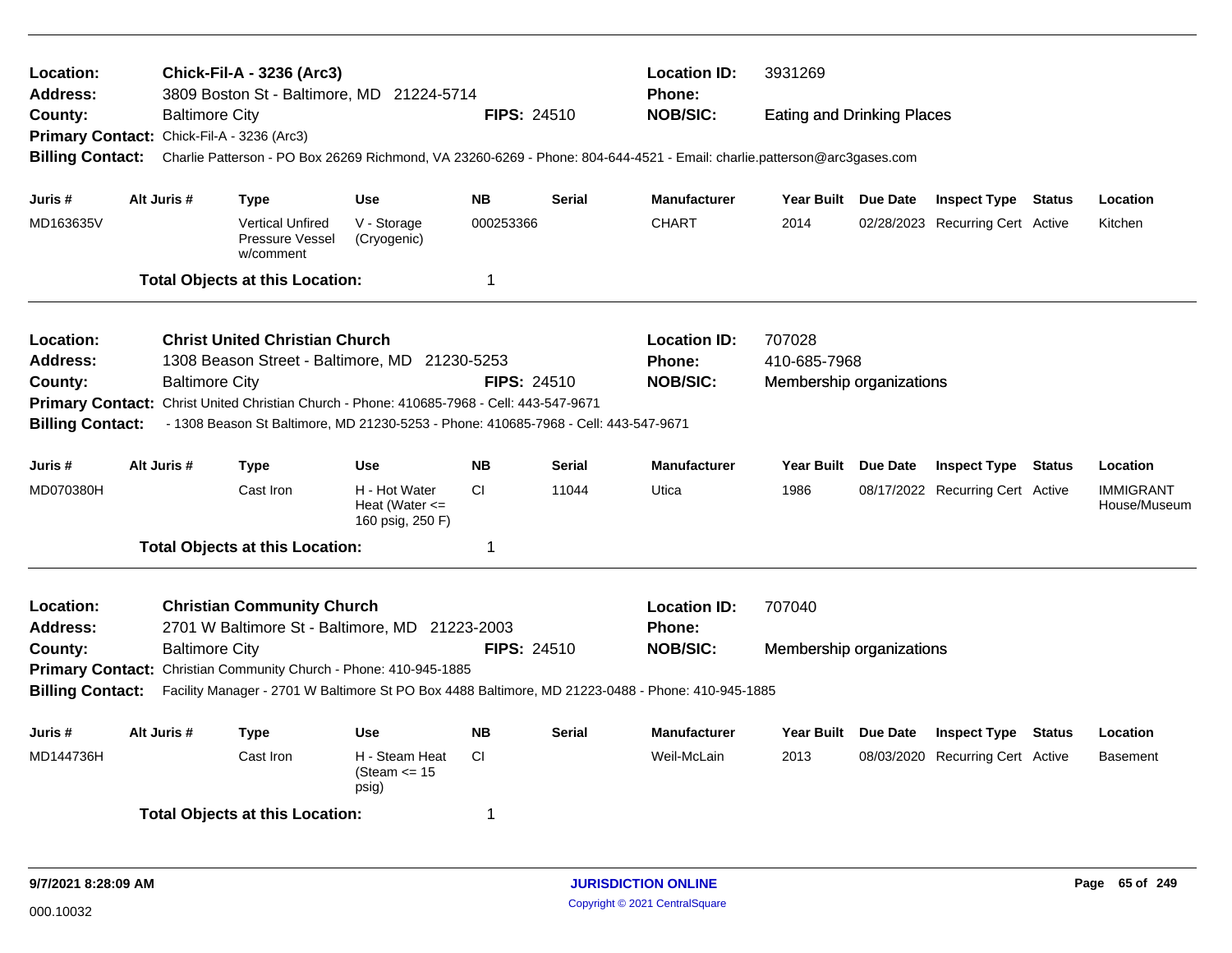| Location:<br>Address:                                          |                       | <b>Church Of The New Covenant</b><br>1909 N Wolfe St - Baltimore, MD                   | 21213-1417                                              |                    |           | <b>Location ID:</b><br>Phone: | 707121                         |          |                                                  |              |
|----------------------------------------------------------------|-----------------------|----------------------------------------------------------------------------------------|---------------------------------------------------------|--------------------|-----------|-------------------------------|--------------------------------|----------|--------------------------------------------------|--------------|
| County:                                                        | <b>Baltimore City</b> |                                                                                        |                                                         | <b>FIPS: 24510</b> |           | <b>NOB/SIC:</b>               | <b>Religious Organizations</b> |          |                                                  |              |
| Primary Contact: Alfred Reaves - Phone: 4106759501             |                       |                                                                                        |                                                         |                    |           |                               |                                |          |                                                  |              |
| <b>Billing Contact:</b>                                        |                       | Alfred Reaves - 1909 N Wolfe St Baltimore, MD 21213-1417 - Phone: 4106759501           |                                                         |                    |           |                               |                                |          |                                                  |              |
| Juris #                                                        | Alt Juris #           | <b>Type</b>                                                                            | Use                                                     | <b>NB</b>          | Serial    | <b>Manufacturer</b>           | Year Built                     | Due Date | <b>Inspect Type Status</b>                       | Location     |
| MD112450H                                                      |                       | Cast Iron                                                                              | H - Hot Water<br>Heat (Water $\leq$<br>160 psig, 250 F) | <b>CI</b>          |           | <b>Burnham</b>                | 2000                           |          | 03/16/2023 Recurring Cert Active                 | <b>B</b> irm |
|                                                                |                       | <b>Total Objects at this Location:</b>                                                 |                                                         | -1                 |           |                               |                                |          |                                                  |              |
| Location:                                                      |                       | <b>Church of the Risen Savior Inc. Apostolic</b>                                       |                                                         |                    |           | <b>Location ID:</b>           | 786979                         |          |                                                  |              |
| Address:                                                       |                       | 5615 The Alameda - Baltimore, MD 21239-2738                                            |                                                         |                    |           | Phone:                        | 410-323-4175                   |          |                                                  |              |
| County:                                                        | <b>Baltimore City</b> |                                                                                        |                                                         | <b>FIPS: 24510</b> |           | <b>NOB/SIC:</b>               | <b>Religious Organizations</b> |          |                                                  |              |
| Primary Contact: Rev. Victor M. Folks - Phone: 443-280-2681    |                       |                                                                                        |                                                         |                    |           |                               |                                |          |                                                  |              |
| <b>Billing Contact:</b>                                        |                       | Rev. Victor M. Folks - 5615 the Alameda Baltimore, MD 21239-2738 - Phone: 443-280-2681 |                                                         |                    |           |                               |                                |          |                                                  |              |
| Juris #                                                        | Alt Juris #           | <b>Type</b>                                                                            | Use                                                     | <b>NB</b>          | Serial    | <b>Manufacturer</b>           | Year Built Due Date            |          | <b>Inspect Type Status</b>                       | Location     |
| MD160758H                                                      |                       | Cast Iron                                                                              | H - Hot Water<br>Heat (Water $\leq$<br>160 psig, 250 F) | <b>CI</b>          | 221600074 | Columbia                      | 2016                           |          | 02/13/2022 Recurring Cert Active                 | <b>B</b> lrm |
| MD160759H                                                      |                       | Cast Iron                                                                              | H - Hot Water<br>Heat (Water $\leq$<br>160 psig, 250 F) | CI <sub>2</sub>    | 221600075 | Columbia                      | 2016                           |          | 02/13/2022 Recurring Cert Active                 | <b>Blrm</b>  |
|                                                                |                       | <b>Total Objects at this Location:</b>                                                 |                                                         | $\overline{2}$     |           |                               |                                |          |                                                  |              |
| Location:                                                      |                       | <b>Chus Auto Body Repair Inc</b>                                                       |                                                         |                    |           | <b>Location ID:</b>           | 707136                         |          |                                                  |              |
| Address:                                                       |                       | 271-75 S Hilton Street - Baltimore, MD 21229-3761                                      |                                                         |                    |           | <b>Phone:</b>                 |                                |          |                                                  |              |
| County:                                                        | <b>Baltimore City</b> |                                                                                        |                                                         | <b>FIPS: 24510</b> |           | <b>NOB/SIC:</b>               |                                |          | Automotive dealers and gasoline service stations |              |
| Primary Contact: Chus Auto Body Repair Inc - Phone: 4102336700 |                       |                                                                                        |                                                         |                    |           |                               |                                |          |                                                  |              |
| <b>Billing Contact:</b>                                        |                       | - 271-75 S Hilton Street Baltimore, MD 21229 - Phone: 4102336700                       |                                                         |                    |           |                               |                                |          |                                                  |              |
| Juris #                                                        | Alt Juris #           | <b>Type</b>                                                                            | <b>Use</b>                                              | <b>NB</b>          | Serial    | <b>Manufacturer</b>           | <b>Year Built</b>              | Due Date | <b>Inspect Type Status</b>                       | Location     |
| MD053663V                                                      |                       | Pressure Vessel<br>w/comment                                                           | Horizontal Unfired V - Storage (NOT<br>Cryogenic)       | 000057657          |           | Wood                          | 1973                           |          | 09/27/2020 Recurring Cert Active                 | Shop         |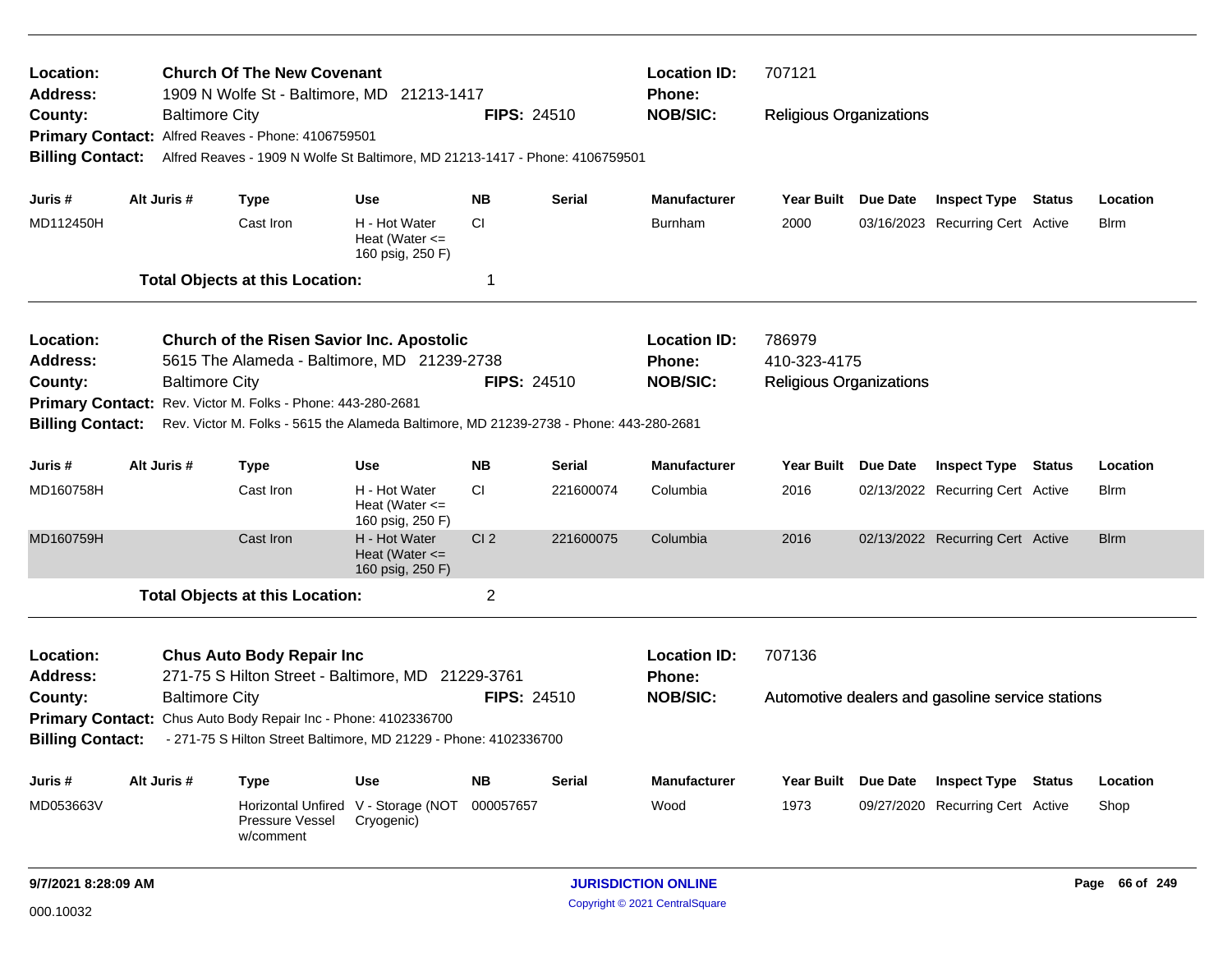| Juris #                       | Alt Juris #           | <b>Type</b>                                                                                                     | <b>Use</b>                                            | <b>NB</b>          | <b>Serial</b> | <b>Manufacturer</b>                                                                                                                             | <b>Year Built</b>                | <b>Due Date</b> | <b>Inspect Type</b>                      | <b>Status</b> | Location              |
|-------------------------------|-----------------------|-----------------------------------------------------------------------------------------------------------------|-------------------------------------------------------|--------------------|---------------|-------------------------------------------------------------------------------------------------------------------------------------------------|----------------------------------|-----------------|------------------------------------------|---------------|-----------------------|
| MD159069V                     |                       | <b>Vertical Unfired</b><br><b>Pressure Vessel</b><br>w/comment                                                  | V - Storage (NOT<br>Cryogenic)                        | 000615766          |               | Morganton                                                                                                                                       | 2016                             |                 | 09/27/2020 Recurring Cert Active         |               | Shop                  |
|                               |                       | <b>Total Objects at this Location:</b>                                                                          |                                                       | $\overline{2}$     |               |                                                                                                                                                 |                                  |                 |                                          |               |                       |
| Location:                     |                       | Cinebistro at Rotunda #573862                                                                                   |                                                       |                    |               | <b>Location ID:</b>                                                                                                                             | 3749173                          |                 |                                          |               |                       |
| Address:                      |                       | 727 W 40th St Ste 209 - Baltimore, MD                                                                           |                                                       | 21211-2154         |               | Phone:                                                                                                                                          |                                  |                 |                                          |               |                       |
| County:                       | <b>Baltimore City</b> |                                                                                                                 |                                                       | FIPS: 24510        |               | <b>NOB/SIC:</b>                                                                                                                                 |                                  |                 | Motion Picture Theaters, Except Drive-In |               |                       |
|                               |                       | Primary Contact: Vincent Oncita - Phone: 667-218-6965 - Cell: 205-224-7888 - Email: routundatech@cinebistro.com |                                                       |                    |               |                                                                                                                                                 |                                  |                 |                                          |               |                       |
| <b>Billing Contact:</b>       |                       |                                                                                                                 |                                                       |                    |               | Vincent Oncita - 711 W 40th St Ste 209 Baltimore, MD 21211-2106 - Phone: 667-218-6965 - Cell: 205-224-7888 - Email: routundatech@cinebistro.com |                                  |                 |                                          |               |                       |
| Juris #                       | Alt Juris #           | <b>Type</b>                                                                                                     | Use                                                   | <b>NB</b>          | <b>Serial</b> | <b>Manufacturer</b>                                                                                                                             | <b>Year Built</b>                | <b>Due Date</b> | <b>Inspect Type Status</b>               |               | Location              |
| MD156746H                     |                       | Electric (NOT<br>HLW)                                                                                           | H - Hot Water<br>Supply (Water <=<br>160 psig, 210 F) | 000147422          |               | <b>RHEEM</b>                                                                                                                                    | 2016                             | 02/16/2021      | Recurring Cert Active                    |               | Mechanical<br>Storage |
| MD156747H                     |                       | Electric (NOT<br>HLW)                                                                                           | H - Hot Water<br>Supply (Water <=<br>160 psig, 210 F) | 000147429          |               | <b>RHEEM</b>                                                                                                                                    | 2016                             |                 | 02/16/2021 Recurring Cert Active         |               | Mechanical<br>Storage |
|                               |                       | <b>Total Objects at this Location:</b>                                                                          |                                                       | $\overline{2}$     |               |                                                                                                                                                 |                                  |                 |                                          |               |                       |
| Location:                     | Citgo                 |                                                                                                                 |                                                       |                    |               | <b>Location ID:</b>                                                                                                                             | 3706814                          |                 |                                          |               |                       |
| Address:                      |                       | 6301 Efficiency Way - Curtis Bay, MD 21226-1633                                                                 |                                                       |                    |               | <b>Phone:</b>                                                                                                                                   |                                  |                 |                                          |               |                       |
| County:                       | <b>Baltimore City</b> |                                                                                                                 |                                                       | <b>FIPS: 24510</b> |               | <b>NOB/SIC:</b>                                                                                                                                 | <b>Gasoline Service Stations</b> |                 |                                          |               |                       |
| <b>Primary Contact: Citgo</b> |                       |                                                                                                                 |                                                       |                    |               |                                                                                                                                                 |                                  |                 |                                          |               |                       |
| <b>Billing Contact:</b>       |                       |                                                                                                                 |                                                       |                    |               |                                                                                                                                                 |                                  |                 |                                          |               |                       |
| Juris #                       | Alt Juris #           | <b>Type</b>                                                                                                     | <b>Use</b>                                            | <b>NB</b>          | <b>Serial</b> | <b>Manufacturer</b>                                                                                                                             | <b>Year Built</b>                | <b>Due Date</b> | <b>Inspect Type</b>                      | <b>Status</b> | Location              |
| MD107319V                     |                       | <b>Vertical Unfired</b><br>Pressure Vessel<br>w/comment                                                         | V - Storage (NOT<br>Cryogenic)                        | 00036305K          |               | <b>Brunner</b>                                                                                                                                  | 1996                             |                 | 04/05/2020 Recurring Cert Active         |               | Citgo Car Wash        |
|                               |                       | <b>Total Objects at this Location:</b>                                                                          |                                                       | 1                  |               |                                                                                                                                                 |                                  |                 |                                          |               |                       |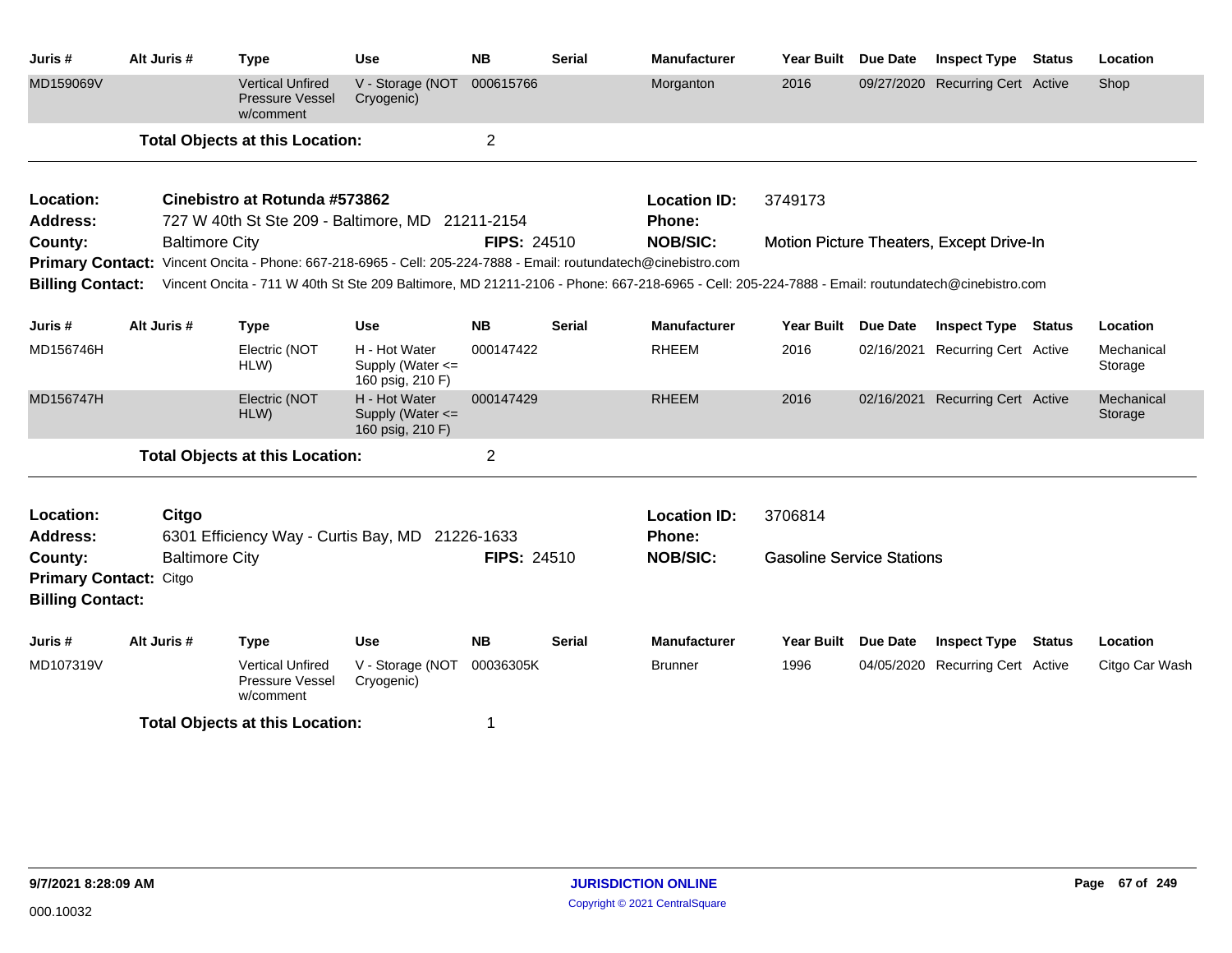| Location:<br>Address:<br>County:<br><b>Billing Contact:</b>                                                                                                                                                                                                                                                                                                                            |             | <b>City Crescent</b><br><b>Baltimore City</b> | 10 S Howard St - Baltimore, MD 21201-2526<br>Primary Contact: Al Weaver - Phone: 410-332-7574 - Cell: 202-439-9921 - Email: aweaver@cambridgeus.com<br>Tony McDaniels - 10 S Howard St Baltimore, MD 21201-2526 - Phone: 410-539-5815 |                                                   | <b>FIPS: 24510</b> |               | <b>Location ID:</b><br>Phone:<br><b>NOB/SIC:</b>                                                                       | 707200<br>410-539-5815<br>Holding and other investment offices |  |                                  |  |           |  |
|----------------------------------------------------------------------------------------------------------------------------------------------------------------------------------------------------------------------------------------------------------------------------------------------------------------------------------------------------------------------------------------|-------------|-----------------------------------------------|---------------------------------------------------------------------------------------------------------------------------------------------------------------------------------------------------------------------------------------|---------------------------------------------------|--------------------|---------------|------------------------------------------------------------------------------------------------------------------------|----------------------------------------------------------------|--|----------------------------------|--|-----------|--|
| Juris #                                                                                                                                                                                                                                                                                                                                                                                | Alt Juris # |                                               | <b>Type</b>                                                                                                                                                                                                                           | <b>Use</b>                                        | <b>NB</b>          | <b>Serial</b> | <b>Manufacturer</b>                                                                                                    | Year Built Due Date                                            |  | <b>Inspect Type Status</b>       |  | Location  |  |
| MD085766V                                                                                                                                                                                                                                                                                                                                                                              |             |                                               | Pressure Vessel<br>w/comment                                                                                                                                                                                                          | Horizontal Unfired V - Storage (NOT<br>Cryogenic) | 000520350          |               | <b>Brunner</b>                                                                                                         | 1992                                                           |  | 04/06/2020 Recurring Cert Active |  | Penthouse |  |
|                                                                                                                                                                                                                                                                                                                                                                                        |             |                                               | <b>Total Objects at this Location:</b>                                                                                                                                                                                                |                                                   | 1                  |               |                                                                                                                        |                                                                |  |                                  |  |           |  |
| Location:<br><b>Address:</b>                                                                                                                                                                                                                                                                                                                                                           |             | <b>Citywide Auto</b>                          | 3000 Wilkens Ave - Baltimore, MD 21223-3218                                                                                                                                                                                           |                                                   |                    |               | <b>Location ID:</b><br>Phone:                                                                                          | 714167                                                         |  |                                  |  |           |  |
| County:<br><b>Primary Contact:</b><br><b>Billing Contact:</b>                                                                                                                                                                                                                                                                                                                          |             | <b>Baltimore City</b>                         | Naveed Malik - Phone: 410-624-0000 - Cell: 240-381-8469                                                                                                                                                                               |                                                   | <b>FIPS: 24510</b> |               | <b>NOB/SIC:</b><br>Naveed Malik - 3000 Wilkens Ave Baltimore, MD 21223-3218 - Phone: 410-624-0000 - Cell: 240-381-8469 | <b>Automotive Dealers, NEC</b>                                 |  |                                  |  |           |  |
| Juris #                                                                                                                                                                                                                                                                                                                                                                                | Alt Juris # |                                               | <b>Type</b>                                                                                                                                                                                                                           | <b>Use</b>                                        | <b>NB</b>          | <b>Serial</b> | <b>Manufacturer</b>                                                                                                    | Year Built Due Date                                            |  | <b>Inspect Type Status</b>       |  | Location  |  |
| MD159032V                                                                                                                                                                                                                                                                                                                                                                              |             |                                               | <b>Vertical Unfired</b><br>Pressure Vessel<br>w/comment                                                                                                                                                                               | V - Storage (NOT<br>Cryogenic)                    | 000327820          |               | <b>MAT</b>                                                                                                             | 2015                                                           |  | 03/15/2020 Recurring Cert Active |  | Comp Rm   |  |
|                                                                                                                                                                                                                                                                                                                                                                                        |             |                                               | <b>Total Objects at this Location:</b>                                                                                                                                                                                                |                                                   | 1                  |               |                                                                                                                        |                                                                |  |                                  |  |           |  |
| Location:<br><b>Clean Edge Car Wash</b><br>4305 Southwestern Blvd - Baltimore, MD 21229-5416<br>Address:<br><b>FIPS: 24510</b><br><b>Baltimore City</b><br>County:<br>Primary Contact: David Singer - Phone: 443-524-0864 - Cell: 443-524-0860<br><b>Billing Contact:</b><br>David Singer - 4305 Southwestern Blvd Baltimore, MD 21229-5416 - Phone: 443-524-0864 - Cell: 443-524-0860 |             |                                               |                                                                                                                                                                                                                                       |                                                   |                    |               | <b>Location ID:</b><br>Phone:<br><b>NOB/SIC:</b>                                                                       | 703022<br>410-247-3560<br><b>Gasoline Service Stations</b>     |  |                                  |  |           |  |
| Juris #                                                                                                                                                                                                                                                                                                                                                                                | Alt Juris # |                                               | <b>Type</b>                                                                                                                                                                                                                           | <b>Use</b>                                        | <b>NB</b>          | <b>Serial</b> | <b>Manufacturer</b>                                                                                                    | Year Built Due Date                                            |  | <b>Inspect Type Status</b>       |  | Location  |  |
| MD150699V                                                                                                                                                                                                                                                                                                                                                                              |             |                                               | <b>Vertical Unfired</b><br>Pressure Vessel<br>w/comment                                                                                                                                                                               | V - Storage (NOT<br>Cryogenic)                    | 000384244          |               | Morganton                                                                                                              | 2014                                                           |  | 03/07/2021 Recurring Cert Active |  | Car wash  |  |
|                                                                                                                                                                                                                                                                                                                                                                                        |             |                                               | <b>Total Objects at this Location:</b>                                                                                                                                                                                                |                                                   | 1                  |               |                                                                                                                        |                                                                |  |                                  |  |           |  |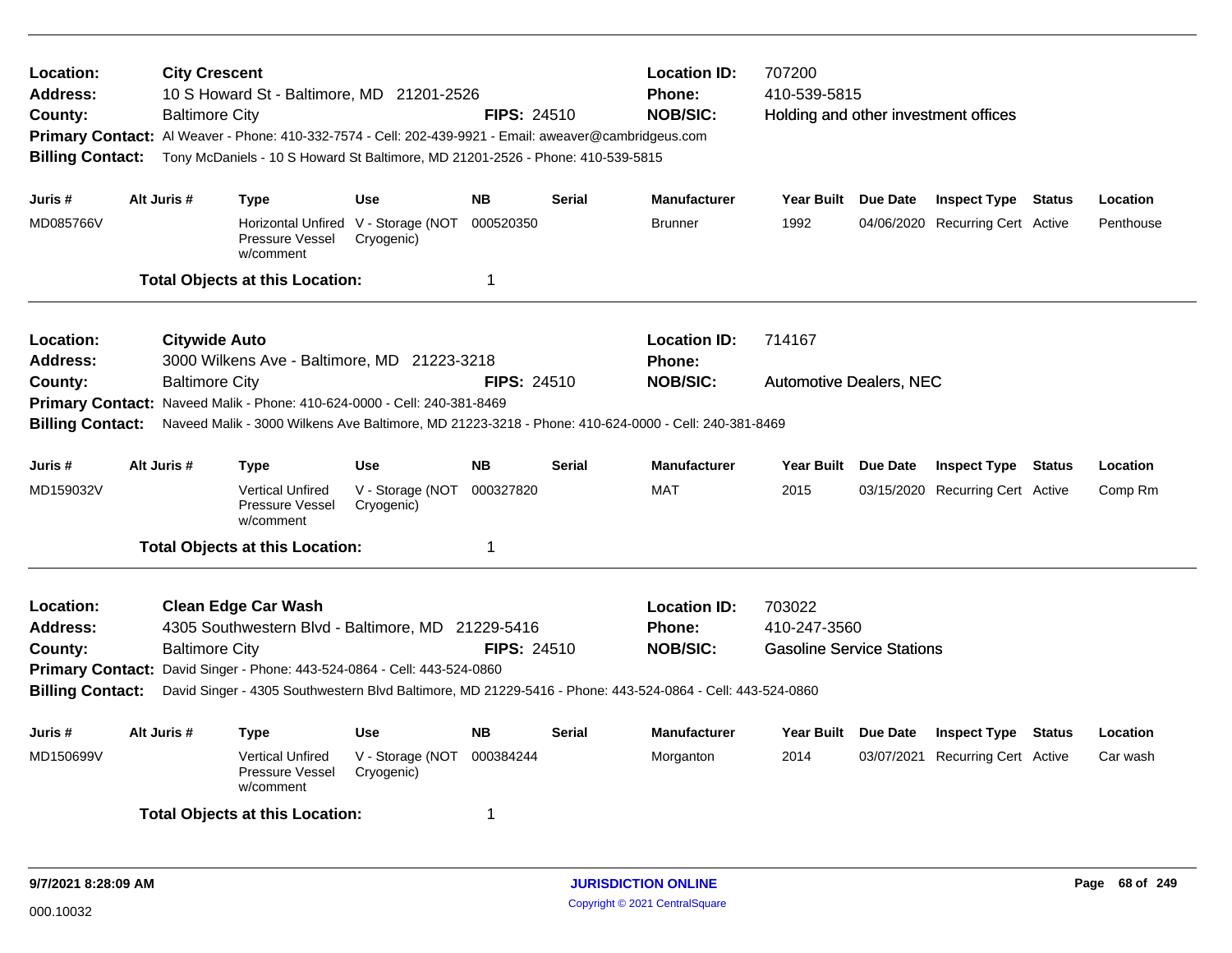| Location:<br><b>Address:</b><br>County:<br><b>Billing Contact:</b> |                                                                                  | <b>Coach House Inn</b><br><b>Baltimore City</b> | 6605 Belair Rd - Baltimore, MD 21206-1845<br>Primary Contact: Coach House Inn - Phone: 410-483-3239 - Cell: 443-474-9991<br>- 6605 Belair Rd Baltimore, MD 21206-1845 - Phone: 410-483-3239 - Cell: 443-474-9991 |                                                         | <b>FIPS: 24510</b>     |               | <b>Location ID:</b><br>Phone:<br><b>NOB/SIC:</b> | 707442<br>410-254-5679<br><b>Eating and Drinking Places</b> |          |                                                         |        |                           |  |
|--------------------------------------------------------------------|----------------------------------------------------------------------------------|-------------------------------------------------|------------------------------------------------------------------------------------------------------------------------------------------------------------------------------------------------------------------|---------------------------------------------------------|------------------------|---------------|--------------------------------------------------|-------------------------------------------------------------|----------|---------------------------------------------------------|--------|---------------------------|--|
| Juris #                                                            |                                                                                  | Alt Juris #                                     | <b>Type</b>                                                                                                                                                                                                      | <b>Use</b>                                              | <b>NB</b>              | <b>Serial</b> | <b>Manufacturer</b>                              | Year Built Due Date                                         |          | <b>Inspect Type Status</b>                              |        | Location                  |  |
| MD141215H                                                          |                                                                                  |                                                 | Cast Iron                                                                                                                                                                                                        | H - Hot Water<br>Heat (Water $\leq$<br>160 psig, 250 F) | CI                     | 38684         | Slant Fin                                        | 1994                                                        |          | 02/05/2022 Recurring Cert Active                        |        | <b>Basement</b>           |  |
|                                                                    |                                                                                  |                                                 | <b>Total Objects at this Location:</b>                                                                                                                                                                           |                                                         | 1                      |               |                                                  |                                                             |          |                                                         |        |                           |  |
| Location:<br><b>Address:</b>                                       | <b>Cold Spring Auto Care</b><br>3314 W Cold Spring Ln - Baltimore, MD 21215-6115 |                                                 |                                                                                                                                                                                                                  |                                                         |                        |               | <b>Location ID:</b><br>Phone:                    | 717962                                                      |          |                                                         |        |                           |  |
| County:<br><b>Primary Contact:</b><br><b>Billing Contact:</b>      |                                                                                  | <b>Baltimore City</b><br>Jin & Son Shin         | - 4802 Lee Hollow PI Ellicott City, MD 21043-7991                                                                                                                                                                |                                                         | <b>FIPS: 24510</b>     |               | <b>NOB/SIC:</b>                                  |                                                             |          | Automotive dealers and gasoline service stations        |        |                           |  |
| Juris #                                                            |                                                                                  | Alt Juris #                                     | <b>Type</b>                                                                                                                                                                                                      | <b>Use</b>                                              | <b>NB</b>              | Serial        | <b>Manufacturer</b>                              | Year Built Due Date                                         |          | <b>Inspect Type Status</b>                              |        | Location                  |  |
| MD089066V                                                          | $\mathbf{1}$                                                                     |                                                 | <b>Vertical Unfired</b><br>Pressure Vessel<br>w/comment                                                                                                                                                          | V - Storage (NOT<br>Cryogenic)                          | 000523426              |               | Melben                                           | 1995                                                        |          | 11/24/2021 Recurring Cert Active                        |        | Shop                      |  |
|                                                                    |                                                                                  |                                                 | <b>Total Objects at this Location:</b>                                                                                                                                                                           |                                                         | 1                      |               |                                                  |                                                             |          |                                                         |        |                           |  |
| Location:<br><b>Address:</b>                                       |                                                                                  |                                                 | <b>Coldspring Brite Wash</b><br>411 W Cold Spring Ln - Roland Park, MD 21210-2845                                                                                                                                |                                                         |                        |               | <b>Location ID:</b><br><b>Phone:</b>             | 707491                                                      |          |                                                         |        |                           |  |
| County:                                                            |                                                                                  | <b>Baltimore City</b>                           |                                                                                                                                                                                                                  |                                                         | <b>FIPS: 24510</b>     |               | <b>NOB/SIC:</b>                                  | <b>Business Services, NEC</b>                               |          |                                                         |        |                           |  |
| Primary Contact: Coldspring Brite Wash<br><b>Billing Contact:</b>  |                                                                                  |                                                 | - 2 Villa Capri Cir Baltimore, MD 21221-7050                                                                                                                                                                     |                                                         |                        |               |                                                  |                                                             |          |                                                         |        |                           |  |
|                                                                    |                                                                                  |                                                 |                                                                                                                                                                                                                  |                                                         |                        |               |                                                  |                                                             |          |                                                         |        |                           |  |
| Juris #<br>MD112910H                                               |                                                                                  | Alt Juris #                                     | <b>Type</b><br>Vertical Fire Tube H - Hot Water                                                                                                                                                                  | <b>Use</b><br>Heat (Water $\leq$<br>160 psig, 250 F)    | <b>NB</b><br>000038197 | <b>Serial</b> | <b>Manufacturer</b><br><b>State Industries</b>   | <b>Year Built</b><br>1991                                   | Due Date | <b>Inspect Type</b><br>08/19/2021 Recurring Cert Active | Status | Location<br><b>BASM'T</b> |  |
|                                                                    |                                                                                  |                                                 | <b>Total Objects at this Location:</b>                                                                                                                                                                           |                                                         | 1                      |               |                                                  |                                                             |          |                                                         |        |                           |  |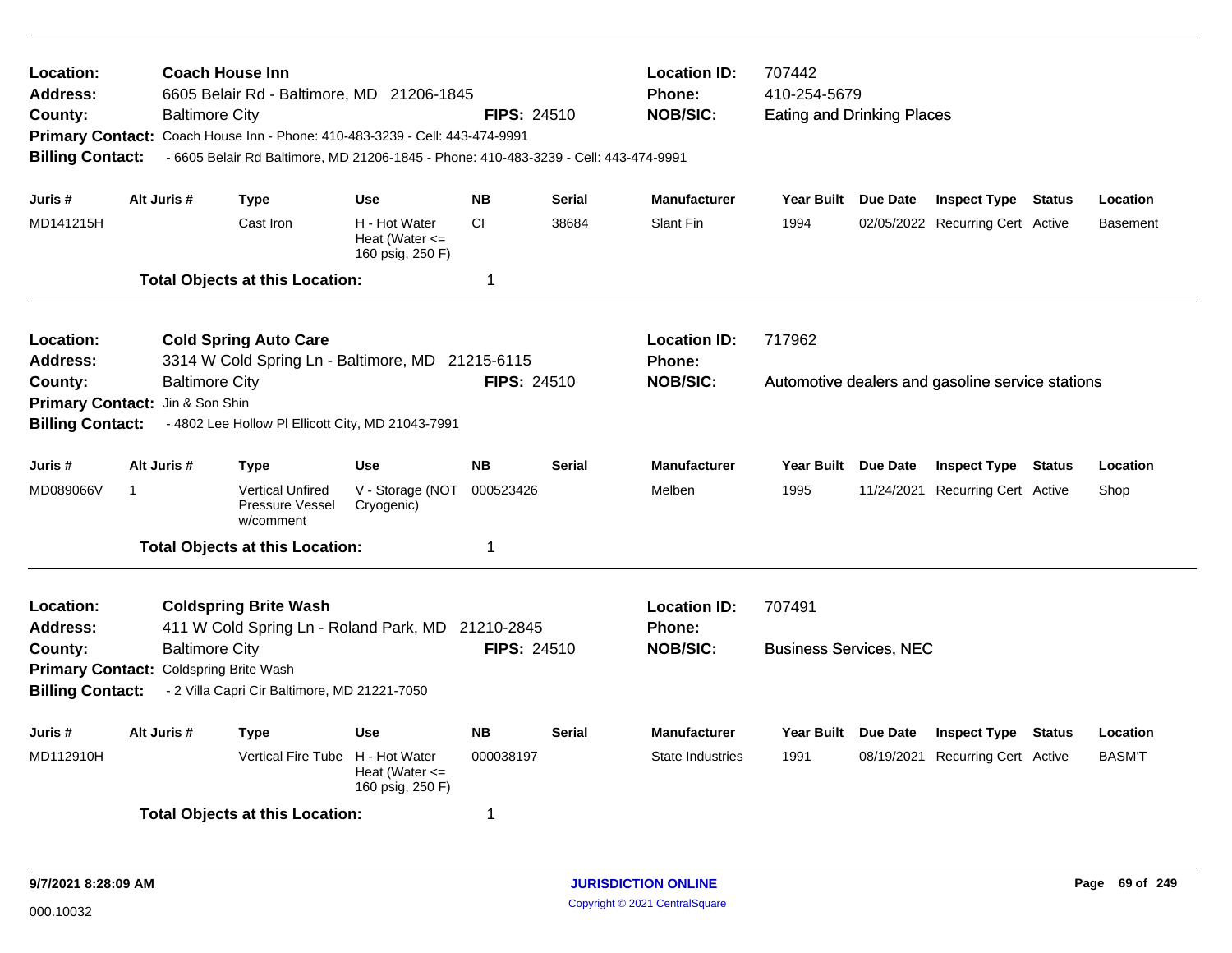| Location:<br>Address:<br>County:<br><b>Billing Contact:</b>        | <b>Baltimore City</b> | <b>Coldspring Laundromat</b><br>1403 E Cold Spring Ln # A - Baltimore, MD 21239-3913<br>Primary Contact: Qiang Zheng - Phone: 410-433-2488 - Email: qiang39@msn.com                                                |                                                           | <b>FIPS: 24510</b> |               | <b>Location ID:</b><br>Phone:<br><b>NOB/SIC:</b>                                                                                                                           | 725950<br>410-433-2488<br>Coin-Operated Laundries and Drycleaning<br>Qiang Zheng - 1403 E Cold Spring Ln # A Baltimore, MD 21239-3913 - Phone: 410-433-2488 - Email: qiang39@msn.com |  |                                  |               |                                  |  |
|--------------------------------------------------------------------|-----------------------|--------------------------------------------------------------------------------------------------------------------------------------------------------------------------------------------------------------------|-----------------------------------------------------------|--------------------|---------------|----------------------------------------------------------------------------------------------------------------------------------------------------------------------------|--------------------------------------------------------------------------------------------------------------------------------------------------------------------------------------|--|----------------------------------|---------------|----------------------------------|--|
| Juris #                                                            | Alt Juris #           | <b>Type</b>                                                                                                                                                                                                        | <b>Use</b>                                                | <b>NB</b>          | <b>Serial</b> | <b>Manufacturer</b>                                                                                                                                                        | Year Built Due Date                                                                                                                                                                  |  | <b>Inspect Type Status</b>       |               | Location                         |  |
| MD114231H                                                          |                       | <b>Horizontal Water</b><br>Tube                                                                                                                                                                                    | H - Hot Water<br>Supply (Water <=<br>160 psig, 250 F)     | 000343073          |               | Teledune                                                                                                                                                                   | 2001                                                                                                                                                                                 |  | 05/18/2022 Recurring Cert Active |               | <b>Boiler Rm</b>                 |  |
|                                                                    |                       | <b>Total Objects at this Location:</b>                                                                                                                                                                             |                                                           | 1                  |               |                                                                                                                                                                            |                                                                                                                                                                                      |  |                                  |               |                                  |  |
| Location:<br><b>Address:</b><br>County:<br><b>Billing Contact:</b> | <b>Baltimore City</b> | <b>Collington Square Non-Profit/Lins Kids</b><br>1200 N Collington Ave - Baltimore, MD 21213-3313<br>Primary Contact: Collington Square Non-Profit/Lins Kids - Phone: 443-799-5490 - Email: chanta4013@comcast.net |                                                           | <b>FIPS: 24510</b> |               | <b>Location ID:</b><br><b>Phone:</b><br><b>NOB/SIC:</b><br>- 1200 N Collington Ave Baltimore, MD 21213-3313 - Phone: 443-799-5490 - Email: chanta4013@comcast.net          | 3581909<br>443-799-5490<br><b>Child Day Care Services</b>                                                                                                                            |  |                                  |               |                                  |  |
| Juris #                                                            | Alt Juris #           | <b>Type</b>                                                                                                                                                                                                        | <b>Use</b>                                                | <b>NB</b>          | <b>Serial</b> | <b>Manufacturer</b>                                                                                                                                                        | Year Built Due Date                                                                                                                                                                  |  | <b>Inspect Type</b>              | <b>Status</b> | Location                         |  |
| MD149767H                                                          |                       | <b>Water Heater</b><br>(HLW)                                                                                                                                                                                       | H - Hot Water<br>Supply (Water $\leq$<br>160 psig, 250 F) | 000058186          | H0058186      | A O Smith                                                                                                                                                                  | 2000                                                                                                                                                                                 |  | 02/25/2023 Recurring Cert Active |               | <b>Boiler Room</b>               |  |
|                                                                    |                       | <b>Total Objects at this Location:</b>                                                                                                                                                                             |                                                           | 1                  |               |                                                                                                                                                                            |                                                                                                                                                                                      |  |                                  |               |                                  |  |
| Location:<br><b>Address:</b><br>County:<br><b>Billing Contact:</b> | <b>Baltimore City</b> | <b>Columbo Savings Bank</b><br>224 Albemarle St - Baltimore, MD 21202-4455<br>Primary Contact: Cesare Morisi - Phone: 410-685-4611 - Email: jbendrecolombobank.com                                                 |                                                           | <b>FIPS: 24510</b> |               | <b>Location ID:</b><br><b>Phone:</b><br><b>NOB/SIC:</b><br>Cesare Morisi - 224 Albemarle St Baltimore, MD 21202-4455 - Phone: 410-685-4611 - Email: jbendrecolombobank.com | 707646<br>410-685-4611<br><b>Depository institutions</b>                                                                                                                             |  |                                  |               |                                  |  |
| Juris #                                                            | Alt Juris #           | <b>Type</b>                                                                                                                                                                                                        | <b>Use</b>                                                | <b>NB</b>          | <b>Serial</b> | <b>Manufacturer</b>                                                                                                                                                        | Year Built Due Date                                                                                                                                                                  |  | <b>Inspect Type</b>              | <b>Status</b> | Location                         |  |
| MD073290H                                                          |                       | Cast Iron                                                                                                                                                                                                          | H - Hot Water<br>Heat (Water $\leq$<br>160 psig, 250 F)   | <b>CI</b>          | 17-233491     | <b>Burnham</b>                                                                                                                                                             | 1990                                                                                                                                                                                 |  | 12/14/2022 Recurring Cert Active |               | Basement,<br>Sidewalk<br>Opening |  |
|                                                                    |                       | <b>Total Objects at this Location:</b>                                                                                                                                                                             |                                                           | 1                  |               |                                                                                                                                                                            |                                                                                                                                                                                      |  |                                  |               |                                  |  |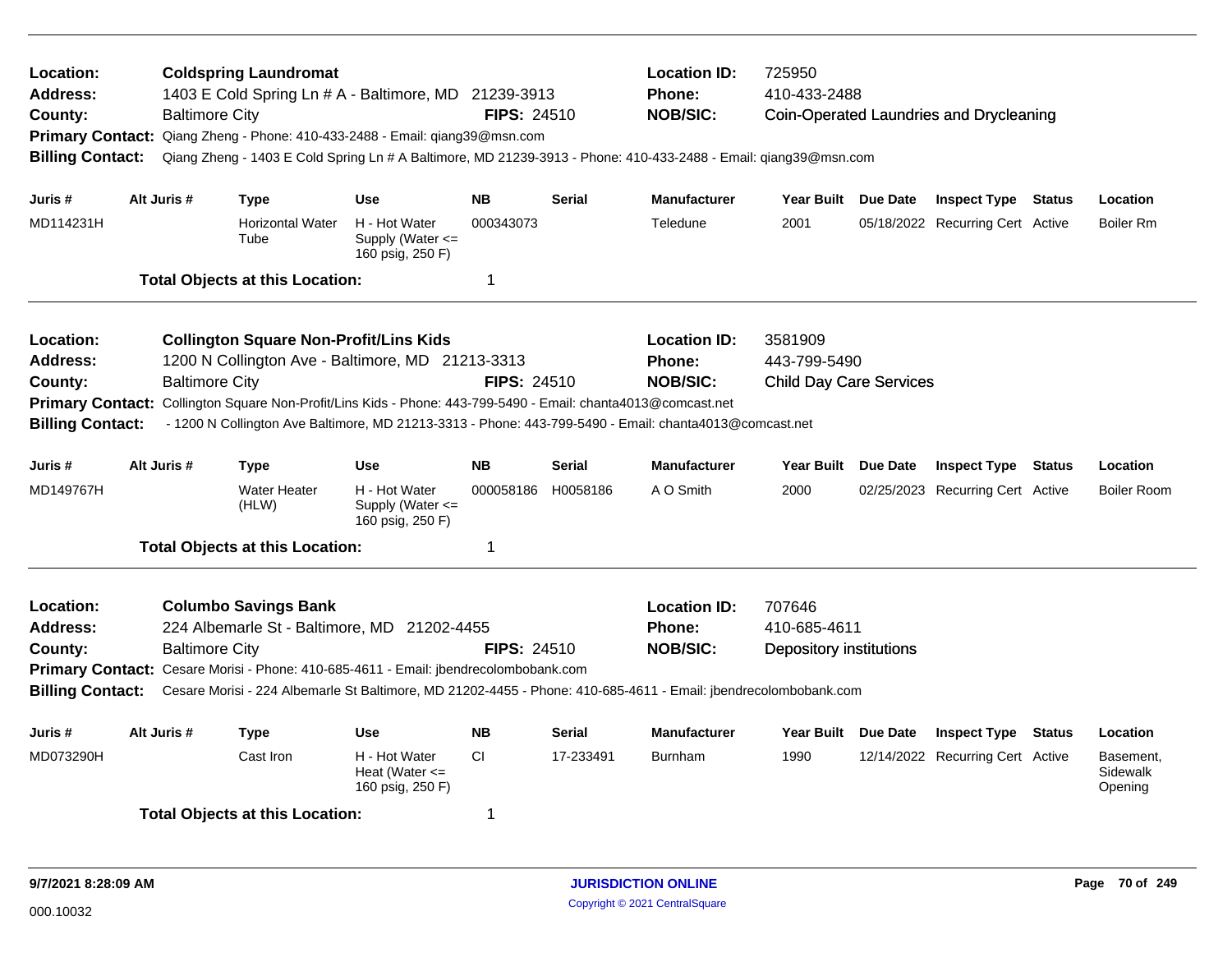| Location:<br><b>Address:</b> |                                                                               |                       | <b>Cross Keys Condominiums I/Club House</b><br>Hamlet Hill Rd - Baltimore, MD 21210-1503 |                                                         |                    |               | <b>Location ID:</b><br><b>Phone:</b>                                                                                          | 2913282                                 |                                                  |                                  |        |                                            |  |
|------------------------------|-------------------------------------------------------------------------------|-----------------------|------------------------------------------------------------------------------------------|---------------------------------------------------------|--------------------|---------------|-------------------------------------------------------------------------------------------------------------------------------|-----------------------------------------|--------------------------------------------------|----------------------------------|--------|--------------------------------------------|--|
| County:                      |                                                                               | <b>Baltimore City</b> |                                                                                          |                                                         | <b>FIPS: 24510</b> |               | <b>NOB/SIC:</b>                                                                                                               | <b>Operators of Apartment Buildings</b> |                                                  |                                  |        |                                            |  |
|                              |                                                                               |                       |                                                                                          |                                                         |                    |               | Primary Contact: George Bereska - Phone: 410-323-1778 - Cell: (443) 326-8168 - Email: george@villagemanagement.net            |                                         |                                                  |                                  |        |                                            |  |
| <b>Billing Contact:</b>      |                                                                               |                       |                                                                                          |                                                         |                    |               | Village Management, Inc. - PO Box 20921 Mt Washington, MD 21209-0921 - Phone: 410-323-1778 - Email: VMI@villagemanagement.net |                                         |                                                  |                                  |        |                                            |  |
| Juris #                      |                                                                               | Alt Juris #           | <b>Type</b>                                                                              | <b>Use</b>                                              | <b>NB</b>          | <b>Serial</b> | <b>Manufacturer</b>                                                                                                           | Year Built Due Date                     |                                                  | <b>Inspect Type Status</b>       |        | Location                                   |  |
| MD126491H                    |                                                                               |                       | Cast Iron                                                                                | H - Hot Water<br>Heat (Water $\leq$<br>160 psig, 250 F) | CI.                | 1744950       | <b>Burnham</b>                                                                                                                | 1997                                    |                                                  | 02/18/2023 Recurring Cert Active |        | Club House,<br>Ground FI,<br>Mechanical Rm |  |
|                              |                                                                               |                       | <b>Total Objects at this Location:</b>                                                   |                                                         | 1                  |               |                                                                                                                               |                                         |                                                  |                                  |        |                                            |  |
| Location:<br><b>Address:</b> | <b>Crossbar Biergarten (Arc3)</b><br>18 E Cross St - Baltimore, MD 21230-4036 |                       |                                                                                          |                                                         |                    |               | <b>Location ID:</b><br>Phone:                                                                                                 | 3950097                                 |                                                  |                                  |        |                                            |  |
| County:                      |                                                                               | <b>Baltimore City</b> |                                                                                          |                                                         | <b>FIPS: 24510</b> |               | <b>NOB/SIC:</b>                                                                                                               | <b>Eating and Drinking Places</b>       |                                                  |                                  |        |                                            |  |
|                              |                                                                               |                       | Primary Contact: Crossbar Biergarten (Arc3)                                              |                                                         |                    |               |                                                                                                                               |                                         |                                                  |                                  |        |                                            |  |
| <b>Billing Contact:</b>      |                                                                               |                       |                                                                                          |                                                         |                    |               | Charlie Patterson - PO Box 26269 Richmond, VA 23260-6269 - Phone: 804-644-4521 - Email: charlie.patterson@arc3gases.com       |                                         |                                                  |                                  |        |                                            |  |
| Juris #                      |                                                                               | Alt Juris #           | <b>Type</b>                                                                              | <b>Use</b>                                              | <b>NB</b>          | <b>Serial</b> | <b>Manufacturer</b>                                                                                                           | Year Built Due Date                     |                                                  | <b>Inspect Type Status</b>       |        | Location                                   |  |
| MD164003V                    |                                                                               |                       | <b>Vertical Unfired</b><br>Pressure Vessel<br>w/comment                                  | V - Storage<br>(Cryogenic)                              | 000174759          |               | <b>CHART</b>                                                                                                                  | 2010                                    | 04/17/2021                                       | <b>Recurring Cert Active</b>     |        | Garage                                     |  |
|                              |                                                                               |                       | <b>Total Objects at this Location:</b>                                                   |                                                         | 1                  |               |                                                                                                                               |                                         |                                                  |                                  |        |                                            |  |
| <b>Location:</b>             |                                                                               |                       | D & D Engine Rebuilding                                                                  |                                                         |                    |               | <b>Location ID:</b>                                                                                                           | 715935                                  |                                                  |                                  |        |                                            |  |
| <b>Address:</b>              |                                                                               |                       | 655 E 25th St - Baltimore, MD 21218-5435                                                 |                                                         |                    |               | <b>Phone:</b>                                                                                                                 | 410-243-4886                            |                                                  |                                  |        |                                            |  |
| County:                      |                                                                               | <b>Baltimore City</b> |                                                                                          |                                                         | <b>FIPS: 24510</b> |               | <b>NOB/SIC:</b>                                                                                                               |                                         | Automotive dealers and gasoline service stations |                                  |        |                                            |  |
|                              |                                                                               |                       | Primary Contact: Dave - Phone: 410-243-4886                                              |                                                         |                    |               |                                                                                                                               |                                         |                                                  |                                  |        |                                            |  |
| <b>Billing Contact:</b>      |                                                                               |                       | Dave - 655 E 25th St Baltimore, MD 21218-5435 - Phone: 410-243-4886                      |                                                         |                    |               |                                                                                                                               |                                         |                                                  |                                  |        |                                            |  |
| Juris #                      |                                                                               | Alt Juris #           | <b>Type</b>                                                                              | <b>Use</b>                                              | <b>NB</b>          | <b>Serial</b> | <b>Manufacturer</b>                                                                                                           | Year Built Due Date                     |                                                  | <b>Inspect Type</b>              | Status | Location                                   |  |
| MD074398V                    |                                                                               |                       | <b>Vertical Unfired</b><br>Pressure Vessel<br>w/comment                                  | V - Storage (NOT<br>Cryogenic)                          | 000037153          |               | Beaird                                                                                                                        | 1956                                    |                                                  | 04/06/2020 Recurring Cert Active |        | Shop                                       |  |
|                              |                                                                               |                       | <b>Total Objects at this Location:</b>                                                   |                                                         | 1                  |               |                                                                                                                               |                                         |                                                  |                                  |        |                                            |  |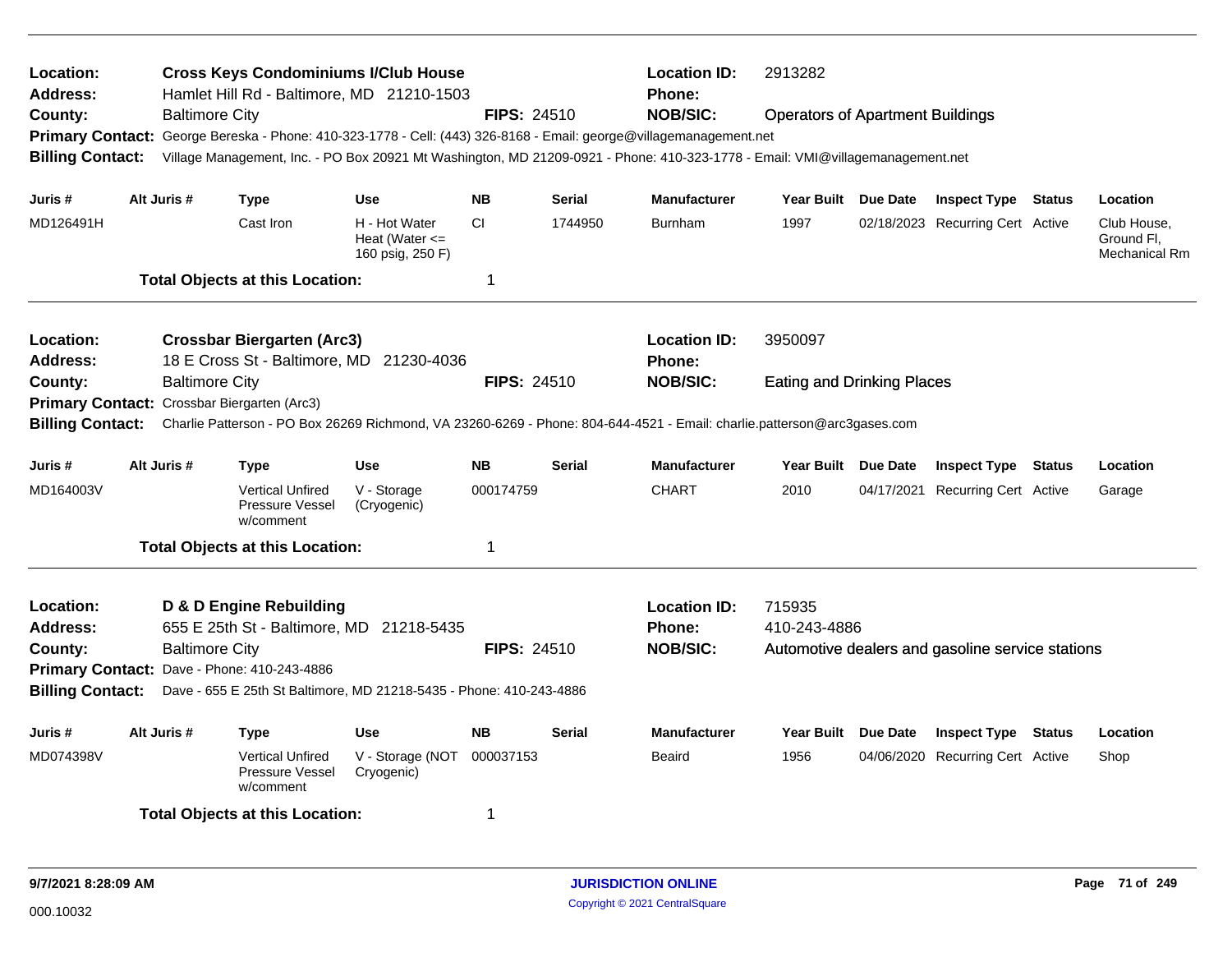| <b>Davis Crane Rental Inc.</b><br>Location:<br>4401 E Lombard St - Highlandtown, MD 21224-1721<br>Address:<br><b>FIPS: 24510</b><br><b>Baltimore City</b><br>County:<br>Primary Contact: John A. Davis - Phone: 410-276-6773 - Email: daviscrane@verizon.net<br><b>Billing Contact:</b><br>John A. Davis - 4401 E Lombard St Highlandtown, MD 21224-1721 - Phone: 410-276-6773 - Email: daviscrane@verizon.net |              |                                              |                                                         |                                                                                                                              |                    |               | <b>Location ID:</b><br><b>Phone:</b><br><b>NOB/SIC:</b>                                                                                                             | 708656<br>410-276-6773<br>Automotive dealers and gasoline service stations |                 |                                  |               |                    |  |
|----------------------------------------------------------------------------------------------------------------------------------------------------------------------------------------------------------------------------------------------------------------------------------------------------------------------------------------------------------------------------------------------------------------|--------------|----------------------------------------------|---------------------------------------------------------|------------------------------------------------------------------------------------------------------------------------------|--------------------|---------------|---------------------------------------------------------------------------------------------------------------------------------------------------------------------|----------------------------------------------------------------------------|-----------------|----------------------------------|---------------|--------------------|--|
| Juris #                                                                                                                                                                                                                                                                                                                                                                                                        | Alt Juris #  |                                              | Type                                                    | <b>Use</b>                                                                                                                   | <b>NB</b>          | <b>Serial</b> | <b>Manufacturer</b>                                                                                                                                                 | Year Built Due Date                                                        |                 | <b>Inspect Type Status</b>       |               | Location           |  |
| MD031928V                                                                                                                                                                                                                                                                                                                                                                                                      | $\mathbf{1}$ |                                              | <b>Vertical Unfired</b><br>Pressure Vessel<br>w/comment | V - Storage (NOT<br>Cryogenic)                                                                                               | 000064261          |               | <b>Industrial Comb</b>                                                                                                                                              | 1987                                                                       |                 | 03/18/2021 Recurring Cert Active |               | Storage Room       |  |
|                                                                                                                                                                                                                                                                                                                                                                                                                |              |                                              | <b>Total Objects at this Location:</b>                  |                                                                                                                              | -1                 |               |                                                                                                                                                                     |                                                                            |                 |                                  |               |                    |  |
| Location:<br><b>Address:</b>                                                                                                                                                                                                                                                                                                                                                                                   |              | <b>Delia Folley (Arc3)</b>                   |                                                         | 1439 S Charles St - Baltimore, MD 21230-4401                                                                                 |                    |               | <b>Location ID:</b><br>Phone:                                                                                                                                       | 3950107                                                                    |                 |                                  |               |                    |  |
| County:<br><b>Primary Contact:</b><br><b>Billing Contact:</b>                                                                                                                                                                                                                                                                                                                                                  |              | <b>Baltimore City</b><br>Delia Folley (Arc3) |                                                         |                                                                                                                              | <b>FIPS: 24510</b> |               | <b>NOB/SIC:</b><br>Charlie Patterson - PO Box 26269 Richmond, VA 23260-6269 - Phone: 804-644-4521 - Email: charlie.patterson@arc3gases.com                          | <b>Eating and Drinking Places</b>                                          |                 |                                  |               |                    |  |
| Juris #                                                                                                                                                                                                                                                                                                                                                                                                        | Alt Juris #  |                                              | <b>Type</b>                                             | <b>Use</b>                                                                                                                   | <b>NB</b>          | <b>Serial</b> | <b>Manufacturer</b>                                                                                                                                                 | Year Built Due Date                                                        |                 | <b>Inspect Type Status</b>       |               | Location           |  |
| MD164000V                                                                                                                                                                                                                                                                                                                                                                                                      |              |                                              | <b>Vertical Unfired</b><br>Pressure Vessel<br>w/comment | V - Storage<br>(Cryogenic)                                                                                                   | 000003616          |               | Taylor                                                                                                                                                              | 1995                                                                       |                 | 04/17/2023 Recurring Cert Active |               | <b>Basement</b>    |  |
|                                                                                                                                                                                                                                                                                                                                                                                                                |              |                                              | <b>Total Objects at this Location:</b>                  |                                                                                                                              | $\overline{1}$     |               |                                                                                                                                                                     |                                                                            |                 |                                  |               |                    |  |
| Location:<br><b>Address:</b><br>County:<br><b>Billing Contact:</b>                                                                                                                                                                                                                                                                                                                                             |              | <b>Baltimore City</b>                        | <b>Destiny Christian Center</b>                         | 501 Umbra St - Highlandtown, MD 21224-4626<br>Primary Contact: Alvin White - Phone: 703-929-8800 - Email: adwhite3@gmail.com | <b>FIPS: 24510</b> |               | <b>Location ID:</b><br><b>Phone:</b><br><b>NOB/SIC:</b><br>Alvin White - 501 Umbra St Highlandtown, MD 21224-4626 - Phone: 703-929-8800 - Email: adwhite3@gmail.com | 717037<br>410-633-8967<br>Membership organizations                         |                 |                                  |               |                    |  |
| Juris #                                                                                                                                                                                                                                                                                                                                                                                                        | Alt Juris #  |                                              | <b>Type</b>                                             | <b>Use</b>                                                                                                                   | <b>NB</b>          | <b>Serial</b> | <b>Manufacturer</b>                                                                                                                                                 | <b>Year Built</b>                                                          | <b>Due Date</b> | <b>Inspect Type</b>              | <b>Status</b> | Location           |  |
| MD032969H                                                                                                                                                                                                                                                                                                                                                                                                      |              |                                              | Cast Iron                                               | H - Hot Water<br>Heat (Water $\leq$<br>160 psig, 250 F)                                                                      | CI.                | G-6013        | American Standard                                                                                                                                                   | 1970                                                                       |                 | 07/24/2020 Recurring Cert Active |               | <b>Boiler Room</b> |  |
|                                                                                                                                                                                                                                                                                                                                                                                                                |              |                                              | <b>Total Objects at this Location:</b>                  |                                                                                                                              | -1                 |               |                                                                                                                                                                     |                                                                            |                 |                                  |               |                    |  |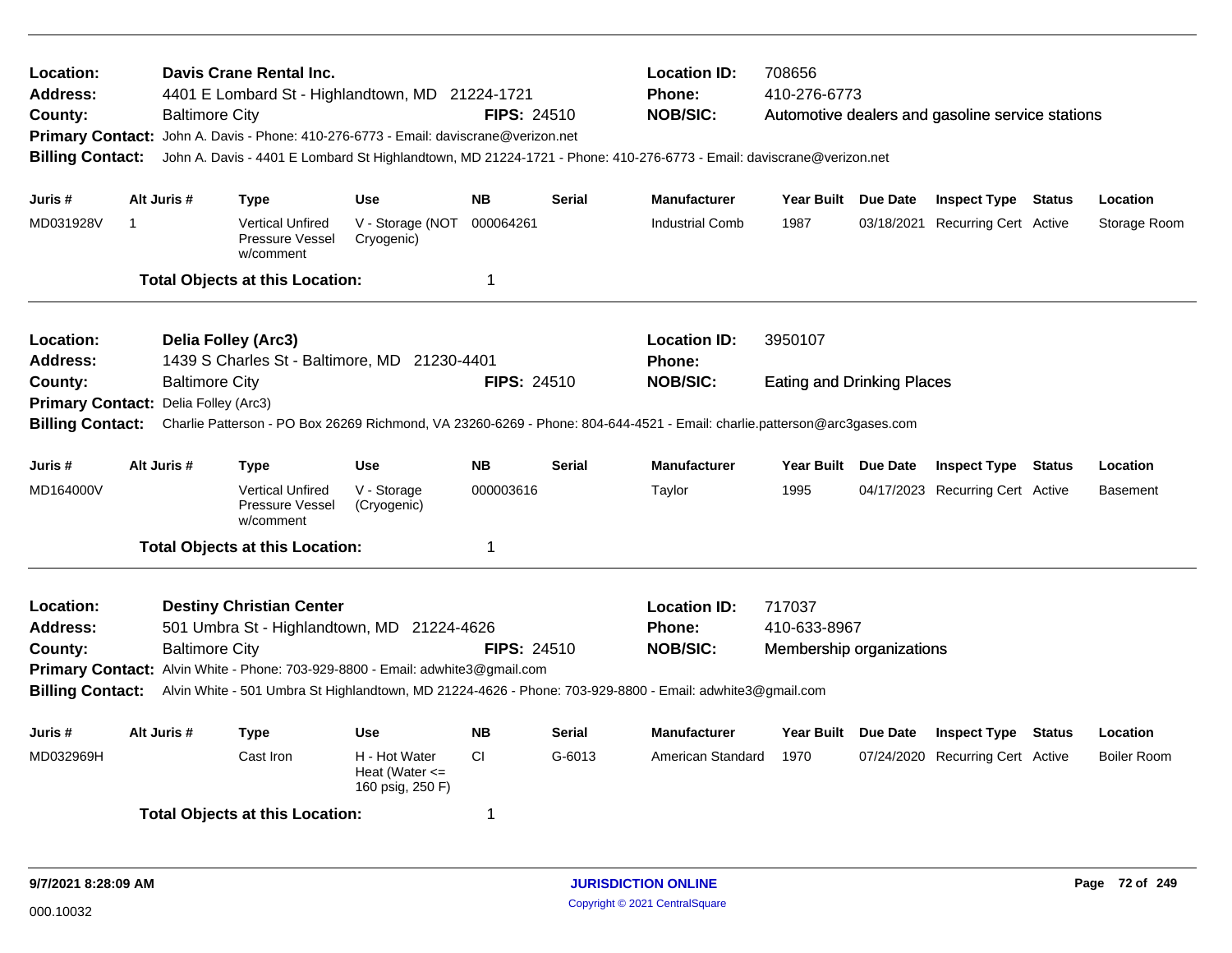| Location:<br><b>Address:</b><br>County:<br><b>Billing Contact:</b>                                                                                                                                                                                                                                                                                                                 |  | Diamond Cab Co.<br><b>Baltimore City</b> | Primary Contact: Silver Cab of Baltimore - Phone: 410-947-3333 | 1920 Ashburton St - Baltimore, MD 21216-3119<br>Manager - 1920 Ashburton St Baltimore, MD 21216-3119 - Phone: 410-947-3333 | <b>FIPS: 24510</b> |                                                  | <b>Location ID:</b><br>Phone:<br><b>NOB/SIC:</b> | 708904<br>410-947-3333<br><b>General Automotive Repair Shops</b> |                                  |                |
|------------------------------------------------------------------------------------------------------------------------------------------------------------------------------------------------------------------------------------------------------------------------------------------------------------------------------------------------------------------------------------|--|------------------------------------------|----------------------------------------------------------------|----------------------------------------------------------------------------------------------------------------------------|--------------------|--------------------------------------------------|--------------------------------------------------|------------------------------------------------------------------|----------------------------------|----------------|
| Juris #                                                                                                                                                                                                                                                                                                                                                                            |  | Alt Juris #                              | <b>Type</b>                                                    | <b>Use</b>                                                                                                                 | <b>NB</b>          | <b>Serial</b>                                    | <b>Manufacturer</b>                              | Year Built Due Date                                              | <b>Inspect Type Status</b>       | Location       |
| MD129042V                                                                                                                                                                                                                                                                                                                                                                          |  |                                          | <b>Vertical Unfired</b><br>Pressure Vessel<br>w/comment        | V - Storage (NOT<br>Cryogenic)                                                                                             | 000822026          |                                                  | Manchester                                       | 2007                                                             | 12/29/2020 Recurring Cert Active | shop           |
| MD144727V                                                                                                                                                                                                                                                                                                                                                                          |  |                                          | <b>Vertical Unfired</b><br><b>Pressure Vessel</b><br>w/comment | V - Storage (NOT 000254797<br>Cryogenic)                                                                                   |                    |                                                  | <b>Devilbiss</b>                                 | 2009                                                             | 12/29/2020 Recurring Cert Active | shop           |
|                                                                                                                                                                                                                                                                                                                                                                                    |  |                                          |                                                                |                                                                                                                            | $\overline{2}$     |                                                  |                                                  |                                                                  |                                  |                |
| <b>Total Objects at this Location:</b><br><b>Dick's Last Resort</b><br>Location:<br>621 E Pratt St - Baltimore, MD 21202-3132<br><b>Address:</b><br><b>Baltimore City</b><br>County:<br>Primary Contact: Robert - Phone: 443-453-5961<br><b>Billing Contact:</b><br>David Westerlund - 621 E Pratt St Baltimore, MD 21202-3132 - Phone: 410-837-3910 not in service<br>Alt Juris # |  |                                          |                                                                | <b>FIPS: 24510</b>                                                                                                         |                    | <b>Location ID:</b><br>Phone:<br><b>NOB/SIC:</b> | 1589064<br><b>Eating and Drinking Places</b>     |                                                                  |                                  |                |
| Juris #                                                                                                                                                                                                                                                                                                                                                                            |  |                                          | <b>Type</b>                                                    | <b>Use</b>                                                                                                                 | <b>NB</b>          | <b>Serial</b>                                    | <b>Manufacturer</b>                              | Year Built Due Date                                              | <b>Inspect Type Status</b>       | Location       |
| MD116112H                                                                                                                                                                                                                                                                                                                                                                          |  |                                          | <b>Water Tube</b><br>Coiled (Flueless<br>Hi Efficiency)        | H - Hot Water<br>Heat (Water $\leq$<br>160 psig, 250 F)                                                                    | 000006542          |                                                  | R <sub>B</sub>                                   | 2002                                                             | 12/14/2019 Recurring Cert Active | 621 E Pratt ST |
| MD116113H                                                                                                                                                                                                                                                                                                                                                                          |  |                                          | <b>Water Tube</b><br>Coiled (Flueless<br>Hi Efficiency)        | H - Hot Water<br>Heat (Water $\leq$<br>160 psig, 250 F)                                                                    | 000006712          |                                                  | R <sub>B</sub>                                   | 2002                                                             | 12/14/2019 Recurring Cert Active | 621 E Pratt St |
| MD116114H                                                                                                                                                                                                                                                                                                                                                                          |  |                                          | <b>Water Tube</b><br>Coiled (Flueless<br>Hi Efficiency)        | H - Hot Water<br>Heat (Water $\leq$<br>160 psig, 250 F)                                                                    | 000006713          |                                                  | R <sub>B</sub>                                   | 2002                                                             | 12/14/2019 Recurring Cert Active | 621 E Pratt St |
| MD116115H                                                                                                                                                                                                                                                                                                                                                                          |  |                                          | <b>Water Tube</b><br><b>Coiled (Flueless</b><br>Hi Efficiency) | H - Hot Water<br>Heat (Water $\leq$<br>160 psig, 250 F)                                                                    | 000006699          |                                                  | R <sub>BI</sub>                                  | 2002                                                             | 12/14/2019 Recurring Cert Active | 621 E Pratt St |
|                                                                                                                                                                                                                                                                                                                                                                                    |  |                                          |                                                                |                                                                                                                            |                    |                                                  |                                                  |                                                                  |                                  |                |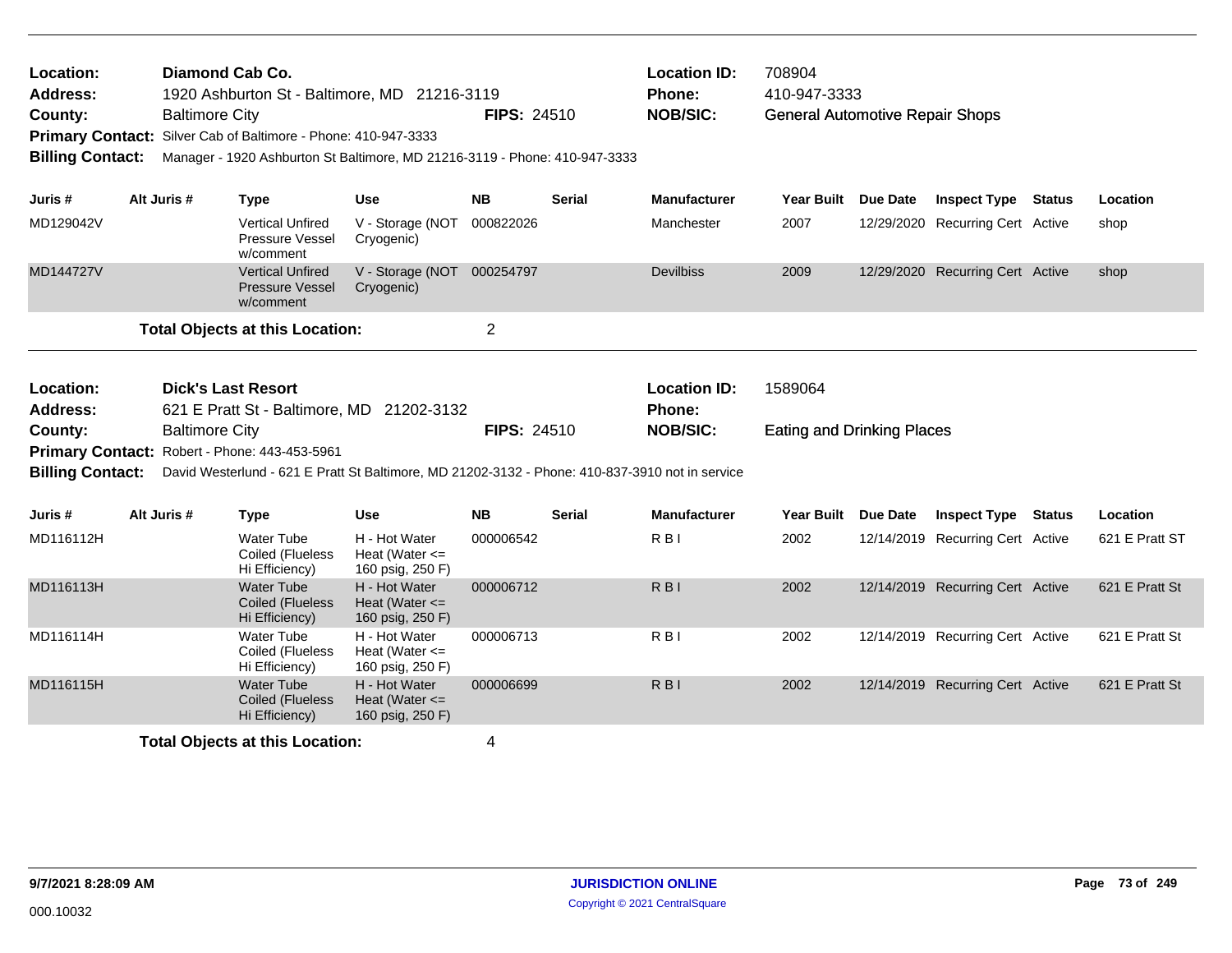| Location:<br>Address:                                         |         |                       | <b>Dickinson Fleet Services</b><br>2801 Annapolis Rd - Baltimore, MD 21230-3515                               |                                                       |                    |                          | <b>Location ID:</b><br>Phone:                    | 722014                                |                 |                                  |                                 |
|---------------------------------------------------------------|---------|-----------------------|---------------------------------------------------------------------------------------------------------------|-------------------------------------------------------|--------------------|--------------------------|--------------------------------------------------|---------------------------------------|-----------------|----------------------------------|---------------------------------|
| County:                                                       |         | <b>Baltimore City</b> |                                                                                                               |                                                       | <b>FIPS: 24510</b> |                          | <b>NOB/SIC:</b>                                  | <b>Local Trucking Without Storage</b> |                 |                                  |                                 |
| Primary Contact: Dickinson Fleet Services                     |         |                       |                                                                                                               |                                                       |                    |                          |                                                  |                                       |                 |                                  |                                 |
| <b>Billing Contact:</b>                                       |         |                       | - 2801 Annapolis Rd Baltimore, MD 21230-3515                                                                  |                                                       |                    |                          |                                                  |                                       |                 |                                  |                                 |
| Juris #                                                       |         | Alt Juris #           | <b>Type</b>                                                                                                   | <b>Use</b>                                            | <b>NB</b>          | <b>Serial</b>            | <b>Manufacturer</b>                              | <b>Year Built</b>                     | Due Date        | <b>Inspect Type Status</b>       | Location                        |
| MD131339V                                                     |         |                       | Pressure Vessel<br>w/comment                                                                                  | Horizontal Unfired V - Storage (NOT<br>Cryogenic)     | 001278418          |                          | <b>CAMPBELL</b>                                  | 2004                                  | 05/14/2021      | <b>Recurring Cert Active</b>     | <b>LOADING DOCK</b>             |
|                                                               |         |                       | <b>Total Objects at this Location:</b>                                                                        |                                                       | $\mathbf 1$        |                          |                                                  |                                       |                 |                                  |                                 |
| <b>Location:</b>                                              |         |                       | <b>Dicks Last Resort</b>                                                                                      |                                                       |                    |                          | <b>Location ID:</b>                              | 3630570                               |                 |                                  |                                 |
| <b>Address:</b>                                               |         |                       | 621 E Pratt St - Baltimore, MD 21202-3132                                                                     |                                                       |                    |                          | Phone:                                           |                                       |                 |                                  |                                 |
| County:                                                       |         | <b>Baltimore City</b> |                                                                                                               |                                                       | <b>FIPS: 24510</b> |                          | <b>NOB/SIC:</b>                                  |                                       |                 |                                  |                                 |
| Primary Contact: Dicks Last Resort<br><b>Billing Contact:</b> |         |                       |                                                                                                               |                                                       |                    |                          |                                                  |                                       |                 |                                  |                                 |
| Juris #                                                       |         | Alt Juris #           | <b>Type</b>                                                                                                   | <b>Use</b>                                            | <b>NB</b>          | <b>Serial</b>            | <b>Manufacturer</b>                              | <b>Year Built</b>                     | Due Date        | <b>Inspect Type Status</b>       | Location                        |
| MD158256V                                                     | A815027 |                       | <b>Vertical Unfired</b><br>Pressure Vessel<br>w/comment                                                       | V - Storage<br>(Cryogenic)                            | 000210609          |                          | Chart Inc                                        | 2010                                  |                 | 08/17/2021 Recurring Cert Active | <b>Upstairs Storage</b><br>Area |
|                                                               |         |                       | <b>Total Objects at this Location:</b>                                                                        |                                                       | 1                  |                          |                                                  |                                       |                 |                                  |                                 |
| Location:<br><b>Address:</b><br>County:                       |         | <b>Baltimore City</b> | <b>Dock Street Apartments/Harbor Point</b><br>1305 Dock St - Baltimore, MD 21231-3366                         |                                                       | <b>FIPS: 24510</b> |                          | <b>Location ID:</b><br>Phone:<br><b>NOB/SIC:</b> | 3778560                               |                 |                                  |                                 |
| <b>Billing Contact:</b>                                       |         |                       | Primary Contact: Dock Street Apartments/Harbor Point<br>- 1305 Dock St Attn: Manager Baltimore, MD 21231-3366 |                                                       |                    |                          |                                                  |                                       |                 |                                  |                                 |
| Juris #                                                       |         | Alt Juris #           | <b>Type</b>                                                                                                   | <b>Use</b>                                            | <b>NB</b>          | <b>Serial</b>            | <b>Manufacturer</b>                              | <b>Year Built</b>                     | <b>Due Date</b> | <b>Inspect Type Status</b>       | Location                        |
| MD157975H                                                     |         |                       | <b>Water Heater</b><br>(HLW)                                                                                  | H - Hot Water<br>Supply (Water <=<br>160 psig, 210 F) | 000336264          | C15H2033626<br>4         | Sermeta                                          | 2015                                  | 07/17/2021      | <b>Recurring Cert Active</b>     | LVL 2 mech rm                   |
| MD157976H                                                     | $1 - B$ |                       | <b>Water Heater</b><br>(HLW)                                                                                  | H - Hot Water<br>Supply (Water <=<br>160 psig, 210 F) | 000336266          | C15H2033626 Sermeta<br>6 |                                                  | 2015                                  |                 | 07/17/2021 Recurring Cert Active | LVL 2 mech rm                   |
|                                                               |         |                       |                                                                                                               |                                                       |                    |                          |                                                  |                                       |                 |                                  |                                 |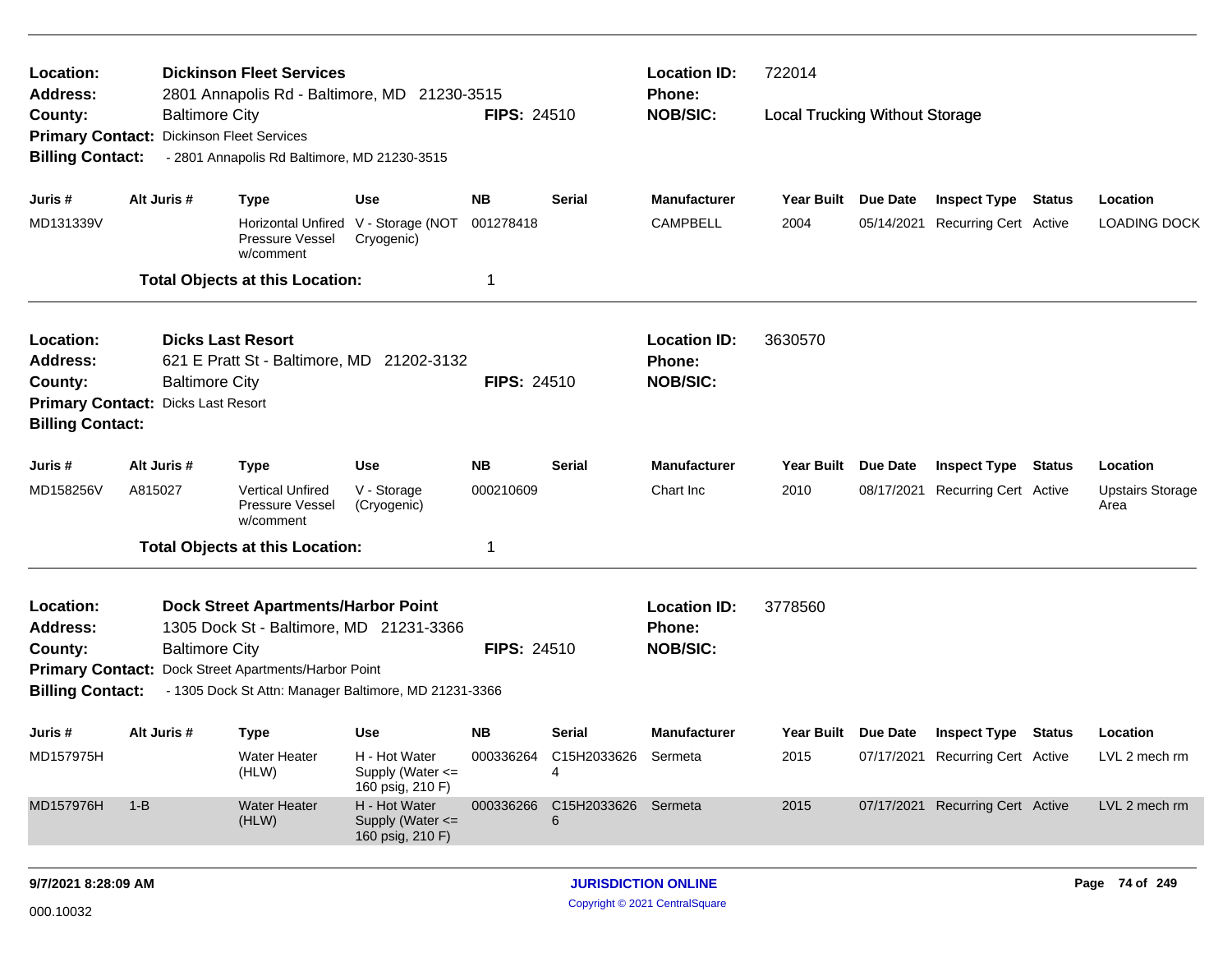| Juris #                 | Alt Juris #                             | <b>Type</b>                                                                                                             | <b>Use</b>                                 | <b>NB</b>          | <b>Serial</b>          | <b>Manufacturer</b> | <b>Year Built</b>                 | Due Date   | <b>Inspect Type</b>              | <b>Status</b> | Location             |
|-------------------------|-----------------------------------------|-------------------------------------------------------------------------------------------------------------------------|--------------------------------------------|--------------------|------------------------|---------------------|-----------------------------------|------------|----------------------------------|---------------|----------------------|
| MD157978V               |                                         | <b>Vertical Unfired</b><br>Pressure Vessel<br>w/comment                                                                 | V - Storage (NOT<br>Cryogenic)             | 000277970          | D15J00277970 Lochinvar |                     | 2016                              |            | 07/17/2021 Recurring Cert Active |               | Level 2 Mech<br>Room |
|                         |                                         | <b>Total Objects at this Location:</b>                                                                                  |                                            | 3                  |                        |                     |                                   |            |                                  |               |                      |
| Location:               |                                         | <b>Dogwatch Tavern (Arc3)</b>                                                                                           |                                            |                    |                        | <b>Location ID:</b> | 3993049                           |            |                                  |               |                      |
| <b>Address:</b>         |                                         | 709 S Broadway - Baltimore, MD 21231-3420                                                                               |                                            |                    |                        | <b>Phone:</b>       |                                   |            |                                  |               |                      |
| County:                 | <b>Baltimore City</b>                   |                                                                                                                         |                                            | <b>FIPS: 24510</b> |                        | <b>NOB/SIC:</b>     | <b>Eating and Drinking Places</b> |            |                                  |               |                      |
|                         | Primary Contact: Dogwatch Tavern (Arc3) |                                                                                                                         |                                            |                    |                        |                     |                                   |            |                                  |               |                      |
| <b>Billing Contact:</b> |                                         | Charlie Patterson - PO Box 26269 Richmond, VA 23260-6269 - Phone: 804-644-4521 - Email: charlie.patterson@arc3gases.com |                                            |                    |                        |                     |                                   |            |                                  |               |                      |
| Juris #                 | Alt Juris #                             | <b>Type</b>                                                                                                             | <b>Use</b>                                 | <b>NB</b>          | <b>Serial</b>          | <b>Manufacturer</b> | Year Built Due Date               |            | <b>Inspect Type</b>              | <b>Status</b> | Location             |
| MD166196V               |                                         | <b>Vertical Unfired</b><br>Pressure Vessel<br>w/comment                                                                 | V - Storage<br>(Cryogenic)                 | 000009947          |                        | Taylor              | 1992                              | 11/20/2021 | <b>Recurring Cert Active</b>     |               | <b>Basement</b>      |
|                         |                                         | <b>Total Objects at this Location:</b>                                                                                  |                                            | 1                  |                        |                     |                                   |            |                                  |               |                      |
| Location:               | <b>Dollar Tree</b>                      |                                                                                                                         |                                            |                    |                        | <b>Location ID:</b> | 726579                            |            |                                  |               |                      |
| <b>Address:</b>         |                                         | 5013 York Rd - Govans, MD 21212-4438                                                                                    |                                            |                    |                        | <b>Phone:</b>       | 410-843-2056                      |            |                                  |               |                      |
| County:                 | <b>Baltimore City</b>                   |                                                                                                                         |                                            | <b>FIPS: 24510</b> |                        | <b>NOB/SIC:</b>     | <b>Department Stores</b>          |            |                                  |               |                      |
|                         | <b>Primary Contact: Dollar Tree</b>     |                                                                                                                         |                                            |                    |                        |                     |                                   |            |                                  |               |                      |
| <b>Billing Contact:</b> |                                         |                                                                                                                         |                                            |                    |                        |                     |                                   |            |                                  |               |                      |
| Juris#                  | Alt Juris #                             | <b>Type</b>                                                                                                             | <b>Use</b>                                 | <b>NB</b>          | <b>Serial</b>          | <b>Manufacturer</b> | Year Built Due Date               |            | <b>Inspect Type</b>              | <b>Status</b> | Location             |
| MD053672H               |                                         | Cast Iron                                                                                                               | H - Steam Heat<br>(Steam $\le$ 15<br>psig) | CI.                | <b>FRA-508</b>         | American Standard   | 1980                              |            | 07/17/2019 Recurring Cert Active |               | <b>Basement</b>      |
|                         |                                         | <b>Total Objects at this Location:</b>                                                                                  |                                            | 1                  |                        |                     |                                   |            |                                  |               |                      |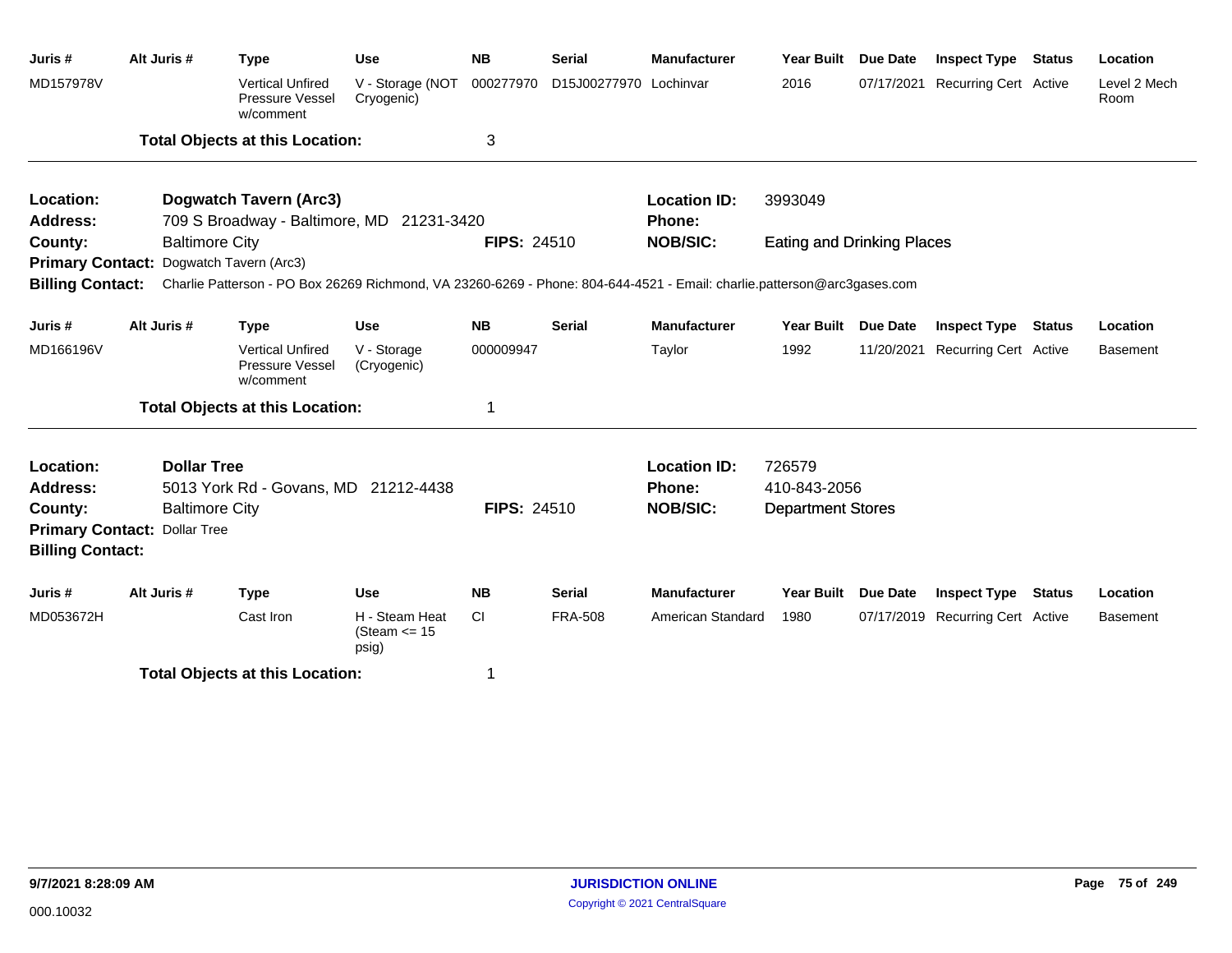| Location:<br>Address:<br>County:<br>Primary Contact: Don't Know Tavern (Arc3)<br><b>Billing Contact:</b> | <b>Baltimore City</b> | Don't Know Tavern (Arc3)                                | 1453 Light St - Baltimore, MD 21230-4536<br>Charlie Patterson - PO Box 26269 Richmond, VA 23260-6269 - Phone: 804-644-4521 - Email: charlie.patterson@arc3gases.com                 | <b>FIPS: 24510</b> |               | <b>Location ID:</b><br><b>Phone:</b><br><b>NOB/SIC:</b> | 3950108<br><b>Eating and Drinking Places</b> |                 |                                  |               |                    |
|----------------------------------------------------------------------------------------------------------|-----------------------|---------------------------------------------------------|-------------------------------------------------------------------------------------------------------------------------------------------------------------------------------------|--------------------|---------------|---------------------------------------------------------|----------------------------------------------|-----------------|----------------------------------|---------------|--------------------|
| Juris #                                                                                                  | Alt Juris #           | <b>Type</b>                                             | <b>Use</b>                                                                                                                                                                          | <b>NB</b>          | <b>Serial</b> | <b>Manufacturer</b>                                     | <b>Year Built</b>                            | <b>Due Date</b> | <b>Inspect Type</b>              | <b>Status</b> | Location           |
| MD164011V                                                                                                |                       | <b>Vertical Unfired</b><br>Pressure Vessel<br>w/comment | V - Storage<br>(Cryogenic)                                                                                                                                                          | 000210010          |               | <b>CHART</b>                                            | 2012                                         | 04/17/2023      | <b>Recurring Cert Active</b>     |               | Alley              |
|                                                                                                          |                       | <b>Total Objects at this Location:</b>                  |                                                                                                                                                                                     |                    |               |                                                         |                                              |                 |                                  |               |                    |
| Location:<br><b>Address:</b><br>County:<br><b>Primary Contact:</b><br><b>Billing Contact:</b>            | <b>Baltimore City</b> | <b>Douglas Memorial Community Church</b>                | 1325 Madison Ave - Baltimore, MD 21217-3613<br>Douglas Memorial Community Church - Phone: 410-523-1700<br>- 1325-1329 Madison Avenue Baltimore, MD 21217-3613 - Phone: 410-523-1700 | <b>FIPS: 24510</b> |               | <b>Location ID:</b><br>Phone:<br><b>NOB/SIC:</b>        | 709168<br><b>Religious Organizations</b>     |                 |                                  |               |                    |
| Juris #                                                                                                  | Alt Juris #           | <b>Type</b>                                             | <b>Use</b>                                                                                                                                                                          | <b>NB</b>          | <b>Serial</b> | <b>Manufacturer</b>                                     | <b>Year Built</b>                            | <b>Due Date</b> | <b>Inspect Type</b>              | <b>Status</b> | Location           |
| MD101448H                                                                                                |                       | Cast Iron                                               | H - Steam Heat<br>(Steam $\le$ 15<br>psig)                                                                                                                                          | <b>CI</b>          | 64067058      | <b>Burnham</b>                                          | 1998                                         |                 | 07/31/2021 Recurring Cert Active |               | <b>BASM'T BLRM</b> |
| MD117113H                                                                                                |                       | Cast Iron                                               | H - Hot Water<br>Heat (Water $\leq$<br>160 psig, 250 F)                                                                                                                             | CI                 |               | Utica                                                   | 1984                                         |                 | 07/31/2021 Recurring Cert Active |               | <b>BASS CTR</b>    |
| MD163164H                                                                                                |                       | Cast Iron                                               | H - Steam Heat<br>(Steam $\le$ 15<br>psig)                                                                                                                                          | <b>CI</b>          | 19HE7180322   | <b>BCF</b>                                              | 2018                                         |                 | 05/28/2021 Recurring Cert Active |               | <b>BASM'T BLRM</b> |
|                                                                                                          |                       | <b>Total Objects at this Location:</b>                  |                                                                                                                                                                                     | 3                  |               |                                                         |                                              |                 |                                  |               |                    |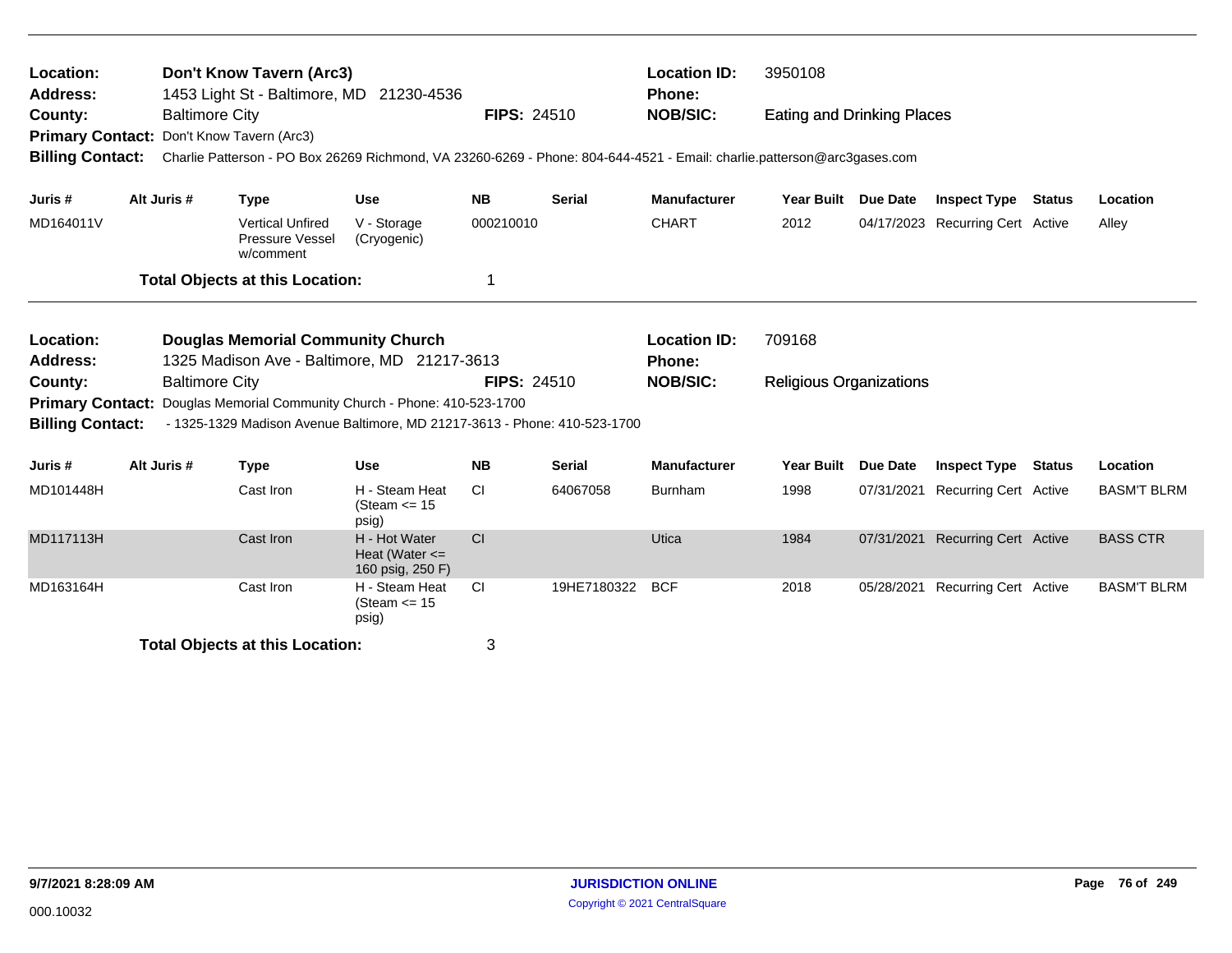| Location:<br>Address:   |                                                                                                                                                                                                                                                                                                                                                                                                                                                                                                                                                                                                                                                                                                                                                                                                    |                       | <b>Dry Clean Express</b><br>2350 Boston St - Highlandtown, MD 21224-3603 |                                                          |                    |               | <b>Location ID:</b><br>Phone: | 709281                                  |                                                        |               |                           |
|-------------------------|----------------------------------------------------------------------------------------------------------------------------------------------------------------------------------------------------------------------------------------------------------------------------------------------------------------------------------------------------------------------------------------------------------------------------------------------------------------------------------------------------------------------------------------------------------------------------------------------------------------------------------------------------------------------------------------------------------------------------------------------------------------------------------------------------|-----------------------|--------------------------------------------------------------------------|----------------------------------------------------------|--------------------|---------------|-------------------------------|-----------------------------------------|--------------------------------------------------------|---------------|---------------------------|
| County:                 |                                                                                                                                                                                                                                                                                                                                                                                                                                                                                                                                                                                                                                                                                                                                                                                                    | <b>Baltimore City</b> |                                                                          |                                                          | <b>FIPS: 24510</b> |               | <b>NOB/SIC:</b>               | <b>Fabricated Textile Products, NEC</b> |                                                        |               |                           |
|                         |                                                                                                                                                                                                                                                                                                                                                                                                                                                                                                                                                                                                                                                                                                                                                                                                    |                       | Primary Contact: Dry Clean Express - Phone: 4106750919                   |                                                          |                    |               |                               |                                         |                                                        |               |                           |
| <b>Billing Contact:</b> |                                                                                                                                                                                                                                                                                                                                                                                                                                                                                                                                                                                                                                                                                                                                                                                                    |                       | - 2350 Boston St Highlandtown, MD 21224-3603 - Phone: 4106750919         |                                                          |                    |               |                               |                                         |                                                        |               |                           |
|                         |                                                                                                                                                                                                                                                                                                                                                                                                                                                                                                                                                                                                                                                                                                                                                                                                    |                       |                                                                          |                                                          |                    |               |                               |                                         |                                                        |               |                           |
| Juris #                 |                                                                                                                                                                                                                                                                                                                                                                                                                                                                                                                                                                                                                                                                                                                                                                                                    |                       |                                                                          |                                                          | <b>NB</b>          | Serial        | <b>Manufacturer</b>           | Year Built Due Date                     | <b>Inspect Type Status</b>                             |               | Location                  |
| MD081796V               |                                                                                                                                                                                                                                                                                                                                                                                                                                                                                                                                                                                                                                                                                                                                                                                                    |                       | Pressure Vessel<br>w/comment                                             | Use) w/comment                                           | 000055195          |               | <b>Brunner</b>                | 1992                                    | 07/09/2021 Recurring Cert Active                       |               | <b>REAR</b>               |
| MD168572                |                                                                                                                                                                                                                                                                                                                                                                                                                                                                                                                                                                                                                                                                                                                                                                                                    |                       | <b>Horizontal Fire</b><br>Tube                                           | S - Power-Ironing<br>(Steam > 15 psig)                   | 000154944          |               | Columbia                      | 2019                                    | 03/20/2021 Recurring Cert Active                       |               | <b>BLRM</b>               |
|                         |                                                                                                                                                                                                                                                                                                                                                                                                                                                                                                                                                                                                                                                                                                                                                                                                    |                       |                                                                          |                                                          | $\overline{2}$     |               |                               |                                         |                                                        |               |                           |
|                         |                                                                                                                                                                                                                                                                                                                                                                                                                                                                                                                                                                                                                                                                                                                                                                                                    |                       |                                                                          |                                                          |                    |               |                               |                                         |                                                        |               |                           |
| <b>Location:</b>        |                                                                                                                                                                                                                                                                                                                                                                                                                                                                                                                                                                                                                                                                                                                                                                                                    |                       |                                                                          |                                                          |                    |               | <b>Location ID:</b>           | 1968057                                 |                                                        |               |                           |
| <b>Address:</b>         |                                                                                                                                                                                                                                                                                                                                                                                                                                                                                                                                                                                                                                                                                                                                                                                                    |                       |                                                                          |                                                          |                    |               | Phone:                        | (410) 633-6800                          |                                                        |               |                           |
| County:                 |                                                                                                                                                                                                                                                                                                                                                                                                                                                                                                                                                                                                                                                                                                                                                                                                    |                       |                                                                          |                                                          | <b>FIPS: 24510</b> |               | <b>NOB/SIC:</b>               |                                         | Industrial and Commercial Machinery and Equipment, NEC |               |                           |
|                         | Alt Juris #<br><b>Use</b><br><b>Type</b><br>Horizontal Unfired O - Other (PV<br><b>Total Objects at this Location:</b><br>Durrett Sheppard Steel Co Inc MDM# 87<br>6800 E Baltimore St - Baltimore, MD 21224-1825<br><b>Baltimore City</b><br>Primary Contact: Ben Hess - Phone: 410-633-6800 - Cell: 410-456-5518 - Email: bhess@dssteel.com<br><b>Billing Contact:</b><br>Kelly Grace - 6800 E Baltimore St Baltimore, MD 21224-1825 - Phone: (410) 633-6800 - Email: kgrace@dsteel.com<br>Alt Juris #<br><b>Use</b><br>Type<br><b>Vertical Unfired</b><br><b>Pressure Vessel</b><br>Cryogenic)<br>w/comment<br><b>Vertical Unfired</b><br><b>Pressure Vessel</b><br>Cryogenic)<br>w/comment<br><b>Vertical Unfired</b><br>Pressure Vessel<br>Cryogenic)<br>w/comment<br><b>Vertical Unfired</b> |                       |                                                                          |                                                          |                    |               |                               |                                         |                                                        |               |                           |
|                         |                                                                                                                                                                                                                                                                                                                                                                                                                                                                                                                                                                                                                                                                                                                                                                                                    |                       |                                                                          |                                                          |                    |               |                               |                                         |                                                        |               |                           |
| Juris #                 |                                                                                                                                                                                                                                                                                                                                                                                                                                                                                                                                                                                                                                                                                                                                                                                                    |                       |                                                                          |                                                          | <b>NB</b>          | <b>Serial</b> | <b>Manufacturer</b>           | Year Built Due Date                     | <b>Inspect Type</b>                                    | <b>Status</b> | Location                  |
| MD128958V               |                                                                                                                                                                                                                                                                                                                                                                                                                                                                                                                                                                                                                                                                                                                                                                                                    |                       |                                                                          | V - Storage (NOT                                         | 004089345          |               | <b>Steel Fab</b>              | 2007                                    | 03/06/2023 Recurring Cert Active                       |               | Bay 2, Burn<br>Department |
| MD128959V               |                                                                                                                                                                                                                                                                                                                                                                                                                                                                                                                                                                                                                                                                                                                                                                                                    |                       |                                                                          | V - Storage (NOT 000463736                               |                    |               | <b>Steel Fab</b>              | 2007                                    | 03/06/2023 Recurring Cert Active                       |               | Bay 2, Burn<br>Department |
| MD136202V               |                                                                                                                                                                                                                                                                                                                                                                                                                                                                                                                                                                                                                                                                                                                                                                                                    |                       |                                                                          | V - Storage (NOT 000373797                               |                    |               | <b>Steel Fab</b>              | 2004                                    | 03/06/2023 Recurring Cert Active                       |               | Bay 2, Burn<br>Department |
| MD136203V               |                                                                                                                                                                                                                                                                                                                                                                                                                                                                                                                                                                                                                                                                                                                                                                                                    |                       | <b>Pressure Vessel</b><br>w/comment                                      | V - Storage (NOT 000355671<br>Cryogenic)                 |                    |               | <b>Steel Fab</b>              | 2004                                    | 03/06/2023 Recurring Cert Active                       |               | Bay 2, Burn<br>Department |
| MD150072V               |                                                                                                                                                                                                                                                                                                                                                                                                                                                                                                                                                                                                                                                                                                                                                                                                    |                       | <b>Vertical Unfired</b><br>Pressure Vessel<br>w/comment                  | V - Storage (NOT 000759101<br>Cryogenic)                 |                    |               | <b>Steel Fab</b>              | 2014                                    | 03/06/2023 Recurring Cert Active                       |               | Bay 2, Burn<br>Department |
| MD150073V               |                                                                                                                                                                                                                                                                                                                                                                                                                                                                                                                                                                                                                                                                                                                                                                                                    |                       | <b>Vertical Unfired</b><br><b>Pressure Vessel</b><br>w/comment           | V - Storage (NOT 000770651<br>Cryogenic)                 |                    |               | <b>Steel Fab</b>              | 2014                                    | 03/06/2023 Recurring Cert Active                       |               | Bay 2, Burn<br>Department |
| MD168645V               |                                                                                                                                                                                                                                                                                                                                                                                                                                                                                                                                                                                                                                                                                                                                                                                                    |                       | Pressure Vessel                                                          | Horizontal Unfired V - Storage (NOT 803914<br>Cryogenic) |                    |               | <b>Steel Fab</b>              | 2016                                    | 02/15/2023 Recurring Cert Active                       |               | Bay 2, Burn<br>Department |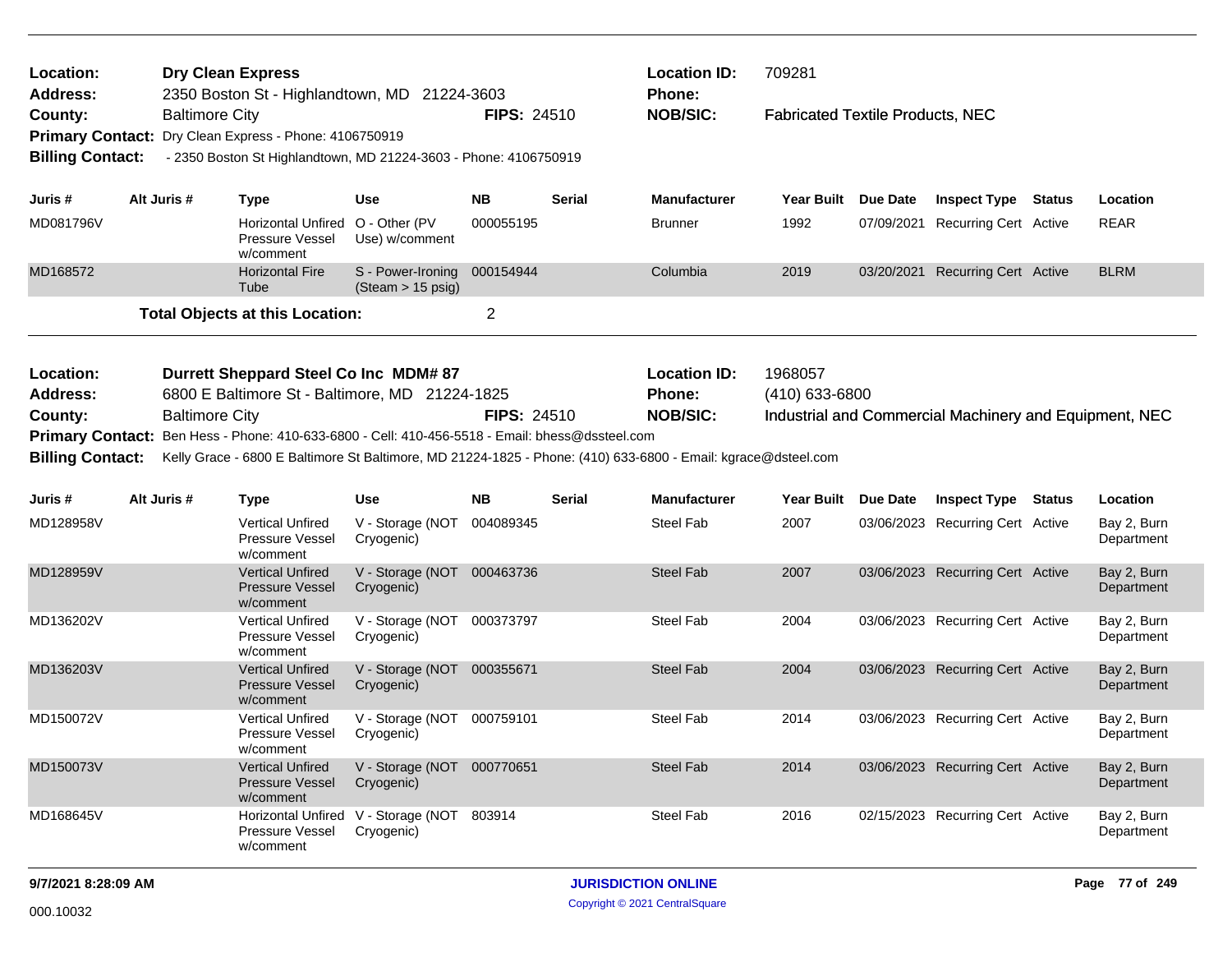| <b>Location:</b><br><b>Address:</b> |                                                                   | E. L. G. Auto Body Shop<br>5720 Reisterstown Rd - Baltimore, MD 21215-3439          |                                                   |                    |                            | <b>Location ID:</b><br><b>Phone:</b>                    | 704384                            |                     |                                                  |                  |
|-------------------------------------|-------------------------------------------------------------------|-------------------------------------------------------------------------------------|---------------------------------------------------|--------------------|----------------------------|---------------------------------------------------------|-----------------------------------|---------------------|--------------------------------------------------|------------------|
| County:<br><b>Billing Contact:</b>  | <b>Baltimore City</b><br>Primary Contact: E. L. G. Auto Body Shop |                                                                                     |                                                   | <b>FIPS: 24510</b> |                            | <b>NOB/SIC:</b>                                         | Motor Vehicle Dealers (Used Only) |                     |                                                  |                  |
| Juris #                             | Alt Juris #                                                       | <b>Type</b>                                                                         | <b>Use</b>                                        | <b>NB</b>          | <b>Serial</b>              | <b>Manufacturer</b>                                     | <b>Year Built</b>                 | <b>Due Date</b>     | <b>Inspect Type Status</b>                       | Location         |
| MD107438V                           |                                                                   | Pressure Vessel<br>w/comment                                                        | Horizontal Unfired V - Storage (NOT<br>Cryogenic) | 000669776          |                            | Manchester                                              | 1998                              |                     | 10/18/2020 Recurring Cert Active                 | Body Shop        |
| MD107439V                           |                                                                   | Pressure Vessel<br>w/comment                                                        | Horizontal Unfired V - Storage (NOT<br>Cryogenic) | 000164400          |                            | Manchester                                              | 1989                              |                     | 10/18/2020 Recurring Cert Active                 | <b>Body Shop</b> |
|                                     |                                                                   | <b>Total Objects at this Location:</b>                                              |                                                   | $\overline{2}$     |                            |                                                         |                                   |                     |                                                  |                  |
| <b>Location:</b><br>Address:        |                                                                   | <b>E.J. Singer Used Cars</b><br>1014 E Patapsco Ave - Brooklyn, MD 21225-2229       |                                                   |                    |                            | <b>Location ID:</b><br><b>Phone:</b>                    | 729724                            |                     |                                                  |                  |
| County:<br><b>Billing Contact:</b>  | <b>Baltimore City</b>                                             | Primary Contact: E.J. Singer Used Cars - Phone: (410) 355-9620                      |                                                   | <b>FIPS: 24510</b> |                            | <b>NOB/SIC:</b>                                         |                                   |                     | Automotive dealers and gasoline service stations |                  |
| Juris #                             | Alt Juris #                                                       | <b>Type</b>                                                                         | <b>Use</b>                                        | <b>NB</b>          | Serial                     | <b>Manufacturer</b>                                     |                                   | Year Built Due Date | <b>Inspect Type Status</b>                       | Location         |
| MD144655V                           |                                                                   | <b>Vertical Unfired</b><br>Pressure Vessel<br>w/comment                             | V - Storage (NOT<br>Cryogenic)                    | 001730789          |                            | Melben                                                  | 2011                              | 04/15/2021          | <b>Recurring Cert Active</b>                     | Shop             |
|                                     |                                                                   | <b>Total Objects at this Location:</b>                                              |                                                   | $\overline{1}$     |                            |                                                         |                                   |                     |                                                  |                  |
| <b>Location:</b><br>Address:        |                                                                   | <b>East Baltimore Motor Co</b><br>1813 Bank St - Baltimore, MD 21231-2507           |                                                   | <b>FIPS: 24510</b> |                            | <b>Location ID:</b><br><b>Phone:</b><br><b>NOB/SIC:</b> | 709481<br>410-675-1868            |                     |                                                  |                  |
| County:                             | <b>Baltimore City</b>                                             | Primary Contact: East Baltimore Motor Co - Phone: 410-675-1868                      |                                                   |                    |                            |                                                         | <b>Automotive Dealers, NEC</b>    |                     |                                                  |                  |
| <b>Billing Contact:</b>             |                                                                   | Joseph E. Astasauskas - 1813 Bank St Baltimore, MD 21231-2507 - Phone: 410-675-1868 |                                                   |                    |                            |                                                         |                                   |                     |                                                  |                  |
| Juris #                             | Alt Juris #                                                       | <b>Type</b>                                                                         | Use                                               | <b>NB</b>          | Serial                     | <b>Manufacturer</b>                                     | Year Built Due Date               |                     | <b>Inspect Type Status</b>                       | Location         |
| MD159344V                           |                                                                   | Pressure Vessel                                                                     | Horizontal Unfired V - Storage (NOT<br>Cryogenic) | 000659661          | 797002                     | Morganton                                               | 2017                              | 08/25/2021          | <b>Recurring Cert</b> Active                     | Shop             |
| 9/7/2021 8:28:09 AM                 |                                                                   |                                                                                     |                                                   |                    | <b>JURISDICTION ONLINE</b> |                                                         |                                   |                     | Page 78 of 249                                   |                  |

Copyright © 2021 CentralSquare 000.10032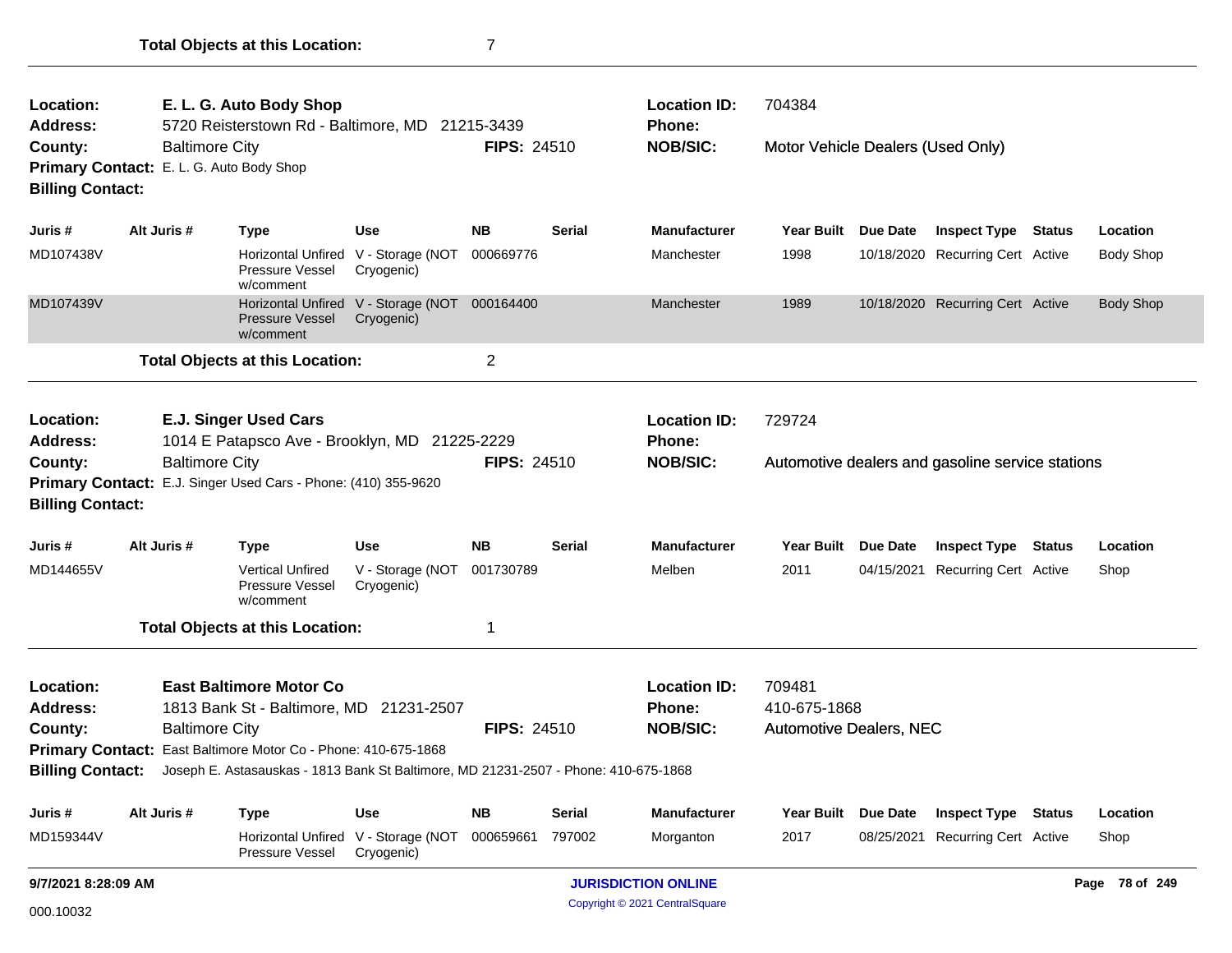| Juris #                 | Alt Juris # |                       | <b>Type</b><br>w/comment                                                               | <b>Use</b>                                        | <b>NB</b>          | <b>Serial</b> | <b>Manufacturer</b>                                                                               | Year Built Due Date   |                 | <b>Inspect Type Status</b>             |               | Location     |
|-------------------------|-------------|-----------------------|----------------------------------------------------------------------------------------|---------------------------------------------------|--------------------|---------------|---------------------------------------------------------------------------------------------------|-----------------------|-----------------|----------------------------------------|---------------|--------------|
|                         |             |                       | <b>Total Objects at this Location:</b>                                                 |                                                   | 1                  |               |                                                                                                   |                       |                 |                                        |               |              |
| Location:               |             |                       | <b>Ed-K Machine Inc</b>                                                                |                                                   |                    |               | <b>Location ID:</b>                                                                               | 709677                |                 |                                        |               |              |
| Address:                |             |                       | 6400 Falls Rd - Mt Washington, MD 21209-2005                                           |                                                   |                    |               | <b>Phone:</b>                                                                                     |                       |                 |                                        |               |              |
| County:                 |             | <b>Baltimore City</b> |                                                                                        |                                                   | <b>FIPS: 24510</b> |               | <b>NOB/SIC:</b>                                                                                   |                       |                 | Miscellaneous manufacturing industries |               |              |
|                         |             |                       | Primary Contact: Ed-K Machine Inc - Phone: 410-823-1683 - Email: EDKMACHINEINC@aol.com |                                                   |                    |               |                                                                                                   |                       |                 |                                        |               |              |
| <b>Billing Contact:</b> |             |                       |                                                                                        |                                                   |                    |               | - 6400 Falls Rd Mt Washington, MD 21209-2005 - Phone: 410-823-1683 - Email: EDKMACHINEINC@aol.com |                       |                 |                                        |               |              |
| Juris #                 | Alt Juris # |                       | <b>Type</b>                                                                            | <b>Use</b>                                        | <b>NB</b>          | <b>Serial</b> | <b>Manufacturer</b>                                                                               | <b>Year Built</b>     | <b>Due Date</b> | <b>Inspect Type</b>                    | <b>Status</b> | Location     |
| MD104560V               |             |                       | Pressure Vessel<br>w/comment                                                           | Horizontal Unfired V - Storage (NOT<br>Cryogenic) | 000184852          |               | <b>Steel Products</b>                                                                             | 1998                  | 10/15/2021      | <b>Recurring Cert Active</b>           |               | Shop         |
|                         |             |                       | <b>Total Objects at this Location:</b>                                                 |                                                   | 1                  |               |                                                                                                   |                       |                 |                                        |               |              |
| Location:               |             |                       | <b>Eddies Market Of Roland Park</b>                                                    |                                                   |                    |               | <b>Location ID:</b>                                                                               | 709686                |                 |                                        |               |              |
| <b>Address:</b>         |             |                       | 5113 Roland Ave - Roland Park, MD                                                      |                                                   | 21210-2141         |               | Phone:                                                                                            |                       |                 |                                        |               |              |
| County:                 |             | <b>Baltimore City</b> |                                                                                        |                                                   | <b>FIPS: 24510</b> |               | <b>NOB/SIC:</b>                                                                                   | <b>Grocery Stores</b> |                 |                                        |               |              |
| <b>Primary Contact:</b> |             |                       | Rodney Jones - Phone: 410-323-3656                                                     |                                                   |                    |               |                                                                                                   |                       |                 |                                        |               |              |
| <b>Billing Contact:</b> |             |                       | Rodney Jones - 5113 Roland Ave Roland Park, MD 21210-2141 - Phone: 410-323-3656        |                                                   |                    |               |                                                                                                   |                       |                 |                                        |               |              |
| Juris #                 | Alt Juris # |                       | <b>Type</b>                                                                            | <b>Use</b>                                        | <b>NB</b>          | <b>Serial</b> | <b>Manufacturer</b>                                                                               | <b>Year Built</b>     | Due Date        | <b>Inspect Type Status</b>             |               | Location     |
| MD109871V               |             |                       | Heat Exchanger -<br>Shell and Tube                                                     | V - Storage (NOT<br>Cryogenic)                    | 000003536          |               | <b>Conyers Tank</b>                                                                               | 1995                  |                 | 12/10/2022 Recurring Cert Active       |               | <b>B</b> smt |
| MD109872V               |             |                       | Heat Exchanger -<br>Shell and Tube                                                     | V - Storage<br>(Cryogenic)                        | 000003534          |               | <b>Conyers Tank</b>                                                                               | 1995                  |                 | 12/10/2022 Recurring Cert Active       |               | <b>Bsmt</b>  |
|                         |             |                       |                                                                                        |                                                   |                    |               |                                                                                                   |                       |                 |                                        |               |              |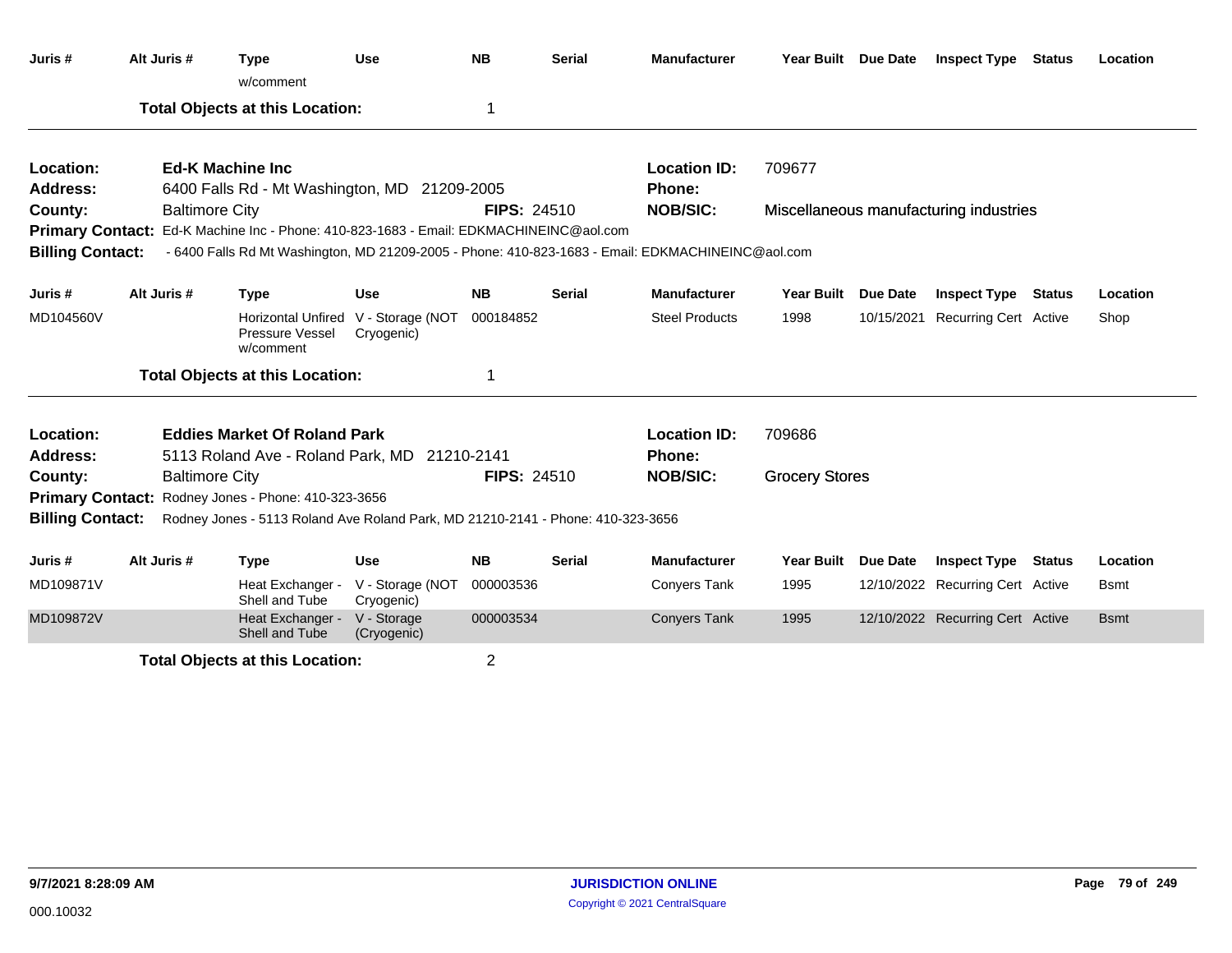| Location:<br>Address:<br>County:<br><b>Primary Contact:</b><br><b>Billing Contact:</b>                                                                                                                                                                                                                                                                                                                                              |             | <b>Baltimore City</b> | <b>Efficiency Enterprises Inc.</b><br>6300 Efficiency Way - Curtis Bay, MD 21226-1600<br>Rodney Core - Phone: 410-354-1400 - Email: rcore@effenter.com<br>Rodney Core - 6300 Efficiency Way Curtis Bay, MD 21226-1600 - Phone: 410-354-1400 - Email: rcore@effenter.com |                                                             | <b>FIPS: 24510</b> |               | <b>Location ID:</b><br><b>Phone:</b><br><b>NOB/SIC:</b> | 709786<br>410-354-1400<br><b>General Automotive Repair Shops</b> |                                          |               |                |
|-------------------------------------------------------------------------------------------------------------------------------------------------------------------------------------------------------------------------------------------------------------------------------------------------------------------------------------------------------------------------------------------------------------------------------------|-------------|-----------------------|-------------------------------------------------------------------------------------------------------------------------------------------------------------------------------------------------------------------------------------------------------------------------|-------------------------------------------------------------|--------------------|---------------|---------------------------------------------------------|------------------------------------------------------------------|------------------------------------------|---------------|----------------|
| Juris #                                                                                                                                                                                                                                                                                                                                                                                                                             | Alt Juris # |                       | <b>Type</b>                                                                                                                                                                                                                                                             | <b>Use</b>                                                  | <b>NB</b>          | <b>Serial</b> | <b>Manufacturer</b>                                     | Year Built Due Date                                              | <b>Inspect Type Status</b>               |               | Location       |
| MD107317V                                                                                                                                                                                                                                                                                                                                                                                                                           |             |                       | Pressure Vessel<br>w/comment                                                                                                                                                                                                                                            | Horizontal Unfired V - Storage (NOT<br>Cryogenic)           | 000568826          |               | Manchester                                              | 1997                                                             | 06/29/2022 Recurring Cert Active         |               | Shop Loft      |
| MD107318V                                                                                                                                                                                                                                                                                                                                                                                                                           |             |                       | Pressure Vessel<br>w/comment                                                                                                                                                                                                                                            | Horizontal Unfired V - Storage (NOT 000580631<br>Cryogenic) |                    |               | Manchester                                              | 1997                                                             | 06/29/2022 Recurring Cert Active         |               | Shop Loft      |
|                                                                                                                                                                                                                                                                                                                                                                                                                                     |             |                       | <b>Total Objects at this Location:</b>                                                                                                                                                                                                                                  |                                                             | $\overline{2}$     |               |                                                         |                                                                  |                                          |               |                |
| <b>Electric Auto Rentals</b><br>Location:<br><b>Address:</b><br>5918 Ritchie Hwy - Brooklyn, MD 21225-3744<br><b>Baltimore City</b><br>County:<br>Primary Contact: Electric Auto Rental - Phone: 410-636-6278<br><b>Billing Contact:</b><br>- 5924B Ritchie Hwy Brooklyn, MD 21225-3744 - Phone: 410-636-6278<br>Alt Juris #<br><b>Use</b><br>Juris #<br><b>Type</b>                                                                |             |                       |                                                                                                                                                                                                                                                                         |                                                             | <b>FIPS: 24510</b> |               | <b>Location ID:</b><br><b>Phone:</b><br><b>NOB/SIC:</b> | 701991<br>410-636-6278                                           | Automotive repair, services, and parking |               |                |
|                                                                                                                                                                                                                                                                                                                                                                                                                                     |             |                       |                                                                                                                                                                                                                                                                         |                                                             | <b>NB</b>          | <b>Serial</b> | <b>Manufacturer</b>                                     | Year Built Due Date                                              | <b>Inspect Type Status</b>               |               | Location       |
| MD159059V                                                                                                                                                                                                                                                                                                                                                                                                                           |             |                       | <b>Vertical Unfired</b><br><b>Pressure Vessel</b><br>w/comment                                                                                                                                                                                                          | V - Storage (NOT<br>Cryogenic)                              | 001978001          |               | <b>Twin Lakes Tanks</b>                                 | 2017                                                             | 05/31/2020 Recurring Cert Active         |               | Rear Shop      |
|                                                                                                                                                                                                                                                                                                                                                                                                                                     |             |                       |                                                                                                                                                                                                                                                                         |                                                             | 1                  |               |                                                         |                                                                  |                                          |               |                |
| <b>Total Objects at this Location:</b><br><b>Emanuel Tire LLC.</b><br>Location:<br><b>Address:</b><br>1300 Moreland Ave - Baltimore, MD 21216-4115<br><b>Baltimore City</b><br>County:<br>Primary Contact: Dafene Emanuel - Phone: 410-947-0660 - Email: demanuel@emanueltire.com<br><b>Billing Contact:</b><br>Dafene Emanuel - 1300 Moreland Ave Baltimore, MD 21216-4115 - Phone: 410-947-0660 - Email: demanuel@emanueltire.com |             |                       |                                                                                                                                                                                                                                                                         |                                                             | <b>FIPS: 24510</b> |               | <b>Location ID:</b><br>Phone:<br><b>NOB/SIC:</b>        | 785597<br>410-947-0660<br>Tire Retreading and Repair Shops       |                                          |               |                |
| Juris #                                                                                                                                                                                                                                                                                                                                                                                                                             | Alt Juris # |                       | <b>Type</b>                                                                                                                                                                                                                                                             | Use                                                         | <b>NB</b>          | Serial        | <b>Manufacturer</b>                                     | Year Built Due Date                                              | <b>Inspect Type</b>                      | <b>Status</b> | Location       |
| MD111407V                                                                                                                                                                                                                                                                                                                                                                                                                           |             |                       | Pressure Vessel<br>w/comment                                                                                                                                                                                                                                            | Horizontal Unfired V - Storage (NOT<br>Cryogenic)           | 000762970          |               | Wood                                                    | 1980                                                             | 02/11/2022 Recurring Cert Active         |               | Warehouse      |
| 9/7/2021 8:28:09 AM                                                                                                                                                                                                                                                                                                                                                                                                                 |             |                       |                                                                                                                                                                                                                                                                         |                                                             |                    |               | <b>JURISDICTION ONLINE</b>                              |                                                                  |                                          |               | Page 80 of 249 |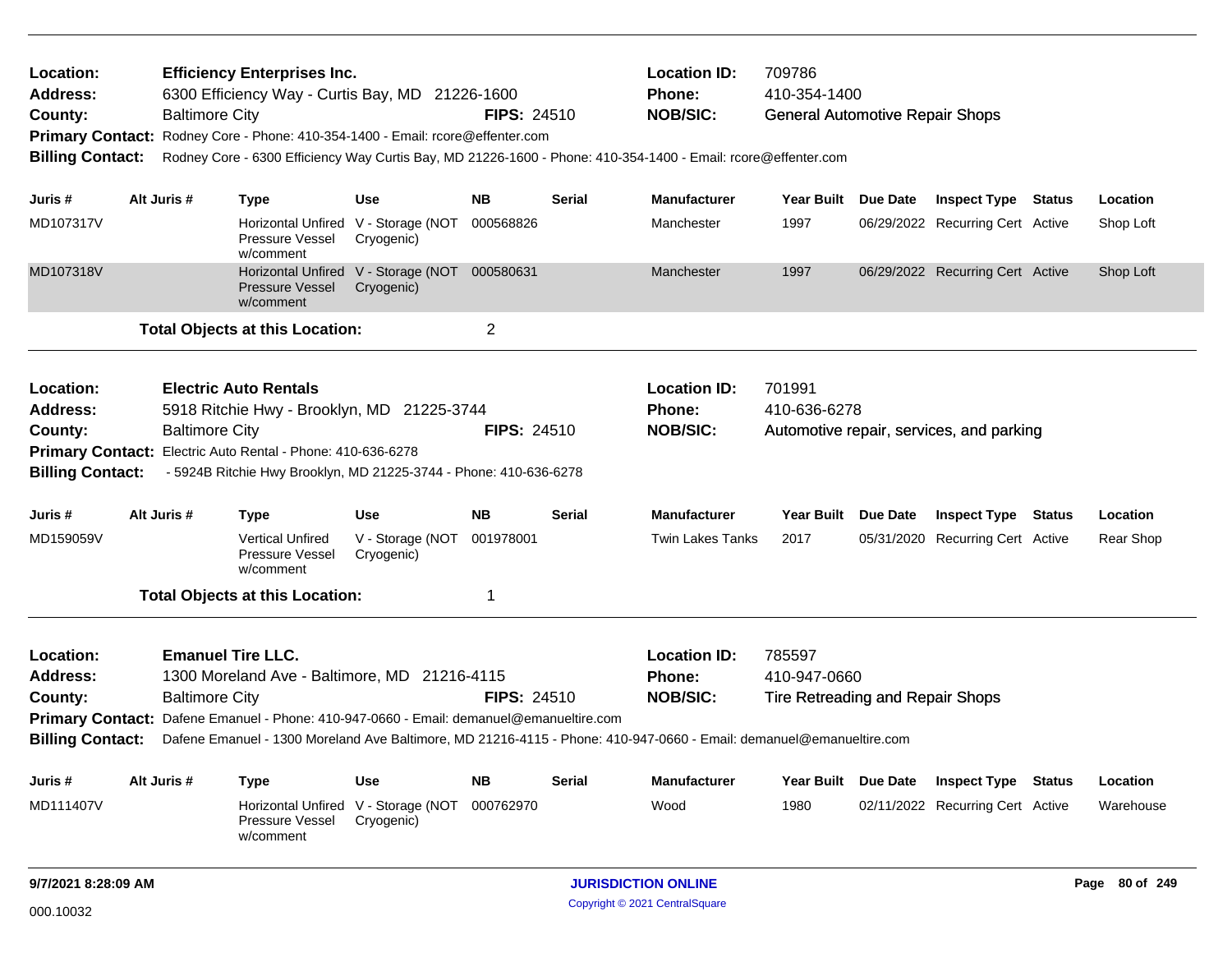| Juris #                 | Alt Juris #           | <b>Type</b>                                             | Use                                                                                 | <b>NB</b>          | <b>Serial</b> | <b>Manufacturer</b>                                                                                               | <b>Year Built</b>                      | <b>Due Date</b> | <b>Inspect Type Status</b>       | Location                           |
|-------------------------|-----------------------|---------------------------------------------------------|-------------------------------------------------------------------------------------|--------------------|---------------|-------------------------------------------------------------------------------------------------------------------|----------------------------------------|-----------------|----------------------------------|------------------------------------|
| MD116137V               |                       | <b>Pressure Vessel</b><br>w/comment                     | Horizontal Unfired V - Storage (NOT<br>Cryogenic)                                   | 000246558          |               | <b>Steel Fab</b>                                                                                                  | 2000                                   |                 | 02/11/2022 Recurring Cert Active | <b>PLANT</b>                       |
| MD116138V               |                       | Pressure Vessel<br>w/comment                            | Horizontal Unfired V - Storage (NOT 00059262M<br>Cryogenic)                         |                    |               | <b>Brunner</b>                                                                                                    | 2001                                   |                 | 02/11/2022 Recurring Cert Active | Plant                              |
| MD142599V               |                       | <b>Pressure Vessel</b><br>w/comment                     | Horizontal Unfired V - Storage (NOT 000000875<br>Cryogenic)                         |                    |               | R.L. Faubion                                                                                                      | 1953                                   |                 | 02/11/2022 Recurring Cert Active | <b>Right Outside</b><br>Shed       |
| MD143000V               |                       | Pressure Vessel<br>w/comment                            | Horizontal Unfired V - Storage (NOT<br>Cryogenic)                                   | 000049156<br>M     |               | <b>Brunner</b>                                                                                                    | 2001                                   |                 | 02/11/2022 Recurring Cert Active | Left Outside<br>Container          |
| MD143001V               |                       | <b>Pressure Vessel</b><br>w/comment                     | Horizontal Unfired V - Storage (NOT 000063113<br>Cryogenic)                         | M                  |               | <b>Brunner</b>                                                                                                    | 2001                                   |                 | 02/11/2022 Recurring Cert Active | Left Outside<br>Container          |
| MD143003V               |                       | <b>Vertical Unfired</b><br>Pressure Vessel<br>w/comment | V - Storage (NOT<br>Cryogenic)                                                      | 000510422          |               | Melben                                                                                                            | 1994                                   |                 | 02/11/2022 Recurring Cert Active | <b>Blue Ridge</b><br>Mechanic Shop |
| MD148850V               |                       | <b>Pressure Vessel</b><br>w/comment                     | Horizontal Unfired V - Storage (NOT 000310624<br>Cryogenic)                         |                    |               | John Wood                                                                                                         | 1965                                   |                 | 02/11/2022 Recurring Cert Active | <b>Truck Change</b><br>Area        |
| MD148851V               |                       | Pressure Vessel<br>w/comment                            | Horizontal Unfired V - Storage (NOT 00085215H<br>Cryogenic)                         |                    |               | <b>Brunner</b>                                                                                                    | 1994                                   |                 | 02/11/2022 Recurring Cert Active | <b>Blue Ridge</b><br>Mech. Shop    |
| MD148852V               |                       | <b>Pressure Vessel</b><br>w/comment                     | Horizontal Unfired V - Storage (NOT 00042036H<br>Cryogenic)                         |                    |               | <b>Brunner</b>                                                                                                    | 1993                                   |                 | 02/11/2022 Recurring Cert Active | Paint Shop                         |
|                         |                       | <b>Total Objects at this Location:</b>                  |                                                                                     | 10                 |               |                                                                                                                   |                                        |                 |                                  |                                    |
| Location:<br>Address:   |                       | <b>Everything Auto Repair</b>                           | 2100 W Lexington St - Baltimore, MD 21223-1534                                      |                    |               | <b>Location ID:</b><br><b>Phone:</b>                                                                              | 715254                                 |                 |                                  |                                    |
| County:                 | <b>Baltimore City</b> |                                                         |                                                                                     | <b>FIPS: 24510</b> |               | <b>NOB/SIC:</b>                                                                                                   | <b>General Automotive Repair Shops</b> |                 |                                  |                                    |
| <b>Billing Contact:</b> |                       |                                                         | Primary Contact: Carnell Burrow - Phone: 410-233-6014 - Email: 37kingkong@gmail.com |                    |               | Carnell Burrow - 2100 W Lexington St Baltimore, MD 21223-1534 - Phone: 410-233-6014 - Email: 37kingkong@gmail.com |                                        |                 |                                  |                                    |
| Juris #                 | Alt Juris #           | Type                                                    | <b>Use</b>                                                                          | <b>NB</b>          | <b>Serial</b> | <b>Manufacturer</b>                                                                                               | <b>Year Built</b>                      | Due Date        | <b>Inspect Type Status</b>       | Location                           |
| MD157670V               |                       | <b>Vertical Unfired</b><br>Pressure Vessel<br>w/comment | V - Storage (NOT 001779845<br>Cryogenic)                                            |                    |               | Manchester                                                                                                        | 2016                                   |                 | 03/08/2021 Recurring Cert Active | <b>SHOP</b>                        |
|                         |                       | <b>Total Objects at this Location:</b>                  |                                                                                     | 1                  |               |                                                                                                                   |                                        |                 |                                  |                                    |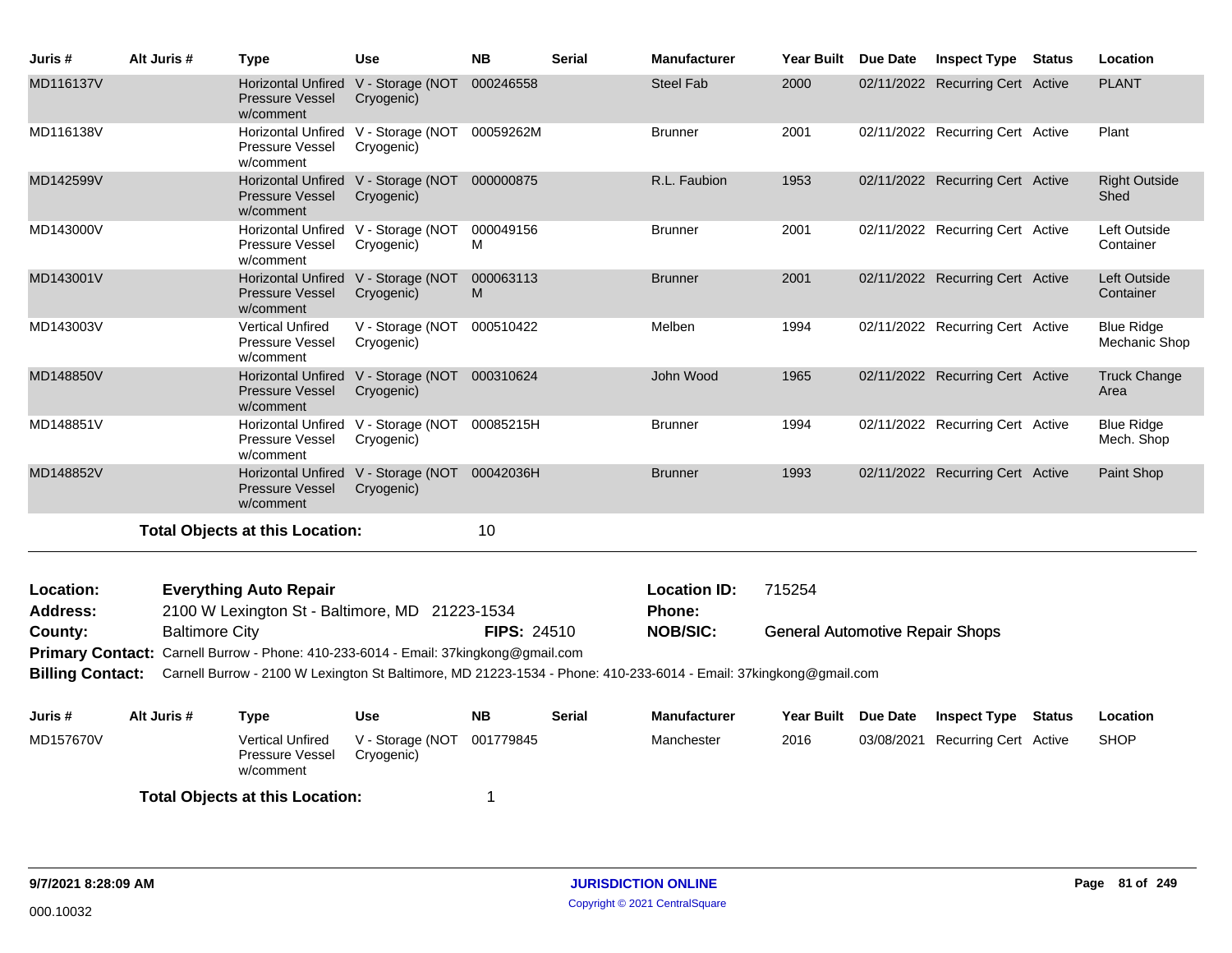| Location:<br><b>Address:</b>                                                                                                                                                                                                                       | <b>Everything Automotive</b><br>2712 Walbrook Ave - Baltimore, MD 21216-3132 |                                                                 |                    |               | <b>Location ID:</b><br>Phone:        | 703925                                 |                 |                                  |                                          |
|----------------------------------------------------------------------------------------------------------------------------------------------------------------------------------------------------------------------------------------------------|------------------------------------------------------------------------------|-----------------------------------------------------------------|--------------------|---------------|--------------------------------------|----------------------------------------|-----------------|----------------------------------|------------------------------------------|
| County:<br><b>Baltimore City</b><br>Primary Contact: Everything Automotive<br><b>Billing Contact:</b>                                                                                                                                              | - 2712 Walbrook Ave Baltimore, MD 21216-3132                                 |                                                                 | <b>FIPS: 24510</b> |               | <b>NOB/SIC:</b>                      | <b>General Automotive Repair Shops</b> |                 |                                  |                                          |
| Alt Juris #<br>Juris #                                                                                                                                                                                                                             | <b>Type</b>                                                                  | Use                                                             | <b>NB</b>          | <b>Serial</b> | <b>Manufacturer</b>                  | Year Built Due Date                    |                 | <b>Inspect Type Status</b>       | Location                                 |
| MD107480V                                                                                                                                                                                                                                          | Pressure Vessel<br>w/comment                                                 | Horizontal Unfired V - Storage (NOT<br>Cryogenic)               | 000741918          |               | <b>Buckeye</b>                       | 1986                                   |                 | 01/25/2021 Recurring Cert Active | Shop                                     |
| <b>Total Objects at this Location:</b><br><b>Exelon/Gould St Generating Sta</b><br>2105 Gould St - Baltimore, MD 21230-5011                                                                                                                        |                                                                              |                                                                 | 1                  |               |                                      |                                        |                 |                                  |                                          |
| Location:<br><b>Address:</b>                                                                                                                                                                                                                       |                                                                              |                                                                 |                    |               | <b>Location ID:</b><br><b>Phone:</b> | 712461                                 |                 |                                  |                                          |
| County:<br><b>Baltimore City</b><br>Primary Contact: Exelon - Email: Joseph.Valletti@exeloncorp.com<br><b>Billing Contact:</b><br>Alt Juris #<br><b>Use</b><br><b>Type</b><br>Unit 3<br><b>Vertical Water</b><br>Tube<br><b>Horizontal Unfired</b> |                                                                              |                                                                 | <b>FIPS: 24510</b> |               | <b>NOB/SIC:</b>                      | <b>Electric Services</b>               |                 |                                  |                                          |
| Juris #                                                                                                                                                                                                                                            |                                                                              |                                                                 | <b>NB</b>          | Serial        | <b>Manufacturer</b>                  | <b>Year Built</b>                      | <b>Due Date</b> | <b>Inspect Type Status</b>       | Location                                 |
| MD004926                                                                                                                                                                                                                                           |                                                                              | S - Power-Electric 000016918<br>Generation<br>(Steam > 15 psig) |                    |               | Babcock & Wilcox                     | 1952                                   |                 | 02/26/2020 Recurring Cert Active | Unit 3                                   |
| MD031907V                                                                                                                                                                                                                                          | <b>Pressure Vessel</b><br>w/comment                                          | V - Process-<br>Deaerating                                      | 000016919 1396530  |               | Worthington                          | 1952                                   |                 | 02/26/2020 Recurring Cert Active | 96' Elevation,<br>Outside                |
| MD031908V                                                                                                                                                                                                                                          | Heat Exchanger -<br>Shell and Tube                                           | V - Process-Heat<br>Transfer-<br><b>Feedwater Heater</b>        | None<br>Found      | 10A1536       | Westinghouse                         | 1952                                   |                 | 02/26/2020 Recurring Cert Active | #6 Feed Water<br>Heater                  |
| MD031909V                                                                                                                                                                                                                                          | Heat Exchanger -<br>Shell and Tube                                           | V - Process-Heat<br>Transfer-<br><b>Feedwater Heater</b>        | None<br>Found      | 10A1536       | Westinghouse                         | 1952                                   |                 | 02/26/2020 Recurring Cert Active | 9th Stage<br>Feedwater<br>Heater         |
| MD031912V                                                                                                                                                                                                                                          | Pressure Vessel<br>w/comment                                                 | Horizontal Unfired V - Storage (NOT 000007252<br>Cryogenic)     |                    |               | Columbia                             | 1952                                   |                 | 02/26/2020 Recurring Cert Active | 24' Elevation Air<br><b>Tank Storage</b> |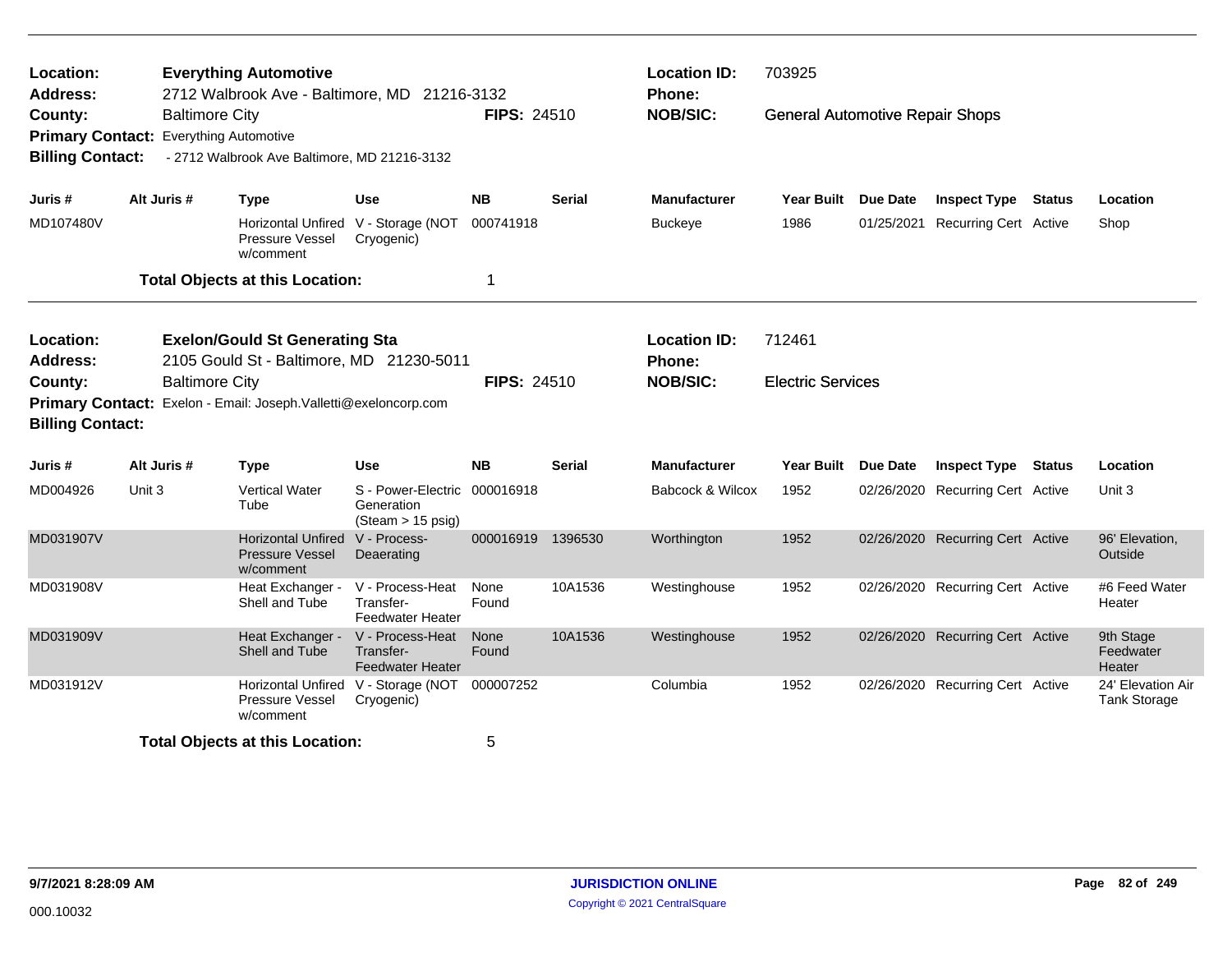| Location:<br><b>Address:</b>                                                                                                                                                                                                                                                                                                                                                                                                                                                                                                                                                                                                                                                                                                                                                                                                                                                                                                                                                                                                                                                                                                                                                                                                                                                                                                                                                                                                                                                                                                                                                                                                                                   |  |  |  |  | <b>Location ID:</b><br><b>Phone:</b> | 710397              |                 |                                  |               |              |
|----------------------------------------------------------------------------------------------------------------------------------------------------------------------------------------------------------------------------------------------------------------------------------------------------------------------------------------------------------------------------------------------------------------------------------------------------------------------------------------------------------------------------------------------------------------------------------------------------------------------------------------------------------------------------------------------------------------------------------------------------------------------------------------------------------------------------------------------------------------------------------------------------------------------------------------------------------------------------------------------------------------------------------------------------------------------------------------------------------------------------------------------------------------------------------------------------------------------------------------------------------------------------------------------------------------------------------------------------------------------------------------------------------------------------------------------------------------------------------------------------------------------------------------------------------------------------------------------------------------------------------------------------------------|--|--|--|--|--------------------------------------|---------------------|-----------------|----------------------------------|---------------|--------------|
| County:                                                                                                                                                                                                                                                                                                                                                                                                                                                                                                                                                                                                                                                                                                                                                                                                                                                                                                                                                                                                                                                                                                                                                                                                                                                                                                                                                                                                                                                                                                                                                                                                                                                        |  |  |  |  | <b>NOB/SIC:</b>                      |                     |                 |                                  |               |              |
| <b>Faith United Baptist Church</b><br>2840 The Alameda - Baltimore, MD 21218-3729<br><b>FIPS: 24510</b><br><b>Baltimore City</b><br>Primary Contact: Franklin Peterson - Phone: 410-467-4441/410-467-3955<br><b>Billing Contact:</b><br><b>NB</b><br>Alt Juris #<br><b>Serial</b><br>Juris #<br><b>Type</b><br>Use<br><b>CI</b><br>MD121601H<br>Cast Iron<br>H - Hot Water<br>Heat (Water $\leq$<br>160 psig, 250 F)<br>H - Hot Water<br><b>CI</b><br>MD121602H<br>Cast Iron<br>Heat (Water $\leq$<br>160 psig, 250 F)<br>$\overline{2}$<br><b>Total Objects at this Location:</b><br>Location:<br><b>Fallstaff Manor Apartments</b><br>Address:<br>3017 Romaric Ct - Baltimore, MD 21209-2812<br><b>Baltimore City</b><br><b>FIPS: 24510</b><br>County:<br><b>Primary Contact:</b> Jamie Settler - Phone: 410-764-3899 - Email: jamies@marylandmgmt.com<br><b>Billing Contact:</b><br>Alt Juris #<br><b>NB</b><br>Juris #<br><b>Use</b><br><b>Serial</b><br><b>Type</b><br>H - Hot Water<br>000153082<br>MD147780H<br><b>Water Heater</b><br>Supply (Water <=<br>(HLW)<br>160 psig, 210 F)<br><b>Total Objects at this Location:</b><br>1<br>Location:<br><b>Fallstaff Manor Apartments</b><br><b>Address:</b><br>3018 Fallstaff Manor Ct - Baltimore, MD 21209-2819<br><b>FIPS: 24510</b><br>County:<br><b>Baltimore City</b><br>Primary Contact: Jamie Granat - Phone: 410-764-3899 - Email: jamieg@marylandmgmt.com<br><b>Billing Contact:</b><br>Alt Juris #<br><b>NB</b><br><b>Use</b><br><b>Serial</b><br>Juris #<br><b>Type</b><br>H - Hot Water<br>MD153062H<br><b>Water Heater</b><br>000185305<br>(HLW)<br>Supply (Water $\leq$<br>160 psig, 210 F) |  |  |  |  |                                      |                     |                 |                                  |               |              |
|                                                                                                                                                                                                                                                                                                                                                                                                                                                                                                                                                                                                                                                                                                                                                                                                                                                                                                                                                                                                                                                                                                                                                                                                                                                                                                                                                                                                                                                                                                                                                                                                                                                                |  |  |  |  |                                      |                     |                 |                                  |               |              |
|                                                                                                                                                                                                                                                                                                                                                                                                                                                                                                                                                                                                                                                                                                                                                                                                                                                                                                                                                                                                                                                                                                                                                                                                                                                                                                                                                                                                                                                                                                                                                                                                                                                                |  |  |  |  | <b>Manufacturer</b>                  | <b>Year Built</b>   | <b>Due Date</b> |                                  | <b>Status</b> | Location     |
|                                                                                                                                                                                                                                                                                                                                                                                                                                                                                                                                                                                                                                                                                                                                                                                                                                                                                                                                                                                                                                                                                                                                                                                                                                                                                                                                                                                                                                                                                                                                                                                                                                                                |  |  |  |  | Slant Fin                            | 2003                |                 |                                  |               | <b>BLRM</b>  |
|                                                                                                                                                                                                                                                                                                                                                                                                                                                                                                                                                                                                                                                                                                                                                                                                                                                                                                                                                                                                                                                                                                                                                                                                                                                                                                                                                                                                                                                                                                                                                                                                                                                                |  |  |  |  | <b>Slant Fin</b>                     | 2003                |                 |                                  |               | <b>BLRM</b>  |
|                                                                                                                                                                                                                                                                                                                                                                                                                                                                                                                                                                                                                                                                                                                                                                                                                                                                                                                                                                                                                                                                                                                                                                                                                                                                                                                                                                                                                                                                                                                                                                                                                                                                |  |  |  |  |                                      |                     |                 |                                  |               |              |
|                                                                                                                                                                                                                                                                                                                                                                                                                                                                                                                                                                                                                                                                                                                                                                                                                                                                                                                                                                                                                                                                                                                                                                                                                                                                                                                                                                                                                                                                                                                                                                                                                                                                |  |  |  |  | <b>Location ID:</b>                  |                     |                 |                                  |               |              |
|                                                                                                                                                                                                                                                                                                                                                                                                                                                                                                                                                                                                                                                                                                                                                                                                                                                                                                                                                                                                                                                                                                                                                                                                                                                                                                                                                                                                                                                                                                                                                                                                                                                                |  |  |  |  | Phone:                               |                     |                 |                                  |               |              |
| Membership organizations<br>Franklin Peterson - 2840 The Alameda Baltimore, MD 21218-3729 - Phone: 410-467-4441/410-467-3955<br><b>Inspect Type</b><br>07/31/2021<br><b>Recurring Cert Active</b><br>07/31/2021 Recurring Cert Active<br>2985769<br>410-764-3899<br><b>NOB/SIC:</b><br><b>Operators of Apartment Buildings</b><br>Jamie Settler - 3014 Romaric Ct Ste K Baltimore, MD 21209-2815 - Phone: 410-764-3899 - Email: jamies@marylandmgmt.com<br><b>Manufacturer</b><br>Year Built Due Date<br><b>Inspect Type</b><br><b>Status</b><br>A O Smith<br>2010<br>01/12/2022 Recurring Cert Active<br><b>Location ID:</b><br>3668084<br>Phone:<br><b>NOB/SIC:</b><br>Jamie Granat - 3014 Romaric Ct Ste K Baltimore, MD 21209-2815 - Phone: 410-764-3899 - Email: jamieg@marylandmgmt.com                                                                                                                                                                                                                                                                                                                                                                                                                                                                                                                                                                                                                                                                                                                                                                                                                                                                  |  |  |  |  |                                      |                     |                 |                                  |               |              |
|                                                                                                                                                                                                                                                                                                                                                                                                                                                                                                                                                                                                                                                                                                                                                                                                                                                                                                                                                                                                                                                                                                                                                                                                                                                                                                                                                                                                                                                                                                                                                                                                                                                                |  |  |  |  |                                      |                     |                 |                                  |               |              |
|                                                                                                                                                                                                                                                                                                                                                                                                                                                                                                                                                                                                                                                                                                                                                                                                                                                                                                                                                                                                                                                                                                                                                                                                                                                                                                                                                                                                                                                                                                                                                                                                                                                                |  |  |  |  |                                      |                     |                 |                                  |               |              |
|                                                                                                                                                                                                                                                                                                                                                                                                                                                                                                                                                                                                                                                                                                                                                                                                                                                                                                                                                                                                                                                                                                                                                                                                                                                                                                                                                                                                                                                                                                                                                                                                                                                                |  |  |  |  |                                      |                     |                 |                                  |               | Location     |
|                                                                                                                                                                                                                                                                                                                                                                                                                                                                                                                                                                                                                                                                                                                                                                                                                                                                                                                                                                                                                                                                                                                                                                                                                                                                                                                                                                                                                                                                                                                                                                                                                                                                |  |  |  |  |                                      |                     |                 |                                  |               | Laundry room |
|                                                                                                                                                                                                                                                                                                                                                                                                                                                                                                                                                                                                                                                                                                                                                                                                                                                                                                                                                                                                                                                                                                                                                                                                                                                                                                                                                                                                                                                                                                                                                                                                                                                                |  |  |  |  |                                      |                     |                 |                                  |               |              |
|                                                                                                                                                                                                                                                                                                                                                                                                                                                                                                                                                                                                                                                                                                                                                                                                                                                                                                                                                                                                                                                                                                                                                                                                                                                                                                                                                                                                                                                                                                                                                                                                                                                                |  |  |  |  |                                      |                     |                 |                                  |               |              |
|                                                                                                                                                                                                                                                                                                                                                                                                                                                                                                                                                                                                                                                                                                                                                                                                                                                                                                                                                                                                                                                                                                                                                                                                                                                                                                                                                                                                                                                                                                                                                                                                                                                                |  |  |  |  |                                      |                     |                 |                                  |               |              |
|                                                                                                                                                                                                                                                                                                                                                                                                                                                                                                                                                                                                                                                                                                                                                                                                                                                                                                                                                                                                                                                                                                                                                                                                                                                                                                                                                                                                                                                                                                                                                                                                                                                                |  |  |  |  |                                      |                     |                 |                                  |               |              |
|                                                                                                                                                                                                                                                                                                                                                                                                                                                                                                                                                                                                                                                                                                                                                                                                                                                                                                                                                                                                                                                                                                                                                                                                                                                                                                                                                                                                                                                                                                                                                                                                                                                                |  |  |  |  |                                      |                     |                 |                                  |               |              |
|                                                                                                                                                                                                                                                                                                                                                                                                                                                                                                                                                                                                                                                                                                                                                                                                                                                                                                                                                                                                                                                                                                                                                                                                                                                                                                                                                                                                                                                                                                                                                                                                                                                                |  |  |  |  |                                      |                     |                 |                                  |               |              |
|                                                                                                                                                                                                                                                                                                                                                                                                                                                                                                                                                                                                                                                                                                                                                                                                                                                                                                                                                                                                                                                                                                                                                                                                                                                                                                                                                                                                                                                                                                                                                                                                                                                                |  |  |  |  | <b>Manufacturer</b>                  | Year Built Due Date |                 | <b>Inspect Type</b>              | <b>Status</b> | Location     |
|                                                                                                                                                                                                                                                                                                                                                                                                                                                                                                                                                                                                                                                                                                                                                                                                                                                                                                                                                                                                                                                                                                                                                                                                                                                                                                                                                                                                                                                                                                                                                                                                                                                                |  |  |  |  | A O Smith                            | 2013                |                 | 01/12/2022 Recurring Cert Active |               | Laundry room |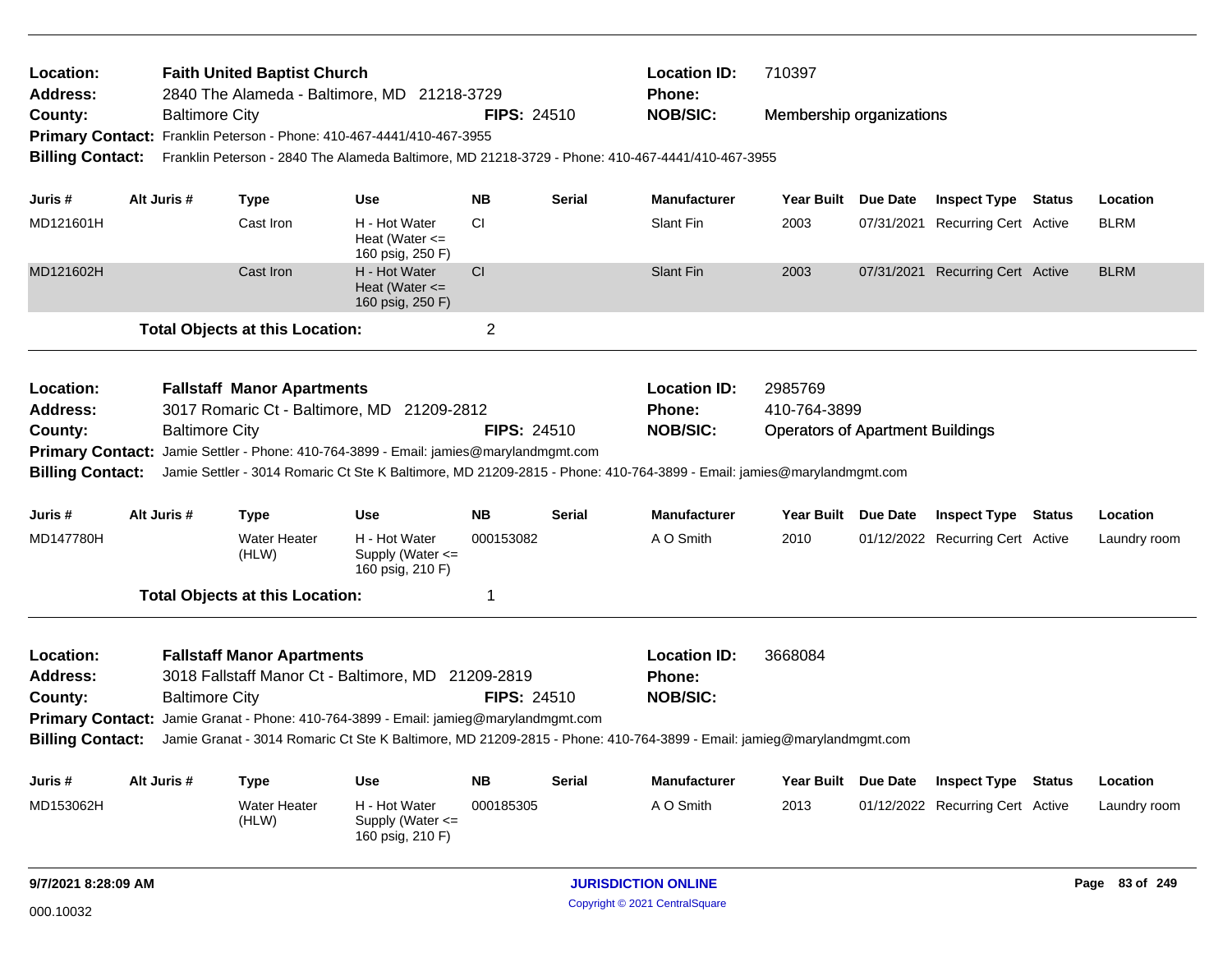| Location:               |   |                       | <b>Felco Packing Specialists</b>                                                     |                                                             |                    |               | <b>Location ID:</b>            | 710535                   |                 |                                                  |        |                        |
|-------------------------|---|-----------------------|--------------------------------------------------------------------------------------|-------------------------------------------------------------|--------------------|---------------|--------------------------------|--------------------------|-----------------|--------------------------------------------------|--------|------------------------|
| Address:                |   |                       | 4001 E Baltimore St - Highlandtown, MD 21224-1544                                    |                                                             |                    |               | <b>Phone:</b>                  |                          |                 |                                                  |        |                        |
| County:                 |   | <b>Baltimore City</b> | Primary Contact: Jeff Feldman - Phone: 410-675-2664                                  |                                                             | <b>FIPS: 24510</b> |               | <b>NOB/SIC:</b>                | <b>Business services</b> |                 |                                                  |        |                        |
| <b>Billing Contact:</b> |   |                       | Jeff Feldman - 4001 E Baltimore St Highlandtown, MD 21224-1544 - Phone: 410-675-2664 |                                                             |                    |               |                                |                          |                 |                                                  |        |                        |
|                         |   |                       |                                                                                      |                                                             |                    |               |                                |                          |                 |                                                  |        |                        |
| Juris #                 |   | Alt Juris #           | <b>Type</b>                                                                          | <b>Use</b>                                                  | <b>NB</b>          | <b>Serial</b> | <b>Manufacturer</b>            | <b>Year Built</b>        | Due Date        | <b>Inspect Type</b>                              | Status | Location               |
| MD024348H               | 1 |                       | Cast Iron                                                                            | H - Hot Water<br>Heat (Water $\leq$<br>160 psig, 250 F)     | СI                 |               | Weil-McLain                    | 1981                     |                 | 07/17/2023 Recurring Cert Active                 |        | <b>Boiler Room</b>     |
|                         |   |                       | <b>Total Objects at this Location:</b>                                               |                                                             | 1                  |               |                                |                          |                 |                                                  |        |                        |
| Location:               |   |                       | <b>Fieden Brothers Getty Gas Station</b>                                             |                                                             |                    |               | <b>Location ID:</b>            | 710597                   |                 |                                                  |        |                        |
| <b>Address:</b>         |   |                       | 1831 Bank St # 1835 - Baltimore, MD 21231-2509                                       |                                                             |                    |               | <b>Phone:</b>                  |                          |                 |                                                  |        |                        |
| County:                 |   | <b>Baltimore City</b> |                                                                                      |                                                             | <b>FIPS: 24510</b> |               | <b>NOB/SIC:</b>                |                          |                 | Automotive dealers and gasoline service stations |        |                        |
|                         |   |                       | Primary Contact: Fieden Brothers Getty Gas Station - Phone: 410-276-2725             |                                                             |                    |               |                                |                          |                 |                                                  |        |                        |
| <b>Billing Contact:</b> |   |                       | - 1831 Bank St Baltimore, MD 21231-2509 - Phone: 410-276-2725                        |                                                             |                    |               |                                |                          |                 |                                                  |        |                        |
| Juris #                 |   | Alt Juris #           | <b>Type</b>                                                                          | <b>Use</b>                                                  | <b>NB</b>          | <b>Serial</b> | <b>Manufacturer</b>            | <b>Year Built</b>        | <b>Due Date</b> | <b>Inspect Type Status</b>                       |        | Location               |
| MD060102V               | 1 |                       | <b>Vertical Unfired</b><br>Pressure Vessel<br>w/comment                              | V - Storage (NOT 000808478<br>Cryogenic)                    |                    |               | <b>Buckeye</b>                 | 1987                     | 10/01/2021      | <b>Recurring Cert Active</b>                     |        | Shop                   |
|                         |   |                       | <b>Total Objects at this Location:</b>                                               |                                                             | 1                  |               |                                |                          |                 |                                                  |        |                        |
| Location:               |   |                       | <b>Finish Line Shell Repair</b>                                                      |                                                             |                    |               | <b>Location ID:</b>            | 787120                   |                 |                                                  |        |                        |
| <b>Address:</b>         |   |                       | 480 S Brunswick St - Baltimore, MD 21223-2745                                        |                                                             |                    |               | <b>Phone:</b>                  |                          |                 |                                                  |        |                        |
| County:                 |   | <b>Baltimore City</b> |                                                                                      |                                                             | <b>FIPS: 24510</b> |               | <b>NOB/SIC:</b>                |                          |                 | Miscellaneous Structural Metal Work              |        |                        |
|                         |   |                       | Primary Contact: Daniel Schenk - Phone: 215-287-4144                                 |                                                             |                    |               |                                |                          |                 |                                                  |        |                        |
| <b>Billing Contact:</b> |   |                       | Daniel Schenk - 480 Brunswick St Baltimore, MD 21223-2745 - Phone: 215-287-4144      |                                                             |                    |               |                                |                          |                 |                                                  |        |                        |
| Juris #                 |   | Alt Juris #           | Type                                                                                 | <b>Use</b>                                                  | <b>NB</b>          | <b>Serial</b> | Manufacturer                   | Year Built               | Due Date        | <b>Inspect Type Status</b>                       |        | Location               |
| MD155846V               |   |                       | Pressure Vessel<br>w/comment                                                         | Horizontal Unfired V - Storage (NOT 000810071<br>Cryogenic) |                    |               | <b>Steel Fab</b>               | 2016                     |                 | 06/16/2021 Recurring Cert Active                 |        | <b>Compressor Area</b> |
| MD155847V               |   |                       | <b>Vertical Unfired</b><br><b>Pressure Vessel</b>                                    | V - Storage (NOT 001319709<br>Cryogenic)                    |                    |               | Campbell Hausfield             | 2005                     |                 | 06/16/2021 Recurring Cert Active                 |        | <b>Compressor Area</b> |
| 9/7/2021 8:28:09 AM     |   |                       |                                                                                      |                                                             |                    |               | <b>JURISDICTION ONLINE</b>     |                          |                 |                                                  |        | Page 84 of 249         |
| 000.10032               |   |                       |                                                                                      |                                                             |                    |               | Copyright © 2021 CentralSquare |                          |                 |                                                  |        |                        |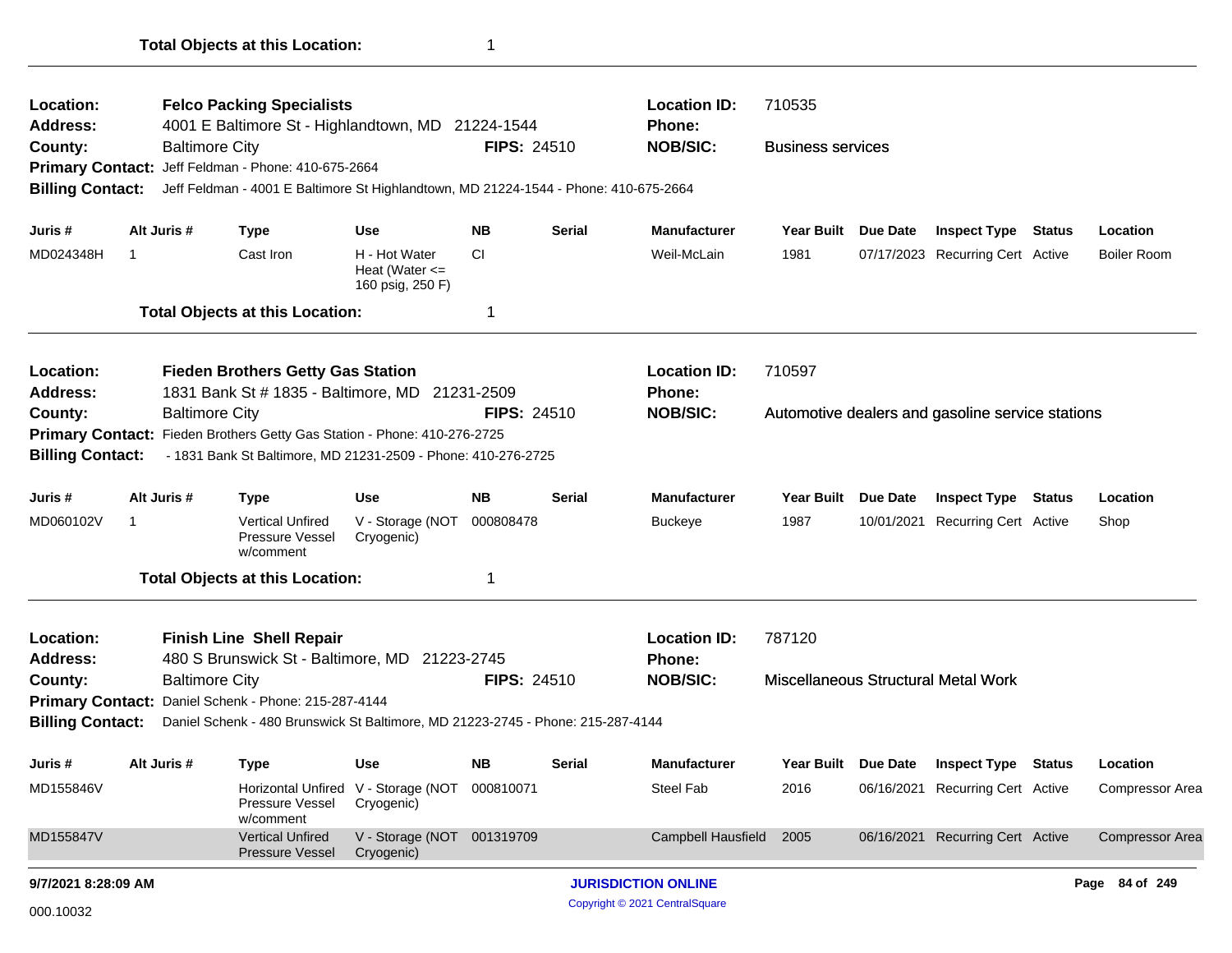| Juris #                 | Alt Juris #                       | <b>Type</b>                                                    | <b>Use</b>                                        | <b>NB</b>          | <b>Serial</b> | <b>Manufacturer</b> | Year Built Due Date |          | <b>Inspect Type</b>                      | <b>Status</b> | Location               |
|-------------------------|-----------------------------------|----------------------------------------------------------------|---------------------------------------------------|--------------------|---------------|---------------------|---------------------|----------|------------------------------------------|---------------|------------------------|
|                         |                                   | w/comment                                                      |                                                   |                    |               |                     |                     |          |                                          |               |                        |
| MD155848V               |                                   | <b>Vertical Unfired</b><br>Pressure Vessel<br>w/comment        | V - Storage (NOT<br>Cryogenic)                    | 000301155          |               | Mat Industries      | 2014                |          | 06/16/2021 Recurring Cert Active         |               | <b>Compressor Area</b> |
|                         |                                   | <b>Total Objects at this Location:</b>                         |                                                   | 3                  |               |                     |                     |          |                                          |               |                        |
| Location:               |                                   | Firestone - 0440                                               |                                                   |                    |               | <b>Location ID:</b> | 710726              |          |                                          |               |                        |
| Address:                |                                   | 6810 Loch Raven Boulevard - Baltimore, MD                      |                                                   | 21286-8301         |               | <b>Phone:</b>       |                     |          |                                          |               |                        |
| County:                 | <b>Baltimore City</b>             |                                                                |                                                   | FIPS: 24510        |               | <b>NOB/SIC:</b>     |                     |          | Automotive repair, services, and parking |               |                        |
|                         | Primary Contact: Firestone - 0440 |                                                                |                                                   |                    |               |                     |                     |          |                                          |               |                        |
| <b>Billing Contact:</b> |                                   |                                                                |                                                   |                    |               |                     |                     |          |                                          |               |                        |
| Juris #                 | Alt Juris #                       | <b>Type</b>                                                    | <b>Use</b>                                        | <b>NB</b>          | <b>Serial</b> | Manufacturer        | Year Built          | Due Date | <b>Inspect Type</b>                      | <b>Status</b> | Location               |
| MD110513V               |                                   | <b>Pressure Vessel</b><br>w/comment                            | Horizontal Unfired V - Storage (NOT<br>Cryogenic) | 001192070          |               | Manchester          | 2001                |          | 07/15/2023 Recurring Cert Active         |               | Storage Area           |
| MD110514V               |                                   | Pressure Vessel<br>w/comment                                   | Horizontal Unfired V - Storage (NOT<br>Cryogenic) | 001203604          |               | Manchester          | 2001                |          | 07/15/2023 Recurring Cert Active         |               | Storage Area           |
|                         |                                   | <b>Total Objects at this Location:</b>                         |                                                   | $\overline{2}$     |               |                     |                     |          |                                          |               |                        |
| Location:               |                                   | Firestone - 0442                                               |                                                   |                    |               | <b>Location ID:</b> | 710701              |          |                                          |               |                        |
| <b>Address:</b>         |                                   | 2200 N Howard St - Baltimore, MD 21218-5609                    |                                                   |                    |               | <b>Phone:</b>       |                     |          |                                          |               |                        |
| County:                 | <b>Baltimore City</b>             |                                                                |                                                   | <b>FIPS: 24510</b> |               | <b>NOB/SIC:</b>     |                     |          | Automotive repair, services, and parking |               |                        |
|                         | Primary Contact: Firestone - 0442 |                                                                |                                                   |                    |               |                     |                     |          |                                          |               |                        |
| <b>Billing Contact:</b> |                                   |                                                                |                                                   |                    |               |                     |                     |          |                                          |               |                        |
| Juris #                 | Alt Juris #                       | <b>Type</b>                                                    | <b>Use</b>                                        | <b>NB</b>          | <b>Serial</b> | <b>Manufacturer</b> | <b>Year Built</b>   | Due Date | <b>Inspect Type</b>                      | <b>Status</b> | Location               |
| MD143169V               |                                   | <b>Vertical Unfired</b><br><b>Pressure Vessel</b><br>w/comment | V - Storage (NOT<br>Cryogenic)                    | 001012140          |               | Manchester          | 2008                |          | 02/05/2022 Recurring Cert Active         |               | Shop                   |
| MD143170V               |                                   | <b>Vertical Unfired</b><br><b>Pressure Vessel</b><br>w/comment | V - Storage (NOT<br>Cryogenic)                    | 001012139          |               | Manchester          | 2008                |          | 02/05/2022 Recurring Cert Active         |               | Shop                   |
|                         |                                   | <b>Total Objects at this Location:</b>                         |                                                   | 2                  |               |                     |                     |          |                                          |               |                        |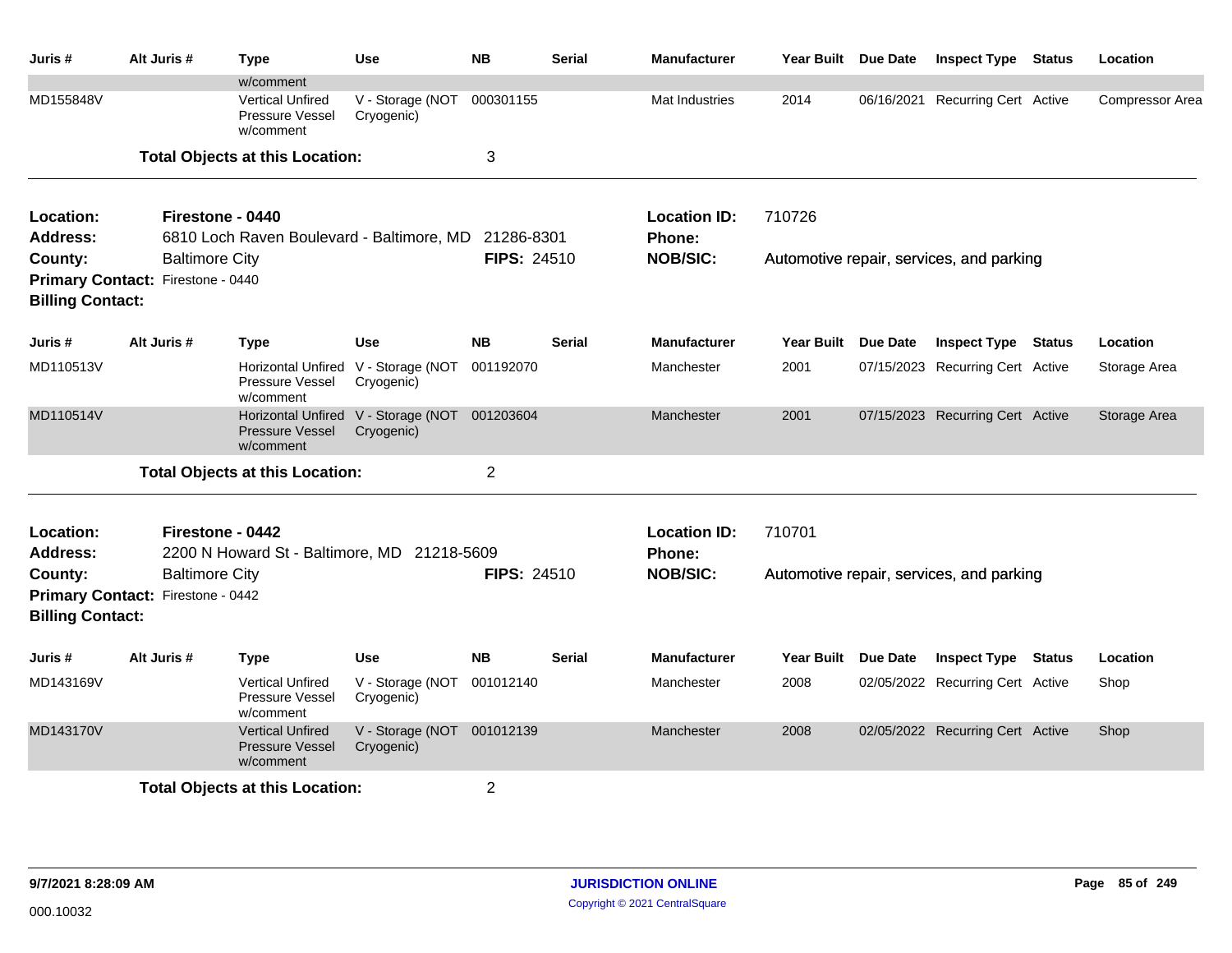| Location:<br><b>Address:</b>                                       |                                                                                                                                                                                       | Firestone - 0443      | 901 S Hanover St - Baltimore, MD 21230-4001                                           |                                            |                    |               | <b>Location ID:</b><br>710733<br><b>Phone:</b> |                                |          |                                          |               |                    |
|--------------------------------------------------------------------|---------------------------------------------------------------------------------------------------------------------------------------------------------------------------------------|-----------------------|---------------------------------------------------------------------------------------|--------------------------------------------|--------------------|---------------|------------------------------------------------|--------------------------------|----------|------------------------------------------|---------------|--------------------|
| County:<br>Primary Contact: Greg Bowman<br><b>Billing Contact:</b> |                                                                                                                                                                                       | <b>Baltimore City</b> | Greg Bowman - 300 Redland Ct Ste 302 Owings Mills, MD 21117-3280                      |                                            | <b>FIPS: 24510</b> |               | <b>NOB/SIC:</b>                                |                                |          | Automotive repair, services, and parking |               |                    |
|                                                                    |                                                                                                                                                                                       |                       |                                                                                       |                                            |                    |               |                                                |                                |          |                                          |               |                    |
| Juris #                                                            |                                                                                                                                                                                       | Alt Juris #           | <b>Type</b>                                                                           | Use                                        | NΒ                 | <b>Serial</b> | <b>Manufacturer</b>                            | Year Built                     | Due Date | <b>Inspect Type</b>                      | Status        | Location           |
| MD105444V                                                          | 2                                                                                                                                                                                     |                       | <b>Vertical Unfired</b><br><b>Pressure Vessel</b><br>w/comment                        | V - Storage (NOT<br>Cryogenic)             | 000940703          |               | Manchester                                     | 2000                           |          | 09/09/2022 Recurring Cert Active         |               | Balcony            |
| MD138267V                                                          |                                                                                                                                                                                       |                       | <b>Vertical Unfired</b><br><b>Pressure Vessel</b><br>w/comment                        | V - Storage (NOT 000603087<br>Cryogenic)   |                    |               | <b>Steel Fab</b>                               | 2010                           |          | 09/09/2022 Recurring Cert Active         |               | Balcony            |
|                                                                    |                                                                                                                                                                                       |                       | <b>Total Objects at this Location:</b>                                                |                                            | $\overline{c}$     |               |                                                |                                |          |                                          |               |                    |
| Location:                                                          |                                                                                                                                                                                       | Firestone - 0451      |                                                                                       |                                            |                    |               | <b>Location ID:</b>                            | 710725                         |          |                                          |               |                    |
| <b>Address:</b>                                                    |                                                                                                                                                                                       |                       | 6386 York Rd - Govans, MD 21212-2361                                                  |                                            |                    |               | <b>Phone:</b>                                  |                                |          |                                          |               |                    |
| County:                                                            |                                                                                                                                                                                       | <b>Baltimore City</b> |                                                                                       |                                            | <b>FIPS: 24510</b> |               | <b>NOB/SIC:</b>                                |                                |          | Automotive repair, services, and parking |               |                    |
| Primary Contact: Firestone - 0451                                  |                                                                                                                                                                                       |                       |                                                                                       |                                            |                    |               |                                                |                                |          |                                          |               |                    |
|                                                                    | <b>Billing Contact:</b>                                                                                                                                                               |                       |                                                                                       |                                            |                    |               |                                                |                                |          |                                          |               |                    |
| Juris #                                                            |                                                                                                                                                                                       | Alt Juris #           | <b>Type</b>                                                                           | <b>Use</b>                                 | <b>NB</b>          | <b>Serial</b> | <b>Manufacturer</b>                            | Year Built                     | Due Date | <b>Inspect Type</b>                      | <b>Status</b> | Location           |
| MD086803V                                                          |                                                                                                                                                                                       |                       | <b>Horizontal Unfired</b><br><b>Pressure Vessel</b><br>w/comment                      | V - Storage (NOT<br>Cryogenic)             | 000504845          |               | Manchester                                     | 1994                           |          | 05/08/2022 Recurring Cert Active         |               | Store Room         |
|                                                                    |                                                                                                                                                                                       |                       | <b>Total Objects at this Location:</b>                                                |                                            | 1                  |               |                                                |                                |          |                                          |               |                    |
| Location:<br><b>Address:</b>                                       |                                                                                                                                                                                       |                       | First & St. Stephen's United Church Of Christ<br>6915 York Rd - Govans, MD 21212-1510 |                                            |                    |               | <b>Location ID:</b><br><b>Phone:</b>           | 710735<br>410-377-5224         |          |                                          |               |                    |
| County:                                                            |                                                                                                                                                                                       | <b>Baltimore City</b> |                                                                                       |                                            | <b>FIPS: 24510</b> |               | <b>NOB/SIC:</b>                                | <b>Religious Organizations</b> |          |                                          |               |                    |
|                                                                    |                                                                                                                                                                                       |                       |                                                                                       |                                            |                    |               |                                                |                                |          |                                          |               |                    |
|                                                                    | Primary Contact: Deborah Taylor - Phone: 410-377-5224 - Email: firststucc@aol.com<br><b>Billing Contact:</b><br>Brian Barr - 6915 York Rd Govans, MD 21212-1510 - Phone: 410-377-5224 |                       |                                                                                       |                                            |                    |               |                                                |                                |          |                                          |               |                    |
| Juris #                                                            |                                                                                                                                                                                       | Alt Juris #           | <b>Type</b>                                                                           | Use                                        | <b>NB</b>          | <b>Serial</b> | <b>Manufacturer</b>                            | <b>Year Built</b>              | Due Date | <b>Inspect Type Status</b>               |               | Location           |
| MD112027H                                                          |                                                                                                                                                                                       |                       | Cast Iron                                                                             | H - Steam Heat<br>(Steam $\le$ 15<br>psig) | <b>CI</b>          |               | Weil-McLain                                    | 2001                           |          | 11/19/2021 Recurring Cert Active         |               | <b>Boiler Rm</b>   |
| MD168566H                                                          |                                                                                                                                                                                       |                       | Cast Iron                                                                             | H - Steam Heat                             | CI                 | CP7735720     | Weil-McLain                                    | 2019                           |          | 12/20/2021 Recurring Cert Active         |               | <b>Boiler Room</b> |
| 9/7/2021 8:28:09 AM                                                |                                                                                                                                                                                       |                       |                                                                                       |                                            |                    |               | <b>JURISDICTION ONLINE</b>                     |                                |          |                                          |               | Page 86 of 249     |
| 000.10032                                                          |                                                                                                                                                                                       |                       |                                                                                       |                                            |                    |               | Copyright © 2021 CentralSquare                 |                                |          |                                          |               |                    |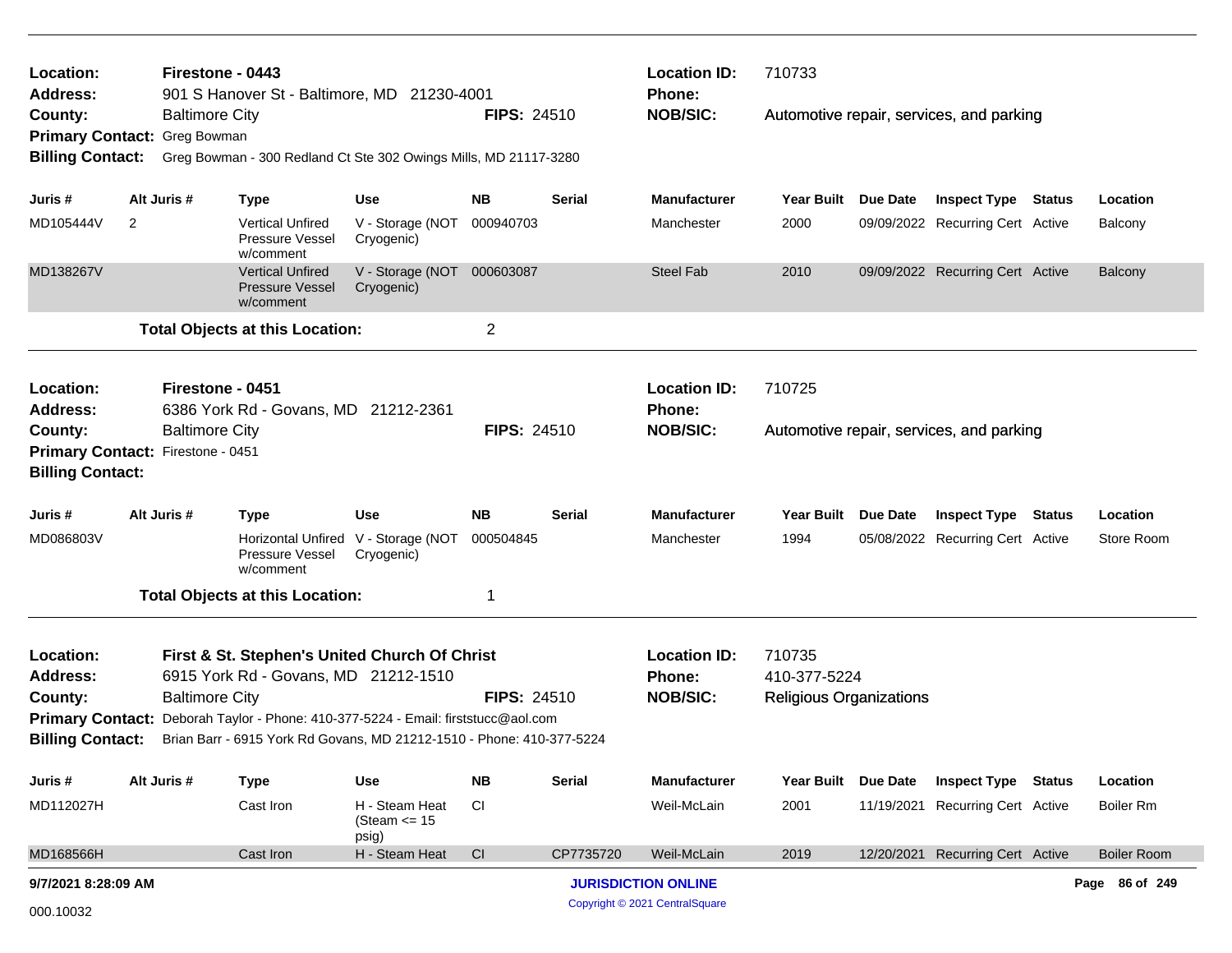| Juris #                                                                                                                                                                                             | Alt Juris # |                       | <b>Type</b>                                                                                 | <b>Use</b>                                              | <b>NB</b>          | <b>Serial</b> | <b>Manufacturer</b>           | Year Built Due Date            | <b>Inspect Type</b>              | <b>Status</b> | Location           |
|-----------------------------------------------------------------------------------------------------------------------------------------------------------------------------------------------------|-------------|-----------------------|---------------------------------------------------------------------------------------------|---------------------------------------------------------|--------------------|---------------|-------------------------------|--------------------------------|----------------------------------|---------------|--------------------|
|                                                                                                                                                                                                     |             |                       |                                                                                             | (Steam $\leq$ 15<br>psig)                               |                    |               |                               |                                |                                  |               |                    |
|                                                                                                                                                                                                     |             |                       | <b>Total Objects at this Location:</b>                                                      |                                                         | 2                  |               |                               |                                |                                  |               |                    |
| Location:                                                                                                                                                                                           |             |                       | First And Franklin Street Presbyterian Church                                               |                                                         |                    |               | <b>Location ID:</b>           | 721839                         |                                  |               |                    |
| <b>Address:</b>                                                                                                                                                                                     |             |                       | 210 W Madison St - Baltimore, MD 21201-4613                                                 |                                                         |                    |               | Phone:                        | 410-728-5545                   |                                  |               |                    |
| County:                                                                                                                                                                                             |             | <b>Baltimore City</b> | Primary Contact: Chris Gibson - Phone: 410-435-4618/410-728-5545                            |                                                         | <b>FIPS: 24510</b> |               | <b>NOB/SIC:</b>               | <b>Religious Organizations</b> |                                  |               |                    |
| <b>Billing Contact:</b>                                                                                                                                                                             |             |                       | Chris Gibson - 210 W Madison St Baltimore, MD 21201-4613 - Phone: 410-435-4618/410-728-5545 |                                                         |                    |               |                               |                                |                                  |               |                    |
| Juris #                                                                                                                                                                                             | Alt Juris # |                       | <b>Type</b>                                                                                 | <b>Use</b>                                              | <b>NB</b>          | <b>Serial</b> | <b>Manufacturer</b>           | Year Built Due Date            | <b>Inspect Type Status</b>       |               | Location           |
| MD103489H                                                                                                                                                                                           |             |                       | Cast Iron                                                                                   | H - Hot Water<br>Heat (Water $\leq$<br>160 psig, 250 F) | <b>CI</b>          |               | <b>HB Smith</b>               | 1999                           | 04/06/2022 Recurring Cert Active |               | <b>Boiler Room</b> |
| MD168138H                                                                                                                                                                                           |             |                       | Cast Iron                                                                                   | H - Steam Heat<br>(Steam $\leq$ 15<br>psig)             | CI                 | CP5697185     | Weil-McLain                   | 2012                           | 08/03/2022 Recurring Cert Active |               | <b>BLRM</b>        |
|                                                                                                                                                                                                     |             |                       | <b>Total Objects at this Location:</b>                                                      |                                                         | $\overline{2}$     |               |                               |                                |                                  |               |                    |
| Location:<br><b>Address:</b>                                                                                                                                                                        |             |                       | Five & Dime Ale House (Arc3)<br>901 W 36th St - Baltimore, MD 21211-2414                    |                                                         |                    |               | <b>Location ID:</b><br>Phone: | 3989642                        |                                  |               |                    |
| County:                                                                                                                                                                                             |             | <b>Baltimore City</b> |                                                                                             |                                                         | <b>FIPS: 24510</b> |               | <b>NOB/SIC:</b>               |                                |                                  |               |                    |
| Primary Contact: Five & Dime Ale House (Arc3)<br>Charlie Patterson - PO Box 26269 Richmond, VA 23260-6269 - Phone: 804-644-4521 - Email: charlie.patterson@arc3gases.com<br><b>Billing Contact:</b> |             |                       |                                                                                             |                                                         |                    |               |                               |                                |                                  |               |                    |
| Juris #                                                                                                                                                                                             | Alt Juris # |                       | <b>Type</b>                                                                                 | <b>Use</b>                                              | <b>NB</b>          | <b>Serial</b> | <b>Manufacturer</b>           | Year Built Due Date            | <b>Inspect Type</b>              | <b>Status</b> | Location           |
| MD166178V                                                                                                                                                                                           |             |                       | <b>Vertical Unfired</b><br>Pressure Vessel<br>w/comment                                     | V - Storage<br>(Cryogenic)                              | 000288996          |               | <b>CHART</b>                  | 2016                           | 10/29/2021 Recurring Cert Active |               | <b>Basement</b>    |
| <b>Total Objects at this Location:</b><br>1                                                                                                                                                         |             |                       |                                                                                             |                                                         |                    |               |                               |                                |                                  |               |                    |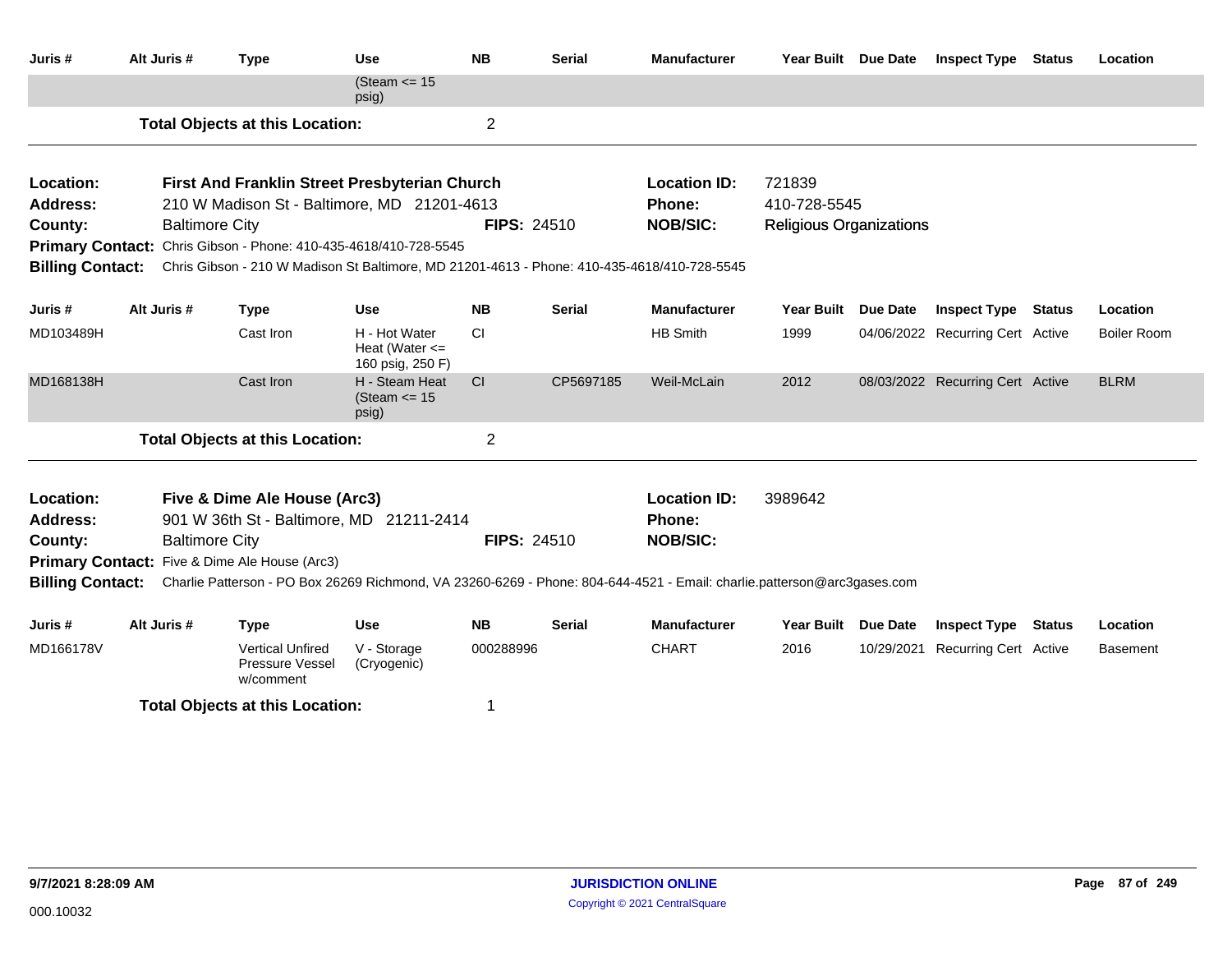| Location:<br><b>Address:</b> |                                                                                                                                          |                         | <b>Fleischmanns Vinegar</b><br>1900 Brand Ave - Baltimore, MD 21209-4802 |                                                             |                    |               | <b>Location ID:</b><br><b>Phone:</b>                                                                                        | 710814                   |                     |                                  |               |                                     |
|------------------------------|------------------------------------------------------------------------------------------------------------------------------------------|-------------------------|--------------------------------------------------------------------------|-------------------------------------------------------------|--------------------|---------------|-----------------------------------------------------------------------------------------------------------------------------|--------------------------|---------------------|----------------------------------|---------------|-------------------------------------|
| County:                      |                                                                                                                                          | <b>Baltimore City</b>   |                                                                          |                                                             | <b>FIPS: 24510</b> |               | <b>NOB/SIC:</b>                                                                                                             | Food Preparations, NEC   |                     |                                  |               |                                     |
| <b>Primary Contact:</b>      |                                                                                                                                          |                         | Joe Simmons - Phone: 410-585-7896 - Email: herman.simmons@kerry.com      |                                                             |                    |               |                                                                                                                             |                          |                     |                                  |               |                                     |
| <b>Billing Contact:</b>      |                                                                                                                                          |                         |                                                                          |                                                             |                    |               | Angela Campbell - 1900 Brand Ave Baltimore, MD 21209-4802 - Phone: 410-466-7317 x2202 - Email: angela.campbell@fvinegar.com |                          |                     |                                  |               |                                     |
| Juris #                      |                                                                                                                                          | Alt Juris #             | <b>Type</b>                                                              | Use                                                         | <b>NB</b>          | Serial        | <b>Manufacturer</b>                                                                                                         | <b>Year Built</b>        | Due Date            | <b>Inspect Type</b>              | <b>Status</b> | Location                            |
| MD164568V                    |                                                                                                                                          |                         | <b>Vertical Unfired</b><br>Pressure Vessel<br>w/comment                  | V - Storage (NOT 000028618<br>Cryogenic)                    |                    | 52039         | Refrigeration Valves 2017<br>& Systems                                                                                      |                          |                     | 10/08/2023 External Cert         | Active        | <b>Barrel House</b>                 |
| MD164570V                    |                                                                                                                                          |                         | <b>Pressure Vessel</b><br>w/comment                                      | Horizontal Unfired V - Storage (NOT 000030525<br>Cryogenic) |                    | 53985         | <b>Refrigerator Valves</b><br>& Systems                                                                                     | 2019                     |                     | 10/09/2023 External Cert         | Active        | Concentrator<br><b>Room Ceiling</b> |
|                              |                                                                                                                                          |                         | <b>Total Objects at this Location:</b>                                   |                                                             | $\overline{c}$     |               |                                                                                                                             |                          |                     |                                  |               |                                     |
| Location:                    |                                                                                                                                          | <b>Flowers and More</b> |                                                                          |                                                             |                    |               | <b>Location ID:</b>                                                                                                         | 722443                   |                     |                                  |               |                                     |
| <b>Address:</b>              |                                                                                                                                          |                         | 7224 Eastern Ave - Highlandtown, MD 21224-1955                           |                                                             |                    |               | Phone:                                                                                                                      | 410-282-1064             |                     |                                  |               |                                     |
| County:                      |                                                                                                                                          | <b>Baltimore City</b>   |                                                                          |                                                             | <b>FIPS: 24510</b> |               | <b>NOB/SIC:</b>                                                                                                             | <b>Florists</b>          |                     |                                  |               |                                     |
|                              | Primary Contact: Flowers and More - Phone: 410-282-1064                                                                                  |                         |                                                                          |                                                             |                    |               |                                                                                                                             |                          |                     |                                  |               |                                     |
| <b>Billing Contact:</b>      | - 7224 Eastern Ave Highlandtown, MD 21224-1955 - Phone: 410-282-1064                                                                     |                         |                                                                          |                                                             |                    |               |                                                                                                                             |                          |                     |                                  |               |                                     |
| Juris #                      |                                                                                                                                          | Alt Juris #             | <b>Type</b>                                                              | Use                                                         | <b>NB</b>          | Serial        | <b>Manufacturer</b>                                                                                                         | Year Built               | Due Date            | <b>Inspect Type</b>              | Status        | Location                            |
| MD073047H                    |                                                                                                                                          |                         | Cast Iron                                                                | H - Hot Water<br>Heat (Water $\leq$<br>160 psig, 250 F)     | CI.                | $V-15A$       | <b>Burnham</b>                                                                                                              | 1985                     |                     | 09/28/2021 Recurring Cert Active |               | Basement                            |
|                              |                                                                                                                                          |                         | <b>Total Objects at this Location:</b>                                   |                                                             | 1                  |               |                                                                                                                             |                          |                     |                                  |               |                                     |
| Location:                    |                                                                                                                                          |                         | Four Seasons Bar/Pool Area (Arc3)                                        |                                                             |                    |               | <b>Location ID:</b>                                                                                                         | 3994138                  |                     |                                  |               |                                     |
| Address:                     |                                                                                                                                          |                         | 200 International Dr - Baltimore, MD 21202-4650                          |                                                             |                    |               | <b>Phone:</b>                                                                                                               |                          |                     |                                  |               |                                     |
| County:                      |                                                                                                                                          | <b>Baltimore City</b>   |                                                                          |                                                             | <b>FIPS: 24510</b> |               | <b>NOB/SIC:</b>                                                                                                             | <b>Hotels and Motels</b> |                     |                                  |               |                                     |
|                              |                                                                                                                                          |                         | Primary Contact: Four Seasons Bar/Pool Area (Arc3)                       |                                                             |                    |               |                                                                                                                             |                          |                     |                                  |               |                                     |
|                              | Billing Contact: Charlie Patterson - PO Box 26269 Richmond, VA 23260-6269 - Phone: 804-644-4521 - Email: charlie.patterson@arc3gases.com |                         |                                                                          |                                                             |                    |               |                                                                                                                             |                          |                     |                                  |               |                                     |
| Juris #                      |                                                                                                                                          | Alt Juris #             | <b>Type</b>                                                              | <b>Use</b>                                                  | <b>NB</b>          | <b>Serial</b> | <b>Manufacturer</b>                                                                                                         |                          | Year Built Due Date | <b>Inspect Type Status</b>       |               | Location                            |
| MD165249V                    |                                                                                                                                          |                         | Vertical Unfired<br>Pressure Vessel<br>w/comment                         | V - Storage (NOT 000262306<br>Cryogenic)                    |                    | 31421956      | <b>CHART</b>                                                                                                                | 2014                     |                     | 12/26/2021 Recurring Cert Active |               | Loading Dock                        |
| 9/7/2021 8:28:09 AM          |                                                                                                                                          |                         |                                                                          |                                                             |                    |               | <b>JURISDICTION ONLINE</b>                                                                                                  |                          |                     |                                  |               | Page 88 of 249                      |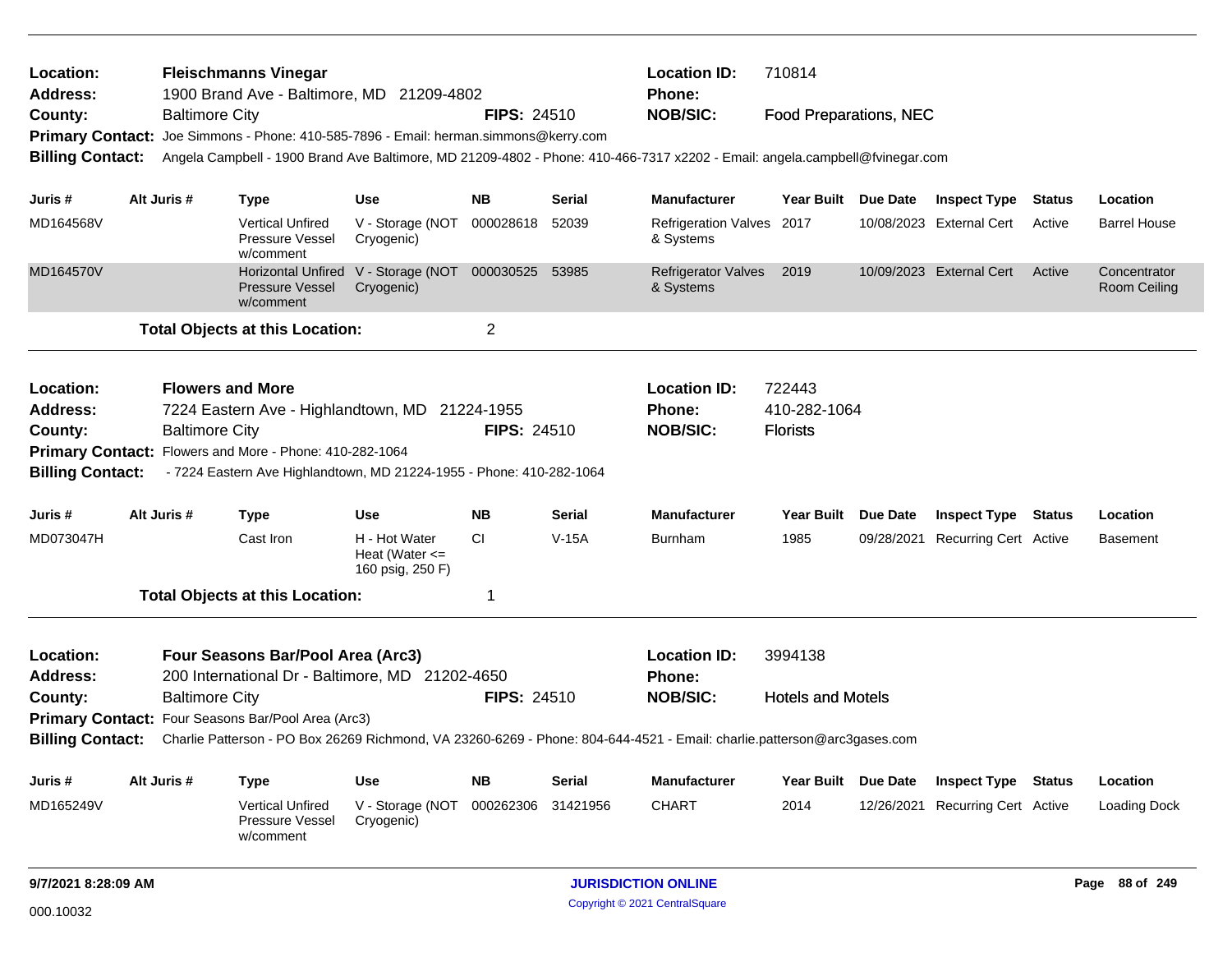| Location:               | <b>Four Seasons Hotel Baltimore</b>                                                                                            |                    | <b>Location ID:</b> | 3337669                  |
|-------------------------|--------------------------------------------------------------------------------------------------------------------------------|--------------------|---------------------|--------------------------|
| Address:                | 200 International Dr - Baltimore, MD 21202-4650                                                                                |                    | <b>Phone:</b>       |                          |
| County:                 | <b>Baltimore City</b>                                                                                                          | <b>FIPS: 24510</b> | NOB/SIC:            | <b>Hotels and Motels</b> |
|                         | <b>Primary Contact:</b> Josh Faby - Phone: 410-223-1377 - Email: josh.faby@fourseasons.com                                     |                    |                     |                          |
| <b>Billing Contact:</b> | Accounting Department - 200 International Dr Baltimore, MD 21202-4650 - Phone: 410-223-1377 - Email: josh.faby@fourseasons.com |                    |                     |                          |

| Juris #   | Alt Juris # | Type                                                      | <b>Use</b>                                        | <b>NB</b> | <b>Serial</b> | <b>Manufacturer</b>   | <b>Year Built</b> | <b>Due Date</b> | <b>Inspect Type</b>          | Status | Location  |
|-----------|-------------|-----------------------------------------------------------|---------------------------------------------------|-----------|---------------|-----------------------|-------------------|-----------------|------------------------------|--------|-----------|
| MD147237V |             | Horizontal Unfired<br><b>Pressure Vessel</b><br>w/comment | V - Process-<br>Deaerating                        | 000001890 |               | Ship Co               | 2010              | 11/23/2021      | Recurring Cert Active        |        | Mech Room |
| MD147238  |             | <b>Horizontal Water</b><br>Tube                           | S - Power-Other<br>w/comment (Stm<br>$> 15$ psig) | 000012960 |               | <b>Cleaver Brooks</b> | 2010              | 10/27/2020      | <b>Recurring Cert Active</b> |        | Mech Rm   |
| MD147239  |             | <b>Horizontal Water</b><br>Tube                           | S - Power-Other<br>w/comment (Stm<br>$> 15$ psig) | 000012959 |               | <b>Cleaver Brooks</b> | 2010              | 10/27/2020      | Recurring Cert Active        |        | Mech Rm   |
| MD147241V |             | <b>Steam Coil Water</b><br>Heater                         | V - Storage (NOT<br>Cryogenic)                    | 000031217 |               | Reco                  | 2010              | 11/23/2021      | <b>Recurring Cert Active</b> |        | Mech Room |
| MD147242V |             | <b>Steam Coil Water</b><br>Heater                         | V - Storage (NOT<br>Cryogenic)                    | 000031218 |               | Reco                  | 2010              | 11/23/2021      | Recurring Cert Active        |        | Mech Room |
| MD147243V |             | <b>Steam Coil Water</b><br>Heater                         | V - Storage (NOT<br>Cryogenic)                    | 000031208 |               | Reco                  | 2010              | 11/23/2021      | <b>Recurring Cert Active</b> |        | Mech Room |
| MD147244V |             | <b>Steam Coil Water</b><br>Heater                         | V - Storage (NOT<br>Cryogenic)                    | 000031207 |               | Reco                  | 2010              | 11/23/2021      | Recurring Cert Active        |        | Mech Room |
|           |             | <b>Total Objects at this Location:</b>                    |                                                   | ⇁         |               |                       |                   |                 |                              |        |           |

| <b>Location:</b><br>Address: |                       | Four Seasons/Loch Bar (Arc3)<br>200 International Dr - Baltimore, MD 21202-4650                                         |                            |                    |               | <b>Location ID:</b><br><b>Phone:</b> | 3994142                           |            |                       |               |              |
|------------------------------|-----------------------|-------------------------------------------------------------------------------------------------------------------------|----------------------------|--------------------|---------------|--------------------------------------|-----------------------------------|------------|-----------------------|---------------|--------------|
| County:                      | <b>Baltimore City</b> |                                                                                                                         |                            | <b>FIPS: 24510</b> |               | <b>NOB/SIC:</b>                      | <b>Eating and Drinking Places</b> |            |                       |               |              |
|                              |                       | Primary Contact: Four Seasons/Loch Bar (Arc3)                                                                           |                            |                    |               |                                      |                                   |            |                       |               |              |
| <b>Billing Contact:</b>      |                       | Charlie Patterson - PO Box 26269 Richmond, VA 23260-6269 - Phone: 804-644-4521 - Email: charlie.patterson@arc3gases.com |                            |                    |               |                                      |                                   |            |                       |               |              |
| Juris #                      | Alt Juris #           | Type                                                                                                                    | Use                        | <b>NB</b>          | <b>Serial</b> | <b>Manufacturer</b>                  | <b>Year Built</b>                 | Due Date   | <b>Inspect Type</b>   | <b>Status</b> | Location     |
| MD165248V                    |                       | <b>Vertical Unfired</b><br><b>Pressure Vessel</b><br>w/comment                                                          | V - Storage<br>(Cryogenic) | 000263221          | 31423947      | <b>CHART</b>                         | 2014                              | 11/20/2021 | Recurring Cert Active |               | Loading Dock |
|                              |                       | <b>Total Objects at this Location:</b>                                                                                  |                            |                    |               |                                      |                                   |            |                       |               |              |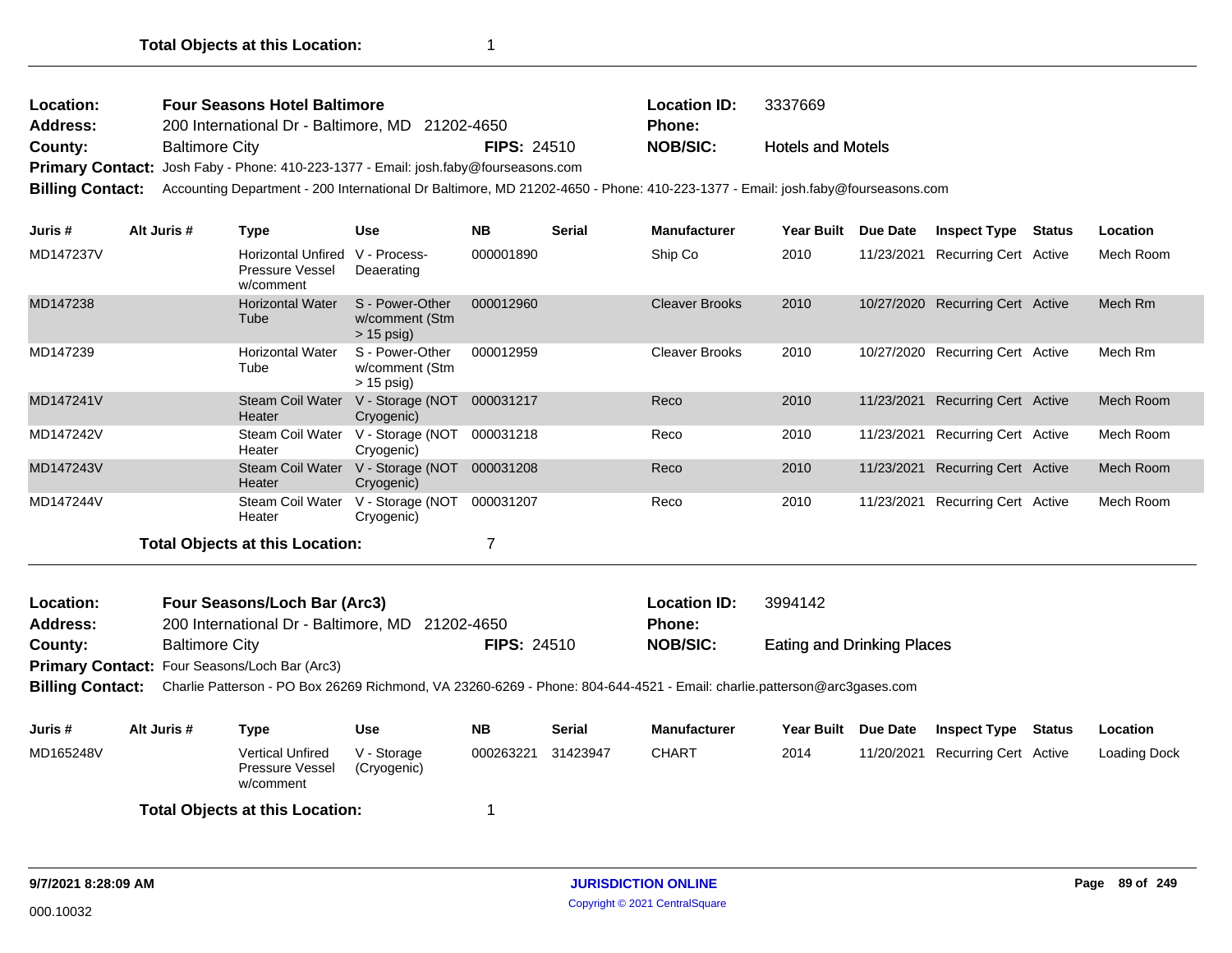| Location:<br>Address:<br>County:<br><b>Billing Contact:</b>                                                                                                     |             | <b>Baltimore City</b> | <b>Freddie's Ale House (Arc3)</b>                                     | 7209 Harford Rd - Parkville, MD 21234-7701<br>Primary Contact: Charlie Patterson - Phone: 804-644-4521 - Email: charlie.patterson@arc3gases.com | <b>FIPS: 24510</b> |               | <b>Location ID:</b><br>4045949<br><b>Phone:</b><br><b>NOB/SIC:</b><br>Charlie Patterson - PO Box 26269 Richmond, VA 23260-6269 - Phone: 804-644-4521 - Email: charlie.patterson@arc3gases.com |                          |                 |                                  |  |                    |
|-----------------------------------------------------------------------------------------------------------------------------------------------------------------|-------------|-----------------------|-----------------------------------------------------------------------|-------------------------------------------------------------------------------------------------------------------------------------------------|--------------------|---------------|-----------------------------------------------------------------------------------------------------------------------------------------------------------------------------------------------|--------------------------|-----------------|----------------------------------|--|--------------------|
| Juris #                                                                                                                                                         |             | Alt Juris #           | Type                                                                  | <b>Use</b>                                                                                                                                      | <b>NB</b>          | <b>Serial</b> | <b>Manufacturer</b>                                                                                                                                                                           | Year Built Due Date      |                 | <b>Inspect Type Status</b>       |  | Location           |
| MD168577V                                                                                                                                                       |             |                       | <b>Vertical Unfired</b><br>Pressure Vessel<br>w/comment               | V - Storage<br>(Cryogenic)                                                                                                                      | 000141652          | CGAS02H167    | <b>CHART</b>                                                                                                                                                                                  | 2002                     |                 | 10/30/2022 Recurring Cert Active |  | Outside            |
|                                                                                                                                                                 |             |                       | <b>Total Objects at this Location:</b>                                |                                                                                                                                                 | 1                  |               |                                                                                                                                                                                               |                          |                 |                                  |  |                    |
| Location:<br><b>Address:</b>                                                                                                                                    |             |                       | <b>Fresh Laundromat</b>                                               | 5736 Wabash Ave - Baltimore, MD 21215-3203                                                                                                      |                    |               | <b>Location ID:</b><br>Phone:                                                                                                                                                                 | 3794986                  |                 |                                  |  |                    |
| County:                                                                                                                                                         |             | <b>Baltimore City</b> |                                                                       |                                                                                                                                                 | <b>FIPS: 24510</b> |               | <b>NOB/SIC:</b>                                                                                                                                                                               |                          |                 |                                  |  |                    |
|                                                                                                                                                                 |             |                       |                                                                       |                                                                                                                                                 |                    |               |                                                                                                                                                                                               |                          |                 |                                  |  |                    |
| Primary Contact: Duk Hwan Han - Phone: 410-318-6719<br><b>Billing Contact:</b><br>Duk Hwan Han - 5736 Wabash Ave Baltimore, MD 21215-3203 - Phone: 410-318-6719 |             |                       |                                                                       |                                                                                                                                                 |                    |               |                                                                                                                                                                                               |                          |                 |                                  |  |                    |
| Juris #                                                                                                                                                         | Alt Juris # |                       | Type                                                                  | <b>Use</b>                                                                                                                                      | <b>NB</b>          | <b>Serial</b> | <b>Manufacturer</b>                                                                                                                                                                           | <b>Year Built</b>        | Due Date        | <b>Inspect Type Status</b>       |  | Location           |
| MD158255H                                                                                                                                                       | 147         |                       | <b>Water Tube</b><br>Coiled (NOT<br><b>Flueless Hi</b><br>Efficiency) | H - Hot Water<br>Supply (Water <=<br>160 psig, 250 F)                                                                                           | 000042465          |               | R <sub>BI</sub>                                                                                                                                                                               | 2017                     |                 | 08/14/2023 Recurring Cert Active |  | <b>Boiler Room</b> |
|                                                                                                                                                                 |             |                       | <b>Total Objects at this Location:</b>                                |                                                                                                                                                 | -1                 |               |                                                                                                                                                                                               |                          |                 |                                  |  |                    |
| Location:<br><b>Address:</b>                                                                                                                                    |             |                       | <b>Friendship Baptist Church</b>                                      | 6000 Loch Raven Blvd - Baltimore, MD 21239-2307                                                                                                 |                    |               | <b>Location ID:</b><br><b>Phone:</b>                                                                                                                                                          | 711396                   |                 |                                  |  |                    |
| County:                                                                                                                                                         |             | <b>Baltimore City</b> |                                                                       |                                                                                                                                                 | <b>FIPS: 24510</b> |               | <b>NOB/SIC:</b>                                                                                                                                                                               | Membership organizations |                 |                                  |  |                    |
|                                                                                                                                                                 |             |                       | Primary Contact: Friendship Baptist Church - Phone: 4104334006        |                                                                                                                                                 |                    |               |                                                                                                                                                                                               |                          |                 |                                  |  |                    |
| <b>Billing Contact:</b><br>- 6000 Loch Raven Blvd Baltimore, MD 21239-2307 - Phone: 4104334006                                                                  |             |                       |                                                                       |                                                                                                                                                 |                    |               |                                                                                                                                                                                               |                          |                 |                                  |  |                    |
| Juris #                                                                                                                                                         |             | Alt Juris #           | <b>Type</b>                                                           | <b>Use</b>                                                                                                                                      | <b>NB</b>          | <b>Serial</b> | <b>Manufacturer</b>                                                                                                                                                                           | <b>Year Built</b>        | <b>Due Date</b> | <b>Inspect Type Status</b>       |  | Location           |
| MD118686H                                                                                                                                                       |             |                       | Cast Iron                                                             | H - Hot Water<br>Heat (Water <=<br>160 psig, 250 F)                                                                                             | <b>CI</b>          |               | Viessman                                                                                                                                                                                      | 2003                     |                 | 09/19/2022 Recurring Cert Active |  | <b>BLRM</b>        |
| <b>Total Objects at this Location:</b><br>-1                                                                                                                    |             |                       |                                                                       |                                                                                                                                                 |                    |               |                                                                                                                                                                                               |                          |                 |                                  |  |                    |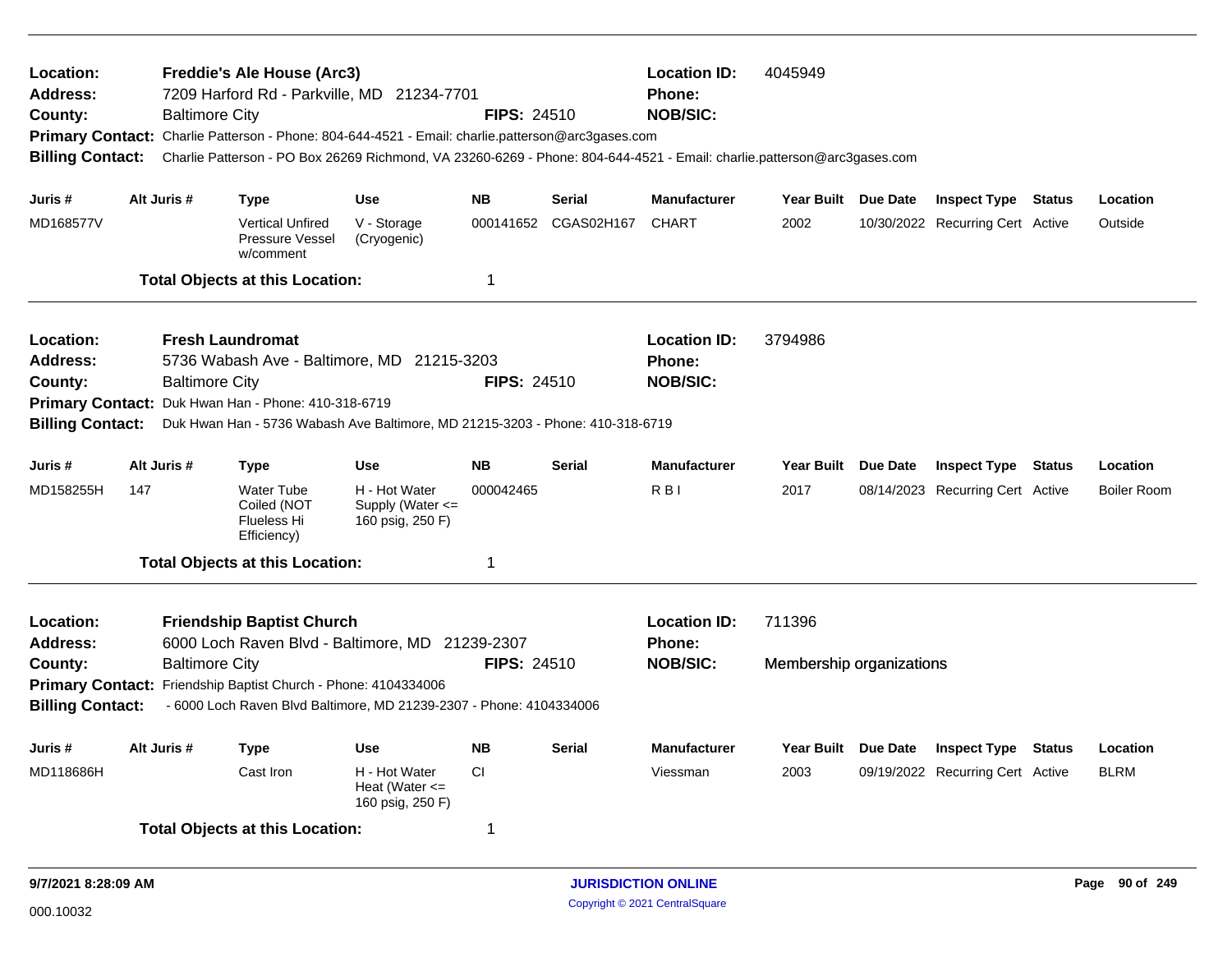| Location:<br><b>Address:</b><br>County:<br><b>Billing Contact:</b>                                       |             | <b>Baltimore City</b> | <b>Full Circle Auto Repair</b><br>3419 Greenmont ave - Baltimore, MD 21218<br>Primary Contact: Full Circle Auto Repair - Phone: 410-889-8888<br>- 3419 Greenmount Ave Baltimore, MD 21218 - Phone: 410-889-8888 |                                                   | <b>FIPS: 24510</b> |               | <b>Location ID:</b><br><b>Phone:</b><br><b>NOB/SIC:</b> | 2928837<br>410-889-8888<br>Motor Vehicle Dealers (New and Used) |                 |                                                  |               |                     |
|----------------------------------------------------------------------------------------------------------|-------------|-----------------------|-----------------------------------------------------------------------------------------------------------------------------------------------------------------------------------------------------------------|---------------------------------------------------|--------------------|---------------|---------------------------------------------------------|-----------------------------------------------------------------|-----------------|--------------------------------------------------|---------------|---------------------|
| Juris #                                                                                                  |             | Alt Juris #           | Type                                                                                                                                                                                                            | <b>Use</b>                                        | <b>NB</b>          | Serial        | <b>Manufacturer</b>                                     | <b>Year Built</b>                                               | Due Date        | <b>Inspect Type Status</b>                       |               | Location            |
| MD138262V                                                                                                |             |                       | Pressure Vessel<br>w/comment                                                                                                                                                                                    | Horizontal Unfired V - Storage (NOT<br>Cryogenic) | 000528021          | 0528021       | Manchester                                              | 1996                                                            |                 | 08/01/2021 Recurring Cert Active                 |               | Shop                |
|                                                                                                          |             |                       | <b>Total Objects at this Location:</b>                                                                                                                                                                          |                                                   | 1                  |               |                                                         |                                                                 |                 |                                                  |               |                     |
| Location:<br><b>Address:</b><br>County:<br>Primary Contact: Full Tilt Brewing<br><b>Billing Contact:</b> |             | <b>Baltimore City</b> | <b>Full Tilt Brewing</b><br>5604 York Rd - Baltimore, MD 21212-3601                                                                                                                                             |                                                   | <b>FIPS: 24510</b> |               | <b>Location ID:</b><br><b>Phone:</b><br><b>NOB/SIC:</b> | 3685304<br>603-828-1478                                         |                 |                                                  |               |                     |
| Juris #                                                                                                  | Alt Juris # |                       | <b>Type</b>                                                                                                                                                                                                     | Use                                               | <b>NB</b>          | <b>Serial</b> | <b>Manufacturer</b>                                     | Year Built                                                      | Due Date        | <b>Inspect Type</b>                              | <b>Status</b> | Location            |
| MD164390H                                                                                                |             |                       | <b>Horizontal Fire</b><br>Tube                                                                                                                                                                                  | H - Heating-<br>Cooking (Steam<br>$\le$ 15 psig)  | 154698             | 154698        | Columbia                                                | 2018                                                            |                 | 03/20/2023 Recurring Cert Active                 |               | <b>BLRM</b>         |
| MD164391V                                                                                                |             |                       | <b>Vertical Unfired</b><br>Pressure Vessel<br>w/comment                                                                                                                                                         | V - Storage (NOT<br>Cryogenic)                    | 000491565          |               | Mat Industries                                          | 2018                                                            |                 | 03/20/2023 Recurring Cert Active                 |               | <b>BREWING AREA</b> |
|                                                                                                          |             |                       | <b>Total Objects at this Location:</b>                                                                                                                                                                          |                                                   | $\overline{c}$     |               |                                                         |                                                                 |                 |                                                  |               |                     |
| Location:<br><b>Address:</b>                                                                             |             |                       | <b>Fulton Auto Sales &amp; Services</b><br>2301 Wilkens Ave # 11 - Baltimore, MD 21223-3330                                                                                                                     |                                                   |                    |               | <b>Location ID:</b><br><b>Phone:</b>                    | 711448                                                          |                 |                                                  |               |                     |
| County:                                                                                                  |             | <b>Baltimore City</b> |                                                                                                                                                                                                                 |                                                   | <b>FIPS: 24510</b> |               | <b>NOB/SIC:</b>                                         |                                                                 |                 | Automotive dealers and gasoline service stations |               |                     |
| <b>Billing Contact:</b>                                                                                  |             |                       | Primary Contact: Fulton Auto Sales & Services - Phone: 4102337785<br>- 2301 Wilkens Ave # 11 Baltimore, MD 21223-3330 - Phone: 4102337785                                                                       |                                                   |                    |               |                                                         |                                                                 |                 |                                                  |               |                     |
| Juris #                                                                                                  |             | Alt Juris #           | <b>Type</b>                                                                                                                                                                                                     | <b>Use</b>                                        | <b>NB</b>          | <b>Serial</b> | <b>Manufacturer</b>                                     | <b>Year Built</b>                                               | <b>Due Date</b> | <b>Inspect Type Status</b>                       |               | Location            |
| MD037798V                                                                                                |             |                       | <b>Vertical Unfired</b><br><b>Pressure Vessel</b><br>w/comment                                                                                                                                                  | V - Storage (NOT<br>Cryogenic)                    | 000450449          |               | <b>Pressed Steel</b>                                    | 1952                                                            |                 | 05/11/2020 Recurring Cert Active                 |               | Shop                |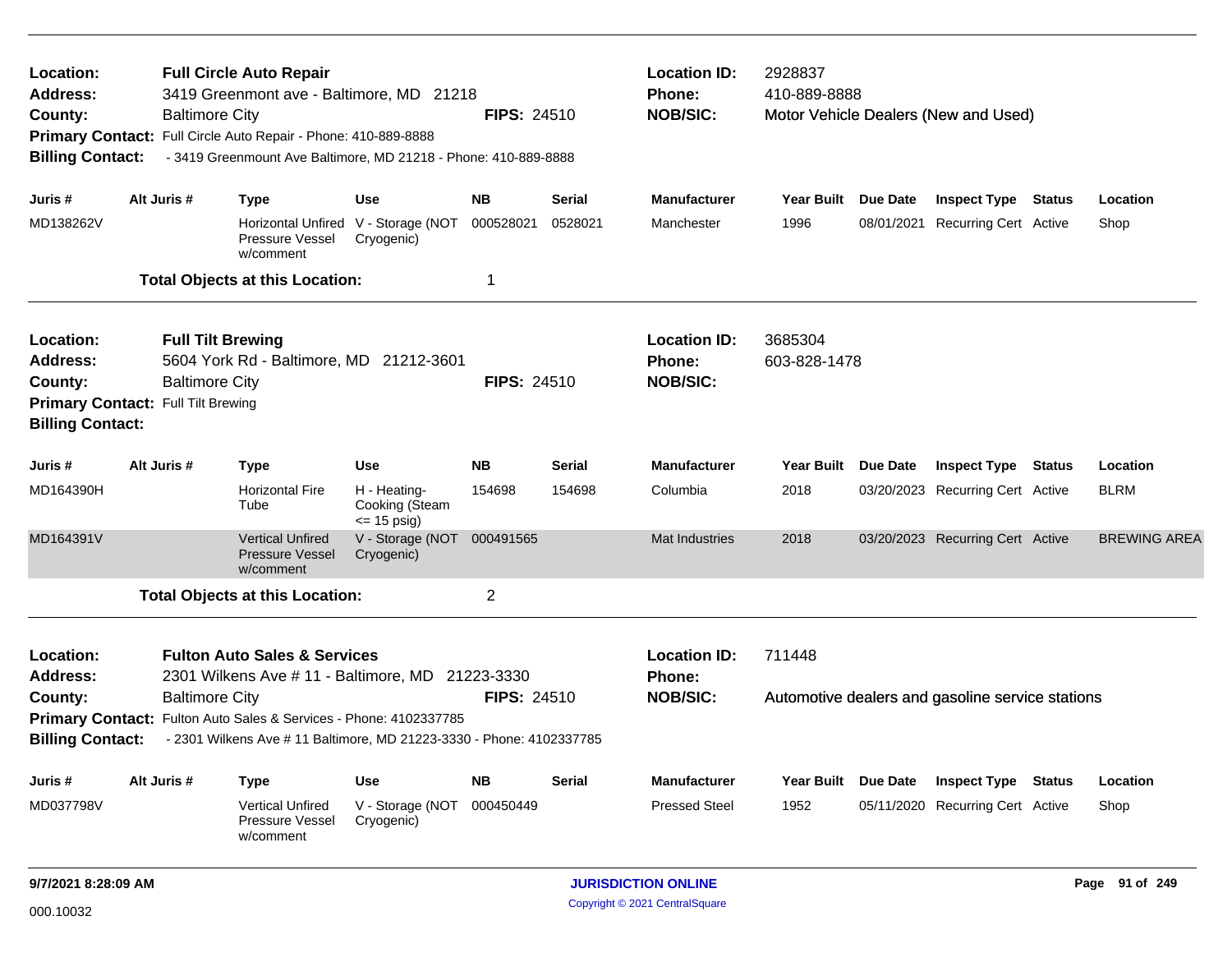| Location:                                             |                                                                                              |                       | <b>FutureCare Homewood LLC</b>                                                                                       |                                                   |                    |               | <b>Location ID:</b>            | 711480                                  |                     |                                           |                       |
|-------------------------------------------------------|----------------------------------------------------------------------------------------------|-----------------------|----------------------------------------------------------------------------------------------------------------------|---------------------------------------------------|--------------------|---------------|--------------------------------|-----------------------------------------|---------------------|-------------------------------------------|-----------------------|
| Address:                                              |                                                                                              |                       | 2700 N Charles St - Baltimore, MD 21218-4300                                                                         |                                                   |                    |               | <b>Phone:</b>                  |                                         |                     |                                           |                       |
| County:                                               |                                                                                              | <b>Baltimore City</b> |                                                                                                                      |                                                   | <b>FIPS: 24510</b> |               | <b>NOB/SIC:</b>                |                                         |                     | Nursing and Personal Care Facilities, NEC |                       |
|                                                       |                                                                                              |                       | Primary Contact: Jordan Doster - Phone: 410-554-6300 - Email: dosterj@futurecare.com                                 |                                                   |                    |               |                                |                                         |                     |                                           |                       |
| <b>Billing Contact:</b>                               |                                                                                              |                       | Jordan Doster - 2700 N Charles St Baltimore, MD 21218-4300 - Phone: 410-554-6300 - Email: dosterj@futurecare.com     |                                                   |                    |               |                                |                                         |                     |                                           |                       |
| Juris #                                               |                                                                                              | Alt Juris #           | <b>Type</b>                                                                                                          | <b>Use</b>                                        | <b>NB</b>          | <b>Serial</b> | <b>Manufacturer</b>            |                                         | Year Built Due Date | <b>Inspect Type Status</b>                | Location              |
| MD089081H                                             |                                                                                              |                       | <b>Horizontal Fire</b><br>Tube                                                                                       | H - Steam Heat<br>(Steam $\le$ 15<br>psig)        | 000001563          |               | <b>Cleaver Brooks</b>          | 1995                                    |                     | 09/21/2022 Recurring Cert Active          | <b>Boiler Room</b>    |
|                                                       |                                                                                              |                       | <b>Total Objects at this Location:</b>                                                                               |                                                   | 1                  |               |                                |                                         |                     |                                           |                       |
| Location:                                             |                                                                                              |                       | G & D Walbrook, LLC.                                                                                                 |                                                   |                    |               | <b>Location ID:</b>            | 712926                                  |                     |                                           |                       |
| Address:                                              | 2231 Garrison Blvd - Baltimore, MD 21216-2614<br><b>Baltimore City</b><br><b>FIPS: 24510</b> |                       |                                                                                                                      |                                                   |                    |               | Phone:                         | 410-245-9699                            |                     |                                           |                       |
| County:                                               |                                                                                              |                       |                                                                                                                      |                                                   |                    |               | <b>NOB/SIC:</b>                | <b>Operators of Apartment Buildings</b> |                     |                                           |                       |
| Primary Contact: Debra Fillmore - Phone: 410-776-9343 |                                                                                              |                       |                                                                                                                      |                                                   |                    |               |                                |                                         |                     |                                           |                       |
| <b>Billing Contact:</b>                               | Debra Fillmore - 228 Kearney Dr Joppa, MD 21085-4609 - Phone: 410-776-9343                   |                       |                                                                                                                      |                                                   |                    |               |                                |                                         |                     |                                           |                       |
| Juris #                                               |                                                                                              | Alt Juris #           | <b>Type</b>                                                                                                          | <b>Use</b>                                        | <b>NB</b>          | <b>Serial</b> | <b>Manufacturer</b>            |                                         | Year Built Due Date | <b>Inspect Type Status</b>                | Location              |
| MD160423H                                             |                                                                                              |                       | Vertical Fire Tube H - Hot Water                                                                                     | Supply (Water $\leq$<br>160 psig, 250 F)          | 000C45269          |               | A O Smith                      | 2016                                    |                     | 11/17/2021 Recurring Cert Active          | <b>Equipment Room</b> |
|                                                       |                                                                                              |                       | <b>Total Objects at this Location:</b>                                                                               |                                                   | 1                  |               |                                |                                         |                     |                                           |                       |
| Location:                                             |                                                                                              |                       | <b>G D Laminates Limited</b>                                                                                         |                                                   |                    |               | <b>Location ID:</b>            | 711514                                  |                     |                                           |                       |
| Address:                                              |                                                                                              |                       | 1010 N Chester St - Baltimore, MD 21205-1208                                                                         |                                                   |                    |               | <b>Phone:</b>                  |                                         |                     |                                           |                       |
| County:                                               |                                                                                              | <b>Baltimore City</b> |                                                                                                                      |                                                   | <b>FIPS: 24510</b> |               | <b>NOB/SIC:</b>                | <b>Wood Products, NEC</b>               |                     |                                           |                       |
|                                                       |                                                                                              |                       | Primary Contact: Greg Dively - Phone: 410-558-2305 - Cell: 443-677-7152                                              |                                                   |                    |               |                                |                                         |                     |                                           |                       |
|                                                       |                                                                                              |                       | Billing Contact: Greg Dively - 1010 N Chester St Baltimore, MD 21205-1208 - Phone: 410-558-2305 - Cell: 443-677-7152 |                                                   |                    |               |                                |                                         |                     |                                           |                       |
| Juris #                                               |                                                                                              | Alt Juris #           | Type                                                                                                                 | <b>Use</b>                                        | <b>NB</b>          | <b>Serial</b> | Manufacturer                   | <b>Year Built</b>                       | <b>Due Date</b>     | <b>Inspect Type Status</b>                | Location              |
| MD105243V                                             |                                                                                              |                       | Pressure Vessel<br>w/comment                                                                                         | Horizontal Unfired V - Storage (NOT<br>Cryogenic) | 000583388          |               | <b>Buckeye</b>                 | 1985                                    |                     | 11/28/2022 Recurring Cert Active          | Comp Room             |
| MD105244V                                             |                                                                                              |                       | <b>Vertical Unfired</b><br>Pressure Vessel                                                                           | V - Storage (NOT 000443631<br>Cryogenic)          |                    |               | Manchester                     | 1987                                    |                     | 11/28/2022 Recurring Cert Active          | Comp Room             |
| 9/7/2021 8:28:09 AM                                   |                                                                                              |                       |                                                                                                                      |                                                   |                    |               | <b>JURISDICTION ONLINE</b>     |                                         |                     |                                           | Page 92 of 249        |
| 000.10032                                             |                                                                                              |                       |                                                                                                                      |                                                   |                    |               | Copyright © 2021 CentralSquare |                                         |                     |                                           |                       |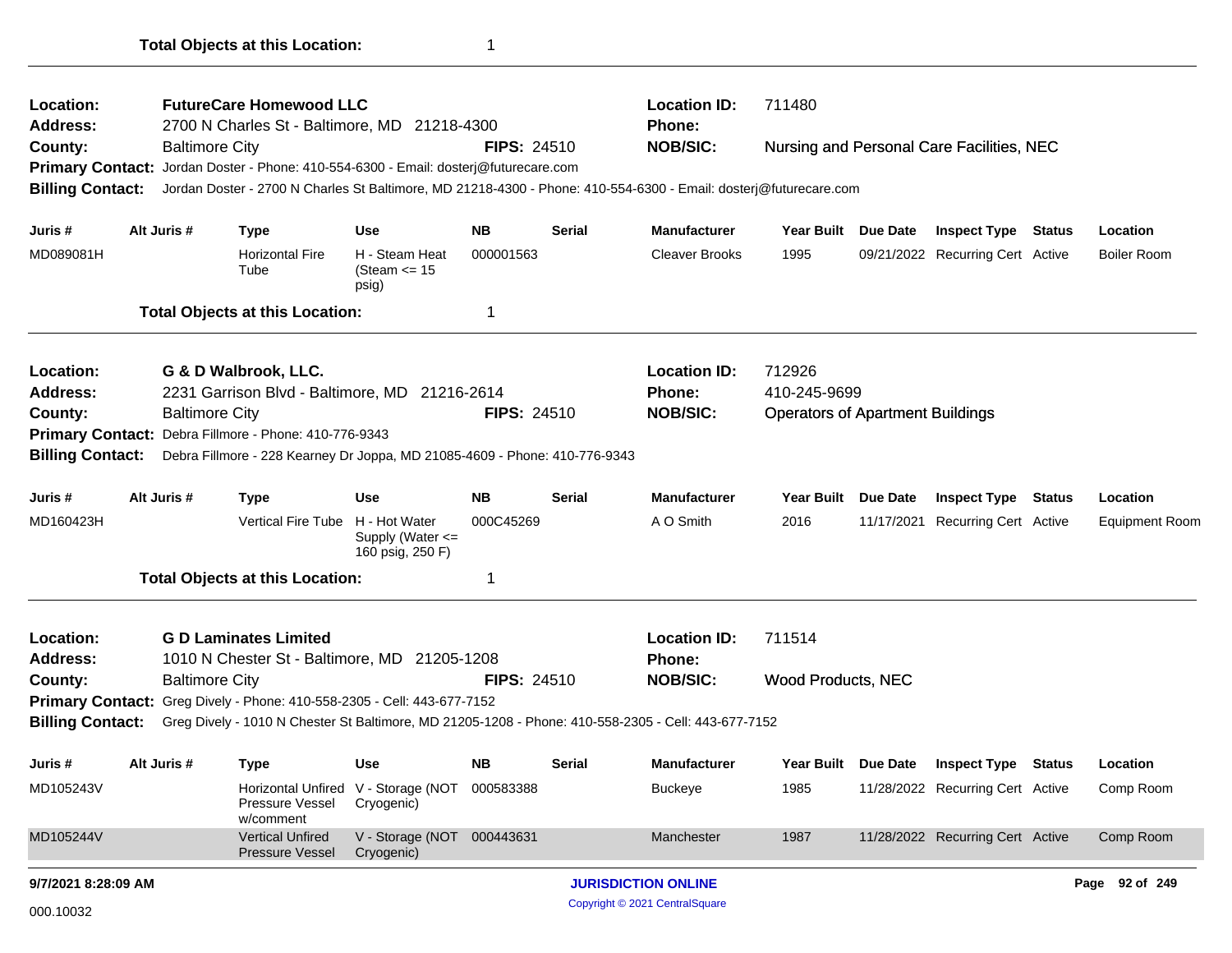| Juris #                                 | Alt Juris #                                                                                                                                        | <b>Type</b>                                                                | Use                                                     | <b>NB</b>          | <b>Serial</b> | <b>Manufacturer</b>                              | Year Built Due Date                                      |                 | <b>Inspect Type</b>              | Status | Location           |
|-----------------------------------------|----------------------------------------------------------------------------------------------------------------------------------------------------|----------------------------------------------------------------------------|---------------------------------------------------------|--------------------|---------------|--------------------------------------------------|----------------------------------------------------------|-----------------|----------------------------------|--------|--------------------|
| MD105245V                               |                                                                                                                                                    | w/comment<br>Pressure Vessel<br>w/comment                                  | Horizontal Unfired V - Storage (NOT<br>Cryogenic)       | 000668058          |               | Manchester                                       | 1985                                                     |                 | 11/28/2022 Recurring Cert Active |        | Comp Room          |
|                                         |                                                                                                                                                    | <b>Total Objects at this Location:</b>                                     |                                                         | 3                  |               |                                                  |                                                          |                 |                                  |        |                    |
| Location:<br><b>Address:</b>            |                                                                                                                                                    | <b>Gaffney's Backfin</b><br>415 S Highland Ave - Baltimore, MD 21224-2314  |                                                         |                    |               | <b>Location ID:</b><br><b>Phone:</b>             | 711549                                                   |                 |                                  |        |                    |
| County:                                 | <b>Baltimore City</b><br>Primary Contact: Donald Gaffney                                                                                           |                                                                            |                                                         | <b>FIPS: 24510</b> |               | <b>NOB/SIC:</b>                                  | <b>Business services</b>                                 |                 |                                  |        |                    |
| <b>Billing Contact:</b>                 |                                                                                                                                                    | - 1814 Elk Rd Baltimore, MD 21221                                          |                                                         |                    |               |                                                  |                                                          |                 |                                  |        |                    |
| Juris #                                 | Alt Juris #                                                                                                                                        | <b>Type</b>                                                                | <b>Use</b>                                              | <b>NB</b>          | Serial        | <b>Manufacturer</b>                              | <b>Year Built</b>                                        | Due Date        | <b>Inspect Type Status</b>       |        | Location           |
| MD083660H                               |                                                                                                                                                    | Cast Iron                                                                  | H - Heating-<br>Cooking (Steam<br>$\leq$ 15 psig)       | СI                 |               | Burnham                                          | 1992                                                     | 05/26/2021      | <b>Recurring Cert Active</b>     |        | Rear               |
| MD114226H                               |                                                                                                                                                    | Cast Iron                                                                  | H - Heating-<br>Cooking (Steam<br>$\le$ 15 psig)        | CI                 |               | <b>Burnham</b>                                   | 2001                                                     | 05/26/2021      | <b>Recurring Cert Active</b>     |        | Rear               |
|                                         |                                                                                                                                                    | <b>Total Objects at this Location:</b>                                     |                                                         | $\overline{c}$     |               |                                                  |                                                          |                 |                                  |        |                    |
| Location:<br><b>Address:</b><br>County: | <b>Gas Light Square</b><br>1401 Severn St - Baltimore, MD 21230-1740<br><b>Baltimore City</b><br>Primary Contact: Ian Newman - Phone: 410 952 3992 |                                                                            |                                                         | <b>FIPS: 24510</b> |               | <b>Location ID:</b><br>Phone:<br><b>NOB/SIC:</b> | 959484<br>410-952-3992<br>Nonclassifiable Establishments |                 |                                  |        |                    |
| <b>Billing Contact:</b>                 |                                                                                                                                                    | Ian Newman - 1401 Severn St Baltimore, MD 21230-1740 - Phone: 410 952 3992 |                                                         |                    |               |                                                  |                                                          |                 |                                  |        |                    |
| Juris #                                 | Alt Juris #                                                                                                                                        | <b>Type</b>                                                                | <b>Use</b>                                              | NΒ                 | <b>Serial</b> | <b>Manufacturer</b>                              | <b>Year Built</b>                                        | <b>Due Date</b> | <b>Inspect Type Status</b>       |        | Location           |
| MD136204H                               | 1                                                                                                                                                  | <b>Water Tube</b><br>Coiled (Flueless<br>Hi Efficiency)                    | H - Hot Water<br>Heat (Water $\leq$<br>160 psig, 250 F) | 000000842          |               | <b>CAMUS</b>                                     | 2006                                                     |                 | 05/07/2021 Recurring Cert Active |        | <b>Boiler Room</b> |
| MD136205H                               | #2                                                                                                                                                 | <b>Water Tube</b><br>Coiled (Flueless<br>Hi Efficiency)                    | H - Hot Water<br>Heat (Water $\leq$<br>160 psig, 250 F) | 000000843          |               | <b>CAMUS</b>                                     | 2006                                                     |                 | 05/07/2021 Recurring Cert Active |        | <b>Boiler Room</b> |
| MD136206H                               | 3                                                                                                                                                  | <b>Water Tube</b><br>Coiled (NOT<br>Flueless Hi<br>Efficiency)             | H - Hot Water<br>Heat (Water $\leq$<br>160 psig, 250 F) | 000000841          |               | <b>CAMUS</b>                                     | 2006                                                     |                 | 05/07/2021 Recurring Cert Active |        | <b>Boiler Room</b> |
|                                         |                                                                                                                                                    | <b>Total Objects at this Location:</b>                                     |                                                         | 3                  |               |                                                  |                                                          |                 |                                  |        |                    |
| 9/7/2021 8:28:09 AM                     |                                                                                                                                                    |                                                                            |                                                         |                    |               | <b>JURISDICTION ONLINE</b>                       |                                                          |                 |                                  |        | Page 93 of 249     |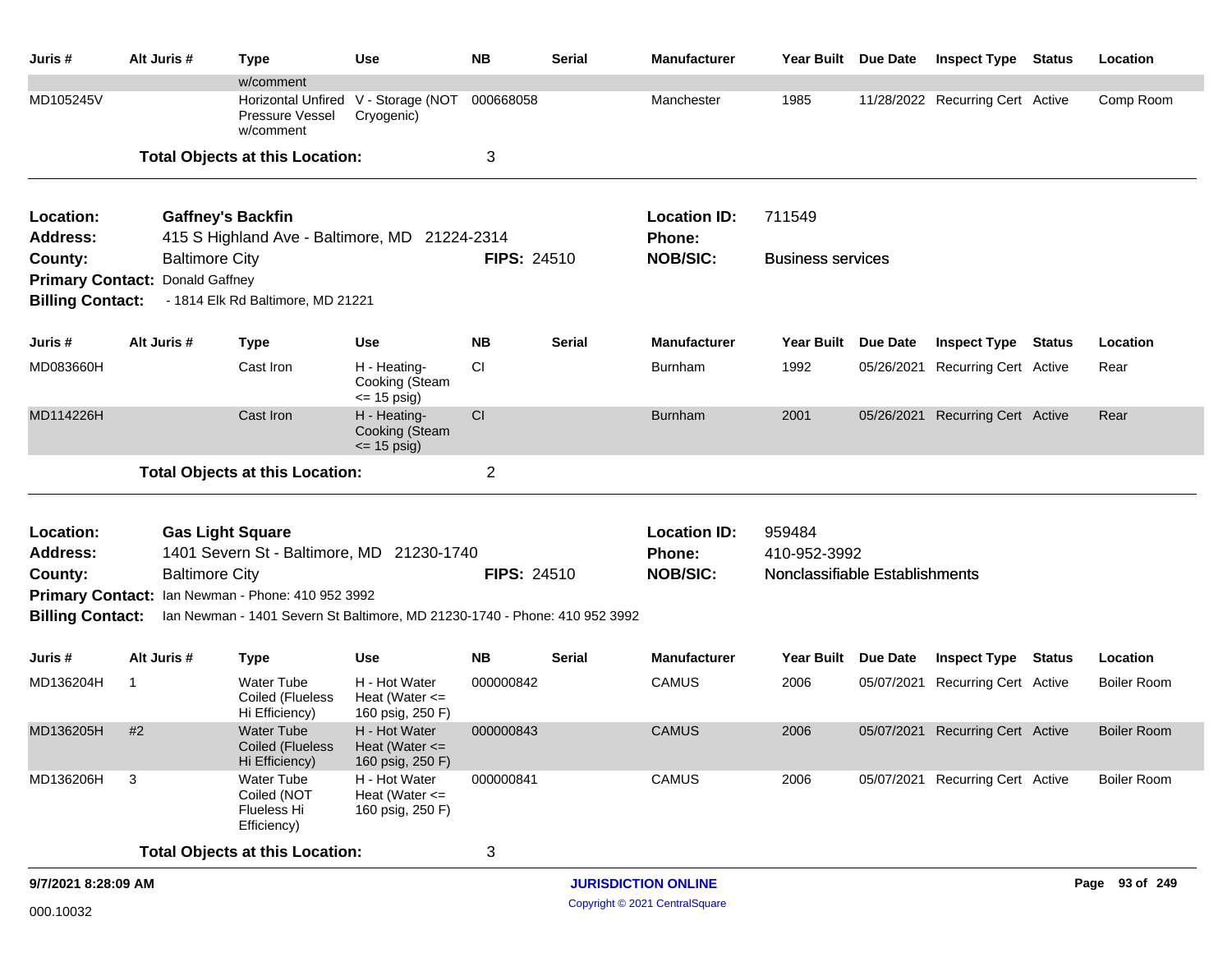| Location:<br><b>Address:</b><br>County:<br><b>Primary Contact:</b><br><b>Billing Contact:</b> |             | <b>Baltimore City</b>                         | <b>Gentlemen's Gold Club (Arc3)</b><br>5801 Pulaski Hwy - Baltimore, MD 21205-3046<br>Gentlemen's Gold Club (Arc3)              |                                                         | <b>FIPS: 24510</b> |               | <b>Location ID:</b><br>Phone:<br><b>NOB/SIC:</b>                                                                                                  | 3949941<br>Charlie Patterson - PO Box 26269 Richmond, VA 23260-6269 - Phone: 804-644-4521 - Email: charlie.patterson@arc3gases.com |                 |                                  |        |                               |  |
|-----------------------------------------------------------------------------------------------|-------------|-----------------------------------------------|---------------------------------------------------------------------------------------------------------------------------------|---------------------------------------------------------|--------------------|---------------|---------------------------------------------------------------------------------------------------------------------------------------------------|------------------------------------------------------------------------------------------------------------------------------------|-----------------|----------------------------------|--------|-------------------------------|--|
| Juris #                                                                                       | Alt Juris # |                                               | <b>Type</b>                                                                                                                     | <b>Use</b>                                              | <b>NB</b>          | <b>Serial</b> | <b>Manufacturer</b>                                                                                                                               | Year Built                                                                                                                         | <b>Due Date</b> | <b>Inspect Type</b>              | Status | Location                      |  |
| MD163165V                                                                                     |             |                                               | <b>Vertical Unfired</b><br>Pressure Vessel<br>w/comment                                                                         | V - Storage<br>(Cryogenic)                              | 000140775          |               | <b>CHART</b>                                                                                                                                      | 2002                                                                                                                               |                 | 04/15/2023 Recurring Cert Active |        | Kitchen                       |  |
|                                                                                               |             |                                               | <b>Total Objects at this Location:</b>                                                                                          |                                                         | 1                  |               |                                                                                                                                                   |                                                                                                                                    |                 |                                  |        |                               |  |
| Location:<br><b>Address:</b><br>County:<br><b>Primary Contact:</b><br><b>Billing Contact:</b> |             | <b>Gilman School</b><br><b>Baltimore City</b> | 5407 Roland Ave - Roland Park, MD 21210-1930<br>Dominique Flickinger - Phone: 410-323-3800 x398 - Email: dflickinger@gilman.edu |                                                         | <b>FIPS: 24510</b> |               | <b>Location ID:</b><br>Phone:<br><b>NOB/SIC:</b><br>- 5407 Roland Ave Dept Buildings and Grounds Roland Park, MD 21210-1930 - Phone: 410-323-3800 | 712074<br><b>Elementary and Secondary Schools</b>                                                                                  |                 |                                  |        |                               |  |
| Juris #                                                                                       | Alt Juris # |                                               | <b>Type</b>                                                                                                                     | <b>Use</b>                                              | <b>NB</b>          | <b>Serial</b> | <b>Manufacturer</b>                                                                                                                               | <b>Year Built</b>                                                                                                                  | Due Date        | <b>Inspect Type</b>              | Status | Location                      |  |
| MD168616H                                                                                     |             |                                               | Cast Iron                                                                                                                       | H - Hot Water<br>Heat (Water $\leq$<br>160 psig, 250 F) | 000050822          |               | R <sub>BI</sub>                                                                                                                                   | 2020                                                                                                                               |                 | 09/17/2022 Recurring Cert Active |        | <b>LOWER</b><br><b>SCHOOL</b> |  |
| MD168617H                                                                                     |             |                                               | <b>Water Tube</b><br>Coiled (NOT<br><b>Flueless Hi</b><br>Efficiency)                                                           | H - Hot Water<br>Heat (Water $\leq$<br>160 psig, 250 F) | 000050824          |               | <b>RBI</b>                                                                                                                                        | 2020                                                                                                                               |                 | 09/17/2022 Recurring Cert Active |        | <b>LOWER</b><br><b>SCHOOL</b> |  |
| MD168618H                                                                                     |             |                                               | <b>Water Tube</b><br>Coiled (NOT<br><b>Flueless Hi</b><br>Efficiency)                                                           | H - Hot Water<br>Heat (Water $\leq$<br>160 psig, 250 F) | 000050823          |               | $R$ <sub>B</sub>                                                                                                                                  | 2020                                                                                                                               |                 | 09/17/2022 Recurring Cert Active |        | <b>LOWER</b><br><b>SCHOOL</b> |  |
|                                                                                               |             |                                               | <b>Total Objects at this Location:</b>                                                                                          |                                                         | 3                  |               |                                                                                                                                                   |                                                                                                                                    |                 |                                  |        |                               |  |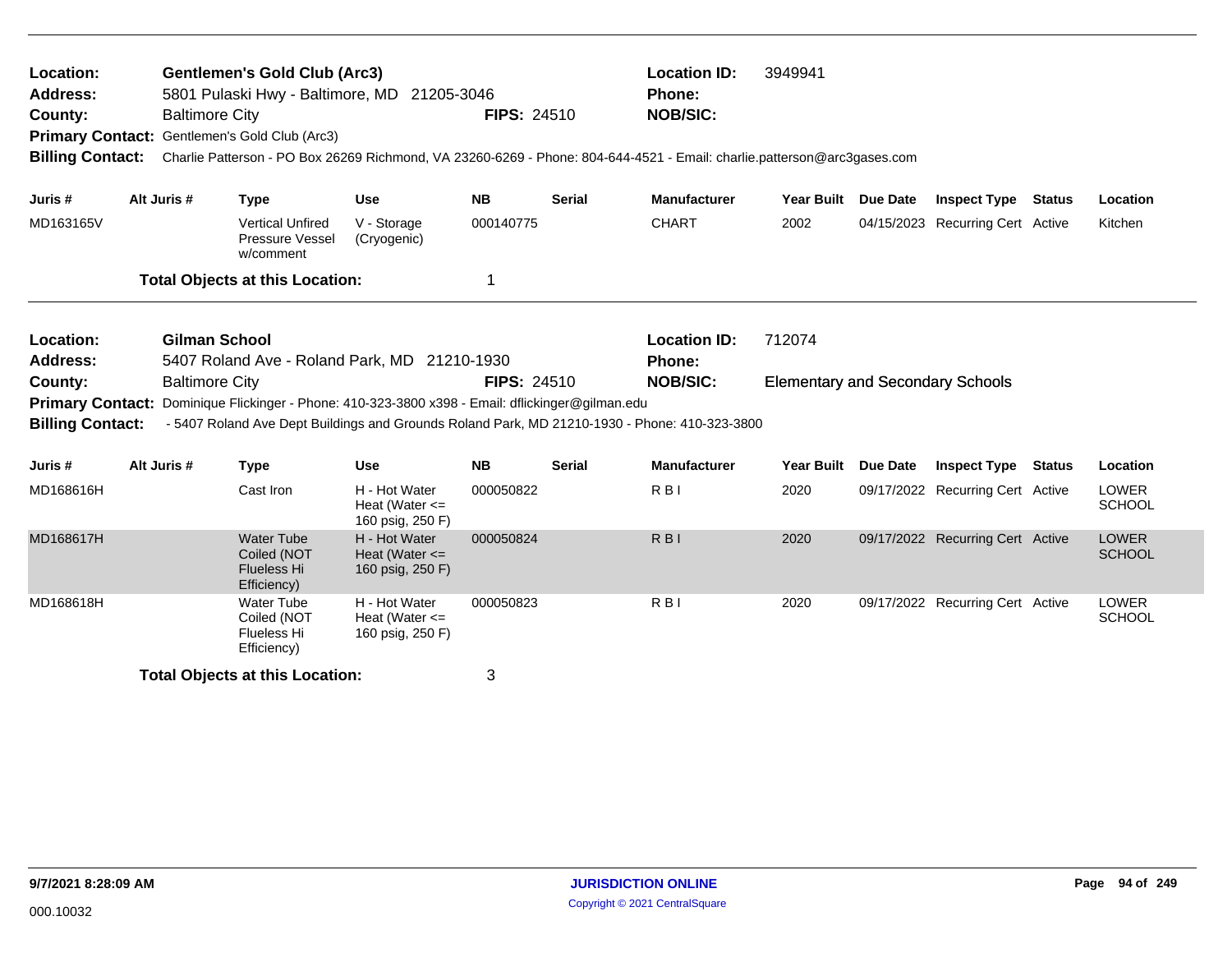| Location:<br><b>Address:</b><br>County:<br><b>Billing Contact:</b>                            | <b>Baltimore City</b>                           | <b>Golden Spring Corporation</b><br>424 E 30th St - Baltimore, MD 21218-3934<br>Primary Contact: Golden Spring Corporation<br>- 1120 Green Acre Rd Towson, MD 21286-1735 |                                                         | <b>FIPS: 24510</b> |               | <b>Location ID:</b><br><b>Phone:</b><br><b>NOB/SIC:</b>                                                                                                                     | 3837737                                          |                 |                                  |               |                 |
|-----------------------------------------------------------------------------------------------|-------------------------------------------------|--------------------------------------------------------------------------------------------------------------------------------------------------------------------------|---------------------------------------------------------|--------------------|---------------|-----------------------------------------------------------------------------------------------------------------------------------------------------------------------------|--------------------------------------------------|-----------------|----------------------------------|---------------|-----------------|
| Juris #                                                                                       | Alt Juris #                                     | <b>Type</b>                                                                                                                                                              | <b>Use</b>                                              | <b>NB</b>          | <b>Serial</b> | <b>Manufacturer</b>                                                                                                                                                         | Year Built Due Date                              |                 | <b>Inspect Type Status</b>       |               | Location        |
| MD160765H                                                                                     |                                                 | Cast Iron                                                                                                                                                                | H - Hot Water<br>Heat (Water $\leq$<br>160 psig, 250 F) | <b>CI</b>          | 65618383      | Burnham                                                                                                                                                                     | 2017                                             |                 | 11/08/2021 Recurring Cert Active |               | 2ND FL BLRM     |
|                                                                                               |                                                 | <b>Total Objects at this Location:</b>                                                                                                                                   |                                                         | -1                 |               |                                                                                                                                                                             |                                                  |                 |                                  |               |                 |
| Location:<br><b>Address:</b><br>County:<br><b>Primary Contact:</b><br><b>Billing Contact:</b> | <b>Baltimore City</b>                           | <b>Golden West Cafe (Arc3)</b><br>1105 W 36th St - Baltimore, MD 21211-2410<br>Golden West Cafe (Arc3)                                                                   |                                                         | <b>FIPS: 24510</b> |               | <b>Location ID:</b><br>Phone:<br><b>NOB/SIC:</b><br>Charlie Patterson - PO Box 26269 Richmond, VA 23260-6269 - Phone: 804-644-4521 - Email: charlie.patterson@arc3gases.com | 3989640                                          |                 |                                  |               |                 |
| Juris #                                                                                       | Alt Juris #                                     | <b>Type</b>                                                                                                                                                              | <b>Use</b>                                              | <b>NB</b>          | <b>Serial</b> | <b>Manufacturer</b>                                                                                                                                                         | <b>Year Built</b>                                | <b>Due Date</b> | <b>Inspect Type</b>              | <b>Status</b> | Location        |
| MD166181V                                                                                     |                                                 | <b>Vertical Unfired</b><br>Pressure Vessel<br>w/comment                                                                                                                  | V - Storage<br>(Cryogenic)                              | 000149517          |               | <b>CHART</b>                                                                                                                                                                | 2003                                             |                 | 10/29/2021 Recurring Cert Active |               | <b>Basement</b> |
|                                                                                               |                                                 | <b>Total Objects at this Location:</b>                                                                                                                                   |                                                         | -1                 |               |                                                                                                                                                                             |                                                  |                 |                                  |               |                 |
| Location:<br>Address:<br>County:<br><b>Primary Contact: Joe</b><br><b>Billing Contact:</b>    | <b>Gomez Tire Shop</b><br><b>Baltimore City</b> | 4811 York Rd - Govans, MD 21212-4402<br>Joe - 4811 York Rd Govans, MD 21212-4402                                                                                         |                                                         | <b>FIPS: 24510</b> |               | <b>Location ID:</b><br>Phone:<br><b>NOB/SIC:</b>                                                                                                                            | 729671<br><b>General Automotive Repair Shops</b> |                 |                                  |               |                 |
| Juris #                                                                                       | Alt Juris #                                     | <b>Type</b>                                                                                                                                                              | <b>Use</b>                                              | <b>NB</b>          | <b>Serial</b> | <b>Manufacturer</b>                                                                                                                                                         | Year Built Due Date                              |                 | <b>Inspect Type</b>              | Status        | Location        |
| MD145654V                                                                                     |                                                 | <b>Vertical Unfired</b><br>Pressure Vessel<br>w/comment                                                                                                                  | V - Storage (NOT 001668629<br>Cryogenic)                |                    |               | CAMPBELL                                                                                                                                                                    | 2010                                             |                 | 05/10/2021 Recurring Cert Active |               | Storage Room    |
| MD155843V                                                                                     |                                                 | <b>Pressure Vessel</b><br>w/comment                                                                                                                                      | Horizontal Unfired V - Storage (NOT<br>Cryogenic)       | 000789035          |               | Wood                                                                                                                                                                        | 1981                                             |                 | 06/08/2021 Recurring Cert Active |               | Comp Rm         |
|                                                                                               |                                                 |                                                                                                                                                                          |                                                         |                    |               |                                                                                                                                                                             |                                                  |                 |                                  |               |                 |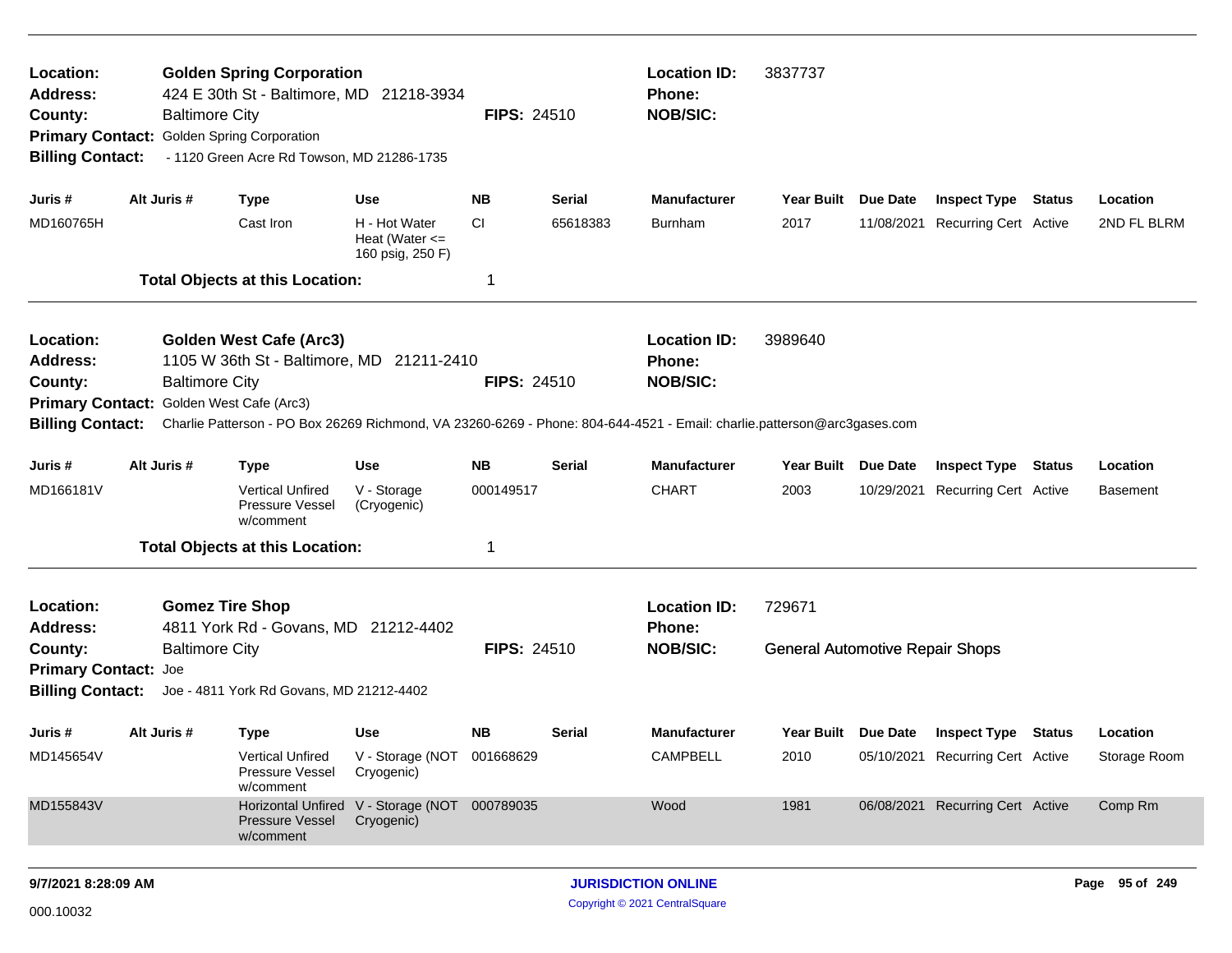| Juris #                 | Alt Juris # | <b>Type</b>                                                                                       | <b>Use</b>                                              | <b>NB</b>          | <b>Serial</b> | <b>Manufacturer</b> | Year Built               | <b>Due Date</b> | <b>Inspect Type</b>                              | Status | Location           |
|-------------------------|-------------|---------------------------------------------------------------------------------------------------|---------------------------------------------------------|--------------------|---------------|---------------------|--------------------------|-----------------|--------------------------------------------------|--------|--------------------|
| MD155844V               |             | <b>Vertical Unfired</b><br>Pressure Vessel<br>w/comment                                           | V - Storage (NOT<br>Cryogenic)                          | 000324085          |               | Morganton           | 2013                     | 06/08/2021      | <b>Recurring Cert Active</b>                     |        | Comp Rm            |
|                         |             | <b>Total Objects at this Location:</b>                                                            |                                                         | 3                  |               |                     |                          |                 |                                                  |        |                    |
| Location:               |             | <b>Good Luck Towing</b>                                                                           |                                                         |                    |               | <b>Location ID:</b> | 703354                   |                 |                                                  |        |                    |
| Address:                |             | 3200 E Fayette St - Highlandtown, MD 21224-1437                                                   |                                                         |                    |               | Phone:              | 410-732-4444             |                 |                                                  |        |                    |
| County:                 |             | <b>Baltimore City</b>                                                                             |                                                         | <b>FIPS: 24510</b> |               | <b>NOB/SIC:</b>     |                          |                 | Automotive dealers and gasoline service stations |        |                    |
|                         |             | Primary Contact: S Savadogo - Phone: 443-432-8400                                                 |                                                         |                    |               |                     |                          |                 |                                                  |        |                    |
|                         |             | Billing Contact: S Savadogo - 3200 E Fayette St Highlandtown, MD 21224-1437 - Phone: 443-432-8400 |                                                         |                    |               |                     |                          |                 |                                                  |        |                    |
| Juris #                 | Alt Juris # | <b>Type</b>                                                                                       | Use                                                     | <b>NB</b>          | <b>Serial</b> | <b>Manufacturer</b> | <b>Year Built</b>        | <b>Due Date</b> | <b>Inspect Type Status</b>                       |        | Location           |
| MD146505V               |             | <b>Vertical Unfired</b><br>Pressure Vessel<br>w/comment                                           | V - Storage (NOT<br>Cryogenic)                          | 000015016          |               | Ice                 | 2012                     |                 | 09/26/2020 Recurring Cert Active                 |        | Shop garage        |
|                         |             | <b>Total Objects at this Location:</b>                                                            |                                                         | 1                  |               |                     |                          |                 |                                                  |        |                    |
| Location:               |             | <b>Good Shepherd Baptist Church (BPV)</b>                                                         |                                                         |                    |               | <b>Location ID:</b> | 712352                   |                 |                                                  |        |                    |
| <b>Address:</b>         |             | 3459 Park Heights Ave - Baltimore, MD 21215-7850                                                  |                                                         |                    |               | Phone:              | 410-462-5864             |                 |                                                  |        |                    |
| County:                 |             | <b>Baltimore City</b>                                                                             |                                                         | <b>FIPS: 24510</b> |               | <b>NOB/SIC:</b>     | Membership organizations |                 |                                                  |        |                    |
|                         |             | Primary Contact: Ellen Johnson - Phone: 410-358-6702                                              |                                                         |                    |               |                     |                          |                 |                                                  |        |                    |
| <b>Billing Contact:</b> |             | Ellen Johnson - 3459 Park Heights Ave Baltimore, MD 21215-7850 - Phone: 410-358-6702              |                                                         |                    |               |                     |                          |                 |                                                  |        |                    |
| Juris #                 | Alt Juris # | <b>Type</b>                                                                                       | <b>Use</b>                                              | <b>NB</b>          | <b>Serial</b> | <b>Manufacturer</b> | <b>Year Built</b>        | <b>Due Date</b> | <b>Inspect Type Status</b>                       |        | Location           |
| MD057414H               |             | Cast Iron                                                                                         | H - Steam Heat<br>(Steam $\leq$ 15<br>psig)             | <b>CI</b>          |               | American Standard   | 1975                     | 12/08/2021      | <b>Recurring Cert Active</b>                     |        | <b>Boiler Room</b> |
| MD116116H               |             | Cast Iron                                                                                         | H - Hot Water<br>Heat (Water $\leq$<br>160 psig, 250 F) | <b>CI</b>          | 149202        | Eafco               | 2001                     | 12/08/2021      | <b>Recurring Cert Active</b>                     |        | <b>Boiler Room</b> |
|                         |             | <b>Total Objects at this Location:</b>                                                            |                                                         | $\overline{c}$     |               |                     |                          |                 |                                                  |        |                    |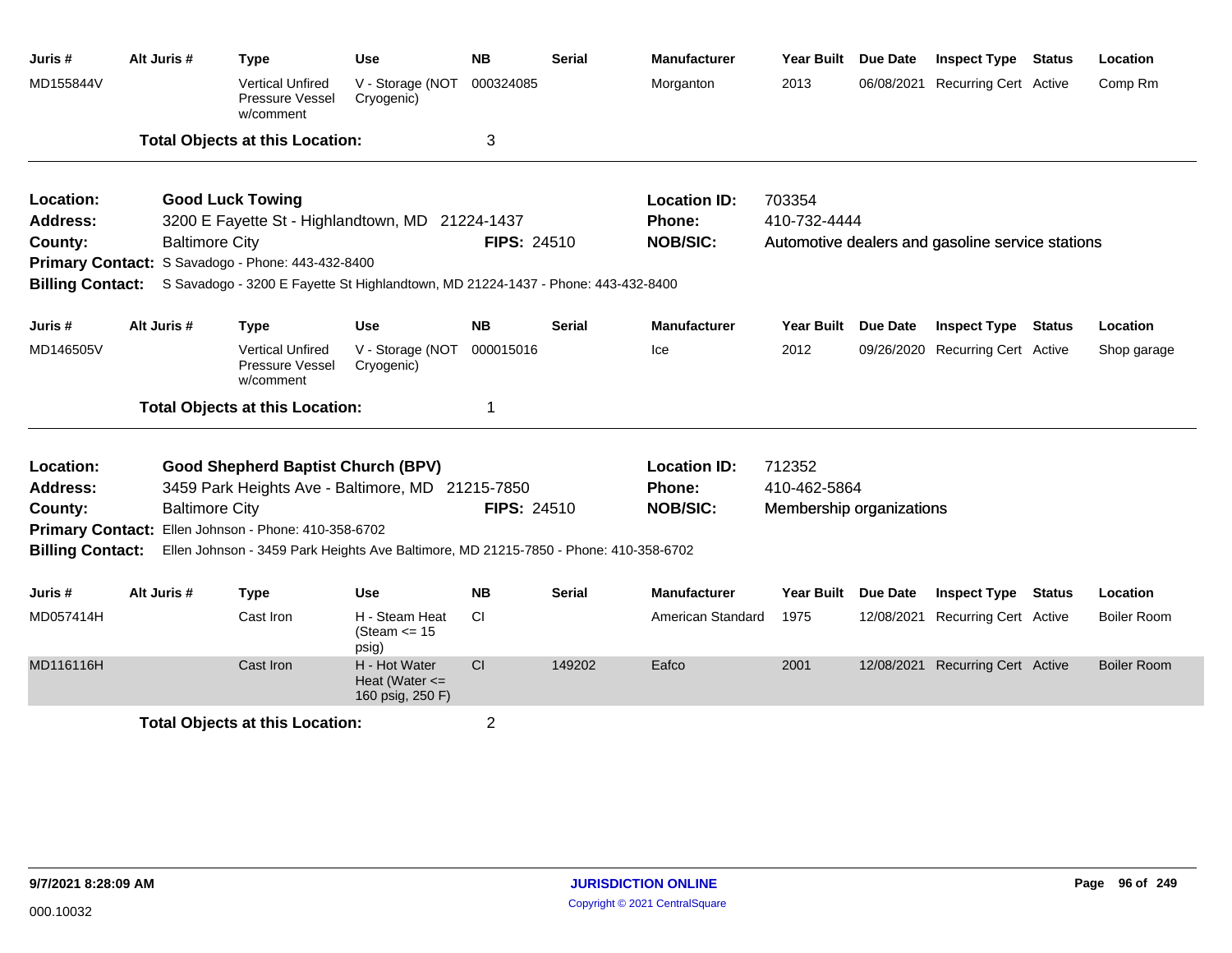| Location:<br><b>Address:</b><br>County:<br><b>Primary Contact:</b><br><b>Billing Contact:</b> |                                                                                                                                                                                                               | <b>Gordon Biersch Brewery</b><br>1000 Lancaster St Ste B - Baltimore, MD 21202-4631<br><b>Baltimore City</b>                                                       |                                                                                                            | <b>Location ID:</b><br>3277233<br>303-664-4207<br><b>Phone:</b><br><b>NOB/SIC:</b><br><b>FIPS: 24510</b><br><b>Eating and Drinking Places</b><br>Chris Cashell - Phone: 410-230-9501 - Cell: 410-350-1015 - Email: ccashell@cwrestaurants.com<br>Justin Shunkwiler - 1000 Lancaster St Ste B Baltimore, MD 21202-4631 - Phone: 410 230 9501 - Email: jshunkwiler@cwrestaurants.com<br>Year Built Due Date |                     |                                                         |                                                          |                 |                                  |        |                    |
|-----------------------------------------------------------------------------------------------|---------------------------------------------------------------------------------------------------------------------------------------------------------------------------------------------------------------|--------------------------------------------------------------------------------------------------------------------------------------------------------------------|------------------------------------------------------------------------------------------------------------|-----------------------------------------------------------------------------------------------------------------------------------------------------------------------------------------------------------------------------------------------------------------------------------------------------------------------------------------------------------------------------------------------------------|---------------------|---------------------------------------------------------|----------------------------------------------------------|-----------------|----------------------------------|--------|--------------------|
| Juris #                                                                                       | Alt Juris #                                                                                                                                                                                                   | <b>Type</b>                                                                                                                                                        | <b>Use</b>                                                                                                 | <b>NB</b>                                                                                                                                                                                                                                                                                                                                                                                                 | Serial              | <b>Manufacturer</b>                                     |                                                          |                 | <b>Inspect Type Status</b>       |        | Location           |
| MD144704H                                                                                     |                                                                                                                                                                                                               |                                                                                                                                                                    | Vertical Fire Tube H - Heating-Other<br>w/comment (Stm<br>$\le$ 15 psig or<br>Water <= 160<br>psig, 250 F) | 000013975                                                                                                                                                                                                                                                                                                                                                                                                 | 58095               | <b>Triad Boiler</b>                                     | 2012                                                     |                 | 03/17/2021 Recurring Cert Active |        | <b>Boiler Room</b> |
| MD144705H                                                                                     |                                                                                                                                                                                                               | <b>Horizontal Water</b><br>Tube                                                                                                                                    | H - Hot Water<br>Supply (Water <=<br>160 psig, 210 F)                                                      |                                                                                                                                                                                                                                                                                                                                                                                                           | 000027595 041158463 | R <sub>B</sub> I                                        | 2011                                                     |                 | 01/15/2021 Recurring Cert Active |        | <b>Boiler Room</b> |
|                                                                                               |                                                                                                                                                                                                               | <b>Total Objects at this Location:</b>                                                                                                                             |                                                                                                            | $\overline{2}$                                                                                                                                                                                                                                                                                                                                                                                            |                     |                                                         |                                                          |                 |                                  |        |                    |
| Location:<br><b>Address:</b><br>County:<br><b>Billing Contact:</b>                            | <b>Gospel Assembly</b><br>3555 4th St - Brooklyn, MD 21225-1841<br><b>Baltimore City</b><br>Primary Contact: Gospel Assembly - Phone: 4103542770<br>- 3555 4th St Brooklyn, MD 21225-1841 - Phone: 4103542770 |                                                                                                                                                                    |                                                                                                            | <b>FIPS: 24510</b>                                                                                                                                                                                                                                                                                                                                                                                        |                     | <b>Location ID:</b><br>Phone:<br><b>NOB/SIC:</b>        | 712450<br>443-925-6788<br><b>Religious Organizations</b> |                 |                                  |        |                    |
| Juris #                                                                                       | Alt Juris #                                                                                                                                                                                                   | <b>Type</b>                                                                                                                                                        | <b>Use</b>                                                                                                 | <b>NB</b>                                                                                                                                                                                                                                                                                                                                                                                                 | Serial              | <b>Manufacturer</b>                                     | Year Built                                               | <b>Due Date</b> | <b>Inspect Type</b>              | Status | Location           |
| MD139285H                                                                                     |                                                                                                                                                                                                               | Cast Iron                                                                                                                                                          | H - Hot Water<br>Heat (Water $\leq$<br>160 psig, 250 F)                                                    | CI.                                                                                                                                                                                                                                                                                                                                                                                                       | <b>UCH12402</b>     | <b>ECR International</b>                                | 2010                                                     |                 | 08/22/2023 Recurring Cert Active |        | <b>Boiler Room</b> |
|                                                                                               |                                                                                                                                                                                                               | <b>Total Objects at this Location:</b>                                                                                                                             |                                                                                                            | 1                                                                                                                                                                                                                                                                                                                                                                                                         |                     |                                                         |                                                          |                 |                                  |        |                    |
| Location:<br><b>Address:</b><br>County:                                                       |                                                                                                                                                                                                               | <b>Grace Baptist Church</b><br>3201 The Alameda - Baltimore, MD 21218-3642<br><b>Baltimore City</b><br>Primary Contact: Grace Baptist Church - Phone: 410-235-0784 |                                                                                                            | <b>FIPS: 24510</b>                                                                                                                                                                                                                                                                                                                                                                                        |                     | <b>Location ID:</b><br><b>Phone:</b><br><b>NOB/SIC:</b> | 712486<br>Membership organizations                       |                 |                                  |        |                    |
| <b>Billing Contact:</b>                                                                       |                                                                                                                                                                                                               | - 3201 the Alameda Baltimore, MD 21218-3642 - Phone: 410-235-0784                                                                                                  |                                                                                                            |                                                                                                                                                                                                                                                                                                                                                                                                           |                     |                                                         |                                                          |                 |                                  |        |                    |
| Juris#                                                                                        | Alt Juris #                                                                                                                                                                                                   | <b>Type</b>                                                                                                                                                        | <b>Use</b>                                                                                                 | <b>NB</b>                                                                                                                                                                                                                                                                                                                                                                                                 | <b>Serial</b>       | <b>Manufacturer</b>                                     | Year Built Due Date                                      |                 | <b>Inspect Type Status</b>       |        | Location           |
| MD087718H                                                                                     |                                                                                                                                                                                                               | Cast Iron                                                                                                                                                          | H - Hot Water<br>Heat (Water $\leq$                                                                        | <b>CI</b>                                                                                                                                                                                                                                                                                                                                                                                                 | 2340915             | Weil-McLain                                             | 1993                                                     |                 | 07/19/2023 Recurring Cert Active |        | <b>BLRM</b>        |
| 9/7/2021 8:28:09 AM                                                                           |                                                                                                                                                                                                               |                                                                                                                                                                    |                                                                                                            |                                                                                                                                                                                                                                                                                                                                                                                                           |                     | <b>JURISDICTION ONLINE</b>                              |                                                          |                 |                                  |        | Page 97 of 249     |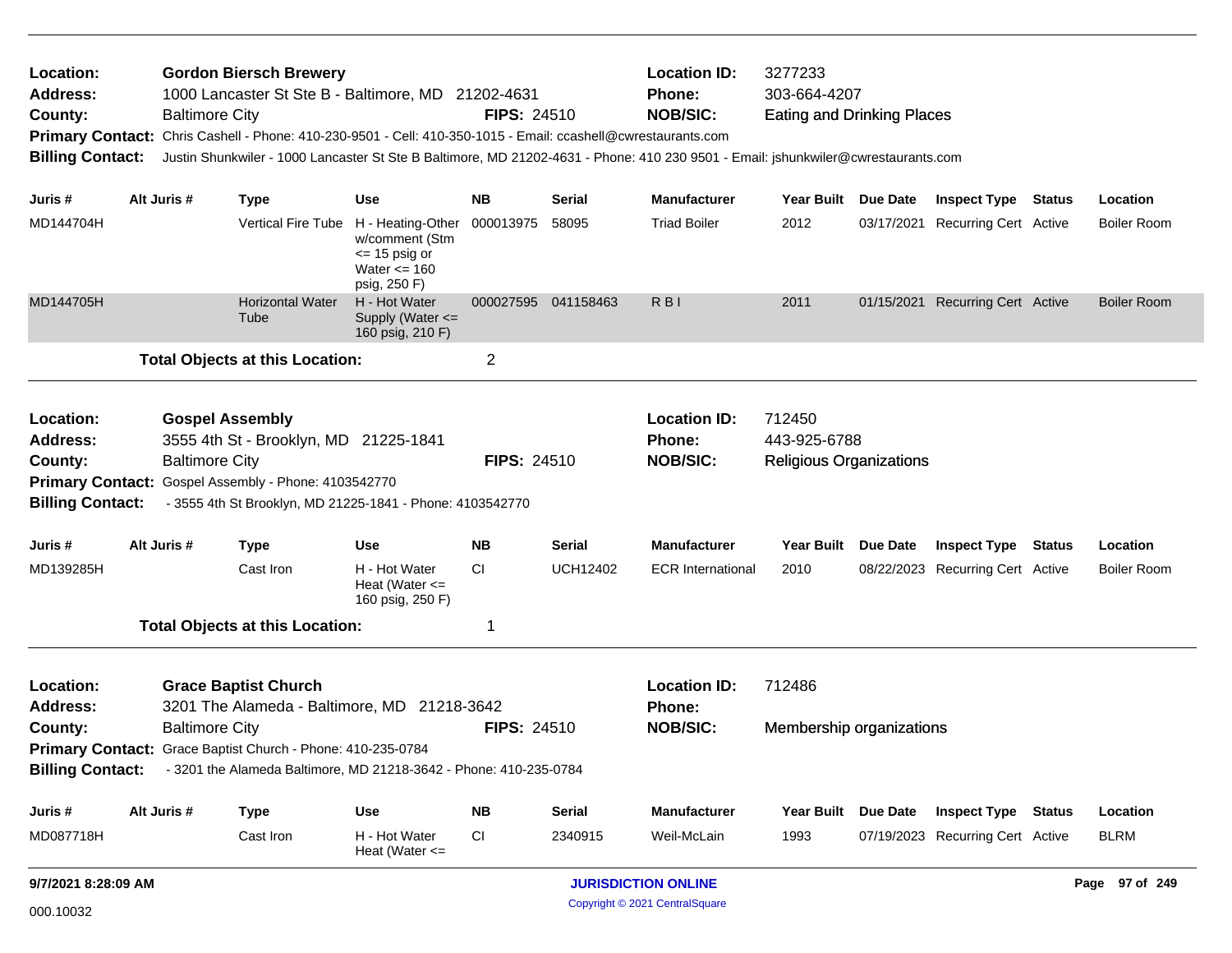| Juris #                                      | Alt Juris #                                                                                                       | <b>Type</b>                            | <b>Use</b><br>160 psig, 250 F)                                               | <b>NB</b> | <b>Serial</b>      | <b>Manufacturer</b>           | Year Built Due Date      |          | <b>Inspect Type</b>                             | Status        | Location    |
|----------------------------------------------|-------------------------------------------------------------------------------------------------------------------|----------------------------------------|------------------------------------------------------------------------------|-----------|--------------------|-------------------------------|--------------------------|----------|-------------------------------------------------|---------------|-------------|
|                                              |                                                                                                                   | <b>Total Objects at this Location:</b> |                                                                              | -1        |                    |                               |                          |          |                                                 |               |             |
| Location:                                    |                                                                                                                   |                                        | <b>Greater Faith Hope United Holy Church</b>                                 |           |                    | <b>Location ID:</b>           | 712621                   |          |                                                 |               |             |
| <b>Address:</b>                              |                                                                                                                   |                                        | 1900 E 30th St - Baltimore, MD 21218-3137                                    |           |                    | <b>Phone:</b>                 |                          |          |                                                 |               |             |
| County:                                      | <b>Baltimore City</b>                                                                                             |                                        |                                                                              |           | <b>FIPS: 24510</b> | <b>NOB/SIC:</b>               | Membership organizations |          |                                                 |               |             |
|                                              |                                                                                                                   |                                        | Primary Contact: Greater Faith Hope United Holy Church - Phone: 410-370-0442 |           |                    |                               |                          |          |                                                 |               |             |
| <b>Billing Contact:</b>                      |                                                                                                                   |                                        | - PO Box 26499 Gwynn Oak, MD 21207-0299 - Phone: 410-370-0442                |           |                    |                               |                          |          |                                                 |               |             |
| Juris #                                      | Alt Juris #                                                                                                       | <b>Type</b>                            | <b>Use</b>                                                                   | <b>NB</b> | <b>Serial</b>      | <b>Manufacturer</b>           | <b>Year Built</b>        | Due Date | <b>Inspect Type</b>                             | <b>Status</b> | Location    |
| MD145633H                                    |                                                                                                                   | Cast Iron                              | H - Steam Heat<br>(Steam $\le$ 15<br>psig)                                   | CI        |                    | Weil-McLain                   | 2011                     |          | 04/16/2023 Recurring Cert Active                |               | Boiler room |
|                                              |                                                                                                                   | <b>Total Objects at this Location:</b> |                                                                              |           |                    |                               |                          |          |                                                 |               |             |
| Location:<br><b>Address:</b>                 |                                                                                                                   | <b>Greater St. Peter Church of God</b> | 837 W Barre St - Baltimore, MD 21230-2421                                    |           |                    | <b>Location ID:</b><br>Phone: | 2928873<br>410-944-7271  |          |                                                 |               |             |
| County:                                      | <b>Baltimore City</b>                                                                                             |                                        |                                                                              |           | <b>FIPS: 24510</b> | <b>NOB/SIC:</b>               |                          |          | <b>General Contractors-Single-Family Houses</b> |               |             |
|                                              |                                                                                                                   |                                        |                                                                              |           |                    |                               |                          |          |                                                 |               |             |
|                                              | Primary Contact: Greater St. Peter Church of God<br><b>Billing Contact:</b><br>- PO Box 627 Laurel, MD 20725-0627 |                                        |                                                                              |           |                    |                               |                          |          |                                                 |               |             |
| Juris #                                      | Alt Juris #                                                                                                       | <b>Type</b>                            | <b>Use</b>                                                                   | <b>NB</b> | <b>Serial</b>      | Manufacturer                  | Year Built               | Due Date | <b>Inspect Type</b>                             | Status        | Location    |
| MD147839H                                    |                                                                                                                   | Cast Iron                              | H - Steam Heat<br>(Steam $\le$ 15<br>psig)                                   | <b>CI</b> | CP6205631          | Weil-McLain                   | 2010                     |          | 03/30/2020 Recurring Cert Active                |               | Boiler room |
| <b>Total Objects at this Location:</b><br>-1 |                                                                                                                   |                                        |                                                                              |           |                    |                               |                          |          |                                                 |               |             |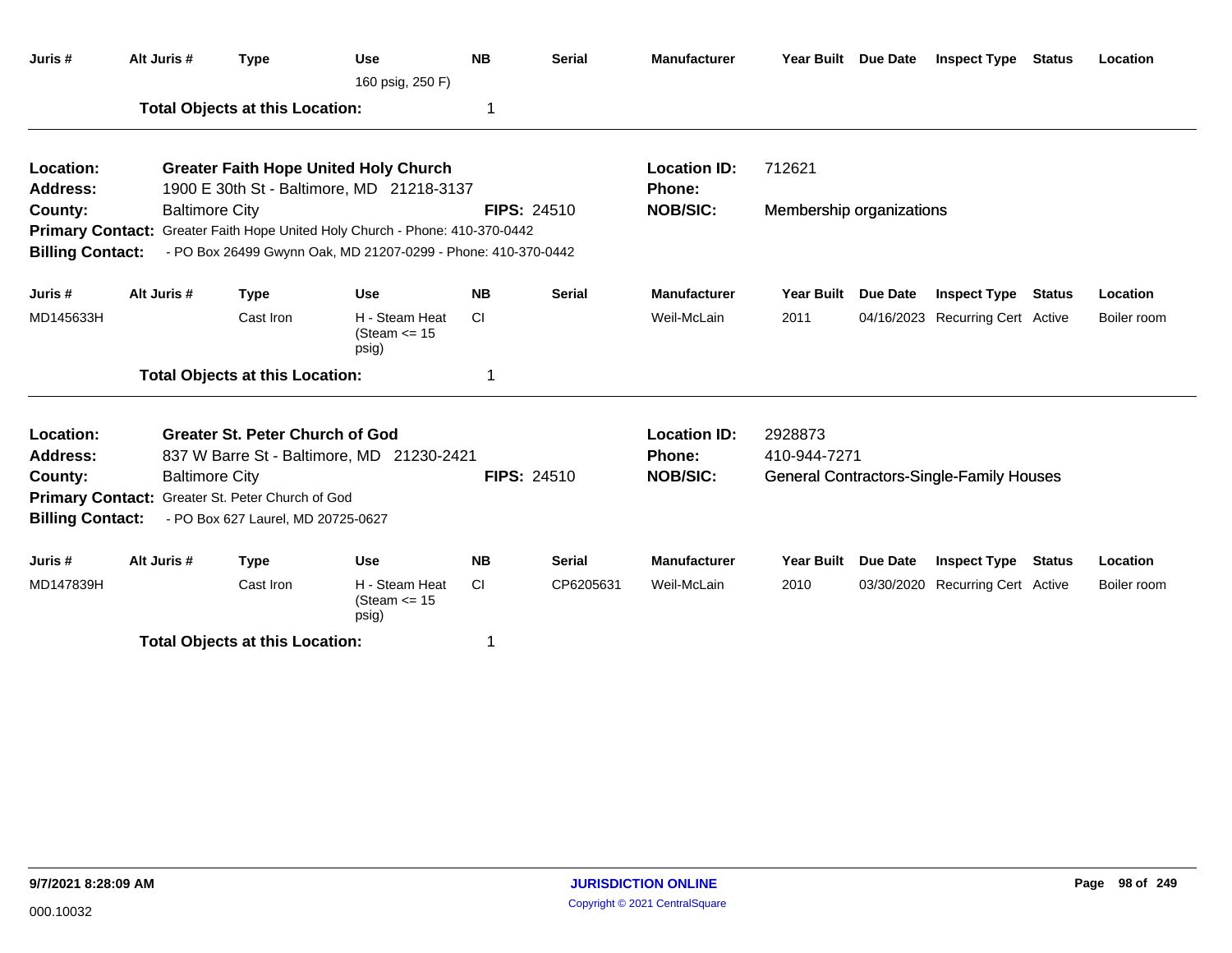| Location:<br>Address:<br>County:<br><b>Billing Contact:</b>                                                                                                                                                                                                                |             | <b>Baltimore City</b>                           | <b>Green Acres Apartments</b>                                  | 3516 Labyrinth Rd - Baltimore, MD 21215-1718<br>Primary Contact: Danielle Reavis - Phone: 410-753-4362 - Email: info@livegreenacres.com | <b>FIPS: 24510</b> |               | <b>Location ID:</b><br><b>Phone:</b><br><b>NOB/SIC:</b><br>Danielle Reavis - 3607 Labyrinth Rd Ste 1F Baltimore, MD 21215-2421 - Phone: 410-753-4362 - Email: info@livegreenacres.com | 712631<br><b>Basis</b>                  | Organization Hotels and Lodging Houses, on Membership |               |                  |
|----------------------------------------------------------------------------------------------------------------------------------------------------------------------------------------------------------------------------------------------------------------------------|-------------|-------------------------------------------------|----------------------------------------------------------------|-----------------------------------------------------------------------------------------------------------------------------------------|--------------------|---------------|---------------------------------------------------------------------------------------------------------------------------------------------------------------------------------------|-----------------------------------------|-------------------------------------------------------|---------------|------------------|
| Juris #                                                                                                                                                                                                                                                                    | Alt Juris # | <b>Type</b>                                     |                                                                | <b>Use</b>                                                                                                                              | <b>NB</b>          | <b>Serial</b> | <b>Manufacturer</b>                                                                                                                                                                   | Year Built Due Date                     | <b>Inspect Type Status</b>                            |               | Location         |
| MD079624H                                                                                                                                                                                                                                                                  |             |                                                 | <b>Water Tube</b><br>Coiled (Flueless<br>Hi Efficiency)        | H - Hot Water<br>Heat (Water $\leq$<br>160 psig, 250 F)                                                                                 | 000099578          |               | Columbia                                                                                                                                                                              | 1978                                    | 05/03/2020 Recurring Cert Active                      |               | 3516 Labyrinth   |
|                                                                                                                                                                                                                                                                            |             |                                                 | <b>Total Objects at this Location:</b>                         |                                                                                                                                         | 1                  |               |                                                                                                                                                                                       |                                         |                                                       |               |                  |
| Location:<br><b>Address:</b>                                                                                                                                                                                                                                               |             |                                                 | <b>Green Acres Apartments</b>                                  | 6717 Labyrinth Rd - Baltimore, MD 21215                                                                                                 |                    |               | <b>Location ID:</b><br><b>Phone:</b>                                                                                                                                                  | 2829710                                 |                                                       |               |                  |
| <b>Baltimore City</b><br>County:<br><b>Primary Contact:</b><br>Sam Tabbouche - Phone: 410-805-0986 - Email: sam@m3equitiesllc.com<br>Sam Tabbouche - 6717 Labyrinth Rd Baltimore, MD 21215 - Phone: 410-805-0986 - Email: sam@m3equitiesllc.com<br><b>Billing Contact:</b> |             |                                                 |                                                                |                                                                                                                                         | <b>FIPS: 24510</b> |               | <b>NOB/SIC:</b>                                                                                                                                                                       | <b>Operators of Apartment Buildings</b> |                                                       |               |                  |
| Juris #                                                                                                                                                                                                                                                                    | Alt Juris # | Type                                            |                                                                | <b>Use</b>                                                                                                                              | <b>NB</b>          | <b>Serial</b> | <b>Manufacturer</b>                                                                                                                                                                   | Year Built Due Date                     | <b>Inspect Type Status</b>                            |               | Location         |
| MD079625H                                                                                                                                                                                                                                                                  |             |                                                 | Cast Iron                                                      | H - Hot Water<br>Heat (Water $\leq$<br>160 psig, 250 F)                                                                                 | <b>CI</b>          | 116437        | Columbia                                                                                                                                                                              | 1985                                    | 09/15/2021 Recurring Cert Active                      |               | <b>Bldg 6717</b> |
|                                                                                                                                                                                                                                                                            |             |                                                 | <b>Total Objects at this Location:</b>                         |                                                                                                                                         | 1                  |               |                                                                                                                                                                                       |                                         |                                                       |               |                  |
| Location:<br><b>Address:</b><br>County:<br><b>Primary Contact:</b><br><b>Billing Contact:</b>                                                                                                                                                                              |             | <b>Greenmount Auto</b><br><b>Baltimore City</b> |                                                                | 501 E 33rd St - Baltimore, MD 21218-3503<br>Bijay Chetri - Phone: 410-243-0033 - Email: evermore100@hotmail.com                         | <b>FIPS: 24510</b> |               | <b>Location ID:</b><br><b>Phone:</b><br><b>NOB/SIC:</b><br>Bijay Chetri - 501 E 33rd St Baltimore, MD 21218-3503 - Phone: 410-243-0033 - Email: evermore100@hotmail.com               | 954160<br>410-243-2900                  | Automotive Services, Except Repair and Carwashes      |               |                  |
| Juris #                                                                                                                                                                                                                                                                    | Alt Juris # | <b>Type</b>                                     |                                                                | <b>Use</b>                                                                                                                              | <b>NB</b>          | <b>Serial</b> | <b>Manufacturer</b>                                                                                                                                                                   | Year Built Due Date                     | <b>Inspect Type</b>                                   | <b>Status</b> | Location         |
| MD118083V                                                                                                                                                                                                                                                                  |             |                                                 | <b>Vertical Unfired</b><br><b>Pressure Vessel</b><br>w/comment | V - Storage (NOT<br>Cryogenic)                                                                                                          | 000863208          |               | Manchester                                                                                                                                                                            | 1999                                    | 01/06/2022 Recurring Cert Active                      |               | Shop             |
| <b>Total Objects at this Location:</b><br>1                                                                                                                                                                                                                                |             |                                                 |                                                                |                                                                                                                                         |                    |               |                                                                                                                                                                                       |                                         |                                                       |               |                  |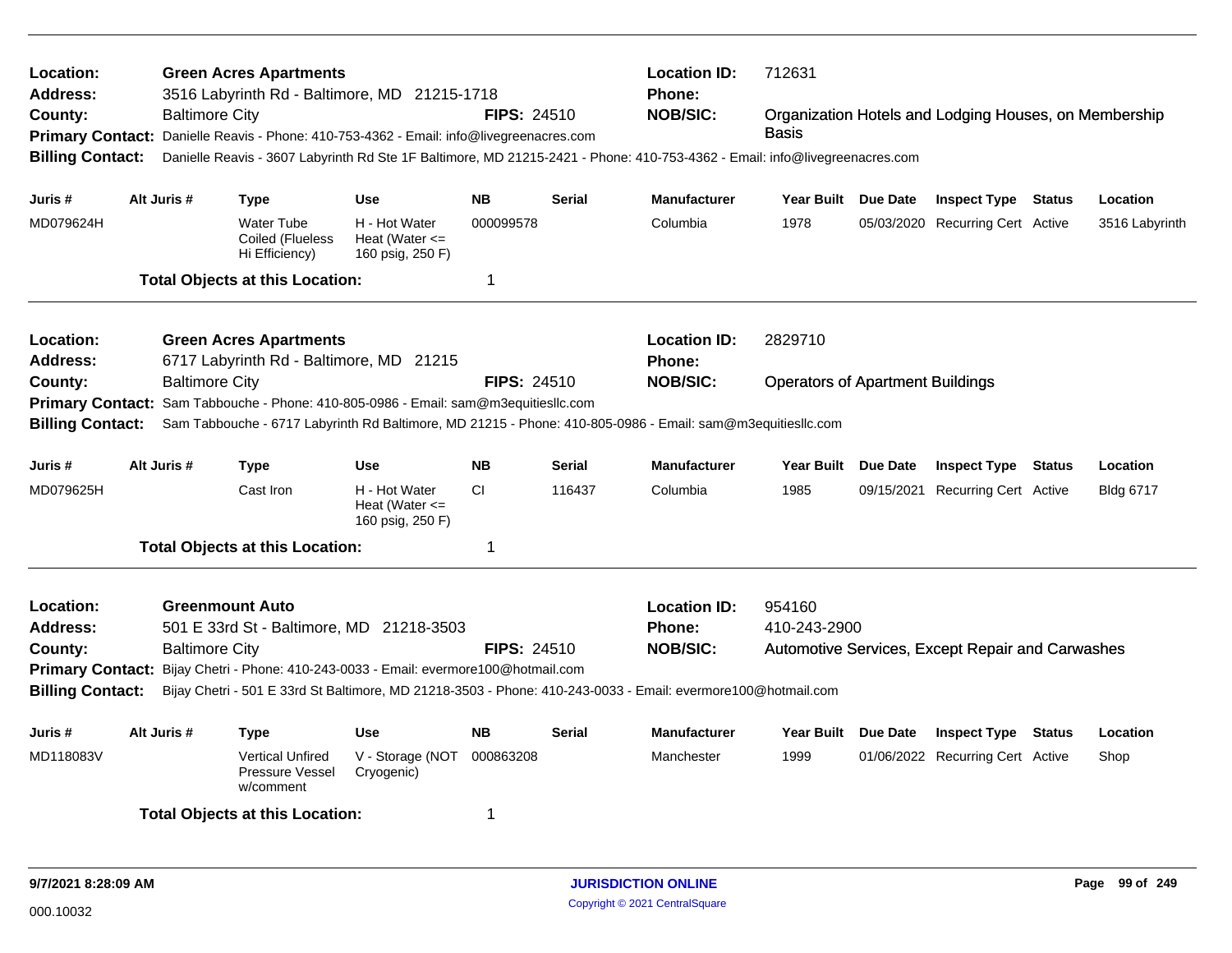| Location:<br>Address:   |                                                                                                                                                                            | <b>Greenspring Overlook Apartments</b><br><b>Location ID:</b><br>723484<br>2406 Loyola Northway - Baltimore, MD 21215-6940<br><b>Phone:</b><br><b>NOB/SIC:</b><br><b>Baltimore City</b><br><b>FIPS: 24510</b><br><b>Operators of Apartment Buildings</b> |                                                                 |                                                       |                    |                                                                                                                                                                                                                                                                                                                                   |                     |      |                                                                                                                                                                                                                                                                                                                                                 |  |  |  |
|-------------------------|----------------------------------------------------------------------------------------------------------------------------------------------------------------------------|----------------------------------------------------------------------------------------------------------------------------------------------------------------------------------------------------------------------------------------------------------|-----------------------------------------------------------------|-------------------------------------------------------|--------------------|-----------------------------------------------------------------------------------------------------------------------------------------------------------------------------------------------------------------------------------------------------------------------------------------------------------------------------------|---------------------|------|-------------------------------------------------------------------------------------------------------------------------------------------------------------------------------------------------------------------------------------------------------------------------------------------------------------------------------------------------|--|--|--|
| County:                 |                                                                                                                                                                            |                                                                                                                                                                                                                                                          |                                                                 |                                                       |                    |                                                                                                                                                                                                                                                                                                                                   |                     |      | <b>Inspect Type Status</b><br>Location<br>01/24/2022 Recurring Cert Active<br>bldg 2406<br><b>Inspect Type Status</b><br>Location<br>10/14/2022 Recurring Cert Active<br>Outside<br><b>Gasoline Service Stations</b><br>Year Built Due Date<br><b>Inspect Type</b><br><b>Status</b><br>Location<br>09/12/2022 Recurring Cert Active<br>store rm |  |  |  |
| <b>Primary Contact:</b> |                                                                                                                                                                            |                                                                                                                                                                                                                                                          | Preston Brown - Phone: 703 338 0627 - Email: pbrown@ahcmgmt.com |                                                       |                    | Ms. Heather - 2406 Loyola Northway Baltimore, MD 21215-6940 - Phone: 410-6643383<br><b>Manufacturer</b><br>Year Built Due Date<br>2002<br>State Industries<br><b>Location ID:</b><br>4045950<br><b>Phone:</b><br><b>NOB/SIC:</b><br>Year Built Due Date<br><b>Manufacturer</b><br>1995<br>Taylor<br><b>Location ID:</b><br>706160 |                     |      |                                                                                                                                                                                                                                                                                                                                                 |  |  |  |
| <b>Billing Contact:</b> |                                                                                                                                                                            |                                                                                                                                                                                                                                                          |                                                                 |                                                       |                    |                                                                                                                                                                                                                                                                                                                                   |                     |      |                                                                                                                                                                                                                                                                                                                                                 |  |  |  |
|                         |                                                                                                                                                                            |                                                                                                                                                                                                                                                          |                                                                 |                                                       |                    |                                                                                                                                                                                                                                                                                                                                   |                     |      |                                                                                                                                                                                                                                                                                                                                                 |  |  |  |
| Juris #                 |                                                                                                                                                                            | Alt Juris #                                                                                                                                                                                                                                              | <b>Type</b>                                                     | <b>Use</b>                                            | <b>NB</b>          | <b>Serial</b>                                                                                                                                                                                                                                                                                                                     |                     |      |                                                                                                                                                                                                                                                                                                                                                 |  |  |  |
| MD118943H               |                                                                                                                                                                            |                                                                                                                                                                                                                                                          | <b>Water Heater</b><br>(HLW)                                    | H - Hot Water<br>Supply (Water <=<br>160 psig, 210 F) | 000075286          |                                                                                                                                                                                                                                                                                                                                   |                     |      |                                                                                                                                                                                                                                                                                                                                                 |  |  |  |
|                         |                                                                                                                                                                            |                                                                                                                                                                                                                                                          | <b>Total Objects at this Location:</b>                          |                                                       | 1                  |                                                                                                                                                                                                                                                                                                                                   |                     |      |                                                                                                                                                                                                                                                                                                                                                 |  |  |  |
| Location:               |                                                                                                                                                                            |                                                                                                                                                                                                                                                          | <b>Grille Twelve (Arc3)</b>                                     |                                                       |                    |                                                                                                                                                                                                                                                                                                                                   |                     |      |                                                                                                                                                                                                                                                                                                                                                 |  |  |  |
| <b>Address:</b>         |                                                                                                                                                                            |                                                                                                                                                                                                                                                          | 1224 N Charles St - Baltimore, MD 21201-5508                    |                                                       |                    |                                                                                                                                                                                                                                                                                                                                   |                     |      |                                                                                                                                                                                                                                                                                                                                                 |  |  |  |
| County:                 |                                                                                                                                                                            | <b>Baltimore City</b>                                                                                                                                                                                                                                    |                                                                 |                                                       | <b>FIPS: 24510</b> |                                                                                                                                                                                                                                                                                                                                   |                     |      |                                                                                                                                                                                                                                                                                                                                                 |  |  |  |
| <b>Primary Contact:</b> |                                                                                                                                                                            |                                                                                                                                                                                                                                                          |                                                                 |                                                       |                    |                                                                                                                                                                                                                                                                                                                                   |                     |      |                                                                                                                                                                                                                                                                                                                                                 |  |  |  |
|                         | Grille Twelve (Arc3)<br><b>Billing Contact:</b><br>Charlie Patterson - PO Box 26269 Richmond, VA 23260-6269 - Phone: 804-644-4521 - Email: charlie.patterson@arc3gases.com |                                                                                                                                                                                                                                                          |                                                                 |                                                       |                    |                                                                                                                                                                                                                                                                                                                                   |                     |      |                                                                                                                                                                                                                                                                                                                                                 |  |  |  |
| Juris #                 |                                                                                                                                                                            | Alt Juris #                                                                                                                                                                                                                                              | <b>Type</b>                                                     | <b>Use</b>                                            | <b>NB</b>          | <b>Serial</b>                                                                                                                                                                                                                                                                                                                     |                     |      |                                                                                                                                                                                                                                                                                                                                                 |  |  |  |
| MD168576V               |                                                                                                                                                                            |                                                                                                                                                                                                                                                          | <b>Vertical Unfired</b><br>Pressure Vessel<br>w/comment         | V - Storage<br>(Cryogenic)                            | 000022559          |                                                                                                                                                                                                                                                                                                                                   |                     |      |                                                                                                                                                                                                                                                                                                                                                 |  |  |  |
|                         |                                                                                                                                                                            |                                                                                                                                                                                                                                                          | <b>Total Objects at this Location:</b>                          |                                                       | 1                  |                                                                                                                                                                                                                                                                                                                                   |                     |      |                                                                                                                                                                                                                                                                                                                                                 |  |  |  |
| Location:               |                                                                                                                                                                            | <b>Guilford BP</b>                                                                                                                                                                                                                                       |                                                                 |                                                       |                    |                                                                                                                                                                                                                                                                                                                                   |                     |      |                                                                                                                                                                                                                                                                                                                                                 |  |  |  |
| Address:                |                                                                                                                                                                            |                                                                                                                                                                                                                                                          | 316 W Cold Spring Ln - Roland Park, MD 21210-2804               |                                                       |                    |                                                                                                                                                                                                                                                                                                                                   | <b>Phone:</b>       |      |                                                                                                                                                                                                                                                                                                                                                 |  |  |  |
| County:                 |                                                                                                                                                                            | <b>Baltimore City</b>                                                                                                                                                                                                                                    |                                                                 |                                                       | <b>FIPS: 24510</b> |                                                                                                                                                                                                                                                                                                                                   | <b>NOB/SIC:</b>     |      |                                                                                                                                                                                                                                                                                                                                                 |  |  |  |
|                         |                                                                                                                                                                            |                                                                                                                                                                                                                                                          |                                                                 |                                                       |                    |                                                                                                                                                                                                                                                                                                                                   |                     |      |                                                                                                                                                                                                                                                                                                                                                 |  |  |  |
|                         | Primary Contact: Guilford BP - Phone: 410-828-4242<br><b>Billing Contact:</b><br>- 316 W Cold Spring Ln Roland Park, MD 21210-2804 - Phone: 410-828-4242                   |                                                                                                                                                                                                                                                          |                                                                 |                                                       |                    |                                                                                                                                                                                                                                                                                                                                   |                     |      |                                                                                                                                                                                                                                                                                                                                                 |  |  |  |
| Juris #                 |                                                                                                                                                                            | Alt Juris #                                                                                                                                                                                                                                              | <b>Type</b>                                                     | Use                                                   | <b>NB</b>          | <b>Serial</b>                                                                                                                                                                                                                                                                                                                     | <b>Manufacturer</b> |      |                                                                                                                                                                                                                                                                                                                                                 |  |  |  |
| MD135904V               |                                                                                                                                                                            |                                                                                                                                                                                                                                                          | <b>Vertical Unfired</b><br>Pressure Vessel<br>w/comment         | V - Storage (NOT<br>Cryogenic)                        | 000880229          |                                                                                                                                                                                                                                                                                                                                   | Manchester          | 2007 |                                                                                                                                                                                                                                                                                                                                                 |  |  |  |
|                         |                                                                                                                                                                            |                                                                                                                                                                                                                                                          | <b>Total Objects at this Location:</b>                          |                                                       | 1                  |                                                                                                                                                                                                                                                                                                                                   |                     |      |                                                                                                                                                                                                                                                                                                                                                 |  |  |  |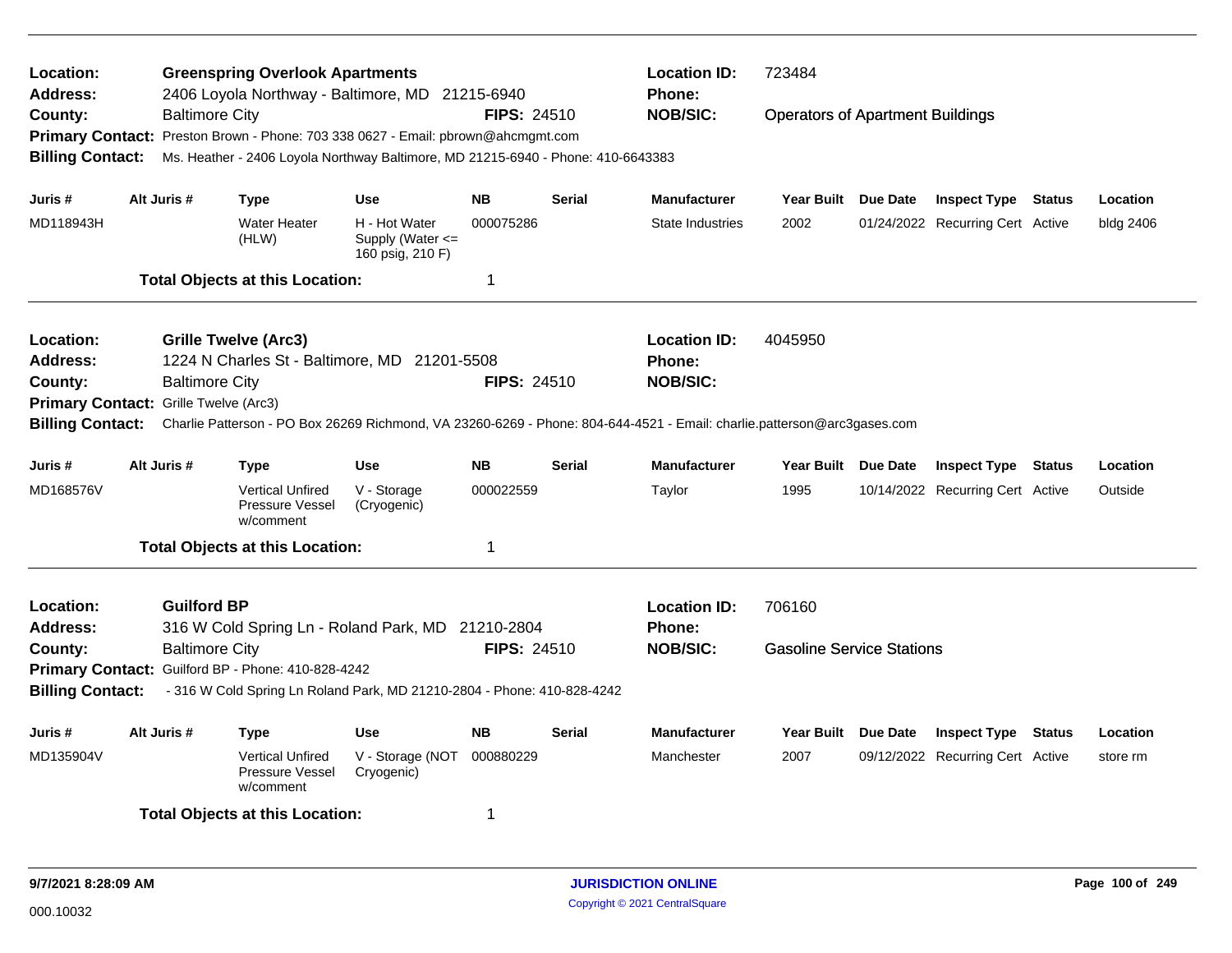| Location:<br>Address:        |                                                                                                                                                                                                                                                                                                                                                                                                                                                                                                                                             |                       | <b>H&amp;H Automotive Service &amp; Repair</b><br>4010 Southwestern Blvd - Baltimore, MD |                                                           | 21229-5424          |               | <b>Location ID:</b><br><b>Phone:</b>                                                                                          | 710589                                  |          |                                  |               |                           |
|------------------------------|---------------------------------------------------------------------------------------------------------------------------------------------------------------------------------------------------------------------------------------------------------------------------------------------------------------------------------------------------------------------------------------------------------------------------------------------------------------------------------------------------------------------------------------------|-----------------------|------------------------------------------------------------------------------------------|-----------------------------------------------------------|---------------------|---------------|-------------------------------------------------------------------------------------------------------------------------------|-----------------------------------------|----------|----------------------------------|---------------|---------------------------|
| County:                      |                                                                                                                                                                                                                                                                                                                                                                                                                                                                                                                                             | <b>Baltimore City</b> |                                                                                          |                                                           | <b>FIPS: 24510</b>  |               | <b>NOB/SIC:</b>                                                                                                               | <b>General Automotive Repair Shops</b>  |          |                                  |               |                           |
|                              | Keith Heckathorn - Phone: 410-525-3030<br><b>Primary Contact:</b><br><b>Billing Contact:</b><br>Keith Heckathorn - 4010 Southwestern Blvd Baltimore, MD 21229-5424 - Phone: 410-525-3030<br>Alt Juris #<br><b>Use</b><br><b>NB</b><br><b>Serial</b><br><b>Manufacturer</b><br><b>Year Built</b><br><b>Due Date</b><br><b>Inspect Type</b><br><b>Type</b><br>2<br><b>Vertical Unfired</b><br>V - Storage (NOT<br>001102858<br>Manchester<br>2000<br>03/12/2021<br><b>Recurring Cert Active</b><br>Pressure Vessel<br>Cryogenic)<br>w/comment |                       |                                                                                          |                                                           |                     |               |                                                                                                                               |                                         |          |                                  |               |                           |
| Juris #                      |                                                                                                                                                                                                                                                                                                                                                                                                                                                                                                                                             |                       |                                                                                          |                                                           |                     |               |                                                                                                                               |                                         |          |                                  | <b>Status</b> | Location                  |
| MD115806V                    |                                                                                                                                                                                                                                                                                                                                                                                                                                                                                                                                             |                       |                                                                                          |                                                           |                     |               |                                                                                                                               |                                         |          |                                  |               | Shop                      |
|                              |                                                                                                                                                                                                                                                                                                                                                                                                                                                                                                                                             |                       | <b>Total Objects at this Location:</b>                                                   |                                                           |                     |               |                                                                                                                               |                                         |          |                                  |               |                           |
| Location:<br><b>Address:</b> |                                                                                                                                                                                                                                                                                                                                                                                                                                                                                                                                             |                       | <b>HABC - Allendale Apartments</b>                                                       | 3600 W Franklin St - Baltimore, MD 21229-2959             |                     |               | <b>Location ID:</b><br><b>Phone:</b>                                                                                          | 702462                                  |          |                                  |               |                           |
| County:                      |                                                                                                                                                                                                                                                                                                                                                                                                                                                                                                                                             | <b>Baltimore City</b> |                                                                                          |                                                           | <b>FIPS: 24510</b>  |               | <b>NOB/SIC:</b>                                                                                                               | <b>Operators of Apartment Buildings</b> |          |                                  |               |                           |
| <b>Primary Contact:</b>      | Hazel Jenkins - Phone: 410-500-4466 - Email: hjenkins@enterpriseresidential.org                                                                                                                                                                                                                                                                                                                                                                                                                                                             |                       |                                                                                          |                                                           |                     |               |                                                                                                                               |                                         |          |                                  |               |                           |
| <b>Billing Contact:</b>      |                                                                                                                                                                                                                                                                                                                                                                                                                                                                                                                                             |                       |                                                                                          |                                                           |                     |               | Hazel Jenkins - 3600 W Franklin St Baltimore, MD 21229-2959 - Phone: 410-500-4466 - Email: hjenkins@enterpriseresidential.org |                                         |          |                                  |               |                           |
| Juris #                      | Alt Juris #                                                                                                                                                                                                                                                                                                                                                                                                                                                                                                                                 |                       | <b>Type</b>                                                                              | Use                                                       | <b>NB</b>           | <b>Serial</b> | <b>Manufacturer</b>                                                                                                           | <b>Year Built</b>                       | Due Date | <b>Inspect Type</b>              | <b>Status</b> | Location                  |
| MD158273H                    |                                                                                                                                                                                                                                                                                                                                                                                                                                                                                                                                             |                       | <b>Vertical Water</b><br>Tube                                                            | H - Hot Water<br>Heat (Water $\leq$<br>160 psig, 250 F)   | 000074035           | G-16-0594     | Aerco                                                                                                                         | 2016                                    |          | 01/19/2023 Recurring Cert Active |               | Pump Room/<br>Mechanical  |
| MD158274H                    |                                                                                                                                                                                                                                                                                                                                                                                                                                                                                                                                             |                       | <b>Vertical Water</b><br>Tube                                                            | H - Hot Water<br>Heat (Water $\leq$<br>160 psig, 250 F)   | 000074034 G-16-0593 |               | Aerco                                                                                                                         | 2016                                    |          | 01/19/2023 Recurring Cert Active |               | Pump<br>Room/Mechanica    |
| MD168101H                    |                                                                                                                                                                                                                                                                                                                                                                                                                                                                                                                                             |                       | <b>Water Heater</b><br>(HLW)                                                             | H - Hot Water<br>Supply (Water $\leq$<br>160 psig, 210 F) | 000257305 257305    |               | A O Smith                                                                                                                     | 2019                                    |          | 01/19/2023 Recurring Cert Active |               | Pump Room /<br>Mechanical |
| MD168650H                    |                                                                                                                                                                                                                                                                                                                                                                                                                                                                                                                                             |                       | <b>Water Heater</b><br>(HLW)                                                             | H - Hot Water<br>Supply (Water <=<br>160 psig, 210 F)     | 000257310 257310    |               | A O Smith                                                                                                                     | 2019                                    |          | 01/20/2023 Recurring Cert Active |               | Pump Room /<br>Mechanical |
|                              |                                                                                                                                                                                                                                                                                                                                                                                                                                                                                                                                             |                       | <b>Total Objects at this Location:</b>                                                   |                                                           | 4                   |               |                                                                                                                               |                                         |          |                                  |               |                           |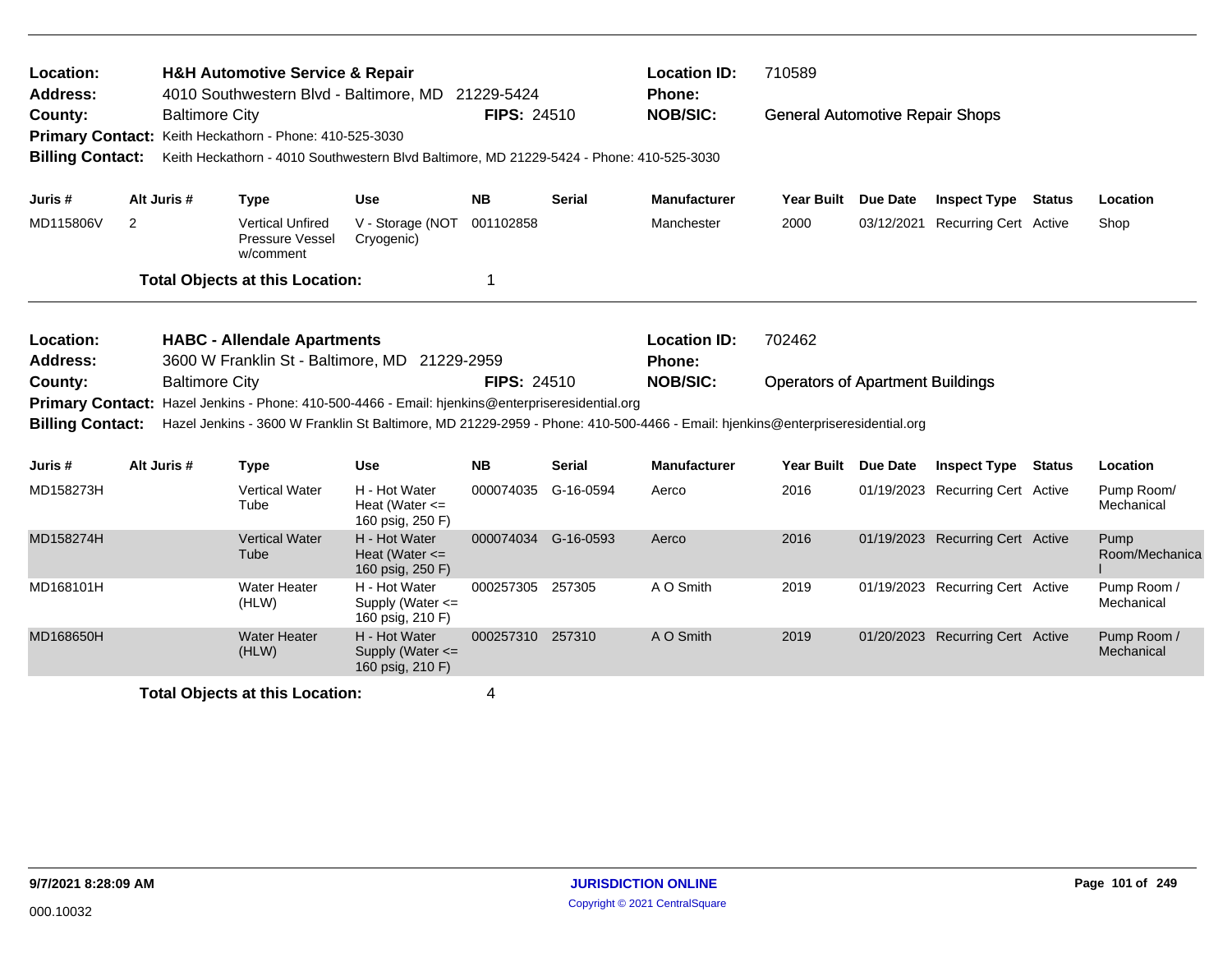| Location: | HABC - J. Van Story Branch Apts.                                                                |                    | <b>Location ID:</b> | 728724                                  |
|-----------|-------------------------------------------------------------------------------------------------|--------------------|---------------------|-----------------------------------------|
| Address:  | 11 W 20th St - Baltimore, MD 21218-6050                                                         |                    | Phone:              |                                         |
| County:   | <b>Baltimore City</b>                                                                           | <b>FIPS: 24510</b> | NOB/SIC:            | <b>Operators of Apartment Buildings</b> |
|           | Primary Contact: Martial Nowa - Cell: 202-372-7821 - Email: martial.nowa@habc.org               |                    |                     |                                         |
|           | Billing Contact: Calvin Baker - 417 E Fayette St Baltimore, MD 21202-3431 - Phone: 410-396-3287 |                    |                     |                                         |

| Juris #   | Alt Juris #         | <b>Type</b>                            | <b>Use</b>                                              | <b>NB</b> | <b>Serial</b> | <b>Manufacturer</b> | <b>Year Built</b> | Due Date   | <b>Inspect Type</b>              | <b>Status</b> | Location  |
|-----------|---------------------|----------------------------------------|---------------------------------------------------------|-----------|---------------|---------------------|-------------------|------------|----------------------------------|---------------|-----------|
| MD168102H | Boiler 1            | <b>Horizontal Water</b><br>Tube        | H - Hot Water<br>Heat (Water $\leq$<br>160 psig, 250 F) | 000005777 |               | <b>HFTC</b>         | 2018              |            | 04/16/2023 Recurring Cert Active |               | Penthouse |
| MD168103H | Boiler <sub>2</sub> | <b>Horizontal Water</b><br>Tube        | H - Hot Water<br>Heat (Water $\leq$<br>160 psig, 250 F) | 000005647 |               | <b>HFTC</b>         | 2018              | 04/16/2023 | <b>Recurring Cert Active</b>     |               | Penthouse |
| MD168104H | Boiler 3            | <b>Horizontal Water</b><br>Tube        | H - Hot Water<br>Heat (Water $\leq$<br>160 psig, 250 F) | 000005552 |               | <b>HFTC</b>         | 2018              |            | 04/16/2023 Recurring Cert Active |               | Penthouse |
| MD168105H | Boiler 4            | <b>Horizontal Water</b><br>Tube        | H - Hot Water<br>Heat (Water $\leq$<br>160 psig, 250 F) | 000005689 |               | Endura Plus 2000    | 2018              | 04/16/2023 | Recurring Cert Active            |               | Penthouse |
| MD168106H | Boiler 5            | <b>Horizontal Water</b><br>Tube        | H - Hot Water<br>Heat (Water $\leq$<br>160 psig, 250 F) | 000005656 |               | <b>HFTC</b>         | 2018              | 04/16/2023 | <b>Recurring Cert Active</b>     |               | Penthouse |
| MD168107H | Boiler <sub>6</sub> | <b>Horizontal Water</b><br>Tube        | H - Hot Water<br>Heat (Water $\leq$<br>160 psig, 250 F) | 000005679 |               | <b>HFTC</b>         | 2018              | 04/16/2023 | <b>Recurring Cert Active</b>     |               | Penthouse |
|           |                     | <b>Total Objects at this Location:</b> |                                                         | 6         |               |                     |                   |            |                                  |               |           |
|           |                     |                                        |                                                         |           |               |                     |                   |            |                                  |               |           |
| Location: |                     | <b>HABC - Lanvale Building</b>         |                                                         |           |               | <b>Location ID:</b> | 716165            |            |                                  |               |           |

| LUUQUUI.        | <b>TIADU - Lativale Dulluilly</b>                                                                                               |                    | LUCQUUII ID.  | 7.10.100                                |
|-----------------|---------------------------------------------------------------------------------------------------------------------------------|--------------------|---------------|-----------------------------------------|
| <b>Address:</b> | 1600 Rutland Ave - Baltimore, MD 21213-2469                                                                                     |                    | <b>Phone:</b> | 410-675-0540                            |
| County:         | <b>Baltimore City</b>                                                                                                           | <b>FIPS: 24510</b> | NOB/SIC:      | <b>Operators of Apartment Buildings</b> |
|                 | <b>Primary Contact: HABC - Lanvale Building</b>                                                                                 |                    |               |                                         |
|                 | Billing Contact: Martial Nowa - 3701 Duncanwood Ln Baltimore, MD 21213-4017 - Cell: 202-372-7821 - Email: martial.nowa@habc.org |                    |               |                                         |

| Juris #   | Alt Juris # | Type                                   | Use                                         | <b>NB</b> | <b>Serial</b> | <b>Manufacturer</b> | Year Built Due Date | <b>Inspect Type</b>              | <b>Status</b> | Location     |
|-----------|-------------|----------------------------------------|---------------------------------------------|-----------|---------------|---------------------|---------------------|----------------------------------|---------------|--------------|
| MD112799H |             | Cast Iron                              | H - Steam Heat<br>(Steam $\leq$ 15<br>psig) |           |               | <b>Burnham</b>      | 2002                | 08/11/2017 Recurring Cert Active |               | <b>B</b> lrm |
|           |             | <b>Total Objects at this Location:</b> |                                             |           |               |                     |                     |                                  |               |              |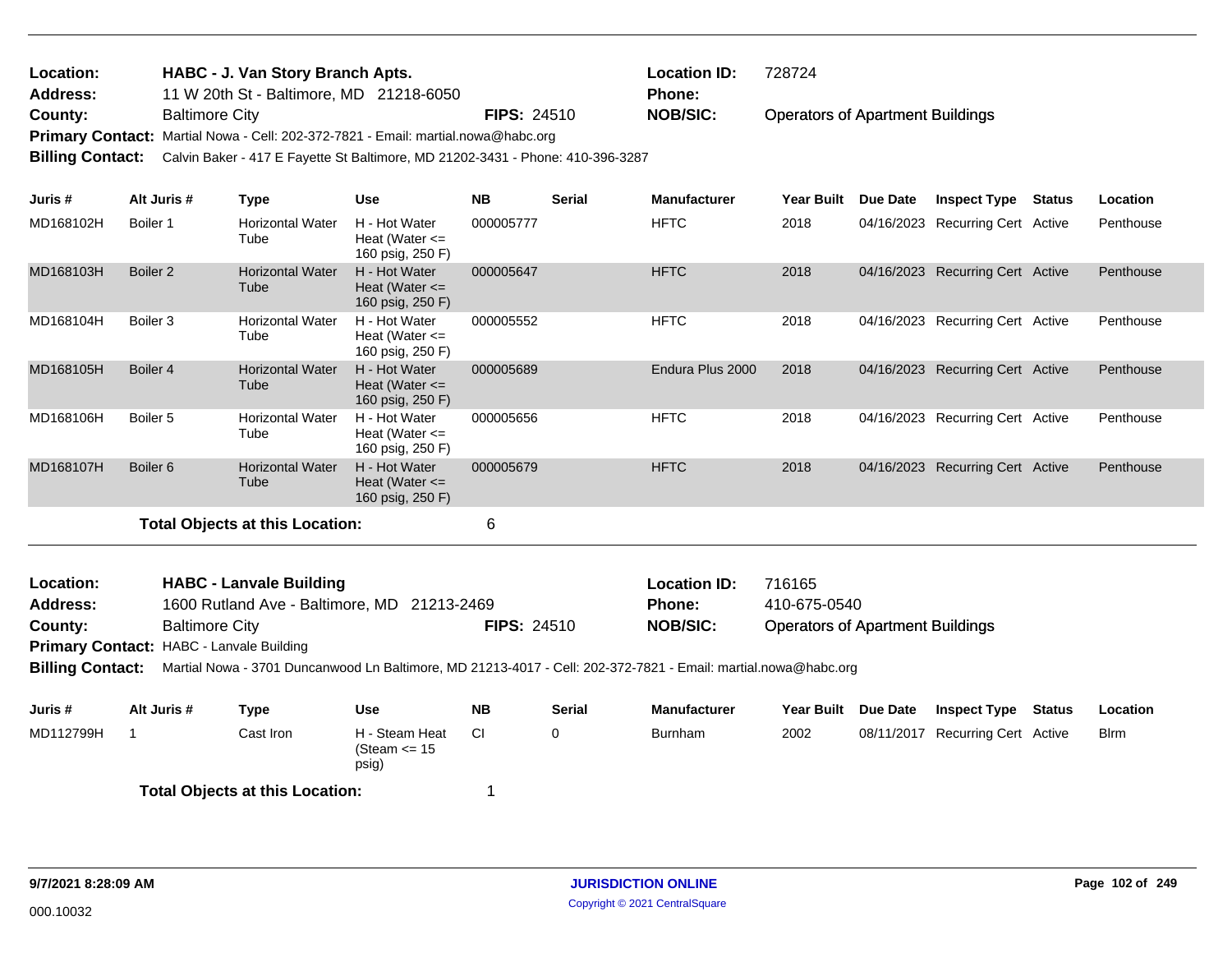| Location:               |                                                             |                       |                                                                                                                                                                                                                                                                                                                                                                                                                                                                                                                                                                                                                                                                                                                          |                                                                                   |                    |               | <b>Location ID:</b> | 716332                                  |                 |                                  |                    |
|-------------------------|-------------------------------------------------------------|-----------------------|--------------------------------------------------------------------------------------------------------------------------------------------------------------------------------------------------------------------------------------------------------------------------------------------------------------------------------------------------------------------------------------------------------------------------------------------------------------------------------------------------------------------------------------------------------------------------------------------------------------------------------------------------------------------------------------------------------------------------|-----------------------------------------------------------------------------------|--------------------|---------------|---------------------|-----------------------------------------|-----------------|----------------------------------|--------------------|
| Address:                |                                                             |                       |                                                                                                                                                                                                                                                                                                                                                                                                                                                                                                                                                                                                                                                                                                                          |                                                                                   |                    |               | Phone:              |                                         |                 |                                  |                    |
| County:                 |                                                             |                       |                                                                                                                                                                                                                                                                                                                                                                                                                                                                                                                                                                                                                                                                                                                          |                                                                                   |                    |               | <b>NOB/SIC:</b>     | <b>Operators of Apartment Buildings</b> |                 |                                  |                    |
|                         | Alt Juris #<br><b>Use</b><br>Type<br>Cast Iron<br>Cast Iron |                       |                                                                                                                                                                                                                                                                                                                                                                                                                                                                                                                                                                                                                                                                                                                          |                                                                                   |                    |               |                     |                                         |                 |                                  |                    |
| <b>Billing Contact:</b> |                                                             |                       | <b>HABC - Laurens House</b><br>1330 Laurens St - Baltimore, MD 21217-2700<br><b>Baltimore City</b><br><b>FIPS: 24510</b><br>Primary Contact: Martial Nowa - Cell: 202-372-7821 - Email: martial.nowa@habc.org<br>Calvin Baker - 417 E Fayette St Baltimore, MD 21202-3431 - Phone: 410-396-3287<br><b>NB</b><br><b>Serial</b><br><b>Manufacturer</b><br>H - Hot Water<br>CI.<br>Weil-McLain<br>Heat (Water $\leq$<br>160 psig, 250 F)<br>H - Hot Water<br>CI.<br>Weil-McLain<br>Heat (Water $\leq$<br>160 psig, 250 F)<br>$\overline{2}$<br><b>Total Objects at this Location:</b><br><b>HABC - Pleasant View Gardens Senior Center</b><br><b>Location ID:</b><br>110 N Central Ave - Baltimore, MD 21202-4714<br>Phone: |                                                                                   |                    |               |                     |                                         |                 |                                  |                    |
| Juris #                 |                                                             |                       |                                                                                                                                                                                                                                                                                                                                                                                                                                                                                                                                                                                                                                                                                                                          |                                                                                   |                    |               |                     | Year Built Due Date                     |                 | <b>Inspect Type Status</b>       | Location           |
|                         |                                                             |                       |                                                                                                                                                                                                                                                                                                                                                                                                                                                                                                                                                                                                                                                                                                                          |                                                                                   |                    |               |                     |                                         |                 |                                  |                    |
| MD118474H               |                                                             |                       |                                                                                                                                                                                                                                                                                                                                                                                                                                                                                                                                                                                                                                                                                                                          |                                                                                   |                    |               |                     | 2003                                    |                 | 08/20/2019 Recurring Cert Active | <b>Boiler Room</b> |
| MD118475H               |                                                             |                       |                                                                                                                                                                                                                                                                                                                                                                                                                                                                                                                                                                                                                                                                                                                          |                                                                                   |                    |               |                     | 2003                                    |                 | 08/20/2019 Recurring Cert Active | <b>Boiler Room</b> |
|                         |                                                             |                       |                                                                                                                                                                                                                                                                                                                                                                                                                                                                                                                                                                                                                                                                                                                          |                                                                                   |                    |               |                     |                                         |                 |                                  |                    |
| Location:               |                                                             |                       |                                                                                                                                                                                                                                                                                                                                                                                                                                                                                                                                                                                                                                                                                                                          |                                                                                   |                    |               |                     | 2451162                                 |                 |                                  |                    |
| <b>Address:</b>         |                                                             |                       |                                                                                                                                                                                                                                                                                                                                                                                                                                                                                                                                                                                                                                                                                                                          |                                                                                   |                    |               |                     |                                         |                 |                                  |                    |
| County:                 |                                                             | <b>Baltimore City</b> |                                                                                                                                                                                                                                                                                                                                                                                                                                                                                                                                                                                                                                                                                                                          |                                                                                   | <b>FIPS: 24510</b> |               | <b>NOB/SIC:</b>     | <b>Operators of Apartment Buildings</b> |                 |                                  |                    |
|                         |                                                             |                       |                                                                                                                                                                                                                                                                                                                                                                                                                                                                                                                                                                                                                                                                                                                          | Primary Contact: Martial Nowa - Cell: 202-372-7821 - Email: martial.nowa@habc.org |                    |               |                     |                                         |                 |                                  |                    |
| <b>Billing Contact:</b> |                                                             |                       |                                                                                                                                                                                                                                                                                                                                                                                                                                                                                                                                                                                                                                                                                                                          | Calvin Baker - 417 E Fayette St Baltimore, MD 21202-3431 - Phone: 410-396-3287    |                    |               |                     |                                         |                 |                                  |                    |
|                         |                                                             |                       |                                                                                                                                                                                                                                                                                                                                                                                                                                                                                                                                                                                                                                                                                                                          |                                                                                   |                    |               |                     |                                         |                 |                                  |                    |
| Juris #                 | Alt Juris #                                                 |                       | <b>Type</b>                                                                                                                                                                                                                                                                                                                                                                                                                                                                                                                                                                                                                                                                                                              | Use                                                                               | <b>NB</b>          | <b>Serial</b> | <b>Manufacturer</b> | Year Built                              | <b>Due Date</b> | <b>Inspect Type Status</b>       | Location           |
| MD143005H               |                                                             |                       | <b>Water Heater</b><br>(HLW)                                                                                                                                                                                                                                                                                                                                                                                                                                                                                                                                                                                                                                                                                             | H - Hot Water<br>Supply (Water $\leq$<br>160 psig, 210 F)                         | 000165189          |               | A O Smith           | 2011                                    |                 | 08/26/2019 Recurring Cert Active | <b>Boiler Room</b> |
| MD143006H               |                                                             |                       | <b>Water Heater</b>                                                                                                                                                                                                                                                                                                                                                                                                                                                                                                                                                                                                                                                                                                      | H - Hot Water                                                                     | 000164630          |               | A O Smith           | 2011                                    |                 | 08/26/2019 Recurring Cert Active | <b>Boiler Room</b> |
|                         |                                                             |                       | (HLW)                                                                                                                                                                                                                                                                                                                                                                                                                                                                                                                                                                                                                                                                                                                    | Supply (Water $\leq$<br>160 psig, 210 F)                                          |                    |               |                     |                                         |                 |                                  |                    |
| MD158293H               |                                                             |                       | Cast Iron                                                                                                                                                                                                                                                                                                                                                                                                                                                                                                                                                                                                                                                                                                                | H - Hot Water<br>Heat (Water $\leq$<br>160 psig, 250 F)                           | CI <sub>1</sub>    | 11745022      | <b>BFC</b>          | 2015                                    |                 | 08/31/2019 Recurring Cert Active | <b>Blrm</b>        |
| MD158294H               |                                                             |                       | Cast Iron                                                                                                                                                                                                                                                                                                                                                                                                                                                                                                                                                                                                                                                                                                                | H - Hot Water<br>Heat (Water $\leq$<br>160 psig, 250 F)                           | CI <sub>2</sub>    | 11745023      | <b>BFC</b>          | 2015                                    |                 | 08/31/2019 Recurring Cert Active | <b>Blrm</b>        |
| MD158295H               |                                                             |                       | Water Heater<br>(HLW)                                                                                                                                                                                                                                                                                                                                                                                                                                                                                                                                                                                                                                                                                                    | H - Hot Water<br>Supply (Water $\leq$<br>160 psig, 210 F)                         | 000210822          |               | A O Smith           | 2015                                    |                 | 08/31/2019 Recurring Cert Active | Blrm               |
| MD158296H               |                                                             |                       | <b>Water Heater</b><br>(HLW)                                                                                                                                                                                                                                                                                                                                                                                                                                                                                                                                                                                                                                                                                             | H - Hot Water<br>Supply (Water $\leq$<br>160 psig, 210 F)                         | 000210824          |               | A O Smith           | 2015                                    |                 | 08/31/2019 Recurring Cert Active | <b>Blrm</b>        |
| MD158297V               |                                                             |                       | Heat Exchanger -<br>Shell and Tube                                                                                                                                                                                                                                                                                                                                                                                                                                                                                                                                                                                                                                                                                       | V - Storage (NOT 000067919<br>Cryogenic)                                          |                    |               | Carrier             | 2016                                    |                 | 08/31/2019 Recurring Cert Active | <b>Blrm</b>        |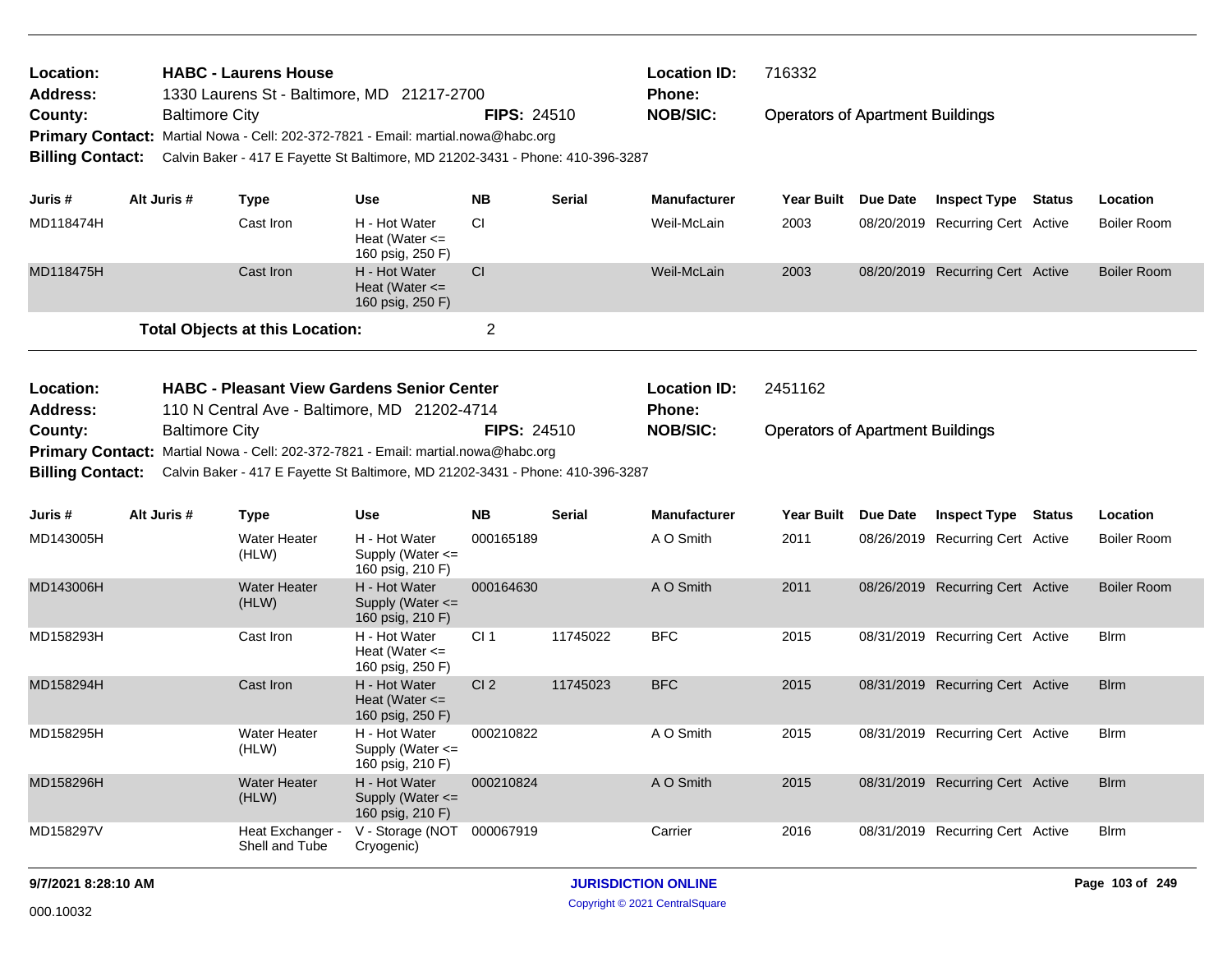| Juris #                                                            | Alt Juris #                                                                                                                                                  | <b>Type</b>                                             | <b>Use</b>                                                                                                                                                                                                                                | <b>NB</b>       | <b>Serial</b> | <b>Manufacturer</b> | Year Built Due Date |  | <b>Inspect Type</b>              | <b>Status</b> | Location    |
|--------------------------------------------------------------------|--------------------------------------------------------------------------------------------------------------------------------------------------------------|---------------------------------------------------------|-------------------------------------------------------------------------------------------------------------------------------------------------------------------------------------------------------------------------------------------|-----------------|---------------|---------------------|---------------------|--|----------------------------------|---------------|-------------|
| MD158298V                                                          |                                                                                                                                                              | Heat Exchanger -<br>Shell and Tube                      | V - Storage (NOT<br>Cryogenic)                                                                                                                                                                                                            | 000068815       |               | Carrier             | 2016                |  | 08/31/2019 Recurring Cert Active |               | <b>Blrm</b> |
|                                                                    |                                                                                                                                                              | <b>Total Objects at this Location:</b>                  |                                                                                                                                                                                                                                           | 8               |               |                     |                     |  |                                  |               |             |
| Location:<br><b>Address:</b><br>County:<br><b>Billing Contact:</b> | <b>HABC - Poe Homes</b><br>800 W Lexington St - Baltimore, MD 21201-1123<br><b>Baltimore City</b><br>Primary Contact: HABC - Poe Homes - Phone: 410-669-2290 |                                                         | <b>Location ID:</b><br>721577<br>Phone:<br>410-669-2290<br><b>NOB/SIC:</b><br><b>FIPS: 24510</b><br><b>Operators of Apartment Buildings</b><br>Facility Manager - 800 W Lexington St Ste 6 Baltimore, MD 21201-1123 - Phone: 410-669-2290 |                 |               |                     |                     |  |                                  |               |             |
| Juris #                                                            | Alt Juris #                                                                                                                                                  | <b>Type</b>                                             | Use                                                                                                                                                                                                                                       | <b>NB</b>       | <b>Serial</b> | <b>Manufacturer</b> | Year Built Due Date |  | <b>Inspect Type Status</b>       |               | Location    |
| MD166760H                                                          |                                                                                                                                                              | Water Tube<br>Coiled (NOT<br>Flueless Hi<br>Efficiency) | H - Hot Water<br>Supply (Water <=<br>160 psig, 210 F)                                                                                                                                                                                     | 000252555       |               | A O Smith           | 2018                |  | 06/04/2022 Recurring Cert Active |               | <b>BLRM</b> |
| MD166761H                                                          |                                                                                                                                                              | <b>Water Heater</b><br>(HLW)                            | H - Hot Water<br>Supply (Water <=<br>160 psig, 210 F)                                                                                                                                                                                     | 000244530       |               | A O Smith           | 2018                |  | 06/04/2022 Recurring Cert Active |               | <b>BLRM</b> |
| MD166762H                                                          |                                                                                                                                                              | <b>Water Heater</b><br>(HLW)                            | H - Hot Water<br>Supply (Water <=<br>160 psig, 210 F)                                                                                                                                                                                     | 000245405       |               | A O Smith           | 2018                |  | 06/04/2022 Recurring Cert Active |               | <b>BLRM</b> |
| MD166763H                                                          |                                                                                                                                                              | <b>Water Heater</b><br>(HLW)                            | H - Hot Water<br>Supply (Water <=<br>160 psig, 210 F)                                                                                                                                                                                     | 000010214 13214 |               | Intellihot          | 2020                |  | 08/12/2022 Recurring Cert Active |               | <b>BLRM</b> |
| MD166764H                                                          |                                                                                                                                                              | <b>Water Heater</b><br>(HLW)                            | H - Hot Water<br>Supply (Water <=<br>160 psig, 210 F)                                                                                                                                                                                     | 000009400 12400 |               | Intellihot          | 2019                |  | 08/13/2022 Recurring Cert Active |               | <b>BLRM</b> |
| MD166765H                                                          |                                                                                                                                                              | <b>Water Heater</b><br>(HLW)                            | H - Hot Water<br>Supply (Water <=<br>160 psig, 210 F)                                                                                                                                                                                     | 000010315 13315 |               | Intellihot          | 2020                |  | 08/13/2022 Recurring Cert Active |               | <b>BLRM</b> |
| MD166766H                                                          |                                                                                                                                                              | <b>Water Heater</b><br>(HLW)                            | H - Hot Water<br>Supply (Water <=<br>160 psig, 210 F)                                                                                                                                                                                     | 000010235 13235 |               | Intellihot          | 2020                |  | 08/13/2022 Recurring Cert Active |               | <b>BLRM</b> |
|                                                                    |                                                                                                                                                              | <b>Total Objects at this Location:</b>                  |                                                                                                                                                                                                                                           | $\overline{7}$  |               |                     |                     |  |                                  |               |             |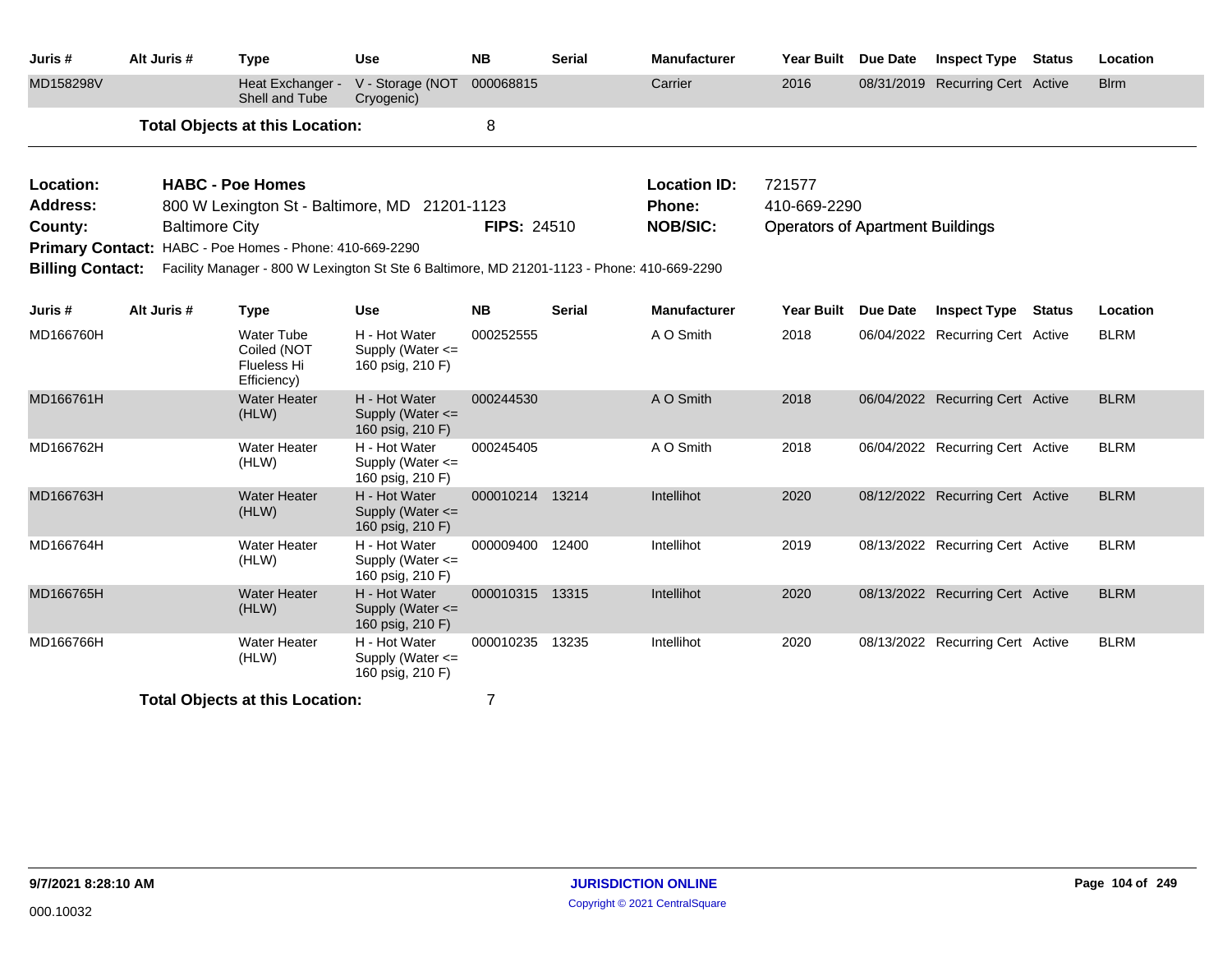| Location:               | <b>HABC - Rosemont Tower</b>                                                      |                    | <b>Location ID:</b> | 723387                                    |  |  |  |  |  |  |  |
|-------------------------|-----------------------------------------------------------------------------------|--------------------|---------------------|-------------------------------------------|--|--|--|--|--|--|--|
| Address:                | 740 Poplar Grove St - Baltimore, MD 21216-4630                                    |                    | <b>Phone:</b>       | 410-396-7400                              |  |  |  |  |  |  |  |
| County:                 | <b>Baltimore City</b>                                                             | <b>FIPS: 24510</b> | <b>NOB/SIC:</b>     | <b>Administration of Housing Programs</b> |  |  |  |  |  |  |  |
|                         | Primary Contact: Martial Nowa - Cell: 202-372-7821 - Email: martial.nowa@habc.org |                    |                     |                                           |  |  |  |  |  |  |  |
| <b>Billing Contact:</b> | Calvin Baker - 417 E Fayette St Baltimore, MD 21202-3431 - Phone: 410-396-3287    |                    |                     |                                           |  |  |  |  |  |  |  |

| Juris #   | Alt Juris # | Type                                   | <b>Use</b>                                                | <b>NB</b> | <b>Serial</b> | <b>Manufacturer</b> | <b>Year Built</b> | Due Date | <b>Inspect Type</b>              | <b>Status</b> | Location                             |
|-----------|-------------|----------------------------------------|-----------------------------------------------------------|-----------|---------------|---------------------|-------------------|----------|----------------------------------|---------------|--------------------------------------|
| MD170022H |             | <b>Horizontal Water</b><br>Tube        | H - Hot Water<br>Heat (Water $\leq$<br>160 psig, 250 F)   | 000006244 |               | <b>HFTC</b>         | 2019              |          | 08/26/2023 Recurring Cert Active |               | Ground Floor<br>Mechanical Rm        |
| MD170023H |             | <b>Horizontal Water</b><br>Tube        | H - Hot Water<br>Heat (Water $\leq$<br>160 psig, 250 F)   | 000006372 |               | <b>HFTC</b>         | 2019              |          | 08/26/2023 Recurring Cert Active |               | Ground Floor<br>Mechanical Rm        |
| MD170024H |             | <b>Horizontal Water</b><br>Tube        | H - Hot Water<br>Heat (Water $\leq$<br>160 psig, 250 F)   | 000006482 |               | <b>HFTC</b>         | 2019              |          | 08/26/2023 Recurring Cert Active |               | Ground Floor<br>Mechanical Rm        |
| MD170025H |             | <b>Horizontal Water</b><br>Tube        | H - Hot Water<br>Heat (Water $\leq$<br>160 psig, 250 F)   | 000006263 |               | <b>HFTC</b>         | 2019              |          | 08/26/2023 Recurring Cert Active |               | Ground Floor<br><b>Mechanical Rm</b> |
| MD170026H |             | Cast Aluminum                          | H - Hot Water<br>Supply (Water $\leq$<br>160 psig, 210 F) | 000010502 |               | <b>CAMUS</b>        | 2020              |          | 08/31/2023 Recurring Cert Active |               | Ground Floor<br>Mechanical Rm        |
| MD170027H |             | Cast Aluminum                          | H - Hot Water<br>Supply (Water $\leq$<br>160 psig, 210 F) | 000010504 |               | <b>CAMUS</b>        | 2020              |          | 08/31/2023 Recurring Cert Active |               | <b>Ground Floor</b><br>Mechanical Rm |
| MD170028H |             | Cast Aluminum                          | H - Hot Water<br>Supply (Water $\leq$<br>160 psig, 210 F) | 000010503 |               | <b>CAMUS</b>        | 2020              |          | 08/31/2023 Recurring Cert Active |               | Ground Floor<br>Mechanical Rm        |
|           |             | <b>Total Objects at this Location:</b> |                                                           |           |               |                     |                   |          |                                  |               |                                      |

| Location:       | <b>HABC - South Baltimore Child Development Center</b>                                          |                    | <b>Location ID:</b> | 725246                         |  |  |  |  |  |  |
|-----------------|-------------------------------------------------------------------------------------------------|--------------------|---------------------|--------------------------------|--|--|--|--|--|--|
| <b>Address:</b> | 2707 Sethlow Rd - Brooklyn, MD 21225-1308                                                       |                    | <b>Phone:</b>       |                                |  |  |  |  |  |  |
| County:         | <b>Baltimore City</b>                                                                           | <b>FIPS: 24510</b> | NOB/SIC:            | <b>Child Day Care Services</b> |  |  |  |  |  |  |
|                 | <b>Primary Contact:</b> Martial Nowa - Cell: 202-372-7821 - Email: martial.nowa@habc.org        |                    |                     |                                |  |  |  |  |  |  |
|                 | Billing Contact: Calvin Baker - 417 E Fayette St Baltimore, MD 21202-3431 - Phone: 410-396-3287 |                    |                     |                                |  |  |  |  |  |  |

| Juris #   | Alt Juris #  | Type                  | Use                                                       | <b>NB</b> | <b>Serial</b> | <b>Manufacturer</b> | Year Built Due Date | <b>Inspect Type</b>              | Status | Location                              |
|-----------|--------------|-----------------------|-----------------------------------------------------------|-----------|---------------|---------------------|---------------------|----------------------------------|--------|---------------------------------------|
| MD088648H | Water Heater | Water Heater<br>(HLW) | H - Hot Water<br>Supply (Water $\leq$<br>160 psig, 210 F) | 000041118 |               | A O Smith           | 1991                | 08/18/2021 Recurring Cert Active |        | <b>Upstairs</b><br>Mechanical<br>Room |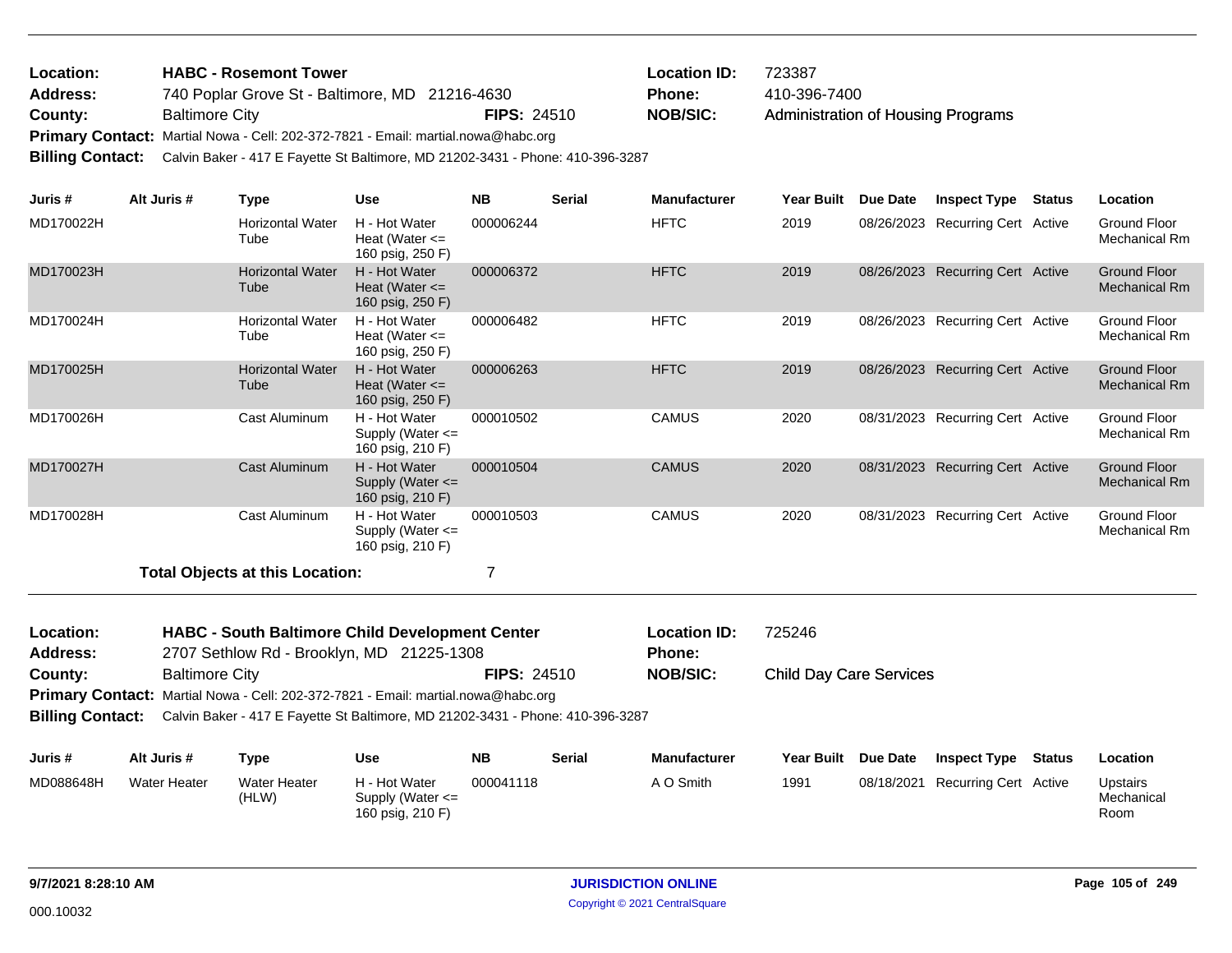| Juris #                            | Alt Juris #           | <b>Type</b>                                                                    | <b>Use</b>                                                                                                                                                             | <b>NB</b>                     | <b>Serial</b>         | <b>Manufacturer</b>                     | Year Built Due Date                     |                 | <b>Inspect Type</b>              | Status | Location                              |
|------------------------------------|-----------------------|--------------------------------------------------------------------------------|------------------------------------------------------------------------------------------------------------------------------------------------------------------------|-------------------------------|-----------------------|-----------------------------------------|-----------------------------------------|-----------------|----------------------------------|--------|---------------------------------------|
| MD151543H                          |                       | <b>Water Tube</b><br>Coiled (NOT<br><b>Flueless Hi</b><br>Efficiency)          | H - Hot Water<br>Heat (Water $\leq$<br>160 psig, 250 F)                                                                                                                | 000033320                     | 081365510             | R B I                                   | 2013                                    |                 | 08/18/2021 Recurring Cert Active |        | <b>Upstairs</b><br>Mechanical<br>Room |
| MD151544H                          | $\overline{2}$        | <b>Water Tube</b><br>Coiled (NOT<br>Flueless Hi<br>Efficiency)                 | H - Hot Water<br>Heat (Water $\leq$<br>160 psig, 250 F)                                                                                                                |                               | 000033319 081365509   | R <sub>B</sub>                          | 2013                                    |                 | 08/18/2021 Recurring Cert Active |        | Upstairs<br>Mechanical<br>Room        |
|                                    |                       | <b>Total Objects at this Location:</b>                                         |                                                                                                                                                                        | 3                             |                       |                                         |                                         |                 |                                  |        |                                       |
| Location:<br><b>Address:</b>       |                       | <b>Hamilton Park Apartments</b><br>6106 Fairdel Ave - Baltimore, MD 21206-2427 |                                                                                                                                                                        | <b>Location ID:</b><br>Phone: | 713117                |                                         |                                         |                 |                                  |        |                                       |
| County:<br><b>Billing Contact:</b> | <b>Baltimore City</b> |                                                                                | Primary Contact: Pamela Hampton - Phone: 410-254-2569 - Email: phampton@wpmllc.com<br>Ida Habib - TH - 6136 Fairdel Ave Baltimore, MD 21206-2427 - Phone: 410-254-2569 | <b>FIPS: 24510</b>            | <b>NOB/SIC:</b>       | <b>Operators of Apartment Buildings</b> |                                         |                 |                                  |        |                                       |
| Juris #                            | Alt Juris #           | Type                                                                           | <b>Use</b>                                                                                                                                                             | <b>NB</b>                     | <b>Serial</b>         | <b>Manufacturer</b>                     | Year Built Due Date                     |                 | <b>Inspect Type Status</b>       |        | Location                              |
| MD145662H                          |                       | <b>Water Tube</b><br>Coiled (NOT<br><b>Flueless Hi</b><br>Efficiency)          | H - Hot Water<br>Supply (Water $\leq$<br>160 psig, 250 F)                                                                                                              |                               | 000C27822 1012M000259 | A O Smith                               | 2010                                    |                 | 05/05/2021 Recurring Cert Active |        | Meter Room                            |
|                                    |                       | <b>Total Objects at this Location:</b>                                         |                                                                                                                                                                        | $\mathbf 1$                   |                       |                                         |                                         |                 |                                  |        |                                       |
| Location:<br><b>Address:</b>       |                       | <b>Hamilton Park Apartments</b>                                                | 6114 Fairdel Ave - Baltimore, MD 21206-2431                                                                                                                            |                               |                       | <b>Location ID:</b><br>Phone:           | 713118                                  |                 |                                  |        |                                       |
| County:                            | <b>Baltimore City</b> |                                                                                |                                                                                                                                                                        | <b>FIPS: 24510</b>            |                       | <b>NOB/SIC:</b>                         | <b>Operators of Apartment Buildings</b> |                 |                                  |        |                                       |
| <b>Billing Contact:</b>            |                       |                                                                                | Primary Contact: Pamela Hampton - Phone: 410-254-2569 - Email: phampton@wpmllc.com<br>Ida Habib - TH - 6136 Fairdel Ave Baltimore, MD 21206-2427 - Phone: 410-254-2569 |                               |                       |                                         |                                         |                 |                                  |        |                                       |
| Juris #                            | Alt Juris #           | Type                                                                           | <b>Use</b>                                                                                                                                                             | <b>NB</b>                     | <b>Serial</b>         | <b>Manufacturer</b>                     | Year Built                              | <b>Due Date</b> | <b>Inspect Type Status</b>       |        | Location                              |
| MD133104H                          |                       | <b>Water Tube</b><br>Coiled (NOT<br><b>Flueless Hi</b><br>Efficiency)          | H - Hot Water<br>Supply (Water <=<br>160 psig, 250 F)                                                                                                                  | 000C21341                     | 0824M000955           | A O Smith                               | 2008                                    | 05/05/2021      | <b>Recurring Cert Active</b>     |        | Meter Room                            |
|                                    |                       | <b>Total Objects at this Location:</b>                                         |                                                                                                                                                                        | -1                            |                       |                                         |                                         |                 |                                  |        |                                       |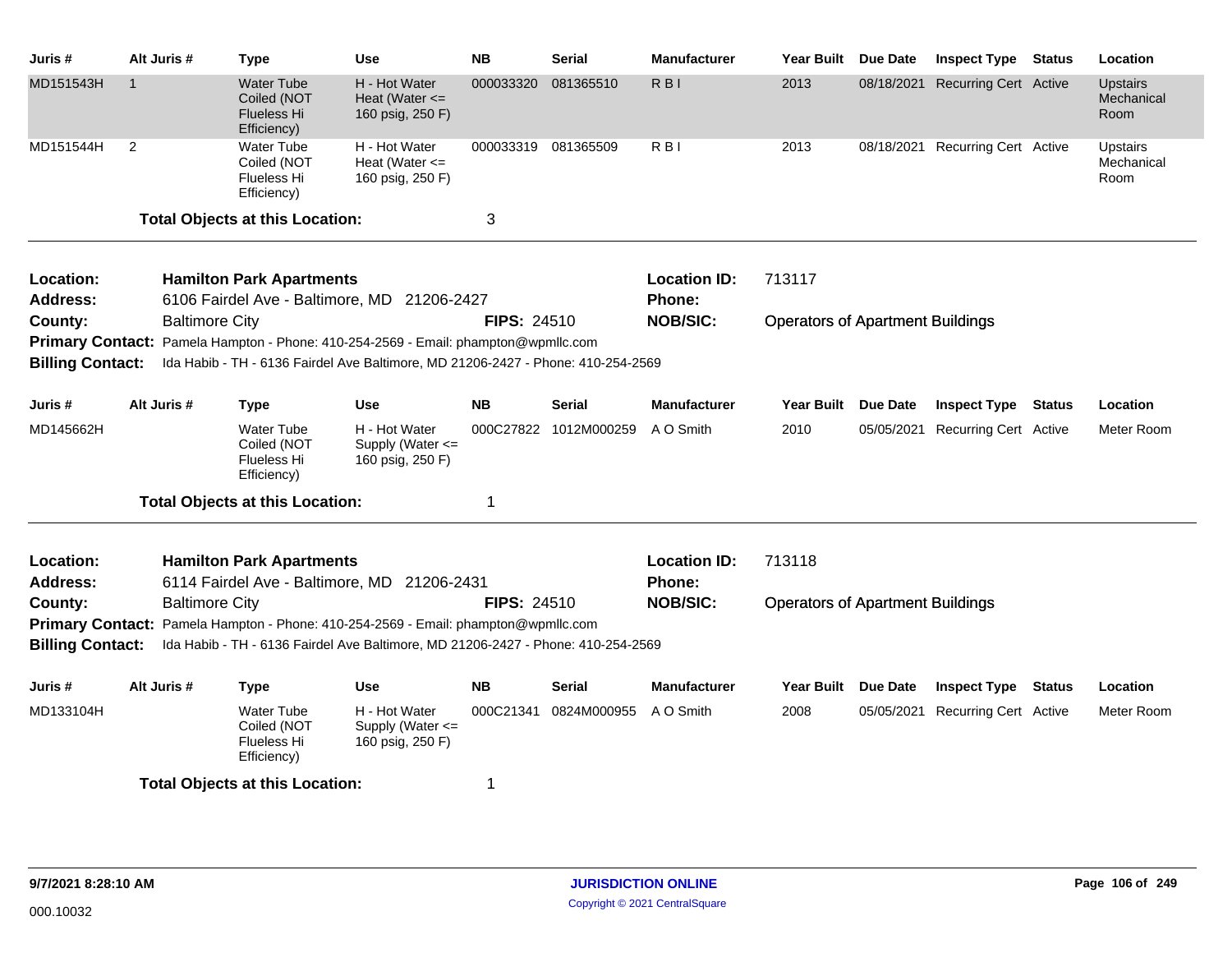| Location:<br>Address:<br>County:<br><b>Primary Contact:</b><br><b>Billing Contact:</b>                                        |             | <b>Baltimore City</b> | <b>Hamilton Park Apartments</b>                                | 6122 Fairdel Ave - Baltimore, MD 21206-2460<br>Pamela Hampton - Phone: 410-254-2569 - Email: phampton@wpmllc.com<br>Ida Habib - TH - 6136 Fairdel Ave Baltimore, MD 21206-2427 - Phone: 410-254-2569 | <b>FIPS: 24510</b> |                                 | <b>Location ID:</b><br>Phone:<br><b>NOB/SIC:</b> | 3943626                                 |  |                                                  |               |                    |
|-------------------------------------------------------------------------------------------------------------------------------|-------------|-----------------------|----------------------------------------------------------------|------------------------------------------------------------------------------------------------------------------------------------------------------------------------------------------------------|--------------------|---------------------------------|--------------------------------------------------|-----------------------------------------|--|--------------------------------------------------|---------------|--------------------|
| Juris #                                                                                                                       | Alt Juris # |                       | <b>Type</b>                                                    | <b>Use</b>                                                                                                                                                                                           | <b>NB</b>          | Serial                          | <b>Manufacturer</b>                              | Year Built Due Date                     |  | <b>Inspect Type Status</b>                       |               | Location           |
| MD168109H                                                                                                                     |             |                       | <b>Water Heater</b><br>(HLW)                                   | H - Hot Water<br>Supply (Water <=<br>160 psig, 210 F)                                                                                                                                                | 000051808          |                                 | A O Smith                                        | 2019                                    |  | 03/09/2023 Recurring Cert Active                 |               | <b>Boiler Room</b> |
|                                                                                                                               |             |                       | <b>Total Objects at this Location:</b>                         |                                                                                                                                                                                                      | 1                  |                                 |                                                  |                                         |  |                                                  |               |                    |
| Location:                                                                                                                     |             |                       | <b>Hamilton Park Apartments</b>                                |                                                                                                                                                                                                      |                    |                                 | <b>Location ID:</b>                              | 1978262                                 |  |                                                  |               |                    |
| <b>Address:</b><br>County:                                                                                                    |             | <b>Baltimore City</b> |                                                                | 6124 Fairdel Ave - Baltimore, MD 21206-2436                                                                                                                                                          | <b>FIPS: 24510</b> |                                 | <b>Phone:</b><br><b>NOB/SIC:</b>                 |                                         |  |                                                  |               |                    |
| <b>Operators of Apartment Buildings</b><br>Primary Contact: Pamela Hampton - Phone: 410-254-2569 - Email: phampton@wpmllc.com |             |                       |                                                                |                                                                                                                                                                                                      |                    |                                 |                                                  |                                         |  |                                                  |               |                    |
| <b>Billing Contact:</b>                                                                                                       |             |                       |                                                                | Ida Habib - TH - 6136 Fairdel Ave Baltimore, MD 21206-2427 - Phone: 410-254-2569                                                                                                                     |                    |                                 |                                                  |                                         |  |                                                  |               |                    |
| Juris #                                                                                                                       | Alt Juris # |                       | <b>Type</b>                                                    | <b>Use</b>                                                                                                                                                                                           | <b>NB</b>          | Serial                          | <b>Manufacturer</b>                              | Year Built Due Date                     |  | <b>Inspect Type</b>                              | <b>Status</b> | Location           |
| MD145661H                                                                                                                     |             |                       | <b>Water Tube</b><br>Coiled (NOT<br>Flueless Hi<br>Efficiency) | H - Hot Water<br>Supply (Water <=<br>160 psig, 250 F)                                                                                                                                                |                    | 000C30812 1107M001259           | A O Smith                                        | 2011                                    |  | 05/05/2021 Recurring Cert Active                 |               | Laundry Room       |
|                                                                                                                               |             |                       | <b>Total Objects at this Location:</b>                         |                                                                                                                                                                                                      | -1                 |                                 |                                                  |                                         |  |                                                  |               |                    |
| Location:                                                                                                                     |             |                       | <b>Hamilton Park Apartments</b>                                |                                                                                                                                                                                                      |                    |                                 | <b>Location ID:</b>                              | 713120                                  |  |                                                  |               |                    |
| <b>Address:</b>                                                                                                               |             |                       |                                                                | 6130 Fairdel Ave - Baltimore, MD 21206-2464                                                                                                                                                          | <b>FIPS: 24510</b> |                                 | <b>Phone:</b><br><b>NOB/SIC:</b>                 | 410-254-2569                            |  |                                                  |               |                    |
| County:<br><b>Primary Contact:</b>                                                                                            |             | <b>Baltimore City</b> |                                                                | Pamela Hampton - Phone: 410-254-2569 - Email: phampton@wpmllc.com                                                                                                                                    |                    |                                 |                                                  | <b>Operators of Apartment Buildings</b> |  |                                                  |               |                    |
| <b>Billing Contact:</b>                                                                                                       |             |                       |                                                                | Pamela Hampton - 6136 Fairdel Ave Baltimore, MD 21206-2442 - Phone: 410-254-2569 - Email: phampton@wpmllc.com                                                                                        |                    |                                 |                                                  |                                         |  |                                                  |               |                    |
| Juris #                                                                                                                       | Alt Juris # |                       | <b>Type</b>                                                    | Use                                                                                                                                                                                                  | <b>NB</b>          | <b>Serial</b>                   | <b>Manufacturer</b>                              |                                         |  | Year Built Due Date Inspect Type Status Location |               |                    |
| MD145660H                                                                                                                     |             |                       | <b>Water Tube</b><br>Coiled (NOT<br>Flueless Hi<br>Efficiency) | H - Hot Water<br>Supply (Water <=<br>160 psig, 250 F)                                                                                                                                                |                    | 000C33190 1145M000748 A O Smith |                                                  | 2011                                    |  | 05/05/2021 Recurring Cert Active                 |               | Meter Room         |
|                                                                                                                               |             |                       | <b>Total Objects at this Location:</b>                         |                                                                                                                                                                                                      | 1                  |                                 |                                                  |                                         |  |                                                  |               |                    |
| 9/7/2021 8:28:10 AM                                                                                                           |             |                       |                                                                |                                                                                                                                                                                                      |                    |                                 | <b>JURISDICTION ONLINE</b>                       |                                         |  |                                                  |               | Page 107 of 249    |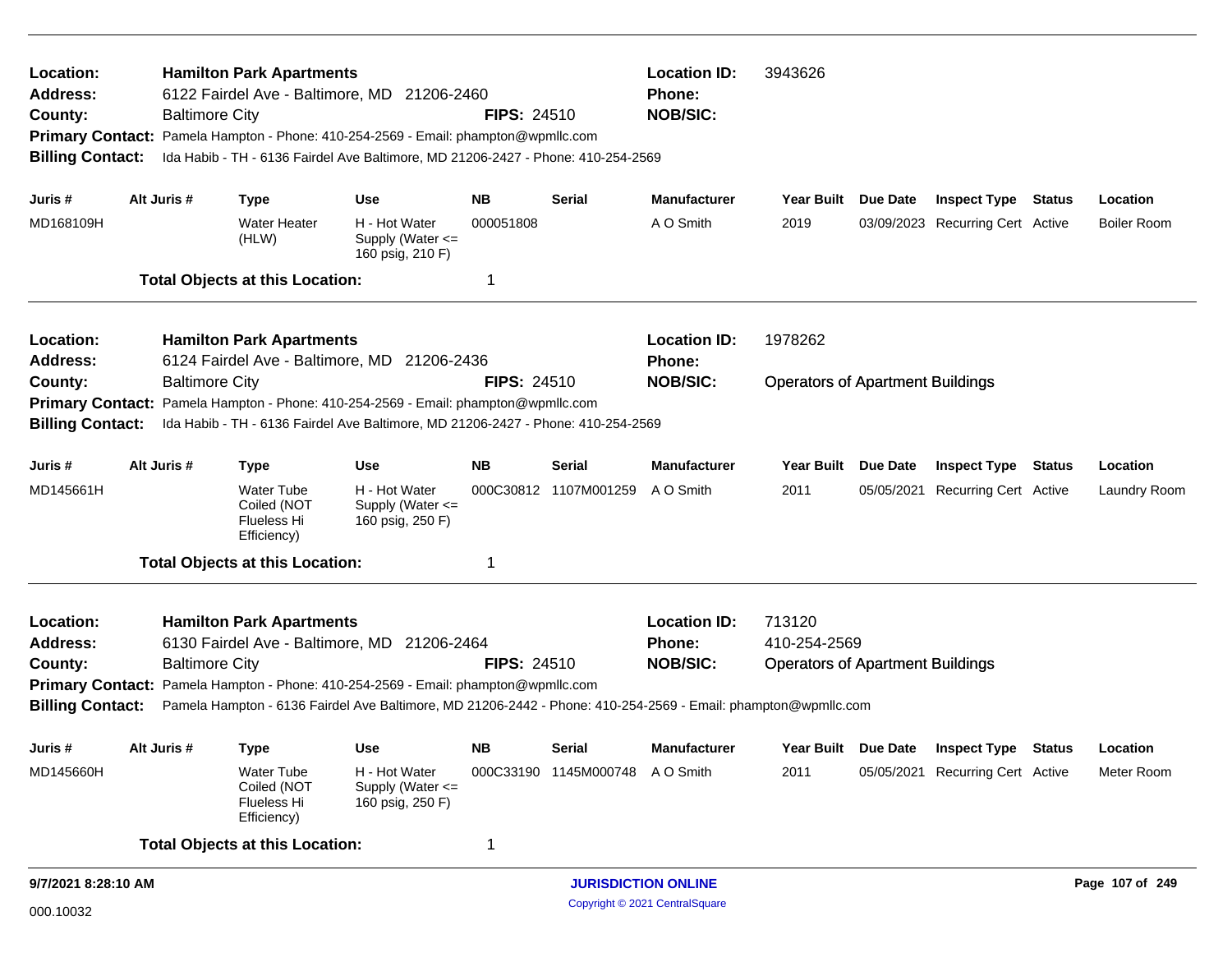| Location:<br><b>Address:</b><br>County:<br><b>Billing Contact:</b>                                                                                                                                                                                                             |  | <b>Hampden Tire</b><br><b>Baltimore City</b> | 1045 W 41st St - Baltimore, MD 21211-1635<br>Primary Contact: Hampden Tire - Phone: 443--872-5878<br>- 1101 W 41st St Baltimore, MD 21211-1637 - Phone: 443--872-5878                                  |                                                       | <b>FIPS: 24510</b> |               | <b>Location ID:</b><br>Phone:<br><b>NOB/SIC:</b>                                                             | 708488<br>443-872-5878                             | Automotive dealers and gasoline service stations |  |                    |
|--------------------------------------------------------------------------------------------------------------------------------------------------------------------------------------------------------------------------------------------------------------------------------|--|----------------------------------------------|--------------------------------------------------------------------------------------------------------------------------------------------------------------------------------------------------------|-------------------------------------------------------|--------------------|---------------|--------------------------------------------------------------------------------------------------------------|----------------------------------------------------|--------------------------------------------------|--|--------------------|
| Juris #                                                                                                                                                                                                                                                                        |  | Alt Juris #                                  | <b>Type</b>                                                                                                                                                                                            | <b>Use</b>                                            | NΒ                 | <b>Serial</b> | <b>Manufacturer</b>                                                                                          | Year Built Due Date                                | <b>Inspect Type Status</b>                       |  | Location           |
| MD049770V                                                                                                                                                                                                                                                                      |  |                                              | Pressure Vessel<br>w/comment                                                                                                                                                                           | Horizontal Unfired V - Storage (NOT<br>Cryogenic)     | 000144108          |               | Scaife                                                                                                       | 1943                                               | 08/29/2020 Recurring Cert Active                 |  | <b>Basement</b>    |
|                                                                                                                                                                                                                                                                                |  |                                              | <b>Total Objects at this Location:</b>                                                                                                                                                                 |                                                       | 1                  |               |                                                                                                              |                                                    |                                                  |  |                    |
| <b>Hampden United Methodist Church</b><br>Location:<br>3451 Falls Rd - Baltimore, MD 21211-2405<br><b>Address:</b><br><b>Baltimore City</b><br><b>FIPS: 24510</b><br>County:<br>Primary Contact: William E. Dehaven Jr. - Phone: 410-833-1574 - Email: hampdenchurch@gmail.com |  |                                              |                                                                                                                                                                                                        |                                                       |                    |               | <b>Location ID:</b><br><b>Phone:</b><br><b>NOB/SIC:</b>                                                      | 713142<br>410-235-0679<br>Membership organizations |                                                  |  |                    |
| <b>Billing Contact:</b>                                                                                                                                                                                                                                                        |  |                                              |                                                                                                                                                                                                        |                                                       |                    |               | John T. Kerr - 3451 Falls Rd Baltimore, MD 21211-2405 - Phone: 410-235-0679 - Email: hampdenchurch@gmail.com |                                                    |                                                  |  |                    |
| Juris #                                                                                                                                                                                                                                                                        |  | Alt Juris #                                  | <b>Type</b>                                                                                                                                                                                            | <b>Use</b>                                            | <b>NB</b>          | <b>Serial</b> | <b>Manufacturer</b>                                                                                          | Year Built Due Date                                | <b>Inspect Type Status</b>                       |  | Location           |
| MD133091H                                                                                                                                                                                                                                                                      |  |                                              | Cast Iron                                                                                                                                                                                              | H - Steam Heat<br>(Steam $\le$ 15<br>psig)            | <b>CI</b>          |               | Weil-McLain                                                                                                  | 2008                                               | 07/25/2022 Recurring Cert Active                 |  | <b>BLRM</b>        |
|                                                                                                                                                                                                                                                                                |  |                                              | <b>Total Objects at this Location:</b>                                                                                                                                                                 |                                                       | 1                  |               |                                                                                                              |                                                    |                                                  |  |                    |
| Location:<br><b>Address:</b><br>County:<br><b>Billing Contact:</b>                                                                                                                                                                                                             |  | <b>Baltimore City</b>                        | <b>Hampton Inn &amp; Suites</b><br>131 E Redwood St - Baltimore, MD 21202-1225<br>Primary Contact: Luis - Cell: 443-531-2245<br>Corey - 131 E Redwood St Baltimore, MD 21202-1225 - Cell: 781-591-9446 |                                                       | <b>FIPS: 24510</b> |               | <b>Location ID:</b><br><b>Phone:</b><br><b>NOB/SIC:</b>                                                      | 4015893                                            |                                                  |  |                    |
| Juris #                                                                                                                                                                                                                                                                        |  | Alt Juris #                                  | <b>Type</b>                                                                                                                                                                                            | Use                                                   | <b>NB</b>          | Serial        | <b>Manufacturer</b>                                                                                          | Year Built Due Date                                | <b>Inspect Type Status</b>                       |  | Location           |
| MD166801H                                                                                                                                                                                                                                                                      |  |                                              | Water Heater<br>(HLW)                                                                                                                                                                                  | H - Hot Water<br>Supply (Water <=<br>160 psig, 210 F) | 000259681          |               | A O Smith                                                                                                    | 2019                                               | 04/09/2022 Recurring Cert Active                 |  | Boiler Room        |
| MD166802H                                                                                                                                                                                                                                                                      |  |                                              | <b>Water Heater</b><br>(HLW)                                                                                                                                                                           | H - Hot Water<br>Supply (Water <=<br>160 psig, 210 F) | 000259566          |               | A O Smith                                                                                                    | 2019                                               | 04/09/2022 Recurring Cert Active                 |  | <b>Boiler Room</b> |
| 9/7/2021 8:28:10 AM                                                                                                                                                                                                                                                            |  |                                              |                                                                                                                                                                                                        |                                                       |                    |               | <b>JURISDICTION ONLINE</b>                                                                                   |                                                    |                                                  |  | Page 108 of 249    |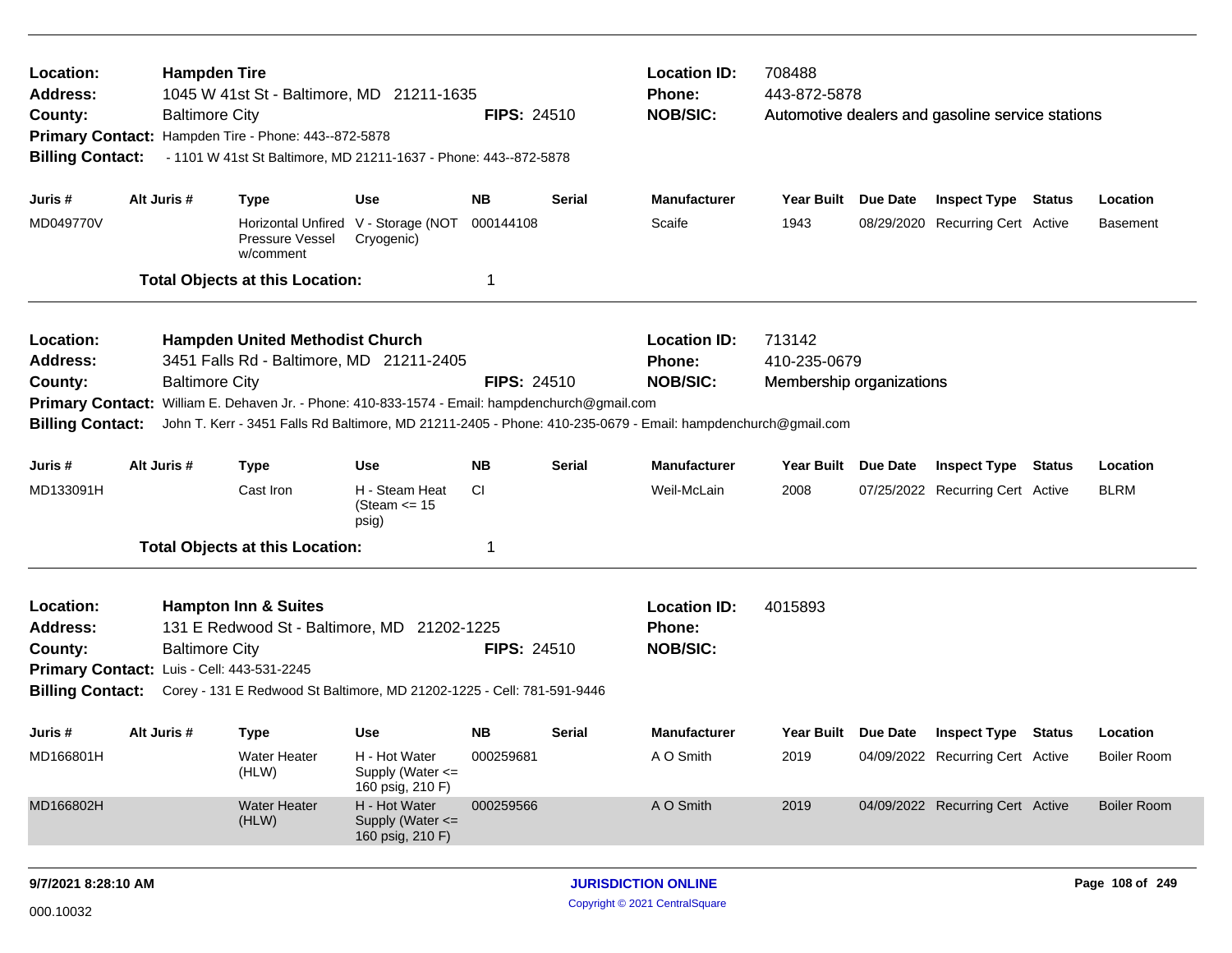| Juris #   | Alt Juris # | Type                                                                  | <b>Use</b>                                                | <b>NB</b> | <b>Serial</b> | <b>Manufacturer</b> | <b>Year Built</b> | Due Date | <b>Inspect Type</b>              | Status | Location           |
|-----------|-------------|-----------------------------------------------------------------------|-----------------------------------------------------------|-----------|---------------|---------------------|-------------------|----------|----------------------------------|--------|--------------------|
| MD166803H |             | Water Heater<br>(HLW)                                                 | H - Hot Water<br>Supply (Water $\leq$<br>160 psig, 210 F) | 000259106 |               | A O Smith           | 2019              |          | 04/09/2022 Recurring Cert Active |        | Boiler Room        |
| MD166804H |             | <b>Water Heater</b><br>(HLW)                                          | H - Hot Water<br>Supply (Water $\leq$<br>160 psig, 210 F) | 000260251 |               | A O Smith           | 2019              |          | 04/09/2022 Recurring Cert Active |        | <b>Boiler Room</b> |
| MD166805H |             | Water Tube<br>Coiled (NOT<br>Flueless Hi<br>Efficiency)               | H - Hot Water<br>Heat (Water $\leq$<br>160 psig, 250 F)   | 000349496 |               | Lochinvar           | 2019              |          | 04/09/2022 Recurring Cert Active |        | <b>Boiler Room</b> |
| MD166806H |             | <b>Water Tube</b><br>Coiled (NOT<br><b>Flueless Hi</b><br>Efficiency) | H - Hot Water<br>Heat (Water $\leq$<br>160 psig, 250 F)   | 000349495 |               | Lochinvar           | 2019              |          | 04/09/2022 Recurring Cert Active |        | <b>Boiler Room</b> |
| MD166807H |             | Water Tube<br>Coiled (NOT<br>Flueless Hi<br>Efficiency)               | H - Hot Water<br>Heat (Water $\leq$<br>160 psig, 250 F)   | 000349497 |               | Lochinvar           | 2019              |          | 04/09/2022 Recurring Cert Active |        | <b>Boiler Room</b> |
|           |             | <b>Total Objects at this Location:</b>                                |                                                           | 7         |               |                     |                   |          |                                  |        |                    |

| <b>Location:</b> | Hampton Inn Baltimore- Downtown Convention Ctr.                                                                       |                    | <b>Location ID:</b> | 3500472                  |
|------------------|-----------------------------------------------------------------------------------------------------------------------|--------------------|---------------------|--------------------------|
| Address:         | 550 Washington Blvd - Baltimore, MD 21230-2209                                                                        |                    | <b>Phone:</b>       | 410-685-5000             |
| County:          | <b>Baltimore City</b>                                                                                                 | <b>FIPS: 24510</b> | NOB/SIC:            | <b>Hotels and Motels</b> |
|                  | Primary Contact: Cory Cartwright - Phone: 410-685-5000 - Email: cory.cartwright@hilton.com                            |                    |                     |                          |
|                  | <b>PULLER AND ARRAIGNMENT CONTRACT AND ARRAIGNMENT CONTRACT OF A SECOND CONTRACT OF A SECOND ACTION CONTRACT OF A</b> |                    |                     |                          |

**Billing Contact:** Cory Cartwright - 550 Washington Blvd Baltimore, MD 21230-2209 - Phone: 410-685-5000 - Email: cory.cartwright@hilton.com

| Juris #   | Alt Juris # | Type                                                             | <b>Use</b>                                                | <b>NB</b> | <b>Serial</b> | <b>Manufacturer</b>   | <b>Year Built</b> | Due Date | <b>Inspect Type</b>              | Status | <b>Location</b> |
|-----------|-------------|------------------------------------------------------------------|-----------------------------------------------------------|-----------|---------------|-----------------------|-------------------|----------|----------------------------------|--------|-----------------|
| MD136216H |             | <b>Horizontal Water</b><br>Tube                                  | H - Hot Water<br>Heat (Water $\leq$<br>160 psig, 250 F)   | 000027030 |               | A O Smith             | 2006              |          | 03/03/2020 Recurring Cert Active |        | boiler rm       |
| MD136217V |             | <b>Horizontal Unfired</b><br><b>Pressure Vessel</b><br>w/comment | V - Storage (NOT<br>Cryogenic)                            | 000125174 |               | Manchester            | 2006              |          | 03/03/2020 Recurring Cert Active |        | blr rm          |
| MD136326H |             | Water Heater<br>(HLW)                                            | H - Hot Water<br>Supply (Water $\leq$<br>160 psig, 250 F) | 000025006 | 11580         | A O Smith             | 2006              |          | 03/03/2020 Recurring Cert Active |        | Boiler Rm       |
| MD149467H |             | <b>Water Heater</b><br>(HLW)                                     | H - Hot Water<br>Supply (Water $\leq$<br>160 psig, 210 F) | 000102768 |               | <b>Bradford White</b> | 2013              |          | 03/03/2020 Recurring Cert Active |        | Boiler Room     |
|           |             |                                                                  |                                                           |           |               |                       |                   |          |                                  |        |                 |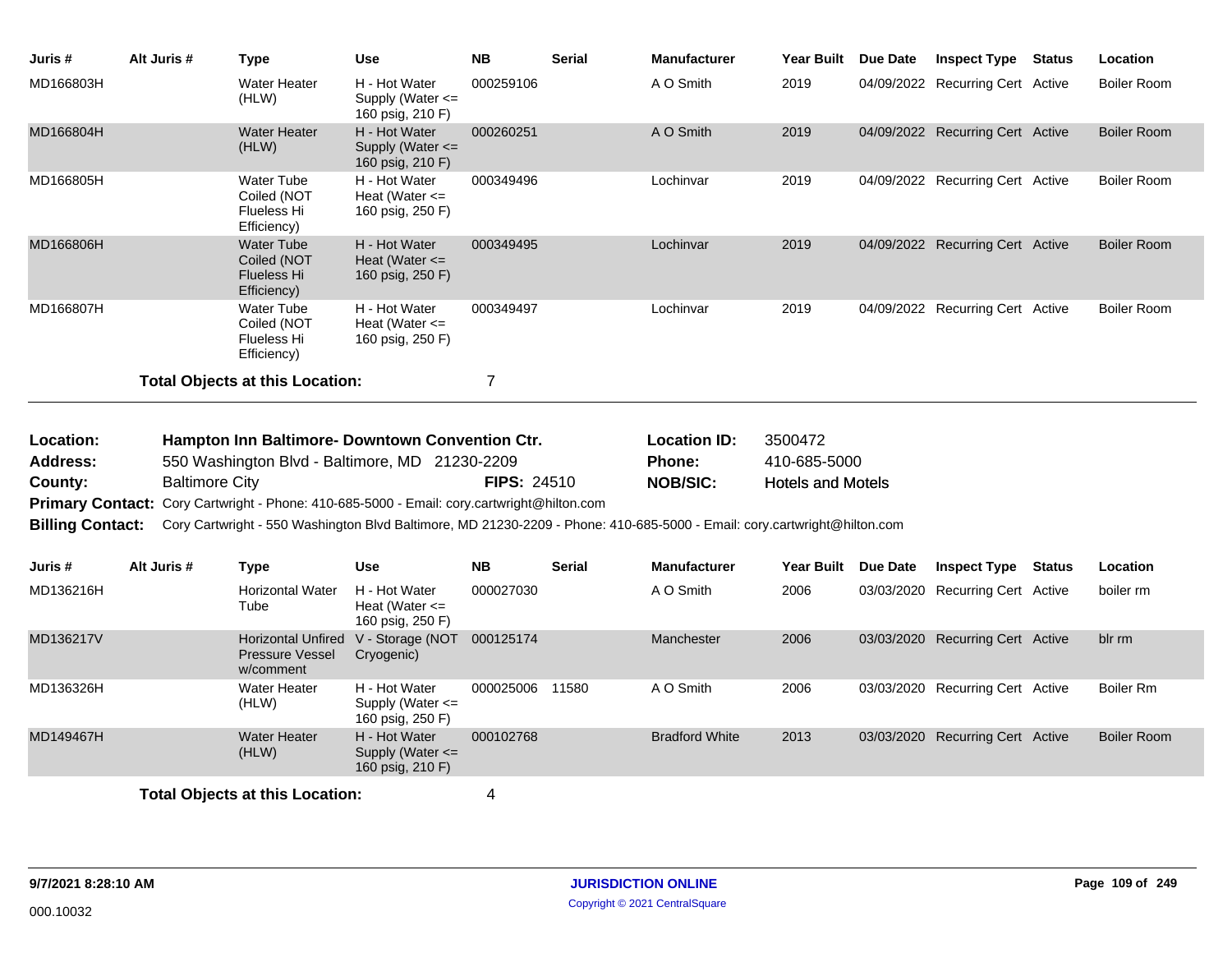| Location:<br><b>Address:</b>                                                           | <b>Location ID:</b><br>Harbor East Deli (Arc3)<br>3994143<br>1006 Aliceanna St - Baltimore, MD 21202-4341<br>Phone: |                       |                                                                                                        |                                                           |                    |               |                                                                                                                         |                                   |  |                                          |                     |
|----------------------------------------------------------------------------------------|---------------------------------------------------------------------------------------------------------------------|-----------------------|--------------------------------------------------------------------------------------------------------|-----------------------------------------------------------|--------------------|---------------|-------------------------------------------------------------------------------------------------------------------------|-----------------------------------|--|------------------------------------------|---------------------|
| County:                                                                                |                                                                                                                     | <b>Baltimore City</b> |                                                                                                        |                                                           | <b>FIPS: 24510</b> |               | <b>NOB/SIC:</b>                                                                                                         | <b>Eating and Drinking Places</b> |  |                                          |                     |
| Primary Contact: Harbor East Deli (Arc3)                                               |                                                                                                                     |                       |                                                                                                        |                                                           |                    |               |                                                                                                                         |                                   |  |                                          |                     |
| <b>Billing Contact:</b>                                                                |                                                                                                                     |                       |                                                                                                        |                                                           |                    |               | Charlie Patterson - PO Box 26269 Richmond, VA 23260-6269 - Phone: 804-644-4521 - Email: charlie.patterson@arc3gases.com |                                   |  |                                          |                     |
| Juris #                                                                                | Alt Juris #                                                                                                         |                       | <b>Type</b>                                                                                            | <b>Use</b>                                                | <b>NB</b>          | <b>Serial</b> | <b>Manufacturer</b>                                                                                                     | Year Built Due Date               |  | <b>Inspect Type Status</b>               | Location            |
| MD166816V                                                                              |                                                                                                                     |                       | <b>Vertical Unfired</b><br><b>Pressure Vessel</b><br>w/comment                                         | V - Storage<br>(Cryogenic)                                | 000118711          |               | <b>MVE</b>                                                                                                              | 2000                              |  | 11/20/2021 Recurring Cert Active         | <b>Loading Dock</b> |
|                                                                                        |                                                                                                                     |                       | <b>Total Objects at this Location:</b>                                                                 |                                                           | 1                  |               |                                                                                                                         |                                   |  |                                          |                     |
| Location:                                                                              |                                                                                                                     |                       | <b>Harbor Place Light Street</b>                                                                       |                                                           |                    |               | <b>Location ID:</b>                                                                                                     | 3676051                           |  |                                          |                     |
| <b>Address:</b>                                                                        |                                                                                                                     |                       | 301 Light St - Baltimore, MD 21202-1037                                                                |                                                           |                    |               | Phone:                                                                                                                  |                                   |  |                                          |                     |
| <b>Baltimore City</b><br><b>FIPS: 24510</b><br>County:                                 |                                                                                                                     |                       |                                                                                                        |                                                           |                    |               | <b>NOB/SIC:</b>                                                                                                         |                                   |  |                                          |                     |
| Primary Contact: Carolyn Smith - Phone: 410-323-1000 - Email: carolyn.smith@am.jll.com |                                                                                                                     |                       |                                                                                                        |                                                           |                    |               |                                                                                                                         |                                   |  |                                          |                     |
| <b>Billing Contact:</b>                                                                |                                                                                                                     |                       |                                                                                                        |                                                           |                    |               | Carolyn Smith - 5100 Falls Rd Baltimore, MD 21210-1935 - Phone: 410-323-1000 - Email: carolyn.smith@am.jll.com          |                                   |  |                                          |                     |
| Juris #                                                                                | Alt Juris #                                                                                                         |                       | <b>Type</b>                                                                                            | <b>Use</b>                                                | ΝB                 | <b>Serial</b> | Manufacturer                                                                                                            | Year Built Due Date               |  | <b>Inspect Type Status</b>               | Location            |
| MD148436V                                                                              |                                                                                                                     |                       | Pressure Vessel<br>w/comment                                                                           | Horizontal Unfired V - Storage (NOT<br>Cryogenic)         | 000119784          |               | <b>Steel Fab</b>                                                                                                        | 1995                              |  | 04/06/2020 Recurring Cert Active         | Mechanical<br>Room  |
|                                                                                        |                                                                                                                     |                       | <b>Total Objects at this Location:</b>                                                                 |                                                           | -1                 |               |                                                                                                                         |                                   |  |                                          |                     |
| Location:                                                                              |                                                                                                                     |                       | <b>Haven's 2 New and Used Tires</b>                                                                    |                                                           |                    |               | <b>Location ID:</b>                                                                                                     | 707049                            |  |                                          |                     |
| Address:                                                                               |                                                                                                                     |                       | 5901 Pulaski Hwy - Baltimore, MD 21205-3404                                                            |                                                           |                    |               | Phone:                                                                                                                  | 410-325-2745                      |  |                                          |                     |
| County:                                                                                |                                                                                                                     | <b>Baltimore City</b> |                                                                                                        |                                                           | <b>FIPS: 24510</b> |               | <b>NOB/SIC:</b>                                                                                                         |                                   |  | Automotive repair, services, and parking |                     |
|                                                                                        |                                                                                                                     |                       | Primary Contact: Jose Ortiz Granados - Phone: 410-325-2745                                             |                                                           |                    |               |                                                                                                                         |                                   |  |                                          |                     |
|                                                                                        |                                                                                                                     |                       | Billing Contact: Jose Ortiz Granados - 5901 Pulaski Hwy Baltimore, MD 21205-3404 - Phone: 410-325-2745 |                                                           |                    |               |                                                                                                                         |                                   |  |                                          |                     |
| Juris #                                                                                | Alt Juris #                                                                                                         |                       | Type                                                                                                   | Use                                                       | NB.                | <b>Serial</b> | Manufacturer                                                                                                            |                                   |  | Year Built Due Date Inspect Type Status  | Location            |
| MD077271V                                                                              | Comp $# 1$                                                                                                          |                       | Pressure Vessel<br>w/comment                                                                           | Vertical Unfired V - Storage (NOT 000973078<br>Cryogenic) |                    |               | <b>Buckeye</b>                                                                                                          | 1990                              |  | 07/08/2023 Recurring Cert Active         | shop floor          |
| MD152292V                                                                              |                                                                                                                     |                       | <b>Vertical Unfired</b><br><b>Pressure Vessel</b><br>w/comment                                         | V - Storage (NOT<br>Cryogenic)                            | 000355484          |               | Steel Fab                                                                                                               | 2004                              |  | 07/08/2023 Recurring Cert Active         | Shop floor          |
| 9/7/2021 8:28:10 AM                                                                    |                                                                                                                     |                       |                                                                                                        |                                                           |                    |               | <b>JURISDICTION ONLINE</b>                                                                                              |                                   |  |                                          | Page 110 of 249     |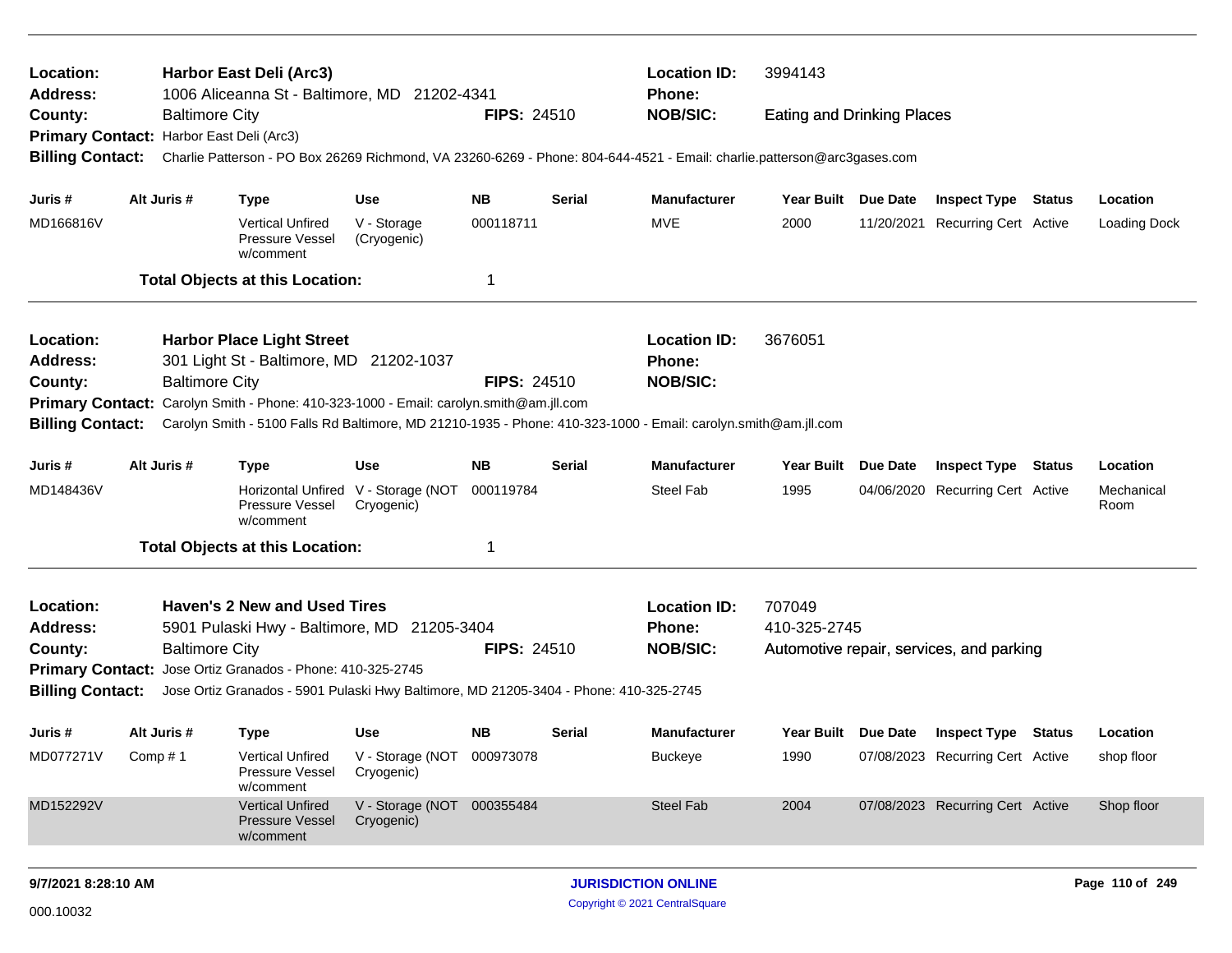| <b>Location:</b>                    |                       | <b>Havenwood BP Oil Co</b>                                                                                                                         |                                                           |                    |                       | <b>Location ID:</b>   | 713412                         |                 |                                                  |                                 |
|-------------------------------------|-----------------------|----------------------------------------------------------------------------------------------------------------------------------------------------|-----------------------------------------------------------|--------------------|-----------------------|-----------------------|--------------------------------|-----------------|--------------------------------------------------|---------------------------------|
| <b>Address:</b>                     |                       | 1501 Havenwood Ave - Baltimore, MD 21218-1630                                                                                                      |                                                           |                    |                       | Phone:                |                                |                 |                                                  |                                 |
| County:                             | <b>Baltimore City</b> |                                                                                                                                                    |                                                           | <b>FIPS: 24510</b> |                       | <b>NOB/SIC:</b>       |                                |                 | Automotive dealers and gasoline service stations |                                 |
| <b>Billing Contact:</b>             |                       | Primary Contact: Mohammad Naeem - Phone: 410-662-8300<br>- 1501 Havenwood Rd Baltimore, MD 21218-1630 - Phone: 410-243-8177 - Cell: 443-765-1700   |                                                           |                    |                       |                       |                                |                 |                                                  |                                 |
| Juris #                             | Alt Juris #           | <b>Type</b>                                                                                                                                        | Use                                                       | <b>NB</b>          | <b>Serial</b>         | <b>Manufacturer</b>   | <b>Year Built</b>              | <b>Due Date</b> | <b>Inspect Type Status</b>                       | Location                        |
| MD080283V                           |                       | <b>Vertical Unfired</b><br>Pressure Vessel<br>w/comment                                                                                            | V - Storage (NOT<br>Cryogenic)                            | 001004496          |                       | <b>Buckeye</b>        | 1991                           |                 | 02/22/2021 Recurring Cert Active                 | Storage Room                    |
|                                     |                       | <b>Total Objects at this Location:</b>                                                                                                             |                                                           | 1                  |                       |                       |                                |                 |                                                  |                                 |
| <b>Location:</b>                    |                       | <b>Helping Up Mission</b>                                                                                                                          |                                                           |                    |                       | <b>Location ID:</b>   | 706434                         |                 |                                                  |                                 |
| <b>Address:</b>                     |                       | 1023 E Baltimore St - Baltimore, MD 21202-4705                                                                                                     |                                                           |                    |                       | Phone:                |                                |                 |                                                  |                                 |
| County:                             | <b>Baltimore City</b> |                                                                                                                                                    |                                                           | <b>FIPS: 24510</b> |                       | <b>NOB/SIC:</b>       | <b>Religious Organizations</b> |                 |                                                  |                                 |
|                                     |                       | Primary Contact: Jim Rizak - Phone: 410-522-5161 - Cell: 443-847-5712 - Email: jrizak@helpingup.org                                                |                                                           |                    |                       |                       |                                |                 |                                                  |                                 |
|                                     |                       | Billing Contact: Jim Rizak - 1029 E Baltimore St Baltimore, MD 21202-4705 - Phone: 410-522-5161 - Cell: 443-847-5712 - Email: jrizak@helpingup.org |                                                           |                    |                       |                       |                                |                 |                                                  |                                 |
| Juris #                             | Alt Juris #           |                                                                                                                                                    |                                                           |                    |                       |                       |                                |                 |                                                  |                                 |
|                                     |                       | <b>Type</b>                                                                                                                                        | <b>Use</b>                                                | <b>NB</b>          | <b>Serial</b>         | <b>Manufacturer</b>   | <b>Year Built</b>              | <b>Due Date</b> | <b>Inspect Type Status</b>                       | Location                        |
|                                     |                       | <b>Horizontal Fire</b><br>Tube                                                                                                                     | H - Hot Water<br>Supply (Water $\leq$<br>160 psig, 210 F) | 000121392          |                       | <b>PVI</b> Industries | 2007                           |                 | 03/10/2022 Recurring Cert Active                 | <b>BLDG 1023</b>                |
|                                     |                       | <b>Horizontal Fire</b><br>Tube                                                                                                                     | H - Hot Water<br>Supply (Water <=<br>160 psig, 210 F)     | 000121393          |                       | <b>PVI</b> Industries | 2007                           |                 | 03/10/2022 Recurring Cert Active                 | <b>BLDG 1023</b>                |
| MD135870H<br>MD135871H<br>MD159922H |                       | <b>Water Heater</b><br>(HLW)                                                                                                                       | H - Hot Water<br>Heat (Water $\leq$<br>160 psig, 250 F)   | <b>CI</b>          | Model 588<br>Series 2 | Weil-McLain           | 2017                           |                 | 03/27/2022 Recurring Cert Active                 | <b>BLDG 1023</b><br><b>BSMT</b> |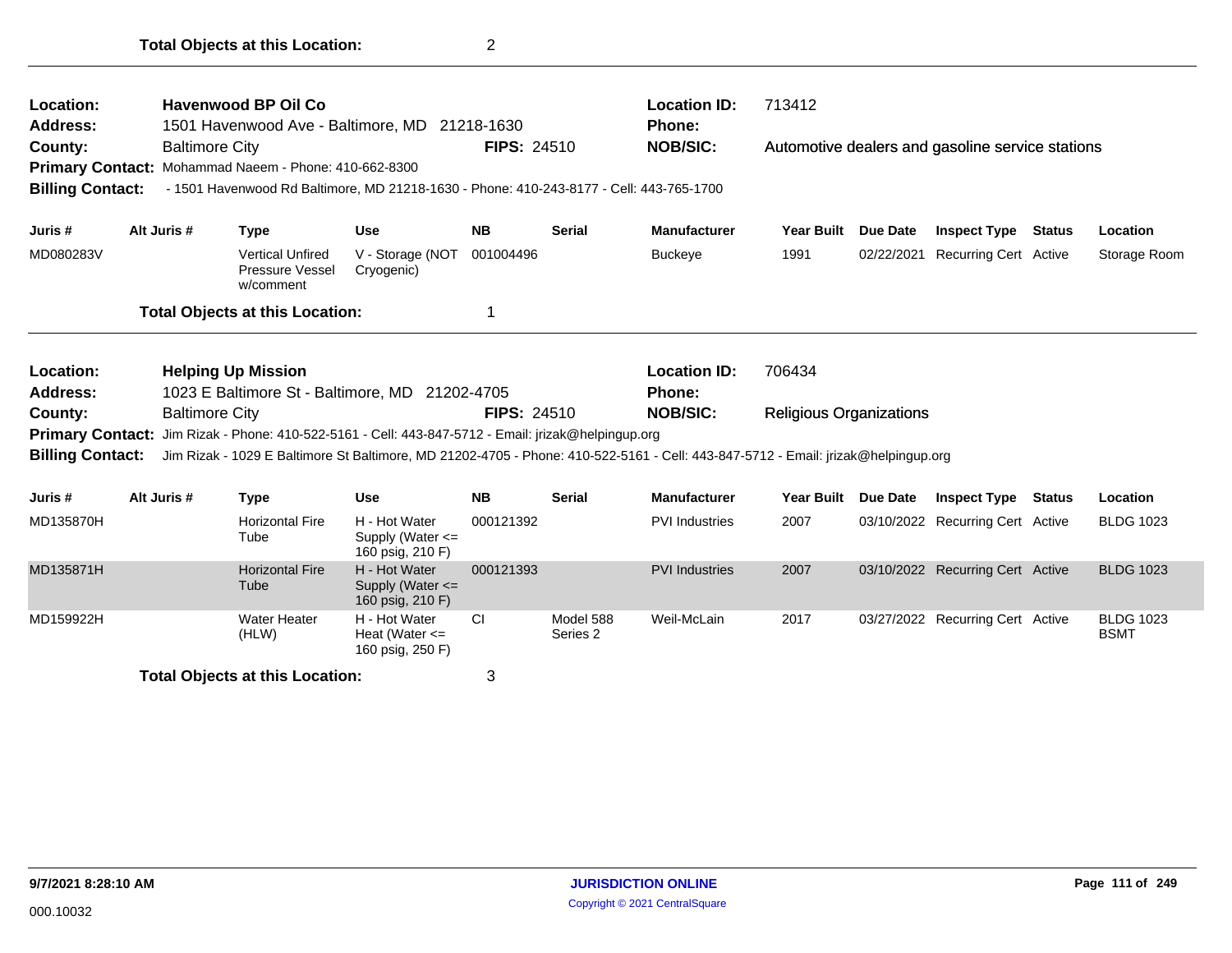|                              |                       | <b>Helping Up Mission</b>                                                                                                                          |                                                           |                    |               | <b>Location ID:</b>           | 713558                         |                                  |                  |
|------------------------------|-----------------------|----------------------------------------------------------------------------------------------------------------------------------------------------|-----------------------------------------------------------|--------------------|---------------|-------------------------------|--------------------------------|----------------------------------|------------------|
| <b>Address:</b>              |                       | 1029 E Baltimore St - Baltimore, MD 21202-4705                                                                                                     |                                                           |                    |               | Phone:                        | 410-675-7500                   |                                  |                  |
| County:                      | <b>Baltimore City</b> |                                                                                                                                                    |                                                           | <b>FIPS: 24510</b> |               | <b>NOB/SIC:</b>               | Manufacturing Industries, NEC  |                                  |                  |
|                              |                       | Primary Contact: Jim Rizak - Phone: 410-522-5161 - Cell: 443-847-5712 - Email: jrizak@helpingup.org                                                |                                                           |                    |               |                               |                                |                                  |                  |
| <b>Billing Contact:</b>      |                       | Jim Rizak - 1029 E Baltimore St Baltimore, MD 21202-4705 - Phone: 410-522-5161 - Cell: 443-847-5712 - Email: jrizak@helpingup.org                  |                                                           |                    |               |                               |                                |                                  |                  |
| Juris #                      | Alt Juris #           | <b>Type</b>                                                                                                                                        | <b>Use</b>                                                | <b>NB</b>          | <b>Serial</b> | <b>Manufacturer</b>           | Year Built Due Date            | <b>Inspect Type Status</b>       | Location         |
| MD141207H                    |                       | Cast Iron                                                                                                                                          | H - Hot Water<br>Heat (Water $\leq$<br>160 psig, 250 F)   | <b>CI</b>          |               | Viessman                      | 2009                           | 03/10/2022 Recurring Cert Active | <b>ROOF 1029</b> |
| MD141208H                    |                       | Cast Iron                                                                                                                                          | H - Hot Water<br>Heat (Water $\leq$<br>160 psig, 250 F)   | CI                 | 8551          | Viessman                      | 2009                           | 03/10/2022 Recurring Cert Active | <b>ROOF 1029</b> |
|                              |                       | <b>Total Objects at this Location:</b>                                                                                                             |                                                           | $\overline{2}$     |               |                               |                                |                                  |                  |
| Location:<br><b>Address:</b> |                       | <b>Helping Up Mission</b><br>1031 E Baltimore St - Baltimore, MD 21202-4705                                                                        |                                                           |                    |               | <b>Location ID:</b><br>Phone: | 3486013                        |                                  |                  |
| County:                      | <b>Baltimore City</b> | Primary Contact: Jim Rizak - Phone: 410-522-5161 - Cell: 443-847-5712 - Email: jrizak@helpingup.org                                                |                                                           | <b>FIPS: 24510</b> |               | <b>NOB/SIC:</b>               | <b>Religious Organizations</b> |                                  |                  |
|                              |                       | Billing Contact: Jim Rizak - 1029 E Baltimore St Baltimore, MD 21202-4705 - Phone: 410-522-5161 - Cell: 443-847-5712 - Email: jrizak@helpingup.org |                                                           |                    |               |                               |                                |                                  |                  |
| Juris #                      | Alt Juris #           | <b>Type</b>                                                                                                                                        | <b>Use</b>                                                | <b>NB</b>          | <b>Serial</b> | <b>Manufacturer</b>           | Year Built Due Date            | <b>Inspect Type Status</b>       | Location         |
| MD106692H                    |                       | Other w/comment H - Hot Water                                                                                                                      | Supply (Water <=<br>160 psig, 210 F)                      | 000104844          |               | Hamilton Eng                  | 1999                           | 03/10/2022 Recurring Cert Active | <b>BLDG 1031</b> |
| MD143004H                    |                       | <b>Horizontal Water</b><br>Tube                                                                                                                    | H - Hot Water<br>Supply (Water $\leq$<br>160 psig, 210 F) | 000113097          |               | Fulton                        | 2011                           | 03/10/2022 Recurring Cert Active | <b>BLDG 1031</b> |
| MD161385H                    | <b>BIr #1</b>         | <b>Water Tube</b><br>Coiled (NOT<br>Flueless Hi<br>Efficiency)                                                                                     | H - Hot Water<br>Heat (Water $\leq$<br>160 psig, 250 F)   | 000270614          |               | Weil-McLain                   | 2018                           | 03/10/2022 Recurring Cert Active | <b>BLDG 1031</b> |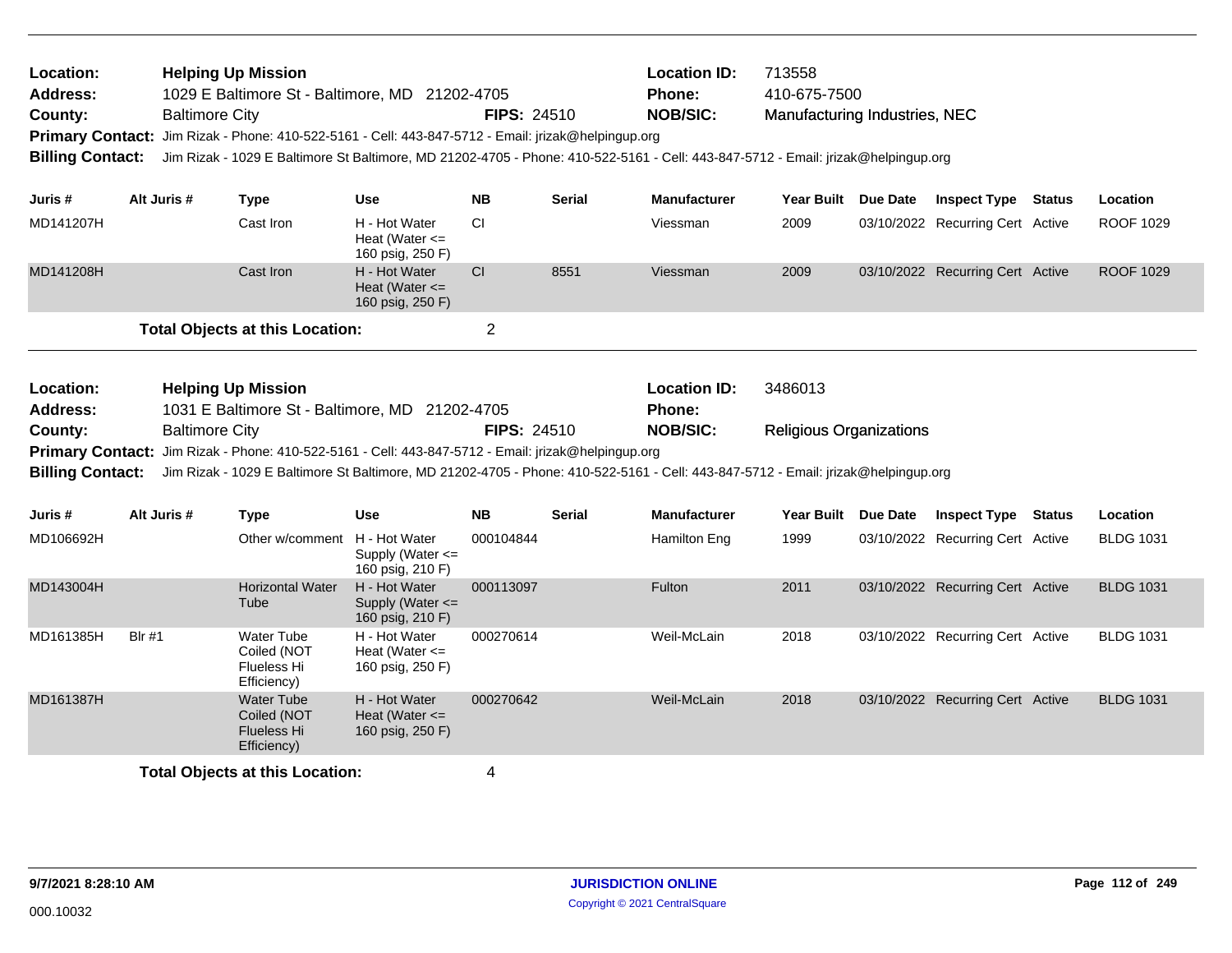| Location:<br><b>Address:</b><br>County:<br>Primary Contact: Helping Up Mission (Arc3)<br><b>Billing Contact:</b> |                                                                                             | <b>Baltimore City</b> | <b>Helping Up Mission (Arc3)</b>                                                                                                                                                                 | <b>Location ID:</b><br>3993056<br>1029 E Baltimore St - Baltimore, MD 21202-4705<br>Phone:<br><b>NOB/SIC:</b><br><b>FIPS: 24510</b><br>Charlie Patterson - PO Box 26269 Richmond, VA 23260-6269 - Phone: 804-644-4521 - Email: charlie.patterson@arc3gases.com |                    |                             |                                                         |                                                                   |            |                                  |               |                       |
|------------------------------------------------------------------------------------------------------------------|---------------------------------------------------------------------------------------------|-----------------------|--------------------------------------------------------------------------------------------------------------------------------------------------------------------------------------------------|----------------------------------------------------------------------------------------------------------------------------------------------------------------------------------------------------------------------------------------------------------------|--------------------|-----------------------------|---------------------------------------------------------|-------------------------------------------------------------------|------------|----------------------------------|---------------|-----------------------|
| Juris #                                                                                                          | Alt Juris #                                                                                 |                       | <b>Type</b>                                                                                                                                                                                      | <b>Use</b>                                                                                                                                                                                                                                                     | <b>NB</b>          | <b>Serial</b>               | <b>Manufacturer</b>                                     | Year Built Due Date                                               |            | <b>Inspect Type Status</b>       |               | Location              |
| MD166250V                                                                                                        |                                                                                             |                       | <b>Vertical Unfired</b><br>Pressure Vessel<br>w/comment                                                                                                                                          | V - Storage<br>(Cryogenic)                                                                                                                                                                                                                                     |                    | 000197372 CSYAE08H115 CHART |                                                         | 2008                                                              | 11/20/2021 | Recurring Cert Active            |               | Outside               |
|                                                                                                                  |                                                                                             |                       | <b>Total Objects at this Location:</b>                                                                                                                                                           |                                                                                                                                                                                                                                                                | $\mathbf{1}$       |                             |                                                         |                                                                   |            |                                  |               |                       |
| Location:<br><b>Address:</b>                                                                                     |                                                                                             | <b>Hermans Auto</b>   |                                                                                                                                                                                                  |                                                                                                                                                                                                                                                                |                    |                             | <b>Location ID:</b><br><b>Phone:</b>                    | 2210908                                                           |            |                                  |               |                       |
| County:                                                                                                          | 5216 Fairlawn Ave - Baltimore, MD 21215-5014<br><b>FIPS: 24510</b><br><b>Baltimore City</b> |                       |                                                                                                                                                                                                  |                                                                                                                                                                                                                                                                |                    |                             |                                                         | <b>General Automotive Repair Shops</b>                            |            |                                  |               |                       |
| Primary Contact: Hermans Auto                                                                                    |                                                                                             |                       |                                                                                                                                                                                                  |                                                                                                                                                                                                                                                                |                    |                             |                                                         |                                                                   |            |                                  |               |                       |
| <b>Billing Contact:</b>                                                                                          |                                                                                             |                       | - 5216 Fairlawn Ave Baltimore, MD 21215-5014                                                                                                                                                     |                                                                                                                                                                                                                                                                |                    |                             |                                                         |                                                                   |            |                                  |               |                       |
| Juris #                                                                                                          | Alt Juris #                                                                                 |                       | <b>Type</b>                                                                                                                                                                                      | <b>Use</b>                                                                                                                                                                                                                                                     | <b>NB</b>          | <b>Serial</b>               | <b>Manufacturer</b>                                     | Year Built Due Date                                               |            | <b>Inspect Type Status</b>       |               | Location              |
| MD113362V                                                                                                        |                                                                                             |                       | Horizontal Unfired<br><b>Pressure Vessel</b><br>w/comment                                                                                                                                        | V - Storage (NOT<br>Cryogenic)                                                                                                                                                                                                                                 | 000754288          |                             | Manchester                                              | 2006                                                              |            | 03/17/2022 Recurring Cert Active |               | Rear Shop             |
| MD133107V                                                                                                        |                                                                                             |                       | <b>Vertical Unfired</b><br><b>Pressure Vessel</b><br>w/comment                                                                                                                                   | V - Storage (NOT 000000813<br>Cryogenic)                                                                                                                                                                                                                       |                    |                             | Morganton                                               | 2009                                                              |            | 03/17/2022 Recurring Cert Active |               | shop-5213<br>fairlawn |
|                                                                                                                  |                                                                                             |                       | <b>Total Objects at this Location:</b>                                                                                                                                                           |                                                                                                                                                                                                                                                                | $\mathbf 2$        |                             |                                                         |                                                                   |            |                                  |               |                       |
| Location:<br>Address:<br>County:                                                                                 |                                                                                             | <b>Baltimore City</b> | <b>Highland Laundromat</b><br>3872 E Lombard St - Highlandtown, MD 21224-2400<br>Primary Contact: Yook L. Chan - Phone: 410-327-8787 - Cell: 443-742-8840 - Email: highlandcleaner3872@gmail.com |                                                                                                                                                                                                                                                                | <b>FIPS: 24510</b> |                             | <b>Location ID:</b><br><b>Phone:</b><br><b>NOB/SIC:</b> | 704881<br>410-327-8787<br><b>Fabricated Textile Products, NEC</b> |            |                                  |               |                       |
| <b>Billing Contact:</b>                                                                                          |                                                                                             |                       | - 3872 E Lombard St Highlandtown, MD 21224-2400 - Phone: 410-327-8787 - Email: highlancleaner3872@gmail.com                                                                                      |                                                                                                                                                                                                                                                                |                    |                             |                                                         |                                                                   |            |                                  |               |                       |
| Juris #                                                                                                          | Alt Juris #                                                                                 |                       | <b>Type</b>                                                                                                                                                                                      | <b>Use</b>                                                                                                                                                                                                                                                     | <b>NB</b>          | <b>Serial</b>               | <b>Manufacturer</b>                                     | Year Built Due Date                                               |            | <b>Inspect Type</b>              | <b>Status</b> | Location              |
| MD024349H                                                                                                        |                                                                                             |                       | <b>Horizontal Fire</b><br>Tube                                                                                                                                                                   | H - Steam Heat<br>(Steam $\le$ 15<br>psig)                                                                                                                                                                                                                     | 000121315          |                             | Columbia                                                | 1987                                                              |            | 07/27/2020 Recurring Cert Active |               | <b>BLRM</b>           |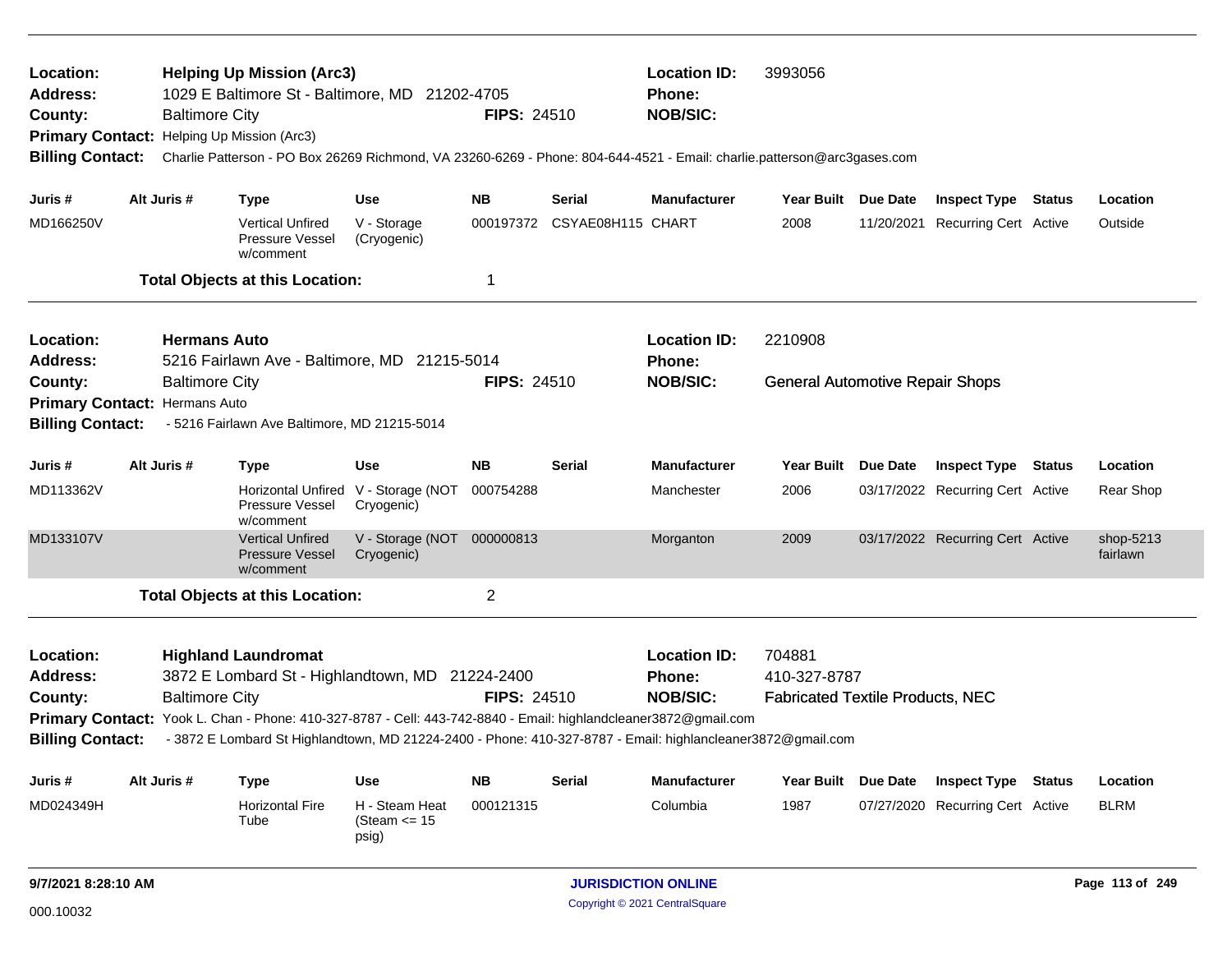| Location:                                                                                                                  |                                                                                    | <b>Location ID:</b><br><b>Hillsdale Manor Apartments</b><br>713789<br>4716 Wakefield Rd - Baltimore, MD 21216-1050<br><b>Phone:</b> |                                        |                                                           |                    |               |                            |                                         |          |                                  |               |                      |
|----------------------------------------------------------------------------------------------------------------------------|------------------------------------------------------------------------------------|-------------------------------------------------------------------------------------------------------------------------------------|----------------------------------------|-----------------------------------------------------------|--------------------|---------------|----------------------------|-----------------------------------------|----------|----------------------------------|---------------|----------------------|
| <b>Address:</b><br>County:                                                                                                 |                                                                                    | <b>Baltimore City</b>                                                                                                               |                                        |                                                           | <b>FIPS: 24510</b> |               | <b>NOB/SIC:</b>            | <b>Operators of Apartment Buildings</b> |          |                                  |               |                      |
| <b>Primary Contact:</b>                                                                                                    |                                                                                    |                                                                                                                                     | The Donaldson Group                    |                                                           |                    |               |                            |                                         |          |                                  |               |                      |
| <b>Billing Contact:</b>                                                                                                    |                                                                                    |                                                                                                                                     |                                        | - 15245 Shady Grove Rd Ste 160 Rockville, MD 20850-6232   |                    |               |                            |                                         |          |                                  |               |                      |
| Juris #                                                                                                                    |                                                                                    | Alt Juris #                                                                                                                         | <b>Type</b>                            | Use                                                       | NΒ                 | <b>Serial</b> | <b>Manufacturer</b>        | Year Built Due Date                     |          | <b>Inspect Type Status</b>       |               | Location             |
| MD136266H                                                                                                                  |                                                                                    |                                                                                                                                     | <b>Water Heater</b><br>(HLW)           | H - Hot Water<br>Supply (Water $\leq$<br>160 psig, 250 F) | 000132897          |               | A O Smith                  | 2008                                    |          | 05/13/2022 Recurring Cert Active |               | 4716 Laundry<br>Room |
|                                                                                                                            |                                                                                    |                                                                                                                                     | <b>Total Objects at this Location:</b> |                                                           | 1                  |               |                            |                                         |          |                                  |               |                      |
| Location:                                                                                                                  |                                                                                    |                                                                                                                                     | <b>Hillsdale Manor Apartments</b>      |                                                           |                    |               | <b>Location ID:</b>        | 713791                                  |          |                                  |               |                      |
| <b>Address:</b>                                                                                                            |                                                                                    |                                                                                                                                     |                                        | 4724 Wakefield Rd - Baltimore, MD 21216-1058              |                    |               | Phone:                     |                                         |          |                                  |               |                      |
| County:                                                                                                                    |                                                                                    | <b>Baltimore City</b>                                                                                                               |                                        |                                                           | <b>FIPS: 24510</b> |               | <b>NOB/SIC:</b>            | <b>Operators of Apartment Buildings</b> |          |                                  |               |                      |
| Primary Contact: The Donaldson Group                                                                                       |                                                                                    |                                                                                                                                     |                                        |                                                           |                    |               |                            |                                         |          |                                  |               |                      |
|                                                                                                                            | <b>Billing Contact:</b><br>- 15245 Shady Grove Rd Ste 160 Rockville, MD 20850-6232 |                                                                                                                                     |                                        |                                                           |                    |               |                            |                                         |          |                                  |               |                      |
| Juris#                                                                                                                     |                                                                                    | Alt Juris #                                                                                                                         | <b>Type</b>                            | <b>Use</b>                                                | <b>NB</b>          | Serial        | <b>Manufacturer</b>        | <b>Year Built</b>                       | Due Date | <b>Inspect Type</b>              | <b>Status</b> | Location             |
| MD168564H                                                                                                                  |                                                                                    |                                                                                                                                     | <b>Water Heater</b><br>(HLW)           | H - Hot Water<br>Supply (Water $\leq$<br>160 psig, 210 F) | 000126623          |               | <b>Bradford</b>            | 2018                                    |          | 01/27/2022 Recurring Cert Active |               | Laundry Room         |
|                                                                                                                            |                                                                                    |                                                                                                                                     | <b>Total Objects at this Location:</b> |                                                           | 1                  |               |                            |                                         |          |                                  |               |                      |
| Location:                                                                                                                  |                                                                                    |                                                                                                                                     | <b>Hillsdale Manor Apartments</b>      |                                                           |                    |               | <b>Location ID:</b>        | 713792                                  |          |                                  |               |                      |
| Address:                                                                                                                   |                                                                                    |                                                                                                                                     |                                        | 4730 Wakefield Rd - Baltimore, MD 21216-1064              |                    |               | <b>Phone:</b>              |                                         |          |                                  |               |                      |
| County:                                                                                                                    |                                                                                    | <b>Baltimore City</b>                                                                                                               |                                        |                                                           | <b>FIPS: 24510</b> |               | <b>NOB/SIC:</b>            | <b>Operators of Apartment Buildings</b> |          |                                  |               |                      |
|                                                                                                                            |                                                                                    |                                                                                                                                     |                                        |                                                           |                    |               |                            |                                         |          |                                  |               |                      |
| Primary Contact: The Donaldson Group<br><b>Billing Contact:</b><br>- 15245 Shady Grove Rd Ste 160 Rockville, MD 20850-6232 |                                                                                    |                                                                                                                                     |                                        |                                                           |                    |               |                            |                                         |          |                                  |               |                      |
| Juris #                                                                                                                    |                                                                                    | Alt Juris #                                                                                                                         | <b>Type</b>                            | Use                                                       | <b>NB</b>          | <b>Serial</b> | <b>Manufacturer</b>        | <b>Year Built</b>                       | Due Date | <b>Inspect Type</b>              | <b>Status</b> | Location             |
| MD153456H                                                                                                                  |                                                                                    |                                                                                                                                     | <b>Water Heater</b><br>(HLW)           | H - Hot Water<br>Supply (Water $\leq$<br>160 psig, 210 F) | 000200652          |               | A O Smith                  | 2014                                    |          | 05/13/2022 Recurring Cert Active |               | Laundry Rm           |
|                                                                                                                            |                                                                                    |                                                                                                                                     | <b>Total Objects at this Location:</b> |                                                           | 1                  |               |                            |                                         |          |                                  |               |                      |
| 9/7/2021 8:28:10 AM                                                                                                        |                                                                                    |                                                                                                                                     |                                        |                                                           |                    |               | <b>JURISDICTION ONLINE</b> |                                         |          |                                  |               | Page 114 of 249      |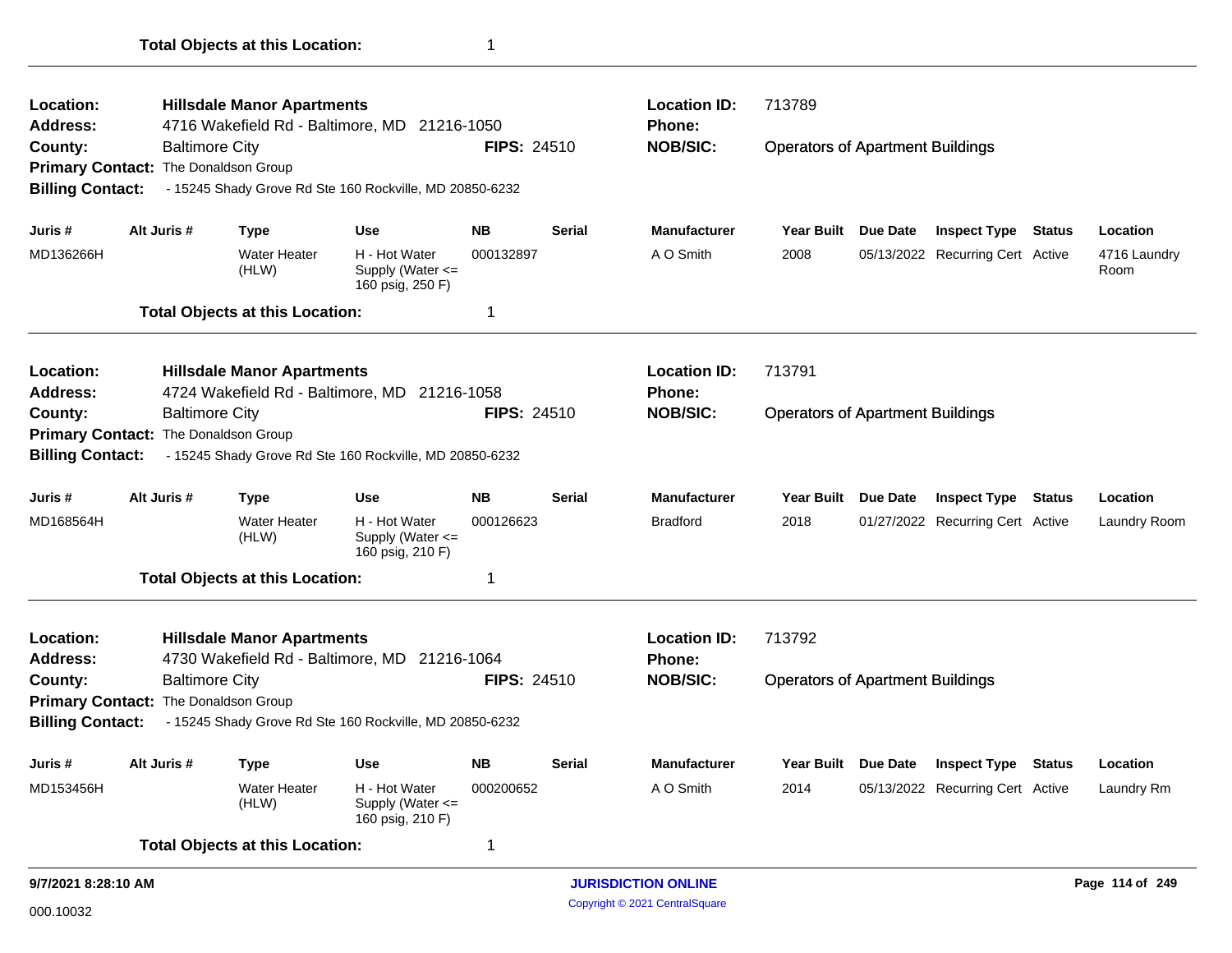| Location:<br><b>Address:</b><br>County:<br><b>Primary Contact:</b><br><b>Billing Contact:</b>                                                                                                                                                                                                                                                            |             | <b>Baltimore City</b> | <b>Hillsdale Manor Apartments</b><br>4736 Wakefield Rd - Baltimore, MD 21216-1070<br>The Donaldson Group<br>- 15245 Shady Grove Rd Ste 160 Rockville, MD 20850-6232 |                                                         | <b>FIPS: 24510</b>                                      |                                                    | <b>Location ID:</b><br><b>Phone:</b><br><b>NOB/SIC:</b> | 713793<br>410-448-2516 | <b>Operators of Apartment Buildings</b> |                                  |               |                      |
|----------------------------------------------------------------------------------------------------------------------------------------------------------------------------------------------------------------------------------------------------------------------------------------------------------------------------------------------------------|-------------|-----------------------|---------------------------------------------------------------------------------------------------------------------------------------------------------------------|---------------------------------------------------------|---------------------------------------------------------|----------------------------------------------------|---------------------------------------------------------|------------------------|-----------------------------------------|----------------------------------|---------------|----------------------|
| Juris #                                                                                                                                                                                                                                                                                                                                                  | Alt Juris # |                       | <b>Type</b>                                                                                                                                                         | <b>Use</b>                                              | <b>NB</b>                                               | <b>Serial</b>                                      | <b>Manufacturer</b>                                     | <b>Year Built</b>      | <b>Due Date</b>                         | <b>Inspect Type</b>              | <b>Status</b> | Location             |
| MD133134H                                                                                                                                                                                                                                                                                                                                                |             |                       | <b>Water Heater</b><br>(HLW)                                                                                                                                        | H - Hot Water<br>Supply (Water <=<br>160 psig, 250 F)   | 000129635                                               |                                                    | A O Smith                                               | 2008                   |                                         | 05/13/2022 Recurring Cert Active |               | 4736 Laundry<br>Room |
|                                                                                                                                                                                                                                                                                                                                                          |             |                       | <b>Total Objects at this Location:</b>                                                                                                                              |                                                         | 1                                                       |                                                    |                                                         |                        |                                         |                                  |               |                      |
| Location:<br><b>Address:</b><br>County:<br><b>Billing Contact:</b>                                                                                                                                                                                                                                                                                       |             | <b>Baltimore City</b> | <b>HOEN Lithography Building</b><br>2101 E Biddle St - Baltimore, MD 21213-3314<br>Primary Contact: HOEN Lithography Building                                       |                                                         | <b>FIPS: 24510</b>                                      |                                                    | <b>Location ID:</b><br><b>Phone:</b><br><b>NOB/SIC:</b> | 3932669                |                                         |                                  |               |                      |
| Juris #                                                                                                                                                                                                                                                                                                                                                  | Alt Juris # |                       | <b>Type</b>                                                                                                                                                         | Use                                                     | <b>NB</b>                                               | <b>Serial</b>                                      | <b>Manufacturer</b>                                     | <b>Year Built</b>      | Due Date                                | <b>Inspect Type</b>              | Status        | Location             |
| MD166797H                                                                                                                                                                                                                                                                                                                                                |             |                       | Cast Aluminum                                                                                                                                                       | H - Hot Water<br>Heat (Water $\leq$<br>160 psig, 250 F) | 000101123                                               | FX08-19-40929 Harsco P/K                           |                                                         | 2019                   |                                         | 08/25/2022 Recurring Cert Active |               | <b>MECH ROOM</b>     |
| MD166798H                                                                                                                                                                                                                                                                                                                                                |             |                       | <b>Cast Aluminum</b>                                                                                                                                                | H - Hot Water<br>Heat (Water $\leq$<br>160 psig, 250 F) | 000101124                                               | FX08-19-40930 Harsco P/K                           |                                                         | 2019                   |                                         | 08/25/2022 Recurring Cert Active |               | <b>MECH ROOM</b>     |
|                                                                                                                                                                                                                                                                                                                                                          |             |                       | <b>Total Objects at this Location:</b>                                                                                                                              |                                                         | $\overline{2}$                                          |                                                    |                                                         |                        |                                         |                                  |               |                      |
| Location:<br><b>Holabird Metal Products</b><br><b>Address:</b><br>6300 Holabird Ave - Highlandtown, MD 21224-6205<br><b>Baltimore City</b><br><b>FIPS: 24510</b><br>County:<br><b>Primary Contact:</b><br>Ben Nelson - Phone: 410-633-6850 - Email: hbirdmetal@verizon.net<br><b>Billing Contact:</b><br>- 6300 Holabird Ave Highlandtown, MD 21224-6205 |             |                       |                                                                                                                                                                     |                                                         | <b>Location ID:</b><br><b>Phone:</b><br><b>NOB/SIC:</b> | 713876<br>410-633-6850<br>Primary metal industries |                                                         |                        |                                         |                                  |               |                      |
| Juris #                                                                                                                                                                                                                                                                                                                                                  | Alt Juris # |                       | <b>Type</b>                                                                                                                                                         | <b>Use</b>                                              | <b>NB</b>                                               | <b>Serial</b>                                      | <b>Manufacturer</b>                                     | <b>Year Built</b>      | Due Date                                | <b>Inspect Type</b>              | <b>Status</b> | Location             |
| MD100896V                                                                                                                                                                                                                                                                                                                                                |             |                       | Horizontal Unfired O - Other (PV<br>Pressure Vessel<br>w/comment                                                                                                    | Use) w/comment                                          | 000781878                                               |                                                    | Manchester                                              | 1999                   | 06/16/2021                              | <b>Recurring Cert Active</b>     |               | <b>SHOP</b>          |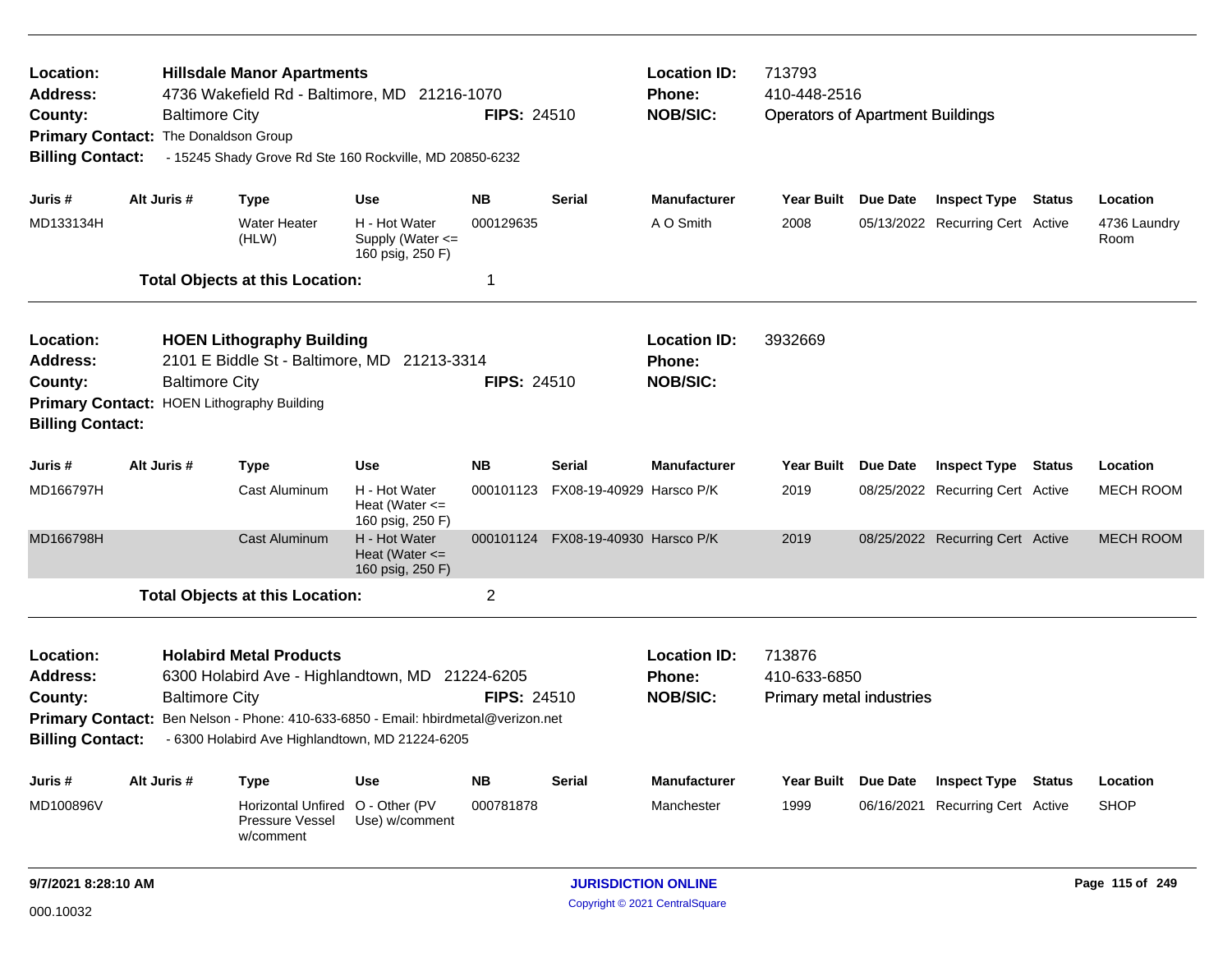| Location:<br><b>Holiday Inn Inner Harbor</b> |  |                       |                                                                                                                                          |                                                       |                    |                      | <b>Location ID:</b>            | 713926                            |          |                                  |        |                        |
|----------------------------------------------|--|-----------------------|------------------------------------------------------------------------------------------------------------------------------------------|-------------------------------------------------------|--------------------|----------------------|--------------------------------|-----------------------------------|----------|----------------------------------|--------|------------------------|
| Address:                                     |  |                       | 301 W Lombard St - Baltimore, MD 21201-2507                                                                                              |                                                       |                    |                      | <b>Phone:</b>                  | 410-685-3500                      |          |                                  |        |                        |
| County:                                      |  | <b>Baltimore City</b> |                                                                                                                                          |                                                       | <b>FIPS: 24510</b> |                      | <b>NOB/SIC:</b>                | <b>Hotels and Motels</b>          |          |                                  |        |                        |
|                                              |  |                       | Primary Contact: Tom Somers - Phone: 410-637-4631 - Email: tsomers@innerharborhi.com                                                     |                                                       |                    |                      |                                |                                   |          |                                  |        |                        |
| <b>Billing Contact:</b>                      |  |                       | - 301 W Lombard St Baltimore, MD 21201-2507 - Phone: 410-637-4631 - Email: tsomers@innerharborhi.com                                     |                                                       |                    |                      |                                |                                   |          |                                  |        |                        |
| Juris #                                      |  | Alt Juris #           | <b>Type</b>                                                                                                                              | <b>Use</b>                                            | <b>NB</b>          | <b>Serial</b>        | <b>Manufacturer</b>            | <b>Year Built</b>                 | Due Date | <b>Inspect Type</b>              | Status | Location               |
| MD136221H                                    |  |                       | <b>Horizontal Water</b><br>Tube                                                                                                          | H - Hot Water<br>Supply (Water <=<br>160 psig, 210 F) | 000219578          |                      | Lochinvar                      | 2009                              |          | 03/29/2020 Recurring Cert Active |        | <b>West Tower Blrm</b> |
| MD152724H                                    |  |                       | <b>Horizontal Water</b><br>Tube                                                                                                          | H - Hot Water<br>Supply (Water <=<br>160 psig, 210 F) | 000285347 15285347 |                      | Lochinvar                      | 2015                              |          | 03/29/2020 Recurring Cert Active |        | <b>West Tower Blrm</b> |
|                                              |  |                       | <b>Total Objects at this Location:</b>                                                                                                   |                                                       | $\overline{2}$     |                      |                                |                                   |          |                                  |        |                        |
| Location:<br>Address:                        |  |                       | <b>Hollow Bar (Arc3)</b><br>5921 York Rd - Baltimore, MD 21212-3027                                                                      |                                                       |                    |                      | <b>Location ID:</b><br>Phone:  | 3975089                           |          |                                  |        |                        |
| County:                                      |  | <b>Baltimore City</b> |                                                                                                                                          |                                                       | <b>FIPS: 24510</b> |                      | <b>NOB/SIC:</b>                | <b>Eating and Drinking Places</b> |          |                                  |        |                        |
| Primary Contact: Hollow Bar (Arc3)           |  |                       |                                                                                                                                          |                                                       |                    |                      |                                |                                   |          |                                  |        |                        |
|                                              |  |                       | Billing Contact: Charlie Patterson - PO Box 26269 Richmond, VA 23260-6269 - Phone: 804-644-4521 - Email: charlie.patterson@arc3gases.com |                                                       |                    |                      |                                |                                   |          |                                  |        |                        |
| Juris #                                      |  | Alt Juris #           | <b>Type</b>                                                                                                                              | <b>Use</b>                                            | <b>NB</b>          | <b>Serial</b>        | <b>Manufacturer</b>            | <b>Year Built</b>                 | Due Date | <b>Inspect Type</b>              | Status | Location               |
| MD164599V                                    |  |                       | <b>Vertical Unfired</b><br>Pressure Vessel<br>w/comment                                                                                  | V - Storage<br>(Cryogenic)                            |                    | 000154159 CSTP04F106 | <b>CHART</b>                   | 2004                              |          | 09/20/2021 Recurring Cert Active |        | <b>Basement</b>        |
|                                              |  |                       | <b>Total Objects at this Location:</b>                                                                                                   |                                                       | 1                  |                      |                                |                                   |          |                                  |        |                        |
| Location:                                    |  |                       | <b>Holy Trinity Russian Orthodox Church</b>                                                                                              |                                                       |                    |                      | <b>Location ID:</b>            | 714058                            |          |                                  |        |                        |
| <b>Address:</b>                              |  |                       | 1723 E Fairmount Ave - Baltimore, MD 21231-1516                                                                                          |                                                       |                    |                      | Phone:                         | 443-512-0985                      |          |                                  |        |                        |
| County:                                      |  | <b>Baltimore City</b> |                                                                                                                                          |                                                       | <b>FIPS: 24510</b> |                      | <b>NOB/SIC:</b>                | <b>Religious Organizations</b>    |          |                                  |        |                        |
|                                              |  |                       | Primary Contact: Andrei Burbelo - Phone: 410-276-6171 - Cell: 443-567-6031                                                               |                                                       |                    |                      |                                |                                   |          |                                  |        |                        |
| <b>Billing Contact:</b>                      |  |                       | - 1723 E Fairmount Ave Baltimore, MD 21231-1516 - Phone: 410-276-6171                                                                    |                                                       |                    |                      |                                |                                   |          |                                  |        |                        |
| Juris #                                      |  | Alt Juris #           | <b>Type</b>                                                                                                                              | <b>Use</b>                                            | <b>NB</b>          | <b>Serial</b>        | <b>Manufacturer</b>            | <b>Year Built</b>                 |          | Due Date Inspect Type Status     |        | Location               |
| MD128941H                                    |  |                       | Cast Iron                                                                                                                                | H - Hot Water<br>Heat (Water $\leq$                   | <b>CI</b>          |                      | Weil-McLain                    | 2006                              |          | 02/25/2023 Recurring Cert Active |        | <b>BLRM</b>            |
| 9/7/2021 8:28:10 AM                          |  |                       |                                                                                                                                          |                                                       |                    |                      | <b>JURISDICTION ONLINE</b>     |                                   |          |                                  |        | Page 116 of 249        |
| 000.10032                                    |  |                       |                                                                                                                                          |                                                       |                    |                      | Copyright © 2021 CentralSquare |                                   |          |                                  |        |                        |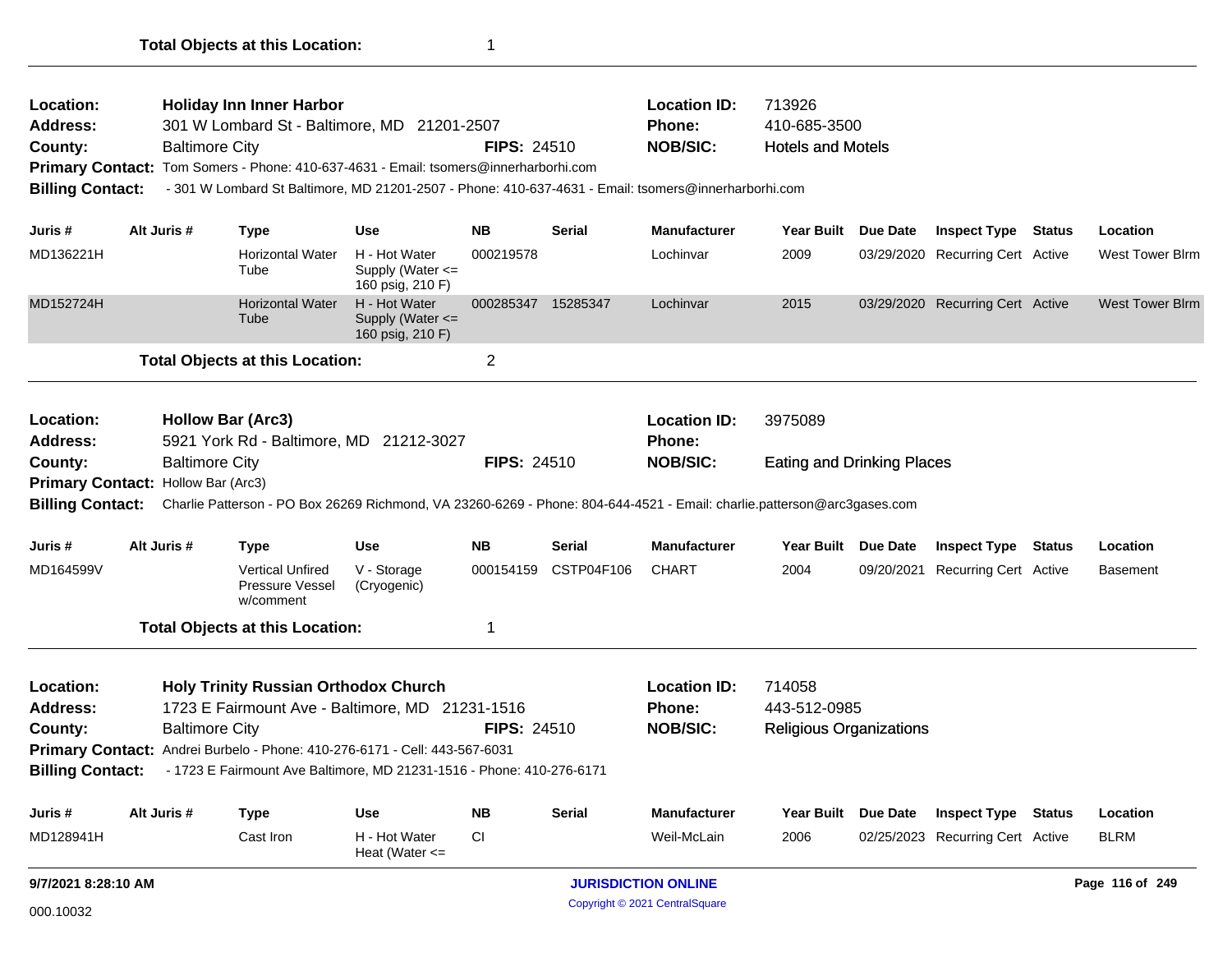| Juris #                 | Alt Juris #                           | <b>Type</b>                                                                                                             | <b>Use</b><br>160 psig, 250 F)                          | <b>NB</b>          | <b>Serial</b> | <b>Manufacturer</b>   |                                     | Year Built Due Date | <b>Inspect Type Status</b>       |        | Location                     |
|-------------------------|---------------------------------------|-------------------------------------------------------------------------------------------------------------------------|---------------------------------------------------------|--------------------|---------------|-----------------------|-------------------------------------|---------------------|----------------------------------|--------|------------------------------|
|                         |                                       | <b>Total Objects at this Location:</b>                                                                                  |                                                         | 1                  |               |                       |                                     |                     |                                  |        |                              |
| Location:               |                                       | HomeSlyce JHU (Arc3)                                                                                                    |                                                         |                    |               | <b>Location ID:</b>   | 3989644                             |                     |                                  |        |                              |
| <b>Address:</b>         |                                       | 3333 N Charles St - Baltimore, MD 21218-3260                                                                            |                                                         |                    |               | <b>Phone:</b>         |                                     |                     |                                  |        |                              |
| County:                 | <b>Baltimore City</b>                 |                                                                                                                         |                                                         | <b>FIPS: 24510</b> |               | <b>NOB/SIC:</b>       |                                     |                     |                                  |        |                              |
|                         | Primary Contact: HomeSlyce JHU (Arc3) |                                                                                                                         |                                                         |                    |               |                       |                                     |                     |                                  |        |                              |
| <b>Billing Contact:</b> |                                       | Charlie Patterson - PO Box 26269 Richmond, VA 23260-6269 - Phone: 804-644-4521 - Email: charlie.patterson@arc3gases.com |                                                         |                    |               |                       |                                     |                     |                                  |        |                              |
| Juris #                 | Alt Juris #                           | <b>Type</b>                                                                                                             | <b>Use</b>                                              | <b>NB</b>          | <b>Serial</b> | <b>Manufacturer</b>   | Year Built Due Date                 |                     | <b>Inspect Type</b>              | Status | Location                     |
| MD165253V               |                                       | <b>Vertical Unfired</b><br>Pressure Vessel<br>w/comment                                                                 | V - Storage<br>(Cryogenic)                              | 000141355          | CGAS02G344    | <b>CHART</b>          | 2002                                |                     | 10/29/2021 Recurring Cert Active |        | <b>Outside Rear</b>          |
|                         |                                       | <b>Total Objects at this Location:</b>                                                                                  |                                                         | $\mathbf 1$        |               |                       |                                     |                     |                                  |        |                              |
|                         |                                       |                                                                                                                         |                                                         |                    |               |                       |                                     |                     |                                  |        |                              |
| Location:               |                                       | Homewood Center (Genesis Healthcare)                                                                                    |                                                         |                    |               | <b>Location ID:</b>   | 718319                              |                     |                                  |        |                              |
| <b>Address:</b>         |                                       | 6000 Bellona Ave - Govans, MD 21212-2922                                                                                |                                                         |                    |               | Phone:                | 410-323-4223                        |                     |                                  |        |                              |
| County:                 | <b>Baltimore City</b>                 |                                                                                                                         |                                                         | <b>FIPS: 24510</b> |               | <b>NOB/SIC:</b>       | <b>Intermediate Care Facilities</b> |                     |                                  |        |                              |
|                         |                                       | Primary Contact: Janice Burnap - Phone: 919-529-4490 - Email: Janice.burnap@genesishcc.com                              |                                                         |                    |               |                       |                                     |                     |                                  |        |                              |
| <b>Billing Contact:</b> |                                       | George Jones - 6000 Bellona Ave Baltimore, MD 21212-2922 - Phone: 410-323-4223                                          |                                                         |                    |               |                       |                                     |                     |                                  |        |                              |
| Juris #                 | Alt Juris #                           | <b>Type</b>                                                                                                             | <b>Use</b>                                              | <b>NB</b>          | <b>Serial</b> | <b>Manufacturer</b>   | <b>Year Built</b>                   | Due Date            | <b>Inspect Type</b>              | Status | Location                     |
| MD076511H               | 1                                     | Cast Iron                                                                                                               | H - Hot Water<br>Heat (Water $\leq$<br>160 psig, 250 F) | <b>CI</b>          | 408028        | Weil-McLain           | 1990                                |                     | 08/08/2022 Recurring Cert Active |        | <b>Boiler Room</b>           |
| MD114515H               | $\mathbf 0$                           | Cast Iron                                                                                                               | H - Hot Water<br>Heat (Water $\leq$<br>160 psig, 250 F) | CI                 | $\mathbf{0}$  | <b>Peerless</b>       | 2000                                |                     | 08/08/2022 Recurring Cert Active |        | <b>Boiler Room</b>           |
| MD140541H               |                                       | <b>Vertical Water</b><br>Tube                                                                                           | H - Hot Water<br>Supply (Water <=<br>160 psig, 210 F)   | 000094843          |               | <b>Bradford White</b> | 2011                                |                     | 08/08/2022 Recurring Cert Active |        | <b>Boiler Room</b>           |
| MD147256H               |                                       | <b>Vertical Water</b><br>Tube                                                                                           | H - Hot Water<br>Supply (Water <=<br>160 psig, 210 F)   | 000032142          |               | R <sub>BI</sub>       | 2013                                |                     | 08/08/2022 Recurring Cert Active |        | <b>Basement Boiler</b><br>Rm |
|                         |                                       | <b>Total Objects at this Location:</b>                                                                                  |                                                         | 4                  |               |                       |                                     |                     |                                  |        |                              |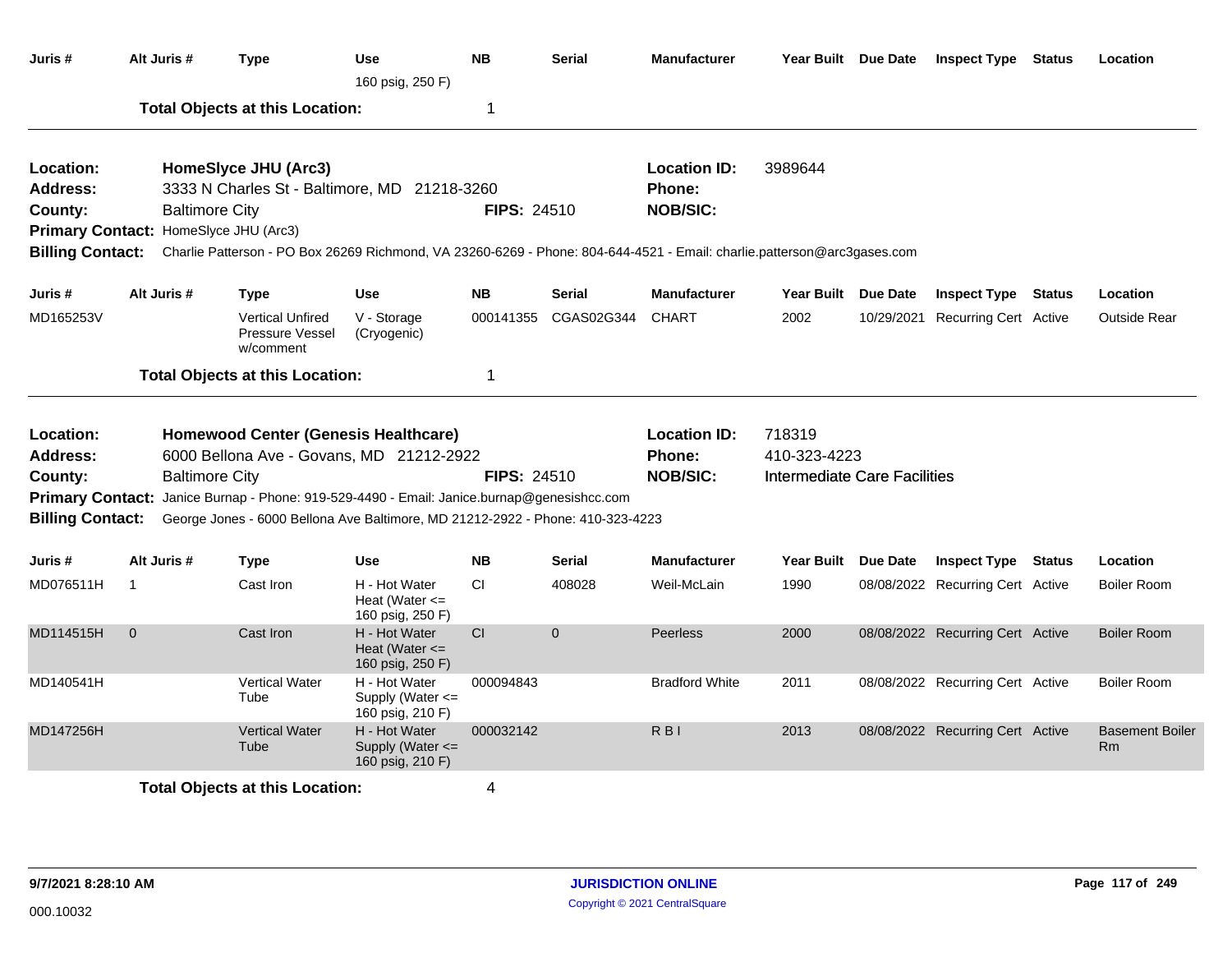| Location:<br><b>Address:</b><br>County:<br><b>Billing Contact:</b>                                                                                                                                                                                                      |                                                                                                                                                                           | <b>Homewood Friends Meeting</b><br>3107 N Charles St - Baltimore, MD 21218-3803<br><b>FIPS: 24510</b><br><b>Baltimore City</b><br>Primary Contact: Mina Brunyate - Phone: 410-235-4438<br>Mina Brunyate - 3107 N Charles St Baltimore, MD 21218 - Phone: 410-235-4438 |                                                         |                                                         |                                                         |                                                    | <b>Location ID:</b><br><b>Phone:</b><br><b>NOB/SIC:</b> | 714082<br>410-235-4438<br><b>Religious Organizations</b> |                                  |               |                          |
|-------------------------------------------------------------------------------------------------------------------------------------------------------------------------------------------------------------------------------------------------------------------------|---------------------------------------------------------------------------------------------------------------------------------------------------------------------------|-----------------------------------------------------------------------------------------------------------------------------------------------------------------------------------------------------------------------------------------------------------------------|---------------------------------------------------------|---------------------------------------------------------|---------------------------------------------------------|----------------------------------------------------|---------------------------------------------------------|----------------------------------------------------------|----------------------------------|---------------|--------------------------|
| Juris #                                                                                                                                                                                                                                                                 | Alt Juris #                                                                                                                                                               |                                                                                                                                                                                                                                                                       | <b>Type</b>                                             | <b>Use</b>                                              | <b>NB</b>                                               | <b>Serial</b>                                      | <b>Manufacturer</b>                                     | Year Built Due Date                                      | <b>Inspect Type Status</b>       |               | Location                 |
| MD127245H                                                                                                                                                                                                                                                               | Boiler 1                                                                                                                                                                  |                                                                                                                                                                                                                                                                       | Cast Aluminum                                           | H - Hot Water<br>Heat (Water $\leq$<br>160 psig, 250 F) | CI.                                                     |                                                    | Viessman                                                | 2006                                                     | 11/16/2022 Recurring Cert Active |               | <b>BLRM</b>              |
| MD127246H                                                                                                                                                                                                                                                               |                                                                                                                                                                           |                                                                                                                                                                                                                                                                       | <b>Cast Aluminum</b>                                    | H - Hot Water<br>Heat (Water $\leq$<br>160 psig, 250 F) | CA                                                      |                                                    | Viessman                                                | 2006                                                     | 11/16/2022 Recurring Cert Active |               | <b>BLRM</b>              |
|                                                                                                                                                                                                                                                                         |                                                                                                                                                                           |                                                                                                                                                                                                                                                                       | <b>Total Objects at this Location:</b>                  |                                                         | $\overline{2}$                                          |                                                    |                                                         |                                                          |                                  |               |                          |
| Location:<br>Honeywell<br><b>Address:</b><br>1000 Wills St - Baltimore, MD 21231-2808<br><b>Baltimore City</b><br>County:<br><b>Primary Contact: Honeywell</b><br><b>Billing Contact:</b><br>Bryn Hansen - 1000 Wills St Baltimore, MD 21231-2808 - Phone: 410-404-9111 |                                                                                                                                                                           |                                                                                                                                                                                                                                                                       |                                                         |                                                         | <b>FIPS: 24510</b>                                      |                                                    | <b>Location ID:</b><br><b>Phone:</b><br><b>NOB/SIC:</b> | 3214642<br>410-404-9111                                  |                                  |               |                          |
| Juris #                                                                                                                                                                                                                                                                 | Alt Juris #                                                                                                                                                               |                                                                                                                                                                                                                                                                       | Type                                                    | <b>Use</b>                                              | <b>NB</b><br><b>Serial</b>                              |                                                    | <b>Manufacturer</b>                                     | Year Built Due Date                                      | <b>Inspect Type</b>              | <b>Status</b> | Location                 |
| MD169999V                                                                                                                                                                                                                                                               |                                                                                                                                                                           |                                                                                                                                                                                                                                                                       | <b>Vertical Unfired</b><br>Pressure Vessel<br>w/comment | V - Storage (NOT 000019789<br>Cryogenic)                |                                                         |                                                    | Reco                                                    | 1996                                                     | 08/03/2023 Recurring Cert Active |               | Tank Room                |
|                                                                                                                                                                                                                                                                         |                                                                                                                                                                           |                                                                                                                                                                                                                                                                       | <b>Total Objects at this Location:</b>                  |                                                         | 1                                                       |                                                    |                                                         |                                                          |                                  |               |                          |
| Location:<br><b>Address:</b><br>County:<br><b>Billing Contact:</b>                                                                                                                                                                                                      | <b>Hopkins Inn</b><br>3404 Saint Paul St - Baltimore, MD 21218-2701<br><b>Baltimore City</b><br>Primary Contact: John Ross - Phone: 410-516-7022 - Email: jross54@jhu.edu |                                                                                                                                                                                                                                                                       | <b>FIPS: 24510</b>                                      |                                                         | <b>Location ID:</b><br><b>Phone:</b><br><b>NOB/SIC:</b> | 714114<br>410-235-2459<br><b>Hotels and Motels</b> |                                                         |                                                          |                                  |               |                          |
| Juris #                                                                                                                                                                                                                                                                 | Alt Juris #                                                                                                                                                               |                                                                                                                                                                                                                                                                       | <b>Type</b>                                             | <b>Use</b>                                              | <b>NB</b>                                               | Serial                                             | <b>Manufacturer</b>                                     | Year Built Due Date                                      | <b>Inspect Type</b>              | <b>Status</b> | Location                 |
| MD155083H                                                                                                                                                                                                                                                               |                                                                                                                                                                           |                                                                                                                                                                                                                                                                       | <b>Water Tube</b><br>Coiled (Flueless<br>Hi Efficiency) | H - Hot Water<br>Heat (Water $\leq$<br>160 psig, 250 F) |                                                         | 000C44482 1523M002912                              | A O Smith                                               | 2015                                                     | 10/03/2020 Recurring Cert Active |               | Basement, Boiler<br>Room |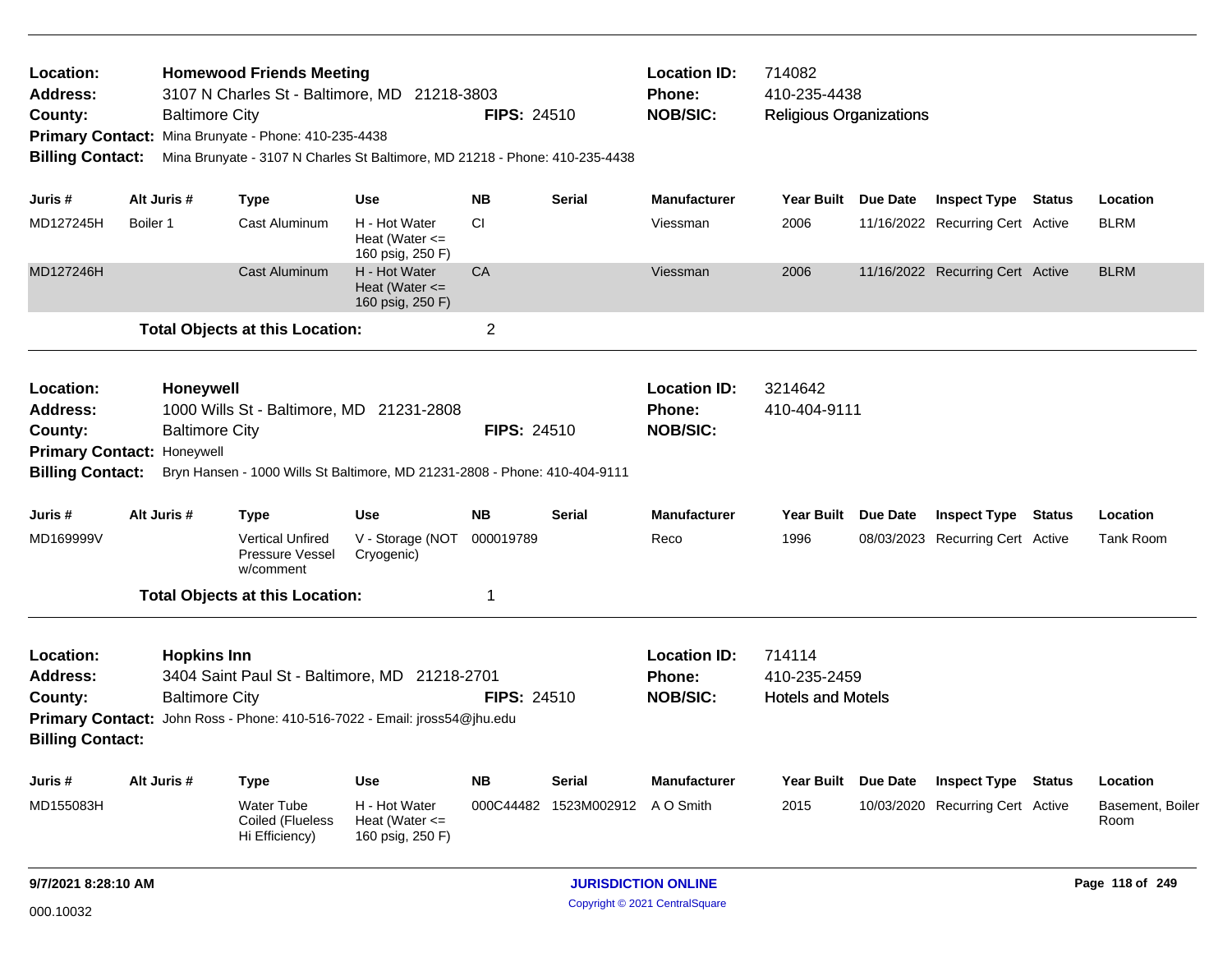| 9/7/2021 8:28:10 AM |                                                                               |                                           |                                                                                                                                                                                   |                                                                                                                                                                                                                                                                                                                 |                                                                                                                                                          |                                                                                                                                                                      |                                            |                                                |                                                                                                                                                                                                                                                                                                                                                 |                                                                                            | Page 119 of 249                                                                                                                                                                                                                    |
|---------------------|-------------------------------------------------------------------------------|-------------------------------------------|-----------------------------------------------------------------------------------------------------------------------------------------------------------------------------------|-----------------------------------------------------------------------------------------------------------------------------------------------------------------------------------------------------------------------------------------------------------------------------------------------------------------|----------------------------------------------------------------------------------------------------------------------------------------------------------|----------------------------------------------------------------------------------------------------------------------------------------------------------------------|--------------------------------------------|------------------------------------------------|-------------------------------------------------------------------------------------------------------------------------------------------------------------------------------------------------------------------------------------------------------------------------------------------------------------------------------------------------|--------------------------------------------------------------------------------------------|------------------------------------------------------------------------------------------------------------------------------------------------------------------------------------------------------------------------------------|
|                     |                                                                               |                                           |                                                                                                                                                                                   | 1                                                                                                                                                                                                                                                                                                               |                                                                                                                                                          |                                                                                                                                                                      |                                            |                                                |                                                                                                                                                                                                                                                                                                                                                 |                                                                                            |                                                                                                                                                                                                                                    |
|                     |                                                                               | Cast Iron                                 | H - Hot Water<br>Heat (Water $\leq$<br>160 psig, 250 F)                                                                                                                           | CI                                                                                                                                                                                                                                                                                                              |                                                                                                                                                          |                                                                                                                                                                      | 2000                                       |                                                |                                                                                                                                                                                                                                                                                                                                                 |                                                                                            | <b>BSMT</b>                                                                                                                                                                                                                        |
|                     |                                                                               | <b>Type</b>                               | <b>Use</b>                                                                                                                                                                        | <b>NB</b>                                                                                                                                                                                                                                                                                                       | <b>Serial</b>                                                                                                                                            | <b>Manufacturer</b>                                                                                                                                                  |                                            |                                                |                                                                                                                                                                                                                                                                                                                                                 |                                                                                            | Location                                                                                                                                                                                                                           |
|                     |                                                                               |                                           |                                                                                                                                                                                   |                                                                                                                                                                                                                                                                                                                 |                                                                                                                                                          |                                                                                                                                                                      |                                            |                                                |                                                                                                                                                                                                                                                                                                                                                 |                                                                                            |                                                                                                                                                                                                                                    |
|                     |                                                                               |                                           |                                                                                                                                                                                   |                                                                                                                                                                                                                                                                                                                 |                                                                                                                                                          |                                                                                                                                                                      |                                            |                                                |                                                                                                                                                                                                                                                                                                                                                 |                                                                                            |                                                                                                                                                                                                                                    |
|                     |                                                                               |                                           |                                                                                                                                                                                   |                                                                                                                                                                                                                                                                                                                 |                                                                                                                                                          | <b>NOB/SIC:</b>                                                                                                                                                      |                                            |                                                |                                                                                                                                                                                                                                                                                                                                                 |                                                                                            |                                                                                                                                                                                                                                    |
|                     |                                                                               |                                           |                                                                                                                                                                                   |                                                                                                                                                                                                                                                                                                                 |                                                                                                                                                          | <b>Location ID:</b><br><b>Phone:</b>                                                                                                                                 |                                            |                                                |                                                                                                                                                                                                                                                                                                                                                 |                                                                                            |                                                                                                                                                                                                                                    |
|                     |                                                                               |                                           |                                                                                                                                                                                   |                                                                                                                                                                                                                                                                                                                 |                                                                                                                                                          |                                                                                                                                                                      |                                            |                                                |                                                                                                                                                                                                                                                                                                                                                 |                                                                                            |                                                                                                                                                                                                                                    |
|                     |                                                                               |                                           |                                                                                                                                                                                   |                                                                                                                                                                                                                                                                                                                 |                                                                                                                                                          |                                                                                                                                                                      |                                            |                                                |                                                                                                                                                                                                                                                                                                                                                 |                                                                                            |                                                                                                                                                                                                                                    |
|                     |                                                                               | <b>Water Heater</b><br>(HLW)              | H - Hot Water<br>Supply (Water <=                                                                                                                                                 | 000089405                                                                                                                                                                                                                                                                                                       |                                                                                                                                                          | State Industries                                                                                                                                                     | 2004                                       |                                                |                                                                                                                                                                                                                                                                                                                                                 |                                                                                            | <b>Basement</b><br>Laundry                                                                                                                                                                                                         |
|                     |                                                                               | <b>Type</b>                               | Use                                                                                                                                                                               | <b>NB</b>                                                                                                                                                                                                                                                                                                       | <b>Serial</b>                                                                                                                                            | <b>Manufacturer</b>                                                                                                                                                  |                                            |                                                |                                                                                                                                                                                                                                                                                                                                                 |                                                                                            | Location                                                                                                                                                                                                                           |
|                     |                                                                               |                                           |                                                                                                                                                                                   |                                                                                                                                                                                                                                                                                                                 |                                                                                                                                                          |                                                                                                                                                                      |                                            |                                                |                                                                                                                                                                                                                                                                                                                                                 |                                                                                            |                                                                                                                                                                                                                                    |
|                     |                                                                               |                                           |                                                                                                                                                                                   |                                                                                                                                                                                                                                                                                                                 |                                                                                                                                                          |                                                                                                                                                                      |                                            |                                                |                                                                                                                                                                                                                                                                                                                                                 |                                                                                            |                                                                                                                                                                                                                                    |
|                     |                                                                               |                                           |                                                                                                                                                                                   |                                                                                                                                                                                                                                                                                                                 |                                                                                                                                                          | <b>NOB/SIC:</b>                                                                                                                                                      |                                            |                                                |                                                                                                                                                                                                                                                                                                                                                 |                                                                                            |                                                                                                                                                                                                                                    |
|                     |                                                                               |                                           |                                                                                                                                                                                   |                                                                                                                                                                                                                                                                                                                 |                                                                                                                                                          | Phone:                                                                                                                                                               |                                            |                                                |                                                                                                                                                                                                                                                                                                                                                 |                                                                                            |                                                                                                                                                                                                                                    |
|                     |                                                                               |                                           |                                                                                                                                                                                   |                                                                                                                                                                                                                                                                                                                 |                                                                                                                                                          | <b>Location ID:</b>                                                                                                                                                  |                                            |                                                |                                                                                                                                                                                                                                                                                                                                                 |                                                                                            |                                                                                                                                                                                                                                    |
|                     |                                                                               |                                           |                                                                                                                                                                                   | 1                                                                                                                                                                                                                                                                                                               |                                                                                                                                                          |                                                                                                                                                                      |                                            |                                                |                                                                                                                                                                                                                                                                                                                                                 |                                                                                            |                                                                                                                                                                                                                                    |
|                     |                                                                               | Pressure Vessel<br>w/comment              | (Cryogenic)                                                                                                                                                                       |                                                                                                                                                                                                                                                                                                                 |                                                                                                                                                          |                                                                                                                                                                      |                                            |                                                |                                                                                                                                                                                                                                                                                                                                                 |                                                                                            | <b>Basement</b>                                                                                                                                                                                                                    |
|                     |                                                                               | <b>Type</b>                               | <b>Use</b>                                                                                                                                                                        | <b>NB</b>                                                                                                                                                                                                                                                                                                       | Serial                                                                                                                                                   | <b>Manufacturer</b>                                                                                                                                                  |                                            |                                                |                                                                                                                                                                                                                                                                                                                                                 |                                                                                            | Location                                                                                                                                                                                                                           |
|                     |                                                                               |                                           |                                                                                                                                                                                   |                                                                                                                                                                                                                                                                                                                 |                                                                                                                                                          |                                                                                                                                                                      |                                            |                                                |                                                                                                                                                                                                                                                                                                                                                 |                                                                                            |                                                                                                                                                                                                                                    |
|                     |                                                                               |                                           |                                                                                                                                                                                   |                                                                                                                                                                                                                                                                                                                 |                                                                                                                                                          |                                                                                                                                                                      |                                            |                                                |                                                                                                                                                                                                                                                                                                                                                 |                                                                                            |                                                                                                                                                                                                                                    |
|                     |                                                                               |                                           |                                                                                                                                                                                   |                                                                                                                                                                                                                                                                                                                 |                                                                                                                                                          | <b>NOB/SIC:</b>                                                                                                                                                      |                                            |                                                |                                                                                                                                                                                                                                                                                                                                                 |                                                                                            |                                                                                                                                                                                                                                    |
|                     |                                                                               | Horse You Came In On (Arc3)               |                                                                                                                                                                                   |                                                                                                                                                                                                                                                                                                                 |                                                                                                                                                          | <b>Location ID:</b><br><b>Phone:</b>                                                                                                                                 | 3994152                                    |                                                |                                                                                                                                                                                                                                                                                                                                                 |                                                                                            |                                                                                                                                                                                                                                    |
|                     | <b>Billing Contact:</b><br><b>Billing Contact:</b><br><b>Billing Contact:</b> | Alt Juris #<br>Alt Juris #<br>Alt Juris # | <b>Baltimore City</b><br>Primary Contact: Horse You Came In On (Arc3)<br><b>Vertical Unfired</b><br><b>Baltimore City</b><br><b>Imperial Half Bushel</b><br><b>Baltimore City</b> | V - Storage<br><b>Total Objects at this Location:</b><br><b>Hostelling International-Baltimore</b><br>160 psig, 210 F)<br><b>Total Objects at this Location:</b><br>Primary Contact: Nancy Duggan - Phone: 410-462-1192<br>- 831 N Howard St Baltimore, MD 21201-4605<br><b>Total Objects at this Location:</b> | 1626 Thames St - Baltimore, MD 21231-3429<br>000237369<br>17 W Mulberry St - Baltimore, MD 21201-4440<br>1<br>831 N Howard St - Baltimore, MD 21201-4605 | <b>FIPS: 24510</b><br>31221098<br><b>FIPS: 24510</b><br>Primary Contact: Navi Rosario - Phone: 646-529-0542 - Email: navilia.rosario@hiusa.org<br><b>FIPS: 24510</b> | <b>CHART</b><br><b>JURISDICTION ONLINE</b> | 2014<br>719308<br>730242<br>Columbia Boiler Co | Charlie Patterson - PO Box 26269 Richmond, VA 23260-6269 - Phone: 804-644-4521 - Email: charlie.patterson@arc3gases.com<br>Year Built Due Date<br>11/20/2021<br>410-576-8880<br>Navi Rosario - 17 W Mulberry St Baltimore, MD 21201-4440 - Phone: 646-529-0542 - Email: navilia.rosario@hiusa.org<br>Year Built Due Date<br>Year Built Due Date | <b>Eating and Drinking Places</b><br><b>Operators of Apartment Buildings</b><br>03/27/2021 | <b>Inspect Type Status</b><br><b>Recurring Cert Active</b><br><b>Inspect Type Status</b><br><b>Recurring Cert Active</b><br>Miscellaneous Homefurnishings Stores<br><b>Inspect Type Status</b><br>04/22/2021 Recurring Cert Active |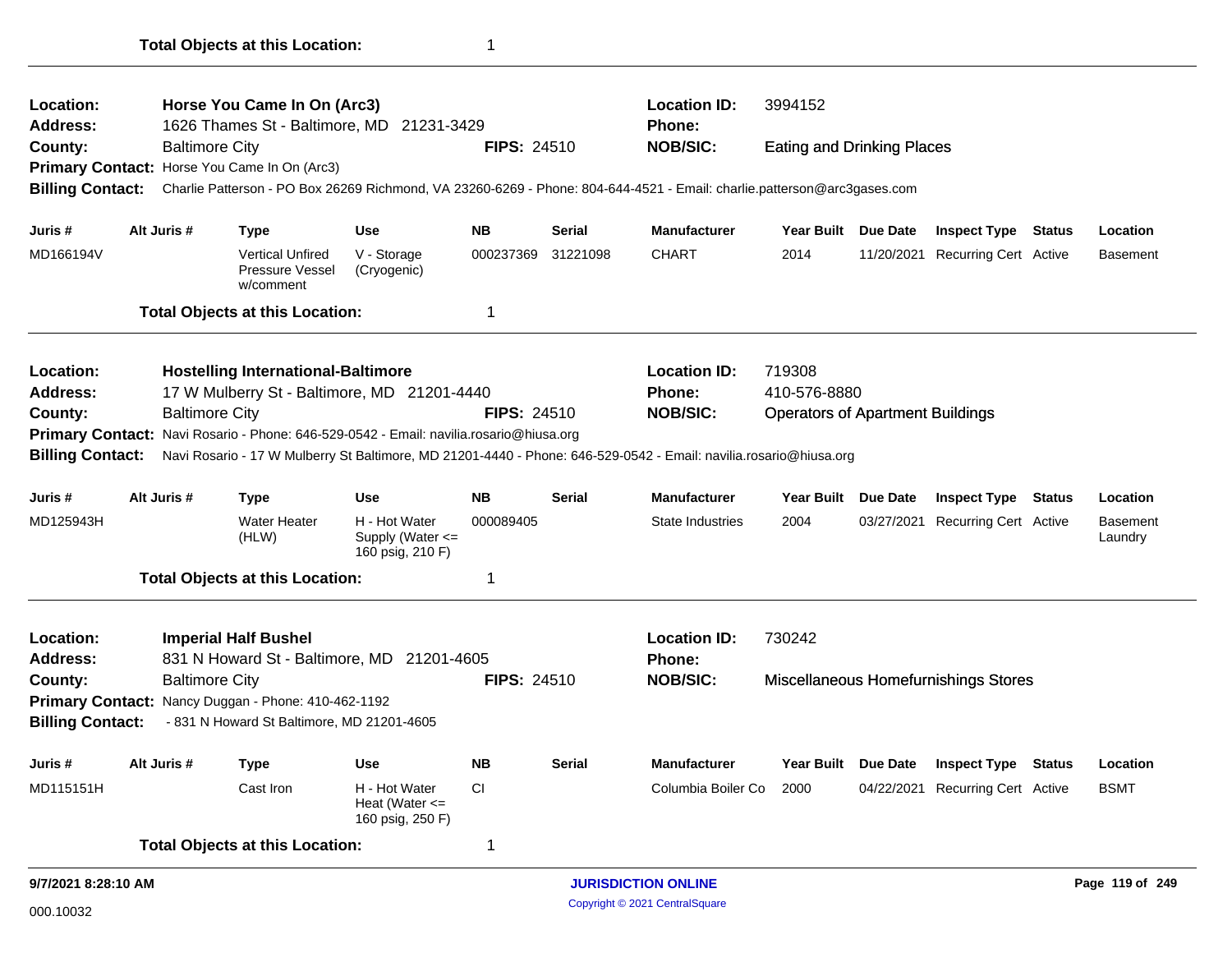| Location:<br>Address:<br>County:<br><b>Billing Contact:</b> |                                                                                                                                                                                                                                                                                                                                                        | <b>Baltimore City</b> | <b>Institute Of Notre Dame</b><br>901 N Aisquith St - Baltimore, MD 21202-5427<br>Primary Contact: Greg Carrick - Phone: 410-522-7800 - Email: gcarrick@indofmd.org |                                                         | <b>FIPS: 24510</b> |               | <b>Location ID:</b><br>Phone:<br><b>NOB/SIC:</b><br>Greg Carrick - 901 N Aisquith St Baltimore, MD 21202-5427 - Phone: 410-522-7800 - Email: gcarrick@indofmd.org | 714558<br>410-522-7800                                           | Colleges, Universities, and Professional Schools |        |                    |
|-------------------------------------------------------------|--------------------------------------------------------------------------------------------------------------------------------------------------------------------------------------------------------------------------------------------------------------------------------------------------------------------------------------------------------|-----------------------|---------------------------------------------------------------------------------------------------------------------------------------------------------------------|---------------------------------------------------------|--------------------|---------------|-------------------------------------------------------------------------------------------------------------------------------------------------------------------|------------------------------------------------------------------|--------------------------------------------------|--------|--------------------|
| Juris #                                                     |                                                                                                                                                                                                                                                                                                                                                        | Alt Juris #           | Type                                                                                                                                                                | <b>Use</b>                                              | <b>NB</b>          | <b>Serial</b> | <b>Manufacturer</b>                                                                                                                                               | Year Built Due Date                                              | <b>Inspect Type Status</b>                       |        | Location           |
| MD168199H                                                   |                                                                                                                                                                                                                                                                                                                                                        |                       | Cast Iron                                                                                                                                                           | H - Steam Heat<br>(Steam $\le$ 15<br>psig)              | <b>CI</b>          |               | Weil-McLain                                                                                                                                                       | 2020                                                             | 12/09/2022 Recurring Cert Active                 |        | <b>SCHOOL BLRM</b> |
|                                                             |                                                                                                                                                                                                                                                                                                                                                        |                       | <b>Total Objects at this Location:</b>                                                                                                                              |                                                         | 1                  |               |                                                                                                                                                                   |                                                                  |                                                  |        |                    |
| Location:<br>Address:                                       |                                                                                                                                                                                                                                                                                                                                                        |                       | Italiano's Restaurant (Arc3)<br>2229 Washington Blvd - Baltimore, MD 21230-1730                                                                                     |                                                         |                    |               | <b>Location ID:</b><br><b>Phone:</b>                                                                                                                              | 3950109                                                          |                                                  |        |                    |
| County:<br><b>Billing Contact:</b>                          |                                                                                                                                                                                                                                                                                                                                                        | <b>Baltimore City</b> | Primary Contact: Italiano's Restaurant (Arc3)                                                                                                                       |                                                         | <b>FIPS: 24510</b> |               | <b>NOB/SIC:</b><br>Charlie Patterson - PO Box 26269 Richmond, VA 23260-6269 - Phone: 804-644-4521 - Email: charlie.patterson@arc3gases.com                        | <b>Eating and Drinking Places</b>                                |                                                  |        |                    |
| Juris #                                                     |                                                                                                                                                                                                                                                                                                                                                        | Alt Juris #           | <b>Type</b>                                                                                                                                                         | <b>Use</b>                                              | <b>NB</b>          | <b>Serial</b> | <b>Manufacturer</b>                                                                                                                                               | Year Built Due Date                                              | <b>Inspect Type Status</b>                       |        | Location           |
| MD163999V                                                   |                                                                                                                                                                                                                                                                                                                                                        |                       | <b>Vertical Unfired</b><br>Pressure Vessel<br>w/comment                                                                                                             | V - Storage<br>(Cryogenic)                              | 000018289          |               | Taylor                                                                                                                                                            | 1994                                                             | 04/17/2023 Recurring Cert Active                 |        | Outside            |
|                                                             |                                                                                                                                                                                                                                                                                                                                                        |                       | <b>Total Objects at this Location:</b>                                                                                                                              |                                                         | 1                  |               |                                                                                                                                                                   |                                                                  |                                                  |        |                    |
| Location:<br>Address:<br>County:                            | <b>Ivey League Learning Center</b><br>1009 E 43rd St - Govans, MD 21212-4912<br><b>FIPS: 24510</b><br><b>Baltimore City</b><br>Primary Contact: Christyne G. Ivey - Phone: 410-323-5740 - Email: civey10@aol.com<br>Christyne G. Ivey - 1010 E 43rd St Govans, MD 21212-4911 - Phone: 410-323-5740 - Email: civey10@aol.com<br><b>Billing Contact:</b> |                       |                                                                                                                                                                     |                                                         |                    |               |                                                                                                                                                                   | 714665<br>410-323-5740<br><b>Offices and Clinics of Dentists</b> |                                                  |        |                    |
| Juris #                                                     |                                                                                                                                                                                                                                                                                                                                                        | Alt Juris #           | Type                                                                                                                                                                | Use                                                     | <b>NB</b>          | Serial        | <b>Manufacturer</b>                                                                                                                                               | Year Built Due Date                                              | <b>Inspect Type</b>                              | Status | Location           |
| MD080844H                                                   |                                                                                                                                                                                                                                                                                                                                                        |                       | Cast Iron                                                                                                                                                           | H - Hot Water<br>Heat (Water $\leq$<br>160 psig, 250 F) | <b>CI</b>          | 1020451       | Slant Fin                                                                                                                                                         | 1987                                                             | 04/16/2021 Recurring Cert Active                 |        | <b>Basement</b>    |
|                                                             |                                                                                                                                                                                                                                                                                                                                                        |                       | <b>Total Objects at this Location:</b>                                                                                                                              |                                                         | 1                  |               |                                                                                                                                                                   |                                                                  |                                                  |        |                    |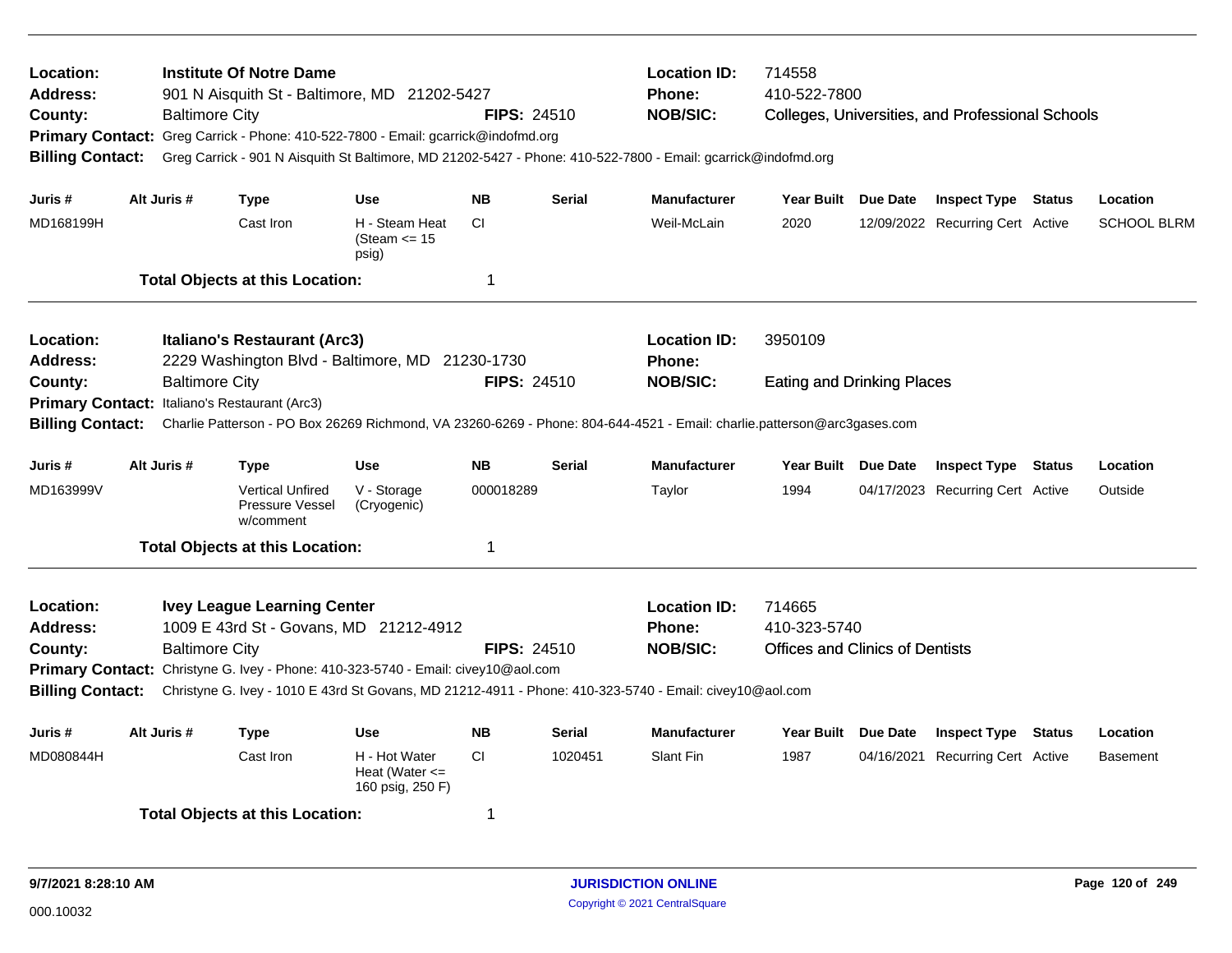| Location:<br><b>Address:</b><br>County: | J & J Tires<br><b>Baltimore City</b>                                                           | 6410 Erdman Ave - Baltimore, MD 21205-3509                                                                                           |                                | <b>FIPS: 24510</b> |               | <b>Location ID:</b><br><b>Phone:</b><br><b>NOB/SIC:</b> | 714684<br><b>Gasoline Service Stations</b> |                                                  |                  |
|-----------------------------------------|------------------------------------------------------------------------------------------------|--------------------------------------------------------------------------------------------------------------------------------------|--------------------------------|--------------------|---------------|---------------------------------------------------------|--------------------------------------------|--------------------------------------------------|------------------|
| <b>Billing Contact:</b>                 |                                                                                                | Primary Contact: J & J Tires - Phone: 4104889550<br>- 6410 Erdman Ave Baltimore, MD 21205-3509 - Phone: 4104889550                   |                                |                    |               |                                                         |                                            |                                                  |                  |
| Juris #                                 | Alt Juris #                                                                                    | Type                                                                                                                                 | <b>Use</b>                     | <b>NB</b>          | <b>Serial</b> | <b>Manufacturer</b>                                     | Year Built Due Date                        | <b>Inspect Type Status</b>                       | Location         |
| MD090547V                               |                                                                                                | Horizontal Unfired O - Other (PV<br>Pressure Vessel<br>w/comment                                                                     | Use) w/comment                 | 000856180          |               | Buckeye                                                 | 1988                                       | 10/12/2022 Recurring Cert Active                 | <b>COMP SHED</b> |
|                                         |                                                                                                | <b>Total Objects at this Location:</b>                                                                                               |                                | $\mathbf 1$        |               |                                                         |                                            |                                                  |                  |
| Location:<br><b>Address:</b>            |                                                                                                | <b>J &amp; W Discount Tire</b><br>3010 W Patapsco Ave - Baltimore, MD 21230-1457                                                     |                                |                    |               | <b>Location ID:</b><br>Phone:                           | 2910338<br>410-744-2975                    |                                                  |                  |
| County:                                 | <b>Baltimore City</b>                                                                          |                                                                                                                                      |                                | <b>FIPS: 24510</b> |               | <b>NOB/SIC:</b>                                         |                                            | <b>Automotive Exhaust System Repair Shops</b>    |                  |
| <b>Billing Contact:</b>                 |                                                                                                | Primary Contact: Jing Jiang - Phone: 443-891-7118<br>Jing Jiang - 3010 W Patapsco Ave Baltimore, MD 21230-1457 - Phone: 443-891-7118 |                                |                    |               |                                                         |                                            |                                                  |                  |
| Juris #                                 | Alt Juris #                                                                                    | Type                                                                                                                                 | <b>Use</b>                     | <b>NB</b>          | <b>Serial</b> | <b>Manufacturer</b>                                     | Year Built Due Date                        | <b>Inspect Type Status</b>                       | Location         |
| MD159068V                               |                                                                                                | <b>Vertical Unfired</b><br>Pressure Vessel<br>w/comment                                                                              | V - Storage (NOT<br>Cryogenic) | 000342005          |               | <b>MAT</b> Industries                                   | 2017                                       | 09/25/2022 Recurring Cert Active                 | Shop             |
|                                         |                                                                                                | <b>Total Objects at this Location:</b>                                                                                               |                                | $\mathbf 1$        |               |                                                         |                                            |                                                  |                  |
| Location:<br>Address:                   | J P Motors                                                                                     | 6400 Harford Rd - Baltimore, MD 21214-1318                                                                                           |                                |                    |               | <b>Location ID:</b><br><b>Phone:</b>                    | 714800                                     |                                                  |                  |
| County:                                 | <b>Baltimore City</b>                                                                          |                                                                                                                                      |                                | <b>FIPS: 24510</b> |               | <b>NOB/SIC:</b>                                         |                                            | Automotive dealers and gasoline service stations |                  |
|                                         |                                                                                                | Primary Contact: J P Motors - Phone: 4102544578                                                                                      |                                |                    |               |                                                         |                                            |                                                  |                  |
| <b>Billing Contact:</b>                 |                                                                                                | - 6400 Harford Rd Baltimore, MD 21214-1318 - Phone: 4102544578                                                                       |                                |                    |               |                                                         |                                            |                                                  |                  |
| Juris #                                 | Alt Juris #                                                                                    | Type                                                                                                                                 | <b>Use</b>                     | <b>NB</b>          | <b>Serial</b> | <b>Manufacturer</b>                                     | Year Built Due Date                        | <b>Inspect Type Status</b>                       | Location         |
| MD050850V                               | Horizontal Unfired V - Storage (NOT<br>000278193<br>Pressure Vessel<br>Cryogenic)<br>w/comment |                                                                                                                                      |                                |                    |               | Wood                                                    | 1964                                       | 08/06/2023 Recurring Cert Active                 | Shop             |
|                                         |                                                                                                | <b>Total Objects at this Location:</b>                                                                                               |                                | 1                  |               |                                                         |                                            |                                                  |                  |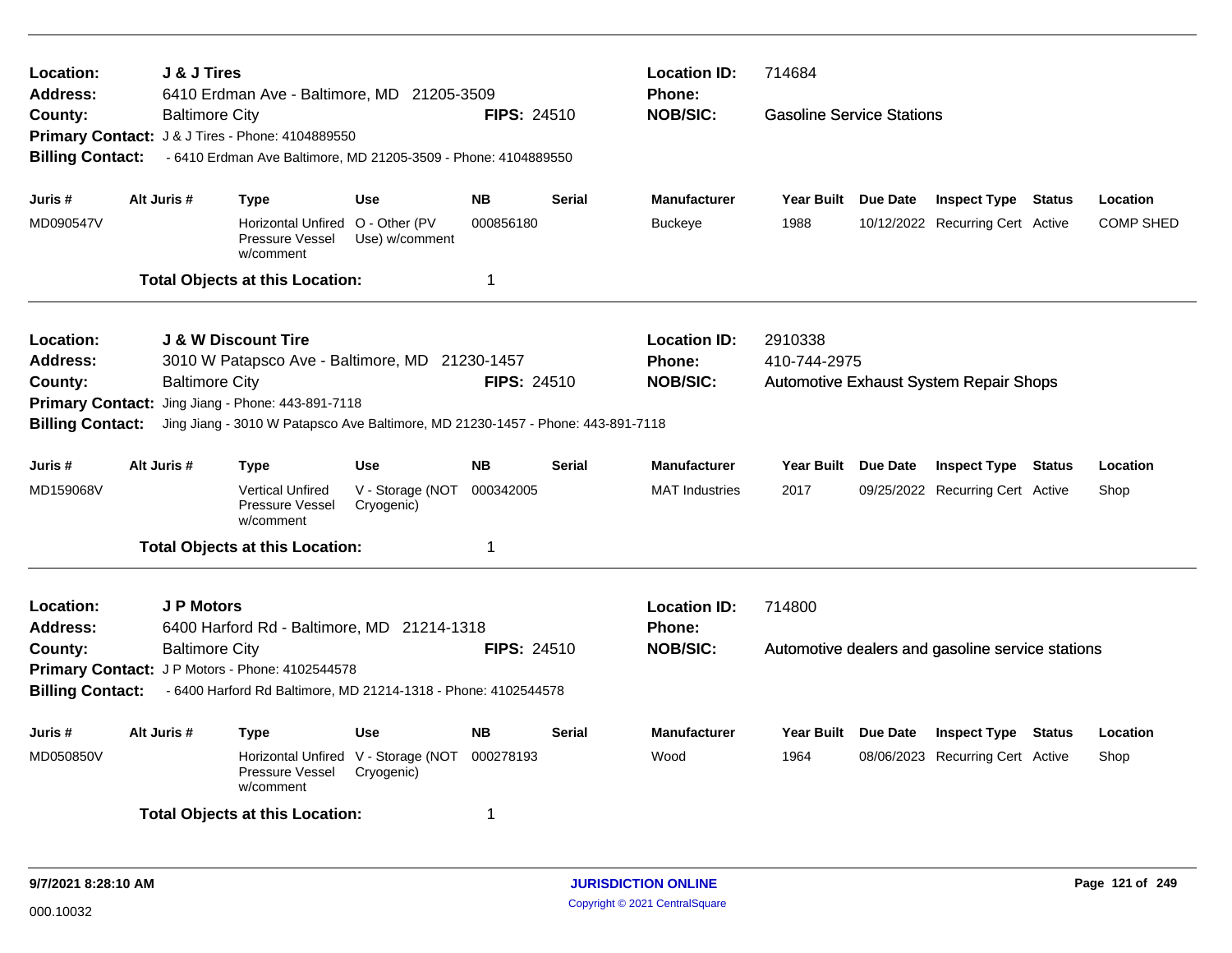| Location:<br>Address:        |                       | James Joyce Irish Pub (Arc3)<br>616 President St - Baltimore, MD 21202-4411                                             |                                                   |                    |                   | <b>Location ID:</b><br><b>Phone:</b> | 3994136                           |            |                                          |               |                                             |
|------------------------------|-----------------------|-------------------------------------------------------------------------------------------------------------------------|---------------------------------------------------|--------------------|-------------------|--------------------------------------|-----------------------------------|------------|------------------------------------------|---------------|---------------------------------------------|
| County:                      | <b>Baltimore City</b> |                                                                                                                         |                                                   | <b>FIPS: 24510</b> |                   | <b>NOB/SIC:</b>                      | <b>Eating and Drinking Places</b> |            |                                          |               |                                             |
|                              |                       | Primary Contact: James Joyce Irish Pub (Arc3)                                                                           |                                                   |                    |                   |                                      |                                   |            |                                          |               |                                             |
| <b>Billing Contact:</b>      |                       | Charlie Patterson - PO Box 26269 Richmond, VA 23260-6269 - Phone: 804-644-4521 - Email: charlie.patterson@arc3gases.com |                                                   |                    |                   |                                      |                                   |            |                                          |               |                                             |
| Juris #                      | Alt Juris #           | <b>Type</b>                                                                                                             | <b>Use</b>                                        | <b>NB</b>          | <b>Serial</b>     | <b>Manufacturer</b>                  | Year Built Due Date               |            | <b>Inspect Type Status</b>               |               | Location                                    |
| MD166234V                    |                       | <b>Vertical Unfired</b><br>Pressure Vessel<br>w/comment                                                                 | V - Storage<br>(Cryogenic)                        | 000094335          | <b>CSHA98K115</b> | <b>MVE</b>                           | 1998                              |            | 11/20/2021 Recurring Cert Active         |               | Loading Dock                                |
|                              |                       | <b>Total Objects at this Location:</b>                                                                                  |                                                   | 1                  |                   |                                      |                                   |            |                                          |               |                                             |
| Location:<br><b>Address:</b> |                       | JHU Summer Conf Compass # 27610<br>3400 N Charles St - Baltimore, MD 21218-2625                                         |                                                   |                    |                   | <b>Location ID:</b><br><b>Phone:</b> | 4016038                           |            |                                          |               |                                             |
| County:                      | <b>Baltimore City</b> |                                                                                                                         |                                                   | <b>FIPS: 24510</b> |                   | <b>NOB/SIC:</b>                      |                                   |            |                                          |               |                                             |
| <b>Primary Contact:</b>      |                       | JHU Summer Conf Compass # 27610                                                                                         |                                                   |                    |                   |                                      |                                   |            |                                          |               |                                             |
| <b>Billing Contact:</b>      |                       |                                                                                                                         |                                                   |                    |                   |                                      |                                   |            |                                          |               |                                             |
| Juris #                      | Alt Juris #           | <b>Type</b>                                                                                                             | <b>Use</b>                                        | <b>NB</b>          | <b>Serial</b>     | <b>Manufacturer</b>                  | Year Built Due Date               |            | <b>Inspect Type</b>                      | <b>Status</b> | Location                                    |
| MD164576V                    |                       | <b>Vertical Unfired</b><br>Pressure Vessel<br>w/comment                                                                 | V - Storage<br>(Cryogenic)                        | 229587             | M5853.5C          | <b>CHART</b>                         | 2012                              | 08/10/2021 | <b>External Cert</b>                     | Active        | Janitors<br>Closet/just inside<br>dock area |
|                              |                       | <b>Total Objects at this Location:</b>                                                                                  |                                                   | 1                  |                   |                                      |                                   |            |                                          |               |                                             |
| Location:                    | <b>Jiffy Lube</b>     |                                                                                                                         |                                                   |                    |                   | <b>Location ID:</b>                  | 715027                            |            |                                          |               |                                             |
| <b>Address:</b>              |                       | 2044 N Howard St - Baltimore, MD 21218-5911                                                                             |                                                   |                    |                   | <b>Phone:</b>                        |                                   |            |                                          |               |                                             |
| County:                      | <b>Baltimore City</b> |                                                                                                                         |                                                   | <b>FIPS: 24510</b> |                   | <b>NOB/SIC:</b>                      |                                   |            | Automotive repair, services, and parking |               |                                             |
|                              |                       | Primary Contact: Ken Schultz - Phone: 410-752-5823                                                                      |                                                   |                    |                   |                                      |                                   |            |                                          |               |                                             |
| <b>Billing Contact:</b>      |                       | - 2040 N Howard St Baltimore, MD 21218-5911 - Phone: 4107525823                                                         |                                                   |                    |                   |                                      |                                   |            |                                          |               |                                             |
| Juris #                      | Alt Juris #           | <b>Type</b>                                                                                                             | Use                                               | <b>NB</b>          | <b>Serial</b>     | <b>Manufacturer</b>                  | <b>Year Built</b>                 | Due Date   | <b>Inspect Type Status</b>               |               | Location                                    |
| MD160455V                    |                       | Pressure Vessel<br>w/comment                                                                                            | Horizontal Unfired V - Storage (NOT<br>Cryogenic) | 000655768          | M701794           | Morganton                            | 2018                              |            | 03/26/2022 Recurring Cert Active         |               | <b>BASEMT</b>                               |
|                              |                       | <b>Total Objects at this Location:</b>                                                                                  |                                                   | 1                  |                   |                                      |                                   |            |                                          |               |                                             |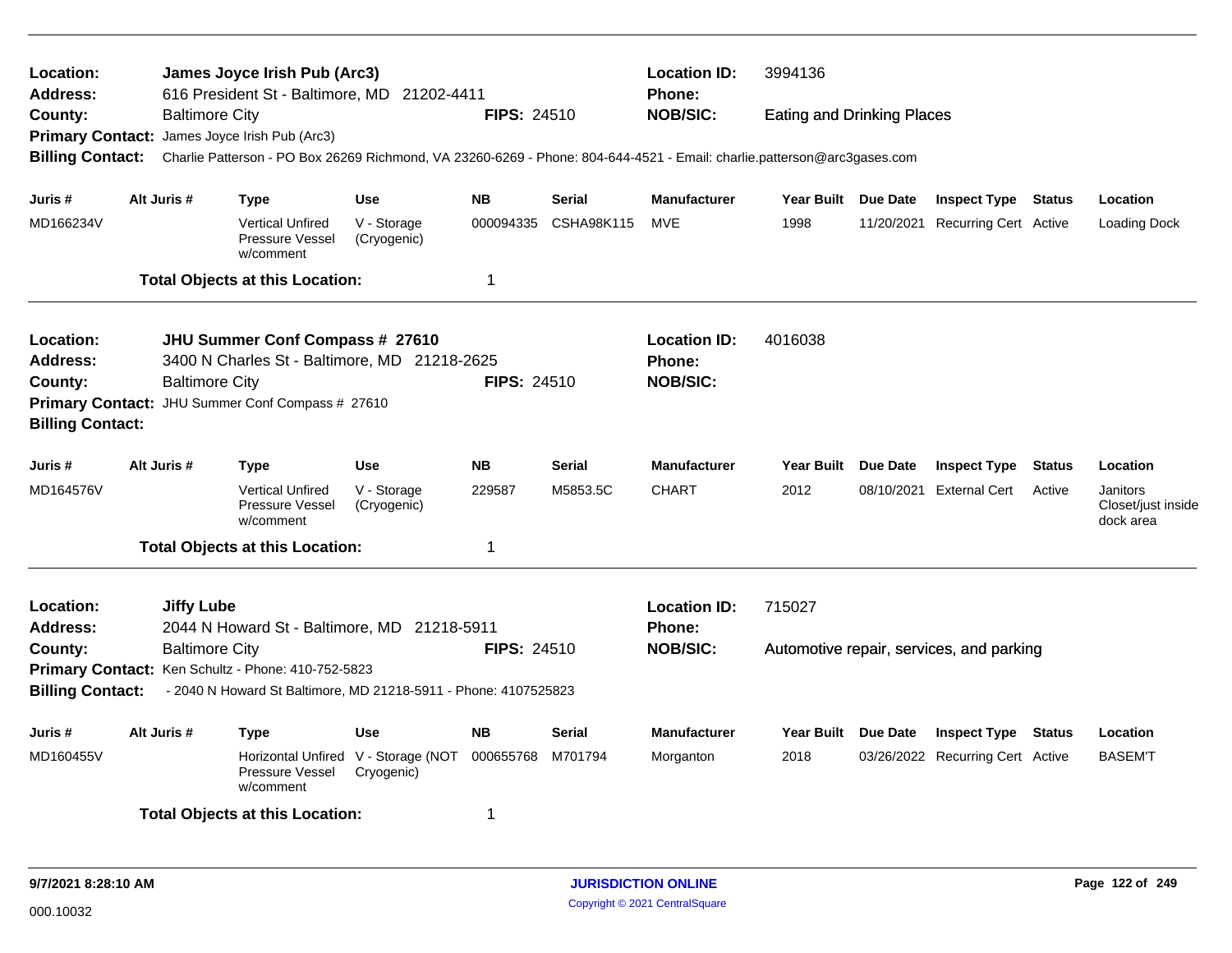| Location:<br><b>Address:</b><br>County:<br><b>Billing Contact:</b>                              | <b>Jiffy Lube</b><br><b>Baltimore City</b> | 2311 Orleans St - Baltimore, MD 21224-1020<br>Primary Contact: Jiffy Lube - Phone: 410-591-7323<br>- PO Box 684 Brooklandville, MD 21022-0684 - Phone: 410-591-7323                              |                                | <b>FIPS: 24510</b> |               | <b>Location ID:</b><br><b>Phone:</b><br><b>NOB/SIC:</b> | 2984346<br>410-342-8651<br><b>Gasoline Service Stations</b> |                 |                                          |               |             |
|-------------------------------------------------------------------------------------------------|--------------------------------------------|--------------------------------------------------------------------------------------------------------------------------------------------------------------------------------------------------|--------------------------------|--------------------|---------------|---------------------------------------------------------|-------------------------------------------------------------|-----------------|------------------------------------------|---------------|-------------|
| Juris #                                                                                         | Alt Juris #                                | Type                                                                                                                                                                                             | <b>Use</b>                     | <b>NB</b>          | <b>Serial</b> | <b>Manufacturer</b>                                     | Year Built                                                  | Due Date        | <b>Inspect Type Status</b>               |               | Location    |
| MD139865V                                                                                       |                                            | <b>Vertical Unfired</b><br>Pressure Vessel<br>w/comment                                                                                                                                          | V - Storage (NOT<br>Cryogenic) | 000993309          |               | Melben                                                  | 2001                                                        |                 | 10/22/2019 Recurring Cert Active         |               | Shop        |
|                                                                                                 |                                            | <b>Total Objects at this Location:</b>                                                                                                                                                           |                                | $\mathbf 1$        |               |                                                         |                                                             |                 |                                          |               |             |
| Location:<br><b>Address:</b>                                                                    | <b>Jiffy Lube</b>                          | 2900 Mathews St - Baltimore, MD 21218-4256                                                                                                                                                       |                                |                    |               | <b>Location ID:</b><br><b>Phone:</b>                    | 715034                                                      |                 |                                          |               |             |
| County:                                                                                         | <b>Baltimore City</b>                      | Primary Contact: Mark Nicholson - Phone: 443-889-8368                                                                                                                                            |                                | <b>FIPS: 24510</b> |               | <b>NOB/SIC:</b>                                         |                                                             |                 | Automotive repair, services, and parking |               |             |
| <b>Billing Contact:</b>                                                                         |                                            | Mark Nicholson - 5506 Belleville Ave Baltimore, MD 21207-6944 - Phone: 443-889-8368                                                                                                              |                                |                    |               |                                                         |                                                             |                 |                                          |               |             |
| Juris #                                                                                         | Alt Juris #                                | <b>Type</b>                                                                                                                                                                                      | <b>Use</b>                     | <b>NB</b>          | <b>Serial</b> | <b>Manufacturer</b>                                     | <b>Year Built</b>                                           | <b>Due Date</b> | <b>Inspect Type Status</b>               |               | Location    |
| MD022035V                                                                                       |                                            | <b>Vertical Unfired</b><br>Pressure Vessel<br>w/comment                                                                                                                                          | V - Storage (NOT<br>Cryogenic) | 000130752          |               | Manchester                                              | 1985                                                        |                 | 08/13/2021 Recurring Cert Active         |               | Comp Room   |
|                                                                                                 |                                            | <b>Total Objects at this Location:</b>                                                                                                                                                           |                                | $\mathbf 1$        |               |                                                         |                                                             |                 |                                          |               |             |
| Location:<br><b>Address:</b>                                                                    | <b>Jiffy Lube</b>                          | 3617 Wilkens Ave - Baltimore, MD 21229-5034                                                                                                                                                      |                                |                    |               | <b>Location ID:</b><br><b>Phone:</b>                    | 715037                                                      |                 |                                          |               |             |
| County:                                                                                         | <b>Baltimore City</b>                      |                                                                                                                                                                                                  |                                | <b>FIPS: 24510</b> |               | <b>NOB/SIC:</b>                                         |                                                             |                 | Automotive repair, services, and parking |               |             |
| <b>Billing Contact:</b>                                                                         |                                            | Primary Contact: William Albert - Phone: 410-646-0390 - Email: wlakjp@gmail.com<br>Lisa Miller - 3617 Wilkens Ave Baltimore, MD 21229-5034 - Phone: 410-646-0390 - Email: jiffybills@verizon.net |                                |                    |               |                                                         |                                                             |                 |                                          |               |             |
|                                                                                                 |                                            |                                                                                                                                                                                                  |                                |                    |               |                                                         |                                                             |                 |                                          |               |             |
| Juris #                                                                                         | Alt Juris #                                | <b>Type</b>                                                                                                                                                                                      | <b>Use</b>                     | <b>NB</b>          | <b>Serial</b> | <b>Manufacturer</b>                                     | <b>Year Built</b>                                           | Due Date        | <b>Inspect Type</b>                      | <b>Status</b> | Location    |
| MD092597V<br>Horizontal Unfired O - Other (PV<br>Pressure Vessel<br>Use) w/comment<br>w/comment |                                            |                                                                                                                                                                                                  |                                | 000667461          |               | <b>Brunner</b>                                          | 1994                                                        |                 | 09/23/2021 Recurring Cert Active         |               | <b>BSMT</b> |
|                                                                                                 |                                            | <b>Total Objects at this Location:</b>                                                                                                                                                           |                                | 1                  |               |                                                         |                                                             |                 |                                          |               |             |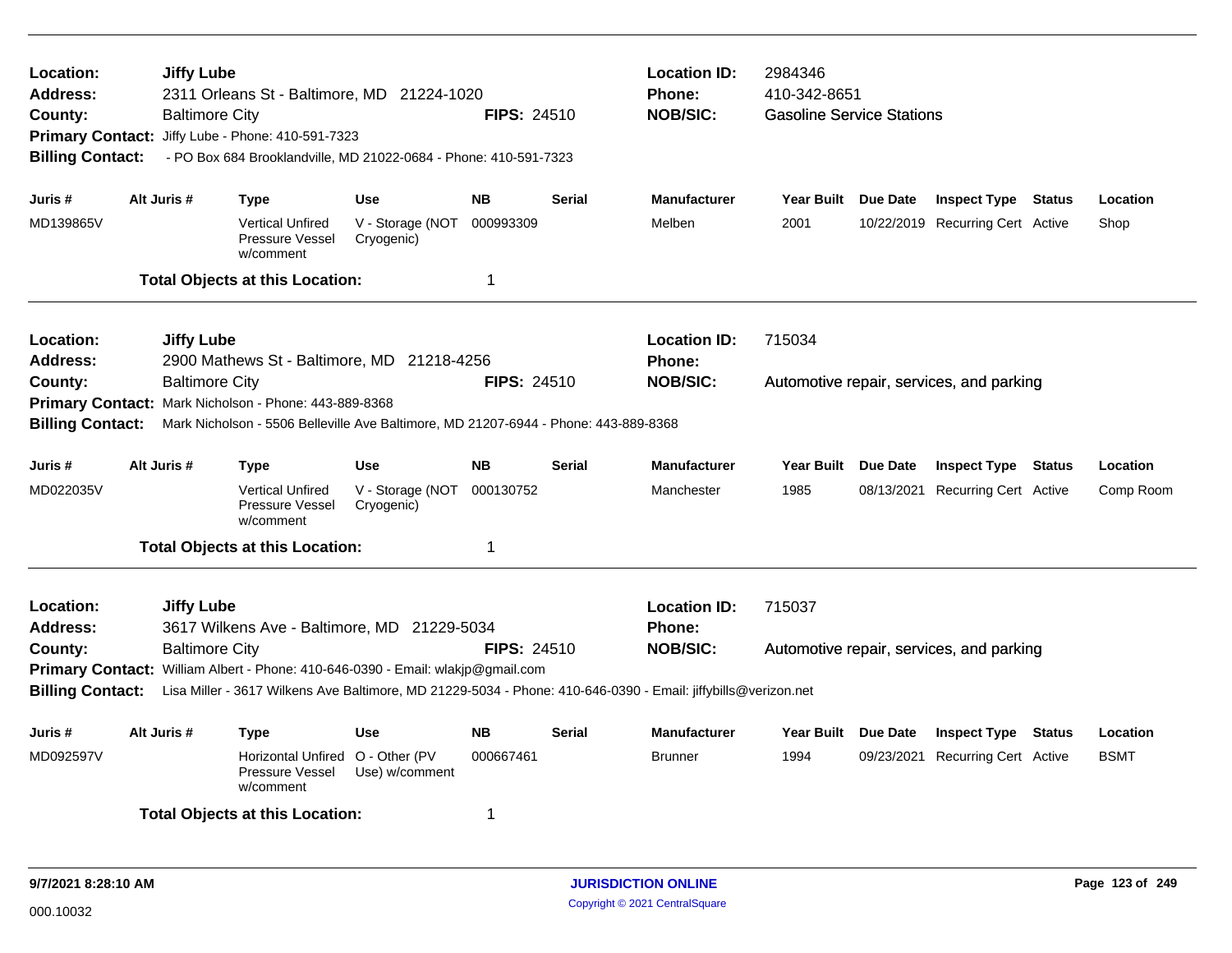| Location:<br>Address:<br>County:<br><b>Primary Contact:</b><br><b>Billing Contact:</b> |             | Jiffy Lube #112<br>5701 Harford Rd - Baltimore, MD 21214-2234<br><b>Baltimore City</b><br>William Chaney - Phone: 410-316-1040 - Email: wchaney@fulcomicorp.com<br>William Chaney - 10517 York Rd Cockeysville, MD 21030-2361 - Phone: 410-316-1040 - Email: wchaney@fulcomicorp.com |                                                  | <b>FIPS: 24510</b> |               | <b>Location ID:</b><br>Phone:<br><b>NOB/SIC:</b> | 715041<br>410-254-5823                            |                 | Automotive Services, Except Repair and Carwashes |               |                     |
|----------------------------------------------------------------------------------------|-------------|--------------------------------------------------------------------------------------------------------------------------------------------------------------------------------------------------------------------------------------------------------------------------------------|--------------------------------------------------|--------------------|---------------|--------------------------------------------------|---------------------------------------------------|-----------------|--------------------------------------------------|---------------|---------------------|
| Juris #                                                                                | Alt Juris # | <b>Type</b>                                                                                                                                                                                                                                                                          | <b>Use</b>                                       | <b>NB</b>          | <b>Serial</b> | <b>Manufacturer</b>                              | Year Built Due Date                               |                 | <b>Inspect Type Status</b>                       |               | Location            |
| MD133103V                                                                              |             | <b>Vertical Unfired</b><br>Pressure Vessel<br>w/comment                                                                                                                                                                                                                              | V - Storage (NOT<br>Cryogenic)                   | 000839612          |               | Manchester                                       | 2007                                              | 10/19/2021      | <b>Recurring Cert Active</b>                     |               | <b>EQUIPMENT RM</b> |
|                                                                                        |             | <b>Total Objects at this Location:</b>                                                                                                                                                                                                                                               |                                                  | 1                  |               |                                                  |                                                   |                 |                                                  |               |                     |
| Location:                                                                              |             | Jimmy's Famous Seafood                                                                                                                                                                                                                                                               |                                                  |                    |               | <b>Location ID:</b>                              | 715087                                            |                 |                                                  |               |                     |
| Address:<br>County:                                                                    |             | 6526 Holabird Ave - Baltimore, MD 21224-6244<br><b>Baltimore City</b>                                                                                                                                                                                                                |                                                  | <b>FIPS: 24510</b> |               | <b>Phone:</b><br><b>NOB/SIC:</b>                 | 410-633-4040<br><b>Eating and Drinking Places</b> |                 |                                                  |               |                     |
| <b>Billing Contact:</b>                                                                |             | Primary Contact: Antonios Minadalas - Phone: 410-633-4040<br>Antonios Minadalas - 6526 Holabird Ave Baltimore, MD 21224-6244 - Phone: 410-633-4040                                                                                                                                   |                                                  |                    |               |                                                  |                                                   |                 |                                                  |               |                     |
| Juris #                                                                                | Alt Juris # | <b>Type</b>                                                                                                                                                                                                                                                                          | <b>Use</b>                                       | <b>NB</b>          | <b>Serial</b> | <b>Manufacturer</b>                              | <b>Year Built</b>                                 | Due Date        | <b>Inspect Type Status</b>                       |               | Location            |
| MD168181H                                                                              |             | <b>Horizontal Fire</b><br>Tube                                                                                                                                                                                                                                                       | H - Heating-<br>Cooking (Steam<br>$\le$ 15 psig) | 000155258          |               | Columbia                                         | 2021                                              |                 | 06/13/2023 Recurring Cert Active                 |               | <b>BOILER ROOM</b>  |
|                                                                                        |             | <b>Total Objects at this Location:</b>                                                                                                                                                                                                                                               |                                                  | 1                  |               |                                                  |                                                   |                 |                                                  |               |                     |
| Location:                                                                              |             | <b>Jin's Body Shop</b>                                                                                                                                                                                                                                                               |                                                  |                    |               | <b>Location ID:</b>                              | 704330                                            |                 |                                                  |               |                     |
| <b>Address:</b>                                                                        |             | 3704 S Hanover St - Brooklyn, MD 21225-1773                                                                                                                                                                                                                                          |                                                  |                    |               | <b>Phone:</b>                                    | 443-874-8421                                      |                 |                                                  |               |                     |
| County:                                                                                |             | <b>Baltimore City</b>                                                                                                                                                                                                                                                                |                                                  | <b>FIPS: 24510</b> |               | <b>NOB/SIC:</b>                                  |                                                   |                 | Automotive dealers and gasoline service stations |               |                     |
| <b>Billing Contact:</b>                                                                |             | Primary Contact: Jin Lee - Phone: 443-874-8421<br>Jin Lee - 3704 S Hanover St Brooklyn, MD 21225-1773 - Phone: 443-874-8421                                                                                                                                                          |                                                  |                    |               |                                                  |                                                   |                 |                                                  |               |                     |
| Juris #                                                                                | Alt Juris # | <b>Type</b>                                                                                                                                                                                                                                                                          | <b>Use</b>                                       | <b>NB</b>          | Serial        | <b>Manufacturer</b>                              | <b>Year Built</b>                                 | <b>Due Date</b> | <b>Inspect Type</b>                              | <b>Status</b> | Location            |
| MD113813V                                                                              |             | <b>Vertical Unfired</b><br>Pressure Vessel<br>w/comment                                                                                                                                                                                                                              | V - Storage (NOT<br>Cryogenic)                   | 001140676          |               | Manchester                                       | 2001                                              |                 | 04/15/2023 Recurring Cert Active                 |               | Shop                |
|                                                                                        |             | <b>Total Objects at this Location:</b>                                                                                                                                                                                                                                               |                                                  | 1                  |               |                                                  |                                                   |                 |                                                  |               |                     |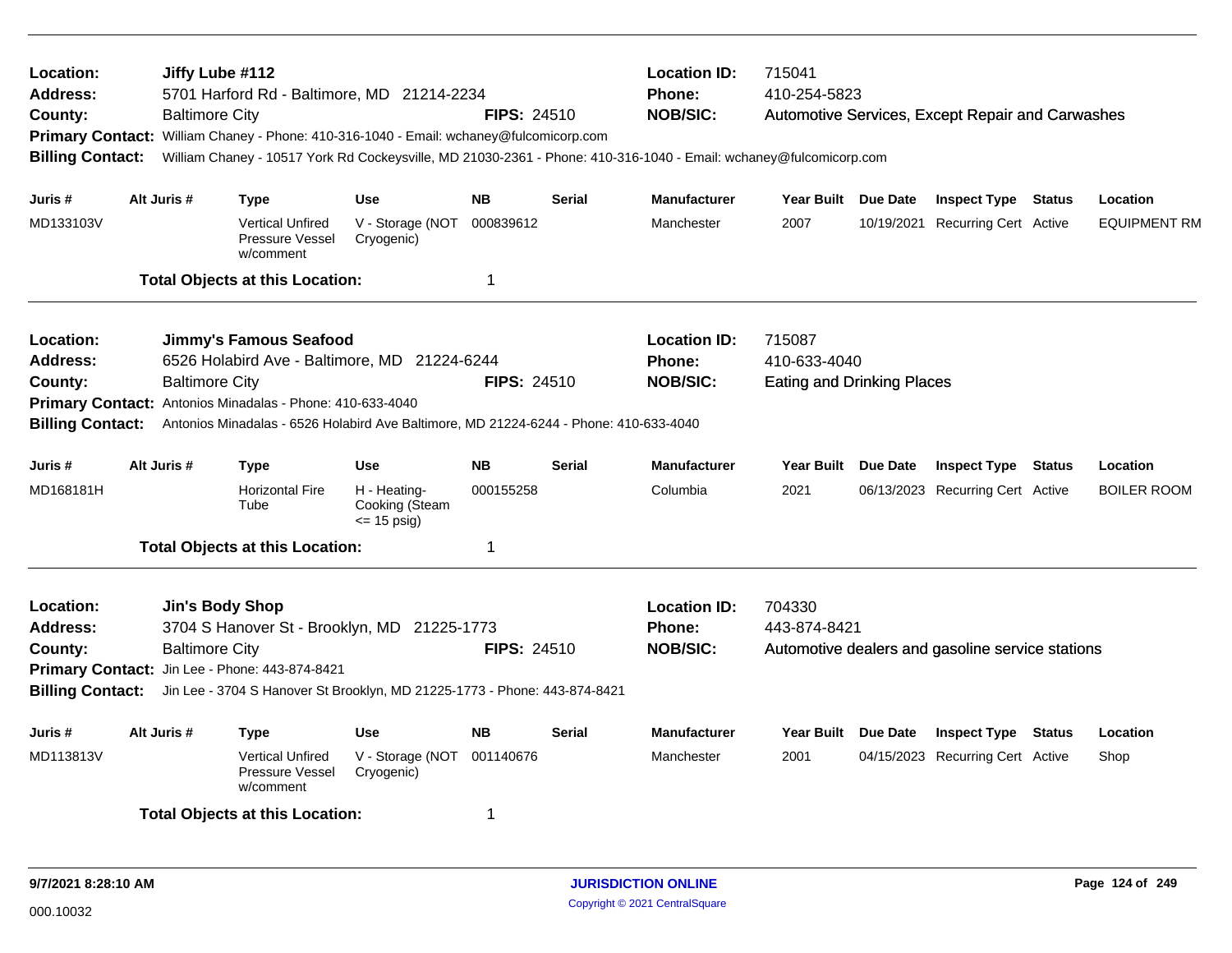| Location:<br>Address:<br>County:<br><b>Primary Contact:</b><br><b>Billing Contact:</b> | <b>Baltimore City</b>                                                                                                                  | <b>Joe Squared (Arc3)</b><br>33 W North Ave - Baltimore, MD 21201-5913<br>Joe Squared (Arc3)<br>Charlie Patterson - PO Box 26269 Richmond, VA 23260-6269 - Phone: 804-644-4521 - Email: charlie.patterson@arc3gases.com |                                                       | <b>FIPS: 24510</b> |                     | <b>Location ID:</b><br><b>Phone:</b><br><b>NOB/SIC:</b> | 4045953                |            |                                                  |               |           |  |
|----------------------------------------------------------------------------------------|----------------------------------------------------------------------------------------------------------------------------------------|-------------------------------------------------------------------------------------------------------------------------------------------------------------------------------------------------------------------------|-------------------------------------------------------|--------------------|---------------------|---------------------------------------------------------|------------------------|------------|--------------------------------------------------|---------------|-----------|--|
| Juris #                                                                                | Alt Juris #                                                                                                                            | <b>Type</b>                                                                                                                                                                                                             | <b>Use</b>                                            | <b>NB</b>          | <b>Serial</b>       | <b>Manufacturer</b>                                     | Year Built Due Date    |            | <b>Inspect Type Status</b>                       |               | Location  |  |
| MD168575V                                                                              |                                                                                                                                        | <b>Vertical Unfired</b><br>Pressure Vessel<br>w/comment                                                                                                                                                                 | V - Storage<br>(Cryogenic)                            | 000023611          |                     | Taylor-Wharton                                          | 1995                   |            | 10/14/2022 Recurring Cert Active                 |               | Outside   |  |
|                                                                                        |                                                                                                                                        | <b>Total Objects at this Location:</b>                                                                                                                                                                                  |                                                       | 1                  |                     |                                                         |                        |            |                                                  |               |           |  |
| Location:<br><b>Address:</b>                                                           |                                                                                                                                        | <b>Johns Auto Service</b><br>69 W West St - Baltimore, MD 21230-3727                                                                                                                                                    |                                                       |                    |                     | <b>Location ID:</b><br>Phone:                           | 715211                 |            |                                                  |               |           |  |
| County:                                                                                | <b>Baltimore City</b>                                                                                                                  |                                                                                                                                                                                                                         |                                                       | <b>FIPS: 24510</b> |                     | <b>NOB/SIC:</b>                                         |                        |            | Automotive dealers and gasoline service stations |               |           |  |
| Johns Auto Service - Phone: 4106858950<br><b>Primary Contact:</b>                      |                                                                                                                                        |                                                                                                                                                                                                                         |                                                       |                    |                     |                                                         |                        |            |                                                  |               |           |  |
| <b>Billing Contact:</b>                                                                |                                                                                                                                        | - 69 W West St Baltimore, MD 21230-3727 - Phone: 4106858950                                                                                                                                                             |                                                       |                    |                     |                                                         |                        |            |                                                  |               |           |  |
| Juris #                                                                                | Alt Juris #                                                                                                                            | <b>Type</b>                                                                                                                                                                                                             | Use                                                   | <b>NB</b>          | <b>Serial</b>       | <b>Manufacturer</b>                                     | <b>Year Built</b>      | Due Date   | <b>Inspect Type</b>                              | <b>Status</b> | Location  |  |
| MD051594V                                                                              |                                                                                                                                        | Pressure Vessel<br>w/comment                                                                                                                                                                                            | Horizontal Unfired V - Storage (NOT<br>Cryogenic)     | 000494687          |                     | Kargard                                                 | 1970                   | 09/11/2021 | <b>Recurring Cert Active</b>                     |               | Shop      |  |
|                                                                                        |                                                                                                                                        | <b>Total Objects at this Location:</b>                                                                                                                                                                                  |                                                       | 1                  |                     |                                                         |                        |            |                                                  |               |           |  |
| Location:<br>Address:<br>County:                                                       | <b>Johns Hopkins Univ-E Balto (BPV)</b><br>411 N Caroline St - Baltimore, MD 21231-2216<br><b>Baltimore City</b><br><b>FIPS: 24510</b> |                                                                                                                                                                                                                         |                                                       |                    |                     |                                                         | 705212<br>410-955-3323 |            | Colleges, Universities, and Professional Schools |               |           |  |
| <b>Primary Contact:</b>                                                                |                                                                                                                                        | John Latos - Phone: 410-614-7940 - Cell: 443-807-3256                                                                                                                                                                   |                                                       |                    |                     |                                                         |                        |            |                                                  |               |           |  |
| <b>Billing Contact:</b>                                                                |                                                                                                                                        | John Latos - 1650 Orleans St Baltimore, MD 21231-1000 - Phone: 410-614-7940 - Cell: 443-807-3256                                                                                                                        |                                                       |                    |                     |                                                         |                        |            |                                                  |               |           |  |
| Juris #                                                                                | Alt Juris #                                                                                                                            | Type                                                                                                                                                                                                                    | <b>Use</b>                                            | <b>NB</b>          | <b>Serial</b>       | <b>Manufacturer</b>                                     | Year Built Due Date    |            | <b>Inspect Type</b>                              | Status        | Location  |  |
| MD050132V                                                                              | <b>Medical Air</b><br>Comp                                                                                                             | <b>Horizontal Unfired</b><br>Pressure Vessel<br>w/comment                                                                                                                                                               | V - Storage (NOT<br>Cryogenic)                        | 00043847E          |                     | <b>Brunner</b>                                          | 1987                   |            | 08/25/2021 Recurring Cert Active                 |               | Room 22   |  |
| MD119660H                                                                              | Domestic                                                                                                                               | <b>Water Heater</b><br>(HLW)                                                                                                                                                                                            | H - Hot Water<br>Supply (Water <=<br>160 psig, 210 F) |                    | 000074787 H02151532 | <b>State Industries</b>                                 | 2001                   |            | 08/25/2021 Recurring Cert Active                 |               | Room B316 |  |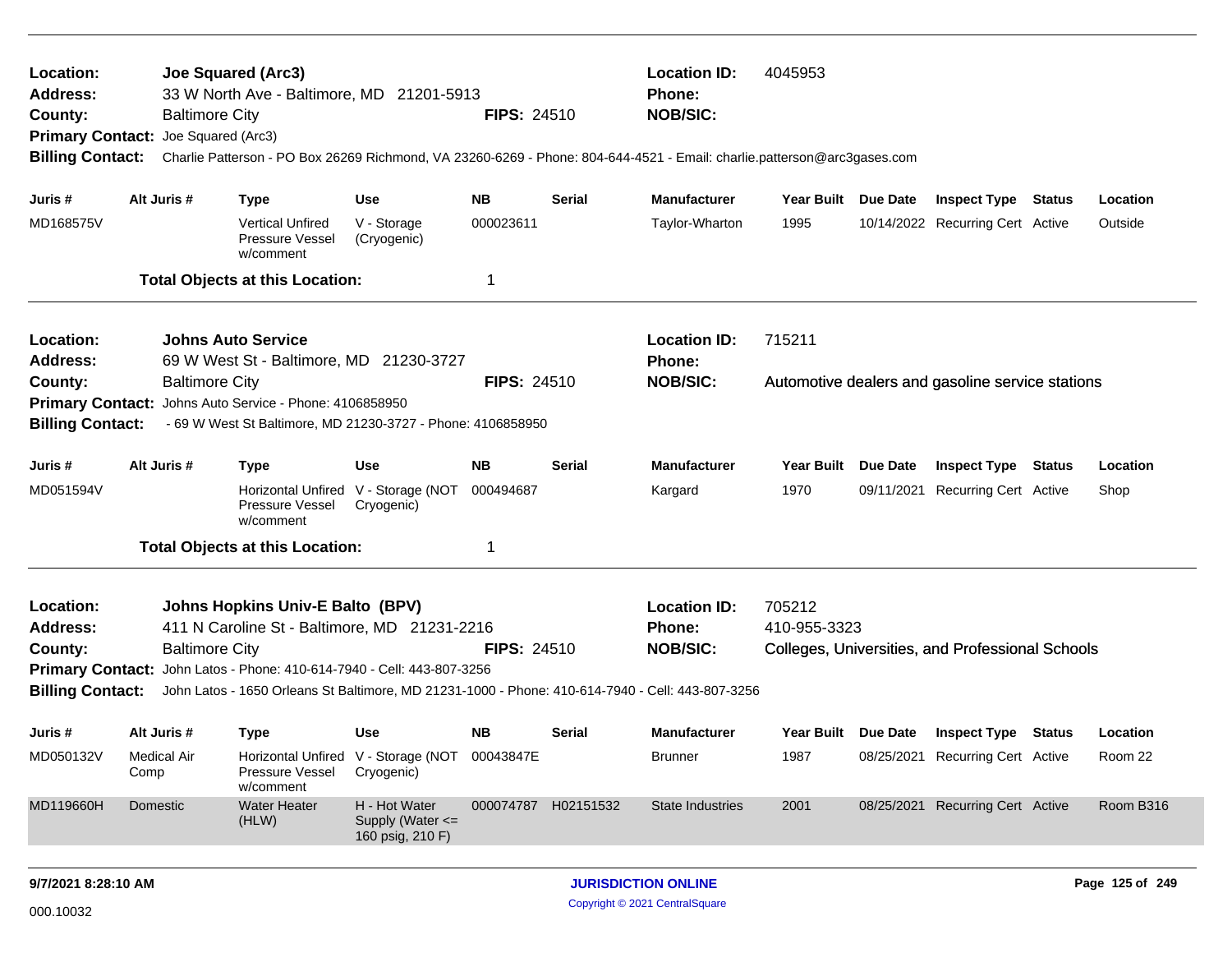| Location:<br>Address:        |                                    |                                                                       | Johns Hopkins Univ-Homewood/Bradford Apt<br>3301 Saint Paul St - Baltimore, MD 21218-3251                                     |                    |                       | <b>Location ID:</b><br><b>Phone:</b> | 704963            |            |                                                  |        |                                          |
|------------------------------|------------------------------------|-----------------------------------------------------------------------|-------------------------------------------------------------------------------------------------------------------------------|--------------------|-----------------------|--------------------------------------|-------------------|------------|--------------------------------------------------|--------|------------------------------------------|
| County:                      | <b>Baltimore City</b>              |                                                                       |                                                                                                                               | FIPS: 24510        |                       | <b>NOB/SIC:</b>                      |                   |            | Colleges, Universities, and Professional Schools |        |                                          |
|                              |                                    |                                                                       | Primary Contact: Joe Zolenas - Phone: 410-516-8975 - Cell: 410-361-0883 - Email: jzolenas@jhu.edu                             |                    |                       |                                      |                   |            |                                                  |        |                                          |
| <b>Billing Contact:</b>      |                                    |                                                                       | Joe Zolenas - 3339 N Charles St Baltimore, MD 21218-3223 - Phone: 410-516-8975 - Cell: 410-361-0883 - Email: jzolenas@jhu.edu |                    |                       |                                      |                   |            |                                                  |        |                                          |
|                              |                                    |                                                                       |                                                                                                                               |                    |                       |                                      |                   |            |                                                  |        |                                          |
| Juris #                      | Alt Juris #                        | Type                                                                  | <b>Use</b>                                                                                                                    | <b>NB</b>          | <b>Serial</b>         | <b>Manufacturer</b>                  | Year Built        | Due Date   | <b>Inspect Type Status</b>                       |        | Location                                 |
| MD168111H                    |                                    | <b>Water Heater</b><br>(HLW)                                          | H - Hot Water<br>Heat (Water $\leq$<br>160 psig, 250 F)                                                                       |                    | 000013040 FC40P003083 | Condexa                              | 2020              |            | 04/05/2023 Recurring Cert Active                 |        | Penthouse Mech.<br>Rm                    |
| MD168112H                    |                                    | <b>Water Heater</b><br>(HLW)                                          | H - Hot Water<br>Heat (Water $\leq$<br>160 psig, 250 F)                                                                       | 000013031          | FC40P003079           | Condexa                              | 2020              |            | 04/05/2023 Recurring Cert Active                 |        | Penthouse Mech.<br>Rm                    |
|                              |                                    | <b>Total Objects at this Location:</b>                                |                                                                                                                               | 2                  |                       |                                      |                   |            |                                                  |        |                                          |
| Location:<br><b>Address:</b> |                                    |                                                                       | <b>Johns Hopkins Univ-Homewood/McCoy Hall</b><br>3401 N Charles St - Baltimore, MD 21218-2629                                 |                    |                       | <b>Location ID:</b><br>Phone:        | 718051            |            |                                                  |        |                                          |
| County:                      | <b>Baltimore City</b>              |                                                                       |                                                                                                                               | <b>FIPS: 24510</b> |                       | <b>NOB/SIC:</b>                      |                   |            | Colleges, Universities, and Professional Schools |        |                                          |
|                              |                                    |                                                                       | Primary Contact: Joe Zolenas - Phone: 410-516-8975 - Cell: 410-361-0883 - Email: jzolenas@jhu.edu                             |                    |                       |                                      |                   |            |                                                  |        |                                          |
| <b>Billing Contact:</b>      |                                    |                                                                       | Joe Zolenas - 3339 N Charles St Baltimore, MD 21218-3223 - Phone: 410-516-8975 - Cell: 410-361-0883 - Email: jzolenas@jhu.edu |                    |                       |                                      |                   |            |                                                  |        |                                          |
|                              |                                    |                                                                       |                                                                                                                               |                    |                       |                                      |                   |            |                                                  |        |                                          |
| Juris #                      | Alt Juris #                        | <b>Type</b>                                                           | <b>Use</b>                                                                                                                    | <b>NB</b>          | <b>Serial</b>         | <b>Manufacturer</b>                  | <b>Year Built</b> | Due Date   | <b>Inspect Type</b>                              | Status | Location                                 |
| MD081203H                    | Wtr Htr #2                         | Water Tube<br>Coiled (NOT<br>Flueless Hi<br>Efficiency)               | H - Hot Water<br>Supply (Water <=<br>160 psig, 250 F)                                                                         | 000019368 1916842  |                       | Teledyne                             | 1992              | 12/16/2021 | Recurring Cert Active                            |        | Penthouse.<br>Water Heater #2            |
| MD081204H                    | Wtr Htr #1B                        | <b>Water Tube</b><br>Coiled (NOT<br><b>Flueless Hi</b><br>Efficiency) | H - Hot Water<br>Supply (Water <=<br>160 psig, 250 F)                                                                         | 000019375 1916849  |                       | Teledyne                             | 1992              | 12/16/2021 | <b>Recurring Cert Active</b>                     |        | Penthouse,<br><b>Water Heater</b><br>#1B |
| MD081205H                    | Wtr Htr #1A                        | <b>Water Tube</b><br>Coiled (NOT<br>Flueless Hi<br>Efficiency)        | H - Hot Water<br>Supply (Water <=<br>160 psig, 250 F)                                                                         | 000019374 1916848  |                       | Teledyne                             | 1992              |            | 12/16/2021 Recurring Cert Active                 |        | Penthouse,<br><b>Water Heater</b><br>#1A |
| MD165281H                    | Unit #2, Boiler #1                 | <b>Horizontal Fire</b><br>Tube                                        | H - Hot Water<br>Heat (Water $\leq$<br>160 psig, 250 F)                                                                       | 000006868          | $19-$<br>HE054490819  | Riello SpA                           | 2019              |            | 12/16/2021 Recurring Cert Active                 |        | Penthouse,<br>Riello Unit #2             |
| MD165282H                    | Unit #2, Boiler #2 Horizontal Fire | Tube                                                                  | H - Hot Water<br>Heat (Water $\leq$<br>160 psig, 250 F)                                                                       | 000006869 19-      | HE054500819           | Riello SpA                           | 2019              |            | 12/16/2021 Recurring Cert Active                 |        | Penthouse,<br>Riello Unit #2             |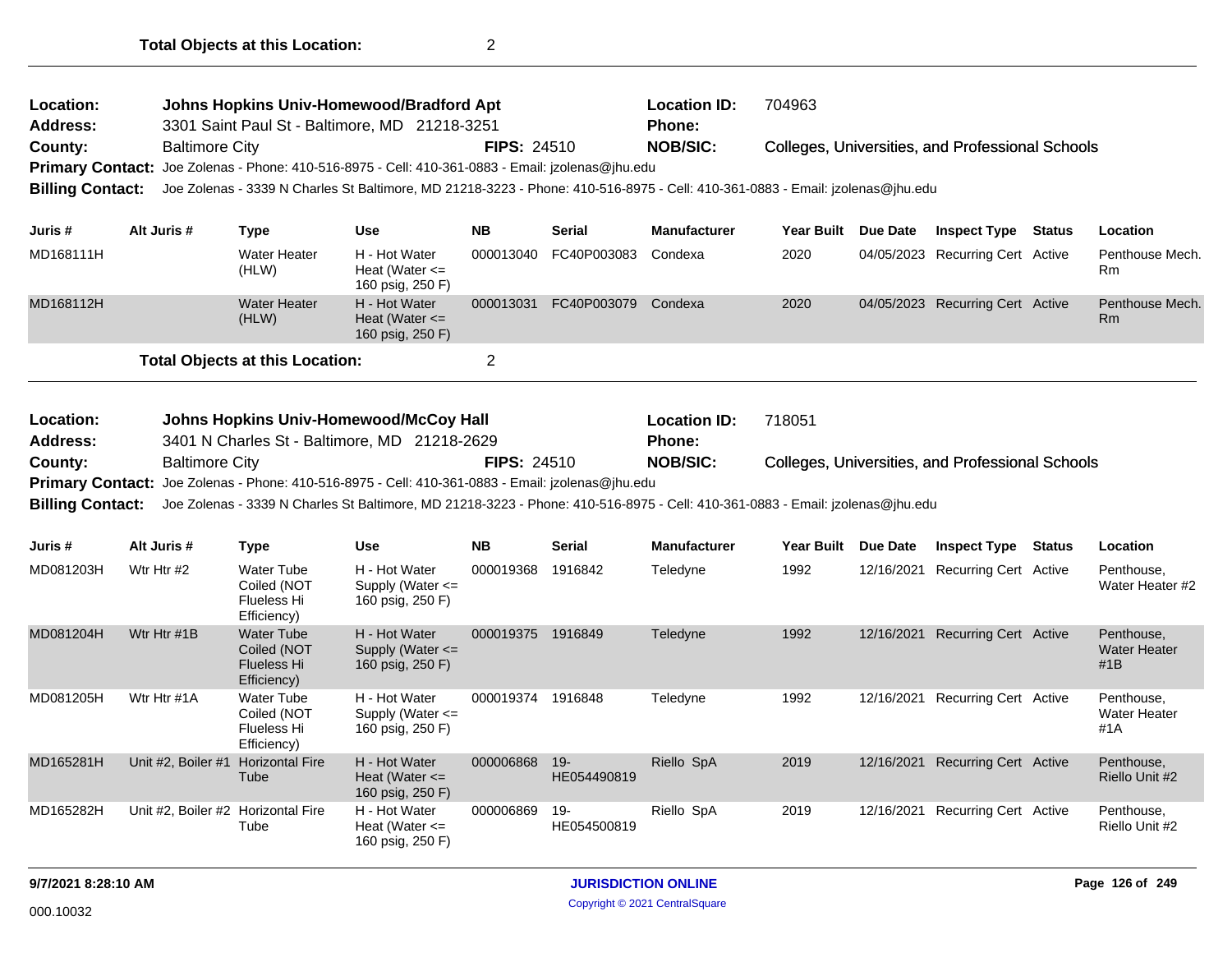| Juris#                  | Alt Juris #                                                                                                      | <b>Type</b>                                                    | <b>Use</b>                                                                                                                                           | <b>NB</b>          | <b>Serial</b>         | Manufacturer                         | Year Built                     | <b>Due Date</b> | <b>Inspect Type Status</b>                       |        | Location                                 |  |  |  |
|-------------------------|------------------------------------------------------------------------------------------------------------------|----------------------------------------------------------------|------------------------------------------------------------------------------------------------------------------------------------------------------|--------------------|-----------------------|--------------------------------------|--------------------------------|-----------------|--------------------------------------------------|--------|------------------------------------------|--|--|--|
| MD165283H               | Unit #2, Boiler #3 Horizontal Fire                                                                               | Tube                                                           | H - Hot Water<br>Heat (Water $\leq$<br>160 psig, 250 F)                                                                                              | 000006885          | $19 -$<br>HE054660819 | Riello SpA                           | 2019                           |                 | 12/16/2021 Recurring Cert Active                 |        | Penthouse,<br>Riello Unit #2             |  |  |  |
| MD165284H               | Unit #1, Boiler #1                                                                                               | <b>Horizontal Fire</b><br>Tube                                 | H - Hot Water<br>Heat (Water $\leq$<br>160 psig, 250 F)                                                                                              | 000006979          | 19-<br>HE055600919    | Riello SpA                           | 2019                           |                 | 12/16/2021 Recurring Cert Active                 |        | Penthouse,<br>Riello Unit #1             |  |  |  |
| MD165285H               | Unit #1, Boiler #2 Horizontal Fire                                                                               | Tube                                                           | H - Hot Water<br>Heat (Water $\leq$<br>160 psig, 250 F)                                                                                              | 000006983          | $19 -$<br>HE055640919 | Riello SpA                           | 2019                           |                 | 12/16/2021 Recurring Cert Active                 |        | Penthouse,<br>Riello Unit #1             |  |  |  |
| MD165286H               | Unit #1, Boiler #3 Horizontal Fire                                                                               | Tube                                                           | H - Hot Water<br>Heat (Water $\leq$<br>160 psig, 250 F)                                                                                              | 000006978          | $19-$<br>HE055590919  | Riello SpA                           | 2019                           |                 | 12/16/2021 Recurring Cert Active                 |        | Penthouse,<br>Riello Unit #1             |  |  |  |
|                         |                                                                                                                  | <b>Total Objects at this Location:</b>                         |                                                                                                                                                      | 9                  |                       |                                      |                                |                 |                                                  |        |                                          |  |  |  |
| Location:<br>Address:   |                                                                                                                  |                                                                | Johns Hopkins Univ-Rangos Research Bldg (BPV)<br>855 N Wolfe St - Baltimore, MD 21205-1503                                                           |                    |                       | <b>Location ID:</b><br><b>Phone:</b> | 3619067                        |                 |                                                  |        |                                          |  |  |  |
| County:                 | <b>Baltimore City</b>                                                                                            |                                                                |                                                                                                                                                      | FIPS: 24510        |                       | <b>NOB/SIC:</b>                      | Nonclassifiable Establishments |                 |                                                  |        |                                          |  |  |  |
|                         | Primary Contact: Steven Jacobs - Phone: 410-955-3323/410-955-7608 - Cell: 443-865-9287 - Email: sjacobs@jhmi.edu |                                                                |                                                                                                                                                      |                    |                       |                                      |                                |                 |                                                  |        |                                          |  |  |  |
| <b>Billing Contact:</b> |                                                                                                                  |                                                                | Steven Jacobs - 725 N Wolfe St Rm B2-WBSB Baltimore, MD 21205-2105 - Phone: 410-955-3323/410-955-7608 - Cell: 443-865-9287 - Email: sjacobs@jhmi.edu |                    |                       |                                      |                                |                 |                                                  |        |                                          |  |  |  |
| Juris #                 | Alt Juris #                                                                                                      | <b>Type</b>                                                    | <b>Use</b>                                                                                                                                           | <b>NB</b>          | <b>Serial</b>         | <b>Manufacturer</b>                  | Year Built Due Date            |                 | <b>Inspect Type</b>                              | Status | Location                                 |  |  |  |
| MD130280V               | <b>JHMI Med Air</b>                                                                                              | <b>Vertical Unfired</b><br><b>Pressure Vessel</b><br>w/comment | V - Storage (NOT<br>Cryogenic)                                                                                                                       | 000184553          |                       | Manchester                           | 2007                           |                 | 06/25/2021 Recurring Cert Active                 |        | <b>PENTHOUSE</b>                         |  |  |  |
|                         |                                                                                                                  | <b>Total Objects at this Location:</b>                         |                                                                                                                                                      | -1                 |                       |                                      |                                |                 |                                                  |        |                                          |  |  |  |
| Location:               |                                                                                                                  |                                                                | <b>Johns Hopkins University - Evergreen House</b>                                                                                                    |                    |                       | <b>Location ID:</b>                  | 994311                         |                 |                                                  |        |                                          |  |  |  |
| <b>Address:</b>         |                                                                                                                  |                                                                | 4545 N Charles St - Baltimore, MD 21210-2601                                                                                                         |                    |                       | Phone:                               | 443-997-8060                   |                 |                                                  |        |                                          |  |  |  |
| County:                 | <b>Baltimore City</b>                                                                                            |                                                                |                                                                                                                                                      | <b>FIPS: 24510</b> |                       | <b>NOB/SIC:</b>                      |                                |                 | Colleges, Universities, and Professional Schools |        |                                          |  |  |  |
|                         |                                                                                                                  |                                                                | Primary Contact: Ben Renwick - Phone: 410-516-0341 - Cell: 410-365-9879 - Email: brenwick@jhu.edu                                                    |                    |                       |                                      |                                |                 |                                                  |        |                                          |  |  |  |
| <b>Billing Contact:</b> |                                                                                                                  |                                                                | Ben Renwick - 4545 N Charles St Baltimore, MD 21210-2601 - Phone: 410-516-0341 - Cell: 410-365-9879 - Email: brenwick@jhu.edu                        |                    |                       |                                      |                                |                 |                                                  |        |                                          |  |  |  |
| Juris #                 | Alt Juris #                                                                                                      | <b>Type</b>                                                    | <b>Use</b>                                                                                                                                           | <b>NB</b>          | <b>Serial</b>         | <b>Manufacturer</b>                  | Year Built Due Date            |                 | <b>Inspect Type</b>                              | Status | Location                                 |  |  |  |
| MD168625H               |                                                                                                                  | Cast Iron                                                      | H - Hot Water<br>Heat (Water $\leq$<br>160 psig, 250 F)                                                                                              | <b>CI</b>          | 65774959              | Burnham                              | 2020                           |                 | 03/10/2023 Recurring Cert Active                 |        | Basement of<br>Ground keeper<br>building |  |  |  |
|                         |                                                                                                                  | <b>Total Objects at this Location:</b>                         |                                                                                                                                                      | $\mathbf 1$        |                       |                                      |                                |                 |                                                  |        |                                          |  |  |  |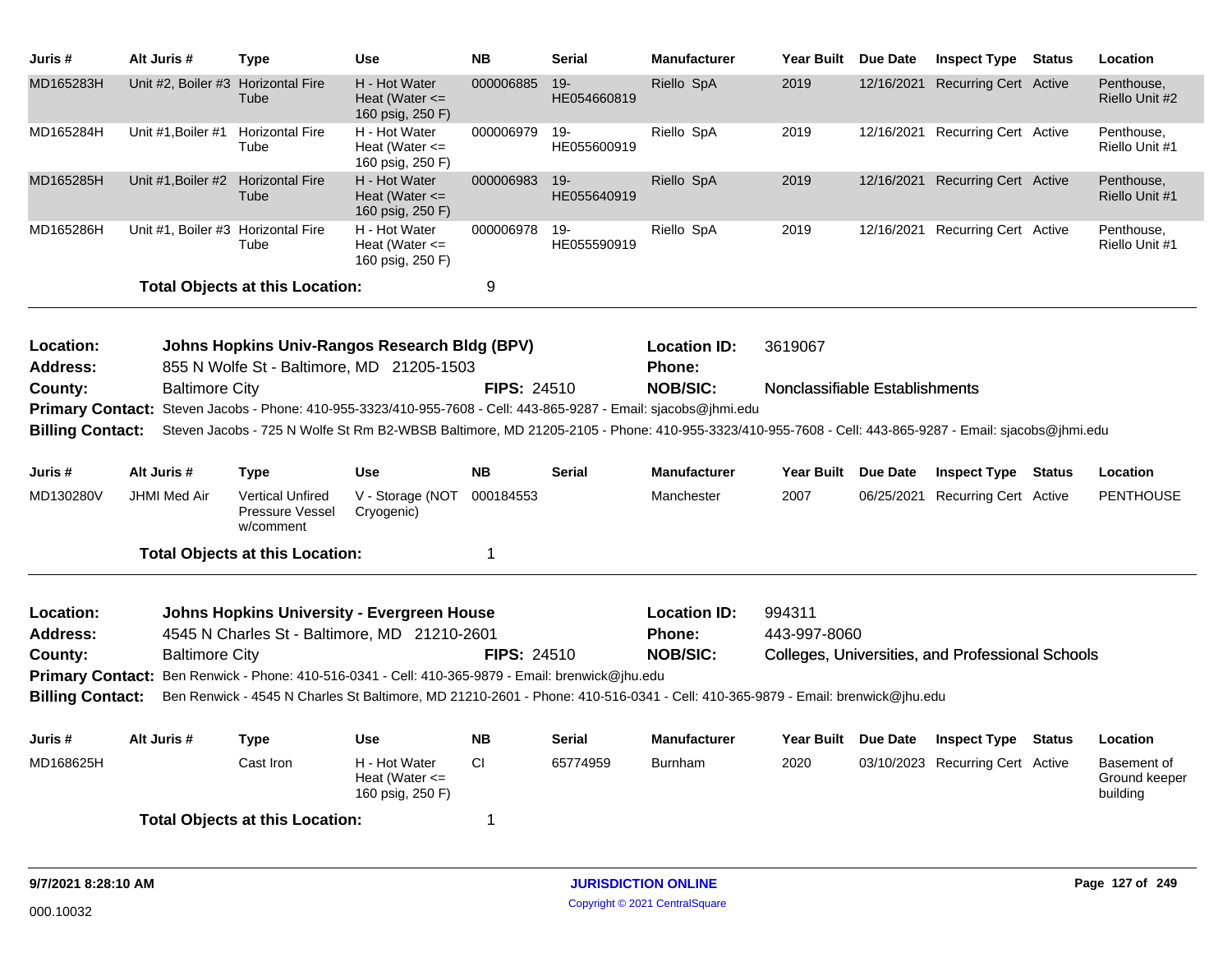| Location:<br><b>Address:</b><br>County: |             | <b>Baltimore City</b> | Josef's Auto Body Inc<br>1123 E 25th St - Baltimore, MD 21218-5511                                                          |                                                       | <b>FIPS: 24510</b> |               | <b>Location ID:</b><br><b>Phone:</b><br><b>NOB/SIC:</b> | 715302                                  |                 | Automotive dealers and gasoline service stations |               |              |
|-----------------------------------------|-------------|-----------------------|-----------------------------------------------------------------------------------------------------------------------------|-------------------------------------------------------|--------------------|---------------|---------------------------------------------------------|-----------------------------------------|-----------------|--------------------------------------------------|---------------|--------------|
| <b>Billing Contact:</b>                 |             |                       | Primary Contact: Josef's Auto Body Inc - Phone: 4103666900<br>- 1123 E 25th St Baltimore, MD 21218-5511 - Phone: 4103666900 |                                                       |                    |               |                                                         |                                         |                 |                                                  |               |              |
| Juris #                                 | Alt Juris # |                       | Type                                                                                                                        | <b>Use</b>                                            | <b>NB</b>          | <b>Serial</b> | <b>Manufacturer</b>                                     | Year Built Due Date                     |                 | <b>Inspect Type Status</b>                       |               | Location     |
| MD040979V                               |             |                       | Horizontal Unfired V - Storage (NOT<br>Pressure Vessel<br>w/comment                                                         | Cryogenic)                                            | 000018998          |               | Worthington                                             | 1953                                    |                 | 03/14/2020 Recurring Cert Active                 |               | Shop         |
|                                         |             |                       | <b>Total Objects at this Location:</b>                                                                                      |                                                       | $\mathbf 1$        |               |                                                         |                                         |                 |                                                  |               |              |
| <b>Location:</b>                        |             | Joseph B. Fay Co.     |                                                                                                                             |                                                       |                    |               | <b>Location ID:</b>                                     | 713860                                  |                 |                                                  |               |              |
| <b>Address:</b>                         |             |                       | 3201 Vera Street Bldg. 210 - Curtis Bay, MD 21226-1021                                                                      |                                                       |                    |               | <b>Phone:</b><br><b>NOB/SIC:</b>                        | 410-350-0400                            |                 |                                                  |               |              |
| County:<br><b>Primary Contact:</b>      |             | <b>Baltimore City</b> | Greg Prieto - Phone: 410-355-1432                                                                                           |                                                       | <b>FIPS: 24510</b> |               |                                                         |                                         |                 | Automotive dealers and gasoline service stations |               |              |
| <b>Billing Contact:</b>                 |             |                       | Greg Prieto - 3101 Vera St Curtis Bay, MD 21226-1036 - Phone: 410-355-1432                                                  |                                                       |                    |               |                                                         |                                         |                 |                                                  |               |              |
| Juris #                                 | Alt Juris # |                       | Type                                                                                                                        | <b>Use</b>                                            | <b>NB</b>          | Serial        | <b>Manufacturer</b>                                     | Year Built Due Date                     |                 | <b>Inspect Type Status</b>                       |               | Location     |
| MD147448V                               |             |                       | Pressure Vessel<br>w/comment                                                                                                | Horizontal Unfired V - Storage (NOT<br>Cryogenic)     | 000020852          |               | Manchester                                              | 2002                                    |                 | 01/29/2022 Recurring Cert Active                 |               | Shop         |
|                                         |             |                       | <b>Total Objects at this Location:</b>                                                                                      |                                                       | $\mathbf 1$        |               |                                                         |                                         |                 |                                                  |               |              |
| Location:<br><b>Address:</b>            |             |                       | Joseph R. Anderson<br>4833 Belair Rd - Baltimore, MD 21206-5762                                                             |                                                       |                    |               | <b>Location ID:</b><br>Phone:                           | 3067809<br>443-740-4695                 |                 |                                                  |               |              |
| County:                                 |             | <b>Baltimore City</b> |                                                                                                                             |                                                       | <b>FIPS: 24510</b> |               | <b>NOB/SIC:</b>                                         | <b>Operators of Apartment Buildings</b> |                 |                                                  |               |              |
| <b>Primary Contact:</b>                 |             |                       | Joseph R. Anderson - Phone: 443-740-4695                                                                                    |                                                       |                    |               |                                                         |                                         |                 |                                                  |               |              |
| <b>Billing Contact:</b>                 |             |                       | - PO Box 236 West Friendship, MD 21794-0236 - Phone: 443-740-4695                                                           |                                                       |                    |               |                                                         |                                         |                 |                                                  |               |              |
| Juris #                                 | Alt Juris # |                       | <b>Type</b>                                                                                                                 | <b>Use</b>                                            | <b>NB</b>          | <b>Serial</b> | <b>Manufacturer</b>                                     | <b>Year Built</b>                       | <b>Due Date</b> | <b>Inspect Type</b>                              | <b>Status</b> | Location     |
| MD141700H                               |             |                       | Cast Iron                                                                                                                   | H - Hot Water<br>Supply (Water <=<br>160 psig, 210 F) | $CI-1$             | 1235609       | Slant Fin                                               | 2011                                    | 09/11/2021      | <b>Recurring Cert Active</b>                     |               | <b>B</b> lrm |
|                                         |             |                       | <b>Total Objects at this Location:</b>                                                                                      |                                                       | -1                 |               |                                                         |                                         |                 |                                                  |               |              |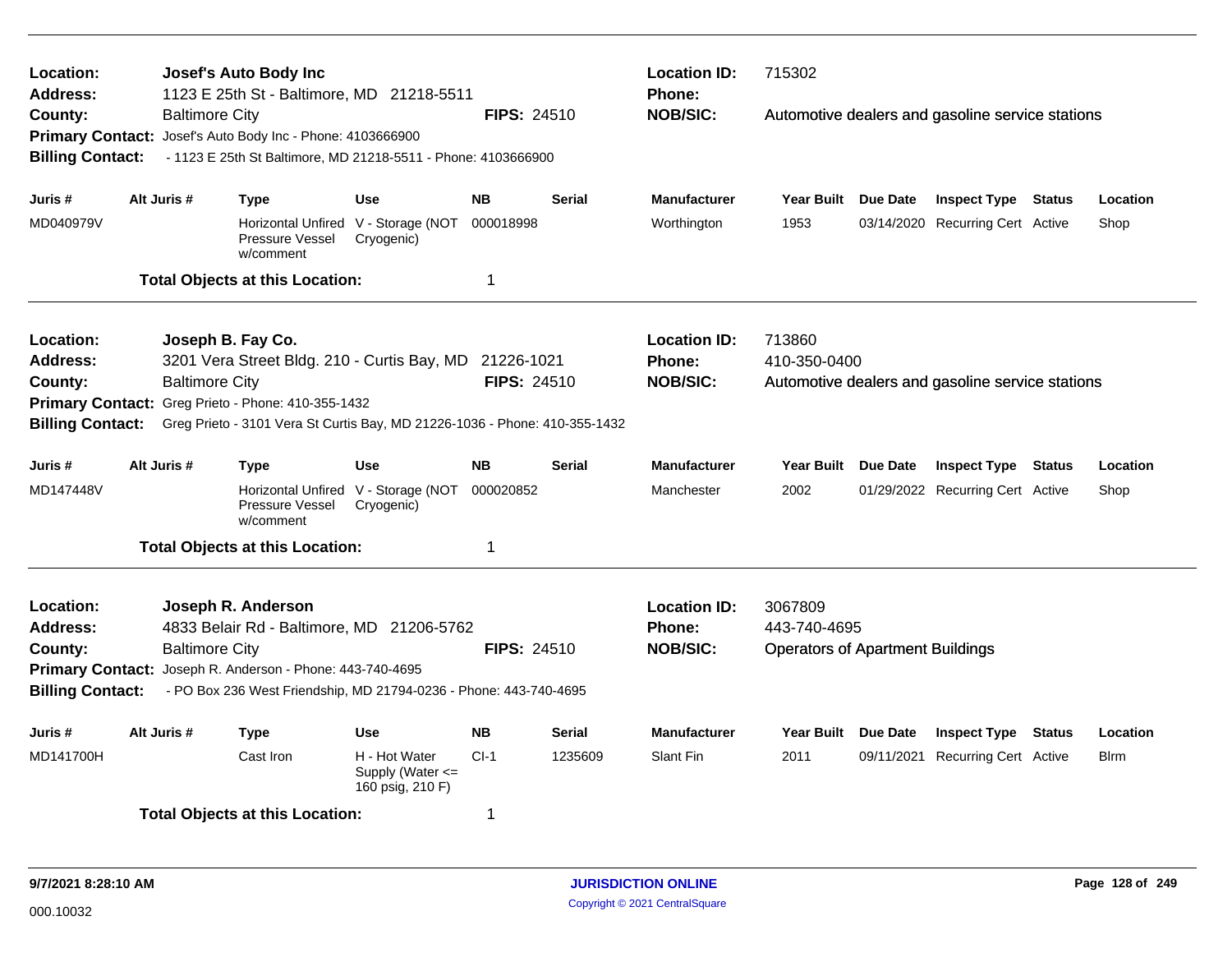| Location:<br><b>Address:</b><br>County:<br><b>Billing Contact:</b> |                                        | <b>Baltimore City</b> | Jr Lala Auto Repair<br>9 W Lafayette Ave - Baltimore, MD 21201-5819<br>Primary Contact: Lala - Phone: 410-332-0999 - Cell: 443-929-1818 (best) |                                                         | <b>FIPS: 24510</b> |               | <b>Location ID:</b><br><b>Phone:</b><br><b>NOB/SIC:</b><br>Lala - 9 W Lafayette Ave Baltimore, MD 21201-5819 - Phone: 410-332-0999 - Cell: 443-929-1818 (best) | 2786094<br>410-332-0999<br><b>General Automotive Repair Shops</b> |                                  |             |
|--------------------------------------------------------------------|----------------------------------------|-----------------------|------------------------------------------------------------------------------------------------------------------------------------------------|---------------------------------------------------------|--------------------|---------------|----------------------------------------------------------------------------------------------------------------------------------------------------------------|-------------------------------------------------------------------|----------------------------------|-------------|
| Juris #                                                            | Alt Juris #                            |                       | Type                                                                                                                                           | <b>Use</b>                                              | <b>NB</b>          | <b>Serial</b> | <b>Manufacturer</b>                                                                                                                                            | Year Built Due Date                                               | <b>Inspect Type Status</b>       | Location    |
| MD040740V                                                          |                                        |                       | Pressure Vessel<br>w/comment                                                                                                                   | Horizontal Unfired V - Storage (NOT<br>Cryogenic)       | 000992900          |               | Melben                                                                                                                                                         | 1978                                                              | 10/04/2022 Recurring Cert Active | shop        |
|                                                                    |                                        |                       | <b>Total Objects at this Location:</b>                                                                                                         |                                                         | 1                  |               |                                                                                                                                                                |                                                                   |                                  |             |
| <b>Location:</b><br><b>Address:</b>                                |                                        |                       | <b>Judah Worship Center</b><br>2000 Frederick Ave - Baltimore, MD 21223-2225                                                                   |                                                         |                    |               | <b>Location ID:</b><br><b>Phone:</b>                                                                                                                           | 1879935                                                           |                                  |             |
| County:<br><b>Billing Contact:</b>                                 |                                        | <b>Baltimore City</b> | Primary Contact: Judah Worship Center - Phone: 410 945 3701<br>- 2000 Frederick Ave Baltimore, MD 21223-2225 - Phone: 410 945 3701             |                                                         | <b>FIPS: 24510</b> |               | <b>NOB/SIC:</b>                                                                                                                                                | <b>Religious Organizations</b>                                    |                                  |             |
| Juris #                                                            | Alt Juris #                            |                       | Type                                                                                                                                           | Use                                                     | <b>NB</b>          | <b>Serial</b> | <b>Manufacturer</b>                                                                                                                                            | Year Built Due Date                                               | <b>Inspect Type Status</b>       | Location    |
| MD168149H                                                          |                                        |                       | Cast Iron                                                                                                                                      | H - Hot Water<br>Heat (Water $\leq$<br>160 psig, 250 F) | <b>CI</b>          |               | <b>ECR</b>                                                                                                                                                     | 2019                                                              | 01/10/2022 Recurring Cert Active | <b>BSMT</b> |
|                                                                    |                                        |                       | <b>Total Objects at this Location:</b>                                                                                                         |                                                         | -1                 |               |                                                                                                                                                                |                                                                   |                                  |             |
| <b>Location:</b><br><b>Address:</b>                                |                                        |                       | <b>Just 4UTransit, LLC</b><br>2037 W Lexington St - Baltimore, MD 21223-1533                                                                   |                                                         |                    |               | <b>Location ID:</b><br><b>Phone:</b>                                                                                                                           | 709443                                                            |                                  |             |
| County:                                                            |                                        | <b>Baltimore City</b> | Primary Contact: E Z Care Truck - Phone: 4109470204                                                                                            |                                                         | FIPS: 24510        |               | <b>NOB/SIC:</b>                                                                                                                                                | Automotive Repair Shops, NEC                                      |                                  |             |
| <b>Billing Contact:</b>                                            |                                        |                       | - 2037 W Lexington St Baltimore, MD 21223-1533 - Phone: 4109470204                                                                             |                                                         |                    |               |                                                                                                                                                                |                                                                   |                                  |             |
| Juris #                                                            | Alt Juris #                            |                       | <b>Type</b>                                                                                                                                    | <b>Use</b>                                              | <b>NB</b>          | <b>Serial</b> | <b>Manufacturer</b>                                                                                                                                            | Year Built Due Date                                               | <b>Inspect Type Status</b>       | Location    |
| MD113929V                                                          |                                        |                       | <b>Vertical Unfired</b><br>Pressure Vessel<br>w/comment                                                                                        | V - Storage (NOT<br>Cryogenic)                          | 000010963          |               | Wood                                                                                                                                                           | 1950                                                              | 05/18/2021 Recurring Cert Active | Loft        |
|                                                                    | <b>Total Objects at this Location:</b> |                       |                                                                                                                                                |                                                         |                    |               |                                                                                                                                                                |                                                                   |                                  |             |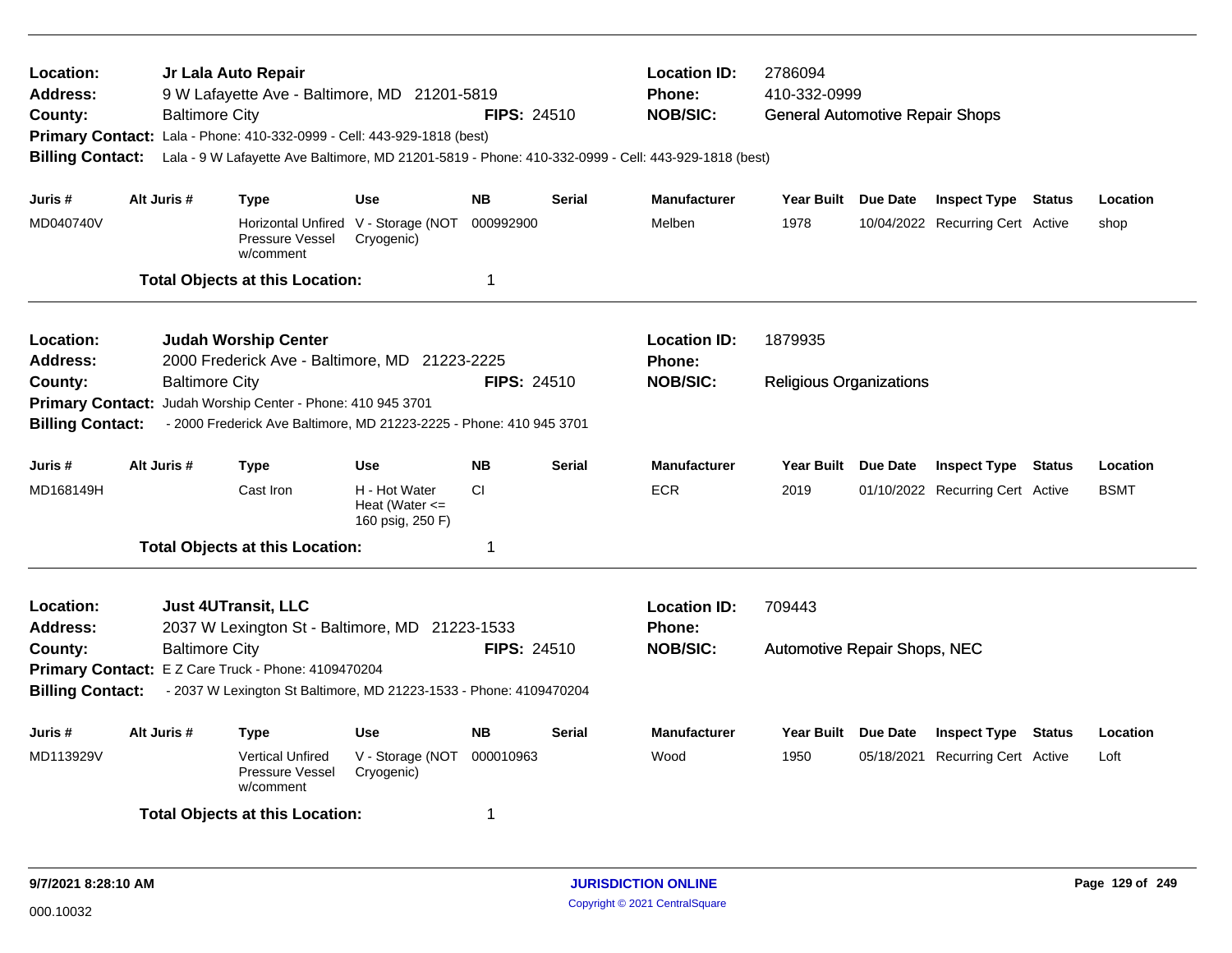| Location:<br><b>Address:</b>                                  |                                                                 | K & J Auto            | 1919 N Charles St - Baltimore, MD 21218-6030                                                                                                 |                                            |                    |                       | <b>Location ID:</b><br><b>Phone:</b> | 706559            |                 |                                                  |               |                        |
|---------------------------------------------------------------|-----------------------------------------------------------------|-----------------------|----------------------------------------------------------------------------------------------------------------------------------------------|--------------------------------------------|--------------------|-----------------------|--------------------------------------|-------------------|-----------------|--------------------------------------------------|---------------|------------------------|
| County:<br><b>Primary Contact:</b><br><b>Billing Contact:</b> |                                                                 | <b>Baltimore City</b> | Jong Cha Kim - Phone: 410-727-2735<br>Jong Cha Kim - 1919 N Charles St Baltimore, MD 21218-6030 - Phone: 410-727-2735                        |                                            | <b>FIPS: 24510</b> |                       | <b>NOB/SIC:</b>                      |                   |                 | Automotive repair, services, and parking         |               |                        |
|                                                               |                                                                 |                       |                                                                                                                                              |                                            |                    |                       |                                      |                   |                 |                                                  |               |                        |
| Juris #                                                       | Alt Juris #                                                     |                       | <b>Type</b>                                                                                                                                  | Use                                        | <b>NB</b>          | Serial                | <b>Manufacturer</b>                  | <b>Year Built</b> | Due Date        | <b>Inspect Type Status</b>                       |               | Location               |
| MD056559V                                                     |                                                                 |                       | <b>Vertical Unfired</b><br>Pressure Vessel<br>w/comment                                                                                      | V - Storage (NOT<br>Cryogenic)             | 000568546          |                       | <b>Buckeye</b>                       | 1984              |                 | 05/05/2022 Recurring Cert Active                 |               | Storage Room           |
|                                                               |                                                                 |                       | <b>Total Objects at this Location:</b>                                                                                                       |                                            | 1                  |                       |                                      |                   |                 |                                                  |               |                        |
| Location:                                                     |                                                                 |                       | K & S Associates                                                                                                                             |                                            |                    |                       | <b>Location ID:</b>                  | 715380            |                 |                                                  |               |                        |
| <b>Address:</b>                                               |                                                                 |                       | 3939 Falls Rd - Baltimore, MD 21211-1830                                                                                                     |                                            |                    |                       | <b>Phone:</b>                        | 410-235-6660      |                 |                                                  |               |                        |
| County:                                                       |                                                                 | <b>Baltimore City</b> |                                                                                                                                              |                                            | <b>FIPS: 24510</b> |                       | <b>NOB/SIC:</b>                      |                   |                 | Automotive dealers and gasoline service stations |               |                        |
|                                                               |                                                                 |                       | Primary Contact: Amir Y. Kahn - Phone: 410-235-6660/410-960-1524 - Email: cardoc22@aol.com                                                   |                                            |                    |                       |                                      |                   |                 |                                                  |               |                        |
| <b>Billing Contact:</b>                                       |                                                                 |                       | - 3939 Falls Rd Baltimore, MD 21211-1830 - Phone: 410 235 6660                                                                               |                                            |                    |                       |                                      |                   |                 |                                                  |               |                        |
| Juris #                                                       | Alt Juris #<br><b>NB</b><br><b>Serial</b><br>Use<br><b>Type</b> |                       |                                                                                                                                              |                                            |                    |                       | <b>Manufacturer</b>                  | <b>Year Built</b> | Due Date        | <b>Inspect Type Status</b>                       |               | Location               |
| MD060697V                                                     |                                                                 |                       | Horizontal Unfired<br>Pressure Vessel<br>w/comment                                                                                           | V - Storage (NOT<br>Cryogenic)             | 000698338          |                       | <b>Buckeye</b>                       | 1986              |                 | 01/03/2023 Recurring Cert Active                 |               | <b>Compressor Area</b> |
| MD133027V                                                     |                                                                 |                       | <b>Vertical Unfired</b><br>Pressure Vessel<br>w/comment                                                                                      | V - Storage (NOT<br>Cryogenic)             | 000832928          |                       | Manchester                           | 2007              |                 | 01/03/2023 Recurring Cert Active                 |               | Compressor Area        |
|                                                               |                                                                 |                       | <b>Total Objects at this Location:</b>                                                                                                       |                                            | $\overline{2}$     |                       |                                      |                   |                 |                                                  |               |                        |
| Location:                                                     |                                                                 |                       | Kaydon Ring & Seal Inc                                                                                                                       |                                            |                    |                       | <b>Location ID:</b>                  | 715433            |                 |                                                  |               |                        |
| <b>Address:</b>                                               |                                                                 |                       | 1600 Wicomico St - Baltimore, MD 21230-1724                                                                                                  |                                            |                    |                       | <b>Phone:</b>                        |                   |                 |                                                  |               |                        |
| County:                                                       |                                                                 | <b>Baltimore City</b> |                                                                                                                                              |                                            | <b>FIPS: 24510</b> |                       | <b>NOB/SIC:</b>                      |                   |                 | Miscellaneous manufacturing industries           |               |                        |
|                                                               |                                                                 |                       | Primary Contact: Jack Farace - Phone: 443-885-9238 (direct line) - Cell: 410-977-1864 - Email: jfarace@kaydon.com                            |                                            |                    |                       |                                      |                   |                 |                                                  |               |                        |
| <b>Billing Contact:</b>                                       |                                                                 |                       | Jack Farace - 1600 Wicomico St Baltimore, MD 21230-1724 - Phone: 443-885-9238 (direct line) - Cell: 410-977-1864 - Email: jfarace@kaydon.com |                                            |                    |                       |                                      |                   |                 |                                                  |               |                        |
| Juris #                                                       | Alt Juris #                                                     |                       | <b>Type</b>                                                                                                                                  | <b>Use</b>                                 | <b>NB</b>          | Serial                | <b>Manufacturer</b>                  | <b>Year Built</b> | <b>Due Date</b> | <b>Inspect Type</b>                              | <b>Status</b> | Location               |
| MD060900H                                                     |                                                                 |                       | <b>Horizontal Fire</b><br>Tube                                                                                                               | H - Steam Heat<br>(Steam $\le$ 15<br>psig) |                    | 000023291 Y-S 982-299 | <b>York Shipley</b>                  | 1985              | 01/14/2022      | Internal Cert,<br><b>Recurring Cert</b>          | Active        | Chrome Area            |
| 9/7/2021 8:28:10 AM                                           |                                                                 |                       |                                                                                                                                              |                                            |                    |                       | <b>JURISDICTION ONLINE</b>           |                   |                 |                                                  |               | Page 130 of 249        |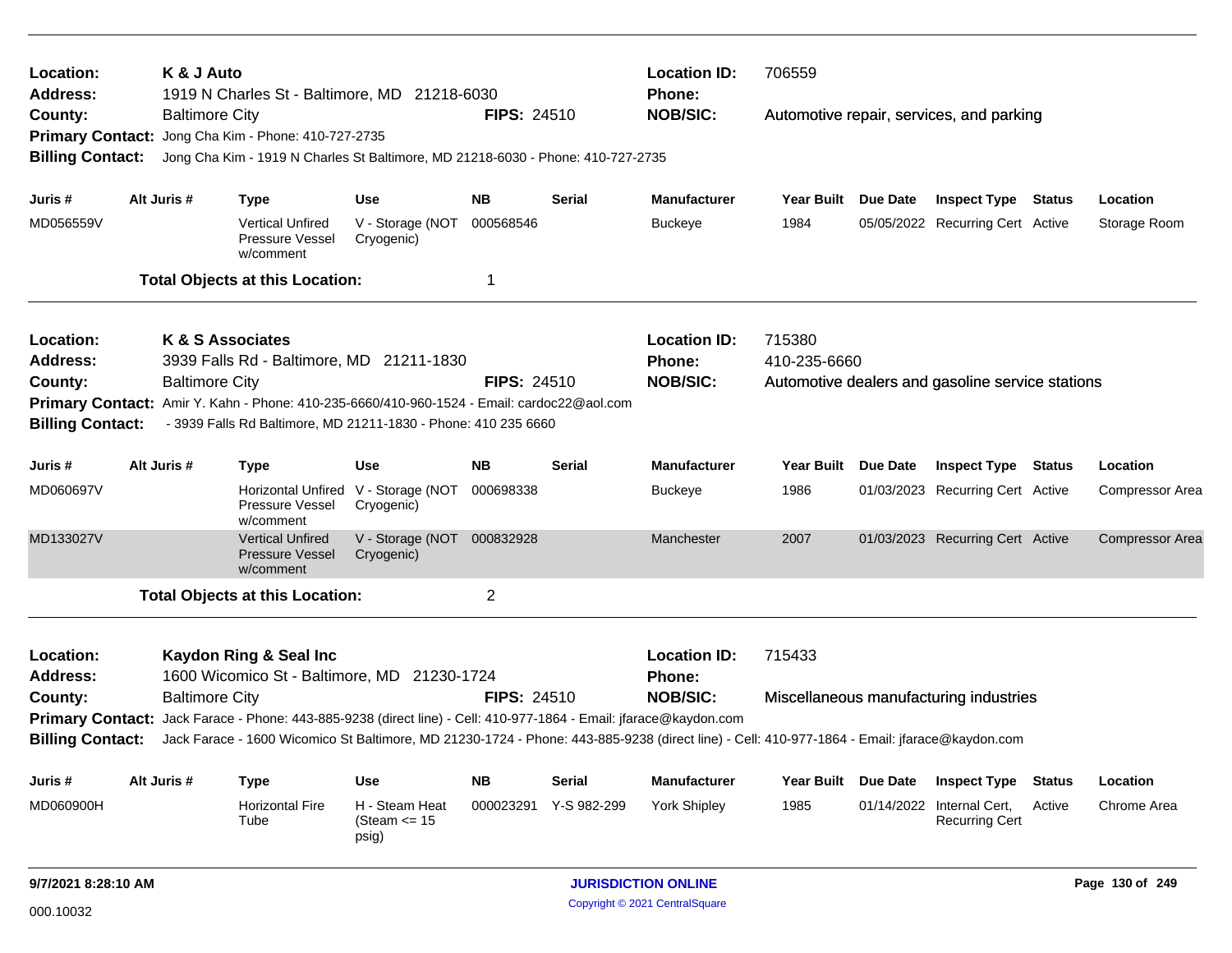| Juris #                      | Alt Juris #                            | <b>Type</b>                                                                             | <b>Use</b>                                              | <b>NB</b>          | <b>Serial</b> | <b>Manufacturer</b>                  | <b>Year Built</b>                      | <b>Due Date</b> | <b>Inspect Type</b>              | <b>Status</b> | Location        |
|------------------------------|----------------------------------------|-----------------------------------------------------------------------------------------|---------------------------------------------------------|--------------------|---------------|--------------------------------------|----------------------------------------|-----------------|----------------------------------|---------------|-----------------|
| MD126452                     |                                        | <b>Horizontal Fire</b><br>Tube                                                          | S - Power-Other<br>w/comment (Stm<br>$> 15$ psig)       | 000002630          | OLO3400       | <b>Cleaver Brooks</b>                | 1992                                   | 08/18/2021      | Recurring Cert Active            |               | New Boiler Room |
|                              |                                        | <b>Total Objects at this Location:</b>                                                  |                                                         | $\overline{2}$     |               |                                      |                                        |                 |                                  |               |                 |
| Location:                    |                                        | <b>KC and Sons Auto, Inc.</b>                                                           |                                                         |                    |               | <b>Location ID:</b>                  | 725108                                 |                 |                                  |               |                 |
| <b>Address:</b>              |                                        | 5115 Pimlico Rd - Baltimore, MD 21215-5349                                              |                                                         |                    |               | Phone:                               | 443-272-7706                           |                 |                                  |               |                 |
| County:                      | <b>Baltimore City</b>                  |                                                                                         |                                                         | <b>FIPS: 24510</b> |               | <b>NOB/SIC:</b>                      | <b>General Automotive Repair Shops</b> |                 |                                  |               |                 |
|                              | Primary Contact: KC and Sons Auto, Inc |                                                                                         |                                                         |                    |               |                                      |                                        |                 |                                  |               |                 |
| <b>Billing Contact:</b>      |                                        | - 901 Curtain Ave Baltimore, MD 21218-6201 - Phone: 401.243.6628                        |                                                         |                    |               |                                      |                                        |                 |                                  |               |                 |
| Juris #                      | Alt Juris #                            | <b>Type</b>                                                                             | <b>Use</b>                                              | <b>NB</b>          | <b>Serial</b> | <b>Manufacturer</b>                  | <b>Year Built</b>                      | <b>Due Date</b> | <b>Inspect Type</b>              | <b>Status</b> | Location        |
| MD163648V                    |                                        | <b>Vertical Unfired</b><br>Pressure Vessel<br>w/comment                                 | V - Storage (NOT<br>Cryogenic)                          | 000432071          |               | Mat Industries                       | 2017                                   | 01/28/2021      | <b>Recurring Cert Active</b>     |               | Garage          |
|                              |                                        | <b>Total Objects at this Location:</b>                                                  |                                                         | 1                  |               |                                      |                                        |                 |                                  |               |                 |
| Location:<br><b>Address:</b> |                                        | Kedesh House of Prayer-Christian Church<br>2500 W Lombard St - Baltimore, MD 21223-2024 |                                                         |                    |               | <b>Location ID:</b><br><b>Phone:</b> | 724855                                 |                 |                                  |               |                 |
| County:                      | <b>Baltimore City</b>                  |                                                                                         |                                                         | <b>FIPS: 24510</b> |               | <b>NOB/SIC:</b>                      | Membership organizations               |                 |                                  |               |                 |
|                              |                                        | Primary Contact: Kedesh House of Prayer-Christian Church                                |                                                         |                    |               |                                      |                                        |                 |                                  |               |                 |
| <b>Billing Contact:</b>      |                                        | - 2500 W Lombard St Baltimore, MD 21223-2024                                            |                                                         |                    |               |                                      |                                        |                 |                                  |               |                 |
| Juris #                      | Alt Juris #                            | <b>Type</b>                                                                             | <b>Use</b>                                              | <b>NB</b>          | <b>Serial</b> | <b>Manufacturer</b>                  | <b>Year Built</b>                      | <b>Due Date</b> | <b>Inspect Type</b>              | <b>Status</b> | Location        |
| MD130263H                    |                                        | Cast Iron                                                                               | H - Hot Water<br>Heat (Water $\leq$<br>160 psig, 250 F) | CI                 |               | Weil-McLain                          | 2007                                   |                 | 01/05/2022 Recurring Cert Active |               | Boiler Room     |
|                              |                                        | <b>Total Objects at this Location:</b>                                                  |                                                         |                    |               |                                      |                                        |                 |                                  |               |                 |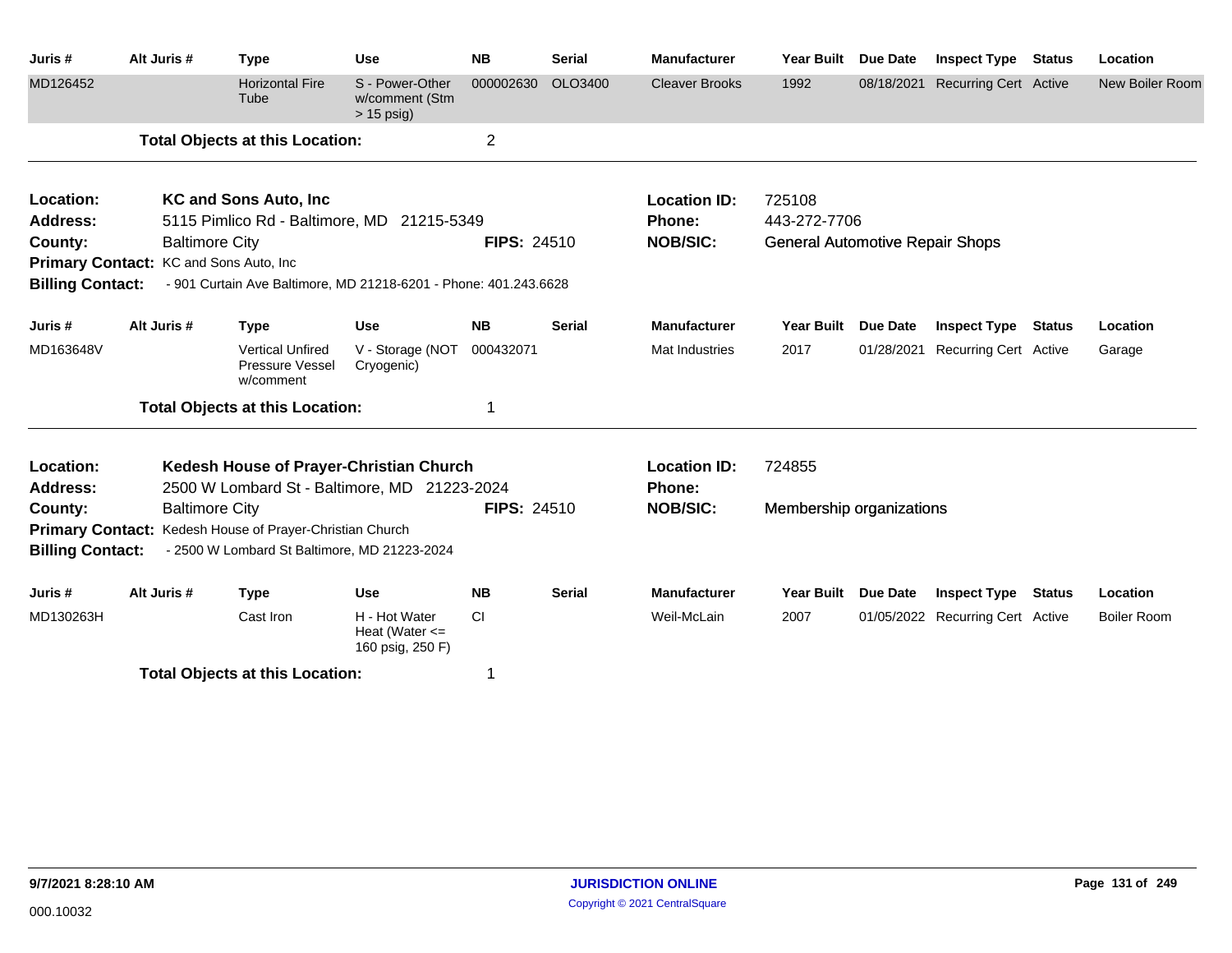| <b>Location:</b><br><b>Address:</b><br>County:<br><b>Billing Contact:</b> |                                                                                                                                                                                                                                                                                                                                                             | <b>Baltimore City</b> | Kenilworth At Hazelwood CRC            | 4811 Bayonne Ave - Baltimore, MD 21206-2827<br>Primary Contact: Ian Keene-Graham - Phone: 410.488.6000 - Email: ikeene-graham@crcrealty.com | <b>FIPS: 24510</b> |               | <b>Location ID:</b><br>1249594<br>410-488-6000<br><b>Phone:</b><br><b>NOB/SIC:</b><br><b>Operators of Apartment Buildings</b><br>Jade McCoy - 5738 Cedonia Ave Baltimore, MD 21206-3201 - Phone: 410.488.6000 - Email: jmccoy@crcrealty.com |                                                                    |          |                                  |               |                     |
|---------------------------------------------------------------------------|-------------------------------------------------------------------------------------------------------------------------------------------------------------------------------------------------------------------------------------------------------------------------------------------------------------------------------------------------------------|-----------------------|----------------------------------------|---------------------------------------------------------------------------------------------------------------------------------------------|--------------------|---------------|---------------------------------------------------------------------------------------------------------------------------------------------------------------------------------------------------------------------------------------------|--------------------------------------------------------------------|----------|----------------------------------|---------------|---------------------|
| Juris #                                                                   | Alt Juris #                                                                                                                                                                                                                                                                                                                                                 |                       | Type                                   | <b>Use</b>                                                                                                                                  | <b>NB</b>          | <b>Serial</b> | <b>Manufacturer</b>                                                                                                                                                                                                                         | <b>Year Built</b>                                                  | Due Date | <b>Inspect Type Status</b>       |               | Location            |
| MD151873H                                                                 |                                                                                                                                                                                                                                                                                                                                                             |                       | <b>Water Heater</b><br>(HLW)           | H - Hot Water<br>Supply (Water $\leq$<br>160 psig, 210 F)                                                                                   | 000097944          |               | <b>Bradford White</b>                                                                                                                                                                                                                       | 2012                                                               |          | 11/07/2024 Recurring Cert Active |               | 4811 Bayonne<br>Ave |
|                                                                           |                                                                                                                                                                                                                                                                                                                                                             |                       | <b>Total Objects at this Location:</b> |                                                                                                                                             | -1                 |               |                                                                                                                                                                                                                                             |                                                                    |          |                                  |               |                     |
| Location:<br><b>Address:</b><br>County:                                   |                                                                                                                                                                                                                                                                                                                                                             | <b>Baltimore City</b> | <b>Kenilworth at Hazelwood CRC</b>     | 4813 Bayonne Ave - Baltimore, MD 21206-2828                                                                                                 | <b>FIPS: 24510</b> |               | <b>Location ID:</b><br><b>Phone:</b><br><b>NOB/SIC:</b>                                                                                                                                                                                     | 1166914<br>410-488-6000<br><b>Operators of Apartment Buildings</b> |          |                                  |               |                     |
| <b>Primary Contact:</b><br><b>Billing Contact:</b>                        |                                                                                                                                                                                                                                                                                                                                                             |                       |                                        | lan Keene-Graham - Phone: 410.488.6000 - Email: ikeene-graham@crcrealty.com                                                                 |                    |               | Jade McCoy - 5738 Cedonia Ave Baltimore, MD 21206-3201 - Phone: 410.488.6000 - Email: jmccoy@crcrealty.com                                                                                                                                  |                                                                    |          |                                  |               |                     |
| Juris #                                                                   | Alt Juris #                                                                                                                                                                                                                                                                                                                                                 |                       | <b>Type</b>                            | <b>Use</b>                                                                                                                                  | <b>NB</b>          | <b>Serial</b> | <b>Manufacturer</b>                                                                                                                                                                                                                         | Year Built Due Date                                                |          | <b>Inspect Type Status</b>       |               | Location            |
| MD144922H                                                                 |                                                                                                                                                                                                                                                                                                                                                             |                       | <b>Water Heater</b><br>(HLW)           | H - Hot Water<br>Supply (Water <=<br>160 psig, 210 F)                                                                                       | 000094885          |               | <b>Bradford White</b>                                                                                                                                                                                                                       | 2011                                                               |          | 11/07/2024 Recurring Cert Active |               | 4813 Bayonne<br>Ave |
|                                                                           |                                                                                                                                                                                                                                                                                                                                                             |                       | <b>Total Objects at this Location:</b> |                                                                                                                                             | -1                 |               |                                                                                                                                                                                                                                             |                                                                    |          |                                  |               |                     |
| Location:<br><b>Address:</b><br>County:                                   | Kenilworth At Hazelwood CRC<br>5752 Cedonia Ave - Baltimore, MD 21206-3218<br>FIPS: 24510<br><b>Baltimore City</b><br>Primary Contact: Ian Keene-Graham - Phone: 410.488.6000 - Email: ikeene-graham@crcrealty.com<br>Jade McCoy - 5738 Cedonia Ave Baltimore, MD 21206-3201 - Phone: 410.488.6000 - Email: jmccoy@crcrealty.com<br><b>Billing Contact:</b> |                       |                                        |                                                                                                                                             |                    |               |                                                                                                                                                                                                                                             | 715515<br>410-488-6000<br><b>Operators of Apartment Buildings</b>  |          |                                  |               |                     |
| Juris #                                                                   | Alt Juris #                                                                                                                                                                                                                                                                                                                                                 |                       | Type                                   | Use                                                                                                                                         | <b>NB</b>          | <b>Serial</b> | <b>Manufacturer</b>                                                                                                                                                                                                                         | Year Built Due Date                                                |          | <b>Inspect Type</b>              | <b>Status</b> | Location            |
| MD162614H                                                                 |                                                                                                                                                                                                                                                                                                                                                             |                       | <b>Water Heater</b><br>(HLW)           | H - Hot Water<br>Supply (Water $\leq$<br>160 psig, 210 F)                                                                                   | 000127479          |               | <b>Bradford White</b>                                                                                                                                                                                                                       | 2018                                                               |          | 01/17/2025 Recurring Cert Active |               | 5752 Cedonia<br>Ave |
|                                                                           |                                                                                                                                                                                                                                                                                                                                                             |                       | <b>Total Objects at this Location:</b> |                                                                                                                                             | -1                 |               |                                                                                                                                                                                                                                             |                                                                    |          |                                  |               |                     |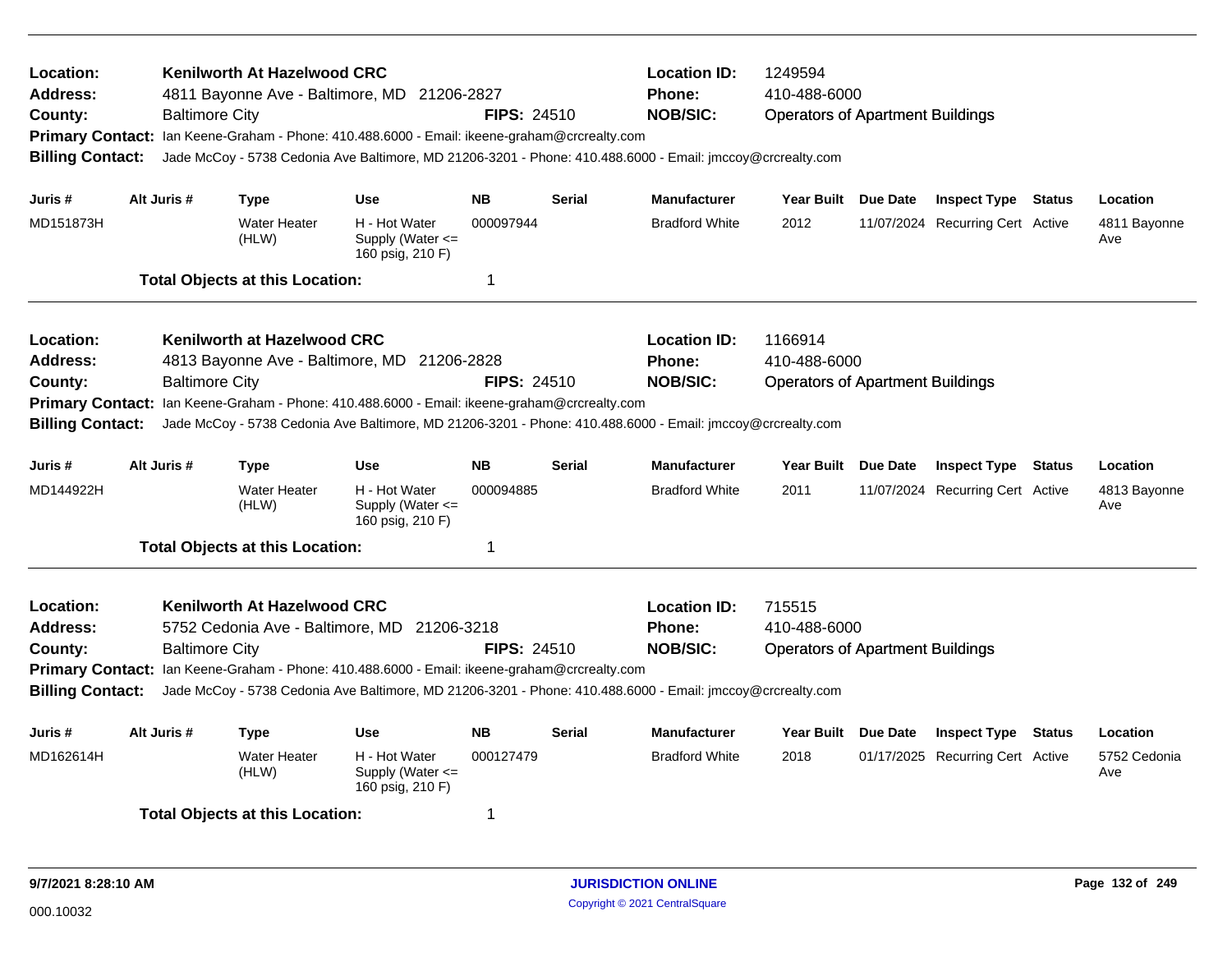| Location:<br><b>Address:</b><br>County:<br><b>Billing Contact:</b> | <b>Baltimore City</b> | <b>Kenilworth At Hazelwood CRC</b>     | 5765 Hazelwood Cir - Baltimore, MD 21206-3243<br>Primary Contact: Ian Keene-Graham - Phone: 410.488.6000 - Email: ikeene-graham@crcrealty.com<br>Jade McCoy - 5738 Cedonia Ave Baltimore, MD 21206-3201 - Phone: 410.488.6000 - Email: jmccoy@crcrealty.com | <b>FIPS: 24510</b> |               | <b>Location ID:</b><br><b>Phone:</b><br><b>NOB/SIC:</b> | 715514<br>410-488-6000<br><b>Operators of Apartment Buildings</b> |          |                                  |                     |
|--------------------------------------------------------------------|-----------------------|----------------------------------------|-------------------------------------------------------------------------------------------------------------------------------------------------------------------------------------------------------------------------------------------------------------|--------------------|---------------|---------------------------------------------------------|-------------------------------------------------------------------|----------|----------------------------------|---------------------|
| Juris #                                                            | Alt Juris #           | <b>Type</b>                            | <b>Use</b>                                                                                                                                                                                                                                                  | <b>NB</b>          | Serial        | <b>Manufacturer</b>                                     | Year Built Due Date                                               |          | <b>Inspect Type Status</b>       | Location            |
| MD163624H                                                          |                       | <b>Water Heater</b><br>(HLW)           | H - Hot Water<br>Supply (Water $\leq$<br>160 psig, 250 F)                                                                                                                                                                                                   | 000124263          |               | <b>Bradford White</b>                                   | 2017                                                              |          | 01/17/2025 Recurring Cert Active | 5775                |
|                                                                    |                       | <b>Total Objects at this Location:</b> |                                                                                                                                                                                                                                                             | 1                  |               |                                                         |                                                                   |          |                                  |                     |
| Location:<br><b>Address:</b><br>County:<br><b>Billing Contact:</b> | <b>Baltimore City</b> | <b>Kenilworth At Hazelwood CRC</b>     | 5766 Cedonia Ave - Baltimore, MD 21206-3225<br>Primary Contact: Ian Keene-Graham - Phone: 410.488.6000 - Email: ikeene-graham@crcrealty.com<br>Jade McCoy - 5738 Cedonia Ave Baltimore, MD 21206-3201 - Phone: 410.488.6000 - Email: jmccoy@crcrealty.com   | <b>FIPS: 24510</b> |               | <b>Location ID:</b><br>Phone:<br><b>NOB/SIC:</b>        | 715516<br>410-488-6000<br><b>Operators of Apartment Buildings</b> |          |                                  |                     |
| Juris #                                                            | Alt Juris #           | <b>Type</b>                            | <b>Use</b>                                                                                                                                                                                                                                                  | <b>NB</b>          | <b>Serial</b> | <b>Manufacturer</b>                                     | <b>Year Built</b>                                                 | Due Date | <b>Inspect Type Status</b>       | Location            |
| MD144921H                                                          |                       | <b>Water Heater</b><br>(HLW)           | H - Hot Water<br>Supply (Water <=<br>160 psig, 210 F)                                                                                                                                                                                                       | 000091596          |               | <b>Bradford White</b>                                   | 2010                                                              |          | 11/07/2024 Recurring Cert Active | 5766 Cedonia<br>Ave |
|                                                                    |                       | <b>Total Objects at this Location:</b> |                                                                                                                                                                                                                                                             | -1                 |               |                                                         |                                                                   |          |                                  |                     |
| Location:<br><b>Address:</b><br>County:<br><b>Billing Contact:</b> | <b>Baltimore City</b> | Kenilworth At Hazelwood CRC            | 5785 Cedonia Ave - Baltimore, MD 21206-3200<br>Primary Contact: Ian Keene-Graham - Phone: 410.488.6000 - Email: ikeene-graham@crcrealty.com<br>Jade McCoy - 5738 Cedonia Ave Baltimore, MD 21206-3201 - Phone: 410.488.6000 - Email: jmccoy@crcrealty.com   | <b>FIPS: 24510</b> |               | <b>Location ID:</b><br>Phone:<br><b>NOB/SIC:</b>        | 715517<br>410-488-6000<br><b>Operators of Apartment Buildings</b> |          |                                  |                     |
| Juris #                                                            | Alt Juris #           | <b>Type</b>                            | <b>Use</b>                                                                                                                                                                                                                                                  | <b>NB</b>          | <b>Serial</b> | <b>Manufacturer</b>                                     | Year Built Due Date                                               |          | <b>Inspect Type Status</b>       | Location            |
| MD136283H                                                          |                       | <b>Water Heater</b><br>(HLW)           | H - Hot Water<br>Supply (Water <=<br>160 psig, 210 F)                                                                                                                                                                                                       | 000085956          |               | <b>Bradford White</b>                                   | 2009                                                              |          | 11/07/2024 Recurring Cert Active | 5785 Cedonia<br>Ave |
|                                                                    |                       | <b>Total Objects at this Location:</b> |                                                                                                                                                                                                                                                             | 1                  |               |                                                         |                                                                   |          |                                  |                     |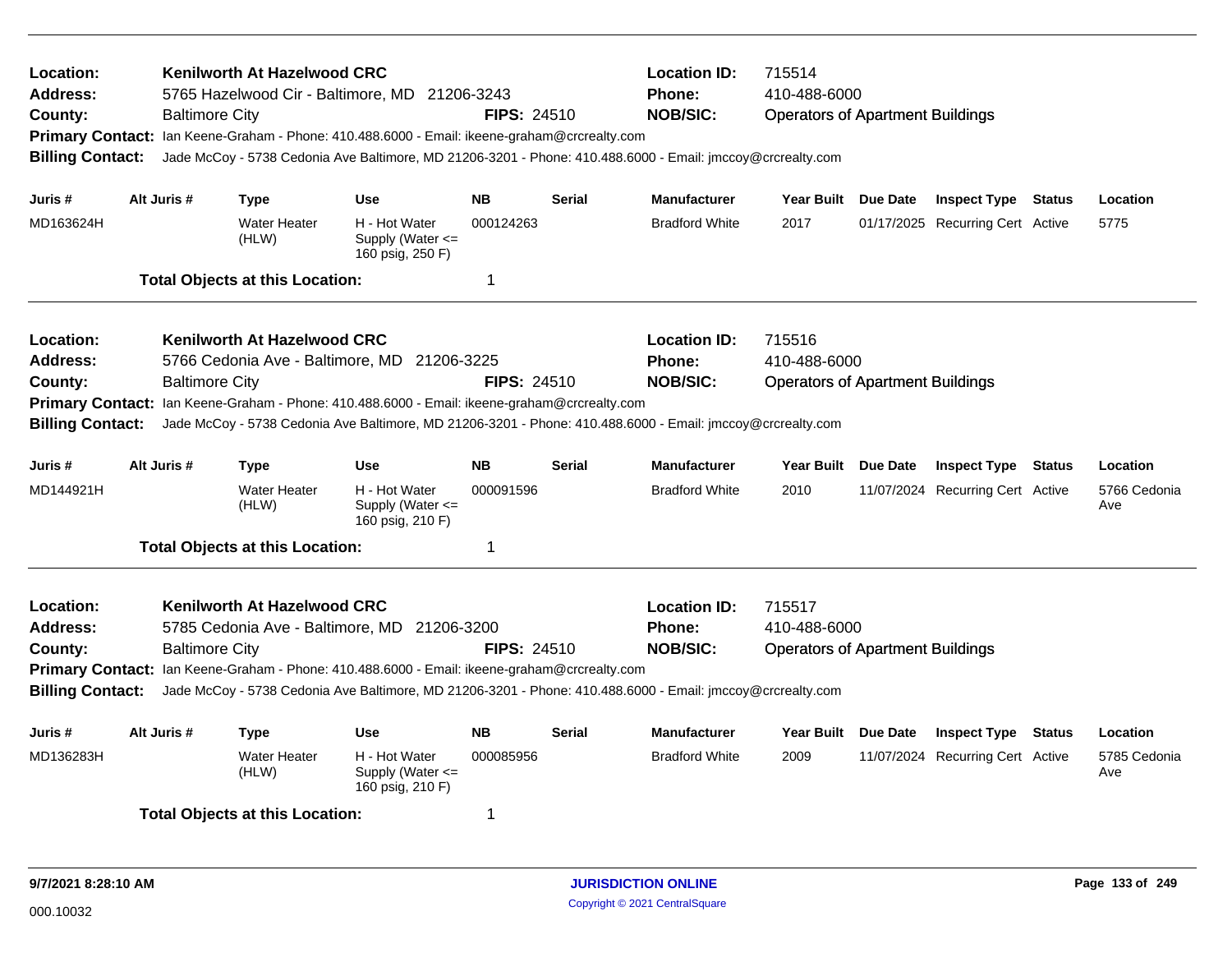| Location:<br>Address:   | <b>KFC</b>            | 5000 Sinclair Ln - Baltimore, MD 21206-5936                                          |                                | <b>Location ID:</b><br><b>Phone:</b> | 3631808<br><b>Eating and Drinking Places</b> |                                      |                                   |          |                                      |        |                         |
|-------------------------|-----------------------|--------------------------------------------------------------------------------------|--------------------------------|--------------------------------------|----------------------------------------------|--------------------------------------|-----------------------------------|----------|--------------------------------------|--------|-------------------------|
| County:                 | <b>Baltimore City</b> |                                                                                      |                                | <b>FIPS: 24510</b>                   |                                              | <b>NOB/SIC:</b>                      |                                   |          |                                      |        |                         |
|                         |                       | Primary Contact: KFC - Phone: 410-485-2588                                           |                                |                                      |                                              |                                      |                                   |          |                                      |        |                         |
| <b>Billing Contact:</b> |                       | - 5000 Sinclair Ln Baltimore, MD 21206-5936 - Phone: 410-485-2588                    |                                |                                      |                                              |                                      |                                   |          |                                      |        |                         |
| Juris #                 | Alt Juris #           | <b>Type</b>                                                                          | <b>Use</b>                     | <b>NB</b>                            | <b>Serial</b>                                | <b>Manufacturer</b>                  | Year Built Due Date               |          | <b>Inspect Type Status</b>           |        | Location                |
| MD162648V               |                       | <b>Vertical Unfired</b><br><b>Pressure Vessel</b><br>w/comment                       | V - Storage (NOT<br>Cryogenic) | 000151535                            | CCQP04A126                                   | <b>CHART</b>                         | 2004                              |          | 06/12/2021 Recurring Cert Active     |        | Beverage<br>Carbonation |
|                         |                       | <b>Total Objects at this Location:</b>                                               |                                | $\mathbf 1$                          |                                              |                                      |                                   |          |                                      |        |                         |
| Location:<br>Address:   | <b>KFC</b>            | 6600 Reisterstown Rd - Baltimore, MD 21215-2305                                      |                                |                                      |                                              | <b>Location ID:</b><br><b>Phone:</b> | 3631826                           |          |                                      |        |                         |
| County:                 | <b>Baltimore City</b> |                                                                                      |                                | <b>FIPS: 24510</b>                   |                                              | <b>NOB/SIC:</b>                      | <b>Eating and Drinking Places</b> |          |                                      |        |                         |
|                         |                       | Primary Contact: KFC - Phone: 410-358-7622                                           |                                |                                      |                                              |                                      |                                   |          |                                      |        |                         |
| <b>Billing Contact:</b> |                       | - 6600 Reisterstown Rd Baltimore, MD 21215-2305 - Phone: 410-358-7622                |                                |                                      |                                              |                                      |                                   |          |                                      |        |                         |
|                         |                       |                                                                                      |                                |                                      |                                              |                                      |                                   |          |                                      |        |                         |
| Juris #                 | Alt Juris #           | <b>Type</b>                                                                          | <b>Use</b>                     | <b>NB</b>                            | <b>Serial</b>                                | <b>Manufacturer</b>                  | Year Built Due Date               |          | <b>Inspect Type Status</b>           |        | Location                |
| MD162649V               |                       | <b>Vertical Unfired</b><br>Pressure Vessel<br>w/comment                              | V - Storage (NOT<br>Cryogenic) |                                      | 000156183 CCPA04J136                         | <b>CHART</b>                         | 2004                              |          | 06/14/2021 Recurring Cert Active     |        | Beverage Area           |
|                         |                       | <b>Total Objects at this Location:</b>                                               |                                | $\mathbf 1$                          |                                              |                                      |                                   |          |                                      |        |                         |
| Location:<br>Address:   |                       | <b>Kims Garage Auto Repair Service</b><br>210 S Hilton St - Baltimore, MD 21229-3760 |                                |                                      |                                              | <b>Location ID:</b><br>Phone:        | 715741                            |          |                                      |        |                         |
| County:                 | <b>Baltimore City</b> |                                                                                      |                                | <b>FIPS: 24510</b>                   |                                              | <b>NOB/SIC:</b>                      |                                   |          | Motor Vehicle Dealers (New and Used) |        |                         |
|                         |                       | Primary Contact: Kims Garage Auto Repair Service - Phone: 4105665152                 |                                |                                      |                                              |                                      |                                   |          |                                      |        |                         |
| <b>Billing Contact:</b> |                       | - 210 S Hilton St Baltimore, MD 21229-3760 - Phone: 4105665152                       |                                |                                      |                                              |                                      |                                   |          |                                      |        |                         |
| Juris #                 | Alt Juris #           | <b>Type</b>                                                                          | <b>Use</b>                     | <b>NB</b>                            | <b>Serial</b>                                | Manufacturer                         | <b>Year Built</b>                 | Due Date | <b>Inspect Type</b>                  | Status | Location                |
| MD146537V               |                       | <b>Vertical Unfired</b><br>Pressure Vessel<br>w/comment                              | V - Storage (NOT<br>Cryogenic) | 000235651                            | 247390                                       | Morganton                            | 2012                              |          | 09/09/2023 Recurring Cert Active     |        | Shop                    |
|                         |                       | <b>Total Objects at this Location:</b>                                               |                                | 1                                    |                                              |                                      |                                   |          |                                      |        |                         |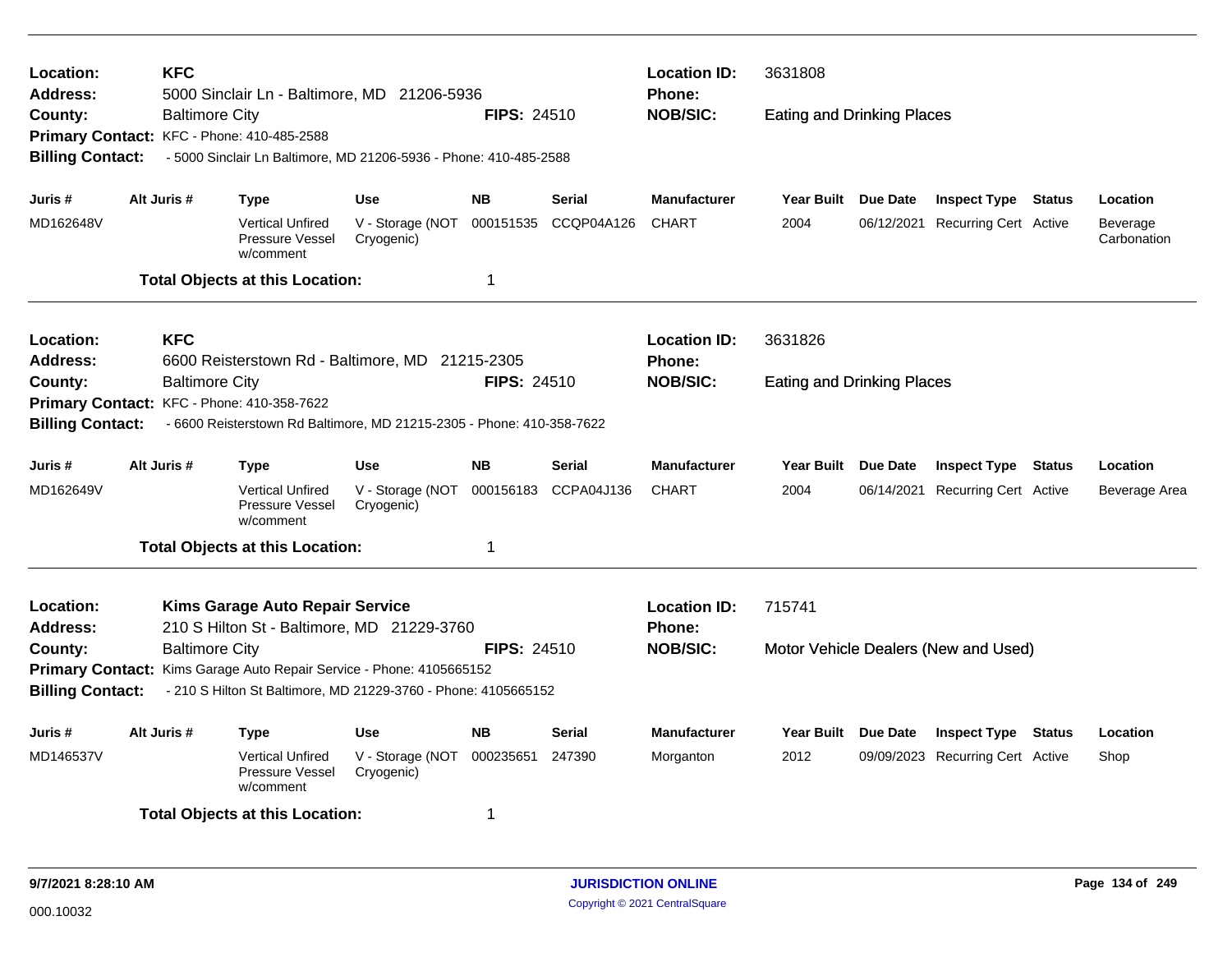| Location:<br><b>Address:</b>                                                   |  |                        | <b>Knightsbridge Apartments</b>                       | 5906 Park Heights Ave - Baltimore, MD 21215-3631                               |                    |               | <b>Location ID:</b><br><b>Phone:</b>                                                                                                                                                                                                                                    | 715832<br>410-358-2232<br><b>Operators of Apartment Buildings</b> |          |                                      |               |                             |  |
|--------------------------------------------------------------------------------|--|------------------------|-------------------------------------------------------|--------------------------------------------------------------------------------|--------------------|---------------|-------------------------------------------------------------------------------------------------------------------------------------------------------------------------------------------------------------------------------------------------------------------------|-------------------------------------------------------------------|----------|--------------------------------------|---------------|-----------------------------|--|
| County:<br><b>Primary Contact:</b><br><b>Billing Contact:</b>                  |  | <b>Baltimore City</b>  |                                                       |                                                                                | <b>FIPS: 24510</b> |               | <b>NOB/SIC:</b><br>Nick Carvounis - Phone: 410-764-7355 - Cell: 301-310-1615 - Email: nick@themtwashingtongroup.com<br>Hannah Green - 100 Painters Mill Rd Ste 310 Owings Mills, MD 21117-7302 - Phone: 443-278-9315 - Cell: 443-925-6576 - Email: hgreen@blueocean.com |                                                                   |          |                                      |               |                             |  |
| Juris #                                                                        |  | Alt Juris #            | <b>Type</b>                                           | Use                                                                            | <b>NB</b>          | <b>Serial</b> | <b>Manufacturer</b>                                                                                                                                                                                                                                                     | <b>Year Built</b>                                                 | Due Date | <b>Inspect Type</b>                  | <b>Status</b> | Location                    |  |
| MD136236H                                                                      |  |                        | <b>Water Heater</b><br>(HLW)                          | H - Hot Water<br>Supply (Water <=<br>160 psig, 210 F)                          | 000141199          |               | A O Smith                                                                                                                                                                                                                                                               | 2009                                                              |          | 11/10/2022 External Cert             | Active        | <b>Water Heater</b><br>Room |  |
| MD145638H                                                                      |  |                        | <b>Water Heater</b><br>(HLW)                          | H - Hot Water<br>Supply (Water $\leq$<br>160 psig, 210 F)                      | 000147634          |               | A O Smith                                                                                                                                                                                                                                                               | 2010                                                              |          | 11/10/2022 Recurring Cert Active     |               | <b>Water Heater</b><br>Room |  |
|                                                                                |  |                        | <b>Total Objects at this Location:</b>                |                                                                                | $\overline{2}$     |               |                                                                                                                                                                                                                                                                         |                                                                   |          |                                      |               |                             |  |
| Location:<br><b>Address:</b>                                                   |  |                        | Koinonia Baptist Church                               | 5738 Belair Rd - Baltimore, MD 21206-2603                                      |                    |               | <b>Location ID:</b><br>Phone:                                                                                                                                                                                                                                           | 711683                                                            |          |                                      |               |                             |  |
| County:<br>Primary Contact: Koinonia Baptist Church<br><b>Billing Contact:</b> |  | <b>Baltimore City</b>  | - 5738 Belair Rd Baltimore, MD 21206-2603             |                                                                                | <b>FIPS: 24510</b> |               | <b>NOB/SIC:</b>                                                                                                                                                                                                                                                         | Membership Organizations, NEC                                     |          |                                      |               |                             |  |
| Juris #                                                                        |  | Alt Juris #            | <b>Type</b>                                           | Use                                                                            | <b>NB</b>          | <b>Serial</b> | <b>Manufacturer</b>                                                                                                                                                                                                                                                     | Year Built Due Date                                               |          | <b>Inspect Type</b>                  | Status        | Location                    |  |
| MD127210H                                                                      |  |                        | Cast Iron                                             | H - Hot Water<br>Heat (Water $\leq$<br>160 psig, 250 F)                        | <b>CI</b>          |               | <b>Burnham</b>                                                                                                                                                                                                                                                          | 2004                                                              |          | 07/31/2023 Recurring Cert Active     |               | <b>BLRM</b>                 |  |
|                                                                                |  |                        | <b>Total Objects at this Location:</b>                |                                                                                | 1                  |               |                                                                                                                                                                                                                                                                         |                                                                   |          |                                      |               |                             |  |
| Location:                                                                      |  | <b>Koons Chevrolet</b> |                                                       |                                                                                |                    |               | <b>Location ID:</b>                                                                                                                                                                                                                                                     | 715861                                                            |          |                                      |               |                             |  |
| <b>Address:</b>                                                                |  |                        |                                                       | 6005 Belair Rd - Baltimore, MD 21206-2618                                      |                    |               | <b>Phone:</b>                                                                                                                                                                                                                                                           | 410-485-8500                                                      |          |                                      |               |                             |  |
| County:                                                                        |  | <b>Baltimore City</b>  |                                                       |                                                                                | <b>FIPS: 24510</b> |               | <b>NOB/SIC:</b>                                                                                                                                                                                                                                                         |                                                                   |          | Motor Vehicle Dealers (New and Used) |               |                             |  |
|                                                                                |  |                        | Primary Contact: Mark Schnieder - Phone: 410 485 8500 |                                                                                |                    |               |                                                                                                                                                                                                                                                                         |                                                                   |          |                                      |               |                             |  |
| <b>Billing Contact:</b>                                                        |  |                        |                                                       | Mark Schnieder - 6005 Belair Rd Baltimore, MD 21206-2618 - Phone: 410 485 8500 |                    |               |                                                                                                                                                                                                                                                                         |                                                                   |          |                                      |               |                             |  |
| Juris #                                                                        |  | Alt Juris #            | <b>Type</b>                                           | Use                                                                            | NΒ                 | Serial        | <b>Manufacturer</b>                                                                                                                                                                                                                                                     | Year Built Due Date                                               |          | <b>Inspect Type Status</b>           |               | Location                    |  |
| MD083418H                                                                      |  |                        | Cast Iron                                             | H - Steam Heat<br>(Steam $\leq$ 15<br>psig)                                    | CI.                | -1            | Weil-McLain                                                                                                                                                                                                                                                             | 1993                                                              |          | 12/17/2021 Recurring Cert Active     |               | 6005 BELAIR                 |  |
| 9/7/2021 8:28:10 AM                                                            |  |                        |                                                       |                                                                                |                    |               | <b>JURISDICTION ONLINE</b><br>Page 135 of 249                                                                                                                                                                                                                           |                                                                   |          |                                      |               |                             |  |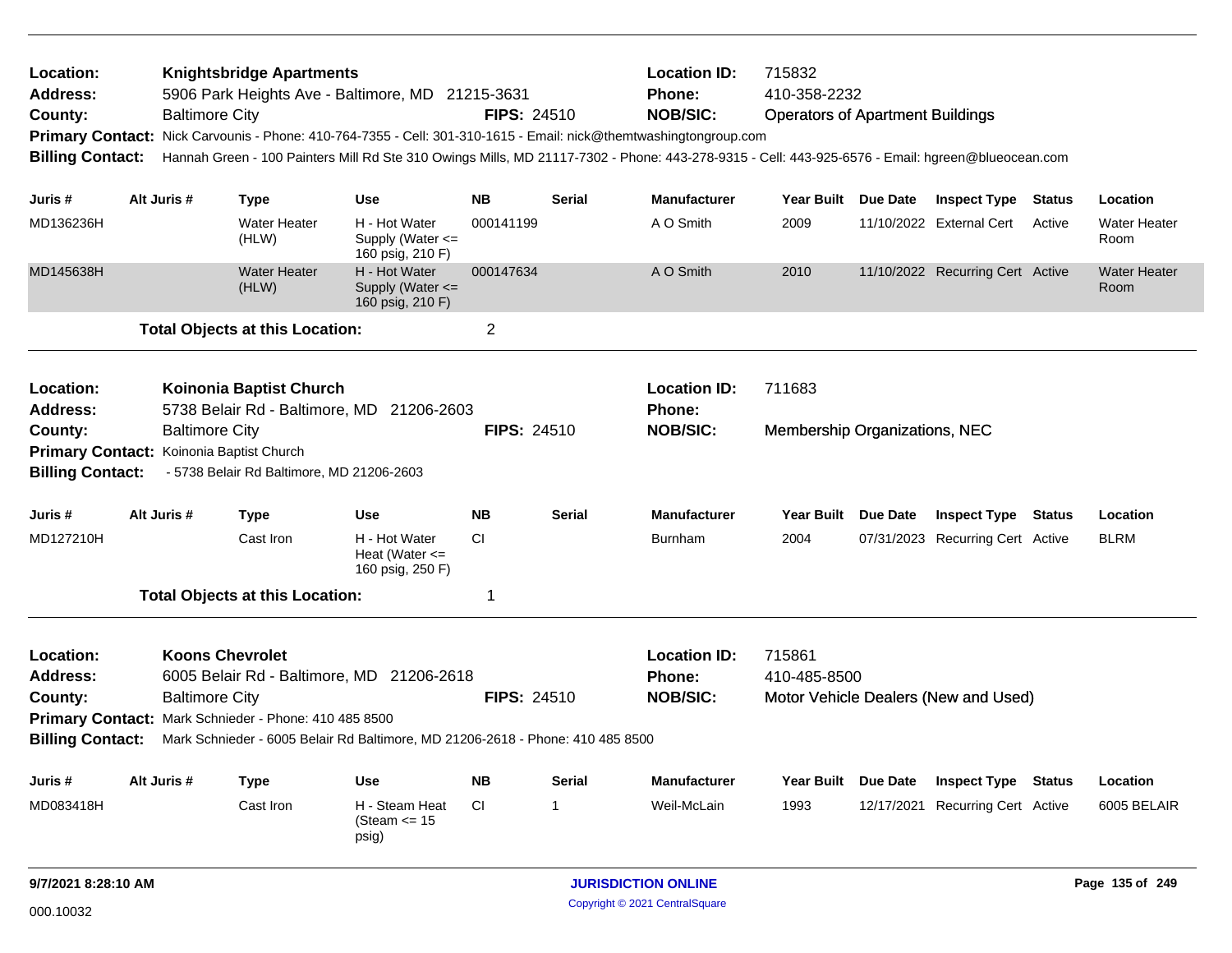| Juris #                 | Alt Juris #                            | <b>Type</b>                                                                                                             | <b>Use</b>                                              | <b>NB</b>          | <b>Serial</b>        | <b>Manufacturer</b> | Year Built                        | Due Date   | <b>Inspect Type</b>              | <b>Status</b> | Location             |
|-------------------------|----------------------------------------|-------------------------------------------------------------------------------------------------------------------------|---------------------------------------------------------|--------------------|----------------------|---------------------|-----------------------------------|------------|----------------------------------|---------------|----------------------|
| MD088337V               |                                        | <b>Vertical Unfired</b><br><b>Pressure Vessel</b><br>w/comment                                                          | V - Storage (NOT<br>Cryogenic)                          | 000040878          |                      | SMC                 | 1993                              | 12/17/2021 | <b>Recurring Cert Active</b>     |               | 6005 BELAIR          |
| MD125852V               |                                        | <b>Vertical Unfired</b><br><b>Pressure Vessel</b><br>w/comment                                                          | V - Storage (NOT<br>Cryogenic)                          | 000027993          |                      | Manchester          | 2004                              |            | 12/17/2021 Recurring Cert Active |               | 6005 BELAIR          |
| MD125853V               |                                        | <b>Horizontal Unfired</b><br><b>Pressure Vessel</b><br>w/comment                                                        | V - Storage (NOT 000287708<br>Cryogenic)                |                    |                      | Manchester          | 2004                              | 12/17/2021 | <b>Recurring Cert Active</b>     |               | <b>PAINT SHOP</b>    |
| MD154446H               |                                        | <b>Water Heater</b><br>(HLW)                                                                                            | H - Hot Water<br>Heat (Water $\leq$<br>160 psig, 250 F) | <b>CI</b>          |                      | Columbia            | 2015                              |            | 12/17/2021 Recurring Cert Active |               | <b>COLLISION CTR</b> |
| MD166819H               |                                        | Cast Iron                                                                                                               | H - Hot Water<br>Heat (Water $\leq$<br>160 psig, 250 F) | C <sub>I</sub>     | CP7674366            | Weil-McLain         | 2017                              |            | 11/26/2021 Recurring Cert Active |               | 6005 BELAIR          |
|                         |                                        | <b>Total Objects at this Location:</b>                                                                                  |                                                         | 6                  |                      |                     |                                   |            |                                  |               |                      |
| Location:               |                                        | Koopers Tavern (Arc3)                                                                                                   |                                                         |                    |                      | <b>Location ID:</b> | 3994162                           |            |                                  |               |                      |
| <b>Address:</b>         |                                        | 1702 Thames St - Baltimore, MD 21231-3416                                                                               |                                                         |                    |                      | <b>Phone:</b>       |                                   |            |                                  |               |                      |
| County:                 | <b>Baltimore City</b>                  |                                                                                                                         |                                                         | <b>FIPS: 24510</b> |                      | <b>NOB/SIC:</b>     | <b>Eating and Drinking Places</b> |            |                                  |               |                      |
|                         | Primary Contact: Koopers Tavern (Arc3) |                                                                                                                         |                                                         |                    |                      |                     |                                   |            |                                  |               |                      |
| <b>Billing Contact:</b> |                                        | Charlie Patterson - PO Box 26269 Richmond, VA 23260-6269 - Phone: 804-644-4521 - Email: charlie.patterson@arc3gases.com |                                                         |                    |                      |                     |                                   |            |                                  |               |                      |
| Juris #                 | Alt Juris #                            | <b>Type</b>                                                                                                             | <b>Use</b>                                              | <b>NB</b>          | <b>Serial</b>        | <b>Manufacturer</b> | <b>Year Built</b>                 | Due Date   | <b>Inspect Type Status</b>       |               | Location             |
| MD166224V               |                                        | <b>Vertical Unfired</b><br>Pressure Vessel<br>w/comment                                                                 | V - Storage<br>(Cryogenic)                              |                    | 000141600 CGAS02H115 | <b>CHART</b>        | 2002                              | 11/20/2021 | <b>Recurring Cert Active</b>     |               | <b>Basement</b>      |
| MD166240V               |                                        | <b>Vertical Unfired</b><br><b>Pressure Vessel</b><br>w/comment                                                          | V - Storage (NOT<br>Cryogenic)                          |                    | 000114128 CJOE02L113 | <b>CHART</b>        | 2002                              |            | 02/27/2022 Recurring Cert Active |               | <b>Basement</b>      |
|                         |                                        | すっかいしめし しょうかいしゅうしき いしょうしゅうしゅ                                                                                            |                                                         |                    |                      |                     |                                   |            |                                  |               |                      |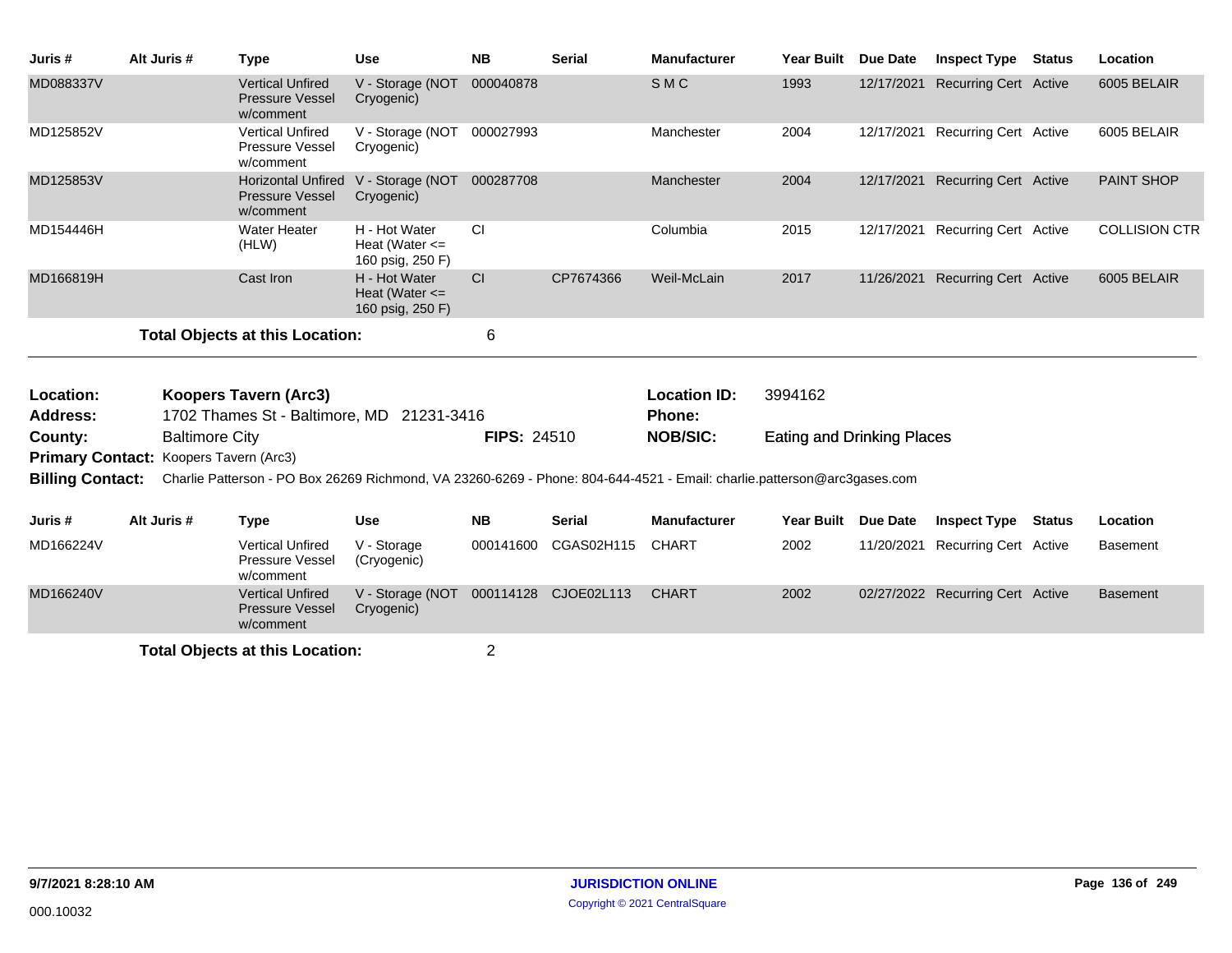| Location:<br><b>Address:</b><br>County:<br><b>Billing Contact:</b>                            | Ky-Mani<br><b>Baltimore City</b>                                                                                                                                  | 1709 Edison Hwy - Baltimore, MD 21213-1525<br>Primary Contact: Ky-Mani - Phone: 667-312-3629<br>- 1709 Edison Hwy Baltimore, MD 21213-1525 - Phone: 667-312-3629 |                                          | <b>FIPS: 24510</b>                                                                                                                                        |                       | <b>Location ID:</b><br>Phone:<br><b>NOB/SIC:</b> | 712820<br>667-312-3629<br>Automotive dealers and gasoline service stations |  |                                  |               |                    |  |
|-----------------------------------------------------------------------------------------------|-------------------------------------------------------------------------------------------------------------------------------------------------------------------|------------------------------------------------------------------------------------------------------------------------------------------------------------------|------------------------------------------|-----------------------------------------------------------------------------------------------------------------------------------------------------------|-----------------------|--------------------------------------------------|----------------------------------------------------------------------------|--|----------------------------------|---------------|--------------------|--|
| Juris #                                                                                       | Alt Juris #                                                                                                                                                       | <b>Type</b>                                                                                                                                                      | <b>Use</b>                               | <b>NB</b>                                                                                                                                                 | Serial                | <b>Manufacturer</b>                              | Year Built Due Date                                                        |  | <b>Inspect Type</b>              | <b>Status</b> | Location           |  |
| MD160226V                                                                                     |                                                                                                                                                                   | <b>Vertical Unfired</b><br><b>Pressure Vessel</b><br>w/comment                                                                                                   | V - Storage (NOT<br>Cryogenic)           | 000579348                                                                                                                                                 |                       | Steel                                            | 2009                                                                       |  | 10/11/2020 Recurring Cert Active |               | Comp Rm            |  |
|                                                                                               |                                                                                                                                                                   | <b>Total Objects at this Location:</b>                                                                                                                           |                                          | 1                                                                                                                                                         |                       |                                                  |                                                                            |  |                                  |               |                    |  |
| Location:<br><b>Address:</b><br>County:<br><b>Primary Contact:</b><br><b>Billing Contact:</b> | <b>LA Mart Grocery Store</b><br>2159 W Patapsco Ave - Baltimore, MD 21230-2946<br><b>Baltimore City</b><br>James Chang - Phone: 410-646-1501 - Cell: 202-787-0000 | <b>FIPS: 24510</b>                                                                                                                                               |                                          | <b>Location ID:</b><br>Phone:<br><b>NOB/SIC:</b><br>James Chang - 2159 W Patapsco Ave Baltimore, MD 21230-2946 - Phone: 410-646-1501 - Cell: 202-787-0000 | 711972<br>Food stores |                                                  |                                                                            |  |                                  |               |                    |  |
| Juris #                                                                                       | Alt Juris #                                                                                                                                                       | <b>Type</b>                                                                                                                                                      | <b>Use</b>                               | <b>NB</b>                                                                                                                                                 | <b>Serial</b>         | <b>Manufacturer</b>                              | Year Built Due Date                                                        |  | <b>Inspect Type Status</b>       |               | Location           |  |
| MD053752V                                                                                     |                                                                                                                                                                   | <b>Vertical Unfired</b><br>Pressure Vessel<br>w/comment                                                                                                          | V - Storage (NOT<br>Cryogenic)           | 000160849                                                                                                                                                 |                       | Standard                                         | 1981                                                                       |  | 01/18/2022 Recurring Cert Active |               | <b>COMP RM</b>     |  |
| MD053753V                                                                                     |                                                                                                                                                                   | <b>Vertical Unfired</b><br><b>Pressure Vessel</b><br>w/comment                                                                                                   | V - Storage (NOT<br>Cryogenic)           | 000160836                                                                                                                                                 |                       | Standard                                         | 1981                                                                       |  | 01/18/2022 Recurring Cert Active |               | <b>COMP RM</b>     |  |
| MD053755V                                                                                     |                                                                                                                                                                   | <b>Horizontal Unfired</b><br>Pressure Vessel<br>w/comment                                                                                                        | V - Storage (NOT 000160838<br>Cryogenic) |                                                                                                                                                           |                       | Standard                                         | 1981                                                                       |  | 01/18/2022 Recurring Cert Active |               | <b>COMP RM</b>     |  |
| MD160742V                                                                                     |                                                                                                                                                                   | <b>Vertical Unfired</b><br><b>Pressure Vessel</b><br>w/comment                                                                                                   | V - Storage (NOT 000064209<br>Cryogenic) |                                                                                                                                                           |                       | Standard                                         | 2005                                                                       |  | 04/16/2022 Recurring Cert Active |               | <b>UPPER LEVEL</b> |  |
|                                                                                               |                                                                                                                                                                   | <b>Total Objects at this Location:</b>                                                                                                                           |                                          | 4                                                                                                                                                         |                       |                                                  |                                                                            |  |                                  |               |                    |  |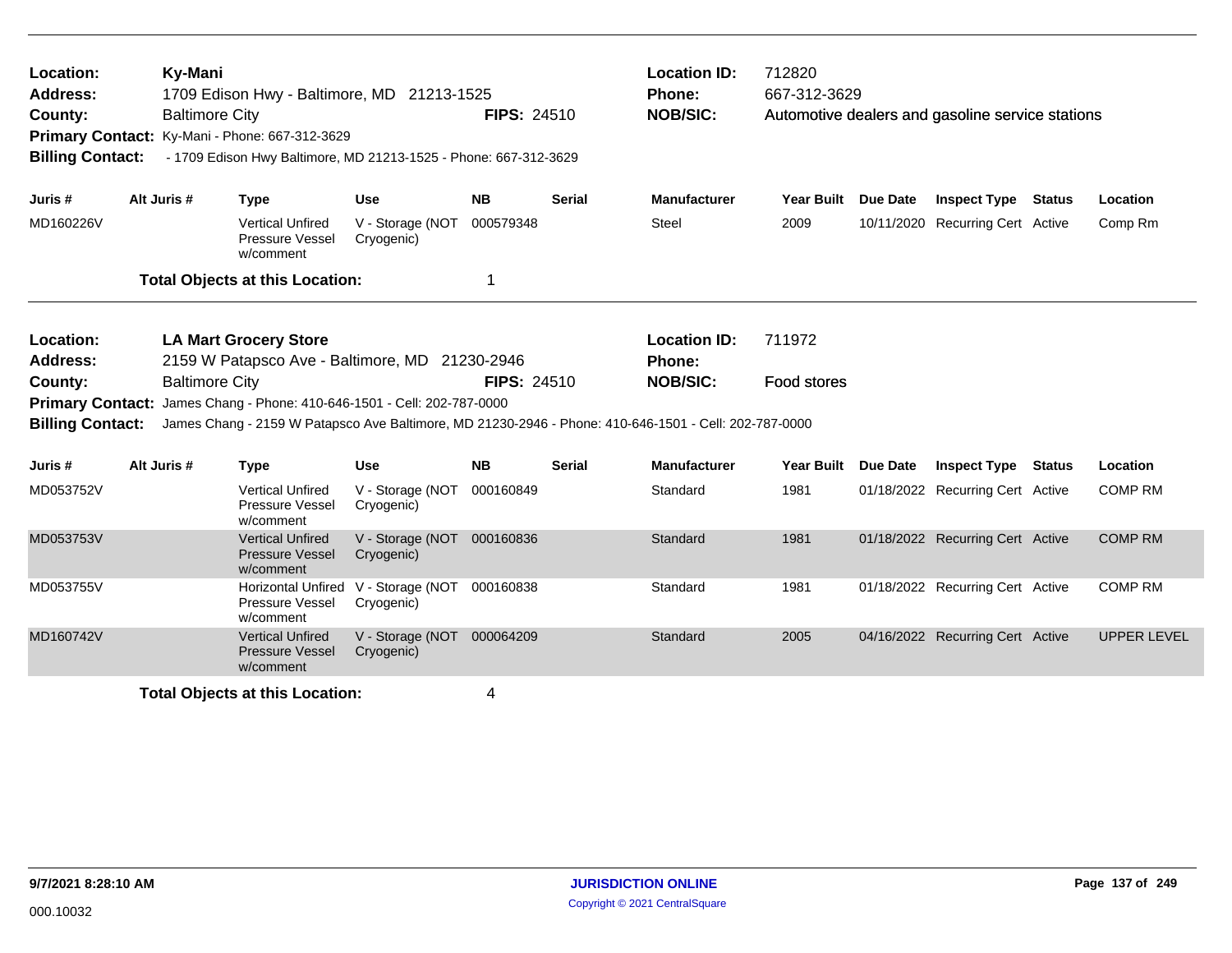## Operators of Apartment Buildings 717 Druid Park Lake Dr - Baltimore, MD 21217-4770 **County:** Baltimore City **NOB/SIC: PIPS:** 24510 **NOB/SIC:** Primary Contact: Z. Saunders - Phone: 443-948-6310 - Email: zsaunders@winnco.com **Lakeview Extension Location ID:** 1932540 **Address: Location: FIPS:** 24510 **Phone:**

**Billing Contact:** Z. Saunders - 717 Druid Park Lake Dr Baltimore, MD 21217-4770 - Phone: 443-948-6310 - Email: zsaunders@winnco.com

| Juris #                                | Alt Juris # | Type                           | <b>Use</b>                                                | <b>NB</b> | <b>Serial</b>     | <b>Manufacturer</b> | <b>Year Built</b> | Due Date | <b>Inspect Type</b>              | Status | <b>Location</b>        |
|----------------------------------------|-------------|--------------------------------|-----------------------------------------------------------|-----------|-------------------|---------------------|-------------------|----------|----------------------------------|--------|------------------------|
| MD157392H                              |             | Cast Aluminum                  | H - Hot Water<br>Heat (Water $\leq$<br>160 psig, 250 F)   | 000193481 | 160510253678<br>6 | Lochinvar           | 2015              |          | 05/12/2023 Recurring Cert Active |        | Boielr Room            |
| MD157393H                              |             | Cast Aluminum                  | H - Hot Water<br>Heat (Water $\leq$<br>160 psig, 250 F)   | 000191976 |                   | Lochinvar           | 2015              |          | 05/12/2023 Recurring Cert Active |        | Boielr Room            |
| MD157394H                              | $WH-1$      | <b>Horizontal Fire</b><br>Tube | H - Hot Water<br>Supply (Water $\leq$<br>160 psig, 210 F) | 000363824 | 154710223934<br>8 | Lochinvar           | 2015              |          | 05/12/2023 Recurring Cert Active |        | <b>Boiler Building</b> |
| MD157395H                              |             | <b>Horizontal Fire</b><br>Tube | H - Hot Water<br>Supply (Water $\leq$<br>160 psig, 210 F) | 000363803 | 154710223959<br>0 | Lochinvar           | 2015              |          | 05/12/2023 Recurring Cert Active |        | <b>Boiler Building</b> |
| <b>Total Objects at this Location:</b> |             |                                |                                                           |           |                   |                     |                   |          |                                  |        |                        |

| Location:               | <b>Lanvale Towers</b>                                            |                    | Location ID:    | 716167                                  |
|-------------------------|------------------------------------------------------------------|--------------------|-----------------|-----------------------------------------|
| Address:                | 1300 E Lanvale St - Baltimore, MD 21213-2250                     |                    | <b>Phone:</b>   |                                         |
| County:                 | <b>Baltimore City</b>                                            | <b>FIPS: 24510</b> | <b>NOB/SIC:</b> | <b>Operators of Apartment Buildings</b> |
|                         | <b>Primary Contact:</b> Lanvale Towers - Phone: 4106854600       |                    |                 |                                         |
| <b>Billing Contact:</b> | - 1300 E Lanvale St Baltimore, MD 21213-2250 - Phone: 4106854600 |                    |                 |                                         |
|                         |                                                                  |                    |                 |                                         |

| Juris #   | Alt Juris # | Type      | Use                                                     | <b>NB</b> | <b>Serial</b> | <b>Manufacturer</b> | <b>Year Built</b> | Due Date | <b>Inspect Type</b>      | <b>Status</b> | Location                 |
|-----------|-------------|-----------|---------------------------------------------------------|-----------|---------------|---------------------|-------------------|----------|--------------------------|---------------|--------------------------|
| MD111448H |             | Cast Iron | H - Hot Water<br>Heat (Water $\leq$<br>160 psig, 250 F) | СI        |               | Weil-McLain         | 2000              |          | 03/24/2023 External Cert | Active        | Penthouse Boiler<br>Room |
| MD111449H |             | Cast Iron | H - Hot Water<br>Heat (Water $\leq$<br>160 psig, 250 F) | <b>CI</b> |               | Weil-McLain         | 2000              |          | 03/24/2023 External Cert | Active        | Penthouse Boiler<br>Room |
|           |             |           |                                                         |           |               |                     |                   |          |                          |               |                          |

**Total Objects at this Location:** 2

**9/7/2021 8:28:10 AM JURISDICTION ONLINE Page 138 of 249**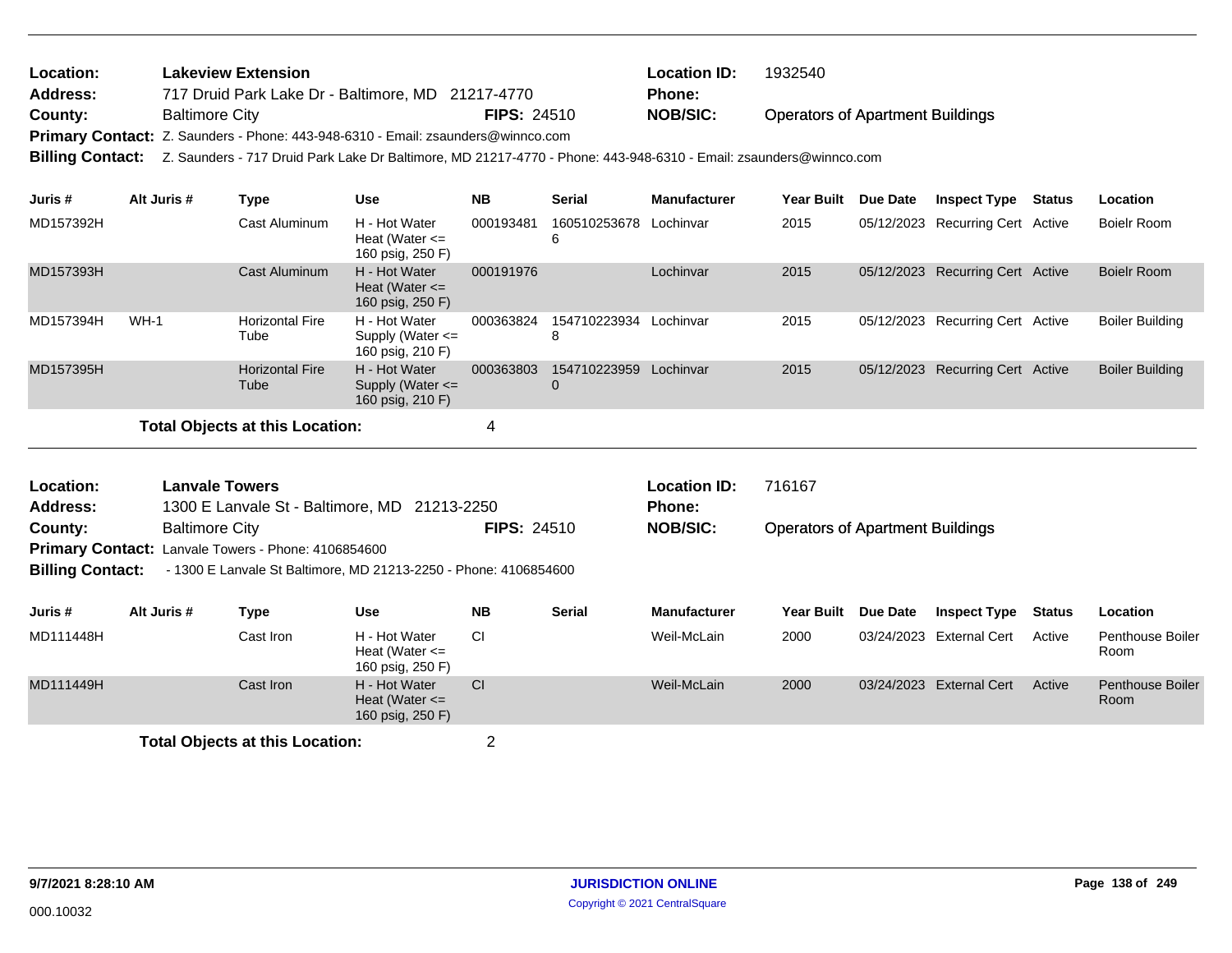| <b>Location:</b><br>Address:               |    |                       | Lassonde Pappas & Co.<br>6320 Oakleaf Ave - Baltimore, MD 21215-2213 |                                                           |                     | <b>Location ID:</b><br><b>Phone:</b> | 712986<br>410 764-2323                                                                                                                       |                               |  |                                        |        |                    |
|--------------------------------------------|----|-----------------------|----------------------------------------------------------------------|-----------------------------------------------------------|---------------------|--------------------------------------|----------------------------------------------------------------------------------------------------------------------------------------------|-------------------------------|--|----------------------------------------|--------|--------------------|
| County:                                    |    | <b>Baltimore City</b> |                                                                      |                                                           | <b>FIPS: 24510</b>  |                                      | <b>NOB/SIC:</b>                                                                                                                              | Manufacturing Industries, NEC |  |                                        |        |                    |
|                                            |    |                       |                                                                      |                                                           |                     |                                      | Primary Contact: Randy Feltman - Phone: 410-764-2324 X15 - Cell: 410-361-1275 - Email: randy.feltman@lassonde.com                            |                               |  |                                        |        |                    |
| <b>Billing Contact:</b>                    |    |                       |                                                                      |                                                           |                     |                                      | Randy Feltman - 6320 Oakleaf Ave Baltimore, MD 21215-2213 - Phone: 410-764-2324 X15 - Cell: 410-361-1275 - Email: randy.feltman@lassonde.com |                               |  |                                        |        |                    |
|                                            |    |                       |                                                                      |                                                           |                     |                                      |                                                                                                                                              |                               |  |                                        |        |                    |
| Juris #                                    |    | Alt Juris #           | Type                                                                 | <b>Use</b>                                                | <b>NB</b>           | <b>Serial</b>                        | <b>Manufacturer</b>                                                                                                                          | Year Built Due Date           |  | <b>Inspect Type</b>                    | Status | Location           |
| MD004444                                   | 2  |                       | <b>Horizontal Fire</b><br>Tube                                       | S - Power-Other<br>w/comment (Stm<br>$> 15$ psig)         | 000002472 L-96045   |                                      | <b>Cleaver Brooks</b>                                                                                                                        | 1996                          |  | 12/29/2020 Recurring Cert Active       |        | <b>Boiler Room</b> |
| MD017348                                   |    |                       | <b>Horizontal Fire</b><br>Tube                                       | S - Power-Other<br>w/comment (Stm<br>$> 15$ psig)         | 000058475           |                                      | <b>Cleaver Brooks</b>                                                                                                                        | 1984                          |  | 12/29/2020 Recurring Cert Active       |        | <b>Boiler Room</b> |
| MD109862V                                  |    |                       | <b>Vertical Unfired</b><br><b>Pressure Vessel</b><br>w/comment       | V - Storage (NOT<br>Cryogenic)                            | 001122864           |                                      | Manchester                                                                                                                                   | 2001                          |  | 12/29/2020 Recurring Cert Active       |        | warehouse          |
| MD109863V                                  |    |                       | <b>Vertical Unfired</b><br><b>Pressure Vessel</b><br>w/comment       | V - Storage (NOT<br>Cryogenic)                            | 000335778           |                                      | Silvan                                                                                                                                       | 2000                          |  | 12/29/2020 Recurring Cert Active       |        | Air Comp Rm        |
|                                            |    |                       | <b>Total Objects at this Location:</b>                               |                                                           | 4                   |                                      |                                                                                                                                              |                               |  |                                        |        |                    |
| <b>Location:</b>                           |    | <b>Laundry City</b>   |                                                                      |                                                           |                     |                                      | <b>Location ID:</b>                                                                                                                          | 718558                        |  |                                        |        |                    |
| <b>Address:</b>                            |    |                       | 3421 Frederick Ave - Baltimore, MD 21229-3812                        |                                                           |                     |                                      | Phone:                                                                                                                                       | 410-941-0041                  |  |                                        |        |                    |
| County:                                    |    | <b>Baltimore City</b> |                                                                      |                                                           | <b>FIPS: 24510</b>  |                                      | <b>NOB/SIC:</b>                                                                                                                              |                               |  | Power Laundries, Family and Commercial |        |                    |
| Primary Contact: Beatrice Properties, LLC. |    |                       |                                                                      |                                                           |                     |                                      |                                                                                                                                              |                               |  |                                        |        |                    |
| <b>Billing Contact:</b>                    |    |                       | - 7113 Windsor Mill Rd Baltimore, MD 21244-3410                      |                                                           |                     |                                      |                                                                                                                                              |                               |  |                                        |        |                    |
| Juris #                                    |    | Alt Juris #           | <b>Type</b>                                                          | <b>Use</b>                                                | <b>NB</b>           | <b>Serial</b>                        | <b>Manufacturer</b>                                                                                                                          | Year Built Due Date           |  | <b>Inspect Type Status</b>             |        | Location           |
| MD160260V                                  |    |                       | <b>Vertical Unfired</b><br>Pressure Vessel<br>w/comment              | V - Storage (NOT<br>Cryogenic)                            | 000104013 10827407  |                                      | <b>Niles Steel Tank</b>                                                                                                                      | 2017                          |  | 12/19/2020 Recurring Cert Active       |        | <b>BLRM</b>        |
| MD160261V                                  |    |                       | <b>Vertical Unfired</b><br><b>Pressure Vessel</b><br>w/comment       | V - Storage (NOT<br>Cryogenic)                            | 000104012 10827406  |                                      | <b>Niles Steel Tank</b>                                                                                                                      | 2017                          |  | 12/20/2020 Recurring Cert Active       |        | <b>BLRM</b>        |
| MD160262H                                  | #2 |                       | <b>Horizontal Water</b><br>Tube                                      | H - Hot Water<br>Supply (Water <=<br>160 psig, 210 F)     | 000279921 C17279921 |                                      | Laars                                                                                                                                        | 2017                          |  | 05/10/2020 Recurring Cert Active       |        | <b>Boiler Room</b> |
| MD160263H                                  |    |                       |                                                                      |                                                           |                     | 000279920 C17279920                  | Laars                                                                                                                                        | 2017                          |  | 05/10/2020 Recurring Cert Active       |        |                    |
|                                            | #1 |                       | <b>Horizontal Water</b><br>Tube                                      | H - Hot Water<br>Supply (Water $\leq$<br>160 psig, 210 F) |                     |                                      |                                                                                                                                              |                               |  |                                        |        | <b>Boiler Room</b> |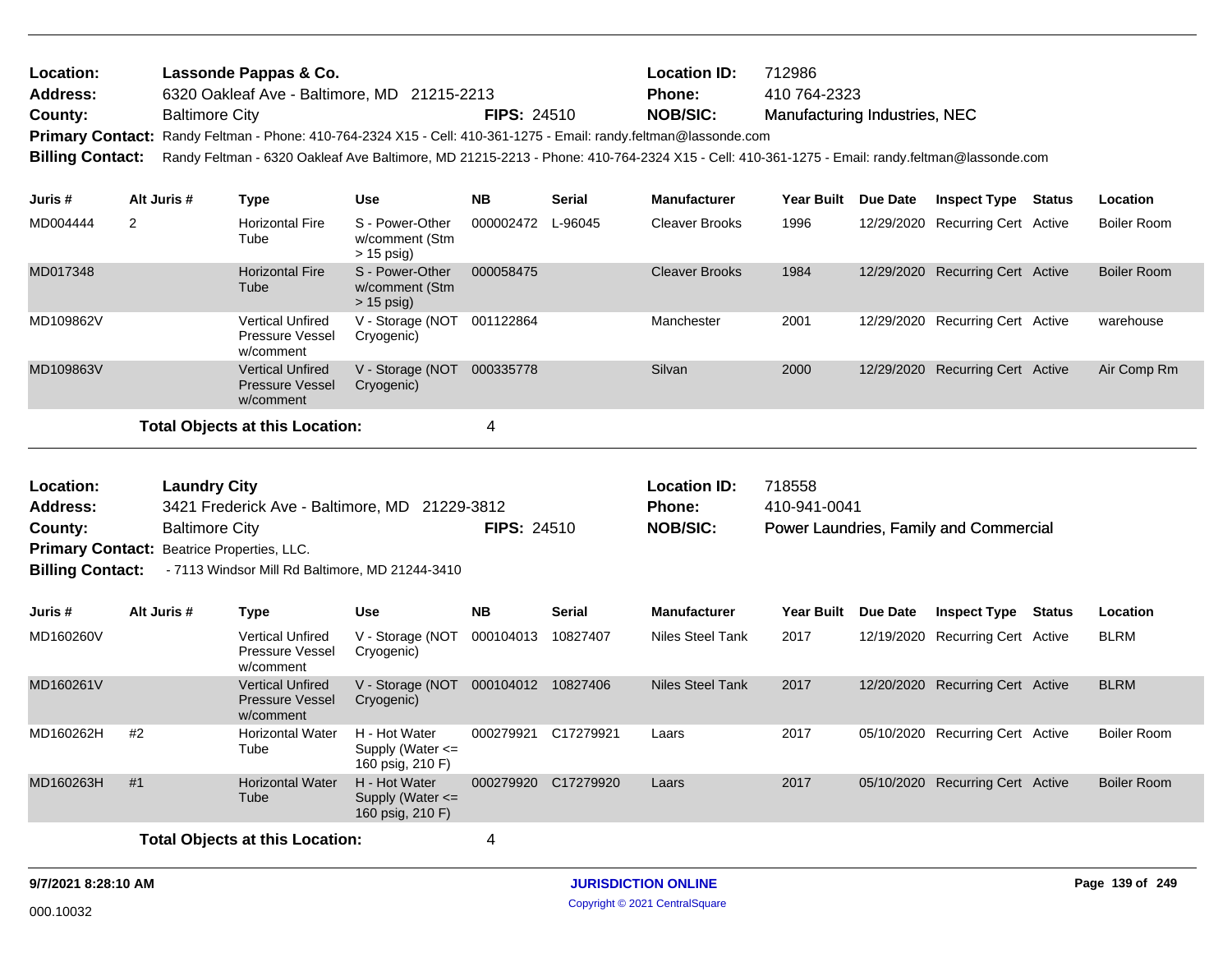| Location:                  |                        | <b>Leading Edge Auto Body And Mechanical Repair</b>                                                                                         |                                          |                    |               | <b>Location ID:</b>        | 2646947<br>410-433-6433                |                     |                                           |  |                 |  |
|----------------------------|------------------------|---------------------------------------------------------------------------------------------------------------------------------------------|------------------------------------------|--------------------|---------------|----------------------------|----------------------------------------|---------------------|-------------------------------------------|--|-----------------|--|
| <b>Address:</b><br>County: | <b>Baltimore City</b>  | 5807 Falls Rd - Baltimore, MD 21209-3709                                                                                                    |                                          | <b>FIPS: 24510</b> |               | Phone:<br><b>NOB/SIC:</b>  | <b>General Automotive Repair Shops</b> |                     |                                           |  |                 |  |
|                            |                        | Primary Contact: Leading Edge Auto Body And Mechanical Repair - Cell: 410-433-6433                                                          |                                          |                    |               |                            |                                        |                     |                                           |  |                 |  |
| <b>Billing Contact:</b>    |                        | Jeff Siegal - 5807 Falls Rd Baltimore, MD 21209-3709 - Phone: 410-433-6433                                                                  |                                          |                    |               |                            |                                        |                     |                                           |  |                 |  |
| Juris #                    | Alt Juris #            | <b>Type</b>                                                                                                                                 | <b>Use</b>                               | <b>NB</b>          | <b>Serial</b> | <b>Manufacturer</b>        | <b>Year Built</b>                      | <b>Due Date</b>     | <b>Inspect Type Status</b>                |  | Location        |  |
| MD133094V                  |                        | <b>Vertical Unfired</b><br>Pressure Vessel<br>w/comment                                                                                     | V - Storage (NOT 000416914<br>Cryogenic) |                    |               | <b>Steel Fab</b>           | 2005                                   |                     | 08/13/2023 Recurring Cert Active          |  | Plant Prep Shop |  |
| MD133095V                  |                        | <b>Vertical Unfired</b><br><b>Pressure Vessel</b><br>w/comment                                                                              | V - Storage (NOT 000416928<br>Cryogenic) |                    |               | <b>Steel Fab</b>           | 2005                                   |                     | 08/13/2023 Recurring Cert Active          |  | Paint Prep Shop |  |
| MD164555V                  |                        | <b>Vertical Unfired</b><br>Pressure Vessel<br>w/comment                                                                                     | V - Storage (NOT 000845213<br>Cryogenic) |                    |               | <b>Steel Fab</b>           | 2017                                   |                     | 07/09/2023 Recurring Cert Active          |  | Paint Shop      |  |
|                            |                        | <b>Total Objects at this Location:</b>                                                                                                      |                                          | 3                  |               |                            |                                        |                     |                                           |  |                 |  |
| Location:                  |                        | Libertores Italain Rest. (Arc3)                                                                                                             |                                          |                    |               | <b>Location ID:</b>        | 3918183                                |                     |                                           |  |                 |  |
| <b>Address:</b>            |                        | 5005 honeygo Center Dr - Baltimore, MD 21218                                                                                                |                                          |                    |               | <b>Phone:</b>              |                                        |                     |                                           |  |                 |  |
| County:                    | <b>Baltimore City</b>  |                                                                                                                                             |                                          | <b>FIPS: 24510</b> |               | <b>NOB/SIC:</b>            | <b>Eating and Drinking Places</b>      |                     |                                           |  |                 |  |
|                            |                        | Primary Contact: Libertores Italain Rest. (Arc3)                                                                                            |                                          |                    |               |                            |                                        |                     |                                           |  |                 |  |
|                            |                        | Billing Contact: Charlie Patterson - PO Box 26269 Richmond, VA 23260-6269 - Phone: 804-644-4521 - Email: charlie.patterson@arc3gases.com    |                                          |                    |               |                            |                                        |                     |                                           |  |                 |  |
| Juris #                    | Alt Juris #            | <b>Type</b>                                                                                                                                 | <b>Use</b>                               | <b>NB</b>          | Serial        | <b>Manufacturer</b>        | Year Built Due Date                    |                     | <b>Inspect Type Status</b>                |  | Location        |  |
| MD161857V                  |                        | <b>Vertical Unfired</b><br>Pressure Vessel<br>w/comment                                                                                     | V - Storage (NOT<br>Cryogenic)           | 000159950          |               | <b>CHART</b>               | 2005                                   |                     | 12/11/2022 Recurring Cert Active          |  | Kitchen         |  |
|                            |                        | <b>Total Objects at this Location:</b>                                                                                                      |                                          | 1                  |               |                            |                                        |                     |                                           |  |                 |  |
| Location:                  | <b>Lithuanian Hall</b> |                                                                                                                                             |                                          |                    |               | <b>Location ID:</b>        | 3900902                                |                     |                                           |  |                 |  |
| Address:                   |                        | 851 Hollins St - Baltimore, MD 21201-1003                                                                                                   |                                          |                    |               | Phone:                     |                                        |                     |                                           |  |                 |  |
| County:                    | <b>Baltimore City</b>  |                                                                                                                                             |                                          | <b>FIPS: 24510</b> |               | <b>NOB/SIC:</b>            |                                        |                     | Civic, Social, and Fraternal Associations |  |                 |  |
|                            |                        | Primary Contact: Bernard Gagnon - Phone: 410 713 5992 - Email: bgagnon@lithuaniantradecouncil.com                                           |                                          |                    |               |                            |                                        |                     |                                           |  |                 |  |
|                            |                        | Billing Contact: Bernard Gagnon - 851 Hollins St Baltimore, MD 21201-1003 - Phone: 410 713 5992 - Email: bgagnon@lithuaniantradecouncil.com |                                          |                    |               |                            |                                        |                     |                                           |  |                 |  |
| Juris #                    | Alt Juris #            | <b>Type</b>                                                                                                                                 | <b>Use</b>                               | <b>NB</b>          | <b>Serial</b> | Manufacturer               |                                        | Year Built Due Date | <b>Inspect Type Status</b>                |  | Location        |  |
| MD159062H                  |                        | Cast Iron                                                                                                                                   | H - Steam Heat                           | <b>CI</b>          | 7590168062    | Burnham                    | 1998                                   |                     | 08/17/2020 Recurring Cert Active          |  | <b>BLRM</b>     |  |
| 9/7/2021 8:28:10 AM        |                        |                                                                                                                                             |                                          |                    |               | <b>JURISDICTION ONLINE</b> |                                        |                     |                                           |  | Page 140 of 249 |  |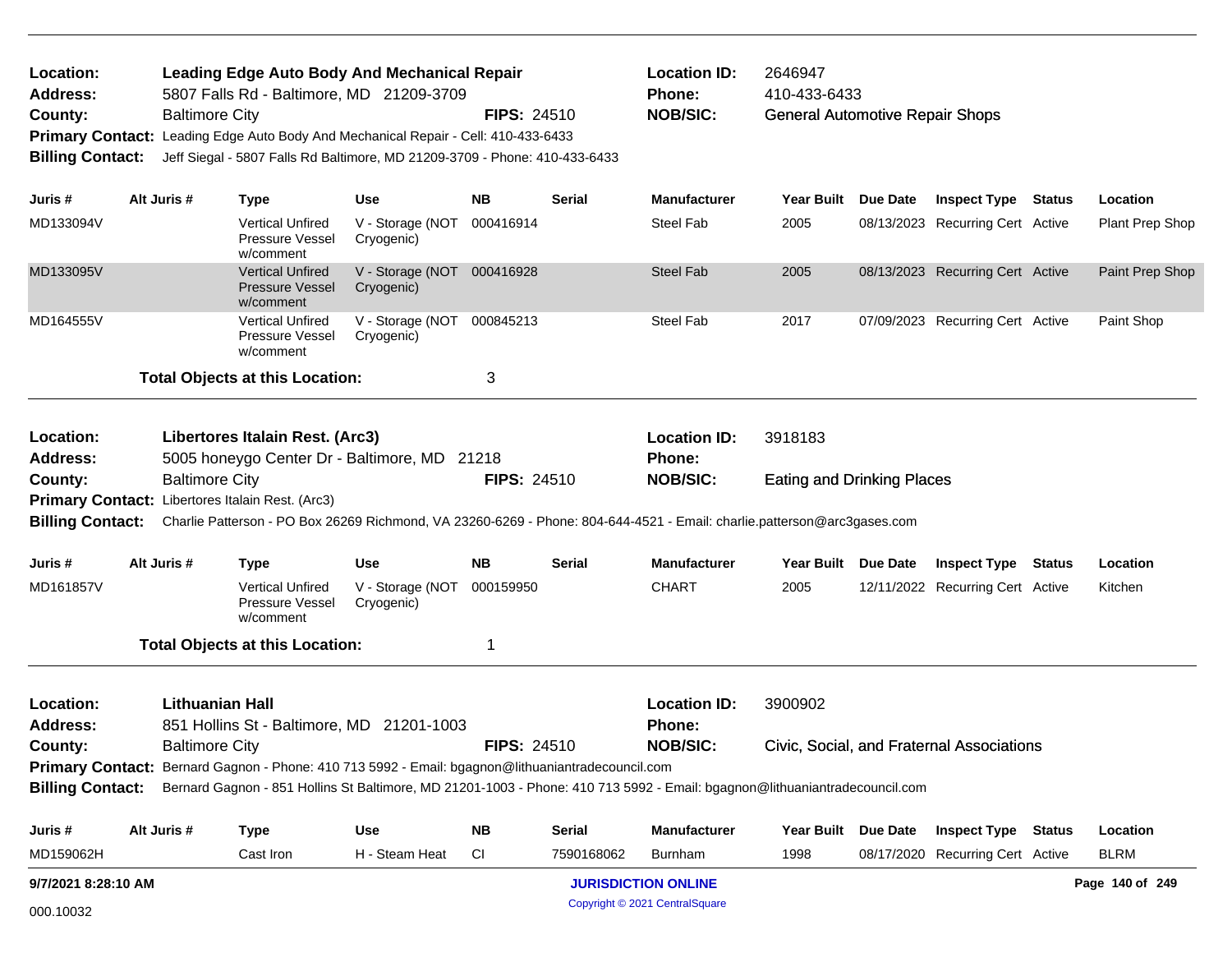| Juris #                 | Alt Juris #           | <b>Type</b>                                             | <b>Use</b>                                                                       | <b>NB</b>  | <b>Serial</b> | <b>Manufacturer</b>    | Year Built Due Date           |                 | <b>Inspect Type</b>                   | <b>Status</b> | Location    |  |  |
|-------------------------|-----------------------|---------------------------------------------------------|----------------------------------------------------------------------------------|------------|---------------|------------------------|-------------------------------|-----------------|---------------------------------------|---------------|-------------|--|--|
|                         |                       |                                                         | (Steam $\le$ 15<br>psig)                                                         |            |               |                        |                               |                 |                                       |               |             |  |  |
| MD159063H               |                       | Cast Iron                                               | H - Hot Water<br>Heat (Water $\leq$<br>160 psig, 250 F)                          | CI         | 17406904063   | <b>Burnham</b>         | 1996                          |                 | 08/17/2020 Recurring Cert Active      |               | <b>BLRM</b> |  |  |
|                         |                       | <b>Total Objects at this Location:</b>                  |                                                                                  | 2          |               |                        |                               |                 |                                       |               |             |  |  |
| Location:               |                       | <b>Little Angels Learning Palace</b>                    |                                                                                  |            |               | <b>Location ID:</b>    | 2401949                       |                 |                                       |               |             |  |  |
| <b>Address:</b>         |                       |                                                         | 239 S Conkling St - Baltimore, MD 21224-2415                                     |            |               | 410-493-1419<br>Phone: |                               |                 |                                       |               |             |  |  |
| County:                 | <b>Baltimore City</b> |                                                         |                                                                                  |            | FIPS: 24510   | <b>NOB/SIC:</b>        |                               |                 | Schools and Educational Services, NEC |               |             |  |  |
|                         |                       | Primary Contact: Terrel Carter - Phone: 410-493-1419    |                                                                                  |            |               |                        |                               |                 |                                       |               |             |  |  |
| <b>Billing Contact:</b> |                       |                                                         | Terrel Carter - 239 S Conkling St Baltimore, MD 21224-2415 - Phone: 410-493-1419 |            |               |                        |                               |                 |                                       |               |             |  |  |
| Juris #                 | Alt Juris #           | <b>Type</b>                                             | <b>Use</b>                                                                       | <b>NB</b>  | <b>Serial</b> | <b>Manufacturer</b>    | <b>Year Built</b>             | <b>Due Date</b> | <b>Inspect Type</b>                   | <b>Status</b> | Location    |  |  |
| MD131261H               |                       | Cast Iron                                               | H - Hot Water<br>Heat (Water $\leq$<br>160 psig, 250 F)                          | CI         |               | Columbia               | 1993                          |                 | 11/15/2020 Recurring Cert Active      |               | basement    |  |  |
|                         |                       | <b>Total Objects at this Location:</b>                  |                                                                                  | 1          |               |                        |                               |                 |                                       |               |             |  |  |
| Location:               |                       | <b>Loch Hill Chapel</b>                                 |                                                                                  |            |               | <b>Location ID:</b>    | 716767                        |                 |                                       |               |             |  |  |
| <b>Address:</b>         |                       |                                                         | 6601 Loch Raven Blvd - Baltimore, MD                                             | 21239-1419 |               | 410-823-2400<br>Phone: |                               |                 |                                       |               |             |  |  |
| County:                 | <b>Baltimore City</b> |                                                         |                                                                                  |            | FIPS: 24510   | <b>NOB/SIC:</b>        | Membership Organizations, NEC |                 |                                       |               |             |  |  |
|                         |                       | Primary Contact: Loch Hill Chapel - Phone: 410-823-2400 |                                                                                  |            |               |                        |                               |                 |                                       |               |             |  |  |
| <b>Billing Contact:</b> |                       |                                                         | - 6601 Loch Raven Blvd Loch Hill, MD 21239-1419 - Phone: 410-823-2400            |            |               |                        |                               |                 |                                       |               |             |  |  |
| Juris #                 | Alt Juris #           | <b>Type</b>                                             | <b>Use</b>                                                                       | <b>NB</b>  | <b>Serial</b> | <b>Manufacturer</b>    | <b>Year Built</b>             | <b>Due Date</b> | <b>Inspect Type</b>                   | <b>Status</b> | Location    |  |  |
| MD168139H               |                       | Cast Iron                                               | H - Hot Water<br>Heat (Water $\leq$<br>160 psig, 250 F)                          | <b>CI</b>  | 65640887      | <b>US Boiler</b>       | 2018                          | 11/05/2021      | <b>Recurring Cert Active</b>          |               | <b>BLRM</b> |  |  |
|                         |                       | <b>Total Objects at this Location:</b>                  |                                                                                  | 1          |               |                        |                               |                 |                                       |               |             |  |  |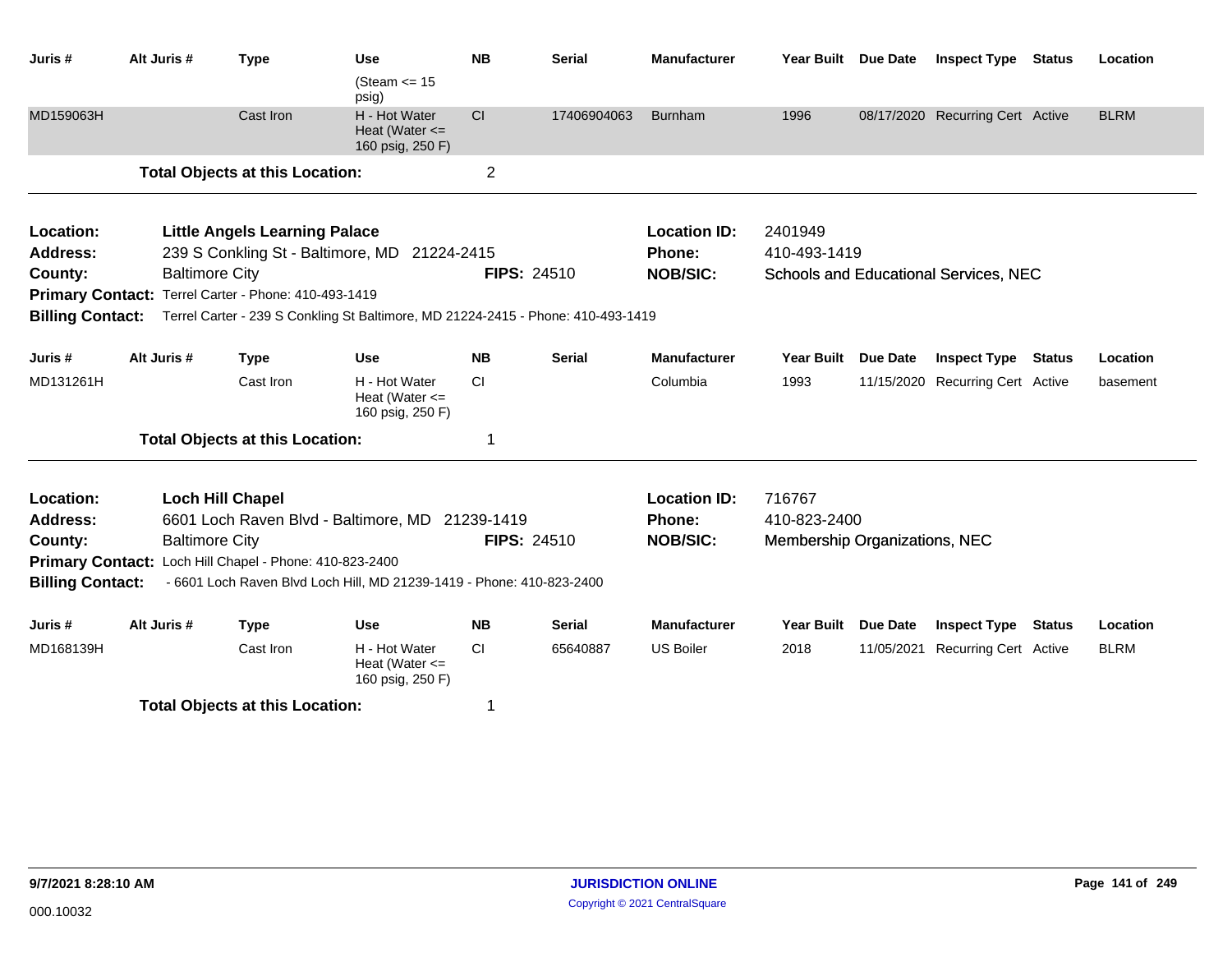| Location:<br>Address:   |                                             | <b>Locust Point Yard</b>                                                                       |                                                                | 300 E McComas St Underpass - Baltimore, MD 21230-5015                                                               |                    |                                | <b>Location ID:</b><br><b>Phone:</b> | 3554464                                    |  |                                  |  |                    |  |
|-------------------------|---------------------------------------------|------------------------------------------------------------------------------------------------|----------------------------------------------------------------|---------------------------------------------------------------------------------------------------------------------|--------------------|--------------------------------|--------------------------------------|--------------------------------------------|--|----------------------------------|--|--------------------|--|
| County:                 |                                             | <b>Baltimore City</b>                                                                          |                                                                |                                                                                                                     | <b>NOB/SIC:</b>    | Nonclassifiable Establishments |                                      |                                            |  |                                  |  |                    |  |
|                         |                                             |                                                                                                | Primary Contact: John Holilngsworth - Phone: 410 245 2133      |                                                                                                                     | <b>FIPS: 24510</b> |                                |                                      |                                            |  |                                  |  |                    |  |
| <b>Billing Contact:</b> |                                             | John HoliIngsworth - 300 E McComas St Underpass Baltimore, MD 21230-5015 - Phone: 410 245 2133 |                                                                |                                                                                                                     |                    |                                |                                      |                                            |  |                                  |  |                    |  |
| Juris #                 |                                             | Alt Juris #                                                                                    | <b>Type</b>                                                    | <b>Use</b>                                                                                                          | <b>NB</b>          | Serial                         | <b>Manufacturer</b>                  | Year Built Due Date                        |  | <b>Inspect Type Status</b>       |  | Location           |  |
| MD045340V               |                                             |                                                                                                | <b>Vertical Unfired</b><br><b>Pressure Vessel</b><br>w/comment | V - Storage (NOT<br>Cryogenic)                                                                                      | 000077659          |                                | Richmond<br>Engineering              | 1979                                       |  | 03/29/2022 Recurring Cert Active |  | <b>ANDRE ST</b>    |  |
| MD149520V               |                                             |                                                                                                | <b>Vertical Unfired</b><br><b>Pressure Vessel</b><br>w/comment | V - Storage (NOT<br>Cryogenic)                                                                                      | 000039801          |                                | Vanair                               | 2011                                       |  | 03/29/2022 Recurring Cert Active |  | <b>ANDRE ST</b>    |  |
|                         |                                             |                                                                                                | <b>Total Objects at this Location:</b>                         |                                                                                                                     | $\overline{2}$     |                                |                                      |                                            |  |                                  |  |                    |  |
| Location:               |                                             |                                                                                                |                                                                | <b>Loftin Love Christian Daycare and Learning Center</b>                                                            |                    |                                | <b>Location ID:</b>                  | 720082                                     |  |                                  |  |                    |  |
| Address:                |                                             |                                                                                                |                                                                | 3021 Wayne Ave - Baltimore, MD 21207-6740                                                                           |                    |                                | <b>Phone:</b>                        |                                            |  |                                  |  |                    |  |
| County:                 |                                             | <b>Baltimore City</b>                                                                          |                                                                |                                                                                                                     | <b>FIPS: 24510</b> |                                | <b>NOB/SIC:</b>                      | <b>Elementary and Secondary Schools</b>    |  |                                  |  |                    |  |
|                         |                                             |                                                                                                |                                                                | Primary Contact: Loftin Love Christian Daycare and Learning Center - Phone: 410-655-2738                            |                    |                                |                                      |                                            |  |                                  |  |                    |  |
| <b>Billing Contact:</b> |                                             |                                                                                                |                                                                | - 41 Shetland Cir Reisterstown, MD 21136-3714 - Phone: 410-655-2738                                                 |                    |                                |                                      |                                            |  |                                  |  |                    |  |
| Juris #                 |                                             | Alt Juris #                                                                                    | <b>Type</b>                                                    | <b>Use</b>                                                                                                          | <b>NB</b>          | <b>Serial</b>                  | <b>Manufacturer</b>                  | Year Built Due Date                        |  | <b>Inspect Type Status</b>       |  | Location           |  |
| MD153054H               |                                             |                                                                                                | Cast Iron                                                      | H - Hot Water<br>Heat (Water $\leq$<br>160 psig, 250 F)                                                             | CI.                | CP7165619                      | Weil-McClain                         | 2015                                       |  | 08/01/2023 Recurring Cert Active |  | <b>Basement</b>    |  |
|                         |                                             |                                                                                                | <b>Total Objects at this Location:</b>                         |                                                                                                                     | 1                  |                                |                                      |                                            |  |                                  |  |                    |  |
| Location:               |                                             |                                                                                                |                                                                | Long Green Center (Genesis Healthcare)                                                                              |                    |                                | <b>Location ID:</b>                  | 716894                                     |  |                                  |  |                    |  |
| <b>Address:</b>         |                                             |                                                                                                |                                                                | 115 E Melrose Ave - Govans, MD 21212-2945                                                                           |                    |                                | <b>Phone:</b>                        | 410-935-9073                               |  |                                  |  |                    |  |
| County:                 | <b>FIPS: 24510</b><br><b>Baltimore City</b> |                                                                                                |                                                                |                                                                                                                     |                    |                                | <b>NOB/SIC:</b>                      | Offices and Clinics of Doctors of Medicine |  |                                  |  |                    |  |
|                         |                                             |                                                                                                |                                                                | Primary Contact: Bill Winand Jr. - Phone: 410-435-9073 - Cell: 443-742-6672 - Email: william.winand1@genesishcc.com |                    |                                |                                      |                                            |  |                                  |  |                    |  |
| <b>Billing Contact:</b> |                                             |                                                                                                |                                                                | Brian Pabst - 115 E Melrose Ave Govans, MD 21212-2945 - Phone: 410-435-9073 - Email: j.brian.pabst@genesishcc.com   |                    |                                |                                      |                                            |  |                                  |  |                    |  |
| Juris #                 |                                             | Alt Juris #                                                                                    | <b>Type</b>                                                    | <b>Use</b>                                                                                                          | <b>NB</b>          | <b>Serial</b>                  | <b>Manufacturer</b>                  | Year Built Due Date                        |  | <b>Inspect Type Status</b>       |  | Location           |  |
| MD135927H               |                                             |                                                                                                | <b>Horizontal Fire</b><br>Tube                                 | H - Hot Water<br>Supply (Water $\leq$<br>160 psig, 210 F)                                                           | 000023718          | 040952943                      | R <sub>BI</sub>                      | 2009                                       |  | 08/25/2021 Recurring Cert Active |  | <b>Boiler Room</b> |  |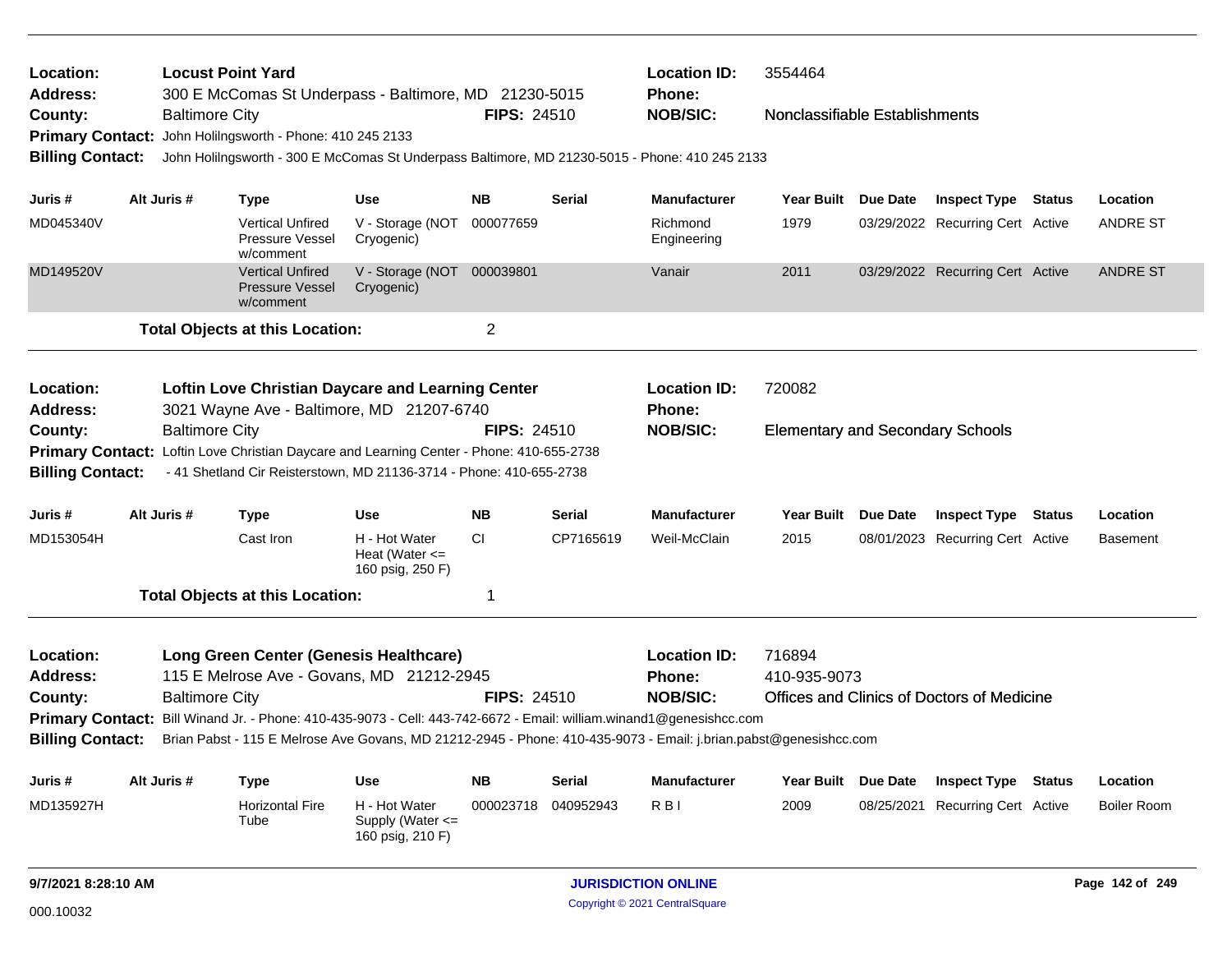| Location:<br>Address:<br>County:                                                                                                                                                                                             |                                                                                   | <b>Baltimore City</b> | <b>Louisa May Alcott Place Apts</b>                           | 2702 Keyworth Ave - Baltimore, MD 21215-7650                                        | <b>FIPS: 24510</b> |               | <b>Location ID:</b><br>Phone:<br><b>NOB/SIC:</b> | 716969<br>443-271-8345<br><b>Elementary and Secondary Schools</b> |                     |                                  |        |                  |  |
|------------------------------------------------------------------------------------------------------------------------------------------------------------------------------------------------------------------------------|-----------------------------------------------------------------------------------|-----------------------|---------------------------------------------------------------|-------------------------------------------------------------------------------------|--------------------|---------------|--------------------------------------------------|-------------------------------------------------------------------|---------------------|----------------------------------|--------|------------------|--|
| Primary Contact: Dynishee Johnson - Phone: 443 271 8345<br><b>Billing Contact:</b>                                                                                                                                           |                                                                                   |                       |                                                               | Dynishee Johnson - 2702 Keyworth Ave Baltimore, MD 21215-7650 - Phone: 443 271 8345 |                    |               |                                                  |                                                                   |                     |                                  |        |                  |  |
| Juris #                                                                                                                                                                                                                      |                                                                                   | Alt Juris #           | <b>Type</b>                                                   | <b>Use</b>                                                                          | <b>NB</b>          | Serial        | <b>Manufacturer</b>                              | <b>Year Built</b>                                                 | Due Date            | <b>Inspect Type Status</b>       |        | Location         |  |
| MD135971H                                                                                                                                                                                                                    |                                                                                   |                       | Cast Iron                                                     | H - Hot Water<br>Heat (Water $\leq$<br>160 psig, 250 F)                             | CI.                | 400300143     | <b>Dunkirk</b>                                   | 1999                                                              | 09/08/2021          | <b>Recurring Cert Active</b>     |        | Boiler Rm        |  |
| MD135972H                                                                                                                                                                                                                    |                                                                                   |                       | Cast Iron                                                     | H - Hot Water<br>Heat (Water $\leq$<br>160 psig, 250 F)                             | CI                 | 400300144     | <b>Dunkirk</b>                                   | 1999                                                              |                     | 09/08/2020 Recurring Cert Active |        | <b>Boiler Rm</b> |  |
|                                                                                                                                                                                                                              |                                                                                   |                       | <b>Total Objects at this Location:</b>                        |                                                                                     | 2                  |               |                                                  |                                                                   |                     |                                  |        |                  |  |
| Location:<br><b>Address:</b>                                                                                                                                                                                                 | <b>Lutheran Mission Compassion</b><br>1706 Eastern Ave - Baltimore, MD 21231-2419 |                       |                                                               |                                                                                     |                    |               | <b>Location ID:</b><br><b>Phone:</b>             | 3363414                                                           |                     |                                  |        |                  |  |
| <b>Baltimore City</b><br><b>FIPS: 24510</b><br>County:<br>Primary Contact: Bruce Cameron - Phone: 410 636 0123<br><b>Billing Contact:</b><br>Bruce Cameron - 1706 Eastern Ave Baltimore, MD 21231-2419 - Phone: 410 636 0123 |                                                                                   |                       |                                                               |                                                                                     |                    |               | <b>NOB/SIC:</b>                                  | Miscellaneous General Merchandise Stores                          |                     |                                  |        |                  |  |
| Juris #                                                                                                                                                                                                                      |                                                                                   | Alt Juris #           | <b>Type</b>                                                   | Use                                                                                 | <b>NB</b>          | <b>Serial</b> | <b>Manufacturer</b>                              | Year Built                                                        | <b>Due Date</b>     | <b>Inspect Type</b>              | Status | Location         |  |
| MD147805H                                                                                                                                                                                                                    |                                                                                   |                       | Cast Iron                                                     | H - Hot Water<br>Heat (Water $\leq$<br>160 psig, 250 F)                             | CI                 |               | <b>Burnham</b>                                   | 2000                                                              |                     | 09/10/2023 Recurring Cert Active |        | <b>BASEMENT</b>  |  |
|                                                                                                                                                                                                                              |                                                                                   |                       | <b>Total Objects at this Location:</b>                        |                                                                                     | 1                  |               |                                                  |                                                                   |                     |                                  |        |                  |  |
| Location:<br><b>Address:</b>                                                                                                                                                                                                 | <b>M J's Collision Center</b><br>2801 W Belvedere Ave - Baltimore, MD 21215-5122  |                       |                                                               |                                                                                     |                    |               | <b>Location ID:</b><br>717096<br>Phone:          |                                                                   |                     |                                  |        |                  |  |
| County:<br><b>Billing Contact:</b>                                                                                                                                                                                           |                                                                                   | <b>Baltimore City</b> | Primary Contact: M J's Collision Center - Phone: 410-367-6550 | - 2801 W Belvedere Ave Baltimore, MD 21215-5122 - Phone: 410-367-6550               | <b>FIPS: 24510</b> |               | <b>NOB/SIC:</b>                                  | Nonclassifiable Establishments                                    |                     |                                  |        |                  |  |
| Juris #                                                                                                                                                                                                                      |                                                                                   | Alt Juris #           | Type                                                          | <b>Use</b>                                                                          | <b>NB</b>          | <b>Serial</b> | <b>Manufacturer</b>                              |                                                                   | Year Built Due Date | <b>Inspect Type Status</b>       |        | Location         |  |
| MD125860V                                                                                                                                                                                                                    |                                                                                   |                       | <b>Vertical Unfired</b><br>Pressure Vessel                    | V - Storage (NOT<br>Cryogenic)                                                      | 000210995          |               | Steel Fab                                        | 1999                                                              |                     | 05/02/2019 Recurring Cert Active |        | <b>STORE RM</b>  |  |
| 9/7/2021 8:28:10 AM                                                                                                                                                                                                          |                                                                                   |                       |                                                               |                                                                                     |                    |               | <b>JURISDICTION ONLINE</b>                       |                                                                   |                     |                                  |        | Page 143 of 249  |  |
| 000.10032                                                                                                                                                                                                                    |                                                                                   |                       |                                                               |                                                                                     |                    |               | Copyright © 2021 CentralSquare                   |                                                                   |                     |                                  |        |                  |  |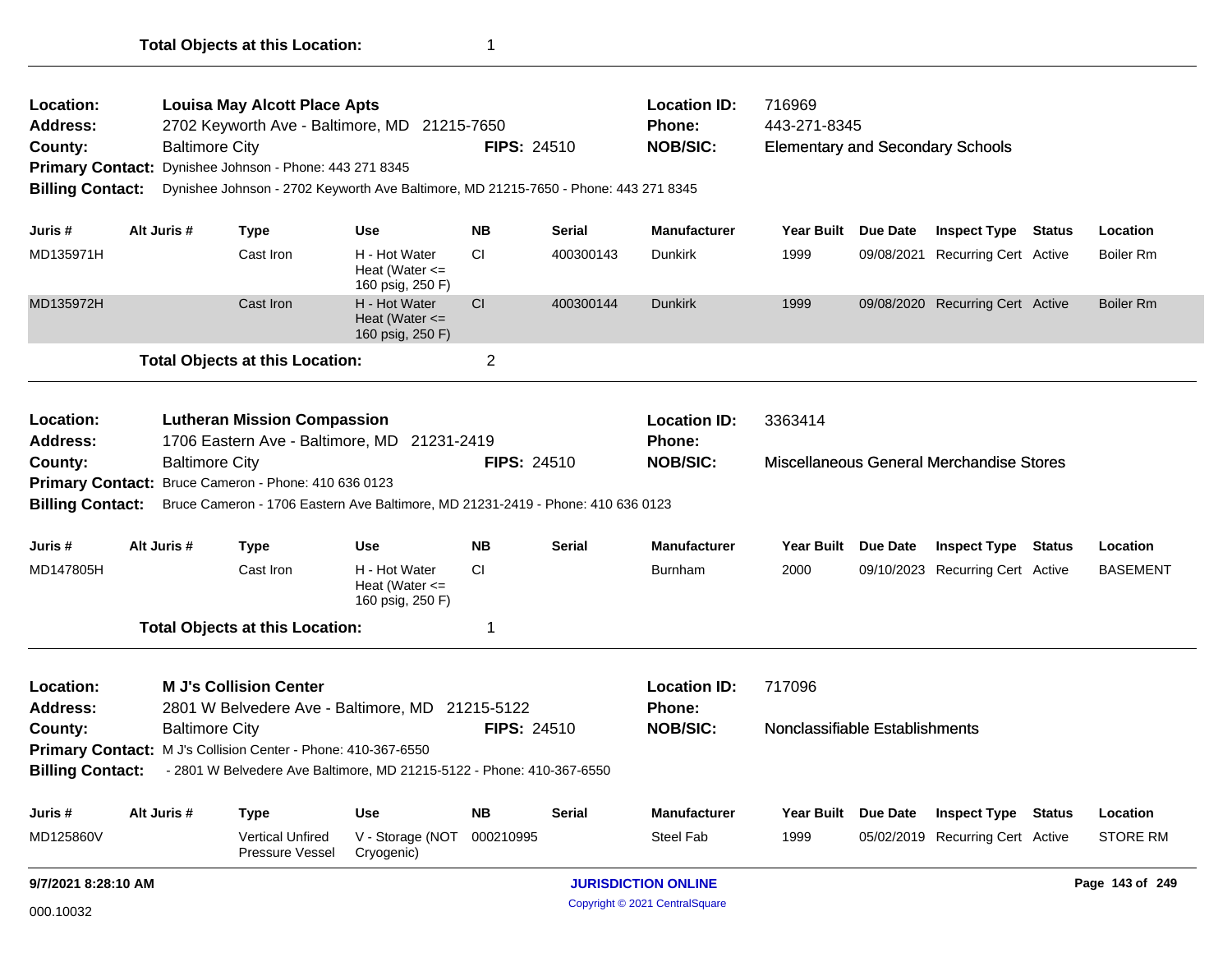| Juris #                      | Alt Juris # |                       | <b>Type</b><br>w/comment                                                                      | <b>Use</b>                                        | <b>NB</b>          | <b>Serial</b> | <b>Manufacturer</b>                                                                                                     | Year Built Due Date               |  | <b>Inspect Type Status</b>                             |        | Location                      |  |
|------------------------------|-------------|-----------------------|-----------------------------------------------------------------------------------------------|---------------------------------------------------|--------------------|---------------|-------------------------------------------------------------------------------------------------------------------------|-----------------------------------|--|--------------------------------------------------------|--------|-------------------------------|--|
|                              |             |                       | <b>Total Objects at this Location:</b>                                                        |                                                   | 1                  |               |                                                                                                                         |                                   |  |                                                        |        |                               |  |
| Location:<br><b>Address:</b> |             |                       | <b>Maaco Auto Painting &amp; Bodywork Center</b><br>5600 York Rd - Govans, MD 21212-3601      |                                                   |                    |               | <b>Location ID:</b><br>Phone:                                                                                           | 717118                            |  |                                                        |        |                               |  |
| County:                      |             | <b>Baltimore City</b> |                                                                                               |                                                   | <b>FIPS: 24510</b> |               | <b>NOB/SIC:</b>                                                                                                         |                                   |  | Top, Body, and Upholstery Repair Shops and Paint Shops |        |                               |  |
|                              |             |                       | Primary Contact: Taso Bournousouzis - Phone: 410-433-4336 - Email: maacobaltimore@comcast.net |                                                   |                    |               |                                                                                                                         |                                   |  |                                                        |        |                               |  |
| <b>Billing Contact:</b>      |             |                       |                                                                                               |                                                   |                    |               | Taso Bournousouzis - 5600 York Rd Govans, MD 21212-3601 - Phone: 410-433-4336 - Email: maacobaltimore@comcast.net       |                                   |  |                                                        |        |                               |  |
| Juris #                      | Alt Juris # |                       | <b>Type</b>                                                                                   | <b>Use</b>                                        | <b>NB</b>          | <b>Serial</b> | <b>Manufacturer</b>                                                                                                     | Year Built Due Date               |  | <b>Inspect Type Status</b>                             |        | Location                      |  |
| MD133144V                    |             |                       | Pressure Vessel<br>w/comment                                                                  | Horizontal Unfired V - Storage (NOT<br>Cryogenic) | 000021748          | A00386        | AIR COM                                                                                                                 | 2008                              |  | 02/19/2023 Recurring Cert Active                       |        | Shop 1st Floor<br>(Rear Bldg) |  |
| MD133145V                    |             |                       | <b>Horizontal Unfired</b><br><b>Pressure Vessel</b><br>w/comment                              | V - Storage (NOT<br>Cryogenic)                    | 000021717 A00355   |               | AIR COM                                                                                                                 | 2008                              |  | 02/19/2023 Recurring Cert Active                       |        | Shop 1st Floor<br>(Rear Bldg) |  |
|                              |             |                       | <b>Total Objects at this Location:</b>                                                        |                                                   | $\overline{2}$     |               |                                                                                                                         |                                   |  |                                                        |        |                               |  |
| Location:<br><b>Address:</b> |             |                       | Magerk's Pub & Grill (Arc3)<br>1061 S Charles St - Baltimore, MD 21230-4007                   |                                                   |                    |               | <b>Location ID:</b><br>Phone:                                                                                           | 3950112                           |  |                                                        |        |                               |  |
| County:                      |             | <b>Baltimore City</b> |                                                                                               |                                                   | <b>FIPS: 24510</b> |               | <b>NOB/SIC:</b>                                                                                                         | <b>Eating and Drinking Places</b> |  |                                                        |        |                               |  |
| <b>Primary Contact:</b>      |             |                       | Magerk's Pub & Grill (Arc3)                                                                   |                                                   |                    |               |                                                                                                                         |                                   |  |                                                        |        |                               |  |
| <b>Billing Contact:</b>      |             |                       |                                                                                               |                                                   |                    |               | Charlie Patterson - PO Box 26269 Richmond, VA 23260-6269 - Phone: 804-644-4521 - Email: charlie.patterson@arc3gases.com |                                   |  |                                                        |        |                               |  |
| Juris #                      | Alt Juris # |                       | <b>Type</b>                                                                                   | <b>Use</b>                                        | <b>NB</b>          | <b>Serial</b> | <b>Manufacturer</b>                                                                                                     | Year Built Due Date               |  | <b>Inspect Type</b>                                    | Status | Location                      |  |
| MD164004V                    |             |                       | <b>Vertical Unfired</b><br>Pressure Vessel<br>w/comment                                       | V - Storage (NOT<br>Cryogenic)                    | 000149469          |               | <b>CHART</b>                                                                                                            | 2009                              |  | 04/17/2023 Recurring Cert Active                       |        | <b>Basement</b>               |  |
|                              |             |                       | <b>Total Objects at this Location:</b>                                                        |                                                   | 1                  |               |                                                                                                                         |                                   |  |                                                        |        |                               |  |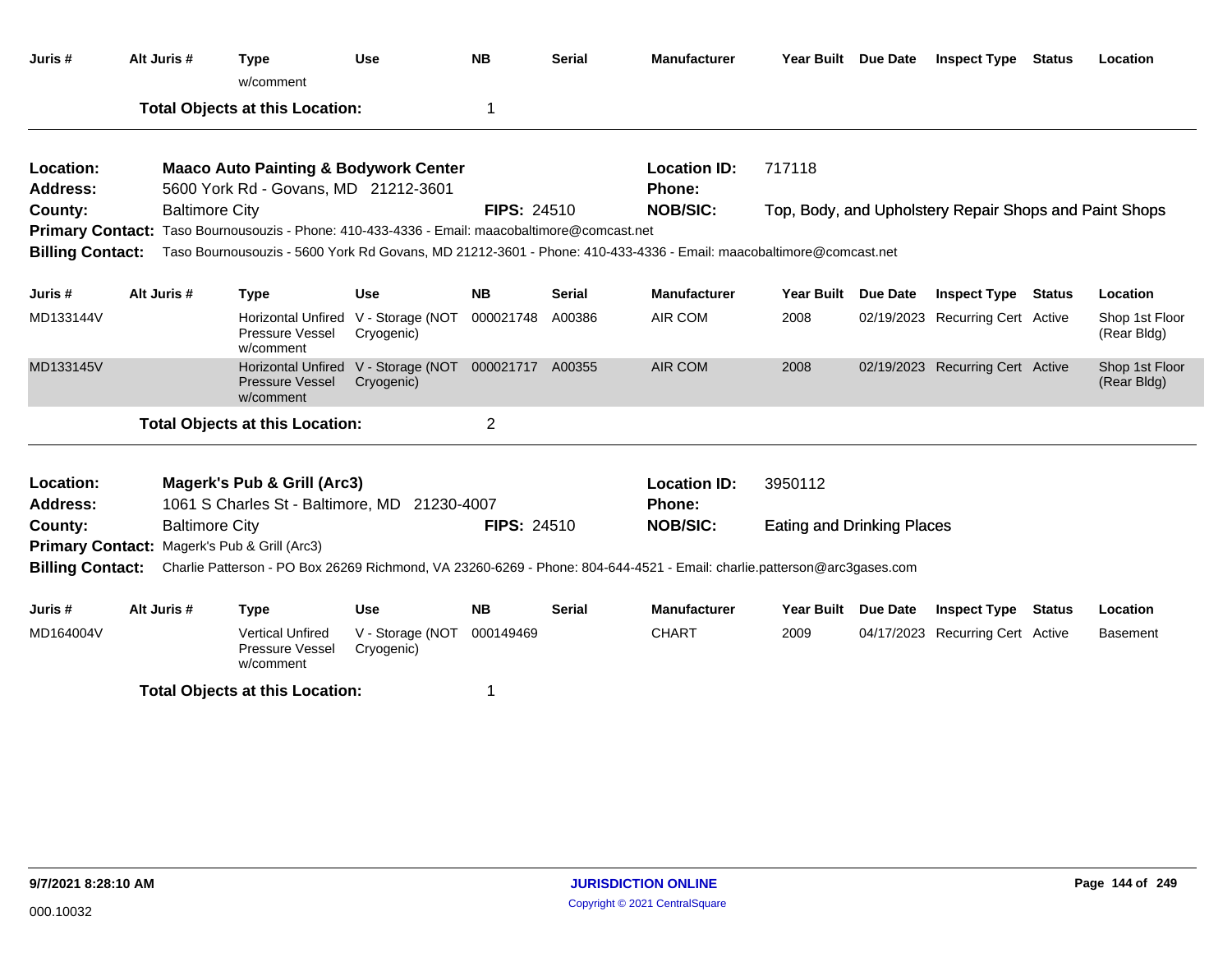| Location:<br><b>Address:</b> |  |                       | <b>ManorCare Health Services-Roland Park #506 (MCHS)</b><br>4669 Falls Rd - Baltimore, MD 21209-4914        |                                                           |                            |               | <b>Location ID:</b><br>717288<br>410-662-8606<br>Phone:                                                                                             |                                         |                 |                                  |  |                          |
|------------------------------|--|-----------------------|-------------------------------------------------------------------------------------------------------------|-----------------------------------------------------------|----------------------------|---------------|-----------------------------------------------------------------------------------------------------------------------------------------------------|-----------------------------------------|-----------------|----------------------------------|--|--------------------------|
| County:                      |  | <b>Baltimore City</b> |                                                                                                             |                                                           | <b>FIPS: 24510</b>         |               | <b>NOB/SIC:</b>                                                                                                                                     | Health and Allied Services, NEC         |                 |                                  |  |                          |
|                              |  |                       | Primary Contact: Mike Singeltary Sr. - Phone: 410-662-8606 x218                                             |                                                           |                            |               |                                                                                                                                                     |                                         |                 |                                  |  |                          |
| <b>Billing Contact:</b>      |  |                       |                                                                                                             |                                                           |                            |               | Bruce M. Helberg - MSC:S29932 100 Madison Ave Toledo, OH 43604-1516 - Phone: 567-585-0292 - Cell: 419-389-3548 - Email: bruce.helberg@promedica.org |                                         |                 |                                  |  |                          |
| Juris #                      |  | Alt Juris #           | <b>Type</b>                                                                                                 | <b>Use</b>                                                | <b>NB</b>                  | Serial        | <b>Manufacturer</b>                                                                                                                                 | Year Built Due Date                     |                 | <b>Inspect Type Status</b>       |  | Location                 |
| MD130290H                    |  |                       | Other w/comment H - Hot Water                                                                               | Supply (Water $\leq$<br>160 psig, 210 F)                  | 000011744                  |               | A O Smith                                                                                                                                           | 2006                                    |                 | 07/12/2022 Recurring Cert Active |  | <b>MECH RM</b>           |
| MD166813H                    |  |                       | Cast Iron                                                                                                   | H - Hot Water<br>Supply (Water $\leq$<br>160 psig, 210 F) | 000051134                  |               | A O Smith                                                                                                                                           | 2019                                    |                 | 07/15/2022 Recurring Cert Active |  | <b>BLRM</b>              |
|                              |  |                       | <b>Total Objects at this Location:</b>                                                                      |                                                           | $\overline{2}$             |               |                                                                                                                                                     |                                         |                 |                                  |  |                          |
| Location:                    |  |                       | <b>Maranatha Memorial Baptist Church</b>                                                                    |                                                           |                            |               | <b>Location ID:</b>                                                                                                                                 | 3184516                                 |                 |                                  |  |                          |
| <b>Address:</b>              |  |                       | 4109 Ridgewood Ave - Baltimore, MD 21215-4963                                                               |                                                           |                            |               | <b>Phone:</b>                                                                                                                                       | 410-383-8814                            |                 |                                  |  |                          |
| County:                      |  | <b>Baltimore City</b> |                                                                                                             |                                                           | <b>FIPS: 24510</b>         |               | <b>NOB/SIC:</b>                                                                                                                                     | <b>Religious Organizations</b>          |                 |                                  |  |                          |
|                              |  |                       | Primary Contact: Doris Johnson - Phone: 410-383-9795 - Cell: 410-952-6673 - Email: djohnsonbarb@verizon.net |                                                           |                            |               |                                                                                                                                                     |                                         |                 |                                  |  |                          |
| <b>Billing Contact:</b>      |  |                       |                                                                                                             |                                                           |                            |               | Doris Johnson - 4109 Ridgewood Ave Baltimore, MD 21215-4963 - Phone: 410-383-9795 - Cell: 410-952-6673 - Email: djohnsonbarb@verizon.net            |                                         |                 |                                  |  |                          |
| Juris #                      |  | Alt Juris #           | <b>Type</b>                                                                                                 | Use                                                       | <b>NB</b>                  | <b>Serial</b> | <b>Manufacturer</b>                                                                                                                                 | Year Built Due Date                     |                 | <b>Inspect Type Status</b>       |  | Location                 |
| MD142851H                    |  |                       | Cast Iron                                                                                                   | H - Hot Water<br>Heat (Water $\leq$<br>160 psig, 250 F)   | CI.                        |               | Columbia                                                                                                                                            | 2008                                    |                 | 08/24/2022 Recurring Cert Active |  | blr rm-bsmt              |
|                              |  |                       | <b>Total Objects at this Location:</b>                                                                      |                                                           | 1                          |               |                                                                                                                                                     |                                         |                 |                                  |  |                          |
| Location:                    |  | <b>Mark London</b>    |                                                                                                             |                                                           |                            |               | <b>Location ID:</b>                                                                                                                                 | 702951                                  |                 |                                  |  |                          |
| <b>Address:</b>              |  |                       | 635 Colorado Ave - Roland Park, MD 21210-2135                                                               |                                                           |                            |               | <b>Phone:</b>                                                                                                                                       | 443-838-3556                            |                 |                                  |  |                          |
| County:                      |  | <b>Baltimore City</b> |                                                                                                             |                                                           | <b>FIPS: 24510</b>         |               | <b>NOB/SIC:</b>                                                                                                                                     | <b>Operators of Apartment Buildings</b> |                 |                                  |  |                          |
|                              |  |                       | Primary Contact: Steve Greenspan - Phone: 443-545-4131 - Email: srg.greenspan@yahoo.com                     |                                                           |                            |               |                                                                                                                                                     |                                         |                 |                                  |  |                          |
| <b>Billing Contact:</b>      |  |                       |                                                                                                             |                                                           |                            |               | Steve Greenspan - 635 Colorado Ave Baltimore, MD 21210-2135 - Phone: 443-545-4131 - Email: srg.greenspan@yahoo.com                                  |                                         |                 |                                  |  |                          |
| Juris #                      |  | Alt Juris #           | <b>Type</b>                                                                                                 | <b>Use</b>                                                | <b>NB</b>                  | <b>Serial</b> | <b>Manufacturer</b>                                                                                                                                 | Year Built                              | <b>Due Date</b> | <b>Inspect Type Status</b>       |  | Location                 |
| MD166756H                    |  |                       | Cast Iron                                                                                                   | H - Steam Heat<br>(Steam $\le$ 15<br>psig)                | <b>CI</b>                  | 425800040     | Weil-McLain                                                                                                                                         | 2019                                    |                 | 07/06/2022 Recurring Cert Active |  | Basement, Boiler<br>Room |
| 9/7/2021 8:28:10 AM          |  |                       |                                                                                                             |                                                           | <b>JURISDICTION ONLINE</b> |               |                                                                                                                                                     |                                         |                 |                                  |  | Page 145 of 249          |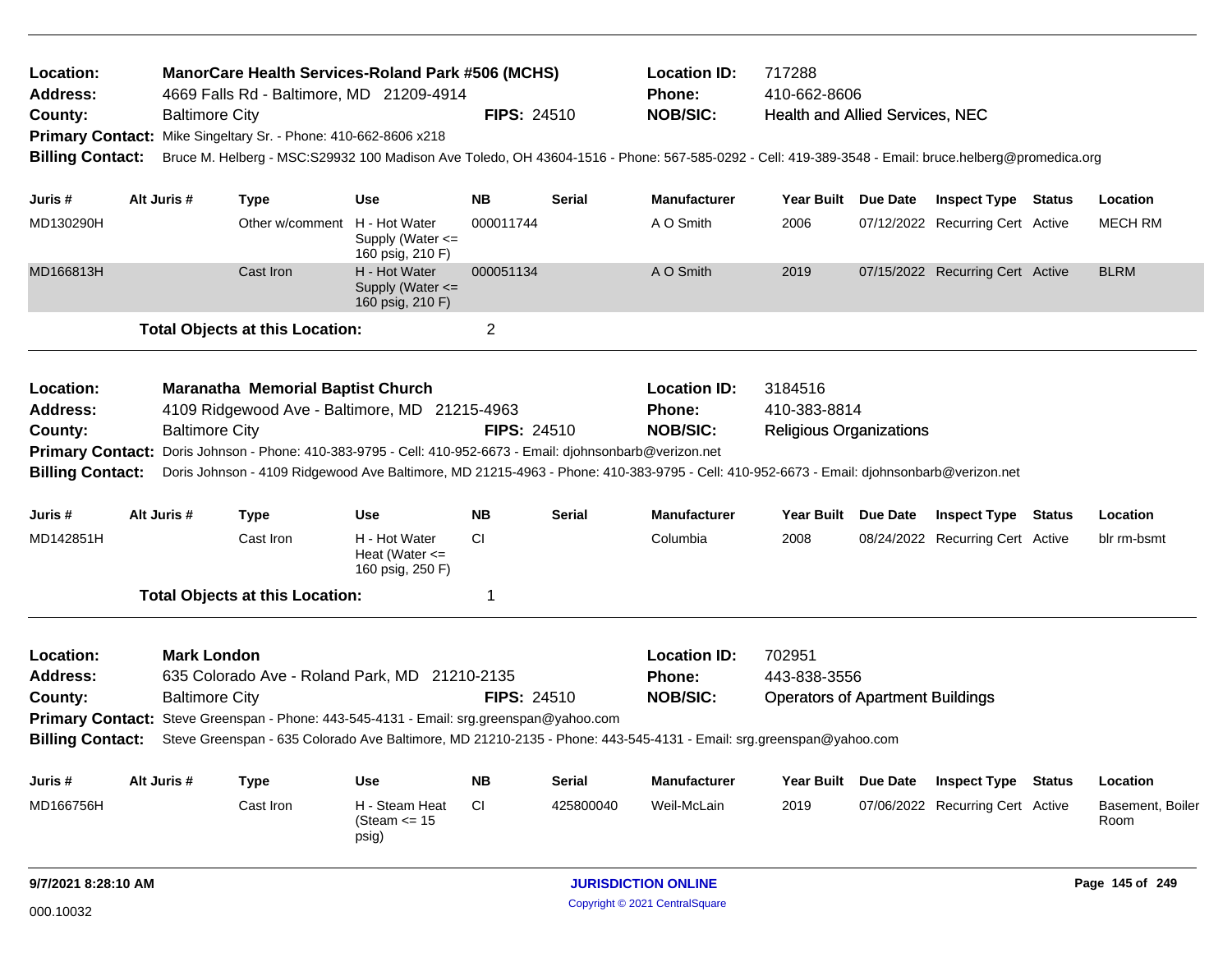| Location:<br><b>Address:</b><br>County:<br><b>Primary Contact:</b><br><b>Billing Contact:</b> |                | <b>Baltimore City</b> | Marlin Steel Wire Products (Roberts Oxygen / Lease<br>2640 Merchant Dr - Baltimore, MD 21230-3307<br>Roberts Oxygen Company (MD) - Phone: 240-493-8405 - Cell: 301-252-0742 - Email: DFranovich@RobertsOxygen.com |                                                         | <b>FIPS: 24510</b> |                       | <b>Location ID:</b><br>Phone:<br><b>NOB/SIC:</b> | 3362899<br>410-644-7457 |                 | Manufacturing Industries, NEC<br>Bulk Tank Service Dept. - PO Box 5507 Rockville, MD 20855-0507 - Phone: 240-493-8405 - Cell: 301-252-0742 - Email: DFranovich@RobertsOxygen.com |        |                              |  |
|-----------------------------------------------------------------------------------------------|----------------|-----------------------|-------------------------------------------------------------------------------------------------------------------------------------------------------------------------------------------------------------------|---------------------------------------------------------|--------------------|-----------------------|--------------------------------------------------|-------------------------|-----------------|----------------------------------------------------------------------------------------------------------------------------------------------------------------------------------|--------|------------------------------|--|
| Juris #                                                                                       |                | Alt Juris #           | Type                                                                                                                                                                                                              | <b>Use</b>                                              | <b>NB</b>          | <b>Serial</b>         | <b>Manufacturer</b>                              | <b>Year Built</b>       | <b>Due Date</b> | <b>Inspect Type Status</b>                                                                                                                                                       |        | Location                     |  |
| MD166183V                                                                                     |                |                       | <b>Vertical Unfired</b><br>Pressure Vessel<br>w/comment                                                                                                                                                           | V - Storage<br>(Cryogenic)                              | 000307384          | 31735101              | <b>CHART</b>                                     | 2017                    | 12/23/2021      | <b>Recurring Cert Active</b>                                                                                                                                                     |        | <b>Outside Gated</b><br>Area |  |
|                                                                                               |                |                       | <b>Total Objects at this Location:</b>                                                                                                                                                                            |                                                         | 1                  |                       |                                                  |                         |                 |                                                                                                                                                                                  |        |                              |  |
| Location:<br><b>Address:</b>                                                                  |                |                       | Marriott Baltimore Inner Harbor at Camden Yards<br>110 S Eutaw St - Baltimore, MD 21201-1608                                                                                                                      |                                                         |                    |                       | <b>Location ID:</b><br>Phone:                    | 703754                  |                 |                                                                                                                                                                                  |        |                              |  |
| County:<br><b>Billing Contact:</b>                                                            |                | <b>Baltimore City</b> | Primary Contact: Sean Welker - Phone: 410-371-3261<br>Sean Welker - 110 S Eutaw St Baltimore, MD 21201-1608 - Phone: 410-371-3261                                                                                 |                                                         | <b>FIPS: 24510</b> |                       | <b>NOB/SIC:</b>                                  |                         |                 | Hotels, rooming houses, camps, and other lodging places                                                                                                                          |        |                              |  |
| Juris #                                                                                       |                | Alt Juris #           | <b>Type</b>                                                                                                                                                                                                       | <b>Use</b>                                              | <b>NB</b>          | <b>Serial</b>         | <b>Manufacturer</b>                              | <b>Year Built</b>       | Due Date        | <b>Inspect Type</b>                                                                                                                                                              | Status | Location                     |  |
| MD059872V                                                                                     | Heater         | Coil Water            | <b>Steam Coil Water</b><br>Heater                                                                                                                                                                                 | V - Process-Heat<br>Transfer-Other<br>w/comment         | 000010661          |                       | Reco                                             | 1984                    |                 | 04/15/2022 Recurring Cert Active                                                                                                                                                 |        | Boiler Room                  |  |
| MD092584V                                                                                     |                |                       | <b>Vertical Unfired</b><br>Pressure Vessel<br>w/comment                                                                                                                                                           | V - Storage (NOT 000106289<br>Cryogenic)                |                    |                       | Steel Fab                                        | 1994                    |                 | 04/15/2022 Recurring Cert Active                                                                                                                                                 |        | <b>Boiler Room</b>           |  |
| MD148853H                                                                                     | 4              |                       | <b>Water Tube</b><br>Coiled (Flueless<br>Hi Efficiency)                                                                                                                                                           | H - Hot Water<br>Heat (Water $\leq$<br>160 psig, 250 F) |                    | 000239880 12H00239880 | Lochinvar                                        | 2012                    |                 | 04/15/2022 Recurring Cert Active                                                                                                                                                 |        | <b>Boiler Room</b>           |  |
| MD148854H                                                                                     | 3              |                       | <b>Water Tube</b><br><b>Coiled (Flueless</b><br>Hi Efficiency)                                                                                                                                                    | H - Hot Water<br>Heat (Water $\leq$<br>160 psig, 250 F) |                    | 000239879 12H00239879 | Lochinvar                                        | 2012                    |                 | 04/15/2022 Recurring Cert Active                                                                                                                                                 |        | <b>Boiler Room</b>           |  |
| MD148855H                                                                                     | $\overline{2}$ |                       | <b>Water Tube</b><br>Coiled (Flueless<br>Hi Efficiency)                                                                                                                                                           | H - Hot Water<br>Heat (Water $\leq$<br>160 psig, 250 F) |                    | 000239878 12H00239878 | Lochinvar                                        | 2012                    |                 | 04/15/2022 Recurring Cert Active                                                                                                                                                 |        | Boiler Room                  |  |
| MD148856H                                                                                     | $\mathbf{1}$   |                       | <b>Water Tube</b><br>Coiled (Flueless<br>Hi Efficiency)                                                                                                                                                           | H - Hot Water<br>Heat (Water $\leq$<br>160 psig, 250 F) |                    | 000239877 12H00239877 | Lochinvar                                        | 2012                    |                 | 04/15/2022 Recurring Cert Active                                                                                                                                                 |        | <b>Boiler Room</b>           |  |
| MD148857V                                                                                     | $\overline{2}$ |                       | Heat Exchanger -<br>Other w/comment                                                                                                                                                                               | V - Process-Heat<br>Transfer-Other<br>w/comment         |                    | 000032184 U-15736 TK2 | Reco                                             | 2012                    |                 | 04/15/2022 Recurring Cert Active                                                                                                                                                 |        | <b>Boiler Room</b>           |  |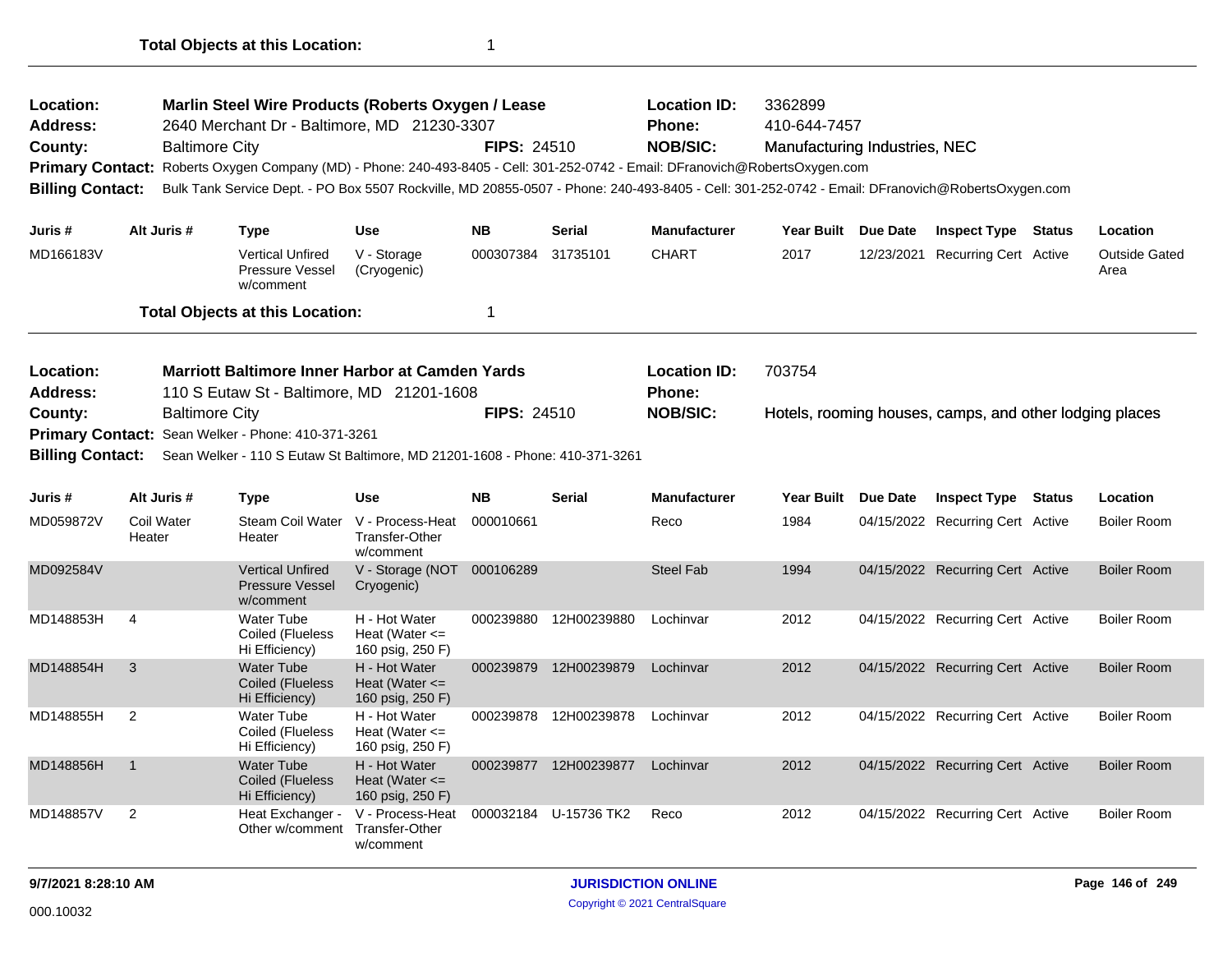| Juris #                             | Alt Juris #           | <b>Type</b>                                                                                                                      | <b>Use</b>                                                  | <b>NB</b>          | <b>Serial</b> | Manufacturer                  | <b>Year Built</b>        | <b>Due Date</b> | <b>Inspect Type</b>                        | Status | Location                            |
|-------------------------------------|-----------------------|----------------------------------------------------------------------------------------------------------------------------------|-------------------------------------------------------------|--------------------|---------------|-------------------------------|--------------------------|-----------------|--------------------------------------------|--------|-------------------------------------|
| MD148858V                           | 1                     | Heat Exchanger -<br>Other w/comment Transfer-Other                                                                               | V - Process-Heat<br>w/comment                               | 000032183          | U-15736 TK1   | Reco                          | 2012                     |                 | 04/15/2022 Recurring Cert Active           |        | <b>Boiler Room</b>                  |
| MD153408V                           |                       | Pressure Vessel<br>w/comment                                                                                                     | Horizontal Unfired V - Storage (NOT 000749148<br>Cryogenic) |                    |               | Silvan                        | 2013                     |                 | 04/15/2022 Recurring Cert Active           |        | <b>Boiler Room</b>                  |
|                                     |                       | <b>Total Objects at this Location:</b>                                                                                           |                                                             | 9                  |               |                               |                          |                 |                                            |        |                                     |
| <b>Location:</b>                    |                       | Marriott Residence Inn at Johns Hopkins Med Campus                                                                               |                                                             |                    |               | <b>Location ID:</b>           | 3747603                  |                 |                                            |        |                                     |
| <b>Address:</b>                     |                       | 800 N Wolfe St - Baltimore, MD 21205                                                                                             |                                                             |                    |               | Phone:                        | 410-387-2550             |                 |                                            |        |                                     |
| County:                             | <b>Baltimore City</b> |                                                                                                                                  |                                                             | <b>FIPS: 24510</b> |               | <b>NOB/SIC:</b>               | <b>Hotels and Motels</b> |                 |                                            |        |                                     |
|                                     |                       | Primary Contact: Ian Harvey - Phone: 443-623-4275                                                                                |                                                             |                    |               |                               |                          |                 |                                            |        |                                     |
| <b>Billing Contact:</b>             |                       | David Price - 801 Rutland Avenue Baltimore, MD 21205 - Phone: 410-387-2550 - Cell: 443-805-1185 - Email: DPrice@henselphelps.com |                                                             |                    |               |                               |                          |                 |                                            |        |                                     |
| Juris #                             | Alt Juris #           | <b>Type</b>                                                                                                                      | <b>Use</b>                                                  | <b>NB</b>          | <b>Serial</b> | <b>Manufacturer</b>           | <b>Year Built</b>        | Due Date        | <b>Inspect Type</b>                        | Status | Location                            |
| MD168142V                           |                       | <b>Vertical Unfired</b><br>Pressure Vessel<br>w/comment                                                                          | V - Storage (NOT<br>Cryogenic)                              | 000034326          | U1800510TK1   | Reco                          | 2016                     |                 | 06/04/2023 Recurring Cert Active           |        | Lower Basement                      |
| MD168143V                           |                       | <b>Vertical Unfired</b><br><b>Pressure Vessel</b><br>w/comment                                                                   | V - Storage (NOT 000034327 U1800510TK2 Reco<br>Cryogenic)   |                    |               |                               | 2016                     |                 | 06/04/2023 Recurring Cert Active           |        | Lower Basement                      |
|                                     |                       | <b>Total Objects at this Location:</b>                                                                                           |                                                             | $\overline{2}$     |               |                               |                          |                 |                                            |        |                                     |
| <b>Location:</b><br><b>Address:</b> |                       | <b>Maryland Baptist Aged Home</b><br>2801 Rayner Ave - Baltimore, MD 21216-4628                                                  |                                                             |                    |               | <b>Location ID:</b><br>Phone: | 717595<br>410-624-3964   |                 |                                            |        |                                     |
| County:                             | <b>Baltimore City</b> |                                                                                                                                  |                                                             | <b>FIPS: 24510</b> |               | <b>NOB/SIC:</b>               |                          |                 | Offices and Clinics of Doctors of Medicine |        |                                     |
|                                     |                       | Primary Contact: Derrick C. Dewitt Sr. - Phone: 410-945-7650                                                                     |                                                             |                    |               |                               |                          |                 |                                            |        |                                     |
| <b>Billing Contact:</b>             |                       | Derrick C. Dewitt Sr. - 2801 Rayner Ave Baltimore, MD 21216-4628 - Phone: 410-945-7650                                           |                                                             |                    |               |                               |                          |                 |                                            |        |                                     |
| Juris #                             | Alt Juris #           | <b>Type</b>                                                                                                                      | <b>Use</b>                                                  | <b>NB</b>          | <b>Serial</b> | <b>Manufacturer</b>           | Year Built               | <b>Due Date</b> | <b>Inspect Type Status</b>                 |        | Location                            |
| MD046227H                           |                       | Cast Iron                                                                                                                        | H - Hot Water<br>Heat (Water $\leq$<br>160 psig, 250 F)     | CI.                | 11018872      | <b>Burnham</b>                | 1980                     |                 | 01/08/2023 Recurring Cert Active           |        | Basement, Boiler<br>Room            |
| MD089705H                           |                       | Cast Iron                                                                                                                        | H - Hot Water<br>Heat (Water $\leq$<br>160 psig, 250 F)     | <b>CI</b>          | 7299          | Crown                         | 1993                     |                 | 01/08/2023 Recurring Cert Active           |        | Basement,<br><b>Electrical Room</b> |
|                                     |                       | <b>Total Objects at this Location:</b>                                                                                           |                                                             | $\overline{2}$     |               |                               |                          |                 |                                            |        |                                     |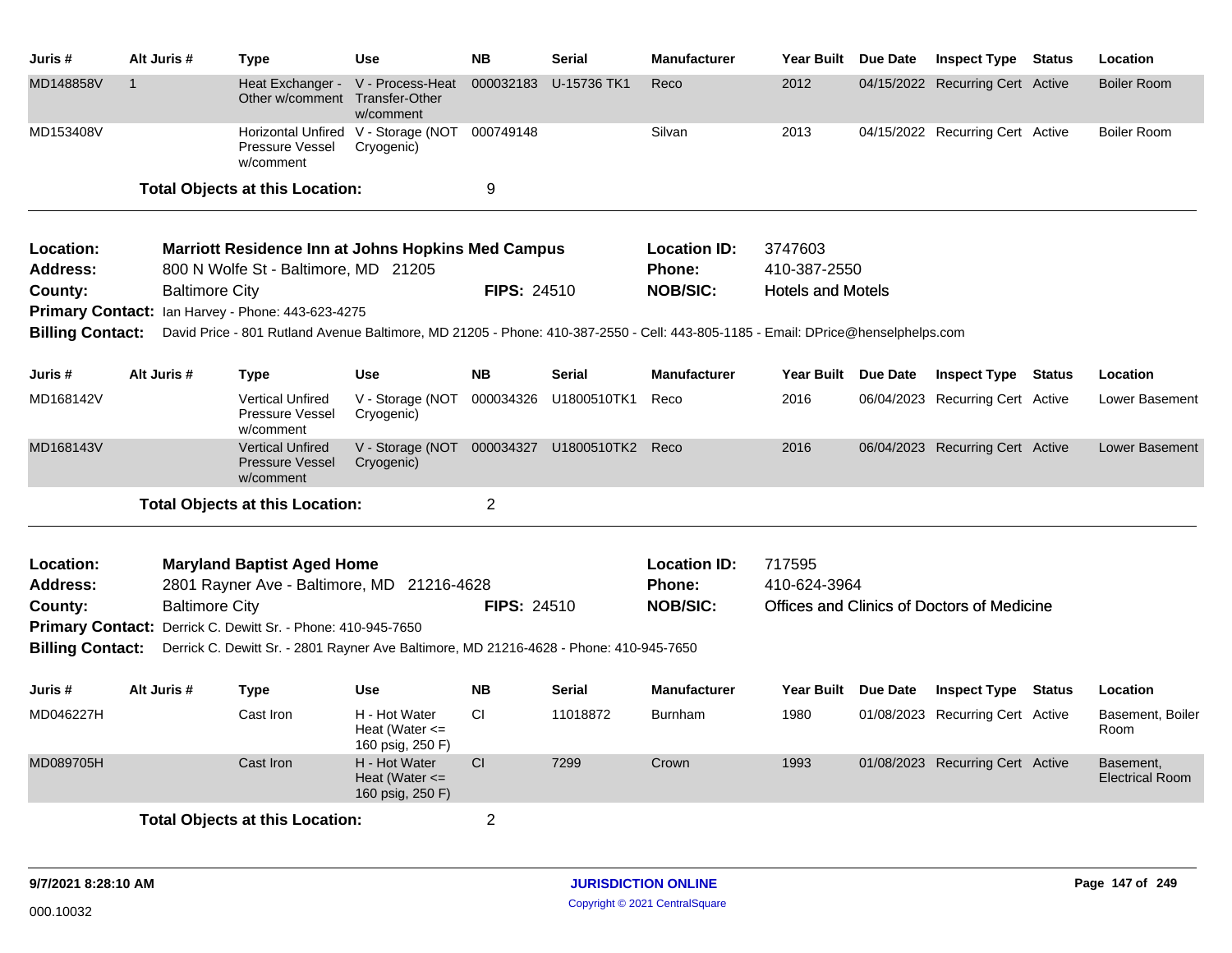| <b>Location:</b>        | <b>Maryland Club</b>                                          |                    | Location        |
|-------------------------|---------------------------------------------------------------|--------------------|-----------------|
| <b>Address:</b>         | 1 E Eager St - Baltimore, MD 21202-2501                       |                    | <b>Phone:</b>   |
| County:                 | <b>Baltimore City</b>                                         | <b>FIPS: 24510</b> | <b>NOB/SIC:</b> |
|                         | <b>Primary Contact:</b> Maryland Club - Phone: 410-727-2323   |                    |                 |
| <b>Billing Contact:</b> | - 1 E Eager St Baltimore, MD 21202-2501 - Phone: 410-727-2323 |                    |                 |

Business Associations **Location ID:** 717624 **Phone:** 410-727-2323

| Juris #   | Alt Juris # | Type                                   | <b>Use</b>                                                | <b>NB</b> | <b>Serial</b> | <b>Manufacturer</b> | <b>Year Built</b> | <b>Due Date</b> | <b>Inspect Type Status</b>       | Location    |
|-----------|-------------|----------------------------------------|-----------------------------------------------------------|-----------|---------------|---------------------|-------------------|-----------------|----------------------------------|-------------|
| MD135885H |             | <b>Vertical Fire Tube</b>              | H - Hot Water<br>Supply (Water $\leq$<br>160 psig, 250 F) | 000137812 |               | A O Smith           | 2009              |                 | 04/28/2023 Recurring Cert Active | Blr Rm      |
| MD154112H |             | <b>Water Heater</b><br>(HLW)           | H - Hot Water<br>Supply (Water $\leq$<br>160 psig, 210 F) | 000188914 |               | A O Smith           | 2015              |                 | 04/28/2023 Recurring Cert Active | Blr Rm      |
| MD157712H |             | <b>Horizontal Water</b><br>Tube        | H - Hot Water<br>Heat (Water $\leq$<br>160 psig, 250 F)   | 000392975 |               | Lochinvar           | 2016              |                 | 04/28/2023 Recurring Cert Active | <b>Blrm</b> |
| MD157713H |             | <b>Horizontal Fire</b><br>Tube         | H - Hot Water<br>Heat (Water $\leq$<br>160 psig, 250 F)   | 000384679 |               | Lochinvar           | 2016              |                 | 04/28/2023 Recurring Cert Active | <b>Blrm</b> |
|           |             | <b>Total Objects at this Location:</b> |                                                           | 4         |               |                     |                   |                 |                                  |             |

| Location:       | <b>Maryland Institute College of Art</b>                                                                                                      |                    | <b>Location ID:</b> | 3685538 |
|-----------------|-----------------------------------------------------------------------------------------------------------------------------------------------|--------------------|---------------------|---------|
| <b>Address:</b> | 1401 W Mount Royal Ave - Baltimore, MD 21217-4245                                                                                             |                    | <b>Phone:</b>       |         |
| County:         | <b>Baltimore City</b>                                                                                                                         | <b>FIPS: 24510</b> | NOB/SIC:            |         |
|                 | Primary Contact: Rufus Davis - Phone: 410-225-2385 - Cell: 443-695-0017 - Email: rdavis@mica.edu                                              |                    |                     |         |
|                 | Billing Contact: Rufus Davis - 1400 Cathedral St Baltimore, MD 21201-5703 - Phone: 410-225-2385 - Cell: 443-695-0017 - Email: rdavis@mica.edu |                    |                     |         |
|                 |                                                                                                                                               |                    |                     |         |

| Juris #   | Alt Juris # | ™уре                                             | Use                                      | <b>NB</b> | <b>Serial</b> | <b>Manufacturer</b> | Year Built | <b>Due Date</b> | <b>Inspect Type</b>              | Status | Location                |
|-----------|-------------|--------------------------------------------------|------------------------------------------|-----------|---------------|---------------------|------------|-----------------|----------------------------------|--------|-------------------------|
| MD113388V |             | Vertical Unfired<br>Pressure Vessel<br>w/comment | V - Storage (NOT 001179996<br>Cryogenic) |           |               | Manchester          | 2001       |                 | 04/07/2020 Recurring Cert Active |        | <b>Buating Building</b> |
|           |             | <b>Total Objects at this Location:</b>           |                                          |           |               |                     |            |                 |                                  |        |                         |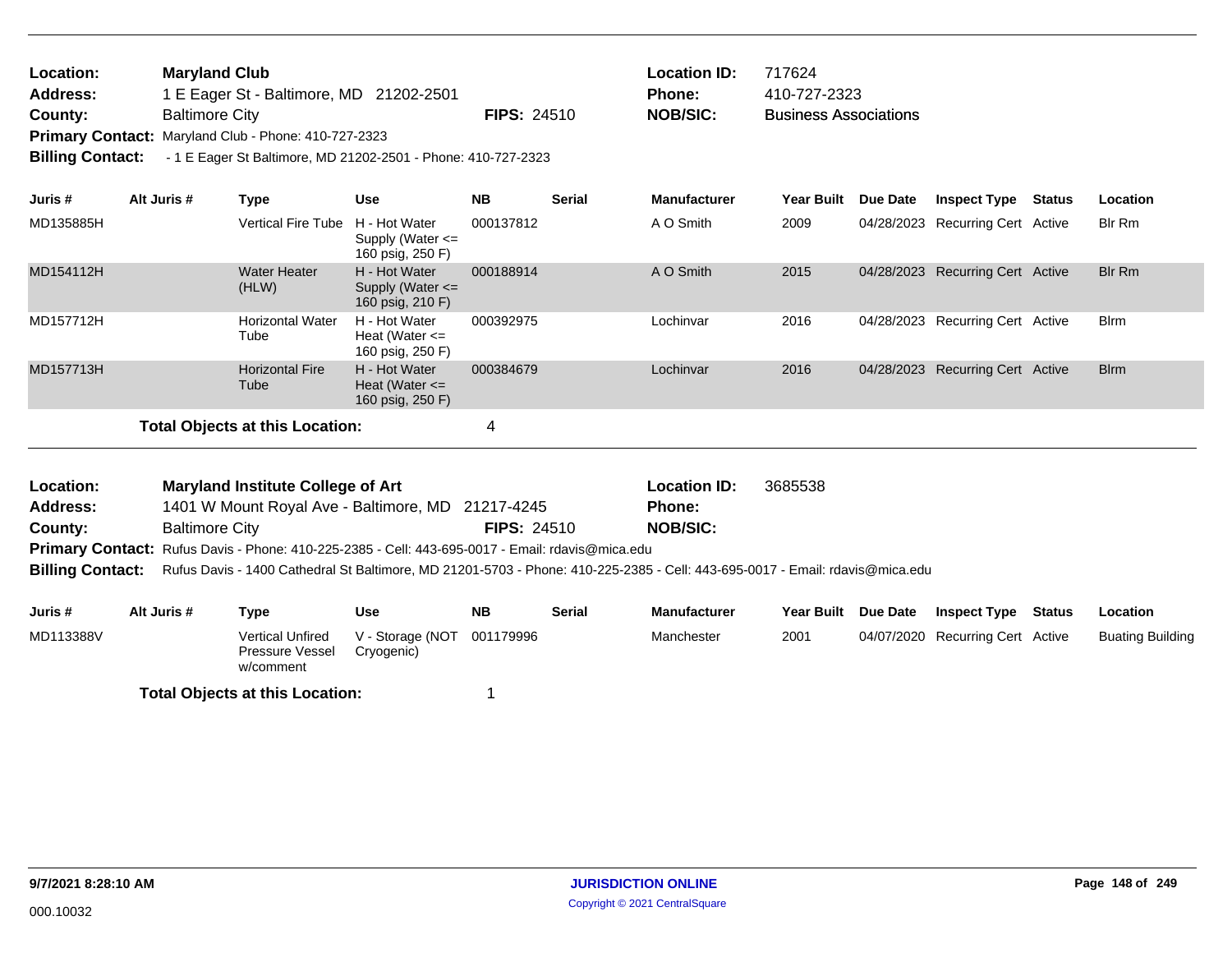| Location: | <b>Maryland Proton Treatment Center</b>                                                                            |                    | <b>Location ID:</b> | 3747733      |
|-----------|--------------------------------------------------------------------------------------------------------------------|--------------------|---------------------|--------------|
| Address:  | 850 W Baltimore St - Baltimore, MD 21201-1110                                                                      |                    | <b>Phone:</b>       | 410-369-5200 |
| County:   | <b>Baltimore City</b>                                                                                              | <b>FIPS: 24510</b> | NOB/SIC:            |              |
|           | Primary Contact: John Williams - Phone: 410-369-5383 - Cell: 443-401-0152 - Email: john.p.williams@cushmanwake.com |                    |                     |              |

**Billing Contact:** John Williams - 850 W Baltimore St Baltimore, MD 21201-1110 - Phone: 410-369-5383 - Cell: 443-401-0152 - Email: john.p.williams@cushmanwake.com

| Juris #   | Alt Juris # | <b>Type</b>                                               | <b>Use</b>                                                  | <b>NB</b> | <b>Serial</b> | <b>Manufacturer</b>               | <b>Year Built</b> | <b>Due Date</b> | <b>Inspect Type</b>              | <b>Status</b> | Location                   |
|-----------|-------------|-----------------------------------------------------------|-------------------------------------------------------------|-----------|---------------|-----------------------------------|-------------------|-----------------|----------------------------------|---------------|----------------------------|
| MD156656V |             | <b>Vertical Unfired</b><br>Pressure Vessel<br>w/comment   | V - Storage (NOT<br>Cryogenic)                              | 000035660 |               | Penway Inc                        | 2013              |                 | 12/28/2022 Recurring Cert Active |               | <b>Room 127</b>            |
| MD156657V |             | <b>Pressure Vessel</b><br>w/comment                       | Horizontal Unfired V - Storage (NOT 000034352<br>Cryogenic) |           |               | AIR COM                           | 2012              |                 | 12/28/2022 Recurring Cert Active |               | <b>Room 127</b>            |
| MD156659V |             | Pressure Vessel<br>w/comment                              | Horizontal Unfired V - Storage (NOT<br>Cryogenic)           | 000102816 |               | <b>JOHNSON</b><br><b>CONTROLS</b> | 2012              |                 | 12/28/2022 Recurring Cert Active |               | Room 131                   |
| MD156660V |             | <b>Pressure Vessel</b><br>w/comment                       | Horizontal Unfired V - Storage (NOT 000102818<br>Cryogenic) |           |               | <b>JOHNSON</b><br><b>CONTROLS</b> | 2012              |                 | 12/28/2022 Recurring Cert Active |               | <b>Room 131</b>            |
| MD156661V |             | Pressure Vessel<br>w/comment                              | Horizontal Unfired V - Storage (NOT<br>Cryogenic)           | 000102820 |               | <b>JOHNSON</b><br><b>CONTROLS</b> | 2012              |                 | 12/28/2022 Recurring Cert Active |               | <b>Room 131</b>            |
| MD156662V |             | <b>Pressure Vessel</b><br>w/comment                       | Horizontal Unfired V - Storage (NOT<br>Cryogenic)           | 000283897 |               | Morganton                         | 2013              |                 | 12/28/2022 Recurring Cert Active |               | <b>Medical Air</b><br>Room |
| MD156663H |             | <b>Water Heater</b><br>(HLW)                              | H - Hot Water<br>Supply (Water <=<br>160 psig, 250 F)       | 000052311 |               | Lochinvar                         | 2012              |                 | 12/28/2022 Recurring Cert Active |               | Room 126                   |
| MD156664H |             | Water Heater<br>(HLW)                                     | H - Hot Water<br>Supply (Water <=<br>160 psig, 250 F)       | 000052903 |               | Lochinvar                         | 2012              |                 | 12/28/2022 Recurring Cert Active |               | <b>Room 126</b>            |
| MD156665H | Boiler #1   | Cast Aluminum                                             | H - Hot Water<br>Heat (Water $\leq$<br>160 psig, 250 F)     | CA        |               | Patterson Kelley                  | 2012              |                 | 12/28/2022 Recurring Cert Active |               | Boiler Room 129            |
| MD156666H | Boiler #2   | <b>Cast Aluminum</b>                                      | H - Hot Water<br>Heat (Water $\leq$<br>160 psig, 250 F)     | CA        |               | Patterson Kelley                  | 2012              |                 | 12/28/2022 Recurring Cert Active |               | Boiler Room 129            |
| MD156667H | Boiler #3   | Cast Aluminum                                             | H - Hot Water<br>Heat (Water $\leq$<br>160 psig, 250 F)     | CA        |               | Patterson Kelley                  | 2012              |                 | 12/28/2022 Recurring Cert Active |               | Boiler Room 129            |
| MD156668H | Boiler #4   | <b>Cast Aluminum</b>                                      | H - Hot Water<br>Heat (Water $\leq$<br>160 psig, 250 F)     | CA        |               | <b>Patterson Kelley</b>           | 2012              |                 | 12/28/2022 Recurring Cert Active |               | Boiler Room 129            |
| MD156669V |             | <b>Horizontal Unfired</b><br>Pressure Vessel<br>w/comment | V - Storage (NOT<br>Cryogenic)                              | 000100683 |               | <b>JOHNSON</b><br><b>CONTROLS</b> | 2012              |                 | 01/20/2023 Recurring Cert Active |               | Room131                    |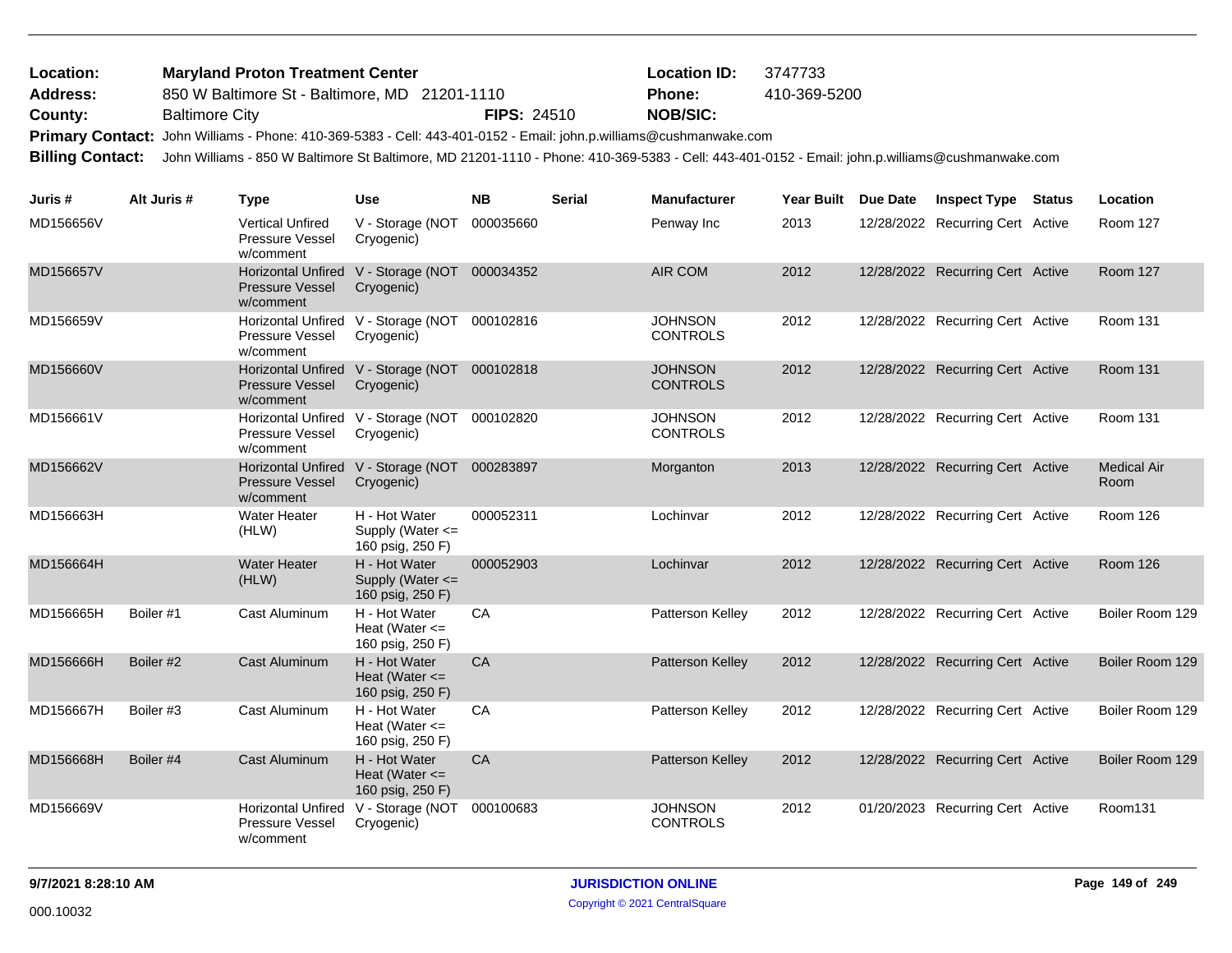| Juris #                                                                                   | Alt Juris # |                       | <b>Type</b>                                                               | <b>Use</b>                                 | <b>NB</b>          | <b>Serial</b> | <b>Manufacturer</b>                                                                                 | <b>Year Built</b>             | Due Date        | <b>Inspect Type</b>                              | <b>Status</b> | Location           |
|-------------------------------------------------------------------------------------------|-------------|-----------------------|---------------------------------------------------------------------------|--------------------------------------------|--------------------|---------------|-----------------------------------------------------------------------------------------------------|-------------------------------|-----------------|--------------------------------------------------|---------------|--------------------|
| MD168627V                                                                                 |             |                       | <b>Horizontal Unfired</b><br><b>Pressure Vessel</b><br>w/comment          | V - Storage (NOT<br>Cryogenic)             | 000059482          |               | AIR COM                                                                                             | 2019                          |                 | 11/19/2022 Recurring Cert Active                 |               | <b>RM 127</b>      |
|                                                                                           |             |                       | <b>Total Objects at this Location:</b>                                    |                                            | 14                 |               |                                                                                                     |                               |                 |                                                  |               |                    |
| Location:                                                                                 |             |                       | <b>Masonic Prince Hall</b>                                                |                                            |                    |               | <b>Location ID:</b>                                                                                 | 3369525                       |                 |                                                  |               |                    |
| <b>Address:</b>                                                                           |             |                       | 1307 Eutaw PI - Baltimore, MD 21217-3622                                  |                                            |                    |               | <b>Phone:</b>                                                                                       | 410-669-4966                  |                 |                                                  |               |                    |
| County:                                                                                   |             | <b>Baltimore City</b> |                                                                           |                                            | <b>FIPS: 24510</b> |               | <b>NOB/SIC:</b>                                                                                     | Membership Organizations, NEC |                 |                                                  |               |                    |
|                                                                                           |             |                       | Primary Contact: Albert Queen - Cell: 410-215-9149 - Email: aq216@aol.com |                                            |                    |               |                                                                                                     |                               |                 |                                                  |               |                    |
| <b>Billing Contact:</b><br>- 1307 Eutaw PI Baltimore, MD 21217-3622 - Phone: 410-669-4966 |             |                       |                                                                           |                                            |                    |               |                                                                                                     |                               |                 |                                                  |               |                    |
| Juris #                                                                                   | Alt Juris # |                       | <b>Type</b>                                                               | <b>Use</b>                                 | <b>NB</b>          | <b>Serial</b> | <b>Manufacturer</b>                                                                                 | Year Built                    | <b>Due Date</b> | <b>Inspect Type</b>                              | Status        | Location           |
| MD136001H                                                                                 |             |                       | Cast Iron                                                                 | H - Steam Heat<br>(Steam $\le$ 15<br>psig) | <b>CI</b>          |               | H B Smith                                                                                           | 2007                          |                 | 11/17/2019 Recurring Cert Active                 |               | <b>Boiler Room</b> |
|                                                                                           |             |                       | <b>Total Objects at this Location:</b>                                    |                                            | 1                  |               |                                                                                                     |                               |                 |                                                  |               |                    |
| Location:                                                                                 |             |                       | <b>Master Auto Clinic</b>                                                 |                                            |                    |               | <b>Location ID:</b>                                                                                 | 715941                        |                 |                                                  |               |                    |
| <b>Address:</b>                                                                           |             |                       | 5262 Fairlawn Ave - Baltimore, MD 21215-5014                              |                                            |                    |               | <b>Phone:</b>                                                                                       |                               |                 |                                                  |               |                    |
| County:                                                                                   |             | <b>Baltimore City</b> |                                                                           |                                            | <b>FIPS: 24510</b> |               | <b>NOB/SIC:</b>                                                                                     |                               |                 | Automotive dealers and gasoline service stations |               |                    |
|                                                                                           |             |                       | Primary Contact: Reggie Bess - Phone: 410-466-4620 - Cell: 443-838-1370   |                                            |                    |               |                                                                                                     |                               |                 |                                                  |               |                    |
| <b>Billing Contact:</b>                                                                   |             |                       |                                                                           |                                            |                    |               | Reggie Bess - 5262 Fairlawn Ave Baltimore, MD 21215-5014 - Phone: 410-466-4620 - Cell: 443-838-1370 |                               |                 |                                                  |               |                    |
| Juris #                                                                                   | Alt Juris # |                       | <b>Type</b>                                                               | <b>Use</b>                                 | <b>NB</b>          | <b>Serial</b> | <b>Manufacturer</b>                                                                                 | <b>Year Built</b>             | Due Date        | <b>Inspect Type</b>                              | Status        | Location           |
| MD127202V                                                                                 |             |                       | <b>Vertical Unfired</b><br>Pressure Vessel<br>w/comment                   | V - Storage (NOT<br>Cryogenic)             | 001328772          |               | <b>CAMPBELL</b>                                                                                     | 2005                          |                 | 02/20/2020 Recurring Cert Active                 |               | shop               |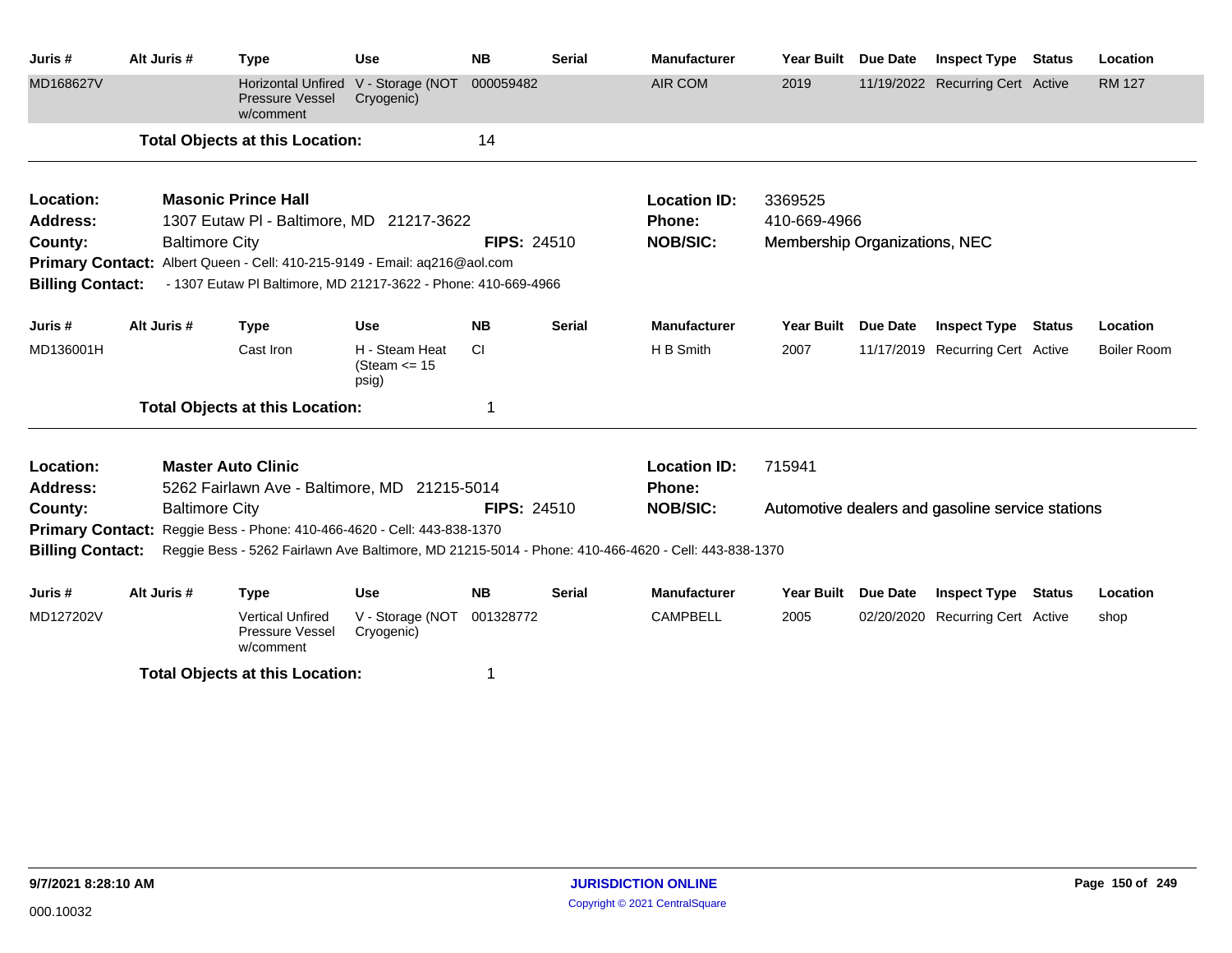| Location:<br><b>Address:</b><br>County:<br><b>Billing Contact:</b>                            |           | <b>Baltimore City</b> | Max's on Broadway (Arc3)<br>735 S Broadway - Baltimore, MD<br>Primary Contact: Max's on Broadway (Arc3) | 21231-3407<br>Charlie Patterson - PO Box 26269 Richmond, VA 23260-6269 - Phone: 804-644-4521 - Email: charlie.patterson@arc3gases.com                                                                                                                                                                       | <b>FIPS: 24510</b>  |               | <b>Location ID:</b><br>Phone:<br><b>NOB/SIC:</b> | 3993055                | <b>Due Date</b><br><b>Inspect Type Status</b> |                                        |  |                     |
|-----------------------------------------------------------------------------------------------|-----------|-----------------------|---------------------------------------------------------------------------------------------------------|-------------------------------------------------------------------------------------------------------------------------------------------------------------------------------------------------------------------------------------------------------------------------------------------------------------|---------------------|---------------|--------------------------------------------------|------------------------|-----------------------------------------------|----------------------------------------|--|---------------------|
| Juris #                                                                                       |           | Alt Juris #           | <b>Type</b>                                                                                             | <b>Use</b>                                                                                                                                                                                                                                                                                                  | <b>NB</b>           | Serial        | <b>Manufacturer</b>                              | <b>Year Built</b>      |                                               |                                        |  | Location            |
| MD166220V                                                                                     |           |                       | <b>Vertical Unfired</b><br><b>Pressure Vessel</b><br>w/comment                                          | V - Storage<br>(Cryogenic)                                                                                                                                                                                                                                                                                  | 000184962           | CCMZ07F243    | <b>CHART</b>                                     | 2007                   | 11/20/2021                                    | Recurring Cert Active                  |  | <b>Basement</b>     |
|                                                                                               |           |                       | <b>Total Objects at this Location:</b>                                                                  |                                                                                                                                                                                                                                                                                                             | 1                   |               |                                                  |                        |                                               |                                        |  |                     |
| Location:<br><b>Address:</b><br>County:<br><b>Primary Contact:</b><br><b>Billing Contact:</b> |           | <b>Baltimore City</b> | <b>MBC Ventures Inc/Maryland Brush Co</b>                                                               | 3221 Frederick Ave - Baltimore, MD 21229-3807<br>Steven Mullan - Phone: 410-945-3300 ext. 227 - Cell: 410-746-1842 - Email: smullan@marylandbrush.com<br>Steven Mullan - 3221 Frederick Ave Baltimore, MD 21229-3807 - Phone: 410-945-3300 ext. 227 - Cell: 410-746-1842 - Email: smullan@marylandbrush.com | <b>FIPS: 24510</b>  |               | <b>Location ID:</b><br>Phone:<br><b>NOB/SIC:</b> | 717601<br>410-945-3300 |                                               | Miscellaneous manufacturing industries |  |                     |
| Juris #                                                                                       |           | Alt Juris #           | <b>Type</b>                                                                                             | Use                                                                                                                                                                                                                                                                                                         | <b>NB</b>           | <b>Serial</b> | <b>Manufacturer</b>                              | Year Built Due Date    |                                               | <b>Inspect Type Status</b>             |  | Location            |
| MD004223H                                                                                     | Boiler #1 |                       | <b>Horizontal Fire</b><br>Tube                                                                          | H - Steam Heat<br>(Steam $\le$ 15<br>psig)                                                                                                                                                                                                                                                                  | 000008163           | 8163          | <b>Superior Boiler</b><br><b>Works</b>           | 1959                   |                                               | 10/12/2020 Recurring Cert Active       |  | <b>BLRM</b>         |
| MD004224H                                                                                     | Boiler #2 |                       | <b>Horizontal Fire</b><br>Tube                                                                          | H - Steam Heat<br>(Steam $\le$ 15<br>psig)                                                                                                                                                                                                                                                                  | 000009483           | 4815-9483     | <b>Superior Boiler</b><br><b>Works</b>           | 1963                   |                                               | 10/12/2020 Recurring Cert Active       |  | <b>BLRM</b>         |
| MD015131V                                                                                     |           |                       | <b>Vertical Unfired</b><br><b>Pressure Vessel</b><br>w/comment                                          | V - Storage (NOT<br>Cryogenic)                                                                                                                                                                                                                                                                              | 000027173           |               | Elliott                                          | 1964                   |                                               | 10/12/2020 Recurring Cert Active       |  | <b>WIRE BRUSH S</b> |
| MD024067V                                                                                     |           |                       | <b>Vertical Unfired</b><br><b>Pressure Vessel</b><br>w/comment                                          | V - Storage (NOT<br>Cryogenic)                                                                                                                                                                                                                                                                              | 000012776 620012776 |               | Roy E Hanson                                     | 1976                   |                                               | 10/12/2020 Recurring Cert Active       |  | <b>BLRM</b>         |
|                                                                                               |           |                       | <b>Total Objects at this Location:</b>                                                                  |                                                                                                                                                                                                                                                                                                             | 4                   |               |                                                  |                        |                                               |                                        |  |                     |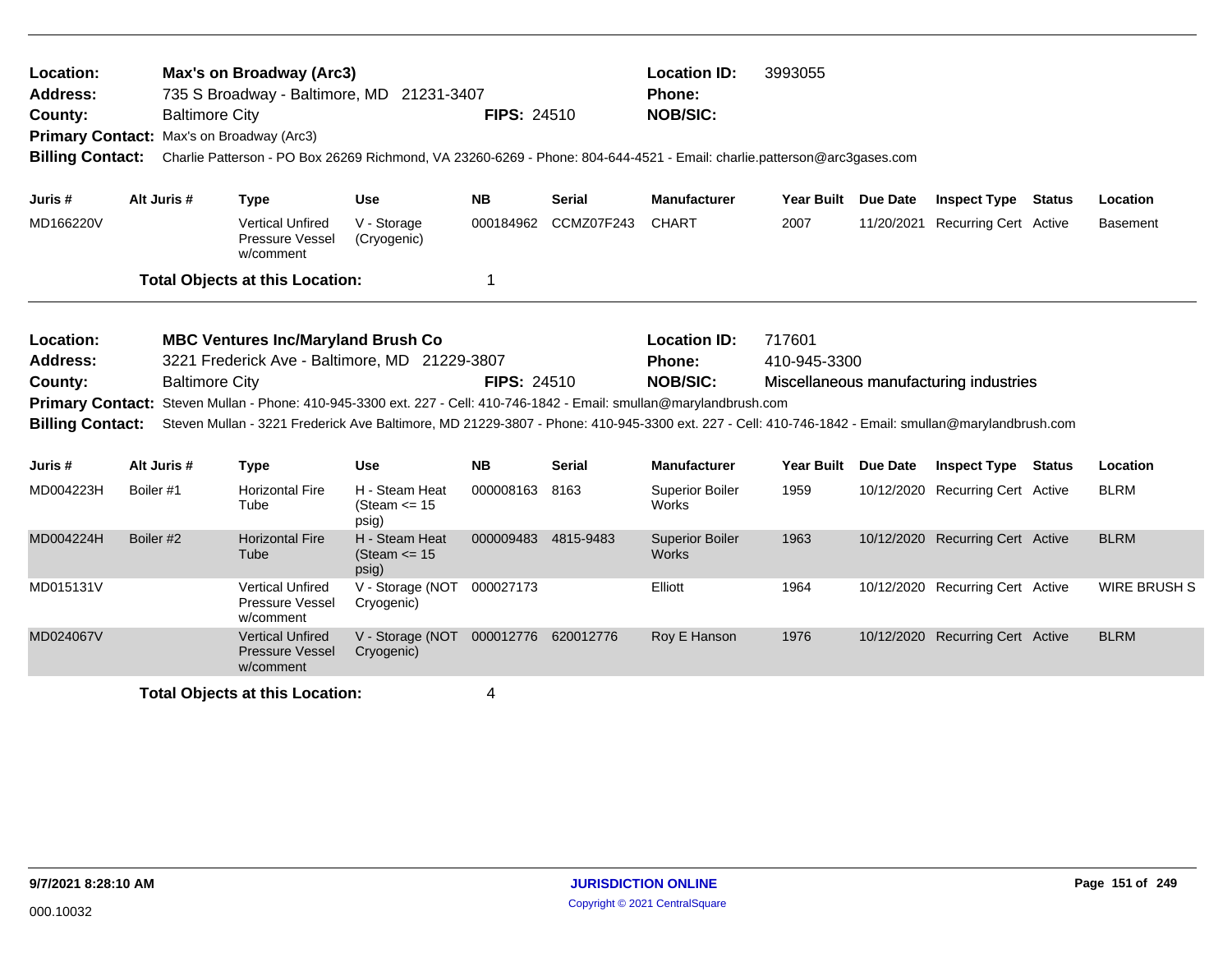| Location:<br>Address:<br>County:<br><b>Billing Contact:</b>        | <b>McHenry Tire</b><br><b>Baltimore City</b> | 300 S Carey St - Baltimore, MD 21223-3152<br>Primary Contact: David Welker - Phone: 443-874-8473<br>David Welker - 300 S Carey St Baltimore, MD 21223-3152 - Phone: 443-874-8473                                 |                                                                                                      | <b>FIPS: 24510</b>     |               | <b>Location ID:</b><br><b>Phone:</b><br><b>NOB/SIC:</b>                                                                                                                             | 1928751<br><b>Gasoline Service Stations</b>             |  |                                                                                                    |               |                          |  |
|--------------------------------------------------------------------|----------------------------------------------|------------------------------------------------------------------------------------------------------------------------------------------------------------------------------------------------------------------|------------------------------------------------------------------------------------------------------|------------------------|---------------|-------------------------------------------------------------------------------------------------------------------------------------------------------------------------------------|---------------------------------------------------------|--|----------------------------------------------------------------------------------------------------|---------------|--------------------------|--|
| Juris #<br>MD035876V<br>MD147249V                                  | Alt Juris #                                  | Type<br>Pressure Vessel<br>w/comment<br><b>Vertical Unfired</b><br><b>Pressure Vessel</b>                                                                                                                        | Use<br>Horizontal Unfired V - Storage (NOT<br>Cryogenic)<br>V - Storage (NOT 00008468K<br>Cryogenic) | <b>NB</b><br>000020793 | <b>Serial</b> | <b>Manufacturer</b><br>Manchester<br><b>Brunner</b>                                                                                                                                 | Year Built Due Date<br>1977<br>1996                     |  | <b>Inspect Type Status</b><br>02/21/2021 Recurring Cert Active<br>02/21/2021 Recurring Cert Active |               | Location<br>Shop<br>Shop |  |
|                                                                    |                                              | w/comment<br><b>Total Objects at this Location:</b>                                                                                                                                                              |                                                                                                      | $\overline{2}$         |               |                                                                                                                                                                                     |                                                         |  |                                                                                                    |               |                          |  |
| Location:<br><b>Address:</b><br>County:<br><b>Billing Contact:</b> | <b>Baltimore City</b>                        | <b>Meineke Car Care Center 394</b><br>800 W Patapsco Ave, Unit B - Baltimore, MD 21230-3433<br>Primary Contact: Barry Taylor - Phone: 410-355-6880 - Email: meineke394@gmail.com                                 |                                                                                                      | <b>FIPS: 24510</b>     |               | <b>Location ID:</b><br><b>Phone:</b><br><b>NOB/SIC:</b><br>Michael Yacovone - 800 W Patapsco Ave Ste B Baltimore, MD 21230-3433 - Phone: 410-355-6880 - Email: meineke394@yahoo.com | 2239610                                                 |  | <b>Automotive Exhaust System Repair Shops</b>                                                      |               |                          |  |
| Juris #<br>MD120998V                                               | Alt Juris #                                  | Type<br><b>Vertical Unfired</b><br>Pressure Vessel<br>w/comment                                                                                                                                                  | <b>Use</b><br>V - Storage (NOT<br>Cryogenic)                                                         | <b>NB</b><br>000372356 | <b>Serial</b> | <b>Manufacturer</b><br>Manchester                                                                                                                                                   | Year Built Due Date<br>2004                             |  | <b>Inspect Type</b><br>07/17/2021 Recurring Cert Active                                            | Status        | Location<br>Shop Floor   |  |
|                                                                    |                                              | <b>Total Objects at this Location:</b>                                                                                                                                                                           |                                                                                                      | 1                      |               |                                                                                                                                                                                     |                                                         |  |                                                                                                    |               |                          |  |
| Location:<br><b>Address:</b><br>County:<br><b>Billing Contact:</b> | <b>Baltimore City</b>                        | <b>Merritt Athletic Clubs</b><br>210 E Centre St - Baltimore, MD 21202-3619<br>Primary Contact: Merritt Athletic Clubs - Phone: 410-332-0906<br>- 210 E Centre St Baltimore, MD 21202-3619 - Phone: 410-332-0906 |                                                                                                      | FIPS: 24510            |               | <b>Location ID:</b><br><b>Phone:</b><br><b>NOB/SIC:</b>                                                                                                                             | 709184<br>410-332-0906<br>Membership Organizations, NEC |  |                                                                                                    |               |                          |  |
| Juris #<br>MD161205H                                               | Alt Juris #                                  | <b>Type</b><br>Miniature Boiler<br>(NOT Fired Kettle) (Steam $\leq$ 15                                                                                                                                           | <b>Use</b><br>H - Steam Heat<br>psig)                                                                | <b>NB</b><br>000004674 | <b>Serial</b> | <b>Manufacturer</b><br>Fulton                                                                                                                                                       | Year Built Due Date<br>2017                             |  | <b>Inspect Type</b><br>10/10/2022 Recurring Cert Active                                            | <b>Status</b> | Location<br>Steam Room   |  |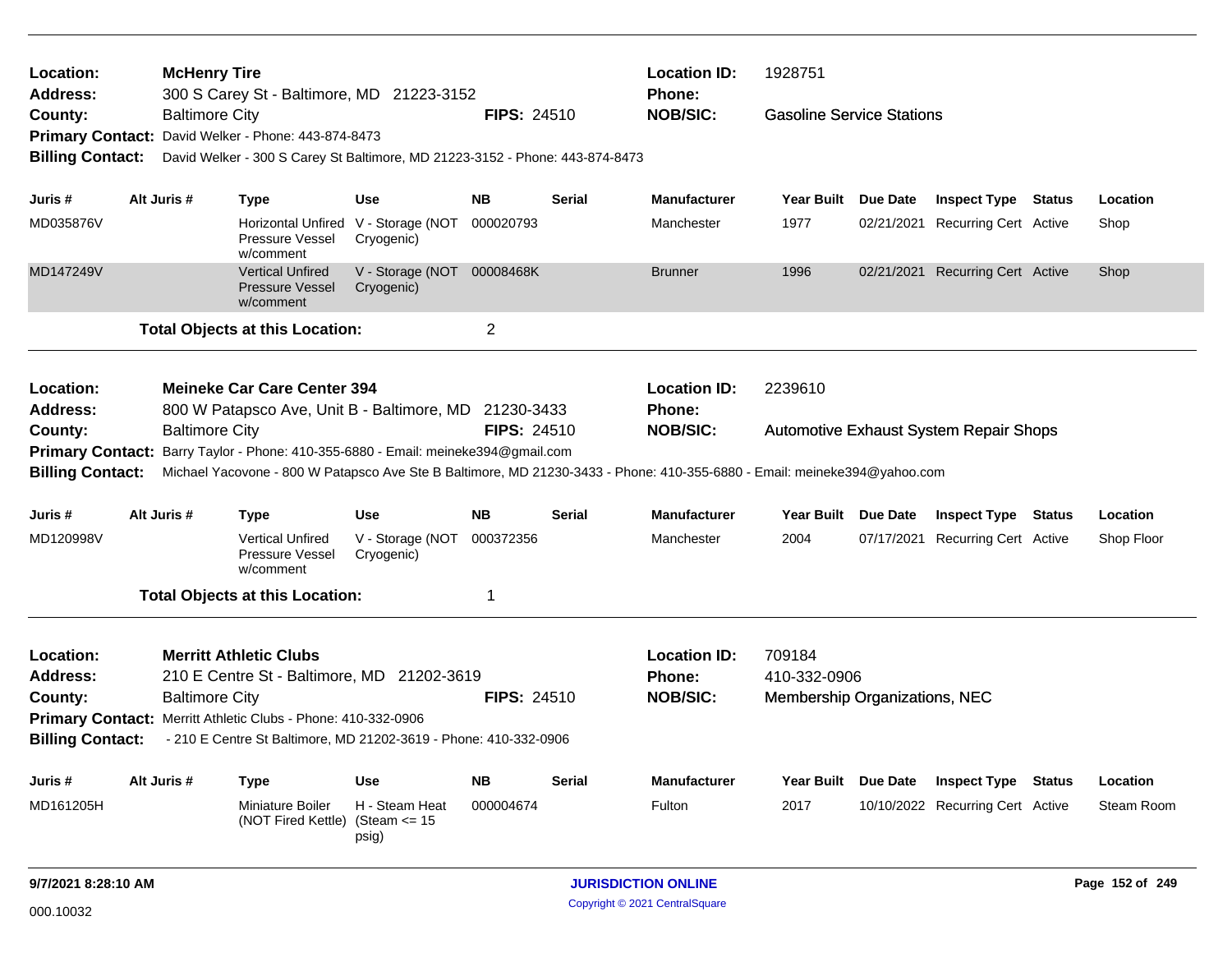| Location:<br><b>Address:</b><br>County:<br><b>Billing Contact:</b> |             | <b>Metro Pointe Apartment Homes</b><br>6506 Eberle Dr - Baltimore, MD 21215-2112<br><b>Baltimore City</b><br>Primary Contact: Sean Logan - Phone: 410-841-4452<br>- 6609 Eberle Dr Baltimore, MD 21215-2103 - Phone: 888-532-8991 |                                                           | <b>FIPS: 24510</b> |               | <b>Location ID:</b><br>Phone:<br><b>NOB/SIC:</b> | 1082923<br>667-771-7600<br><b>Operators of Apartment Buildings</b> |                 |                                  |               |                           |
|--------------------------------------------------------------------|-------------|-----------------------------------------------------------------------------------------------------------------------------------------------------------------------------------------------------------------------------------|-----------------------------------------------------------|--------------------|---------------|--------------------------------------------------|--------------------------------------------------------------------|-----------------|----------------------------------|---------------|---------------------------|
| Juris #                                                            | Alt Juris # | <b>Type</b>                                                                                                                                                                                                                       | <b>Use</b>                                                | <b>NB</b>          | <b>Serial</b> | <b>Manufacturer</b>                              | Year Built Due Date                                                |                 | <b>Inspect Type Status</b>       |               | Location                  |
| MD155080H                                                          |             | <b>Water Heater</b><br>(HLW)                                                                                                                                                                                                      | H - Hot Water<br>Supply (Water $\leq$<br>160 psig, 210 F) | 000188284          | 188284        | A O Smith                                        | 2014                                                               |                 | 09/23/2022 Recurring Cert Active |               | Basement,<br>Laundry Room |
|                                                                    |             | <b>Total Objects at this Location:</b>                                                                                                                                                                                            |                                                           | 1                  |               |                                                  |                                                                    |                 |                                  |               |                           |
| Location:<br><b>Address:</b>                                       |             | <b>Metro Pointe Apartment Homes</b><br>6518 Eberle Dr - Baltimore, MD 21215-2154                                                                                                                                                  |                                                           |                    |               | <b>Location ID:</b><br>Phone:                    | 722574<br>888-532-8991                                             |                 |                                  |               |                           |
| County:                                                            |             | <b>Baltimore City</b>                                                                                                                                                                                                             |                                                           | <b>FIPS: 24510</b> |               | <b>NOB/SIC:</b>                                  | <b>Operators of Apartment Buildings</b>                            |                 |                                  |               |                           |
|                                                                    |             | Primary Contact: Sean Logan - Phone: 410-841-4452                                                                                                                                                                                 |                                                           |                    |               |                                                  |                                                                    |                 |                                  |               |                           |
| <b>Billing Contact:</b>                                            |             | - 6609 Eberle Dr Baltimore, MD 21215-2103 - Phone: 888-532-8991                                                                                                                                                                   |                                                           |                    |               |                                                  |                                                                    |                 |                                  |               |                           |
| Juris #                                                            | Alt Juris # | <b>Type</b>                                                                                                                                                                                                                       | Use                                                       | <b>NB</b>          | <b>Serial</b> | <b>Manufacturer</b>                              | <b>Year Built</b>                                                  | Due Date        | <b>Inspect Type Status</b>       |               | Location                  |
| MD144717H                                                          |             | Water Heater<br>(HLW)                                                                                                                                                                                                             | H - Hot Water<br>Supply (Water <=<br>160 psig, 210 F)     | 000094815          | 109815        | <b>Bradford</b>                                  | 2011                                                               |                 | 09/14/2022 Recurring Cert Active |               | Basement,<br>Laundry Room |
|                                                                    |             | <b>Total Objects at this Location:</b>                                                                                                                                                                                            |                                                           | 1                  |               |                                                  |                                                                    |                 |                                  |               |                           |
| Location:                                                          |             | <b>Metro Pointe Apartment Homes</b>                                                                                                                                                                                               |                                                           |                    |               | <b>Location ID:</b><br><b>Phone:</b>             | 722582                                                             |                 |                                  |               |                           |
| <b>Address:</b><br>County:                                         |             | 6617 Eberle Dr - Baltimore, MD 21215-2123<br><b>Baltimore City</b>                                                                                                                                                                |                                                           | <b>FIPS: 24510</b> |               | <b>NOB/SIC:</b>                                  | 888-532-8991<br><b>Operators of Apartment Buildings</b>            |                 |                                  |               |                           |
|                                                                    |             | Primary Contact: Sean Logan - Phone: 410-841-4452                                                                                                                                                                                 |                                                           |                    |               |                                                  |                                                                    |                 |                                  |               |                           |
| <b>Billing Contact:</b>                                            |             | - 6609 Eberle Dr Baltimore, MD 21215-2103 - Phone: 888-532-8991                                                                                                                                                                   |                                                           |                    |               |                                                  |                                                                    |                 |                                  |               |                           |
| Juris #                                                            | Alt Juris # | <b>Type</b>                                                                                                                                                                                                                       | <b>Use</b>                                                | <b>NB</b>          | <b>Serial</b> | <b>Manufacturer</b>                              | <b>Year Built</b>                                                  | <b>Due Date</b> | <b>Inspect Type</b>              | <b>Status</b> | Location                  |
| MD168164H                                                          |             | <b>Water Heater</b><br>(HLW)                                                                                                                                                                                                      | H - Hot Water<br>Supply (Water $\leq$<br>160 psig, 210 F) | 000253838          | 253838        | A O Smith                                        | 2019                                                               |                 | 09/23/2022 Recurring Cert Active |               | Basement,<br>Laundry Room |
|                                                                    |             | <b>Total Objects at this Location:</b>                                                                                                                                                                                            |                                                           | 1                  |               |                                                  |                                                                    |                 |                                  |               |                           |
| 9/7/2021 8:28:10 AM                                                |             |                                                                                                                                                                                                                                   |                                                           |                    |               | <b>JURISDICTION ONLINE</b>                       |                                                                    |                 |                                  |               | Page 153 of 249           |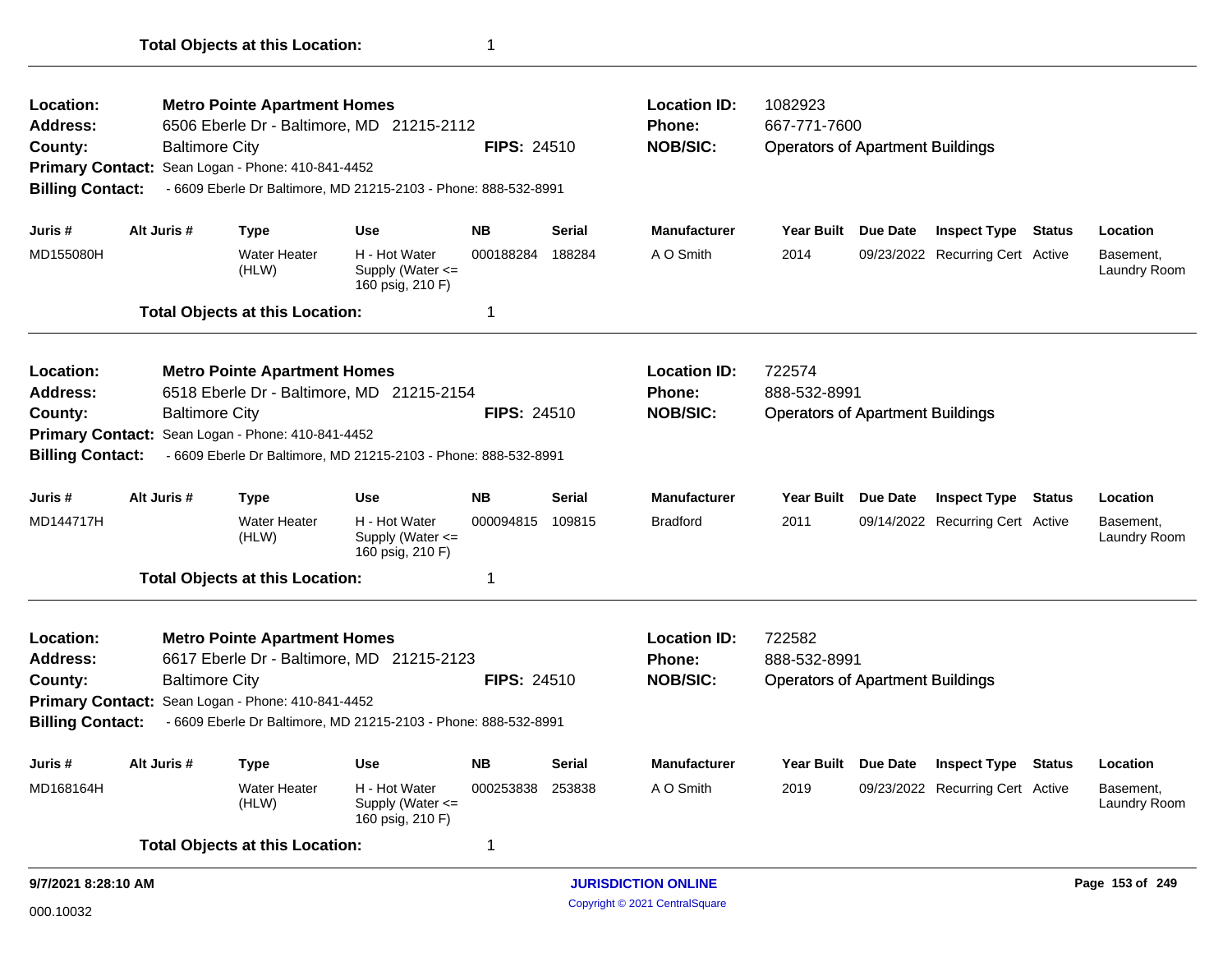| Location:<br>Michael L Russo Engine (Model)<br>5000 Windsor Mill Rd - Gwynn Oak, MD 21207-7267<br><b>Address:</b><br><b>Baltimore City</b><br>County:<br>Primary Contact: Michael L. Russo - Phone: 614-270-9750<br>- 1258 Emmaus Rd Woodbine, MD 21797-8500 - Phone: 614-270-9750 |             |                                          |                                                                                                               | <b>FIPS: 24510</b>                                      |                    | <b>Location ID:</b><br>Phone:<br><b>NOB/SIC:</b> | 730032<br><b>Membership Sports and Recreation Clubs</b>                                                                                   |                                                        |          |                                  |        |                 |  |
|------------------------------------------------------------------------------------------------------------------------------------------------------------------------------------------------------------------------------------------------------------------------------------|-------------|------------------------------------------|---------------------------------------------------------------------------------------------------------------|---------------------------------------------------------|--------------------|--------------------------------------------------|-------------------------------------------------------------------------------------------------------------------------------------------|--------------------------------------------------------|----------|----------------------------------|--------|-----------------|--|
| <b>Billing Contact:</b>                                                                                                                                                                                                                                                            |             |                                          |                                                                                                               |                                                         |                    |                                                  |                                                                                                                                           |                                                        |          |                                  |        |                 |  |
| Juris #                                                                                                                                                                                                                                                                            |             | Alt Juris #                              | <b>Type</b>                                                                                                   | <b>Use</b>                                              | <b>NB</b>          | <b>Serial</b>                                    | <b>Manufacturer</b>                                                                                                                       | Year Built                                             | Due Date | <b>Inspect Type Status</b>       |        | Location        |  |
| MD114967                                                                                                                                                                                                                                                                           | $\mathbf 1$ |                                          | <b>Horizontal Fire</b><br>Tube                                                                                | M - Model<br>w/comment                                  | Model              | 0                                                | Little<br>Engines/Locoworks                                                                                                               | 1992                                                   |          | 04/08/2022 Recurring Cert Active |        | portable        |  |
|                                                                                                                                                                                                                                                                                    |             |                                          | <b>Total Objects at this Location:</b>                                                                        |                                                         | 1                  |                                                  |                                                                                                                                           |                                                        |          |                                  |        |                 |  |
| Location:<br><b>Address:</b>                                                                                                                                                                                                                                                       |             |                                          | <b>Michaels Steak &amp; Lobster House</b><br>6207 Eastern Ave - Highlandtown, MD 21224-2907                   |                                                         |                    |                                                  | <b>Location ID:</b><br>Phone:                                                                                                             | 718444                                                 |          |                                  |        |                 |  |
| County:<br><b>Billing Contact:</b>                                                                                                                                                                                                                                                 |             | <b>Baltimore City</b>                    | Primary Contact: Michaels Steak & Lobster House - Phone: 4106336485                                           |                                                         | <b>FIPS: 24510</b> |                                                  | <b>NOB/SIC:</b>                                                                                                                           | Eating and drinking places                             |          |                                  |        |                 |  |
| Juris #                                                                                                                                                                                                                                                                            |             | Alt Juris #                              | <b>Type</b>                                                                                                   | <b>Use</b>                                              | <b>NB</b>          | Serial                                           | <b>Manufacturer</b>                                                                                                                       | <b>Year Built</b>                                      | Due Date | <b>Inspect Type</b>              | Status | Location        |  |
| MD080526H                                                                                                                                                                                                                                                                          |             |                                          | Cast Iron                                                                                                     | H - Heating-<br>Cooking (Steam<br>$\le$ 15 psig)        | <b>CI</b>          | 19000332                                         | <b>Dunkirk</b>                                                                                                                            | 1991                                                   |          | 03/27/2023 Recurring Cert Active |        | <b>BASEMENT</b> |  |
|                                                                                                                                                                                                                                                                                    |             |                                          | <b>Total Objects at this Location:</b>                                                                        |                                                         | -1                 |                                                  |                                                                                                                                           |                                                        |          |                                  |        |                 |  |
| Location:<br><b>Address:</b><br>County:                                                                                                                                                                                                                                            |             | <b>Microbac</b><br><b>Baltimore City</b> | 2101 Van Deman St - Baltimore, MD 21224-6609                                                                  |                                                         | <b>FIPS: 24510</b> |                                                  | <b>Location ID:</b><br><b>Phone:</b><br><b>NOB/SIC:</b>                                                                                   | 4084363<br>410-633-1800<br><b>Medical Laboratories</b> |          |                                  |        |                 |  |
| <b>Billing Contact:</b>                                                                                                                                                                                                                                                            |             |                                          | Primary Contact: Mahyar Sakari - Phone: 410-633-1800 - Cell: 410-929-7801 - Email: mahyar.sakari@microbac.com |                                                         |                    |                                                  | Mahyar Sakari - 2101 Van Deman St Baltimore, MD 21224-6609 - Phone: 410-633-1800 - Cell: 410-929-7801 - Email: mahyar.sakari@microbac.com |                                                        |          |                                  |        |                 |  |
| Juris #                                                                                                                                                                                                                                                                            |             | Alt Juris #                              | <b>Type</b>                                                                                                   | <b>Use</b>                                              | NB.                | <b>Serial</b>                                    | <b>Manufacturer</b>                                                                                                                       | <b>Year Built</b>                                      | Due Date | <b>Inspect Type</b>              | Status | Location        |  |
| MD170016V                                                                                                                                                                                                                                                                          |             |                                          | Autoclave                                                                                                     | V - Process-<br>Sterilizing                             | 000272184          |                                                  | <b>Tuttnauer Co</b>                                                                                                                       | 2021                                                   |          | 08/18/2023 Recurring Cert Active |        | Autoclave Area  |  |
| MD170017                                                                                                                                                                                                                                                                           |             |                                          | Electric (NOT<br>HLW)                                                                                         | S - Power-<br><b>Sterilizing (Steam</b><br>$> 15$ psig) | 000123513          |                                                  | <b>Tuttnauer Co</b>                                                                                                                       | 2020                                                   |          | 08/18/2022 Recurring Cert Active |        | Autoclave Area  |  |
|                                                                                                                                                                                                                                                                                    |             |                                          | <b>Total Objects at this Location:</b>                                                                        |                                                         | $\overline{2}$     |                                                  |                                                                                                                                           |                                                        |          |                                  |        |                 |  |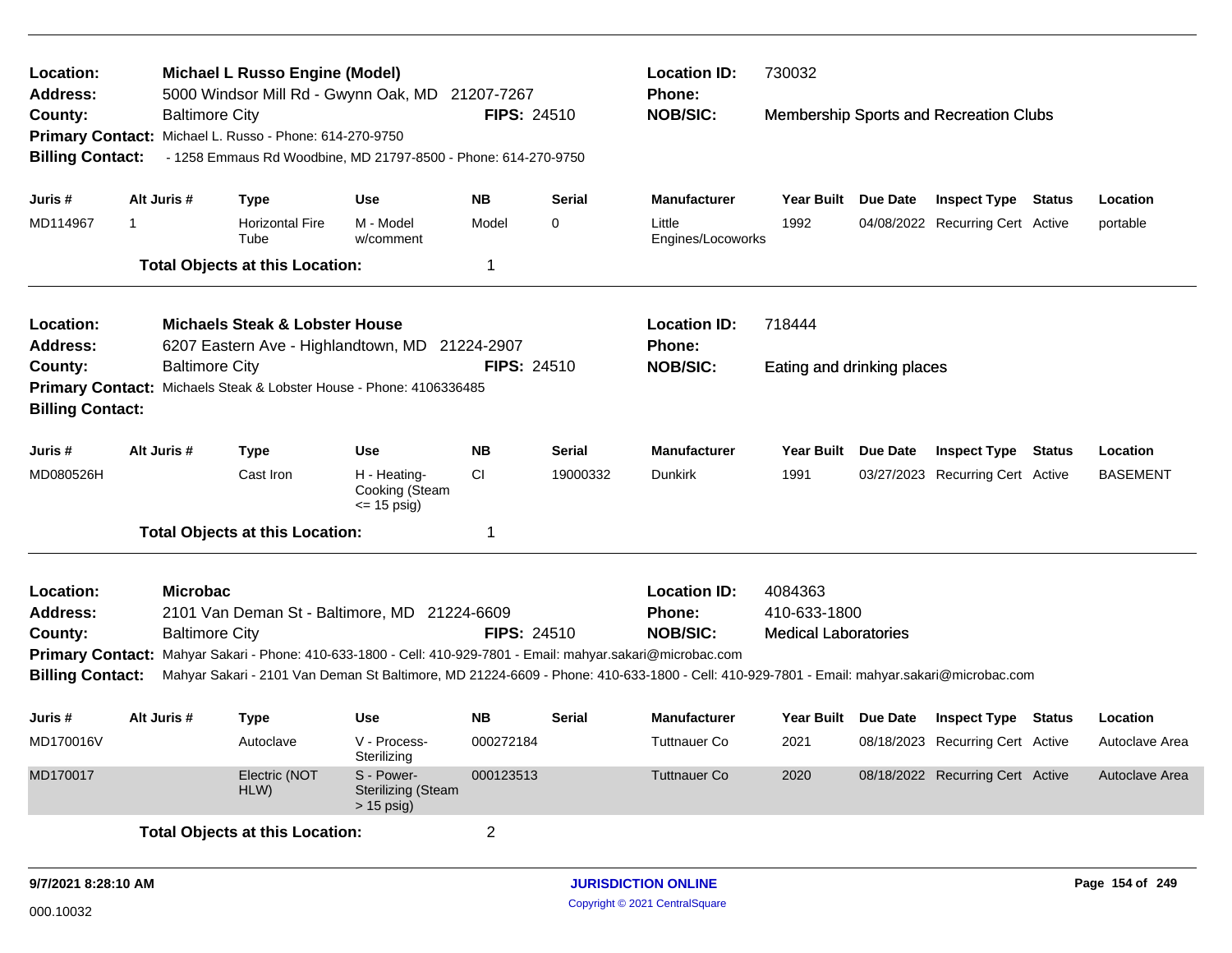| Location:<br><b>Midas Auto Systems</b><br>2617 Reisterstown Rd - Baltimore, MD 21217-2033<br><b>Address:</b><br>County:<br><b>Baltimore City</b><br><b>Primary Contact:</b><br>Store Manager - Phone: 410-523-9200<br><b>Billing Contact:</b><br>- 4043 Meridian St Bellingham, WA 98226-5516 |  |                                                                             |                                                                | <b>FIPS: 24510</b>                                                                 |                    | <b>Location ID:</b><br><b>Phone:</b><br><b>NOB/SIC:</b> | 718508<br>410-523-9200               |                                          | Automotive repair, services, and parking |                                  |               |                        |
|-----------------------------------------------------------------------------------------------------------------------------------------------------------------------------------------------------------------------------------------------------------------------------------------------|--|-----------------------------------------------------------------------------|----------------------------------------------------------------|------------------------------------------------------------------------------------|--------------------|---------------------------------------------------------|--------------------------------------|------------------------------------------|------------------------------------------|----------------------------------|---------------|------------------------|
| Juris #                                                                                                                                                                                                                                                                                       |  | Alt Juris #                                                                 | <b>Type</b>                                                    | <b>Use</b>                                                                         | <b>NB</b>          | <b>Serial</b>                                           | <b>Manufacturer</b>                  | <b>Year Built</b>                        | Due Date                                 | <b>Inspect Type</b>              | <b>Status</b> | Location               |
| MD049704V                                                                                                                                                                                                                                                                                     |  |                                                                             | <b>Vertical Unfired</b><br>Pressure Vessel<br>w/comment        | V - Storage (NOT<br>Cryogenic)                                                     | 000056156<br>в     |                                                         | <b>Brunner</b>                       | 1980                                     |                                          | 03/10/2023 Recurring Cert Active |               | Shop Corner            |
| MD049705V                                                                                                                                                                                                                                                                                     |  |                                                                             | <b>Vertical Unfired</b><br><b>Pressure Vessel</b><br>w/comment | V - Storage (NOT<br>Cryogenic)                                                     | 000056135<br>В     |                                                         | <b>Brunner</b>                       | 1980                                     |                                          | 03/10/2023 Recurring Cert Active |               | <b>Shop Corner</b>     |
|                                                                                                                                                                                                                                                                                               |  |                                                                             | <b>Total Objects at this Location:</b>                         |                                                                                    | $\overline{2}$     |                                                         |                                      |                                          |                                          |                                  |               |                        |
| Location:<br><b>Address:</b>                                                                                                                                                                                                                                                                  |  | <b>Midas Auto Systems</b><br>7206 Eastern Ave - Highlandtown, MD 21224-1906 |                                                                |                                                                                    |                    |                                                         | <b>Location ID:</b><br><b>Phone:</b> | 718514                                   |                                          |                                  |               |                        |
| County:                                                                                                                                                                                                                                                                                       |  | <b>Baltimore City</b>                                                       |                                                                |                                                                                    | <b>FIPS: 24510</b> |                                                         | <b>NOB/SIC:</b>                      | Automotive repair, services, and parking |                                          |                                  |               |                        |
| <b>Primary Contact:</b><br><b>Billing Contact:</b>                                                                                                                                                                                                                                            |  |                                                                             | Billy Bateman - Phone: 410 285 1500                            | Billy Bateman - 7206 Eastern Ave Highlandtown, MD 21224-1906 - Phone: 410 285 1500 |                    |                                                         |                                      |                                          |                                          |                                  |               |                        |
| Juris #                                                                                                                                                                                                                                                                                       |  | Alt Juris #                                                                 | <b>Type</b>                                                    | <b>Use</b>                                                                         | <b>NB</b>          | <b>Serial</b>                                           | <b>Manufacturer</b>                  | <b>Year Built</b>                        | <b>Due Date</b>                          | <b>Inspect Type</b>              | <b>Status</b> | Location               |
| MD024997V                                                                                                                                                                                                                                                                                     |  |                                                                             | <b>Vertical Unfired</b><br>Pressure Vessel<br>w/comment        | V - Storage (NOT<br>Cryogenic)                                                     | 000228595          |                                                         | <b>Buckeye</b>                       | 1979                                     |                                          | 09/09/2023 Recurring Cert Active |               | Shop - Storage<br>Room |
| MD078589V                                                                                                                                                                                                                                                                                     |  |                                                                             | <b>Vertical Unfired</b><br><b>Pressure Vessel</b><br>w/comment | V - Storage (NOT<br>Cryogenic)                                                     | 000393632          |                                                         | <b>Buckeye</b>                       | 1983                                     |                                          | 09/09/2023 Recurring Cert Active |               | Shop - Storage<br>Area |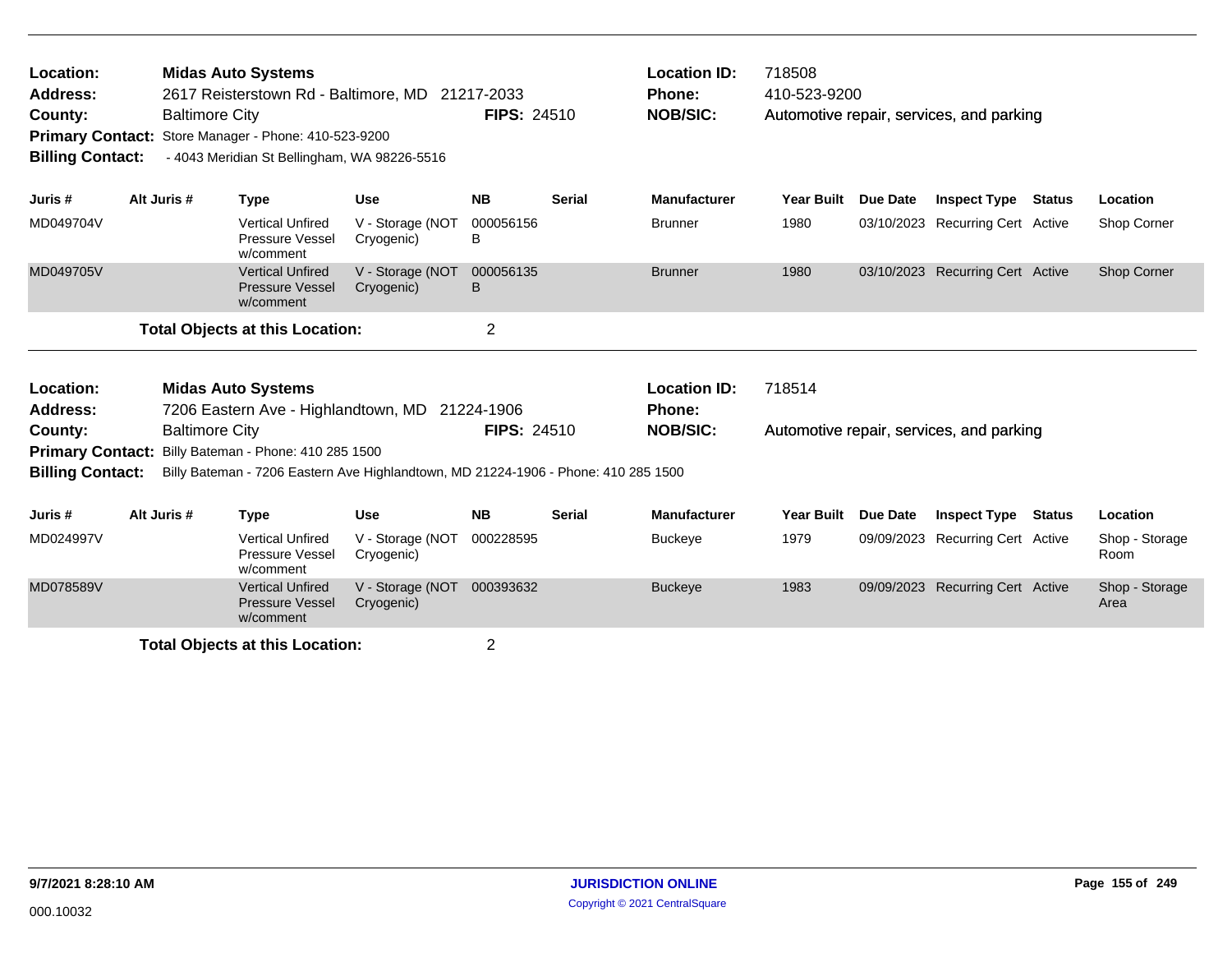| Location:<br>Address:<br>County:                              |             | <b>Milbrook Park Apartments</b><br>5 Cobblestone Ct - Baltimore, MD 21215-1049<br><b>Baltimore City</b>                                                                                                                                  |                                                           | <b>FIPS: 24510</b> |               | <b>Location ID:</b><br><b>Phone:</b><br><b>NOB/SIC:</b>                                                                        | 718655<br><b>Operators of Apartment Buildings</b> |                 |                                                              |               |                             |  |  |
|---------------------------------------------------------------|-------------|------------------------------------------------------------------------------------------------------------------------------------------------------------------------------------------------------------------------------------------|-----------------------------------------------------------|--------------------|---------------|--------------------------------------------------------------------------------------------------------------------------------|---------------------------------------------------|-----------------|--------------------------------------------------------------|---------------|-----------------------------|--|--|
| <b>Primary Contact:</b><br><b>Billing Contact:</b>            |             | Darryl Diffenbaugh - Phone: 410-484-5111 - Email: ddiffenbaugh@blueocean.com                                                                                                                                                             |                                                           |                    |               | Darryl Diffenbaugh - 6808 Millbrook Park Dr Baltimore, MD 21215-1101 - Phone: 410-484-5111 - Email: ddiffenbaugh@blueocean.com |                                                   |                 |                                                              |               |                             |  |  |
| Juris #                                                       | Alt Juris # | <b>Type</b>                                                                                                                                                                                                                              | <b>Use</b>                                                | <b>NB</b>          | <b>Serial</b> | <b>Manufacturer</b>                                                                                                            | Year Built Due Date                               |                 | <b>Inspect Type</b>                                          | <b>Status</b> | Location                    |  |  |
| MD153471H                                                     |             | <b>Water Heater</b><br>(HLW)                                                                                                                                                                                                             | H - Hot Water<br>Supply (Water $\leq$<br>160 psig, 210 F) | 000011942          |               | <b>Bradford White</b>                                                                                                          | 2015                                              |                 | 05/11/2022 External Cert                                     | Active        | 5 Cobblestone Ct            |  |  |
|                                                               |             | <b>Total Objects at this Location:</b>                                                                                                                                                                                                   |                                                           | 1                  |               |                                                                                                                                |                                                   |                 |                                                              |               |                             |  |  |
| Location:<br><b>Address:</b>                                  |             | <b>Milbrook Park Apartments</b><br>6908 Marsue Dr - Baltimore, MD 21215-1248                                                                                                                                                             |                                                           |                    |               | <b>Location ID:</b><br><b>Phone:</b>                                                                                           | 718656                                            |                 |                                                              |               |                             |  |  |
| County:<br><b>Primary Contact:</b><br><b>Billing Contact:</b> |             | <b>Baltimore City</b><br>Darryl Diffenbaugh - Phone: 410-484-5111 - Email: ddiffenbaugh@blueocean.com<br>Darryl Diffenbaugh - 6808 Millbrook Park Dr Baltimore, MD 21215-1101 - Phone: 410-484-5111 - Email: ddiffenbaugh@blueocean.com  |                                                           | <b>FIPS: 24510</b> |               | <b>NOB/SIC:</b>                                                                                                                |                                                   |                 | <b>Operators of Dwellings Other Than Apartment Buildings</b> |               |                             |  |  |
| Juris #                                                       | Alt Juris # | Type                                                                                                                                                                                                                                     | <b>Use</b>                                                | <b>NB</b>          | Serial        | <b>Manufacturer</b>                                                                                                            | Year Built Due Date                               |                 | <b>Inspect Type</b>                                          | <b>Status</b> | Location                    |  |  |
| MD153470H                                                     |             | <b>Water Heater</b><br>(HLW)                                                                                                                                                                                                             | H - Hot Water<br>Supply (Water <=<br>160 psig, 210 F)     | 000102670          |               | <b>Bradford White</b>                                                                                                          | 2013                                              |                 | 05/11/2022 External Cert                                     | Active        | 6908 Marsue                 |  |  |
|                                                               |             | <b>Total Objects at this Location:</b>                                                                                                                                                                                                   |                                                           | 1                  |               |                                                                                                                                |                                                   |                 |                                                              |               |                             |  |  |
| Location:<br><b>Address:</b>                                  |             | <b>Milbrook Park Apartments</b><br>6928 Marsue Dr - Baltimore, MD 21215-1253                                                                                                                                                             |                                                           |                    |               | <b>Location ID:</b><br>Phone:                                                                                                  | 718657                                            |                 |                                                              |               |                             |  |  |
| County:<br><b>Billing Contact:</b>                            |             | <b>Baltimore City</b><br>Primary Contact: Hanna Green - Phone: 443-278-9315 - Email: HGreen@blueoceanrealty.net<br>Hanna Green - 6615 Reisterstown Rd Baltimore, MD 21215-2686 - Phone: 443-278-9315 - Email: HGreen@blueoceanrealty.net |                                                           | <b>FIPS: 24510</b> |               | <b>NOB/SIC:</b>                                                                                                                |                                                   |                 | <b>Operators of Dwellings Other Than Apartment Buildings</b> |               |                             |  |  |
| Juris#                                                        | Alt Juris # | <b>Type</b>                                                                                                                                                                                                                              | <b>Use</b>                                                | <b>NB</b>          | Serial        | Manufacturer                                                                                                                   | Year Built                                        | <b>Due Date</b> | <b>Inspect Type Status</b>                                   |               | Location                    |  |  |
| MD144677H                                                     |             | Electric (NOT<br>HLW)                                                                                                                                                                                                                    | H - Hot Water<br>Supply (Water $\leq$<br>160 psig, 210 F) | 000094499          |               | <b>Bradford White</b>                                                                                                          | 2011                                              | 05/08/2021      | <b>Recurring Cert Active</b>                                 |               | 6930<br>Marsue/Baseme<br>nt |  |  |
|                                                               |             | <b>Total Objects at this Location:</b>                                                                                                                                                                                                   |                                                           | 1                  |               |                                                                                                                                |                                                   |                 |                                                              |               |                             |  |  |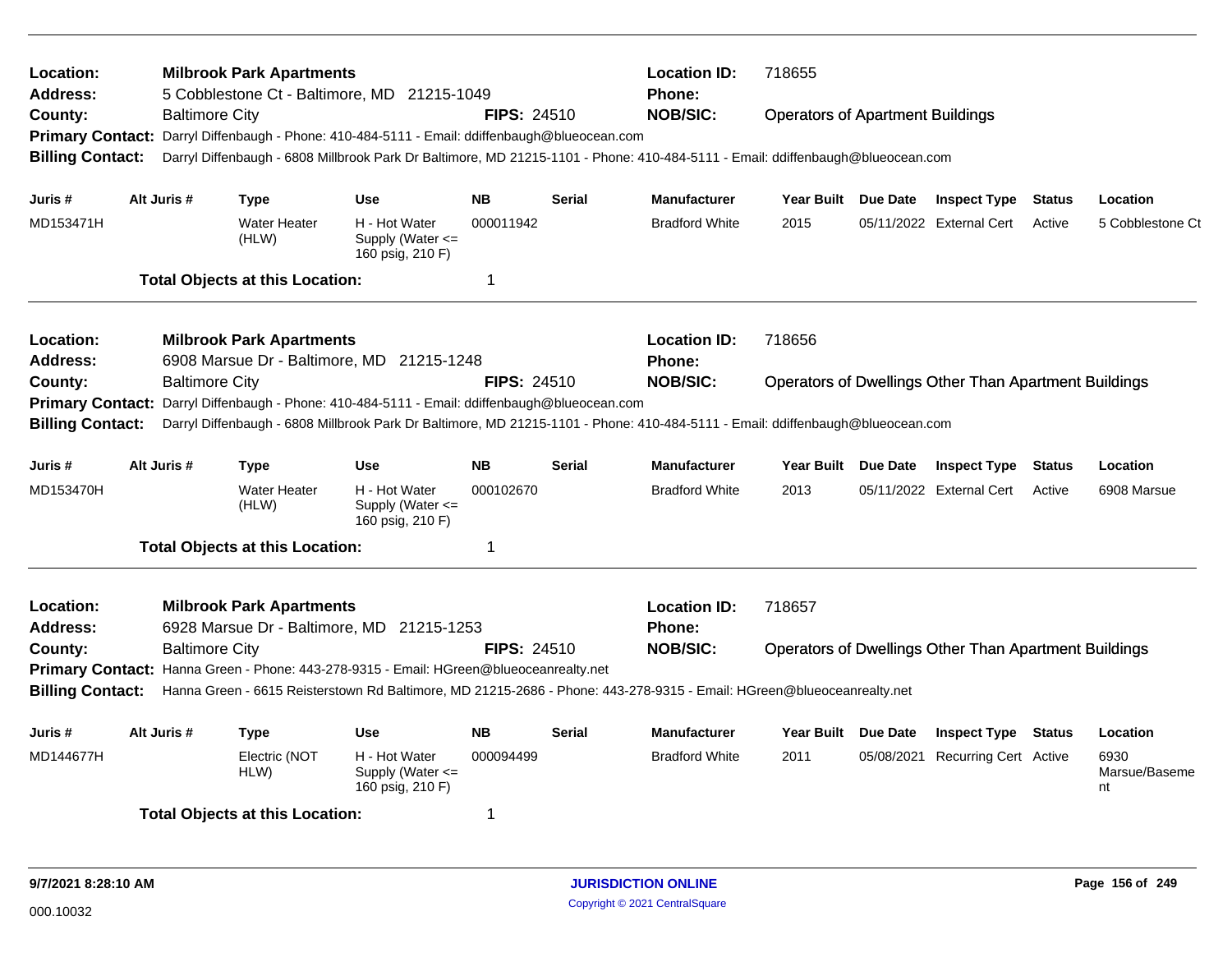| Location:<br>Address:        |                                                                                                                                                       |                       | <b>Milbrook Park Apartments</b>        | 6948 Marsue Dr - Baltimore, MD 21215-1257                                                              |                    |               | <b>Location ID:</b><br><b>Phone:</b>                                                                                                             | 718662<br>Operators of Dwellings Other Than Apartment Buildings |                 |                                  |  |                  |  |  |
|------------------------------|-------------------------------------------------------------------------------------------------------------------------------------------------------|-----------------------|----------------------------------------|--------------------------------------------------------------------------------------------------------|--------------------|---------------|--------------------------------------------------------------------------------------------------------------------------------------------------|-----------------------------------------------------------------|-----------------|----------------------------------|--|------------------|--|--|
| County:                      |                                                                                                                                                       | <b>Baltimore City</b> |                                        |                                                                                                        | <b>FIPS: 24510</b> |               | <b>NOB/SIC:</b>                                                                                                                                  |                                                                 |                 |                                  |  |                  |  |  |
|                              |                                                                                                                                                       |                       |                                        | Primary Contact: Hanna Green - Phone: 443-278-9315 - Email: HGreen@blueoceanrealty.net                 |                    |               |                                                                                                                                                  |                                                                 |                 |                                  |  |                  |  |  |
| <b>Billing Contact:</b>      |                                                                                                                                                       |                       |                                        |                                                                                                        |                    |               | Hanna Green - 6615 Reisterstown Rd Baltimore, MD 21215-2686 - Phone: 443-278-9315 - Email: HGreen@blueoceanrealty.net                            |                                                                 |                 |                                  |  |                  |  |  |
| Juris #                      |                                                                                                                                                       | Alt Juris #           | <b>Type</b>                            | <b>Use</b>                                                                                             | <b>NB</b>          | <b>Serial</b> | <b>Manufacturer</b>                                                                                                                              | Year Built Due Date                                             |                 | <b>Inspect Type Status</b>       |  | Location         |  |  |
| MD152249H                    |                                                                                                                                                       |                       | <b>Water Heater</b><br>(HLW)           | H - Hot Water<br>Supply (Water <=<br>160 psig, 210 F)                                                  | 000102671          |               | <b>Bradford White</b>                                                                                                                            | 2011                                                            |                 | 11/16/2022 Recurring Cert Active |  | 6948 Marsue Dr   |  |  |
|                              |                                                                                                                                                       |                       | <b>Total Objects at this Location:</b> |                                                                                                        | 1                  |               |                                                                                                                                                  |                                                                 |                 |                                  |  |                  |  |  |
| Location:                    |                                                                                                                                                       |                       | <b>Milbrook Park Apartments</b>        |                                                                                                        |                    |               | <b>Location ID:</b>                                                                                                                              | 718667                                                          |                 |                                  |  |                  |  |  |
| Address:                     |                                                                                                                                                       |                       |                                        | 6968 Marsue Dr - Baltimore, MD 21215-1261                                                              |                    |               | <b>Phone:</b>                                                                                                                                    |                                                                 |                 |                                  |  |                  |  |  |
| County:                      | <b>Baltimore City</b><br><b>FIPS: 24510</b><br>Primary Contact: Hannah Green - Phone: 443-278-9315 - Cell: 443-925-6576 - Email: hgreen@blueocean.com |                       |                                        |                                                                                                        |                    |               | <b>NOB/SIC:</b>                                                                                                                                  | <b>Operators of Apartment Buildings</b>                         |                 |                                  |  |                  |  |  |
| <b>Billing Contact:</b>      |                                                                                                                                                       |                       |                                        |                                                                                                        |                    |               | Hannah Green - 100 Painters Mill Rd Ste 310 Owings Mills, MD 21117-7302 - Phone: 443-278-9315 - Cell: 443-925-6576 - Email: hgreen@blueocean.com |                                                                 |                 |                                  |  |                  |  |  |
| Juris #                      |                                                                                                                                                       | Alt Juris #           | <b>Type</b>                            | <b>Use</b>                                                                                             | <b>NB</b>          | <b>Serial</b> | <b>Manufacturer</b>                                                                                                                              | Year Built Due Date                                             |                 | <b>Inspect Type Status</b>       |  | Location         |  |  |
| MD168113H                    |                                                                                                                                                       |                       | <b>Water Heater</b><br>(HLW)           | H - Hot Water<br>Supply (Water <=<br>160 psig, 210 F)                                                  | 000230636          |               | A O Smith                                                                                                                                        | 2017                                                            |                 | 10/08/2022 Recurring Cert Active |  | 6968 Marsue Dr.  |  |  |
|                              |                                                                                                                                                       |                       | <b>Total Objects at this Location:</b> |                                                                                                        | 1                  |               |                                                                                                                                                  |                                                                 |                 |                                  |  |                  |  |  |
| Location:<br><b>Address:</b> |                                                                                                                                                       |                       | <b>Milbrook Park Apartments</b>        | 9 Cobblestone Ct - Baltimore, MD 21215-1051                                                            |                    |               | <b>Location ID:</b><br>Phone:                                                                                                                    | 718674                                                          |                 |                                  |  |                  |  |  |
| County:                      |                                                                                                                                                       | <b>Baltimore City</b> |                                        |                                                                                                        | <b>FIPS: 24510</b> |               | <b>NOB/SIC:</b>                                                                                                                                  | <b>Operators of Apartment Buildings</b>                         |                 |                                  |  |                  |  |  |
|                              |                                                                                                                                                       |                       |                                        | Primary Contact: Hannah Green - Phone: 443-278-9315 - Cell: 443-925-6576 - Email: hgreen@blueocean.com |                    |               |                                                                                                                                                  |                                                                 |                 |                                  |  |                  |  |  |
| <b>Billing Contact:</b>      |                                                                                                                                                       |                       |                                        |                                                                                                        |                    |               | Hannah Green - 100 Painters Mill Rd Ste 310 Owings Mills, MD 21117-7302 - Phone: 443-278-9315 - Cell: 443-925-6576 - Email: hgreen@blueocean.com |                                                                 |                 |                                  |  |                  |  |  |
| Juris #                      |                                                                                                                                                       | Alt Juris #           | Type                                   | <b>Use</b>                                                                                             | <b>NB</b>          | <b>Serial</b> | <b>Manufacturer</b>                                                                                                                              | <b>Year Built</b>                                               | <b>Due Date</b> | <b>Inspect Type Status</b>       |  | Location         |  |  |
| MD168114H                    |                                                                                                                                                       |                       | <b>Water Heater</b><br>(HLW)           | H - Hot Water<br>Supply (Water <=<br>160 psig, 210 F)                                                  | 000102268          |               | <b>Bradford White</b>                                                                                                                            | 2016                                                            |                 | 10/08/2022 Recurring Cert Active |  | 9 Cobblestone Ct |  |  |
|                              |                                                                                                                                                       |                       | <b>Total Objects at this Location:</b> |                                                                                                        | 1                  |               |                                                                                                                                                  |                                                                 |                 |                                  |  |                  |  |  |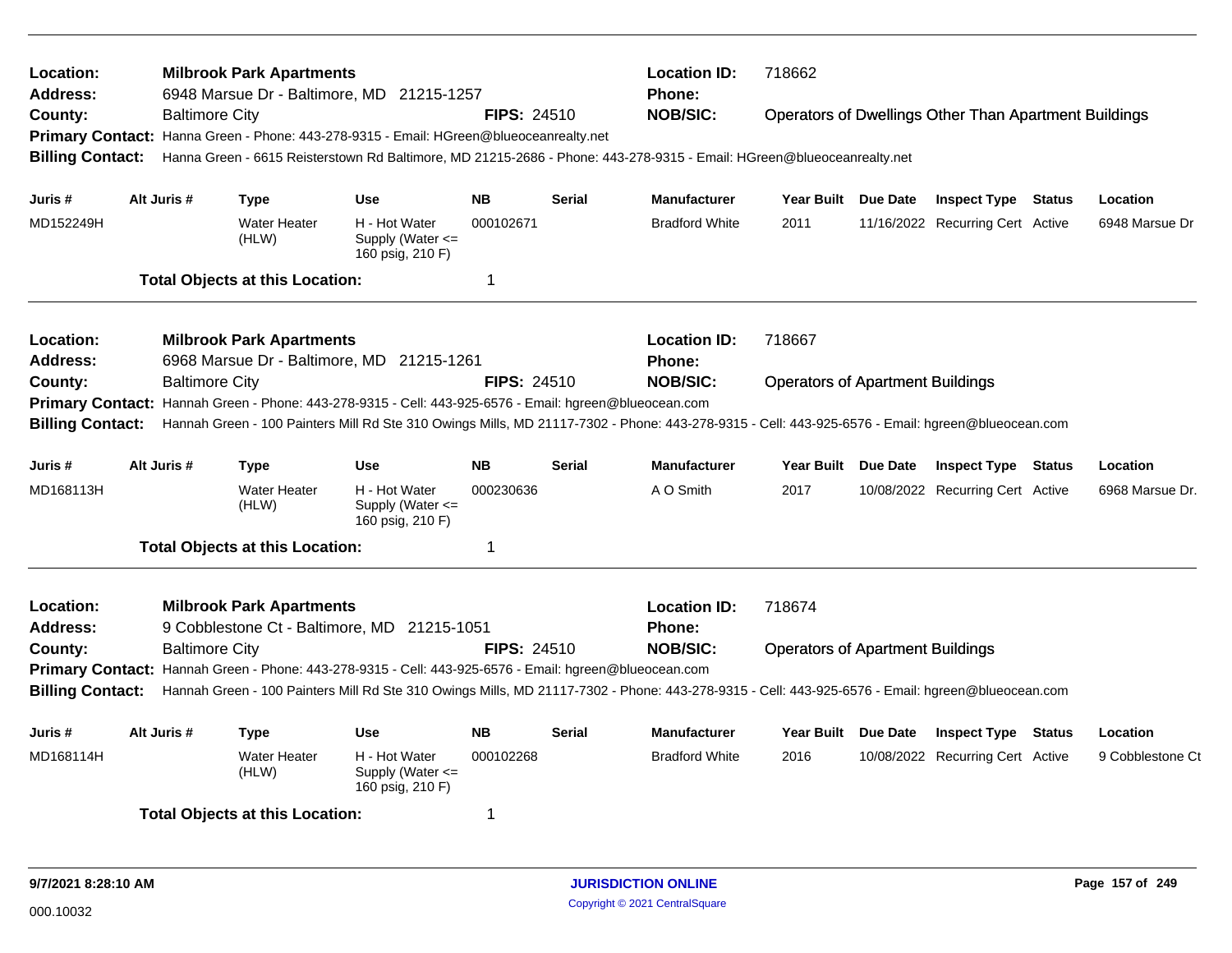| Location:               | <b>Miller Court</b>                                                                      |                    | <b>Location ID:</b> | 3185139                        |
|-------------------------|------------------------------------------------------------------------------------------|--------------------|---------------------|--------------------------------|
| Address:                | 2601 N Howard St - Baltimore, MD 21218-4666                                              |                    | <b>Phone:</b>       |                                |
| County:                 | <b>Baltimore City</b>                                                                    | <b>FIPS: 24510</b> | <b>NOB/SIC:</b>     | Nonclassifiable Establishments |
|                         | <b>Primary Contact:</b> Andrew McCrumb - Phone: 410-207-4833 - Email: andrew@seawall.com |                    |                     |                                |
| <b>Billing Contact:</b> | Bill Moyer - 2601 N Howard St Baltimore, MD 21218-4666 - Phone: 443-682-9945             |                    |                     |                                |

| Juris #                                | Alt Juris # | Type      | <b>Use</b>                                              | <b>NB</b> | <b>Serial</b> | <b>Manufacturer</b> | <b>Year Built</b> | <b>Due Date</b> | <b>Inspect Type</b>      | <b>Status</b> | Location    |
|----------------------------------------|-------------|-----------|---------------------------------------------------------|-----------|---------------|---------------------|-------------------|-----------------|--------------------------|---------------|-------------|
| MD143165H                              |             | Cast Iron | H - Hot Water<br>Heat (Water $\leq$<br>160 psig, 250 F) | <b>CI</b> |               | Viessman            | 2009              |                 | 04/29/2022 External Cert | Active        | 3rd FI Mech |
| MD143166H                              |             | Cast Iron | H - Hot Water<br>Heat (Water $\leq$<br>160 psig, 250 F) | <b>CI</b> |               | Viessman            | 2009              |                 | 04/29/2022 External Cert | Active        | 3rd FI Mech |
| MD143167H                              |             | Cast Iron | H - Hot Water<br>Heat (Water $\leq$<br>160 psig, 250 F) | <b>CI</b> |               | Viessman            | 2009              |                 | 04/29/2022 External Cert | Active        | 3rd FI Mech |
| MD143168H                              |             | Cast Iron | H - Hot Water<br>Heat (Water $\leq$<br>160 psig, 250 F) | <b>CI</b> |               | Viessman            | 2009              |                 | 04/29/2022 External Cert | Active        | 3rd FI Mech |
| <b>Total Objects at this Location:</b> |             |           |                                                         |           |               |                     |                   |                 |                          |               |             |

| Location:        | <b>Miller Metal Service</b>                                         |                    | <b>Location ID:</b> | 718705                                   |
|------------------|---------------------------------------------------------------------|--------------------|---------------------|------------------------------------------|
| Address:         | 711 E 25th St FI 1 - Baltimore, MD 21218-5437                       |                    | Phone:              |                                          |
| County:          | <b>Baltimore City</b>                                               | <b>FIPS: 24510</b> | NOB/SIC:            | Automotive repair, services, and parking |
|                  | <b>Primary Contact: Miller Metal Service - Phone: 4433-802-1156</b> |                    |                     |                                          |
| Dillian Cantanti | 04 Olaila La Daiata atacce MD 04400 F000 Disasar 440.000 44FC       |                    |                     |                                          |

| Juris #   | Alt Juris # | Type                                                           | <b>Use</b>                                              | <b>NB</b> | <b>Serial</b> | <b>Manufacturer</b> | <b>Year Built</b> | <b>Due Date</b> | <b>Inspect Type</b>              | Status | Location  |
|-----------|-------------|----------------------------------------------------------------|---------------------------------------------------------|-----------|---------------|---------------------|-------------------|-----------------|----------------------------------|--------|-----------|
| MD110568H | Boiler #1   | Cast Iron                                                      | H - Hot Water<br>Heat (Water $\leq$<br>160 psig, 250 F) | <b>CI</b> | $\mathbf 0$   | Weil-McLain         | 1997              |                 | 10/16/2020 Recurring Cert Active |        | Boiler Rm |
| MD112922H | Boiler #2   | Cast Iron                                                      | H - Hot Water<br>Heat (Water $\leq$<br>160 psig, 250 F) | <b>CI</b> | 64360821      | <b>Burnham</b>      | 2001              |                 | 10/16/2020 Recurring Cert Active |        | Boiler Rm |
| MD160227V |             | <b>Vertical Unfired</b><br><b>Pressure Vessel</b><br>w/comment | V - Storage (NOT<br>Cryogenic)                          | 000040627 |               | <b>Steel</b>        | 1992              |                 | 10/16/2020 Recurring Cert Active |        | Shop      |
| MD160228V |             | <b>Vertical Unfired</b><br><b>Pressure Vessel</b><br>w/comment | V - Storage (NOT<br>Cryogenic)                          | 001976329 |               | <b>Twin Lakes</b>   | 2016              |                 | 10/16/2020 Recurring Cert Active |        | Shop      |
|           |             | Total Objects at this Location:                                |                                                         | 4         |               |                     |                   |                 |                                  |        |           |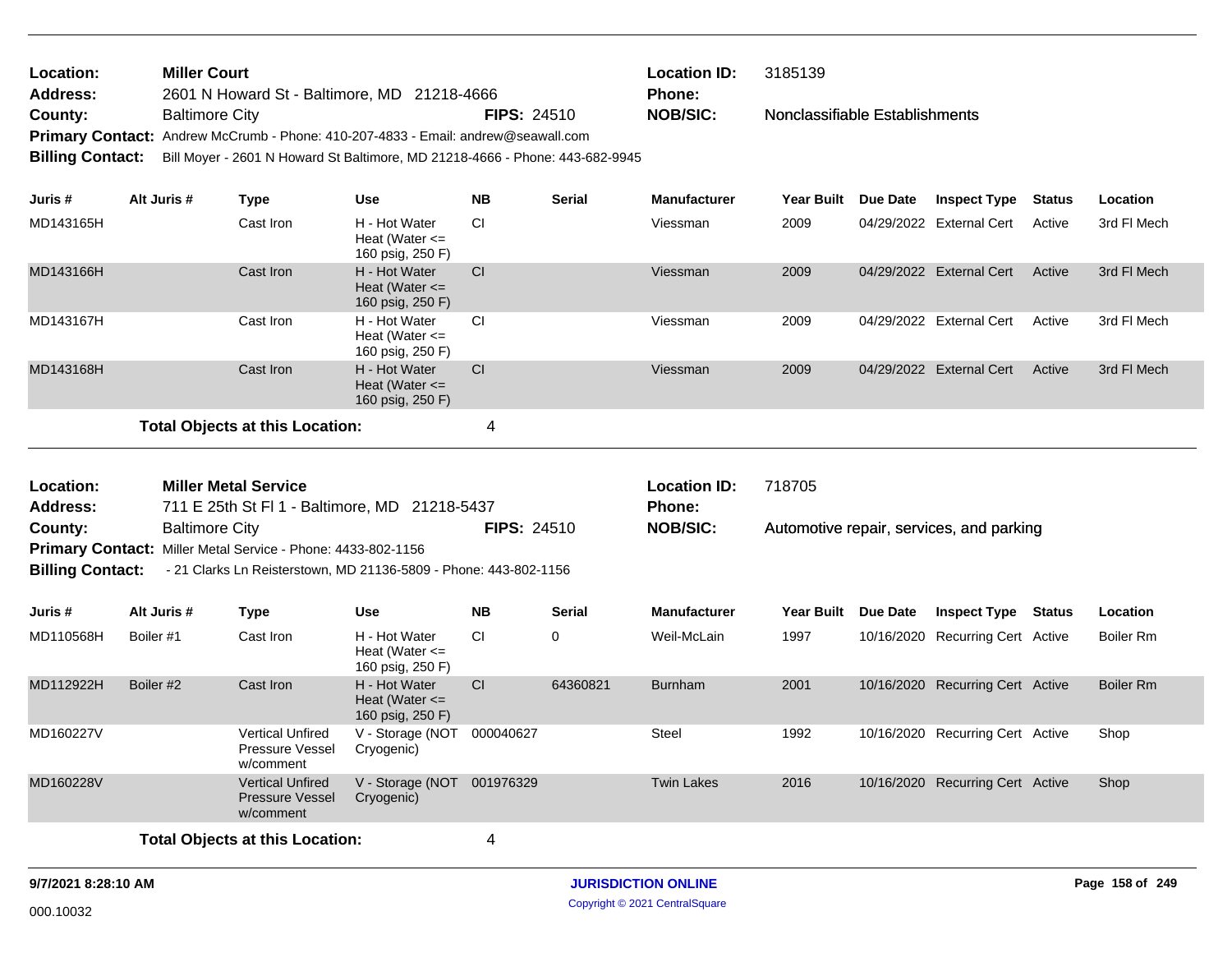| Location: | Mondawmin Mall                                                                                                                                                          |                    | <b>Location ID:</b> | 718811                   |
|-----------|-------------------------------------------------------------------------------------------------------------------------------------------------------------------------|--------------------|---------------------|--------------------------|
| Address:  | 2401 Liberty Heights Ave Ste 1200 - Baltimore, MD 21215-8086                                                                                                            |                    | <b>Phone:</b>       | 410-523-1535             |
| County:   | <b>Baltimore City</b>                                                                                                                                                   | <b>FIPS: 24510</b> | <b>NOB/SIC:</b>     | <b>Department Stores</b> |
|           | Primary Contact: David Strawther - Phone: 410-523-1535 - Email: david.strawther@brookfieldpropertiesretail.com                                                          |                    |                     |                          |
|           | Billing Contact: Curtis Dingle - 2401 Liberty Heights Ave Ste 1200 Baltimore, MD 21215-8086 - Phone: 410-523-1535 - Email: curtis.dingle@brookfieldpropertiesretail.com |                    |                     |                          |

| Juris #                         | Alt Juris #  | <b>Type</b>                                                      | <b>Use</b>                                                | <b>NB</b> | <b>Serial</b> | <b>Manufacturer</b>                | <b>Year Built</b> | <b>Due Date</b> | <b>Inspect Type</b>              | <b>Status</b> | Location                                                 |
|---------------------------------|--------------|------------------------------------------------------------------|-----------------------------------------------------------|-----------|---------------|------------------------------------|-------------------|-----------------|----------------------------------|---------------|----------------------------------------------------------|
| MD095715H                       |              | <b>Vertical Tubeless</b>                                         | H - Hot Water<br>Supply (Water <=<br>160 psig, 250 F)     | 000057240 | 2386          | <b>State Industries</b>            | 1997              | 10/27/2021      | <b>Recurring Cert Active</b>     |               | Metro Plaza                                              |
| MD104704H                       |              | Cast Iron                                                        | H - Hot Water<br>Heat (Water $\leq$<br>160 psig, 250 F)   | <b>CI</b> |               | Weil-McLain                        | 1999              | 10/27/2021      | <b>Recurring Cert Active</b>     |               | Metro Plaza                                              |
| MD104705H                       |              | Cast Iron                                                        | H - Hot Water<br>Heat (Water $\leq$<br>160 psig, 250 F)   | <b>CI</b> |               | Weil-McLain                        | 1999              |                 | 10/27/2021 Recurring Cert Active |               | Metro Plaza                                              |
| MD116104H                       |              | <b>Vertical Fire Tube</b>                                        | H - Hot Water<br>Supply (Water $\leq$<br>160 psig, 250 F) | 000073285 |               | <b>State Industries</b>            | 2001              | 10/27/2021      | <b>Recurring Cert Active</b>     |               | <b>Metro Plaza</b>                                       |
| MD118398H                       |              | <b>Horizontal Fire</b><br>Tube                                   | H - Hot Water<br>Heat (Water $\leq$<br>160 psig, 250 F)   | 000011164 |               | Hurst                              | 2003              |                 | 10/27/2021 Recurring Cert Active |               | <b>Boiler Room</b>                                       |
| MD118399H                       |              | <b>Horizontal Fire</b><br>Tube                                   | H - Hot Water<br>Heat (Water $\leq$<br>160 psig, 250 F)   | 000011165 |               | <b>Hurst</b>                       | 2003              | 10/27/2021      | <b>Recurring Cert Active</b>     |               | Boiler room                                              |
| MD147274H                       | 410-523-1535 | <b>Water Heater</b><br>(HLW)                                     | H - Hot Water<br>Heat (Water $\leq$<br>160 psig, 250 F)   | 000099747 |               | <b>Bradford White</b>              | 2012              |                 | 10/27/2021 Recurring Cert Active |               | <b>Blrm</b>                                              |
| MD152326H                       |              | <b>Water Heater</b><br>(HLW)                                     | H - Hot Water<br>Supply (Water $\leq$<br>160 psig, 210 F) | 000106971 |               | <b>Bradford White</b>              | 2014              | 10/27/2021      | <b>Recurring Cert Active</b>     |               | <b>BLRM</b>                                              |
| MD160421V                       |              | <b>Horizontal Unfired</b><br><b>Pressure Vessel</b><br>w/comment | V - Storage (NOT<br>Cryogenic)                            | 001960588 |               | <b>CAMPBELL</b>                    | 2016              |                 | 10/13/2022 Recurring Cert Active |               | <b>Central Plant</b>                                     |
| MD168118V                       |              | <b>Vertical Unfired</b><br><b>Pressure Vessel</b><br>w/comment   | V - Storage (NOT<br>Cryogenic)                            | 001886827 |               | <b>CAMPBELL</b><br><b>HAUSFELD</b> | 2014              |                 | 11/11/2022 Recurring Cert Active |               | <b>CENTRAL</b><br><b>PLANT METRO</b><br><b>PENTHOUSE</b> |
| Total Objects at this Location: |              |                                                                  |                                                           | 10        |               |                                    |                   |                 |                                  |               |                                                          |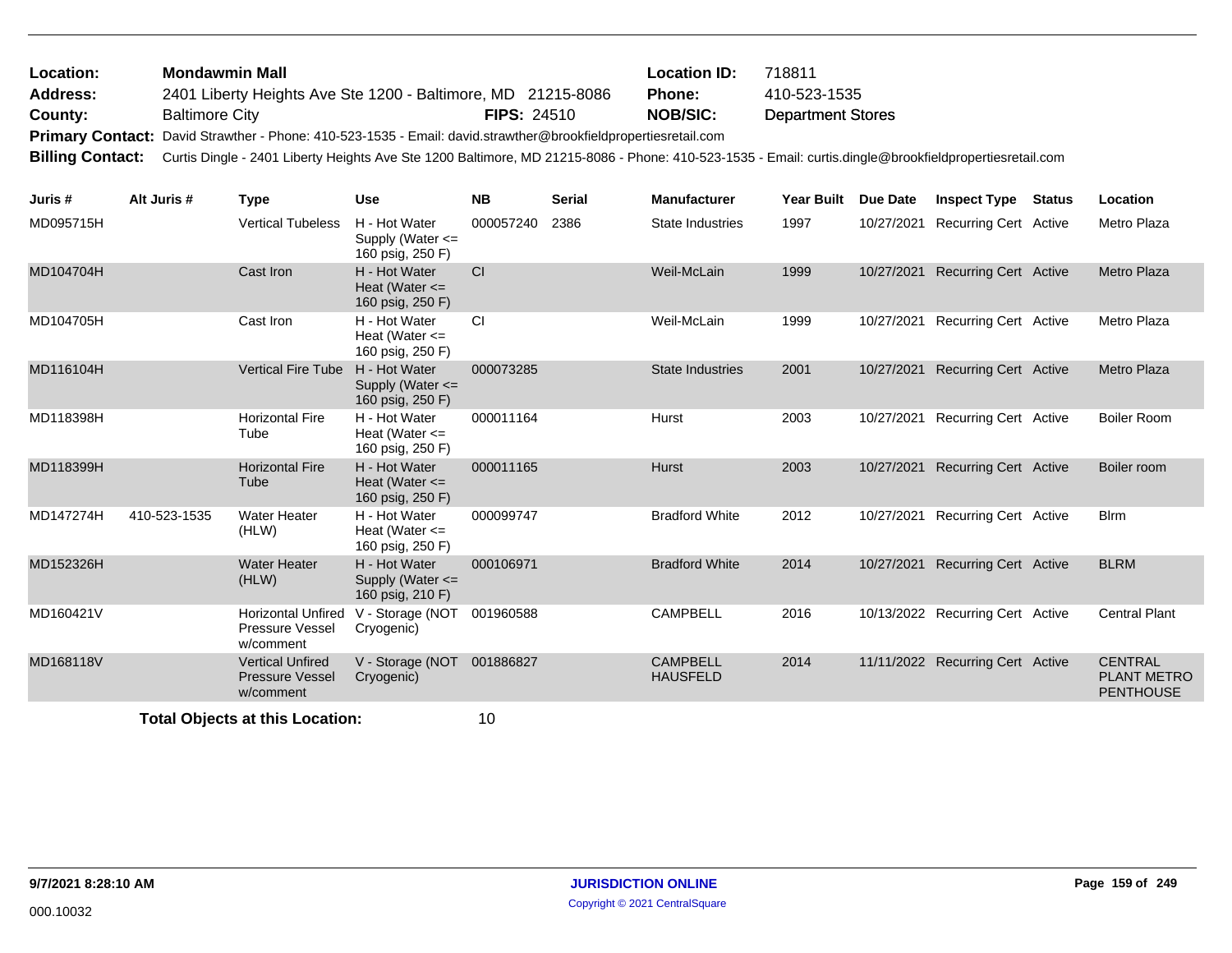| Location:<br><b>Address:</b>                                                                               |                                                                                                                     |                       | <b>Monro Muffler - 414</b><br>4110 W Northern Pkwy - Baltimore, MD 21215-4325                             |                                                   |                    |                     | <b>Location ID:</b><br><b>Phone:</b>                                                                                                  | 725467                                  |                                          |                    |
|------------------------------------------------------------------------------------------------------------|---------------------------------------------------------------------------------------------------------------------|-----------------------|-----------------------------------------------------------------------------------------------------------|---------------------------------------------------|--------------------|---------------------|---------------------------------------------------------------------------------------------------------------------------------------|-----------------------------------------|------------------------------------------|--------------------|
| County:                                                                                                    |                                                                                                                     | <b>Baltimore City</b> |                                                                                                           |                                                   | <b>FIPS: 24510</b> |                     | <b>NOB/SIC:</b>                                                                                                                       |                                         | Automotive repair, services, and parking |                    |
|                                                                                                            |                                                                                                                     |                       | Primary Contact: Greg Peterson - Phone: 585-784-3283 - Cell: 585746-3660 - Email: greg.peterson@monro.com |                                                   |                    |                     |                                                                                                                                       |                                         |                                          |                    |
| <b>Billing Contact:</b>                                                                                    |                                                                                                                     |                       |                                                                                                           |                                                   |                    |                     | Greg Peterson - 200 Holleder Pkwy Rochester, NY 14615-3808 - Phone: 585-784-3283 - Cell: 585746-3660 - Email: greg.peterson@monro.com |                                         |                                          |                    |
| Juris #                                                                                                    |                                                                                                                     | Alt Juris #           | <b>Type</b>                                                                                               | <b>Use</b>                                        | <b>NB</b>          | Serial              | <b>Manufacturer</b>                                                                                                                   | Year Built Due Date                     | <b>Inspect Type Status</b>               | Location           |
| MD122091V                                                                                                  |                                                                                                                     |                       | Pressure Vessel<br>w/comment                                                                              | Horizontal Unfired V - Storage (NOT<br>Cryogenic) | 000199116          |                     | Manchester                                                                                                                            | 2003                                    | 04/07/2021 Recurring Cert Active         | Shop               |
|                                                                                                            |                                                                                                                     |                       | <b>Total Objects at this Location:</b>                                                                    |                                                   | 1                  |                     |                                                                                                                                       |                                         |                                          |                    |
| Location:                                                                                                  |                                                                                                                     |                       | <b>Monro Muffler - 417</b>                                                                                |                                                   |                    |                     | <b>Location ID:</b>                                                                                                                   | 725472                                  |                                          |                    |
| <b>Address:</b>                                                                                            |                                                                                                                     |                       | 7870 Eastern Ave - Highlandtown, MD 21224-2115                                                            |                                                   |                    |                     | Phone:                                                                                                                                |                                         |                                          |                    |
| County:                                                                                                    | <b>Baltimore City</b>                                                                                               |                       |                                                                                                           |                                                   |                    | <b>FIPS: 24510</b>  | <b>NOB/SIC:</b>                                                                                                                       |                                         | Automotive repair, services, and parking |                    |
|                                                                                                            | Greg Peterson - Phone: 585-784-3283 - Cell: 585746-3660 - Email: greg.peterson@monro.com<br><b>Primary Contact:</b> |                       |                                                                                                           |                                                   |                    |                     |                                                                                                                                       |                                         |                                          |                    |
| <b>Billing Contact:</b>                                                                                    |                                                                                                                     |                       |                                                                                                           |                                                   |                    |                     | Greg Peterson - 200 Holleder Pkwy Rochester, NY 14615-3808 - Phone: 585-784-3283 - Cell: 585746-3660 - Email: greg.peterson@monro.com |                                         |                                          |                    |
| Juris #                                                                                                    | Alt Juris #<br><b>NB</b><br><b>Type</b><br>Use                                                                      |                       |                                                                                                           |                                                   | <b>Serial</b>      | <b>Manufacturer</b> | Year Built Due Date                                                                                                                   | <b>Inspect Type Status</b>              | Location                                 |                    |
| MD115589V                                                                                                  |                                                                                                                     |                       | <b>Vertical Unfired</b><br>Pressure Vessel<br>w/comment                                                   | V - Storage (NOT<br>Cryogenic)                    | 000132302          |                     | Manchester                                                                                                                            | 2002                                    | 11/01/2022 Recurring Cert Active         | Rear of Shop       |
| MD115590V                                                                                                  | CAT <sub>2</sub>                                                                                                    |                       | <b>Vertical Unfired</b><br><b>Pressure Vessel</b><br>w/comment                                            | V - Storage (NOT 000132301<br>Cryogenic)          |                    |                     | Manchester                                                                                                                            | 2002                                    | 11/01/2022 Recurring Cert Active         | Rear of Shop       |
| MD150074V                                                                                                  |                                                                                                                     |                       | <b>Vertical Unfired</b><br><b>Pressure Vessel</b><br>w/comment                                            | V - Storage (NOT 000833072<br>Cryogenic)          |                    |                     | <b>Brunner</b>                                                                                                                        | 1999                                    | 11/01/2022 Recurring Cert Active         | Back of Shop       |
|                                                                                                            |                                                                                                                     |                       | <b>Total Objects at this Location:</b>                                                                    |                                                   | 3                  |                     |                                                                                                                                       |                                         |                                          |                    |
|                                                                                                            |                                                                                                                     |                       |                                                                                                           |                                                   |                    |                     | <b>Location ID:</b>                                                                                                                   | 718963                                  |                                          |                    |
| Location:<br><b>Monument East Apts.</b><br><b>Address:</b><br>633 N Aisquith St - Baltimore, MD 21202-5375 |                                                                                                                     |                       |                                                                                                           |                                                   |                    |                     | <b>Phone:</b>                                                                                                                         |                                         |                                          |                    |
| County:                                                                                                    |                                                                                                                     | <b>Baltimore City</b> |                                                                                                           |                                                   | <b>FIPS: 24510</b> |                     | <b>NOB/SIC:</b>                                                                                                                       | <b>Operators of Apartment Buildings</b> |                                          |                    |
|                                                                                                            |                                                                                                                     |                       | Primary Contact: Tony Ross - Phone: 301-953-2366 - Email: tguerreiro@equitymgmt.com                       |                                                   |                    |                     |                                                                                                                                       |                                         |                                          |                    |
|                                                                                                            |                                                                                                                     |                       | Billing Contact: Eugenia Palmer - 4716 Bradley Blvd Chevy Chase, MD 20815-6329 - Phone: 301-656-3737      |                                                   |                    |                     |                                                                                                                                       |                                         |                                          |                    |
| Juris #                                                                                                    |                                                                                                                     | Alt Juris #           | <b>Type</b>                                                                                               | Use                                               | <b>NB</b>          | <b>Serial</b>       | <b>Manufacturer</b>                                                                                                                   | Year Built Due Date                     | <b>Inspect Type Status</b>               | Location           |
| MD165300H                                                                                                  | $\overline{1}$                                                                                                      |                       | Vertical Fire Tube H - Hot Water                                                                          |                                                   | 000333088          | 18333088            | Lochinvar                                                                                                                             | 2018                                    | 01/17/2022 Recurring Cert Active         | <b>Boiler Room</b> |
| 9/7/2021 8:28:10 AM                                                                                        |                                                                                                                     |                       |                                                                                                           |                                                   |                    |                     | <b>JURISDICTION ONLINE</b>                                                                                                            |                                         |                                          | Page 160 of 249    |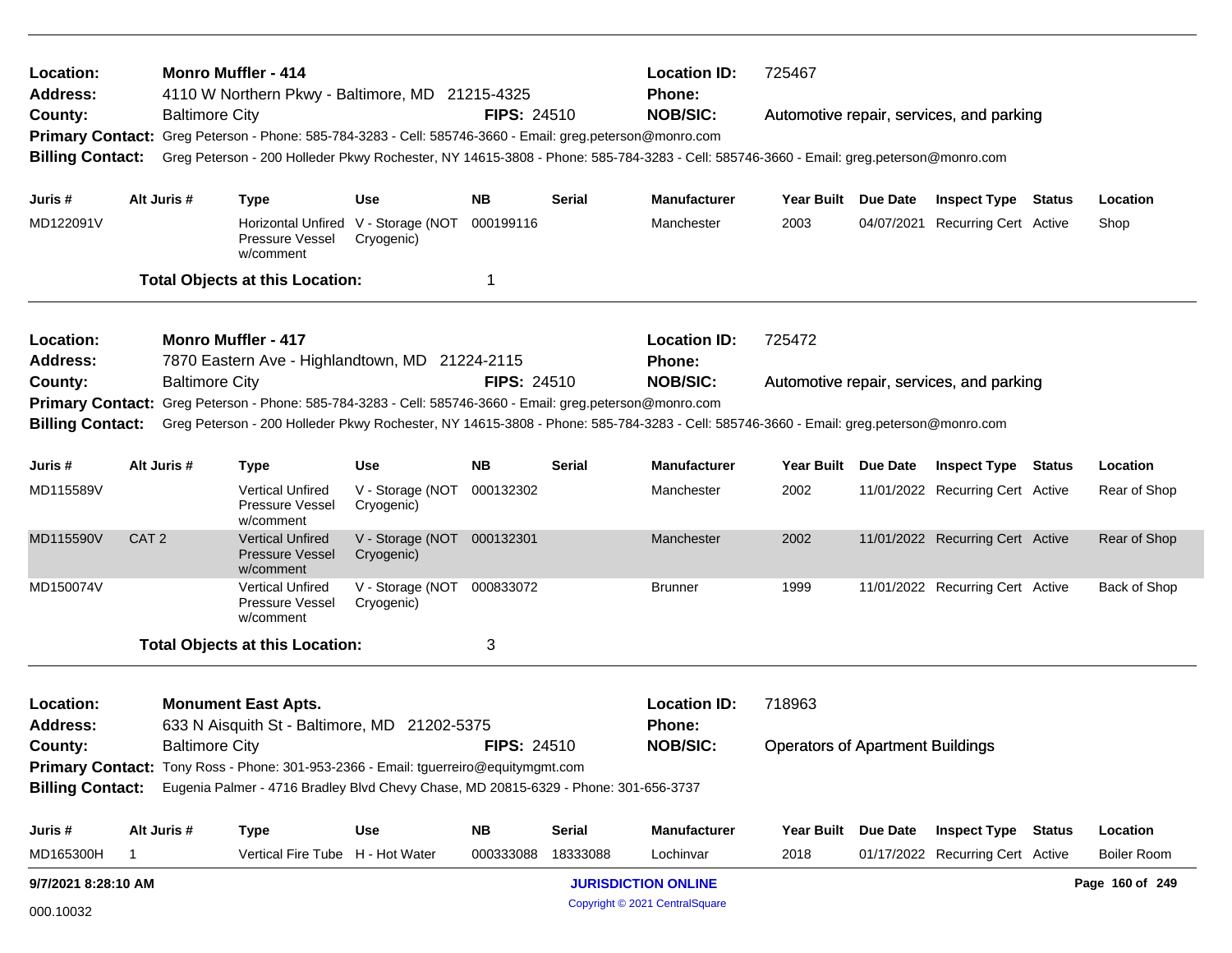| Juris #   | Alt Juris # | Type                         | <b>Use</b>                                                | <b>NB</b>          | <b>Serial</b> | <b>Manufacturer</b> | <b>Year Built</b> | <b>Due Date</b> | <b>Inspect Type</b>              | <b>Status</b> | Location           |
|-----------|-------------|------------------------------|-----------------------------------------------------------|--------------------|---------------|---------------------|-------------------|-----------------|----------------------------------|---------------|--------------------|
|           |             |                              | Heat (Water $\leq$<br>160 psig, 250 F)                    |                    |               |                     |                   |                 |                                  |               |                    |
| MD166200H | $1 - 1$     | <b>Water Heater</b><br>(HLW) | H - Hot Water<br>Supply (Water $\leq$<br>160 psig, 210 F) | 000004531 IGT-7531 |               | Intellihot          | 2018              |                 | 01/17/2022 Recurring Cert Active |               | <b>Boiler Room</b> |
| MD166201H | $1 - 2$     | <b>Water Heater</b><br>(HLW) | H - Hot Water<br>Supply (Water $\leq$<br>160 psig, 210 F) | 000004555          | IGT-7555      | Intellihot          | 2018              |                 | 01/17/2022 Recurring Cert Active |               | Boiler Room        |
| MD166202H | $1 - 3$     | <b>Water Heater</b><br>(HLW) | H - Hot Water<br>Supply (Water $\leq$<br>160 psig, 210 F) | 000004530          | IGT-7530      | Intellihot          | 2018              |                 | 01/17/2022 Recurring Cert Active |               | <b>Boiler Room</b> |
| MD166203H | $1 - 4$     | <b>Water Heater</b><br>(HLW) | H - Hot Water<br>Supply (Water $\leq$<br>160 psig, 210 F) | 000004534 IGT-7534 |               | Intellihot          | 2018              |                 | 01/17/2022 Recurring Cert Active |               | <b>Boiler Room</b> |
| MD166204H | $1 - 5$     | <b>Water Heater</b><br>(HLW) | H - Hot Water<br>Supply (Water $\leq$<br>160 psig, 210 F) | 000004558 IGT-7558 |               | Intellihot          | 2018              |                 | 01/17/2022 Recurring Cert Active |               | <b>Boiler Room</b> |
| MD166205H | $1 - 6$     | <b>Water Heater</b><br>(HLW) | H - Hot Water<br>Supply (Water $\leq$<br>160 psig, 210 F) | 000004523 IGT-7523 |               | Intellihot          | 2018              |                 | 01/17/2022 Recurring Cert Active |               | Boiler Room        |
| MD166206H | $2 - 1$     | <b>Water Heater</b><br>(HLW) | H - Hot Water<br>Supply (Water $\leq$<br>160 psig, 210 F) | 000005000 IGT-8000 |               | Intellihot          | 2018              |                 | 01/17/2022 Recurring Cert Active |               | <b>Boiler Room</b> |
| MD166207H | $2 - 2$     | <b>Water Heater</b><br>(HLW) | H - Hot Water<br>Supply (Water $\leq$<br>160 psig, 210 F) | 000005109 IGT-8109 |               | Intellihot          | 2018              |                 | 01/17/2022 Recurring Cert Active |               | <b>Boiler Room</b> |
| MD166208H | $2 - 3$     | <b>Water Heater</b><br>(HLW) | H - Hot Water<br>Supply (Water $\leq$<br>160 psig, 210 F) | 000005106 IGT-8106 |               | Intellihot          | 2018              |                 | 01/17/2022 Recurring Cert Active |               | <b>Boiler Room</b> |
| MD166209H | $2 - 4$     | <b>Water Heater</b><br>(HLW) | H - Hot Water<br>Supply (Water $\leq$<br>160 psig, 210 F) | 000005105 IGT-8105 |               | Intellihot          | 2018              |                 | 01/17/2022 Recurring Cert Active |               | <b>Boiler Room</b> |
| MD166210H | $2 - 5$     | <b>Water Heater</b><br>(HLW) | H - Hot Water<br>Supply (Water $\leq$<br>160 psig, 210 F) | 000004908 IGT-7908 |               | Intellihot          | 2018              |                 | 01/17/2022 Recurring Cert Active |               | <b>Boiler Room</b> |
| MD166211H | $2 - 6$     | <b>Water Heater</b><br>(HLW) | H - Hot Water<br>Supply (Water <=<br>160 psig, 210 F)     | 000004906          | IGT-7906      | Intellihot          | 2018              |                 | 01/17/2022 Recurring Cert Active |               | Boiler Room        |
| MD166212H | $3 - 1$     | <b>Water Heater</b><br>(HLW) | H - Hot Water<br>Supply (Water $\leq$<br>160 psig, 210 F) | 000004614 IGT-7614 |               | Intellihot          | 2018              |                 | 01/17/2022 Recurring Cert Active |               | <b>Boiler Room</b> |
| MD166213H | $3-2$       | <b>Water Heater</b><br>(HLW) | H - Hot Water<br>Supply (Water $\leq$<br>160 psig, 210 F) | 000004672 IGT-7672 |               | Intellihot          | 2018              |                 | 01/17/2022 Recurring Cert Active |               | <b>Boiler Room</b> |
| MD166214H | $3-3$       | <b>Water Heater</b><br>(HLW) | H - Hot Water<br>Supply (Water $\leq$<br>160 psig, 210 F) | 000004658 IGT-7658 |               | Intellihot          | 2018              |                 | 01/17/2022 Recurring Cert Active |               | <b>Boiler Room</b> |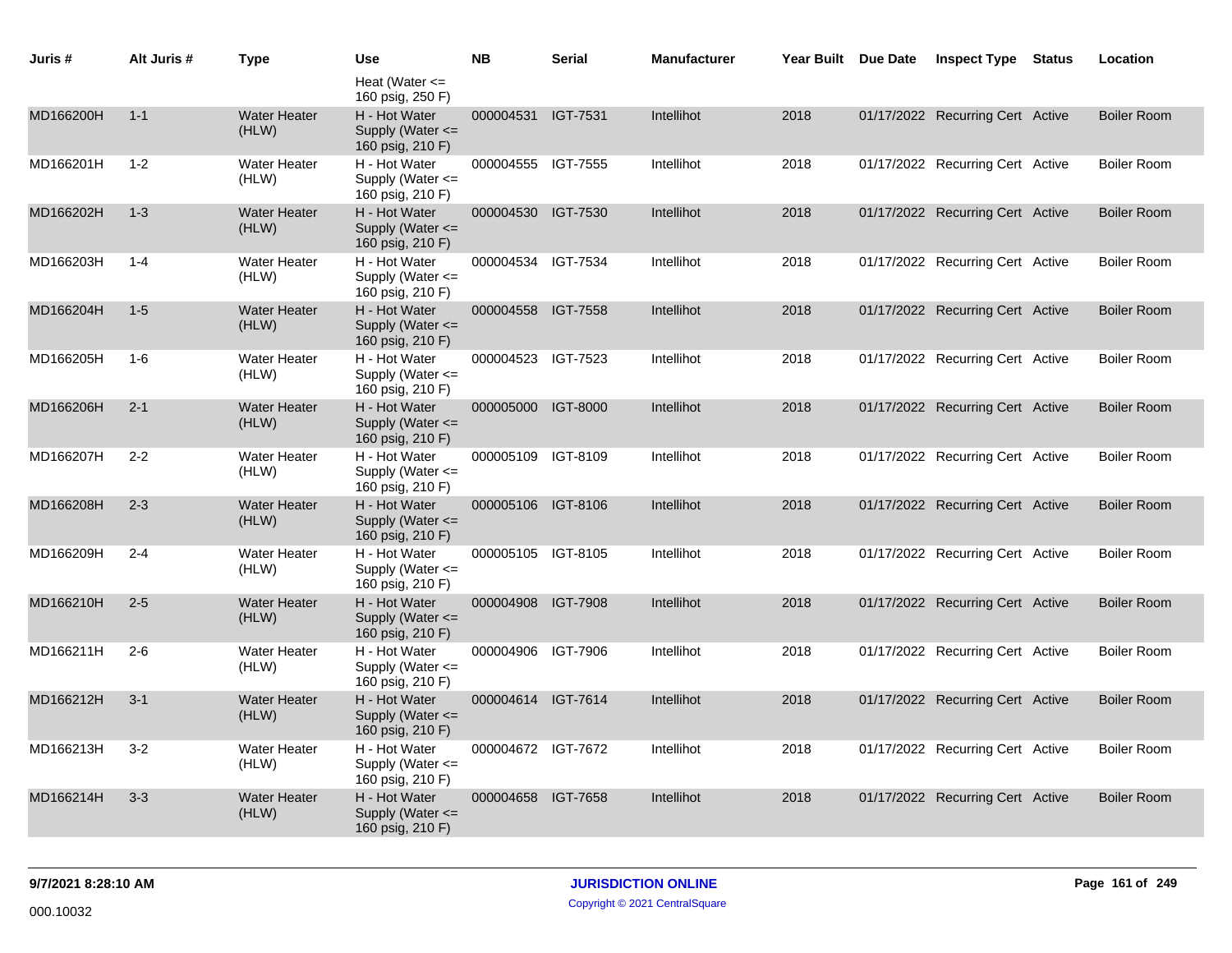| Juris #                      | Alt Juris #           | <b>Type</b>                                                                                  | Use                                                       | NB.                | Serial   | Manufacturer                                                                                                                    | Year Built                                       | Due Date            | <b>Inspect Type</b>              | Status | Location              |
|------------------------------|-----------------------|----------------------------------------------------------------------------------------------|-----------------------------------------------------------|--------------------|----------|---------------------------------------------------------------------------------------------------------------------------------|--------------------------------------------------|---------------------|----------------------------------|--------|-----------------------|
| MD166215H                    | $3 - 4$               | <b>Water Heater</b><br>(HLW)                                                                 | H - Hot Water<br>Supply (Water $\leq$<br>160 psig, 210 F) | 000004668          | IGT-7668 | Intellihot                                                                                                                      | 2018                                             |                     | 01/17/2022 Recurring Cert Active |        | <b>Boiler Room</b>    |
| MD166216H                    | $3 - 5$               | <b>Water Heater</b><br>(HLW)                                                                 | H - Hot Water<br>Supply (Water $\leq$<br>160 psig, 210 F) | 000004667 IGT-7667 |          | Intellihot                                                                                                                      | 2018                                             |                     | 01/17/2022 Recurring Cert Active |        | <b>Boiler Room</b>    |
| MD166217H                    | $3-6$                 | <b>Water Heater</b><br>(HLW)                                                                 | H - Hot Water<br>Supply (Water <=<br>160 psig, 210 F)     | 000004684          | IGT-7684 | Intellihot                                                                                                                      | 2018                                             |                     | 01/17/2022 Recurring Cert Active |        | <b>Boiler Room</b>    |
| MD166299H                    | $\overline{2}$        | <b>Vertical Fire Tube</b>                                                                    | H - Hot Water<br>Heat (Water $\leq$<br>160 psig, 250 F)   | 000333677 18333677 |          | Lochinvar                                                                                                                       | 2018                                             |                     | 01/17/2022 Recurring Cert Active |        | <b>Boiler Room</b>    |
|                              |                       | <b>Total Objects at this Location:</b>                                                       |                                                           | 20                 |          |                                                                                                                                 |                                                  |                     |                                  |        |                       |
|                              |                       |                                                                                              |                                                           |                    |          |                                                                                                                                 |                                                  |                     |                                  |        |                       |
| Location:<br><b>Address:</b> | <b>Mora Exxon</b>     | 7506 Eastern Ave - Highlandtown, MD 21224-1919                                               |                                                           |                    |          | <b>Location ID:</b><br><b>Phone:</b>                                                                                            | 705426                                           |                     |                                  |        |                       |
| County:                      | <b>Baltimore City</b> |                                                                                              | <b>FIPS: 24510</b>                                        | <b>NOB/SIC:</b>    |          |                                                                                                                                 | Automotive dealers and gasoline service stations |                     |                                  |        |                       |
|                              |                       | Primary Contact: Kathleen McCaney - Phone: 610-276-5988 - Email: kathleen.mccaney@sunoco.com |                                                           |                    |          |                                                                                                                                 |                                                  |                     |                                  |        |                       |
| <b>Billing Contact:</b>      |                       |                                                                                              |                                                           |                    |          | Kathleen McCaney - 1815 Gallagher Rd Plymouth Meeting, PA 19462-2840 - Phone: 610-276-5988 - Email: kathleen.mccaney@sunoco.com |                                                  |                     |                                  |        |                       |
| Juris #                      | Alt Juris #           | <b>Type</b>                                                                                  | <b>Use</b>                                                | NB.                | Serial   | Manufacturer                                                                                                                    | Year Built Due Date                              |                     | <b>Inspect Type Status</b>       |        | Location              |
| MD152314V                    |                       | <b>Vertical Unfired</b><br>Pressure Vessel<br>w/comment                                      | V - Storage (NOT<br>Cryogenic)                            | 000035588          |          | Morganton                                                                                                                       | 2009                                             |                     | 01/16/2023 Recurring Cert Active |        | Shop                  |
|                              |                       | <b>Total Objects at this Location:</b>                                                       |                                                           | 1                  |          |                                                                                                                                 |                                                  |                     |                                  |        |                       |
| Location:                    | <b>Motiva</b>         |                                                                                              |                                                           |                    |          | <b>Location ID:</b>                                                                                                             | 2684446                                          |                     |                                  |        |                       |
| <b>Address:</b>              |                       | 2400 Petrolia Ave - Curtis Bay, MD 21226-1525                                                |                                                           |                    |          | <b>Phone:</b>                                                                                                                   | 571-373-5618                                     |                     |                                  |        |                       |
| County:                      | <b>Baltimore City</b> |                                                                                              |                                                           | <b>FIPS: 24510</b> |          | <b>NOB/SIC:</b>                                                                                                                 | <b>Petroleum Refining</b>                        |                     |                                  |        |                       |
|                              |                       | Primary Contact: Kevin Brown - Phone: 571-373-5618 - Email: kevin.brown@motiva.com           |                                                           |                    |          |                                                                                                                                 |                                                  |                     |                                  |        |                       |
| <b>Billing Contact:</b>      |                       |                                                                                              |                                                           |                    |          | Kevin Brown - 2400 Petrolia Ave Curtis Bay, MD 21226-1525 - Phone: 571-373-5618 - Email: kevin.brown@motiva.com                 |                                                  |                     |                                  |        |                       |
| Juris #                      | Alt Juris #           | Type                                                                                         | <b>Use</b>                                                | NB.                | Serial   | Manufacturer                                                                                                                    |                                                  | Year Built Due Date | <b>Inspect Type Status</b>       |        | Location              |
| MD133608V                    |                       | Vertical Unfired<br>Pressure Vessel<br>w/comment                                             | V - Storage (NOT 000544416<br>Cryogenic)                  |                    |          | <b>Steel Fab</b>                                                                                                                | 2008                                             |                     | 11/03/2021 Recurring Cert Active |        | <b>Equipment Bldg</b> |
| MD133628V                    |                       | Pressure Vessel<br>w/comment                                                                 | Horizontal Unfired V - Storage (NOT<br>Cryogenic)         | 000023292          |          | <b>RILEY BEAIRD</b>                                                                                                             | 1974                                             |                     | 11/03/2021 Recurring Cert Active |        | Tank 88               |
| 9/7/2021 8:28:10 AM          |                       |                                                                                              |                                                           |                    |          | <b>JURISDICTION ONLINE</b>                                                                                                      |                                                  |                     |                                  |        | Page 162 of 249       |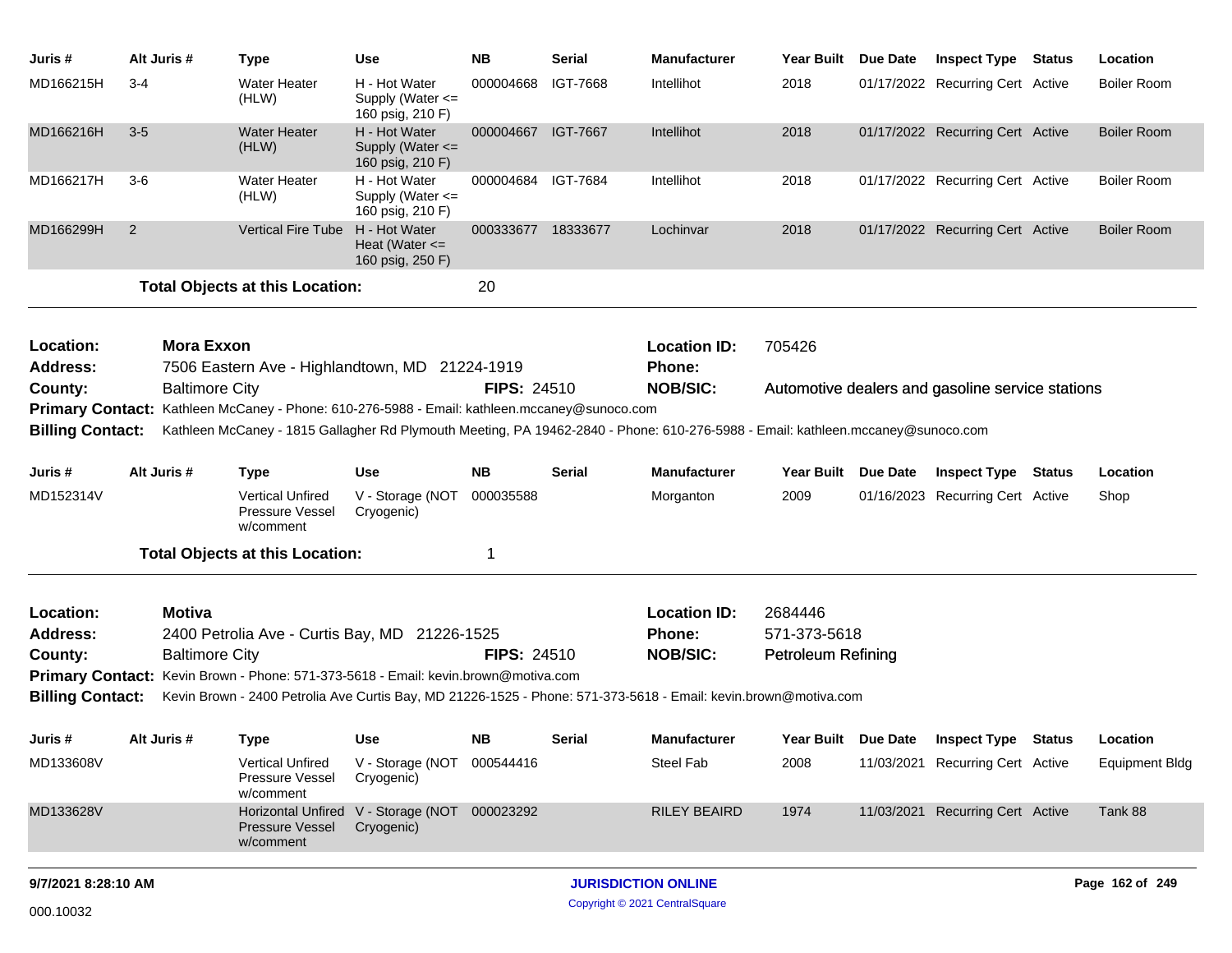|                                                                                                 |                       |                            | <b>Total Objects at this Location:</b>                                                                               |                                                                                                                                    | $\overline{2}$     |                                                         |                                                              |                   |                 |                                     |               |                              |
|-------------------------------------------------------------------------------------------------|-----------------------|----------------------------|----------------------------------------------------------------------------------------------------------------------|------------------------------------------------------------------------------------------------------------------------------------|--------------------|---------------------------------------------------------|--------------------------------------------------------------|-------------------|-----------------|-------------------------------------|---------------|------------------------------|
| Location:<br><b>Address:</b><br>County:<br><b>Billing Contact:</b>                              |                       | <b>Baltimore City</b>      | <b>Motiva Enterprises</b><br>Primary Contact: Kevin Brown - Phone: 410-354-0408                                      | 2400A Petrolia Ave - Curtis Bay, MD 21226-1525<br>Kevin Brown - 2400A Petrolia Ave Curtis Bay, MD 21226-1525 - Phone: 410-354-0408 | <b>FIPS: 24510</b> |                                                         | <b>Location ID:</b><br><b>Phone:</b><br><b>NOB/SIC:</b>      | 1083389           |                 | Products of Petroleum and Coal, NEC |               |                              |
| Juris #                                                                                         |                       | Alt Juris #                | <b>Type</b>                                                                                                          | <b>Use</b>                                                                                                                         | <b>NB</b>          | <b>Serial</b>                                           | <b>Manufacturer</b>                                          | <b>Year Built</b> | <b>Due Date</b> | <b>Inspect Type</b>                 | <b>Status</b> | Location                     |
| MD079157H                                                                                       |                       |                            | Cast Iron                                                                                                            | H - Hot Water<br>Heat (Water $\leq$<br>160 psig, 250 F)                                                                            | <b>CI</b>          |                                                         | Weil-McLain                                                  | 1991              |                 | 02/26/2022 Recurring Cert Active    |               | <b>Boiler Room</b>           |
| MD079158H                                                                                       |                       |                            | Cast Iron                                                                                                            | H - Hot Water<br>Heat (Water $\leq$<br>160 psig, 250 F)                                                                            | CI                 |                                                         | Weil-McLain                                                  | 1991              |                 | 02/26/2022 Recurring Cert Active    |               | <b>Office Boiler</b><br>Room |
|                                                                                                 |                       |                            | <b>Total Objects at this Location:</b>                                                                               |                                                                                                                                    | $\overline{2}$     |                                                         |                                                              |                   |                 |                                     |               |                              |
| Location:<br>Address:<br>County:<br>Primary Contact: Ahmed Abuasquob<br><b>Billing Contact:</b> | <b>Baltimore City</b> | <b>Mt Clare Laundromat</b> | 1261 W Pratt St Ste D - Baltimore, MD 21223-2666<br>Ahmed Abuasquob - 1261 W Pratt St Ste D Baltimore, MD 21223-2666 | <b>FIPS: 24510</b>                                                                                                                 |                    | <b>Location ID:</b><br><b>Phone:</b><br><b>NOB/SIC:</b> | 708975<br>410-528-8442<br>Apparel and other textile products |                   |                 |                                     |               |                              |
| Juris #                                                                                         |                       | Alt Juris #                | <b>Type</b>                                                                                                          | <b>Use</b>                                                                                                                         | <b>NB</b>          | <b>Serial</b>                                           | <b>Manufacturer</b>                                          | <b>Year Built</b> | <b>Due Date</b> | <b>Inspect Type Status</b>          |               | Location                     |
| MD068961H                                                                                       |                       |                            | <b>Water Tube</b><br>Coiled (NOT<br>Flueless Hi<br>Efficiency)                                                       | H - Heating-Other 000121974<br>w/comment (Stm<br>$\le$ 15 psig or<br>Water $<= 160$<br>psig, 250 F)                                |                    |                                                         | Columbia                                                     | 1987              |                 | 03/13/2021 Recurring Cert Active    |               | <b>Boiler Room</b>           |
|                                                                                                 |                       |                            | <b>Total Objects at this Location:</b>                                                                               |                                                                                                                                    | 1                  |                                                         |                                                              |                   |                 |                                     |               |                              |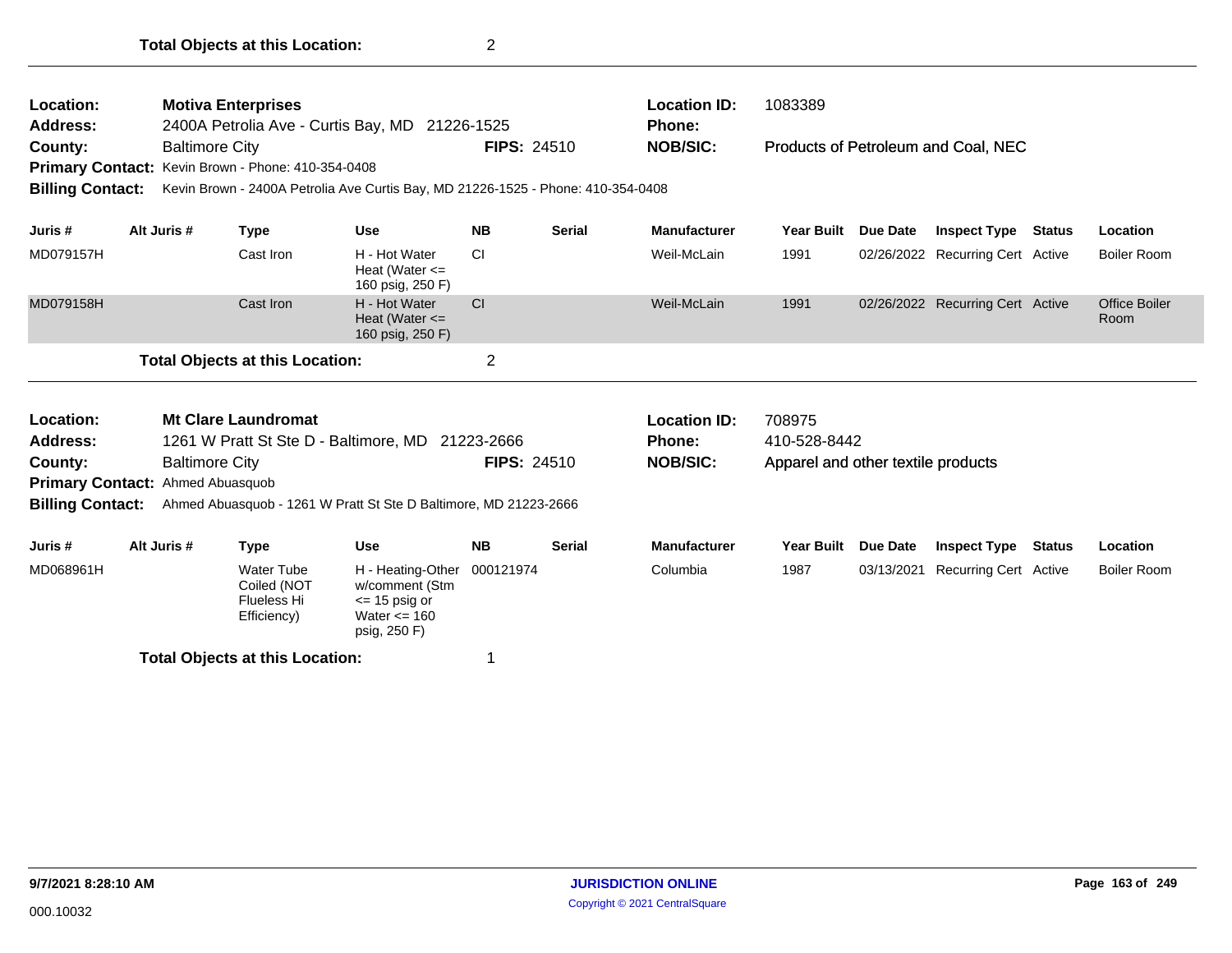| Location:<br>Address:                                                            |             |                       | <b>Mt. Washington Autohaus</b>                          | 5727 Falls Rd - Mt Washington, MD 21209-3707                                                                            |                    |                        | <b>Location ID:</b><br>Phone:                    | 719267                                           |                 |                                                  |               |                            |
|----------------------------------------------------------------------------------|-------------|-----------------------|---------------------------------------------------------|-------------------------------------------------------------------------------------------------------------------------|--------------------|------------------------|--------------------------------------------------|--------------------------------------------------|-----------------|--------------------------------------------------|---------------|----------------------------|
| County:<br><b>Primary Contact:</b>                                               |             | <b>Baltimore City</b> | Brian Oursler - Phone: 410-323-8163                     |                                                                                                                         | <b>FIPS: 24510</b> |                        | <b>NOB/SIC:</b>                                  |                                                  |                 | Automotive dealers and gasoline service stations |               |                            |
| <b>Billing Contact:</b>                                                          |             |                       |                                                         | Brian Oursler - 5727 Falls Rd Mt Washington, MD 21209-3707 - Phone: 410-323-8163                                        |                    |                        |                                                  |                                                  |                 |                                                  |               |                            |
| Juris #                                                                          | Alt Juris # |                       | <b>Type</b>                                             | <b>Use</b>                                                                                                              | NΒ                 | Serial                 | <b>Manufacturer</b>                              | <b>Year Built</b>                                | <b>Due Date</b> | <b>Inspect Type</b>                              | <b>Status</b> | Location                   |
| MD027913V                                                                        |             |                       | <b>Vertical Unfired</b><br>Pressure Vessel<br>w/comment | V - Storage (NOT<br>Cryogenic)                                                                                          | 000436846          |                        | Manchester                                       | 1987                                             |                 | 12/03/2021 Recurring Cert Active                 |               | Comp Room                  |
|                                                                                  |             |                       | <b>Total Objects at this Location:</b>                  |                                                                                                                         | -1                 |                        |                                                  |                                                  |                 |                                                  |               |                            |
| Location:                                                                        |             |                       | <b>Multimarine Service, Inc.</b>                        |                                                                                                                         |                    |                        | <b>Location ID:</b>                              | 3277144                                          |                 |                                                  |               |                            |
| <b>Address:</b>                                                                  |             | <b>Baltimore City</b> |                                                         | 1111 Frankfurst Ave - Curtis Bay, MD 21226-1042                                                                         | <b>FIPS: 24510</b> |                        | Phone:<br><b>NOB/SIC:</b>                        | 410-355-7012<br>Miscellaneous Retail Stores, NEC |                 |                                                  |               |                            |
| County:<br><b>Primary Contact:</b>                                               |             |                       | Barb Fisher - Phone: 410-355-7012                       |                                                                                                                         |                    |                        |                                                  |                                                  |                 |                                                  |               |                            |
| <b>Billing Contact:</b>                                                          |             |                       |                                                         | - 1111 Frankfurst Ave Curtis Bay, MD 21226-1042 - Phone: 410-355-7012                                                   |                    |                        |                                                  |                                                  |                 |                                                  |               |                            |
| Juris #                                                                          | Alt Juris # |                       | <b>Type</b>                                             | <b>Use</b>                                                                                                              | <b>NB</b>          | <b>Serial</b>          | <b>Manufacturer</b>                              | <b>Year Built</b>                                | Due Date        | <b>Inspect Type Status</b>                       |               | Location                   |
| MD161352H                                                                        |             |                       | Cast Iron                                               | H - Hot Water<br>Heat (Water $\leq$<br>160 psig, 250 F)                                                                 | CI.                | OWB-150-0231 Victorond |                                                  | 2017                                             |                 | 10/29/2022 Recurring Cert Active                 |               | <b>Boiler Room</b>         |
| MD168117V                                                                        |             |                       | <b>Vertical Unfired</b><br>Pressure Vessel<br>w/comment | V - Storage (NOT 2157462<br>Cryogenic)                                                                                  |                    |                        | Manchester                                       | 2019                                             |                 | 11/04/2022 Recurring Cert Active                 |               | <b>Outside Shop</b><br>Bay |
|                                                                                  |             |                       | <b>Total Objects at this Location:</b>                  |                                                                                                                         | $\overline{2}$     |                        |                                                  |                                                  |                 |                                                  |               |                            |
| Location:<br><b>Address:</b><br>County:<br>Primary Contact: Mustang Alley (Arc3) |             | <b>Baltimore City</b> | <b>Mustang Alley (Arc3)</b>                             | 1300 Bank St - Baltimore, MD 21231-2205                                                                                 | <b>FIPS: 24510</b> |                        | <b>Location ID:</b><br>Phone:<br><b>NOB/SIC:</b> | 3993057                                          |                 |                                                  |               |                            |
| <b>Billing Contact:</b>                                                          |             |                       |                                                         | Charlie Patterson - PO Box 26269 Richmond, VA 23260-6269 - Phone: 804-644-4521 - Email: charlie.patterson@arc3gases.com |                    |                        |                                                  |                                                  |                 |                                                  |               |                            |
| Juris #                                                                          | Alt Juris # |                       | <b>Type</b>                                             | <b>Use</b>                                                                                                              | <b>NB</b>          | <b>Serial</b>          | <b>Manufacturer</b>                              | Year Built Due Date                              |                 | <b>Inspect Type Status</b>                       |               | Location                   |
| MD166231V                                                                        |             |                       | <b>Vertical Unfired</b><br>Pressure Vessel<br>w/comment | V - Storage<br>(Cryogenic)                                                                                              | 000182607          | <b>CCMV07C121</b>      | <b>CHART</b>                                     | 2007                                             |                 | 11/21/2021 Recurring Cert Active                 |               | <b>Loading Dock</b>        |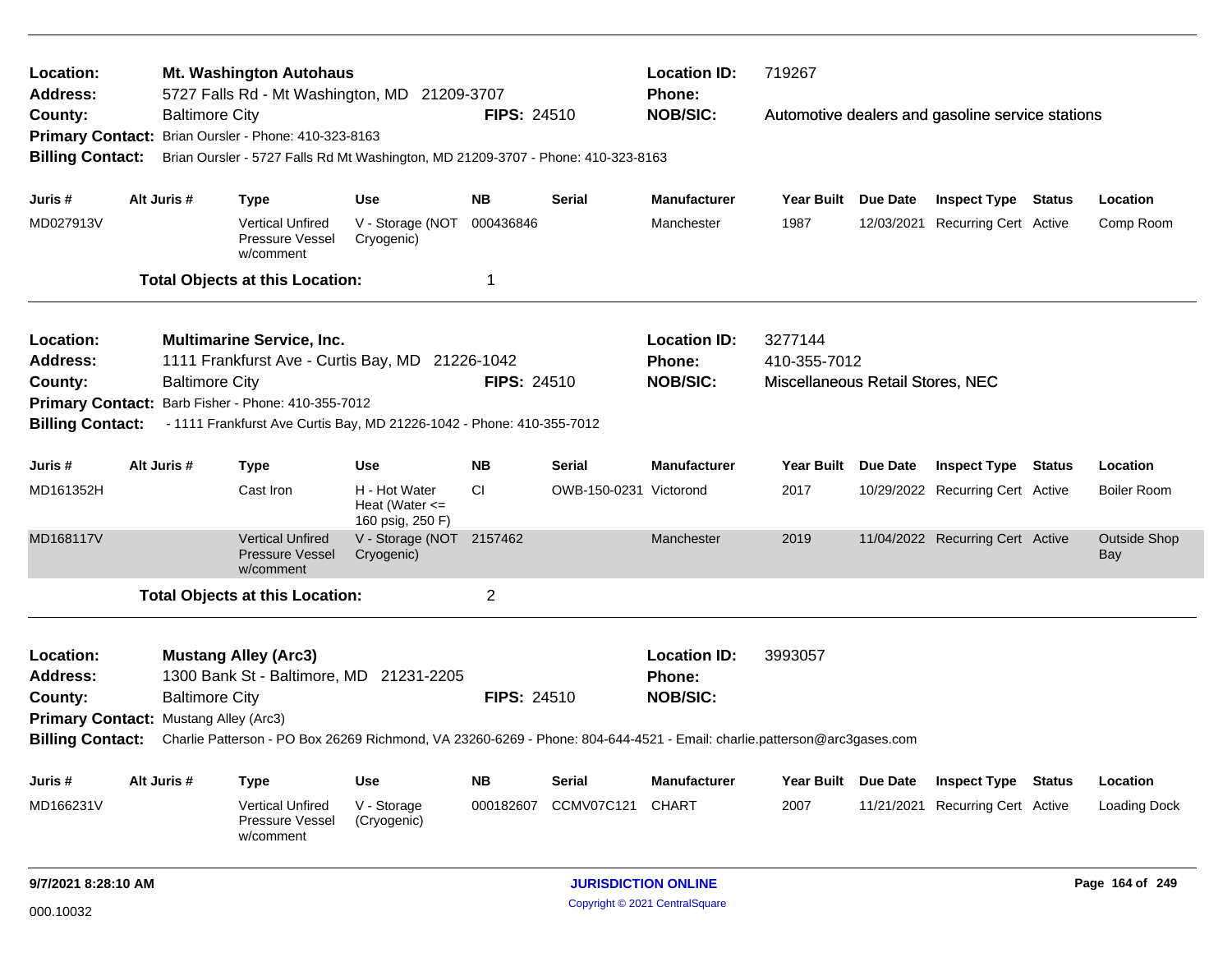| Location:               |                       | <b>My Village Learning Center</b>                                                          |                                            |                    |               | <b>Location ID:</b>                                                                                          | 713286                                 |                     |                                          |                    |
|-------------------------|-----------------------|--------------------------------------------------------------------------------------------|--------------------------------------------|--------------------|---------------|--------------------------------------------------------------------------------------------------------------|----------------------------------------|---------------------|------------------------------------------|--------------------|
| Address:                |                       | 3823 Hamilton Ave - Baltimore, MD 21206-3504                                               |                                            |                    |               | Phone:                                                                                                       | 410-426-4428                           |                     |                                          |                    |
| County:                 | <b>Baltimore City</b> |                                                                                            |                                            | <b>FIPS: 24510</b> |               | <b>NOB/SIC:</b>                                                                                              | <b>Offices and Clinics of Dentists</b> |                     |                                          |                    |
|                         |                       | Primary Contact: Tia Gardner - Phone: 410-426-4428 - Cell: 410-340-3225                    |                                            |                    |               |                                                                                                              |                                        |                     |                                          |                    |
| <b>Billing Contact:</b> |                       |                                                                                            |                                            |                    |               | Tia Gardner - 3823 Hamilton Ave Baltimore, MD 21206-3504 - Phone: 410-426-4428 - Cell: 410-340-3225          |                                        |                     |                                          |                    |
| Juris #                 | Alt Juris #           | <b>Type</b>                                                                                | <b>Use</b>                                 | <b>NB</b>          | Serial        | <b>Manufacturer</b>                                                                                          | <b>Year Built</b>                      | Due Date            | <b>Inspect Type Status</b>               | Location           |
| MD152659H               |                       | Cast Iron                                                                                  | H - Steam Heat<br>(Steam $\le$ 15<br>psig) | <b>CI</b>          |               | Columbia/ECR                                                                                                 | 2014                                   |                     | 10/27/2021 Recurring Cert Active         | <b>BOILER ROOM</b> |
|                         |                       | <b>Total Objects at this Location:</b>                                                     |                                            | 1                  |               |                                                                                                              |                                        |                     |                                          |                    |
| Location:               |                       | N & M Imports Inc                                                                          |                                            |                    |               | <b>Location ID:</b>                                                                                          | 2608769                                |                     |                                          |                    |
| Address:                |                       | 3810 Southwestern Blvd - Baltimore, MD 21229-5031                                          |                                            |                    |               | Phone:                                                                                                       |                                        |                     |                                          |                    |
| County:                 | <b>Baltimore City</b> |                                                                                            |                                            | <b>FIPS: 24510</b> |               | <b>NOB/SIC:</b>                                                                                              | <b>General Automotive Repair Shops</b> |                     |                                          |                    |
|                         |                       | Primary Contact: Nader Karimi - Phone: 410-644-1264 - Email: nbn884@aol.com                |                                            |                    |               |                                                                                                              |                                        |                     |                                          |                    |
| <b>Billing Contact:</b> |                       |                                                                                            |                                            |                    |               | Nader Karimi - 3810 Southwestern Blvd Baltimore, MD 21229-5031 - Phone: 410-644-1264 - Email: nbn884@aol.com |                                        |                     |                                          |                    |
| Juris #                 | Alt Juris #           | <b>Type</b>                                                                                | <b>Use</b>                                 | <b>NB</b>          | Serial        | <b>Manufacturer</b>                                                                                          |                                        | Year Built Due Date | <b>Inspect Type Status</b>               | Location           |
| MD146471V               |                       | Vertical Unfired<br>Pressure Vessel<br>w/comment                                           | V - Storage (NOT 001460925<br>Cryogenic)   |                    |               | <b>Campbell Hausfield</b>                                                                                    | 2007                                   |                     | 04/06/2022 Recurring Cert Active         | Shop               |
|                         |                       | <b>Total Objects at this Location:</b>                                                     |                                            |                    |               |                                                                                                              |                                        |                     |                                          |                    |
| Location:               |                       | Nagari Car Repair                                                                          |                                            |                    |               | <b>Location ID:</b>                                                                                          | 1645614                                |                     |                                          |                    |
| Address:                |                       | 5323 Reisterstown Rd - Baltimore, MD 21215-4430                                            |                                            |                    |               | Phone:                                                                                                       | 410-585-1102                           |                     |                                          |                    |
| County:                 | <b>Baltimore City</b> |                                                                                            |                                            | <b>FIPS: 24510</b> |               | <b>NOB/SIC:</b>                                                                                              |                                        |                     | Automotive repair, services, and parking |                    |
|                         |                       | Primary Contact: Nagari Car Repair - Phone: 410-585-1102 - Cell: 443-278-5184              |                                            |                    |               |                                                                                                              |                                        |                     |                                          |                    |
| <b>Billing Contact:</b> |                       | - 5323 Reisterstown Rd Baltimore, MD 21215-4430 - Phone: 410-585-1102 - Cell: 443-278-5184 |                                            |                    |               |                                                                                                              |                                        |                     |                                          |                    |
| Juris #                 | Alt Juris #           | <b>Type</b>                                                                                | <b>Use</b>                                 | <b>NB</b>          | <b>Serial</b> | <b>Manufacturer</b>                                                                                          |                                        |                     | Year Built Due Date Inspect Type Status  | Location           |
| MD133122V               |                       | <b>Vertical Unfired</b><br>Pressure Vessel<br>w/comment                                    | V - Storage (NOT 001451139<br>Cryogenic)   |                    |               | CAMPBELL                                                                                                     | 2007                                   |                     | 10/04/2020 Recurring Cert Active         | shop               |
|                         |                       | <b>Total Objects at this Location:</b>                                                     |                                            | 1                  |               |                                                                                                              |                                        |                     |                                          |                    |
| 9/7/2021 8:28:10 AM     |                       |                                                                                            |                                            |                    |               | <b>JURISDICTION ONLINE</b>                                                                                   |                                        |                     |                                          | Page 165 of 249    |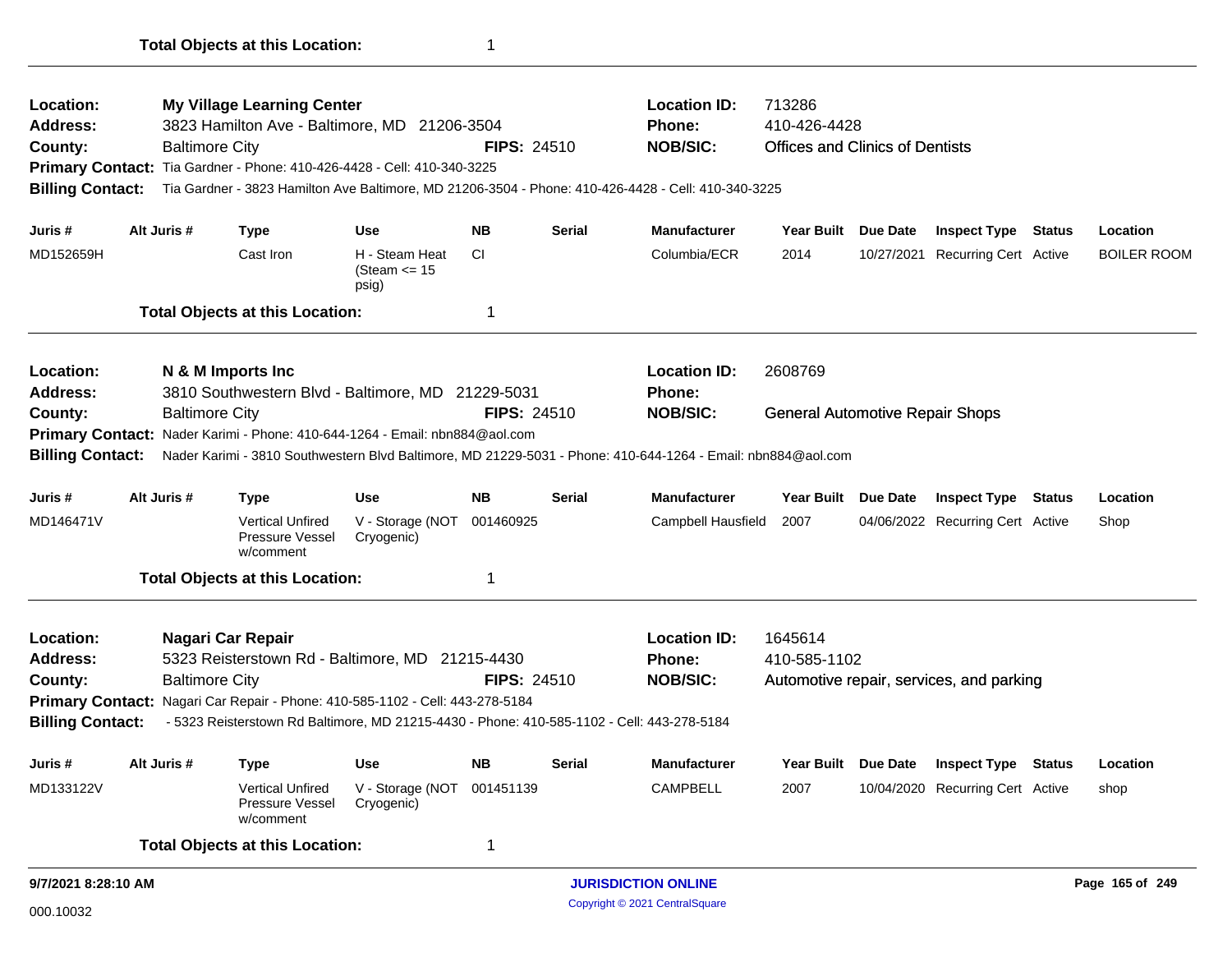| Location:<br><b>Address:</b><br>County:<br><b>Primary Contact:</b><br><b>Billing Contact:</b>                                                                                                                                                                                                                                                                                                                             |                                                       | <b>Baltimore City</b> | <b>Nates Auto Service</b><br>4904 Liberty Heights Ave - Baltimore, MD 21207-7051<br>Effie Adams - Phone: (410)664-0886 - Email: natestowingandtransport@verizon.net |                                         | <b>FIPS: 24510</b> |               | <b>Location ID:</b><br><b>Phone:</b><br><b>NOB/SIC:</b><br>Effie Adams - 4904 Liberty Heights Ave Baltimore, MD 21207-7051 - Phone: (410)664-0886 - Email: natestowingandtransport@verizon.net | 719405<br>410-664-0866<br><b>General Automotive Repair Shops</b> |          |                                  |                       |
|---------------------------------------------------------------------------------------------------------------------------------------------------------------------------------------------------------------------------------------------------------------------------------------------------------------------------------------------------------------------------------------------------------------------------|-------------------------------------------------------|-----------------------|---------------------------------------------------------------------------------------------------------------------------------------------------------------------|-----------------------------------------|--------------------|---------------|------------------------------------------------------------------------------------------------------------------------------------------------------------------------------------------------|------------------------------------------------------------------|----------|----------------------------------|-----------------------|
| Juris #                                                                                                                                                                                                                                                                                                                                                                                                                   |                                                       | Alt Juris #           | <b>Type</b>                                                                                                                                                         | Use                                     | <b>NB</b>          | Serial        | <b>Manufacturer</b>                                                                                                                                                                            | Year Built Due Date                                              |          | <b>Inspect Type Status</b>       | Location              |
| MD088960V                                                                                                                                                                                                                                                                                                                                                                                                                 |                                                       |                       | <b>Vertical Unfired</b><br>Pressure Vessel<br>w/comment                                                                                                             | V - Storage (NOT<br>Cryogenic)          | 000485937          |               | Melben                                                                                                                                                                                         | 1994                                                             |          | 09/22/2021 Recurring Cert Active | <b>BACK RM</b>        |
|                                                                                                                                                                                                                                                                                                                                                                                                                           |                                                       |                       | <b>Total Objects at this Location:</b>                                                                                                                              |                                         | -1                 |               |                                                                                                                                                                                                |                                                                  |          |                                  |                       |
| Location:<br><b>Address:</b><br>County:<br><b>Primary Contact:</b><br><b>Billing Contact:</b>                                                                                                                                                                                                                                                                                                                             |                                                       | <b>Baltimore City</b> | <b>National Instrument</b><br>4115 Amos Ave - Baltimore, MD 21215-3309<br>Glen Balsarick - Phone: 410-951-2089 - Email: glen.balsarich@filamaic.com                 |                                         | <b>FIPS: 24510</b> |               | <b>Location ID:</b><br><b>Phone:</b><br><b>NOB/SIC:</b><br>Glen Balsarick - 4119 Fordleigh Rd Baltimore, MD 21215-2214 - Phone: 410-951-2089 - Email: glen.balsarich@filamaic.com              | 719451<br>410764-0900<br><b>Primary Metal Products, NEC</b>      |          |                                  |                       |
| Juris #                                                                                                                                                                                                                                                                                                                                                                                                                   | Alt Juris #<br><b>Use</b><br><b>NB</b><br><b>Type</b> |                       |                                                                                                                                                                     |                                         |                    | Serial        | <b>Manufacturer</b>                                                                                                                                                                            | Year Built Due Date                                              |          | <b>Inspect Type Status</b>       | Location              |
| MD093514V                                                                                                                                                                                                                                                                                                                                                                                                                 |                                                       |                       | <b>Vertical Unfired</b><br>Pressure Vessel<br>w/comment                                                                                                             | V - Storage (NOT<br>Cryogenic)          | 000118939          | 118939        | <b>Steel Fab</b>                                                                                                                                                                               | 1995                                                             |          | 07/12/2022 Recurring Cert Active | Shop Enclosure        |
| MD163619V                                                                                                                                                                                                                                                                                                                                                                                                                 |                                                       |                       | Other w/comment                                                                                                                                                     | V - Process-<br>Reactor/Digestor        | 000004304 B3318F   |               | Lee Industries                                                                                                                                                                                 | 1989                                                             |          | 07/12/2022 Recurring Cert Active | Shop, Portable        |
|                                                                                                                                                                                                                                                                                                                                                                                                                           |                                                       |                       | <b>Total Objects at this Location:</b>                                                                                                                              |                                         | $\overline{2}$     |               |                                                                                                                                                                                                |                                                                  |          |                                  |                       |
| Location:<br><b>National Instrument Co. Inc.</b><br>4119 Fordleigh Rd - Baltimore, MD 21215-2214<br>Address:<br><b>Baltimore City</b><br><b>FIPS: 24510</b><br>County:<br>Primary Contact: Glen Balsarick - Phone: 410-951-2089 - Email: glen.balsarich@filamaic.com<br><b>Billing Contact:</b><br>Glen Balsarick - 4119 Fordleigh Rd Baltimore, MD 21215-2214 - Phone: 410-951-2089 - Email: glen.balsarich@filamaic.com |                                                       |                       |                                                                                                                                                                     |                                         |                    |               | <b>Location ID:</b><br>Phone:<br><b>NOB/SIC:</b>                                                                                                                                               | 719450<br>410-764-0900<br>Manufacturing Industries, NEC          |          |                                  |                       |
| Juris #                                                                                                                                                                                                                                                                                                                                                                                                                   |                                                       | Alt Juris #           | <b>Type</b>                                                                                                                                                         | Use                                     | <b>NB</b>          | <b>Serial</b> | Manufacturer                                                                                                                                                                                   | <b>Year Built</b>                                                | Due Date | <b>Inspect Type Status</b>       | Location              |
| MD081933V                                                                                                                                                                                                                                                                                                                                                                                                                 |                                                       |                       | Horizontal Unfired<br>Pressure Vessel<br>w/comment                                                                                                                  | V - Storage (NOT<br>Cryogenic)          | 000863143          |               | <b>Buckeye</b>                                                                                                                                                                                 | 1988                                                             |          | 07/12/2022 Recurring Cert Active | Receiving Area        |
| MD084167V                                                                                                                                                                                                                                                                                                                                                                                                                 |                                                       |                       | <b>Vertical Unfired</b><br><b>Pressure Vessel</b>                                                                                                                   | V - Storage (NOT 0027052H<br>Cryogenic) |                    |               | <b>Brunner</b>                                                                                                                                                                                 | 1993                                                             |          | 07/12/2022 Recurring Cert Active | <b>Receiving Area</b> |
| 9/7/2021 8:28:10 AM                                                                                                                                                                                                                                                                                                                                                                                                       |                                                       |                       |                                                                                                                                                                     |                                         |                    |               | <b>JURISDICTION ONLINE</b>                                                                                                                                                                     |                                                                  |          |                                  | Page 166 of 249       |
| 000.10032                                                                                                                                                                                                                                                                                                                                                                                                                 |                                                       |                       |                                                                                                                                                                     |                                         |                    |               | Copyright © 2021 CentralSquare                                                                                                                                                                 |                                                                  |          |                                  |                       |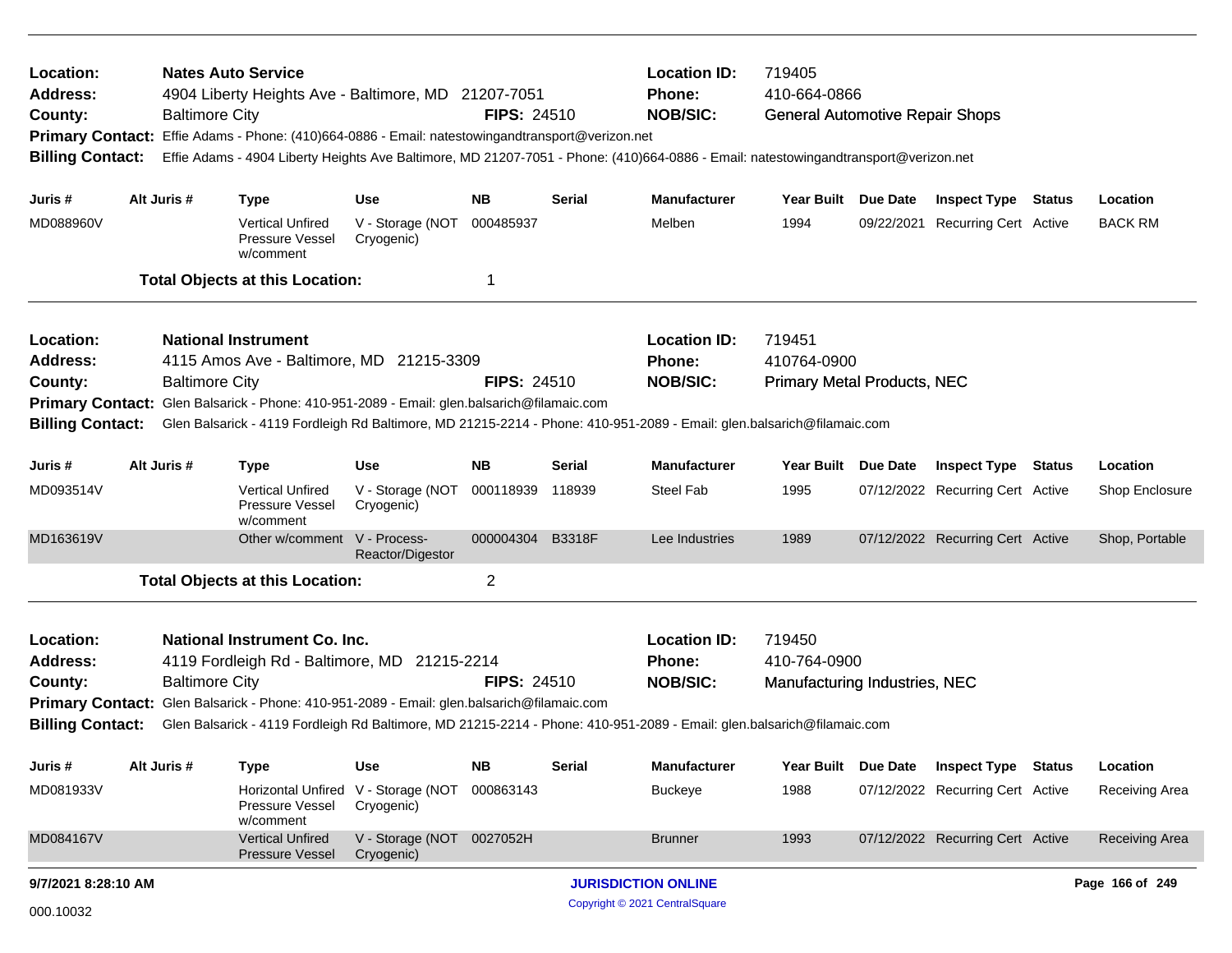| Juris #                 | Alt Juris #           | <b>Type</b>                                                                                                                          | Use                                                     | <b>NB</b>          | <b>Serial</b>      | <b>Manufacturer</b> |                          | Year Built Due Date | <b>Inspect Type Status</b>                   | Location           |
|-------------------------|-----------------------|--------------------------------------------------------------------------------------------------------------------------------------|---------------------------------------------------------|--------------------|--------------------|---------------------|--------------------------|---------------------|----------------------------------------------|--------------------|
|                         |                       | w/comment                                                                                                                            |                                                         |                    |                    |                     |                          |                     |                                              |                    |
| MD114207H               |                       | Cast Iron                                                                                                                            | H - Hot Water<br>Heat (Water $\leq$<br>160 psig, 250 F) | <b>CI</b>          | 64183304           | <b>Burnham</b>      | 2000                     |                     | 07/12/2022 Recurring Cert Active             | Men Wash Room      |
|                         |                       | <b>Total Objects at this Location:</b>                                                                                               |                                                         | 3                  |                    |                     |                          |                     |                                              |                    |
| Location:               |                       | <b>Nepenthe Brewing Co - (Roberts)</b>                                                                                               |                                                         |                    |                    | <b>Location ID:</b> | 3920164                  |                     |                                              |                    |
| <b>Address:</b>         |                       | 3626 Falls Rd - Baltimore, MD 21211-1814                                                                                             |                                                         |                    |                    | Phone:              | 443-438-4846             |                     |                                              |                    |
| County:                 | <b>Baltimore City</b> |                                                                                                                                      |                                                         | <b>FIPS: 24510</b> |                    | <b>NOB/SIC:</b>     |                          |                     | <b>Drinking Places (Alcoholic Beverages)</b> |                    |
|                         |                       | Primary Contact: Brian Arnold - Phone: 443-438-4846 - Cell: 443-742-6027 - Email: info@nepenthebrewingco.net                         |                                                         |                    |                    |                     |                          |                     |                                              |                    |
| <b>Billing Contact:</b> |                       | Brian Arnold - 3626 Falls Rd Baltimore, MD 21211-1814 - Phone: 443-438-4846 - Cell: 443-742-6027 - Email: info@nepenthebrewingco.net |                                                         |                    |                    |                     |                          |                     |                                              |                    |
| Juris #                 | Alt Juris #           | <b>Type</b>                                                                                                                          | <b>Use</b>                                              | <b>NB</b>          | <b>Serial</b>      | <b>Manufacturer</b> | Year Built Due Date      |                     | <b>Inspect Type Status</b>                   | Location           |
| MD162603V               |                       | <b>Vertical Unfired</b><br>Pressure Vessel<br>w/comment                                                                              | V - Storage (NOT<br>Cryogenic)                          | 000312459          | 31824817           | <b>CHART</b>        | 2018                     |                     | 01/11/2023 Recurring Cert Active             | Bay                |
| MD162604V               |                       | <b>Vertical Unfired</b><br><b>Pressure Vessel</b><br>w/comment                                                                       | V - Storage (NOT<br>Cryogenic)                          |                    | 000315161 31822578 | <b>CHART</b>        | 2018                     |                     | 01/11/2023 Recurring Cert Active             | Bay                |
|                         |                       | <b>Total Objects at this Location:</b>                                                                                               |                                                         | $\overline{2}$     |                    |                     |                          |                     |                                              |                    |
| Location:               |                       | <b>New Antioch Holiness Apostolic Church</b>                                                                                         |                                                         |                    |                    | <b>Location ID:</b> | 719237                   |                     |                                              |                    |
| Address:                |                       | 823 W Lanvale St - Baltimore, MD 21217-2939                                                                                          |                                                         |                    |                    | <b>Phone:</b>       | 410-206-0935             |                     |                                              |                    |
| County:                 | <b>Baltimore City</b> |                                                                                                                                      |                                                         | <b>FIPS: 24510</b> |                    | <b>NOB/SIC:</b>     | Membership organizations |                     |                                              |                    |
|                         |                       | Primary Contact: Mike Wilson - Phone: 410-523-0872                                                                                   |                                                         |                    |                    |                     |                          |                     |                                              |                    |
| <b>Billing Contact:</b> |                       | Mike Wilson - PO Box 28113 Baltimore, MD 21239-0113 - Phone: 410-523-0872                                                            |                                                         |                    |                    |                     |                          |                     |                                              |                    |
| Juris #                 | Alt Juris #           | <b>Type</b>                                                                                                                          | <b>Use</b>                                              | <b>NB</b>          | <b>Serial</b>      | <b>Manufacturer</b> | <b>Year Built</b>        | <b>Due Date</b>     | <b>Inspect Type Status</b>                   | Location           |
| MD046287H               |                       | Cast Iron                                                                                                                            | H - Hot Water<br>Heat (Water $\leq$<br>160 psig, 250 F) | <b>CI</b>          | 5951               | Hart & Crouse       | 1975                     | 11/22/2021          | <b>Recurring Cert Active</b>                 | <b>BOILER ROOM</b> |
| MD165219H               |                       | Cast Iron                                                                                                                            | H - Hot Water<br>Heat (Water $\leq$<br>160 psig, 250 F) | CI                 | 17271377           | <b>Burnham</b>      | 1989                     |                     | 11/22/2021 Recurring Cert Active             | <b>BLRM</b>        |
|                         |                       | <b>Total Objects at this Location:</b>                                                                                               |                                                         | $\overline{2}$     |                    |                     |                          |                     |                                              |                    |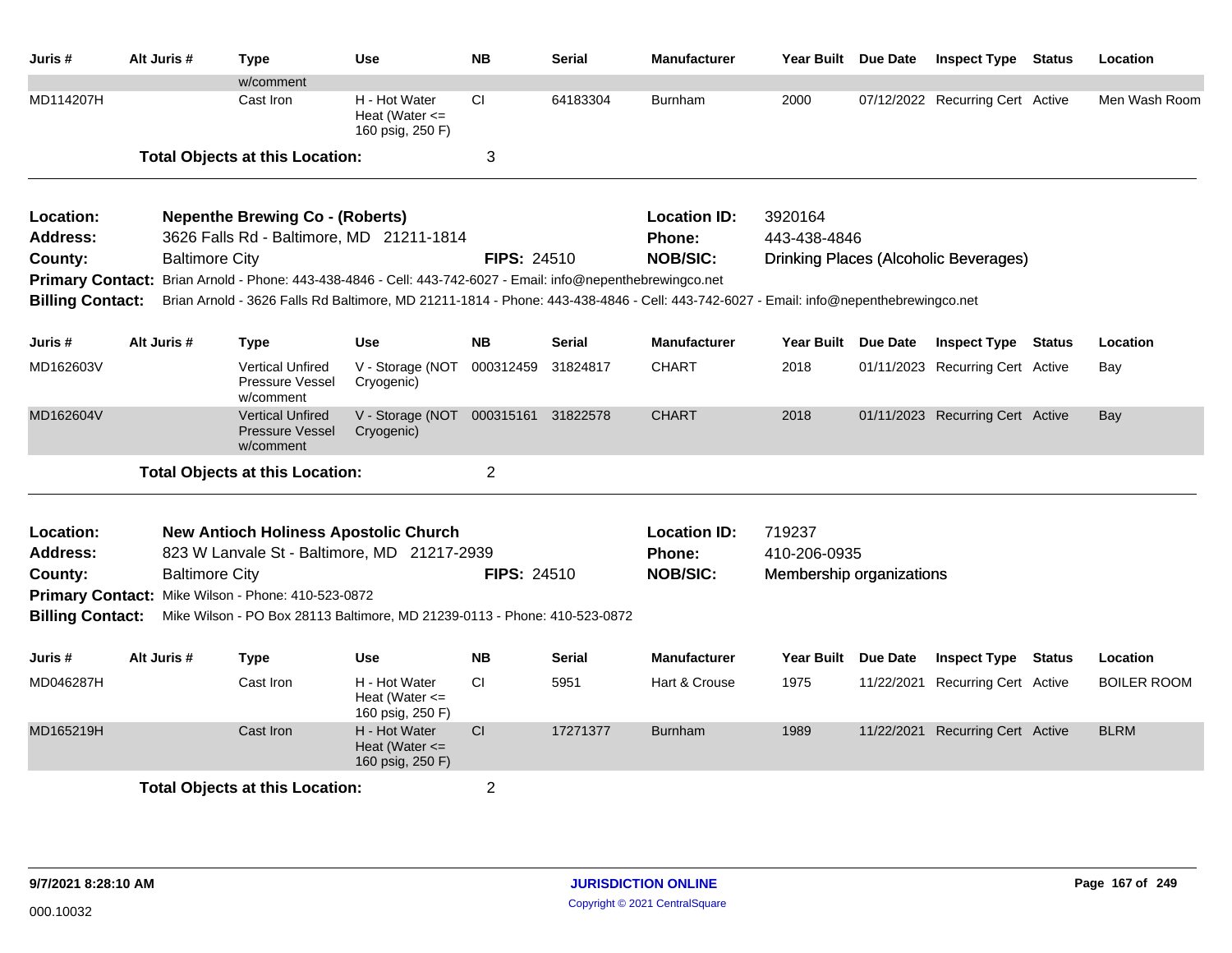| Location:<br><b>Address:</b> |                       | <b>New Covenant Worship Center</b>                     | 700 Wildwood Pkwy - Baltimore, MD 21229-1812                                       |             |                    | <b>Location ID:</b><br>Phone: | 729109                         |                 |                                  |        |                                  |
|------------------------------|-----------------------|--------------------------------------------------------|------------------------------------------------------------------------------------|-------------|--------------------|-------------------------------|--------------------------------|-----------------|----------------------------------|--------|----------------------------------|
| County:                      | <b>Baltimore City</b> |                                                        |                                                                                    |             | <b>FIPS: 24510</b> | <b>NOB/SIC:</b>               | Membership organizations       |                 |                                  |        |                                  |
|                              |                       | Primary Contact: James Claiborne - Phone: 410-852-9660 |                                                                                    |             |                    |                               |                                |                 |                                  |        |                                  |
| <b>Billing Contact:</b>      |                       |                                                        | James Claiborne - 700 Wildwood Pkwy Baltimore, MD 21229-1812 - Phone: 410-852-9660 |             |                    |                               |                                |                 |                                  |        |                                  |
| Juris #                      | Alt Juris #           | Type                                                   | <b>Use</b>                                                                         | <b>NB</b>   | <b>Serial</b>      | <b>Manufacturer</b>           | <b>Year Built</b>              | <b>Due Date</b> | <b>Inspect Type Status</b>       |        | Location                         |
| MD125089H                    |                       | Cast Iron                                              | H - Hot Water<br>Heat (Water $\leq$<br>160 psig, 250 F)                            | CI          | 64607706           | <b>Burnham</b>                | 2005                           |                 | 11/09/2021 Recurring Cert Active |        | boiler room                      |
|                              |                       | <b>Total Objects at this Location:</b>                 |                                                                                    | $\mathbf 1$ |                    |                               |                                |                 |                                  |        |                                  |
| <b>Location:</b>             |                       | <b>New Life Missionary Baptist Church</b>              |                                                                                    |             |                    | <b>Location ID:</b>           | 3289565                        |                 |                                  |        |                                  |
| <b>Address:</b>              |                       |                                                        | 1801 N Bond St - Baltimore, MD 21213-2305                                          |             |                    | Phone:                        | 410-563-0744                   |                 |                                  |        |                                  |
| County:                      | <b>Baltimore City</b> |                                                        |                                                                                    |             | <b>FIPS: 24510</b> | <b>NOB/SIC:</b>               | Services, NEC                  |                 |                                  |        |                                  |
|                              |                       |                                                        | Primary Contact: Reverend Bruce Foster - Phone: 410-563-0744 - Cell: 410-664-5309  |             |                    |                               |                                |                 |                                  |        |                                  |
| <b>Billing Contact:</b>      |                       |                                                        |                                                                                    |             |                    |                               |                                |                 |                                  |        |                                  |
| Juris #                      | Alt Juris #           | <b>Type</b>                                            | Use                                                                                | <b>NB</b>   | Serial             | <b>Manufacturer</b>           | Year Built                     | <b>Due Date</b> | <b>Inspect Type</b>              | Status | Location                         |
| MD159047H                    |                       | Cast Iron                                              | H - Steam Heat<br>(Steam $\le$ 15<br>psig)                                         | CI          | CP7624167          | Weil-McLain                   | 2018                           |                 | 02/20/2022 Recurring Cert Active |        | Basement /<br><b>Boiler Room</b> |
|                              |                       | <b>Total Objects at this Location:</b>                 |                                                                                    | 1           |                    |                               |                                |                 |                                  |        |                                  |
| Location:                    |                       | <b>New Life United Methodist Church</b>                |                                                                                    |             |                    | <b>Location ID:</b>           | 719589                         |                 |                                  |        |                                  |
| <b>Address:</b>              |                       |                                                        | 4400 Parkside Dr - Baltimore, MD 21206-6603                                        |             |                    | <b>Phone:</b>                 | 410-488-1600                   |                 |                                  |        |                                  |
| County:                      | <b>Baltimore City</b> |                                                        |                                                                                    |             | <b>FIPS: 24510</b> | <b>NOB/SIC:</b>               | <b>Religious Organizations</b> |                 |                                  |        |                                  |
|                              |                       |                                                        | Primary Contact: Jay Roy - Phone: 410-207-2618 - Email: info@smnl.org              |             |                    |                               |                                |                 |                                  |        |                                  |
| <b>Billing Contact:</b>      |                       | - 416 E 23rd St Baltimore, MD 21218-5819               |                                                                                    |             |                    |                               |                                |                 |                                  |        |                                  |
| Juris #                      | Alt Juris #           | Type                                                   | <b>Use</b>                                                                         | <b>NB</b>   | <b>Serial</b>      | <b>Manufacturer</b>           | <b>Year Built</b>              | <b>Due Date</b> | <b>Inspect Type</b>              | Status | Location                         |
| MD071985H                    | 0                     | Cast Iron                                              | H - Hot Water<br>Heat (Water $\leq$<br>160 psig, 250 F)                            | <b>CI</b>   | <b>BGL488WS</b>    | Weil-McLain                   | 1989                           |                 | 08/17/2021 Recurring Cert Active |        | DAYCARE BLRM                     |
|                              |                       | <b>Total Objects at this Location:</b>                 |                                                                                    | 1           |                    |                               |                                |                 |                                  |        |                                  |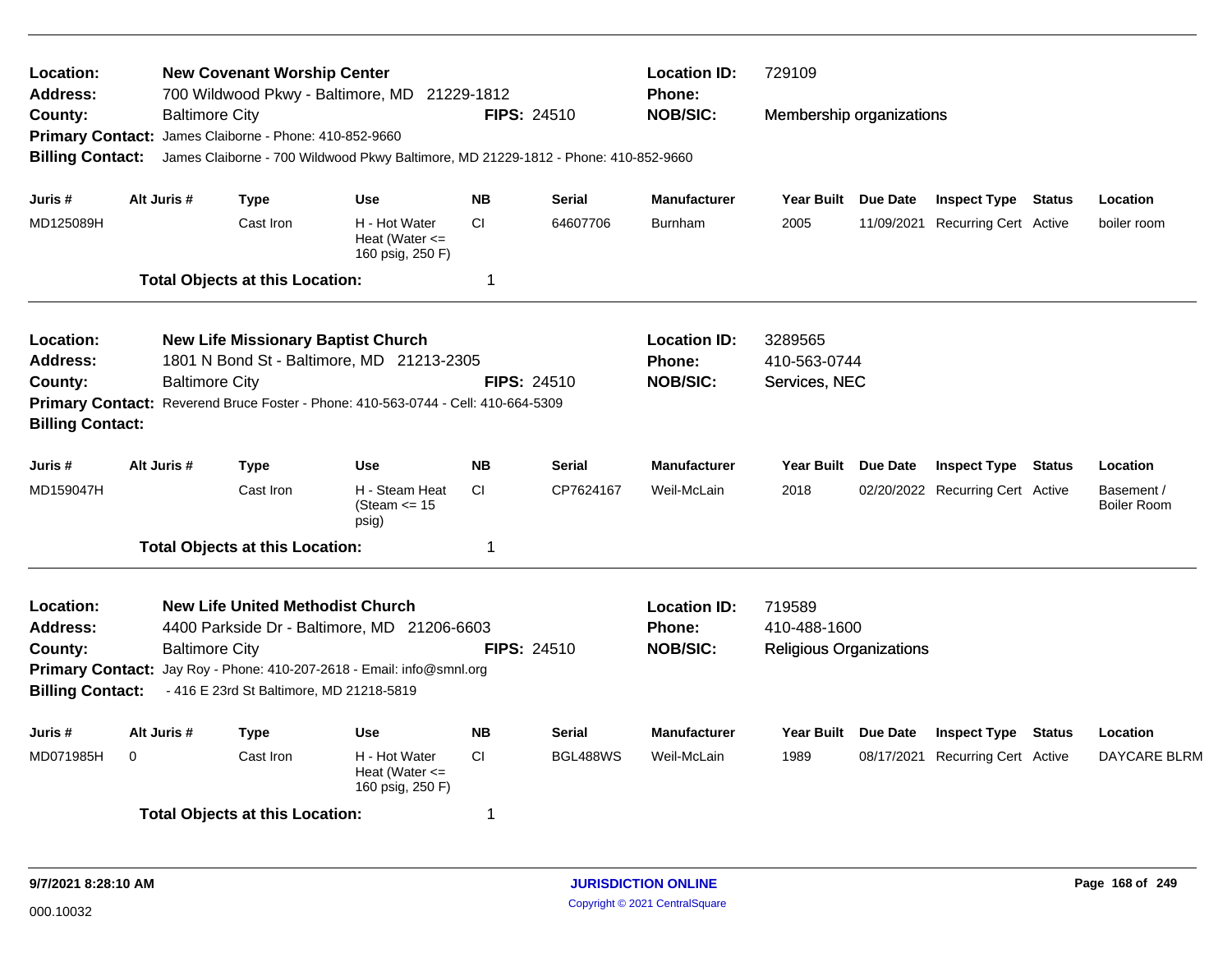| Location:                                                                                                                             |                       |                       | <b>New Vision Property Mgmt, LLC</b>                           |                                                                                                                                   |                      |               | <b>Location ID:</b>        | 701850                                  |                 |                                  |                 |
|---------------------------------------------------------------------------------------------------------------------------------------|-----------------------|-----------------------|----------------------------------------------------------------|-----------------------------------------------------------------------------------------------------------------------------------|----------------------|---------------|----------------------------|-----------------------------------------|-----------------|----------------------------------|-----------------|
| <b>Address:</b><br>County:                                                                                                            |                       | <b>Baltimore City</b> |                                                                | 6401 Belair Rd - Baltimore, MD 21206-1800<br>Primary Contact: Dawn Lawrence - Phone: 410-598-4233 - Email: dawnlawrence@gmail.com | <b>FIPS: 24510</b>   |               | Phone:<br><b>NOB/SIC:</b>  | Holding and other investment offices    |                 |                                  |                 |
| <b>Billing Contact:</b>                                                                                                               |                       |                       |                                                                | Dawn Lawrence - 4310 Garland Ave Nottingham, MD 21236-2806 - Phone: 410-598-4233 - Email: dawnlawrence@gmail.com                  |                      |               |                            |                                         |                 |                                  |                 |
| Juris #                                                                                                                               |                       | Alt Juris #           | <b>Type</b>                                                    | <b>Use</b>                                                                                                                        | <b>NB</b>            | Serial        | <b>Manufacturer</b>        | Year Built Due Date                     |                 | <b>Inspect Type Status</b>       | Location        |
| MD051410H                                                                                                                             | CI                    |                       | Cast Iron                                                      | H - Hot Water<br>Heat (Water $\leq$<br>160 psig, 250 F)                                                                           | СI                   |               | Weil-McLain                | 1980                                    |                 | 01/05/2022 Recurring Cert Active | <b>Basement</b> |
|                                                                                                                                       |                       |                       | <b>Total Objects at this Location:</b>                         |                                                                                                                                   | -1                   |               |                            |                                         |                 |                                  |                 |
| Location:                                                                                                                             |                       |                       | <b>Normandy Apartments</b>                                     |                                                                                                                                   |                      |               | <b>Location ID:</b>        | 719715                                  |                 |                                  |                 |
| <b>Address:</b>                                                                                                                       |                       |                       |                                                                | 2624 Saint Paul St - Baltimore, MD 21218-4535                                                                                     |                      |               | Phone:                     |                                         |                 |                                  |                 |
| County:                                                                                                                               | <b>Baltimore City</b> |                       |                                                                |                                                                                                                                   | <b>FIPS: 24510</b>   |               | <b>NOB/SIC:</b>            | <b>Operators of Apartment Buildings</b> |                 |                                  |                 |
| Primary Contact: Genevieve Fruin - Phone: 4104674615<br>- 4706 Roland Ave C / O Steve Fruin Roland Park, MD 21210 - Phone: 4104674615 |                       |                       |                                                                |                                                                                                                                   |                      |               |                            |                                         |                 |                                  |                 |
| <b>Billing Contact:</b>                                                                                                               |                       |                       |                                                                |                                                                                                                                   |                      |               |                            |                                         |                 |                                  |                 |
| Juris #                                                                                                                               |                       | Alt Juris #           | <b>Type</b>                                                    | <b>Use</b>                                                                                                                        | NB.<br><b>Serial</b> |               | <b>Manufacturer</b>        | Year Built                              | <b>Due Date</b> | <b>Inspect Type Status</b>       | Location        |
| MD129082H                                                                                                                             |                       |                       | <b>Water Tube</b><br>Coiled (NOT<br>Flueless Hi<br>Efficiency) | H - Hot Water<br>Heat (Water $\leq$<br>160 psig, 250 F)                                                                           | 000103272            |               | A O Smith                  | 2006                                    |                 | 09/07/2022 Recurring Cert Active | <b>BLRM</b>     |
| MD143905H                                                                                                                             |                       |                       | Cast Iron                                                      | H - Steam Heat<br>(Steam $\le$ 15<br>psig)                                                                                        | <b>CI</b>            |               | Weil-McLain                | 2011                                    |                 | 09/07/2022 Recurring Cert Active | <b>BLRM</b>     |
|                                                                                                                                       |                       |                       | <b>Total Objects at this Location:</b>                         |                                                                                                                                   | $\overline{2}$       |               |                            |                                         |                 |                                  |                 |
| Location:                                                                                                                             |                       |                       | <b>North Calvert Partnership</b>                               |                                                                                                                                   |                      |               | <b>Location ID:</b>        | 725224                                  |                 |                                  |                 |
| <b>Address:</b>                                                                                                                       |                       |                       |                                                                | 1211 N Calvert St - Baltimore, MD 21202-3979                                                                                      |                      |               | Phone:                     | 301-937-0100                            |                 |                                  |                 |
| County:                                                                                                                               |                       | <b>Baltimore City</b> |                                                                |                                                                                                                                   | <b>FIPS: 24510</b>   |               | <b>NOB/SIC:</b>            | <b>Operators of Apartment Buildings</b> |                 |                                  |                 |
| Primary Contact: North Calvert Partnership - Phone: 301-937-0100                                                                      |                       |                       |                                                                |                                                                                                                                   |                      |               |                            |                                         |                 |                                  |                 |
|                                                                                                                                       |                       |                       |                                                                | Billing Contact: - 4710 Saint Marys St Apt 10 Beltsville, MD 20705-2576 - Phone: 301-937-0100                                     |                      |               |                            |                                         |                 |                                  |                 |
| Juris #                                                                                                                               |                       | Alt Juris #           | <b>Type</b>                                                    | Use                                                                                                                               | <b>NB</b>            | <b>Serial</b> | <b>Manufacturer</b>        | <b>Year Built</b>                       | <b>Due Date</b> | <b>Inspect Type Status</b>       | Location        |
| MD051949H                                                                                                                             |                       |                       | Cast Iron                                                      | H - Steam Heat<br>(Steam $\le$ 15<br>psig)                                                                                        | <b>CI</b>            |               | American Standard          | 1950                                    |                 | 11/22/2020 Recurring Cert Active | <b>BSMT</b>     |
| 9/7/2021 8:28:10 AM                                                                                                                   |                       |                       |                                                                |                                                                                                                                   |                      |               | <b>JURISDICTION ONLINE</b> |                                         |                 |                                  | Page 169 of 249 |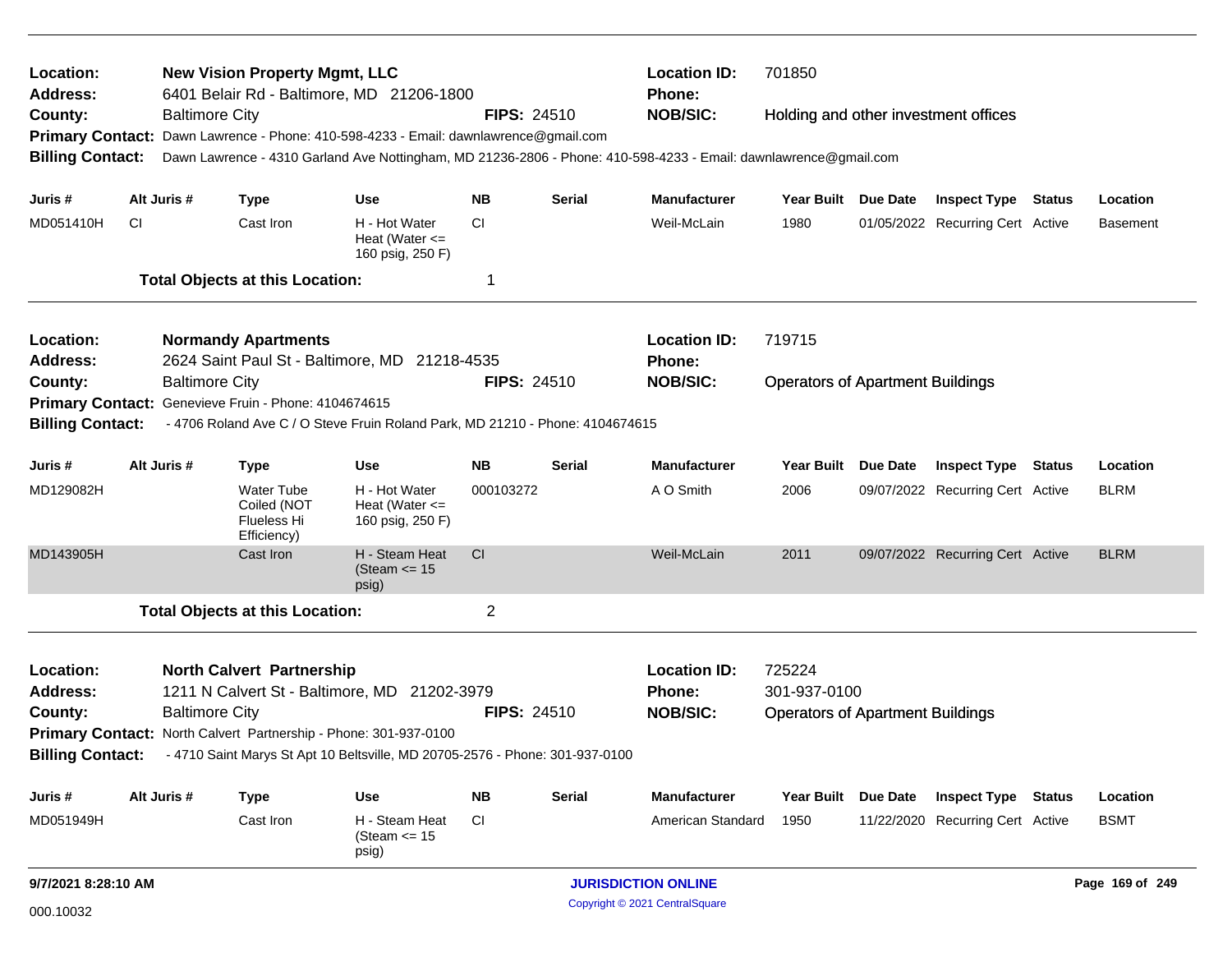| Location:<br><b>Address:</b><br>County:<br>Primary Contact: Charles Locke<br><b>Billing Contact:</b>                        |  | <b>Baltimore City</b> | <b>Nottingham Gardens Apartments</b>   | 901 Nottingham Rd - Baltimore, MD 21229-1257<br>Charles Locke - 902 Nottingham Rd Ofc Baltimore, MD 21229-1280 |             | <b>FIPS: 24510</b> | <b>Location ID:</b><br>Phone:<br><b>NOB/SIC:</b> | 2610425<br>443-552-6076<br><b>Operators of Apartment Buildings</b> |                 |                                                                |               |                          |
|-----------------------------------------------------------------------------------------------------------------------------|--|-----------------------|----------------------------------------|----------------------------------------------------------------------------------------------------------------|-------------|--------------------|--------------------------------------------------|--------------------------------------------------------------------|-----------------|----------------------------------------------------------------|---------------|--------------------------|
|                                                                                                                             |  |                       |                                        |                                                                                                                | <b>NB</b>   |                    | <b>Manufacturer</b>                              |                                                                    |                 |                                                                |               |                          |
| Juris #<br>MD070215H                                                                                                        |  | Alt Juris #           | <b>Type</b><br>Cast Iron               | <b>Use</b><br>H - Hot Water<br>Heat (Water $\leq$<br>160 psig, 250 F)                                          | <b>CI</b>   | Serial             | American Standard                                | Year Built Due Date<br>1968                                        |                 | <b>Inspect Type Status</b><br>01/09/2023 Recurring Cert Active |               | Location<br>Building 901 |
|                                                                                                                             |  |                       | <b>Total Objects at this Location:</b> |                                                                                                                | 1           |                    |                                                  |                                                                    |                 |                                                                |               |                          |
| Location:                                                                                                                   |  |                       | <b>Nottingham Gardens Apartments</b>   |                                                                                                                |             |                    | <b>Location ID:</b>                              | 719908                                                             |                 |                                                                |               |                          |
| <b>Address:</b>                                                                                                             |  |                       |                                        | 902 Nottingham Rd - Baltimore, MD 21229-1280                                                                   |             |                    | <b>Phone:</b>                                    |                                                                    |                 |                                                                |               |                          |
| County:                                                                                                                     |  | <b>Baltimore City</b> |                                        |                                                                                                                |             | <b>FIPS: 24510</b> | <b>NOB/SIC:</b>                                  | <b>Operators of Apartment Buildings</b>                            |                 |                                                                |               |                          |
| Primary Contact: Charles Locke<br><b>Billing Contact:</b>                                                                   |  |                       |                                        | Charles Locke - 902 Nottingham Rd Ofc Baltimore, MD 21229-1280                                                 |             |                    |                                                  |                                                                    |                 |                                                                |               |                          |
| Juris #                                                                                                                     |  | Alt Juris #           | <b>Type</b>                            | <b>Use</b>                                                                                                     | <b>NB</b>   | <b>Serial</b>      | <b>Manufacturer</b>                              | <b>Year Built</b>                                                  | <b>Due Date</b> | <b>Inspect Type</b>                                            | <b>Status</b> | Location                 |
| MD070214H                                                                                                                   |  |                       | Cast Iron                              | H - Hot Water<br>Heat (Water $\leq$<br>160 psig, 250 F)                                                        | CI          |                    | American Standard                                | 1967                                                               |                 | 01/09/2023 Recurring Cert Active                               |               | <b>Bldg 902</b>          |
|                                                                                                                             |  |                       | <b>Total Objects at this Location:</b> |                                                                                                                | $\mathbf 1$ |                    |                                                  |                                                                    |                 |                                                                |               |                          |
| Location:<br><b>Address:</b>                                                                                                |  |                       | <b>Nottingham Gardens Apartments</b>   | 903 Nottingham Rd - Baltimore, MD 21229-1262                                                                   |             |                    | <b>Location ID:</b><br>Phone:                    | 719910                                                             |                 |                                                                |               |                          |
| County:                                                                                                                     |  | <b>Baltimore City</b> |                                        |                                                                                                                |             | <b>FIPS: 24510</b> | <b>NOB/SIC:</b>                                  | <b>Operators of Apartment Buildings</b>                            |                 |                                                                |               |                          |
| Primary Contact: Charles Locke<br><b>Billing Contact:</b><br>Charles Locke - 902 Nottingham Rd Ofc Baltimore, MD 21229-1280 |  |                       |                                        |                                                                                                                |             |                    |                                                  |                                                                    |                 |                                                                |               |                          |
| Juris #                                                                                                                     |  | Alt Juris #           | <b>Type</b>                            | <b>Use</b>                                                                                                     | <b>NB</b>   | <b>Serial</b>      | <b>Manufacturer</b>                              | Year Built Due Date                                                |                 | <b>Inspect Type Status</b>                                     |               | Location                 |
| MD070216H                                                                                                                   |  |                       | Cast Iron                              | H - Hot Water<br>Heat (Water $\leq$<br>160 psig, 250 F)                                                        | СI          |                    | American Standard                                | 1967                                                               |                 | 01/09/2023 Recurring Cert Active                               |               | Building 903             |
|                                                                                                                             |  |                       | <b>Total Objects at this Location:</b> |                                                                                                                | 1           |                    |                                                  |                                                                    |                 |                                                                |               |                          |
| 9/7/2021 8:28:10 AM                                                                                                         |  |                       |                                        |                                                                                                                |             |                    | <b>JURISDICTION ONLINE</b>                       |                                                                    |                 |                                                                |               | Page 170 of 249          |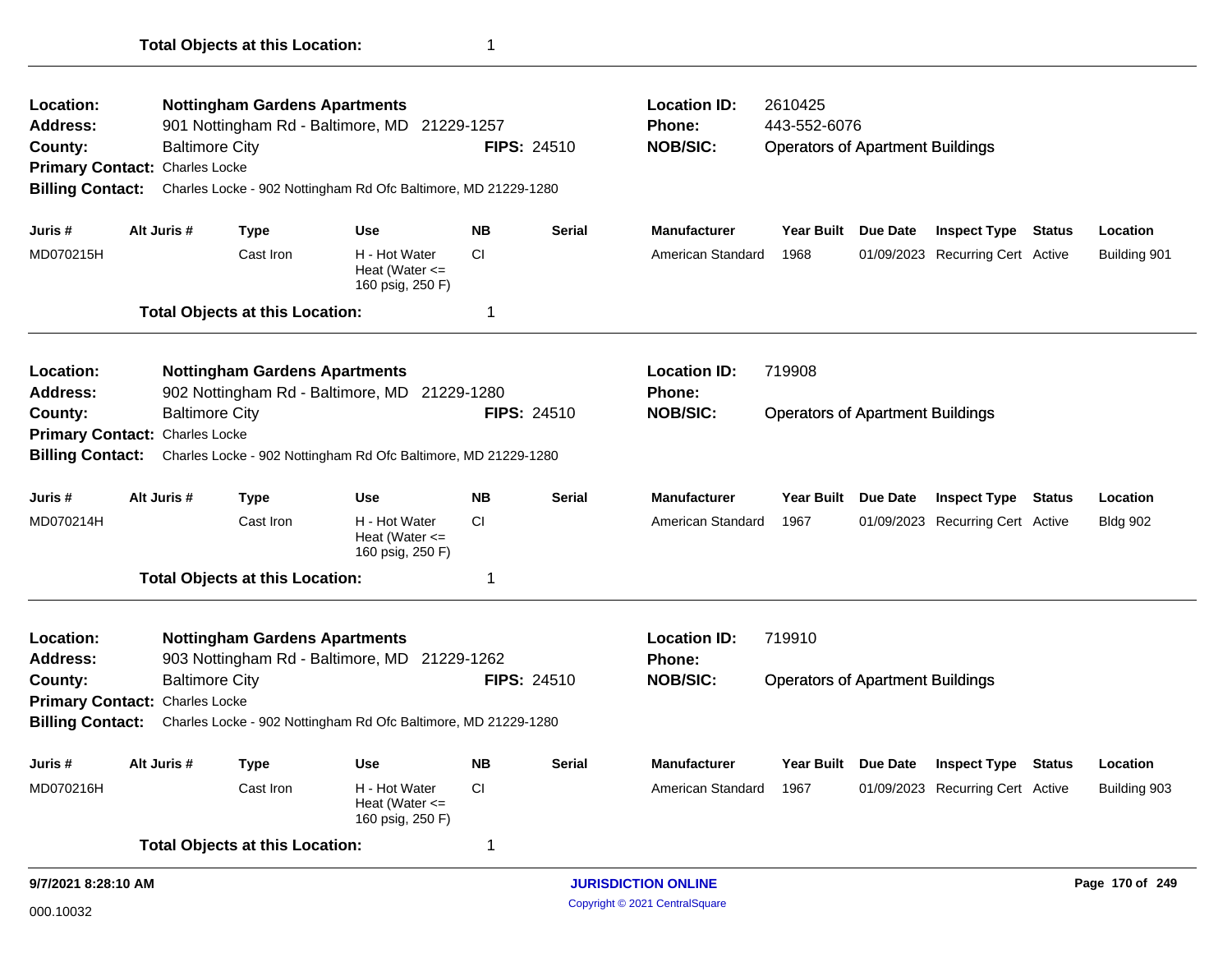| Location:<br>Address:                                                                     |  |                                               | <b>Nottingham Gardens Apartments</b>   | 904 Nottingham Rd - Baltimore, MD 21229-1278                   |                    |               | <b>Location ID:</b><br><b>Phone:</b> | 2610423                                 |                                                   |                 |
|-------------------------------------------------------------------------------------------|--|-----------------------------------------------|----------------------------------------|----------------------------------------------------------------|--------------------|---------------|--------------------------------------|-----------------------------------------|---------------------------------------------------|-----------------|
| County:<br><b>Primary Contact:</b>                                                        |  | <b>Baltimore City</b><br><b>Charles Locke</b> |                                        |                                                                | <b>FIPS: 24510</b> |               | <b>NOB/SIC:</b>                      | <b>Operators of Apartment Buildings</b> |                                                   |                 |
| <b>Billing Contact:</b>                                                                   |  |                                               |                                        | Charles Locke - 902 Nottingham Rd Ofc Baltimore, MD 21229-1280 |                    |               |                                      |                                         |                                                   |                 |
| Juris #                                                                                   |  | Alt Juris #                                   | <b>Type</b>                            | Use                                                            | ΝB                 | <b>Serial</b> | <b>Manufacturer</b>                  | Year Built Due Date                     | <b>Inspect Type Status</b>                        | Location        |
| MD147207H                                                                                 |  |                                               | Cast Iron                              | H - Hot Water<br>Heat (Water $\leq$<br>160 psig, 250 F)        | <b>CI</b>          |               | Weil-McLain                          | 2011                                    | 10/17/2022 Recurring Cert Active                  | 904 Bldg        |
|                                                                                           |  |                                               | <b>Total Objects at this Location:</b> |                                                                | -1                 |               |                                      |                                         |                                                   |                 |
| Location:                                                                                 |  |                                               | <b>Nottingham Gardens Apartments</b>   |                                                                |                    |               | <b>Location ID:</b>                  | 2610426                                 |                                                   |                 |
| <b>Address:</b>                                                                           |  |                                               |                                        | 905 Nottingham Rd - Baltimore, MD 21229-1264                   |                    |               | Phone:                               | 443-552-6075                            |                                                   |                 |
| County:                                                                                   |  | <b>Baltimore City</b>                         |                                        |                                                                | <b>FIPS: 24510</b> |               | <b>NOB/SIC:</b>                      |                                         | <b>Operators of Residential Mobile Home Sites</b> |                 |
| <b>Primary Contact:</b>                                                                   |  | <b>Charles Locke</b>                          |                                        |                                                                |                    |               |                                      |                                         |                                                   |                 |
| <b>Billing Contact:</b>                                                                   |  |                                               |                                        | Charles Locke - 902 Nottingham Rd Ofc Baltimore, MD 21229-1280 |                    |               |                                      |                                         |                                                   |                 |
| Juris #                                                                                   |  | Alt Juris #                                   | <b>Type</b>                            | Use                                                            | ΝB                 | Serial        | <b>Manufacturer</b>                  | Year Built Due Date                     | <b>Inspect Type Status</b>                        | Location        |
| MD070217H                                                                                 |  |                                               | Cast Iron                              | H - Hot Water<br>Heat (Water $\leq$<br>160 psig, 250 F)        | CI.                |               | American Standard                    | 1967                                    | 01/10/2023 Recurring Cert Active                  | Building 905    |
|                                                                                           |  |                                               | <b>Total Objects at this Location:</b> |                                                                | -1                 |               |                                      |                                         |                                                   |                 |
| Location:                                                                                 |  |                                               | <b>Nottingham Gardens Apartments</b>   |                                                                |                    |               | <b>Location ID:</b>                  | 2610428                                 |                                                   |                 |
| <b>Address:</b>                                                                           |  |                                               |                                        | 907 Nottingham Rd - Baltimore, MD 21229-1266                   |                    |               | Phone:                               | 443-552-6075                            |                                                   |                 |
| County:                                                                                   |  | <b>Baltimore City</b>                         |                                        |                                                                | <b>FIPS: 24510</b> |               | <b>NOB/SIC:</b>                      | <b>Operators of Apartment Buildings</b> |                                                   |                 |
| <b>Primary Contact: Charles Locke</b>                                                     |  |                                               |                                        |                                                                |                    |               |                                      |                                         |                                                   |                 |
| <b>Billing Contact:</b><br>Charles Locke - 902 Nottingham Rd Ofc Baltimore, MD 21229-1280 |  |                                               |                                        |                                                                |                    |               |                                      |                                         |                                                   |                 |
| Juris #                                                                                   |  | Alt Juris #                                   | Type                                   | Use                                                            | NB.                | Serial        | <b>Manufacturer</b>                  |                                         | Year Built Due Date Inspect Type Status           | Location        |
| MD070218H                                                                                 |  |                                               | Cast Iron                              | H - Hot Water<br>Heat (Water $\leq$<br>160 psig, 250 F)        | <b>CI</b>          |               | American Standard 1967               |                                         | 01/10/2023 Recurring Cert Active                  | Bldg 907        |
| MD151008H                                                                                 |  |                                               | <b>Water Heater</b><br>(HLW)           | H - Hot Water<br>Supply (Water <=<br>160 psig, 210 F)          | 000108326          |               | <b>Bradford White</b>                | 2014                                    | 01/10/2023 Recurring Cert Active                  | <b>BLRM</b>     |
| 9/7/2021 8:28:10 AM                                                                       |  |                                               |                                        |                                                                |                    |               | <b>JURISDICTION ONLINE</b>           |                                         |                                                   | Page 171 of 249 |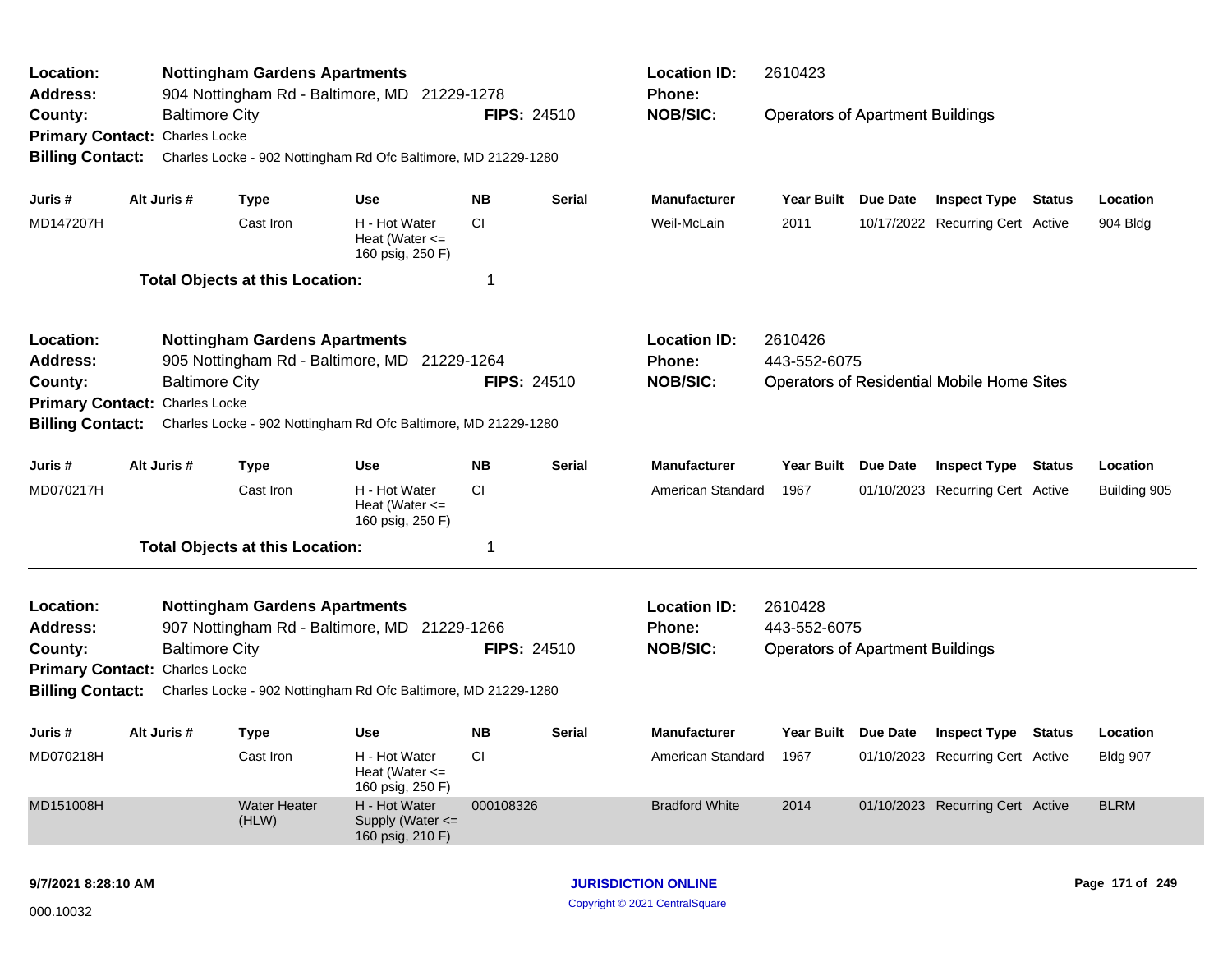| Location:<br><b>Nottingham Gardens Apartments</b><br>908 Nottingham Rd - Baltimore, MD 21229-1273<br><b>Address:</b><br>County:<br><b>Baltimore City</b><br>Primary Contact: Charles Locke<br>Charles Locke - 902 Nottingham Rd Ofc Baltimore, MD 21229-1280<br><b>Billing Contact:</b><br>Alt Juris #<br><b>Type</b><br>Juris # |             |                         |                                                                                                                                        |                                                           | <b>FIPS: 24510</b> |               | <b>Location ID:</b><br><b>Phone:</b><br><b>NOB/SIC:</b>                                                                                                       | 2610429<br>443-552-6075<br><b>Operators of Apartment Buildings</b> |          |                                         |               |                  |  |
|----------------------------------------------------------------------------------------------------------------------------------------------------------------------------------------------------------------------------------------------------------------------------------------------------------------------------------|-------------|-------------------------|----------------------------------------------------------------------------------------------------------------------------------------|-----------------------------------------------------------|--------------------|---------------|---------------------------------------------------------------------------------------------------------------------------------------------------------------|--------------------------------------------------------------------|----------|-----------------------------------------|---------------|------------------|--|
|                                                                                                                                                                                                                                                                                                                                  |             |                         |                                                                                                                                        | <b>Use</b>                                                | <b>NB</b>          | <b>Serial</b> | <b>Manufacturer</b>                                                                                                                                           | <b>Year Built</b>                                                  | Due Date | <b>Inspect Type</b>                     | <b>Status</b> | Location         |  |
| MD070220H                                                                                                                                                                                                                                                                                                                        |             |                         | Cast Iron                                                                                                                              | H - Hot Water<br>Heat (Water $\leq$<br>160 psig, 250 F)   | <b>CI</b>          |               | American Standard                                                                                                                                             | 1967                                                               |          | 01/10/2023 Recurring Cert Active        |               | <b>Bldg 908</b>  |  |
|                                                                                                                                                                                                                                                                                                                                  |             |                         | <b>Total Objects at this Location:</b>                                                                                                 |                                                           | 1                  |               |                                                                                                                                                               |                                                                    |          |                                         |               |                  |  |
| Location:<br><b>Address:</b>                                                                                                                                                                                                                                                                                                     |             |                         | <b>O'Donnell Cleaners &amp; Tailors</b><br>6500 Odonnell St - Baltimore, MD 21224-4643                                                 |                                                           |                    |               | <b>Location ID:</b><br>Phone:                                                                                                                                 | 987087                                                             |          |                                         |               |                  |  |
| County:<br><b>Primary Contact:</b><br><b>Billing Contact:</b>                                                                                                                                                                                                                                                                    |             | <b>Baltimore City</b>   | George Mavromoustakos - Phone: 410-633-7171<br>George Mavromoustakos - 6500 ODonnell St Baltimore, MD 21224-4643 - Phone: 410-633-7171 |                                                           | <b>FIPS: 24510</b> |               | <b>NOB/SIC:</b>                                                                                                                                               |                                                                    |          | Drycleaning Plants, Except Rug Cleaning |               |                  |  |
| Juris #                                                                                                                                                                                                                                                                                                                          | Alt Juris # |                         | <b>Type</b>                                                                                                                            | <b>Use</b>                                                | <b>NB</b>          | <b>Serial</b> | <b>Manufacturer</b>                                                                                                                                           | <b>Year Built</b>                                                  | Due Date | <b>Inspect Type</b>                     | <b>Status</b> | Location         |  |
| MD139250V                                                                                                                                                                                                                                                                                                                        |             |                         | <b>Vertical Unfired</b><br><b>Pressure Vessel</b><br>w/comment                                                                         | V - Storage (NOT<br>Cryogenic)                            | 000494849          |               | Manchester                                                                                                                                                    | 2005                                                               |          | 10/13/2022 Recurring Cert Active        |               | Rear of Store    |  |
| MD147781                                                                                                                                                                                                                                                                                                                         |             |                         |                                                                                                                                        | Vertical Fire Tube S - Power-Ironing<br>(Steam > 15 psig) | 000114935          |               | Fulton                                                                                                                                                        | 2012                                                               |          | 04/22/2022 Recurring Cert Active        |               | <b>Boiler Rm</b> |  |
|                                                                                                                                                                                                                                                                                                                                  |             |                         | <b>Total Objects at this Location:</b>                                                                                                 |                                                           | $\overline{c}$     |               |                                                                                                                                                               |                                                                    |          |                                         |               |                  |  |
| Location:<br><b>Address:</b>                                                                                                                                                                                                                                                                                                     |             | <b>Old Line Spirits</b> | 4201 E Pratt St - Highlandtown, MD 21224-2621                                                                                          |                                                           |                    |               | <b>Location ID:</b><br><b>Phone:</b>                                                                                                                          | 702068                                                             |          |                                         |               |                  |  |
| County:<br><b>Primary Contact:</b><br><b>Billing Contact:</b>                                                                                                                                                                                                                                                                    |             | <b>Baltimore City</b>   | Jerry Rush - Phone: 443-961-3199 - Cell: 410-350-6085 - Email: jerry.rush@oldlinespirits.com                                           |                                                           | <b>FIPS: 24510</b> |               | <b>NOB/SIC:</b><br>Jerry Rush - 4201 E Pratt St Highlandtown, MD 21224-2621 - Phone: 443-961-3199 - Cell: 410-350-6085 - Email: jerry.rush@oldlinespirits.com |                                                                    |          | Drinking Places (Alcoholic Beverages)   |               |                  |  |
| Juris #                                                                                                                                                                                                                                                                                                                          | Alt Juris # |                         | <b>Type</b>                                                                                                                            | <b>Use</b>                                                | <b>NB</b>          | <b>Serial</b> | <b>Manufacturer</b>                                                                                                                                           | <b>Year Built</b>                                                  | Due Date | Inspect Type                            | <b>Status</b> | Location         |  |
| MD168166V                                                                                                                                                                                                                                                                                                                        |             |                         | <b>Vertical Unfired</b><br>Pressure Vessel<br>w/comment                                                                                | V - Storage (NOT<br>Cryogenic)                            | 000869045          |               | Morganton                                                                                                                                                     | 2020                                                               |          | 10/12/2022 Recurring Cert Active        |               | <b>CASK ROOM</b> |  |
| 9/7/2021 8:28:10 AM                                                                                                                                                                                                                                                                                                              |             |                         |                                                                                                                                        |                                                           |                    |               | <b>JURISDICTION ONLINE</b>                                                                                                                                    |                                                                    |          |                                         |               | Page 172 of 249  |  |
| 000.10032                                                                                                                                                                                                                                                                                                                        |             |                         |                                                                                                                                        |                                                           |                    |               | Copyright © 2021 CentralSquare                                                                                                                                |                                                                    |          |                                         |               |                  |  |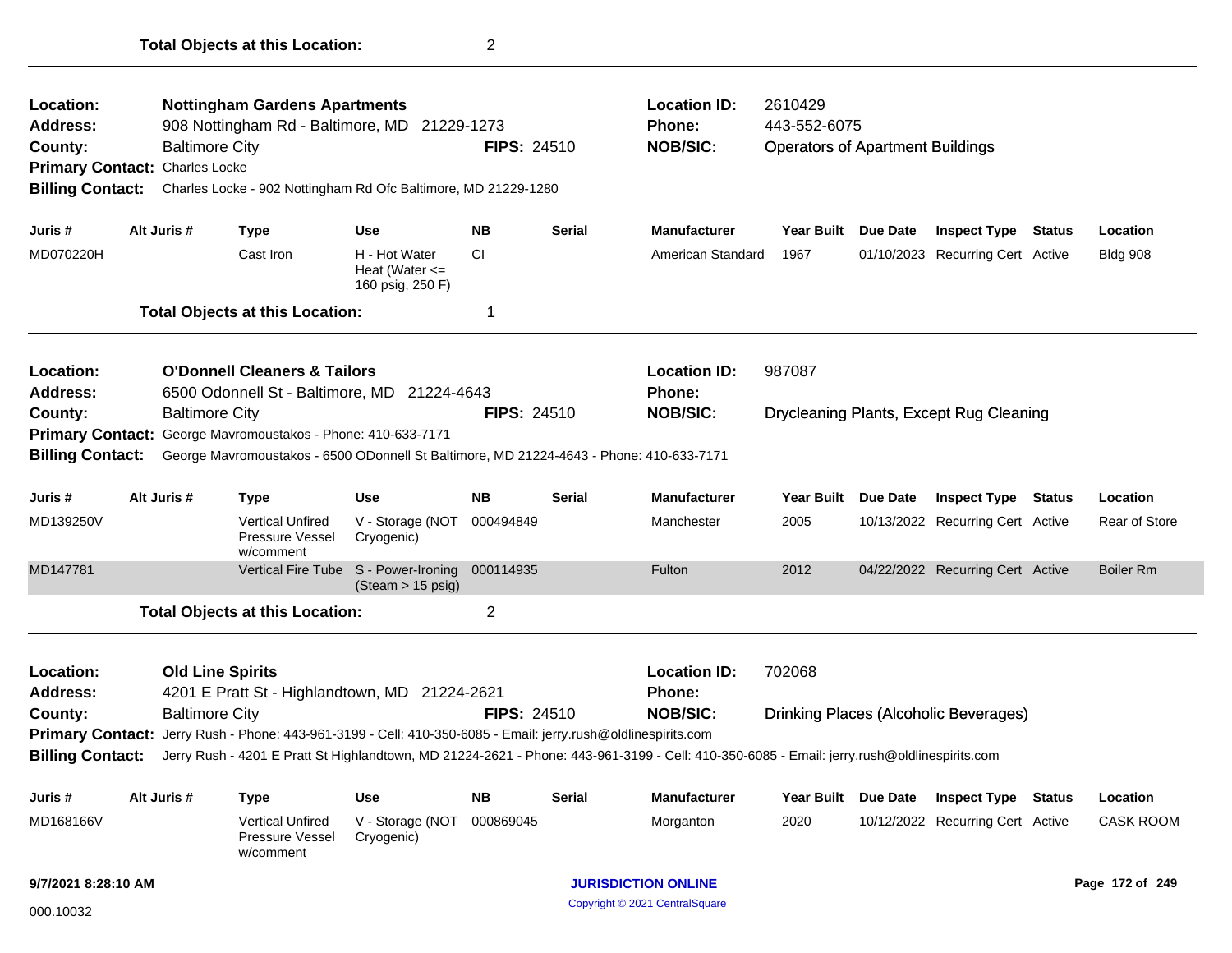| <b>Location:</b> | <b>Oliver Brewery (Arc3)</b>                  |                    | <b>Location ID:</b> | 4045955 |
|------------------|-----------------------------------------------|--------------------|---------------------|---------|
| <b>Address:</b>  | 4216 Shannon Dr - Baltimore, MD 21213-2144    |                    | <b>Phone:</b>       |         |
| County:          | <b>Baltimore City</b>                         | <b>FIPS: 24510</b> | NOB/SIC:            |         |
|                  | <b>Primary Contact: Oliver Brewery (Arc3)</b> |                    |                     |         |

**Billing Contact:** Charlie Patterson - PO Box 26269 Richmond, VA 23260-6269 - Phone: 804-644-4521 - Email: charlie.patterson@arc3gases.com

| Juris #   | Alt Juris # | Type                                                           | <b>Use</b>                 | <b>NB</b> | <b>Serial</b> | <b>Manufacturer</b> | Year Built | <b>Due Date</b> | <b>Inspect Type</b>              | <b>Status</b> | Location |
|-----------|-------------|----------------------------------------------------------------|----------------------------|-----------|---------------|---------------------|------------|-----------------|----------------------------------|---------------|----------|
| MD168578V |             | <b>Vertical Unfired</b><br><b>Pressure Vessel</b><br>w/comment | V - Storage<br>(Cryogenic) | 000263214 |               | <b>CHART</b>        | 2014       |                 | 10/14/2022 Recurring Cert Active |               | Outside  |
| MD168579V |             | <b>Vertical Unfired</b><br><b>Pressure Vessel</b><br>w/comment | V - Storage<br>(Cryogenic) | 000263162 |               | <b>CHART</b>        | 2014       |                 | 10/14/2022 Recurring Cert Active |               | Outside  |
| MD168580V |             | <b>Vertical Unfired</b><br><b>Pressure Vessel</b><br>w/comment | V - Storage<br>(Cryogenic) | 000262309 |               | <b>CHART</b>        | 2014       |                 | 10/14/2022 Recurring Cert Active |               | Outside  |
| MD168581V |             | <b>Vertical Unfired</b><br><b>Pressure Vessel</b><br>w/comment | V - Storage<br>(Cryogenic) | 000263215 |               | <b>CHART</b>        | 2014       |                 | 10/14/2022 Recurring Cert Active |               | Outside  |
|           |             | <b>Total Objects at this Location:</b>                         |                            | 4         |               |                     |            |                 |                                  |               |          |

| Location:       | <b>Olivia Cleaners</b>                                                                                                                                        |      |                                                 |                    |               | <b>Location ID:</b>                                       | 710285              |  |                     |               |          |
|-----------------|---------------------------------------------------------------------------------------------------------------------------------------------------------------|------|-------------------------------------------------|--------------------|---------------|-----------------------------------------------------------|---------------------|--|---------------------|---------------|----------|
| <b>Address:</b> |                                                                                                                                                               |      | 5615 Reisterstown Rd - Baltimore, MD 21215-3435 |                    |               | <b>Phone:</b>                                             |                     |  |                     |               |          |
| County:         | <b>Baltimore City</b>                                                                                                                                         |      |                                                 | <b>FIPS: 24510</b> |               | <b>NOB/SIC:</b><br>Power Laundries, Family and Commercial |                     |  |                     |               |          |
|                 | <b>Primary Contact:</b> Steve Jang - Phone: 410-764-7770<br>Billing Contact: Steve Jang - 5615 Reisterstown Rd Baltimore, MD 21215-3435 - Phone: 410-764-7770 |      |                                                 |                    |               |                                                           |                     |  |                     |               |          |
|                 |                                                                                                                                                               |      |                                                 |                    |               |                                                           |                     |  |                     |               |          |
| Juris #         | Alt Juris #                                                                                                                                                   | Type | Use                                             | <b>NB</b>          | <b>Serial</b> | <b>Manufacturer</b>                                       | Year Built Due Date |  | <b>Inspect Type</b> | <b>Status</b> | Location |

| 5.0113    | $\pi$ il vulio $\pi$ | .                                | vəc                                                                                  | .         | ישרוטט |               |      | <b>I can Built Duc Date Inspect Type Olding</b> | LUUUIVII      |
|-----------|----------------------|----------------------------------|--------------------------------------------------------------------------------------|-----------|--------|---------------|------|-------------------------------------------------|---------------|
| MD038408V |                      | Pressure Vessel<br>w/comment     | Horizontal Unfired V - Storage (NOT<br>Cryogenic)                                    | 000062835 |        | Curtis        | 1958 | 02/19/2023 Recurring Cert Active                | STORE RM      |
| MD142422  |                      |                                  | Vertical Fire Tube S - Power-Ironing 000113479 PV73KK<br>$(Steam > 15 \text{ psiq})$ |           |        | <b>Fulton</b> | 2012 | 02/08/2021 Recurring Cert Active                | <b>BRL RM</b> |
|           |                      | Tatal Okiasta at this Lagations. |                                                                                      |           |        |               |      |                                                 |               |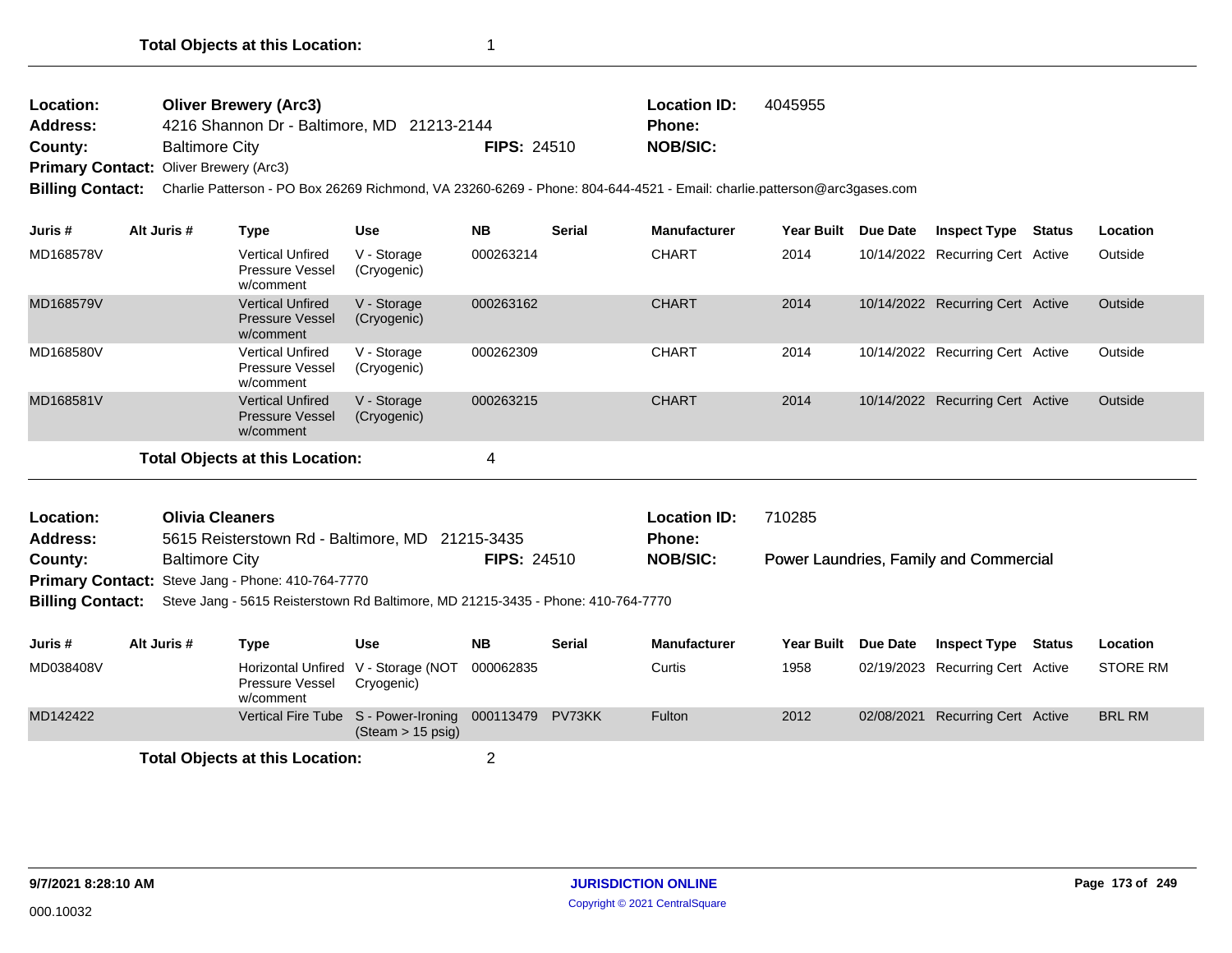| Location:<br><b>Address:</b><br>County:                                                                |             | <b>Baltimore City</b>                           | On The Border Mexican Grill & Cantina                          | 3803 Boston St - Baltimore, MD 21224-5714    | <b>FIPS: 24510</b> |               | <b>Location ID:</b><br>3632684<br>Phone:<br><b>NOB/SIC:</b><br>Drinking Places (Alcoholic Beverages)<br>Primary Contact: On The Border Mexican Grill & Cantina - Phone: 667-401-1763 - Email: O000237@ontheborder.com |                                   |  |                                  |  |                         |  |
|--------------------------------------------------------------------------------------------------------|-------------|-------------------------------------------------|----------------------------------------------------------------|----------------------------------------------|--------------------|---------------|-----------------------------------------------------------------------------------------------------------------------------------------------------------------------------------------------------------------------|-----------------------------------|--|----------------------------------|--|-------------------------|--|
| <b>Billing Contact:</b>                                                                                |             |                                                 |                                                                |                                              |                    |               | - 3803 Boston St Baltimore, MD 21224-5714 - Phone: 667-401-1763 - Email: O000237@ontheborder.com                                                                                                                      |                                   |  |                                  |  |                         |  |
| Juris #                                                                                                |             | Alt Juris #                                     | <b>Type</b>                                                    | Use                                          | <b>NB</b>          | <b>Serial</b> | <b>Manufacturer</b>                                                                                                                                                                                                   | Year Built Due Date               |  | <b>Inspect Type Status</b>       |  | Location                |  |
| MD162646V                                                                                              |             |                                                 | <b>Vertical Unfired</b><br>Pressure Vessel<br>w/comment        | V - Storage (NOT<br>Cryogenic)               | 000263983          | 31425358      | <b>CHART</b>                                                                                                                                                                                                          | 2014                              |  | 06/12/2021 Recurring Cert Active |  | Beverage<br>Carbonation |  |
|                                                                                                        |             |                                                 | <b>Total Objects at this Location:</b>                         |                                              | 1                  |               |                                                                                                                                                                                                                       |                                   |  |                                  |  |                         |  |
| Location:<br><b>Address:</b>                                                                           |             |                                                 | One Eyed Mike's (Arc3)                                         | 708 S Bond St - Baltimore, MD 21231-3303     |                    |               | <b>Location ID:</b><br><b>Phone:</b>                                                                                                                                                                                  | 3993051                           |  |                                  |  |                         |  |
| County:<br><b>Primary Contact:</b><br><b>Billing Contact:</b>                                          |             | <b>Baltimore City</b><br>One Eyed Mike's (Arc3) |                                                                |                                              | <b>FIPS: 24510</b> |               | <b>NOB/SIC:</b><br>Charlie Patterson - PO Box 26269 Richmond, VA 23260-6269 - Phone: 804-644-4521 - Email: charlie.patterson@arc3gases.com                                                                            | <b>Eating and Drinking Places</b> |  |                                  |  |                         |  |
| Juris #                                                                                                | Alt Juris # |                                                 | <b>Type</b>                                                    | Use                                          | <b>NB</b>          | <b>Serial</b> | <b>Manufacturer</b>                                                                                                                                                                                                   | Year Built Due Date               |  | <b>Inspect Type Status</b>       |  | Location                |  |
| MD165256V                                                                                              |             |                                                 | <b>Vertical Unfired</b><br>Pressure Vessel<br>w/comment        | V - Storage<br>(Cryogenic)                   | 000141811          | CSJA02H112    | <b>CHART</b>                                                                                                                                                                                                          | 2002                              |  | 11/20/2021 Recurring Cert Active |  | <b>Basement</b>         |  |
|                                                                                                        |             |                                                 | <b>Total Objects at this Location:</b>                         |                                              | 1                  |               |                                                                                                                                                                                                                       |                                   |  |                                  |  |                         |  |
| Location:<br><b>Address:</b><br>County:<br>Primary Contact: Ouzo Bay (Arc3)<br><b>Billing Contact:</b> |             | <b>Ouzo Bay (Arc3)</b><br><b>Baltimore City</b> |                                                                | 1000 Lancaster St - Baltimore, MD 21202-4631 | <b>FIPS: 24510</b> |               | <b>Location ID:</b><br>Phone:<br><b>NOB/SIC:</b><br>Charlie Patterson - PO Box 26269 Richmond, VA 23260-6269 - Phone: 804-644-4521 - Email: charlie.patterson@arc3gases.com                                           | 4015805                           |  |                                  |  |                         |  |
| Juris #                                                                                                | Alt Juris # |                                                 | <b>Type</b>                                                    | <b>Use</b>                                   | <b>NB</b>          | <b>Serial</b> | <b>Manufacturer</b>                                                                                                                                                                                                   | Year Built Due Date               |  | <b>Inspect Type Status</b>       |  | Location                |  |
| MD166232V                                                                                              |             |                                                 | <b>Vertical Unfired</b><br><b>Pressure Vessel</b><br>w/comment | V - Storage<br>(Cryogenic)                   | 000111879          |               | <b>MVE</b>                                                                                                                                                                                                            | 1999                              |  | 03/06/2022 Recurring Cert Active |  | Loading Dock            |  |
|                                                                                                        |             |                                                 | <b>Total Objects at this Location:</b>                         |                                              | 1                  |               |                                                                                                                                                                                                                       |                                   |  |                                  |  |                         |  |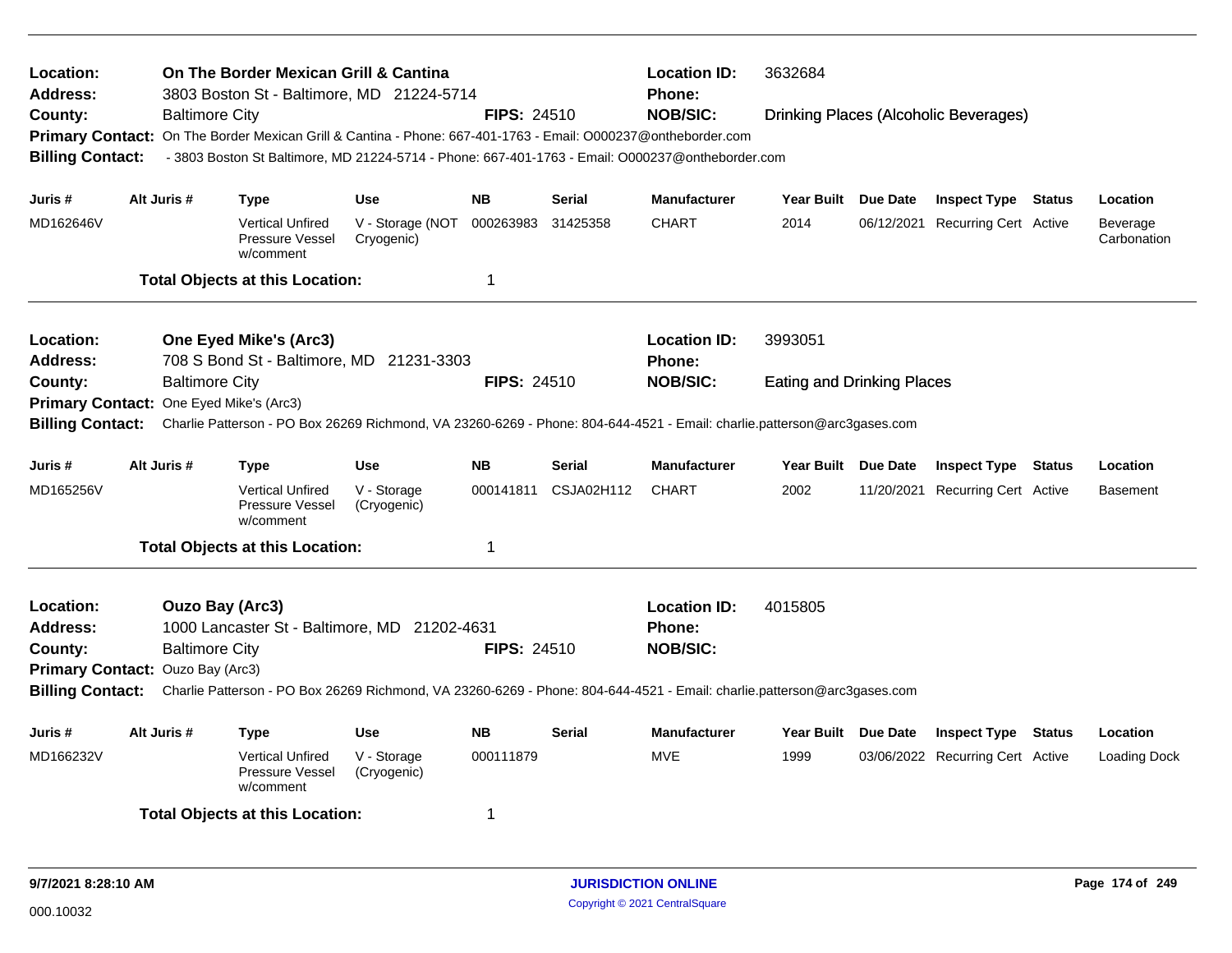| Location:<br><b>Address:</b><br>County:<br><b>Billing Contact:</b>                                                                                                                                                                                                                                                                                                        |             | <b>Overlea Auto Service</b><br>6601 Belair Rd - Baltimore, MD 21206-1845<br><b>Baltimore City</b><br>Primary Contact: Tim Dever - Phone: 410-254-2800<br>Tim Dever - 6601 Belair Rd Baltimore, MD 21206-1845 - Phone: 410-254-2800 |                                                                 | <b>FIPS: 24510</b>                       |                                       | <b>Location ID:</b><br>Phone:<br><b>NOB/SIC:</b>        | 788018<br>410-254-2800<br><b>Gasoline Service Stations</b> |            |                                                                |        |                              |
|---------------------------------------------------------------------------------------------------------------------------------------------------------------------------------------------------------------------------------------------------------------------------------------------------------------------------------------------------------------------------|-------------|------------------------------------------------------------------------------------------------------------------------------------------------------------------------------------------------------------------------------------|-----------------------------------------------------------------|------------------------------------------|---------------------------------------|---------------------------------------------------------|------------------------------------------------------------|------------|----------------------------------------------------------------|--------|------------------------------|
| Juris #<br>MD116877V                                                                                                                                                                                                                                                                                                                                                      | Alt Juris # | <b>Type</b><br>Pressure Vessel<br>w/comment<br><b>Total Objects at this Location:</b>                                                                                                                                              | <b>Use</b><br>Horizontal Unfired V - Storage (NOT<br>Cryogenic) | <b>NB</b><br>000174284<br>-1             | <b>Serial</b>                         | <b>Manufacturer</b><br>Manchester                       | Year Built Due Date<br>1974                                |            | <b>Inspect Type Status</b><br>08/31/2021 Recurring Cert Active |        | Location<br><b>BACK ROOM</b> |
| <b>Location:</b><br>Address:<br>County:<br>Primary Contact: Papi's Taco (Arc3)<br><b>Billing Contact:</b>                                                                                                                                                                                                                                                                 |             | Papi's Taco (Arc3)<br>1703 Aliceanna St - Baltimore, MD 21231-3079<br><b>Baltimore City</b><br>Charlie Patterson - PO Box 26269 Richmond, VA 23260-6269 - Phone: 804-644-4521 - Email: charlie.patterson@arc3gases.com             |                                                                 | FIPS: 24510                              |                                       | <b>Location ID:</b><br><b>Phone:</b><br><b>NOB/SIC:</b> | 3993048<br><b>Eating and Drinking Places</b>               |            |                                                                |        |                              |
| Juris #<br>MD165257V                                                                                                                                                                                                                                                                                                                                                      | Alt Juris # | Type<br><b>Vertical Unfired</b><br><b>Pressure Vessel</b><br>w/comment                                                                                                                                                             | Use<br>V - Storage<br>(Cryogenic)                               | <b>NB</b><br>000163377<br>$\overline{1}$ | <b>Serial</b><br>CSJP05H124           | Manufacturer<br><b>CHART</b>                            | Year Built Due Date<br>2005                                | 11/19/2021 | <b>Inspect Type</b><br><b>Recurring Cert Active</b>            | Status | Location<br><b>Basement</b>  |
| <b>Total Objects at this Location:</b><br>Location:<br>Papi's Taco (Arc3)<br><b>Address:</b><br>3820 Falls Rd - Baltimore, MD 21211-1825<br><b>Baltimore City</b><br>County:<br>Primary Contact: Papi's Taco (Arc3)<br><b>Billing Contact:</b><br>Charlie Patterson - PO Box 26269 Richmond, VA 23260-6269 - Phone: 804-644-4521 - Email: charlie.patterson@arc3gases.com |             |                                                                                                                                                                                                                                    |                                                                 | <b>FIPS: 24510</b>                       |                                       | <b>Location ID:</b><br><b>Phone:</b><br><b>NOB/SIC:</b> | 4045957                                                    |            |                                                                |        |                              |
| Juris #<br>MD168119V                                                                                                                                                                                                                                                                                                                                                      | Alt Juris # | <b>Type</b><br><b>Vertical Unfired</b><br>Pressure Vessel<br>w/comment<br><b>Total Objects at this Location:</b>                                                                                                                   | <b>Use</b><br>V - Storage<br>(Cryogenic)                        | <b>NB</b><br>-1                          | <b>Serial</b><br>000172058 CSJS06D105 | <b>Manufacturer</b><br><b>CHART</b>                     | Year Built Due Date<br>2009                                |            | <b>Inspect Type Status</b><br>10/14/2022 Recurring Cert Active |        | Location<br>Store Room       |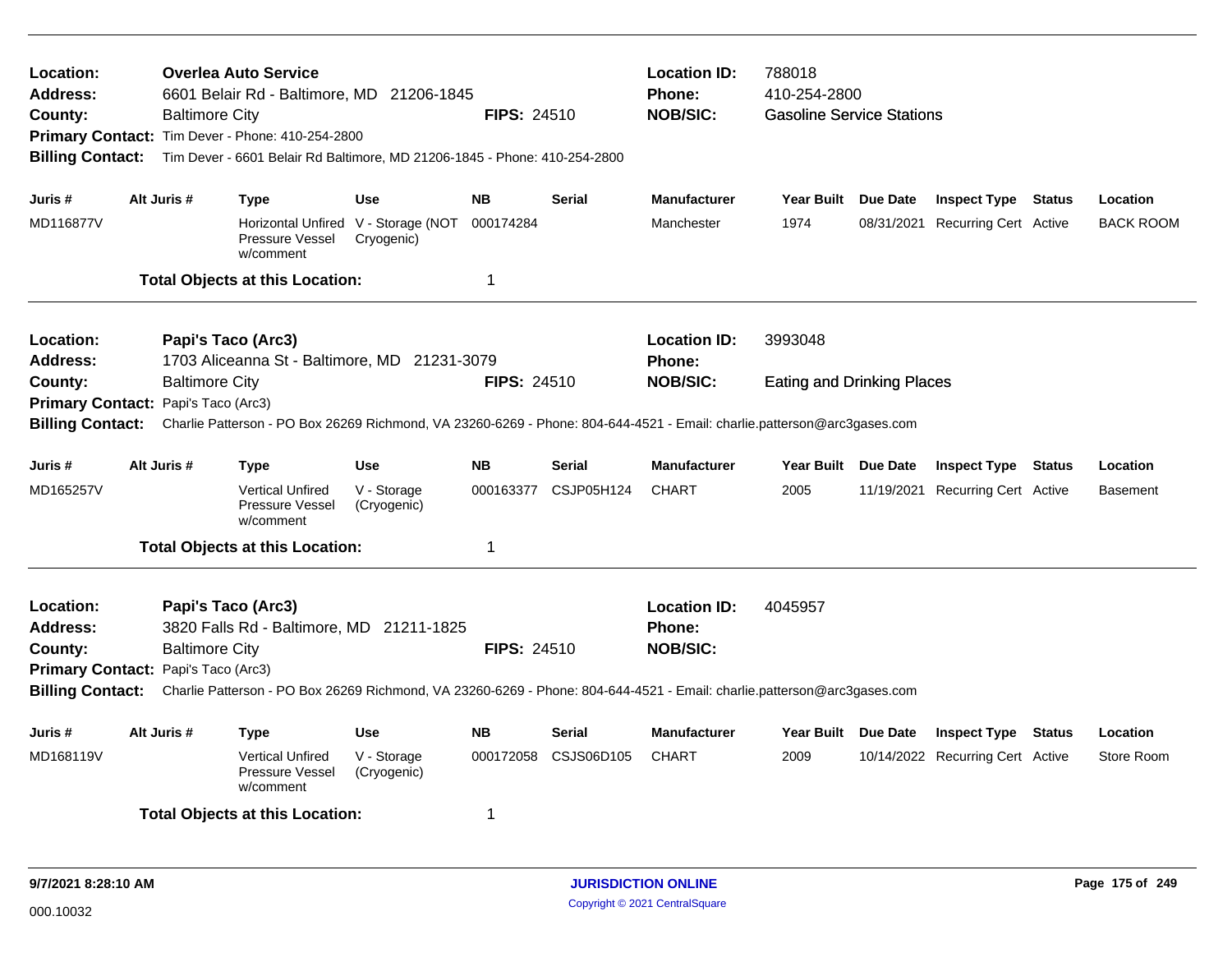| Location:<br><b>Address:</b>                                     |                                                          | <b>Location ID:</b><br>720659<br><b>Paramount Packing</b><br>4012 Belle Grove Rd - Brooklyn, MD 21225-2657<br><b>Phone:</b> |                                                                              |           |                    |                     |                                         |          |                                          |               |                                    |
|------------------------------------------------------------------|----------------------------------------------------------|-----------------------------------------------------------------------------------------------------------------------------|------------------------------------------------------------------------------|-----------|--------------------|---------------------|-----------------------------------------|----------|------------------------------------------|---------------|------------------------------------|
| County:                                                          | <b>Baltimore City</b>                                    |                                                                                                                             |                                                                              |           | <b>FIPS: 24510</b> | <b>NOB/SIC:</b>     |                                         |          | Automotive repair, services, and parking |               |                                    |
|                                                                  | Primary Contact: Paramount Packing - Phone: 410-789-2233 |                                                                                                                             |                                                                              |           |                    |                     |                                         |          |                                          |               |                                    |
| <b>Billing Contact:</b>                                          |                                                          |                                                                                                                             | - 4012 Belle Grove Rd Brooklyn, MD 21225-2657 - Phone: 410-789-2233          |           |                    |                     |                                         |          |                                          |               |                                    |
| Juris #                                                          | Alt Juris #                                              | Type                                                                                                                        | <b>Use</b>                                                                   | <b>NB</b> | <b>Serial</b>      | <b>Manufacturer</b> | <b>Year Built</b>                       | Due Date | <b>Inspect Type Status</b>               |               | Location                           |
| MD025736H                                                        |                                                          | Cast Iron                                                                                                                   | H - Hot Water<br>Heat (Water <=<br>160 psig, 250 F)                          | CI.       |                    | Weil-McLain         | 1975                                    |          | 12/02/2020 Recurring Cert Active         |               | <b>Basement</b>                    |
|                                                                  |                                                          | <b>Total Objects at this Location:</b>                                                                                      |                                                                              | -1        |                    |                     |                                         |          |                                          |               |                                    |
| Location:                                                        |                                                          | <b>Park Gardens Condominiums</b>                                                                                            |                                                                              |           |                    | <b>Location ID:</b> | 720710                                  |          |                                          |               |                                    |
| <b>Address:</b>                                                  |                                                          |                                                                                                                             | 6601 Park Heights Ave #09 - Baltimore, MD 21215-3014                         |           |                    | Phone:              |                                         |          |                                          |               |                                    |
| County:                                                          | <b>Baltimore City</b>                                    |                                                                                                                             |                                                                              |           | <b>FIPS: 24510</b> | <b>NOB/SIC:</b>     | <b>Operators of Apartment Buildings</b> |          |                                          |               |                                    |
|                                                                  |                                                          |                                                                                                                             | Primary Contact: Park Gardens Condominiums - Phone: 443-548-0191             |           |                    |                     |                                         |          |                                          |               |                                    |
| <b>Billing Contact:</b>                                          |                                                          |                                                                                                                             | - 3600 Crondall Ln Ste 100 Owings Mills, MD 21117-2233 - Phone: 443-548-0191 |           |                    |                     |                                         |          |                                          |               |                                    |
| Juris #                                                          | Alt Juris #                                              | <b>Type</b>                                                                                                                 | <b>Use</b>                                                                   | <b>NB</b> | <b>Serial</b>      | <b>Manufacturer</b> | Year Built Due Date                     |          | <b>Inspect Type Status</b>               |               | Location                           |
| MD154701H                                                        |                                                          | Cast Iron                                                                                                                   | H - Hot Water<br>Heat (Water $\leq$<br>160 psig, 250 F)                      | <b>CI</b> | 63889              | Weil-McLain         | 2014                                    |          | 07/08/2023 Recurring Cert Active         |               | Boiler Rm<br>(Bancroft Rd<br>Side) |
|                                                                  |                                                          | <b>Total Objects at this Location:</b>                                                                                      |                                                                              | -1        |                    |                     |                                         |          |                                          |               |                                    |
| <b>Location:</b>                                                 |                                                          | <b>Park Gardens Condominiums</b>                                                                                            |                                                                              |           |                    | <b>Location ID:</b> | 720711                                  |          |                                          |               |                                    |
| Address:                                                         |                                                          |                                                                                                                             | 6609 Park Heights Ave - Baltimore, MD 21215-3008                             |           |                    | Phone:              |                                         |          |                                          |               |                                    |
| County:                                                          | <b>Baltimore City</b>                                    |                                                                                                                             |                                                                              |           | <b>FIPS: 24510</b> | <b>NOB/SIC:</b>     | <b>Operators of Apartment Buildings</b> |          |                                          |               |                                    |
| Primary Contact: Park Gardens Condominiums - Phone: 443-548-0191 |                                                          |                                                                                                                             |                                                                              |           |                    |                     |                                         |          |                                          |               |                                    |
| <b>Billing Contact:</b>                                          |                                                          |                                                                                                                             | - 3600 Crondall Ln Ste 100 Owings Mills, MD 21117-2233 - Phone: 443-548-0191 |           |                    |                     |                                         |          |                                          |               |                                    |
| Juris #                                                          | Alt Juris #                                              | Type                                                                                                                        | <b>Use</b>                                                                   | <b>NB</b> | <b>Serial</b>      | <b>Manufacturer</b> | <b>Year Built</b>                       | Due Date | <b>Inspect Type</b>                      | <b>Status</b> | Location                           |
| MD091330H                                                        |                                                          | Cast Iron                                                                                                                   | H - Hot Water<br>Heat (Water <=<br>160 psig, 250 F)                          | <b>CI</b> |                    | Weil-McLain         | 1995                                    |          | 07/08/2023 Recurring Cert Active         |               | <b>Boiler Room</b><br>6609         |
|                                                                  |                                                          | <b>Total Objects at this Location:</b>                                                                                      |                                                                              | -1        |                    |                     |                                         |          |                                          |               |                                    |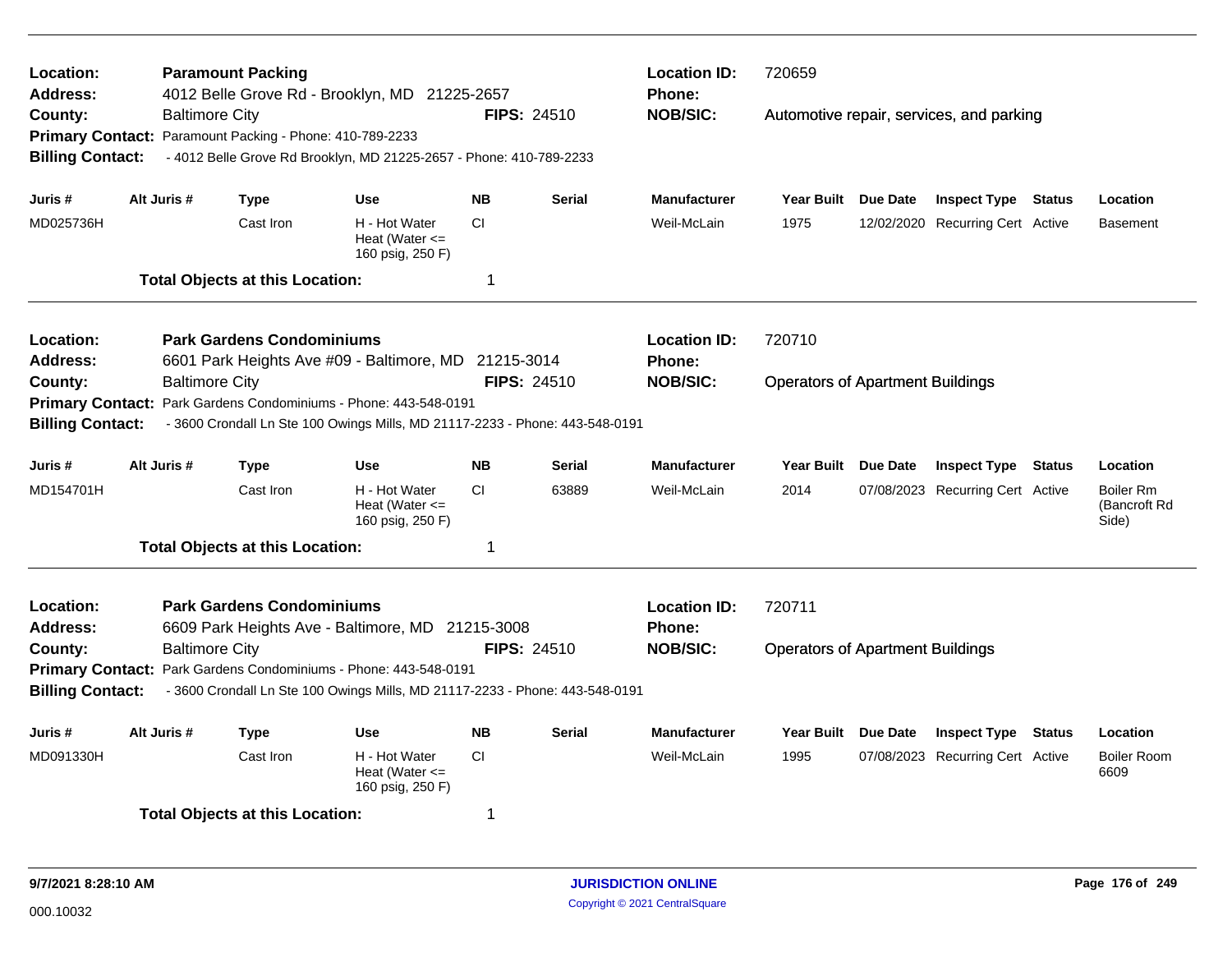| Location:<br><b>Address:</b> |  |                       | <b>Parker Funeral Home</b>                              | 3512 Frederick Ave - Baltimore, MD 21229-3813                                    |                    |               | <b>Location ID:</b><br><b>Phone:</b>                                                                                            | 989312                                  |            |                                  |               |                               |
|------------------------------|--|-----------------------|---------------------------------------------------------|----------------------------------------------------------------------------------|--------------------|---------------|---------------------------------------------------------------------------------------------------------------------------------|-----------------------------------------|------------|----------------------------------|---------------|-------------------------------|
| County:                      |  | <b>Baltimore City</b> |                                                         |                                                                                  | <b>FIPS: 24510</b> |               | <b>NOB/SIC:</b>                                                                                                                 | <b>Funeral Services and Crematories</b> |            |                                  |               |                               |
|                              |  |                       | Primary Contact: Kevin Parker - Phone: 410-945-4665     |                                                                                  |                    |               |                                                                                                                                 |                                         |            |                                  |               |                               |
| <b>Billing Contact:</b>      |  |                       |                                                         | Kevin Parker - 3512 Frederick Ave Baltimore, MD 21229-3813 - Phone: 410-945-4665 |                    |               |                                                                                                                                 |                                         |            |                                  |               |                               |
|                              |  |                       |                                                         |                                                                                  |                    |               |                                                                                                                                 |                                         |            |                                  |               |                               |
| Juris #                      |  | Alt Juris #           | <b>Type</b>                                             | <b>Use</b>                                                                       | <b>NB</b>          | <b>Serial</b> | <b>Manufacturer</b>                                                                                                             | Year Built Due Date                     |            | <b>Inspect Type Status</b>       |               | Location                      |
| MD119661H                    |  |                       | Cast Iron                                               | H - Hot Water<br>Heat (Water $\leq$<br>160 psig, 250 F)                          | CI.                | 64122596      | Burnham                                                                                                                         | 1999                                    |            | 09/20/2020 Recurring Cert Active |               | Basement                      |
|                              |  |                       | <b>Total Objects at this Location:</b>                  |                                                                                  | 1                  |               |                                                                                                                                 |                                         |            |                                  |               |                               |
| Location:                    |  |                       | <b>Parklane Apartments</b>                              |                                                                                  |                    |               | <b>Location ID:</b>                                                                                                             | 720730                                  |            |                                  |               |                               |
| Address:                     |  |                       |                                                         | 2865 Edgecombe Cir N - Baltimore, MD 21215-6817                                  |                    |               | <b>Phone:</b>                                                                                                                   | 410-415-5553                            |            |                                  |               |                               |
| County:                      |  | <b>Baltimore City</b> |                                                         |                                                                                  | FIPS: 24510        |               | <b>NOB/SIC:</b>                                                                                                                 | <b>Operators of Apartment Buildings</b> |            |                                  |               |                               |
|                              |  |                       | Primary Contact: Gill Horwitz - Phone: 443-383-4844     |                                                                                  |                    |               |                                                                                                                                 |                                         |            |                                  |               |                               |
| <b>Billing Contact:</b>      |  |                       |                                                         |                                                                                  |                    |               | - 6807 Park Heights Ave Ste 100 Baltimore, MD 21215-1698 - Phone: 410-304-0074 - Email: egervin@sageventures.com                |                                         |            |                                  |               |                               |
| Juris #                      |  | Alt Juris #           | <b>Type</b>                                             | <b>Use</b>                                                                       | <b>NB</b>          | <b>Serial</b> | <b>Manufacturer</b>                                                                                                             | Year Built Due Date                     |            | <b>Inspect Type Status</b>       |               | Location                      |
| MD154688H                    |  |                       | Cast Iron                                               | H - Hot Water<br>Supply (Water <=<br>160 psig, 210 F)                            | <b>CI</b>          |               | <b>ECR International</b>                                                                                                        | 2014                                    | 04/06/2021 | Recurring Cert Active            |               | Basement/Mainte<br>nance Shop |
|                              |  |                       | <b>Total Objects at this Location:</b>                  |                                                                                  | 1                  |               |                                                                                                                                 |                                         |            |                                  |               |                               |
| Location:                    |  | <b>Parkway Exxon</b>  |                                                         |                                                                                  |                    |               | <b>Location ID:</b>                                                                                                             | 720857                                  |            |                                  |               |                               |
| <b>Address:</b>              |  |                       |                                                         | 5600 Reisterstown Rd - Baltimore, MD 21215-3436                                  |                    |               | Phone:                                                                                                                          |                                         |            |                                  |               |                               |
| County:                      |  | <b>Baltimore City</b> |                                                         |                                                                                  | <b>FIPS: 24510</b> |               | <b>NOB/SIC:</b>                                                                                                                 | <b>Gasoline Service Stations</b>        |            |                                  |               |                               |
|                              |  |                       | Primary Contact: Tika Ram - Phone: 202-957-9471         |                                                                                  |                    |               |                                                                                                                                 |                                         |            |                                  |               |                               |
| <b>Billing Contact:</b>      |  |                       |                                                         |                                                                                  |                    |               | Kathleen McCaney - 3801 W Chester Pike Newtown Square, PA 19073-2320 - Phone: 610-833-3761 - Email: kathleen.mccaney@sunoco.com |                                         |            |                                  |               |                               |
| Juris #                      |  | Alt Juris #           | Type                                                    | Use                                                                              | <b>NB</b>          | Serial        | <b>Manufacturer</b>                                                                                                             | Year Built Due Date                     |            | <b>Inspect Type</b>              | <b>Status</b> | Location                      |
| MD152812V                    |  |                       | <b>Vertical Unfired</b><br>Pressure Vessel<br>w/comment | V - Storage (NOT<br>Cryogenic)                                                   | 000237496          |               | Morganton                                                                                                                       | 2014                                    |            | 09/18/2021 Recurring Cert Active |               | Car Wash                      |
|                              |  |                       | <b>Total Objects at this Location:</b>                  |                                                                                  | 1                  |               |                                                                                                                                 |                                         |            |                                  |               |                               |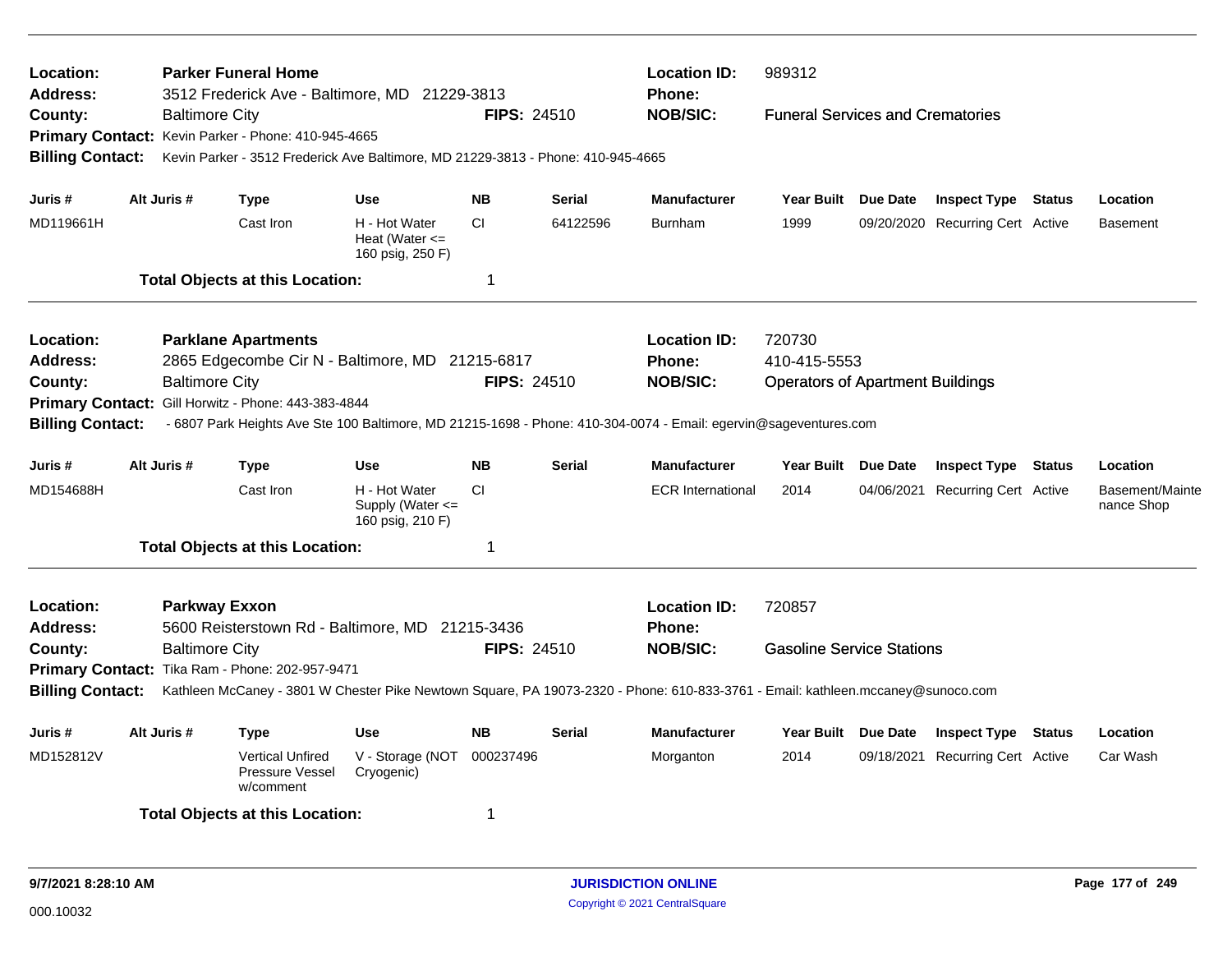| Location:<br>Address:                              |          |                       | Peas & Slider Auto Body Shop<br>4127 W Belvedere Ave - Baltimore, MD 21215-5503                        |                                                   |                    |               | <b>Location ID:</b><br>Phone:                                                                                           | 720995                                 |          |                                                  |                 |
|----------------------------------------------------|----------|-----------------------|--------------------------------------------------------------------------------------------------------|---------------------------------------------------|--------------------|---------------|-------------------------------------------------------------------------------------------------------------------------|----------------------------------------|----------|--------------------------------------------------|-----------------|
| County:<br><b>Billing Contact:</b>                 |          | <b>Baltimore City</b> | Primary Contact: Ruben Maxwell - Phone: 443-398-0503<br>-4127 W Belvedere Ave Baltimore, MD 21215-5503 |                                                   | <b>FIPS: 24510</b> |               | <b>NOB/SIC:</b>                                                                                                         |                                        |          | Automotive dealers and gasoline service stations |                 |
| Juris #                                            |          | Alt Juris #           | Type                                                                                                   | <b>Use</b>                                        | <b>NB</b>          | <b>Serial</b> | <b>Manufacturer</b>                                                                                                     | Year Built Due Date                    |          | <b>Inspect Type Status</b>                       | Location        |
| MD158749V                                          |          |                       | Pressure Vessel<br>w/comment                                                                           | Horizontal Unfired V - Storage (NOT<br>Cryogenic) | 000400336          |               | Manchester                                                                                                              | 2016                                   |          | 02/06/2020 Recurring Cert Active                 | Shop            |
|                                                    |          |                       | <b>Total Objects at this Location:</b>                                                                 |                                                   | 1                  |               |                                                                                                                         |                                        |          |                                                  |                 |
| <b>Location:</b>                                   |          |                       | <b>Pennington Auto Care</b>                                                                            |                                                   |                    |               | <b>Location ID:</b>                                                                                                     | 2452381                                |          |                                                  |                 |
| <b>Address:</b>                                    |          |                       | 4600 Pennington Ave - Curtis Bay, MD 21226-1350                                                        |                                                   |                    |               | <b>Phone:</b>                                                                                                           | 410-354-0240                           |          |                                                  |                 |
| County:                                            |          | <b>Baltimore City</b> | Bernie Gilmor - Phone: 410-354-0240 - Cell: 443-763-0834                                               |                                                   | FIPS: 24510        |               | <b>NOB/SIC:</b>                                                                                                         | <b>General Automotive Repair Shops</b> |          |                                                  |                 |
| <b>Primary Contact:</b><br><b>Billing Contact:</b> |          |                       |                                                                                                        |                                                   |                    |               | Bernie Gilmor - 4600 Pennington Ave Curtis Bay, MD 21226-1350 - Phone: 410-354-0240 - Cell: 443-763-0834                |                                        |          |                                                  |                 |
| Juris #                                            |          | Alt Juris #           | Type                                                                                                   | <b>Use</b>                                        |                    | <b>Serial</b> | <b>Manufacturer</b>                                                                                                     | <b>Year Built</b>                      | Due Date | <b>Inspect Type Status</b>                       | Location        |
| MD139879V                                          | Air Tank |                       | <b>Vertical Unfired</b><br>Pressure Vessel<br>w/comment                                                | V - Storage (NOT<br>Cryogenic)                    | 000468560          |               | Melben                                                                                                                  | 1994                                   |          | 09/12/2020 Recurring Cert Active                 | Store Room      |
|                                                    |          |                       | <b>Total Objects at this Location:</b>                                                                 |                                                   | -1                 |               |                                                                                                                         |                                        |          |                                                  |                 |
| Location:<br><b>Address:</b>                       |          |                       | <b>Penny Black (Arc3)</b><br>1800 Thames St - Baltimore, MD 21231-3509                                 |                                                   |                    |               | <b>Location ID:</b><br><b>Phone:</b>                                                                                    | 3994169                                |          |                                                  |                 |
| County:                                            |          | <b>Baltimore City</b> |                                                                                                        |                                                   | <b>FIPS: 24510</b> |               | <b>NOB/SIC:</b>                                                                                                         | <b>Eating and Drinking Places</b>      |          |                                                  |                 |
| Primary Contact: Penny Black (Arc3)                |          |                       |                                                                                                        |                                                   |                    |               |                                                                                                                         |                                        |          |                                                  |                 |
| <b>Billing Contact:</b>                            |          |                       |                                                                                                        |                                                   |                    |               | Charlie Patterson - PO Box 26269 Richmond, VA 23260-6269 - Phone: 804-644-4521 - Email: charlie.patterson@arc3gases.com |                                        |          |                                                  |                 |
| Juris #                                            |          | Alt Juris #           | Type                                                                                                   | Use                                               | <b>NB</b>          | Serial        | <b>Manufacturer</b>                                                                                                     | Year Built Due Date                    |          | <b>Inspect Type Status</b>                       | Location        |
| MD164474V                                          |          |                       | <b>Vertical Unfired</b><br>Pressure Vessel<br>w/comment                                                | V - Storage<br>(Cryogenic)                        | 000080363          |               | Taylor                                                                                                                  | 2005                                   |          | 11/20/2021 Recurring Cert Active                 | <b>Basement</b> |
|                                                    |          |                       | <b>Total Objects at this Location:</b>                                                                 |                                                   | -1                 |               |                                                                                                                         |                                        |          |                                                  |                 |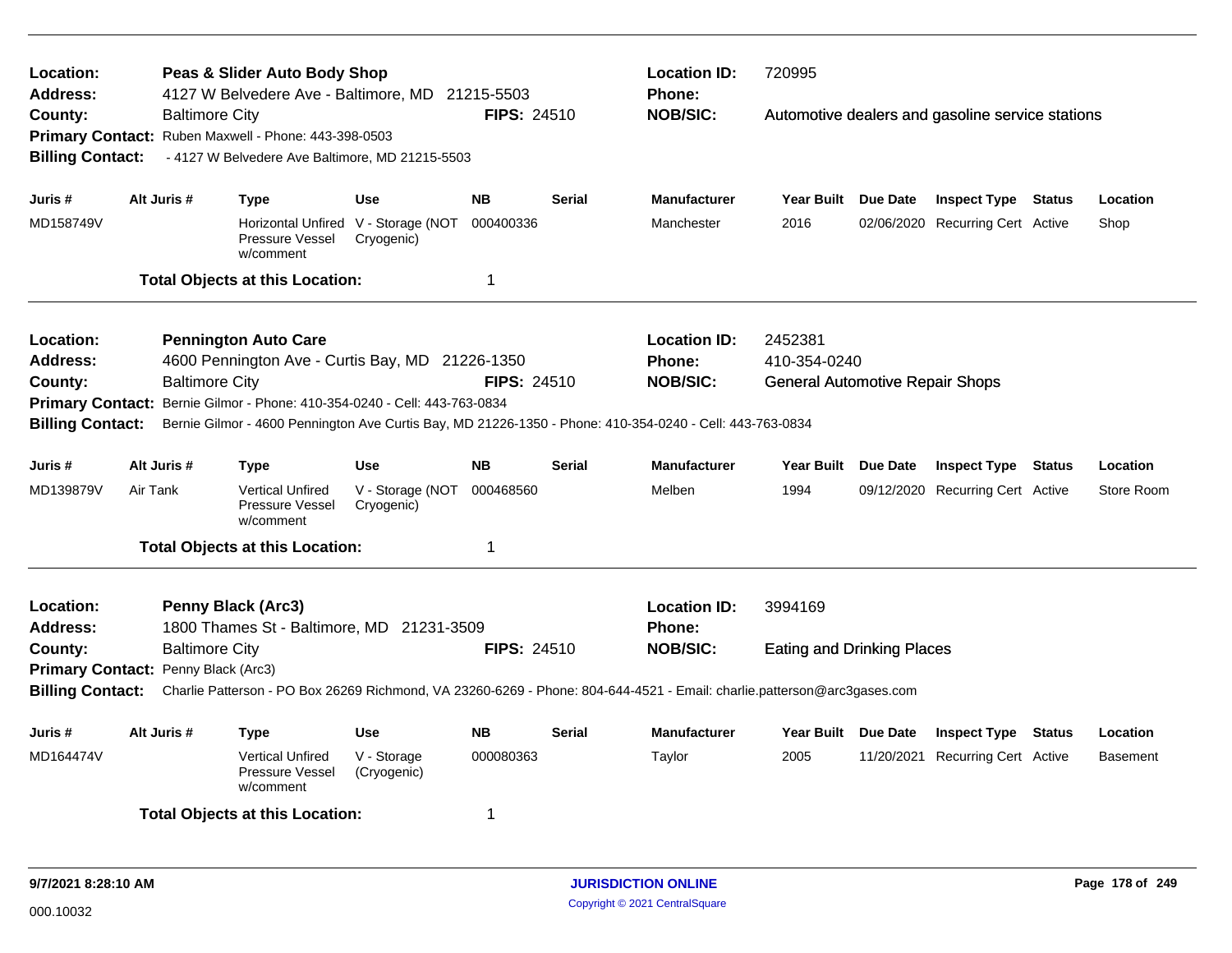| Location:<br>Address:              |             | <b>Perkins Square Baptist Church</b><br><b>Location ID:</b><br>2500 Edmondson Ave - Baltimore, MD 21223-1001<br><b>Phone:</b>                                    |                                                             |                    |               |                            |                             | 721188 |                                  |  |                 |  |
|------------------------------------|-------------|------------------------------------------------------------------------------------------------------------------------------------------------------------------|-------------------------------------------------------------|--------------------|---------------|----------------------------|-----------------------------|--------|----------------------------------|--|-----------------|--|
| County:<br><b>Billing Contact:</b> |             | <b>Baltimore City</b><br>Primary Contact: Perkins Square Baptist Church - Phone: 4109450445<br>- 2500 Edmondson Ave Baltimore, MD 21223-1001 - Phone: 4109450445 |                                                             | <b>FIPS: 24510</b> |               | <b>NOB/SIC:</b>            | Membership organizations    |        |                                  |  |                 |  |
|                                    |             |                                                                                                                                                                  |                                                             |                    |               |                            |                             |        |                                  |  |                 |  |
| Juris #                            | Alt Juris # | <b>Type</b>                                                                                                                                                      | <b>Use</b>                                                  | <b>NB</b>          | <b>Serial</b> | <b>Manufacturer</b>        | Year Built Due Date         |        | <b>Inspect Type Status</b>       |  | Location        |  |
| MD119806H                          |             | Cast Iron                                                                                                                                                        | H - Hot Water<br>Heat (Water $\leq$<br>160 psig, 250 F)     | <b>CI</b>          |               | <b>Dunkirk</b>             | 2003                        |        | 04/02/2021 Recurring Cert Active |  | blrm            |  |
|                                    |             | <b>Total Objects at this Location:</b>                                                                                                                           |                                                             | -1                 |               |                            |                             |        |                                  |  |                 |  |
| Location:                          |             | <b>Perring Exxon #0218-0636</b>                                                                                                                                  |                                                             |                    |               | <b>Location ID:</b>        | 4015325                     |        |                                  |  |                 |  |
| <b>Address:</b>                    |             | 7301 McClean Blvd - Parkville, MD 21234-6801                                                                                                                     |                                                             |                    |               | <b>Phone:</b>              |                             |        |                                  |  |                 |  |
| County:                            |             | <b>Baltimore City</b>                                                                                                                                            |                                                             | <b>FIPS: 24510</b> |               | <b>NOB/SIC:</b>            |                             |        |                                  |  |                 |  |
| <b>Primary Contact:</b>            |             | Perring Exxon #0218-0636                                                                                                                                         |                                                             |                    |               |                            |                             |        |                                  |  |                 |  |
| <b>Billing Contact:</b>            |             | Kathleen McCaney - 1815 Gallagher Rd Plymouth Meeting, PA 19462-2840 - Phone: 610-276-5988 - Email: kathleen.mccaney@sunoco.com                                  |                                                             |                    |               |                            |                             |        |                                  |  |                 |  |
| Juris #                            | Alt Juris # | <b>Type</b>                                                                                                                                                      | <b>Use</b>                                                  | <b>NB</b>          | <b>Serial</b> | <b>Manufacturer</b>        | Year Built Due Date         |        | <b>Inspect Type Status</b>       |  | Location        |  |
| MD168628V                          |             | <b>Vertical Unfired</b><br>Pressure Vessel<br>w/comment                                                                                                          | V - Storage (NOT<br>Cryogenic)                              | 000870806          |               | <b>Buckeye</b>             | 1988                        |        | 03/04/2022 Recurring Cert Active |  | Car Wash        |  |
|                                    |             | <b>Total Objects at this Location:</b>                                                                                                                           |                                                             | -1                 |               |                            |                             |        |                                  |  |                 |  |
| Location:                          |             | <b>Peter Spring &amp; Alignment</b>                                                                                                                              |                                                             |                    |               | <b>Location ID:</b>        | 715814                      |        |                                  |  |                 |  |
| <b>Address:</b>                    |             | 418 East St - Baltimore, MD 21202-4108                                                                                                                           |                                                             |                    |               | <b>Phone:</b>              | 410-685-0606                |        |                                  |  |                 |  |
| County:                            |             | <b>Baltimore City</b>                                                                                                                                            |                                                             | <b>FIPS: 24510</b> |               | <b>NOB/SIC:</b>            | Auto and Home Supply Stores |        |                                  |  |                 |  |
|                                    |             | Primary Contact: Cheryl Howard - Phone: 410-385-0606 - Email: cherylin.md@gmail.com                                                                              |                                                             |                    |               |                            |                             |        |                                  |  |                 |  |
| <b>Billing Contact:</b>            |             | Cheryl Howard - 400 Ensor St Baltimore, MD 21202-4110 - Phone: 410-385-0606 - Email: cherylin.md@gmail.com                                                       |                                                             |                    |               |                            |                             |        |                                  |  |                 |  |
| Juris #                            | Alt Juris # | <b>Type</b>                                                                                                                                                      | <b>Use</b>                                                  | NB.                | Serial        | <b>Manufacturer</b>        | Year Built Due Date         |        | <b>Inspect Type Status</b>       |  | Location        |  |
| MD157733V                          |             | Pressure Vessel<br>w/comment                                                                                                                                     | Horizontal Unfired V - Storage (NOT 000738969<br>Cryogenic) |                    |               | <b>Steel Fab</b>           | 2013                        |        | 04/21/2023 Recurring Cert Active |  | Shop            |  |
| MD163653V                          |             | <b>Vertical Unfired</b><br><b>Pressure Vessel</b><br>w/comment                                                                                                   | V - Storage (NOT 000852071<br>Cryogenic)                    |                    |               | Steel Fab                  | 2017                        |        | 03/26/2023 Recurring Cert Active |  | Machine Shop    |  |
| 9/7/2021 8:28:10 AM                |             |                                                                                                                                                                  |                                                             |                    |               | <b>JURISDICTION ONLINE</b> |                             |        |                                  |  | Page 179 of 249 |  |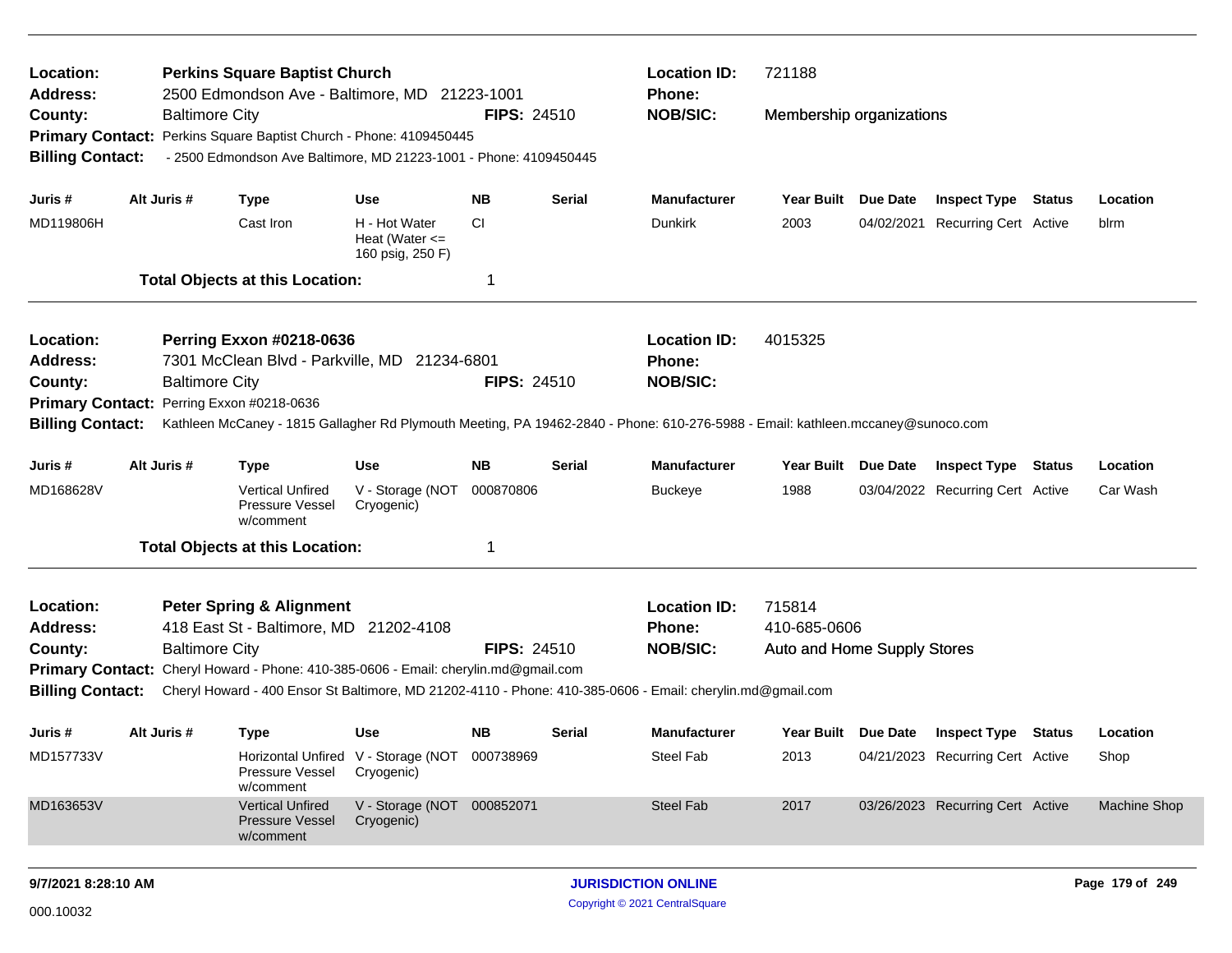| Location:                                   |             |                       | <b>Pickwick Apartments</b><br>2603 Gage Ct - Baltimore, MD 21209-3249    |                                                       |                    |               | <b>Location ID:</b>                                                                                                     | 721347                                  |                 |                                                  |                                |
|---------------------------------------------|-------------|-----------------------|--------------------------------------------------------------------------|-------------------------------------------------------|--------------------|---------------|-------------------------------------------------------------------------------------------------------------------------|-----------------------------------------|-----------------|--------------------------------------------------|--------------------------------|
| <b>Address:</b><br>County:                  |             | <b>Baltimore City</b> |                                                                          |                                                       | <b>FIPS: 24510</b> |               | Phone:<br><b>NOB/SIC:</b>                                                                                               | <b>Operators of Apartment Buildings</b> |                 |                                                  |                                |
|                                             |             |                       | Primary Contact: Stacy Liberto - Phone: 410-486-8900                     |                                                       |                    |               |                                                                                                                         |                                         |                 |                                                  |                                |
| <b>Billing Contact:</b>                     |             |                       | - 3014 Fallstaff Rd Ste B Baltimore, MD 21209-2912 - Phone: 410-486-8900 |                                                       |                    |               |                                                                                                                         |                                         |                 |                                                  |                                |
|                                             |             |                       |                                                                          |                                                       |                    |               |                                                                                                                         |                                         |                 |                                                  |                                |
| Juris #                                     | Alt Juris # |                       | <b>Type</b>                                                              | <b>Use</b>                                            | <b>NB</b>          | Serial        | <b>Manufacturer</b>                                                                                                     | Year Built Due Date                     |                 | <b>Inspect Type Status</b>                       | Location                       |
| MD141230H                                   |             |                       | <b>Water Heater</b><br>(HLW)                                             | H - Hot Water<br>Supply (Water <=<br>160 psig, 210 F) | 000125887          |               | A O Smith                                                                                                               | 2008                                    |                 | 06/17/2020 Recurring Cert Active                 | 2603 Gage Ct                   |
|                                             |             |                       | <b>Total Objects at this Location:</b>                                   |                                                       | 1                  |               |                                                                                                                         |                                         |                 |                                                  |                                |
| Location:                                   |             |                       | <b>Pickwick East Apartments</b>                                          |                                                       |                    |               | <b>Location ID:</b>                                                                                                     | 721351                                  |                 |                                                  |                                |
| <b>Address:</b>                             |             |                       | 2602 Gage Ct - Baltimore, MD 21209-3248                                  |                                                       |                    |               | Phone:                                                                                                                  |                                         |                 |                                                  |                                |
| County:                                     |             | <b>Baltimore City</b> |                                                                          |                                                       | <b>FIPS: 24510</b> |               | <b>NOB/SIC:</b>                                                                                                         | <b>Operators of Apartment Buildings</b> |                 |                                                  |                                |
|                                             |             |                       | Primary Contact: Bill - Phone: 443-474-1113                              |                                                       |                    |               |                                                                                                                         |                                         |                 |                                                  |                                |
| <b>Billing Contact:</b>                     |             |                       | - 3014 Fallstaff Rd Ste B Baltimore, MD 21209-2912                       |                                                       |                    |               |                                                                                                                         |                                         |                 |                                                  |                                |
| Juris #                                     | Alt Juris # |                       | <b>Type</b>                                                              | <b>Use</b>                                            | <b>NB</b>          | <b>Serial</b> | <b>Manufacturer</b>                                                                                                     | <b>Year Built</b>                       | <b>Due Date</b> | <b>Inspect Type Status</b>                       | Location                       |
| MD147818H                                   |             |                       | <b>Water Heater</b><br>(HLW)                                             | H - Hot Water<br>Supply (Water <=<br>160 psig, 210 F) | 000183178          |               | A O Smith                                                                                                               | 2013                                    |                 | 06/17/2020 Recurring Cert Active                 | <b>Basement Boiler</b><br>Room |
|                                             |             |                       | <b>Total Objects at this Location:</b>                                   |                                                       | 1                  |               |                                                                                                                         |                                         |                 |                                                  |                                |
| Location:                                   |             |                       | Point in Fells, The (Arc3)                                               |                                                       |                    |               | <b>Location ID:</b>                                                                                                     | 3994168                                 |                 |                                                  |                                |
| Address:                                    |             |                       | 1738 Thames St - Baltimore, MD 21231-3717                                |                                                       |                    |               | <b>Phone:</b>                                                                                                           |                                         |                 |                                                  |                                |
| County:                                     |             | <b>Baltimore City</b> |                                                                          |                                                       | <b>FIPS: 24510</b> |               | <b>NOB/SIC:</b>                                                                                                         | <b>Eating and Drinking Places</b>       |                 |                                                  |                                |
| Primary Contact: Point in Fells, The (Arc3) |             |                       |                                                                          |                                                       |                    |               |                                                                                                                         |                                         |                 |                                                  |                                |
| <b>Billing Contact:</b>                     |             |                       |                                                                          |                                                       |                    |               | Charlie Patterson - PO Box 26269 Richmond, VA 23260-6269 - Phone: 804-644-4521 - Email: charlie.patterson@arc3gases.com |                                         |                 |                                                  |                                |
| Juris #                                     | Alt Juris # |                       | <b>Type</b>                                                              | <b>Use</b>                                            | <b>NB</b>          | Serial        | Manufacturer                                                                                                            |                                         |                 | Year Built Due Date Inspect Type Status Location |                                |
| MD166101V                                   |             |                       | <b>Vertical Unfired</b><br>Pressure Vessel<br>w/comment                  | V - Storage<br>(Cryogenic)                            | 000182594          |               | CHART                                                                                                                   | 2007                                    |                 | 11/20/2021 Recurring Cert Active                 | <b>Basement</b>                |
|                                             |             |                       | <b>Total Objects at this Location:</b>                                   |                                                       | 1                  |               |                                                                                                                         |                                         |                 |                                                  |                                |
| 9/7/2021 8:28:10 AM                         |             |                       |                                                                          |                                                       |                    |               | <b>JURISDICTION ONLINE</b>                                                                                              |                                         |                 |                                                  | Page 180 of 249                |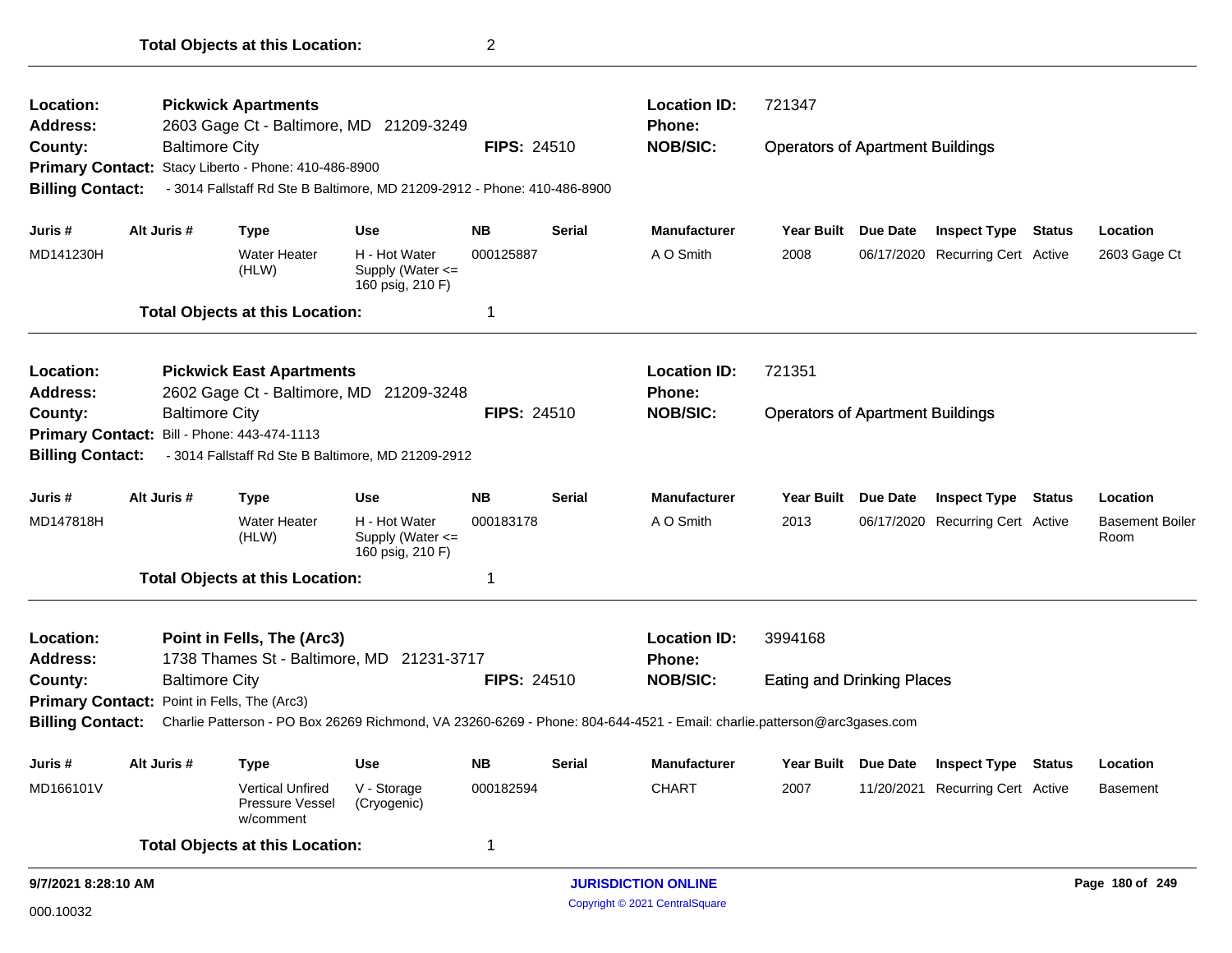| Location:<br><b>Address:</b><br>County:<br><b>Billing Contact:</b>                                                                                                                                                                                                                                                                                                                                                                                        | <b>Baltimore City</b>                   | Popeye's (NUCO2)<br>2000 N Howard St - Baltimore, MD 21218-5911<br>Primary Contact: NUCO2 Regulatory & Compliance - Phone: 800-472-2855 - Email: pressurevesselpermitting@nuco2.com<br>- 2800 SE Market PI Stuart, FL 34997-4965 - Phone: 800-472-2855 - Email: pressurevesselpermitting@nuco2.com |                                                             | <b>FIPS: 24510</b> |               | <b>Location ID:</b><br>Phone:<br><b>NOB/SIC:</b> | 3972117                 |                 |                                                  |               |                  |
|-----------------------------------------------------------------------------------------------------------------------------------------------------------------------------------------------------------------------------------------------------------------------------------------------------------------------------------------------------------------------------------------------------------------------------------------------------------|-----------------------------------------|----------------------------------------------------------------------------------------------------------------------------------------------------------------------------------------------------------------------------------------------------------------------------------------------------|-------------------------------------------------------------|--------------------|---------------|--------------------------------------------------|-------------------------|-----------------|--------------------------------------------------|---------------|------------------|
| Juris #                                                                                                                                                                                                                                                                                                                                                                                                                                                   | Alt Juris #                             | <b>Type</b>                                                                                                                                                                                                                                                                                        | Use                                                         | <b>NB</b>          | <b>Serial</b> | <b>Manufacturer</b>                              | Year Built Due Date     |                 | <b>Inspect Type</b>                              | <b>Status</b> | Location         |
| MD166245V                                                                                                                                                                                                                                                                                                                                                                                                                                                 |                                         | <b>Vertical Unfired</b><br>Pressure Vessel<br>w/comment                                                                                                                                                                                                                                            | V - Storage (NOT<br>Cryogenic)                              | 000022367          | 433-011-L4    | Taylor-Wharton                                   | 1995                    |                 | 05/12/2022 Recurring Cert Active                 |               | Outback          |
|                                                                                                                                                                                                                                                                                                                                                                                                                                                           |                                         | <b>Total Objects at this Location:</b>                                                                                                                                                                                                                                                             |                                                             | 1                  |               |                                                  |                         |                 |                                                  |               |                  |
| Location:<br>Address:<br>County:<br><b>Billing Contact:</b>                                                                                                                                                                                                                                                                                                                                                                                               | <b>Popeyes</b><br><b>Baltimore City</b> | 6564 Reisterstown Rd - Baltimore, MD 21215-2312<br>Primary Contact: Manager - Phone: 410-764-3224                                                                                                                                                                                                  |                                                             | <b>FIPS: 24510</b> |               | <b>Location ID:</b><br>Phone:<br><b>NOB/SIC:</b> | 3815998<br>410-764-3224 |                 |                                                  |               |                  |
| Juris #                                                                                                                                                                                                                                                                                                                                                                                                                                                   | Alt Juris #                             | <b>Type</b>                                                                                                                                                                                                                                                                                        | Use                                                         | <b>NB</b>          | <b>Serial</b> | <b>Manufacturer</b>                              | <b>Year Built</b>       | <b>Due Date</b> | <b>Inspect Type</b>                              | <b>Status</b> | Location         |
| MD160414V                                                                                                                                                                                                                                                                                                                                                                                                                                                 | None                                    | <b>Vertical Unfired</b><br>Pressure Vessel<br>w/comment                                                                                                                                                                                                                                            | V - Storage<br>(Cryogenic)                                  | 000085446          | 840055CC35    | Taylor-Wharton                                   | 2006                    |                 | 10/23/2019 Recurring Cert Active                 |               | Kitchen          |
|                                                                                                                                                                                                                                                                                                                                                                                                                                                           |                                         |                                                                                                                                                                                                                                                                                                    |                                                             | 1                  |               |                                                  |                         |                 |                                                  |               |                  |
| <b>Total Objects at this Location:</b><br><b>Location ID:</b><br>Location:<br>Pops Auto Body & Auto Repair<br>4924 Reisterstown Rd - Baltimore, MD 21215-5520<br><b>Address:</b><br><b>Phone:</b><br><b>FIPS: 24510</b><br><b>Baltimore City</b><br><b>NOB/SIC:</b><br>County:<br>Primary Contact: Pops Auto Body & Auto Repair - Phone: 443-449-7147<br><b>Billing Contact:</b><br>- 4924 Reisterstown Rd Baltimore, MD 21215-5520 - Phone: 443-449-7147 |                                         |                                                                                                                                                                                                                                                                                                    |                                                             |                    |               |                                                  | 719862<br>443-449-7147  |                 | Automotive dealers and gasoline service stations |               |                  |
| Juris #                                                                                                                                                                                                                                                                                                                                                                                                                                                   | Alt Juris #                             | <b>Type</b>                                                                                                                                                                                                                                                                                        | <b>Use</b>                                                  | NΒ                 | <b>Serial</b> | <b>Manufacturer</b>                              | Year Built Due Date     |                 | <b>Inspect Type Status</b>                       |               | Location         |
| MD106703V 2                                                                                                                                                                                                                                                                                                                                                                                                                                               |                                         | Pressure Vessel<br>w/comment                                                                                                                                                                                                                                                                       | Horizontal Unfired V - Storage (NOT 000164759<br>Cryogenic) |                    |               | <b>IAMCO</b>                                     | 1989                    |                 | 02/06/2020 Recurring Cert Active                 |               | <b>COMP SHED</b> |
| MD131488V                                                                                                                                                                                                                                                                                                                                                                                                                                                 |                                         | Pressure Vessel<br>w/comment                                                                                                                                                                                                                                                                       | Horizontal Unfired V - Storage (NOT 000382752<br>Cryogenic) |                    |               | <b>Steel Fab</b>                                 | 2003                    |                 | 02/06/2020 Recurring Cert Active                 |               | COMP SHED 2      |
| 9/7/2021 8:28:10 AM                                                                                                                                                                                                                                                                                                                                                                                                                                       |                                         |                                                                                                                                                                                                                                                                                                    |                                                             |                    |               | <b>JURISDICTION ONLINE</b>                       |                         |                 |                                                  |               | Page 181 of 249  |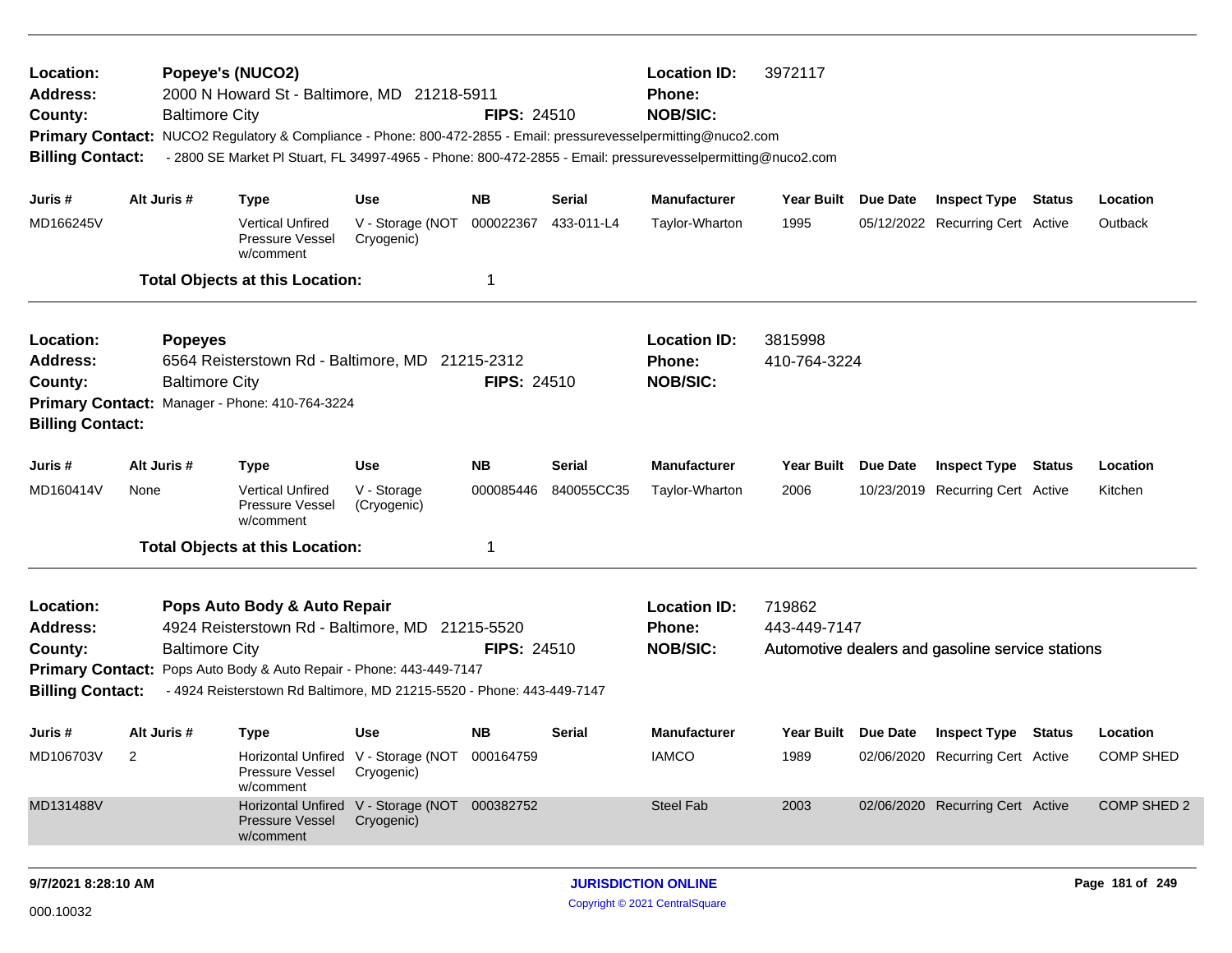| Location:<br>Address:                                                                                                                                          |  |                       | <b>Power Automotives</b><br>5000 Wabash Ave Ste B - Baltimore, MD 21215-5795        |                                                             |                    |               | <b>Location ID:</b><br><b>Phone:</b> | 3487096                                |                                                  |               |                 |
|----------------------------------------------------------------------------------------------------------------------------------------------------------------|--|-----------------------|-------------------------------------------------------------------------------------|-------------------------------------------------------------|--------------------|---------------|--------------------------------------|----------------------------------------|--------------------------------------------------|---------------|-----------------|
| County:                                                                                                                                                        |  | <b>Baltimore City</b> |                                                                                     |                                                             | <b>FIPS: 24510</b> |               | <b>NOB/SIC:</b>                      | <b>General Automotive Repair Shops</b> |                                                  |               |                 |
|                                                                                                                                                                |  |                       | Primary Contact: Cornell Bell - Phone: 410-869-6029                                 |                                                             |                    |               |                                      |                                        |                                                  |               |                 |
| <b>Billing Contact:</b>                                                                                                                                        |  |                       | Cornell Bell - 5000 Wabash Ave Ste B Baltimore, MD 21215-5795 - Phone: 410-869-6029 |                                                             |                    |               |                                      |                                        |                                                  |               |                 |
| Juris #                                                                                                                                                        |  | Alt Juris #           | <b>Type</b>                                                                         | <b>Use</b>                                                  | <b>NB</b>          | <b>Serial</b> | <b>Manufacturer</b>                  | Year Built Due Date                    | <b>Inspect Type Status</b>                       |               | Location        |
| MD158745V                                                                                                                                                      |  |                       | <b>Vertical Unfired</b><br>Pressure Vessel<br>w/comment                             | V - Storage (NOT 000895917<br>Cryogenic)                    |                    |               | Manchester                           | 2007                                   | 01/04/2020 Recurring Cert Active                 |               | Shop            |
|                                                                                                                                                                |  |                       | <b>Total Objects at this Location:</b>                                              |                                                             | $\mathbf{1}$       |               |                                      |                                        |                                                  |               |                 |
| Location:                                                                                                                                                      |  |                       | <b>Power Move Mechanical Services</b>                                               |                                                             |                    |               | <b>Location ID:</b>                  | 705435                                 |                                                  |               |                 |
| <b>Address:</b>                                                                                                                                                |  |                       | 1999 Belair Rd - Baltimore, MD 21213-1515                                           |                                                             |                    |               | <b>Phone:</b>                        | 410-276-6800                           |                                                  |               |                 |
| County:                                                                                                                                                        |  | <b>Baltimore City</b> |                                                                                     |                                                             | <b>FIPS: 24510</b> |               | <b>NOB/SIC:</b>                      |                                        | Automotive dealers and gasoline service stations |               |                 |
| Primary Contact: Hadith Smith - Phone: 410-276-6800<br>Hadith Smith - 1999 Belair Rd Baltimore, MD 21213-1515 - Phone: 410-276-6800<br><b>Billing Contact:</b> |  |                       |                                                                                     |                                                             |                    |               |                                      |                                        |                                                  |               |                 |
|                                                                                                                                                                |  |                       |                                                                                     |                                                             |                    |               |                                      |                                        |                                                  |               |                 |
| Juris #                                                                                                                                                        |  | Alt Juris #           | <b>Type</b>                                                                         | Use                                                         | <b>NB</b>          | <b>Serial</b> | <b>Manufacturer</b>                  | Year Built Due Date                    | <b>Inspect Type</b>                              | <b>Status</b> | Location        |
| MD040661V                                                                                                                                                      |  |                       | Pressure Vessel<br>w/comment                                                        | Horizontal Unfired V - Storage (NOT 000739926<br>Cryogenic) |                    |               | Kargard                              | 1974                                   | 03/12/2021 Recurring Cert Active                 |               | Shop            |
|                                                                                                                                                                |  |                       | <b>Total Objects at this Location:</b>                                              |                                                             | 1                  |               |                                      |                                        |                                                  |               |                 |
| Location:                                                                                                                                                      |  | <b>Pozoulakis</b>     |                                                                                     |                                                             |                    |               | <b>Location ID:</b>                  | 711852                                 |                                                  |               |                 |
| <b>Address:</b>                                                                                                                                                |  |                       | 107 S Haven St - Highlandtown, MD 21224-2430                                        |                                                             |                    |               | <b>Phone:</b>                        |                                        |                                                  |               |                 |
| County:                                                                                                                                                        |  | <b>Baltimore City</b> |                                                                                     |                                                             | <b>FIPS: 24510</b> |               | <b>NOB/SIC:</b>                      | <b>General Automotive Repair Shops</b> |                                                  |               |                 |
|                                                                                                                                                                |  |                       | Primary Contact: Fransisco - Phone: 443 602 7852                                    |                                                             |                    |               |                                      |                                        |                                                  |               |                 |
| <b>Billing Contact:</b><br>Christopher & Millie J. Pozoulakis - 107 S Haven St Highlandtown, MD 21224-2430                                                     |  |                       |                                                                                     |                                                             |                    |               |                                      |                                        |                                                  |               |                 |
| Juris #                                                                                                                                                        |  | Alt Juris #           | Type                                                                                | <b>Use</b>                                                  | <b>NB</b>          | <b>Serial</b> | <b>Manufacturer</b>                  | Year Built Due Date                    | <b>Inspect Type</b>                              | Status        | Location        |
| MD152307V                                                                                                                                                      |  |                       | <b>Vertical Unfired</b><br>Pressure Vessel<br>w/comment                             | V - Storage (NOT 000569411<br>Cryogenic)                    |                    |               | Melben                               | 1995                                   | 10/11/2022 Recurring Cert Active                 |               | Shop            |
|                                                                                                                                                                |  |                       | <b>Total Objects at this Location:</b>                                              |                                                             | 1                  |               |                                      |                                        |                                                  |               |                 |
| 9/7/2021 8:28:10 AM                                                                                                                                            |  |                       |                                                                                     |                                                             |                    |               | <b>JURISDICTION ONLINE</b>           |                                        |                                                  |               | Page 182 of 249 |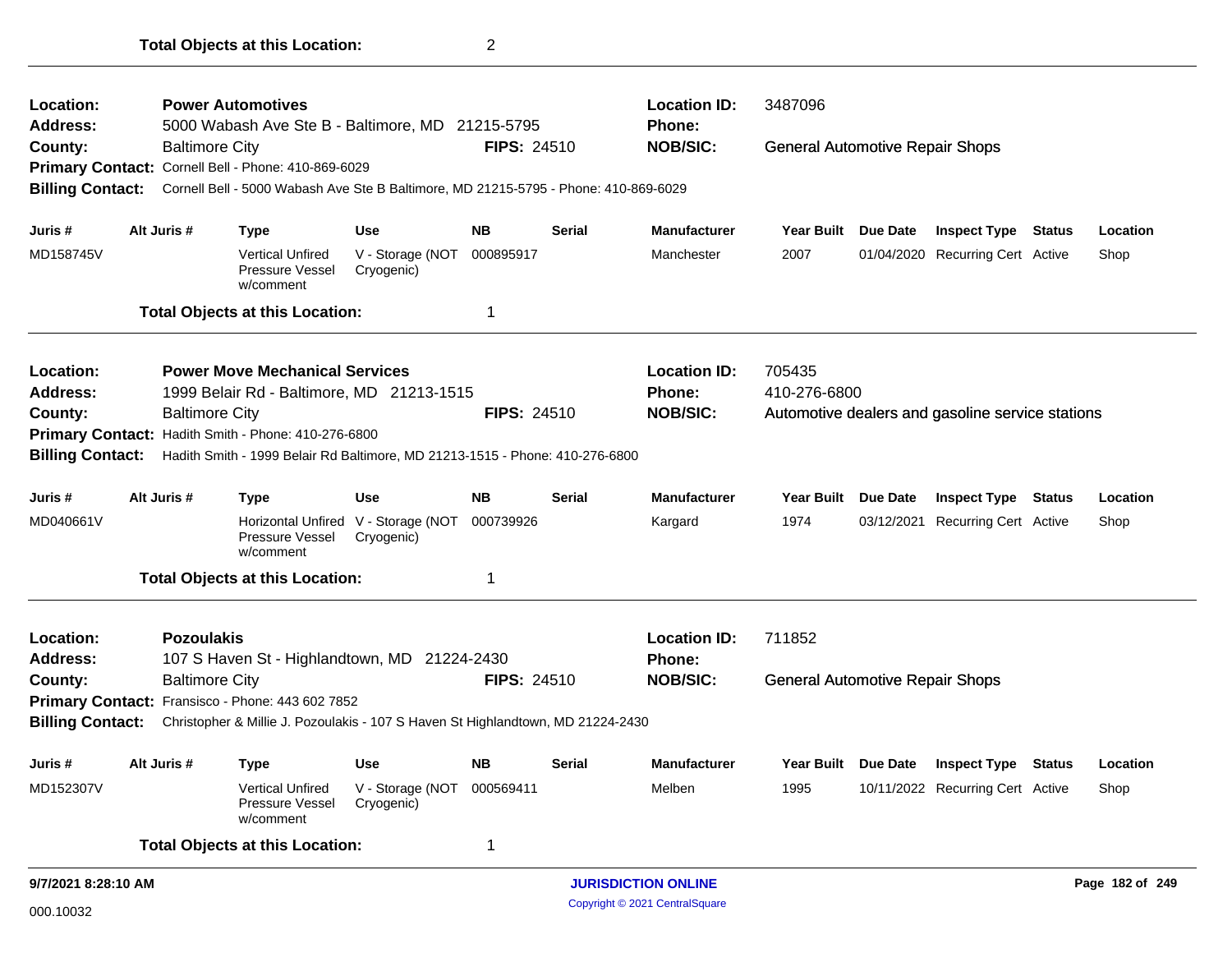| Location:<br><b>Pratt Street Ale House</b><br>206 W Pratt St - Baltimore, MD 21201-2426<br><b>Address:</b><br><b>Baltimore City</b><br>County:<br>Primary Contact: Pratt Street Ale House - Phone: 410-244-8900<br><b>Billing Contact:</b><br>- 206 W Pratt St Baltimore, MD 21201-2426 - Phone: 410-244-8900<br>Alt Juris #<br>Juris #<br><b>Type</b><br>MD142579V<br><b>Vertical Unfired</b> |    |                       |                                                                |                                                                                                     | <b>FIPS: 24510</b> |               | <b>Location ID:</b><br>Phone:<br><b>NOB/SIC:</b>                                                                                                   | 728924<br>410-244-8900<br>Eating and drinking places |          |                                                        |                    |
|------------------------------------------------------------------------------------------------------------------------------------------------------------------------------------------------------------------------------------------------------------------------------------------------------------------------------------------------------------------------------------------------|----|-----------------------|----------------------------------------------------------------|-----------------------------------------------------------------------------------------------------|--------------------|---------------|----------------------------------------------------------------------------------------------------------------------------------------------------|------------------------------------------------------|----------|--------------------------------------------------------|--------------------|
|                                                                                                                                                                                                                                                                                                                                                                                                |    |                       |                                                                | <b>Use</b>                                                                                          | <b>NB</b>          | <b>Serial</b> | <b>Manufacturer</b>                                                                                                                                | Year Built Due Date                                  |          | <b>Inspect Type Status</b>                             | Location           |
|                                                                                                                                                                                                                                                                                                                                                                                                |    |                       | Pressure Vessel<br>w/comment                                   | V - Storage (NOT<br>Cryogenic)                                                                      | 000088595          |               | Taylor-Wharton                                                                                                                                     | 2007                                                 |          | 10/31/2020 Recurring Cert Active                       | <b>Basement</b>    |
| MD142581V                                                                                                                                                                                                                                                                                                                                                                                      |    |                       | <b>Vertical Unfired</b><br><b>Pressure Vessel</b><br>w/comment | V - Storage (NOT 000126107<br>Cryogenic)                                                            |                    |               | <b>MVE</b>                                                                                                                                         | 2000                                                 |          | 10/31/2020 Recurring Cert Active                       | Outback            |
|                                                                                                                                                                                                                                                                                                                                                                                                |    |                       | <b>Total Objects at this Location:</b>                         |                                                                                                     | $\overline{2}$     |               |                                                                                                                                                    |                                                      |          |                                                        |                    |
| Location:<br><b>Address:</b>                                                                                                                                                                                                                                                                                                                                                                   |    |                       | <b>Promisedland Church Ministry</b>                            | 4510 Highview Ave - Baltimore, MD 21229-5327                                                        |                    |               | <b>Location ID:</b><br>Phone:                                                                                                                      | 710300                                               |          |                                                        |                    |
| <b>Baltimore City</b><br>County:<br>Primary Contact: Pastor Terry - Cell: 443 469 9937                                                                                                                                                                                                                                                                                                         |    |                       |                                                                |                                                                                                     | <b>FIPS: 24510</b> |               | <b>NOB/SIC:</b>                                                                                                                                    |                                                      |          | Soaps and Other Detergents, Except Speciality Cleaners |                    |
|                                                                                                                                                                                                                                                                                                                                                                                                |    |                       |                                                                |                                                                                                     |                    |               |                                                                                                                                                    |                                                      |          |                                                        |                    |
| <b>Billing Contact:</b>                                                                                                                                                                                                                                                                                                                                                                        |    |                       |                                                                | Pastor Terry - 4510 Highview Ave Baltimore, MD 21229-5327 - Cell: 443 469 9937                      |                    |               |                                                                                                                                                    |                                                      |          |                                                        |                    |
| Juris #                                                                                                                                                                                                                                                                                                                                                                                        |    | Alt Juris #           | <b>Type</b>                                                    | <b>Use</b>                                                                                          | <b>NB</b>          | <b>Serial</b> | <b>Manufacturer</b>                                                                                                                                | Year Built Due Date                                  |          | <b>Inspect Type Status</b>                             | Location           |
| MD003778H                                                                                                                                                                                                                                                                                                                                                                                      |    |                       | Cast Iron                                                      | H - Hot Water<br>Heat (Water $\leq$<br>160 psig, 250 F)                                             | <b>CI</b>          |               | American Standard                                                                                                                                  | 1966                                                 |          | 01/03/2021 Recurring Cert Active                       | <b>Boiler Room</b> |
|                                                                                                                                                                                                                                                                                                                                                                                                |    |                       | <b>Total Objects at this Location:</b>                         |                                                                                                     | 1                  |               |                                                                                                                                                    |                                                      |          |                                                        |                    |
| Location:                                                                                                                                                                                                                                                                                                                                                                                      |    |                       | <b>Pulaski Development LLC</b>                                 |                                                                                                     |                    |               | <b>Location ID:</b>                                                                                                                                | 716350                                               |          |                                                        |                    |
| <b>Address:</b>                                                                                                                                                                                                                                                                                                                                                                                |    |                       |                                                                | 208 S Pulaski St - Baltimore, MD 21223-2999                                                         |                    |               | Phone:                                                                                                                                             | 410-977-1367                                         |          |                                                        |                    |
| County:                                                                                                                                                                                                                                                                                                                                                                                        |    | <b>Baltimore City</b> |                                                                |                                                                                                     | <b>FIPS: 24510</b> |               | <b>NOB/SIC:</b>                                                                                                                                    | <b>Operators of Apartment Buildings</b>              |          |                                                        |                    |
|                                                                                                                                                                                                                                                                                                                                                                                                |    |                       |                                                                | Primary Contact: Ronald Hoff - Phone: 410-977-1367 - Cell: 410-977-1367 - Email: ron@pulaskidev.com |                    |               |                                                                                                                                                    |                                                      |          |                                                        |                    |
| <b>Billing Contact:</b>                                                                                                                                                                                                                                                                                                                                                                        |    |                       |                                                                |                                                                                                     |                    |               | Ronald Hoff - 6400 Baltimore National Pike Ste 238 Baltimore, MD 21228-3930 - Phone: 410-977-1367 - Cell: 410-977-1367 - Email: ron@pulaskidev.com |                                                      |          |                                                        |                    |
| Juris #                                                                                                                                                                                                                                                                                                                                                                                        |    | Alt Juris #           | Type                                                           | Use                                                                                                 | <b>NB</b>          | Serial        | <b>Manufacturer</b>                                                                                                                                | <b>Year Built</b>                                    | Due Date | <b>Inspect Type Status</b>                             | Location           |
| MD000513H                                                                                                                                                                                                                                                                                                                                                                                      | -1 |                       | <b>Horizontal Fire</b><br>Tube                                 | H - Steam Heat<br>(Steam $\le$ 15<br>psig)                                                          | 000010238          | 3236          | Continental                                                                                                                                        | 1968                                                 |          | 07/27/2022 Recurring Cert Active                       | <b>Boiler Room</b> |
| 9/7/2021 8:28:10 AM                                                                                                                                                                                                                                                                                                                                                                            |    |                       |                                                                |                                                                                                     |                    |               | <b>JURISDICTION ONLINE</b>                                                                                                                         |                                                      |          |                                                        | Page 183 of 249    |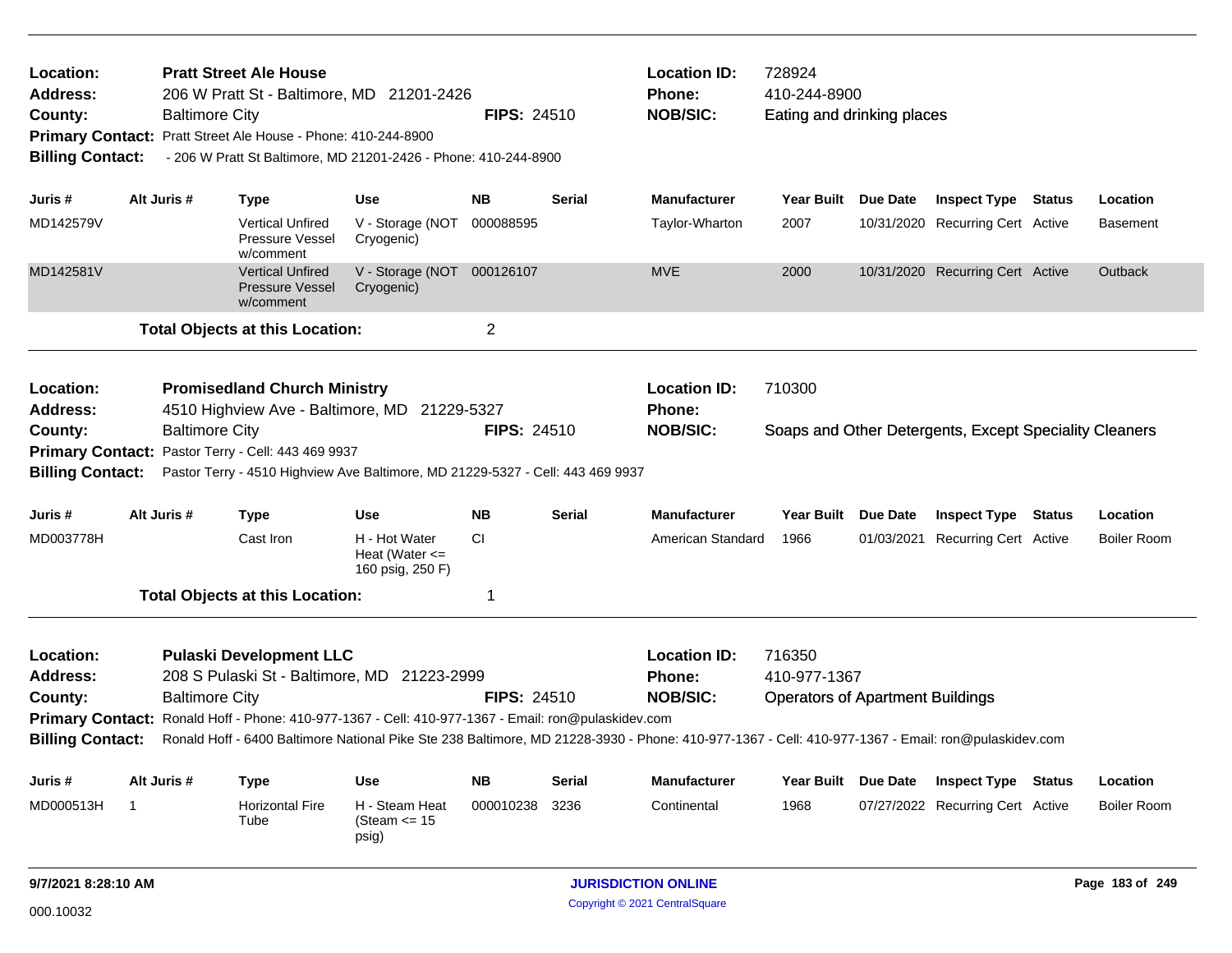| Location:<br>Address:<br>County:<br><b>Billing Contact:</b> | <b>R</b> House<br><b>Baltimore City</b>                                                                                                                                                                                                                                                                                                                                                         | 301 W 29th St - Baltimore, MD 21211-2910<br>Primary Contact: Andrew McCrumb - Phone: 443-682-9945 - Cell: 410-207-4833 - Email: andrew@seawallpm.com<br>- 301 W 29th St Baltimore, MD 21211-2960 - Phone: 443-347-3570                                                                                                                                         |                                                             | <b>FIPS: 24510</b> |               | <b>Location ID:</b><br>Phone:<br><b>NOB/SIC:</b>        | 702796<br>443-347-3570<br>Miscellaneous Retail Stores, NEC |  |                                  |               |                                     |
|-------------------------------------------------------------|-------------------------------------------------------------------------------------------------------------------------------------------------------------------------------------------------------------------------------------------------------------------------------------------------------------------------------------------------------------------------------------------------|----------------------------------------------------------------------------------------------------------------------------------------------------------------------------------------------------------------------------------------------------------------------------------------------------------------------------------------------------------------|-------------------------------------------------------------|--------------------|---------------|---------------------------------------------------------|------------------------------------------------------------|--|----------------------------------|---------------|-------------------------------------|
| Juris #                                                     | Alt Juris #                                                                                                                                                                                                                                                                                                                                                                                     | Type                                                                                                                                                                                                                                                                                                                                                           | <b>Use</b>                                                  | <b>NB</b>          | <b>Serial</b> | <b>Manufacturer</b>                                     | Year Built Due Date                                        |  | <b>Inspect Type</b>              | Status        | Location                            |
| MD159026H                                                   |                                                                                                                                                                                                                                                                                                                                                                                                 | <b>Water Heater</b><br>(HLW)                                                                                                                                                                                                                                                                                                                                   | H - Hot Water<br>Supply (Water $\leq$<br>160 psig, 210 F)   | 000216909          |               | A O Smith                                               | 2016                                                       |  | 02/13/2022 External Cert         | Active        | <b>Back Room</b>                    |
|                                                             |                                                                                                                                                                                                                                                                                                                                                                                                 | <b>Total Objects at this Location:</b>                                                                                                                                                                                                                                                                                                                         |                                                             | 1                  |               |                                                         |                                                            |  |                                  |               |                                     |
| Location:<br>Address:<br>County:<br><b>Billing Contact:</b> | <b>Baltimore City</b>                                                                                                                                                                                                                                                                                                                                                                           | <b>Radisson Baltimore Downtown</b><br>101 W Fayette St - Baltimore, MD 21201-3757<br>Primary Contact: Dean Thomas, CDOE - Phone: 410-752-1100 - Cell: 239-963-5020 - Email: Dean.Thomas@crescenthotels.com<br>Dean Thomas, CDOE - 101 W Fayette St Baltimore, MD 21201-3757 - Phone: 410-752-1100 - Cell: 239-963-5020 - Email: Dean.Thomas@crescenthotels.com |                                                             | <b>FIPS: 24510</b> |               | <b>Location ID:</b><br><b>Phone:</b><br><b>NOB/SIC:</b> | 729595<br>410-385-6449<br><b>Hotels and Motels</b>         |  |                                  |               |                                     |
| Juris #                                                     | Alt Juris #                                                                                                                                                                                                                                                                                                                                                                                     | <b>Type</b>                                                                                                                                                                                                                                                                                                                                                    | <b>Use</b>                                                  | <b>NB</b>          | <b>Serial</b> | <b>Manufacturer</b>                                     | Year Built Due Date                                        |  | <b>Inspect Type Status</b>       |               | Location                            |
| MD116145V                                                   |                                                                                                                                                                                                                                                                                                                                                                                                 | Pressure Vessel<br>w/comment                                                                                                                                                                                                                                                                                                                                   | Horizontal Unfired V - Storage (NOT<br>Cryogenic)           | 001130265          |               | Manchester                                              | 2001                                                       |  | 09/16/2022 Recurring Cert Active |               | South Tower<br><b>Mechanical Rm</b> |
| MD139328V                                                   |                                                                                                                                                                                                                                                                                                                                                                                                 | Pressure Vessel<br>w/comment                                                                                                                                                                                                                                                                                                                                   | Horizontal Unfired V - Storage (NOT 000846092<br>Cryogenic) |                    |               | Manchester                                              | 2007                                                       |  | 09/16/2022 Recurring Cert Active |               | North Tower<br><b>Mechanical Rm</b> |
|                                                             |                                                                                                                                                                                                                                                                                                                                                                                                 |                                                                                                                                                                                                                                                                                                                                                                |                                                             | $\overline{2}$     |               |                                                         |                                                            |  |                                  |               |                                     |
| Location:<br>Address:<br>County:                            | <b>Total Objects at this Location:</b><br>Red Leaf-Pennsylvania Ave., LLC.<br><b>Location ID:</b><br>725819<br>1101 Pennsylvania Ave - Baltimore, MD 21201-2005<br>Phone:<br><b>FIPS: 24510</b><br><b>NOB/SIC:</b><br><b>Baltimore City</b><br><b>Grocery Stores</b><br>Primary Contact: Red Leaf-Pennsylvania Ave., LLC.<br><b>Billing Contact:</b><br>- PO Box 10655 Baltimore, MD 21285-0655 |                                                                                                                                                                                                                                                                                                                                                                |                                                             |                    |               |                                                         |                                                            |  |                                  |               |                                     |
| Juris #                                                     | Alt Juris #                                                                                                                                                                                                                                                                                                                                                                                     | <b>Type</b>                                                                                                                                                                                                                                                                                                                                                    | <b>Use</b>                                                  | <b>NB</b>          | <b>Serial</b> | <b>Manufacturer</b>                                     | Year Built Due Date                                        |  | <b>Inspect Type</b>              | <b>Status</b> | Location                            |
| MD149056V                                                   |                                                                                                                                                                                                                                                                                                                                                                                                 | <b>Vertical Unfired</b><br><b>Pressure Vessel</b>                                                                                                                                                                                                                                                                                                              | V - Storage (NOT<br>Cryogenic)                              | 000010682          |               | Standard Ref.                                           | 1997                                                       |  | 08/16/2022 Recurring Cert Active |               | <b>MECH RM</b>                      |
| 9/7/2021 8:28:10 AM                                         |                                                                                                                                                                                                                                                                                                                                                                                                 |                                                                                                                                                                                                                                                                                                                                                                |                                                             |                    |               | <b>JURISDICTION ONLINE</b>                              |                                                            |  |                                  |               | Page 184 of 249                     |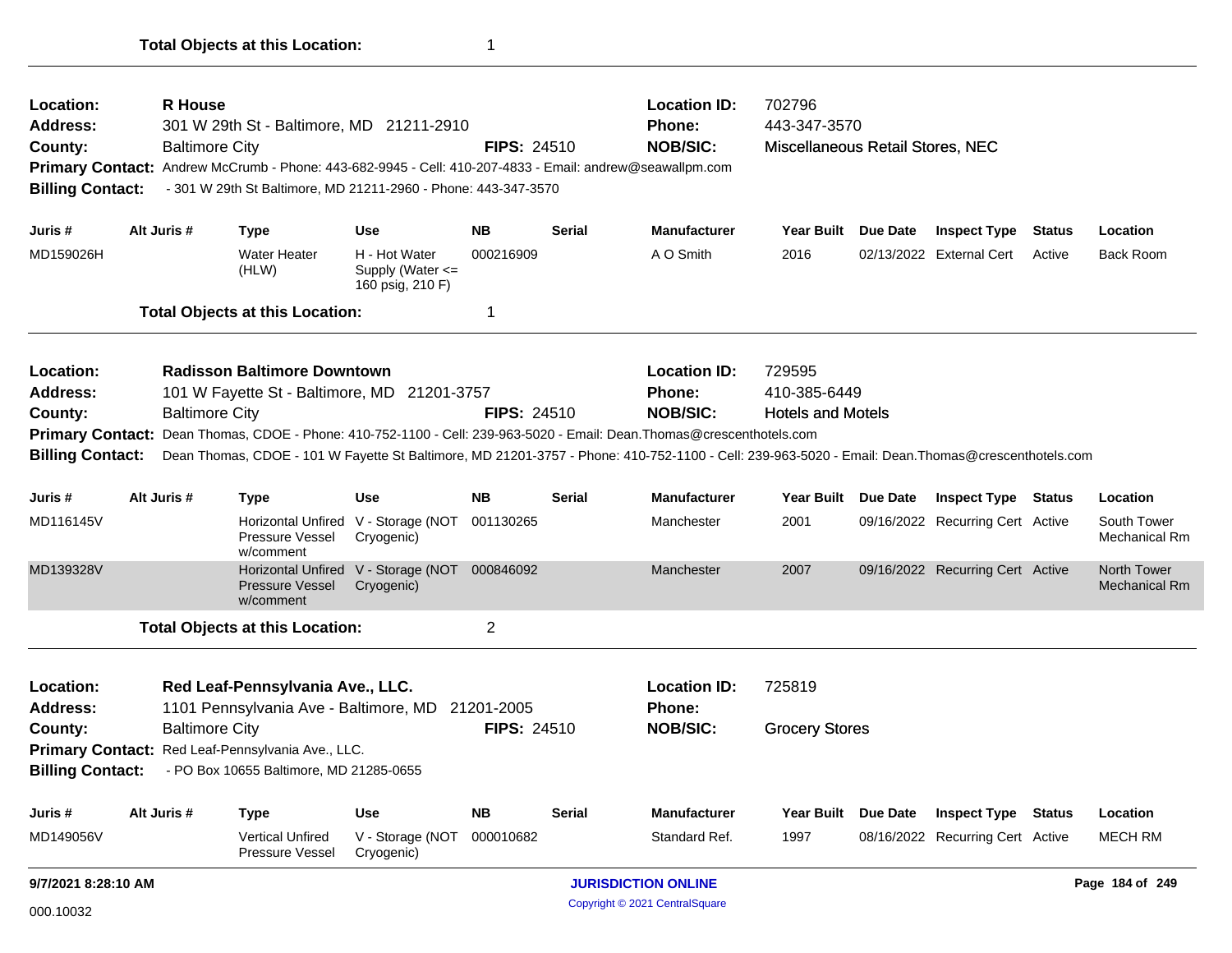| Juris #                                 | Alt Juris #                          | <b>Type</b><br>w/comment                                                   | <b>Use</b>                                            | <b>NB</b>          | <b>Serial</b> | <b>Manufacturer</b>                                                                                                    | Year Built Due Date      |                 | <b>Inspect Type Status</b>                       |               | Location |
|-----------------------------------------|--------------------------------------|----------------------------------------------------------------------------|-------------------------------------------------------|--------------------|---------------|------------------------------------------------------------------------------------------------------------------------|--------------------------|-----------------|--------------------------------------------------|---------------|----------|
|                                         |                                      | <b>Total Objects at this Location:</b>                                     |                                                       | 1                  |               |                                                                                                                        |                          |                 |                                                  |               |          |
| Location:<br><b>Address:</b><br>County: | <b>Baltimore City</b>                | <b>Red Line Auto Sport</b><br>5209 Fairlawn Ave - Baltimore, MD 21215-5013 |                                                       | <b>FIPS: 24510</b> |               | <b>Location ID:</b><br><b>Phone:</b><br><b>NOB/SIC:</b>                                                                | 703645<br>410-466-4555   |                 | Automotive dealers and gasoline service stations |               |          |
|                                         | Primary Contact: Red Line Auto Sport |                                                                            |                                                       |                    |               |                                                                                                                        |                          |                 |                                                  |               |          |
| <b>Billing Contact:</b>                 |                                      | - 5209 Fairlawn Ave Baltimore, MD 21215-5013                               |                                                       |                    |               |                                                                                                                        |                          |                 |                                                  |               |          |
| Juris #                                 | Alt Juris #                          | <b>Type</b>                                                                | <b>Use</b>                                            | <b>NB</b>          | <b>Serial</b> | <b>Manufacturer</b>                                                                                                    | <b>Year Built</b>        | <b>Due Date</b> | <b>Inspect Type</b>                              | <b>Status</b> | Location |
| MD104043V                               |                                      | <b>Vertical Unfired</b><br>Pressure Vessel<br>w/comment                    | V - Storage (NOT<br>Cryogenic)                        | 000571316          |               | Scaife                                                                                                                 | 1959                     |                 | 03/02/2020 Recurring Cert Active                 |               | Shop     |
| MD133106V                               |                                      | <b>Vertical Unfired</b><br><b>Pressure Vessel</b><br>w/comment             | V - Storage (NOT 000101689<br>Cryogenic)              |                    |               | <b>Steel Fab</b>                                                                                                       | 1994                     |                 | 03/02/2020 Recurring Cert Active                 |               | shop     |
|                                         |                                      | <b>Total Objects at this Location:</b>                                     |                                                       | 2                  |               |                                                                                                                        |                          |                 |                                                  |               |          |
| Location:<br><b>Address:</b>            |                                      | <b>Redeemer House</b><br>1401 Battery Ave - Baltimore, MD 21230-4659       |                                                       |                    |               | <b>Location ID:</b><br><b>Phone:</b>                                                                                   | 722507                   |                 |                                                  |               |          |
| County:                                 | <b>Baltimore City</b>                |                                                                            |                                                       | <b>FIPS: 24510</b> |               | <b>NOB/SIC:</b>                                                                                                        | Membership organizations |                 |                                                  |               |          |
| <b>Primary Contact:</b>                 |                                      | Kevin Koors - Phone: 410-952-0212 - Email: kevin@mdqualityhomes.com        |                                                       |                    |               |                                                                                                                        |                          |                 |                                                  |               |          |
| <b>Billing Contact:</b>                 |                                      |                                                                            |                                                       |                    |               | Kevin Koors - 1937 Pleasantville Rd Forest Hill, MD 21050-2317 - Phone: 410-952-0212 - Email: kevin@mdqualityhomes.com |                          |                 |                                                  |               |          |
| Juris #                                 | Alt Juris #                          | <b>Type</b>                                                                | <b>Use</b>                                            | <b>NB</b>          | <b>Serial</b> | <b>Manufacturer</b>                                                                                                    | <b>Year Built</b>        | <b>Due Date</b> | <b>Inspect Type</b>                              | <b>Status</b> | Location |
| MD152696H                               |                                      | <b>Horizontal Water</b><br>Tube                                            | H - Hot Water<br>Supply (Water <=<br>160 psig, 210 F) | 000CO7686          |               | A O Smith                                                                                                              | 2005                     |                 | 08/13/2023 External Cert                         | Active        | Bsmt     |
|                                         |                                      | <b>Total Objects at this Location:</b>                                     |                                                       | 1                  |               |                                                                                                                        |                          |                 |                                                  |               |          |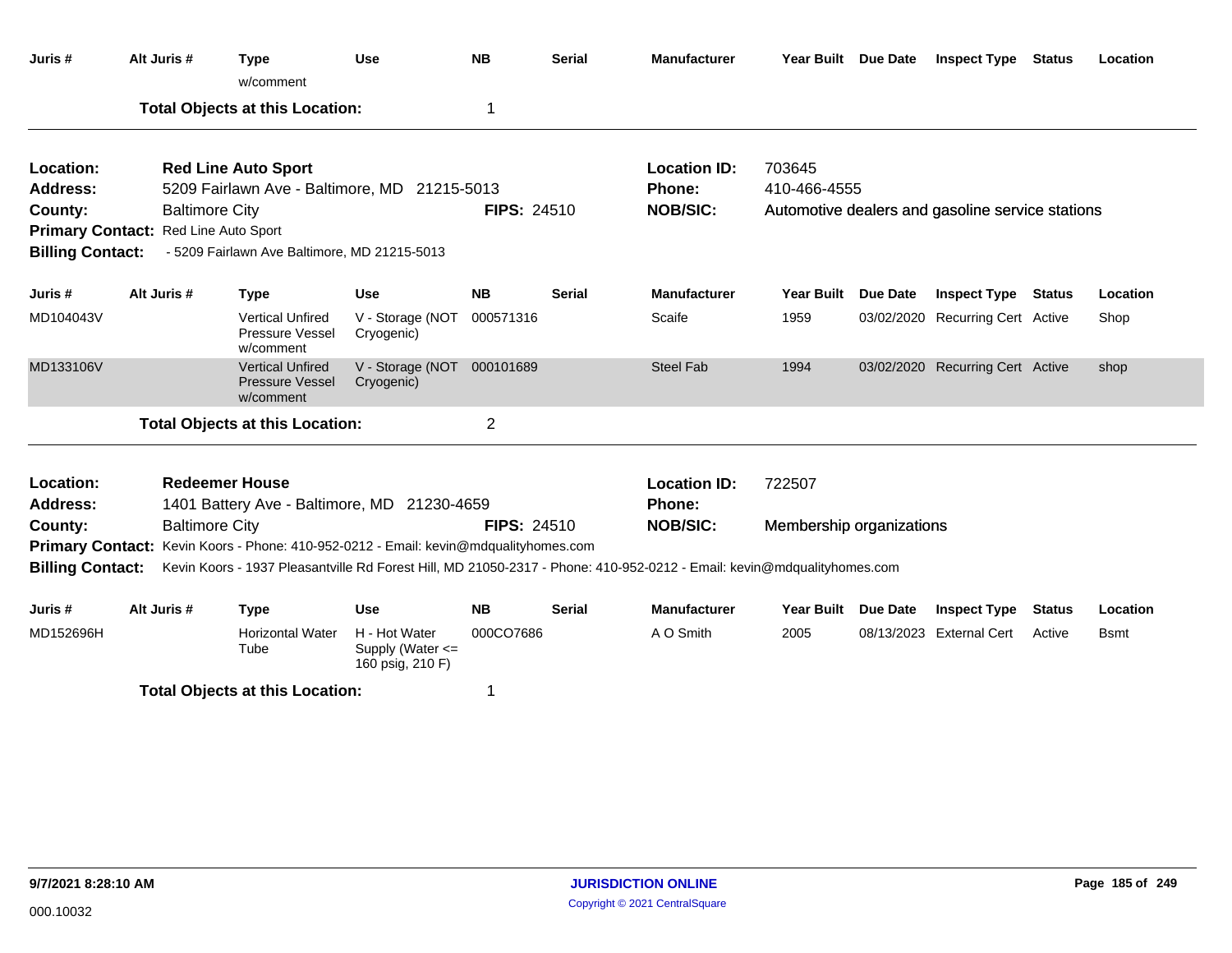| Location:<br><b>Address:</b><br>County:<br><b>Billing Contact:</b> |             | <b>Redwood Towers</b><br><b>Baltimore City</b> | 217 E Redwood St Ste 1050 - Baltimore, MD 21202-3316<br>Primary Contact: Melanie Eifert - Phone: 410-727-2600 - Email: melainie@carlyle-usa.com |                                                           | <b>FIPS: 24510</b> |               | <b>Location ID:</b><br>Phone:<br><b>NOB/SIC:</b><br>Melanie Eifert - 217 E Redwood St Suite 1050 Baltimore, MD 21202-3316 - Phone: 410-727-2600 - Email: melainie@carlyle-usa.com | 722517<br>410-727-2600<br>Holding and other investment offices |            |                                  |             |
|--------------------------------------------------------------------|-------------|------------------------------------------------|-------------------------------------------------------------------------------------------------------------------------------------------------|-----------------------------------------------------------|--------------------|---------------|-----------------------------------------------------------------------------------------------------------------------------------------------------------------------------------|----------------------------------------------------------------|------------|----------------------------------|-------------|
| Juris #                                                            | Alt Juris # |                                                | <b>Type</b>                                                                                                                                     | <b>Use</b>                                                | <b>NB</b>          | <b>Serial</b> | <b>Manufacturer</b>                                                                                                                                                               | Year Built Due Date                                            |            | <b>Inspect Type Status</b>       | Location    |
| MD072778V                                                          |             |                                                | Pressure Vessel<br>w/comment                                                                                                                    | Horizontal Unfired V - Storage (NOT<br>Cryogenic)         | 00096312D          |               | <b>Brunner</b>                                                                                                                                                                    | 1986                                                           |            | 05/02/2022 Recurring Cert Active | Penthouse   |
|                                                                    |             |                                                | <b>Total Objects at this Location:</b>                                                                                                          |                                                           | 1                  |               |                                                                                                                                                                                   |                                                                |            |                                  |             |
| Location:<br>Address:                                              |             |                                                | Rehoboth Church Of God in Christ Jesus Apostolic<br>700 Poplar Grove St - Baltimore, MD 21216-4624                                              |                                                           |                    |               | <b>Location ID:</b><br><b>Phone:</b>                                                                                                                                              | 722548<br>410-945-4100                                         |            |                                  |             |
| County:<br><b>Primary Contact:</b><br><b>Billing Contact:</b>      |             | <b>Baltimore City</b>                          | Philip Randall - Cell: 410-733-0616<br>- 700 Poplar Grove St Baltimore, MD 21216-4624 - Phone: 410-733-0616                                     |                                                           | <b>FIPS: 24510</b> |               | <b>NOB/SIC:</b>                                                                                                                                                                   | Membership organizations                                       |            |                                  |             |
| Juris #                                                            | Alt Juris # |                                                | <b>Type</b>                                                                                                                                     | <b>Use</b>                                                | <b>NB</b>          | <b>Serial</b> | <b>Manufacturer</b>                                                                                                                                                               | Year Built Due Date                                            |            | <b>Inspect Type Status</b>       | Location    |
| MD107603H                                                          |             |                                                | Cast Iron                                                                                                                                       | H - Steam Heat<br>(Steam $\le$ 15<br>psig)                | <b>CI</b>          |               | <b>Burnham</b>                                                                                                                                                                    | 2001                                                           | 06/06/2021 | <b>Recurring Cert Active</b>     | Boiler Room |
|                                                                    |             |                                                | <b>Total Objects at this Location:</b>                                                                                                          |                                                           | 1                  |               |                                                                                                                                                                                   |                                                                |            |                                  |             |
| <b>Location:</b><br><b>Address:</b>                                |             |                                                | <b>Reisterstown Square Apartments</b><br>6510 Eberle Dr - Baltimore, MD 21215-2157                                                              |                                                           |                    |               | <b>Location ID:</b><br><b>Phone:</b>                                                                                                                                              | 1096428<br>410-358-3211                                        |            |                                  |             |
| County:<br><b>Billing Contact:</b>                                 |             | <b>Baltimore City</b>                          | Primary Contact: Chris Handy - Phone: 410-358-3211 - Email: rchandy44@gmail.com                                                                 |                                                           | <b>FIPS: 24510</b> |               | <b>NOB/SIC:</b><br>Amanda Brown - 6609 Eberle Dr Baltimore, MD 21215-2103 - Phone: 410-358-3211 - Email: abrown@blueoceanreality.net                                              | <b>Operators of Apartment Buildings</b>                        |            |                                  |             |
| Juris #                                                            | Alt Juris # |                                                | <b>Type</b>                                                                                                                                     | <b>Use</b>                                                | <b>NB</b>          | <b>Serial</b> | <b>Manufacturer</b>                                                                                                                                                               | Year Built Due Date                                            |            | <b>Inspect Type Status</b>       | Location    |
| MD136188H                                                          |             |                                                | <b>Water Heater</b><br>(HLW)                                                                                                                    | H - Hot Water<br>Supply (Water $\leq$<br>160 psig, 210 F) | 000128115          |               | A O Smith                                                                                                                                                                         | 2008                                                           |            | 09/23/2020 Recurring Cert Active | 6510 EBERLE |
|                                                                    |             |                                                | <b>Total Objects at this Location:</b>                                                                                                          |                                                           | 1                  |               |                                                                                                                                                                                   |                                                                |            |                                  |             |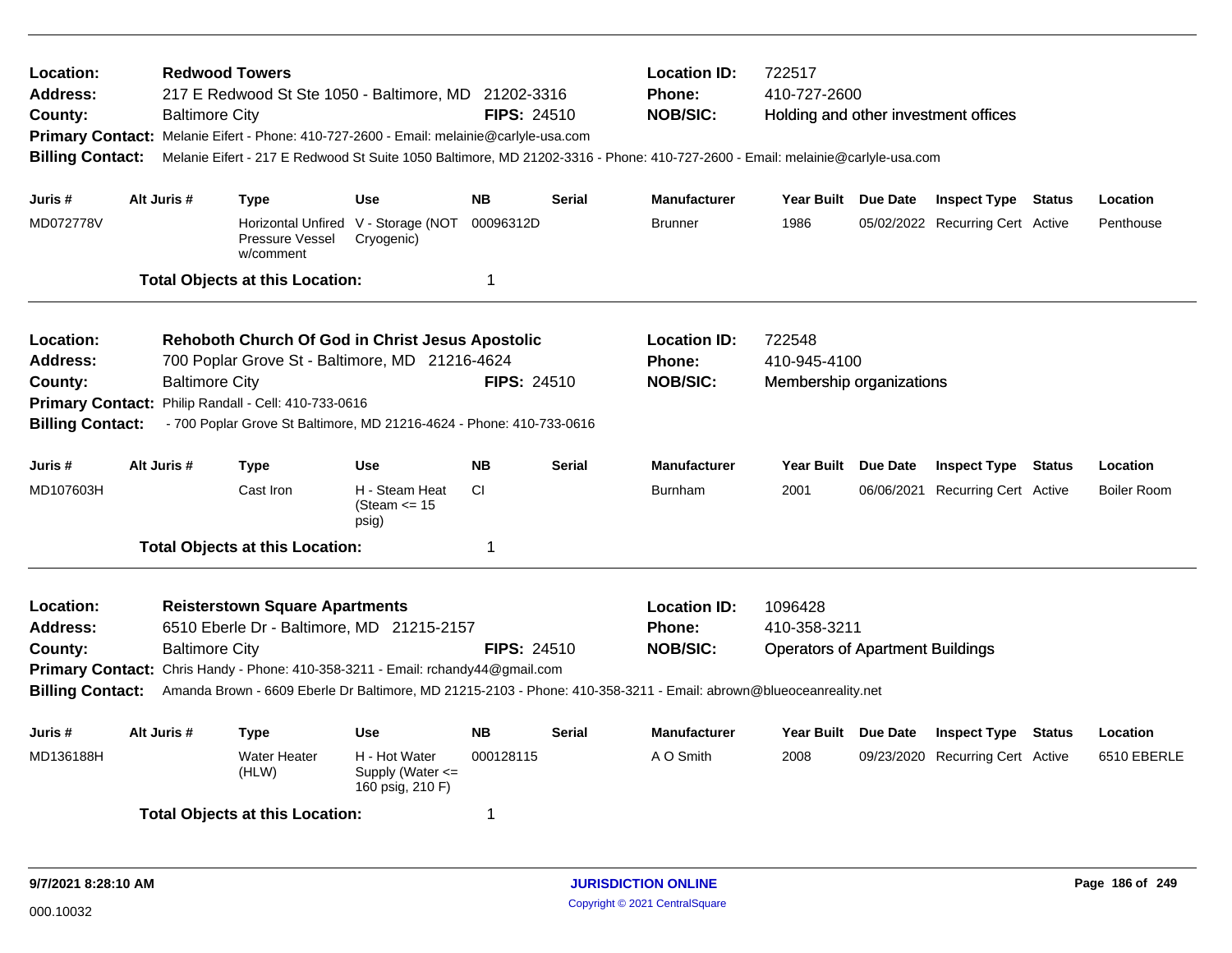| Location:<br><b>Address:</b><br>County:<br><b>Billing Contact:</b> | <b>Baltimore City</b> | <b>Reisterstown Square Apartments</b>  | 6512 Eberle Dr - Baltimore, MD 21215-2135<br>Primary Contact: Chris Handy - Phone: 410-358-3211 - Email: rchandy44@gmail.com | <b>FIPS: 24510</b> |               | <b>Location ID:</b><br>Phone:<br><b>NOB/SIC:</b><br>Amanda Brown - 6609 Eberle Dr Baltimore, MD 21215-2103 - Phone: 410-358-3211 - Email: abrown@blueoceanreality.net | 722572<br>410-358-4211<br><b>Operators of Apartment Buildings</b> |                 |                                  |        |                 |
|--------------------------------------------------------------------|-----------------------|----------------------------------------|------------------------------------------------------------------------------------------------------------------------------|--------------------|---------------|-----------------------------------------------------------------------------------------------------------------------------------------------------------------------|-------------------------------------------------------------------|-----------------|----------------------------------|--------|-----------------|
| Juris #                                                            | Alt Juris #           | <b>Type</b>                            | <b>Use</b>                                                                                                                   | <b>NB</b>          | <b>Serial</b> | Manufacturer                                                                                                                                                          | Year Built Due Date                                               |                 | <b>Inspect Type Status</b>       |        | Location        |
| MD144718H                                                          |                       | <b>Water Heater</b><br>(HLW)           | H - Hot Water<br>Supply (Water $\leq$<br>160 psig, 210 F)                                                                    | 000094314          |               | <b>Bradford White</b>                                                                                                                                                 | 2011                                                              |                 | 09/23/2020 Recurring Cert Active |        | 6512 Eberle     |
|                                                                    |                       | <b>Total Objects at this Location:</b> |                                                                                                                              | $\mathbf 1$        |               |                                                                                                                                                                       |                                                                   |                 |                                  |        |                 |
| Location:<br><b>Address:</b>                                       |                       | <b>Reisterstown Square Apartments</b>  | 6606 Eberle Dr - Baltimore, MD 21215-2111                                                                                    |                    |               | <b>Location ID:</b><br>Phone:                                                                                                                                         | 722577                                                            |                 |                                  |        |                 |
| County:                                                            | <b>Baltimore City</b> |                                        |                                                                                                                              | <b>FIPS: 24510</b> |               | <b>NOB/SIC:</b>                                                                                                                                                       | <b>Operators of Apartment Buildings</b>                           |                 |                                  |        |                 |
| <b>Billing Contact:</b>                                            |                       |                                        | Primary Contact: Chris Handy - Phone: 410-358-3211 - Email: rchandy44@gmail.com                                              |                    |               | Amanda Brown - 6609 Eberle Dr Baltimore, MD 21215-2103 - Phone: 410-358-3211 - Email: abrown@blueoceanreality.net                                                     |                                                                   |                 |                                  |        |                 |
| Juris #                                                            | Alt Juris #           | Type                                   | <b>Use</b>                                                                                                                   | <b>NB</b>          | <b>Serial</b> | <b>Manufacturer</b>                                                                                                                                                   | <b>Year Built</b>                                                 | <b>Due Date</b> | <b>Inspect Type</b>              | Status | Location        |
| MD152635H                                                          |                       | <b>Water Heater</b><br>(HLW)           | H - Hot Water<br>Supply (Water $\leq$<br>160 psig, 250 F)                                                                    | 000097942          |               | <b>Bradford White</b>                                                                                                                                                 | 2012                                                              |                 | 09/23/2020 Recurring Cert Active |        | <b>Basement</b> |
|                                                                    |                       | <b>Total Objects at this Location:</b> |                                                                                                                              | $\mathbf 1$        |               |                                                                                                                                                                       |                                                                   |                 |                                  |        |                 |
| Location:<br><b>Address:</b>                                       |                       | <b>Reisterstown Square Apartments</b>  | 6616 Vincent Ln - Baltimore, MD 21215-2234                                                                                   |                    |               | <b>Location ID:</b><br><b>Phone:</b>                                                                                                                                  | 1741174                                                           |                 |                                  |        |                 |
| County:                                                            | <b>Baltimore City</b> |                                        |                                                                                                                              | <b>FIPS: 24510</b> |               | <b>NOB/SIC:</b>                                                                                                                                                       | <b>Operators of Apartment Buildings</b>                           |                 |                                  |        |                 |
| <b>Billing Contact:</b>                                            |                       |                                        | Primary Contact: Chris Handy - Phone: 410-358-3211 - Email: rchandy44@gmail.com                                              |                    |               | Amanda Brown - 6609 Eberle Dr Baltimore, MD 21215-2103 - Phone: 410-358-3211 - Email: abrown@blueoceanreality.net                                                     |                                                                   |                 |                                  |        |                 |
| Juris #                                                            | Alt Juris #           | Type                                   | <b>Use</b>                                                                                                                   | <b>NB</b>          | <b>Serial</b> | <b>Manufacturer</b>                                                                                                                                                   | <b>Year Built</b>                                                 | Due Date        | <b>Inspect Type</b>              | Status | Location        |
| MD126122H                                                          |                       | <b>Water Heater</b><br>(HLW)           | H - Hot Water<br>Supply (Water $\leq$<br>160 psig, 210 F)                                                                    | 000104959          |               | State Industries                                                                                                                                                      | 2007                                                              |                 | 09/23/2020 Recurring Cert Active |        | 6616 VINCENT    |
|                                                                    |                       | <b>Total Objects at this Location:</b> |                                                                                                                              | 1                  |               |                                                                                                                                                                       |                                                                   |                 |                                  |        |                 |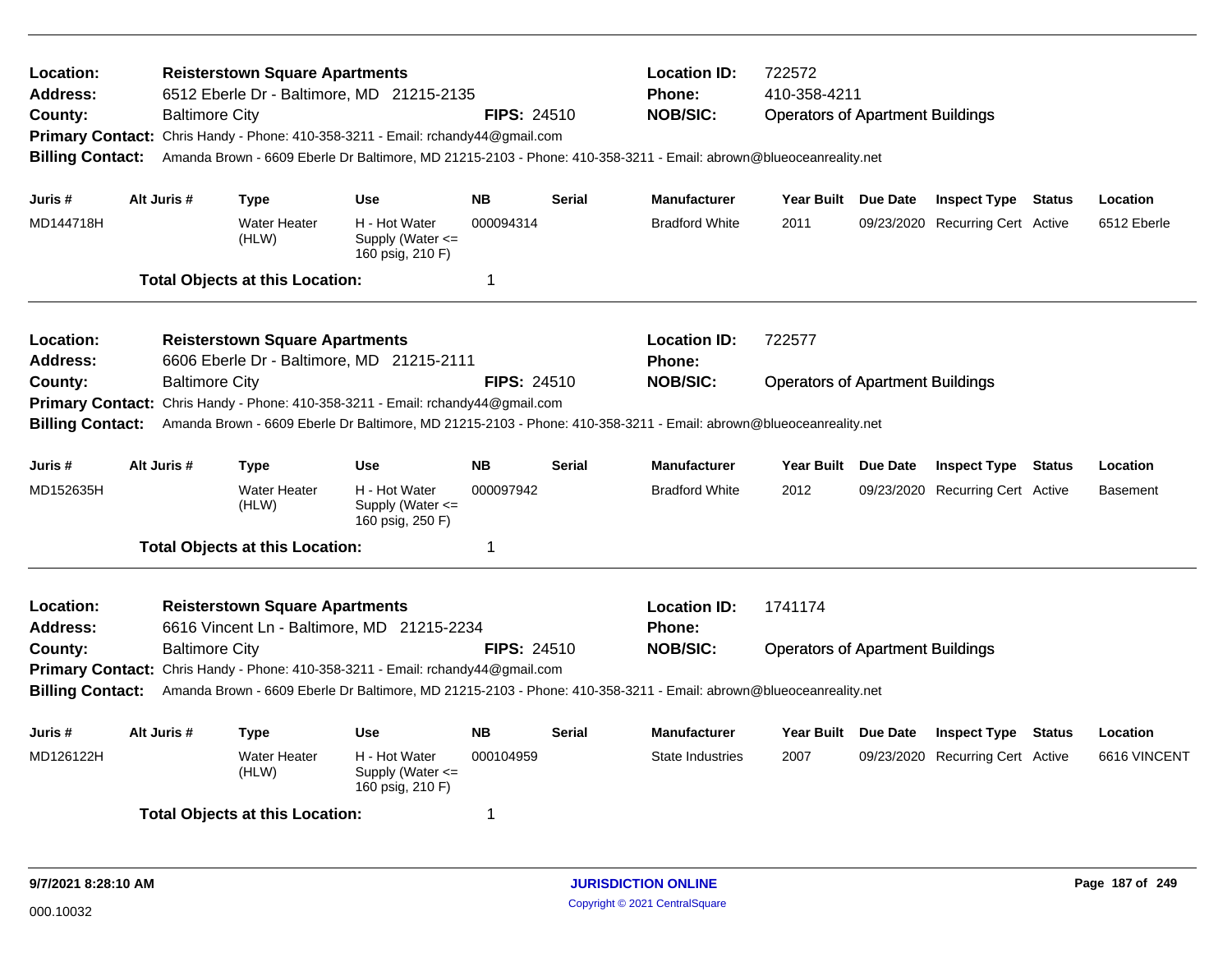| Location:<br>Address:<br>County:<br><b>Billing Contact:</b>                                                                                                                                                                                                                                                                                                                 |  | <b>Baltimore City</b> | <b>Reisterstown Square Apartments</b>  | 6618 Eberle Dr - Baltimore, MD 21215-2131<br>Primary Contact: Chris Handy - Phone: 410-358-3211 - Email: rchandy44@gmail.com | <b>FIPS: 24510</b> |               | <b>Location ID:</b><br><b>Phone:</b><br><b>NOB/SIC:</b><br>Amanda Brown - 6609 Eberle Dr Baltimore, MD 21215-2103 - Phone: 410-358-3211 - Email: abrown@blueoceanreality.net | 3275134<br><b>Operators of Apartment Buildings</b> |  |                                  |        |             |
|-----------------------------------------------------------------------------------------------------------------------------------------------------------------------------------------------------------------------------------------------------------------------------------------------------------------------------------------------------------------------------|--|-----------------------|----------------------------------------|------------------------------------------------------------------------------------------------------------------------------|--------------------|---------------|------------------------------------------------------------------------------------------------------------------------------------------------------------------------------|----------------------------------------------------|--|----------------------------------|--------|-------------|
| Juris #                                                                                                                                                                                                                                                                                                                                                                     |  | Alt Juris #           | Type                                   | <b>Use</b>                                                                                                                   | <b>NB</b>          | <b>Serial</b> | <b>Manufacturer</b>                                                                                                                                                          | Year Built Due Date                                |  | <b>Inspect Type Status</b>       |        | Location    |
| MD152636H                                                                                                                                                                                                                                                                                                                                                                   |  |                       | <b>Water Heater</b><br>(HLW)           | H - Hot Water<br>Supply (Water $\leq$<br>160 psig, 210 F)                                                                    | 000180320          | 180320        | A O Smith                                                                                                                                                                    | 2013                                               |  | 09/23/2020 Recurring Cert Active |        | 6618 Eberle |
|                                                                                                                                                                                                                                                                                                                                                                             |  |                       | <b>Total Objects at this Location:</b> |                                                                                                                              | -1                 |               |                                                                                                                                                                              |                                                    |  |                                  |        |             |
| Location:<br><b>Address:</b>                                                                                                                                                                                                                                                                                                                                                |  |                       | <b>Reisterstown Square Apartments</b>  | 6618 Vincent Ln - Baltimore, MD 21215-2236                                                                                   |                    |               | <b>Location ID:</b><br>Phone:                                                                                                                                                | 1741175                                            |  |                                  |        |             |
| <b>NOB/SIC:</b><br><b>Baltimore City</b><br><b>FIPS: 24510</b><br><b>Operators of Apartment Buildings</b><br>County:<br>Primary Contact: Rita Staten - Phone: 410-358-3211 - Email: Reisterstownsrvcor@beaconmanagement.com<br>Amanda Brown - 6609 Eberle Dr Baltimore, MD 21215-2103 - Phone: 410-358-3211 - Email: abrown@blueoceanreality.net<br><b>Billing Contact:</b> |  |                       |                                        |                                                                                                                              |                    |               |                                                                                                                                                                              |                                                    |  |                                  |        |             |
| Juris #                                                                                                                                                                                                                                                                                                                                                                     |  | Alt Juris #           | <b>Type</b>                            | <b>Use</b>                                                                                                                   | <b>NB</b>          | <b>Serial</b> | <b>Manufacturer</b>                                                                                                                                                          | Year Built Due Date                                |  | <b>Inspect Type</b>              | Status | Location    |
| MD158744H                                                                                                                                                                                                                                                                                                                                                                   |  |                       | Water Heater<br>(HLW)                  | H - Hot Water<br>Supply (Water $\leq$<br>160 psig, 210 F)                                                                    | 000228363          |               | A O Smith                                                                                                                                                                    | 2017                                               |  | 09/23/2020 Recurring Cert Active |        | 6618 Vince  |
|                                                                                                                                                                                                                                                                                                                                                                             |  |                       | <b>Total Objects at this Location:</b> |                                                                                                                              | $\mathbf 1$        |               |                                                                                                                                                                              |                                                    |  |                                  |        |             |
| Location:<br><b>Address:</b>                                                                                                                                                                                                                                                                                                                                                |  |                       | <b>Reisterstown Square Apartments</b>  | 6620 Eberle Dr - Baltimore, MD 21215-2133                                                                                    |                    |               | <b>Location ID:</b><br><b>Phone:</b>                                                                                                                                         | 1930759                                            |  |                                  |        |             |
| County:<br><b>Billing Contact:</b>                                                                                                                                                                                                                                                                                                                                          |  | <b>Baltimore City</b> |                                        | Primary Contact: Chris Handy - Phone: 410-358-3211 - Email: rchandy44@gmail.com                                              | <b>FIPS: 24510</b> |               | <b>NOB/SIC:</b><br>Amanda Brown - 6609 Eberle Dr Baltimore, MD 21215-2103 - Phone: 410-358-3211 - Email: abrown@blueoceanreality.net                                         | <b>Operators of Apartment Buildings</b>            |  |                                  |        |             |
| Juris #                                                                                                                                                                                                                                                                                                                                                                     |  | Alt Juris #           | <b>Type</b>                            | <b>Use</b>                                                                                                                   | <b>NB</b>          | <b>Serial</b> | <b>Manufacturer</b>                                                                                                                                                          | Year Built Due Date                                |  | <b>Inspect Type Status</b>       |        | Location    |
| MD157335H                                                                                                                                                                                                                                                                                                                                                                   |  |                       | <b>Water Heater</b><br>(HLW)           | H - Hot Water<br>Supply (Water <=<br>160 psig, 210 F)                                                                        | 000223704          |               | A O Smith                                                                                                                                                                    | 2016                                               |  | 09/14/2020 Recurring Cert Active |        | 6620 Eberle |
|                                                                                                                                                                                                                                                                                                                                                                             |  |                       | <b>Total Objects at this Location:</b> |                                                                                                                              | 1                  |               |                                                                                                                                                                              |                                                    |  |                                  |        |             |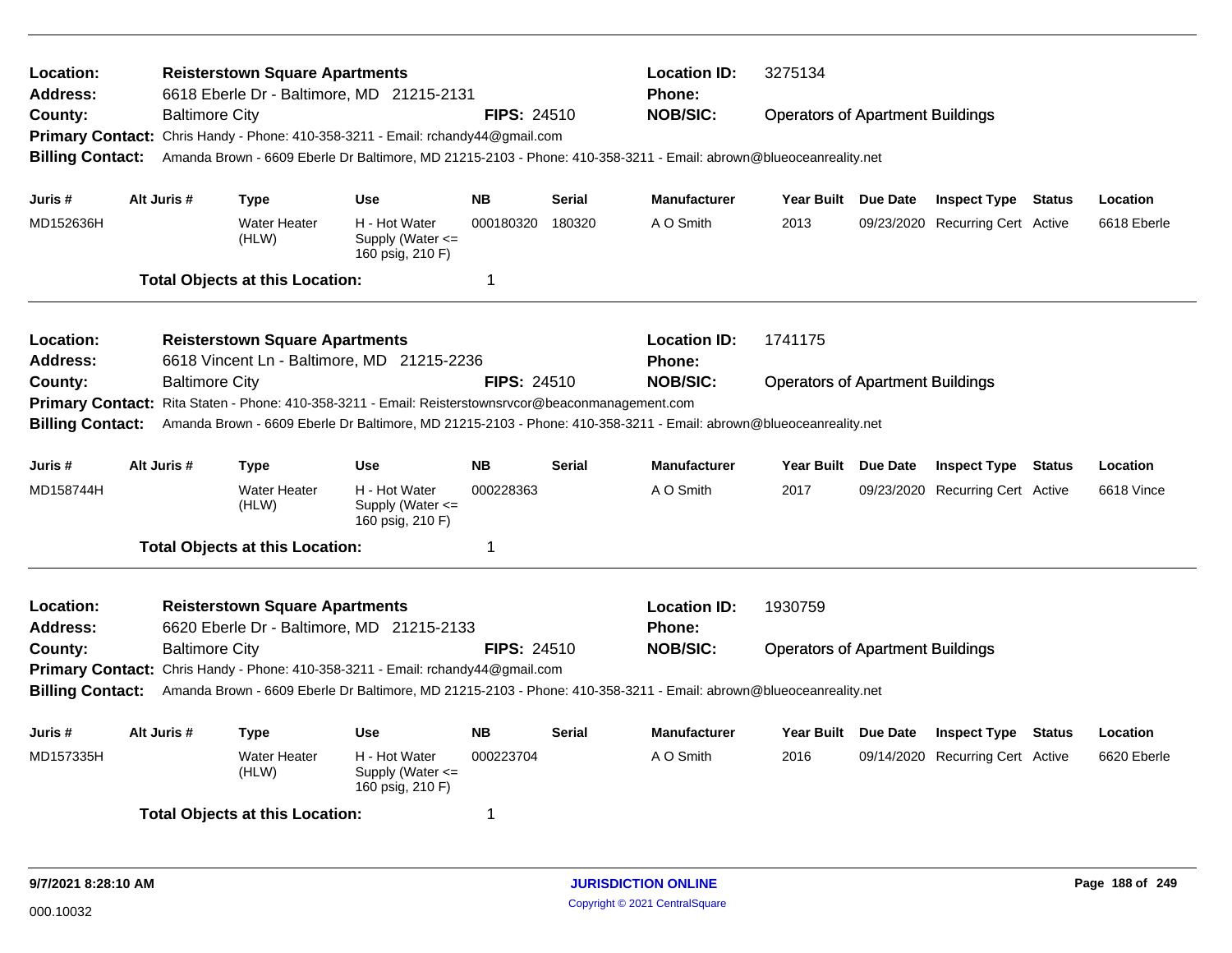| Location:<br>Address:<br>County: | <b>Baltimore City</b> | <b>Reisterstown Square Apartments</b><br>6626 Vincent Ln - Baltimore, MD 21215-2243                                                     |                                                       | <b>FIPS: 24510</b> |               | <b>Location ID:</b><br>Phone:<br><b>NOB/SIC:</b>                                                                  | 722585<br><b>Operators of Apartment Buildings</b>           |                 |                                                  |        |                           |
|----------------------------------|-----------------------|-----------------------------------------------------------------------------------------------------------------------------------------|-------------------------------------------------------|--------------------|---------------|-------------------------------------------------------------------------------------------------------------------|-------------------------------------------------------------|-----------------|--------------------------------------------------|--------|---------------------------|
| <b>Primary Contact:</b>          |                       | Reisterstown Square Apartments                                                                                                          |                                                       |                    |               |                                                                                                                   |                                                             |                 |                                                  |        |                           |
| <b>Billing Contact:</b>          |                       |                                                                                                                                         |                                                       |                    |               | Amanda Brown - 6609 Eberle Dr Baltimore, MD 21215-2103 - Phone: 410-358-3211 - Email: abrown@blueoceanreality.net |                                                             |                 |                                                  |        |                           |
| Juris #                          | Alt Juris #           | <b>Type</b>                                                                                                                             | <b>Use</b>                                            | <b>NB</b>          | <b>Serial</b> | <b>Manufacturer</b>                                                                                               | Year Built Due Date                                         |                 | <b>Inspect Type</b>                              | Status | Location                  |
| MD155081H                        |                       | <b>Water Heater</b><br>(HLW)                                                                                                            | H - Hot Water<br>Supply (Water <=<br>160 psig, 210 F) | 000214888          |               | A O Smith                                                                                                         | 2016                                                        |                 | 05/04/2020 Recurring Cert Active                 |        | 6626 Vincent              |
|                                  |                       | <b>Total Objects at this Location:</b>                                                                                                  |                                                       | $\mathbf 1$        |               |                                                                                                                   |                                                             |                 |                                                  |        |                           |
| Location:<br>Address:            |                       | <b>Reisterstown Square Apartments</b><br>6630 Eberle Dr - Baltimore, MD 21215-2138                                                      |                                                       |                    |               | <b>Location ID:</b><br>Phone:                                                                                     | 722586                                                      |                 |                                                  |        |                           |
| County:                          | <b>Baltimore City</b> |                                                                                                                                         |                                                       | <b>FIPS: 24510</b> |               | <b>NOB/SIC:</b>                                                                                                   | <b>Operators of Apartment Buildings</b>                     |                 |                                                  |        |                           |
| <b>Primary Contact:</b>          |                       | Sharda Pressley - Phone: 443-623-5615                                                                                                   |                                                       |                    |               |                                                                                                                   |                                                             |                 |                                                  |        |                           |
| <b>Billing Contact:</b>          |                       | Sharda Pressley - 6630 Eberle Dr Baltimore, MD 21215-2138 - Phone: 443-623-5615                                                         |                                                       |                    |               |                                                                                                                   |                                                             |                 |                                                  |        |                           |
| Juris #                          | Alt Juris #           | <b>Type</b>                                                                                                                             | <b>Use</b>                                            | <b>NB</b>          | <b>Serial</b> | Manufacturer                                                                                                      | <b>Year Built</b><br>Due Date<br><b>Inspect Type Status</b> |                 |                                                  |        | Location                  |
| MD152637H                        |                       | <b>Water Heater</b><br>(HLW)                                                                                                            | H - Hot Water<br>Supply (Water <=<br>160 psig, 210 F) | 000185281          | 185281        | A O Smith                                                                                                         | 2013                                                        |                 | 05/16/2022 Recurring Cert Active                 |        | Basement,<br>Storage Room |
|                                  |                       | <b>Total Objects at this Location:</b>                                                                                                  |                                                       | $\mathbf 1$        |               |                                                                                                                   |                                                             |                 |                                                  |        |                           |
| Location:                        |                       | Reliable Body & Fender Co.                                                                                                              |                                                       |                    |               | <b>Location ID:</b>                                                                                               | 722600                                                      |                 |                                                  |        |                           |
| Address:                         |                       | 1815 Maryland Ave - Baltimore, MD 21201-5805                                                                                            |                                                       |                    |               | <b>Phone:</b>                                                                                                     | 410-547-1643                                                |                 |                                                  |        |                           |
| County:                          | <b>Baltimore City</b> |                                                                                                                                         |                                                       | <b>FIPS: 24510</b> |               | <b>NOB/SIC:</b>                                                                                                   |                                                             |                 | Automotive dealers and gasoline service stations |        |                           |
| <b>Billing Contact:</b>          |                       | Primary Contact: Reliable Body & Fender Co. - Phone: 410-547-1643<br>- 1815 Maryland Ave Baltimore, MD 21201-5805 - Phone: 410-547-1643 |                                                       |                    |               |                                                                                                                   |                                                             |                 |                                                  |        |                           |
| Juris #                          | Alt Juris #           | <b>Type</b>                                                                                                                             | Use                                                   | <b>NB</b>          | <b>Serial</b> | <b>Manufacturer</b>                                                                                               | Year Built                                                  | <b>Due Date</b> | <b>Inspect Type</b>                              | Status | Location                  |
| MD096971V                        |                       | Pressure Vessel<br>w/comment                                                                                                            | Horizontal Unfired V - Storage (NOT<br>Cryogenic)     | 000356981          |               | Manchester                                                                                                        | 1995                                                        |                 | 10/02/2021 Recurring Cert Active                 |        | 2nd Fir Shop              |
| MD151066V                        |                       | <b>Vertical Unfired</b><br><b>Pressure Vessel</b><br>w/comment                                                                          | V - Storage (NOT 000366252<br>Cryogenic)              |                    |               | Morganton                                                                                                         | 2014                                                        |                 | 10/02/2021 Recurring Cert Active                 |        | Shop                      |
|                                  |                       |                                                                                                                                         |                                                       |                    |               |                                                                                                                   |                                                             |                 |                                                  |        |                           |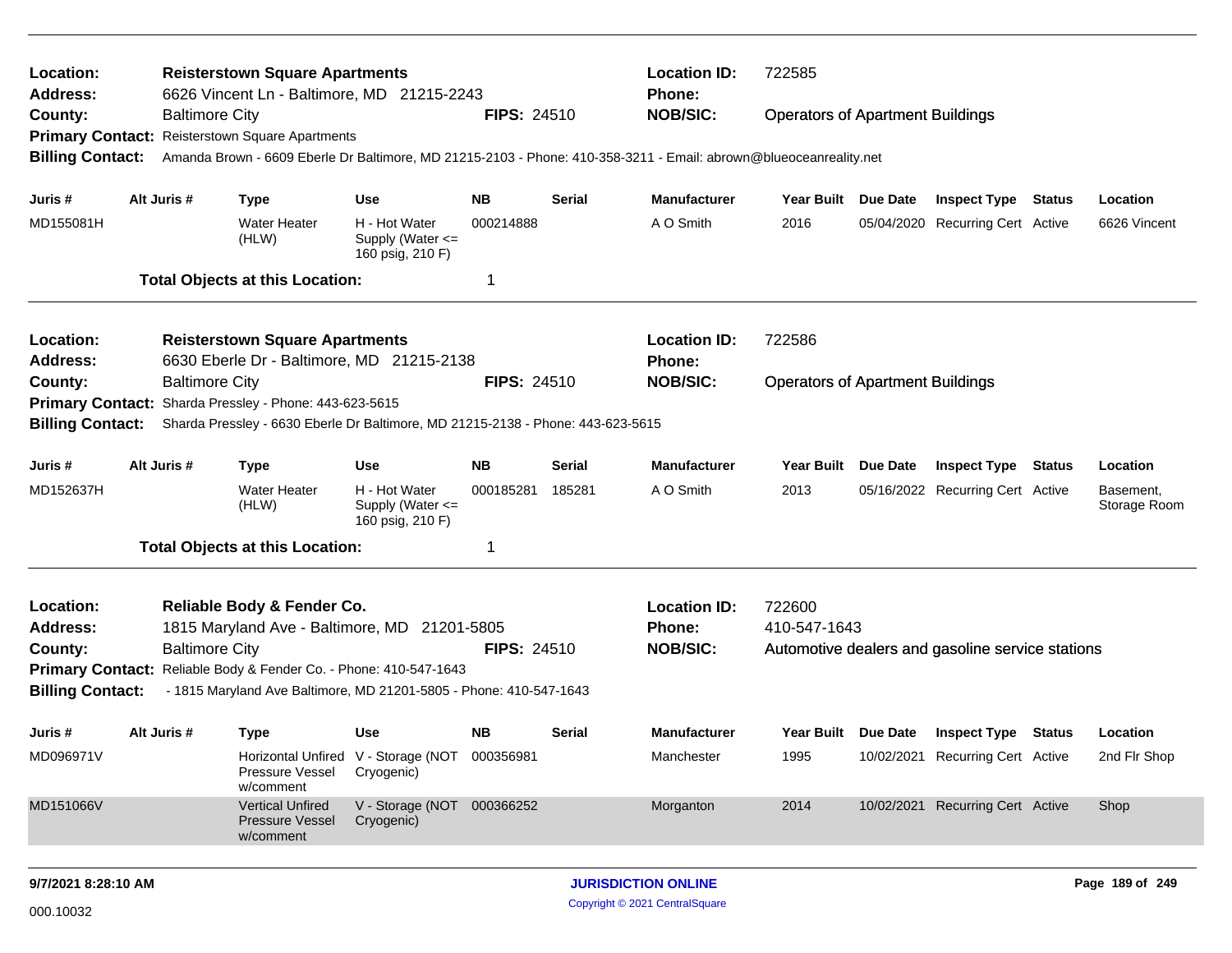| <b>Location:</b><br><b>Address:</b><br>County:<br><b>Billing Contact:</b> |    | <b>Baltimore City</b> | <b>Remington Clipper Mill</b><br>1792 Union Ave - Baltimore, MD 21211-1417<br>Primary Contact: Lindsay Taylor - Phone: 410-924-6626 - Email: Itaylor@bergdemo.com<br>Lindsay Taylor - 1212 York Rd Ste C300 Lutherville, MD 21093-6274 - Phone: 410-924-6626 - Email: Itaylor@bergdemo.com |                                                   | <b>FIPS: 24510</b> |               | <b>Location ID:</b><br><b>Phone:</b><br><b>NOB/SIC:</b> | 707417<br>410-467-1225<br><b>Business services</b>      |          |                                  |                   |
|---------------------------------------------------------------------------|----|-----------------------|--------------------------------------------------------------------------------------------------------------------------------------------------------------------------------------------------------------------------------------------------------------------------------------------|---------------------------------------------------|--------------------|---------------|---------------------------------------------------------|---------------------------------------------------------|----------|----------------------------------|-------------------|
| Juris #                                                                   |    | Alt Juris #           | <b>Type</b>                                                                                                                                                                                                                                                                                | <b>Use</b>                                        | <b>NB</b>          | <b>Serial</b> | <b>Manufacturer</b>                                     | Year Built Due Date                                     |          | <b>Inspect Type Status</b>       | Location          |
| MD060823H                                                                 |    |                       | Cast Iron                                                                                                                                                                                                                                                                                  | H - Steam Heat<br>(Steam $\le$ 15<br>psig)        | CI                 |               | H B Smith                                               | 1989                                                    |          | 11/10/2020 Recurring Cert Active | <b>1792 UNION</b> |
|                                                                           |    |                       | <b>Total Objects at this Location:</b>                                                                                                                                                                                                                                                     |                                                   | 1                  |               |                                                         |                                                         |          |                                  |                   |
| Location:<br><b>Address:</b><br>County:                                   |    | <b>Baltimore City</b> | <b>Remington Clipper Mill, LLC.</b><br>1796 Union Ave - Baltimore, MD 21211-1417                                                                                                                                                                                                           |                                                   | <b>FIPS: 24510</b> |               | <b>Location ID:</b><br><b>Phone:</b><br><b>NOB/SIC:</b> | 707415<br>410-662-4746<br>Manufacturing Industries, NEC |          |                                  |                   |
| <b>Billing Contact:</b>                                                   |    |                       | Primary Contact: Ashley Edwards - Phone: 443-869-6737 - Email: ashley@remingtonprops.com<br>Ashley Edwards - 3000 Chestnut Ave Ste 109B Baltimore, MD 21211-2784 - Phone: 443-869-6737 - Email: ashley@remingtonprops.com                                                                  |                                                   |                    |               |                                                         |                                                         |          |                                  |                   |
| Juris #                                                                   |    | Alt Juris #           | <b>Type</b>                                                                                                                                                                                                                                                                                | <b>Use</b>                                        | <b>NB</b>          | <b>Serial</b> | Manufacturer                                            | Year Built Due Date                                     |          | <b>Inspect Type Status</b>       | Location          |
| MD131315H                                                                 |    |                       | Cast Iron                                                                                                                                                                                                                                                                                  | H - Steam Heat<br>(Steam $\le$ 15<br>psig)        | CI                 | 65039308      | <b>Burnham</b>                                          | 2008                                                    |          | 01/14/2023 Recurring Cert Active | <b>BLRM</b>       |
|                                                                           |    |                       | <b>Total Objects at this Location:</b>                                                                                                                                                                                                                                                     |                                                   | 1                  |               |                                                         |                                                         |          |                                  |                   |
| Location:<br><b>Address:</b>                                              |    |                       | <b>Republic Services</b><br>260 W Dickman St - Baltimore, MD 21230-5005                                                                                                                                                                                                                    |                                                   |                    |               | <b>Location ID:</b><br><b>Phone:</b>                    | 703489                                                  |          |                                  |                   |
| County:<br><b>Billing Contact:</b>                                        |    | <b>Baltimore City</b> | Primary Contact: Christopher Swift - Phone: 410-347-5170 - Email: cswift2@republicservices.com<br>Christopher Swift - 260 W Dickman St Baltimore, MD 21230-5005 - Phone: 410-347-5170 - Email: cswift2@republicservices.com                                                                |                                                   | <b>FIPS: 24510</b> |               | <b>NOB/SIC:</b>                                         | <b>Business Services, NEC</b>                           |          |                                  |                   |
| Juris #                                                                   |    | Alt Juris #           | <b>Type</b>                                                                                                                                                                                                                                                                                | <b>Use</b>                                        | <b>NB</b>          | <b>Serial</b> | Manufacturer                                            | Year Built                                              | Due Date | <b>Inspect Type Status</b>       | Location          |
| MD094105V                                                                 | -1 |                       | Pressure Vessel<br>w/comment                                                                                                                                                                                                                                                               | Horizontal Unfired V - Storage (NOT<br>Cryogenic) | 000518747 1        |               | Manchester                                              | 1995                                                    |          | 10/17/2021 Recurring Cert Active | Top Of Loft       |
|                                                                           |    |                       | <b>Total Objects at this Location:</b>                                                                                                                                                                                                                                                     |                                                   | 1                  |               |                                                         |                                                         |          |                                  |                   |
| 9/7/2021 8:28:10 AM                                                       |    |                       |                                                                                                                                                                                                                                                                                            |                                                   |                    |               | <b>JURISDICTION ONLINE</b>                              |                                                         |          |                                  | Page 190 of 249   |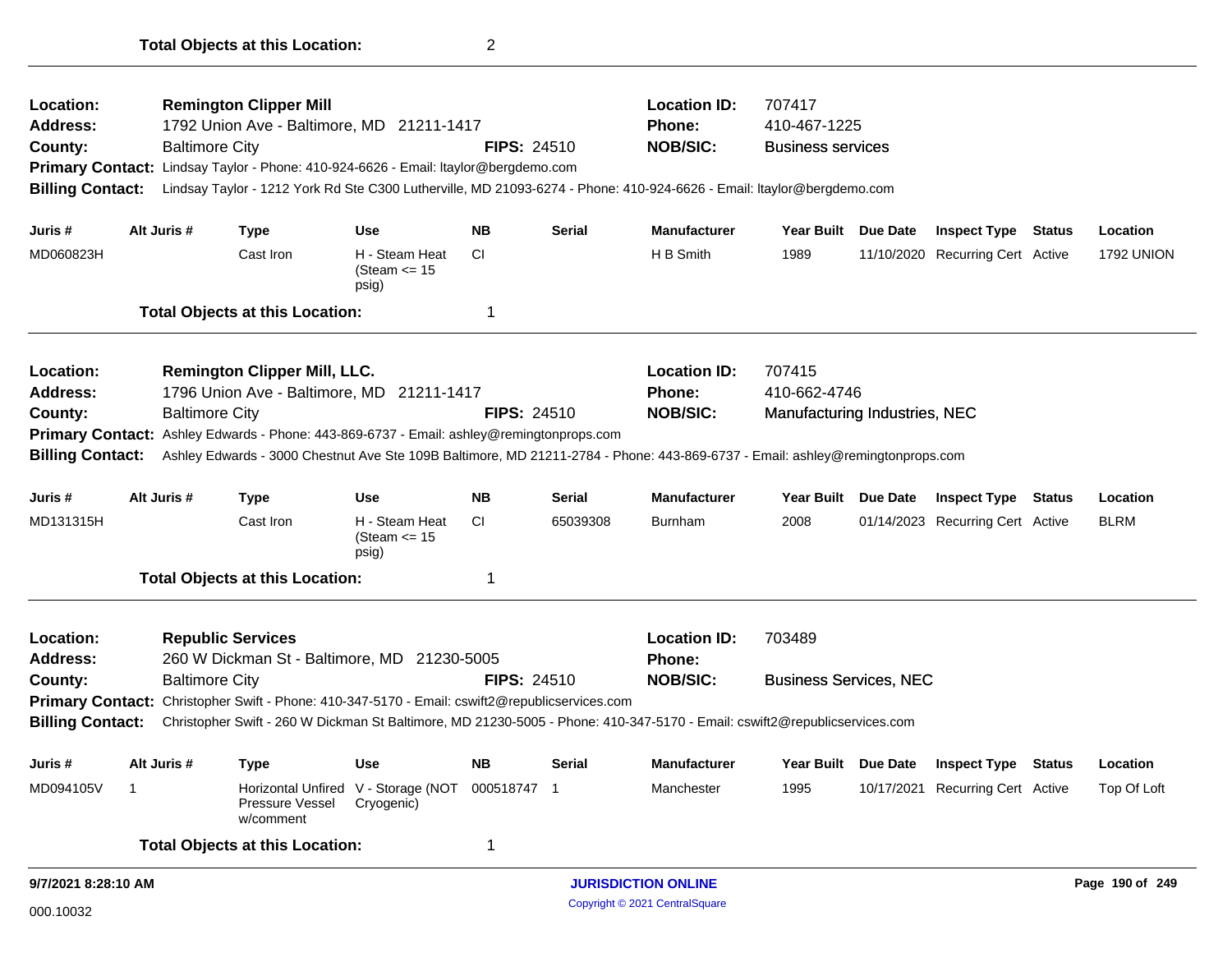| Location:<br><b>Address:</b> |                       | <b>Resurrection Lutheran Church</b><br>601 Hammonds Ln - Brooklyn, MD 21225-3330                                 |                                                         |                    |               | <b>Location ID:</b><br>Phone: | 722667                                 |          |                                        |        |                 |
|------------------------------|-----------------------|------------------------------------------------------------------------------------------------------------------|---------------------------------------------------------|--------------------|---------------|-------------------------------|----------------------------------------|----------|----------------------------------------|--------|-----------------|
| County:                      | <b>Baltimore City</b> |                                                                                                                  |                                                         | <b>FIPS: 24510</b> |               | <b>NOB/SIC:</b>               | Membership organizations               |          |                                        |        |                 |
|                              |                       | Primary Contact: Bruce Cameron - Phone: 410-636-0123 - Email: bcameron@lutheranmissionsociety.org                |                                                         |                    |               |                               |                                        |          |                                        |        |                 |
| <b>Billing Contact:</b>      |                       | - 601 Hammonds Ln Brooklyn, MD 21225-3330 - Phone: 4107890415                                                    |                                                         |                    |               |                               |                                        |          |                                        |        |                 |
|                              |                       |                                                                                                                  |                                                         |                    |               |                               |                                        |          |                                        |        |                 |
| Juris #                      | Alt Juris #           | <b>Type</b>                                                                                                      | <b>Use</b>                                              | <b>NB</b>          | <b>Serial</b> | <b>Manufacturer</b>           | Year Built Due Date                    |          | <b>Inspect Type Status</b>             |        | Location        |
| MD096580H                    |                       | Cast Iron                                                                                                        | H - Hot Water<br>Heat (Water $\leq$<br>160 psig, 250 F) | CI.                | 601           | Weil-McLain                   | 1997                                   |          | 03/17/2022 Recurring Cert Active       |        | <b>BLR ROOM</b> |
|                              |                       | <b>Total Objects at this Location:</b>                                                                           |                                                         | 1                  |               |                               |                                        |          |                                        |        |                 |
| Location:                    |                       | <b>Richard Nace Engine (Model)</b>                                                                               |                                                         |                    |               | <b>Location ID:</b>           | 786563                                 |          |                                        |        |                 |
| Address:                     |                       | 5000 Windsor Mill Rd - Gwynn Oak, MD 21207-7267                                                                  |                                                         |                    |               | <b>Phone:</b>                 |                                        |          |                                        |        |                 |
| County:                      | <b>Baltimore City</b> |                                                                                                                  |                                                         | <b>FIPS: 24510</b> |               | <b>NOB/SIC:</b>               |                                        |          | Membership Sports and Recreation Clubs |        |                 |
| <b>Primary Contact:</b>      |                       | Richard Nace - Phone: 410-635-8148                                                                               |                                                         |                    |               |                               |                                        |          |                                        |        |                 |
| <b>Billing Contact:</b>      |                       | - 4950 Fleming Rd Mount Airy, MD 21771-8717 - Phone: 410-635-8148                                                |                                                         |                    |               |                               |                                        |          |                                        |        |                 |
| Juris #                      | Alt Juris #           | <b>Type</b>                                                                                                      | <b>Use</b>                                              | <b>NB</b>          | Serial        | <b>Manufacturer</b>           | <b>Year Built</b>                      | Due Date | <b>Inspect Type</b>                    | Status | Location        |
| MD017668                     |                       | <b>Horizontal Water</b><br>Tube                                                                                  | M - Model<br>w/comment                                  | Model              | 1423          | <b>OS Engines</b>             | 1987                                   |          | 04/08/2022 Recurring Cert Active       |        | Portable        |
|                              |                       | <b>Total Objects at this Location:</b>                                                                           |                                                         | 1                  |               |                               |                                        |          |                                        |        |                 |
| Location:                    |                       | <b>Ride-On Auto &amp; Tire</b>                                                                                   |                                                         |                    |               | <b>Location ID:</b>           | 707735                                 |          |                                        |        |                 |
| <b>Address:</b>              |                       | 4325 E Lombard St - Highlandtown, MD 21224-1719                                                                  |                                                         |                    |               | <b>Phone:</b>                 | 301-536-0044                           |          |                                        |        |                 |
| County:                      | <b>Baltimore City</b> |                                                                                                                  |                                                         | <b>FIPS: 24510</b> |               | <b>NOB/SIC:</b>               | <b>General Automotive Repair Shops</b> |          |                                        |        |                 |
|                              |                       | Primary Contact: Mr. Coleman - Phone: 301-536-0044 - Email: specialcolman@gmail.com                              |                                                         |                    |               |                               |                                        |          |                                        |        |                 |
| <b>Billing Contact:</b>      |                       | Mr. Coleman - 7 Palmerston Ct Windsor Mill, MD 21244-1967 - Phone: 301-536-0044 - Email: specialcolman@gmail.com |                                                         |                    |               |                               |                                        |          |                                        |        |                 |
| Juris #                      | Alt Juris #           | Type                                                                                                             | <b>Use</b>                                              | <b>NB</b>          | <b>Serial</b> | <b>Manufacturer</b>           | Year Built Due Date                    |          | <b>Inspect Type</b>                    | Status | Location        |
| MD155845V                    |                       | <b>Vertical Unfired</b><br>Pressure Vessel<br>w/comment                                                          | V - Storage (NOT<br>Cryogenic)                          | 000675165          |               | <b>Steel Fab</b>              | 2011                                   |          | 01/27/2022 Recurring Cert Active       |        | Shop            |
|                              |                       | <b>Total Objects at this Location:</b>                                                                           |                                                         | 1                  |               |                               |                                        |          |                                        |        |                 |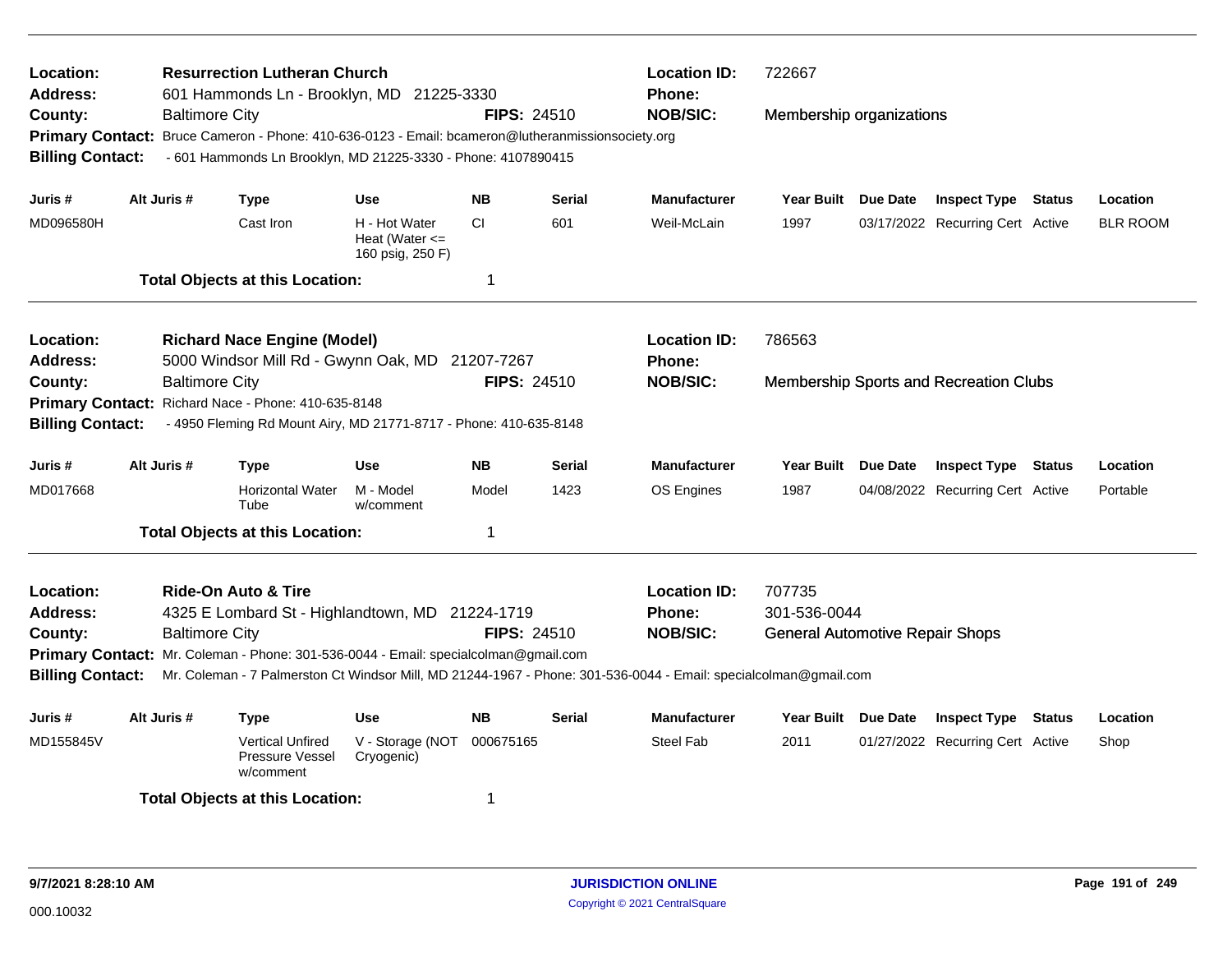| Location:<br>Address:<br>County:<br><b>Primary Contact: Ripleys</b><br><b>Billing Contact:</b>                                                                                                                                                                                    |             | <b>Ripleys</b><br><b>Baltimore City</b> | 301 Light St - Baltimore, MD 21202-1037                                                                                 |                                | <b>FIPS: 24510</b> |                    | <b>Location ID:</b><br>Phone:<br><b>NOB/SIC:</b> | 3840189                           |                                  |        |                    |
|-----------------------------------------------------------------------------------------------------------------------------------------------------------------------------------------------------------------------------------------------------------------------------------|-------------|-----------------------------------------|-------------------------------------------------------------------------------------------------------------------------|--------------------------------|--------------------|--------------------|--------------------------------------------------|-----------------------------------|----------------------------------|--------|--------------------|
| Juris #                                                                                                                                                                                                                                                                           | Alt Juris # |                                         | <b>Type</b>                                                                                                             | <b>Use</b>                     | <b>NB</b>          | <b>Serial</b>      | <b>Manufacturer</b>                              | Year Built Due Date               | <b>Inspect Type Status</b>       |        | Location           |
| MD159223V                                                                                                                                                                                                                                                                         |             |                                         | <b>Vertical Unfired</b><br><b>Pressure Vessel</b><br>w/comment                                                          | V - Storage (NOT<br>Cryogenic) | 000692710          |                    | <b>Steel Fab</b>                                 | 2012                              | 12/01/2021 Recurring Cert Active |        | Compressor<br>Room |
|                                                                                                                                                                                                                                                                                   |             |                                         | <b>Total Objects at this Location:</b>                                                                                  |                                | $\mathbf{1}$       |                    |                                                  |                                   |                                  |        |                    |
| Location:<br><b>Address:</b>                                                                                                                                                                                                                                                      |             |                                         | <b>Ropewalk Tavern (Arc3)</b>                                                                                           |                                |                    |                    | <b>Location ID:</b><br><b>Phone:</b>             | 3950118                           |                                  |        |                    |
| 1209 S Charles St - Baltimore, MD 21230-4216<br><b>Baltimore City</b><br>County:<br>Primary Contact: Ropewalk Tavern (Arc3)<br>Charlie Patterson - PO Box 26269 Richmond, VA 23260-6269 - Phone: 804-644-4521 - Email: charlie.patterson@arc3gases.com<br><b>Billing Contact:</b> |             |                                         |                                                                                                                         |                                |                    | <b>FIPS: 24510</b> | <b>NOB/SIC:</b>                                  | <b>Eating and Drinking Places</b> |                                  |        |                    |
| Juris #                                                                                                                                                                                                                                                                           | Alt Juris # |                                         | <b>Type</b>                                                                                                             | <b>Use</b>                     | <b>NB</b>          | <b>Serial</b>      | <b>Manufacturer</b>                              | Year Built Due Date               | <b>Inspect Type Status</b>       |        | Location           |
| MD165260V                                                                                                                                                                                                                                                                         |             |                                         | <b>Vertical Unfired</b><br>Pressure Vessel<br>w/comment                                                                 | V - Storage<br>(Cryogenic)     | 000183462          | CCSW07D149         | <b>CHART</b>                                     | 2007                              | 04/17/2023 Recurring Cert Active |        | <b>Bsement</b>     |
|                                                                                                                                                                                                                                                                                   |             |                                         | <b>Total Objects at this Location:</b>                                                                                  |                                | 1                  |                    |                                                  |                                   |                                  |        |                    |
| Location:<br><b>Address:</b>                                                                                                                                                                                                                                                      |             |                                         | <b>Rowhouse Grille (Arc3)</b><br>1400 Light St - Baltimore, MD 21230-4515                                               |                                |                    |                    | <b>Location ID:</b><br>Phone:                    | 3950120                           |                                  |        |                    |
| County:                                                                                                                                                                                                                                                                           |             | <b>Baltimore City</b>                   |                                                                                                                         |                                | <b>FIPS: 24510</b> |                    | <b>NOB/SIC:</b>                                  | <b>Eating and Drinking Places</b> |                                  |        |                    |
| Primary Contact: Rowhouse Grille (Arc3)<br><b>Billing Contact:</b>                                                                                                                                                                                                                |             |                                         | Charlie Patterson - PO Box 26269 Richmond, VA 23260-6269 - Phone: 804-644-4521 - Email: charlie.patterson@arc3gases.com |                                |                    |                    |                                                  |                                   |                                  |        |                    |
| Juris #                                                                                                                                                                                                                                                                           | Alt Juris # |                                         | Type                                                                                                                    | <b>Use</b>                     | <b>NB</b>          | Serial             | <b>Manufacturer</b>                              | Year Built Due Date               | <b>Inspect Type</b>              | Status | Location           |
| MD164010V                                                                                                                                                                                                                                                                         |             |                                         | Vertical Unfired<br>Pressure Vessel<br>w/comment                                                                        | V - Storage<br>(Cryogenic)     | 000002299          |                    | Taylor                                           | 1989                              | 04/17/2023 Recurring Cert Active |        | Outside            |
|                                                                                                                                                                                                                                                                                   |             |                                         | <b>Total Objects at this Location:</b>                                                                                  |                                | 1                  |                    |                                                  |                                   |                                  |        |                    |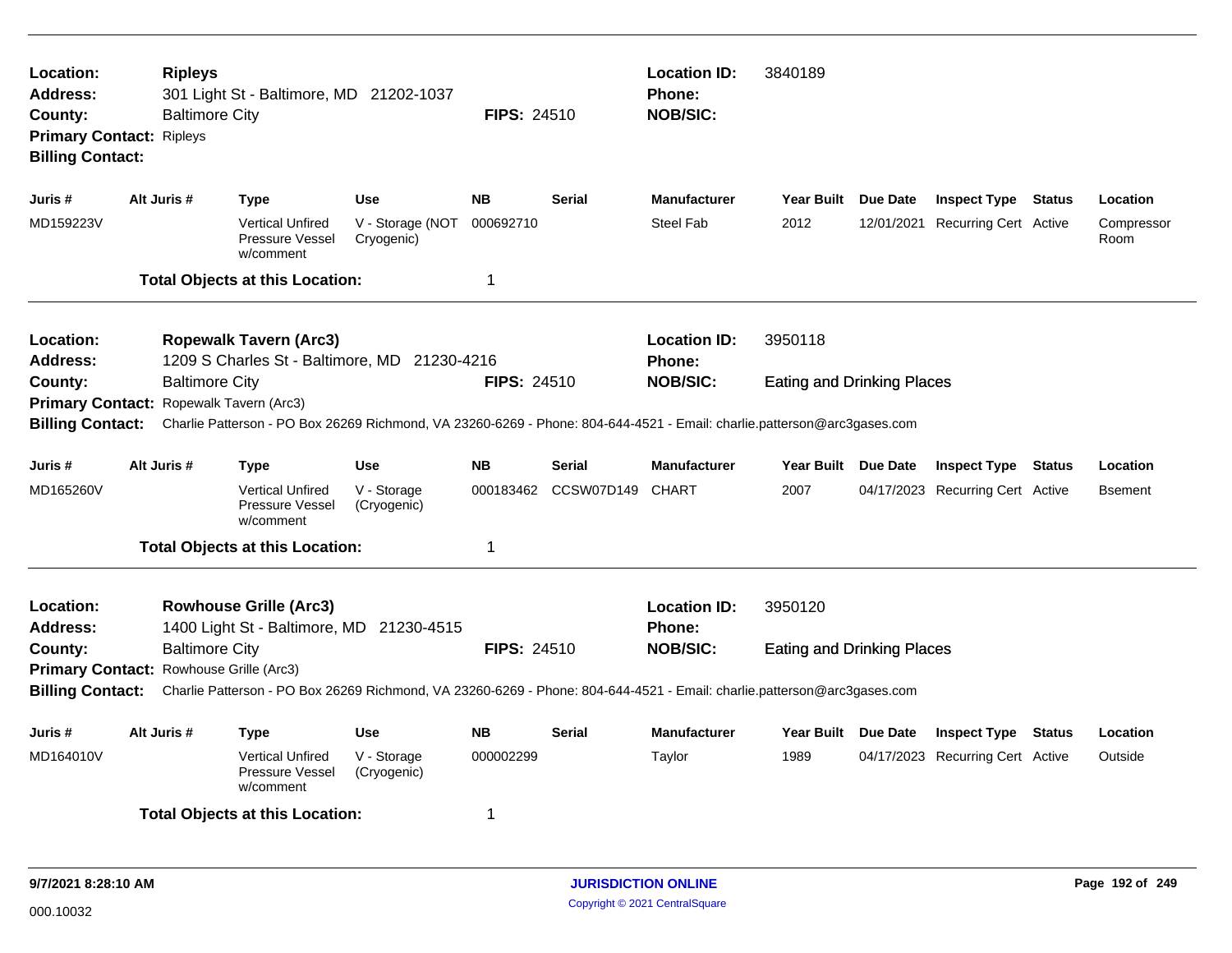| Location:<br><b>Address:</b><br>County:<br><b>Billing Contact:</b> | <b>Location ID:</b><br>3453638<br><b>Ruby Tuesday -</b><br>1728 E Northern Pkwy - Baltimore, MD 21239-2104<br>Phone:<br>410-323-6219<br><b>NOB/SIC:</b><br><b>Baltimore City</b><br><b>FIPS: 24510</b><br><b>Eating and Drinking Places</b><br>Ruby Tuesday -<br><b>Primary Contact:</b> |                                                                                                                                                                                                                                                                                                                                                                                       |                                                         |                    |                 |                                                         |                        |                     |                                            |                            |
|--------------------------------------------------------------------|------------------------------------------------------------------------------------------------------------------------------------------------------------------------------------------------------------------------------------------------------------------------------------------|---------------------------------------------------------------------------------------------------------------------------------------------------------------------------------------------------------------------------------------------------------------------------------------------------------------------------------------------------------------------------------------|---------------------------------------------------------|--------------------|-----------------|---------------------------------------------------------|------------------------|---------------------|--------------------------------------------|----------------------------|
| Juris #                                                            | Alt Juris #                                                                                                                                                                                                                                                                              | <b>Type</b>                                                                                                                                                                                                                                                                                                                                                                           | <b>Use</b>                                              | <b>NB</b>          | <b>Serial</b>   | <b>Manufacturer</b>                                     | Year Built Due Date    |                     | <b>Inspect Type Status</b>                 | Location                   |
| MD147840V                                                          | None                                                                                                                                                                                                                                                                                     | <b>Vertical Unfired</b><br>Pressure Vessel<br>w/comment                                                                                                                                                                                                                                                                                                                               | V - Storage<br>(Cryogenic)                              | 000051723          |                 | Taylor                                                  | 2000                   |                     | 12/17/2019 Recurring Cert Active           | Inside rear door           |
|                                                                    |                                                                                                                                                                                                                                                                                          | <b>Total Objects at this Location:</b>                                                                                                                                                                                                                                                                                                                                                |                                                         | 1                  |                 |                                                         |                        |                     |                                            |                            |
| Location:<br><b>Address:</b><br>County:<br><b>Billing Contact:</b> |                                                                                                                                                                                                                                                                                          | <b>Ruscombe Health Center</b><br>4801 Yellowwood Ave - Baltimore, MD 21209-4622<br><b>Baltimore City</b><br>Primary Contact: Helen Baylin - Phone: 410-367-7300 - Email: wellness@ruscombe.org<br>- 4801 Yellowwood Ave Baltimore, MD 21209-4622 - Phone: 410-367-7300                                                                                                                |                                                         | <b>FIPS: 24510</b> |                 | <b>Location ID:</b><br>Phone:<br><b>NOB/SIC:</b>        | 723546<br>410-367-7300 |                     | Offices and Clinics of Doctors of Medicine |                            |
| Juris #                                                            | Alt Juris #                                                                                                                                                                                                                                                                              | <b>Type</b>                                                                                                                                                                                                                                                                                                                                                                           | <b>Use</b>                                              | <b>NB</b>          | <b>Serial</b>   | <b>Manufacturer</b>                                     | Year Built Due Date    |                     | <b>Inspect Type Status</b>                 | Location                   |
| MD130176H                                                          |                                                                                                                                                                                                                                                                                          | Cast Iron                                                                                                                                                                                                                                                                                                                                                                             | H - Hot Water<br>Heat (Water $\leq$<br>160 psig, 250 F) | CI.                | <b>UKC37817</b> | <b>ECR</b> International                                | 2005                   |                     | 05/27/2021 Recurring Cert Active           | 4801 Basement              |
| MD146540H                                                          |                                                                                                                                                                                                                                                                                          | Cast Iron                                                                                                                                                                                                                                                                                                                                                                             | H - Hot Water<br>Heat (Water $\leq$<br>160 psig, 250 F) | CI                 | <b>UFH14919</b> | <b>ECR International</b>                                | 2010                   |                     | 09/30/2021 Recurring Cert Active           | <b>Guest House</b><br>4803 |
|                                                                    |                                                                                                                                                                                                                                                                                          | <b>Total Objects at this Location:</b>                                                                                                                                                                                                                                                                                                                                                |                                                         | $\overline{2}$     |                 |                                                         |                        |                     |                                            |                            |
| Location:<br><b>Address:</b><br>County:<br><b>Billing Contact:</b> |                                                                                                                                                                                                                                                                                          | <b>Rusty Scupper (Roberts)</b><br>402 Key Hwy - Baltimore, MD 21230-3973<br><b>Baltimore City</b><br>Primary Contact: Roberts Oxygen Company (MD) - Phone: 240-493-8405 - Cell: 301-252-0742 - Email: DFranovich@RobertsOxygen.com<br>Bulk Tank Service Dept. - PO Box 5507 Rockville, MD 20855-0507 - Phone: 240-493-8405 - Cell: 301-252-0742 - Email: DFranovich@RobertsOxygen.com |                                                         | <b>FIPS: 24510</b> |                 | <b>Location ID:</b><br><b>Phone:</b><br><b>NOB/SIC:</b> | 4039057                |                     |                                            |                            |
| Juris #                                                            | Alt Juris #                                                                                                                                                                                                                                                                              | <b>Type</b>                                                                                                                                                                                                                                                                                                                                                                           | Use                                                     | <b>NB</b>          | <b>Serial</b>   | <b>Manufacturer</b>                                     |                        | Year Built Due Date | <b>Inspect Type Status</b>                 | Location                   |
| MD168124V                                                          |                                                                                                                                                                                                                                                                                          | Vertical Unfired<br>Pressure Vessel<br>w/comment                                                                                                                                                                                                                                                                                                                                      | V - Storage<br>(Cryogenic)                              | 000023719          |                 | Taylor                                                  | 1995                   |                     | 08/11/2022 Recurring Cert Active           | Loading Dock               |
| 9/7/2021 8:28:10 AM                                                |                                                                                                                                                                                                                                                                                          |                                                                                                                                                                                                                                                                                                                                                                                       |                                                         |                    |                 | <b>JURISDICTION ONLINE</b>                              |                        |                     |                                            | Page 193 of 249            |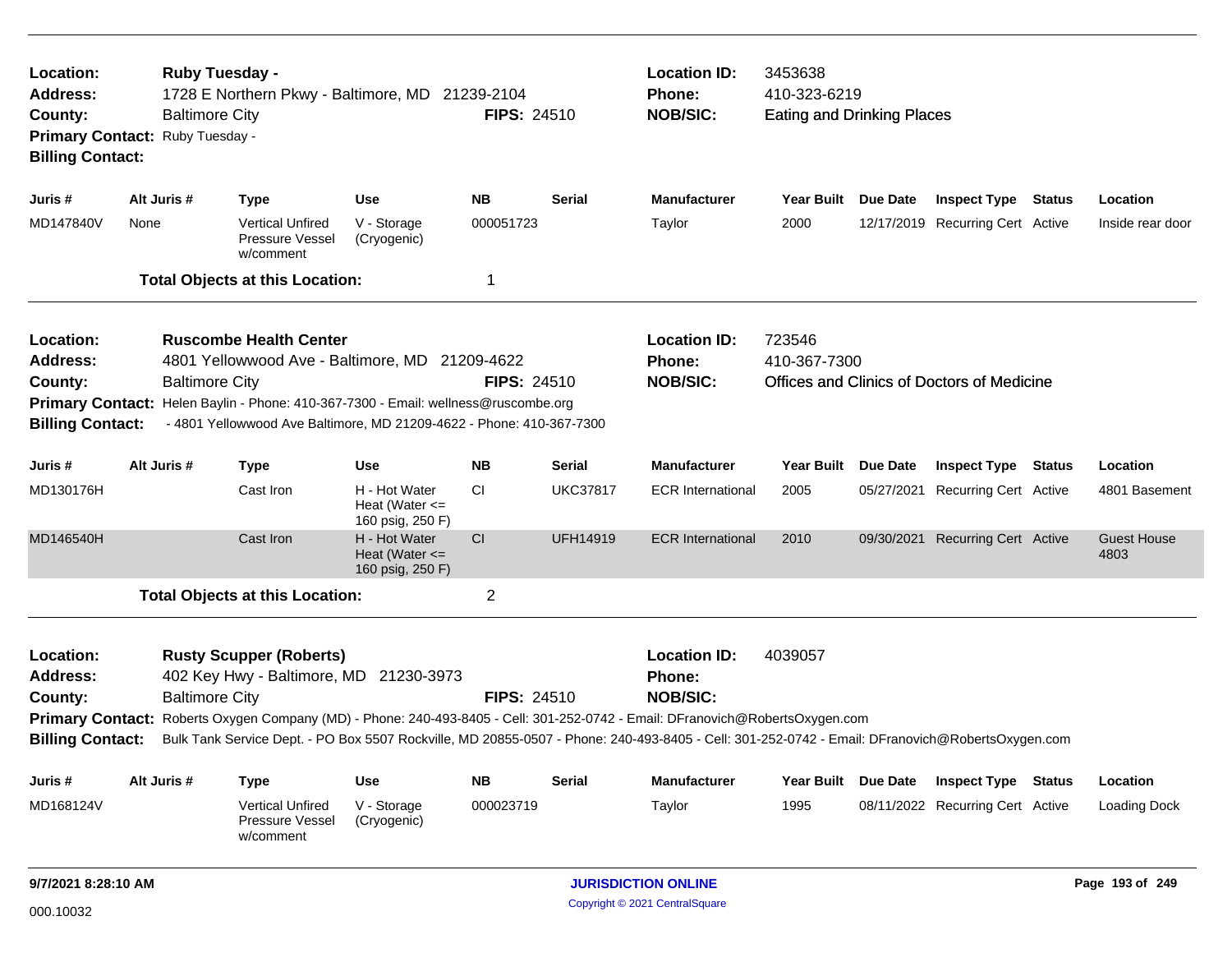| <b>FIPS: 24510</b><br>Billing Contact: Ed Prutzer - 402 Key Hwy Baltimore, MD 21230-3973 - Phone: 410-727-3678<br><b>Serial</b> | <b>Location ID:</b><br>Phone:<br><b>NOB/SIC:</b><br><b>Manufacturer</b><br>Raypak | 3181029<br>410-727-3678<br><b>Eating and Drinking Places</b><br><b>Year Built</b><br>2011 | Due Date | <b>Inspect Type</b><br>08/26/2022 Recurring Cert Active | Status | Location                                                                                                 |
|---------------------------------------------------------------------------------------------------------------------------------|-----------------------------------------------------------------------------------|-------------------------------------------------------------------------------------------|----------|---------------------------------------------------------|--------|----------------------------------------------------------------------------------------------------------|
|                                                                                                                                 |                                                                                   |                                                                                           |          |                                                         |        |                                                                                                          |
|                                                                                                                                 |                                                                                   |                                                                                           |          |                                                         |        |                                                                                                          |
|                                                                                                                                 |                                                                                   |                                                                                           |          |                                                         |        |                                                                                                          |
|                                                                                                                                 |                                                                                   |                                                                                           |          |                                                         |        |                                                                                                          |
|                                                                                                                                 |                                                                                   |                                                                                           |          |                                                         |        |                                                                                                          |
|                                                                                                                                 |                                                                                   |                                                                                           |          |                                                         |        | At location                                                                                              |
|                                                                                                                                 |                                                                                   |                                                                                           |          |                                                         |        |                                                                                                          |
|                                                                                                                                 |                                                                                   |                                                                                           |          |                                                         |        |                                                                                                          |
|                                                                                                                                 |                                                                                   |                                                                                           |          |                                                         |        |                                                                                                          |
|                                                                                                                                 | <b>Location ID:</b>                                                               | 723586                                                                                    |          |                                                         |        |                                                                                                          |
|                                                                                                                                 | Phone:                                                                            | 410-233-3130                                                                              |          |                                                         |        |                                                                                                          |
| <b>FIPS: 24510</b>                                                                                                              | <b>NOB/SIC:</b>                                                                   |                                                                                           |          | Automotive repair, services, and parking                |        |                                                                                                          |
|                                                                                                                                 |                                                                                   |                                                                                           |          |                                                         |        |                                                                                                          |
| - 920 Brunswick St Baltimore, MD 21223-3307 - Phone: 410-233-3666                                                               |                                                                                   |                                                                                           |          |                                                         |        |                                                                                                          |
|                                                                                                                                 |                                                                                   |                                                                                           |          |                                                         |        |                                                                                                          |
| <b>Serial</b>                                                                                                                   | <b>Manufacturer</b>                                                               | <b>Year Built</b>                                                                         | Due Date | <b>Inspect Type</b>                                     | Status | Location                                                                                                 |
|                                                                                                                                 | Curtis                                                                            | 1961                                                                                      |          |                                                         |        | Comp Rm                                                                                                  |
|                                                                                                                                 | Manchester                                                                        | 2009                                                                                      |          |                                                         |        | Shop                                                                                                     |
|                                                                                                                                 | Morganton                                                                         | 2016                                                                                      |          |                                                         |        | <b>SHOP</b>                                                                                              |
|                                                                                                                                 |                                                                                   |                                                                                           |          |                                                         |        |                                                                                                          |
| 000007973<br>001094623<br>000562627                                                                                             |                                                                                   |                                                                                           |          |                                                         |        | 05/09/2022 Recurring Cert Active<br>05/09/2022 Recurring Cert Active<br>05/09/2022 Recurring Cert Active |

**Total Objects at this Location:** 1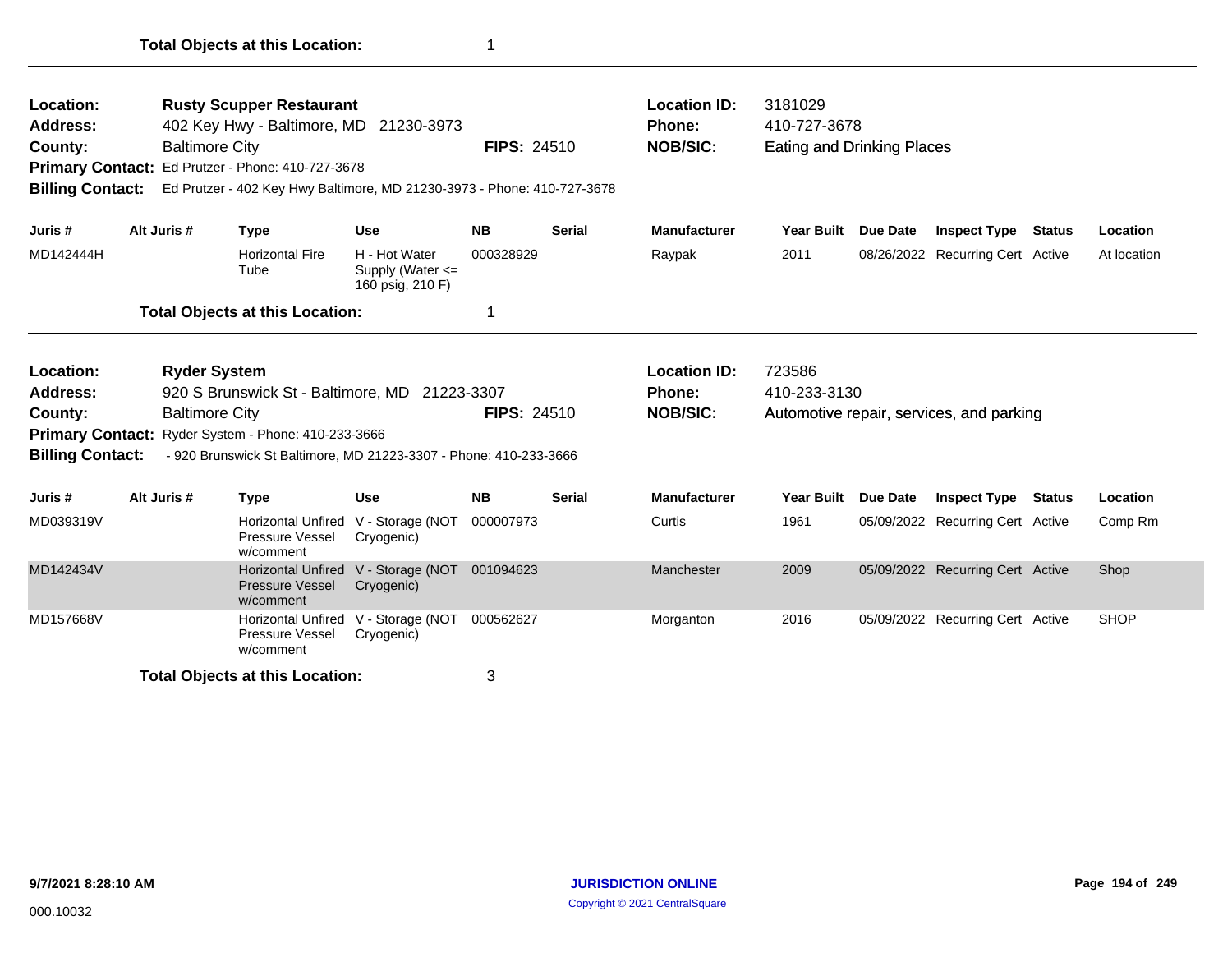| <b>Sabatinos Restuarant</b><br>Location:<br>901 Fawn St - Baltimore, MD 21202-4413<br><b>Address:</b> |             |                       |                                                      |                                                                            |                |                    | <b>Location ID:</b><br>Phone: | 723652                         |                 |                                  |                         |
|-------------------------------------------------------------------------------------------------------|-------------|-----------------------|------------------------------------------------------|----------------------------------------------------------------------------|----------------|--------------------|-------------------------------|--------------------------------|-----------------|----------------------------------|-------------------------|
| County:<br><b>Primary Contact:</b><br><b>Billing Contact:</b>                                         |             | <b>Baltimore City</b> | Sabatinos Restuarant - Phone: 3017279414             | - 901 Fawn St Baltimore, MD 21202-4413 - Phone: 3017279414                 |                | <b>FIPS: 24510</b> | <b>NOB/SIC:</b>               | Eating and drinking places     |                 |                                  |                         |
| Juris #                                                                                               | Alt Juris # |                       | <b>Type</b>                                          | Use                                                                        | <b>NB</b>      | <b>Serial</b>      | <b>Manufacturer</b>           | Year Built                     | Due Date        | <b>Inspect Type Status</b>       | Location                |
| MD049326H                                                                                             |             |                       | Cast Iron                                            | H - Hot Water<br>Heat (Water $\leq$<br>160 psig, 250 F)                    | <b>CI</b>      |                    | Weil-McLain                   | 1962                           |                 | 09/26/2020 Recurring Cert Active | <b>Basement</b>         |
|                                                                                                       |             |                       | <b>Total Objects at this Location:</b>               |                                                                            | $\mathbf 1$    |                    |                               |                                |                 |                                  |                         |
| Location:                                                                                             |             |                       | <b>Saint Andrews Episcopal Church</b>                |                                                                            |                |                    | <b>Location ID:</b>           | 723711                         |                 |                                  |                         |
| <b>Address:</b>                                                                                       |             |                       |                                                      | 6515 Loch Raven Blvd - Baltimore, MD 21239-1619                            |                |                    | Phone:                        |                                |                 |                                  |                         |
| County:                                                                                               |             | <b>Baltimore City</b> |                                                      |                                                                            |                | <b>FIPS: 24510</b> | <b>NOB/SIC:</b>               | Membership organizations       |                 |                                  |                         |
| <b>Primary Contact:</b>                                                                               |             |                       |                                                      | Saint Andrews Episcopal Church - Phone: 410-825-8155                       |                |                    |                               |                                |                 |                                  |                         |
| <b>Billing Contact:</b>                                                                               |             |                       |                                                      | - 6515 Loch Raven Blvd Loch Hill, MD 21239-1619 - Phone: 410-825-8155      |                |                    |                               |                                |                 |                                  |                         |
| Juris #                                                                                               | Alt Juris # |                       | <b>Type</b>                                          | Use                                                                        | <b>NB</b>      | <b>Serial</b>      | <b>Manufacturer</b>           | <b>Year Built</b>              | <b>Due Date</b> | <b>Inspect Type Status</b>       | Location                |
| MD104746H                                                                                             |             |                       | Cast Iron                                            | H - Hot Water<br>Heat (Water $\leq$<br>160 psig, 250 F)                    | <b>CI</b>      |                    | Weil-McLain                   | 1999                           |                 | 08/24/2022 Recurring Cert Active | <b>BLRM</b>             |
| MD104747H                                                                                             |             |                       | Cast Iron                                            | H - Hot Water<br>Heat (Water $\leq$<br>160 psig, 250 F)                    | CI             |                    | Weil-McLain                   | 1999                           |                 | 08/24/2022 Recurring Cert Active | <b>BLRM</b>             |
|                                                                                                       |             |                       | <b>Total Objects at this Location:</b>               |                                                                            | $\overline{2}$ |                    |                               |                                |                 |                                  |                         |
| Location:                                                                                             |             |                       |                                                      | <b>Saint Hilarys Roman Catholic Mission</b>                                |                |                    | <b>Location ID:</b>           | 723810                         |                 |                                  |                         |
| <b>Address:</b>                                                                                       |             |                       |                                                      | 3823 2nd St - Brooklyn, MD 21225-2008                                      |                |                    | Phone:                        | 301-829-1701                   |                 |                                  |                         |
| County:                                                                                               |             | <b>Baltimore City</b> |                                                      |                                                                            |                | <b>FIPS: 24510</b> | <b>NOB/SIC:</b>               | <b>Religious Organizations</b> |                 |                                  |                         |
|                                                                                                       |             |                       | Primary Contact: Richard Wildt - Phone: 301-829-1702 |                                                                            |                |                    |                               |                                |                 |                                  |                         |
| <b>Billing Contact:</b>                                                                               |             |                       |                                                      | Richard Wildt - PO Box 152 Mount Airy, MD 21771-0152 - Phone: 301-829-1702 |                |                    |                               |                                |                 |                                  |                         |
| Juris#                                                                                                | Alt Juris # |                       | <b>Type</b>                                          | Use                                                                        | <b>NB</b>      | <b>Serial</b>      | <b>Manufacturer</b>           | <b>Year Built</b>              | <b>Due Date</b> | <b>Inspect Type Status</b>       | Location                |
| MD140280H                                                                                             |             |                       | Cast Iron                                            | H - Steam Heat<br>(Steam $\le$ 15<br>psig)                                 | CI.            | <b>UFH15051</b>    | <b>ECR</b> International      | 2010                           |                 | 01/04/2022 Recurring Cert Active | Boiler Space in<br>Room |
| 9/7/2021 8:28:10 AM                                                                                   |             |                       |                                                      |                                                                            |                |                    | <b>JURISDICTION ONLINE</b>    |                                |                 |                                  | Page 195 of 249         |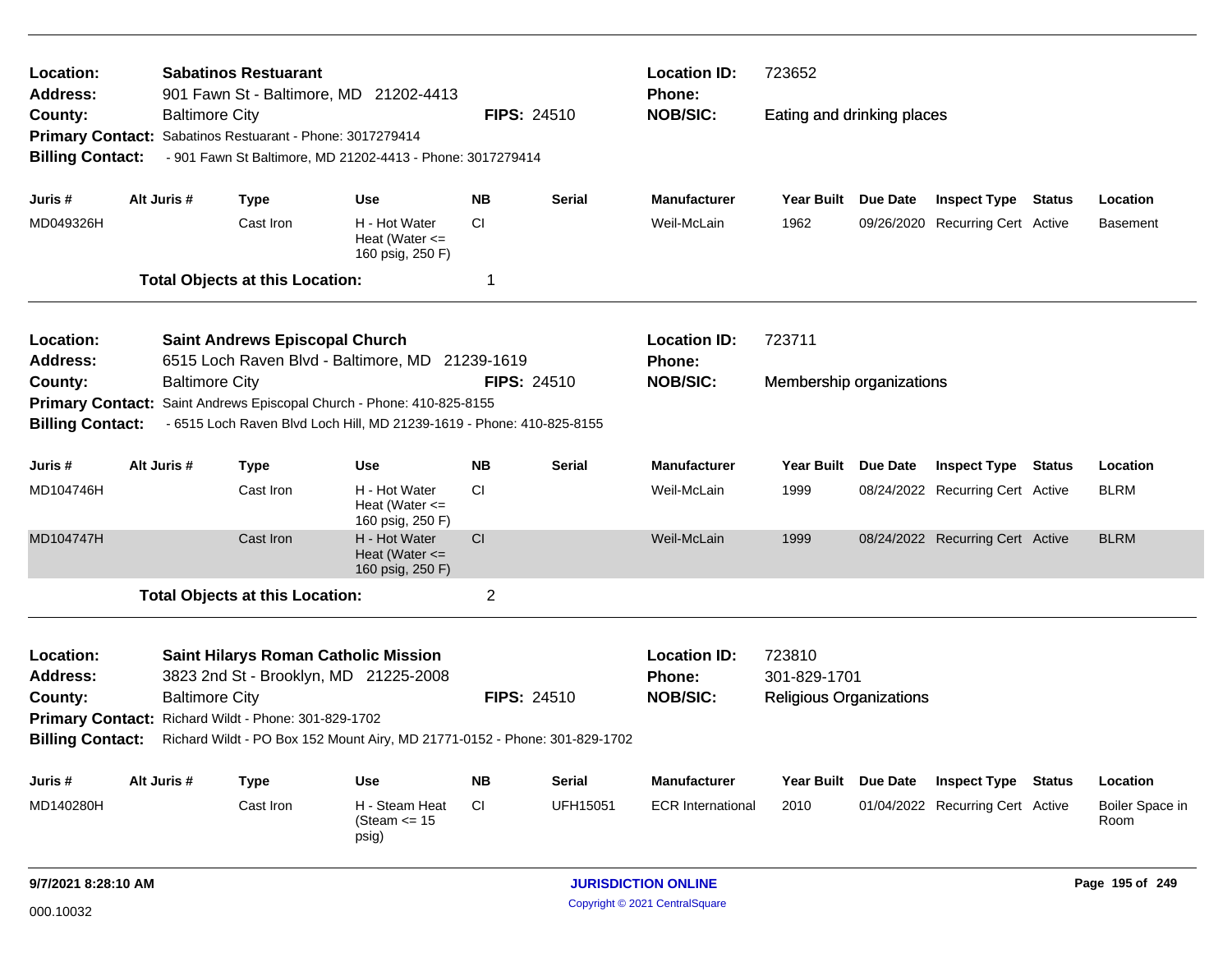| Location:<br>Address:<br>County:<br><b>Primary Contact:</b><br><b>Billing Contact:</b> | <b>Baltimore City</b>                                                                                                                                                                                                                                                                                                                                                                                             | <b>Saint Ignatius Church Parish Office</b> | 110 E Madison St - Baltimore, MD 21202-2345<br>Bill Watters - Phone: 443-563-2589 - Email: BillWatters@st-ignatius.net<br>Kimberly Christie - 801 Saint Paul St Baltimore, MD 21202-2448 - Phone: 443-563-2589 - Email: kimberly@smallofcsolutions.com | <b>FIPS: 24510</b> |               | <b>Location ID:</b><br>Phone:<br><b>NOB/SIC:</b> | 723815<br>410-727-3848<br><b>Religious Organizations</b> |                 |                                  |               |                    |
|----------------------------------------------------------------------------------------|-------------------------------------------------------------------------------------------------------------------------------------------------------------------------------------------------------------------------------------------------------------------------------------------------------------------------------------------------------------------------------------------------------------------|--------------------------------------------|--------------------------------------------------------------------------------------------------------------------------------------------------------------------------------------------------------------------------------------------------------|--------------------|---------------|--------------------------------------------------|----------------------------------------------------------|-----------------|----------------------------------|---------------|--------------------|
| Juris #                                                                                | Alt Juris #                                                                                                                                                                                                                                                                                                                                                                                                       | <b>Type</b>                                | Use                                                                                                                                                                                                                                                    | <b>NB</b>          | <b>Serial</b> | <b>Manufacturer</b>                              | <b>Year Built</b>                                        | <b>Due Date</b> | <b>Inspect Type</b>              | <b>Status</b> | Location           |
| MD149737H                                                                              |                                                                                                                                                                                                                                                                                                                                                                                                                   | Cast Iron                                  | H - Hot Water<br>Heat (Water $\leq$<br>160 psig, 250 F)                                                                                                                                                                                                | <b>CI</b>          | 654500014     | <b>Burnham</b>                                   | 2014                                                     |                 | 09/20/2022 Recurring Cert Active |               | <b>Basement</b>    |
| MD149738H                                                                              |                                                                                                                                                                                                                                                                                                                                                                                                                   | Cast Iron                                  | H - Steam Heat<br>(Steam $\le$ 15<br>psig)                                                                                                                                                                                                             | <b>CI</b>          |               | <b>Burnham</b>                                   | 2014                                                     |                 | 09/20/2022 Recurring Cert Active |               | <b>Basement</b>    |
|                                                                                        |                                                                                                                                                                                                                                                                                                                                                                                                                   | <b>Total Objects at this Location:</b>     |                                                                                                                                                                                                                                                        | $\overline{2}$     |               |                                                  |                                                          |                 |                                  |               |                    |
| Location:<br>Address:<br>County:<br><b>Billing Contact:</b>                            | <b>Saint Paul Court Apartments</b><br><b>Location ID:</b><br>724105<br>3120 Saint Paul St - Baltimore, MD<br>410-528-8064<br>21218-3856<br>Phone:<br><b>FIPS: 24510</b><br><b>NOB/SIC:</b><br><b>Baltimore City</b><br><b>Operators of Apartment Buildings</b><br>Primary Contact: John Douglas - Phone: 443-929-4110<br>John Douglas - 1651 Coney Island Ave Ste 4 Brooklyn, NY 11230-5849 - Phone: 443-929-4110 |                                            |                                                                                                                                                                                                                                                        |                    |               |                                                  |                                                          |                 |                                  |               |                    |
|                                                                                        |                                                                                                                                                                                                                                                                                                                                                                                                                   |                                            |                                                                                                                                                                                                                                                        |                    |               |                                                  |                                                          |                 |                                  |               |                    |
| Juris #                                                                                | Alt Juris #                                                                                                                                                                                                                                                                                                                                                                                                       | <b>Type</b>                                | <b>Use</b>                                                                                                                                                                                                                                             | <b>NB</b>          | <b>Serial</b> | <b>Manufacturer</b>                              | <b>Year Built</b>                                        | <b>Due Date</b> | <b>Inspect Type</b>              | Status        | Location           |
| MD146482H                                                                              |                                                                                                                                                                                                                                                                                                                                                                                                                   | Cast Iron                                  | H - Steam Heat<br>(Steam $\le$ 15<br>psig)                                                                                                                                                                                                             | <b>CI</b>          |               | Weil-McLain                                      | 2011                                                     |                 | 07/07/2021 Recurring Cert Active |               | <b>Boiler Room</b> |
| MD146483H                                                                              |                                                                                                                                                                                                                                                                                                                                                                                                                   | <b>Water Heater</b><br>(HLW)               | H - Hot Water<br>Supply (Water <=<br>160 psig, 210 F)                                                                                                                                                                                                  | 000177240 177240   |               | A O Smith                                        | 2013                                                     |                 | 07/07/2021 Recurring Cert Active |               | <b>Boiler Rm</b>   |
| MD151848H                                                                              |                                                                                                                                                                                                                                                                                                                                                                                                                   | <b>Water Heater</b><br>(HLW)               | H - Hot Water<br>Supply (Water <=                                                                                                                                                                                                                      | 000186778 186778   |               | A O Smith                                        | 2013                                                     |                 | 07/20/2021 Recurring Cert Active |               | <b>Boiler Room</b> |
|                                                                                        |                                                                                                                                                                                                                                                                                                                                                                                                                   |                                            | 160 psig, 250 F)                                                                                                                                                                                                                                       |                    |               |                                                  |                                                          |                 |                                  |               |                    |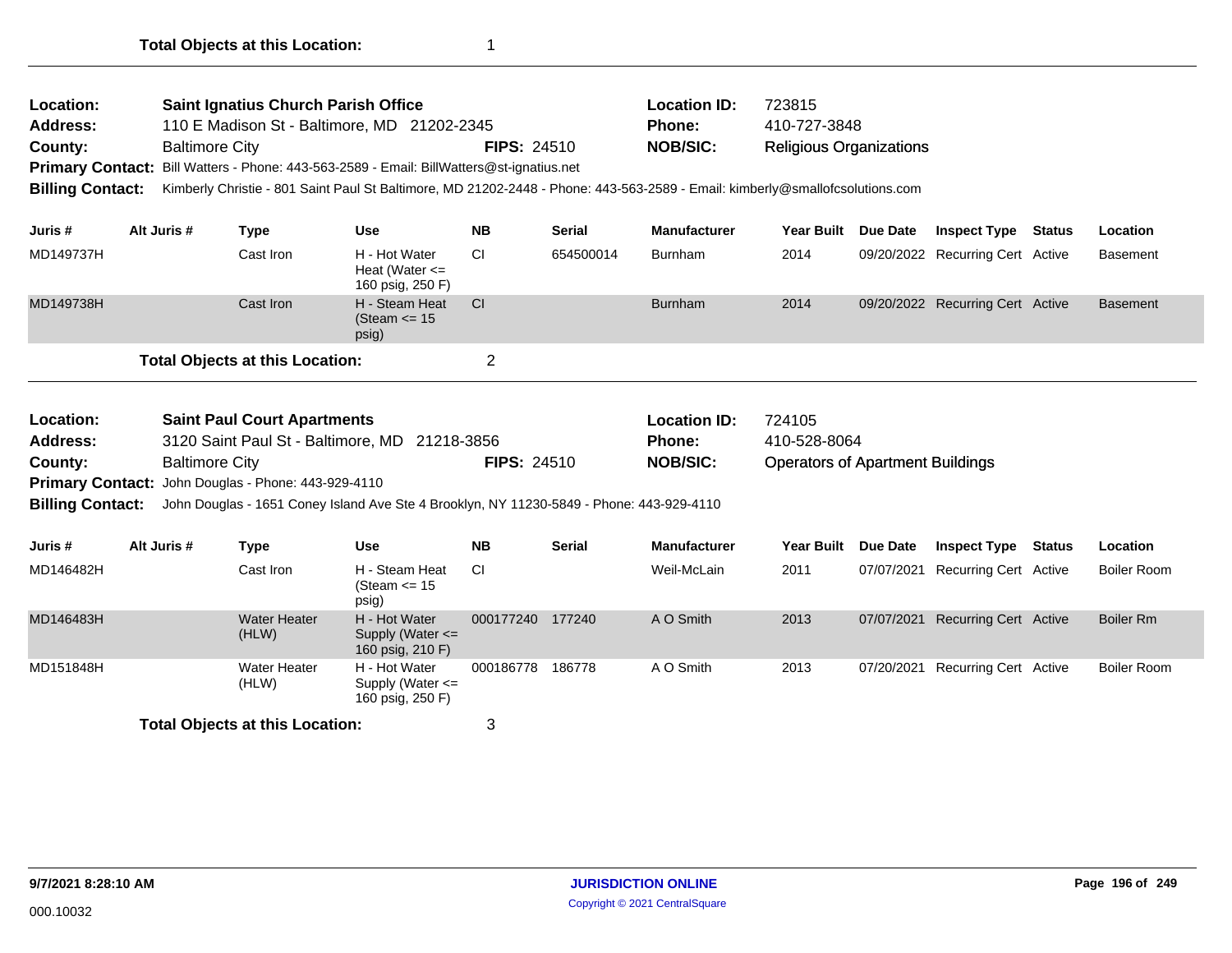| Location:<br><b>Address:</b>            |                       | <b>Saint Pauls Regency Apartments</b>                          | 1010 Saint Paul St - Baltimore, MD 21202-2649                                                                                   |                    |               | <b>Location ID:</b><br>Phone:                                                                               | 724134<br>410-528-8066                  |          |                                                  |               |                              |
|-----------------------------------------|-----------------------|----------------------------------------------------------------|---------------------------------------------------------------------------------------------------------------------------------|--------------------|---------------|-------------------------------------------------------------------------------------------------------------|-----------------------------------------|----------|--------------------------------------------------|---------------|------------------------------|
| County:                                 | <b>Baltimore City</b> |                                                                |                                                                                                                                 | <b>FIPS: 24510</b> |               | <b>NOB/SIC:</b>                                                                                             | <b>Operators of Apartment Buildings</b> |          |                                                  |               |                              |
|                                         |                       | Primary Contact: Samuel Monderer - Phone: 410-528-8064         |                                                                                                                                 |                    |               |                                                                                                             |                                         |          |                                                  |               |                              |
| <b>Billing Contact:</b>                 |                       |                                                                | Samuel Monderer - 1010 Saint Paul St Baltimore, MD 21202-2649 - Phone: 410-528-8064                                             |                    |               |                                                                                                             |                                         |          |                                                  |               |                              |
| Juris #                                 | Alt Juris #           | Type                                                           | <b>Use</b>                                                                                                                      | NB.                | Serial        | <b>Manufacturer</b>                                                                                         | Year Built Due Date                     |          | <b>Inspect Type Status</b>                       |               | Location                     |
| MD153410H                               |                       | <b>Water Heater</b><br>(HLW)                                   | H - Hot Water<br>Supply (Water <=<br>160 psig, 210 F)                                                                           | 000196442          | 196442        | A O Smith                                                                                                   | 2014                                    |          | 03/01/2020 Recurring Cert Active                 |               | <b>BASEMENT</b>              |
| MD161317H                               |                       | <b>Water Heater</b><br>(HLW)                                   | H - Hot Water<br>Supply (Water $\leq$<br>160 psig, 210 F)                                                                       | 000220846 220845   |               | A O Smith                                                                                                   | 2016                                    |          | 06/14/2020 Recurring Cert Active                 |               | Basement                     |
|                                         |                       | <b>Total Objects at this Location:</b>                         |                                                                                                                                 | $\overline{2}$     |               |                                                                                                             |                                         |          |                                                  |               |                              |
| Location:<br><b>Address:</b><br>County: | <b>Baltimore City</b> | <b>Sanders Auto Repair</b>                                     | 6101 Belair Rd - Baltimore, MD 21206-1928<br>Primary Contact: Walt Sanders - Phone: 410-485-7748 - Email: wisanders54@gmail.com | <b>FIPS: 24510</b> |               | <b>Location ID:</b><br>Phone:<br><b>NOB/SIC:</b>                                                            | 724316<br>410-485-7748                  |          | Automotive dealers and gasoline service stations |               |                              |
| <b>Billing Contact:</b>                 |                       |                                                                |                                                                                                                                 |                    |               | Walt Sanders - 6101 Belair Rd Baltimore, MD 21206-1928 - Phone: 410-485-7748 - Email: wisanders54@gmail.com |                                         |          |                                                  |               |                              |
| Juris #                                 | Alt Juris #           | Type                                                           | <b>Use</b>                                                                                                                      | <b>NB</b>          | <b>Serial</b> | <b>Manufacturer</b>                                                                                         | Year Built Due Date                     |          | <b>Inspect Type</b>                              | Status        | Location                     |
| MD090540V                               |                       | <b>Vertical Unfired</b><br>Pressure Vessel<br>w/comment        | V - Storage (NOT<br>Cryogenic)                                                                                                  | 000024170          |               | <b>Brunner</b>                                                                                              | 1995                                    |          | 04/22/2022 Recurring Cert Active                 |               | Compressor Rm<br>(rear Bldg) |
|                                         |                       | <b>Total Objects at this Location:</b>                         |                                                                                                                                 | 1                  |               |                                                                                                             |                                         |          |                                                  |               |                              |
| Location:<br><b>Address:</b>            |                       | <b>Sanns Auto Sales (annex)</b>                                | 4114 Pennington Ave - Curtis Bay, MD 21226-1322                                                                                 |                    |               | <b>Location ID:</b><br><b>Phone:</b>                                                                        | 2452386                                 |          |                                                  |               |                              |
| County:                                 | <b>Baltimore City</b> |                                                                |                                                                                                                                 | <b>FIPS: 24510</b> |               | <b>NOB/SIC:</b>                                                                                             |                                         |          | Motor Vehicle Dealers (New and Used)             |               |                              |
|                                         |                       | Primary Contact: Bob Sann - Phone: 410-354-0274                |                                                                                                                                 |                    |               |                                                                                                             |                                         |          |                                                  |               |                              |
| <b>Billing Contact:</b>                 |                       |                                                                | Bob Sann - 4115 Pennington Ave Curtis Bay, MD 21226-1323 - Phone: 410-354-0274                                                  |                    |               |                                                                                                             |                                         |          |                                                  |               |                              |
| Juris #                                 | Alt Juris #           | <b>Type</b>                                                    | <b>Use</b>                                                                                                                      | <b>NB</b>          | Serial        | <b>Manufacturer</b>                                                                                         | Year Built                              | Due Date | <b>Inspect Type</b>                              | <b>Status</b> | Location                     |
| MD135810V                               |                       | <b>Vertical Unfired</b><br><b>Pressure Vessel</b><br>w/comment | V - Storage (NOT<br>Cryogenic)                                                                                                  | 000153481          |               | lamco                                                                                                       | 1988                                    |          | 04/06/2022 Recurring Cert Active                 |               | Rear                         |
| 9/7/2021 8:28:10 AM                     |                       |                                                                |                                                                                                                                 |                    |               | <b>JURISDICTION ONLINE</b>                                                                                  |                                         |          |                                                  |               | Page 197 of 249              |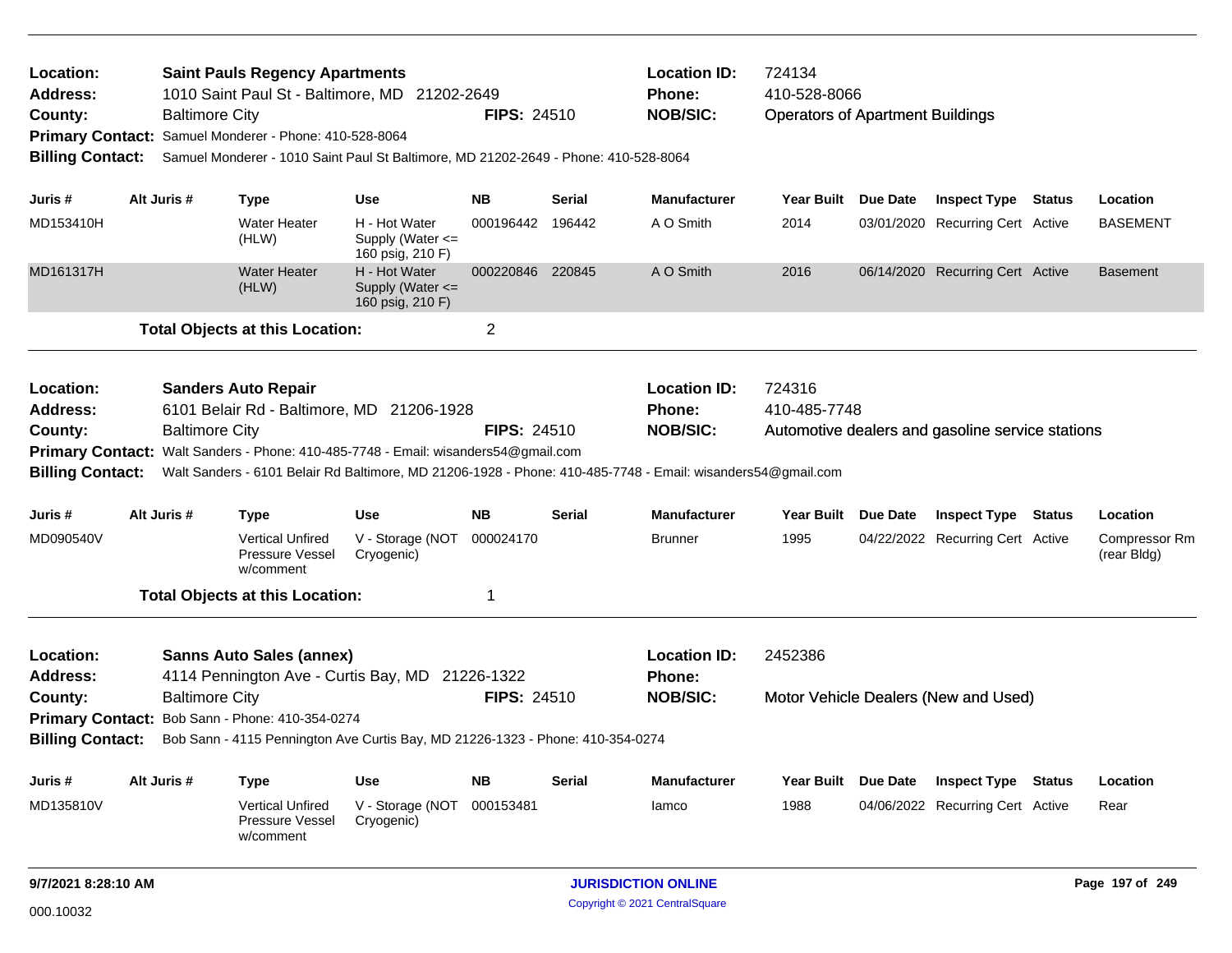| Location:                    |    |                       | <b>Schnader Enterprises</b>                                                                  |                                                         |                    |               | <b>Location ID:</b>                  | 711827                                  |                 |                                  |                                    |
|------------------------------|----|-----------------------|----------------------------------------------------------------------------------------------|---------------------------------------------------------|--------------------|---------------|--------------------------------------|-----------------------------------------|-----------------|----------------------------------|------------------------------------|
| <b>Address:</b>              |    |                       | 6513 Harford Rd - Baltimore, MD 21214-1336                                                   |                                                         |                    |               | <b>Phone:</b>                        |                                         |                 |                                  |                                    |
| County:                      |    | <b>Baltimore City</b> |                                                                                              |                                                         | <b>FIPS: 24510</b> |               | <b>NOB/SIC:</b>                      | <b>Operators of Apartment Buildings</b> |                 |                                  |                                    |
|                              |    |                       | Primary Contact: Kim Edwards - Phone: 410-426-4114                                           |                                                         |                    |               |                                      |                                         |                 |                                  |                                    |
| <b>Billing Contact:</b>      |    |                       | Kim Edwards - 5103 Harford Rd Baltimore, MD 21214-2924 - Phone: 410-426-4114                 |                                                         |                    |               |                                      |                                         |                 |                                  |                                    |
| Juris #                      |    | Alt Juris #           | <b>Type</b>                                                                                  | <b>Use</b>                                              | <b>NB</b>          | <b>Serial</b> | <b>Manufacturer</b>                  | Year Built Due Date                     |                 | <b>Inspect Type Status</b>       | Location                           |
| MD084143H                    | -1 |                       | Cast Iron                                                                                    | H - Hot Water<br>Heat (Water $\leq$<br>160 psig, 250 F) | <b>CI</b>          | 17287567      | <b>Burnham</b>                       | 1992                                    |                 | 04/22/2022 Recurring Cert Active | <b>BLDG 6513</b>                   |
|                              |    |                       | <b>Total Objects at this Location:</b>                                                       |                                                         | -1                 |               |                                      |                                         |                 |                                  |                                    |
| Location:<br><b>Address:</b> |    |                       | <b>Schnader Enterprises, Inc.</b><br>6507 Harford Rd - Baltimore, MD 21214-1335              |                                                         |                    |               | <b>Location ID:</b><br><b>Phone:</b> | 711828                                  |                 |                                  |                                    |
| County:                      |    | <b>Baltimore City</b> |                                                                                              |                                                         | <b>FIPS: 24510</b> |               | <b>NOB/SIC:</b>                      | <b>Operators of Apartment Buildings</b> |                 |                                  |                                    |
|                              |    |                       | Primary Contact: Kim Edwards - Phone: 410-426-4114                                           |                                                         |                    |               |                                      |                                         |                 |                                  |                                    |
| <b>Billing Contact:</b>      |    |                       | Kim Edwards - 5103 Harford Rd Baltimore, MD 21214-2924 - Phone: 410-426-4114                 |                                                         |                    |               |                                      |                                         |                 |                                  |                                    |
|                              |    |                       |                                                                                              |                                                         |                    |               |                                      |                                         |                 |                                  |                                    |
| Juris #                      |    | Alt Juris #           | <b>Type</b>                                                                                  | <b>Use</b>                                              | <b>NB</b>          | Serial        | <b>Manufacturer</b>                  | Year Built                              | <b>Due Date</b> | <b>Inspect Type Status</b>       | Location                           |
| MD077511H                    |    |                       | Cast Iron                                                                                    | H - Steam Heat<br>(Steam $\le$ 15<br>psig)              | <b>CI</b>          | 11295         | Columbia                             | 1990                                    |                 | 04/22/2022 Recurring Cert Active | Rear Boiler Rm                     |
|                              |    |                       | <b>Total Objects at this Location:</b>                                                       |                                                         | 1                  |               |                                      |                                         |                 |                                  |                                    |
| Location:                    |    |                       | <b>Sea Pride Crabhouse</b>                                                                   |                                                         |                    |               | <b>Location ID:</b>                  | 709378                                  |                 |                                  |                                    |
| <b>Address:</b>              |    |                       | 201 S Monroe St - Baltimore, MD 21223-3013                                                   |                                                         |                    |               | <b>Phone:</b>                        | 410-624-3222                            |                 |                                  |                                    |
| County:                      |    | <b>Baltimore City</b> |                                                                                              |                                                         | <b>FIPS: 24510</b> |               | <b>NOB/SIC:</b>                      | <b>Eating and Drinking Places</b>       |                 |                                  |                                    |
|                              |    |                       | Primary Contact: Ron Warren - Phone: 443-623-2819                                            |                                                         |                    |               |                                      |                                         |                 |                                  |                                    |
|                              |    |                       | Billing Contact: Ron Warren - 201 S Monroe St Baltimore, MD 21223-3013 - Phone: 443-623-2819 |                                                         |                    |               |                                      |                                         |                 |                                  |                                    |
| Juris #                      |    | Alt Juris #           | Type                                                                                         | <b>Use</b>                                              | <b>NB</b>          | <b>Serial</b> | <b>Manufacturer</b>                  | <b>Year Built</b>                       |                 | Due Date Inspect Type Status     | Location                           |
| MD130248                     |    |                       | Vertical Fire Tube S - Power-                                                                | Cooking (Steam ><br>15 psig)                            | 000146470          |               | Columbia                             | 2005                                    |                 | 06/01/2022 Recurring Cert Active | Second Floor<br><b>Boiler Room</b> |
| MD158355                     |    |                       | <b>Vertical Tubeless</b>                                                                     | S - Power-<br>Cooking (Steam >                          | 000153503          |               | Columbia                             | 2016                                    |                 | 08/01/2022 Recurring Cert Active | Penthouse                          |
| 9/7/2021 8:28:10 AM          |    |                       |                                                                                              |                                                         |                    |               | <b>JURISDICTION ONLINE</b>           |                                         |                 |                                  | Page 198 of 249                    |

**Total Objects at this Location:** 1

Copyright © 2021 CentralSquare 000.10032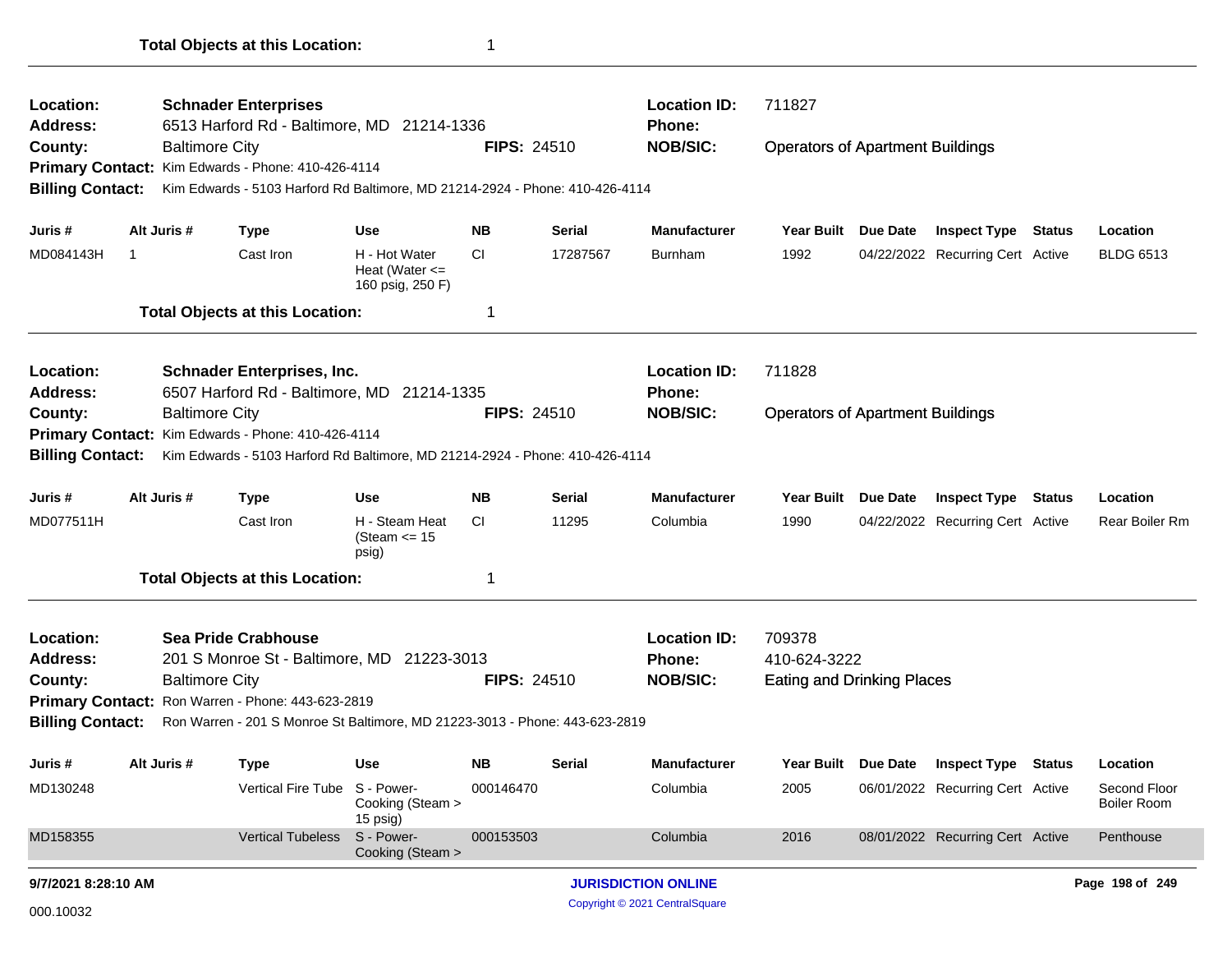| Juris #                 | Alt Juris #                               | <b>Type</b>                                             | <b>Use</b>                                              | <b>NB</b>          | <b>Serial</b> | <b>Manufacturer</b> | Year Built Due Date                    |                 | <b>Inspect Type Status</b>       | Location        |
|-------------------------|-------------------------------------------|---------------------------------------------------------|---------------------------------------------------------|--------------------|---------------|---------------------|----------------------------------------|-----------------|----------------------------------|-----------------|
|                         |                                           |                                                         | 15 psig)                                                |                    |               |                     |                                        |                 |                                  |                 |
|                         |                                           | <b>Total Objects at this Location:</b>                  |                                                         | $\overline{2}$     |               |                     |                                        |                 |                                  |                 |
| Location:               |                                           | SEIU, District 1199 E-DC                                |                                                         |                    |               | <b>Location ID:</b> | 3660092                                |                 |                                  |                 |
| <b>Address:</b>         |                                           | 611 N Eutaw St - Baltimore, MD 21201-4598               |                                                         |                    |               | Phone:              |                                        |                 |                                  |                 |
| County:                 | <b>Baltimore City</b>                     |                                                         |                                                         | <b>FIPS: 24510</b> |               | <b>NOB/SIC:</b>     |                                        |                 |                                  |                 |
|                         | Primary Contact: SEIU, District 1199 E-DC |                                                         |                                                         |                    |               |                     |                                        |                 |                                  |                 |
| <b>Billing Contact:</b> |                                           |                                                         |                                                         |                    |               |                     |                                        |                 |                                  |                 |
| Juris #                 | Alt Juris #                               | <b>Type</b>                                             | <b>Use</b>                                              | <b>NB</b>          | <b>Serial</b> | <b>Manufacturer</b> | <b>Year Built</b>                      | <b>Due Date</b> | <b>Inspect Type Status</b>       | Location        |
| MD152649H               |                                           | <b>Water Tube</b><br>Coiled (Flueless<br>Hi Efficiency) | H - Hot Water<br>Heat (Water $\leq$<br>160 psig, 250 F) | 000356691          |               | Laars               | 2015                                   | 12/11/2021      | Recurring Cert Active            | <b>Basement</b> |
|                         |                                           | <b>Total Objects at this Location:</b>                  |                                                         | 1                  |               |                     |                                        |                 |                                  |                 |
| Location:               | <b>Sentee LLC.</b>                        |                                                         |                                                         |                    |               | <b>Location ID:</b> | 729587                                 |                 |                                  |                 |
| <b>Address:</b>         |                                           | 2451 Loch Raven Rd - Baltimore, MD 21218-5431           |                                                         |                    |               | <b>Phone:</b>       | 410-235-1532                           |                 |                                  |                 |
| County:                 | <b>Baltimore City</b>                     |                                                         |                                                         | <b>FIPS: 24510</b> |               | <b>NOB/SIC:</b>     | <b>General Automotive Repair Shops</b> |                 |                                  |                 |
|                         | Primary Contact: Sentee LLC.              |                                                         |                                                         |                    |               |                     |                                        |                 |                                  |                 |
| <b>Billing Contact:</b> |                                           |                                                         |                                                         |                    |               |                     |                                        |                 |                                  |                 |
| Juris #                 | Alt Juris #                               | <b>Type</b>                                             | <b>Use</b>                                              | <b>NB</b>          | <b>Serial</b> | <b>Manufacturer</b> | <b>Year Built</b>                      | <b>Due Date</b> | <b>Inspect Type Status</b>       | Location        |
|                         |                                           | <b>Vertical Unfired</b><br>Pressure Vessel<br>w/comment | V - Storage (NOT<br>Cryogenic)                          | 000394771          |               | <b>MAT</b>          | 2016                                   |                 | 10/26/2020 Recurring Cert Active | Shop            |
| MD160234V               |                                           | <b>Total Objects at this Location:</b>                  |                                                         | 1                  |               |                     |                                        |                 |                                  |                 |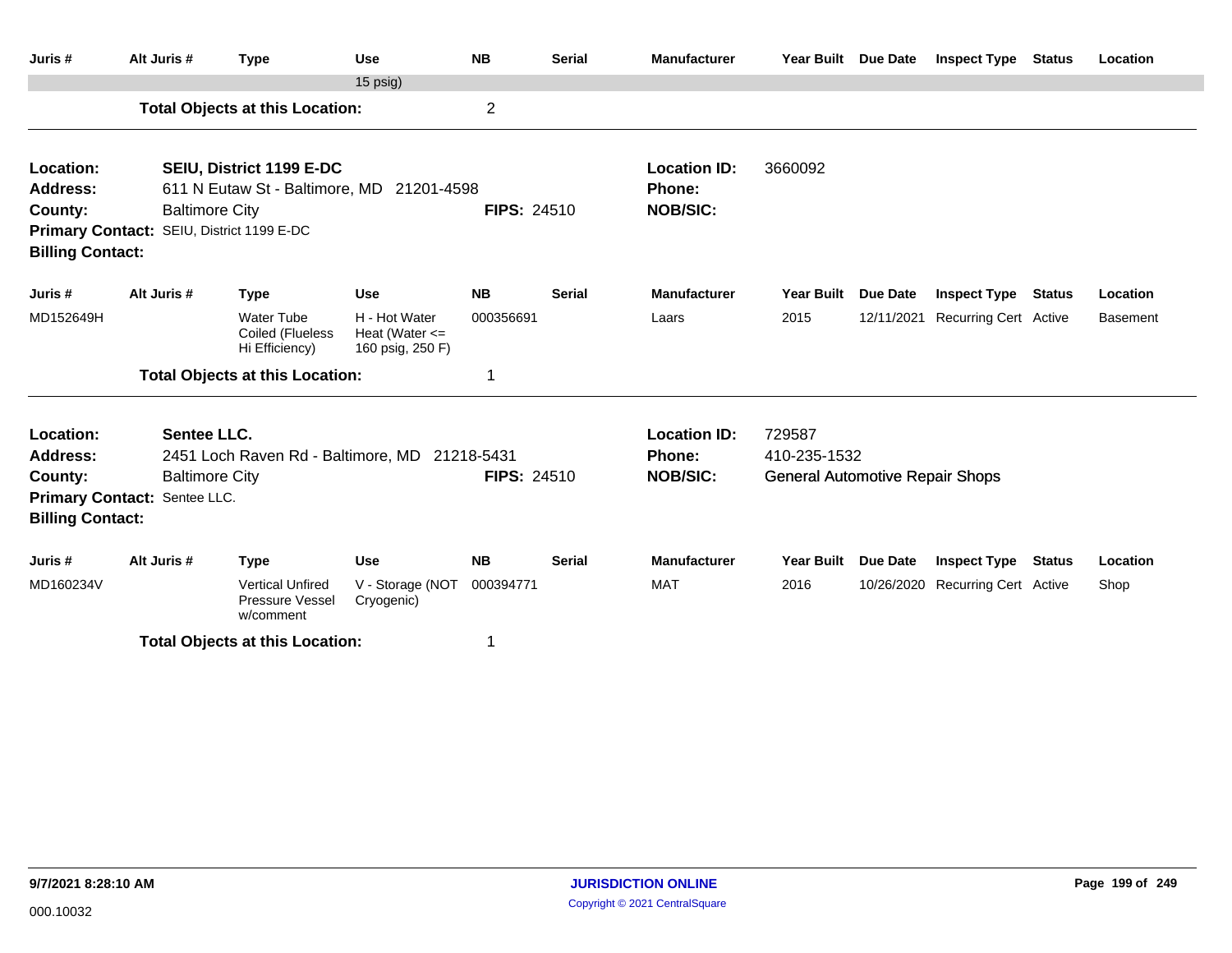| Location:<br>Serigraphics<br>Address:<br>3703 Bank St - Highlandtown, MD 21224-2543<br>County:<br><b>FIPS: 24510</b><br><b>Baltimore City</b><br><b>Primary Contact:</b><br>Eric Fondersmith - Phone: 410-327-0707 - Email: eric.sergraphics@gmail.com<br><b>Billing Contact:</b><br>Eric Fondersmith - 3703 Bank St Highlandtown, MD 21224-2501 - Phone: 410-327-0707 - Email: eric.sergraphics@gmail.com |                       |                                                                                                                                                                                                                      |                                                                   |                    |               | <b>Location ID:</b><br><b>Phone:</b><br><b>NOB/SIC:</b> | 724622<br>410-327-0707<br>Printing and publishing                              |          |                                  |               |                    |
|------------------------------------------------------------------------------------------------------------------------------------------------------------------------------------------------------------------------------------------------------------------------------------------------------------------------------------------------------------------------------------------------------------|-----------------------|----------------------------------------------------------------------------------------------------------------------------------------------------------------------------------------------------------------------|-------------------------------------------------------------------|--------------------|---------------|---------------------------------------------------------|--------------------------------------------------------------------------------|----------|----------------------------------|---------------|--------------------|
| Juris #                                                                                                                                                                                                                                                                                                                                                                                                    | Alt Juris #           | <b>Type</b>                                                                                                                                                                                                          | <b>Use</b>                                                        | <b>NB</b>          | <b>Serial</b> | <b>Manufacturer</b>                                     | Year Built Due Date                                                            |          | <b>Inspect Type Status</b>       |               | Location           |
| MD097547V                                                                                                                                                                                                                                                                                                                                                                                                  |                       | Pressure Vessel<br>w/comment                                                                                                                                                                                         | Horizontal Unfired V - Storage (NOT 000987599<br>Cryogenic)       |                    |               | <b>Buckeye</b>                                          | 1991                                                                           |          | 08/24/2023 Recurring Cert Active |               | Compressor<br>Room |
| MD097548V                                                                                                                                                                                                                                                                                                                                                                                                  |                       | <b>Pressure Vessel</b><br>w/comment                                                                                                                                                                                  | Horizontal Unfired V - Storage (NOT 000076114 76114<br>Cryogenic) |                    |               | Stoystown                                               | 1994                                                                           |          | 08/24/2023 Recurring Cert Active |               | Compressor<br>Room |
|                                                                                                                                                                                                                                                                                                                                                                                                            |                       | <b>Total Objects at this Location:</b>                                                                                                                                                                               |                                                                   | $\overline{2}$     |               |                                                         |                                                                                |          |                                  |               |                    |
| Location:<br>Address:<br>County:                                                                                                                                                                                                                                                                                                                                                                           | <b>Baltimore City</b> | <b>Sharon 7th Day Adventist Church</b><br>5814 Harford Rd - Baltimore, MD 21214-1847<br>Primary Contact: Sharon 7th Day Adventist Church                                                                             |                                                                   | <b>FIPS: 24510</b> |               | <b>Location ID:</b><br><b>Phone:</b><br><b>NOB/SIC:</b> | 1953164<br><b>Religious Organizations</b>                                      |          |                                  |               |                    |
| <b>Billing Contact:</b>                                                                                                                                                                                                                                                                                                                                                                                    |                       | - 5814 Harford Rd Baltimore, MD 21214-1847                                                                                                                                                                           |                                                                   |                    |               |                                                         |                                                                                |          |                                  |               |                    |
| Juris #                                                                                                                                                                                                                                                                                                                                                                                                    | Alt Juris #           | Type                                                                                                                                                                                                                 | <b>Use</b>                                                        | <b>NB</b>          | <b>Serial</b> | <b>Manufacturer</b>                                     | <b>Year Built</b>                                                              | Due Date | <b>Inspect Type</b>              | <b>Status</b> | Location           |
| MD169982H                                                                                                                                                                                                                                                                                                                                                                                                  |                       | Cast Iron                                                                                                                                                                                                            | H - Hot Water<br>Heat (Water $\leq$<br>160 psig, 250 F)           | CI.                |               | <b>Burnham</b>                                          | 2019                                                                           |          | 11/15/2022 Recurring Cert Active |               | <b>Boiler Room</b> |
|                                                                                                                                                                                                                                                                                                                                                                                                            |                       | <b>Total Objects at this Location:</b>                                                                                                                                                                               |                                                                   | 1                  |               |                                                         |                                                                                |          |                                  |               |                    |
| Location:<br>Address:<br>County:<br><b>Billing Contact:</b>                                                                                                                                                                                                                                                                                                                                                | <b>Baltimore City</b> | <b>Shelbourne Apartments</b><br>3807 Clarks Ln - Baltimore, MD 21215-2757<br>Primary Contact: New Trend Development Co. - Phone: 410-327-4444<br>- 2332 E Monument St Baltimore, MD 21205-2433 - Phone: 410-327-4444 |                                                                   | <b>FIPS: 24510</b> |               | <b>Location ID:</b><br><b>Phone:</b><br><b>NOB/SIC:</b> | 724787<br>410-866-2893/410-282-2293<br><b>Operators of Apartment Buildings</b> |          |                                  |               |                    |
| Juris #                                                                                                                                                                                                                                                                                                                                                                                                    | Alt Juris #           | <b>Type</b>                                                                                                                                                                                                          | <b>Use</b>                                                        | <b>NB</b>          | <b>Serial</b> | <b>Manufacturer</b>                                     | Year Built Due Date                                                            |          | <b>Inspect Type</b>              | <b>Status</b> | Location           |
| MD133061H                                                                                                                                                                                                                                                                                                                                                                                                  |                       | Cast Iron                                                                                                                                                                                                            | H - Hot Water<br>Heat (Water $\leq$<br>160 psig, 250 F)           | <b>CI</b>          |               | <b>HB Smith</b>                                         | 2008                                                                           |          | 03/01/2020 Recurring Cert Active |               | <b>Boiler Room</b> |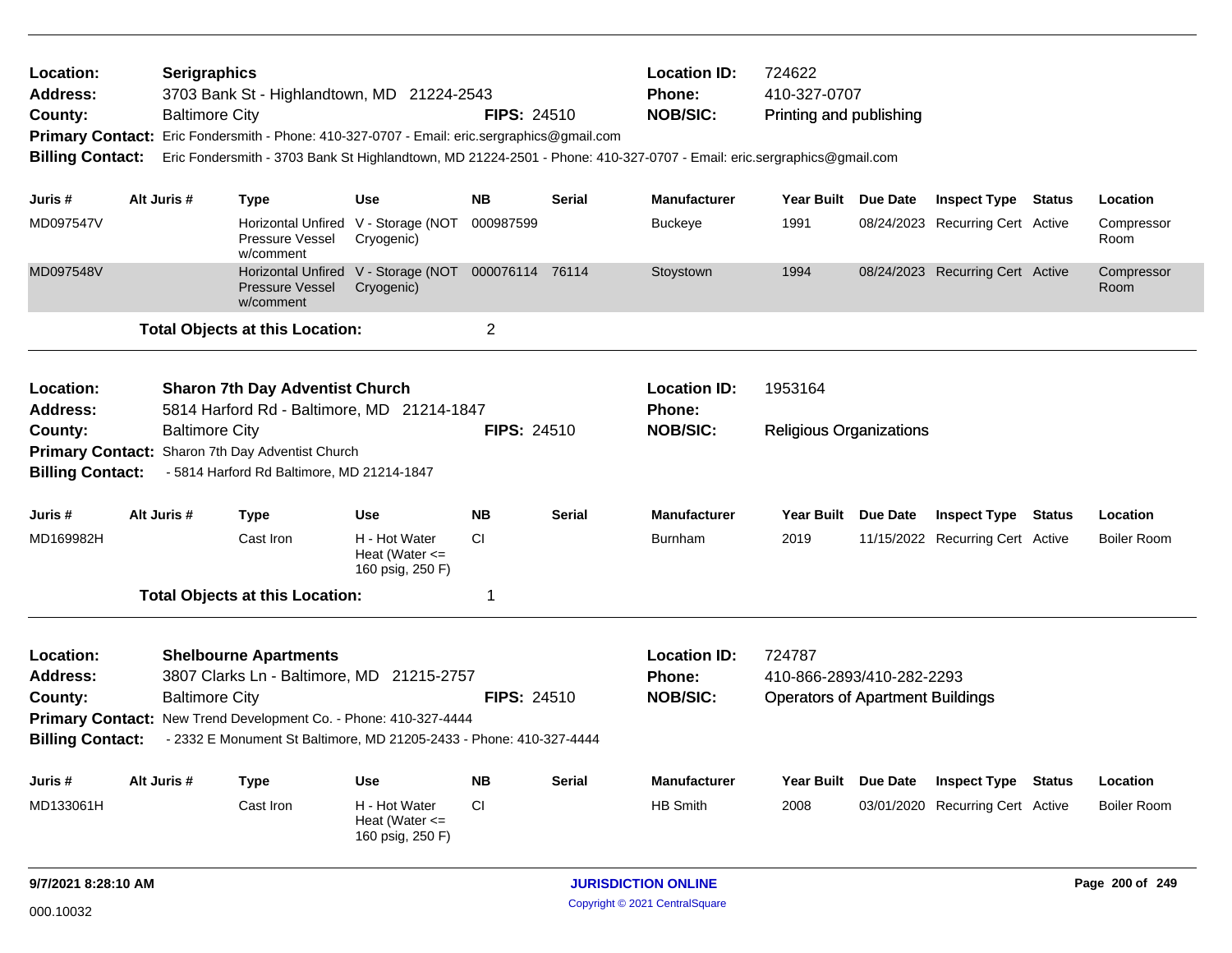| Location:<br><b>Address:</b>       |             | <b>Sheraton Inner Harbor Hotel</b><br>300 S Charles St - Baltimore, MD                                                                                                                                                                                     | 21201-2405                                                |                    |                     | <b>Location ID:</b><br><b>Phone:</b> | 724821<br>410-962-8300 |            |                                                         |                             |
|------------------------------------|-------------|------------------------------------------------------------------------------------------------------------------------------------------------------------------------------------------------------------------------------------------------------------|-----------------------------------------------------------|--------------------|---------------------|--------------------------------------|------------------------|------------|---------------------------------------------------------|-----------------------------|
| County:<br><b>Billing Contact:</b> |             | <b>Baltimore City</b><br>Primary Contact: Conrad Simpson - Phone: 410-962-8300 x 7211 - Email: conrad.simpson@sheraton.com<br>Conrad Simpson - 300 S Charles St Baltimore, MD 21201-2405 - Phone: 410-962-8300 x 7211 - Email: conrad.simpson@sheraton.com |                                                           | <b>FIPS: 24510</b> |                     | <b>NOB/SIC:</b>                      |                        |            | Hotels, rooming houses, camps, and other lodging places |                             |
| Juris #                            | Alt Juris # | <b>Type</b>                                                                                                                                                                                                                                                | <b>Use</b>                                                | <b>NB</b>          | <b>Serial</b>       | <b>Manufacturer</b>                  | <b>Year Built</b>      | Due Date   | <b>Inspect Type Status</b>                              | Location                    |
| MD070076V                          | Comp#1      | <b>Horizontal Unfired</b><br>Pressure Vessel<br>w/comment                                                                                                                                                                                                  | V - Storage (NOT<br>Cryogenic)                            | 000159356          |                     | Manchester                           | 1988                   | 09/09/2021 | <b>Recurring Cert Active</b>                            | Penthouse,<br>Compressor #1 |
| MD129088V                          | Comp#2      | <b>Horizontal Unfired</b><br><b>Pressure Vessel</b><br>w/comment                                                                                                                                                                                           | V - Storage (NOT<br>Cryogenic)                            | 000121867          |                     | Manchester                           | 2002                   |            | 09/09/2021 Recurring Cert Active                        | Penthouse,<br>Compressor #2 |
| MD130881H                          | Boiler #2   | <b>Water Tube</b><br>Coiled (NOT<br><b>Flueless Hi</b><br>Efficiency)                                                                                                                                                                                      | H - Hot Water<br>Heat (Water $\leq$<br>160 psig, 250 F)   | 000001967          | 090807653           | <b>CAMUS</b>                         | 2008                   |            | 09/09/2021 Recurring Cert Active                        | Penthouse,<br>Boiler #2     |
| MD130882H                          | Boiler #1   | <b>Water Tube</b><br>Coiled (NOT<br><b>Flueless Hi</b><br>Efficiency)                                                                                                                                                                                      | H - Hot Water<br>Heat (Water $\leq$<br>160 psig, 250 F)   | 000001968          | 090807654           | <b>CAMUS</b>                         | 2008                   | 09/09/2021 | <b>Recurring Cert Active</b>                            | Penthouse,<br>Boiler #1     |
| MD141240H                          | Boiler #3   | <b>Water Tube</b><br>Coiled (NOT<br>Flueless Hi<br>Efficiency)                                                                                                                                                                                             | H - Hot Water<br>Supply (Water $\leq$<br>160 psig, 250 F) | 000004376          | 121115038           | <b>CAMUS</b>                         | 2012                   | 09/09/2021 | Recurring Cert Active                                   | Penthouse,<br>Boiler #3     |
| MD141241H                          | Boiler #4   | <b>Water Tube</b><br>Coiled (NOT<br><b>Flueless Hi</b><br>Efficiency)                                                                                                                                                                                      | H - Hot Water<br>Supply (Water $\leq$<br>160 psig, 250 F) |                    | 000004375 121115037 | <b>CAMUS</b>                         | 2012                   | 09/09/2021 | <b>Recurring Cert Active</b>                            | Penthouse,<br>Boiler #4     |
| MD152625H                          | Boiler #5   | <b>Water Tube</b><br>Coiled (NOT<br>Flueless Hi<br>Efficiency)                                                                                                                                                                                             | H - Hot Water<br>Supply (Water <=<br>160 psig, 250 F)     |                    | 000005757 111318407 | <b>CAMUS</b>                         | 2013                   | 09/09/2021 | <b>Recurring Cert Active</b>                            | Penthouse,<br>Boiler #5     |

**Total Objects at this Location:** 7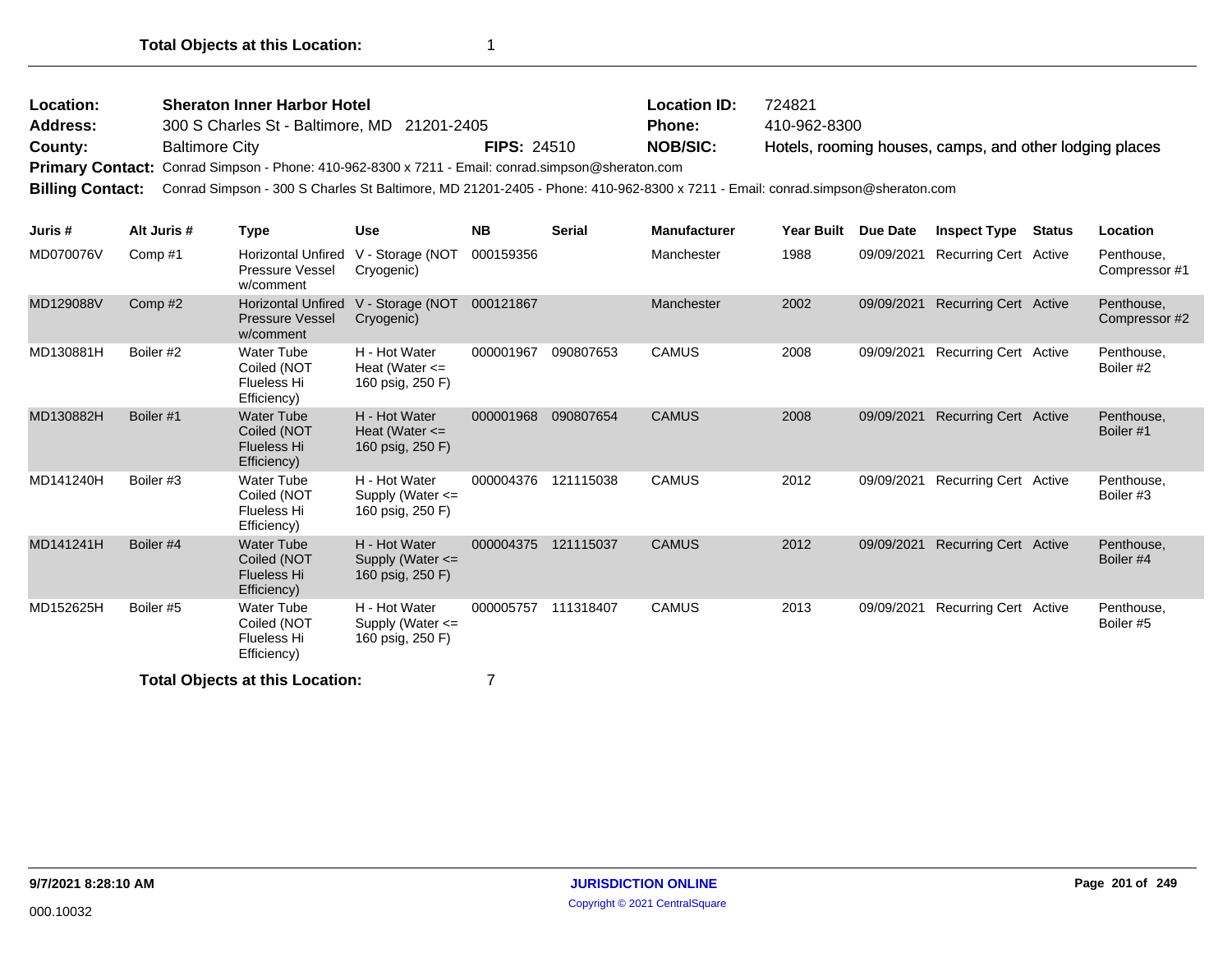| <b>Location:</b> | Shoppers Food & Pharmacy #7564                           |                    | <b>Location ID:</b> | 705260                |
|------------------|----------------------------------------------------------|--------------------|---------------------|-----------------------|
| <b>Address:</b>  | 5722 Ritchie Hwy - Brooklyn, MD 21225-3641               |                    | Phone:              |                       |
| County:          | <b>Baltimore City</b>                                    | <b>FIPS: 24510</b> | <b>NOB/SIC:</b>     | <b>Grocery Stores</b> |
|                  | <b>Primary Contact:</b> Tom Vicino - Phone: 410-636-9770 |                    |                     |                       |

**Billing Contact:** Tom Vicino - 5722 Ritchie Hwy Brooklyn Park, MD 21225-3641 - Phone: 410-636-9770

| Juris #   | Alt Juris # | Type                                                             | <b>Use</b>                                      | <b>NB</b> | <b>Serial</b> | <b>Manufacturer</b>       | <b>Year Built</b> | Due Date | <b>Inspect Type</b>              | Status | Location              |
|-----------|-------------|------------------------------------------------------------------|-------------------------------------------------|-----------|---------------|---------------------------|-------------------|----------|----------------------------------|--------|-----------------------|
| MD106719V |             | <b>Vertical Unfired</b><br>Pressure Vessel<br>w/comment          | V - Process-Heat<br>Transfer-Other<br>w/comment | 000019091 |               | Standard Refrig. Co. 1998 |                   |          | 03/11/2020 Recurring Cert Active |        | Roof Penthouse        |
| MD106720V |             | <b>Horizontal Unfired</b><br><b>Pressure Vessel</b><br>w/comment | V - Process-Heat<br>Transfer-Other<br>w/comment | 000021272 |               | Standard Refrig. Co. 1999 |                   |          | 03/11/2020 Recurring Cert Active |        | <b>Roof Penthouse</b> |
| MD106721V |             | <b>Horizontal Unfired</b><br>Pressure Vessel<br>w/comment        | V - Process-Heat<br>Transfer-Other<br>w/comment | 000018368 |               | Standard Refrig. Co. 1998 |                   |          | 03/11/2020 Recurring Cert Active |        | <b>Roof Penthouse</b> |
| MD106722V |             | <b>Horizontal Unfired</b><br><b>Pressure Vessel</b><br>w/comment | V - Process-Heat<br>Transfer-Other<br>w/comment | 000021269 |               | Standard Refrig. Co. 1999 |                   |          | 03/11/2020 Recurring Cert Active |        | <b>Roof Penthouse</b> |
|           |             | Total Objects at this Location:                                  |                                                 |           |               |                           |                   |          |                                  |        |                       |

| <b>Location:</b> | Shoppers Food & Pharmacy #7567                                                                       |                    | <b>Location ID:</b> | 2210322               |
|------------------|------------------------------------------------------------------------------------------------------|--------------------|---------------------|-----------------------|
| Address:         | 6500 Eastern Ave - Baltimore, MD 21224-2900                                                          |                    | <b>Phone:</b>       |                       |
| County:          | <b>Baltimore City</b>                                                                                | <b>FIPS: 24510</b> | NOB/SIC:            | <b>Grocery Stores</b> |
|                  | Primary Contact: Gino Polsinelli - Phone: 443-452-1050 - Email: shoppers.x.7567manager@supervalu.com |                    |                     |                       |

**Billing Contact:** Bill Ronn - 6500 Eastern Ave Baltimore, MD 21224-2900 - Phone: 301-306-8686 - Email: bill.j.ronn@supervalu.com

| Juris #   | Alt Juris #  | Type                                                             | <b>Use</b>                                      | <b>NB</b> | <b>Serial</b> | <b>Manufacturer</b> | <b>Year Built</b> | <b>Due Date</b> | <b>Inspect Type</b>   | Status | Location    |
|-----------|--------------|------------------------------------------------------------------|-------------------------------------------------|-----------|---------------|---------------------|-------------------|-----------------|-----------------------|--------|-------------|
| MD127212V |              | Horizontal Unfired<br>Pressure Vessel<br>w/comment               | V - Process-Heat<br>Transfer-Other<br>w/comment | 000258124 |               | Standard            | 1989              | 08/04/2021      | Recurring Cert Active |        | <b>ROOF</b> |
| MD127213V | Rack D $(4)$ | <b>Horizontal Unfired</b><br><b>Pressure Vessel</b><br>w/comment | V - Process-Heat<br>Transfer-Other<br>w/comment | 000854213 |               | Standard            | 1989              | 08/04/2021      | Recurring Cert Active |        | <b>ROOF</b> |
| MD127214V | Rack B $(2)$ | <b>Horizontal Unfired</b><br><b>Pressure Vessel</b><br>w/comment | V - Process-Heat<br>Transfer-Other<br>w/comment | 000263281 |               | Standard            | 1989              | 08/04/2021      | Recurring Cert Active |        | <b>ROOF</b> |
| MD127215V | Rack $A(1)$  | <b>Horizontal Unfired</b><br><b>Pressure Vessel</b><br>w/comment | V - Process-Heat<br>Transfer-Other<br>w/comment | 000259450 |               | Standard            | 1989              | 08/04/2021      | Recurring Cert Active |        | <b>ROOF</b> |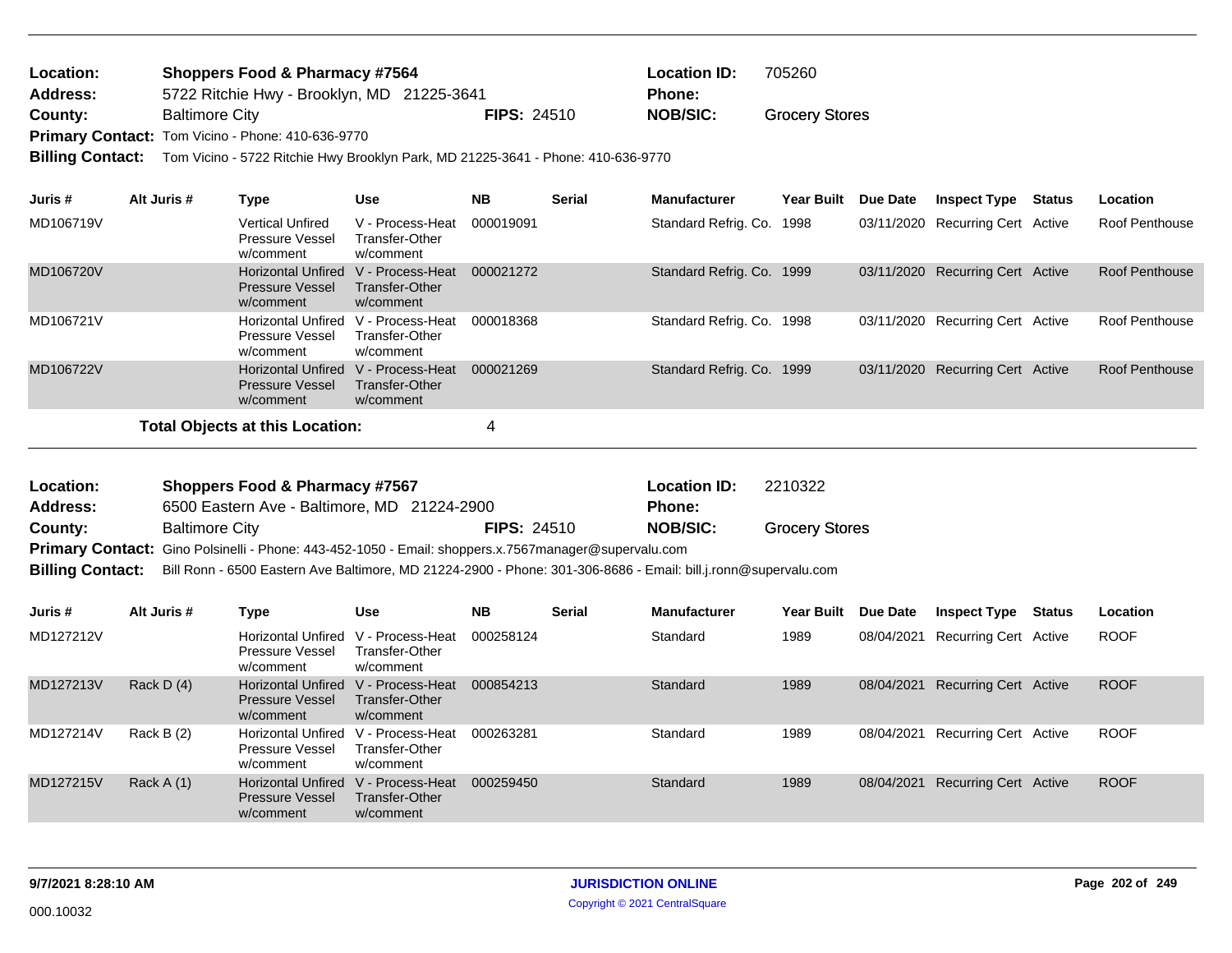| Juris #                      | Alt Juris #           | <b>Type</b>                                                                                                           | Use                                                                       | <b>NB</b>          | <b>Serial</b>       | Manufacturer                         | <b>Year Built</b>        | Due Date | Inspect Type                     | Status | Location           |
|------------------------------|-----------------------|-----------------------------------------------------------------------------------------------------------------------|---------------------------------------------------------------------------|--------------------|---------------------|--------------------------------------|--------------------------|----------|----------------------------------|--------|--------------------|
| MD127216V                    | Rack C (3)            | Pressure Vessel<br>w/comment                                                                                          | Horizontal Unfired V - Process-Heat<br><b>Transfer-Other</b><br>w/comment | 000005092          |                     | Standard                             | 1996                     |          | 08/04/2021 Recurring Cert Active |        | <b>ROOF</b>        |
|                              |                       | <b>Total Objects at this Location:</b>                                                                                |                                                                           | 5                  |                     |                                      |                          |          |                                  |        |                    |
| Location:                    |                       | <b>Silo Point Condominums</b>                                                                                         |                                                                           |                    |                     | <b>Location ID:</b>                  | 3903411                  |          |                                  |        |                    |
| <b>Address:</b>              |                       | 1200 Steuart St - Baltimore, MD 21230-5317                                                                            |                                                                           |                    |                     | Phone:                               | 410-385-5892             |          |                                  |        |                    |
| County:                      | <b>Baltimore City</b> |                                                                                                                       |                                                                           | FIPS: 24510        |                     | <b>NOB/SIC:</b>                      |                          |          |                                  |        |                    |
|                              |                       | Primary Contact: Chris Petrik - Phone: 410-878-1004 - Email: chris.petrik@fsresidential.com                           |                                                                           |                    |                     |                                      |                          |          |                                  |        |                    |
| <b>Billing Contact:</b>      |                       | Chris Petrik - 1200 Steuart St Baltimore, MD 21230-5317 - Phone: 410-878-1004 - Email: chris.petrik@fsresidential.com |                                                                           |                    |                     |                                      |                          |          |                                  |        |                    |
| Juris #                      | Alt Juris #           | <b>Type</b>                                                                                                           | <b>Use</b>                                                                | <b>NB</b>          | <b>Serial</b>       | <b>Manufacturer</b>                  | Year Built Due Date      |          | <b>Inspect Type Status</b>       |        | Location           |
| MD166792H                    |                       | Cast Aluminum                                                                                                         | H - Hot Water<br>Heat (Water $\leq$<br>160 psig, 250 F)                   | 000299281          | 1827<br>111027463   | AIC/Lochinvar                        | 2018                     |          | 10/07/2022 Recurring Cert Active |        | Penthouse          |
| MD166793H                    |                       | Cast Aluminum                                                                                                         | H - Hot Water<br>Heat (Water $\leq$<br>160 psig, 250 F)                   |                    | 000300826 111027459 | AIC/Lochinvar                        | 2018                     |          | 10/07/2022 Recurring Cert Active |        | Penthouse          |
| MD166794H                    |                       | Cast Aluminum                                                                                                         | H - Hot Water<br>Heat (Water $\leq$<br>160 psig, 250 F)                   | 000300827          | 1827<br>111027462   | AIC/Lochinvar                        | 2018                     |          | 10/07/2022 Recurring Cert Active |        | Penthouse          |
| MD166795H                    |                       | <b>Cast Aluminum</b>                                                                                                  | H - Hot Water<br>Heat (Water $\leq$<br>160 psig, 250 F)                   | 000302523          | 1827<br>111027461   | AIC/Lochinvar                        | 2018                     |          | 10/07/2022 Recurring Cert Active |        | Penthouse          |
| MD166796H                    |                       | Cast Aluminum                                                                                                         | H - Hot Water<br>Heat (Water $\leq$<br>160 psig, 250 F)                   | 000300825          | 1827<br>111027460   | AIC/Lochinvar                        | 2018                     |          | 10/07/2022 Recurring Cert Active |        | Penthouse          |
|                              |                       | <b>Total Objects at this Location:</b>                                                                                |                                                                           | 5                  |                     |                                      |                          |          |                                  |        |                    |
| Location:<br><b>Address:</b> |                       | <b>Simmons Memorial Baptist Church</b><br>601 Cumberland St - Baltimore, MD 21217-1719                                |                                                                           |                    |                     | <b>Location ID:</b><br><b>Phone:</b> | 725023                   |          |                                  |        |                    |
| County:                      | <b>Baltimore City</b> |                                                                                                                       |                                                                           | <b>FIPS: 24510</b> |                     | <b>NOB/SIC:</b>                      | Membership organizations |          |                                  |        |                    |
|                              |                       | Primary Contact: James Dorsey - Phone: 410-728-1298                                                                   |                                                                           |                    |                     |                                      |                          |          |                                  |        |                    |
| <b>Billing Contact:</b>      |                       | Rev. Duane Simmons - 601 Cumberland St Baltimore, MD 21217-1719 - Phone: 410-728-1298                                 |                                                                           |                    |                     |                                      |                          |          |                                  |        |                    |
| Juris#                       | Alt Juris #           | <b>Type</b>                                                                                                           | <b>Use</b>                                                                | <b>NB</b>          | <b>Serial</b>       | <b>Manufacturer</b>                  | Year Built Due Date      |          | <b>Inspect Type Status</b>       |        | Location           |
| MD151068H                    |                       | Cast Iron                                                                                                             | H - Hot Water<br>Heat (Water $\leq$<br>160 psig, 250 F)                   | <b>CI</b>          |                     | <b>Buderus</b>                       | 2014                     |          | 02/06/2020 Recurring Cert Active |        | <b>Boiler Room</b> |
| 9/7/2021 8:28:10 AM          |                       |                                                                                                                       |                                                                           |                    |                     | <b>JURISDICTION ONLINE</b>           |                          |          |                                  |        | Page 203 of 249    |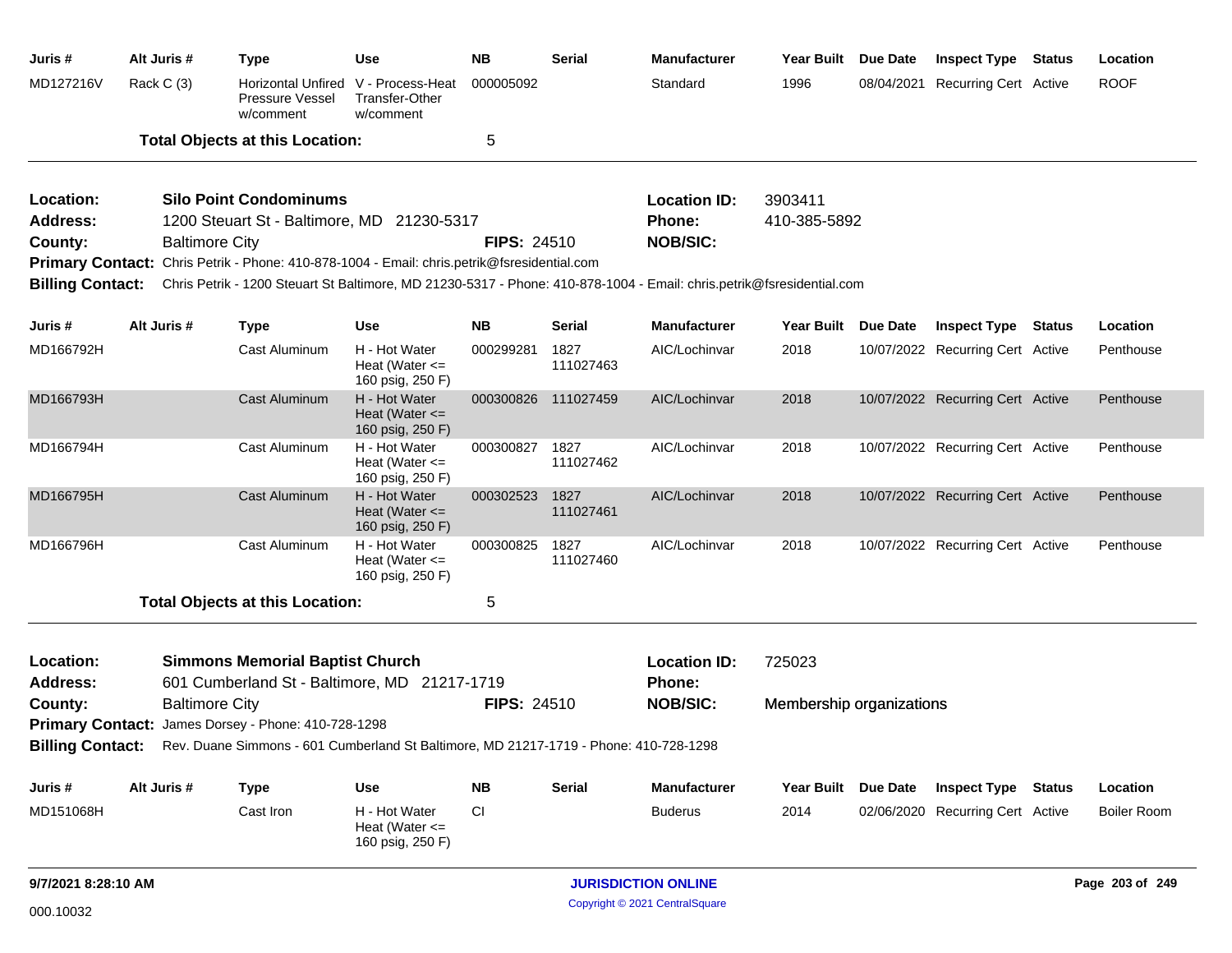| Location:<br>Address:<br>County:<br>Primary Contact: Sinai Hosp (Arc3)<br><b>Billing Contact:</b>      |             | Sinai Hosp (Arc3)<br><b>Baltimore City</b> | 2401 W Belvedere Ave - Baltimore, MD 21215-5216<br>Charlie Patterson - PO Box 26269 Richmond, VA 23260-6269 - Phone: 804-644-4521 - Email: charlie.patterson@arc3gases.com                                                                         |                                          | <b>FIPS: 24510</b> |                            | <b>Location ID:</b><br><b>Phone:</b><br><b>NOB/SIC:</b> | 3989649                                            |            |                                                        |                         |
|--------------------------------------------------------------------------------------------------------|-------------|--------------------------------------------|----------------------------------------------------------------------------------------------------------------------------------------------------------------------------------------------------------------------------------------------------|------------------------------------------|--------------------|----------------------------|---------------------------------------------------------|----------------------------------------------------|------------|--------------------------------------------------------|-------------------------|
| Juris#                                                                                                 |             | Alt Juris #                                | <b>Type</b>                                                                                                                                                                                                                                        | <b>Use</b>                               | <b>NB</b>          | Serial                     | <b>Manufacturer</b>                                     | Year Built Due Date                                |            | <b>Inspect Type Status</b>                             | Location                |
| MD166222V                                                                                              |             |                                            | <b>Vertical Unfired</b><br>Pressure Vessel<br>w/comment                                                                                                                                                                                            | V - Storage<br>(Cryogenic)               | 000159238          | CCHH05B106                 | <b>CHART</b>                                            | 2006                                               | 10/29/2021 | <b>Recurring Cert Active</b>                           | Loading<br>Dock/Kitchen |
|                                                                                                        |             |                                            | <b>Total Objects at this Location:</b>                                                                                                                                                                                                             |                                          | 1                  |                            |                                                         |                                                    |            |                                                        |                         |
| Location:<br><b>Address:</b><br>County:<br><b>Primary Contact:</b>                                     |             | <b>Baltimore City</b>                      | <b>Singhs Auto Body Shop</b><br>6226 Belair Rd - Baltimore, MD 21206-1941<br>David Singh - Phone: 410-254-8900                                                                                                                                     |                                          | <b>FIPS: 24510</b> |                            | <b>Location ID:</b><br>Phone:<br><b>NOB/SIC:</b>        | 725034<br>410-254-8900                             |            | Top, Body, and Upholstery Repair Shops and Paint Shops |                         |
| David Singh - 6226 Belair Rd Baltimore, MD 21206-1941 - Phone: 410-254-8900<br><b>Billing Contact:</b> |             |                                            |                                                                                                                                                                                                                                                    |                                          |                    |                            |                                                         |                                                    |            |                                                        |                         |
| Juris #                                                                                                |             | Alt Juris #                                | Type                                                                                                                                                                                                                                               | <b>Use</b>                               | <b>NB</b>          | <b>Serial</b>              | <b>Manufacturer</b>                                     | <b>Year Built</b>                                  | Due Date   | <b>Inspect Type Status</b>                             | Location                |
| MD113376V                                                                                              | Air Tank    |                                            | <b>Vertical Unfired</b><br>Pressure Vessel<br>w/comment                                                                                                                                                                                            | V - Storage (NOT<br>Cryogenic)           | 000594739          |                            | Manchester                                              | 1997                                               |            | 06/06/2022 Recurring Cert Active                       | <b>OUTSIDE</b>          |
| MD113377V                                                                                              | Air Tank    |                                            | <b>Vertical Unfired</b><br><b>Pressure Vessel</b><br>w/comment                                                                                                                                                                                     | V - Storage (NOT 000535721<br>Cryogenic) |                    |                            | Manchester                                              | 1997                                               |            | 06/06/2022 Recurring Cert Active                       | <b>OUTSIDE</b>          |
|                                                                                                        |             |                                            | <b>Total Objects at this Location:</b>                                                                                                                                                                                                             |                                          | $\overline{2}$     |                            |                                                         |                                                    |            |                                                        |                         |
| Location:<br><b>Address:</b><br>County:<br><b>Billing Contact:</b>                                     |             | <b>Skarie Inc</b><br><b>Baltimore City</b> | 707 N Howard St - Baltimore, MD 21201-4608<br>Primary Contact: Carmel Kelly - Phone: 410-728-6000 - Email: janet@multicameast.com<br>Carmel Kelly - 709 N Howard St Baltimore, MD 21201-4608 - Phone: 410-728-6000 - Email: janet@multicameast.com |                                          | <b>FIPS: 24510</b> |                            | <b>Location ID:</b><br>Phone:<br><b>NOB/SIC:</b>        | 725069<br>410-728-6000<br><b>Department Stores</b> |            |                                                        |                         |
| Juris #                                                                                                | Alt Juris # |                                            | Type                                                                                                                                                                                                                                               | <b>Use</b>                               | <b>NB</b>          | Serial                     | <b>Manufacturer</b>                                     | Year Built Due Date                                |            | <b>Inspect Type Status</b>                             | Location                |
| MD122719H                                                                                              |             |                                            | Cast Iron                                                                                                                                                                                                                                          | H - Steam Heat<br>(Steam $\le$ 15        | <b>CI</b>          |                            | Weil-McLain                                             | 2004                                               |            | 11/21/2020 Recurring Cert Active                       | bsmt                    |
| 9/7/2021 8:28:10 AM                                                                                    |             |                                            |                                                                                                                                                                                                                                                    |                                          |                    | <b>JURISDICTION ONLINE</b> |                                                         |                                                    |            | Page 204 of 249                                        |                         |

Copyright © 2021 CentralSquare 000.10032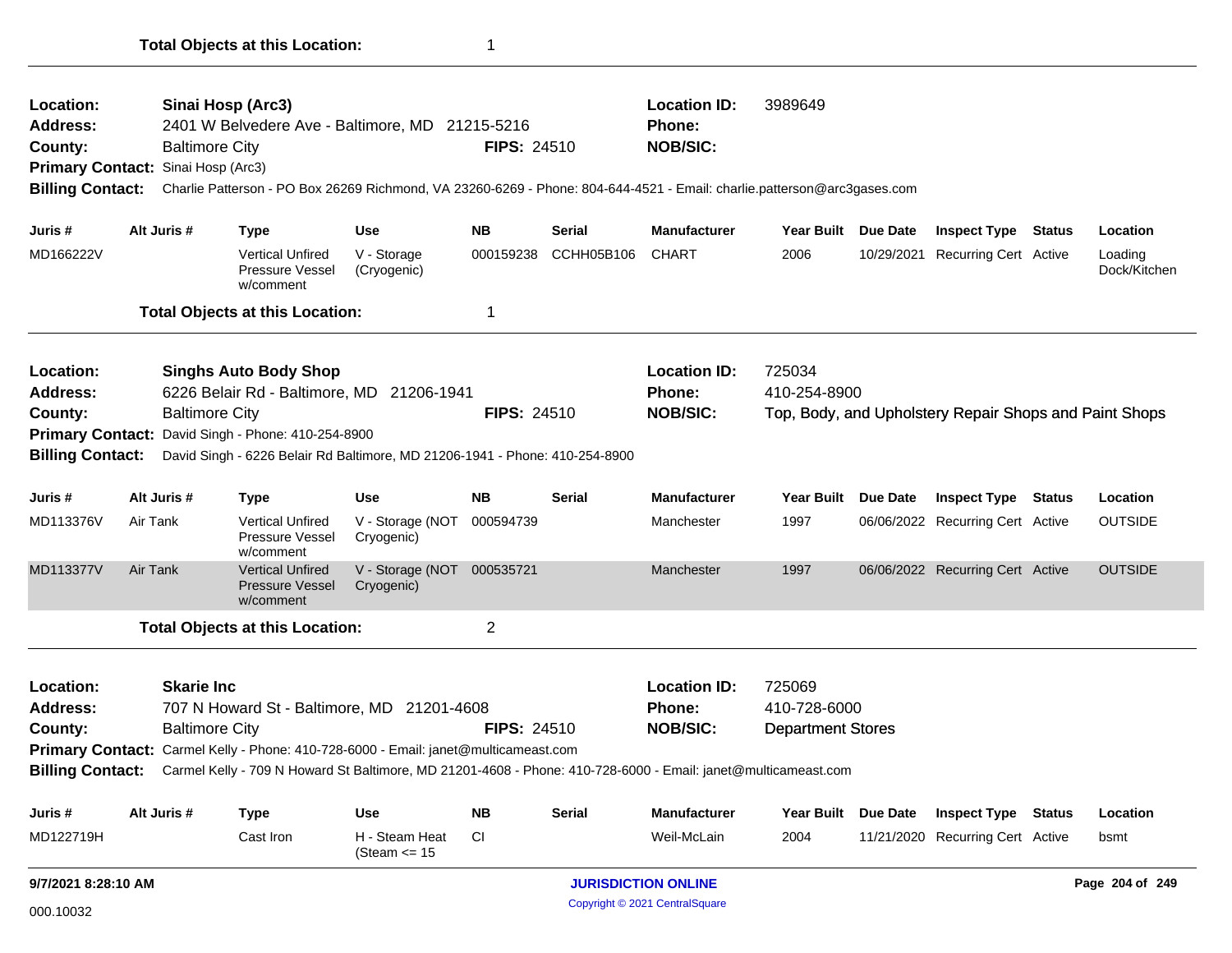| Juris #                 | Alt Juris #                               | <b>Type</b>                                                                  | Use<br>psig)                                            | <b>NB</b>          | <b>Serial</b> | <b>Manufacturer</b>                                                                                                     | Year Built Due Date                     |                 | <b>Inspect Type Status</b>       |        | Location        |
|-------------------------|-------------------------------------------|------------------------------------------------------------------------------|---------------------------------------------------------|--------------------|---------------|-------------------------------------------------------------------------------------------------------------------------|-----------------------------------------|-----------------|----------------------------------|--------|-----------------|
|                         |                                           | <b>Total Objects at this Location:</b>                                       |                                                         | 1                  |               |                                                                                                                         |                                         |                 |                                  |        |                 |
| Location:               |                                           | <b>SKK Laundromat</b>                                                        |                                                         |                    |               | <b>Location ID:</b>                                                                                                     | 725488                                  |                 |                                  |        |                 |
| <b>Address:</b>         |                                           | 4900 Park Heights Ave - Baltimore, MD 21215-6012                             |                                                         |                    |               | Phone:                                                                                                                  |                                         |                 |                                  |        |                 |
| County:                 |                                           | <b>Baltimore City</b>                                                        |                                                         | <b>FIPS: 24510</b> |               | <b>NOB/SIC:</b>                                                                                                         | <b>Fabricated Textile Products, NEC</b> |                 |                                  |        |                 |
|                         |                                           | Primary Contact: Marie Kim - Phone: 443-956-7819 - Email: jaewha50@gmail.com |                                                         |                    |               |                                                                                                                         |                                         |                 |                                  |        |                 |
| <b>Billing Contact:</b> |                                           |                                                                              |                                                         |                    |               | Marie Kim - 4900 Park Heights Ave Baltimore, MD 21215-6012 - Phone: 443-956-7819 - Email: jaewha50@gmail.com            |                                         |                 |                                  |        |                 |
| Juris #                 | Alt Juris #                               | <b>Type</b>                                                                  | <b>Use</b>                                              | <b>NB</b>          | <b>Serial</b> | <b>Manufacturer</b>                                                                                                     | Year Built                              | <b>Due Date</b> | <b>Inspect Type Status</b>       |        | Location        |
| MD146496H               |                                           | <b>Horizontal Fire</b><br>Tube                                               | H - Hot Water<br>Heat (Water $\leq$<br>160 psig, 250 F) | 000241798          |               | Laars                                                                                                                   | 2012                                    |                 | 08/18/2021 Recurring Cert Active |        | <b>BK RM</b>    |
| MD146497V               |                                           | <b>Vertical Unfired</b><br><b>Pressure Vessel</b><br>w/comment               | V - Storage (NOT<br>Cryogenic)                          | 000098849          |               | <b>NATCO</b>                                                                                                            | 2012                                    |                 | 08/18/2021 Recurring Cert Active |        | <b>BK RM</b>    |
|                         |                                           | <b>Total Objects at this Location:</b>                                       |                                                         | $\overline{2}$     |               |                                                                                                                         |                                         |                 |                                  |        |                 |
| Location:               |                                           | <b>Slainte Irish Pub (Arc3)</b>                                              |                                                         |                    |               | <b>Location ID:</b>                                                                                                     | 3994160                                 |                 |                                  |        |                 |
| <b>Address:</b>         |                                           | 1700 Thames St - Baltimore, MD 21231-3416                                    |                                                         |                    |               | <b>Phone:</b>                                                                                                           |                                         |                 |                                  |        |                 |
| County:                 |                                           | <b>Baltimore City</b>                                                        |                                                         | <b>FIPS: 24510</b> |               | <b>NOB/SIC:</b>                                                                                                         | <b>Eating and Drinking Places</b>       |                 |                                  |        |                 |
|                         | Primary Contact: Slainte Irish Pub (Arc3) |                                                                              |                                                         |                    |               |                                                                                                                         |                                         |                 |                                  |        |                 |
| <b>Billing Contact:</b> |                                           |                                                                              |                                                         |                    |               | Charlie Patterson - PO Box 26269 Richmond, VA 23260-6269 - Phone: 804-644-4521 - Email: charlie.patterson@arc3gases.com |                                         |                 |                                  |        |                 |
| Juris #                 | Alt Juris #                               | <b>Type</b>                                                                  | <b>Use</b>                                              | <b>NB</b>          | <b>Serial</b> | <b>Manufacturer</b>                                                                                                     | <b>Year Built</b>                       | <b>Due Date</b> | <b>Inspect Type</b>              | Status | Location        |
| MD166195V               |                                           | <b>Vertical Unfired</b><br>Pressure Vessel<br>w/comment                      | V - Storage<br>(Cryogenic)                              | 000141333          |               | <b>CHART</b>                                                                                                            | 2002                                    |                 | 11/20/2021 Recurring Cert Active |        | <b>Basement</b> |
|                         |                                           | <b>Total Objects at this Location:</b>                                       |                                                         | -1                 |               |                                                                                                                         |                                         |                 |                                  |        |                 |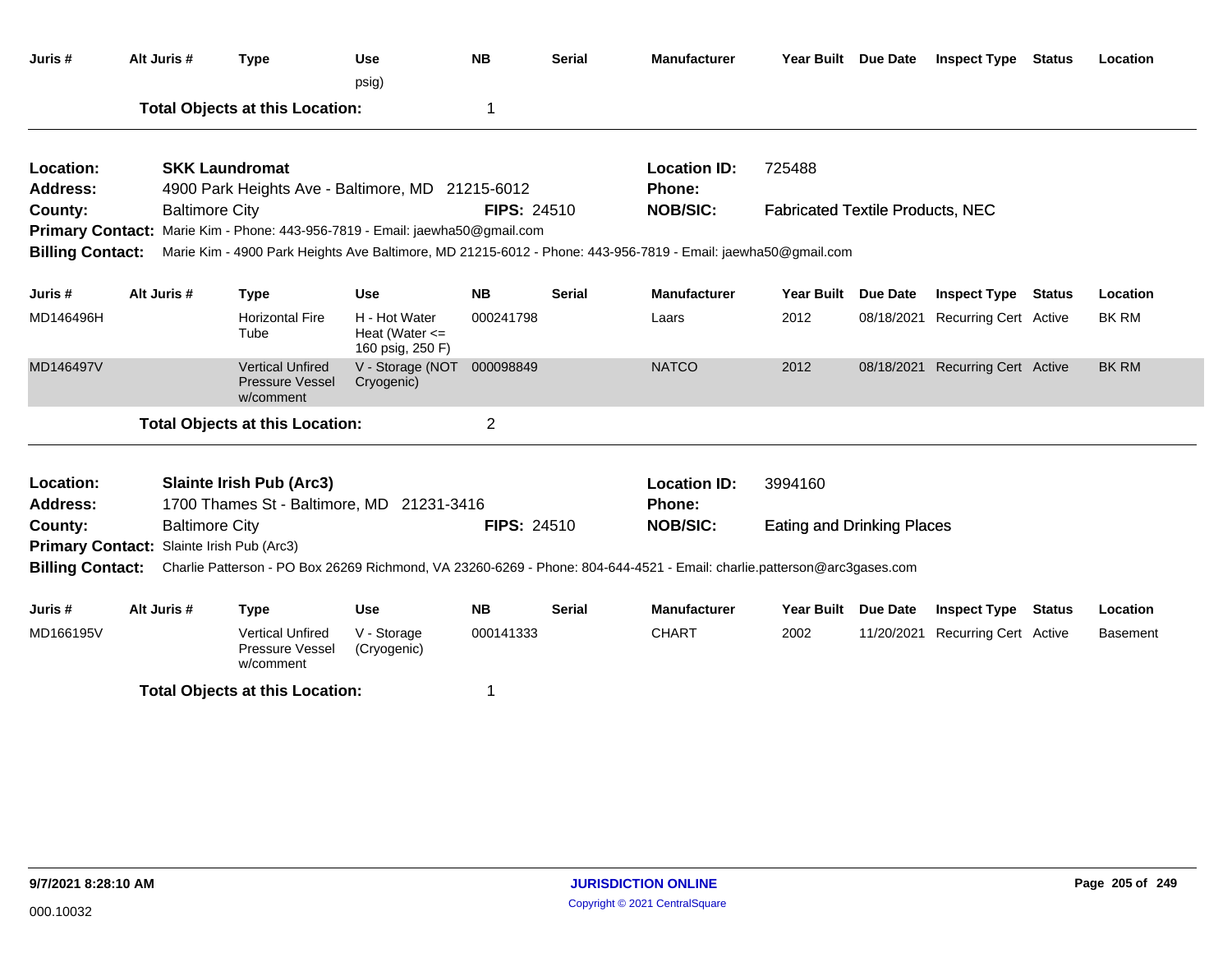| <b>Location:</b><br><b>Smith Auto Glass Co</b><br>42 N Caroline St - Baltimore, MD 21231-1408<br>Address:<br>County:<br><b>Baltimore City</b><br>Primary Contact: Fred Smith - Phone: 410-342-6996 - Email: info@smithautoglass.com<br><b>Billing Contact:</b><br>Fred Smith - 42 N Caroline St Baltimore, MD 21231-1408 - Phone: 410-342-6996 - Email: info@smithautoglass.com |                                                             |                                                                                                      |                                                         | <b>FIPS: 24510</b> |                 | <b>Location ID:</b><br>Phone:<br><b>NOB/SIC:</b>                                                            | 725114<br>410-342-2677<br><b>General Automotive Repair Shops</b> |  |                                                     |               |                    |  |
|---------------------------------------------------------------------------------------------------------------------------------------------------------------------------------------------------------------------------------------------------------------------------------------------------------------------------------------------------------------------------------|-------------------------------------------------------------|------------------------------------------------------------------------------------------------------|---------------------------------------------------------|--------------------|-----------------|-------------------------------------------------------------------------------------------------------------|------------------------------------------------------------------|--|-----------------------------------------------------|---------------|--------------------|--|
| Juris #                                                                                                                                                                                                                                                                                                                                                                         | Alt Juris #                                                 | Type                                                                                                 | <b>Use</b>                                              | <b>NB</b>          | <b>Serial</b>   | <b>Manufacturer</b>                                                                                         | Year Built Due Date                                              |  | <b>Inspect Type</b>                                 | Status        | Location           |  |
| MD151581V                                                                                                                                                                                                                                                                                                                                                                       |                                                             | <b>Vertical Unfired</b><br>Pressure Vessel<br>w/comment                                              | V - Storage (NOT<br>Cryogenic)                          | 000194207          | 194207          | Sanborn                                                                                                     | 2013                                                             |  | 10/12/2021 Recurring Cert Active                    |               | Shop               |  |
|                                                                                                                                                                                                                                                                                                                                                                                 |                                                             | <b>Total Objects at this Location:</b>                                                               |                                                         | $\mathbf 1$        |                 |                                                                                                             |                                                                  |  |                                                     |               |                    |  |
| Location:<br><b>Address:</b>                                                                                                                                                                                                                                                                                                                                                    |                                                             | Sol-Mak USA, LLC.<br>2 W 21st St - Baltimore, MD 21218-5903                                          |                                                         |                    |                 | <b>Location ID:</b><br><b>Phone:</b>                                                                        | 1583262                                                          |  |                                                     |               |                    |  |
| County:<br><b>Billing Contact:</b>                                                                                                                                                                                                                                                                                                                                              | <b>Baltimore City</b><br>Primary Contact: Sol-Mak USA, LLC. | - 210 E Lexington St Ste 300 Baltimore, MD 21202-3541                                                |                                                         | <b>FIPS: 24510</b> | <b>NOB/SIC:</b> | Automotive Repair Shops, NEC                                                                                |                                                                  |  |                                                     |               |                    |  |
| Juris #                                                                                                                                                                                                                                                                                                                                                                         | Alt Juris #                                                 | Type                                                                                                 | <b>Use</b>                                              | <b>NB</b>          | <b>Serial</b>   | <b>Manufacturer</b>                                                                                         | Year Built Due Date                                              |  | <b>Inspect Type Status</b>                          |               | Location           |  |
| MD112067H                                                                                                                                                                                                                                                                                                                                                                       |                                                             | Cast Iron                                                                                            | H - Hot Water<br>Heat (Water $\leq$<br>160 psig, 250 F) | <b>CI</b>          |                 | Slant Fin                                                                                                   | 1987                                                             |  | 04/16/2021 Recurring Cert Active                    |               | <b>B</b> lrm       |  |
| MD120987H                                                                                                                                                                                                                                                                                                                                                                       |                                                             | Cast Iron                                                                                            | H - Hot Water<br>Heat (Water $\leq$<br>160 psig, 250 F) | CI                 |                 | <b>Slant Fin</b>                                                                                            | 1970                                                             |  | 08/31/2020 Recurring Cert Active                    |               | Office             |  |
|                                                                                                                                                                                                                                                                                                                                                                                 |                                                             | <b>Total Objects at this Location:</b>                                                               |                                                         | $\overline{2}$     |                 |                                                                                                             |                                                                  |  |                                                     |               |                    |  |
| Location:<br><b>Address:</b>                                                                                                                                                                                                                                                                                                                                                    |                                                             | <b>SOM-MSDE/DORS/Workforce &amp; Technology Center</b><br>2301 Argonne Dr - Baltimore, MD 21218-1628 |                                                         |                    |                 | <b>Location ID:</b><br><b>Phone:</b>                                                                        | 717786                                                           |  |                                                     |               |                    |  |
| County:<br><b>Baltimore City</b><br>Primary Contact: Melvin Noble - Phone: 410-554-9464 - Cell: 443-286-9373 - Email: Melvin.noble@maryland.gov                                                                                                                                                                                                                                 |                                                             |                                                                                                      |                                                         | <b>FIPS: 24510</b> |                 | <b>NOB/SIC:</b>                                                                                             |                                                                  |  | Job Training and Vocational Rehabilitation Services |               |                    |  |
| <b>Billing Contact:</b>                                                                                                                                                                                                                                                                                                                                                         |                                                             |                                                                                                      |                                                         |                    |                 | James Shaw - 2301 Argonne Dr Baltimore, MD 21218-1628 - Phone: 410-554-9290 - Email: jshaw@dors.state.md.us |                                                                  |  |                                                     |               |                    |  |
| Juris #                                                                                                                                                                                                                                                                                                                                                                         | Alt Juris #                                                 | <b>Type</b>                                                                                          | <b>Use</b>                                              | <b>NB</b>          | <b>Serial</b>   | <b>Manufacturer</b>                                                                                         | Year Built Due Date                                              |  | <b>Inspect Type</b>                                 | <b>Status</b> | Location           |  |
| MD168120H                                                                                                                                                                                                                                                                                                                                                                       |                                                             | Cast Iron                                                                                            | H - Steam Heat<br>(Steam $\leq$ 15<br>psig)             | <b>CI</b>          | <b>NA</b>       | <b>BFC</b>                                                                                                  | 2019                                                             |  | 03/19/2022 Recurring Cert Active                    |               | <b>Boiler Room</b> |  |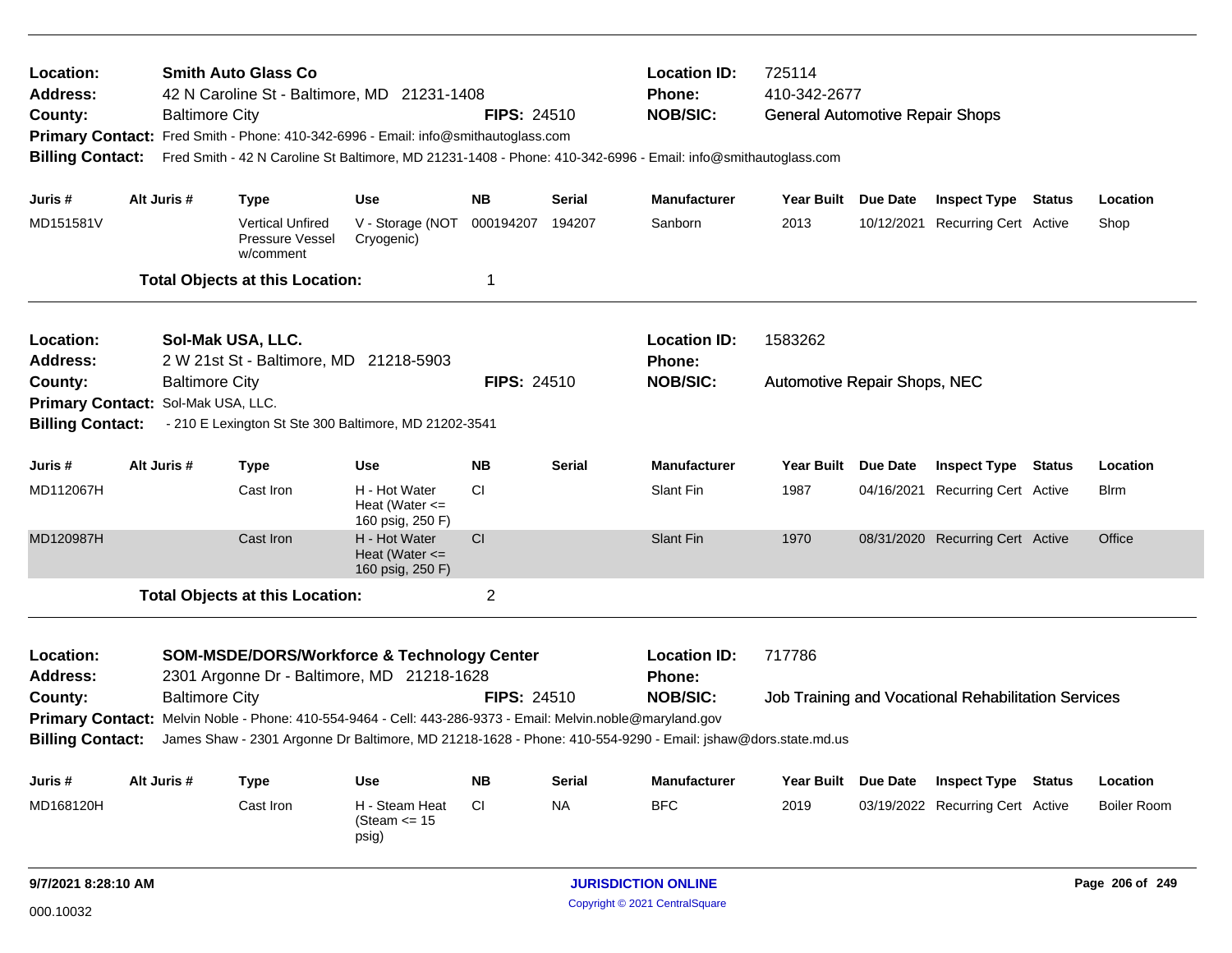| <b>Location:</b> | <b>SOM-UMD/Coppin State Univ/Other Bldgs</b>                                                         |                    | <b>Location ID:</b> | 707912                                           |
|------------------|------------------------------------------------------------------------------------------------------|--------------------|---------------------|--------------------------------------------------|
| Address:         | 2500 W North Ave - Baltimore, MD 21216-3633                                                          |                    | <b>Phone:</b>       | 410-951-4129                                     |
| <b>County:</b>   | <b>Baltimore City</b>                                                                                | <b>FIPS: 24510</b> | <b>NOB/SIC:</b>     | Colleges, Universities, and Professional Schools |
|                  | Primary Contact: Maria Castro - Phone: 410-951-3771 - Cell: 443-615-5161 - Email: mcastro@coppin.edu |                    |                     |                                                  |

**Billing Contact:** Maria Castro - 2500 W North Ave PEC Room 352 Baltimore, MD 21216-3633 - Phone: 410-951-3771 - Cell: 443-615-5161 - Email: mcastro@coppin.edu

| Juris #   | Alt Juris #    | <b>Type</b>                                                           | <b>Use</b>                                              | <b>NB</b> | <b>Serial</b> | <b>Manufacturer</b> | Year Built | <b>Due Date</b> | <b>Inspect Type</b>          | <b>Status</b> | Location                               |
|-----------|----------------|-----------------------------------------------------------------------|---------------------------------------------------------|-----------|---------------|---------------------|------------|-----------------|------------------------------|---------------|----------------------------------------|
| MD021098V | Hot water tank | <b>Horizontal Unfired</b><br>Pressure Vessel<br>w/comment             | V - Storage (NOT<br>Cryogenic)                          | 000023057 |               | Ellicott            | 1961       | 03/30/2021      | <b>Recurring Cert Active</b> |               | Murphy<br>Research<br><b>Building</b>  |
| MD079924V | Air tank       | <b>Pressure Vessel</b><br>w/comment                                   | Horizontal Unfired V - Storage (NOT<br>Cryogenic)       | 000023754 |               | Manchester          | 1989       | 03/30/2021      | <b>Recurring Cert Active</b> |               | <b>Science Building</b>                |
| MD080930H | Boiler #2      | Cast Iron                                                             | H - Hot Water<br>Heat (Water $\leq$<br>160 psig, 250 F) | <b>CI</b> | N92-357       | H B Smith           | 1991       | 03/30/2021      | <b>Recurring Cert Active</b> |               | <b>Dedmond Hall</b><br><b>Blrm</b>     |
| MD080931H | Boiler #1      | Cast Iron                                                             | H - Hot Water<br>Heat (Water $\leq$<br>160 psig, 250 F) | <b>CI</b> | N92-358       | H B Smith           | 1992       | 03/30/2021      | <b>Recurring Cert Active</b> |               | <b>Dedmond Hall</b><br><b>Blrm</b>     |
| MD081233V |                | <b>Horizontal Unfired</b><br>Pressure Vessel<br>w/comment             | V - Storage (NOT<br>Cryogenic)                          | 000380810 |               | Melben              | 1992       | 03/30/2021      | <b>Recurring Cert Active</b> |               | Dedmond Hall<br><b>Blrm</b>            |
| MD081234H |                | <b>Water Tube</b><br>Coiled (NOT<br><b>Flueless Hi</b><br>Efficiency) | H - Hot Water<br>Supply (Water <=<br>160 psig, 250 F)   | 000025017 |               | Teledyne-Laars      | 1992       | 03/30/2021      | <b>Recurring Cert Active</b> |               | Dedmond Hall<br><b>Electrical Room</b> |
| MD101695V |                | <b>Horizontal Unfired</b><br>Pressure Vessel<br>w/comment             | V - Storage (NOT<br>Cryogenic)                          | 000332713 |               | Manchester          | 1995       | 03/30/2021      | <b>Recurring Cert Active</b> |               | <b>OCL Building</b>                    |
| MD101708V |                | <b>Horizontal Unfired</b><br><b>Pressure Vessel</b><br>w/comment      | V - Storage (NOT<br>Cryogenic)                          | 000659537 |               | Melben              | 1997       | 03/30/2021      | <b>Recurring Cert Active</b> |               | Auditorium                             |
| MD112557H |                | Cast Iron                                                             | H - Hot Water<br>Heat (Water $\leq$<br>160 psig, 250 F) | <b>CI</b> | N2001-61      | H B Smith           | 2001       | 03/30/2021      | <b>Recurring Cert Active</b> |               | Daley Residence<br>Hall                |
| MD112588H | Boiler #2      | Cast Iron                                                             | H - Hot Water<br>Heat (Water $\leq$<br>160 psig, 250 F) | CI        | N2001-74      | H B Smith           | 2001       | 03/30/2021      | <b>Recurring Cert Active</b> |               | Daley Residence<br>Hall                |
| MD124923V | Air tank       | <b>Horizontal Unfired</b><br>Pressure Vessel<br>w/comment             | V - Storage (NOT<br>Cryogenic)                          | 000205750 |               | Manchester          | 2003       | 03/30/2021      | <b>Recurring Cert Active</b> |               | <b>Tawes Building</b>                  |
| MD124927H |                | Cast Iron                                                             | H - Hot Water<br>Heat (Water $\leq$<br>160 psig, 250 F) | <b>CI</b> | N2002-1519    | H B Smith           | 2002       | 03/30/2021      | <b>Recurring Cert Active</b> |               | <b>Coppin Dining</b><br><b>Blrm</b>    |

Copyright © 2021 CentralSquare 000.10032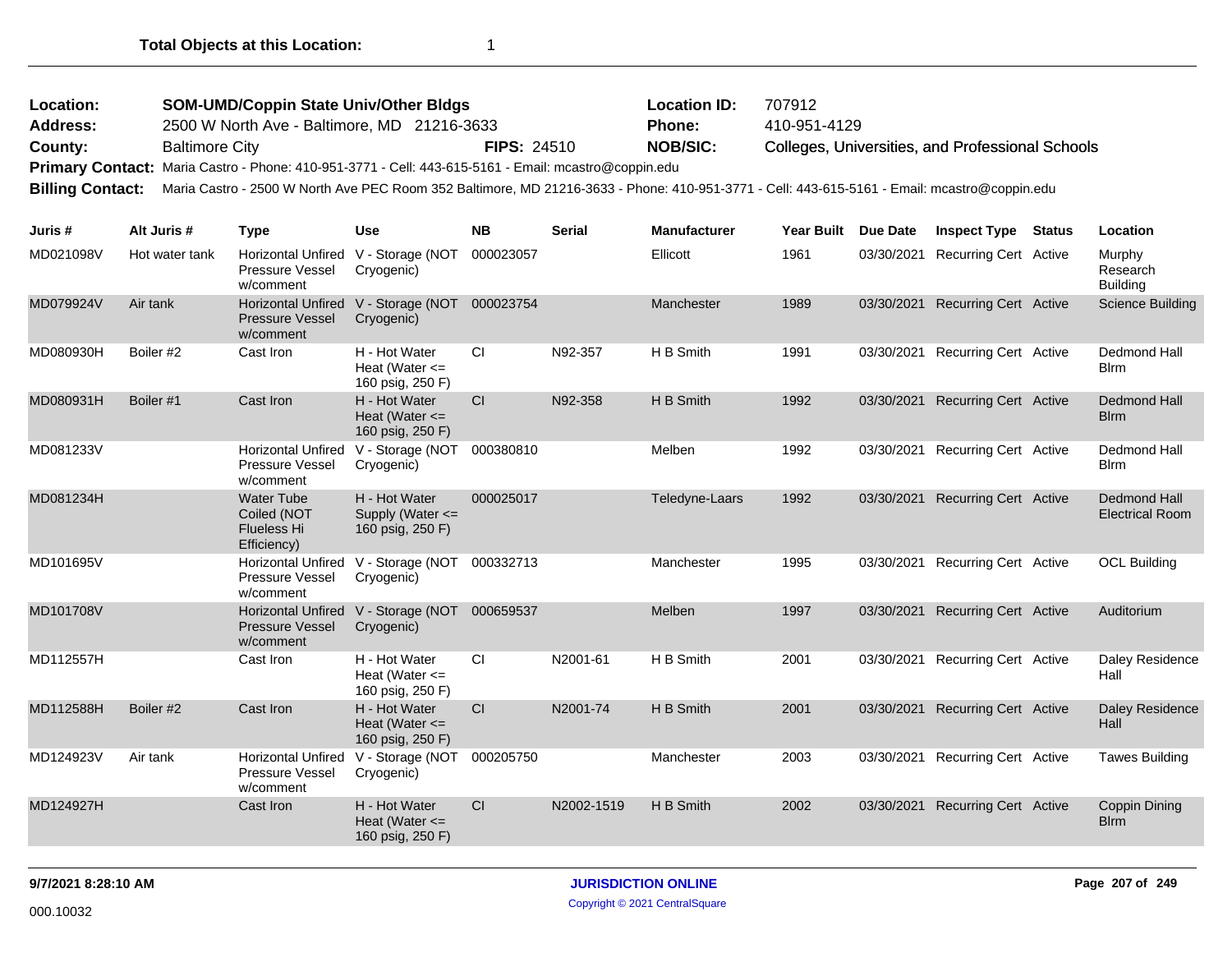| Juris #   | Alt Juris #                   | <b>Type</b>                                             | <b>Use</b>                                                | <b>NB</b> | <b>Serial</b>          | <b>Manufacturer</b>   | <b>Year Built</b> | <b>Due Date</b> | <b>Inspect Type</b>              | <b>Status</b> | Location                               |
|-----------|-------------------------------|---------------------------------------------------------|-----------------------------------------------------------|-----------|------------------------|-----------------------|-------------------|-----------------|----------------------------------|---------------|----------------------------------------|
| MD124928H |                               | Cast Iron                                               | H - Hot Water<br>Heat (Water $\leq$<br>160 psig, 250 F)   | СI        | N2002-1518             | H B Smith             | 2002              | 03/30/2021      | <b>Recurring Cert Active</b>     |               | Coppin Dining<br><b>Blrm</b>           |
| MD137256H |                               | <b>Water Tube</b><br>Coiled (Flueless<br>Hi Efficiency) | H - Hot Water<br>Supply (Water <=<br>160 psig, 210 F)     | 000066385 |                        | Giannoni France       | 2008              | 03/30/2021      | <b>Recurring Cert Active</b>     |               | Daley Residence                        |
| MD137257H | Instantaneous<br>water heater | <b>Water Tube</b><br>Coiled (Flueless<br>Hi Efficiency) | H - Hot Water<br>Supply (Water $\leq$<br>160 psig, 210 F) | 000070851 |                        | Giannoni France       | 2008              | 03/30/2021      | <b>Recurring Cert Active</b>     |               | Daley Residence                        |
| MD137258H | Instantaneous<br>water heater | <b>Water Tube</b><br>Coiled (Flueless<br>Hi Efficiency) | H - Hot Water<br>Supply (Water <=<br>160 psig, 210 F)     | 000070841 |                        | Giannoni France       | 2008              | 03/30/2021      | <b>Recurring Cert Active</b>     |               | Daley Residence                        |
| MD137260H | <b>Water Heater</b>           | Water Heater<br>(HLW)                                   | H - Hot Water<br>Supply (Water <=<br>160 psig, 210 F)     | 000072842 |                        | <b>Bradford White</b> | 2006              |                 | 03/30/2021 Recurring Cert Active |               | <b>Tawes Building</b>                  |
| MD137261V | Chiller #1                    | Heat Exchanger -<br>Shell and Tube                      | V - Process-Heat<br><b>Transfer-Other</b><br>w/comment    | 000217103 |                        | Carrier               | 1999              | 03/30/2021      | <b>Recurring Cert Active</b>     |               | <b>OCL Bldg-Chiller</b><br>Plant       |
| MD137262V | Chiller #2                    | Heat Exchanger -<br>Shell and Tube                      | V - Process-Heat<br>Transfer-Other<br>w/comment           | 000206105 |                        | Carrier               | 1996              |                 | 03/30/2021 Recurring Cert Active |               | OCL Bldg-Chiller<br>Plant              |
| MD137264V | Chiller #4                    | Heat Exchanger -<br>Shell and Tube                      | V - Process-Heat<br>Transfer-Other<br>w/comment           | 000017837 |                        | Carrier               | 2007              | 03/30/2021      | <b>Recurring Cert Active</b>     |               | <b>OCL Bldg-Chiller</b><br>Plant       |
| MD137265H | Fire tube boiler              | <b>Horizontal Fire</b><br>Tube                          | H - Hot Water<br>Heat (Water $\leq$<br>160 psig, 250 F)   | 000013451 | S1750-125-14           | Hurst                 | 2007              |                 | 03/30/2021 Recurring Cert Active |               | OCL Bldg-<br><b>Central Plant</b>      |
| MD137266H | Fire tube boiler              | <b>Horizontal Fire</b><br>Tube                          | H - Hot Water<br>Heat (Water $\leq$<br>160 psig, 250 F)   |           | 000013450 S1750-125-13 | <b>Hurst</b>          | 2007              | 03/30/2021      | <b>Recurring Cert Active</b>     |               | OCL Bldg-<br><b>Central Plant</b>      |
| MD137267H | Fire tube boiler              | <b>Horizontal Fire</b><br>Tube                          | H - Hot Water<br>Heat (Water $\leq$<br>160 psig, 250 F)   |           | 000013449 1750-125-12  | Hurst                 | 2007              |                 | 03/30/2021 Recurring Cert Active |               | OCL Bldg-<br><b>Central Plant</b>      |
| MD164037H |                               | <b>Vertical Fire Tube</b>                               | H - Hot Water<br>Supply (Water $\leq$<br>160 psig, 210 F) | 000245924 |                        | A O Smith             | 2018              | 04/03/2021      | <b>Recurring Cert Active</b>     |               | Dinning Hall                           |
| MD164041H |                               | <b>Vertical Fire Tube</b>                               | H - Hot Water<br>Supply (Water <=<br>160 psig, 210 F)     | 000113411 |                        | <b>Bradford White</b> | 2016              |                 | 04/03/2021 Recurring Cert Active |               | <b>Francis Murphy</b><br>Research Bldg |
|           |                               | <b>Total Objects at this Location:</b>                  |                                                           | 25        |                        |                       |                   |                 |                                  |               |                                        |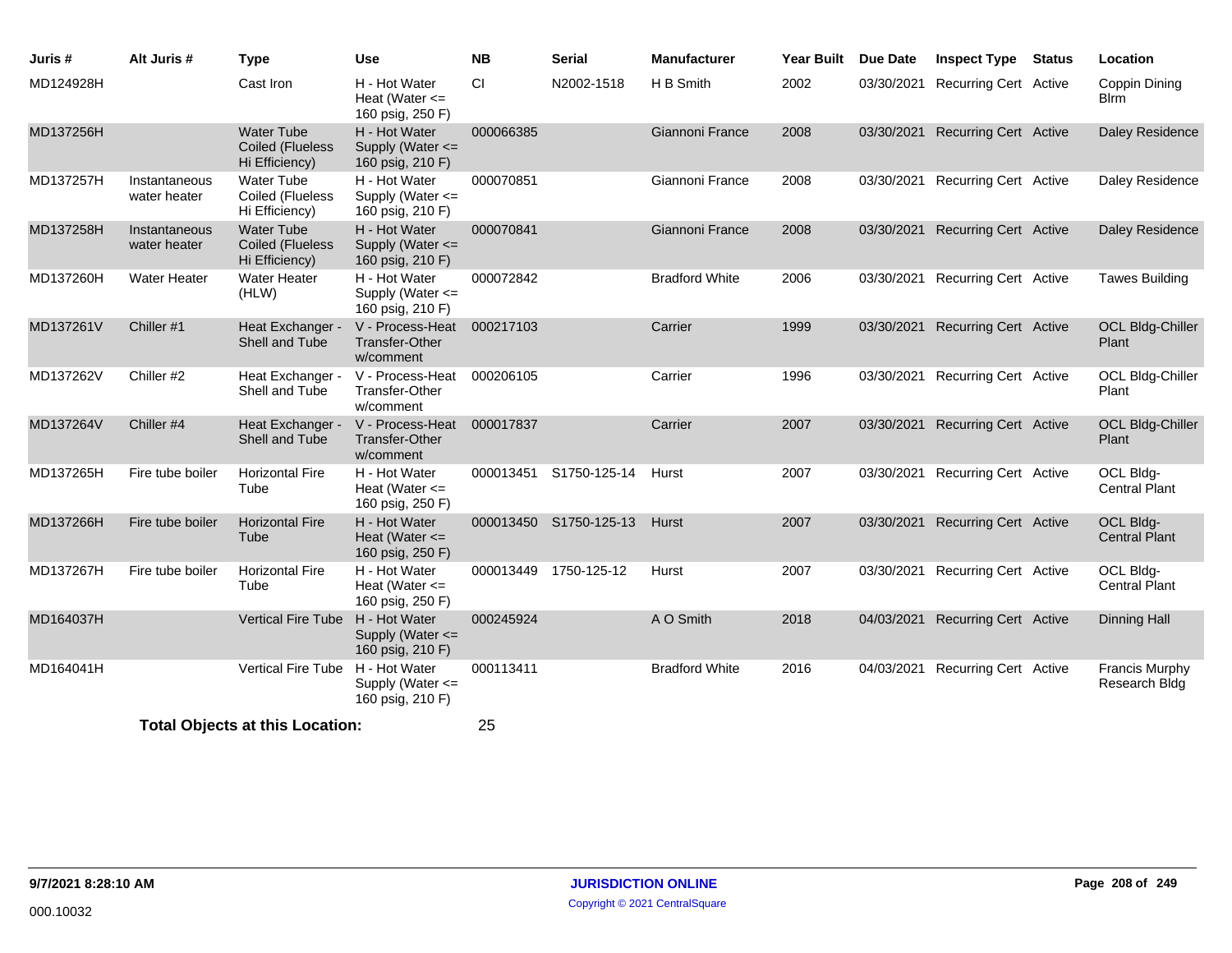| <b>Location:</b> | <b>SOM-UMD/Univ of Balto/Angelos Law Cent</b>                                                                                                           |                    | <b>Location ID:</b> | 2650579                                          |
|------------------|---------------------------------------------------------------------------------------------------------------------------------------------------------|--------------------|---------------------|--------------------------------------------------|
| <b>Address:</b>  | 1401 S Charles St - Baltimore, MD 21201                                                                                                                 |                    | <b>Phone:</b>       | 410-285-6363                                     |
| County:          | <b>Baltimore City</b>                                                                                                                                   | <b>FIPS: 24510</b> | <b>NOB/SIC:</b>     | Colleges, Universities, and Professional Schools |
|                  | Primary Contact: Mano Werapitiya - Phone: 410-837-5423 - Cell: 443-250-6088 - Email: mwerapitiya@ubalt.edu                                              |                    |                     |                                                  |
|                  | Billing Contact: Mano Werapitiya - 1420 N Charles St Baltimore, MD 21201-5720 - Phone: 410-837-5423 - Cell: 443-250-6088 - Email: mwerapitiya@ubalt.edu |                    |                     |                                                  |

| Juris #                                | Alt Juris #   | Type                         | <b>Use</b>                                                | <b>NB</b> | <b>Serial</b>        | <b>Manufacturer</b>   | <b>Year Built</b> | <b>Due Date</b> | <b>Inspect Type</b>          | <b>Status</b> | Location  |
|----------------------------------------|---------------|------------------------------|-----------------------------------------------------------|-----------|----------------------|-----------------------|-------------------|-----------------|------------------------------|---------------|-----------|
| MD144898H                              |               | <b>Water Heater</b><br>(HLW) | H - Hot Water<br>Supply (Water $\leq$<br>160 psig, 210 F) | 000133477 |                      | <b>PVI</b> Industries | 2012              | 12/03/2021      | Recurring Cert Active        |               | Penthouse |
| MD144899H                              |               | <b>Water Heater</b><br>(HLW) | H - Hot Water<br>Supply (Water $\leq$<br>160 psig, 210 F) | 000133478 |                      | <b>PVI</b> Industries | 2012              | 12/03/2021      | <b>Recurring Cert Active</b> |               | Penthouse |
| MD145100H                              | <b>Blr #1</b> | Cast Iron                    | H - Hot Water<br>Heat (Water $\leq$<br>160 psig, 250 F)   | <b>CI</b> | KN-30-M11NB-<br>7606 | Hydrotherm            | 2012              | 12/03/2021      | Recurring Cert Active        |               | Penthouse |
| MD145101H                              | <b>Blr #2</b> | Cast Iron                    | H - Hot Water<br>Heat (Water $\leq$<br>160 psig, 250 F)   | CI        | KN-M11WB-<br>7607    | Hydrotherm            | 2012              | 12/03/2021      | <b>Recurring Cert Active</b> |               | Penthouse |
| MD145102H                              | $B$ Ir #3     | Cast Iron                    | H - Hot Water<br>Heat (Water $\leq$<br>160 psig, 250 F)   | <b>CI</b> | KN-M11WB-<br>7605    | Hydrotherm            | 2012              | 12/03/2021      | Recurring Cert Active        |               | Penthouse |
| <b>Total Objects at this Location:</b> |               |                              |                                                           |           |                      |                       |                   |                 |                              |               |           |

| Location:       | <b>SOM-UMD/Univ of Balto/Business Center</b>                                                               |                      | <b>Location ID:</b> | 1666803                                          |
|-----------------|------------------------------------------------------------------------------------------------------------|----------------------|---------------------|--------------------------------------------------|
| <b>Address:</b> | 11 W Mount Royal Ave - Baltimore, MD 21201-5718                                                            |                      | <b>Phone:</b>       | 410-837-5423                                     |
| County:         | <b>Baltimore City</b>                                                                                      | <b>FIPS:</b> $24510$ | <b>NOB/SIC:</b>     | Colleges, Universities, and Professional Schools |
|                 | Primary Contact: Mano Werapitiya - Phone: 410-837-5423 - Cell: 443-250-6088 - Email: mwerapitiya@ubalt.edu |                      |                     |                                                  |
|                 |                                                                                                            |                      |                     |                                                  |

**Billing Contact:** Mano Werapitiya - 1420 N Charles St Baltimore, MD 21201-5720 - Phone: 410-837-5423 - Cell: 443-250-6088 - Email: mwerapitiya@ubalt.edu

| Juris #   | Alt Juris # | Type                                                | <b>Use</b>                                                | <b>NB</b> | <b>Serial</b> | <b>Manufacturer</b>   | <b>Year Built</b> | Due Date   | <b>Inspect Type</b>   | <b>Status</b> | Location                                     |
|-----------|-------------|-----------------------------------------------------|-----------------------------------------------------------|-----------|---------------|-----------------------|-------------------|------------|-----------------------|---------------|----------------------------------------------|
| MD083758H | #2 (right)  | Cast Iron                                           | H - Hot Water<br>Heat (Water $\leq$<br>160 psig, 250 F)   | <b>CI</b> |               | H B Smith             | 1992              | 12/03/2021 | Recurring Cert Active |               | <b>Business Center</b><br>Boiler Room        |
| MD083759H |             | Cast Iron                                           | H - Hot Water<br>Heat (Water $\leq$<br>160 psig, 250 F)   | <b>CI</b> | N92-690       | H B Smith             | 1992              | 12/03/2021 | Recurring Cert Active |               | <b>Business Center</b><br><b>Boiler Room</b> |
| MD083900H |             | Water Heater<br>(HLW)                               | H - Hot Water<br>Supply (Water $\leq$<br>160 psig, 210 F) | 000076983 |               | <b>PVI</b> Industries | 1992              | 12/03/2021 | Recurring Cert Active |               | <b>Business Center</b><br>Boiler Room        |
| MD083901V | Air Tank    | <b>Horizontal Unfired</b><br><b>Pressure Vessel</b> | V - Storage (NOT<br>Cryogenic)                            | 0079531   |               | <b>Brunner</b>        | 1992              | 12/03/2021 | Recurring Cert Active |               | <b>Business Center</b><br>Boiler Room        |
|           |             |                                                     |                                                           |           |               |                       |                   |            |                       |               |                                              |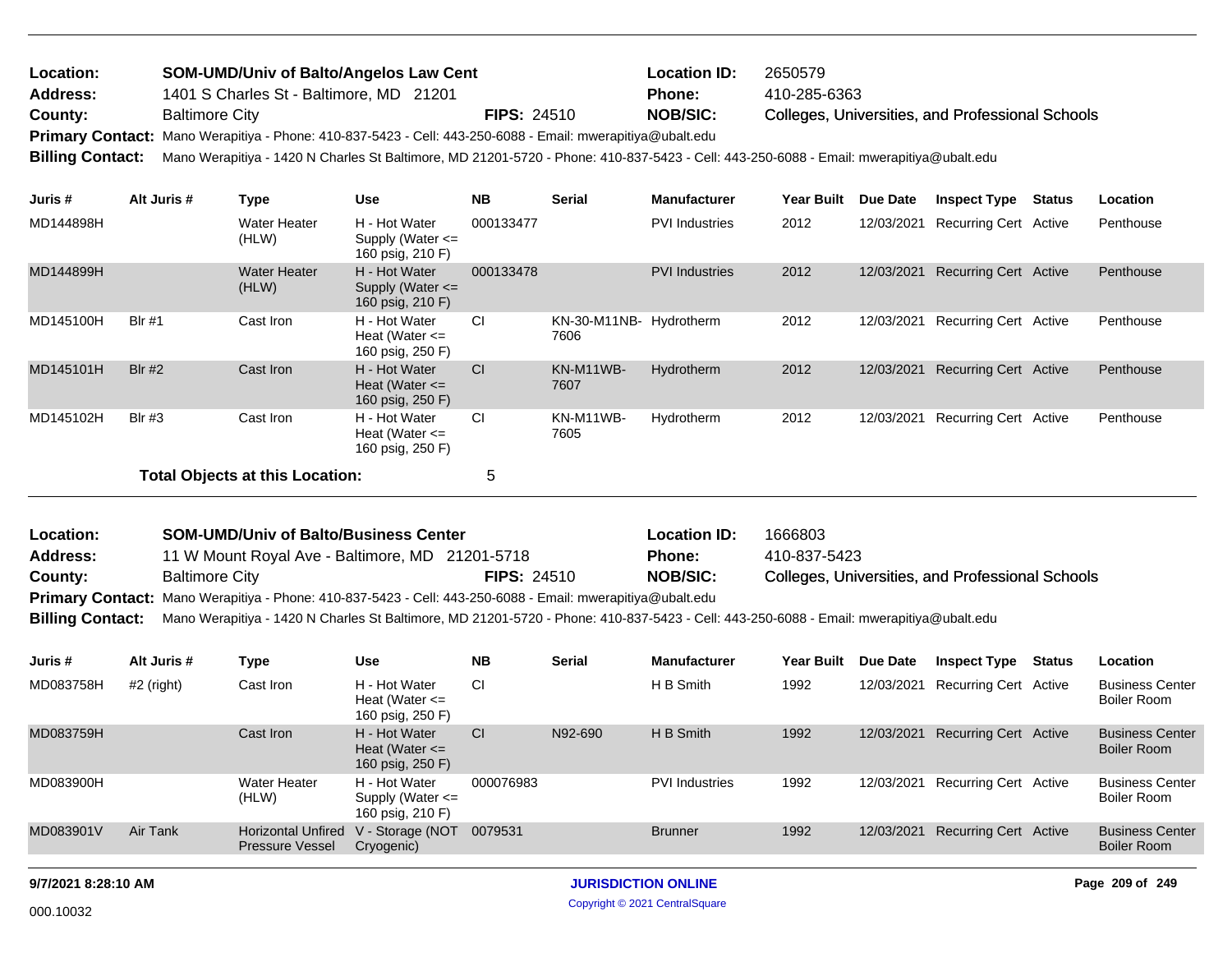| Juris #                 | Alt Juris #           | <b>Type</b>                                                                                                                            | Use                                                       | <b>NB</b>          | Serial     | <b>Manufacturer</b>     | Year Built Due Date |            | <b>Inspect Type Status</b>                       | Location                            |
|-------------------------|-----------------------|----------------------------------------------------------------------------------------------------------------------------------------|-----------------------------------------------------------|--------------------|------------|-------------------------|---------------------|------------|--------------------------------------------------|-------------------------------------|
|                         |                       | w/comment                                                                                                                              |                                                           |                    |            |                         |                     |            |                                                  |                                     |
|                         |                       | <b>Total Objects at this Location:</b>                                                                                                 |                                                           | 4                  |            |                         |                     |            |                                                  |                                     |
| Location:               |                       | <b>SOM-UMD/Univ of Balto/Student Center</b>                                                                                            |                                                           |                    |            | <b>Location ID:</b>     | 1865889             |            |                                                  |                                     |
| <b>Address:</b>         |                       | 21 W Mount Royal Ave - Baltimore, MD 21201-5718                                                                                        |                                                           |                    |            | <b>Phone:</b>           | 410-837-5423        |            |                                                  |                                     |
| County:                 | <b>Baltimore City</b> |                                                                                                                                        |                                                           | <b>FIPS: 24510</b> |            | <b>NOB/SIC:</b>         |                     |            | Colleges, Universities, and Professional Schools |                                     |
|                         |                       | Primary Contact: Mano Werapitiya - Phone: 410-837-5423 - Cell: 443-250-6088 - Email: mwerapitiya@ubalt.edu                             |                                                           |                    |            |                         |                     |            |                                                  |                                     |
| <b>Billing Contact:</b> |                       | Mano Werapitiya - 1420 N Charles St Baltimore, MD 21201-5720 - Phone: 410-837-5423 - Cell: 443-250-6088 - Email: mwerapitiya@ubalt.edu |                                                           |                    |            |                         |                     |            |                                                  |                                     |
| Juris #                 | Alt Juris #           | <b>Type</b>                                                                                                                            | <b>Use</b>                                                | <b>NB</b>          | Serial     | <b>Manufacturer</b>     | Year Built Due Date |            | <b>Inspect Type Status</b>                       | Location                            |
| MD131450H               |                       | Cast Iron                                                                                                                              | H - Hot Water<br>Heat (Water $\leq$<br>160 psig, 250 F)   | <b>CI</b>          | N2005-0136 | H B Smith               | 2005                |            | 12/03/2021 Recurring Cert Active                 | <b>Student Center</b><br>Penthouse  |
| MD131451H               |                       | Cast Iron                                                                                                                              | H - Hot Water<br>Heat (Water $\leq$<br>160 psig, 250 F)   | CI                 | N2005-0135 | H B Smith               | 2005                | 12/03/2021 | <b>Recurring Cert Active</b>                     | <b>Student Center</b><br>Penthouse  |
| MD131452H               |                       | <b>Water Heater</b><br>(HLW)                                                                                                           | H - Hot Water<br>Supply (Water <=<br>160 psig, 210 F)     | 000114957          |            | <b>PVI</b> Industries   | 2005                |            | 12/03/2021 Recurring Cert Active                 | <b>Student Center</b><br>Penthouse  |
|                         |                       | <b>Total Objects at this Location:</b>                                                                                                 |                                                           | 3                  |            |                         |                     |            |                                                  |                                     |
| Location:               |                       | SOM-UMD/Univ of MD-Baltimore/HSF-2 HealthScFac                                                                                         |                                                           |                    |            | <b>Location ID:</b>     | 1488968             |            |                                                  |                                     |
| <b>Address:</b>         |                       | 20 Penn St - Baltimore, MD 21201-1075                                                                                                  |                                                           |                    |            | <b>Phone:</b>           |                     |            |                                                  |                                     |
| County:                 | <b>Baltimore City</b> |                                                                                                                                        |                                                           | <b>FIPS: 24510</b> |            | <b>NOB/SIC:</b>         |                     |            | Colleges, Universities, and Professional Schools |                                     |
|                         |                       | Primary Contact: Brian Herbert - Phone: 410-706-7929 - Cell: 443-463-5553 - Email: BHerbert@umaryland.edu                              |                                                           |                    |            |                         |                     |            |                                                  |                                     |
| <b>Billing Contact:</b> |                       | Kevin Smith - 622 W Fayette St Baltimore, MD 21201-1543 - Phone: 410-706-7136 - Email: Kevin.smith@umaryland.edu                       |                                                           |                    |            |                         |                     |            |                                                  |                                     |
| Juris #                 | Alt Juris #           | <b>Type</b>                                                                                                                            | <b>Use</b>                                                | NB.                | Serial     | <b>Manufacturer</b>     | Year Built Due Date |            | <b>Inspect Type Status</b>                       | Location                            |
| MD103493V               |                       | Autoclave                                                                                                                              | V - Process-<br>Sterilizing                               | 000001669          |            | Consolidated<br>Machine | 1994                | 08/04/2021 | <b>Recurring Cert Active</b>                     | HSF-2, Room<br><b>S514F</b>         |
| MD116149V               |                       | <b>Horizontal Unfired</b><br><b>Pressure Vessel</b><br>w/comment                                                                       | V - Storage (NOT<br>Cryogenic)                            | 000008998          |            | Manchester              | 2002                | 08/04/2021 | <b>Recurring Cert Active</b>                     | <b>HSF-2 Basement</b><br>Mechanical |
| MD117100V               | Air Receiver          | <b>Vertical Unfired</b><br><b>Pressure Vessel</b><br>w/comment                                                                         | V - Storage (NOT 000006274<br>Cryogenic)                  |                    |            | Pressure-Tech Inc.      | 2002                |            | 08/04/2021 Recurring Cert Active                 | HSF-2 Basement<br>Mechanical        |
| MD117101V               |                       | Heat Exchanger -<br>Shell and Tube                                                                                                     | V - Process-Heat 000006235<br>Transfer-Other<br>w/comment |                    |            | Armstrong               | 2002                |            | 08/04/2021 Recurring Cert Active                 | <b>HSF-2 Basement</b><br>Mechanical |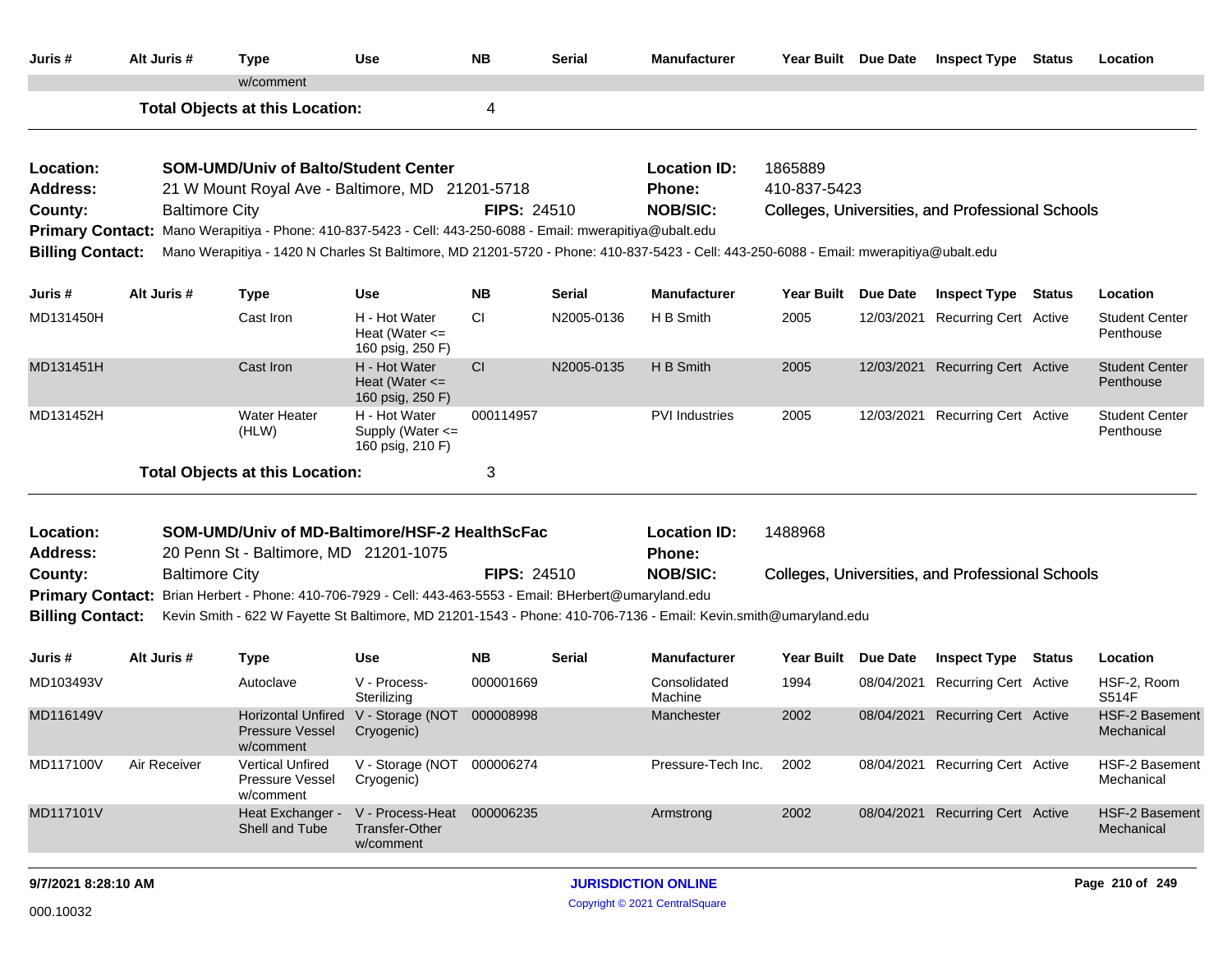| Juris #                 | Alt Juris #           | <b>Type</b>                                                                                               | <b>Use</b>                                                  | <b>NB</b>   | Serial        | <b>Manufacturer</b>                                                                                              | <b>Year Built</b>                       | Due Date   | <b>Inspect Type Status</b>       | Location                                                |
|-------------------------|-----------------------|-----------------------------------------------------------------------------------------------------------|-------------------------------------------------------------|-------------|---------------|------------------------------------------------------------------------------------------------------------------|-----------------------------------------|------------|----------------------------------|---------------------------------------------------------|
| MD117102V               |                       | Heat Exchanger -<br>Shell and Tube                                                                        | V - Process-Heat<br><b>Transfer-Other</b><br>w/comment      | 000006234   |               | Armstrong                                                                                                        | 2002                                    | 08/04/2021 | <b>Recurring Cert Active</b>     | HSF-2 Basement<br>Mechanical                            |
| MD117126V               |                       | <b>Pressure Vessel</b><br>w/comment                                                                       | Horizontal Unfired V - Storage (NOT 000176031<br>Cryogenic) |             |               | Manchester                                                                                                       | 2003                                    | 08/04/2021 | <b>Recurring Cert Active</b>     | <b>HSF-2 Basement</b><br>Mechanical                     |
| MD117129V               |                       | Autoclave                                                                                                 | V - Process-<br>Sterilizing                                 | 000100207   |               | <b>Tuttnauer Co</b>                                                                                              | 2002                                    |            | 08/04/2021 Recurring Cert Active | HSF-2, Room<br>S424D                                    |
| MD117130V               |                       | Autoclave                                                                                                 | V - Process-<br>Sterilizing                                 | 000100088   |               | <b>Tuttnauer Co</b>                                                                                              | 2002                                    | 08/04/2021 | <b>Recurring Cert Active</b>     | HSF-2, Room<br>S424D                                    |
| MD117131V               |                       | Autoclave                                                                                                 | V - Process-<br>Sterilizing                                 | 000099745   |               | <b>Tuttnauer Co</b>                                                                                              | 2002                                    |            | 08/04/2021 Recurring Cert Active | HSF-2, Room<br>S414E                                    |
| MD117132V               |                       | Autoclave                                                                                                 | V - Process-<br>Sterilizing                                 | 000099744   |               | <b>Tuttnauer Co</b>                                                                                              | 2002                                    | 08/04/2021 | <b>Recurring Cert Active</b>     | HSF-2, Room<br>S414E                                    |
| MD117133V               |                       | Autoclave                                                                                                 | V - Process-<br>Sterilizing                                 | 000099746   |               | <b>Tuttnauer Co</b>                                                                                              | 2002                                    |            | 08/04/2021 Recurring Cert Active | HSF-2, Room<br>S105C                                    |
| MD117134V               |                       | Autoclave                                                                                                 | V - Process-<br>Sterilizing                                 | 000099962   |               | <b>Tuttnauer Co</b>                                                                                              | 2002                                    | 08/04/2021 | <b>Recurring Cert Active</b>     | HSF-2, Room<br>S105C                                    |
| MD130200V               |                       | Autoclave                                                                                                 | V - Process-<br>Sterilizing                                 | 000002696   |               | Consolidated<br>Machine                                                                                          | 1999                                    |            | 08/04/2021 Recurring Cert Active | HSF-2, Room<br>S514F                                    |
| MD157646H               |                       | <b>Water Heater</b><br>(HLW)                                                                              | H - Hot Water<br>Supply (Water $\leq$<br>160 psig, 210 F)   | 000143367   | 000143367     | <b>PVI Industries</b>                                                                                            | 2016                                    | 08/04/2021 | <b>Recurring Cert Active</b>     | <b>Basement</b><br>Mechanical rm                        |
| MD166789V               |                       | Autoclave                                                                                                 | V - Storage (NOT 000007842 21618<br>Cryogenic)              |             |               | Consolidated<br><b>Sterilizer Systems</b>                                                                        | 2018                                    |            | 10/01/2022 Recurring Cert Active | SR-24D Health<br><b>Science Facility</b><br>II, RM S514 |
|                         |                       | <b>Total Objects at this Location:</b>                                                                    |                                                             | 15          |               |                                                                                                                  |                                         |            |                                  |                                                         |
| Location:               |                       | SOM-UMD/Univ of MD-Baltimore/Pascault Row                                                                 |                                                             |             |               | <b>Location ID:</b>                                                                                              | 1588202                                 |            |                                  |                                                         |
| Address:<br>County:     | <b>Baltimore City</b> | 655 W Lexington St - Baltimore, MD 21201-1535                                                             |                                                             | FIPS: 24510 |               | Phone:<br><b>NOB/SIC:</b>                                                                                        | <b>Operators of Apartment Buildings</b> |            |                                  |                                                         |
|                         |                       | Primary Contact: Brian Herbert - Phone: 410-706-7929 - Cell: 443-463-5553 - Email: BHerbert@umaryland.edu |                                                             |             |               |                                                                                                                  |                                         |            |                                  |                                                         |
| <b>Billing Contact:</b> |                       |                                                                                                           |                                                             |             |               | Kevin Smith - 622 W Fayette St Baltimore, MD 21201-1543 - Phone: 410-706-7136 - Email: Kevin.smith@umaryland.edu |                                         |            |                                  |                                                         |
| Juris #                 | Alt Juris #           | <b>Type</b>                                                                                               | <b>Use</b>                                                  | <b>NB</b>   | <b>Serial</b> | <b>Manufacturer</b>                                                                                              | Year Built Due Date                     |            | <b>Inspect Type Status</b>       | Location                                                |
| MD130196H               |                       | Cast Iron                                                                                                 | H - Hot Water<br>Heat (Water $\leq$<br>160 psig, 250 F)     | CI.         | N98-1051      | H B Smith                                                                                                        | 1998                                    |            | 02/01/2022 Recurring Cert Active | Pascault Row<br><b>Bsmt Mech</b>                        |
| MD159913H               |                       | <b>Water Heater</b><br>(HLW)                                                                              | H - Hot Water<br>Supply (Water $\leq$<br>160 psig, 210 F)   | 000207540   |               | A O Smith                                                                                                        | 2015                                    |            | 01/22/2022 Recurring Cert Active | <b>Pascault Row</b><br><b>Bsmt Mech</b>                 |
| MD159914H               |                       | Water Heater<br>(HLW)                                                                                     | H - Hot Water<br>Supply (Water $\leq$                       | 000203730   |               | A O Smith                                                                                                        | 2015                                    |            | 01/22/2022 Recurring Cert Active | Pascault Row<br><b>Bsmt Mech</b>                        |

160 psig, 210 F)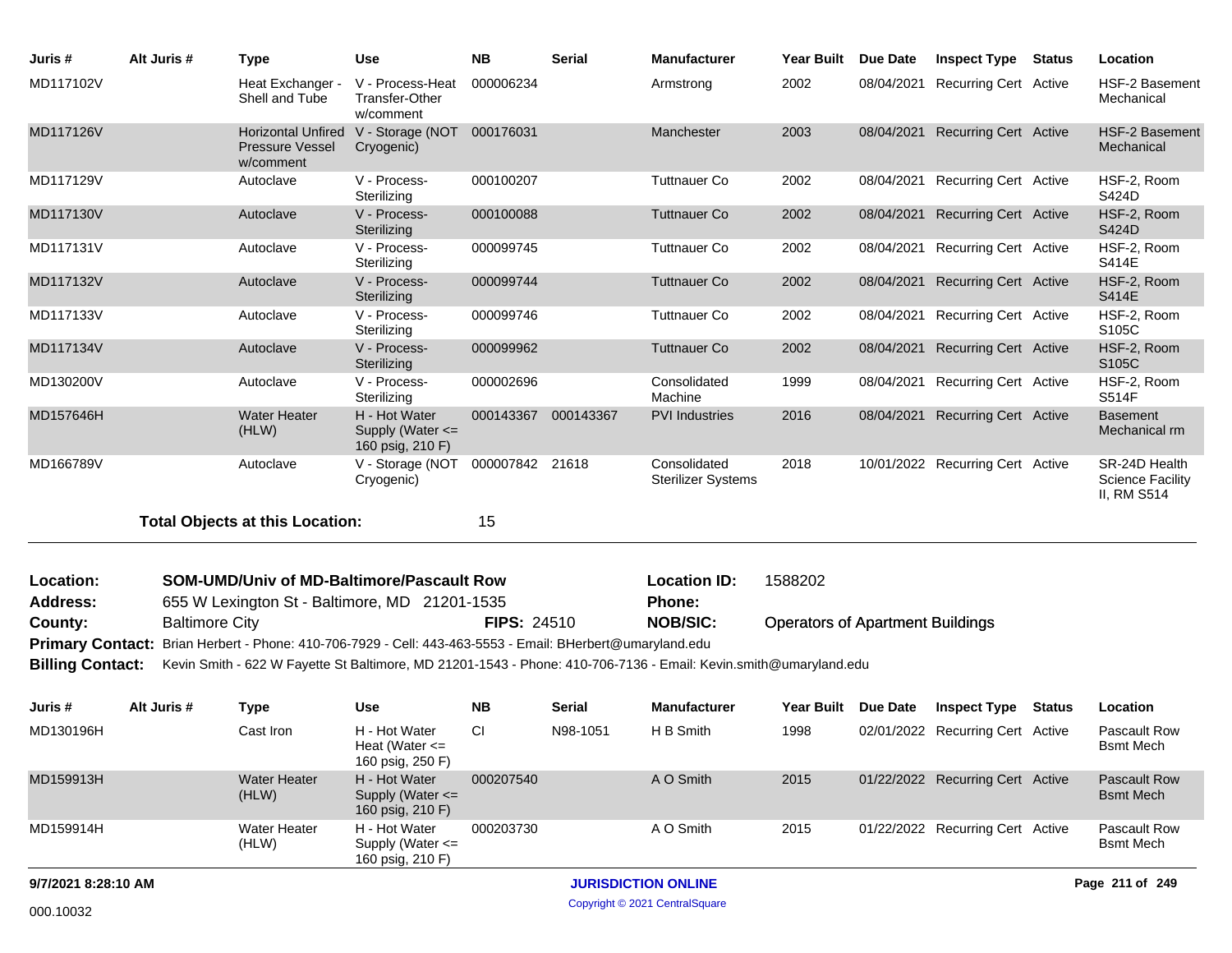| Juris #                      | Alt Juris #           | <b>Type</b>                                                                                                           | Use                                                     | <b>NB</b>          | Serial        | <b>Manufacturer</b>           |                                         |                     | Year Built Due Date Inspect Type Status          | Location           |
|------------------------------|-----------------------|-----------------------------------------------------------------------------------------------------------------------|---------------------------------------------------------|--------------------|---------------|-------------------------------|-----------------------------------------|---------------------|--------------------------------------------------|--------------------|
|                              |                       | <b>Total Objects at this Location:</b>                                                                                |                                                         | 3                  |               |                               |                                         |                     |                                                  |                    |
| Location:<br><b>Address:</b> |                       | <b>SOM-UMD/Univ of MD-Baltimore/Warehouse</b><br>663 W Saratoga St - Baltimore, MD 21201-1204                         |                                                         |                    |               | <b>Location ID:</b><br>Phone: | 2227981                                 |                     |                                                  |                    |
| County:                      | <b>Baltimore City</b> |                                                                                                                       |                                                         | <b>FIPS: 24510</b> |               | <b>NOB/SIC:</b>               |                                         |                     | Colleges, Universities, and Professional Schools |                    |
|                              |                       | Primary Contact: Brian Herbert - Phone: 410-706-7929 - Cell: 443-463-5553 - Email: BHerbert@umaryland.edu             |                                                         |                    |               |                               |                                         |                     |                                                  |                    |
| <b>Billing Contact:</b>      |                       | Kevin Smith - 622 W Fayette St Baltimore, MD 21201-1543 - Phone: 410-706-7136 - Email: Kevin.smith@umaryland.edu      |                                                         |                    |               |                               |                                         |                     |                                                  |                    |
| Juris #                      | Alt Juris #           | <b>Type</b>                                                                                                           | Use                                                     | NΒ                 | Serial        | <b>Manufacturer</b>           |                                         | Year Built Due Date | <b>Inspect Type Status</b>                       | Location           |
| MD130199V                    |                       | Pressure Vessel<br>w/comment                                                                                          | Horizontal Unfired V - Storage (NOT<br>Cryogenic)       | 000749474          |               | Melben                        | 1998                                    |                     | 11/13/2021 Recurring Cert Active                 | Warehouse          |
|                              |                       | <b>Total Objects at this Location:</b>                                                                                |                                                         | 1                  |               |                               |                                         |                     |                                                  |                    |
| Location:                    |                       | <b>Somerset Condominiums</b>                                                                                          |                                                         |                    |               | <b>Location ID:</b>           | 1012199                                 |                     |                                                  |                    |
| Address:                     |                       | 610 Somerset Rd # U301 - Baltimore, MD 21210-2736                                                                     |                                                         |                    |               | Phone:                        | 410-662-4939                            |                     |                                                  |                    |
| County:                      | <b>Baltimore City</b> |                                                                                                                       |                                                         | <b>FIPS: 24510</b> |               | <b>NOB/SIC:</b>               | <b>Operators of Apartment Buildings</b> |                     |                                                  |                    |
|                              |                       | Primary Contact: Susan Goodwin - Phone: 443-873-7888 - Email: goodiesue59@gmail.com                                   |                                                         |                    |               |                               |                                         |                     |                                                  |                    |
| <b>Billing Contact:</b>      |                       | Susan Goodwin - 610 Somerset Rd Apt 102 Baltimore, MD 21210-2706 - Phone: 443-873-7888 - Email: goodiesue59@gmail.com |                                                         |                    |               |                               |                                         |                     |                                                  |                    |
| Juris #                      | Alt Juris #           | <b>Type</b>                                                                                                           | <b>Use</b>                                              | <b>NB</b>          | Serial        | <b>Manufacturer</b>           | Year Built Due Date                     |                     | <b>Inspect Type Status</b>                       | Location           |
| MD166227H                    |                       | Cast Iron                                                                                                             | H - Hot Water<br>Heat (Water $\leq$<br>160 psig, 250 F) | <b>CI</b>          | CP7735016     | Weil-McLain                   | 2019                                    |                     | 11/11/2021 Recurring Cert Active                 | <b>BSMT BLRM</b>   |
|                              |                       | <b>Total Objects at this Location:</b>                                                                                |                                                         | 1                  |               |                               |                                         |                     |                                                  |                    |
| Location:                    |                       | South Baltimore Family Health Center                                                                                  |                                                         |                    |               | <b>Location ID:</b>           | 725247                                  |                     |                                                  |                    |
| Address:                     |                       | 631 Cherry Hill Rd - Brooklyn, MD 21225-1228                                                                          |                                                         |                    |               | <b>Phone:</b>                 |                                         |                     |                                                  |                    |
| County:                      | <b>Baltimore City</b> |                                                                                                                       |                                                         | <b>FIPS: 24510</b> |               | <b>NOB/SIC:</b>               | <b>Health and Allied Services, NEC</b>  |                     |                                                  |                    |
|                              |                       | Primary Contact: South Baltimore Family Health Center - Phone: 4103550343 - Cell: 443-6904467                         |                                                         |                    |               |                               |                                         |                     |                                                  |                    |
| <b>Billing Contact:</b>      |                       | - 631 Cherry Hill Rd Brooklyn, MD 21225-1228 - Phone: 4103550343 - Cell: 443-6904467                                  |                                                         |                    |               |                               |                                         |                     |                                                  |                    |
| Juris #                      | Alt Juris #           | <b>Type</b>                                                                                                           | <b>Use</b>                                              | <b>NB</b>          | <b>Serial</b> | <b>Manufacturer</b>           |                                         | Year Built Due Date | <b>Inspect Type Status</b>                       | Location           |
| MD105344H                    |                       | Cast Iron                                                                                                             | H - Hot Water<br>Heat (Water $\leq$                     | <b>CI</b>          |               | H B Smith                     | 1993                                    |                     | 12/02/2021 Recurring Cert Active                 | <b>Boiler Room</b> |
| 9/7/2021 8:28:10 AM          |                       |                                                                                                                       |                                                         |                    |               | <b>JURISDICTION ONLINE</b>    |                                         |                     |                                                  | Page 212 of 249    |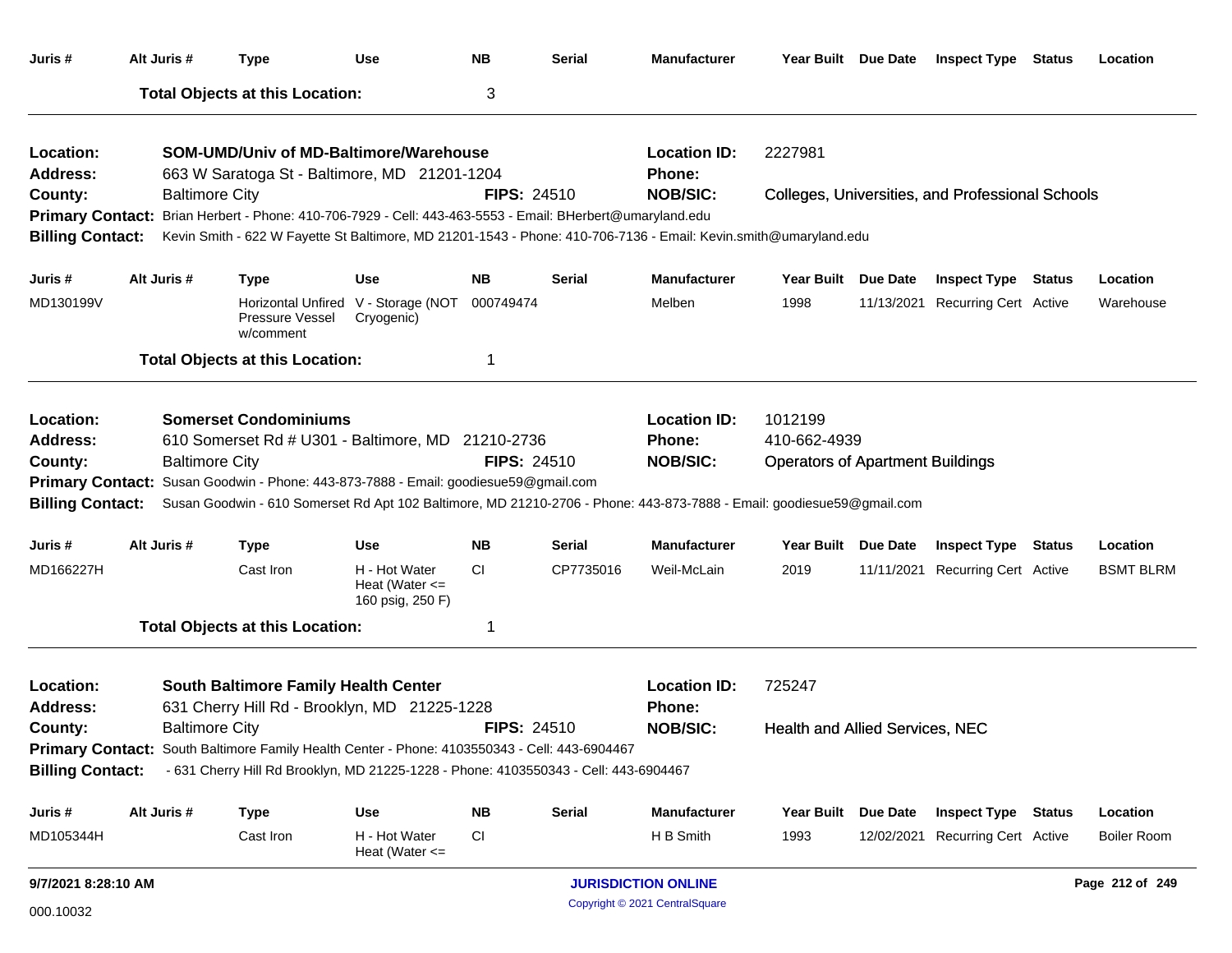| Juris #         | Alt Juris #           | Type                                   | <b>Use</b><br>160 psig, 250 F)                          | <b>NB</b>          | <b>Serial</b> | <b>Manufacturer</b> | Year Built Due Date                     | <b>Inspect Type</b>              | Status | <b>Location</b>    |
|-----------------|-----------------------|----------------------------------------|---------------------------------------------------------|--------------------|---------------|---------------------|-----------------------------------------|----------------------------------|--------|--------------------|
| MD105345H       |                       | Cast Iron                              | H - Hot Water<br>Heat (Water $\leq$<br>160 psig, 250 F) | <b>CI</b>          |               | H B Smith           | 1993                                    | 12/02/2021 Recurring Cert Active |        | <b>Boiler Room</b> |
|                 |                       | <b>Total Objects at this Location:</b> |                                                         |                    |               |                     |                                         |                                  |        |                    |
| Location:       |                       | <b>Spinnaker Bay Apartments</b>        |                                                         |                    |               | <b>Location ID:</b> | 1686826                                 |                                  |        |                    |
| <b>Address:</b> |                       |                                        | 707 S President St - Baltimore, MD 21202-4474           |                    |               | <b>Phone:</b>       | 410-799-4700                            |                                  |        |                    |
| County:         | <b>Baltimore City</b> |                                        |                                                         | <b>FIPS: 24510</b> |               | <b>NOB/SIC:</b>     | <b>Operators of Apartment Buildings</b> |                                  |        |                    |

**Primary Contact:** Lisa Evans or Dave Wine - Phone: 410-727-2799 - Email: spinnakerbaymaint@bozzuto.com

**Billing Contact:** Tim O'Donald - 707 President St Baltimore, MD 21202-4474 - Phone: 410-799-4700 - Email: todonald@harboreast.com

| Juris #   | Alt Juris #   | <b>Type</b>                                                           | <b>Use</b>                                              | <b>NB</b>                | <b>Serial</b> | <b>Manufacturer</b> | <b>Year Built</b> | <b>Due Date</b> | <b>Inspect Type</b>              | <b>Status</b> | Location                        |
|-----------|---------------|-----------------------------------------------------------------------|---------------------------------------------------------|--------------------------|---------------|---------------------|-------------------|-----------------|----------------------------------|---------------|---------------------------------|
| MD123175H | FBW#1         | <b>Water Tube</b><br>Coiled (Flueless<br>Hi Efficiency)               | H - Hot Water<br>Heat (Water $\leq$<br>160 psig, 250 F) | 000096535                |               | Fulton              | 2004              |                 | 10/06/2022 Recurring Cert Active |               | Penthouse Boiler<br>Room        |
| MD123176H | <b>FBW #2</b> | <b>Water Tube</b><br>Coiled (NOT<br><b>Flueless Hi</b><br>Efficiency) | H - Hot Water<br>Heat (Water $\leq$<br>160 psig, 250 F) | 000096530                |               | Fulton              | 2004              |                 | 10/06/2022 Recurring Cert Active |               | <b>Penthouse Boiler</b><br>Room |
| MD123177H | FBW #3        | <b>Water Tube</b><br>Coiled (NOT<br>Flueless Hi<br>Efficiency)        | H - Hot Water<br>Heat (Water $\leq$<br>160 psig, 250 F) | 000096534                |               | Fulton              | 2004              |                 | 10/06/2022 Recurring Cert Active |               | <b>Penthouse Boiler</b><br>Room |
| MD123178H | FBW #4        | <b>Water Tube</b><br>Coiled (NOT<br><b>Flueless Hi</b><br>Efficiency) | H - Hot Water<br>Heat (Water $\leq$<br>160 psig, 250 F) | 000096532                |               | Fulton              | 2004              |                 | 10/06/2022 Recurring Cert Active |               | <b>Penthouse Boiler</b><br>Room |
| MD123179H | FBW#5         | Water Tube<br>Coiled (NOT<br>Flueless Hi<br>Efficiency)               | H - Hot Water<br>Heat (Water $\leq$<br>160 psig, 250 F) | 000096531                |               | Fulton              | 2004              |                 | 10/06/2022 Recurring Cert Active |               | Penthouse Boiler<br>Room        |
| MD123180H | FBW # 6       | <b>Water Tube</b><br>Coiled (NOT<br><b>Flueless Hi</b><br>Efficiency) | H - Hot Water<br>Heat (Water $\leq$<br>160 psig, 250 F) | 000096502                |               | Fulton              | 2004              |                 | 10/06/2022 Recurring Cert Active |               | <b>Penthouse Boiler</b><br>room |
| MD123181H | <b>FBW #7</b> | Water Tube<br>Coiled (NOT<br>Flueless Hi<br>Efficiency)               | H - Hot Water<br>Heat (Water $\leq$<br>160 psig, 250 F) | 000096501                |               | Fulton              | 2004              |                 | 10/06/2022 Recurring Cert Active |               | <b>Penthouse Boiler</b><br>Room |
|           |               | Total Ohioata at this Location                                        |                                                         | $\overline{\phantom{a}}$ |               |                     |                   |                 |                                  |               |                                 |

**Total Objects at this Location:** 7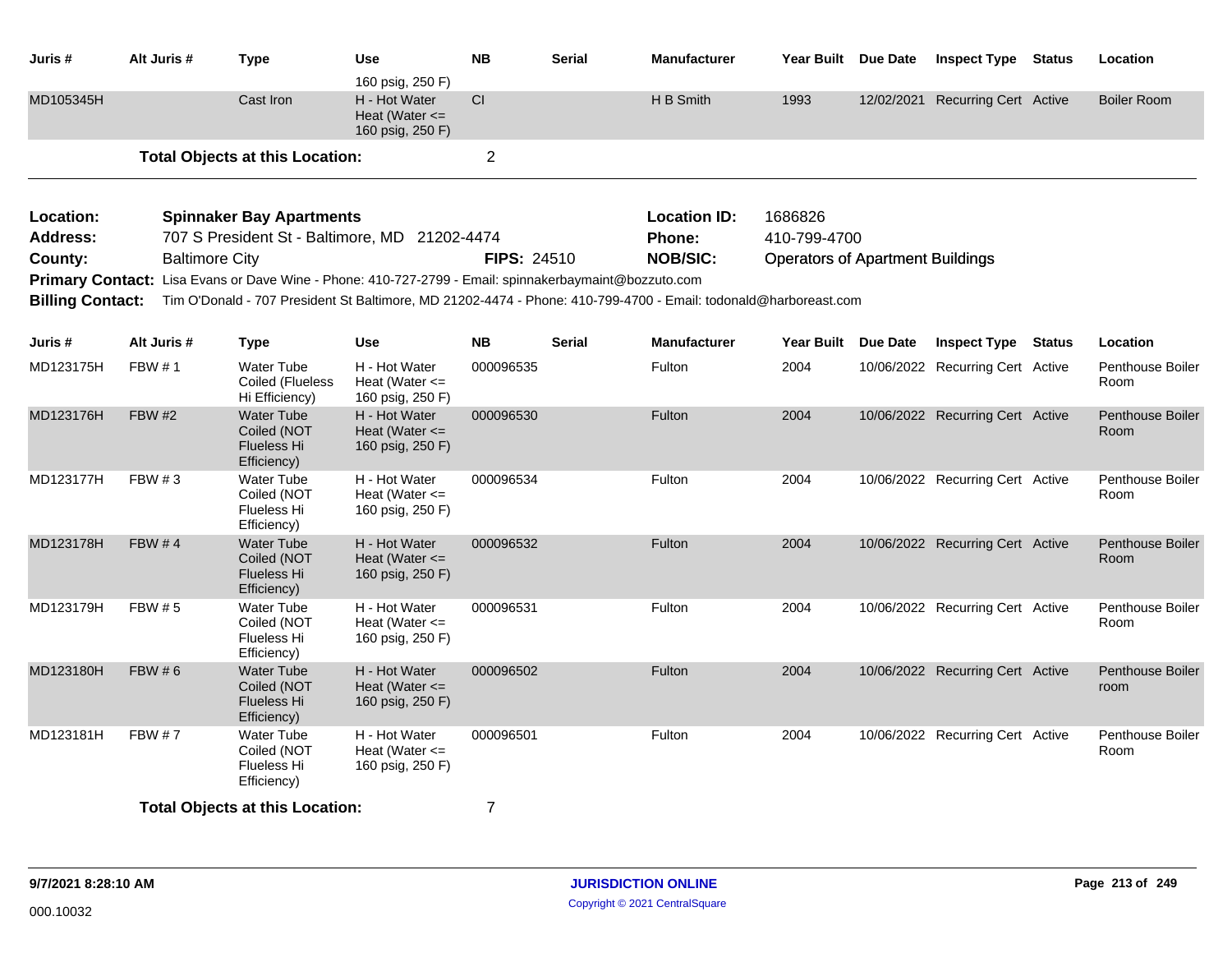| Location: | <b>St Marys Seminary &amp; University</b>                                                                                         |                    | <b>Location ID:</b> | 724044                                           |
|-----------|-----------------------------------------------------------------------------------------------------------------------------------|--------------------|---------------------|--------------------------------------------------|
| Address:  | 5400 Roland Ave - Roland Park, MD 21210-1929                                                                                      |                    | <b>Phone:</b>       | 410-864-4281                                     |
| County:   | <b>Baltimore City</b>                                                                                                             | <b>FIPS: 24510</b> | <b>NOB/SIC:</b>     | Colleges, Universities, and Professional Schools |
|           | Primary Contact: Ken Brulinski - Phone: 410-864-4281 - Email: kbrulinski@stmarys.edu                                              |                    |                     |                                                  |
|           | Billing Contact: Ken Brulinski - 5400 Roland Ave Roland Park, MD 21210-1929 - Phone: 410-864-4281 - Email: kbrulinski@stmarys.edu |                    |                     |                                                  |

| Juris #   | Alt Juris # | Type                                                             | <b>Use</b>                                              | <b>NB</b> | <b>Serial</b> | <b>Manufacturer</b>   | <b>Year Built</b> | Due Date   | <b>Inspect Type</b>              | <b>Status</b> | Location                       |
|-----------|-------------|------------------------------------------------------------------|---------------------------------------------------------|-----------|---------------|-----------------------|-------------------|------------|----------------------------------|---------------|--------------------------------|
| MD046296H |             | <b>Horizontal Fire</b><br>Tube                                   | H - Steam Heat<br>(Steam $\le$ 15<br>psig)              | 000049670 |               | <b>Cleaver Brooks</b> | 1980              |            | 08/30/2022 Recurring Cert Active |               | Boiler Room                    |
| MD046297H | Boiler #2   | <b>Horizontal Fire</b><br>Tube                                   | H - Steam Heat<br>(Steam $\le$ 15<br>psig)              | 000049680 | L-70087       | <b>Cleaver Brooks</b> | 1980              |            | 08/08/2022 Recurring Cert Active |               | <b>Boiler Room</b>             |
| MD067668V |             | <b>Horizontal Unfired</b><br>Pressure Vessel<br>w/comment        | V - Storage (NOT<br>Cryogenic)                          | 000006179 | 6179          | Westinghouse          | 1943              |            | 08/08/2022 Recurring Cert Active |               | <b>Boiler Room</b>             |
| MD067669V |             | <b>Horizontal Unfired</b><br><b>Pressure Vessel</b><br>w/comment | V - Storage (NOT<br>Cryogenic)                          | 000006047 | 6047          | Westinghouse          | 1943              | 08/08/2022 | <b>Recurring Cert Active</b>     |               | <b>Boiler Room</b>             |
| MD067670V |             | <b>Vertical Unfired</b><br>Pressure Vessel<br>w/comment          | V - Storage (NOT<br>Cryogenic)                          | 000025594 |               | Ellicott              | 1963              |            | 08/08/2022 Recurring Cert Active |               | Boiler Room                    |
| MD135914H | Boiler #1   | Cast Iron                                                        | H - Hot Water<br>Heat (Water $\leq$<br>160 psig, 250 F) | CI        | N2000-1028    | <b>HB Smith</b>       | 2005              | 03/02/2023 | <b>Recurring Cert Active</b>     |               | <b>Archives Boiler</b><br>Room |
| MD135915H | Boiler #2   | Cast Iron                                                        | H - Hot Water<br>Heat (Water $\leq$<br>160 psig, 250 F) | CI.       | N2000-1026    | <b>HB Smith</b>       | 2005              | 03/02/2023 | Recurring Cert Active            |               | <b>Archives Boiler</b><br>Room |
|           |             | Total Objects at this Location:                                  |                                                         |           |               |                       |                   |            |                                  |               |                                |

| Location:       | <b>St. Paul Plaza</b>                                                                                                                          |                    | <b>Location ID:</b> | 724132                                       |
|-----------------|------------------------------------------------------------------------------------------------------------------------------------------------|--------------------|---------------------|----------------------------------------------|
| <b>Address:</b> | 200 Saint Paul St - Baltimore, MD 21202-2004                                                                                                   |                    | <b>Phone:</b>       | 410-539-2700 x 265                           |
| County:         | <b>Baltimore City</b>                                                                                                                          | <b>FIPS: 24510</b> | <b>NOB/SIC:</b>     | <b>Operators of Nonresidential Buildings</b> |
|                 | <b>Primary Contact:</b> Frank Beck - Phone: 4140-539-2700 x265 - Email: frankb@baycityco.com                                                   |                    |                     |                                              |
|                 | <b>Dilling Contact:</b> Ereal: Poek, 200 Saint Paul St Sto 2222 Poltimere MD 21202 2004 Phone: 4140 520 2700 v265. Email: frankh@boveitues.com |                    |                     |                                              |

**Billing Contact:** Frank Beck - 200 Saint Paul St Ste 2323 Baltimore, MD 21202-2004 - Phone: 4140-539-2700 x265 - Email: frankb@baycityco.com

| Juris #   | Alt Juris # | Type        | Use                                                     | <b>NB</b> | <b>Serial</b> | <b>Manufacturer</b> | <b>Year Built</b> | <b>Due Date</b> | <b>Inspect Type</b>          | Status | Location  |
|-----------|-------------|-------------|---------------------------------------------------------|-----------|---------------|---------------------|-------------------|-----------------|------------------------------|--------|-----------|
| MD068826H |             | Cast Iron l | H - Hot Water<br>Heat (Water $\leq$<br>160 psig, 250 F) | СI        | N88-0260      | H B Smith           | 1988              | 01/23/2021      | Recurring Cert Active        |        | Penthouse |
| MD068827H |             | Cast Iron.  | H - Hot Water<br>Heat (Water $\leq$                     | CI        | N88-01137     | H B Smith           | 1988              | 01/23/2021      | <b>Recurring Cert Active</b> |        | Penthouse |
|           |             |             |                                                         |           |               |                     |                   |                 |                              |        |           |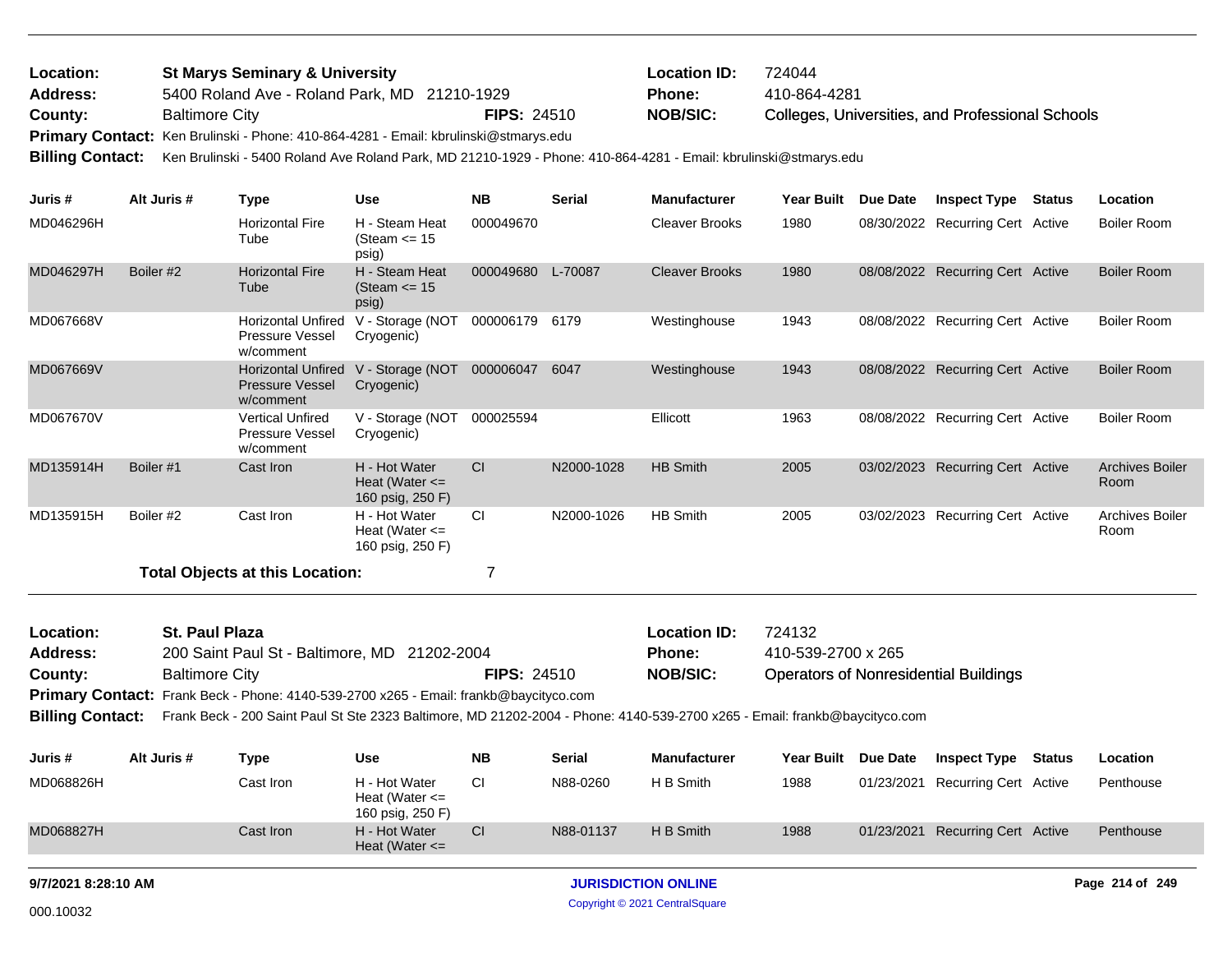| Juris #                                 | Alt Juris #           | <b>Type</b>                                                                                                                                                                                                                               | Use                                                         | <b>NB</b>               | <b>Serial</b> | <b>Manufacturer</b>                                     | Year Built Due Date                              |            | <b>Inspect Type Status</b>       | Location        |
|-----------------------------------------|-----------------------|-------------------------------------------------------------------------------------------------------------------------------------------------------------------------------------------------------------------------------------------|-------------------------------------------------------------|-------------------------|---------------|---------------------------------------------------------|--------------------------------------------------|------------|----------------------------------|-----------------|
|                                         |                       |                                                                                                                                                                                                                                           | 160 psig, 250 F)                                            |                         |               |                                                         |                                                  |            |                                  |                 |
| MD069026V                               |                       | <b>Vertical Unfired</b><br>Pressure Vessel<br>w/comment                                                                                                                                                                                   | V - Storage (NOT<br>Cryogenic)                              | 000465870               |               | Manchester                                              | 1988                                             |            | 01/23/2021 Recurring Cert Active | Penthouse       |
| MD069027V                               |                       | <b>Pressure Vessel</b><br>w/comment                                                                                                                                                                                                       | Horizontal Unfired V - Storage (NOT 00004938F<br>Cryogenic) |                         |               | <b>Brunner</b>                                          | 1988                                             |            | 01/23/2021 Recurring Cert Active | Penthouse       |
| MD145636V                               | Chiller #1            | Heat Exchanger -<br>Shell and Tube                                                                                                                                                                                                        | V - Process-Heat<br>Transfer-Other<br>w/comment             | 000008547               |               | <b>Snyder General</b>                                   | 1988                                             |            | 01/23/2021 Recurring Cert Active | Penthouse       |
| MD145637V                               | Chiller #2            | Heat Exchanger -<br>Shell and Tube                                                                                                                                                                                                        | V - Process-Heat<br><b>Transfer-Other</b><br>w/comment      | 000008549               |               | <b>Snyder General</b>                                   | 1988                                             | 01/23/2021 | <b>Recurring Cert Active</b>     | Penthouse       |
|                                         |                       | <b>Total Objects at this Location:</b>                                                                                                                                                                                                    |                                                             | 6                       |               |                                                         |                                                  |            |                                  |                 |
| Location:                               |                       | <b>Stafford Apartments</b>                                                                                                                                                                                                                |                                                             |                         |               | <b>Location ID:</b>                                     | 725612                                           |            |                                  |                 |
| Address:                                |                       | 716 Washington PI - Baltimore, MD 21201-5232                                                                                                                                                                                              |                                                             |                         |               | <b>Phone:</b>                                           |                                                  |            |                                  |                 |
| County:                                 | <b>Baltimore City</b> |                                                                                                                                                                                                                                           |                                                             | <b>FIPS: 24510</b>      |               | <b>NOB/SIC:</b>                                         | <b>Operators of Apartment Buildings</b>          |            |                                  |                 |
|                                         |                       | Primary Contact: Stafford Apartments - Phone: 410-837-4161                                                                                                                                                                                |                                                             |                         |               |                                                         |                                                  |            |                                  |                 |
| <b>Billing Contact:</b>                 |                       | - 716 Washington PI Baltimore, MD 21201-5232 - Phone: 410-837-4161                                                                                                                                                                        |                                                             |                         |               |                                                         |                                                  |            |                                  |                 |
| Juris #                                 | Alt Juris #           | <b>Type</b>                                                                                                                                                                                                                               | Use                                                         | NΒ                      | Serial        | <b>Manufacturer</b>                                     | Year Built Due Date                              |            | <b>Inspect Type Status</b>       | Location        |
| MD133137H                               |                       | <b>Water Tube</b><br>Coiled (Flueless<br>Hi Efficiency)                                                                                                                                                                                   | H - Hot Water<br>Heat (Water $\leq$<br>160 psig, 250 F)     | 000089104               |               | Patterson Kelley                                        | 2008                                             |            | 06/15/2022 Recurring Cert Active | blr rm          |
| MD133138H                               |                       | <b>Water Tube</b><br>Coiled (Flueless<br>Hi Efficiency)                                                                                                                                                                                   | H - Hot Water<br>Heat (Water $\leq$<br>160 psig, 250 F)     | 000089105               |               | <b>Patterson Kelley</b>                                 | 2008                                             |            | 06/15/2022 Recurring Cert Active | <b>BLRM</b>     |
|                                         |                       | <b>Total Objects at this Location:</b>                                                                                                                                                                                                    |                                                             | $\overline{\mathbf{c}}$ |               |                                                         |                                                  |            |                                  |                 |
| Location:<br><b>Address:</b><br>County: | <b>Baltimore City</b> | <b>Standard Cleaners</b><br>3101 Saint Paul St - Baltimore, MD 21218-3840                                                                                                                                                                 |                                                             | <b>FIPS: 24510</b>      |               | <b>Location ID:</b><br><b>Phone:</b><br><b>NOB/SIC:</b> | 725627<br>410-243-0900<br><b>Health services</b> |            |                                  |                 |
|                                         |                       | <b>Primary Contact:</b> Brett Lambert - Phone: 410-243-0900 - Email: brett@myvillagerentals.com<br>Billing Contact: Brett Lambert - 3101 Saint Paul St Baltimore, MD 21218-3840 - Phone: 410-243-0900 - Email: brett@myvillagerentals.com |                                                             |                         |               |                                                         |                                                  |            |                                  |                 |
| Juris #                                 | Alt Juris #           | <b>Type</b>                                                                                                                                                                                                                               | <b>Use</b>                                                  | <b>NB</b>               | <b>Serial</b> | <b>Manufacturer</b>                                     | Year Built Due Date                              |            | <b>Inspect Type Status</b>       | Location        |
| MD118369H                               |                       | Cast Iron                                                                                                                                                                                                                                 | H - Hot Water<br>Heat (Water $\leq$<br>160 psig, 250 F)     | <b>CI</b>               |               | <b>Burnham</b>                                          | 2001                                             |            | 10/04/2020 Recurring Cert Active | Boiler room     |
| 9/7/2021 8:28:10 AM                     |                       |                                                                                                                                                                                                                                           |                                                             |                         |               | <b>JURISDICTION ONLINE</b>                              |                                                  |            |                                  | Page 215 of 249 |
| 000.10032                               |                       |                                                                                                                                                                                                                                           |                                                             |                         |               | Copyright © 2021 CentralSquare                          |                                                  |            |                                  |                 |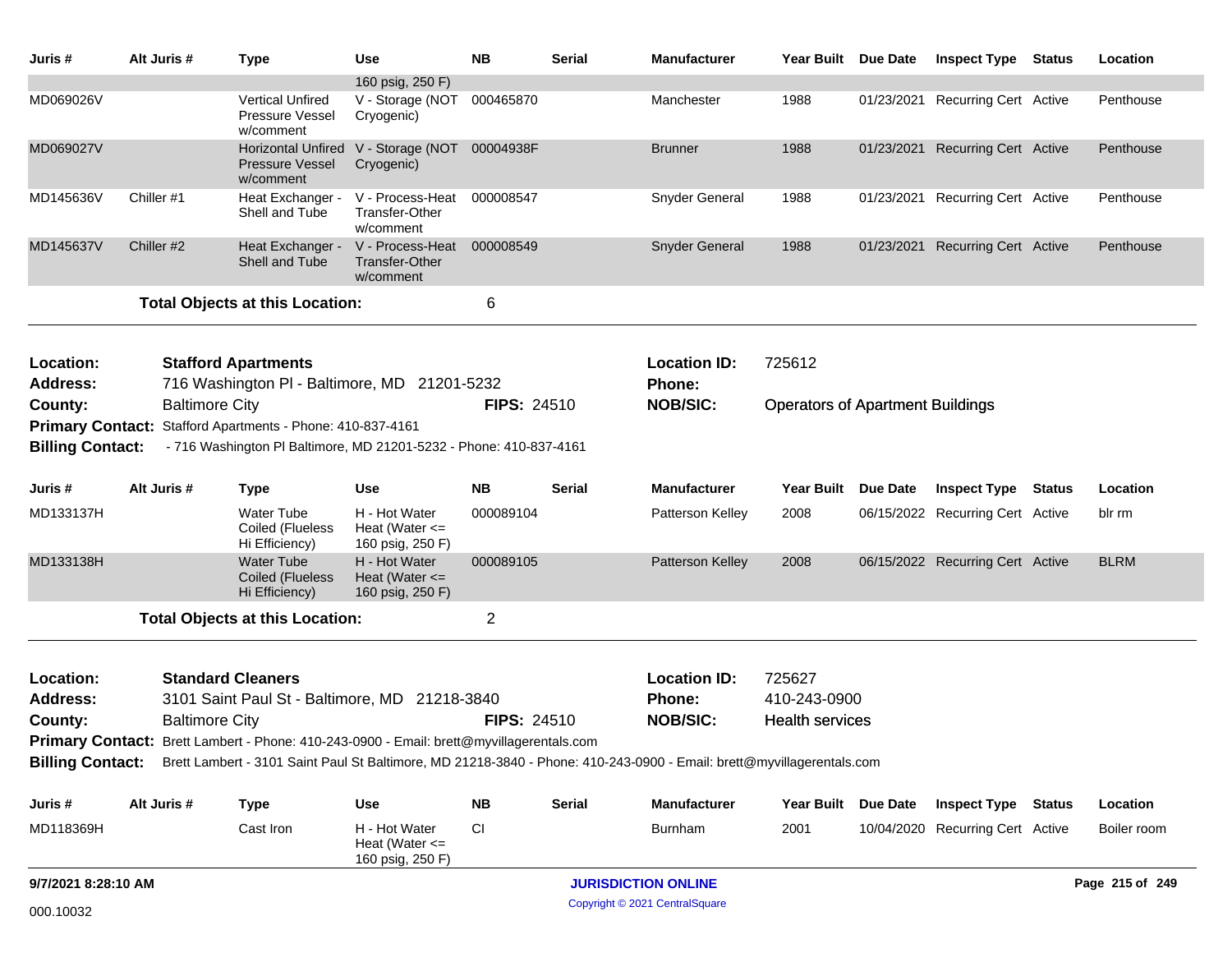| Juris #                 | Alt Juris #           | <b>Type</b>                                                                                                              | <b>Use</b>                                              | <b>NB</b>  | <b>Serial</b>      | <b>Manufacturer</b>           | Year Built Due Date           |                 | <b>Inspect Type</b>                           | <b>Status</b> | Location    |
|-------------------------|-----------------------|--------------------------------------------------------------------------------------------------------------------------|---------------------------------------------------------|------------|--------------------|-------------------------------|-------------------------------|-----------------|-----------------------------------------------|---------------|-------------|
|                         |                       | <b>Total Objects at this Location:</b>                                                                                   |                                                         | 1          |                    |                               |                               |                 |                                               |               |             |
| Location:<br>Address:   |                       | Steelworkers Local #2610<br>540 Dundalk Ave - Highlandtown, MD 21224-2942                                                |                                                         |            |                    | <b>Location ID:</b><br>Phone: | 725724                        |                 |                                               |               |             |
| County:                 | <b>Baltimore City</b> |                                                                                                                          |                                                         |            | <b>FIPS: 24510</b> | <b>NOB/SIC:</b>               | <b>Business Services, NEC</b> |                 |                                               |               |             |
|                         |                       | Primary Contact: Erica Martin - Phone: 443-388-1767 - Email: erica@urbonphoenixproperties.com                            |                                                         |            |                    |                               |                               |                 |                                               |               |             |
| <b>Billing Contact:</b> |                       | Erica Martin - 35 S Stricker St Baltimore, MD 21223-2423 - Phone: 443-388-1767 - Email: erica@urbonphoenixproperties.com |                                                         |            |                    |                               |                               |                 |                                               |               |             |
| Juris #                 | Alt Juris #           | <b>Type</b>                                                                                                              | <b>Use</b>                                              | <b>NB</b>  | <b>Serial</b>      | <b>Manufacturer</b>           | <b>Year Built</b>             | <b>Due Date</b> | <b>Inspect Type</b>                           | <b>Status</b> | Location    |
| MD098592H               |                       | Cast Iron                                                                                                                | H - Hot Water<br>Heat (Water $\leq$<br>160 psig, 250 F) | CI.        | 9000382            | <b>Burnham</b>                | 1998                          | 10/28/2021      | Recurring Cert Active                         |               | <b>BLRM</b> |
|                         |                       | <b>Total Objects at this Location:</b>                                                                                   |                                                         | 1          |                    |                               |                               |                 |                                               |               |             |
| Location:               |                       | Steven Zuiderveen Engine (Model)                                                                                         |                                                         |            |                    | <b>Location ID:</b>           | 953567                        |                 |                                               |               |             |
| Address:                |                       | 5000 Windsor Mill Rd - Gwynn Oak, MD                                                                                     |                                                         | 21207-7267 |                    | Phone:                        |                               |                 |                                               |               |             |
| County:                 | <b>Baltimore City</b> |                                                                                                                          |                                                         |            | <b>FIPS: 24510</b> | <b>NOB/SIC:</b>               |                               |                 | <b>Membership Sports and Recreation Clubs</b> |               |             |
|                         |                       | Primary Contact: Steve Zuiderveen - Phone: 443-536-1181                                                                  |                                                         |            |                    |                               |                               |                 |                                               |               |             |
| <b>Billing Contact:</b> |                       | Steve Zuiderveen - 112 White Way Sykesville, MD 21784-7812 - Phone: 443-536-1181                                         |                                                         |            |                    |                               |                               |                 |                                               |               |             |
| Juris #                 | Alt Juris #           | <b>Type</b>                                                                                                              | <b>Use</b>                                              | <b>NB</b>  | <b>Serial</b>      | <b>Manufacturer</b>           | Year Built                    | <b>Due Date</b> | <b>Inspect Type Status</b>                    |               | Location    |
| MD004508                |                       | Water Tube<br>Coiled (NOT<br>Flueless Hi<br>Efficiency)                                                                  | M - Model<br>w/comment                                  | Model      | 1                  | Wilkinson                     | 1988                          |                 | 03/15/2022 Recurring Cert Active              |               | Portable    |
| MD139081                |                       | <b>Horizontal Fire</b><br>Tube                                                                                           | M - Model<br>w/comment                                  | Model      |                    | Steam Age                     | 2000                          |                 | 03/15/2022 Recurring Cert Active              |               | Portable    |
| MD150023                |                       | Vertical Fire Tube                                                                                                       | M - Model<br>w/comment                                  | Model      |                    | Ridge                         | 2015                          |                 | 03/15/2022 Recurring Cert Active              |               | portable    |
| MD160607                |                       | <b>Horizontal Fire</b><br>Tube                                                                                           | M - Model<br>w/comment                                  | Model      |                    | Ridge                         | 2017                          |                 | 04/16/2022 Recurring Cert Active              |               | Portable    |
|                         |                       | <b>Total Objects at this Location:</b>                                                                                   |                                                         | 4          |                    |                               |                               |                 |                                               |               |             |

٦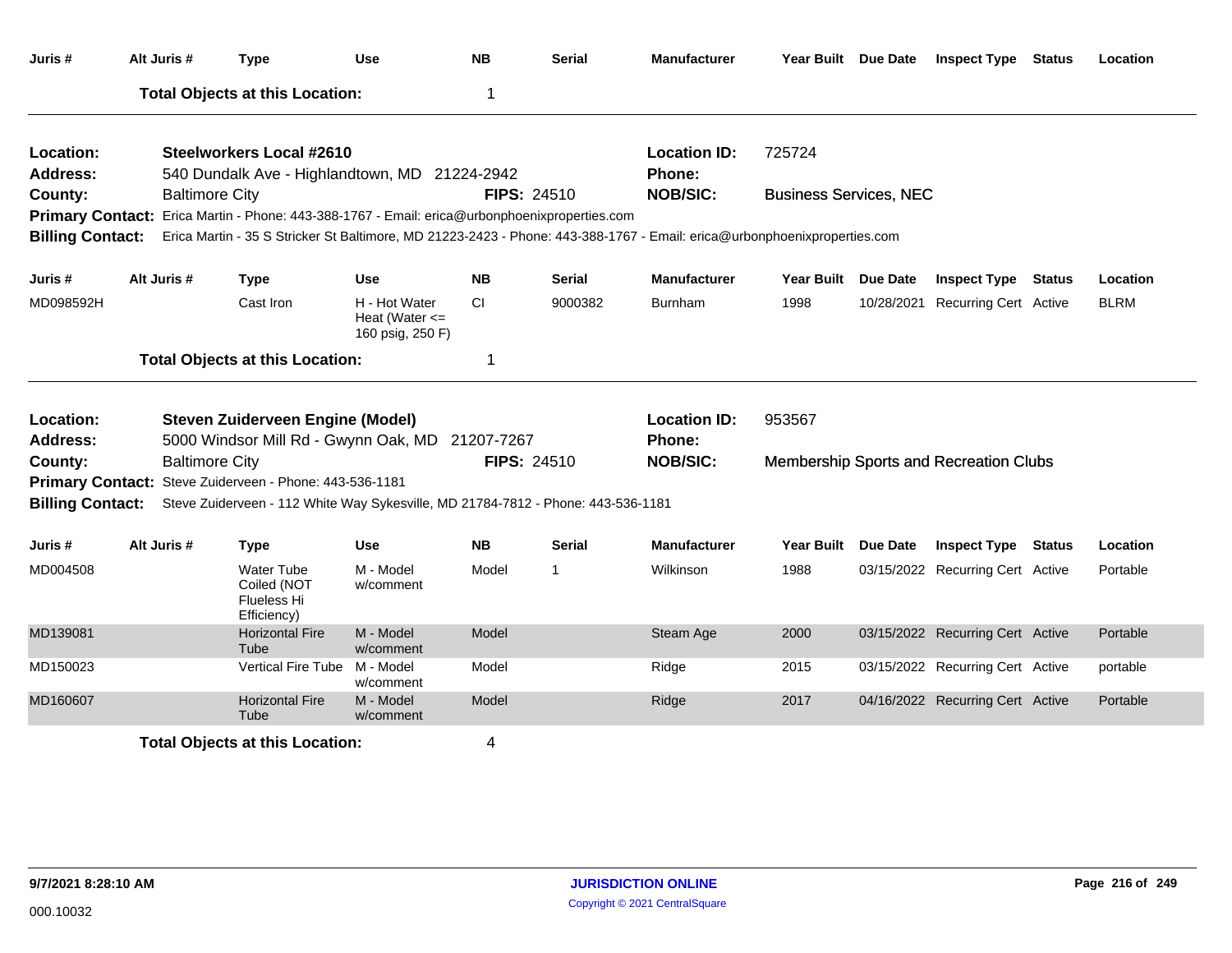| Location:<br>Address:               |             |                         | <b>Sticky Rice (Arc3)</b>                               | 1634 Aliceanna St - Baltimore, MD 21231-2926                                                                                       |                    |                       | <b>Location ID:</b><br><b>Phone:</b> | 3993050                                 |                                                  |                   |
|-------------------------------------|-------------|-------------------------|---------------------------------------------------------|------------------------------------------------------------------------------------------------------------------------------------|--------------------|-----------------------|--------------------------------------|-----------------------------------------|--------------------------------------------------|-------------------|
| County:                             |             | <b>Baltimore City</b>   |                                                         |                                                                                                                                    | <b>FIPS: 24510</b> |                       | <b>NOB/SIC:</b>                      | <b>Eating and Drinking Places</b>       |                                                  |                   |
| Primary Contact: Sticky Rice (Arc3) |             |                         |                                                         |                                                                                                                                    |                    |                       |                                      |                                         |                                                  |                   |
| <b>Billing Contact:</b>             |             |                         |                                                         | Charlie Patterson - PO Box 26269 Richmond, VA 23260-6269 - Phone: 804-644-4521 - Email: charlie.patterson@arc3gases.com            |                    |                       |                                      |                                         |                                                  |                   |
| Juris #                             | Alt Juris # |                         | <b>Type</b>                                             | <b>Use</b>                                                                                                                         | <b>NB</b>          | <b>Serial</b>         | <b>Manufacturer</b>                  | Year Built Due Date                     | <b>Inspect Type Status</b>                       | Location          |
| MD165258V                           |             |                         | <b>Vertical Unfired</b><br>Pressure Vessel<br>w/comment | V - Storage<br>(Cryogenic)                                                                                                         | 000068865          | K33592134567 MVE<br>8 |                                      | 1997                                    | 11/20/2021 Recurring Cert Active                 | <b>Basement</b>   |
|                                     |             |                         | <b>Total Objects at this Location:</b>                  |                                                                                                                                    | $\mathbf 1$        |                       |                                      |                                         |                                                  |                   |
| <b>Location:</b>                    |             |                         | <b>Stormin Norman's Tire &amp; Auto Center</b>          |                                                                                                                                    |                    |                       | <b>Location ID:</b>                  | 725826                                  |                                                  |                   |
| <b>Address:</b>                     |             |                         |                                                         | 5329 Reisterstown Rd - Baltimore, MD 21215-4401                                                                                    |                    |                       | <b>Phone:</b>                        | 410-358-4848                            |                                                  |                   |
| County:                             |             | <b>Baltimore City</b>   |                                                         |                                                                                                                                    | <b>FIPS: 24510</b> |                       | <b>NOB/SIC:</b>                      |                                         | Automotive Services, Except Repair and Carwashes |                   |
| <b>Primary Contact:</b>             |             |                         |                                                         | Audrey Derissaint Nwaze - Phone: 240-343-2956 - Email: storminnormanauto@gmail.com                                                 |                    |                       |                                      |                                         |                                                  |                   |
| <b>Billing Contact:</b>             |             |                         |                                                         | Audrey Derissaint Nwaze - 5329 Reisterstown Rd Baltimore, MD 21215-4401 - Phone: 240-343-2956 - Email: storminnormanauto@gmail.com |                    |                       |                                      |                                         |                                                  |                   |
| Juris #                             | Alt Juris # |                         | <b>Type</b>                                             | <b>Use</b>                                                                                                                         | <b>NB</b>          | Serial                | <b>Manufacturer</b>                  | Year Built Due Date                     | <b>Inspect Type Status</b>                       | Location          |
| MD163159V                           |             |                         | <b>Vertical Unfired</b><br>Pressure Vessel<br>w/comment | V - Storage (NOT 000426809<br>Cryogenic)                                                                                           |                    | N/A                   | <b>MAT Industries</b>                | 2017                                    | 07/10/2021 Recurring Cert Active                 | Storage/tire room |
|                                     |             |                         | <b>Total Objects at this Location:</b>                  |                                                                                                                                    | 1                  |                       |                                      |                                         |                                                  |                   |
| Location:                           |             | <b>Straford Village</b> |                                                         |                                                                                                                                    |                    |                       | <b>Location ID:</b>                  | 3321536                                 |                                                  |                   |
| <b>Address:</b>                     |             |                         |                                                         | 1216 E Northern Pkwy - Baltimore, MD 21239-1916                                                                                    |                    |                       | <b>Phone:</b>                        |                                         |                                                  |                   |
| County:                             |             | <b>Baltimore City</b>   |                                                         |                                                                                                                                    | <b>FIPS: 24510</b> |                       | <b>NOB/SIC:</b>                      | <b>Operators of Apartment Buildings</b> |                                                  |                   |
|                                     |             |                         | Primary Contact: Hendersen Webb - Phone: 410-628-7400   |                                                                                                                                    |                    |                       |                                      |                                         |                                                  |                   |
| <b>Billing Contact:</b>             |             |                         |                                                         | Hendersen Webb - 1025 Cranbrook Rd Cockeysville, MD 21030-1465 - Phone: 410-628-7400                                               |                    |                       |                                      |                                         |                                                  |                   |
| Juris #                             | Alt Juris # |                         | <b>Type</b>                                             | <b>Use</b>                                                                                                                         | <b>NB</b>          | <b>Serial</b>         | <b>Manufacturer</b>                  | Year Built Due Date                     | <b>Inspect Type Status</b>                       | Location          |
| MD152712H                           |             |                         | <b>Water Heater</b><br>(HLW)                            | H - Hot Water<br>Supply (Water $\leq$<br>160 psig, 210 F)                                                                          | 000108815          |                       | <b>Bradford White</b>                | 2014                                    | 04/07/2021 Recurring Cert Active                 | bsmt              |
|                                     |             |                         | <b>Total Objects at this Location:</b>                  |                                                                                                                                    | 1                  |                       |                                      |                                         |                                                  |                   |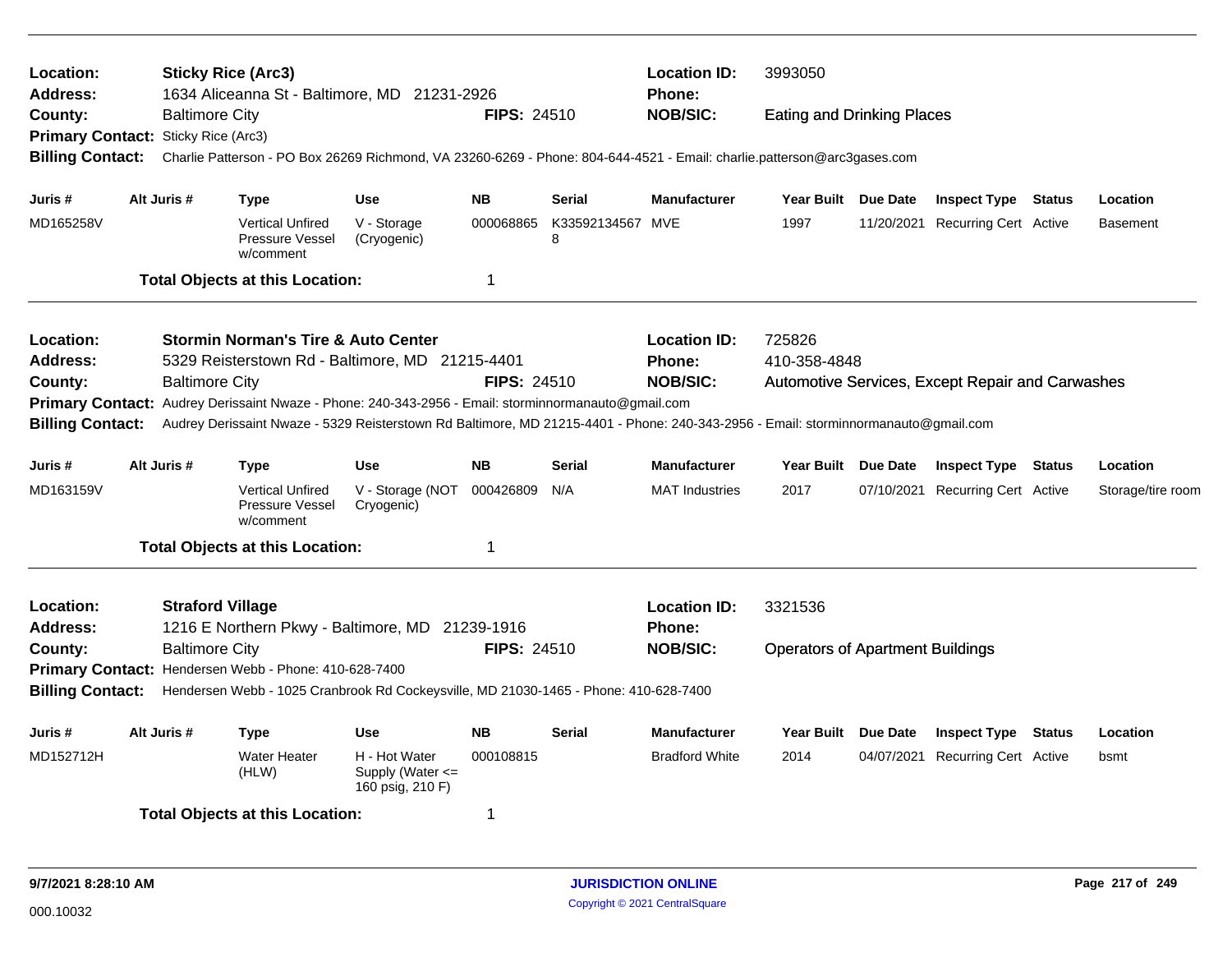| Location:<br><b>Address:</b><br>County:<br><b>Primary Contact: Subway</b><br><b>Billing Contact:</b>                                                                                                                                                                                           |         | Subway<br><b>Baltimore City</b> | 528 E Belvedere Ave - Baltimore, MD 21212-3701                                                                                              |                                   | <b>FIPS: 24510</b> |                            | <b>Location ID:</b><br><b>Phone:</b><br><b>NOB/SIC:</b> | 3634848             |            |                                  |               |                             |
|------------------------------------------------------------------------------------------------------------------------------------------------------------------------------------------------------------------------------------------------------------------------------------------------|---------|---------------------------------|---------------------------------------------------------------------------------------------------------------------------------------------|-----------------------------------|--------------------|----------------------------|---------------------------------------------------------|---------------------|------------|----------------------------------|---------------|-----------------------------|
| Juris #                                                                                                                                                                                                                                                                                        |         | Alt Juris #                     | <b>Type</b>                                                                                                                                 | <b>Use</b>                        | <b>NB</b>          | <b>Serial</b>              | <b>Manufacturer</b>                                     | Year Built Due Date |            | <b>Inspect Type Status</b>       |               | Location                    |
| MD159854V                                                                                                                                                                                                                                                                                      |         |                                 | <b>Vertical Unfired</b><br>Pressure Vessel<br>w/comment                                                                                     | V - Storage<br>(Cryogenic)        | 000078240          | SN-750-012-<br><b>BB36</b> | Taylor-Wharton                                          | 2005                |            | 08/19/2021 Recurring Cert Active |               | Inside                      |
|                                                                                                                                                                                                                                                                                                |         |                                 | <b>Total Objects at this Location:</b>                                                                                                      |                                   | 1                  |                            |                                                         |                     |            |                                  |               |                             |
| Location:<br><b>Address:</b>                                                                                                                                                                                                                                                                   |         | Subway                          | 6616 Holabird Ave - Baltimore, MD 21224-6301                                                                                                |                                   |                    |                            | <b>Location ID:</b><br>Phone:                           | 3634736             |            |                                  |               |                             |
| County:<br><b>Baltimore City</b><br><b>FIPS: 24510</b><br>NuCO2-Regulatory (MD BPV) - Phone: 800-472-2855 - Email: regulatory@nuco2.com<br><b>Primary Contact:</b><br><b>Billing Contact:</b><br>- 2800 SE Market PI Stuart, FL 34997-4965 - Phone: 800-472-2855 - Email: regulatory@nuco2.com |         |                                 | <b>NOB/SIC:</b>                                                                                                                             | <b>Eating and Drinking Places</b> |                    |                            |                                                         |                     |            |                                  |               |                             |
| Juris #                                                                                                                                                                                                                                                                                        |         | Alt Juris #                     | <b>Type</b>                                                                                                                                 | <b>Use</b>                        | <b>NB</b>          | <b>Serial</b>              | <b>Manufacturer</b>                                     | Year Built Due Date |            | <b>Inspect Type</b>              | Status        | Location                    |
| MD158723V                                                                                                                                                                                                                                                                                      | A789738 |                                 | <b>Vertical Unfired</b><br>Pressure Vessel<br>w/comment                                                                                     | V - Storage<br>(Cryogenic)        | 000008965          |                            | Cryogenic                                               | 1991                | 09/21/2021 | <b>Recurring Cert Active</b>     |               | Rear Locked<br>Fence (4321) |
|                                                                                                                                                                                                                                                                                                |         |                                 | <b>Total Objects at this Location:</b>                                                                                                      |                                   | 1                  |                            |                                                         |                     |            |                                  |               |                             |
| Location:<br>Address:<br>County:<br>Primary Contact: Subway<br><b>Billing Contact:</b>                                                                                                                                                                                                         |         | Subway<br><b>Baltimore City</b> | 900 S Caton Ave - Baltimore, MD 21229-5201<br>- 2800 SE Market PI Stuart, FL 34997-4965 - Phone: 800-472-2855 - Email: regulatory@nuco2.com |                                   | <b>FIPS: 24510</b> |                            | <b>Location ID:</b><br><b>Phone:</b><br><b>NOB/SIC:</b> | 3634486             |            |                                  |               |                             |
| Juris #                                                                                                                                                                                                                                                                                        |         | Alt Juris #                     | <b>Type</b>                                                                                                                                 | <b>Use</b>                        | <b>NB</b>          | <b>Serial</b>              | <b>Manufacturer</b>                                     | Year Built Due Date |            | <b>Inspect Type</b>              | <b>Status</b> | Location                    |
| MD164579V                                                                                                                                                                                                                                                                                      |         |                                 | <b>Vertical Unfired</b><br>Pressure Vessel<br>w/comment                                                                                     | V - Storage<br>(Cryogenic)        | 000038720          | C8503.615                  | Cryogenic                                               | 1995                |            | 08/13/2021 Recurring Cert Active |               | Inside St Agnes<br>Hosp     |
|                                                                                                                                                                                                                                                                                                |         |                                 | <b>Total Objects at this Location:</b>                                                                                                      |                                   | 1                  |                            |                                                         |                     |            |                                  |               |                             |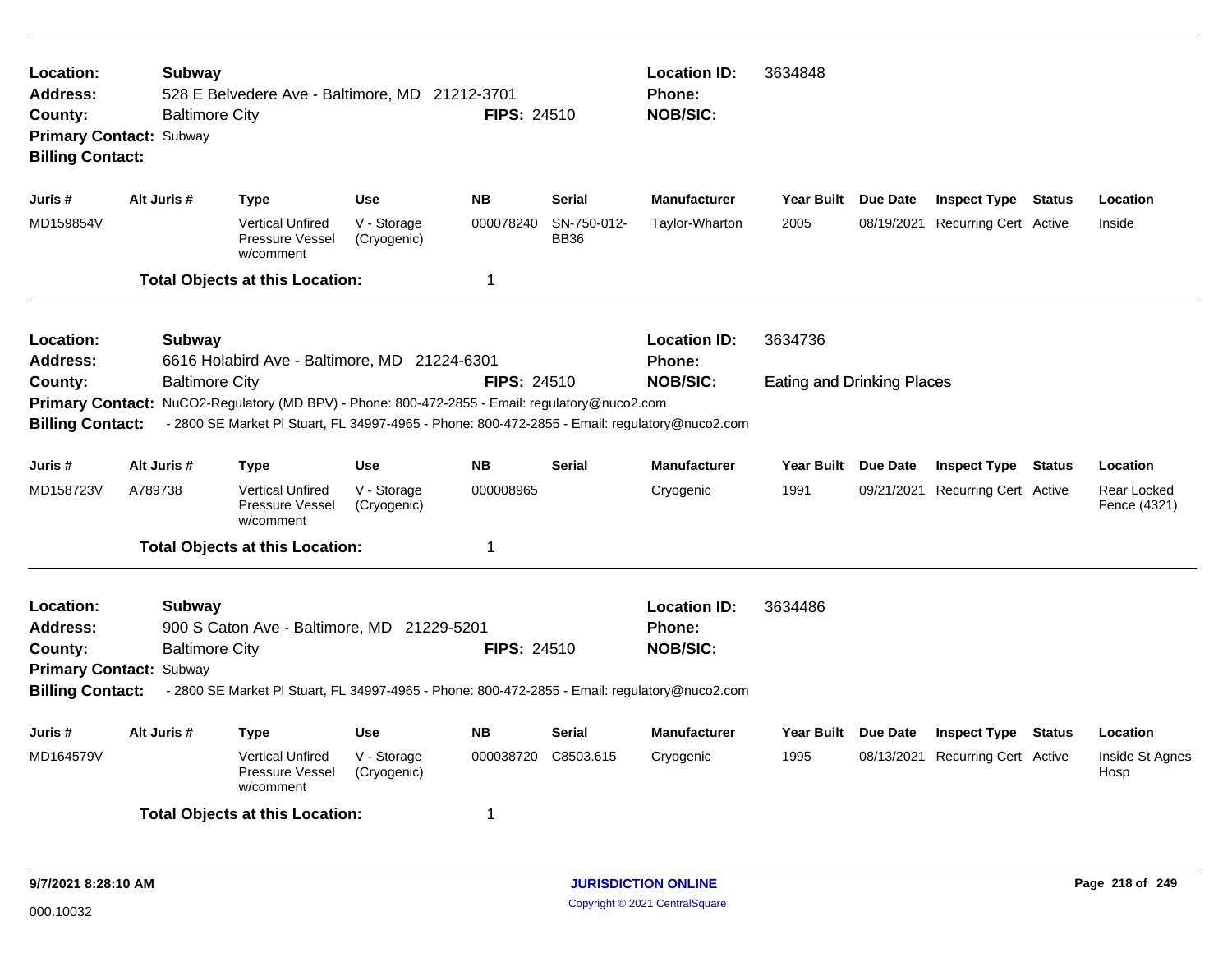| Location:<br><b>Address:</b><br>County:<br>Primary Contact: Subway (Arc3)<br><b>Billing Contact:</b> |             | Subway (Arc3)<br><b>Baltimore City</b> | 3233 Saint Paul St - Baltimore, MD 21218-3393                                                                                                                                                                                                                                       |                                                       | <b>FIPS: 24510</b>           |                      | <b>Location ID:</b><br><b>Phone:</b><br><b>NOB/SIC:</b><br>Charlie Patterson - PO Box 26269 Richmond, VA 23260-6269 - Phone: 804-644-4521 - Email: charlie.patterson@arc3gases.com | 3989646                     |            |                                                            |               |                        |
|------------------------------------------------------------------------------------------------------|-------------|----------------------------------------|-------------------------------------------------------------------------------------------------------------------------------------------------------------------------------------------------------------------------------------------------------------------------------------|-------------------------------------------------------|------------------------------|----------------------|------------------------------------------------------------------------------------------------------------------------------------------------------------------------------------|-----------------------------|------------|------------------------------------------------------------|---------------|------------------------|
| Juris #<br>MD165252V                                                                                 | Alt Juris # |                                        | <b>Type</b><br><b>Vertical Unfired</b><br>Pressure Vessel<br>w/comment<br><b>Total Objects at this Location:</b>                                                                                                                                                                    | <b>Use</b><br>V - Storage<br>(Cryogenic)              | <b>NB</b><br>000140758<br>-1 | Serial<br>CSUS02G103 | <b>Manufacturer</b><br><b>CHART</b>                                                                                                                                                | Year Built Due Date<br>2002 | 10/29/2021 | <b>Inspect Type Status</b><br><b>Recurring Cert Active</b> |               | Location<br>Kitchen    |
| Location:<br><b>Address:</b><br>County:<br><b>Billing Contact:</b>                                   |             | <b>Baltimore City</b>                  | Subway John Hopkins (NuCo2) # 223208<br>1711 E Monument St - Baltimore, MD 21205<br>Primary Contact: NuCO2-Regulatory (MD BPV) - Phone: 800-472-2855 - Email: regulatory@nuco2.com<br>- 2800 SE Market PI Stuart, FL 34997-4965 - Phone: 800-472-2855 - Email: regulatory@nuco2.com |                                                       | <b>FIPS: 24510</b>           |                      | <b>Location ID:</b><br><b>Phone:</b><br><b>NOB/SIC:</b>                                                                                                                            | 3634885                     |            |                                                            |               |                        |
| Juris #                                                                                              | Alt Juris # |                                        | <b>Type</b>                                                                                                                                                                                                                                                                         | Use                                                   | <b>NB</b>                    | Serial               | <b>Manufacturer</b>                                                                                                                                                                | <b>Year Built</b>           | Due Date   | <b>Inspect Type</b>                                        | <b>Status</b> | Location               |
| MD159923V                                                                                            | A904030     |                                        | <b>Vertical Unfired</b><br><b>Pressure Vessel</b><br>w/comment                                                                                                                                                                                                                      | V - Storage<br>(Cryogenic)                            | 000101401                    |                      | <b>Taylor Wharton</b>                                                                                                                                                              | 2005                        | 12/22/2021 | External Cert                                              | Active        | Kitchen /<br>Cafeteria |
|                                                                                                      |             |                                        | <b>Total Objects at this Location:</b>                                                                                                                                                                                                                                              |                                                       | -1                           |                      |                                                                                                                                                                                    |                             |            |                                                            |               |                        |
| Location:<br><b>Address:</b><br>County:<br><b>Billing Contact:</b>                                   |             | <b>Baltimore City</b>                  | <b>Sudsville Laundry</b><br>3005 Greenmount Ave - Baltimore, MD 21218-3939<br>Primary Contact: John Quartner - Phone: 410-252-4877 - Cell: 410-241-1414                                                                                                                             |                                                       | <b>FIPS: 24510</b>           |                      | <b>Location ID:</b><br><b>Phone:</b><br><b>NOB/SIC:</b><br>John Quartner - 1933 Greenspring Dr Timonium, MD 21093-4113 - Phone: 410-252-4877 - Cell: 410-241-1414                  | 725965<br>410-662-7093      |            | Laundry and Garment Services, NEC                          |               |                        |
| Juris #                                                                                              | Alt Juris # |                                        | <b>Type</b>                                                                                                                                                                                                                                                                         | <b>Use</b>                                            | <b>NB</b>                    | Serial               | <b>Manufacturer</b>                                                                                                                                                                | Year Built Due Date         |            | <b>Inspect Type Status</b>                                 |               | Location               |
| MD109131H                                                                                            |             |                                        | Water Heater<br>(HLW)                                                                                                                                                                                                                                                               | H - Hot Water<br>Supply (Water <=<br>160 psig, 210 F) | 000075314                    |                      | RHEEM                                                                                                                                                                              | 1997                        |            | 01/19/2022 Recurring Cert Active                           |               | <b>HEATER RM</b>       |
| MD147783H                                                                                            |             |                                        | <b>Water Heater</b><br>(HLW)                                                                                                                                                                                                                                                        | H - Hot Water<br>Supply (Water <=<br>160 psig, 210 F) | 000002886                    |                      | American Standard                                                                                                                                                                  | 2013                        |            | 01/19/2022 Recurring Cert Active                           |               | Heater Rm              |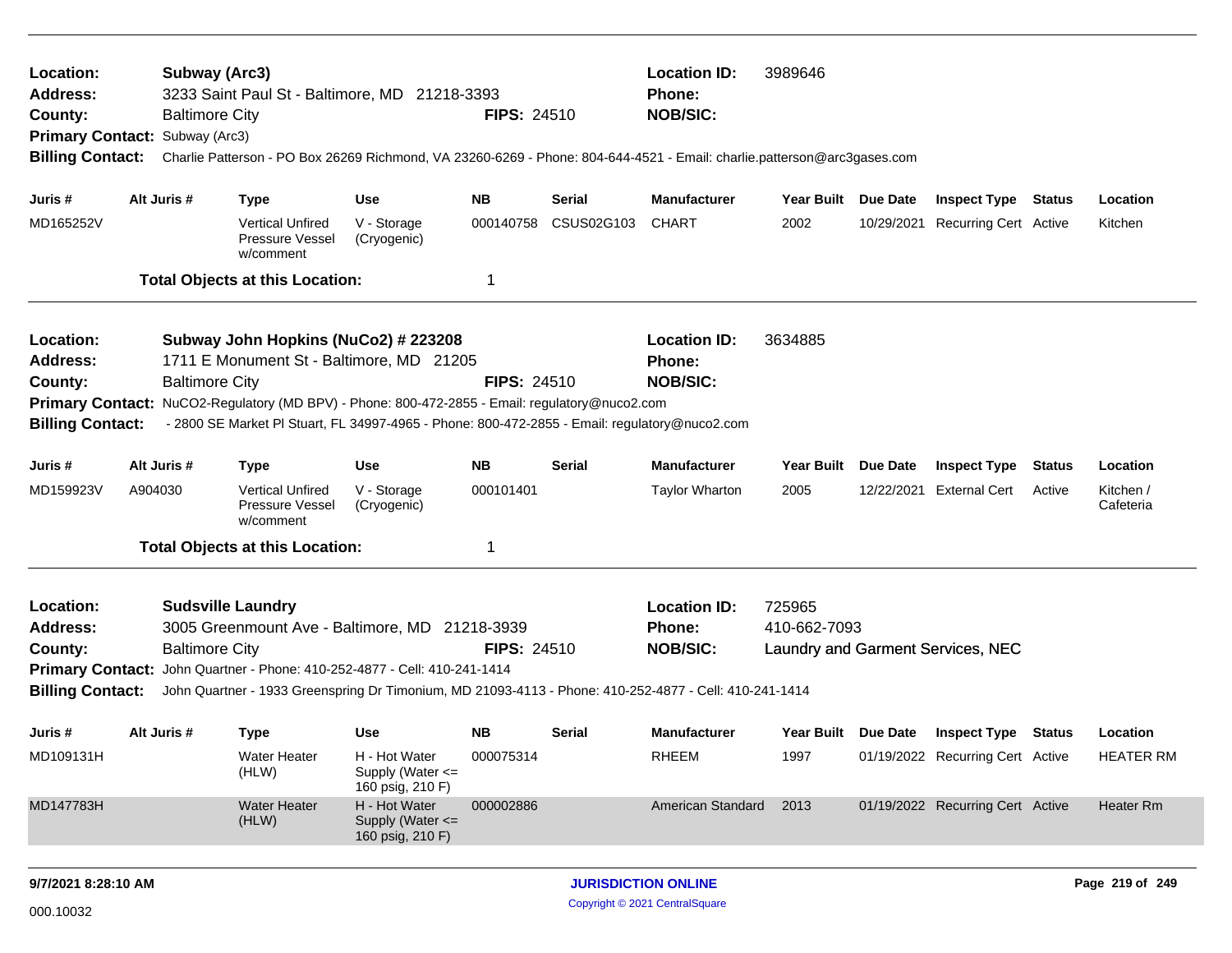| Location:                 |   |                       | <b>Sully's Seafood &amp; BBQ</b>                                               |                                                |                    |               | <b>Location ID:</b> | 725983                                 |                 |                                          |  |                  |
|---------------------------|---|-----------------------|--------------------------------------------------------------------------------|------------------------------------------------|--------------------|---------------|---------------------|----------------------------------------|-----------------|------------------------------------------|--|------------------|
| <b>Address:</b>           |   |                       | 5514 Belair Rd - Baltimore, MD 21206-3614                                      |                                                |                    |               | Phone:              | 410-483-5139                           |                 |                                          |  |                  |
| County:                   |   | <b>Baltimore City</b> |                                                                                |                                                | <b>FIPS: 24510</b> |               | <b>NOB/SIC:</b>     | Eating and drinking places             |                 |                                          |  |                  |
|                           |   |                       | Primary Contact: Brian Bunch - Phone: 410-483-0617                             |                                                |                    |               |                     |                                        |                 |                                          |  |                  |
| <b>Billing Contact:</b>   |   |                       | Brian Bunch - 5514 Belair Rd Baltimore, MD 21206-3614 - Phone: 410-483-0617    |                                                |                    |               |                     |                                        |                 |                                          |  |                  |
| Juris #                   |   | Alt Juris #           | <b>Type</b>                                                                    | <b>Use</b>                                     | <b>NB</b>          | Serial        | <b>Manufacturer</b> | <b>Year Built</b>                      | Due Date        | <b>Inspect Type Status</b>               |  | Location         |
| MD148907H                 |   |                       | Cast Iron                                                                      | H - Heating-<br>Cooking (Steam<br>$= 15$ psig) | <b>CI</b>          | 021400040     | <b>ECR</b>          | 2014                                   |                 | 04/25/2021 Recurring Cert Active         |  | <b>BLRM</b>      |
|                           |   |                       | <b>Total Objects at this Location:</b>                                         |                                                | 1                  |               |                     |                                        |                 |                                          |  |                  |
| Location:                 |   |                       | <b>Super Auto Center</b>                                                       |                                                |                    |               | <b>Location ID:</b> | 713306                                 |                 |                                          |  |                  |
| <b>Address:</b>           |   |                       | 1901 Wilkens Ave - Baltimore, MD 21223-3445                                    |                                                |                    |               | Phone:              | 410-233-7996                           |                 |                                          |  |                  |
| County:                   |   | <b>Baltimore City</b> |                                                                                |                                                | <b>FIPS: 24510</b> |               | <b>NOB/SIC:</b>     |                                        |                 | Automotive repair, services, and parking |  |                  |
|                           |   |                       | Primary Contact: Nisar Malik - Phone: 410-233-7996                             |                                                |                    |               |                     |                                        |                 |                                          |  |                  |
| <b>Billing Contact:</b>   |   |                       | Nisar Malik - 1901 Wilkens Ave Baltimore, MD 21223-3445 - Phone: 410-233-7996  |                                                |                    |               |                     |                                        |                 |                                          |  |                  |
| Juris #                   |   | Alt Juris #           | <b>Type</b>                                                                    | <b>Use</b>                                     | <b>NB</b>          | <b>Serial</b> | <b>Manufacturer</b> | Year Built                             | <b>Due Date</b> | <b>Inspect Type Status</b>               |  | Location         |
| MD106726V                 | 1 |                       | <b>Vertical Unfired</b><br>Pressure Vessel<br>w/comment                        | V - Storage (NOT<br>Cryogenic)                 | 000999849          |               | Manchester          | 2000                                   |                 | 05/23/2022 Recurring Cert Active         |  | <b>Back Room</b> |
|                           |   |                       | <b>Total Objects at this Location:</b>                                         |                                                | 1                  |               |                     |                                        |                 |                                          |  |                  |
| Location:                 |   | <b>SWB Auto Body</b>  |                                                                                |                                                |                    |               | <b>Location ID:</b> | 705543                                 |                 |                                          |  |                  |
| <b>Address:</b>           |   |                       | 5219 Fairlawn Ave - Baltimore, MD 21215-5013                                   |                                                |                    |               | <b>Phone:</b>       | 410-733-6558                           |                 |                                          |  |                  |
| County:                   |   | <b>Baltimore City</b> |                                                                                |                                                | <b>FIPS: 24510</b> |               | <b>NOB/SIC:</b>     | <b>General Automotive Repair Shops</b> |                 |                                          |  |                  |
| Primary Contact: SWB Auto |   |                       |                                                                                |                                                |                    |               |                     |                                        |                 |                                          |  |                  |
| <b>Billing Contact:</b>   |   |                       | Wayne Mings - 5219 Fairlawn Ave Baltimore, MD 21215-5013 - Phone: 410-733-6558 |                                                |                    |               |                     |                                        |                 |                                          |  |                  |
| Juris #                   |   | Alt Juris #           | <b>Type</b>                                                                    | <b>Use</b>                                     | <b>NB</b>          | <b>Serial</b> | <b>Manufacturer</b> | <b>Year Built</b>                      | <b>Due Date</b> | <b>Inspect Type Status</b>               |  | Location         |
| MD151064V                 |   |                       | <b>Vertical Unfired</b><br>Pressure Vessel<br>w/comment                        | V - Storage (NOT 000230069<br>Cryogenic)       |                    |               | <b>Steel Fab</b>    | 2010                                   |                 | 10/01/2019 Recurring Cert Active         |  | Shop             |
|                           |   |                       | <b>Total Objects at this Location:</b>                                         |                                                | 1                  |               |                     |                                        |                 |                                          |  |                  |
|                           |   |                       |                                                                                |                                                |                    |               |                     |                                        |                 |                                          |  |                  |

**Total Objects at this Location:** 2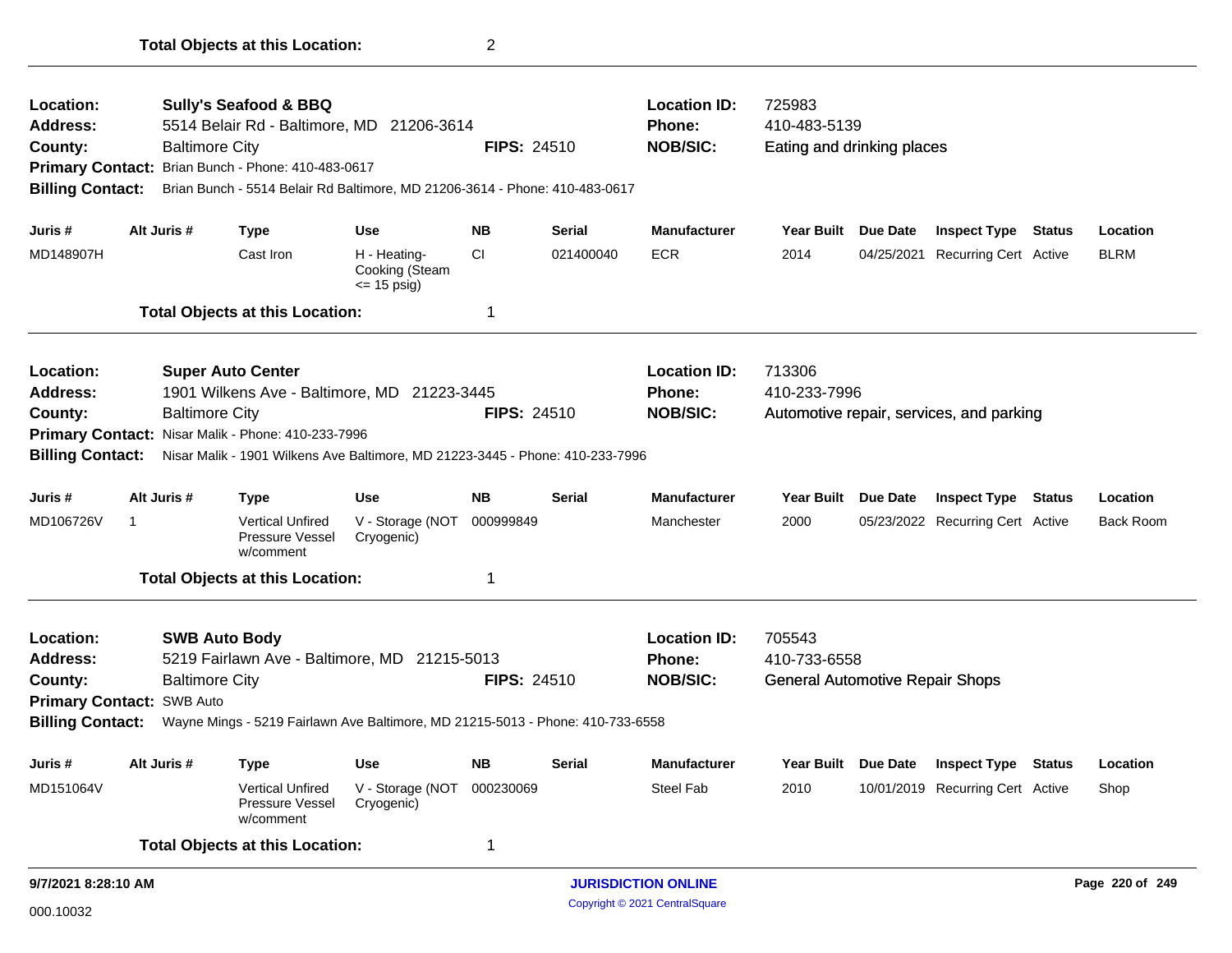| <b>Location:</b><br><b>Address:</b><br>County:                |  | <b>T &amp; S Service Center</b> | 5119 Belair Rd - Baltimore, MD 21206-5104               |                                                 |                    | <b>Location ID:</b><br><b>Phone:</b> | 702970                                                                                       |                                   |            |                                          |        |                               |
|---------------------------------------------------------------|--|---------------------------------|---------------------------------------------------------|-------------------------------------------------|--------------------|--------------------------------------|----------------------------------------------------------------------------------------------|-----------------------------------|------------|------------------------------------------|--------|-------------------------------|
|                                                               |  | <b>Baltimore City</b>           |                                                         |                                                 | <b>FIPS: 24510</b> |                                      | <b>NOB/SIC:</b>                                                                              |                                   |            | Automotive repair, services, and parking |        |                               |
| Primary Contact: T & S Service Center                         |  |                                 |                                                         |                                                 |                    |                                      |                                                                                              |                                   |            |                                          |        |                               |
| <b>Billing Contact:</b>                                       |  |                                 | - 5119 Belair Road Baltimore, MD 21206                  |                                                 |                    |                                      |                                                                                              |                                   |            |                                          |        |                               |
| Juris #                                                       |  | Alt Juris #                     | <b>Type</b>                                             | <b>Use</b>                                      | <b>NB</b>          | <b>Serial</b>                        | <b>Manufacturer</b>                                                                          | Year Built Due Date               |            | <b>Inspect Type Status</b>               |        | Location                      |
| MD159316V                                                     |  |                                 | <b>Vertical Unfired</b><br>Pressure Vessel<br>w/comment | V - Storage (NOT<br>Cryogenic)                  | 000394544          |                                      | <b>MAT INDUSTRIES</b>                                                                        | 2016                              | 10/25/2021 | Recurring Cert Active                    |        | <b>STORAGE</b><br><b>ROOM</b> |
|                                                               |  |                                 | <b>Total Objects at this Location:</b>                  |                                                 | 1                  |                                      |                                                                                              |                                   |            |                                          |        |                               |
| Location:                                                     |  | <b>Taco Bell</b>                |                                                         |                                                 |                    |                                      | <b>Location ID:</b>                                                                          | 3954049                           |            |                                          |        |                               |
| <b>Address:</b>                                               |  |                                 |                                                         | 1351 S Newkirk St - Baltimore, MD 21224-5370    |                    |                                      | Phone:                                                                                       |                                   |            |                                          |        |                               |
| County:                                                       |  | <b>Baltimore City</b>           |                                                         |                                                 | <b>FIPS: 24510</b> |                                      | <b>NOB/SIC:</b>                                                                              | <b>Eating and Drinking Places</b> |            |                                          |        |                               |
| Primary Contact: Barbara Seward - Phone: 410-771-1880         |  |                                 |                                                         |                                                 |                    |                                      |                                                                                              |                                   |            |                                          |        |                               |
| <b>Billing Contact:</b>                                       |  |                                 |                                                         |                                                 |                    |                                      | Barbara Seward - 11019 McCormick Rd Ste 320 Hunt Valley, MD 21031-8670 - Phone: 410-771-1880 |                                   |            |                                          |        |                               |
| Juris #                                                       |  | Alt Juris #                     | <b>Type</b>                                             | <b>Use</b>                                      | <b>NB</b>          | <b>Serial</b>                        | <b>Manufacturer</b>                                                                          | Year Built Due Date               |            | <b>Inspect Type Status</b>               |        | Location                      |
| MD162647V                                                     |  |                                 | <b>Vertical Unfired</b><br>Pressure Vessel<br>w/comment | V - Storage (NOT<br>Cryogenic)                  | 000286740          | 31611867                             | <b>CHART</b>                                                                                 | 2016                              |            | 06/12/2023 Recurring Cert Active         |        | Rear of Kitchen               |
|                                                               |  |                                 | <b>Total Objects at this Location:</b>                  |                                                 | 1                  |                                      |                                                                                              |                                   |            |                                          |        |                               |
| Location:<br>Address:                                         |  | <b>Taco Bell #690715</b>        |                                                         | 6602 Reisterstown Rd - Baltimore, MD 21215-2305 |                    |                                      | <b>Location ID:</b><br>Phone:                                                                | 3988269                           |            |                                          |        |                               |
| County:                                                       |  | <b>Baltimore City</b>           |                                                         |                                                 | <b>FIPS: 24510</b> |                                      | <b>NOB/SIC:</b>                                                                              | <b>Eating and Drinking Places</b> |            |                                          |        |                               |
| Primary Contact: Taco Bell #690715<br><b>Billing Contact:</b> |  |                                 |                                                         |                                                 |                    |                                      |                                                                                              |                                   |            |                                          |        |                               |
| Juris #                                                       |  | Alt Juris #                     | Type                                                    | <b>Use</b>                                      | <b>NB</b>          | <b>Serial</b>                        | <b>Manufacturer</b>                                                                          | Year Built Due Date               |            | <b>Inspect Type</b>                      | Status | Location                      |
| MD165209V                                                     |  |                                 | <b>Vertical Unfired</b><br>Pressure Vessel<br>w/comment | V - Storage (NOT<br>Cryogenic)                  | 000325770          | 31921147                             | <b>CHART</b>                                                                                 | 2019                              |            | 10/30/2021 Recurring Cert Active         |        | Beverage<br>Carbonation       |
|                                                               |  |                                 | <b>Total Objects at this Location:</b>                  |                                                 | 1                  |                                      |                                                                                              |                                   |            |                                          |        |                               |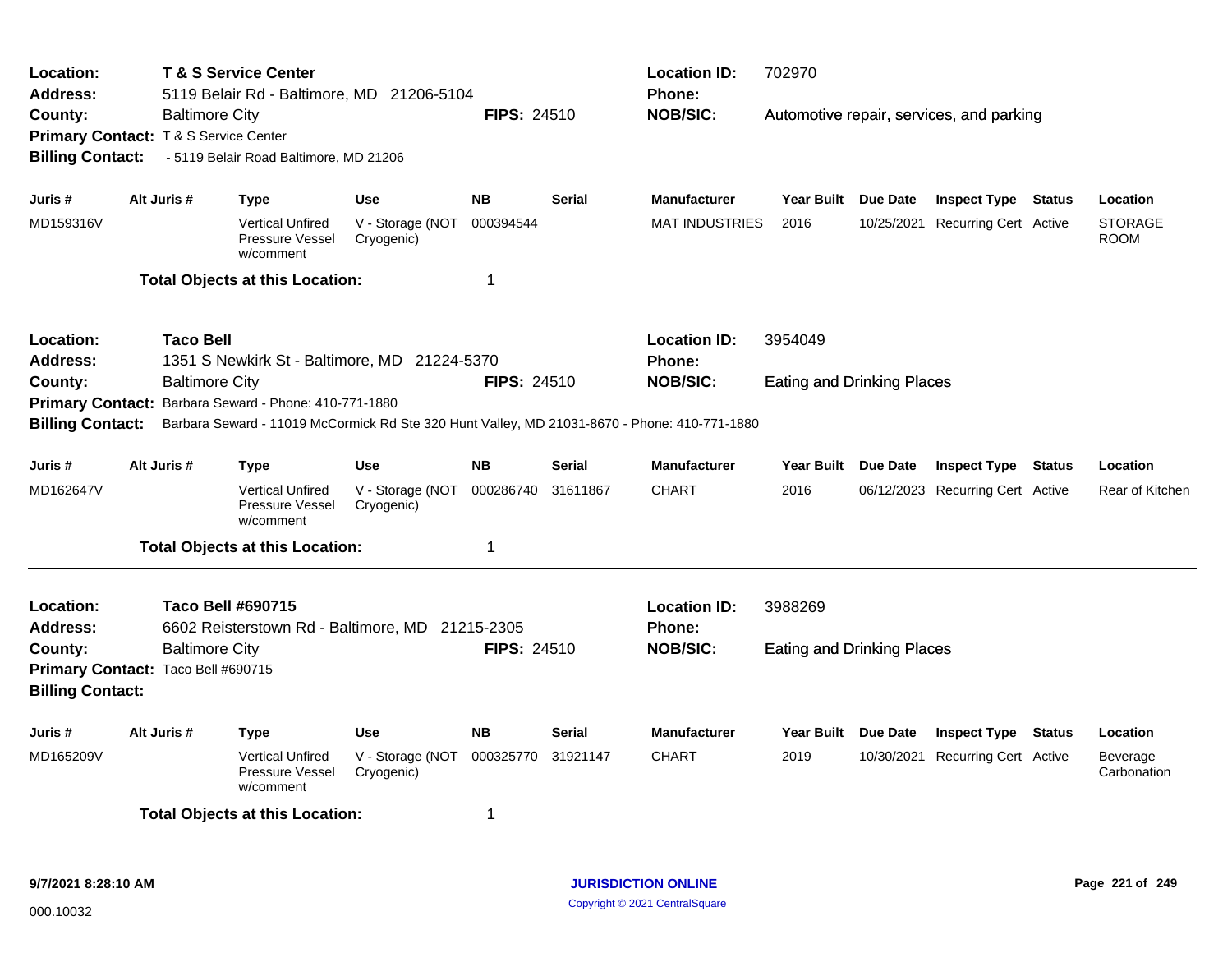| Location:<br>Address:<br>County:<br><b>Billing Contact:</b>                                            |             | <b>Baltimore City</b>                          | Taco Bell - 32663 (Roberts)<br>2300 W Patapsco Ave - Baltimore, MD 21230-2816<br>Primary Contact: Roberts Oxygen Company (MD) - Phone: 240-493-8405 - Cell: 301-252-0742 - Email: DFranovich@RobertsOxygen.com<br>Bulk Tank Service Dept. - PO Box 5507 Rockville, MD 20855-0507 - Phone: 240-493-8405 - Cell: 301-252-0742 - Email: DFranovich@RobertsOxygen.com |                            | <b>FIPS: 24510</b> |                   | <b>Location ID:</b><br><b>Phone:</b><br><b>NOB/SIC:</b> | 3635099             |                                  |        |                 |
|--------------------------------------------------------------------------------------------------------|-------------|------------------------------------------------|-------------------------------------------------------------------------------------------------------------------------------------------------------------------------------------------------------------------------------------------------------------------------------------------------------------------------------------------------------------------|----------------------------|--------------------|-------------------|---------------------------------------------------------|---------------------|----------------------------------|--------|-----------------|
| Juris #                                                                                                | Alt Juris # |                                                | Type                                                                                                                                                                                                                                                                                                                                                              | <b>Use</b>                 | <b>NB</b>          | <b>Serial</b>     | <b>Manufacturer</b>                                     | Year Built Due Date | <b>Inspect Type Status</b>       |        | Location        |
| MD165207V                                                                                              |             |                                                | <b>Vertical Unfired</b><br>Pressure Vessel<br>w/comment                                                                                                                                                                                                                                                                                                           | V - Storage<br>(Cryogenic) | 000290027          | 31620184          | <b>CHART</b>                                            | 2016                | 09/18/2021 Recurring Cert Active |        | Store Room      |
|                                                                                                        |             |                                                | <b>Total Objects at this Location:</b>                                                                                                                                                                                                                                                                                                                            |                            | $\mathbf 1$        |                   |                                                         |                     |                                  |        |                 |
| Location:<br><b>Address:</b><br>County:<br>Primary Contact: Tagliata (Arc3)<br><b>Billing Contact:</b> |             | Tagliata (Arc3)<br><b>Baltimore City</b>       | 1012 Fleet St - Baltimore, MD 21202-4646<br>Charlie Patterson - PO Box 26269 Richmond, VA 23260-6269 - Phone: 804-644-4521 - Email: charlie.patterson@arc3gases.com                                                                                                                                                                                               |                            | <b>FIPS: 24510</b> |                   | <b>Location ID:</b><br><b>Phone:</b><br><b>NOB/SIC:</b> | 3994135             |                                  |        |                 |
| Juris #                                                                                                | Alt Juris # |                                                | Type                                                                                                                                                                                                                                                                                                                                                              | <b>Use</b>                 | <b>NB</b>          | <b>Serial</b>     | <b>Manufacturer</b>                                     | Year Built Due Date | <b>Inspect Type</b>              | Status | Location        |
| MD168179V                                                                                              |             |                                                | <b>Vertical Unfired</b><br>Pressure Vessel<br>w/comment                                                                                                                                                                                                                                                                                                           | V - Storage<br>(Cryogenic) | 000127583          | <b>CSUR01B123</b> | <b>MVE</b>                                              | 2001                | 07/01/2023 Recurring Cert Active |        | Loading Dock    |
|                                                                                                        |             |                                                | <b>Total Objects at this Location:</b>                                                                                                                                                                                                                                                                                                                            |                            | $\mathbf 1$        |                   |                                                         |                     |                                  |        |                 |
| Location:<br>Address:<br>County:<br>Primary Contact: Tambers (Arc3)<br><b>Billing Contact:</b>         |             | <b>Tambers (Arc3)</b><br><b>Baltimore City</b> | 3327 Saint Paul St - Baltimore, MD 21218-3254<br>Charlie Patterson - PO Box 26269 Richmond, VA 23260-6269 - Phone: 804-644-4521 - Email: charlie.patterson@arc3gases.com                                                                                                                                                                                          |                            | <b>FIPS: 24510</b> |                   | <b>Location ID:</b><br><b>Phone:</b><br><b>NOB/SIC:</b> | 3989645             |                                  |        |                 |
| Juris #                                                                                                | Alt Juris # |                                                | <b>Type</b>                                                                                                                                                                                                                                                                                                                                                       | <b>Use</b>                 | <b>NB</b>          | <b>Serial</b>     | <b>Manufacturer</b>                                     | Year Built Due Date | <b>Inspect Type Status</b>       |        | Location        |
| MD165254V                                                                                              |             |                                                | <b>Vertical Unfired</b><br>Pressure Vessel<br>w/comment                                                                                                                                                                                                                                                                                                           | V - Storage<br>(Cryogenic) | 000149534          | CSJN03J123        | <b>CHART</b>                                            | 2003                | 10/29/2021 Recurring Cert Active |        | <b>Basement</b> |
|                                                                                                        |             |                                                | <b>Total Objects at this Location:</b>                                                                                                                                                                                                                                                                                                                            |                            | 1                  |                   |                                                         |                     |                                  |        |                 |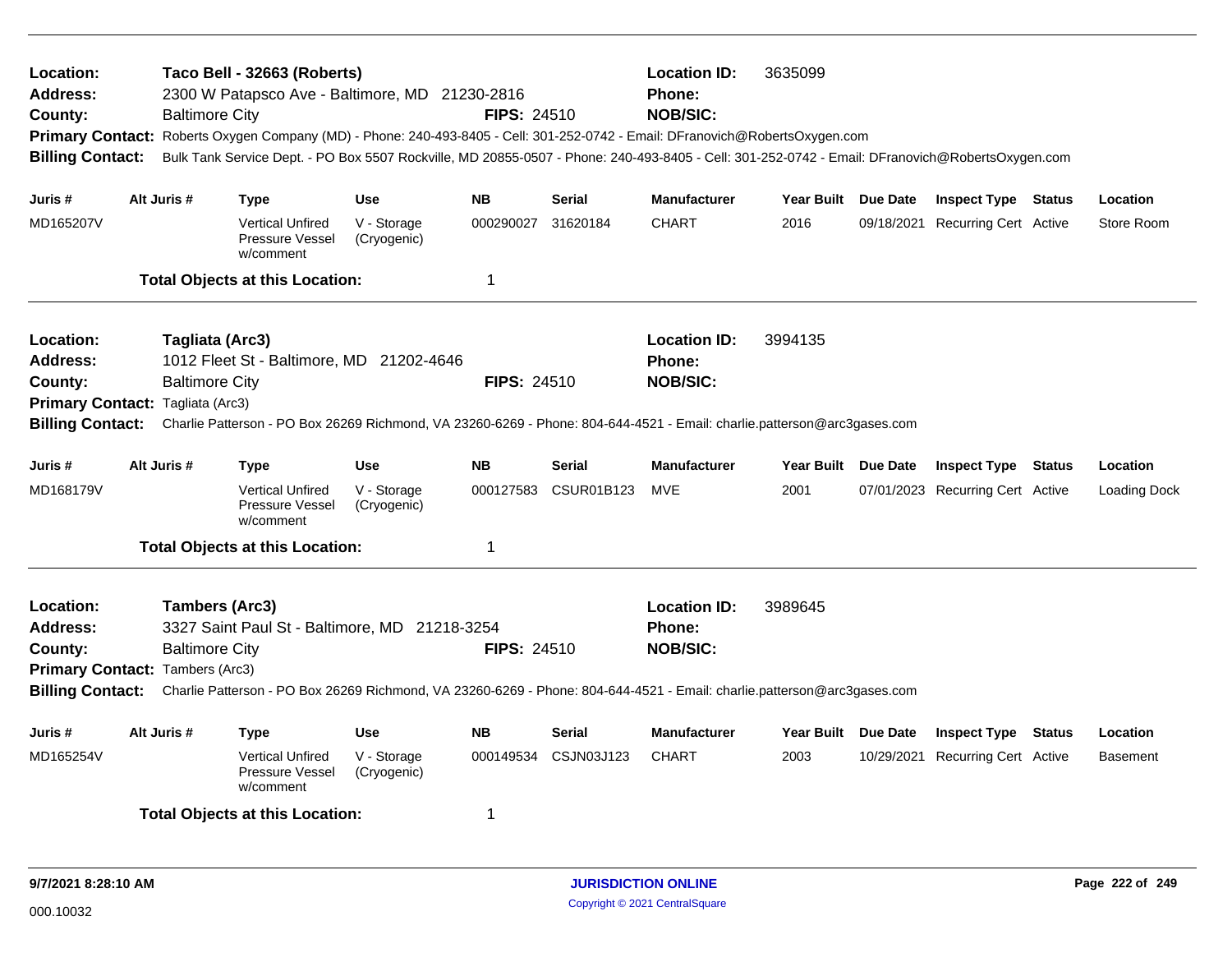| Location:<br>Address:<br>County:<br><b>Primary Contact:</b><br><b>Billing Contact:</b> | <b>Baltimore City</b> | <b>Temescal Wellness of Maryland</b><br>2200 Girard Ave - Baltimore, MD 21211-1304<br>Marva Griffin - Phone: 443-708-0923 - Email: marva.griffin@evermorecompany.com                             |                                                         | <b>FIPS: 24510</b> |               | <b>Location ID:</b><br><b>Phone:</b><br><b>NOB/SIC:</b><br>Marva Griffin - 2200 Girard Ave Baltimore, MD 21211-1304 - Phone: 443-708-0923 - Email: marva.griffin@evermorecompany.com                          | 3778376<br>443-708-0923                           |                                  |                              |
|----------------------------------------------------------------------------------------|-----------------------|--------------------------------------------------------------------------------------------------------------------------------------------------------------------------------------------------|---------------------------------------------------------|--------------------|---------------|---------------------------------------------------------------------------------------------------------------------------------------------------------------------------------------------------------------|---------------------------------------------------|----------------------------------|------------------------------|
| Juris #                                                                                | Alt Juris #           | <b>Type</b>                                                                                                                                                                                      | <b>Use</b>                                              | <b>NB</b>          | <b>Serial</b> | <b>Manufacturer</b>                                                                                                                                                                                           | Year Built Due Date                               | <b>Inspect Type Status</b>       | Location                     |
| MD157970H                                                                              |                       | Vertical Fire Tube H - Hot Water                                                                                                                                                                 | Supply (Water $\leq$<br>160 psig, 250 F)                | 000004040          | F1068177A     | Fulton/HFTC China                                                                                                                                                                                             | 2016                                              | 06/26/2023 Recurring Cert Active | <b>Boiler Room</b>           |
|                                                                                        |                       | <b>Total Objects at this Location:</b>                                                                                                                                                           |                                                         | 1                  |               |                                                                                                                                                                                                               |                                                   |                                  |                              |
| Location:<br><b>Address:</b>                                                           |                       | <b>Thames Street Oyster (Arc3)</b><br>1728 Thames St - Baltimore, MD 21231-3416                                                                                                                  |                                                         |                    |               | <b>Location ID:</b><br>Phone:                                                                                                                                                                                 | 3994165                                           |                                  |                              |
| County:<br><b>Billing Contact:</b>                                                     | <b>Baltimore City</b> | Primary Contact: Thames Street Oyster (Arc3)                                                                                                                                                     |                                                         | <b>FIPS: 24510</b> |               | <b>NOB/SIC:</b><br>Charlie Patterson - PO Box 26269 Richmond, VA 23260-6269 - Phone: 804-644-4521 - Email: charlie.patterson@arc3gases.com                                                                    | <b>Eating and Drinking Places</b>                 |                                  |                              |
| Juris #                                                                                | Alt Juris #           | <b>Type</b>                                                                                                                                                                                      | <b>Use</b>                                              | <b>NB</b>          | <b>Serial</b> | <b>Manufacturer</b>                                                                                                                                                                                           | Year Built Due Date                               | <b>Inspect Type Status</b>       | Location                     |
| MD166199V                                                                              |                       | <b>Vertical Unfired</b><br>Pressure Vessel<br>w/comment                                                                                                                                          | V - Storage<br>(Cryogenic)                              | 000007373          |               | Taylor                                                                                                                                                                                                        | 1991                                              | 11/20/2021 Recurring Cert Active | <b>Basement</b>              |
|                                                                                        |                       | <b>Total Objects at this Location:</b>                                                                                                                                                           |                                                         | 1                  |               |                                                                                                                                                                                                               |                                                   |                                  |                              |
| Location:<br>Address:<br>County:<br><b>Billing Contact:</b>                            | <b>Baltimore City</b> | <b>The Broadview Apartments</b><br>106-108 W 39Th St - Roland Park, MD 21210<br>Primary Contact: Scott Petty - Phone: 443-775-3110/410-243-1216 - Cell: 410-800-7185 - Email: jpetty@avenue5.com |                                                         | <b>FIPS: 24510</b> |               | <b>Location ID:</b><br><b>Phone:</b><br><b>NOB/SIC:</b><br>Scott Petty - 116 W University Pkwy Roland Park, MD 21210-3305 - Phone: 443-775-3110/410-243-1216 - Cell: 410-800-7185 - Email: jpetty@avenue5.com | 705203<br><b>Operators of Apartment Buildings</b> |                                  |                              |
| Juris #                                                                                | Alt Juris #           | <b>Type</b>                                                                                                                                                                                      | <b>Use</b>                                              | <b>NB</b>          | <b>Serial</b> | <b>Manufacturer</b>                                                                                                                                                                                           | Year Built Due Date                               | <b>Inspect Type Status</b>       | Location                     |
| MD093601H                                                                              |                       | Cast Iron                                                                                                                                                                                        | H - Hot Water<br>Heat (Water $\leq$<br>160 psig, 250 F) | <b>CI</b>          |               | <b>National Radiator</b>                                                                                                                                                                                      | 1970                                              | 09/26/2022 Recurring Cert Active | 106 W 39th St,<br>Laundry #2 |
|                                                                                        |                       | <b>Total Objects at this Location:</b>                                                                                                                                                           |                                                         | 1                  |               |                                                                                                                                                                                                               |                                                   |                                  |                              |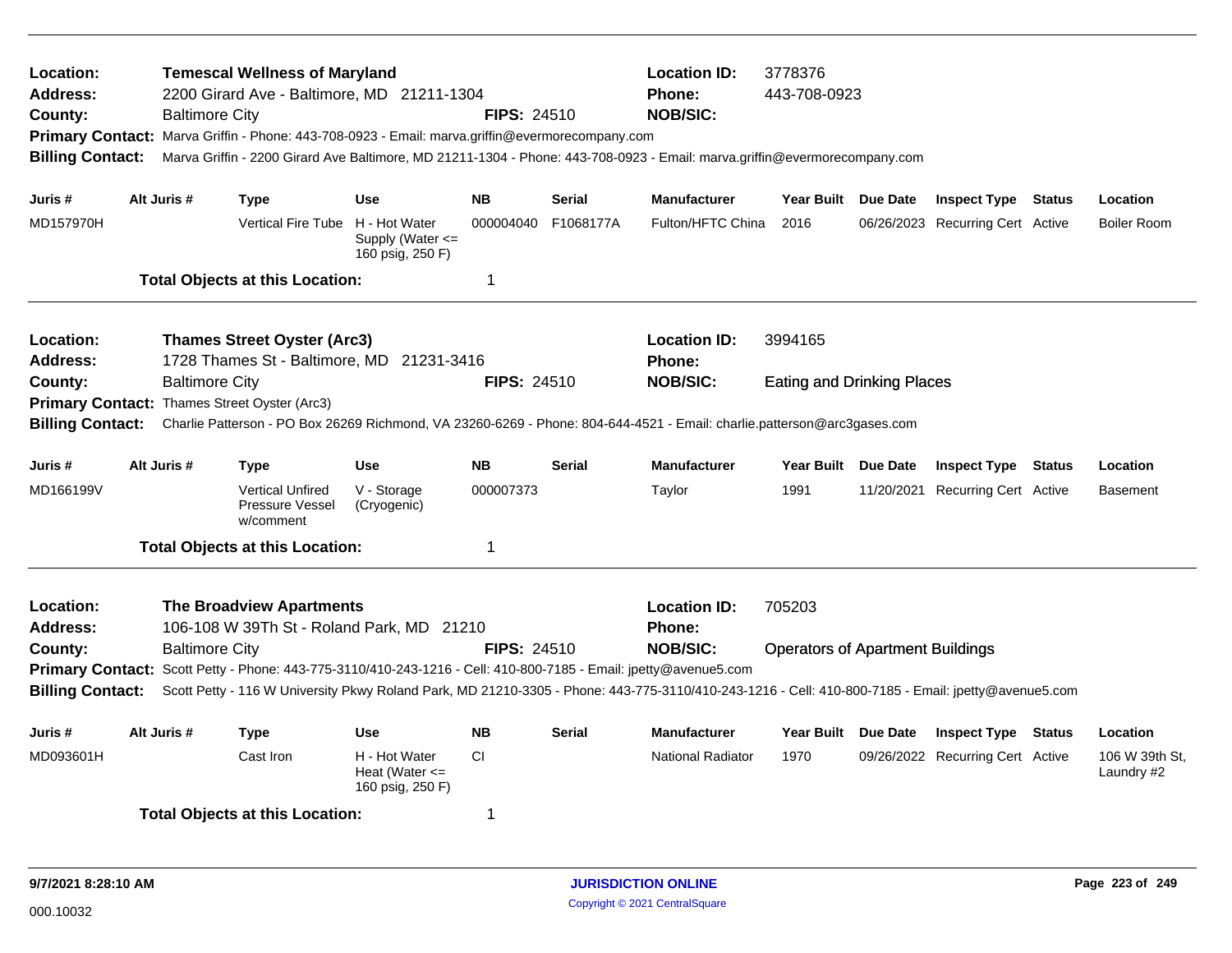| <b>Location ID:</b><br>Location:<br>The Charles (Arc3)<br>3950096<br>Address:<br>1110 S Charles St - Baltimore, MD 21230-4215<br><b>Phone:</b> |                                     |                                                                                                                                    |                                                       |                    |               |                     |                                         |                     |                                  |        |                      |
|------------------------------------------------------------------------------------------------------------------------------------------------|-------------------------------------|------------------------------------------------------------------------------------------------------------------------------------|-------------------------------------------------------|--------------------|---------------|---------------------|-----------------------------------------|---------------------|----------------------------------|--------|----------------------|
| County:                                                                                                                                        |                                     | <b>Baltimore City</b>                                                                                                              |                                                       | <b>FIPS: 24510</b> |               | <b>NOB/SIC:</b>     | <b>Eating and Drinking Places</b>       |                     |                                  |        |                      |
|                                                                                                                                                | Primary Contact: The Charles (Arc3) |                                                                                                                                    |                                                       |                    |               |                     |                                         |                     |                                  |        |                      |
| <b>Billing Contact:</b>                                                                                                                        |                                     | Charlie Patterson - PO Box 26269 Richmond, VA 23260-6269 - Phone: 804-644-4521 - Email: charlie.patterson@arc3gases.com            |                                                       |                    |               |                     |                                         |                     |                                  |        |                      |
| Juris #                                                                                                                                        | Alt Juris #                         | <b>Type</b>                                                                                                                        | <b>Use</b>                                            | <b>NB</b>          | <b>Serial</b> | <b>Manufacturer</b> |                                         | Year Built Due Date | <b>Inspect Type Status</b>       |        | Location             |
| MD163994V                                                                                                                                      |                                     | <b>Vertical Unfired</b><br>Pressure Vessel<br>w/comment                                                                            | V - Storage<br>(Cryogenic)                            | 000301546          |               | <b>CHART</b>        | 2017                                    |                     | 04/17/2023 Recurring Cert Active |        | Alley                |
|                                                                                                                                                |                                     | <b>Total Objects at this Location:</b>                                                                                             |                                                       | 1                  |               |                     |                                         |                     |                                  |        |                      |
| Location:                                                                                                                                      |                                     | The Greens at Forest Park                                                                                                          |                                                       |                    |               | <b>Location ID:</b> | 710313                                  |                     |                                  |        |                      |
| <b>Address:</b>                                                                                                                                |                                     | 4515 Fairview Ave Ste D - Baltimore, MD 21216-1164                                                                                 |                                                       |                    |               | Phone:              | 410-448-3552                            |                     |                                  |        |                      |
| County:                                                                                                                                        |                                     | <b>Baltimore City</b>                                                                                                              |                                                       | <b>FIPS: 24510</b> |               | <b>NOB/SIC:</b>     | <b>Operators of Apartment Buildings</b> |                     |                                  |        |                      |
|                                                                                                                                                |                                     | Primary Contact: AION Mgmt./The Greens at Forest Park - Phone: 410-448-3552 - Email: thegreens.pm@aionmanagement.com               |                                                       |                    |               |                     |                                         |                     |                                  |        |                      |
| <b>Billing Contact:</b>                                                                                                                        |                                     | Property Manager - 4513 Fairview Ave Apt D Baltimore, MD 21216-1165 - Phone: 410-448-3552 - Email: thegreens.pm@aionmanagement.com |                                                       |                    |               |                     |                                         |                     |                                  |        |                      |
| Juris #                                                                                                                                        | Alt Juris #                         | <b>Type</b>                                                                                                                        | <b>Use</b>                                            | <b>NB</b>          | <b>Serial</b> | <b>Manufacturer</b> |                                         | Year Built Due Date | <b>Inspect Type</b>              | Status | Location             |
| MD125133H                                                                                                                                      |                                     | <b>Water Heater</b><br>(HLW)                                                                                                       | H - Hot Water<br>Supply (Water <=<br>160 psig, 210 F) | 000092125          |               | Rheem/Ruud          | 2001                                    |                     | 12/19/2020 Recurring Cert Active |        | 4513 Fairview<br>Ave |
|                                                                                                                                                |                                     | <b>Total Objects at this Location:</b>                                                                                             |                                                       | 1                  |               |                     |                                         |                     |                                  |        |                      |
| Location:                                                                                                                                      |                                     | The J. W. Boarman Co., Inc.                                                                                                        |                                                       |                    |               | <b>Location ID:</b> | 713338                                  |                     |                                  |        |                      |
| <b>Address:</b>                                                                                                                                |                                     | 1421 Ridgely St - Baltimore, MD 21230-2011                                                                                         |                                                       |                    |               | Phone:              | 410-752-8800                            |                     |                                  |        |                      |
| County:                                                                                                                                        |                                     | <b>Baltimore City</b>                                                                                                              |                                                       | <b>FIPS: 24510</b> |               | <b>NOB/SIC:</b>     | <b>Business Services, NEC</b>           |                     |                                  |        |                      |
|                                                                                                                                                |                                     | Primary Contact: Tina Wells - Phone: 410-752-8800 - Email: office@jwboarman.com                                                    |                                                       |                    |               |                     |                                         |                     |                                  |        |                      |
| <b>Billing Contact:</b>                                                                                                                        |                                     | Tina Wells - 1421 Ridgely St Baltimore, MD 21230-2011 - Phone: 410-752-8800 - Email: office@jwboarman.com                          |                                                       |                    |               |                     |                                         |                     |                                  |        |                      |
| Juris #                                                                                                                                        | Alt Juris #                         | <b>Type</b>                                                                                                                        | <b>Use</b>                                            | <b>NB</b>          | <b>Serial</b> | <b>Manufacturer</b> |                                         | Year Built Due Date | <b>Inspect Type</b>              | Status | Location             |
| MD113906V                                                                                                                                      |                                     | Horizontal Unfired O - Other (PV<br>Pressure Vessel<br>w/comment                                                                   | Use) w/comment                                        | 000247760          |               | <b>Steel Fab</b>    | 2000                                    |                     | 07/12/2022 Recurring Cert Active |        | <b>REAR CMP RM</b>   |
|                                                                                                                                                |                                     | <b>Total Objects at this Location:</b>                                                                                             |                                                       | 1                  |               |                     |                                         |                     |                                  |        |                      |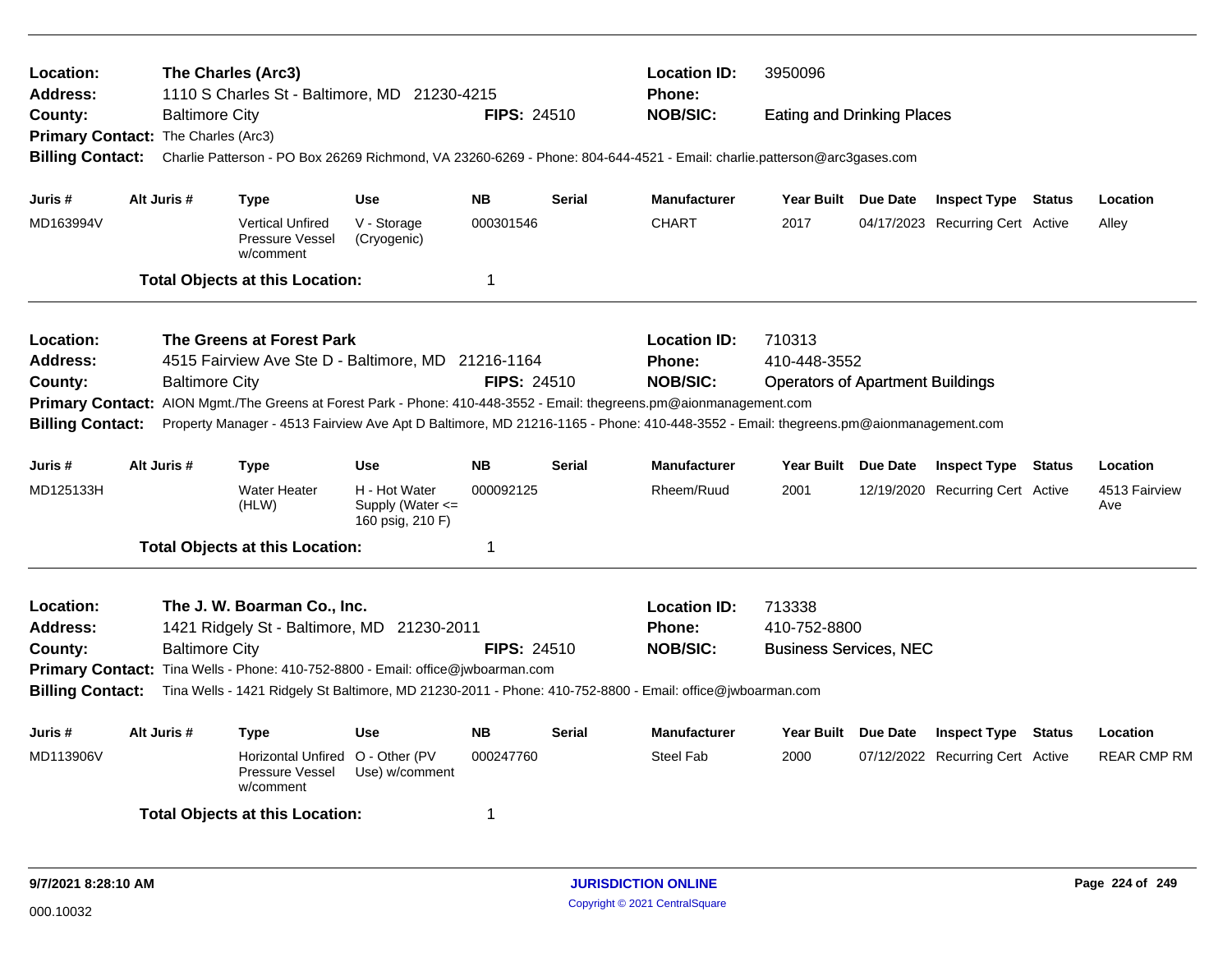| Location:<br><b>Address:</b> |                       |                                        | The Loyola School Licensed Dwelling<br>106 E Madison St - Baltimore, MD 21202-2318                                           |             |                    | <b>Location ID:</b><br><b>Phone:</b> | 3536585                        |                                  |        |                       |
|------------------------------|-----------------------|----------------------------------------|------------------------------------------------------------------------------------------------------------------------------|-------------|--------------------|--------------------------------------|--------------------------------|----------------------------------|--------|-----------------------|
| County:                      | <b>Baltimore City</b> |                                        |                                                                                                                              |             | <b>FIPS: 24510</b> | <b>NOB/SIC:</b>                      | <b>Religious Organizations</b> |                                  |        |                       |
|                              |                       |                                        | Primary Contact: Bill Watters - Phone: 443-563-2589 - Email: BillWatters@st-ignatius.net                                     |             |                    |                                      |                                |                                  |        |                       |
| <b>Billing Contact:</b>      |                       |                                        | Kimberly Christie - 801 Saint Paul St Baltimore, MD 21202-2448 - Phone: 443-563-2589 - Email: kimberly@smallofcsolutions.com |             |                    |                                      |                                |                                  |        |                       |
|                              |                       |                                        |                                                                                                                              |             |                    |                                      |                                |                                  |        |                       |
| Juris #                      | Alt Juris #           | Type                                   | <b>Use</b>                                                                                                                   | <b>NB</b>   | <b>Serial</b>      | <b>Manufacturer</b>                  | Year Built Due Date            | <b>Inspect Type Status</b>       |        | Location              |
| MD136166H                    |                       | Cast Iron                              | H - Hot Water<br>Heat (Water $\leq$<br>160 psig, 250 F)                                                                      | CI.         |                    | <b>Dunkirk</b>                       | 2009                           | 09/23/2022 Recurring Cert Active |        | 106 Madison Blr<br>Rm |
|                              |                       | <b>Total Objects at this Location:</b> |                                                                                                                              | $\mathbf 1$ |                    |                                      |                                |                                  |        |                       |
| Location:                    |                       |                                        | The Loyola School Licensed Dwelling                                                                                          |             |                    | <b>Location ID:</b>                  | 723798                         |                                  |        |                       |
| Address:                     |                       |                                        | 108 E Madison St - Baltimore, MD 21202-2345                                                                                  |             |                    | Phone:                               | 410-727-3848                   |                                  |        |                       |
| County:                      | <b>Baltimore City</b> |                                        |                                                                                                                              |             | <b>FIPS: 24510</b> | <b>NOB/SIC:</b>                      | <b>Religious Organizations</b> |                                  |        |                       |
|                              |                       |                                        | Primary Contact: Bill Watters - Phone: 443-563-2589 - Email: BillWatters@st-ignatius.net                                     |             |                    |                                      |                                |                                  |        |                       |
| <b>Billing Contact:</b>      |                       |                                        | Kimberly Christie - 801 Saint Paul St Baltimore, MD 21202-2448 - Phone: 443-563-2589 - Email: kimberly@smallofcsolutions.com |             |                    |                                      |                                |                                  |        |                       |
| Juris #                      | Alt Juris #           | <b>Type</b>                            | <b>Use</b>                                                                                                                   | <b>NB</b>   | <b>Serial</b>      | <b>Manufacturer</b>                  | Year Built Due Date            | <b>Inspect Type</b>              | Status | Location              |
| MD121647H                    |                       | Cast Iron                              | H - Hot Water<br>Heat (Water $\leq$<br>160 psig, 250 F)                                                                      | <b>CI</b>   | 64616941           | <b>Burnham</b>                       | 2004                           | 07/06/2022 Recurring Cert Active |        | <b>Basement</b>       |
|                              |                       | <b>Total Objects at this Location:</b> |                                                                                                                              | 1           |                    |                                      |                                |                                  |        |                       |
| Location:                    |                       |                                        | The Loyola School Parish Faculty Residence                                                                                   |             |                    | <b>Location ID:</b>                  | 730969                         |                                  |        |                       |
| Address:                     |                       |                                        | 104 E Madison St - Baltimore, MD 21202-2317                                                                                  |             |                    | Phone:                               |                                |                                  |        |                       |
| County:                      | <b>Baltimore City</b> |                                        |                                                                                                                              |             | <b>FIPS: 24510</b> | <b>NOB/SIC:</b>                      | Rooming and Boarding Houses    |                                  |        |                       |
|                              |                       |                                        | Primary Contact: Bill Watters - Phone: 443-563-2589 - Email: BillWatters@st-ignatius.net                                     |             |                    |                                      |                                |                                  |        |                       |
| <b>Billing Contact:</b>      |                       |                                        | Kimberly Christie - 801 Saint Paul St Baltimore, MD 21202-2448 - Phone: 443-563-2589 - Email: kimberly@smallofcsolutions.com |             |                    |                                      |                                |                                  |        |                       |
| Juris #                      | Alt Juris #           | <b>Type</b>                            | Use                                                                                                                          | <b>NB</b>   | Serial             | <b>Manufacturer</b>                  | Year Built Due Date            | <b>Inspect Type</b>              | Status | Location              |
| MD148916H                    |                       | Cast Iron                              | H - Hot Water<br>Heat (Water $\leq$<br>160 psig, 250 F)                                                                      | CI.         | 65420375           | <b>Burnham</b>                       | 2013                           | 07/06/2022 Recurring Cert Active |        | <b>Basement</b>       |
|                              |                       | <b>Total Objects at this Location:</b> |                                                                                                                              | -1          |                    |                                      |                                |                                  |        |                       |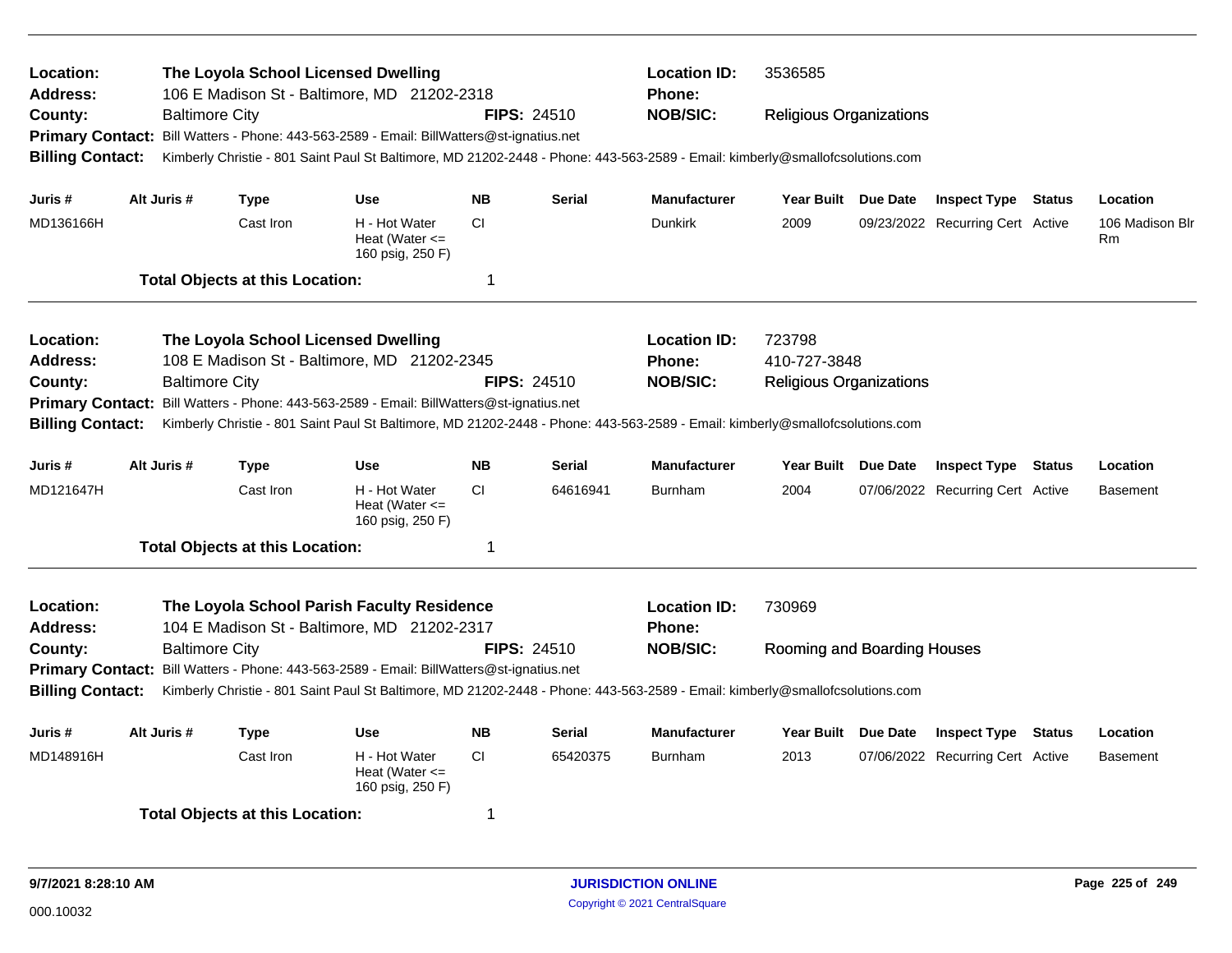| Location: | The Metropolitan Apartments                                                                |                    | <b>Location ID:</b> | 716772                                  |
|-----------|--------------------------------------------------------------------------------------------|--------------------|---------------------|-----------------------------------------|
| Address:  | 1700 Meridene Dr - Baltimore, MD 21239-2032                                                |                    | <b>Phone:</b>       | 410-435-1400                            |
| County:   | <b>Baltimore City</b>                                                                      | <b>FIPS: 24510</b> | <b>NOB/SIC:</b>     | <b>Operators of Apartment Buildings</b> |
|           | <b>Primary Contact:</b> Dena M. Wilson - Phone: 410-435-1400 - Email: dmwilson@rocksco.com |                    |                     |                                         |
|           |                                                                                            |                    |                     |                                         |

**Billing Contact:** Dena M. Wilson - 6101 Loch Raven Blvd Apt 108 Baltimore, MD 21239-2690 - Phone: 410-435-1400 - Email: dmwilson@rocksco.com

| Juris #   | Alt Juris # | Type                                   | Use                                                       | <b>NB</b> | <b>Serial</b> | <b>Manufacturer</b>   | <b>Year Built</b> | <b>Due Date</b> | <b>Inspect Type</b>              | Status | Location         |
|-----------|-------------|----------------------------------------|-----------------------------------------------------------|-----------|---------------|-----------------------|-------------------|-----------------|----------------------------------|--------|------------------|
| MD125072H |             | Other w/comment H - Hot Water          | Supply (Water $\leq$<br>160 psig, 210 F)                  | 000100932 |               | A O Smith             | 2005              |                 | 03/14/2022 Recurring Cert Active |        | <b>BLDG 1700</b> |
| MD131759H |             | Other w/comment H - Hot Water          | Supply (Water $\leq$<br>160 psig, 210 F)                  | 000106498 |               | A O Smith             | 2006              |                 | 03/14/2022 Recurring Cert Active |        | <b>BLDG 1700</b> |
| MD153417H |             | Water Heater<br>(HLW)                  | H - Hot Water<br>Supply (Water $\leq$<br>160 psig, 210 F) | 000113946 |               | <b>Bradford White</b> | 2015              |                 | 03/14/2022 Recurring Cert Active |        | Bldg. 1700       |
|           |             | <b>Total Objects at this Location:</b> |                                                           | 3         |               |                       |                   |                 |                                  |        |                  |

| <b>Location:</b> | The Metropolitan Apartments                                                                                                                         |                    | <b>Location ID:</b> | 710563                                  |
|------------------|-----------------------------------------------------------------------------------------------------------------------------------------------------|--------------------|---------------------|-----------------------------------------|
| <b>Address:</b>  | 6201 Loch Raven Blvd - Baltimore, MD 21239-1826                                                                                                     |                    | <b>Phone:</b>       | 410-435-1400                            |
| County:          | <b>Baltimore City</b>                                                                                                                               | <b>FIPS: 24510</b> | <b>NOB/SIC:</b>     | <b>Operators of Apartment Buildings</b> |
|                  | <b>Primary Contact:</b> Dena M. Wilson - Phone: 410-435-1400 - Email: dmwilson@rocksco.com                                                          |                    |                     |                                         |
|                  | <b>Dillian Content:</b> Descald Wilson 0404 Leb Dessa Dist Ant 400 Deltinens MD 04000 0000. Discos 440 405 4400. Englishments and constant services |                    |                     |                                         |

**Billing Contact:** Dena M. Wilson - 6101 Loch Raven Blvd Apt 108 Baltimore, MD 21239-2690 - Phone: 410-435-1400 - Email: dmwilson@rocksco.com

| Juris #   | Alt Juris # | Type                                             | Use                                                       | NΒ        | <b>Serial</b> | <b>Manufacturer</b>   | <b>Year Built</b> | Due Date | <b>Inspect Type</b>              | Status | <b>Location</b> |
|-----------|-------------|--------------------------------------------------|-----------------------------------------------------------|-----------|---------------|-----------------------|-------------------|----------|----------------------------------|--------|-----------------|
| MD140700H |             | Vertical Fire Tube H - Hot Water                 | Supply (Water $\leq$<br>160 psig, 250 F)                  | 000145610 |               | A O Smith             | 2009              |          | 03/14/2022 Recurring Cert Active |        | bldg-6201       |
| MD149475H |             | Water Heater<br>(HLW)                            | H - Hot Water<br>Supply (Water $\leq$<br>160 psig, 210 F) | 000098137 |               | <b>Bradford White</b> | 2012              |          | 03/14/2022 Recurring Cert Active |        | bldg 6201       |
| MD152743H |             | Water Tube<br>Coiled (Flueless<br>Hi Efficiency) | H - Hot Water<br>Supply (Water $\leq$<br>160 psig, 250 F) | 000146579 |               | A O Smith             | 2010              |          | 03/14/2022 Recurring Cert Active |        | bldg 6201       |
|           |             | Tatal Okiasta at this Laceticus.                 |                                                           |           |               |                       |                   |          |                                  |        |                 |

**Total Objects at this Location:** 3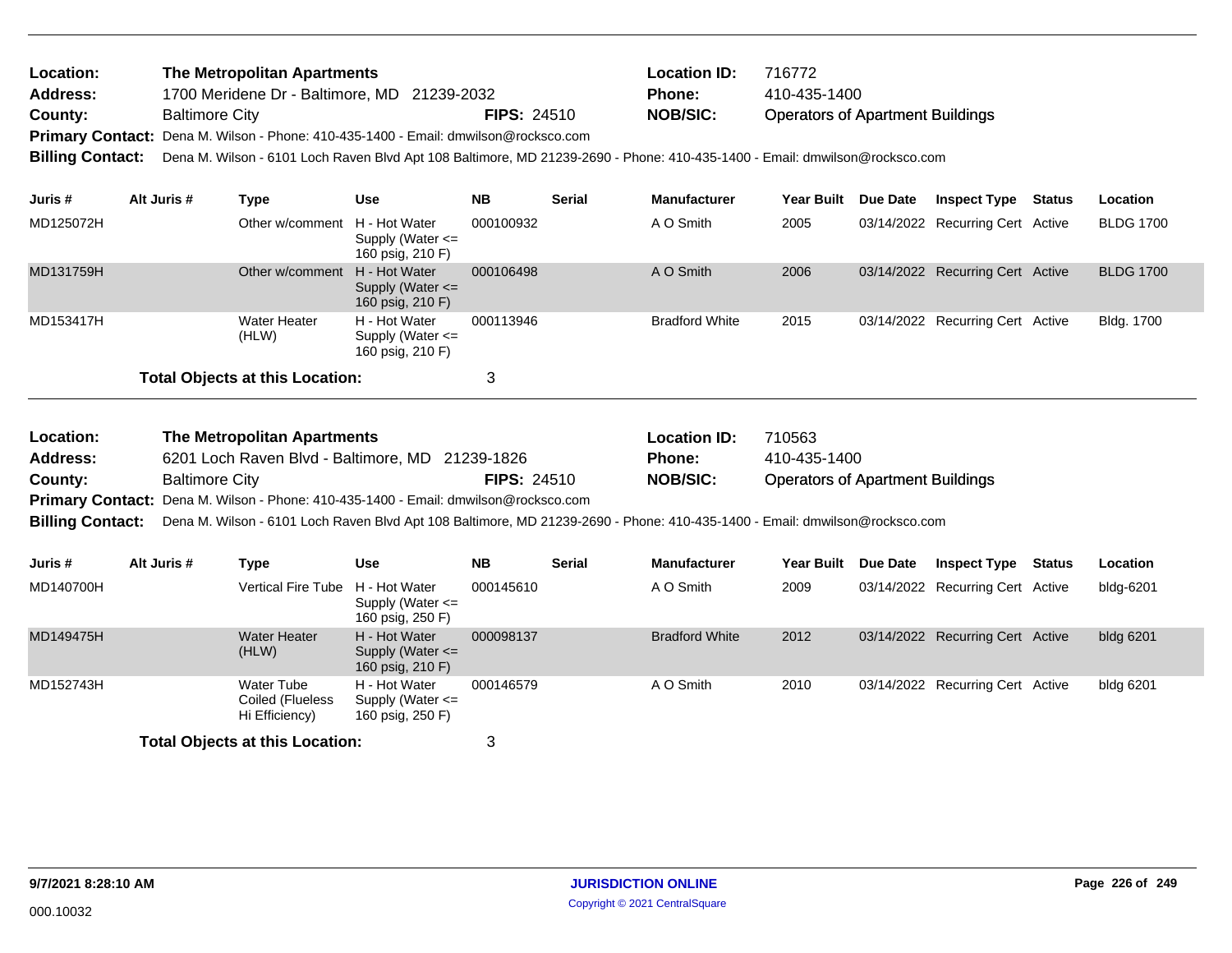| Location:<br><b>Address:</b><br>County:<br><b>Billing Contact:</b>                                  |             | <b>Baltimore City</b> | The Mt Washington Tavern (Arc3)<br>5700 Newbury St - Baltimore, MD 21209-3606<br>Primary Contact: The Mt Washington Tavern (Arc3)                                                 |                                                         | <b>FIPS: 24510</b> |                   | <b>Location ID:</b><br>Phone:<br><b>NOB/SIC:</b><br>Charlie Patterson - PO Box 26269 Richmond, VA 23260-6269 - Phone: 804-644-4521 - Email: charlie.patterson@arc3gases.com         | 3989647                                            |            |                                  |                    |
|-----------------------------------------------------------------------------------------------------|-------------|-----------------------|-----------------------------------------------------------------------------------------------------------------------------------------------------------------------------------|---------------------------------------------------------|--------------------|-------------------|-------------------------------------------------------------------------------------------------------------------------------------------------------------------------------------|----------------------------------------------------|------------|----------------------------------|--------------------|
| Juris #                                                                                             | Alt Juris # |                       | <b>Type</b>                                                                                                                                                                       | <b>Use</b>                                              | <b>NB</b>          | <b>Serial</b>     | <b>Manufacturer</b>                                                                                                                                                                 | Year Built Due Date                                |            | <b>Inspect Type Status</b>       | Location           |
| MD166186V                                                                                           |             |                       | <b>Vertical Unfired</b><br>Pressure Vessel<br>w/comment                                                                                                                           | V - Storage<br>(Cryogenic)                              | 000106384          | CGAM99F211        | MVE                                                                                                                                                                                 | 1999                                               | 10/29/2021 | Recurring Cert Active            | <b>Basement</b>    |
|                                                                                                     |             |                       | <b>Total Objects at this Location:</b>                                                                                                                                            |                                                         | 1                  |                   |                                                                                                                                                                                     |                                                    |            |                                  |                    |
| Location:<br>Address:<br>County:<br><b>Billing Contact:</b>                                         |             | <b>Baltimore City</b> | The New Rogers Avenue Day Nursery<br>5218 Wabash Ave - Baltimore, MD 21215-4905<br>Primary Contact: Roddie F. Wood Ruth Johnson - Phone: 410-367-4343 - Email: roddiewood@aol.com |                                                         | <b>FIPS: 24510</b> |                   | <b>Location ID:</b><br><b>Phone:</b><br><b>NOB/SIC:</b><br>Roddie F. Wood Ruth Johnson - 5218 Wabash Ave Baltimore, MD 21215-4905 - Phone: 410-367-4343 - Email: roddiewood@aol.com | 723198<br>410-367-4343<br>Membership organizations |            |                                  |                    |
| Juris #                                                                                             | Alt Juris # |                       | <b>Type</b>                                                                                                                                                                       | <b>Use</b>                                              | <b>NB</b>          | <b>Serial</b>     | <b>Manufacturer</b>                                                                                                                                                                 | Year Built Due Date                                |            | <b>Inspect Type Status</b>       | Location           |
| MD070730H                                                                                           |             |                       | Cast Iron                                                                                                                                                                         | H - Hot Water<br>Heat (Water $\leq$<br>160 psig, 250 F) | <b>CI</b>          |                   | American Standard                                                                                                                                                                   | 1968                                               |            | 11/23/2021 Recurring Cert Active | <b>Boiler Room</b> |
|                                                                                                     |             |                       | <b>Total Objects at this Location:</b>                                                                                                                                            |                                                         | $\mathbf 1$        |                   |                                                                                                                                                                                     |                                                    |            |                                  |                    |
| Location:<br>Address:<br>County:<br>Primary Contact: The Out Post (Arc3)<br><b>Billing Contact:</b> |             | <b>Baltimore City</b> | The Out Post (Arc3)<br>1032 Riverside Ave - Baltimore, MD 21230-4170                                                                                                              |                                                         | <b>FIPS: 24510</b> |                   | <b>Location ID:</b><br><b>Phone:</b><br><b>NOB/SIC:</b><br>Charlie Patterson - PO Box 26269 Richmond, VA 23260-6269 - Phone: 804-644-4521 - Email: charlie.patterson@arc3gases.com  | 4045959                                            |            |                                  |                    |
| Juris #                                                                                             | Alt Juris # |                       | <b>Type</b>                                                                                                                                                                       | Use                                                     | <b>NB</b>          | <b>Serial</b>     | <b>Manufacturer</b>                                                                                                                                                                 | Year Built Due Date                                |            | <b>Inspect Type Status</b>       | Location           |
| MD168121V                                                                                           |             |                       | <b>Vertical Unfired</b><br>Pressure Vessel<br>w/comment                                                                                                                           | V - Storage<br>(Cryogenic)                              | 000182183          | <b>CSJU07B107</b> | <b>CHART</b>                                                                                                                                                                        | 2007                                               |            | 10/14/2022 Recurring Cert Active | <b>Basement</b>    |
|                                                                                                     |             |                       | <b>Total Objects at this Location:</b>                                                                                                                                            |                                                         | 1                  |                   |                                                                                                                                                                                     |                                                    |            |                                  |                    |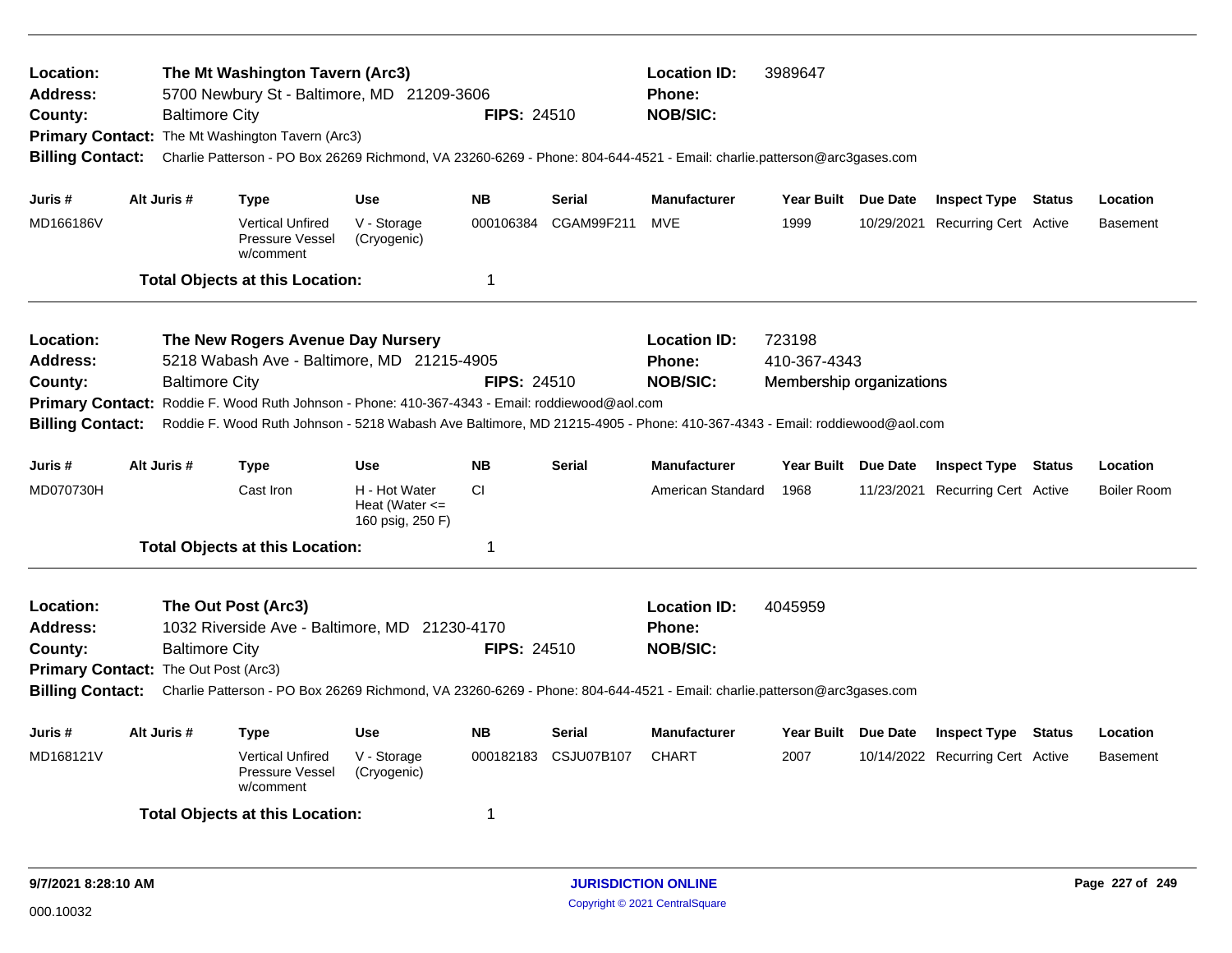| Location:<br><b>Address:</b>         |                                                                                                              |                       | The Rockwell (Arc3)<br>702 S Broadway - Baltimore, MD 21231-3406 |                                                   |                    |               | <b>Location ID:</b><br>Phone:                                                                                                  | 3993053                                 |            |                                  |        |                    |
|--------------------------------------|--------------------------------------------------------------------------------------------------------------|-----------------------|------------------------------------------------------------------|---------------------------------------------------|--------------------|---------------|--------------------------------------------------------------------------------------------------------------------------------|-----------------------------------------|------------|----------------------------------|--------|--------------------|
| County:                              |                                                                                                              | <b>Baltimore City</b> |                                                                  |                                                   | <b>FIPS: 24510</b> |               | <b>NOB/SIC:</b>                                                                                                                | <b>Eating and Drinking Places</b>       |            |                                  |        |                    |
| Primary Contact: The Rockwell (Arc3) |                                                                                                              |                       |                                                                  |                                                   |                    |               |                                                                                                                                |                                         |            |                                  |        |                    |
| <b>Billing Contact:</b>              |                                                                                                              |                       |                                                                  |                                                   |                    |               | Charlie Patterson - PO Box 26269 Richmond, VA 23260-6269 - Phone: 804-644-4521 - Email: charlie.patterson@arc3gases.com        |                                         |            |                                  |        |                    |
| Juris #                              |                                                                                                              | Alt Juris #           | <b>Type</b>                                                      | <b>Use</b>                                        | <b>NB</b>          | <b>Serial</b> | <b>Manufacturer</b>                                                                                                            | Year Built Due Date                     |            | <b>Inspect Type Status</b>       |        | Location           |
| MD166230V                            |                                                                                                              |                       | <b>Vertical Unfired</b><br>Pressure Vessel<br>w/comment          | V - Storage<br>(Cryogenic)                        | 000159959          | CSJP05C115    | <b>CHART</b>                                                                                                                   | 2005                                    | 11/20/2021 | <b>Recurring Cert Active</b>     |        | <b>Basement</b>    |
|                                      |                                                                                                              |                       | <b>Total Objects at this Location:</b>                           |                                                   | 1                  |               |                                                                                                                                |                                         |            |                                  |        |                    |
| Location:                            |                                                                                                              |                       | <b>The Social North Charles</b>                                  |                                                   |                    |               | <b>Location ID:</b>                                                                                                            | 701824                                  |            |                                  |        |                    |
| <b>Address:</b>                      |                                                                                                              |                       | 3900 N Charles St - Baltimore, MD 21218-1756                     |                                                   |                    |               | Phone:                                                                                                                         | 443-898-9986                            |            |                                  |        |                    |
| County:                              | <b>Baltimore City</b>                                                                                        |                       |                                                                  |                                                   | <b>FIPS: 24510</b> |               | <b>NOB/SIC:</b>                                                                                                                | <b>Operators of Apartment Buildings</b> |            |                                  |        |                    |
|                                      | <b>Primary Contact:</b><br>Pioxana Hemandet - Phone: 443-898-9986 - Email: socialnorthcharles@trinity-pm.com |                       |                                                                  |                                                   |                    |               |                                                                                                                                |                                         |            |                                  |        |                    |
| <b>Billing Contact:</b>              |                                                                                                              |                       |                                                                  |                                                   |                    |               | Pioxana Hemandet - 3900 N Charles St Baltimore, MD 21218-1756 - Phone: 443-898-9986 - Email: socialnorthcharles@trinity-pm.com |                                         |            |                                  |        |                    |
| Juris #                              |                                                                                                              | Alt Juris #           | <b>Type</b>                                                      | <b>Use</b>                                        | <b>NB</b>          | <b>Serial</b> | <b>Manufacturer</b>                                                                                                            | <b>Year Built</b>                       | Due Date   | <b>Inspect Type</b>              | Status | Location           |
| MD012093H                            | Boiler #1                                                                                                    |                       | <b>Horizontal Water</b><br>Tube                                  | H - Steam Heat<br>(Steam $\le$ 15<br>psig)        | 000014202 116368   |               | National Radiator                                                                                                              | 1962                                    | 09/18/2021 | <b>Recurring Cert Active</b>     |        | Boiler Room        |
| MD012094H                            | Boiler #2                                                                                                    |                       | <b>Horizontal Water</b><br>Tube                                  | H - Steam Heat<br>(Steam $\le$ 15<br>psig)        | 000014203 116286   |               | <b>National Radiator</b>                                                                                                       | 1962                                    |            | 09/18/2021 Recurring Cert Active |        | <b>Boiler Room</b> |
| MD129079V                            |                                                                                                              |                       | <b>Vertical Unfired</b><br>Pressure Vessel<br>w/comment          | V - Storage (NOT 000032750<br>Cryogenic)          |                    |               | <b>LTC</b>                                                                                                                     | 2007                                    |            | 07/08/2021 Recurring Cert Active |        | <b>Boiler Room</b> |
| MD129081V                            |                                                                                                              |                       | <b>Vertical Unfired</b><br><b>Pressure Vessel</b><br>w/comment   | V - Storage (NOT<br>Cryogenic)                    | 000032864          |               | <b>LTC</b>                                                                                                                     | 2007                                    |            | 07/08/2021 Recurring Cert Active |        | <b>Boiler Room</b> |
| MD165202V                            |                                                                                                              |                       | <b>Vertical Unfired</b><br>Pressure Vessel<br>w/comment          | V - Storage (NOT 000322681 18322681<br>Cryogenic) |                    |               | <b>LTC</b>                                                                                                                     | 2018                                    |            | 09/18/2021 Recurring Cert Active |        | <b>Boiler Room</b> |
| MD165203V                            |                                                                                                              |                       | <b>Vertical Unfired</b><br><b>Pressure Vessel</b><br>w/comment   | V - Storage (NOT 000320183 18320183<br>Cryogenic) |                    |               | <b>LTC</b>                                                                                                                     | 2018                                    |            | 09/18/2021 Recurring Cert Active |        | <b>Boiler Room</b> |
| MD165206V                            |                                                                                                              |                       | <b>Vertical Unfired</b><br>Pressure Vessel<br>w/comment          | V - Storage (NOT 000339203 19339203<br>Cryogenic) |                    |               | <b>LTC</b>                                                                                                                     | 2018                                    |            | 09/18/2021 Recurring Cert Active |        | <b>Boiler Room</b> |
|                                      |                                                                                                              |                       | <b>Total Objects at this Location:</b>                           |                                                   | $\overline{7}$     |               |                                                                                                                                |                                         |            |                                  |        |                    |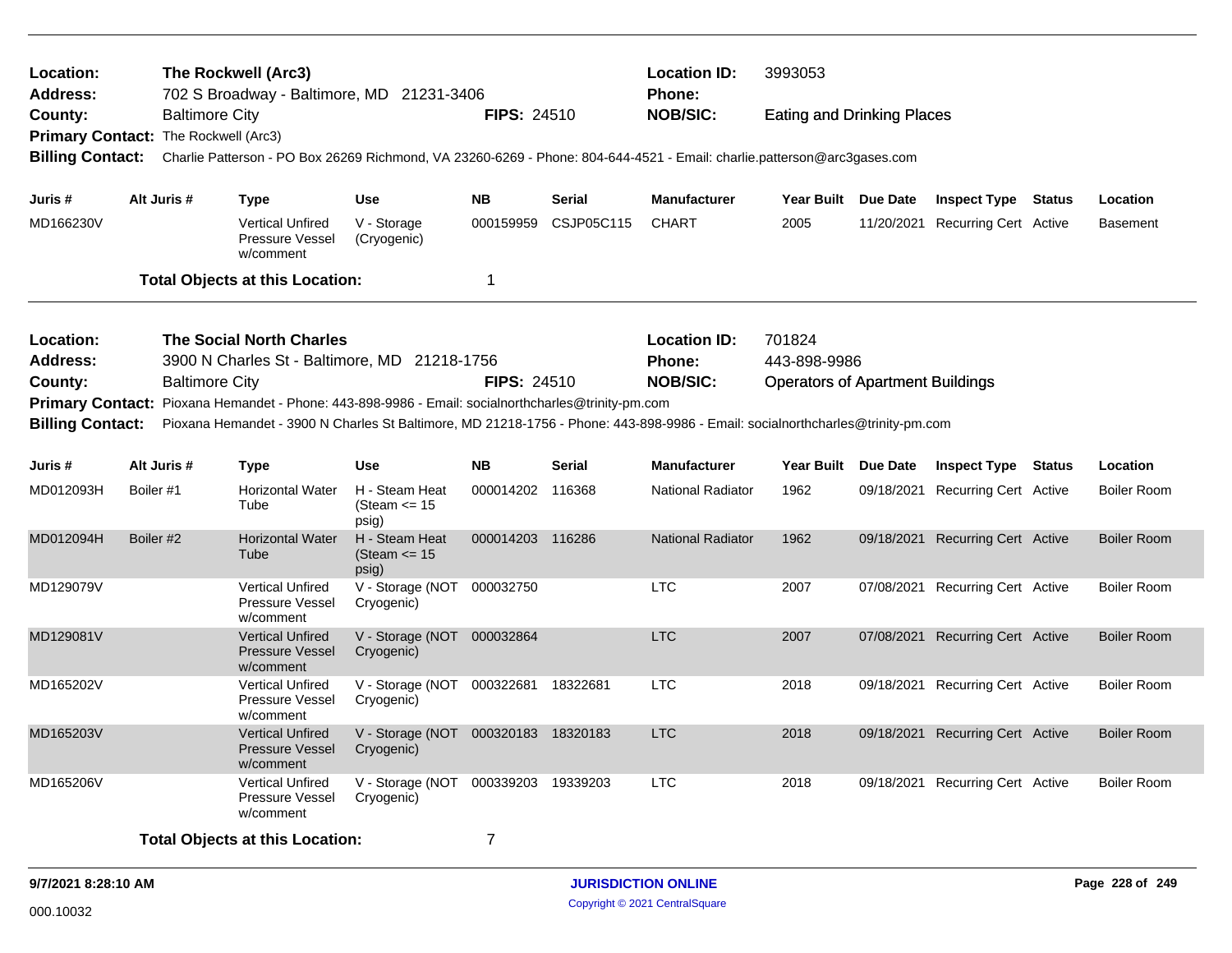| Location:<br><b>Address:</b><br>County:<br><b>Billing Contact:</b> | The United Oil Co.<br><b>Baltimore City</b>       | 4405 E Baltimore St - Highlandtown, MD 21224-1701<br>Primary Contact: Dave Graf - Phone: 443 744 0237<br>Dave Graf - 4405 E Baltimore St Highlandtown, MD 21224-1701 - Phone: 443 744 0237         |                                                                                                | <b>FIPS: 24510</b> |               | <b>Location ID:</b><br><b>Phone:</b><br><b>NOB/SIC:</b> | 727484<br>410-342-1200<br><b>General Warehousing and Storage</b> |                                        |                 |
|--------------------------------------------------------------------|---------------------------------------------------|----------------------------------------------------------------------------------------------------------------------------------------------------------------------------------------------------|------------------------------------------------------------------------------------------------|--------------------|---------------|---------------------------------------------------------|------------------------------------------------------------------|----------------------------------------|-----------------|
| Juris #                                                            | Alt Juris #                                       | <b>Type</b>                                                                                                                                                                                        | <b>Use</b>                                                                                     | <b>NB</b>          | <b>Serial</b> | <b>Manufacturer</b>                                     | Year Built Due Date                                              | <b>Inspect Type Status</b>             | Location        |
| MD169997H                                                          |                                                   | Cast Iron                                                                                                                                                                                          | H - Heating-Other CI<br>w/comment (Stm<br>$\le$ 15 psig or<br>Water $\leq$ 160<br>psig, 250 F) |                    |               | Weil-McLain                                             | 2020                                                             | 12/28/2022 Recurring Cert Active       | <b>BLRM</b>     |
|                                                                    |                                                   | <b>Total Objects at this Location:</b>                                                                                                                                                             |                                                                                                | 1                  |               |                                                         |                                                                  |                                        |                 |
| Location:<br><b>Address:</b><br>County:<br><b>Billing Contact:</b> | <b>Baltimore City</b>                             | <b>Tire King/Carwash</b><br>3201 E Madison St - Baltimore, MD 21205-1700<br>Primary Contact: King Tire - Phone: 443-277-4086<br>- 3201 E Madison St Baltimore, MD 21205-1700 - Phone: 443-277-4086 |                                                                                                | <b>FIPS: 24510</b> |               | <b>Location ID:</b><br>Phone:<br><b>NOB/SIC:</b>        | 3469965<br>443-277-4086<br>Tire Retreading and Repair Shops      |                                        |                 |
|                                                                    |                                                   |                                                                                                                                                                                                    |                                                                                                |                    |               |                                                         |                                                                  |                                        |                 |
| Juris #                                                            | Alt Juris #                                       | <b>Type</b>                                                                                                                                                                                        | Use                                                                                            | <b>NB</b>          | <b>Serial</b> | <b>Manufacturer</b>                                     | Year Built Due Date                                              | <b>Inspect Type Status</b>             | Location        |
| MD158748V                                                          |                                                   | <b>Vertical Unfired</b><br><b>Pressure Vessel</b><br>w/comment                                                                                                                                     | V - Storage (NOT<br>Cryogenic)                                                                 | 000408168          |               | Mat                                                     | 2017                                                             | 01/25/2020 Recurring Cert Active       | Shop            |
|                                                                    |                                                   | <b>Total Objects at this Location:</b>                                                                                                                                                             |                                                                                                | 1                  |               |                                                         |                                                                  |                                        |                 |
| Location:<br><b>Address:</b><br>County:<br><b>Billing Contact:</b> | <b>Titan Steel Corp.</b><br><b>Baltimore City</b> | 2500 B Broening Highway - Highlandtown, MD 21224-6601<br>Primary Contact: Titan Steel Corp. - Phone: 410-631-5200<br>- 2500 Broening Hwy # B Highlandtown, MD 21224-6601 - Phone: 410-631-5200     |                                                                                                | <b>FIPS: 24510</b> |               | <b>Location ID:</b><br><b>Phone:</b><br><b>NOB/SIC:</b> | 726687<br>410-631-5200                                           | Miscellaneous manufacturing industries |                 |
| Juris #                                                            | Alt Juris #                                       | Type                                                                                                                                                                                               | <b>Use</b>                                                                                     | <b>NB</b>          | <b>Serial</b> | <b>Manufacturer</b>                                     | Year Built Due Date                                              | <b>Inspect Type Status</b>             | Location        |
| MD078479V                                                          |                                                   | Vertical Unfired<br><b>Pressure Vessel</b><br>w/comment                                                                                                                                            | V - Storage (NOT 000076445<br>Cryogenic)                                                       |                    |               | La Grange Products                                      | 1987                                                             | 02/25/2023 Recurring Cert Active       | Comp Area       |
| MD157138V                                                          |                                                   | <b>Vertical Unfired</b><br><b>Pressure Vessel</b>                                                                                                                                                  | V - Storage (NOT 001083590<br>Cryogenic)                                                       |                    |               | Manchester                                              | 2009                                                             | 02/25/2023 Recurring Cert Active       | Shop            |
| 9/7/2021 8:28:10 AM                                                |                                                   |                                                                                                                                                                                                    |                                                                                                |                    |               | <b>JURISDICTION ONLINE</b>                              |                                                                  |                                        | Page 229 of 249 |
| 000.10032                                                          |                                                   |                                                                                                                                                                                                    |                                                                                                |                    |               | Copyright © 2021 CentralSquare                          |                                                                  |                                        |                 |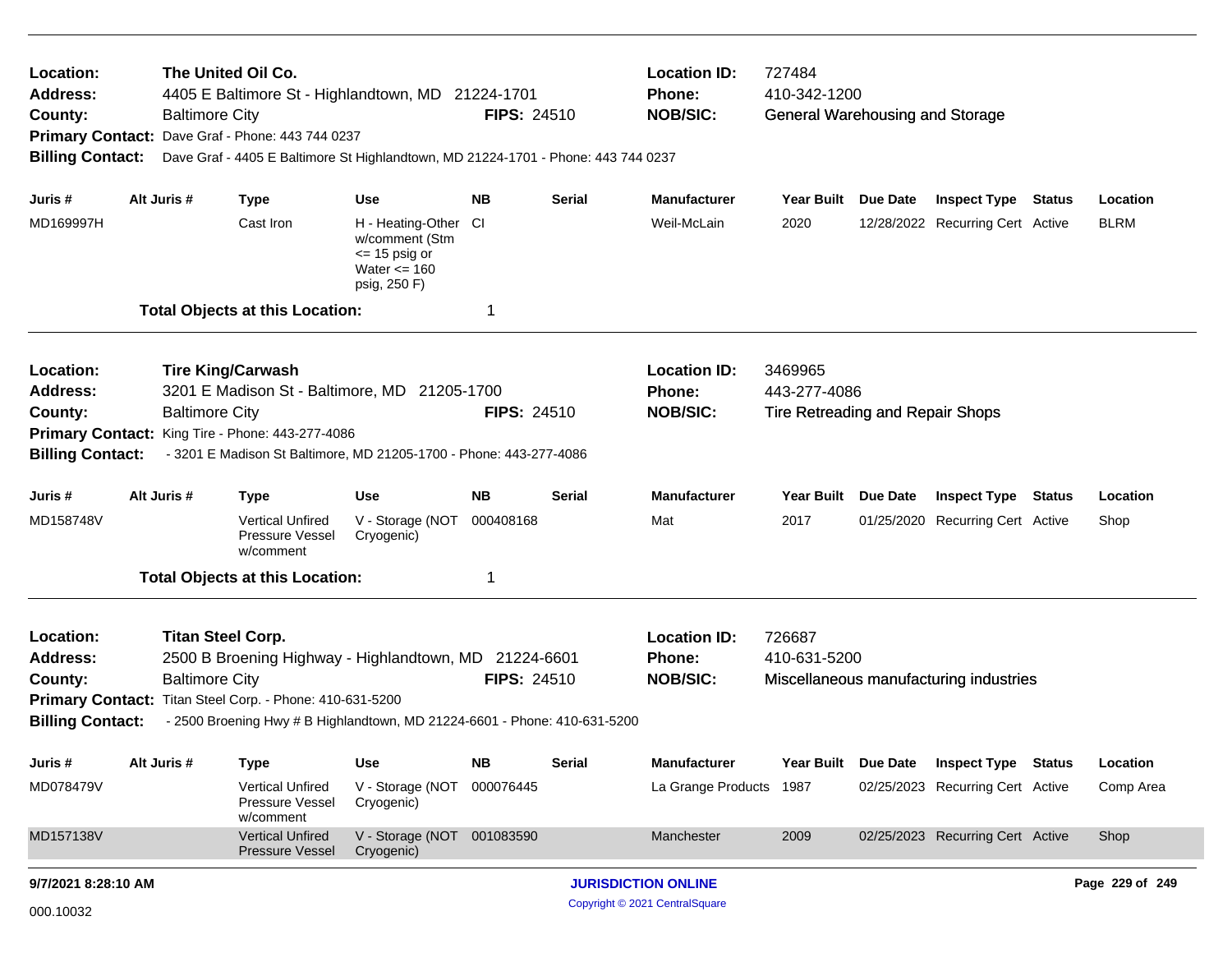| Juris#                                  | Alt Juris #                                                    | <b>Type</b>                                                                                                                                                                   | <b>Use</b>                                              | NΒ                 | <b>Serial</b> | <b>Manufacturer</b>                              |                                                             | Year Built Due Date | <b>Inspect Type Status</b>       | Location        |
|-----------------------------------------|----------------------------------------------------------------|-------------------------------------------------------------------------------------------------------------------------------------------------------------------------------|---------------------------------------------------------|--------------------|---------------|--------------------------------------------------|-------------------------------------------------------------|---------------------|----------------------------------|-----------------|
|                                         |                                                                | w/comment<br><b>Total Objects at this Location:</b>                                                                                                                           |                                                         | $\overline{2}$     |               |                                                  |                                                             |                     |                                  |                 |
| Location:<br><b>Address:</b><br>County: | <b>TJ Liquors</b><br><b>Baltimore City</b>                     | 3701 Falls Rd - Baltimore, MD 21211-1812<br>Primary Contact: Jay or Young Park - Phone: 410-220-9759/410-889-1444                                                             |                                                         | <b>FIPS: 24510</b> |               | <b>Location ID:</b><br>Phone:<br><b>NOB/SIC:</b> | 713098<br>410-889-1444<br>Wines, Brandy, and Brandy Spirits |                     |                                  |                 |
| <b>Billing Contact:</b>                 |                                                                | Jay or Young Park - 3701 Falls Rd Baltimore, MD 21211-1812 - Phone: 410-220-9759/410-889-1444                                                                                 |                                                         |                    |               |                                                  |                                                             |                     |                                  |                 |
| Juris #                                 | Alt Juris #                                                    | <b>Type</b>                                                                                                                                                                   | <b>Use</b>                                              | <b>NB</b>          | Serial        | <b>Manufacturer</b>                              |                                                             | Year Built Due Date | <b>Inspect Type Status</b>       | Location        |
| MD083756H                               |                                                                | Cast Iron                                                                                                                                                                     | H - Hot Water<br>Heat (Water $\leq$<br>160 psig, 250 F) | CI.                |               | American Standard                                | 1961                                                        |                     | 01/07/2023 Recurring Cert Active | <b>Basement</b> |
|                                         |                                                                | <b>Total Objects at this Location:</b>                                                                                                                                        |                                                         | 1                  |               |                                                  |                                                             |                     |                                  |                 |
| Location:<br><b>Address:</b>            |                                                                | <b>Todd Conner's (Arc3)</b><br>700 S Broadway - Baltimore, MD 21231-2973                                                                                                      |                                                         |                    |               | <b>Location ID:</b><br><b>Phone:</b>             | 3993052                                                     |                     |                                  |                 |
| County:                                 | <b>Baltimore City</b><br>Primary Contact: Todd Conner's (Arc3) |                                                                                                                                                                               |                                                         | <b>FIPS: 24510</b> |               | <b>NOB/SIC:</b>                                  | <b>Eating and Drinking Places</b>                           |                     |                                  |                 |
| <b>Billing Contact:</b>                 |                                                                | Charlie Patterson - PO Box 26269 Richmond, VA 23260-6269 - Phone: 804-644-4521 - Email: charlie.patterson@arc3gases.com                                                       |                                                         |                    |               |                                                  |                                                             |                     |                                  |                 |
| Juris #                                 | Alt Juris #                                                    | <b>Type</b>                                                                                                                                                                   | Use                                                     | NB.                | Serial        | <b>Manufacturer</b>                              | Year Built Due Date                                         |                     | <b>Inspect Type Status</b>       | Location        |
| MD166229V                               |                                                                | <b>Vertical Unfired</b><br>Pressure Vessel<br>w/comment                                                                                                                       | V - Storage<br>(Cryogenic)                              | 000125088          | CSUM00K163    | MVE                                              | 2000                                                        |                     | 11/20/2021 Recurring Cert Active | <b>Basement</b> |
|                                         |                                                                | <b>Total Objects at this Location:</b>                                                                                                                                        |                                                         | 1                  |               |                                                  |                                                             |                     |                                  |                 |
| Location:<br><b>Address:</b>            |                                                                | <b>Total Health Care</b><br>1501 Division St - Baltimore, MD 21217-3121                                                                                                       |                                                         |                    |               | <b>Location ID:</b><br>Phone:                    | 726757                                                      |                     |                                  |                 |
| County:<br><b>Billing Contact:</b>      | <b>Baltimore City</b>                                          | <b>Primary Contact:</b> Total Health Care - Phone: 410-735-5210 - Email: dwashington@totalhealthcare.org<br>- 1501 Division St Baltimore, MD 21217-3121 - Phone: 410-383-8300 |                                                         | <b>FIPS: 24510</b> |               | <b>NOB/SIC:</b>                                  | <b>Health services</b>                                      |                     |                                  |                 |
| Juris #                                 | Alt Juris #                                                    | Type                                                                                                                                                                          | Use                                                     | <b>NB</b>          | <b>Serial</b> | <b>Manufacturer</b>                              | <b>Year Built</b>                                           | <b>Due Date</b>     | <b>Inspect Type Status</b>       | Location        |
| MD151072H                               |                                                                | Cast Iron                                                                                                                                                                     | H - Hot Water                                           | <b>CI</b>          |               | <b>BFC</b>                                       | 2013                                                        |                     | 07/27/2021 Recurring Cert Active | <b>Blrm</b>     |
| 9/7/2021 8:28:10 AM                     |                                                                |                                                                                                                                                                               |                                                         |                    |               | <b>JURISDICTION ONLINE</b>                       |                                                             |                     |                                  | Page 230 of 249 |
| 000.10032                               |                                                                |                                                                                                                                                                               |                                                         |                    |               | Copyright © 2021 CentralSquare                   |                                                             |                     |                                  |                 |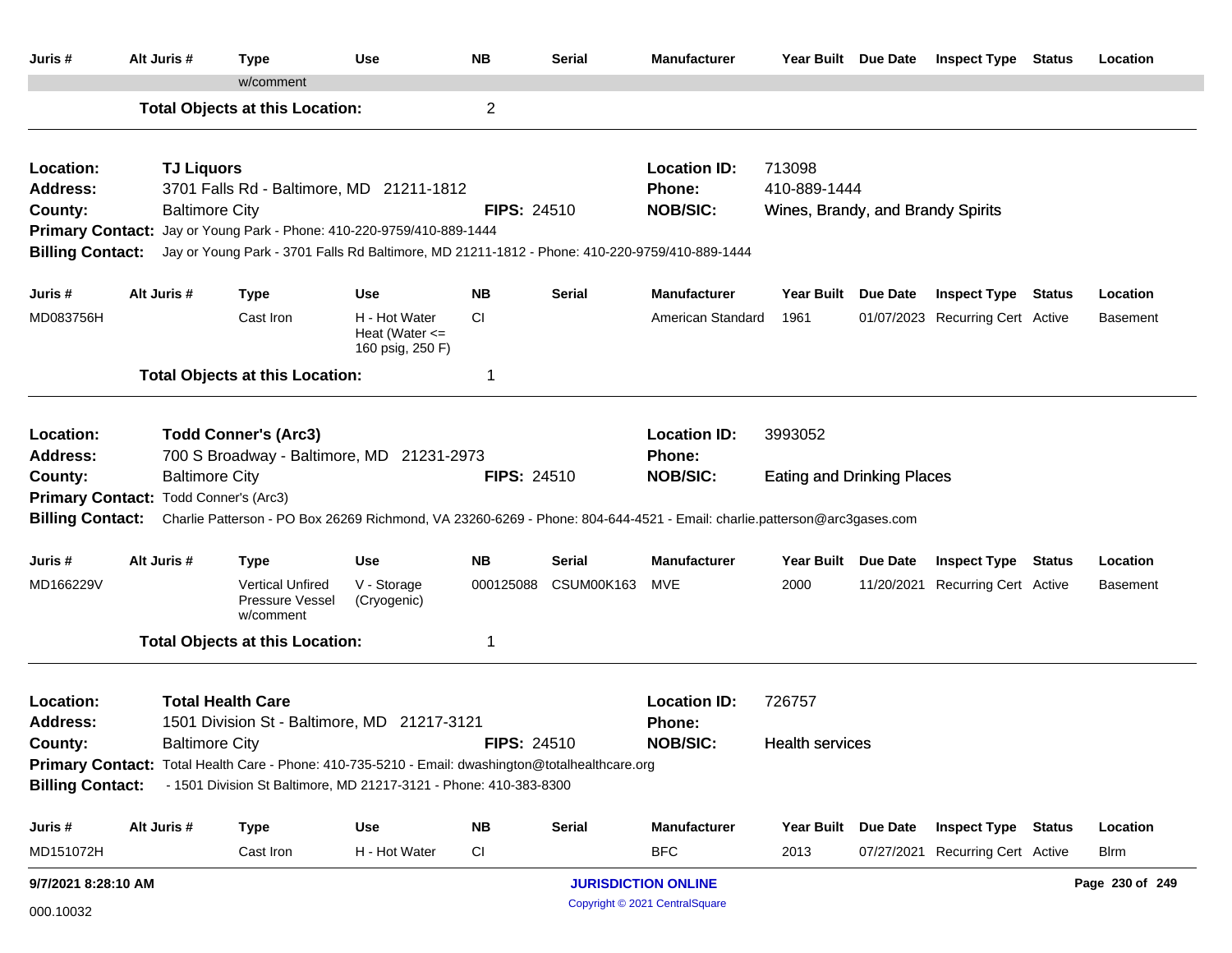| Juris #                 | Alt Juris #           | <b>Type</b>                                                                                                                                | <b>Use</b>                                                | <b>NB</b>          | <b>Serial</b> | <b>Manufacturer</b> |                   | Year Built Due Date | <b>Inspect Type Status</b>                              | Location           |
|-------------------------|-----------------------|--------------------------------------------------------------------------------------------------------------------------------------------|-----------------------------------------------------------|--------------------|---------------|---------------------|-------------------|---------------------|---------------------------------------------------------|--------------------|
|                         |                       |                                                                                                                                            | Heat (Water $\leq$<br>160 psig, 250 F)                    |                    |               |                     |                   |                     |                                                         |                    |
| MD151073H               |                       | Cast Iron                                                                                                                                  | H - Hot Water<br>Heat (Water $\leq$<br>160 psig, 250 F)   | CI                 |               | <b>BFC</b>          | 2013              |                     | 07/27/2021 Recurring Cert Active                        | <b>Blrm</b>        |
|                         |                       | <b>Total Objects at this Location:</b>                                                                                                     |                                                           | $\overline{2}$     |               |                     |                   |                     |                                                         |                    |
| Location:               |                       | <b>Transmissions Plus &amp; General Automotive</b>                                                                                         |                                                           |                    |               | <b>Location ID:</b> | 714434            |                     |                                                         |                    |
| <b>Address:</b>         |                       | 2300 Washington Blvd - Baltimore, MD 21230-1525                                                                                            |                                                           |                    |               | <b>Phone:</b>       |                   |                     |                                                         |                    |
| County:                 | <b>Baltimore City</b> |                                                                                                                                            |                                                           | <b>FIPS: 24510</b> |               | <b>NOB/SIC:</b>     |                   |                     | Automotive dealers and gasoline service stations        |                    |
|                         |                       | Primary Contact: Paul Heard Jr - Phone: 4106463700                                                                                         |                                                           |                    |               |                     |                   |                     |                                                         |                    |
| <b>Billing Contact:</b> |                       | Paul Heard Jr - 2300 Washington Blvd Baltimore, MD 21230-1525 - Phone: 4106463700                                                          |                                                           |                    |               |                     |                   |                     |                                                         |                    |
| Juris #                 | Alt Juris #           | <b>Type</b>                                                                                                                                | <b>Use</b>                                                | <b>NB</b>          | <b>Serial</b> | <b>Manufacturer</b> | <b>Year Built</b> | Due Date            | <b>Inspect Type Status</b>                              | Location           |
| MD118062V               |                       | Pressure Vessel<br>w/comment                                                                                                               | Horizontal Unfired V - Storage (NOT<br>Cryogenic)         | 001169453          |               | Manchester          | 2001              |                     | 10/13/2021 Recurring Cert Active                        | Shop               |
|                         |                       | <b>Total Objects at this Location:</b>                                                                                                     |                                                           | 1                  |               |                     |                   |                     |                                                         |                    |
| Location:               |                       | <b>Travel Centre of America-TA</b>                                                                                                         |                                                           |                    |               | <b>Location ID:</b> | 703766            |                     |                                                         |                    |
| <b>Address:</b>         |                       | 5501 Odonnell St - Highlandtown, MD 21224-4629                                                                                             |                                                           |                    |               | <b>Phone:</b>       | 410-633-4611      |                     |                                                         |                    |
| County:                 | <b>Baltimore City</b> |                                                                                                                                            |                                                           | <b>FIPS: 24510</b> |               | <b>NOB/SIC:</b>     |                   |                     | Hotels, rooming houses, camps, and other lodging places |                    |
| <b>Billing Contact:</b> |                       | Primary Contact: Travel Centre of America-TA - Phone: 410-633-4611<br>- 5501 Odonnell St Highlandtown, MD 21224-4629 - Phone: 410-633-4611 |                                                           |                    |               |                     |                   |                     |                                                         |                    |
|                         |                       |                                                                                                                                            |                                                           |                    |               |                     |                   |                     |                                                         |                    |
| Juris #                 | Alt Juris #           | <b>Type</b>                                                                                                                                | <b>Use</b>                                                | <b>NB</b>          | <b>Serial</b> | <b>Manufacturer</b> | <b>Year Built</b> | Due Date            | <b>Inspect Type Status</b>                              | Location           |
| MD076615H               |                       | <b>Water Tube</b><br>Coiled (Flueless<br>Hi Efficiency)                                                                                    | H - Hot Water<br>Heat (Water $\leq$<br>160 psig, 250 F)   | 000058379          |               | Raypak              | 1987              | 08/26/2021          | <b>Recurring Cert Active</b>                            | <b>BOILER ROOM</b> |
| MD076617V               |                       | <b>Vertical Unfired</b><br><b>Pressure Vessel</b><br>w/comment                                                                             | V - Storage (NOT 000040142<br>Cryogenic)                  |                    |               | <b>Old Dominion</b> | 1987              |                     | 08/26/2021 Recurring Cert Active                        | <b>BOILER ROOM</b> |
| MD136336H               |                       | <b>Water Heater</b><br>(HLW)                                                                                                               | H - Hot Water<br>Supply (Water $\leq$<br>160 psig, 250 F) | 000151404 0000497  |               | A O Smith           | 2010              |                     | 08/26/2021 Recurring Cert Active                        | <b>BOILER ROOM</b> |
| MD146139H               |                       | <b>Water Heater</b><br>(HLW)                                                                                                               | H - Hot Water<br>Supply (Water $\leq$<br>160 psig, 210 F) | 000176102          |               | A O Smith           | 2012              |                     | 08/26/2021 Recurring Cert Active                        | <b>KITCHEN</b>     |
|                         |                       |                                                                                                                                            |                                                           |                    |               |                     |                   |                     |                                                         |                    |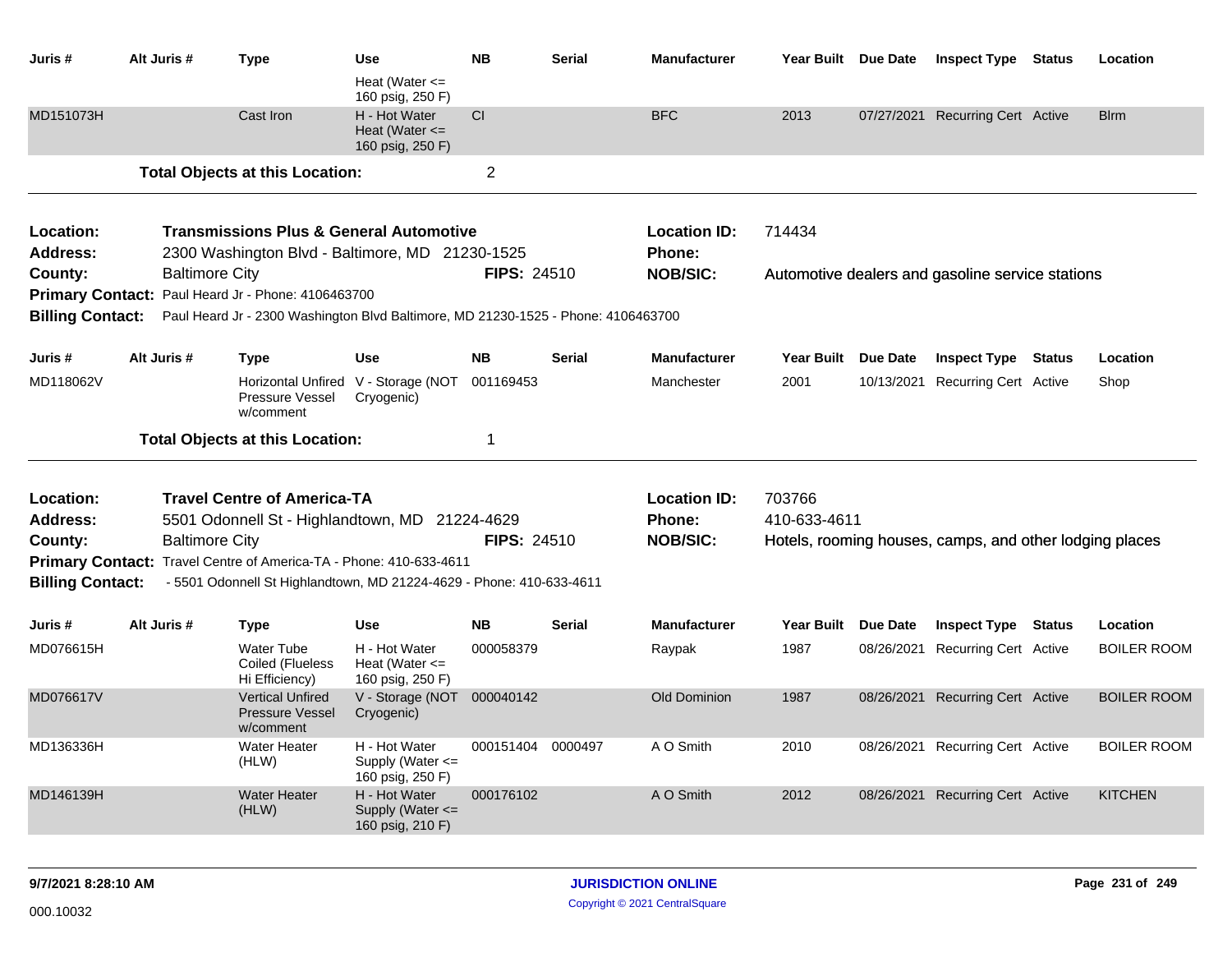| Juris#          | Alt Juris #           | <b>Type</b>                                                                                              | <b>Use</b>                                              | <b>NB</b>          | <b>Serial</b> | <b>Manufacturer</b>                                                                                                                      | Year Built                     | <b>Due Date</b> | <b>Inspect Type</b>                               | <b>Status</b> | Location         |
|-----------------|-----------------------|----------------------------------------------------------------------------------------------------------|---------------------------------------------------------|--------------------|---------------|------------------------------------------------------------------------------------------------------------------------------------------|--------------------------------|-----------------|---------------------------------------------------|---------------|------------------|
| MD152313V       |                       | Pressure Vessel<br>w/comment                                                                             | Horizontal Unfired V - Storage (NOT<br>Cryogenic)       | 000234478          |               | Manchester                                                                                                                               | 2003                           | 08/26/2021      | <b>Recurring Cert Active</b>                      |               | <b>TIRE SHOP</b> |
|                 |                       | <b>Total Objects at this Location:</b>                                                                   |                                                         | 5                  |               |                                                                                                                                          |                                |                 |                                                   |               |                  |
| Location:       |                       | <b>Treadways Automotive</b>                                                                              |                                                         |                    |               | <b>Location ID:</b>                                                                                                                      | 727045                         |                 |                                                   |               |                  |
| Address:        |                       | 8241 Eastern Ave - Highlandtown, MD 21224-3504                                                           |                                                         |                    |               | <b>Phone:</b>                                                                                                                            | 410-285-4201                   |                 |                                                   |               |                  |
| County:         | <b>Baltimore City</b> |                                                                                                          |                                                         | <b>FIPS: 24510</b> |               | <b>NOB/SIC:</b>                                                                                                                          | <b>Automotive Dealers, NEC</b> |                 |                                                   |               |                  |
|                 |                       | Primary Contact: Al Treadway - Phone: 410-285-4201                                                       |                                                         |                    |               |                                                                                                                                          |                                |                 |                                                   |               |                  |
|                 |                       | <b>Billing Contact:</b> Al Treadway - 8241 Eastern Ave Highlandtown, MD 21224-3504 - Phone: 410-285-4201 |                                                         |                    |               |                                                                                                                                          |                                |                 |                                                   |               |                  |
| Juris #         | Alt Juris #           | <b>Type</b>                                                                                              | <b>Use</b>                                              | <b>NB</b>          | <b>Serial</b> | <b>Manufacturer</b>                                                                                                                      | Year Built                     | Due Date        | <b>Inspect Type</b>                               | Status        | Location         |
| MD079871V       | C.A.T. 1              | <b>Vertical Unfired</b><br>Pressure Vessel<br>w/comment                                                  | V - Storage (NOT<br>Cryogenic)                          | 000090429          | 43279         | Western                                                                                                                                  | 1970                           |                 | 12/13/2020 Recurring Cert Active                  |               | <b>SHOP</b>      |
|                 |                       | <b>Total Objects at this Location:</b>                                                                   |                                                         |                    |               |                                                                                                                                          |                                |                 |                                                   |               |                  |
| Location:       |                       | <b>Treatment Resources For Youth</b>                                                                     |                                                         |                    |               | <b>Location ID:</b>                                                                                                                      | 727047                         |                 |                                                   |               |                  |
| <b>Address:</b> |                       | 2517 N Charles St - Baltimore, MD 21218-4602                                                             |                                                         |                    |               | Phone:                                                                                                                                   | 410-366-2123                   |                 |                                                   |               |                  |
| County:         | <b>Baltimore City</b> |                                                                                                          |                                                         | <b>FIPS: 24510</b> |               | <b>NOB/SIC:</b>                                                                                                                          |                                |                 | <b>Offices and Clinics of Doctors of Medicine</b> |               |                  |
|                 |                       | Primary Contact: Latavia Little - Phone: 410-366-2123 - Email: treatmentresources@yahoo.com              |                                                         |                    |               |                                                                                                                                          |                                |                 |                                                   |               |                  |
|                 |                       |                                                                                                          |                                                         |                    |               | Billing Contact: Latavia Little - 2517 N Charles St Baltimore, MD 21218-4602 - Phone: 410-366-2123 - Email: treatmentresources@yahoo.com |                                |                 |                                                   |               |                  |
| Juris #         | Alt Juris #           | <b>Type</b>                                                                                              | <b>Use</b>                                              | <b>NB</b>          | <b>Serial</b> | <b>Manufacturer</b>                                                                                                                      | <b>Year Built</b>              | <b>Due Date</b> | <b>Inspect Type</b>                               | <b>Status</b> | Location         |
| MD108869H       |                       | Cast Iron                                                                                                | H - Hot Water<br>Heat (Water $\leq$<br>160 psig, 250 F) | CI                 |               | Columbia                                                                                                                                 | 2000                           |                 | 04/26/2020 Recurring Cert Active                  |               | <b>Basement</b>  |
|                 |                       | <b>Total Objects at this Location:</b>                                                                   |                                                         |                    |               |                                                                                                                                          |                                |                 |                                                   |               |                  |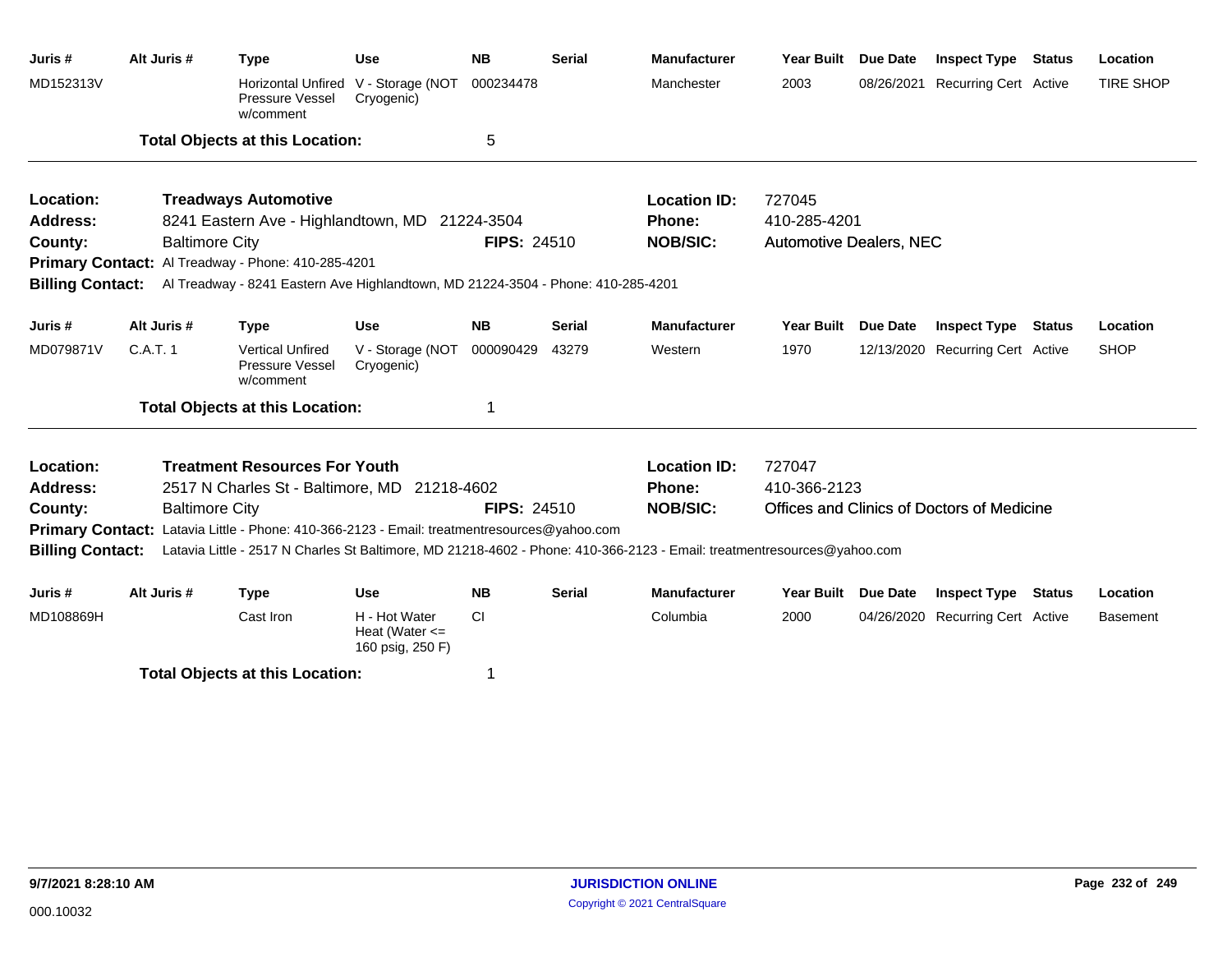| Location:<br><b>Address:</b><br>County:<br><b>Billing Contact:</b> |             | <b>Tri Star Auto Service</b><br>3101 W Belvedere Ave - Baltimore, MD 21215-5106<br><b>Baltimore City</b><br>Primary Contact: Jameel & Amral Khan - Phone: 410-542-0768 - Email: tristarauto3@gmail.com<br>Jameel & Amral Khan - 3101 W Belvedere Ave Baltimore, MD 21215-5106 - Phone: 410-542-0768 - Email: tristarauto3@gmail.com |                                                           | <b>FIPS: 24510</b> |                            | <b>Location ID:</b><br>Phone:<br><b>NOB/SIC:</b> | 727080<br>410-542-0768<br><b>General Automotive Repair Shops</b> |                                         |                                             |
|--------------------------------------------------------------------|-------------|-------------------------------------------------------------------------------------------------------------------------------------------------------------------------------------------------------------------------------------------------------------------------------------------------------------------------------------|-----------------------------------------------------------|--------------------|----------------------------|--------------------------------------------------|------------------------------------------------------------------|-----------------------------------------|---------------------------------------------|
|                                                                    |             |                                                                                                                                                                                                                                                                                                                                     |                                                           |                    |                            |                                                  |                                                                  |                                         |                                             |
| Juris #                                                            | Alt Juris # | Type                                                                                                                                                                                                                                                                                                                                | <b>Use</b>                                                | NΒ                 | Serial                     | <b>Manufacturer</b>                              | Year Built Due Date                                              | <b>Inspect Type Status</b>              | Location                                    |
| MD113914V                                                          |             | <b>Vertical Unfired</b><br>Pressure Vessel<br>w/comment                                                                                                                                                                                                                                                                             | V - Storage (NOT<br>Cryogenic)                            | 000134552          |                            | Steel Fab                                        | 1996                                                             | 06/24/2023 Recurring Cert Active        | <b>Back Room</b><br>(Behind Paint<br>Booth) |
|                                                                    |             | <b>Total Objects at this Location:</b>                                                                                                                                                                                                                                                                                              |                                                           | 1                  |                            |                                                  |                                                                  |                                         |                                             |
| Location:                                                          |             | <b>Triangle Realty Construction Apartments</b>                                                                                                                                                                                                                                                                                      |                                                           |                    |                            | <b>Location ID:</b>                              | 726122                                                           |                                         |                                             |
| Address:                                                           |             | 4004 Glengyle Ave - Baltimore, MD 21215-1536                                                                                                                                                                                                                                                                                        |                                                           |                    |                            | Phone:                                           | 410-764-1000                                                     |                                         |                                             |
| County:                                                            |             | <b>Baltimore City</b>                                                                                                                                                                                                                                                                                                               |                                                           | <b>FIPS: 24510</b> |                            | <b>NOB/SIC:</b>                                  | <b>Operators of Apartment Buildings</b>                          |                                         |                                             |
|                                                                    |             | Primary Contact: Jon Fink - Phone: 410-764-1000                                                                                                                                                                                                                                                                                     |                                                           |                    |                            |                                                  |                                                                  |                                         |                                             |
| <b>Billing Contact:</b>                                            |             | Jon Fink - 6999 Reisterstown Rd Ste 6 Baltimore, MD 21215-1492 - Phone: 410-764-1000                                                                                                                                                                                                                                                |                                                           |                    |                            |                                                  |                                                                  |                                         |                                             |
| Juris #                                                            | Alt Juris # | Type                                                                                                                                                                                                                                                                                                                                | <b>Use</b>                                                | <b>NB</b>          | Serial                     | <b>Manufacturer</b>                              | Year Built Due Date                                              | <b>Inspect Type Status</b>              | Location                                    |
| MD152714H                                                          |             | <b>Water Heater</b><br>(HLW)                                                                                                                                                                                                                                                                                                        | H - Hot Water<br>Supply (Water $\leq$<br>160 psig, 210 F) | 000110501          |                            | <b>Bradford White</b>                            | 2014                                                             | 01/30/2023 Recurring Cert Active        | boiler room                                 |
|                                                                    |             | <b>Total Objects at this Location:</b>                                                                                                                                                                                                                                                                                              |                                                           | 1                  |                            |                                                  |                                                                  |                                         |                                             |
| Location:                                                          |             | <b>Trinity Presbyterian Church</b>                                                                                                                                                                                                                                                                                                  |                                                           |                    |                            | <b>Location ID:</b>                              | 727147                                                           |                                         |                                             |
| <b>Address:</b>                                                    |             | 3200 Walbrook Ave - Baltimore, MD 21216-3032                                                                                                                                                                                                                                                                                        |                                                           |                    |                            | <b>Phone:</b>                                    | 410-383-9633                                                     |                                         |                                             |
| County:                                                            |             | <b>Baltimore City</b>                                                                                                                                                                                                                                                                                                               |                                                           | <b>FIPS: 24510</b> |                            | <b>NOB/SIC:</b>                                  | Membership organizations                                         |                                         |                                             |
|                                                                    |             | Primary Contact: Roman Brown - Cell: 410-908-5701 - Email: romanbrown@gmail.com                                                                                                                                                                                                                                                     |                                                           |                    |                            |                                                  |                                                                  |                                         |                                             |
| <b>Billing Contact:</b>                                            |             | Roman Brown - 3200 Walbrook Ave Baltimore, MD 21216-3032 - Cell: 410-908-5701 - Email: romanbrown@gmail.com                                                                                                                                                                                                                         |                                                           |                    |                            |                                                  |                                                                  |                                         |                                             |
| Juris #                                                            | Alt Juris # | <b>Type</b>                                                                                                                                                                                                                                                                                                                         | Use                                                       | NΒ                 | Serial                     | <b>Manufacturer</b>                              |                                                                  | Year Built Due Date Inspect Type Status | Location                                    |
| MD112461H                                                          |             | Cast Iron                                                                                                                                                                                                                                                                                                                           | H - Steam Heat<br>(Steam $\le$ 15<br>psig)                | CL                 |                            | Weil-McLain                                      | 2001                                                             | 07/31/2023 Recurring Cert Active        | <b>BLRM</b>                                 |
| MD121610H                                                          |             | Cast Iron                                                                                                                                                                                                                                                                                                                           | H - Steam Heat<br>(Steam $\le$ 15<br>psig)                | CI                 |                            | Weil-McLain                                      | 2004                                                             | 07/31/2023 Recurring Cert Active        | <b>BLRM</b>                                 |
| 9/7/2021 8:28:10 AM                                                |             |                                                                                                                                                                                                                                                                                                                                     |                                                           |                    | <b>JURISDICTION ONLINE</b> |                                                  |                                                                  | Page 233 of 249                         |                                             |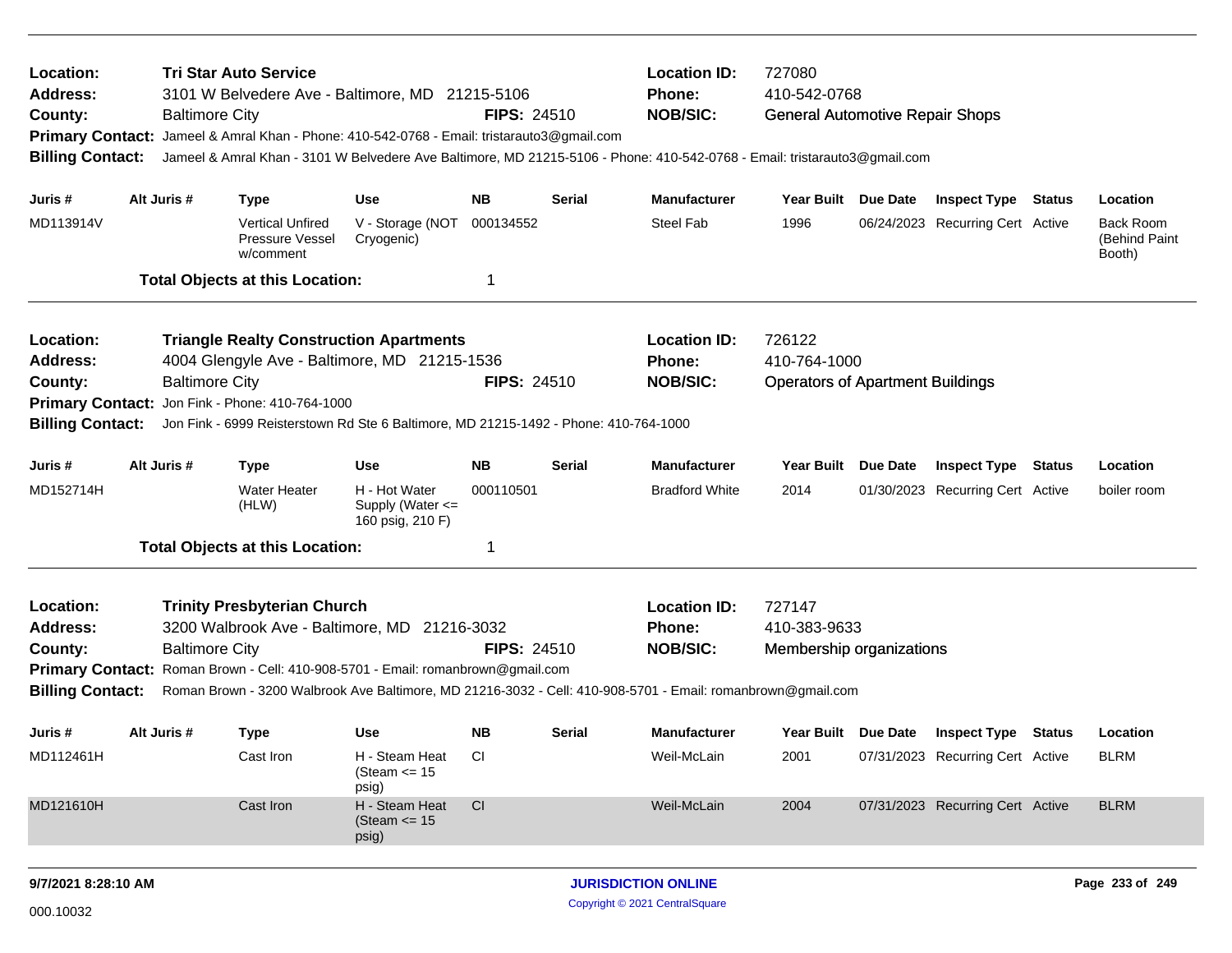| Juris #                 | Alt Juris #                   | <b>Type</b>                            | <b>Use</b>                                                                                   | <b>NB</b>          | <b>Serial</b> | <b>Manufacturer</b>   | <b>Year Built</b> | <b>Due Date</b>     | <b>Inspect Type</b>                       | <b>Status</b> | Location                       |
|-------------------------|-------------------------------|----------------------------------------|----------------------------------------------------------------------------------------------|--------------------|---------------|-----------------------|-------------------|---------------------|-------------------------------------------|---------------|--------------------------------|
| MD161312H               |                               | <b>Water Heater</b><br>(HLW)           | H - Hot Water<br>Heat (Water $\leq$<br>160 psig, 250 F)                                      | CI                 |               | Weil-McLain           | 2016              |                     | 08/01/2023 Recurring Cert Active          |               | <b>BLR RM</b>                  |
|                         |                               | <b>Total Objects at this Location:</b> |                                                                                              | 3                  |               |                       |                   |                     |                                           |               |                                |
| Location:               |                               | <b>Tudor Heights Senior Living</b>     |                                                                                              |                    |               | <b>Location ID:</b>   | 706247            |                     |                                           |               |                                |
| <b>Address:</b>         |                               |                                        | 7218 Park Heights Ave - Pikesville, MD 21208-5474                                            |                    |               | Phone:                | 410-318-8000      |                     |                                           |               |                                |
| County:                 | <b>Baltimore City</b>         |                                        |                                                                                              | <b>FIPS: 24510</b> |               | <b>NOB/SIC:</b>       |                   |                     | Nursing and Personal Care Facilities, NEC |               |                                |
| <b>Billing Contact:</b> |                               |                                        | Primary Contact: Jermanie Winfield - Phone: 410-318-8000 - Email: jwinfield@tudorheights.com |                    |               |                       |                   |                     |                                           |               |                                |
| Juris #                 | Alt Juris #                   | <b>Type</b>                            | <b>Use</b>                                                                                   | <b>NB</b>          | <b>Serial</b> | <b>Manufacturer</b>   |                   | Year Built Due Date | <b>Inspect Type</b>                       | <b>Status</b> | Location                       |
| MD104709H               |                               | <b>Water Heater</b><br>(HLW)           | H - Hot Water<br>Supply (Water $\leq$<br>160 psig, 210 F)                                    | 000077975          |               | Lochinvar             | 1997              |                     | 11/14/2022 Recurring Cert Active          |               | <b>Basement Boiler</b><br>Room |
|                         |                               | <b>Total Objects at this Location:</b> |                                                                                              | 1                  |               |                       |                   |                     |                                           |               |                                |
| Location:               |                               | <b>Under Armour</b>                    |                                                                                              |                    |               | <b>Location ID:</b>   | 3657576           |                     |                                           |               |                                |
| Address:                |                               |                                        | 2601 Port Covington Dr - Baltimore, MD 21230-5002                                            |                    |               | <b>Phone:</b>         | 410-454-6591      |                     |                                           |               |                                |
| County:                 | <b>Baltimore City</b>         |                                        |                                                                                              | <b>FIPS: 24510</b> |               | <b>NOB/SIC:</b>       |                   |                     |                                           |               |                                |
|                         | Primary Contact: Under Armour |                                        |                                                                                              |                    |               |                       |                   |                     |                                           |               |                                |
| <b>Billing Contact:</b> |                               |                                        | - 2601 Port Covington Dr Baltimore, MD 21230-5002                                            |                    |               |                       |                   |                     |                                           |               |                                |
| Juris #                 | Alt Juris #                   | <b>Type</b>                            | <b>Use</b>                                                                                   | <b>NB</b>          | <b>Serial</b> | <b>Manufacturer</b>   |                   | Year Built Due Date | <b>Inspect Type Status</b>                |               | Location                       |
| MD155804H               |                               | <b>Water Heater</b><br>(HLW)           | H - Hot Water<br>Supply (Water <=<br>160 psig, 210 F)                                        | 000207677          |               | A O Smith             | 2015              |                     | 11/15/2022 Recurring Cert Active          |               | MECH RM - B37-<br>111          |
| MD155805H               |                               | <b>Water Heater</b><br>(HLW)           | H - Hot Water<br>Supply (Water <=<br>160 psig, 210 F)                                        | 000140920          |               | <b>PVI</b> Industries | 2015              |                     | 12/21/2022 Recurring Cert Active          |               | MECH RM B37-<br>1142           |
|                         |                               | <b>Total Objects at this Location:</b> |                                                                                              | $\overline{2}$     |               |                       |                   |                     |                                           |               |                                |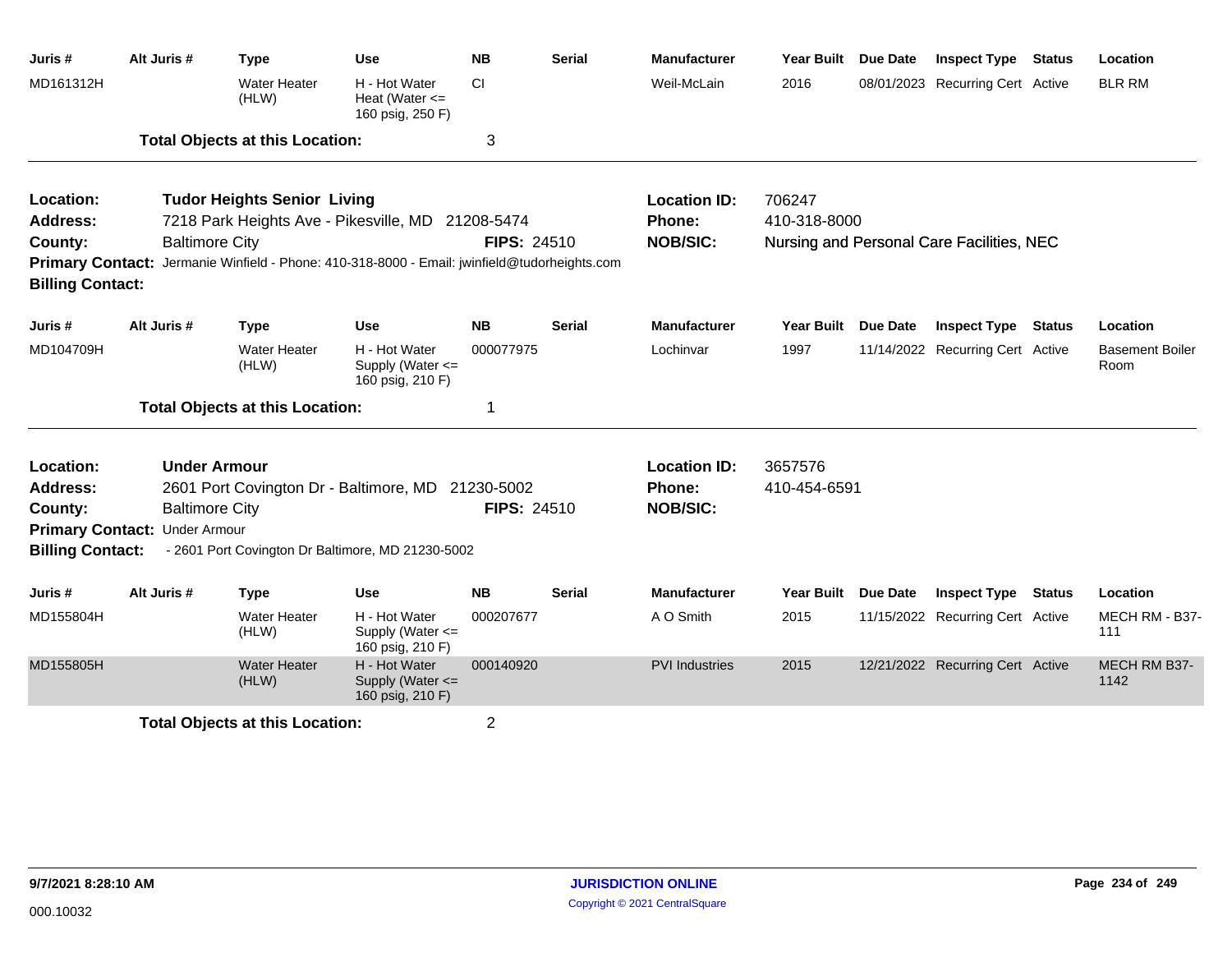| Location:<br><b>Address:</b><br>County:<br><b>Billing Contact:</b> |                                                                                                                                                                                                                                                                                                                                                         | <b>United Autos</b><br><b>Baltimore City</b> | 3114 E Fayette St - Highlandtown, MD 21224-1339<br>Primary Contact: United Autos - Phone: 410-732-4444<br>- 3114 E Fayette St Highlandtown, MD 21224-1339 - Phone: 410-732-4444 |                                                             | <b>FIPS: 24510</b> |               | <b>Location ID:</b><br>Phone:<br><b>NOB/SIC:</b>                                                      | 701882<br>410-732-4444<br><b>General Automotive Repair Shops</b> |                                         |                      |
|--------------------------------------------------------------------|---------------------------------------------------------------------------------------------------------------------------------------------------------------------------------------------------------------------------------------------------------------------------------------------------------------------------------------------------------|----------------------------------------------|---------------------------------------------------------------------------------------------------------------------------------------------------------------------------------|-------------------------------------------------------------|--------------------|---------------|-------------------------------------------------------------------------------------------------------|------------------------------------------------------------------|-----------------------------------------|----------------------|
| Juris #                                                            | Alt Juris #                                                                                                                                                                                                                                                                                                                                             |                                              | <b>Type</b>                                                                                                                                                                     | Use                                                         | NΒ                 | <b>Serial</b> | <b>Manufacturer</b>                                                                                   | Year Built Due Date                                              | <b>Inspect Type Status</b>              | Location             |
| MD146506V                                                          |                                                                                                                                                                                                                                                                                                                                                         |                                              | <b>Vertical Unfired</b><br>Pressure Vessel<br>w/comment                                                                                                                         | V - Storage (NOT<br>Cryogenic)                              | 000150209          |               | Sanborn                                                                                               | 2012                                                             | 09/26/2020 Recurring Cert Active        | Shop garage          |
|                                                                    |                                                                                                                                                                                                                                                                                                                                                         |                                              | <b>Total Objects at this Location:</b>                                                                                                                                          |                                                             |                    |               |                                                                                                       |                                                                  |                                         |                      |
| Location:<br><b>Address:</b><br>County:                            |                                                                                                                                                                                                                                                                                                                                                         | <b>Baltimore City</b>                        | <b>United Iron &amp; Metal East Yard</b><br>4300 Pulaski Hwy - Baltimore, MD 21224-1617                                                                                         |                                                             | <b>FIPS: 24510</b> |               | <b>Location ID:</b><br>Phone:<br><b>NOB/SIC:</b>                                                      | 727475<br>410-522-1774<br>Nonclassifiable establishments         |                                         |                      |
|                                                                    |                                                                                                                                                                                                                                                                                                                                                         |                                              | Primary Contact: Cristal Cole - Phone: 301-315-1528 - Email: ccole@scraparg.com                                                                                                 |                                                             |                    |               | Cristal Cole - PO Box 4452 Baltimore, MD 21223-0452 - Phone: 301-315-1528 - Email: ccole@scraparg.com |                                                                  |                                         |                      |
| <b>Billing Contact:</b>                                            |                                                                                                                                                                                                                                                                                                                                                         |                                              |                                                                                                                                                                                 |                                                             |                    |               |                                                                                                       |                                                                  |                                         |                      |
| Juris #                                                            | Alt Juris #                                                                                                                                                                                                                                                                                                                                             |                                              | <b>Type</b>                                                                                                                                                                     | Use                                                         | ΝB                 | <b>Serial</b> | <b>Manufacturer</b>                                                                                   | Year Built Due Date                                              | <b>Inspect Type Status</b>              | Location             |
| MD140971V                                                          |                                                                                                                                                                                                                                                                                                                                                         |                                              | <b>Vertical Unfired</b><br>Pressure Vessel<br>w/comment                                                                                                                         | V - Storage (NOT<br>Cryogenic)                              | 000448959          |               | Melben                                                                                                | 1993                                                             | 02/26/2022 Recurring Cert Active        | Oil Storage<br>Room  |
|                                                                    |                                                                                                                                                                                                                                                                                                                                                         |                                              |                                                                                                                                                                                 |                                                             | -1                 |               |                                                                                                       |                                                                  |                                         |                      |
| Location:<br>Address:<br>County:                                   | <b>Total Objects at this Location:</b><br>United Iron & Metal LLC.<br>909 Millington Ave - Baltimore, MD 21223-2800<br><b>Baltimore City</b><br><b>FIPS: 24510</b><br>Primary Contact: Richard Williams - Phone: 301-315-1529 Direct<br><b>Billing Contact:</b><br>Richard Williams - PO Box 4452 Baltimore, MD 21223-0452 - Phone: 301-315-1529 Direct |                                              |                                                                                                                                                                                 |                                                             |                    |               | <b>Location ID:</b><br>Phone:<br><b>NOB/SIC:</b>                                                      | 727474<br>410-637-6800<br><b>Fabricated Metal Products, NEC</b>  |                                         |                      |
| Juris #                                                            | Alt Juris #                                                                                                                                                                                                                                                                                                                                             |                                              | <b>Type</b>                                                                                                                                                                     | <b>Use</b>                                                  | NB.                | <b>Serial</b> | <b>Manufacturer</b>                                                                                   |                                                                  | Year Built Due Date Inspect Type Status | Location             |
| MD050040V                                                          |                                                                                                                                                                                                                                                                                                                                                         |                                              | Pressure Vessel<br>w/comment                                                                                                                                                    | Horizontal Unfired V - Storage (NOT 000722142<br>Cryogenic) |                    |               | Kargard                                                                                               | 1974                                                             | 10/26/2023 Recurring Cert Active        | Garage               |
| MD122076V                                                          |                                                                                                                                                                                                                                                                                                                                                         |                                              | <b>Vertical Unfired</b><br><b>Pressure Vessel</b><br>w/comment                                                                                                                  | V - Storage (NOT<br>Cryogenic)                              | 000404285 T15342   |               | Silvan                                                                                                | 2003                                                             | 10/26/2021 Recurring Cert Active        | <b>MRP Container</b> |
| 9/7/2021 8:28:10 AM                                                |                                                                                                                                                                                                                                                                                                                                                         |                                              |                                                                                                                                                                                 |                                                             |                    |               | <b>JURISDICTION ONLINE</b>                                                                            |                                                                  |                                         | Page 235 of 249      |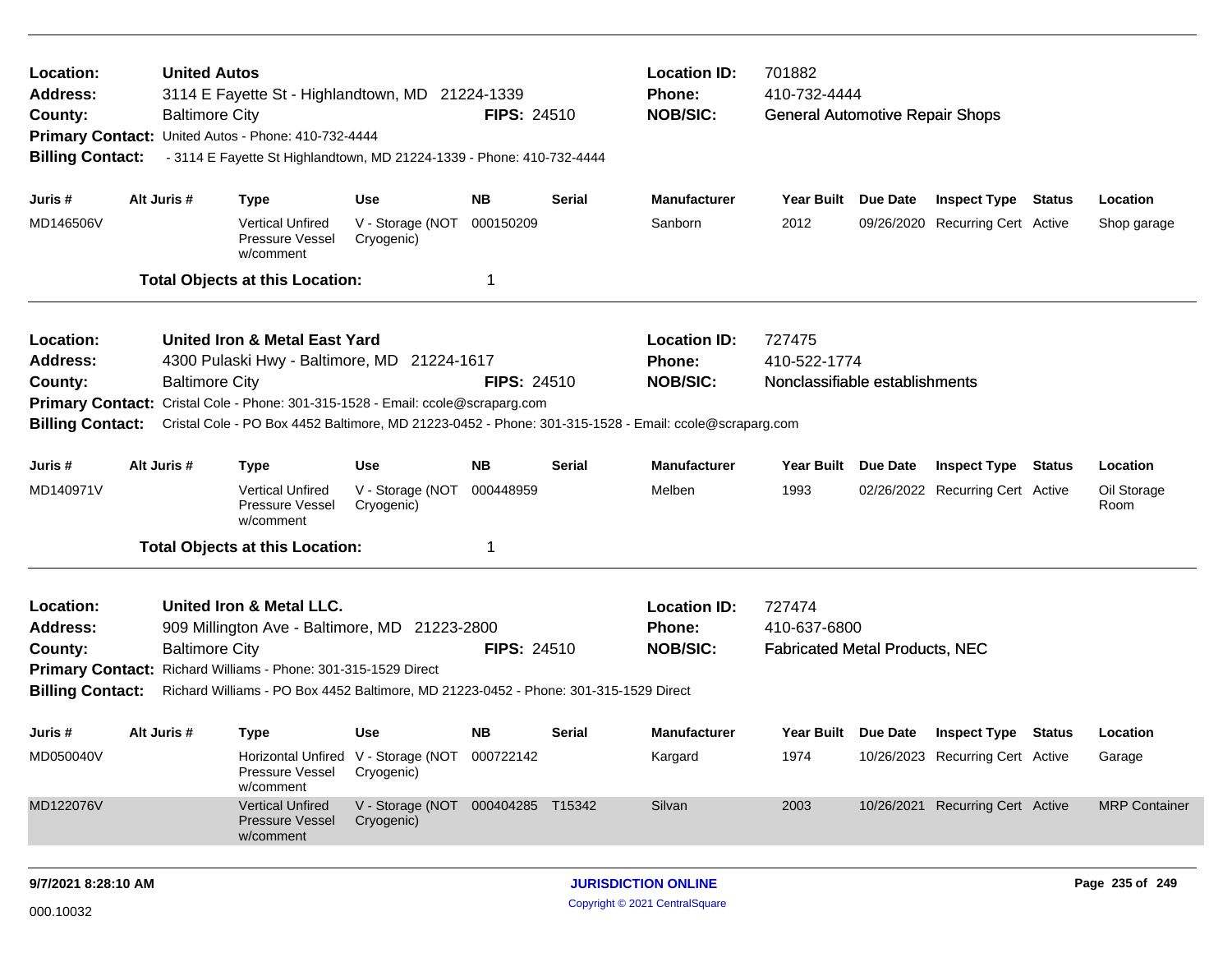| Juris #    | Alt Juris # | <b>Type</b>                                                    | Use                                                                | <b>NB</b>                 | <b>Serial</b> | <b>Manufacturer</b> | <b>Year Built</b> | <b>Due Date</b> | <b>Inspect Type Status</b>       | Location                               |
|------------|-------------|----------------------------------------------------------------|--------------------------------------------------------------------|---------------------------|---------------|---------------------|-------------------|-----------------|----------------------------------|----------------------------------------|
| MD122077V  |             | <b>Vertical Unfired</b><br>Pressure Vessel<br>w/comment        | V - Storage (NOT<br>Cryogenic)                                     | 000404255                 |               | Silvan              | 2003              |                 | 10/26/2023 Recurring Cert Active | <b>MRP</b>                             |
| MD122078V  |             | <b>Vertical Unfired</b><br><b>Pressure Vessel</b><br>w/comment | V - Storage (NOT<br>Cryogenic)                                     | None<br>Found             | DF-1008.1     | <b>Divers Fab</b>   | 2003              |                 | 10/26/2023 Recurring Cert Active | <b>MRP Container</b>                   |
| MD122079V  |             | <b>Vertical Unfired</b><br>Pressure Vessel<br>w/comment        | V - Storage (NOT<br>Cryogenic)                                     | None<br>Found             | DF-1008.1     | Divers Fab          | 2003              |                 | 10/26/2023 Recurring Cert Active | <b>MRP Container</b>                   |
| MD122080V  |             | <b>Vertical Unfired</b><br><b>Pressure Vessel</b><br>w/comment | V - Storage (NOT<br>Cryogenic)                                     | 000042285<br>$\mathbf{0}$ | T15803        | Silvan              | 2004              |                 | 10/26/2023 Recurring Cert Active | <b>MRP Container</b>                   |
| MD128963V  |             | <b>Pressure Vessel</b><br>w/comment                            | Horizontal Unfired V - Storage (NOT 000116817<br>Cryogenic)        |                           |               | Silvan              | 1994              |                 | 10/26/2023 Recurring Cert Active | M Scrap Shop                           |
| MD128964V  |             | <b>Vertical Unfired</b><br><b>Pressure Vessel</b><br>w/comment | V - Storage (NOT 000474725<br>Cryogenic)                           |                           |               | <b>Steel Fab</b>    | 2007              |                 | 10/26/2023 Recurring Cert Active | M Scrap Sop                            |
| MD134323V  |             | Pressure Vessel<br>w/comment                                   | Horizontal Unfired V - Storage (NOT 000190340<br>Cryogenic)        |                           |               | Manchester          | 2007              |                 | 10/26/2023 Recurring Cert Active | <b>MRP Container</b>                   |
| MD163183V  |             | <b>Vertical Unfired</b><br><b>Pressure Vessel</b><br>w/comment | V - Storage (NOT 000893497<br>Cryogenic)                           |                           |               | <b>Steel Fab</b>    | 2018              |                 | 09/08/2023 Recurring Cert Active | <b>MRP</b>                             |
| MD163184V  |             | <b>Vertical Unfired</b><br>Pressure Vessel<br>w/comment        | V - Storage (NOT 000893485<br>Cryogenic)                           |                           |               | <b>Steel Fab</b>    | 2018              |                 | 09/08/2023 Recurring Cert Active | <b>MRP</b>                             |
| MD163185V  |             | <b>Vertical Unfired</b><br><b>Pressure Vessel</b><br>w/comment | V - Storage (NOT 000738364<br>Cryogenic)                           |                           |               | Morganton           | 2018              |                 | 09/08/2023 Recurring Cert Active | <b>MRP Comp</b><br>House               |
| MD163186V  |             | <b>Vertical Unfired</b><br><b>Pressure Vessel</b><br>w/comment | V - Storage (NOT 000889595<br>Cryogenic)                           |                           |               | <b>Steel Fab</b>    | 2018              |                 | 09/08/2023 Recurring Cert Active | MRP Comp<br>House                      |
| MD163187V  |             | <b>Vertical Unfired</b><br><b>Pressure Vessel</b><br>w/comment | V - Storage (NOT 000744520 636367<br>Cryogenic)                    |                           |               | Morganton           | 2018              |                 | 09/08/2023 Recurring Cert Active | <b>MRP Comp</b><br>House               |
| MD163188V  |             | <b>Vertical Unfired</b><br>Pressure Vessel<br>w/comment        | V - Storage (NOT 000747006 636386<br>Cryogenic)                    |                           |               | Morganton           | 2018              |                 | 09/08/2023 Recurring Cert Active | <b>MRP Comp</b><br>House               |
| <b>NEW</b> |             | <b>Pressure Vessel</b><br>w/comment                            | Horizontal Unfired V - Storage (NOT 000952983 030475<br>Cryogenic) |                           |               | Morganton           | 2021              |                 | 08/18/2023 Recurring Cert Active | Compressor<br>Container at<br>Shredder |
|            |             | すっかいしめし しょうかいしゅうしき いしょうしゅうかい                                   |                                                                    |                           |               |                     |                   |                 |                                  |                                        |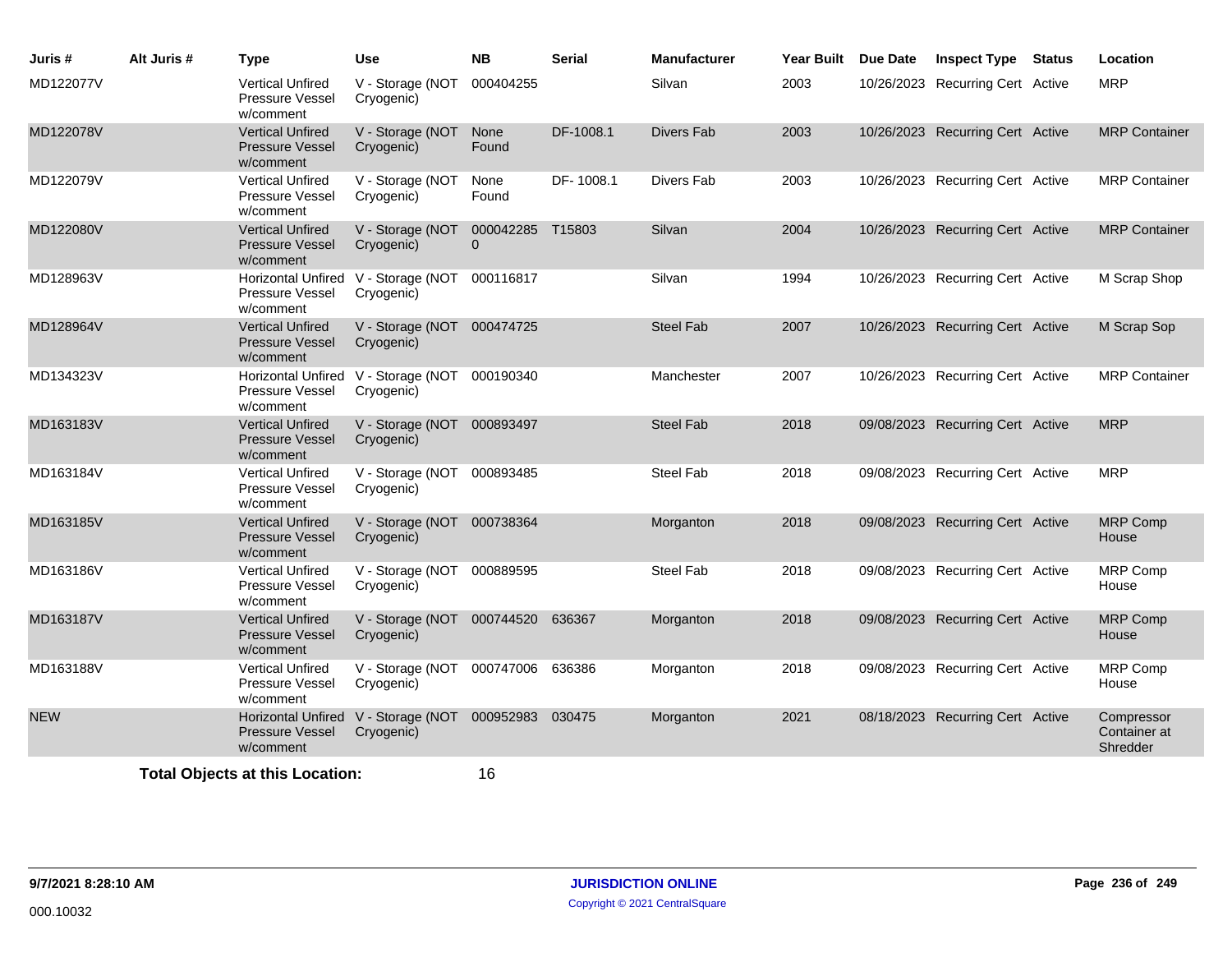| Location:<br>Address:<br>County:<br>Primary Contact: United Natural Foods<br><b>Billing Contact:</b> |                                                                                      | <b>Baltimore City</b> | <b>United Natural Foods</b>                                      | 5600 the Alameda - Baltimore, MD 21239-2737                                                                                                                                                                      | <b>FIPS: 24510</b> |               | <b>Location ID:</b><br><b>Phone:</b><br><b>NOB/SIC:</b> | 4023435                                 |                 |                                  |               |             |
|------------------------------------------------------------------------------------------------------|--------------------------------------------------------------------------------------|-----------------------|------------------------------------------------------------------|------------------------------------------------------------------------------------------------------------------------------------------------------------------------------------------------------------------|--------------------|---------------|---------------------------------------------------------|-----------------------------------------|-----------------|----------------------------------|---------------|-------------|
| Juris #                                                                                              | Alt Juris #                                                                          |                       | <b>Type</b>                                                      | <b>Use</b>                                                                                                                                                                                                       | <b>NB</b>          | <b>Serial</b> | <b>Manufacturer</b>                                     | <b>Year Built</b>                       | Due Date        | <b>Inspect Type</b>              | <b>Status</b> | Location    |
| MD168602V                                                                                            |                                                                                      |                       | Pressure Vessel<br>w/comment                                     | Horizontal Unfired V - Storage (NOT<br>Cryogenic)                                                                                                                                                                | 000132143          |               | Standard                                                | 1978                                    |                 | 05/28/2022 Recurring Cert Active |               | Motor Rm    |
| MD168603V                                                                                            |                                                                                      |                       | <b>Horizontal Unfired</b><br><b>Pressure Vessel</b><br>w/comment | V - Storage (NOT<br>Cryogenic)                                                                                                                                                                                   | 000132129          |               | Standard                                                | 1978                                    |                 | 05/28/2022 Recurring Cert Active |               | Motor Rm    |
| MD168604V                                                                                            |                                                                                      |                       | <b>Vertical Unfired</b><br>Pressure Vessel<br>w/comment          | V - Storage (NOT<br>Cryogenic)                                                                                                                                                                                   | 000005245          |               | Westermeyer                                             | 2009                                    |                 | 06/17/2022 Recurring Cert Active |               | Motor Rm    |
|                                                                                                      |                                                                                      |                       | <b>Total Objects at this Location:</b>                           |                                                                                                                                                                                                                  | 3                  |               |                                                         |                                         |                 |                                  |               |             |
| Location:<br>Address:                                                                                | <b>University One Condominiums</b><br>1 E University Pkwy - Baltimore, MD 21218-2451 |                       |                                                                  |                                                                                                                                                                                                                  |                    |               | <b>Location ID:</b><br><b>Phone:</b>                    | 727698                                  |                 |                                  |               |             |
| County:                                                                                              |                                                                                      | <b>Baltimore City</b> |                                                                  |                                                                                                                                                                                                                  | <b>FIPS: 24510</b> |               | <b>NOB/SIC:</b>                                         | <b>Operators of Apartment Buildings</b> |                 |                                  |               |             |
| <b>Billing Contact:</b>                                                                              |                                                                                      |                       |                                                                  | Primary Contact: University One Condominiums - Phone: 410-467-2300<br>Mike Klein - 7 Gwynns Mill Court Suite F Owings Mills, MD 21117-3528 - Phone: 443-796-7400 - Cell: 443-796-7391 - Email: mklein@wpmllc.com |                    |               |                                                         |                                         |                 |                                  |               |             |
| Juris #                                                                                              | Alt Juris #                                                                          |                       | <b>Type</b>                                                      | <b>Use</b>                                                                                                                                                                                                       | <b>NB</b>          | <b>Serial</b> | <b>Manufacturer</b>                                     | <b>Year Built</b>                       | <b>Due Date</b> | <b>Inspect Type</b>              | <b>Status</b> | Location    |
| MD096000H                                                                                            |                                                                                      |                       | Other w/comment                                                  | H - Hot Water<br>Heat (Water $\leq$<br>160 psig, 250 F)                                                                                                                                                          | 000038976          |               | <b>Bryan</b>                                            | 1996                                    |                 | 09/28/2020 Recurring Cert Active |               | <b>BLRM</b> |
| MD096001H                                                                                            |                                                                                      |                       | Other w/comment H - Hot Water                                    | Heat (Water $\leq$<br>160 psig, 250 F)                                                                                                                                                                           | 000038958          |               | <b>Bryan</b>                                            | 1996                                    |                 | 09/28/2020 Recurring Cert Active |               | <b>BLRM</b> |
|                                                                                                      |                                                                                      |                       | <b>Total Objects at this Location:</b>                           |                                                                                                                                                                                                                  | 2                  |               |                                                         |                                         |                 |                                  |               |             |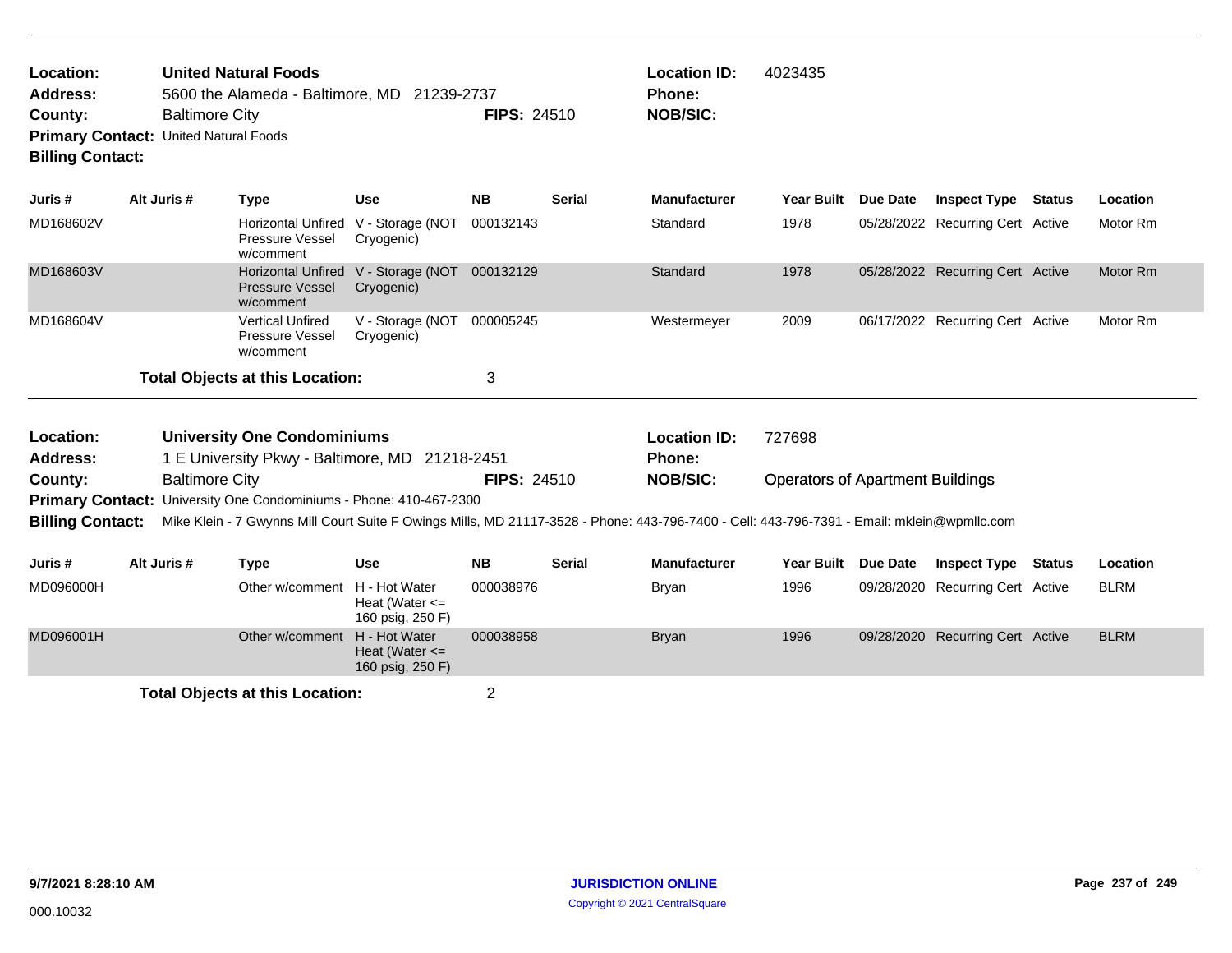| Location:<br>Address:      |                       | <b>Unlimited Restoration Inc.</b><br>3521 E Federal St - Baltimore, MD 21213-4013   |                                                             |                    |               | <b>Location ID:</b><br><b>Phone:</b>                                                                       | 717343                              |          |                                           |                     |
|----------------------------|-----------------------|-------------------------------------------------------------------------------------|-------------------------------------------------------------|--------------------|---------------|------------------------------------------------------------------------------------------------------------|-------------------------------------|----------|-------------------------------------------|---------------------|
| County:                    | <b>Baltimore City</b> | Primary Contact: Christina Wagner - Phone: 410-327-3736 - Email: cwagner@urinow.com |                                                             | <b>FIPS: 24510</b> |               | <b>NOB/SIC:</b>                                                                                            | Printing and publishing             |          |                                           |                     |
| <b>Billing Contact:</b>    |                       |                                                                                     |                                                             |                    |               | Gail Phillips - 379 Cherry St Pottstown, PA 19464-5942 - Phone: 610-327-3505 - Email: gphillips@urinow.com |                                     |          |                                           |                     |
| Juris #                    | Alt Juris #           | <b>Type</b>                                                                         | Use                                                         | NB.                | <b>Serial</b> | <b>Manufacturer</b>                                                                                        | Year Built Due Date                 |          | <b>Inspect Type Status</b>                | Location            |
| MD157681V                  |                       |                                                                                     | Other w/comment V - Storage (NOT<br>Cryogenic)              | 000403588          |               | Morganton                                                                                                  | 2014                                |          | 03/02/2023 Recurring Cert Active          | <b>LOADING DOCK</b> |
|                            |                       | <b>Total Objects at this Location:</b>                                              |                                                             | 1                  |               |                                                                                                            |                                     |          |                                           |                     |
| Location:                  |                       | <b>Veolia Transportation</b>                                                        |                                                             |                    |               | <b>Location ID:</b>                                                                                        | 2785464                             |          |                                           |                     |
| <b>Address:</b><br>County: | <b>Baltimore City</b> | 2100 Huntingdon Ave - Baltimore, MD 21211-3214                                      |                                                             | <b>FIPS: 24510</b> |               | <b>Phone:</b><br><b>NOB/SIC:</b>                                                                           | <b>Transportation Services, NEC</b> |          |                                           |                     |
|                            |                       | Primary Contact: Veolia Transportation - Phone: 410-727-7300                        |                                                             |                    |               |                                                                                                            |                                     |          |                                           |                     |
| <b>Billing Contact:</b>    |                       | - 2100 Huntingdon Ave Baltimore, MD 21211-3214 - Phone: 410-727-7300                |                                                             |                    |               |                                                                                                            |                                     |          |                                           |                     |
| Juris #                    | Alt Juris #           | <b>Type</b>                                                                         | Use                                                         | <b>NB</b>          | Serial        | <b>Manufacturer</b>                                                                                        | Year Built Due Date                 |          | <b>Inspect Type Status</b>                | Location            |
| MD133147V                  |                       | <b>Pressure Vessel</b><br>w/comment                                                 | Horizontal Unfired V - Storage (NOT<br>Cryogenic)           | 000504679          |               | Manchester                                                                                                 | 2005                                |          | 01/22/2020 Recurring Cert Active          | outside-shed        |
| MD133148V                  |                       | Pressure Vessel<br>w/comment                                                        | Horizontal Unfired V - Storage (NOT 000313481<br>Cryogenic) |                    |               | Manchester                                                                                                 | 2004                                |          | 01/22/2020 Recurring Cert Active          | outside-shed        |
|                            |                       | <b>Total Objects at this Location:</b>                                              |                                                             | $\overline{2}$     |               |                                                                                                            |                                     |          |                                           |                     |
| Location:                  | Victoria Inn          |                                                                                     |                                                             |                    |               | <b>Location ID:</b>                                                                                        | 724592                              |          |                                           |                     |
| Address:                   |                       | 3216 Taylor Avenue - Baltimore, MD 21234-6931                                       |                                                             |                    |               | <b>Phone:</b>                                                                                              | 410-688-1433                        |          |                                           |                     |
| County:                    | <b>Baltimore City</b> |                                                                                     |                                                             | <b>FIPS: 24510</b> |               | <b>NOB/SIC:</b>                                                                                            |                                     |          | Nursing and Personal Care Facilities, NEC |                     |
|                            |                       | Primary Contact: Mr. Harding - Phone: 301-792-2315                                  |                                                             |                    |               |                                                                                                            |                                     |          |                                           |                     |
| <b>Billing Contact:</b>    |                       | Mr. Harding - 3216 Taylor Ave Baltimore, MD 21234-6931 - Phone: 301-792-2315        |                                                             |                    |               |                                                                                                            |                                     |          |                                           |                     |
| Juris#                     | Alt Juris #           | <b>Type</b>                                                                         | Use                                                         | <b>NB</b>          | <b>Serial</b> | <b>Manufacturer</b>                                                                                        | <b>Year Built</b>                   | Due Date | <b>Inspect Type Status</b>                | Location            |
| MD103479H                  |                       | Cast Iron                                                                           | H - Hot Water<br>Heat (Water $\leq$<br>160 psig, 250 F)     | СI                 |               | Burnham                                                                                                    | 1990                                |          | 01/02/2023 Recurring Cert Active          | <b>Basement</b>     |
|                            |                       | <b>Total Objects at this Location:</b>                                              |                                                             | 1                  |               |                                                                                                            |                                     |          |                                           |                     |
| 9/7/2021 8:28:10 AM        |                       |                                                                                     |                                                             |                    |               | <b>JURISDICTION ONLINE</b>                                                                                 |                                     |          |                                           | Page 238 of 249     |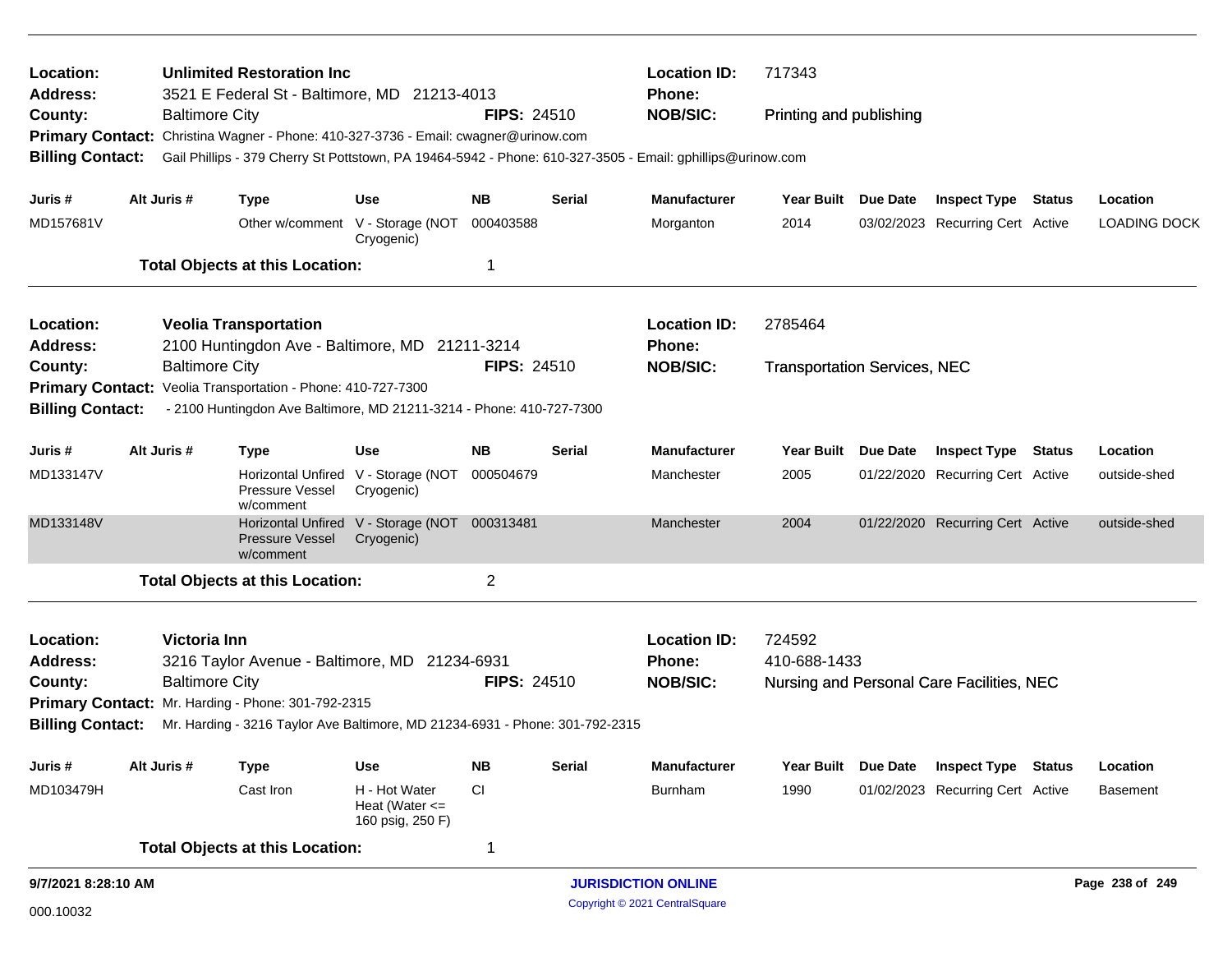| Location:<br><b>Address:</b> |                                      | <b>Vinces Motors Inc</b><br>4411 E Monument St - Baltimore, MD 21205-3001 |                                                         |                    |               | <b>Location ID:</b><br>Phone:                                                                                           | 728108                                 |          |                                                  |        |                 |
|------------------------------|--------------------------------------|---------------------------------------------------------------------------|---------------------------------------------------------|--------------------|---------------|-------------------------------------------------------------------------------------------------------------------------|----------------------------------------|----------|--------------------------------------------------|--------|-----------------|
| County:                      | <b>Baltimore City</b>                |                                                                           |                                                         | <b>FIPS: 24510</b> |               | <b>NOB/SIC:</b>                                                                                                         |                                        |          | Automotive dealers and gasoline service stations |        |                 |
|                              |                                      | Primary Contact: Vinces Motors Inc - Phone: 4103424300                    |                                                         |                    |               |                                                                                                                         |                                        |          |                                                  |        |                 |
| <b>Billing Contact:</b>      |                                      | - 4411 E Monument St Baltimore, MD 21205-3001 - Phone: 4103424300         |                                                         |                    |               |                                                                                                                         |                                        |          |                                                  |        |                 |
| Juris #                      | Alt Juris #                          | Type                                                                      | <b>Use</b>                                              | <b>NB</b>          | <b>Serial</b> | <b>Manufacturer</b>                                                                                                     | <b>Year Built</b>                      | Due Date | <b>Inspect Type Status</b>                       |        | Location        |
| MD027972V                    | $\mathbf{1}$                         | <b>Vertical Unfired</b><br>Pressure Vessel<br>w/comment                   | V - Storage (NOT<br>Cryogenic)                          | 000363366          | 000           | <b>Buckeye</b>                                                                                                          | 1982                                   |          | 03/08/2022 Recurring Cert Active                 |        | Garage          |
|                              |                                      | <b>Total Objects at this Location:</b>                                    |                                                         | 1                  |               |                                                                                                                         |                                        |          |                                                  |        |                 |
| Location:                    |                                      | Vinny's Cafe (Arc3)                                                       |                                                         |                    |               | <b>Location ID:</b>                                                                                                     | 4045960                                |          |                                                  |        |                 |
| <b>Address:</b>              |                                      | 6212 Holabird Ave - Baltimore, MD 21224-6121                              |                                                         |                    |               | <b>Phone:</b>                                                                                                           |                                        |          |                                                  |        |                 |
| County:                      | <b>Baltimore City</b>                |                                                                           |                                                         | <b>FIPS: 24510</b> |               | <b>NOB/SIC:</b>                                                                                                         |                                        |          |                                                  |        |                 |
|                              | Primary Contact: Vinny's Cafe (Arc3) |                                                                           |                                                         |                    |               |                                                                                                                         |                                        |          |                                                  |        |                 |
| <b>Billing Contact:</b>      |                                      |                                                                           |                                                         |                    |               | Charlie Patterson - PO Box 26269 Richmond, VA 23260-6269 - Phone: 804-644-4521 - Email: charlie.patterson@arc3gases.com |                                        |          |                                                  |        |                 |
| Juris #                      | Alt Juris #                          | <b>Type</b>                                                               | <b>Use</b>                                              | <b>NB</b>          | <b>Serial</b> | <b>Manufacturer</b>                                                                                                     | <b>Year Built</b>                      | Due Date | <b>Inspect Type Status</b>                       |        | Location        |
| MD168626V                    |                                      | <b>Vertical Unfired</b><br>Pressure Vessel<br>w/comment                   | V - Storage<br>(Cryogenic)                              | 000131482          |               | <b>CHART</b>                                                                                                            | 2001                                   |          | 10/30/2022 Recurring Cert Active                 |        | Outside         |
|                              |                                      | <b>Total Objects at this Location:</b>                                    |                                                         | 1                  |               |                                                                                                                         |                                        |          |                                                  |        |                 |
| Location:                    |                                      | <b>Walter P Carter Day Care Center</b>                                    |                                                         |                    |               | <b>Location ID:</b>                                                                                                     | 728325                                 |          |                                                  |        |                 |
| <b>Address:</b>              |                                      | 4815 Frankford Ave - Baltimore, MD 21206-5226                             |                                                         |                    |               | <b>Phone:</b>                                                                                                           |                                        |          |                                                  |        |                 |
| County:                      | <b>Baltimore City</b>                |                                                                           |                                                         | <b>FIPS: 24510</b> |               | <b>NOB/SIC:</b>                                                                                                         | <b>Offices and Clinics of Dentists</b> |          |                                                  |        |                 |
|                              |                                      | Primary Contact: Walter P Carter Day Care Center - Phone: 4103251743      |                                                         |                    |               |                                                                                                                         |                                        |          |                                                  |        |                 |
| <b>Billing Contact:</b>      |                                      | - 4815 Frankford Ave Baltimore, MD 21206-5226 - Phone: 4103251743         |                                                         |                    |               |                                                                                                                         |                                        |          |                                                  |        |                 |
| Juris #                      | Alt Juris #                          | <b>Type</b>                                                               | <b>Use</b>                                              | <b>NB</b>          | <b>Serial</b> | <b>Manufacturer</b>                                                                                                     | <b>Year Built</b>                      | Due Date | <b>Inspect Type</b>                              | Status | Location        |
| MD080532H                    |                                      | Cast Iron                                                                 | H - Hot Water<br>Heat (Water $\leq$<br>160 psig, 250 F) | CI.                | 17121422      | <b>Burnham</b>                                                                                                          | 1985                                   |          | 10/27/2022 Recurring Cert Active                 |        | <b>Basement</b> |
|                              |                                      | <b>Total Objects at this Location:</b>                                    |                                                         | 1                  |               |                                                                                                                         |                                        |          |                                                  |        |                 |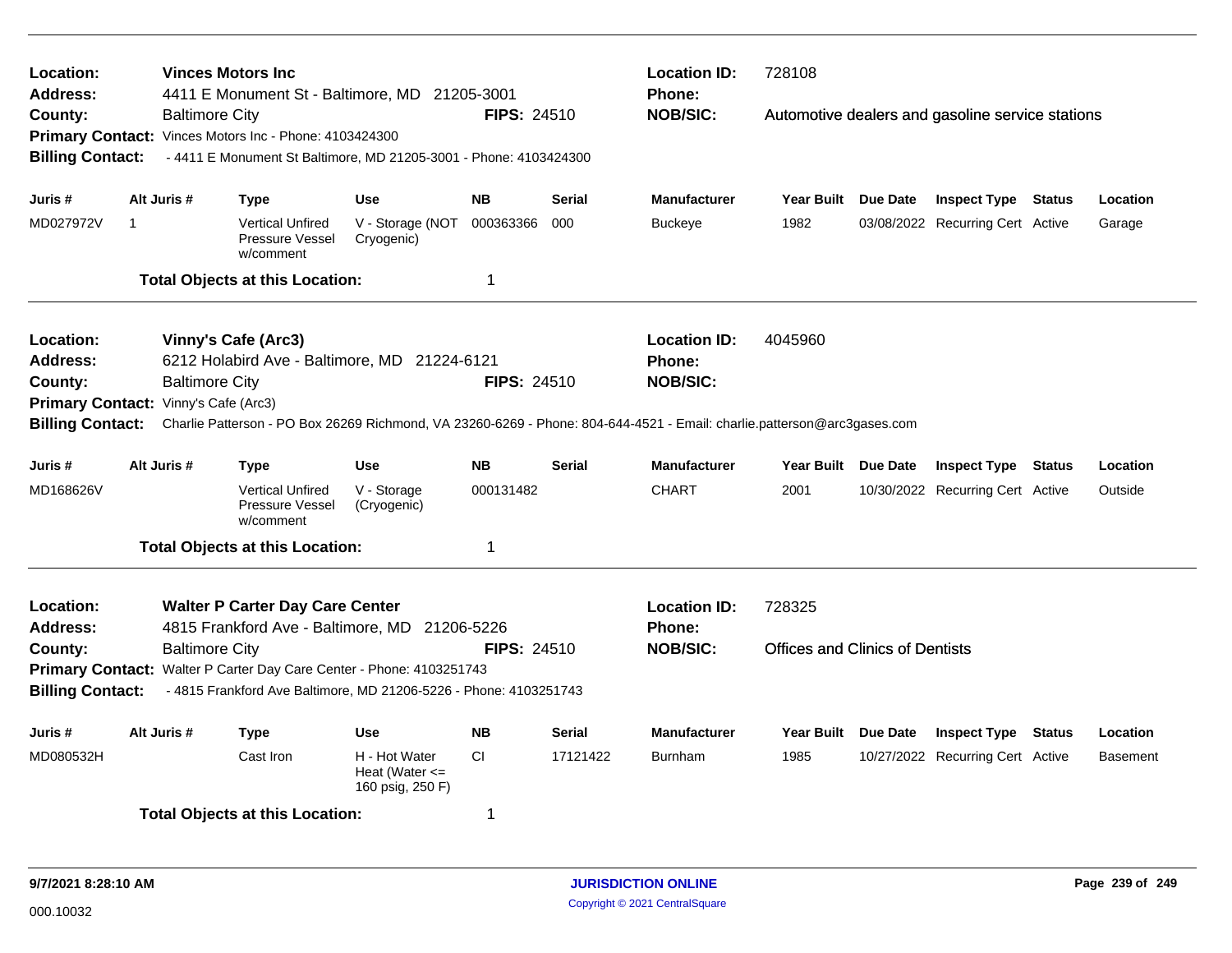| Location:<br><b>Address:</b>       |                       | <b>Warner Auto Body Inc.</b><br>4703 Harford Rd - Baltimore, MD 21214-3205                                                                                                                                                              |                                                             |                    |               | <b>Location ID:</b><br><b>Phone:</b> | 728353                 |                 |                                                  |                     |
|------------------------------------|-----------------------|-----------------------------------------------------------------------------------------------------------------------------------------------------------------------------------------------------------------------------------------|-------------------------------------------------------------|--------------------|---------------|--------------------------------------|------------------------|-----------------|--------------------------------------------------|---------------------|
| County:<br><b>Billing Contact:</b> | <b>Baltimore City</b> | Primary Contact: Warner Auto Body Inc - Phone: 410-254-8594<br>- 4703 Harford Rd Baltimore, MD 21214-3205 - Phone: 410-254-8594                                                                                                         |                                                             | <b>FIPS: 24510</b> |               | <b>NOB/SIC:</b>                      |                        |                 | Automotive dealers and gasoline service stations |                     |
| Juris #                            | Alt Juris #           | <b>Type</b>                                                                                                                                                                                                                             | <b>Use</b>                                                  | <b>NB</b>          | <b>Serial</b> | <b>Manufacturer</b>                  | <b>Year Built</b>      | <b>Due Date</b> | <b>Inspect Type Status</b>                       | Location            |
| MD050872V                          |                       | Pressure Vessel<br>w/comment                                                                                                                                                                                                            | Horizontal Unfired V - Storage (NOT<br>Cryogenic)           | 000000837          |               | Worthington                          | 1947                   |                 | 10/22/2019 Recurring Cert Active                 | <b>Outside Wall</b> |
| MD126476V                          |                       | <b>Pressure Vessel</b><br>w/comment                                                                                                                                                                                                     | Horizontal Unfired V - Storage (NOT 000732874<br>Cryogenic) |                    |               | <b>Buckeye</b>                       | 1986                   |                 | 10/22/2019 Recurring Cert Active                 | outside wall        |
|                                    |                       | <b>Total Objects at this Location:</b>                                                                                                                                                                                                  |                                                             | $\overline{2}$     |               |                                      |                        |                 |                                                  |                     |
| Location:<br><b>Address:</b>       |                       | <b>Wash Works Car Wash</b><br>2030 N Howard St - Baltimore, MD 21218-5911                                                                                                                                                               |                                                             |                    |               | <b>Location ID:</b><br>Phone:        | 728388<br>410-837-9274 |                 |                                                  |                     |
| County:                            | <b>Baltimore City</b> |                                                                                                                                                                                                                                         |                                                             | <b>FIPS: 24510</b> |               | <b>NOB/SIC:</b>                      |                        |                 | Automotive repair, services, and parking         |                     |
| <b>Billing Contact:</b>            |                       | Primary Contact: Rachael Sul - Phone: 410-837-9274 - Cell: 571-296-7915 - Email: md.nwwinc@gmail.com<br>Rachael Sul - 2030 N Howard St Baltimore, MD 21218-5911 - Phone: 410-837-9274 - Cell: 571-296-7915 - Email: md.nwwinc@gmail.com |                                                             |                    |               |                                      |                        |                 |                                                  |                     |
| Juris #                            | Alt Juris #           | <b>Type</b>                                                                                                                                                                                                                             | <b>Use</b>                                                  | <b>NB</b>          | <b>Serial</b> | <b>Manufacturer</b>                  | Year Built Due Date    |                 | <b>Inspect Type Status</b>                       | Location            |
| MD064901H                          |                       | <b>Horizontal Water</b><br>Tube                                                                                                                                                                                                         | H - Hot Water<br>Heat (Water $\leq$<br>160 psig, 250 F)     | 000043769          |               | Raypak                               | 1987                   |                 | 05/06/2023 Recurring Cert Active                 | <b>BLRM</b>         |
|                                    |                       |                                                                                                                                                                                                                                         |                                                             |                    |               |                                      |                        |                 |                                                  |                     |
| MD128278V                          |                       | <b>Vertical Unfired</b><br><b>Pressure Vessel</b><br>w/comment                                                                                                                                                                          | V - Storage (NOT 000403614<br>Cryogenic)                    |                    |               | <b>Steel Fab</b>                     | 2005                   |                 | 05/06/2023 Recurring Cert Active                 | <b>BLRM</b>         |
| MD128279V                          |                       | <b>Vertical Unfired</b><br>Pressure Vessel<br>w/comment                                                                                                                                                                                 | V - Storage (NOT<br>Cryogenic)                              | 000413333          |               | <b>Steel Fab</b>                     | 2005                   |                 | 05/06/2023 Recurring Cert Active                 | <b>BLRM</b>         |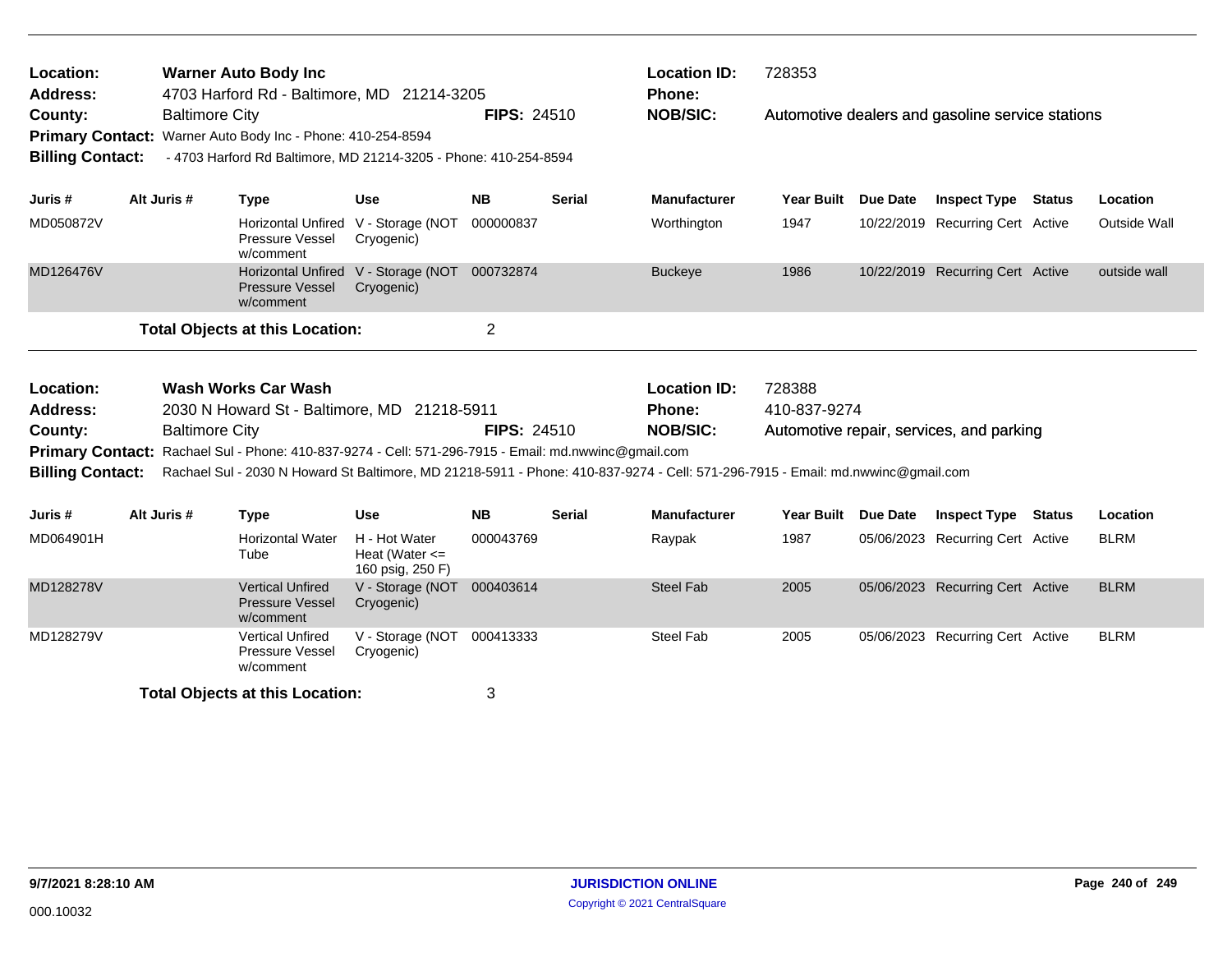| Location:<br>Address:<br>County:<br><b>Billing Contact:</b>                                                        |                                                                                     | <b>Baltimore City</b> | <b>Watassa-814 Park Ave LLC</b><br>814 Park Ave - Baltimore, MD 21201-4839<br>Primary Contact: Kristina Athey - Phone: 410-775-6551 x102 - Email: kristina@precellent.properties<br>Jim McInerney - PO Box 53242 Washington, DC 20009-9242 - Phone: 410-978-7703 |                                                         | FIPS: 24510        |               | <b>Location ID:</b><br>Phone:<br><b>NOB/SIC:</b> | 725227<br>443-453-4689<br><b>Operators of Apartment Buildings</b> |            |                                  |        |                    |
|--------------------------------------------------------------------------------------------------------------------|-------------------------------------------------------------------------------------|-----------------------|------------------------------------------------------------------------------------------------------------------------------------------------------------------------------------------------------------------------------------------------------------------|---------------------------------------------------------|--------------------|---------------|--------------------------------------------------|-------------------------------------------------------------------|------------|----------------------------------|--------|--------------------|
| Juris #                                                                                                            | Alt Juris #                                                                         |                       | <b>Type</b>                                                                                                                                                                                                                                                      | <b>Use</b>                                              | <b>NB</b>          | <b>Serial</b> | <b>Manufacturer</b>                              | Year Built Due Date                                               |            | <b>Inspect Type Status</b>       |        | Location           |
| MD133055H                                                                                                          |                                                                                     |                       | Cast Iron                                                                                                                                                                                                                                                        | H - Steam Heat<br>(Steam $\le$ 15<br>psig)              | <b>CI</b>          |               | Weil-McLain                                      | 2008                                                              | 08/10/2021 | <b>Recurring Cert Active</b>     |        | <b>Boiler Room</b> |
|                                                                                                                    |                                                                                     |                       | <b>Total Objects at this Location:</b>                                                                                                                                                                                                                           |                                                         | 1                  |               |                                                  |                                                                   |            |                                  |        |                    |
| Location:<br><b>Address:</b>                                                                                       |                                                                                     | <b>Waverly Crabs</b>  | 3400 Greenmount Ave - Baltimore, MD 21218-2823                                                                                                                                                                                                                   |                                                         |                    |               | <b>Location ID:</b><br><b>Phone:</b>             | 728575                                                            |            |                                  |        |                    |
| County:<br><b>Primary Contact:</b><br><b>Billing Contact:</b>                                                      |                                                                                     | <b>Baltimore City</b> | Scott Schoenberger - Cell: 410-812-6179 - Email: parkvillecrabs@yahool.com<br>- 3400 Greenmount Ave Baltimore, MD 21218-2823 - Phone: 410-243-1181                                                                                                               |                                                         | <b>FIPS: 24510</b> |               | <b>NOB/SIC:</b>                                  | Nonclassifiable Establishments                                    |            |                                  |        |                    |
| Juris #                                                                                                            |                                                                                     |                       | <b>Type</b>                                                                                                                                                                                                                                                      | <b>Use</b>                                              | <b>NB</b>          | <b>Serial</b> | <b>Manufacturer</b>                              | Year Built Due Date                                               |            | <b>Inspect Type Status</b>       |        | Location           |
| MD150071H                                                                                                          | Alt Juris #<br>H - Steam Heat<br><b>CI</b><br>Cast Iron<br>(Steam $\le$ 15<br>psig) |                       |                                                                                                                                                                                                                                                                  |                                                         |                    |               | Weil-McLain                                      | 2015                                                              |            | 08/02/2023 Recurring Cert Active |        | <b>Boiler Room</b> |
| MD164577H                                                                                                          |                                                                                     |                       | Cast Iron                                                                                                                                                                                                                                                        | H - Heating-<br>Cooking (Steam<br>$= 15$ psig)          | CI                 |               | Weil-McLain                                      | 2017                                                              |            | 08/02/2023 Recurring Cert Active |        | Boiler room        |
|                                                                                                                    |                                                                                     |                       | <b>Total Objects at this Location:</b>                                                                                                                                                                                                                           |                                                         | $\overline{2}$     |               |                                                  |                                                                   |            |                                  |        |                    |
| Location:<br><b>Waverly United Methodist Church</b><br><b>Address:</b><br>644 E 33rd St - Baltimore, MD 21218-3504 |                                                                                     |                       |                                                                                                                                                                                                                                                                  |                                                         |                    |               | <b>Location ID:</b><br>Phone:                    | 727483                                                            |            |                                  |        |                    |
| County:<br><b>Billing Contact:</b>                                                                                 |                                                                                     | <b>Baltimore City</b> | Primary Contact: United Methodist Church Waverly - Phone: 4102432481<br>Matt De Rouville - 644 E 33rd St Baltimore, MD 21218-3504 - Phone: 4102432481                                                                                                            |                                                         | FIPS: 24510        |               | <b>NOB/SIC:</b>                                  | <b>Religious Organizations</b>                                    |            |                                  |        |                    |
| Juris #                                                                                                            | Alt Juris #                                                                         |                       | Type                                                                                                                                                                                                                                                             | <b>Use</b>                                              | <b>NB</b>          | <b>Serial</b> | <b>Manufacturer</b>                              | Year Built Due Date                                               |            | <b>Inspect Type</b>              | Status | Location           |
| MD168163H                                                                                                          |                                                                                     |                       | Cast Iron                                                                                                                                                                                                                                                        | H - Hot Water<br>Heat (Water $\leq$<br>160 psig, 250 F) | CI.                | 65696616      | <b>Burnham</b>                                   | 2019                                                              |            | 03/04/2022 Recurring Cert Active |        | <b>BLRM</b>        |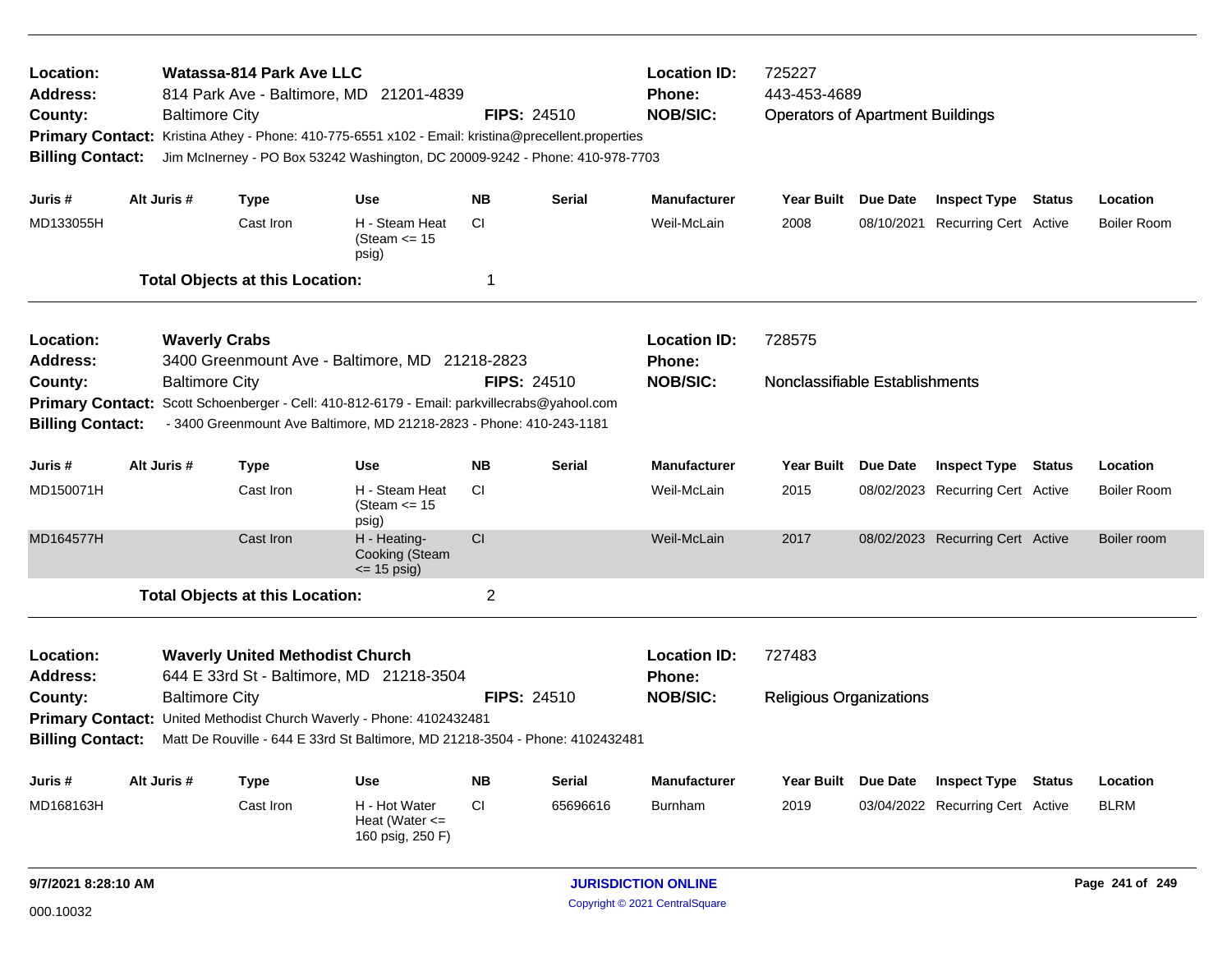| Location:<br><b>Address:</b>    |  |                       | Wawa - 8502 (Roberts)                                                                                                                                                 |                                |                    |               | <b>Location ID:</b>                                                                                                                             | 3898847                           |                                  |               |                    |
|---------------------------------|--|-----------------------|-----------------------------------------------------------------------------------------------------------------------------------------------------------------------|--------------------------------|--------------------|---------------|-------------------------------------------------------------------------------------------------------------------------------------------------|-----------------------------------|----------------------------------|---------------|--------------------|
|                                 |  |                       | 6541 Eastern Ave - Baltimore, MD 21224-2918                                                                                                                           |                                |                    |               | Phone:<br><b>NOB/SIC:</b>                                                                                                                       |                                   |                                  |               |                    |
| County:                         |  | <b>Baltimore City</b> |                                                                                                                                                                       |                                | <b>FIPS: 24510</b> |               | Primary Contact: Roberts Oxygen Company (MD) - Phone: 240-493-8405 - Cell: 301-252-0742 - Email: DFranovich@RobertsOxygen.com                   | <b>Gasoline Service Stations</b>  |                                  |               |                    |
| <b>Billing Contact:</b>         |  |                       |                                                                                                                                                                       |                                |                    |               | Bulk Tank Service Dept. - PO Box 5507 Rockville, MD 20855-0507 - Phone: 240-493-8405 - Cell: 301-252-0742 - Email: DFranovich@RobertsOxygen.com |                                   |                                  |               |                    |
|                                 |  |                       |                                                                                                                                                                       |                                |                    |               |                                                                                                                                                 |                                   |                                  |               |                    |
| Juris #                         |  | Alt Juris #           | <b>Type</b>                                                                                                                                                           | <b>Use</b>                     | <b>NB</b>          | <b>Serial</b> | <b>Manufacturer</b>                                                                                                                             | Year Built Due Date               | <b>Inspect Type Status</b>       |               | Location           |
| MD161768V                       |  |                       | <b>Vertical Unfired</b><br>Pressure Vessel<br>w/comment                                                                                                               | V - Storage (NOT<br>Cryogenic) | 000308861          |               | <b>CHART</b>                                                                                                                                    | 2018                              | 08/05/2022 Recurring Cert Active |               | Outside            |
|                                 |  |                       | <b>Total Objects at this Location:</b>                                                                                                                                |                                | 1                  |               |                                                                                                                                                 |                                   |                                  |               |                    |
| Location:                       |  | <b>Wayward (Arc3)</b> |                                                                                                                                                                       |                                |                    |               | <b>Location ID:</b>                                                                                                                             | 3950121                           |                                  |               |                    |
| <b>Address:</b>                 |  |                       | 1117 S Charles St - Baltimore, MD 21230-4214                                                                                                                          |                                |                    |               | <b>Phone:</b>                                                                                                                                   |                                   |                                  |               |                    |
| County:                         |  | <b>Baltimore City</b> |                                                                                                                                                                       |                                | <b>FIPS: 24510</b> |               | <b>NOB/SIC:</b>                                                                                                                                 | <b>Eating and Drinking Places</b> |                                  |               |                    |
| Primary Contact: Wayward (Arc3) |  |                       |                                                                                                                                                                       |                                |                    |               |                                                                                                                                                 |                                   |                                  |               |                    |
| <b>Billing Contact:</b>         |  |                       |                                                                                                                                                                       |                                |                    |               | Charlie Patterson - PO Box 26269 Richmond, VA 23260-6269 - Phone: 804-644-4521 - Email: charlie.patterson@arc3gases.com                         |                                   |                                  |               |                    |
| Juris #                         |  | Alt Juris #           | <b>Type</b>                                                                                                                                                           | <b>Use</b>                     | <b>NB</b>          | <b>Serial</b> | <b>Manufacturer</b>                                                                                                                             | Year Built Due Date               | <b>Inspect Type Status</b>       |               | Location           |
| MD163992V                       |  |                       | <b>Vertical Unfired</b><br><b>Pressure Vessel</b><br>w/comment                                                                                                        | V - Storage<br>(Cryogenic)     | 000012075          |               | Taylor                                                                                                                                          | 1992                              | 04/17/2023 Recurring Cert Active |               | Alley              |
|                                 |  |                       | <b>Total Objects at this Location:</b>                                                                                                                                |                                | 1                  |               |                                                                                                                                                 |                                   |                                  |               |                    |
| Location:                       |  | <b>Wen's Food</b>     |                                                                                                                                                                       |                                |                    |               | <b>Location ID:</b>                                                                                                                             | 987072                            |                                  |               |                    |
| <b>Address:</b>                 |  |                       | 901 S Carey St - Baltimore, MD 21223-3522                                                                                                                             |                                |                    |               | <b>Phone:</b>                                                                                                                                   |                                   |                                  |               |                    |
| County:                         |  | <b>Baltimore City</b> |                                                                                                                                                                       |                                | <b>FIPS: 24510</b> |               | <b>NOB/SIC:</b>                                                                                                                                 | Food Preparations, NEC            |                                  |               |                    |
| <b>Billing Contact:</b>         |  |                       | Primary Contact: Ting Y Wen - Phone: 410-707-8888 - Cell: 410-707-8199 - Email: tingywen@yahoo.com<br>- 901 S Carey St Baltimore, MD 21223-3522 - Phone: 410 707 8199 |                                |                    |               |                                                                                                                                                 |                                   |                                  |               |                    |
| Juris #                         |  | Alt Juris #           | <b>Type</b>                                                                                                                                                           | <b>Use</b>                     | <b>NB</b>          | <b>Serial</b> | <b>Manufacturer</b>                                                                                                                             | Year Built Due Date               | <b>Inspect Type</b>              | <b>Status</b> | Location           |
| MD109675                        |  |                       | Vertical Fire Tube S - Power-                                                                                                                                         | Cooking (Steam ><br>$15$ psig) | 000140880          | 150900        | Columbia                                                                                                                                        | 2000                              | 03/09/2021 Recurring Cert Active |               | <b>Boiler Room</b> |
|                                 |  |                       | <b>Total Objects at this Location:</b>                                                                                                                                |                                | 1                  |               |                                                                                                                                                 |                                   |                                  |               |                    |
| 9/7/2021 8:28:10 AM             |  |                       |                                                                                                                                                                       |                                |                    |               | <b>JURISDICTION ONLINE</b>                                                                                                                      |                                   |                                  |               | Page 242 of 249    |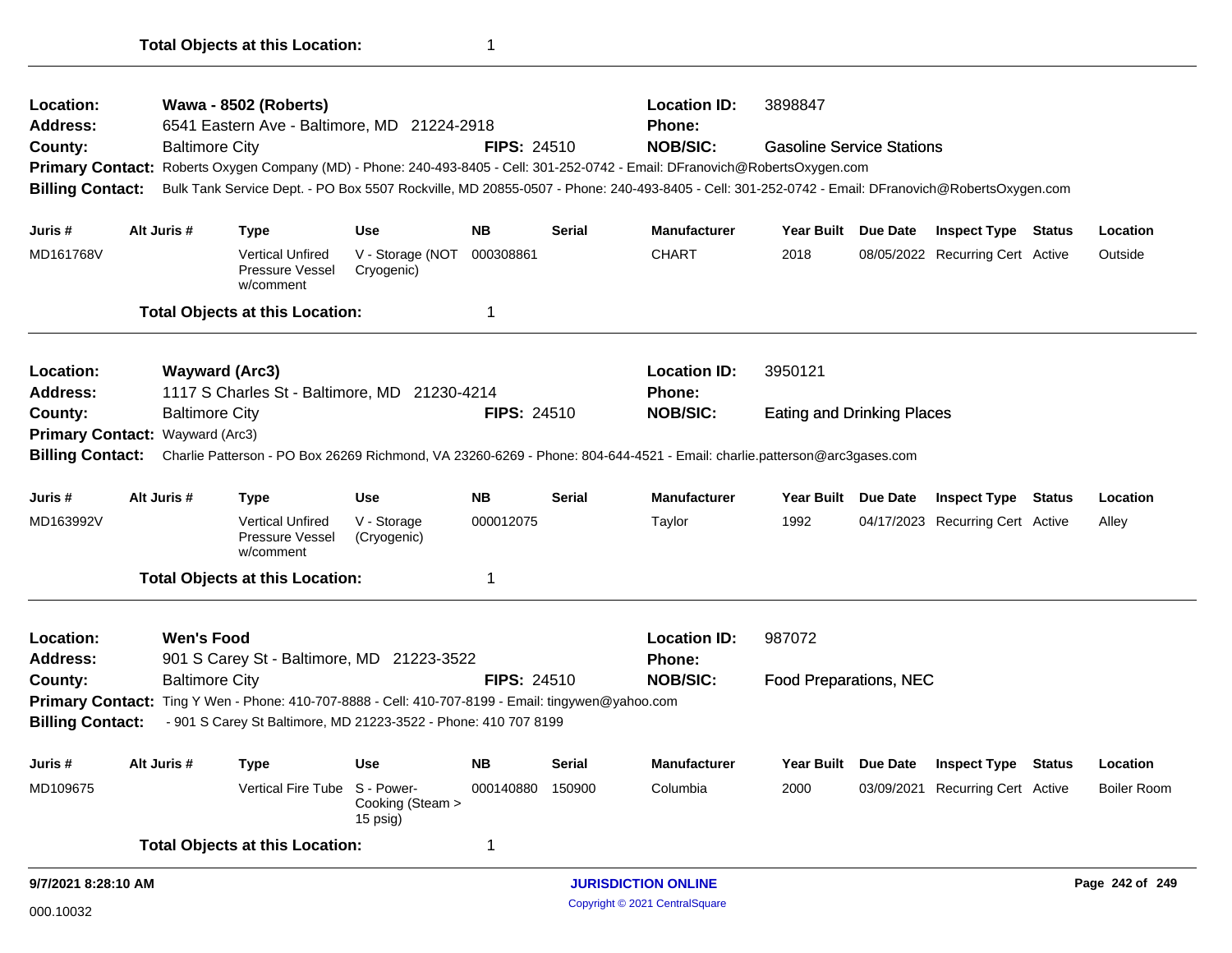| Location:<br>Address:<br>County:<br><b>Primary Contact:</b><br><b>Billing Contact:</b>                       |             | <b>Baltimore City</b> | <b>Wendy's (Roberts Oxygen)</b><br>5615 York Rd - Baltimore, MD 21212-3602<br>Roberts Oxygen Company (MD) - Phone: 240-493-8405 - Cell: 301-252-0742 - Email: DFranovich@RobertsOxygen.com<br>Bulk Tank Service Dept. - PO Box 5507 Rockville, MD 20855-0507 - Phone: 240-493-8405 - Cell: 301-252-0742 - Email: DFranovich@RobertsOxygen.com |                                                         | <b>FIPS: 24510</b>     |                             | <b>Location ID:</b><br><b>Phone:</b><br><b>NOB/SIC:</b> | 4045765                     |                 |                                                                |               |                     |
|--------------------------------------------------------------------------------------------------------------|-------------|-----------------------|-----------------------------------------------------------------------------------------------------------------------------------------------------------------------------------------------------------------------------------------------------------------------------------------------------------------------------------------------|---------------------------------------------------------|------------------------|-----------------------------|---------------------------------------------------------|-----------------------------|-----------------|----------------------------------------------------------------|---------------|---------------------|
| Juris #                                                                                                      | Alt Juris # |                       | <b>Type</b>                                                                                                                                                                                                                                                                                                                                   | <b>Use</b>                                              | <b>NB</b>              | Serial                      | <b>Manufacturer</b>                                     | Year Built Due Date         |                 | <b>Inspect Type Status</b>                                     |               | Location            |
| MD168122V                                                                                                    |             |                       | <b>Vertical Unfired</b><br>Pressure Vessel<br>w/comment                                                                                                                                                                                                                                                                                       | V - Storage<br>(Cryogenic)                              | 000007052              |                             | <b>Taylor Wharton</b>                                   | 1995                        |                 | 10/14/2022 Recurring Cert Active                               |               | Store Room          |
|                                                                                                              |             |                       | <b>Total Objects at this Location:</b>                                                                                                                                                                                                                                                                                                        |                                                         | 1                      |                             |                                                         |                             |                 |                                                                |               |                     |
| Location:<br><b>Address:</b>                                                                                 |             |                       | <b>West Baltimore Total Health Care</b><br>1501 W Saratoga St - Baltimore, MD 21223-1749                                                                                                                                                                                                                                                      |                                                         |                        |                             | <b>Location ID:</b><br><b>Phone:</b>                    | 728689                      |                 |                                                                |               |                     |
| County:                                                                                                      |             | <b>Baltimore City</b> |                                                                                                                                                                                                                                                                                                                                               |                                                         | <b>FIPS: 24510</b>     |                             | <b>NOB/SIC:</b>                                         | <b>Health services</b>      |                 |                                                                |               |                     |
| <b>Billing Contact:</b>                                                                                      |             |                       | Primary Contact: Total Health Care - Phone: 410-735-5210 - Email: dwashington@totalhealthcare.org<br>- 1501 Division St Attn: Don Washington Baltimore, MD 21217-3121 - Phone: 410-735-5210 - Email: dwashington@totalhealthcare.org                                                                                                          |                                                         |                        |                             |                                                         |                             |                 |                                                                |               |                     |
| Juris #                                                                                                      | Alt Juris # |                       | <b>Type</b>                                                                                                                                                                                                                                                                                                                                   | <b>Use</b>                                              | <b>NB</b>              | Serial                      | <b>Manufacturer</b>                                     | <b>Year Built</b>           | <b>Due Date</b> | <b>Inspect Type</b>                                            | <b>Status</b> | Location            |
| MD151853H                                                                                                    |             |                       | <b>Water Tube</b><br>Coiled (Flueless<br>Hi Efficiency)                                                                                                                                                                                                                                                                                       | H - Hot Water<br>Heat (Water $\leq$<br>160 psig, 250 F) | 000282956              |                             | Ganoni                                                  | 2013                        |                 | 10/07/2021 Recurring Cert Active                               |               | Mech rm             |
| MD151854H                                                                                                    |             |                       | <b>Water Tube</b><br>Coiled (Flueless<br>Hi Efficiency)                                                                                                                                                                                                                                                                                       | H - Hot Water<br>Heat (Water $\leq$<br>160 psig, 250 F) | 000288330              |                             | Ganoni                                                  | 2013                        |                 | 10/07/2021 Recurring Cert Active                               |               | Mech Rm             |
|                                                                                                              |             |                       | <b>Total Objects at this Location:</b>                                                                                                                                                                                                                                                                                                        |                                                         | $\overline{2}$         |                             |                                                         |                             |                 |                                                                |               |                     |
| Location:<br><b>Address:</b><br>County:<br>Primary Contact: Wharf Rat, The (Arc3)<br><b>Billing Contact:</b> |             | <b>Baltimore City</b> | <b>Wharf Rat, The (Arc3)</b><br>801 S Ann St - Baltimore, MD 21231-3404<br>Charlie Patterson - PO Box 26269 Richmond, VA 23260-6269 - Phone: 804-644-4521 - Email: charlie.patterson@arc3gases.com                                                                                                                                            |                                                         | <b>FIPS: 24510</b>     |                             | <b>Location ID:</b><br><b>Phone:</b><br><b>NOB/SIC:</b> | 3994171                     |                 |                                                                |               |                     |
|                                                                                                              |             |                       |                                                                                                                                                                                                                                                                                                                                               |                                                         |                        |                             |                                                         |                             |                 |                                                                |               |                     |
| Juris#<br>MD166198V                                                                                          | Alt Juris # |                       | <b>Type</b><br><b>Vertical Unfired</b><br><b>Pressure Vessel</b><br>w/comment                                                                                                                                                                                                                                                                 | <b>Use</b><br>V - Storage<br>(Cryogenic)                | <b>NB</b><br>000122847 | <b>Serial</b><br>CSUM00H114 | <b>Manufacturer</b><br>MVE                              | Year Built Due Date<br>2000 |                 | <b>Inspect Type Status</b><br>11/20/2021 Recurring Cert Active |               | Location<br>Kitchen |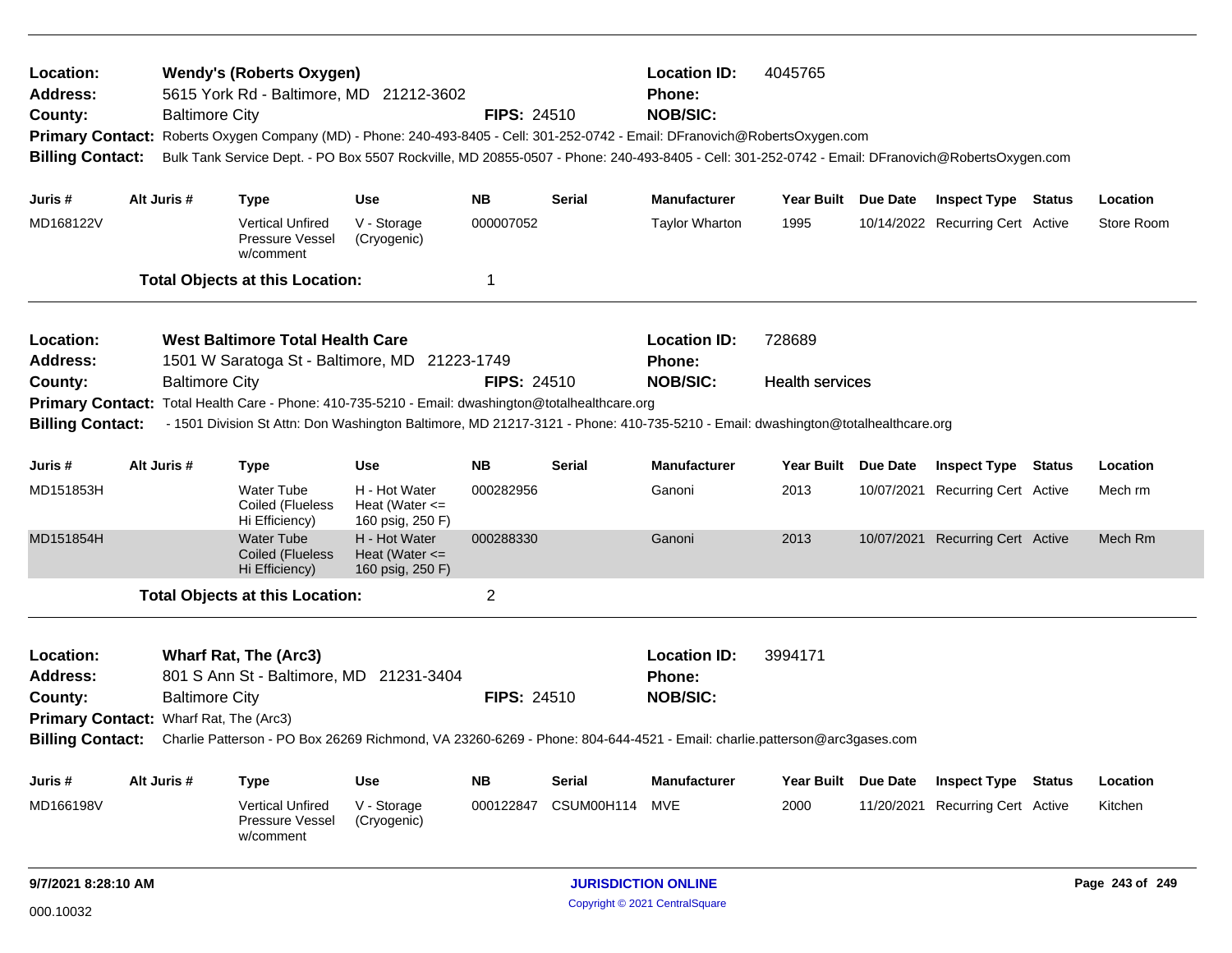| Location:<br><b>Address:</b><br>County:<br><b>Billing Contact:</b>                       |  | <b>Whiz Car Wash</b><br><b>Baltimore City</b> | 4400 Erdman Ave - Baltimore, MD 21213-2604<br>Primary Contact: Michael Zimmerman - Phone: 410-922-5158 Not in service<br>Michael Zimmerman - 8120 Liberty Rd Windsor Mill, MD 21244-3040 - Phone: 410-922-5158 Not in service |                                                         | <b>FIPS: 24510</b> |               | <b>Location ID:</b><br>Phone:<br><b>NOB/SIC:</b> | 729061<br>410-707-8980<br><b>General Automotive Repair Shops</b> |                 |                                  |                    |
|------------------------------------------------------------------------------------------|--|-----------------------------------------------|-------------------------------------------------------------------------------------------------------------------------------------------------------------------------------------------------------------------------------|---------------------------------------------------------|--------------------|---------------|--------------------------------------------------|------------------------------------------------------------------|-----------------|----------------------------------|--------------------|
| Juris #                                                                                  |  | Alt Juris #                                   | <b>Type</b>                                                                                                                                                                                                                   | <b>Use</b>                                              | <b>NB</b>          | <b>Serial</b> | <b>Manufacturer</b>                              | <b>Year Built</b>                                                | <b>Due Date</b> | <b>Inspect Type Status</b>       | Location           |
| MD114227V                                                                                |  |                                               | Pressure Vessel<br>w/comment                                                                                                                                                                                                  | Horizontal Unfired V - Storage (NOT<br>Cryogenic)       | 000251014          |               | Melben                                           | 1990                                                             |                 | 10/30/2019 Recurring Cert Active | Equip Rm           |
| MD114228H                                                                                |  |                                               | <b>Horizontal Fire</b><br>Tube                                                                                                                                                                                                | H - Hot Water<br>Heat (Water $\leq$<br>160 psig, 250 F) | 000078427          |               | Ray                                              | 1991                                                             |                 | 10/30/2019 Recurring Cert Active | Equip Rm           |
| MD114229H                                                                                |  |                                               | <b>Horizontal Fire</b><br>Tube                                                                                                                                                                                                | H - Hot Water<br>Heat (Water $\leq$<br>160 psig, 250 F) | 000075488          |               | Raypak                                           | 1991                                                             |                 | 10/30/2019 Recurring Cert Active | Equip Rm           |
| MD120985H                                                                                |  |                                               | <b>Vertical Fire Tube</b>                                                                                                                                                                                                     | H - Hot Water<br>Heat (Water $\leq$<br>160 psig, 250 F) | 000067772          |               | <b>RHEEM</b>                                     | 1970                                                             |                 | 10/30/2019 Recurring Cert Active | 4340 Equip Rm      |
| MD152248V                                                                                |  |                                               | Other w/comment V - Storage (NOT                                                                                                                                                                                              | Cryogenic)                                              | 000645613          |               | Steel Fab                                        | 2011                                                             |                 | 10/30/2019 Recurring Cert Active | <b>BOILER ROOM</b> |
|                                                                                          |  |                                               | <b>Total Objects at this Location:</b>                                                                                                                                                                                        |                                                         | 5                  |               |                                                  |                                                                  |                 |                                  |                    |
| Location:<br><b>Address:</b><br>County:<br><b>Primary Contact: Wicked Sisters (Arc3)</b> |  | <b>Baltimore City</b>                         | <b>Wicked Sisters (Arc3)</b><br>3845 Falls Rd - Baltimore, MD 21211-1826                                                                                                                                                      |                                                         | <b>FIPS: 24510</b> |               | <b>Location ID:</b><br>Phone:<br><b>NOB/SIC:</b> | 3989639                                                          |                 |                                  |                    |
|                                                                                          |  |                                               | Billing Contact: Charlie Patterson - PO Box 26269 Richmond, VA 23260-6269 - Phone: 804-644-4521 - Email: charlie.patterson@arc3gases.com                                                                                      |                                                         |                    |               |                                                  |                                                                  |                 |                                  |                    |
| Juris #                                                                                  |  | Alt Juris #                                   | <b>Type</b>                                                                                                                                                                                                                   | <b>Use</b>                                              | <b>NB</b>          | <b>Serial</b> | <b>Manufacturer</b>                              | Year Built Due Date                                              |                 | <b>Inspect Type Status</b>       | Location           |
| MD166223V                                                                                |  |                                               | <b>Vertical Unfired</b><br>Pressure Vessel<br>w/comment                                                                                                                                                                       | V - Storage<br>(Cryogenic)                              | 000137068          | CGCS02C117    | CHART                                            | 2002                                                             |                 | 10/29/2021 Recurring Cert Active | Outside            |
|                                                                                          |  |                                               | <b>Total Objects at this Location:</b>                                                                                                                                                                                        |                                                         | -1                 |               |                                                  |                                                                  |                 |                                  |                    |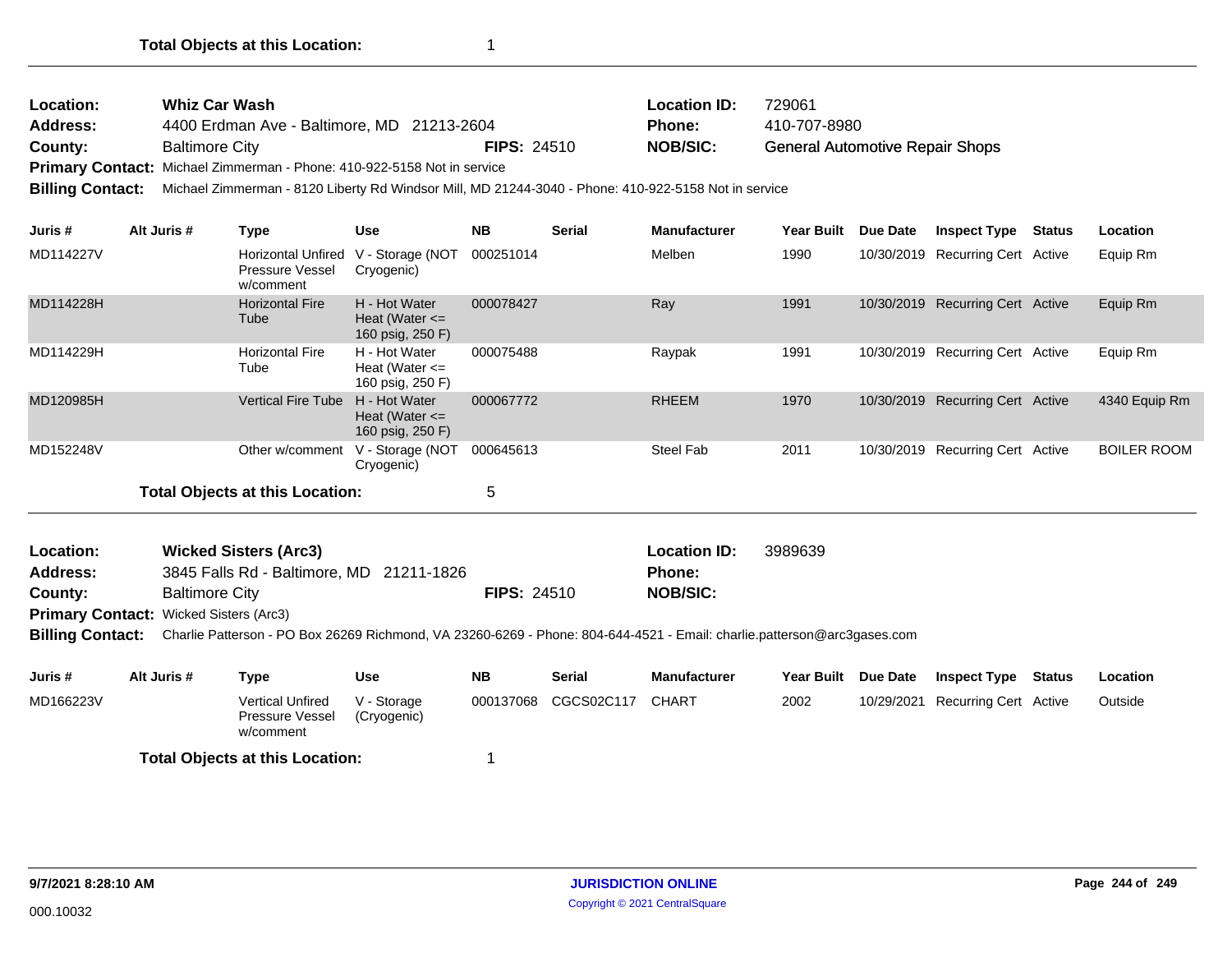| Location:<br>Address:              |                                                                 | <b>Wiley's Gunters (Ar3)</b><br>823 E Fort Ave - Baltimore, MD 21230-5117                                                                                                                                             |                                                         |                    |                              | <b>Location ID:</b><br><b>Phone:</b>                    | 3950123                           |                     |                                  |                                 |
|------------------------------------|-----------------------------------------------------------------|-----------------------------------------------------------------------------------------------------------------------------------------------------------------------------------------------------------------------|---------------------------------------------------------|--------------------|------------------------------|---------------------------------------------------------|-----------------------------------|---------------------|----------------------------------|---------------------------------|
| County:<br><b>Billing Contact:</b> | <b>Baltimore City</b><br>Primary Contact: Wiley's Gunters (Ar3) | Charlie Patterson - PO Box 26269 Richmond, VA 23260-6269 - Phone: 804-644-4521 - Email: charlie.patterson@arc3gases.com                                                                                               |                                                         | <b>FIPS: 24510</b> |                              | <b>NOB/SIC:</b>                                         | <b>Eating and Drinking Places</b> |                     |                                  |                                 |
| Juris #                            | Alt Juris #                                                     | <b>Type</b>                                                                                                                                                                                                           | <b>Use</b>                                              | <b>NB</b>          | <b>Serial</b>                | Manufacturer                                            | Year Built Due Date               |                     | <b>Inspect Type Status</b>       | Location                        |
| MD164378V                          |                                                                 | <b>Vertical Unfired</b><br><b>Pressure Vessel</b><br>w/comment                                                                                                                                                        | V - Storage<br>(Cryogenic)                              | 000017829          |                              | Taylor                                                  | 1994                              |                     | 04/17/2021 Recurring Cert Active | Yard                            |
|                                    |                                                                 | <b>Total Objects at this Location:</b>                                                                                                                                                                                |                                                         | 1                  |                              |                                                         |                                   |                     |                                  |                                 |
| Location:<br>Address:<br>County:   | <b>Baltimore City</b>                                           | <b>Wills Wharf Baltimore</b><br>1201 Wills St - Baltimore, MD 21231-2870<br>Primary Contact: Garrett Winand (Beatty) - Phone: 410-332-1100                                                                            |                                                         | <b>FIPS: 24510</b> |                              | <b>Location ID:</b><br><b>Phone:</b><br><b>NOB/SIC:</b> | 3925823<br>410-727-2929           |                     |                                  |                                 |
| <b>Billing Contact:</b>            |                                                                 | Garrett Winand (Beatty) - 1201 Wills St Baltimore, MD 21231-2870 - Phone: 410-332-1100                                                                                                                                |                                                         |                    |                              |                                                         |                                   |                     |                                  |                                 |
| Juris #                            | Alt Juris #                                                     | <b>Type</b>                                                                                                                                                                                                           | <b>Use</b>                                              | <b>NB</b>          | Serial                       | <b>Manufacturer</b>                                     | <b>Year Built</b>                 | Due Date            | <b>Inspect Type Status</b>       | Location                        |
| NEW                                |                                                                 | <b>Water Heater</b><br>(HLW)                                                                                                                                                                                          | H - Hot Water<br>Heat (Water $\leq$<br>160 psig, 250 F) | 000333096          | 190211322237<br>2            | Lochinvar                                               | 2019                              | 03/23/2021          | <b>Recurring Cert Active</b>     | Penthouse Boiler<br>Room        |
| <b>NEW</b>                         |                                                                 | <b>Water Heater</b><br>(HLW)                                                                                                                                                                                          | H - Hot Water<br>Heat (Water $\leq$<br>160 psig, 250 F) | 000333097          | 190211322237<br>$\mathbf 0$  | Lochinvar                                               | 2019                              |                     | 03/23/2021 Recurring Cert Active | <b>Penthouse Boiler</b><br>Room |
| <b>NEW</b>                         |                                                                 | <b>Water Heater</b><br>(HLW)                                                                                                                                                                                          | H - Hot Water<br>Heat (Water $\leq$<br>160 psig, 250 F) | 000333743          | 190211322237 Lochinvar<br>-1 |                                                         | 2019                              |                     | 03/23/2021 Recurring Cert Active | Penthouse Boiler<br>Room        |
|                                    |                                                                 | <b>Total Objects at this Location:</b>                                                                                                                                                                                |                                                         | 3                  |                              |                                                         |                                   |                     |                                  |                                 |
| Location:<br><b>Address:</b>       |                                                                 | <b>WMAR TV 2 Tower</b><br>3724 Parkdale - Baltimore, MD 21211                                                                                                                                                         |                                                         |                    |                              | <b>Location ID:</b><br>Phone:                           | 729346                            |                     |                                  |                                 |
| County:                            | <b>Baltimore City</b>                                           |                                                                                                                                                                                                                       |                                                         | <b>FIPS: 24510</b> |                              | <b>NOB/SIC:</b>                                         | communications                    |                     |                                  |                                 |
| <b>Billing Contact:</b>            |                                                                 | Primary Contact: Mark Schene - Phone: 410-377-2222/443-902-6651 - Email: mark.schene@wmar.com<br>Mark Schene - 6400 York Rd Baltimore, MD 21212-2117 - Phone: 410-377-2222/443-902-6651 - Email: mark.schene@wmar.com |                                                         |                    |                              |                                                         |                                   |                     |                                  |                                 |
| Juris #                            | Alt Juris #                                                     | <b>Type</b>                                                                                                                                                                                                           | <b>Use</b>                                              | <b>NB</b>          | <b>Serial</b>                | <b>Manufacturer</b>                                     |                                   | Year Built Due Date | <b>Inspect Type Status</b>       | Location                        |
| MD078689H                          |                                                                 | Cast Iron                                                                                                                                                                                                             | H - Hot Water                                           | <b>CI</b>          | OCD-1276                     | Hydrotherm                                              | 1992                              | 09/08/2021          | <b>Recurring Cert Active</b>     | <b>Boiler Room</b>              |
| 9/7/2021 8:28:10 AM                |                                                                 |                                                                                                                                                                                                                       |                                                         |                    |                              | <b>JURISDICTION ONLINE</b>                              |                                   |                     |                                  | Page 245 of 249                 |
| 000.10032                          |                                                                 |                                                                                                                                                                                                                       |                                                         |                    |                              | Copyright © 2021 CentralSquare                          |                                   |                     |                                  |                                 |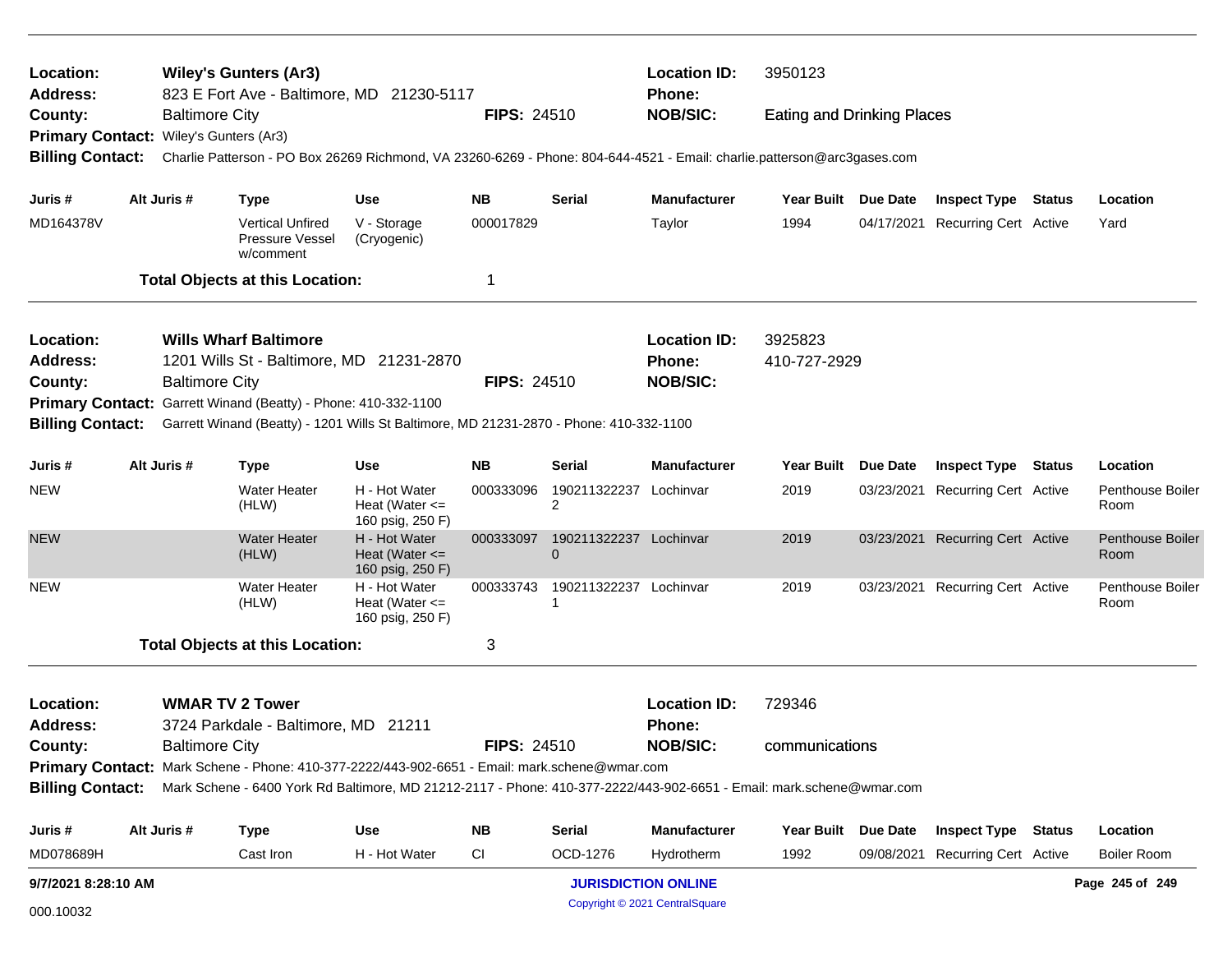| Juris #                                                            | Alt Juris #                                                                                                                                                                                                                                                                                                                                                                         | Type                                                                   | <b>Use</b><br>Heat (Water $\leq$<br>160 psig, 250 F)  | <b>NB</b>    | <b>Serial</b>                                    | <b>Manufacturer</b>                                     | Year Built Due Date                                              |                 | <b>Inspect Type Status</b>       |               | Location           |
|--------------------------------------------------------------------|-------------------------------------------------------------------------------------------------------------------------------------------------------------------------------------------------------------------------------------------------------------------------------------------------------------------------------------------------------------------------------------|------------------------------------------------------------------------|-------------------------------------------------------|--------------|--------------------------------------------------|---------------------------------------------------------|------------------------------------------------------------------|-----------------|----------------------------------|---------------|--------------------|
|                                                                    |                                                                                                                                                                                                                                                                                                                                                                                     | <b>Total Objects at this Location:</b>                                 |                                                       | $\mathbf{1}$ |                                                  |                                                         |                                                                  |                 |                                  |               |                    |
| <b>Location:</b><br>Address:<br>County:<br><b>Billing Contact:</b> | <b>Woodbourne Woods</b><br>1650 Woodbourne Ave - Baltimore, MD 21239-3555<br><b>FIPS: 24510</b><br><b>Baltimore City</b><br>Primary Contact: Pam Oakey - Phone: 410-433-7255<br>Pam Oakey - 1650 Woodbourne Ave Baltimore, MD 21239-3555 - Phone: 410-433-7255<br><b>NB</b><br>Alt Juris #<br><b>Type</b><br><b>Use</b><br><b>Serial</b><br>Cast Iron<br>H - Hot Water<br><b>CI</b> |                                                                        |                                                       |              |                                                  | <b>Location ID:</b><br><b>Phone:</b><br><b>NOB/SIC:</b> | 986833<br>410-433-7255<br><b>Skilled Nursing Care Facilities</b> |                 |                                  |               |                    |
| Juris #                                                            |                                                                                                                                                                                                                                                                                                                                                                                     |                                                                        |                                                       |              |                                                  | <b>Manufacturer</b>                                     | Year Built Due Date                                              |                 | <b>Inspect Type</b>              | <b>Status</b> | Location           |
| MD118948H                                                          |                                                                                                                                                                                                                                                                                                                                                                                     |                                                                        | Heat (Water $\leq$<br>160 psig, 250 F)                |              |                                                  | <b>Dedietrich</b>                                       | 2003                                                             |                 | 06/03/2022 Recurring Cert Active |               | blrm               |
| MD118949H                                                          |                                                                                                                                                                                                                                                                                                                                                                                     | Cast Iron                                                              | H - Hot Water<br>Heat (Water <=<br>160 psig, 250 F)   | CI           |                                                  | <b>Dedietrich</b>                                       | 2003                                                             |                 | 06/03/2022 Recurring Cert Active |               | <b>b</b> lrm       |
| MD160251H                                                          |                                                                                                                                                                                                                                                                                                                                                                                     | <b>Water Heater</b><br>(HLW)                                           | H - Hot Water<br>Supply (Water <=<br>160 psig, 210 F) | 000119209    |                                                  | <b>Bradford White</b>                                   | 2016                                                             |                 | 06/18/2022 Recurring Cert Active |               | <b>Boiler Room</b> |
| MD160252H                                                          |                                                                                                                                                                                                                                                                                                                                                                                     | <b>Water Heater</b><br>(HLW)                                           | H - Hot Water<br>Supply (Water <=<br>160 psig, 210 F) | 000119208    |                                                  | <b>Bradford White</b>                                   | 2016                                                             |                 | 06/18/2022 Recurring Cert Active |               | <b>Boiler Room</b> |
|                                                                    |                                                                                                                                                                                                                                                                                                                                                                                     |                                                                        |                                                       | 4            |                                                  |                                                         |                                                                  |                 |                                  |               |                    |
| Location:<br><b>Address:</b><br>County:<br><b>Billing Contact:</b> | <b>Total Objects at this Location:</b><br><b>World Of Beer</b><br>1724 Whetstone Way - Baltimore, MD 21230-5273<br>FIPS: 24510<br><b>Baltimore City</b><br>Primary Contact: World Of Beer<br>- 2800 SE Market PI Stuart, FL 34997-4965 - Phone: 800-472-2855 - Email: regulatory@nuco2.com                                                                                          |                                                                        |                                                       |              | <b>Location ID:</b><br>Phone:<br><b>NOB/SIC:</b> | 3635817<br>410-752-2337                                 |                                                                  |                 |                                  |               |                    |
| Juris #                                                            | Alt Juris #                                                                                                                                                                                                                                                                                                                                                                         |                                                                        | <b>Use</b>                                            | <b>NB</b>    | <b>Serial</b>                                    | <b>Manufacturer</b>                                     | <b>Year Built</b>                                                | <b>Due Date</b> | <b>Inspect Type</b>              |               | Location           |
| MD164590V                                                          |                                                                                                                                                                                                                                                                                                                                                                                     | <b>Type</b><br><b>Vertical Unfired</b><br>Pressure Vessel<br>w/comment | V - Storage<br>(Cryogenic)                            | 000128023    | CC1V0C157                                        | Mev Inc                                                 | 2001                                                             |                 | 09/05/2021 Recurring Cert Active | Status        | back room          |
|                                                                    |                                                                                                                                                                                                                                                                                                                                                                                     | <b>Total Objects at this Location:</b>                                 |                                                       | 1            |                                                  |                                                         |                                                                  |                 |                                  |               |                    |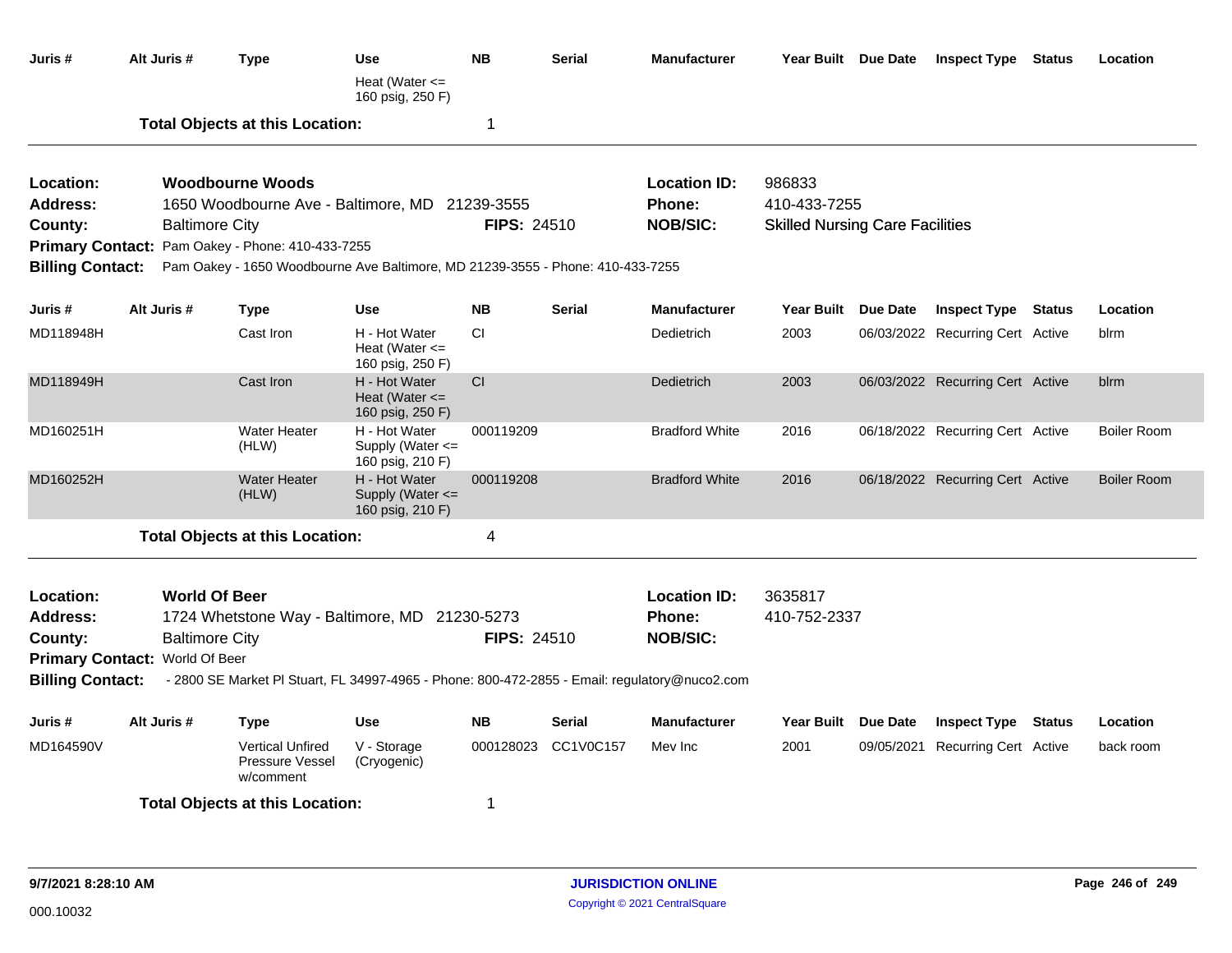| Location:<br>Address:   |                            | <b>Wyman House</b>    | 123 W 29th St - Baltimore, MD 21218-4055                              |                                                             |                        |               | <b>Location ID:</b><br><b>Phone:</b>                                                                                                  | 729590                                  |          |                                                         |        |                                 |
|-------------------------|----------------------------|-----------------------|-----------------------------------------------------------------------|-------------------------------------------------------------|------------------------|---------------|---------------------------------------------------------------------------------------------------------------------------------------|-----------------------------------------|----------|---------------------------------------------------------|--------|---------------------------------|
| County:                 |                            | <b>Baltimore City</b> |                                                                       |                                                             | <b>FIPS: 24510</b>     |               | <b>NOB/SIC:</b>                                                                                                                       | <b>Operators of Apartment Buildings</b> |          |                                                         |        |                                 |
| <b>Billing Contact:</b> |                            |                       | Primary Contact: Jody Rideout - Phone: 443-377-5653                   |                                                             |                        |               | Tanya R Mosley - c/o Wyman House LLC 1301 N 31st St Philadelphia, PA 19121-4403 - Phone: 410-424-5380 - Email: sfairbaugh@penrose.com |                                         |          |                                                         |        |                                 |
|                         |                            |                       |                                                                       |                                                             |                        |               |                                                                                                                                       |                                         |          |                                                         |        |                                 |
| Juris #                 | Alt Juris #                |                       | <b>Type</b>                                                           | <b>Use</b>                                                  | NB.                    | <b>Serial</b> | Manufacturer                                                                                                                          | Year Built Due Date                     |          | <b>Inspect Type Status</b>                              |        | Location                        |
| MD157326H               | $B-1$                      |                       | <b>Vertical Fire Tube</b>                                             | H - Hot Water<br>Heat (Water $\leq$<br>160 psig, 250 F)     | 000120877              |               | Fulton                                                                                                                                | 2016                                    |          | 05/01/2023 Recurring Cert Active                        |        | <b>BLRM</b>                     |
|                         |                            |                       | <b>Total Objects at this Location:</b>                                |                                                             |                        |               |                                                                                                                                       |                                         |          |                                                         |        |                                 |
| Location:               |                            |                       | <b>York Auto Body Shop</b>                                            |                                                             |                        |               | <b>Location ID:</b>                                                                                                                   | 729658                                  |          |                                                         |        |                                 |
| <b>Address:</b>         |                            |                       | 4501 York Rd - Govans, MD 21212-4828                                  |                                                             |                        |               | <b>Phone:</b>                                                                                                                         | 410-323-1313                            |          |                                                         |        |                                 |
| County:                 |                            | <b>Baltimore City</b> | Primary Contact: York Auto Body Shop - Phone: 410-323-1313            |                                                             | <b>FIPS: 24510</b>     |               | <b>NOB/SIC:</b>                                                                                                                       |                                         |          | Automotive dealers and gasoline service stations        |        |                                 |
| <b>Billing Contact:</b> |                            |                       | Lee - 4501 York Rd Govans, MD 21212-4828 - Phone: 410-323-1313        |                                                             |                        |               |                                                                                                                                       |                                         |          |                                                         |        |                                 |
|                         |                            |                       |                                                                       |                                                             |                        |               |                                                                                                                                       |                                         |          |                                                         |        |                                 |
| Juris #<br>MD051679V    | Alt Juris #<br>$\mathbf 1$ |                       | <b>Type</b><br>Horizontal Unfired V - Storage (NOT                    | <b>Use</b>                                                  | <b>NB</b><br>000047462 | <b>Serial</b> | <b>Manufacturer</b><br>Kargard                                                                                                        | Year Built<br>1982                      | Due Date | <b>Inspect Type</b><br>07/30/2023 Recurring Cert Active | Status | Location<br><b>Outside Shed</b> |
|                         |                            |                       | Pressure Vessel<br>w/comment                                          | Cryogenic)                                                  |                        |               |                                                                                                                                       |                                         |          |                                                         |        |                                 |
|                         |                            |                       | <b>Total Objects at this Location:</b>                                |                                                             | 1                      |               |                                                                                                                                       |                                         |          |                                                         |        |                                 |
| Location:               |                            |                       | <b>York Plaza Cleaners LLC</b>                                        |                                                             |                        |               | <b>Location ID:</b>                                                                                                                   | 720277                                  |          |                                                         |        |                                 |
| Address:                |                            |                       | 6364 York Rd - Govans, MD 21212-2361                                  |                                                             |                        |               | <b>Phone:</b>                                                                                                                         |                                         |          |                                                         |        |                                 |
| County:                 |                            | <b>Baltimore City</b> | Primary Contact: Kyeong Lee - Phone: 410 505 5031                     |                                                             | <b>FIPS: 24510</b>     |               | <b>NOB/SIC:</b>                                                                                                                       |                                         |          | Power Laundries, Family and Commercial                  |        |                                 |
| <b>Billing Contact:</b> |                            |                       | Kyeong Lee - 6364 York Rd Govans, MD 21212-2361 - Phone: 410 505 5031 |                                                             |                        |               |                                                                                                                                       |                                         |          |                                                         |        |                                 |
| Juris #                 | Alt Juris #                |                       | <b>Type</b>                                                           | <b>Use</b>                                                  | NB.                    | <b>Serial</b> | Manufacturer                                                                                                                          | Year Built Due Date                     |          | <b>Inspect Type Status</b>                              |        | Location                        |
| MD108519                |                            |                       | Horizontal Fire<br>Tube                                               | S - Power-Ironing 000085273<br>(Steam > 15 psig)            |                        |               | Fulton                                                                                                                                | 2000                                    |          | 08/23/2020 Recurring Cert Active                        |        | <b>BLRM</b>                     |
| MD118498V               |                            |                       | <b>Vertical Unfired</b><br><b>Pressure Vessel</b><br>w/comment        | V - Storage (NOT 001198690<br>Cryogenic)                    |                        |               | Manchester                                                                                                                            | 2000                                    |          | 09/18/2020 Recurring Cert Active                        |        | <b>BLRM</b>                     |
| MD125897V               |                            |                       | Pressure Vessel                                                       | Horizontal Unfired V - Storage (NOT 000410886<br>Cryogenic) |                        |               | Manchester                                                                                                                            | 2005                                    |          | 09/18/2021 Recurring Cert Active                        |        | GARAGE                          |
| 9/7/2021 8:28:10 AM     |                            |                       |                                                                       |                                                             |                        |               | <b>JURISDICTION ONLINE</b>                                                                                                            |                                         |          |                                                         |        | Page 247 of 249                 |
| 000.10032               |                            |                       |                                                                       |                                                             |                        |               | Copyright © 2021 CentralSquare                                                                                                        |                                         |          |                                                         |        |                                 |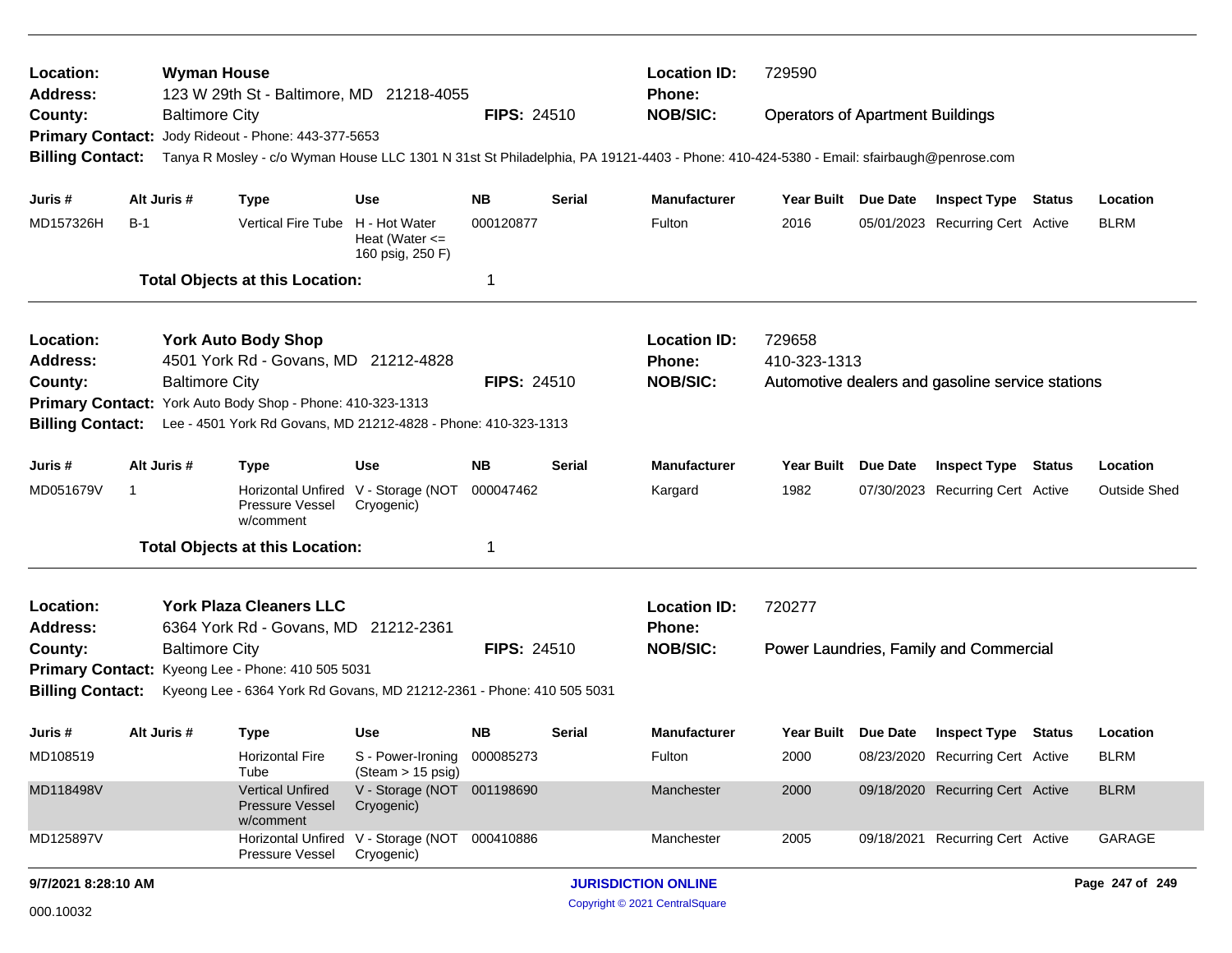| Juris #                      | Alt Juris #                      | Type<br>w/comment                                                                                                                        | <b>Use</b>                                                | <b>NB</b>          | <b>Serial</b> | <b>Manufacturer</b>           |                                   | Year Built Due Date | <b>Inspect Type Status</b>           | Location                   |
|------------------------------|----------------------------------|------------------------------------------------------------------------------------------------------------------------------------------|-----------------------------------------------------------|--------------------|---------------|-------------------------------|-----------------------------------|---------------------|--------------------------------------|----------------------------|
|                              |                                  | <b>Total Objects at this Location:</b>                                                                                                   |                                                           | 3                  |               |                               |                                   |                     |                                      |                            |
| Location:<br><b>Address:</b> |                                  | <b>Young's Cleaners</b><br>4900 Bowleys Ln - Baltimore, MD 21206-6743                                                                    |                                                           |                    |               | <b>Location ID:</b><br>Phone: | 718987<br>410-488-1200            |                     |                                      |                            |
| County:                      | <b>Baltimore City</b>            | Primary Contact: Chumja or Sang Bae Han - Phone: 410-488-1200                                                                            |                                                           | <b>FIPS: 24510</b> |               | <b>NOB/SIC:</b>               | <b>Personal services</b>          |                     |                                      |                            |
| <b>Billing Contact:</b>      |                                  | Chumja or Sang Bae Han - 4900 Bowleys Ln Baltimore, MD 21206-6743 - Phone: 410-488-1200                                                  |                                                           |                    |               |                               |                                   |                     |                                      |                            |
| Juris #                      | Alt Juris #                      | <b>Type</b>                                                                                                                              | <b>Use</b>                                                | <b>NB</b>          | <b>Serial</b> | <b>Manufacturer</b>           | Year Built Due Date               |                     | <b>Inspect Type Status</b>           | Location                   |
| MD143173                     |                                  |                                                                                                                                          | Vertical Fire Tube S - Power-Ironing<br>(Steam > 15 psig) | 000107406          | 107406        | Fulton                        | 2008                              |                     | 07/05/2022 Recurring Cert Active     | <b>Back Boiler</b><br>Room |
|                              |                                  | <b>Total Objects at this Location:</b>                                                                                                   |                                                           | 1                  |               |                               |                                   |                     |                                      |                            |
| Location:<br><b>Address:</b> |                                  | <b>Zahlco Management</b><br>11 E Mount Royal Ave - Baltimore, MD 21202-2714                                                              |                                                           |                    |               | <b>Location ID:</b><br>Phone: | 724949<br>410-752-2090            |                     |                                      |                            |
| County:                      | <b>Baltimore City</b>            |                                                                                                                                          |                                                           | <b>FIPS: 24510</b> |               | <b>NOB/SIC:</b>               |                                   |                     | Holding and other investment offices |                            |
|                              |                                  | Primary Contact: Matt Chad - Phone: 404-384-8968/410-805-0986                                                                            |                                                           |                    |               |                               |                                   |                     |                                      |                            |
| <b>Billing Contact:</b>      |                                  | Matt Chad - 11 E Mount Royal Ave Baltimore, MD 21202-2714 - Phone: 404-384-8968/410-805-0986                                             |                                                           |                    |               |                               |                                   |                     |                                      |                            |
| Juris #                      | Alt Juris #                      | <b>Type</b>                                                                                                                              | Use                                                       | <b>NB</b>          | <b>Serial</b> | <b>Manufacturer</b>           |                                   | Year Built Due Date | <b>Inspect Type Status</b>           | Location                   |
| MD020410H                    |                                  | Cast Iron                                                                                                                                | H - Steam Heat<br>(Steam $\le$ 15<br>psig)                | <b>CI</b>          |               | H B Smith                     | 1975                              |                     | 12/06/2020 Recurring Cert Active     | <b>Boiler Room</b>         |
|                              |                                  | <b>Total Objects at this Location:</b>                                                                                                   |                                                           | 1                  |               |                               |                                   |                     |                                      |                            |
| Location:                    |                                  | Zen West (Arc3)                                                                                                                          |                                                           |                    |               | <b>Location ID:</b>           | 3975088                           |                     |                                      |                            |
| <b>Address:</b>              |                                  | 5916 York Rd - Baltimore, MD 21212-3028                                                                                                  |                                                           |                    | <b>Phone:</b> |                               |                                   |                     |                                      |                            |
| County:                      | <b>Baltimore City</b>            |                                                                                                                                          |                                                           | <b>FIPS: 24510</b> |               | <b>NOB/SIC:</b>               | <b>Eating and Drinking Places</b> |                     |                                      |                            |
|                              | Primary Contact: Zen West (Arc3) |                                                                                                                                          |                                                           |                    |               |                               |                                   |                     |                                      |                            |
|                              |                                  | Billing Contact: Charlie Patterson - PO Box 26269 Richmond, VA 23260-6269 - Phone: 804-644-4521 - Email: charlie.patterson@arc3gases.com |                                                           |                    |               |                               |                                   |                     |                                      |                            |
| Juris #                      | Alt Juris #                      | <b>Type</b>                                                                                                                              | <b>Use</b>                                                | <b>NB</b>          | <b>Serial</b> | <b>Manufacturer</b>           | Year Built Due Date               |                     | <b>Inspect Type Status</b>           | Location                   |
| MD164598V                    |                                  | Vertical Unfired<br>Pressure Vessel                                                                                                      | V - Storage<br>(Cryogenic)                                | 000173736          | CYST06F117    | <b>CHART</b>                  | 2006                              | 09/20/2021          | <b>Recurring Cert Active</b>         | <b>Basement</b>            |
| 9/7/2021 8:28:10 AM          |                                  |                                                                                                                                          |                                                           |                    |               | <b>JURISDICTION ONLINE</b>    |                                   |                     |                                      | Page 248 of 249            |